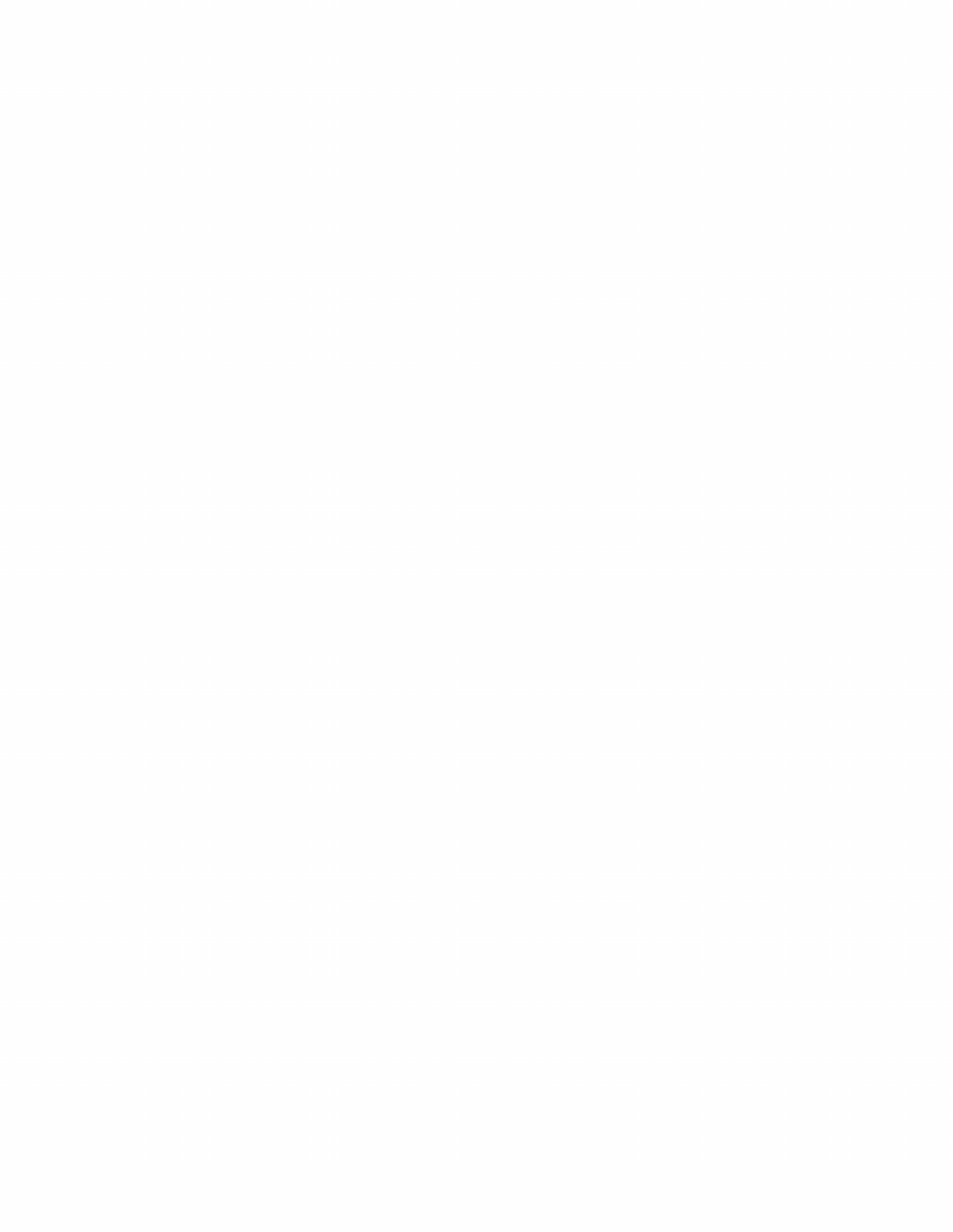## Walden University

## COLLEGE OF MANAGEMENT AND TECHNOLOGY

This is to certify that the doctoral dissertation by

Alexandria Osborne

has been found to be complete and satisfactory in all respects, and that any and all revisions required by the review committee have been made.

Review Committee Dr. Anthony Lolas, Committee Chairperson, Applied Management and Decision Sciences Faculty

Dr. Aqueil Ahmad, Committee Member, Applied Management and Decision Sciences Faculty

Dr. Teresa Lao, Committee Member, Applied Management and Decision Sciences Faculty

Chief Academic Officer

Denise DeZolt, Ph.D.

Walden University 2010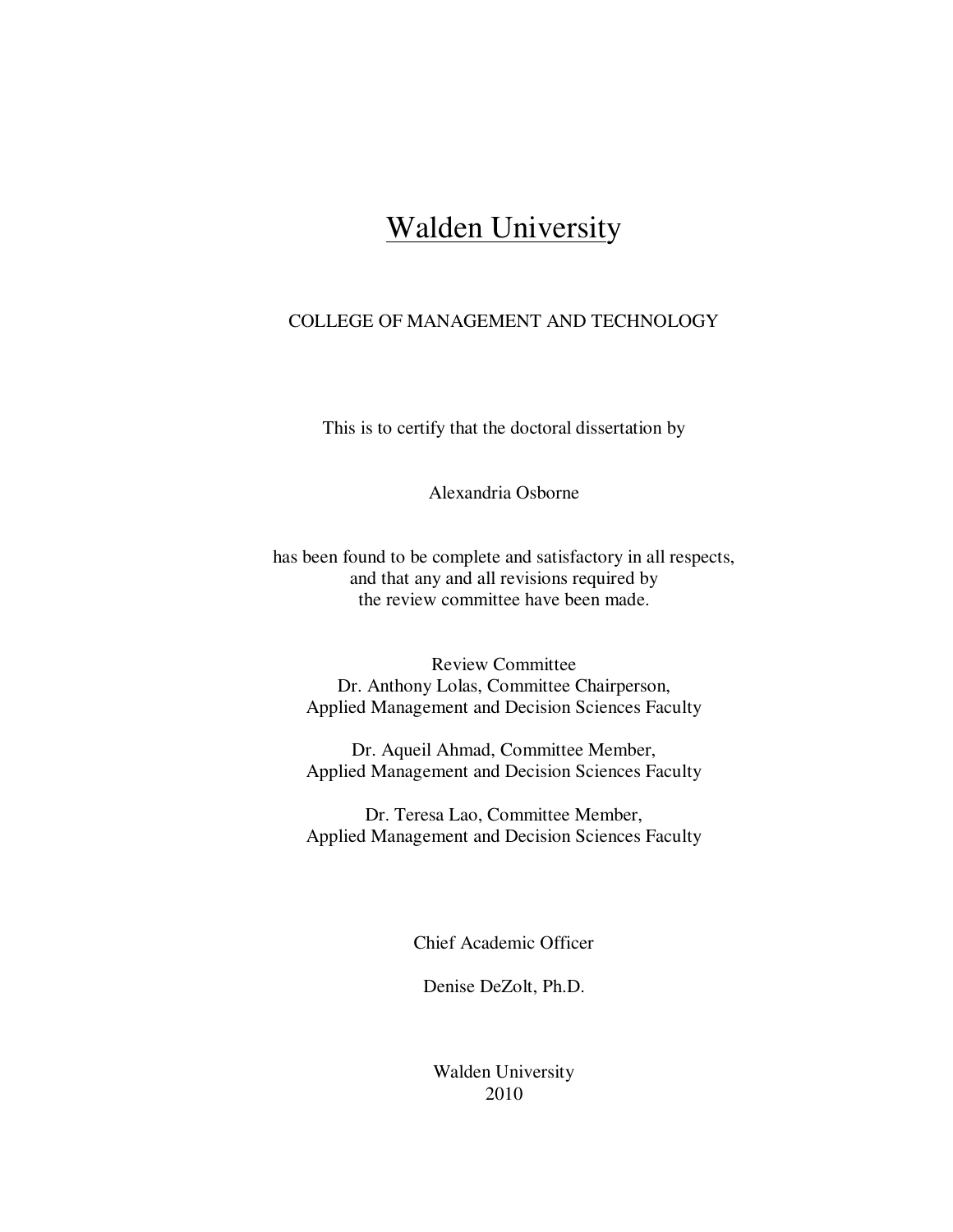## ABSTRACT

Managing Health Care in a Libyan Public Hospital: A Case Study

by

Alexandria K. Osborne

M.B.A., Western Michigan University, 2005

B.S., Pratt Institute, 1978

Dissertation Submitted in Partial Fulfillment

of the Requirements for the Degree of

Doctor of Philosophy

Applied Management and Decision Sciences

Walden University

May 2010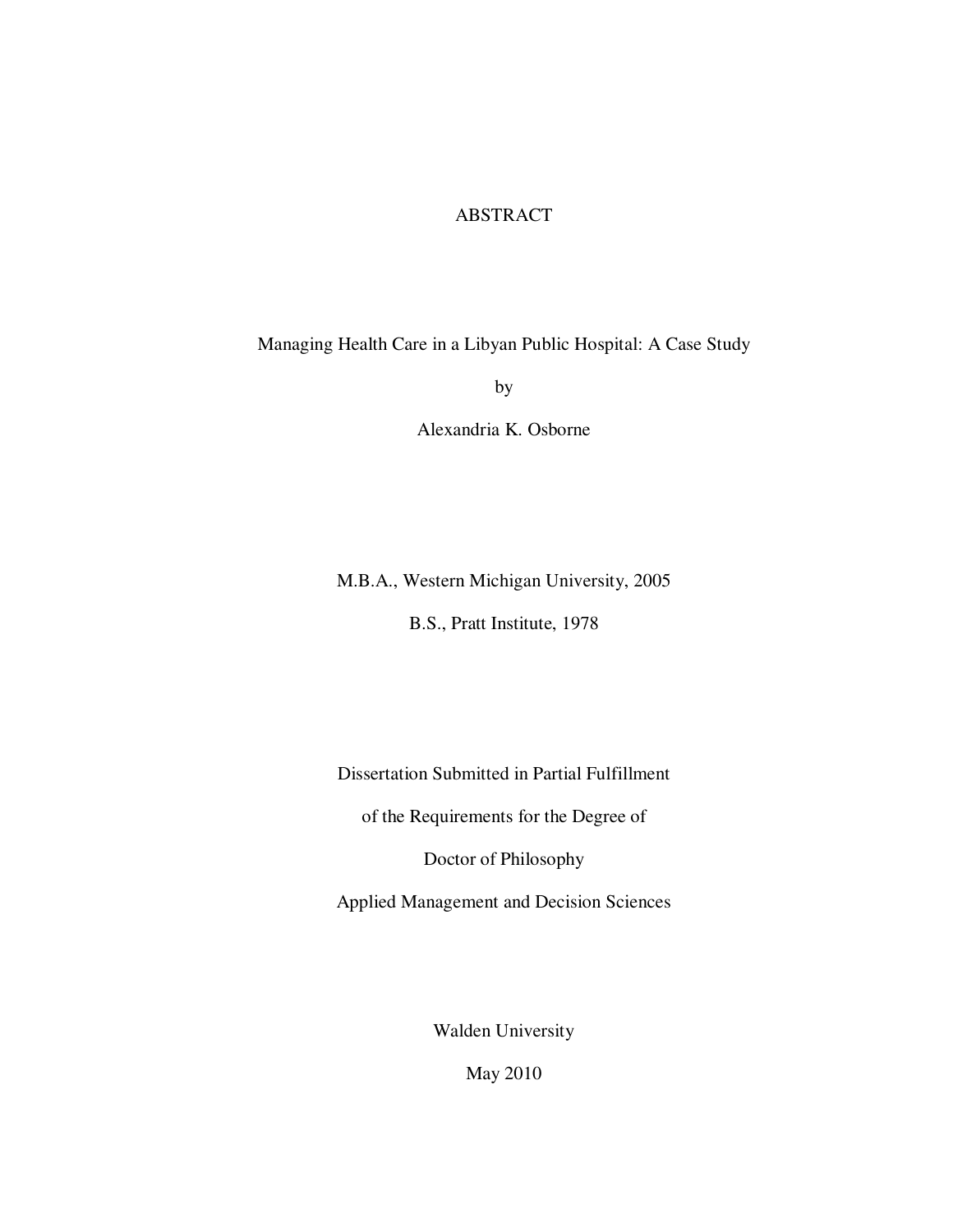Abstract

Libyan citizens who can afford private health care are opting out of the public health care system. They have a perception that the quality of public health care has deteriorated. The negative perceptions have resulted in a lack of trust by many of Libyan's citizens in the Libyan public health care system and consequently to unequal access to quality health care. The purpose of this study was to identify the factors that have led to the negative perceptions and mistrust. The conceptual support for the study was based on a construct of trust that defines trust as the state of readiness for unguarded interaction with someone or something. Key research questions examined the role Libyan cultural values and privatization of healthcare might have played in creating the negative perceptions and mistrust of the healthcare and its delivery and whether the perceptions and mistrust varied between the patients and healthcare providers. The research methodology used for this study was a qualitative exploratory single-case study. Fifty participants were interviewed during a one-month period. Responses were coded using ATLAS.ti. Study results provided an understanding of the cultural considerations, the impact of privatization, and the respondents' perceptions of Libyan public health care. Results indicated that respondents demonstrated the capacity to trust but did not consistently have positive perceptions of competence and intention of administrators of the public health care system. The findings suggest that patients view the behavior of providers as an indication of their level of skill. Additionally, respondents perceived that they will have a higher level of service if they have a personal recommendation. The social change implication for this study is that overcoming these negative perceptions and improving trust can lead to equal access to quality health care.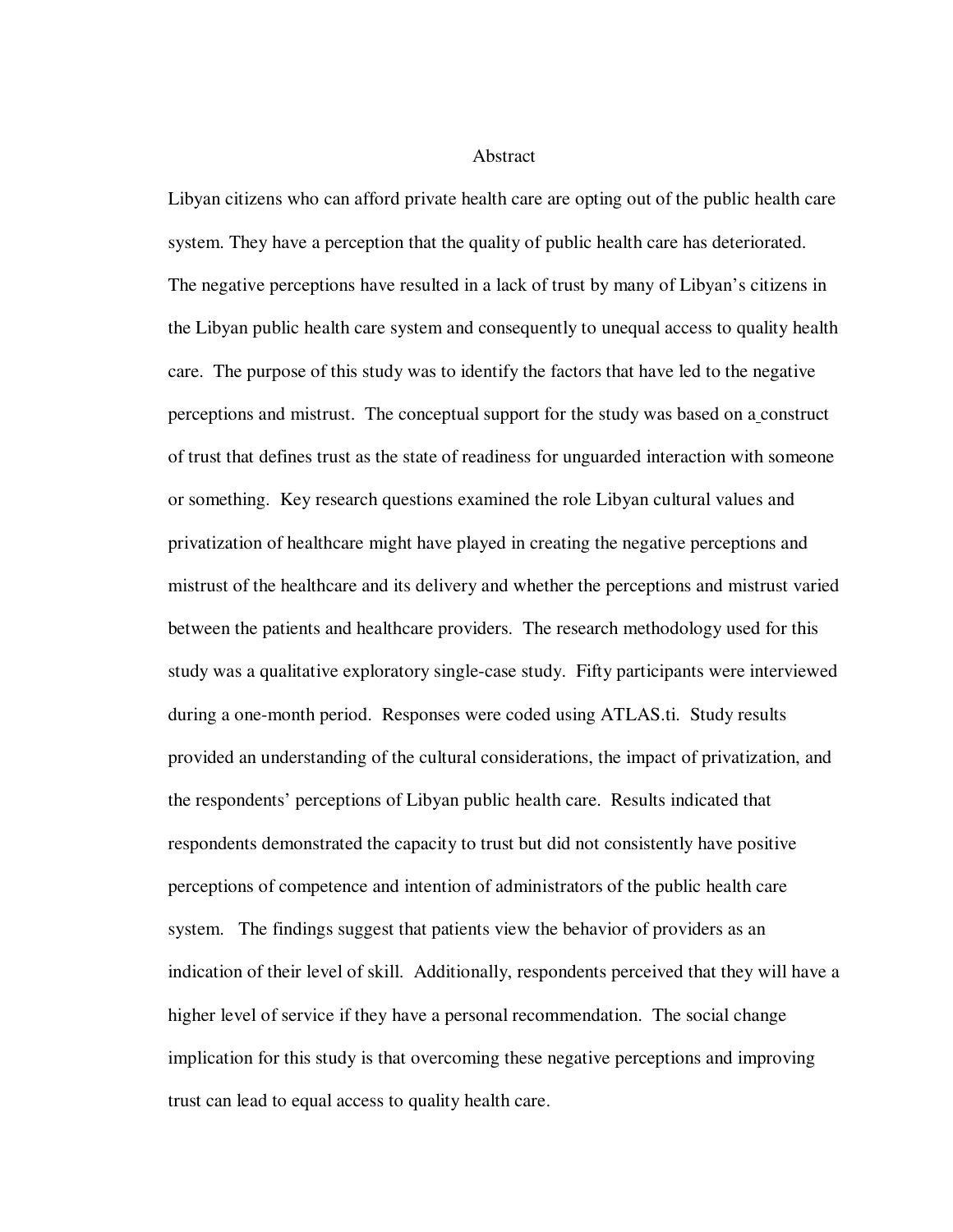Managing Health Care in a Libyan Public Hospital: A Case Study

by

Alexandria K. Osborne

M.B.A., Western Michigan University, 2005

B.S., Pratt Institute, 1978

Dissertation Submitted in Partial Fulfillment

of the Requirements for the Degree of

Doctor of Philosophy

Applied Management and Decision Sciences

Walden University

May 2010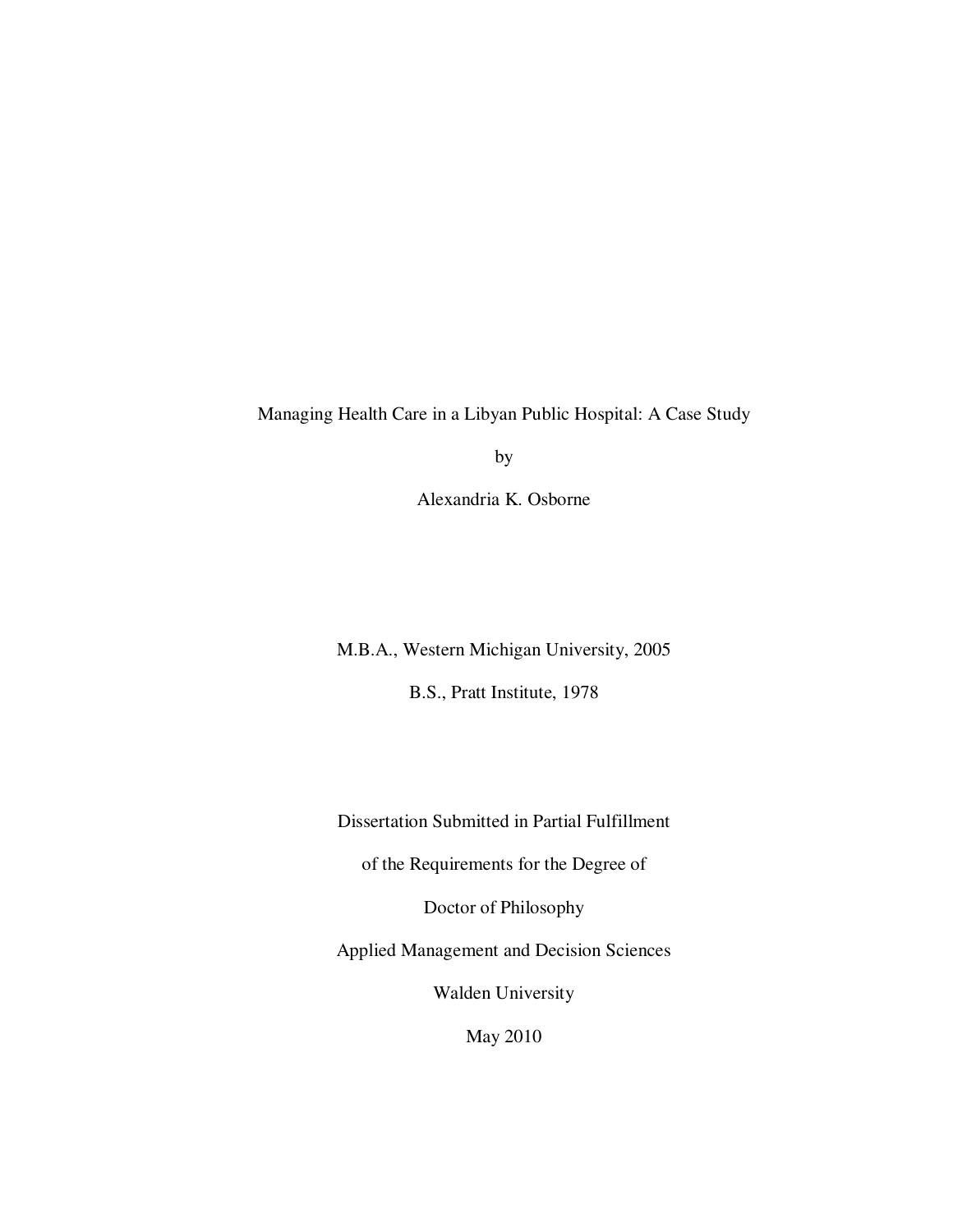UMI Number: 3397232

All rights reserved

INFORMATION TO ALL USERS The quality of this reproduction is dependent upon the quality of the copy submitted.

In the unlikely event that the author did not send a complete manuscript and there are missing pages, these will be noted. Also, if material had to be removed, a note will indicate the deletion.



UMI 3397232 Copyright 2010 by ProQuest LLC. All rights reserved. This edition of the work is protected against unauthorized copying under Title 17, United States Code.



ProQuest LLC 789 East Eisenhower Parkway P.O. Box 1346 Ann Arbor, MI 48106-1346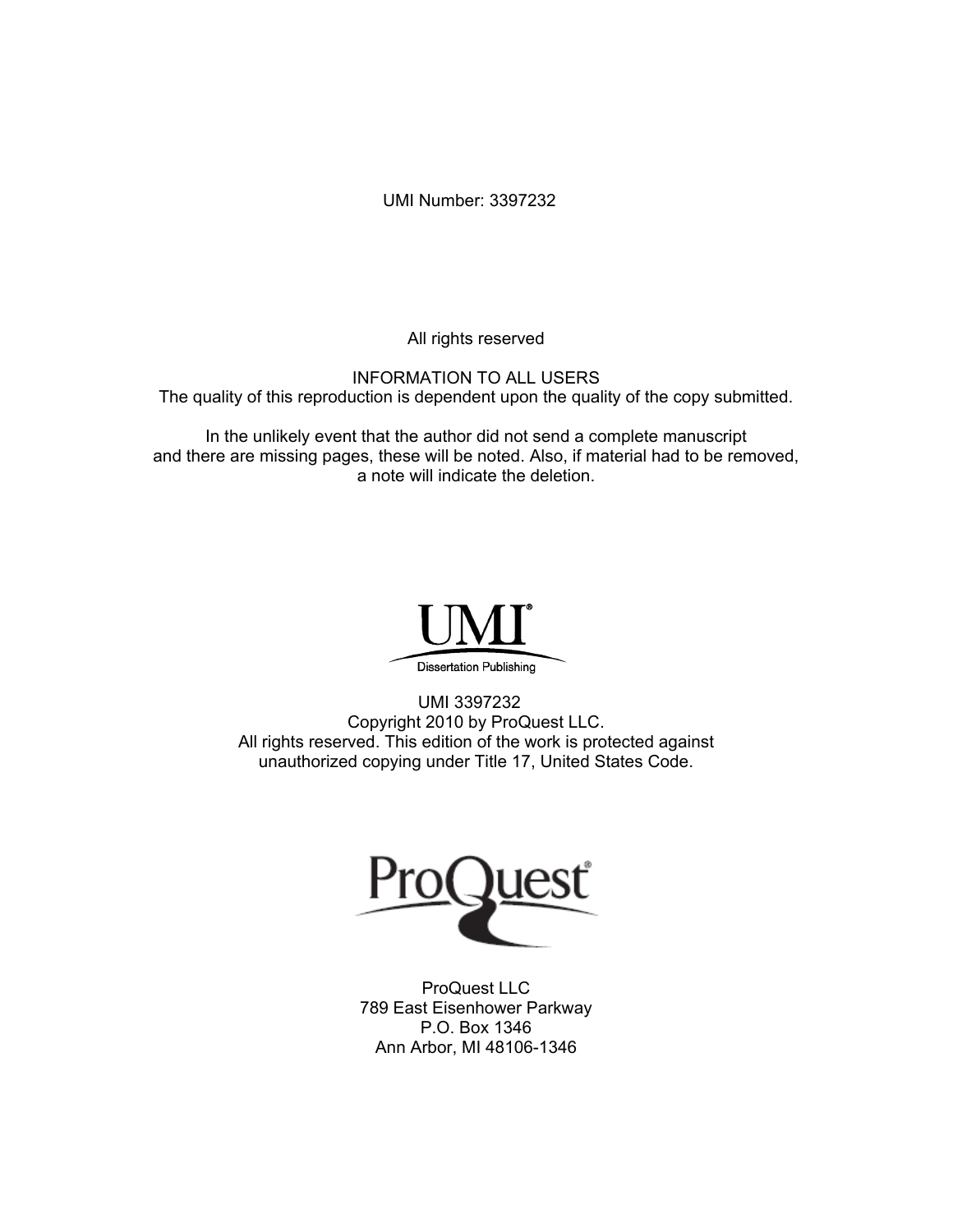## Dedication

This study is dedicated to the people of Libya; they inspired me to undertake this endeavor. Their openness, hospitality, curiosity, and kindness provided the motivation and enthusiasm for the study. God willing they will benefit from this humble effort.

Secondly, I dedicate this study to my father, Alfred Hamilton Osborne, who taught me the importance of education. My father exhibited confidence in me when at times I lost confidence. He never wavered and always encouraged me to reach for the next level.

I also dedicate this effort to memories of my beloved mother, Norma Kathleen Chaderton-Osborne, who we lost too early and her brother William Chaderton. They did not accept anything less than academic excellence from my brother, cousin, and me. I also hope that my effort inspires my young grandson, Nuri. Therefore, this dissertation is dedicated to the next generation in the hope that they are encouraged by my academic journey and the accomplishments of the generations that came before them.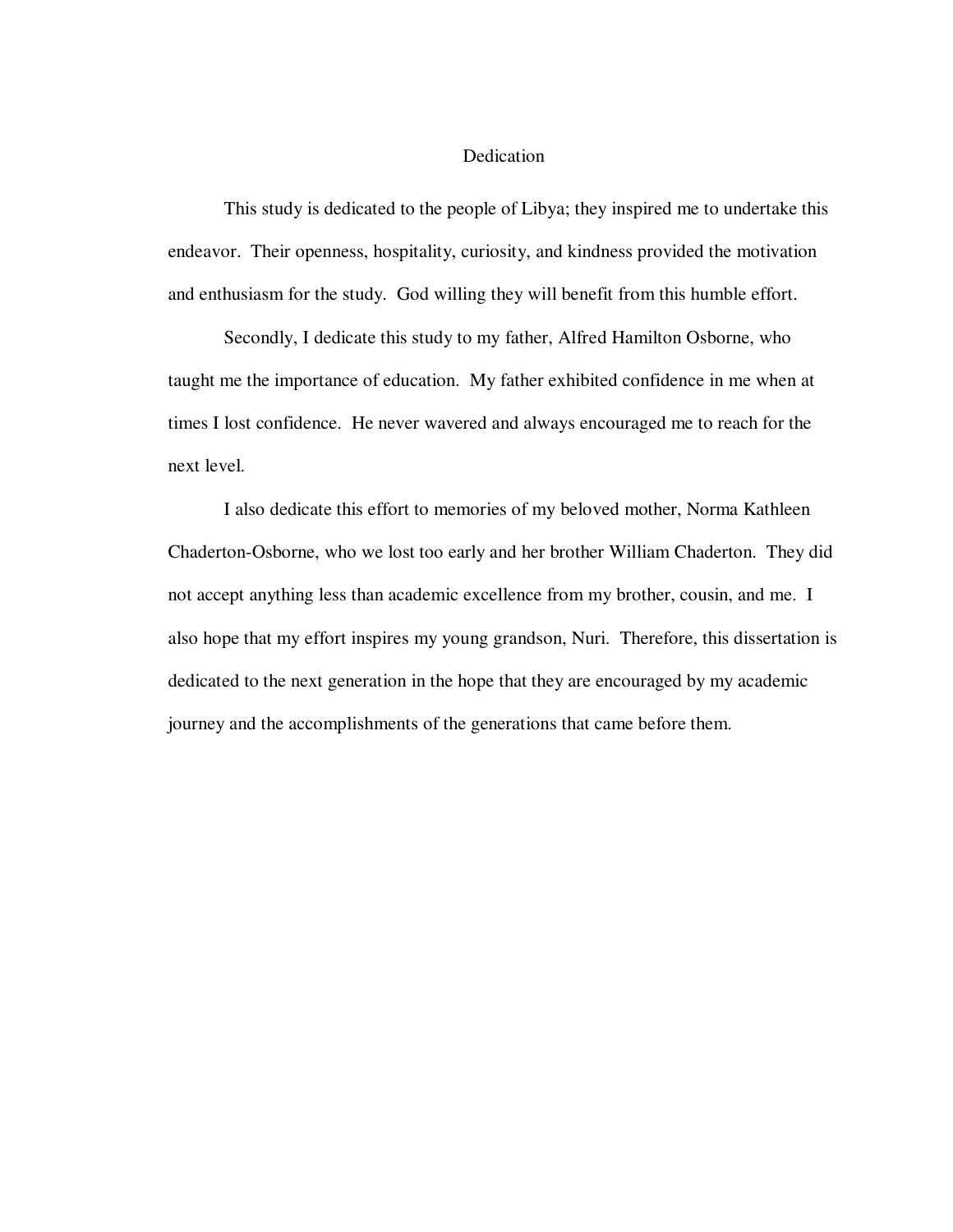## Acknowledgements

This effort could not have been accomplished without the strength drawn from my faith. All benefits from this study must be contributed to God. Any deficiencies come from me.

My greatest appreciation and thanks go to Dr. Tony Lolas for his assistance and encouragement through the dissertation process. Thanks also to the committee members Dr. Aqueil Ahmad and Dr. Teresa Lao for their valuable input and feedback.

This study could not have been accomplished without the support of the doctors and staff at Tripoli Medical Center, especially Dr. Ali Massoud El- Mgadmi. The doctors exhibited professionalism, openness, and encouragement regardless of the path the study might take. Special appreciation is given to Dr. Mohamed Suliman Ellabib who introduced me to Dr. Mgadmi and who provided me support during my stay in Libya.

I could not have achieved the goals without the support of my employer (Pfizer Inc.), my management, and my colleagues. They provided financial and moral support throughout my higher education journey. Lastly but no less important, I thank my friends Darlene Abdullah and Thuraia Hussain who were the best listeners during this journey when I needed someone to listen.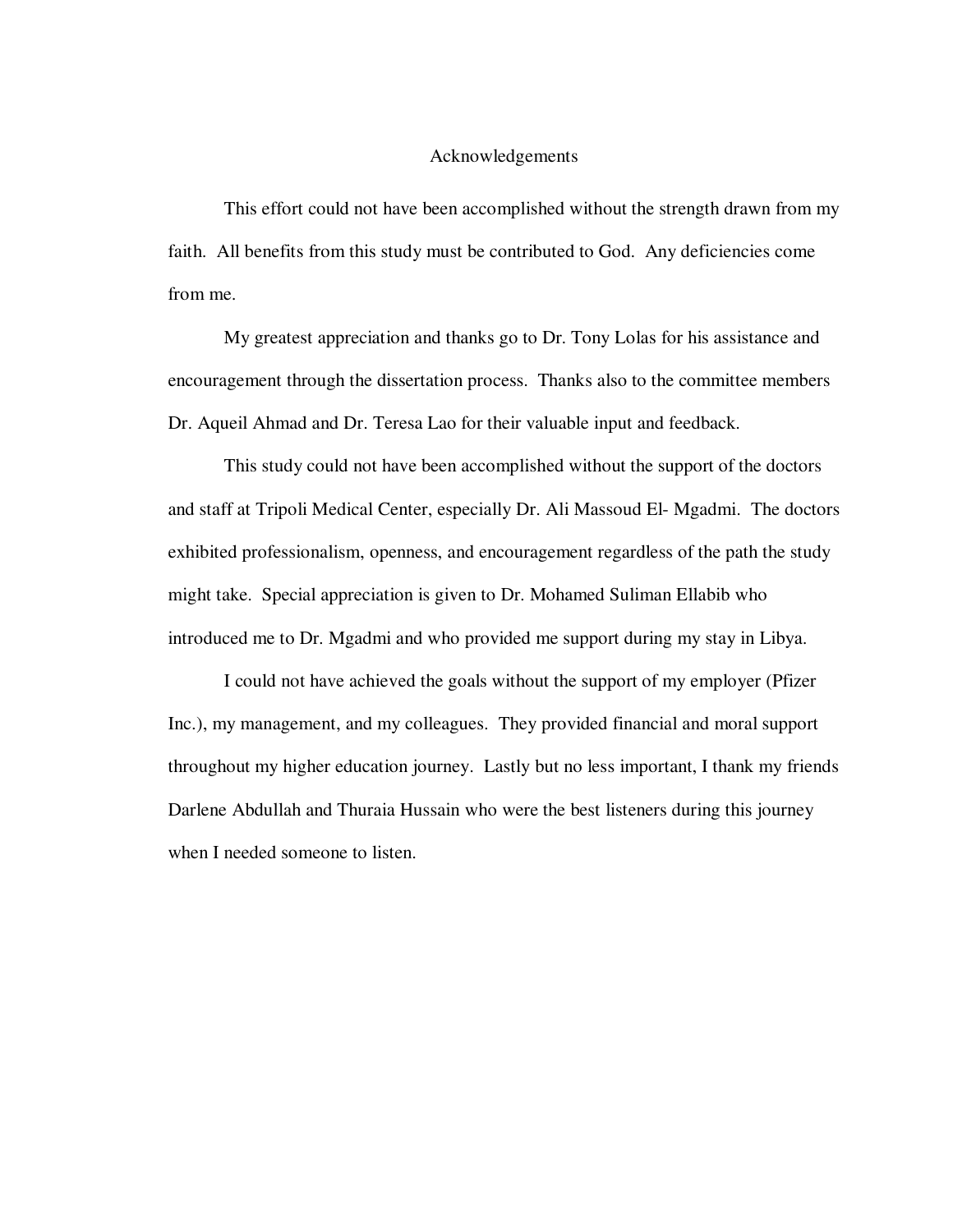## Table of Contents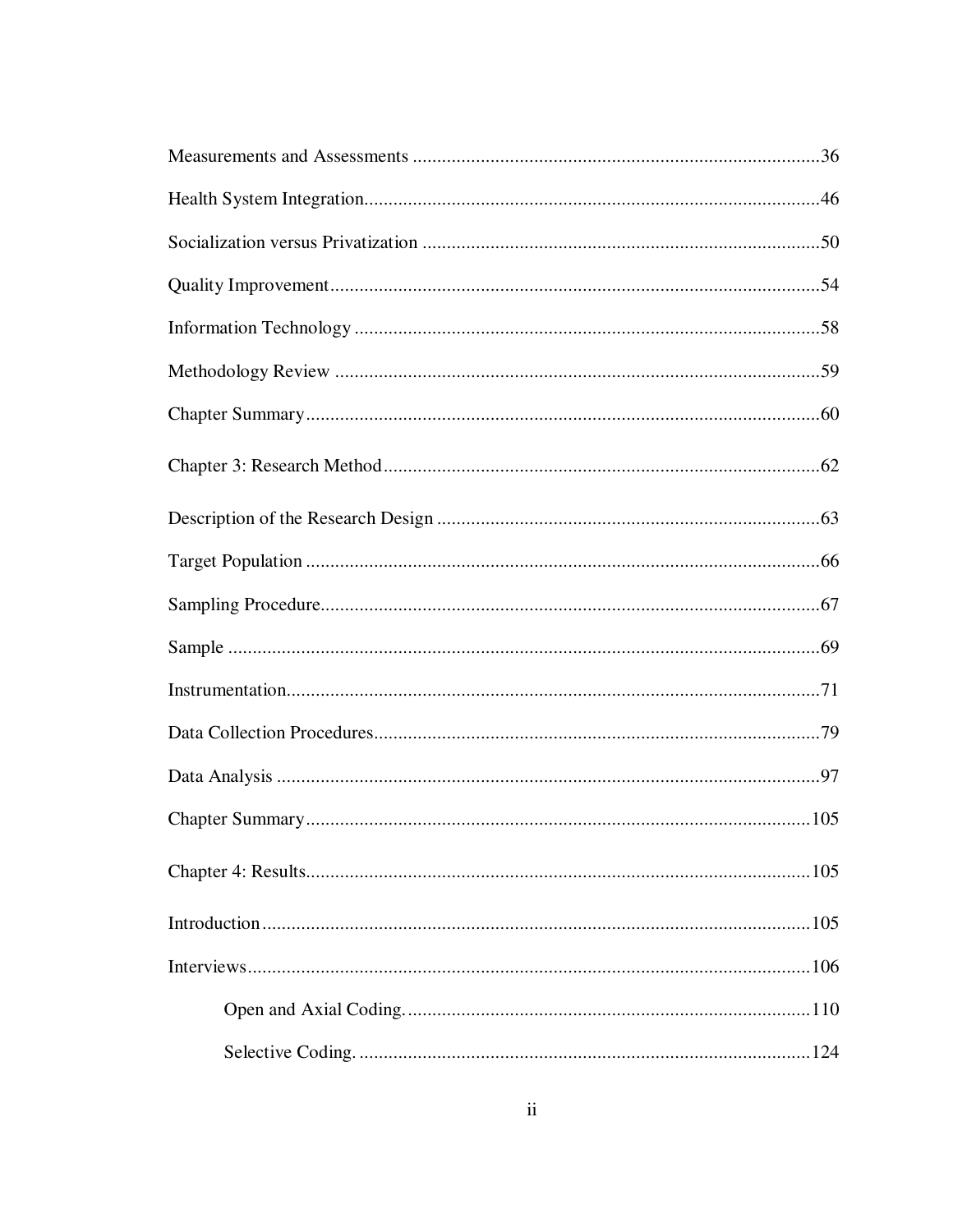| Conclusion about research question 1: Cultural considerations289                   |  |
|------------------------------------------------------------------------------------|--|
| Conclusion about research question 2: Effect of privatization292                   |  |
| Conclusion about research question 3: Factors contributing to negative or positive |  |
|                                                                                    |  |
|                                                                                    |  |
|                                                                                    |  |
|                                                                                    |  |
|                                                                                    |  |
|                                                                                    |  |
|                                                                                    |  |
| Appendix A: Questionnaire Obtained from an Empirical Study 333                     |  |
|                                                                                    |  |
|                                                                                    |  |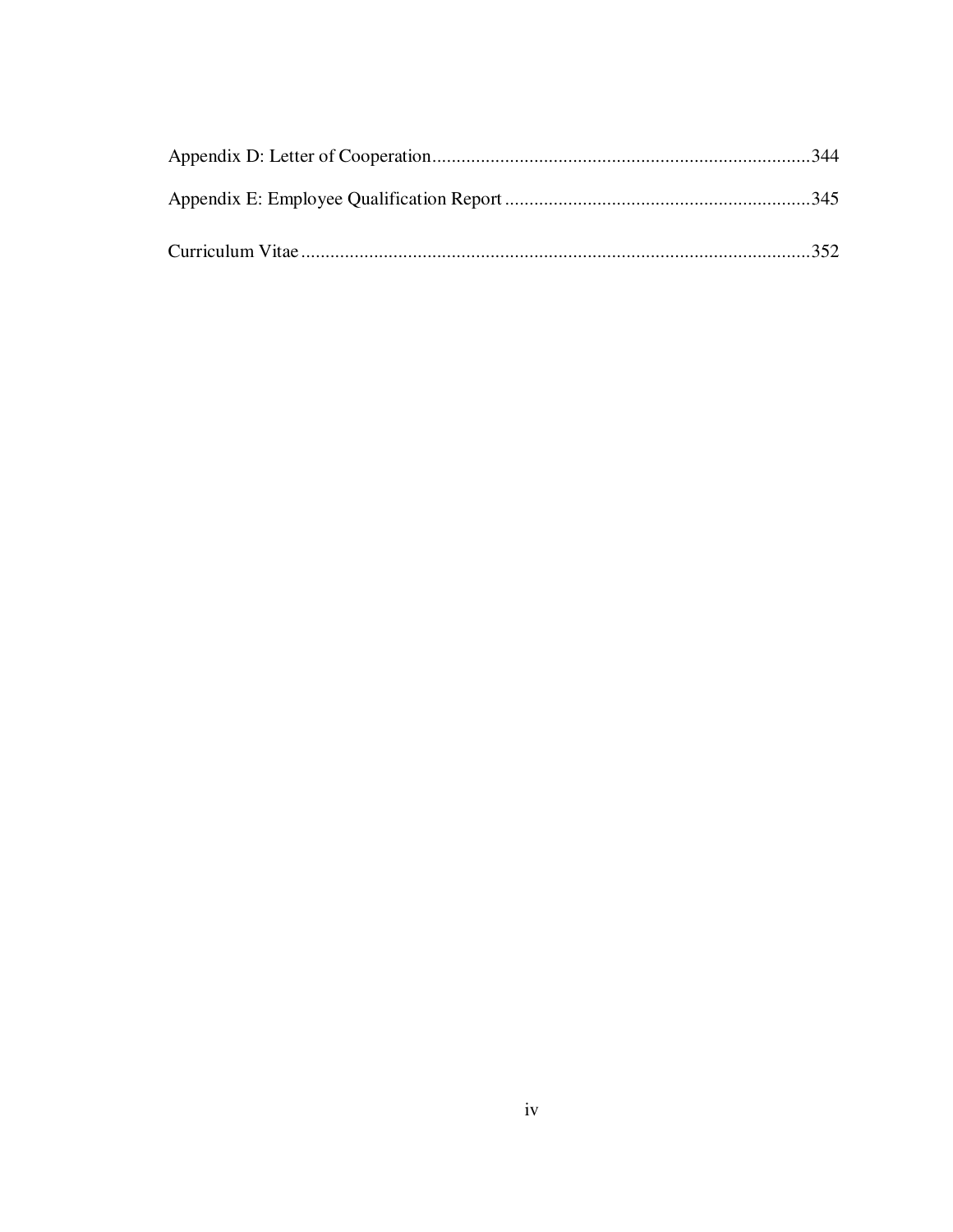## List of Tables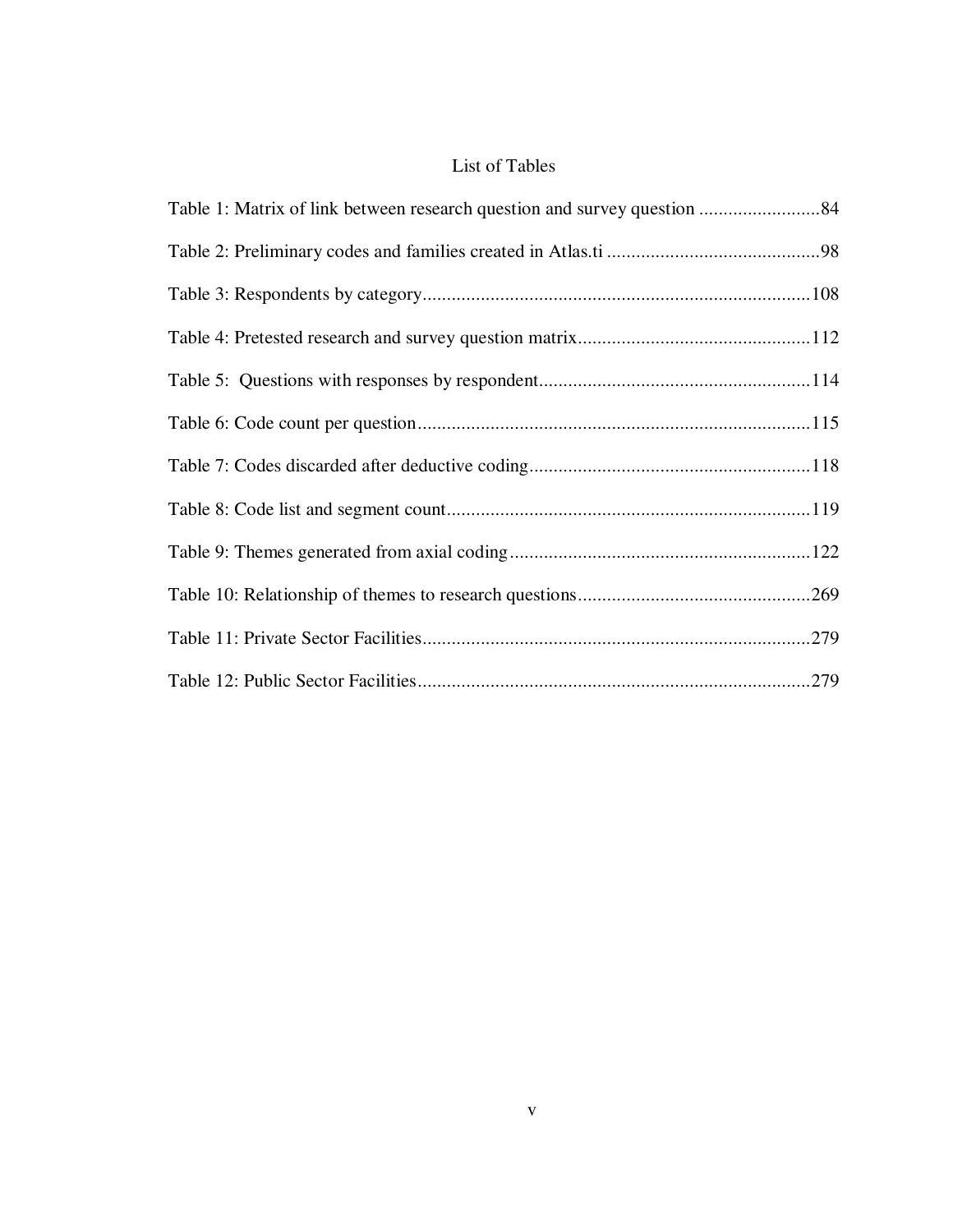## List of Figures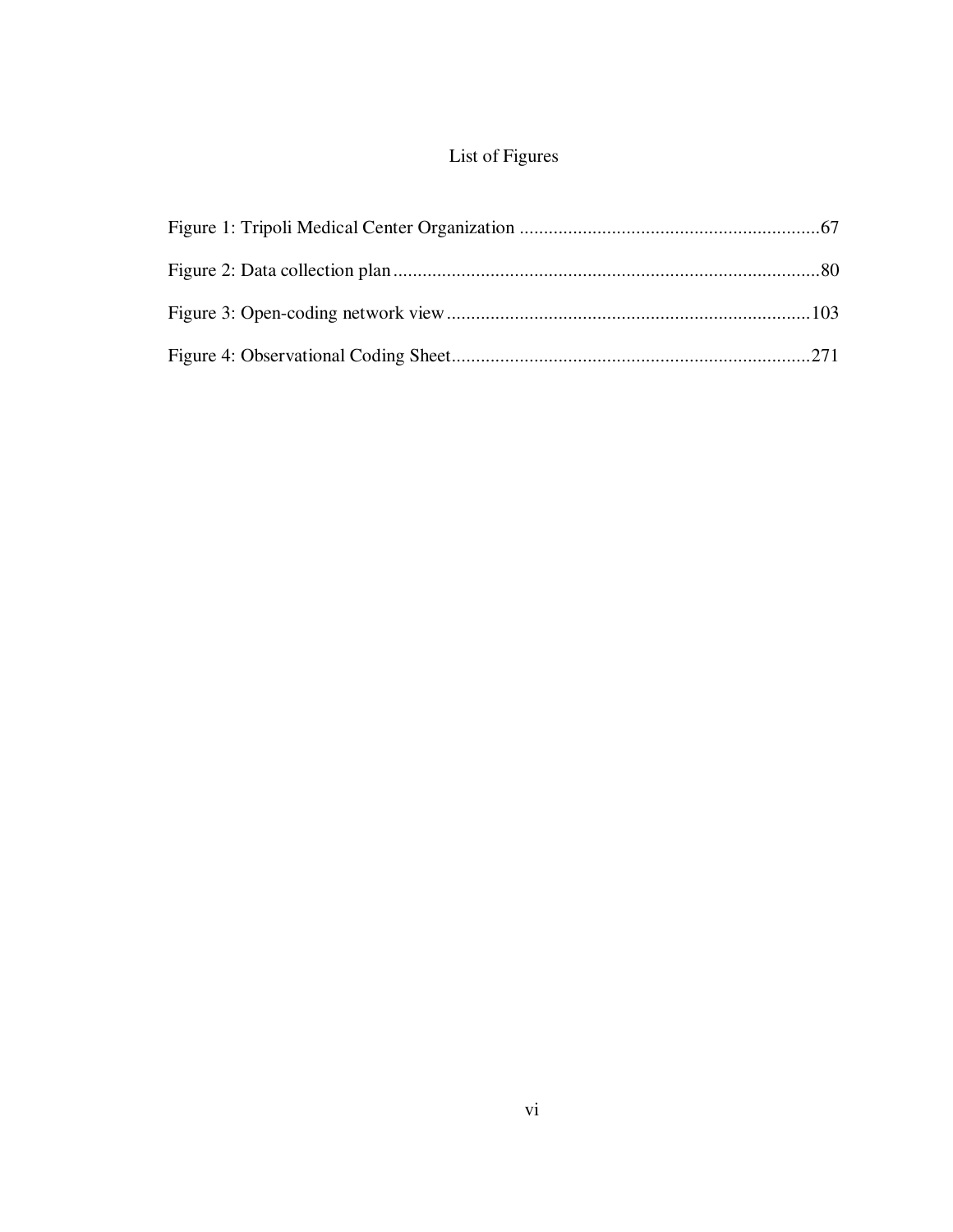### **Chapter 1: Introduction to the Study**

## **Introduction**

A quotation which I value as it relates to this study is, "The enjoyment of the highest attainable standard of health is one of the fundamental rights of every human being without distinction of race, religion, political belief, economic or social condition" (WHO, 2006, p. 1). According to Griffin (2006), health care must be accessible, psychologically and socially acceptable to its recipients, comprehensive, economically efficient, and delivered with reasonable quality. To achieve this, a health care system should include goals and objectives, information, evaluation of performance, expectations, and incentives (Kovner & Neuhauser, 2004b). This study is an exploratory case study. It explored the strengths and weaknesses of providing health care to patients at Tripoli Medical Center (TMC) located in Tripoli, Libya. Most of the supporting literature and texts used in this study focus on the challenges of health care in already developed nations. Yet, medical centers, such as TMC, serve metropolitan communities in a developing nation and their challenges need to be further researched and explored.

Globalization has heightened awareness of the importance of delivering quality health care in developing countries (Weiner, 1989). Libya is a rapidly emerging socialist republic that strives to deliver quality health care to its citizens. It faces the challenge of protecting the health of its citizens while opening up its boarders to trade and tourism. The case of the Benghazi Six, accused of deliberately infecting Libyan children with HIV, increased the tensions between foreign health care providers and the Libyan public (Ahmad, 2000; Haviland, 2004). Five Bulgarian nurses and a Palestinian doctor were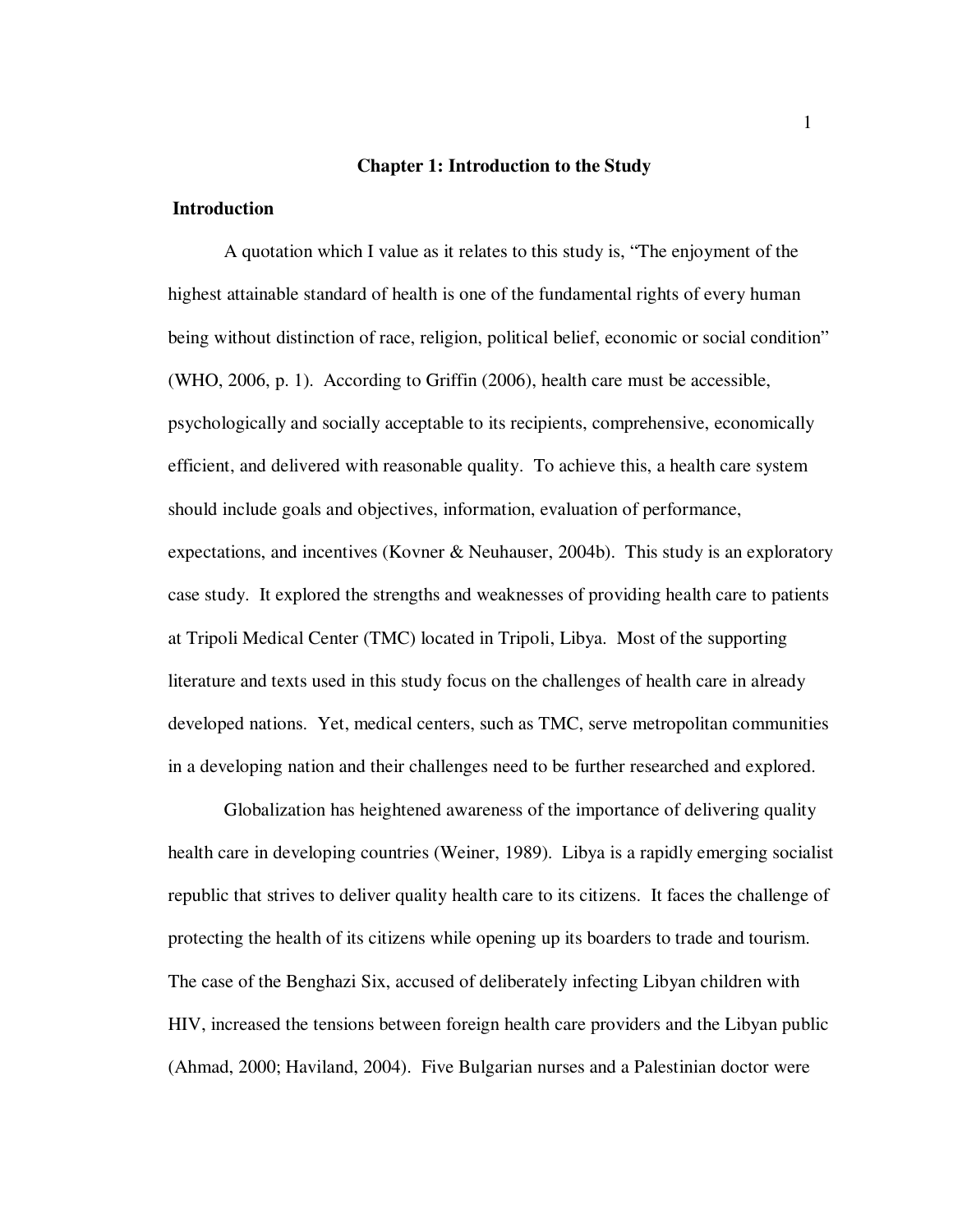initially sentenced to death for deliberately infecting at least 40 Libyan children with HIV at a hospital in Benghazi, Libya. Outrage from the international community and an undisclosed deal led to their eventual release. This study explored trust in Libya's medical system at the backdrop of the Benghazi Six case and the trend towards privatization in health care in developing countries. I explored the delivery of health care to Libyan families at the TMC hospital in Tripoli, Libya. Suggestions provide guidelines for future research to improve the management of health care in developing countries.

This chapter describes the background of the problem, the problem statement, the study's purpose, the research questions, the conceptual support, assumptions, the scope, delimitations, the study's significance, and the research design. The background section describes the TMC hospital. This section is followed by a discussion of national rankings, health, and the trend towards privatization. The problem statement, purpose, and research questions sections describe the focus and specific areas of inquiry. The conceptual support section describes a construct of trust used in this study

### **Background of the Problem**

 The human development index (HDI) is an indication of a country's level of development. The HDI of Libya is 0.818, which ranks it  $56<sup>th</sup>$  of 177 counties (UNDP, 2007/2008). The HDI is an index of a country's life expectancy, literacy, and standard of living. Libya is classified as a developing country due to its level of industrialization, infrastructure, and technology. TMC, a major health center in Libya, plays a key role in Libya's HDI due to the large number of Libyan's it serves.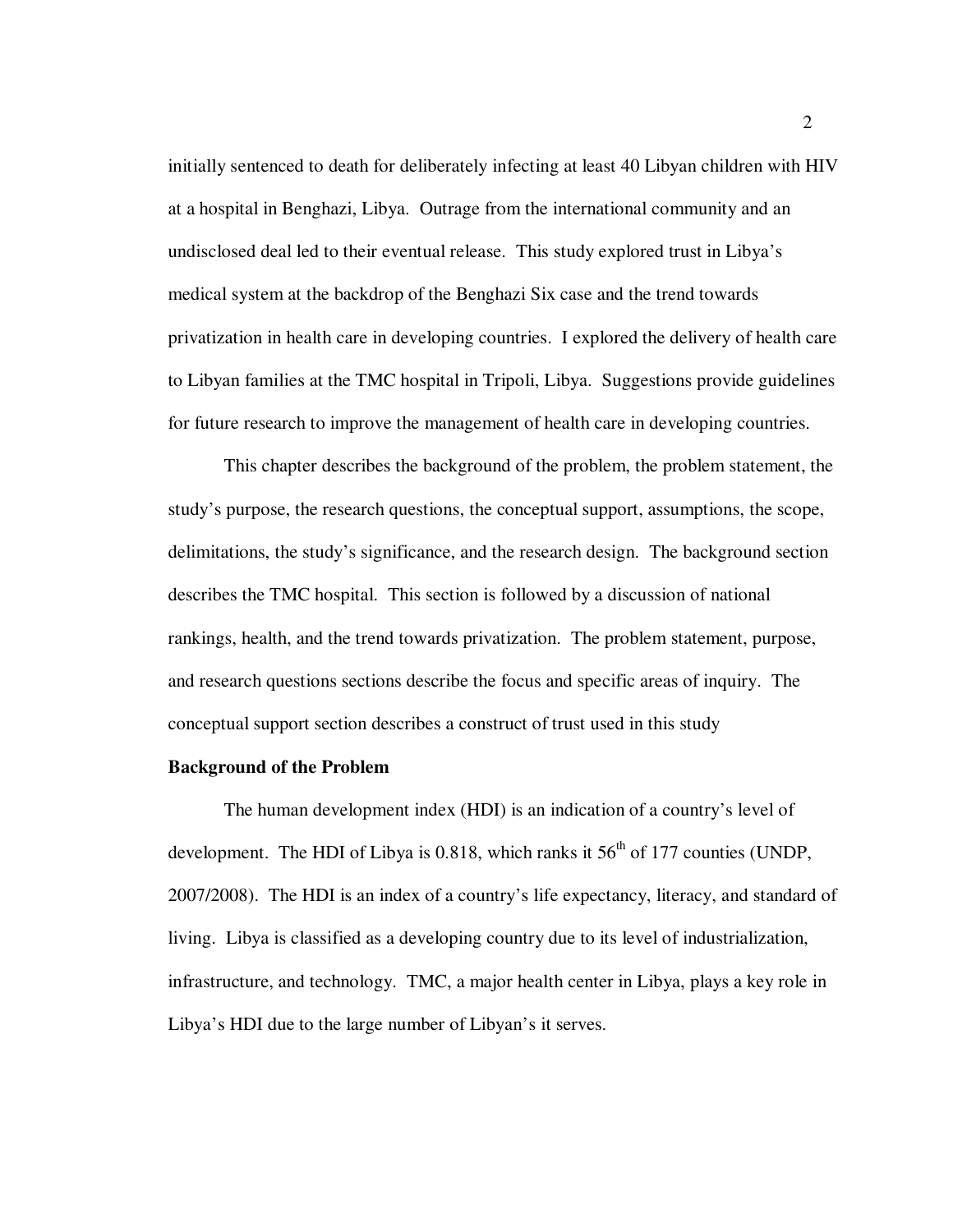TMC has a capacity for 1450 beds and employs 1000 physicians (Tripoli Medical Center, 2008). Its 2006 budget was approximately 600 million USD. Yet, TMC acknowledges gaps in such areas as computerized information systems (Mgadmi, personal communication, July 14, 2008). As such, TMC gives preference to non-Libya consultants and universities to bring best-practice methods to Libya (Tripoli Medical Center, 2008). TMC has a far greater capacity to serve the population but may be considered to be less efficient because of the greater number of beds. As a comparison, in 2001 there were 5,801 hospitals in the United States, with approximately one million beds. Of these hospitals, 249 had greater than 500 beds (Williams, 2005). According to Williams (2005), optimum efficiency is 150 to 250 beds. Developing nations can learn from similar challenges facing health care in the United States. Gains in health care have not been shared across all segments of society. As Turnock (2004) suggested, the greatest gains in health care can be achieved by closing the gaps, thus ensuring all members of society have equal access to health care.

Quinn, Anderson, and Finkelstein (1996) identified success factors to consist of recruiting the best performers, use of a well-designed information system, sharing of information, and an organizational structure aligned with professionals' skills. I contend that these factors cannot exist in a hospital without trust among administrators, medical staff, patients, and the entire health care system. In 2001, the Institute of Medicine (IOM) identified 10 patient-focused rules for  $21<sup>st</sup>$  century health care (Stefl, 2004, pp. 194-196):

1. Care should be based on a continuous healing relationship.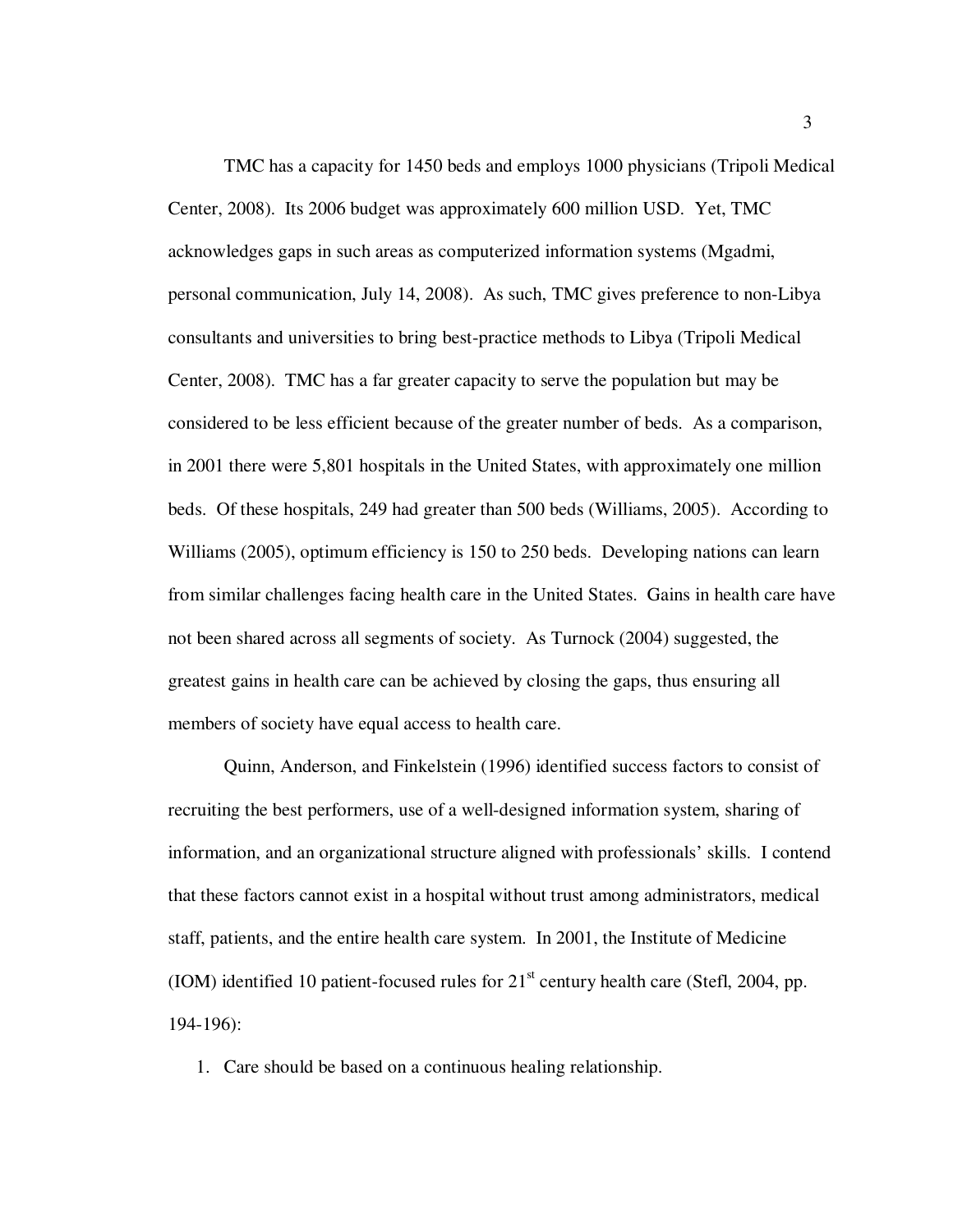- 2. Care should be customized based on patient needs and values.
- 3. The patient will be the source of control.
- 4. Knowledge will be shared and information will flow freely.
- 5. Decision-making will be evidence-based.
- 6. Safety will be a system priority.
- 7. The system should be transparent.
- 8. Needs should be anticipated.
- 9. Waste should be continually decreased.
- 10. Clinicians need to cooperate.

Health care systems and organizations are often assessed in the context of their national rankings and policies. A discussion of each follows. This section concludes with a discussion of health care privatization in developing countries.

#### **National Rankings.**

The amount a nation spends on health care does not equate to value or health outcomes (Savage, Campbell, Ford, & van der Reis, 2004). Furthermore, the link between health status and national wealth is weak (Turnock, 2004). Yet health care expenditures are often cited to assess a nation's health ranking. Libya spends 3.3% of its GDP or 222 USD per person on health care. More often the Health Adjusted Life Expectancy (HALE) is used an indicator of health outcomes; it estimates the average number of years that a person will live without a disability. Libya has one of the highest HALEs in the region at 64 years (WHO, 2007), but falls behind globally.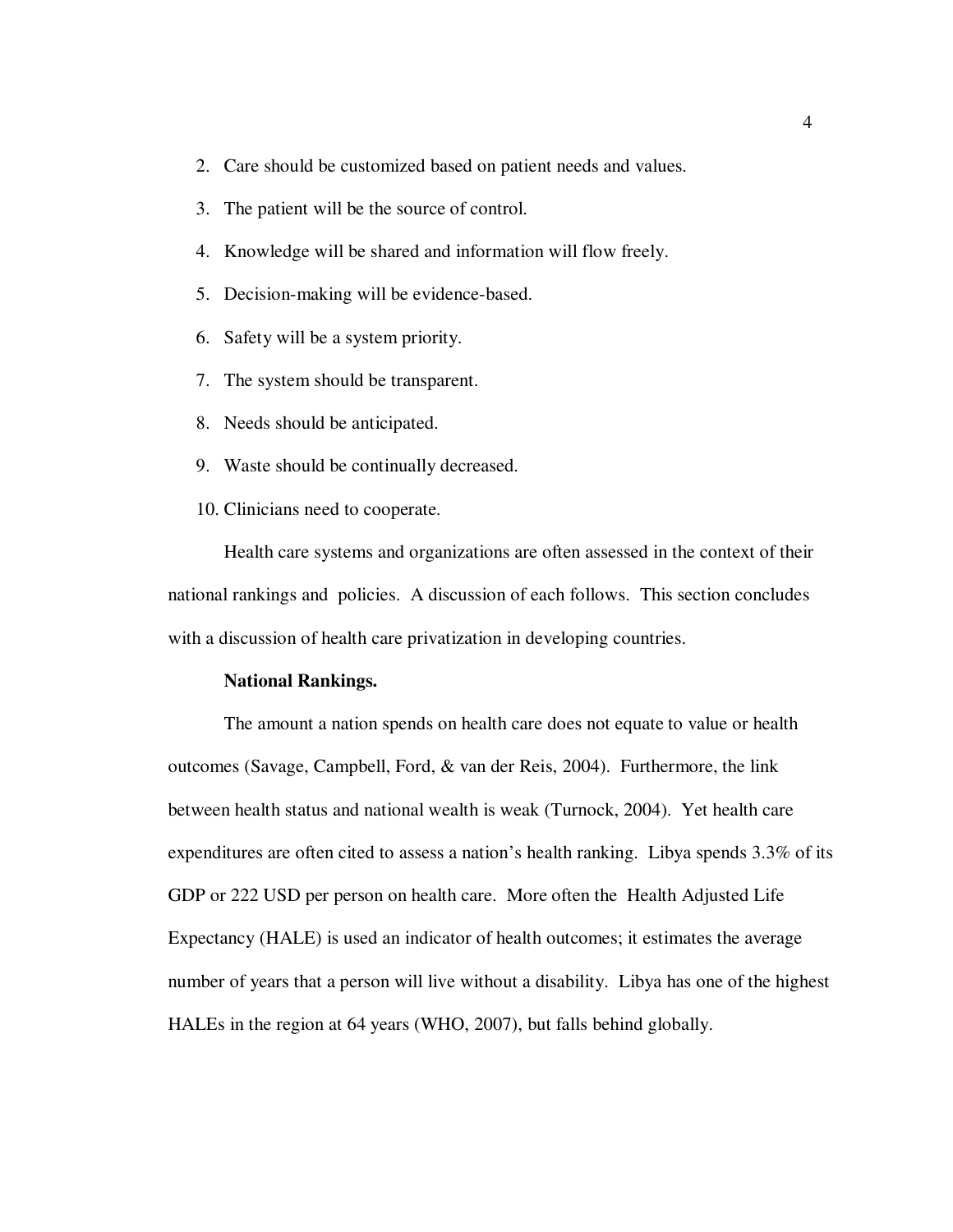Insurance systems have been used as a solution to many nations health care challenges. Savage et al. (2004) compared national health care systems in Argentina, Brazil, Canada, Germany, Greece, Indonesia, Mexico, the Netherlands, Sweden, Turkey, the United Kingdom, and the United States. Financial access to primary health care is lowest in countries that rely on voluntary insurance (Savage et al., 2004; Starfield, 1991). The average HALE of the six countries with universal health care access is 70.3 years. The average HALE for the five developing countries is 60.02 years. However, Starfield (1991) found that the benefits of access to primary health care were offset by underdeveloped social services.

Despite the various attempts to improve health care globally (e.g., the universal health care), there remains a large disparity of health in the world. In 1999, infant deaths per 1,000 live births were 18.6, 17.1, 10.6, 7.1, 4.6, 3.5, and 3.4 for Romania, Russia, Puerto Rico, United States, Switzerland, Singapore, and Sweden, respectively (S. J. Williams, 2005). Even though this study was not a comparison study, it explored patient and staff perceptions of Libya's health care system.

#### **Health Policy.**

The hospital is only one component of a nation's public health policy. Health care also addresses disease and prevention. According to Turnock (2004), public health care must include population-based health services, clinical preventive services, as well as diagnostic and treatment services. At the institutional level, the hospital must have enough autonomy to respond rapidly to local community needs (Fottler & Malvey, 2004).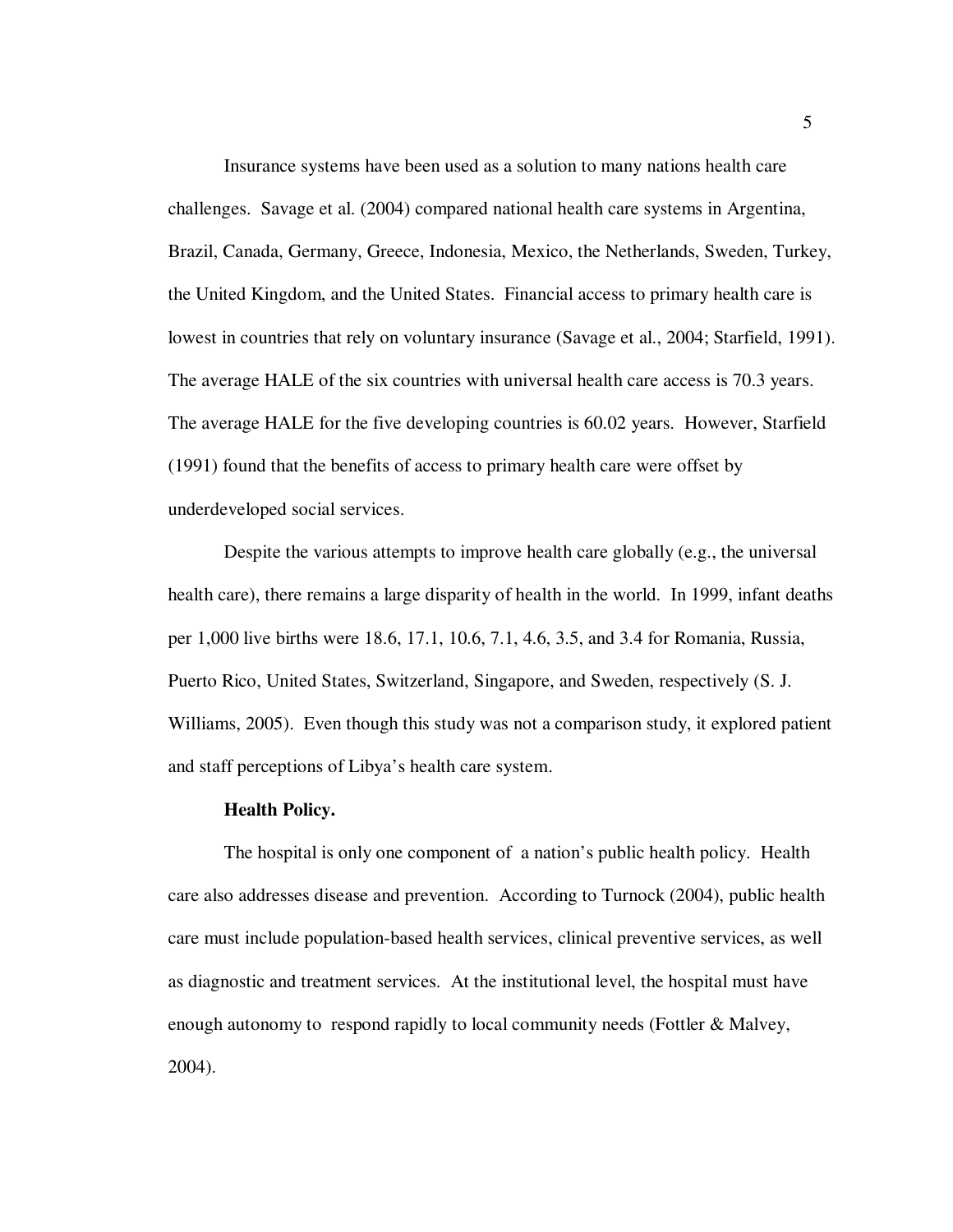Measuring community wellness requires considering more than outcomes. As an example, access to health care is an important measure of health. The Centers of Disease Control and Prevention Public Health Practice Program Office identified three types of health risk factors: determinants (e.g., low birth rate), direct contributing factors (e.g., use of prenatal care), and indirect contributing factors such as transportation (Centers for Disease Control, 2007). All three types of risk factors can contribute to health problems.

Population-based care provides intervention for community wide disease prevention, which is tied to public policy. The top preventable deaths in the United States are related to tobacco, diet, alcohol, microbial agents, toxins, sexual behavior, motor vehicles, and illicit use of drugs (Fielding & Halfon, 1994). Prevention has economic and human savings (Turnock, 2004). For example, Scandinavian countries provide comprehensive preventive pediatric services by using community-based, visiting nurses (Weiner, 1989). Prevention can be classified as primary, secondary, and tertiary. Primary prevention focuses on preventing disease (e.g., minimizing exposure). Secondary prevention focuses on identifying and controlling disease at early stages (e.g., removing a suspicious mole). Tertiary prevention restores the individual after health is compromised. In Libya, "secondary and tertiary care is provided through a network of general hospitals in rural and urban areas and specialized hospitals" (WHO, 2007, p. 13).

The patient should be the focus of health care systems. Emphasis is typically on specialty, hospital, and rehabilitation care. However, according to Griffith and White (2002), primary care, preventive care, health promotion, home care and hospice, and long-term care are often neglected.

6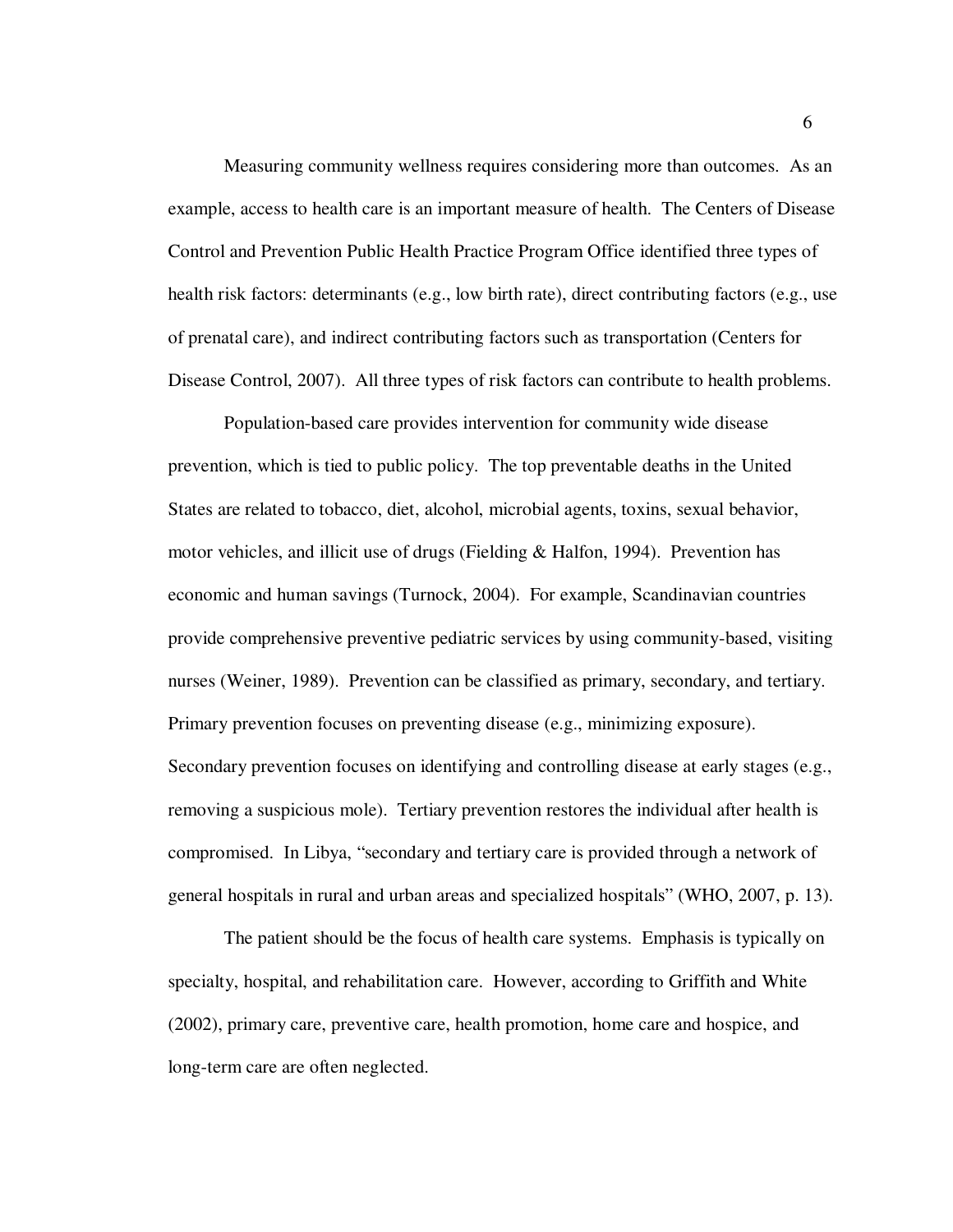The Healthy People 2010 government initiative in the United States has two overall goals: increase the quality and years of healthy life and the elimination of health disparities. The Healthy People 2010 model illustrates the relationship among policies and inventions, the physical and social environment, and access to quality health care in determining overall health status (Turnock, 2004). Hospitals as organizations are managed around a set of policies, handbooks, and procedures. Many of the latter are very specific, such as nursing procedures. Policies and procedures are the roadmap for behavior, decision making and thinking (Longest Jr., Rakich, & Darr, 2004). Procedures apply to specific situations. Charters and bylaws guide organizations and are used by the legal system to determine rights and obligations (Longest Jr. et al., 2004). Ethics codes go beyond legal obligations. According to Longest Jr. et al., ethics codes ensure patient confidentiality and regulate conflicts of interest. Institutional review boards (IRB), institutional ethics committee (IEC), and infant care review boards (ICRC) prevent and solve ethical issues. Policies and procedures are built on an organization's mission, vision, and values. An organization's mission, vision, and values describe its purpose. As an example, health care policy should consider the factors that effect demand for complex health care delivered by a medical center like TMC and the circumstances that influence patients to travel long distances to receive such care (Kovner, Elton, & Billings, 2004). Values support the philosophy, principles, ideals, and ethics of the organization (Zuckerman, 2000). Actions, objectives, goals, strategies, values, vision, and mission support each other respectively.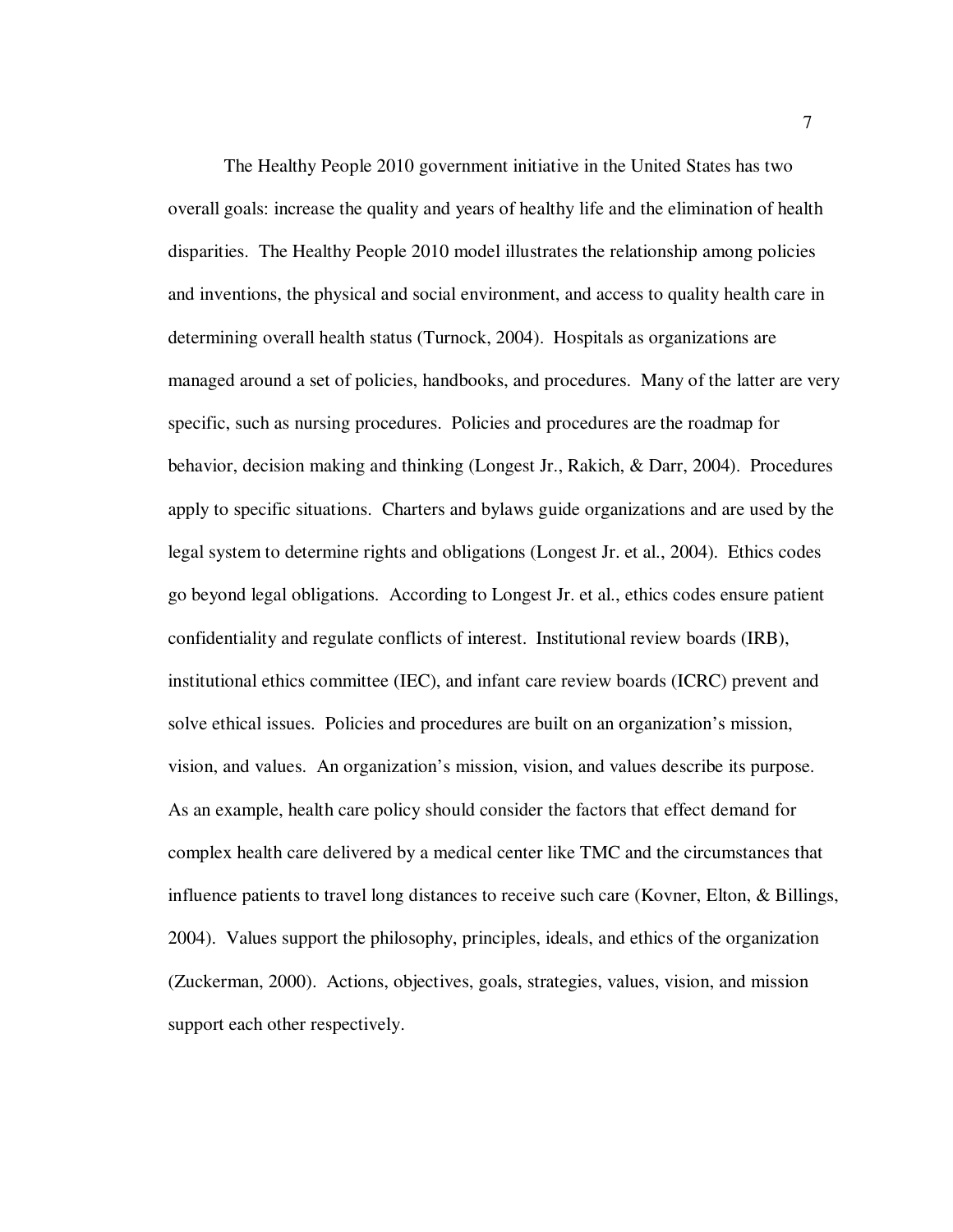Mission statements summarize the organization's purpose. The vision describes the desired future state. Values are the organization's principles. Together, the mission, vision, and values are at the core of a health care organization's philosophy (Longest Jr. et al., 2004). Below is an example of an organization's mission, vision, and values:

Mission:

Upper Chesapeake Health is dedicated to maintaining and improving the health of the people in its communities through an integrated health delivery system that provides high quality care to all. Upper Chesapeake Health is committed to service excellence as it offers a broad range of health care services, technology and facilities. It will work collaboratively with its communities and other health organizations to serve as a resource for health promotion and education.

Vision:

The Vision of Upper Chesapeake Health is to become the preferred, integrated health care system creating the healthiest community in Maryland.

Values:

Excellence - We constantly pursue excellence and quality through teamwork, continuous improvement, customer satisfaction, innovation, education, and prudent resource management.

Compassion - People are the source of our strength and the focus of our mission. We will serve all people with compassion and dignity.

Integrity - We will conduct our work with integrity, honesty, and fairness. We will meet the highest ethical and professional standards.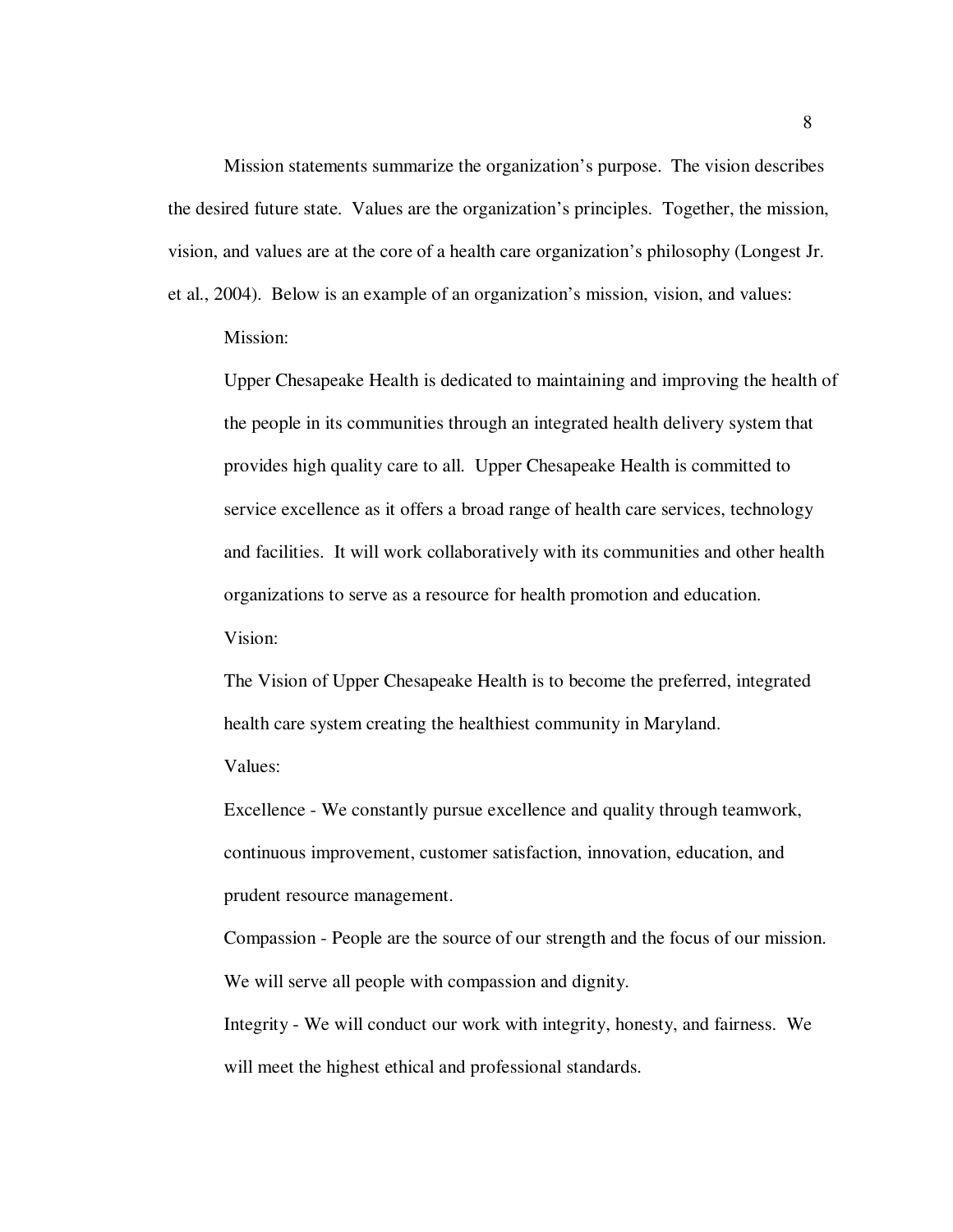Respect - We will respect the worth, quality, diversity, and importance of each person who works with or is served by Upper Chesapeake Health. Responsibility - We take responsibility for our actions and hold ourselves accountable for the results and outcomes.

Trust - We will strive to be good citizens of the communities we serve and build trust and confidence in our ability to anticipate and respond to community and patient needs. ("Upper Chesapeake Health: Mission, Vision, Values," 2005)

William Foley, president and chief executive of Provena Trust, stated that mission and trust are inseparable (McPherson, 2006). Yet it is interesting that, from a United States perspective, he viewed nonprofit institutions as being more trusted since profit is not their priority. This may indicate that cultural considerations are important when establishing trust in health care.

## **The Trend towards Privatization.**

Privatization is often viewed as the solution to health care systems constrained by facilities, skilled professionals, equipment, and various health services. The trend toward privatization in the health care systems in developing countries leads to greater charging in health care systems ("Charging for health services in the third world," 1992). This affects patient choice and can have a disproportionate affect on a nation's population (Spiegel et al., 2004). In developing countries, patients who can afford to pay for private health care will seek private medical treatment if they perceive that the public health care institutions are inadequate (McGregor, 1998). This can destabilize universal health, according to Spiegel et al. Social health insurance based on means is one of many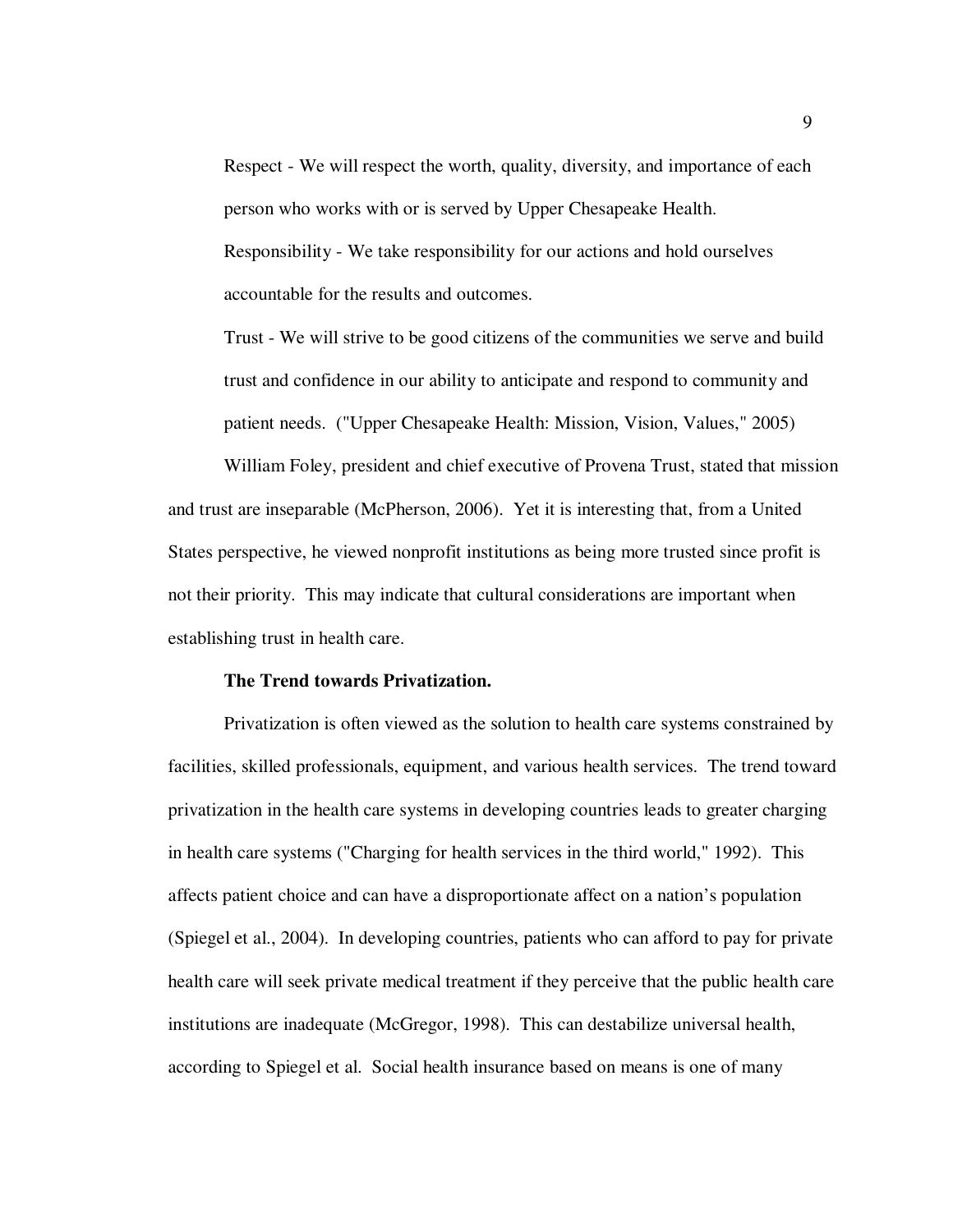options a nation can take to assure equal access to health care, but coverage rates have varied (Carrin, Desmet, & Basaza, 2001). Carrin et al. also suggested that private insurance targets the wealthy and is increasingly being offered in developing countries. Nevertheless, health insurance can be used to achieve equality in health care (Russo, 1994) and universal health care (Carrin et al., 2001). Income, education, and gender equity are indicators of population health (Spiegel et al., 2004). Spending for hospital services has been found to be susceptible to household income changes (Russo, 1994). However, government policy, including the degree of privatization, can also affect population health (Spiegel et al., 2004).

Bangladesh was a pioneer in privatization in health care and also a model of failure in privatization (Akram, 2003). As Akram suggested, Bangladesh is not the only developing country struggling to deliver promised benefits (Akram, 2003). Privatization, regardless of the sector, must be regulated by policies that improve social welfare (Akram, 2003; Purohit, 2001; Russo, 1994).

China and India have been slow responding to regulating the growth of their private health care institutions (Bloom et al., 2008). Bloom et al. reported a "crisis of trust" in China and India's health care systems (p. 952). Nonresident Indians have been increasingly investing in India's health care system (Purohit, 2001). There has been a large growth in outpatient and inpatient private providers, unqualified providers delivered 80% of the outpatient care and inpatient care was equally unregulated, according to Bloom et al. This resulted in barriers of quality care to the poorest of India's population.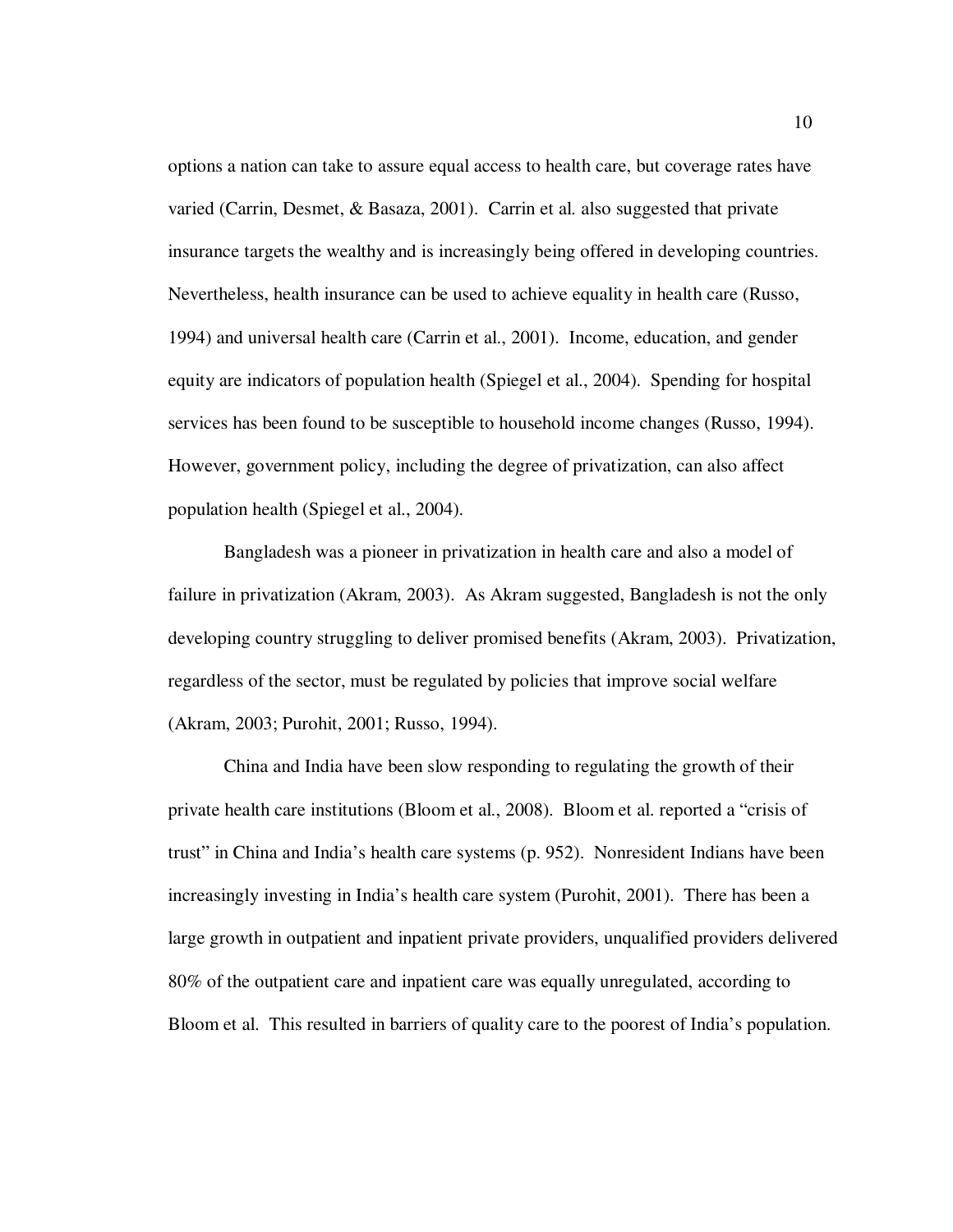Financial pressures and scarce resources drove privatization in India. These pressures can provide incentives that are contrary to trustworthiness (Gilson, 2006). Nevertheless, India is one of many developing countries that have leaned toward partial or complete health care privatization. Regardless of the impetus, many of these experiments in developing countries with privatization have a common thread; that common thread is a desire to increase patients' and providers' confidence and trust in the system. In India, privatization has attracted top professionals by using high-tech medical technology diagnostic centers (Purohit, 2001). Unfortunately, according to the World Health Organization (2007), Libya has high computer illiteracy among its health care professionals. This suggests that patients may not have equal access to these high-tech, high-cost solutions. Globalization can enhance disease diagnosis and treatments by the export of high-tech solutions (Spiegel, Labonte, & Ostry, 2004).

Many developing countries, like China, went through two phases of development: egalitarian and liberalization eras (Liu, 2004). China's economic growth exceeded its health care sector growth. The postliberalization era seeks to encourage marketforces (Purohit, 2001). The assumption is that the free market will increase efficiencies. However, the recent global financial crisis supported Purohit's contention that this can only be successful if the role of government is refined. According to Liu, decentralization and marketization is not necessarily counter to positive health care development. However, the degree of privatization determines the opportunities of a market-driven health care system. An alternate view is that the private sector cannot provide sufficient services to meet a nation's health care needs (Russo, 1994).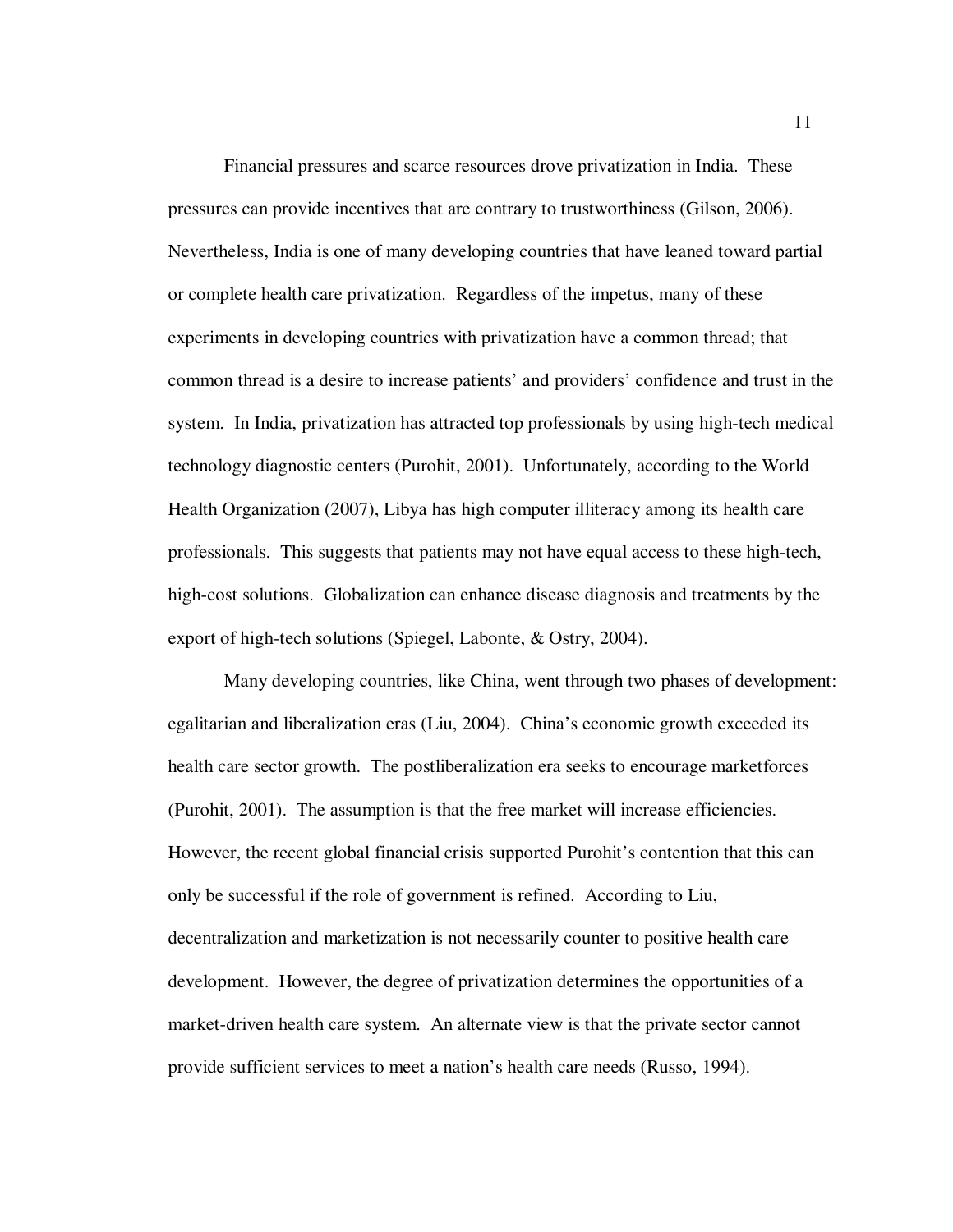Russo (1994) warned the global community that the control of contagious diseases must remain in the public sector and that the public sector may be in the best position to share the large risks by facilitating large diversified groups. SARS, HIV, and avian influenza epidemics highlight the importance of a global approach to health care (Blumenthal & Hsiao, 2005; Spiegel et al., 2004). The SARS epidemic highlights how well the international community can work together (Spiegel et al., 2004) and underscores the importance of an international health care body to establish a health care policy and objectives (Pollock & Price, 2002). Yet, Blumenthal and Hsiao suggested that a nation should consider its country's social and cultural environment when considering privatization. Spiegel et al. (2004) mentioned that the trend toward privatization raises questions about whether it compromises the ability of government to respond to global epidemics due to less collaboration. Similarly, Russo asserted that governments must maintain control of preventive, maternal, health care, immunization, and contagious disease management.

The SARS epidemic exposed the cracks in China's health care system (Blumenthal & Hsiao, 2005; Hu, 2004; Liu, 2004). Local cooperatives, private investors, military institutions, and state-owned enterprises owned and managed China's Epidemic Prevention Stations. This created a breakdown in communication and collaboration among China's health care institutions. Liu maintained that health care institutions must be rewarded for truthful reporting, especially in the fight of communicative diseases. Particularly in the rural areas, technical and ethical standards of medical professionals needs to be raised, according to Liu.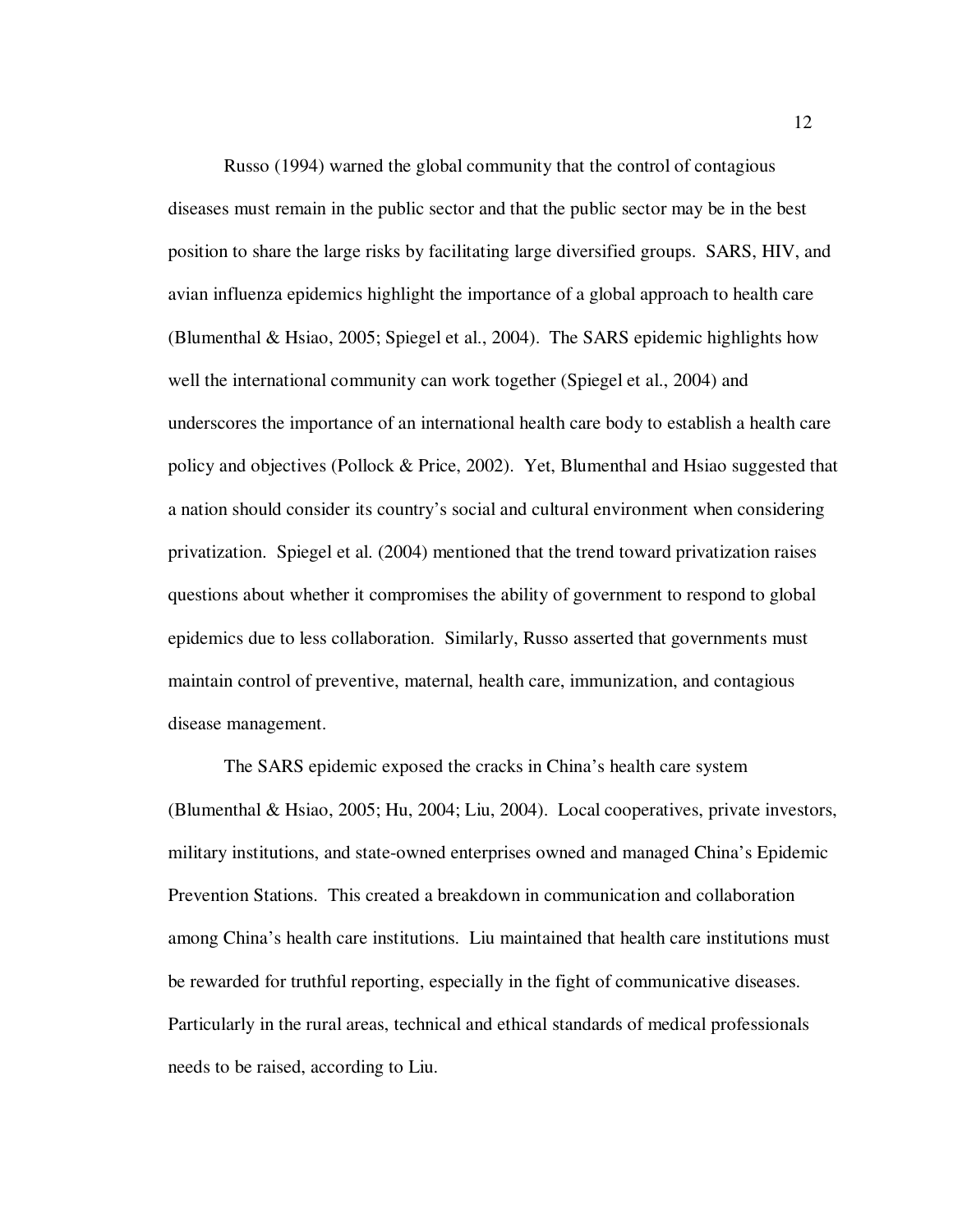Distrust erodes legitimacy and the capacity to fulfill responsibilities (Gilson, 2003). The restructuring of China's health care system was at the expense of its rural populations (Blumenthal & Hsiao, 2005; Liu, 2004), where infant mortality and infectious disease are rising. Costs rapidly increased creating a climate of distrust (Bloom et al., 2008). Additionally, contracting of health care services can lead to an inadequate number of providers in rural areas (Siddiqi, Masud, & Sabri, 2006). Liu (2004) reported that privatization of China's health care system resulted in inequalities in health care and health status. Liu further suggested that improved health care services benefited those who had the ability to pay. Hu (2004) stated, "Differences in economic growth and in financing, organization and resources between urban and rural regions have made China a country with a two health-care systems" (p. 480). Blumenthal and Hsiao stated this more assertively, "its health care system nearly imploded, partly because China adopted (willingly or not) the strategies of some U.S. proponents of radical health care privatization" (Blumenthal & Hsiao, 2005, p. 1).

In the 1980s, China dismantled a thriving health care system and the result was less access resulting in undiagnosed and untreated heath conditions (Liu, 2004), particularly in the rural areas (Blumenthal & Hsiao, 2005). The newly rich receive hightech care in urban areas. Rural doctors, largely unregulated, chose to deliver core profitable services, which they were untrained to provide. The ability to pay became a predictor of access and quality of health care services in China, as suggested by Blumenthal and Hsiao. Fortunately, the health care system is slowly improving by establishing minimum requirements for rural doctors (Bloom et al., 2008).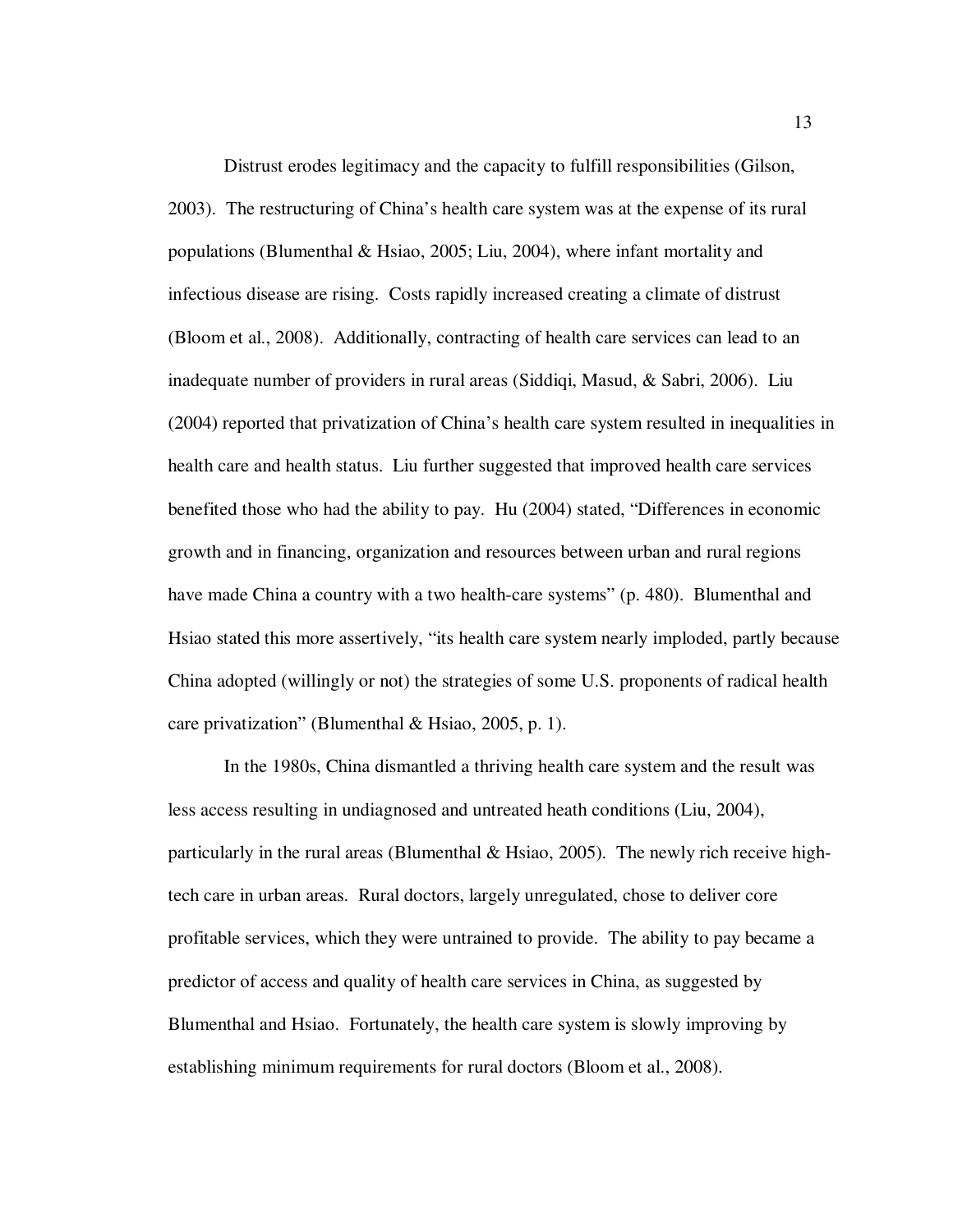There have been conflicting studies regarding the affect of health care fees and medical care demand in developing countries. In the Philippines, consumer fees did not impact demand (Russo, 1994) while the prevailing view is that increased user fees reduces demand (Hu, 2004; Liu, 2004; Purohit, 2001; Siddiqi et al., 2006). In Laos, private health care was the preferred choice and those who could afford to traveled abroad for treatment. The poor usually could only purchase drugs with no diagnosis and if they did use public clinics, the wait times were long, procedures were bureaucratic, and the staff was rude (Paphassarang, Philavong, Boupha, & Blas, 2002). Cost of service, procedures, and staff attitudes were perceived differently by Laotian patients from high and low socioeconomic status backgrounds. Inquiries at TMC in Libya sought to understand which factors are transferable to Libya. For example, the dependency on village doctors in China and India created unique challenges that may not be transferable to Libya.

If Libya moves toward increased privatization of critical health care services, it should learn from the experiences of China and other developing countries. China's fragmented system requires strengthening of connections among its various health institutions to restore equitable access. Purohit (2001) contended that to relieve budgetary pressures, privatization may be best implemented in secondary and tertiary health care institutions while local clinics remain public institutions. Thailand permitted privatization of local clinics while Pakistan has moved more slowly in decentralization of its health care system (Russo, 1994). Both China and India have rural and underserved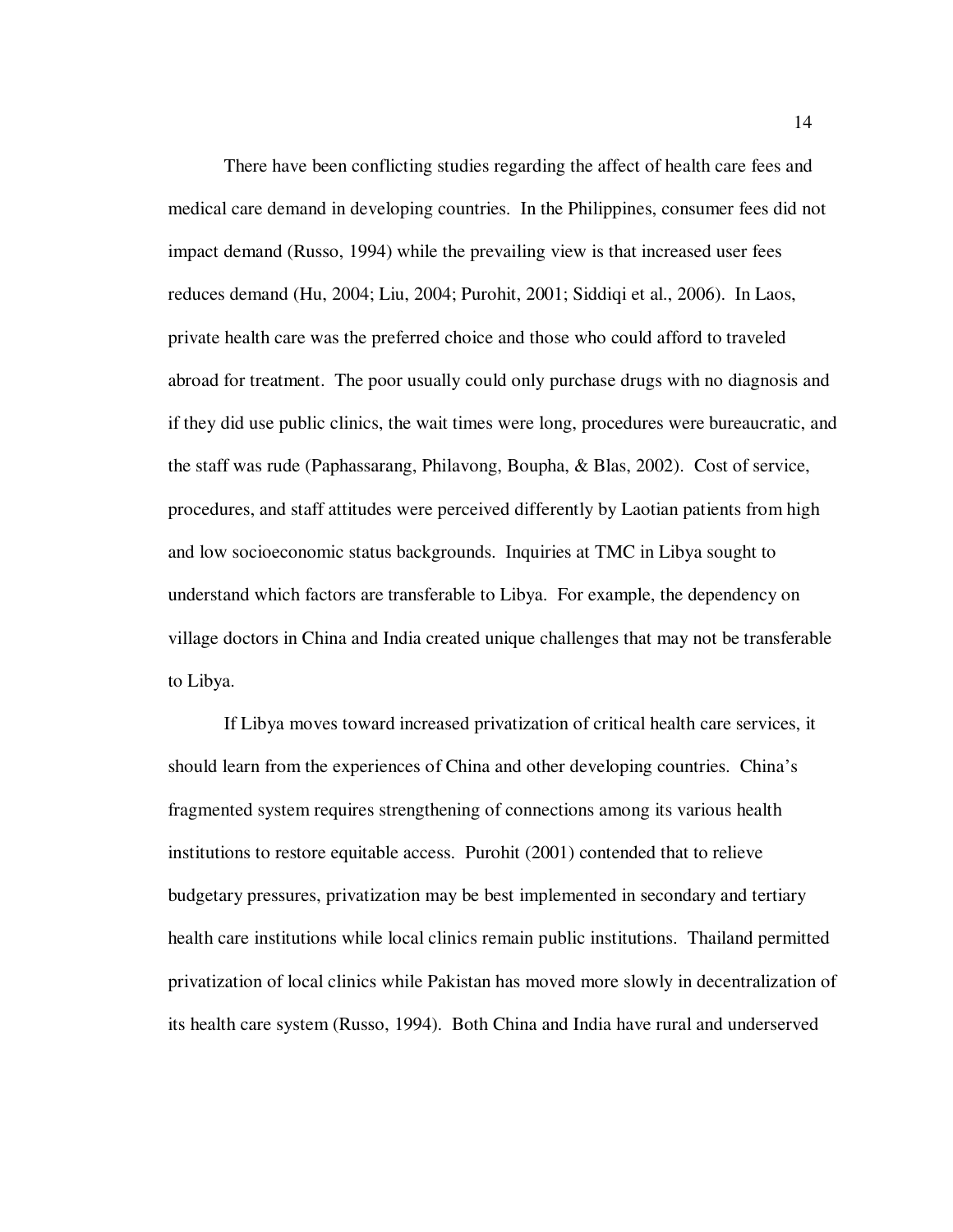communities that require public health care institutions (Hu, 2004; Liu, 2004; Purohit, 2001).

The strategy used for privatization determines the outcome. There is general agreement that complete privatization leads to exploitation of the public (Purohit, 2001). Additionally, Purohit suggested that those segments of the system that are privatized must be regulated to prevent unethical and inferior care. Judicious government and international regulation of both public and private health institutions can increase consumers' trust in their nations' health care systems. Governments should address quality of care, value for money, the social agreement, and accountability (Bloom et al., 2008). Given these recommendations, neither China nor India, two of the most populous counties, has a holistic health care strategy. According to Bloome et al., much of the populations of these countries rely on unregulated private institutions, and in India regulations have not improved the equity in the health care provided.

The goal, as implied of privatization, is to share social responsibility between governments and the private sector (Carrin et al., 2001; Purohit, 2001). Additionally, factors such as wait time, personalized contact with staff, and convenience were important to patients seeking private care in Lao (Paphassarang et al., 2002). Paphassarang et al. suggested that large bureaucratic public hospitals may not be the best model for providing outpatient services to the poor and less educated. These areas were explored at TMC. If privatization is driven by market forces, then it is important to know what the public values.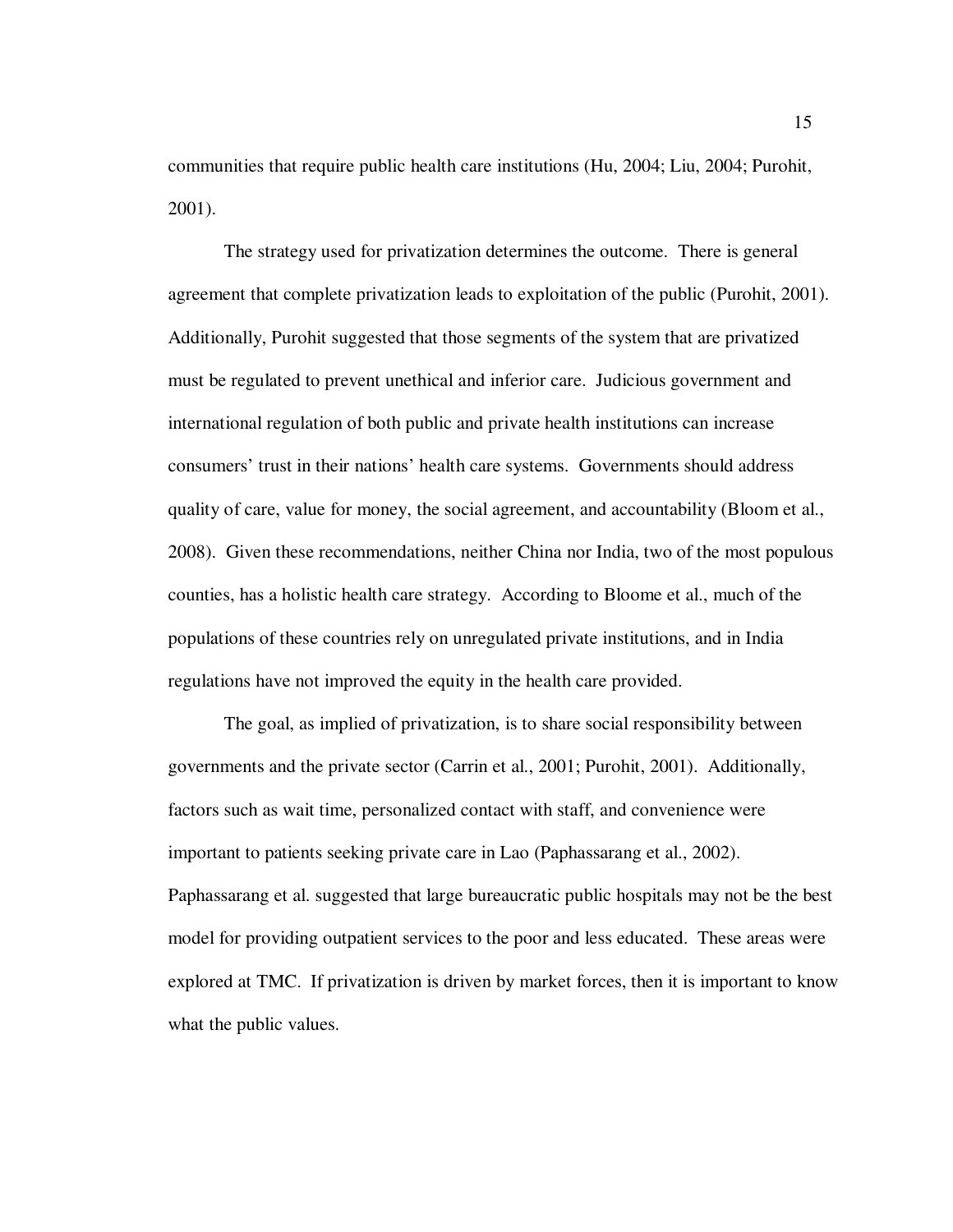The public education of medical professionals is recovered by employing these same professionals at below market wages (Russo, 1994). Additionally, the public sector often leads in research. Medical professionals who work in an open environment, in which they can report errors without retribution, were found to have patients with higher satisfaction ratings. Callous attitudes by individual practitioners and unprofessionalism in a health care system can result in patient mistrust (Temkina & Zdravomyslova, 2008). For example, changes in the Russian health care system provided more choices but created unequal access. The change resulted in widespread distrust in the women's reproductive health care system and with individual providers. Temkina and Zdravomyslova found that distrust is based on cultural and structural factors. Unprofessionalism also led to lack of confidence in physicians' medical competence. Establishing trust among staff, patients, and the health care system should be an objective of public and private heath institutions. Given the importance of trust, this study explored the perceptions and motivations of health care professionals and their trust in the public health care system.

Fortunately China and India recognize the shortcomings of their health care systems and they both are striving to develop "trust-based institutions" (Bloom et al., 2008, p. 953). Developing trust within any health care system is complex since it includes many organizations and individuals that must cooperate with each other (Gilson, 2006). Irrespective of the funding model, the government must be seen as legitimate and trustworthy (Gilson, 2003). Gilson argued that the government has a broad societal role in establishing trust in the whole system.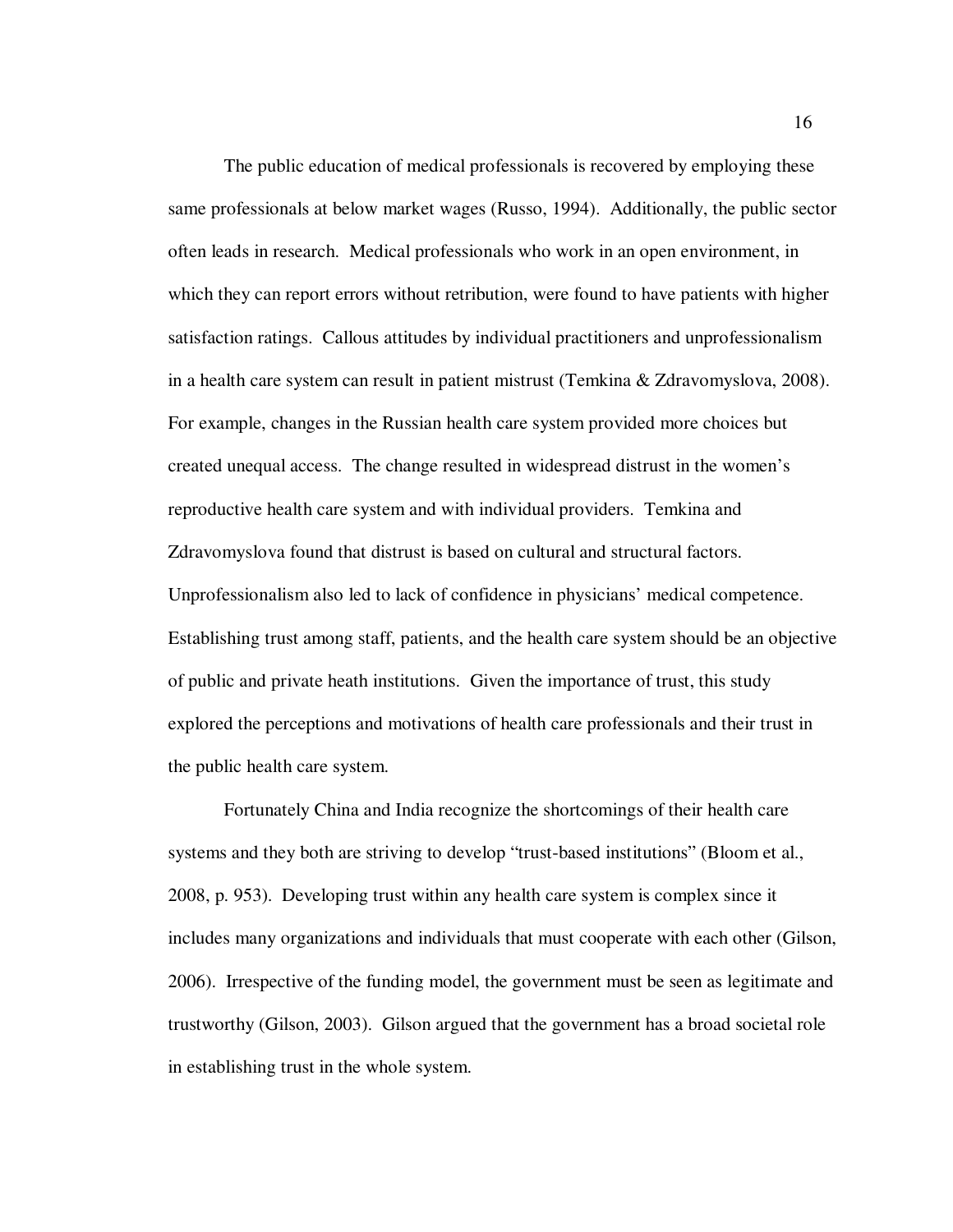Developing countries have experimented with different models of health care privatization with mixed results. Regardless of the model, the government can play a vital role in assuring that health care systems reach the most vulnerable and marginalized populations, that there are standards and oversight, and that there is a coordination of efforts to prevent epidemics. On the other side, the private sector can compliment the public sector by providing high-tech solutions. It can relieve some of the burden placed on a public health care system.

## **Statement of the Problem**

Libyan citizens who can afford private health care are opting out of the public health care system. According to the "Health system profile: Libya" (2007), the private health care sector is growing and the general public is increasing its use of private health care clinics and hospitals. There is a perception that the quality of public health care has deteriorated ("Health system profile: Libya," 2007). The negative perceptions have resulted in a lack of trust in the Libyan public health care system. The problem is that this negative perception and the lack of trust have led to unequal access to quality health care. The negative perceptions have resulted in a lack of trust and negative perceptions in the Libyan health care system. Determining the extent of, as well as the factors behind, this apparent negative perception and lack of trust in the public health care system led to recommendations that could improve the system.

Despite efforts to exchange technological knowledge among countries, the successes and challenges of managing health care remain. These challenges may impact trust in the public health care system. Savage, Campbell, Ford, and van der Reis (2004)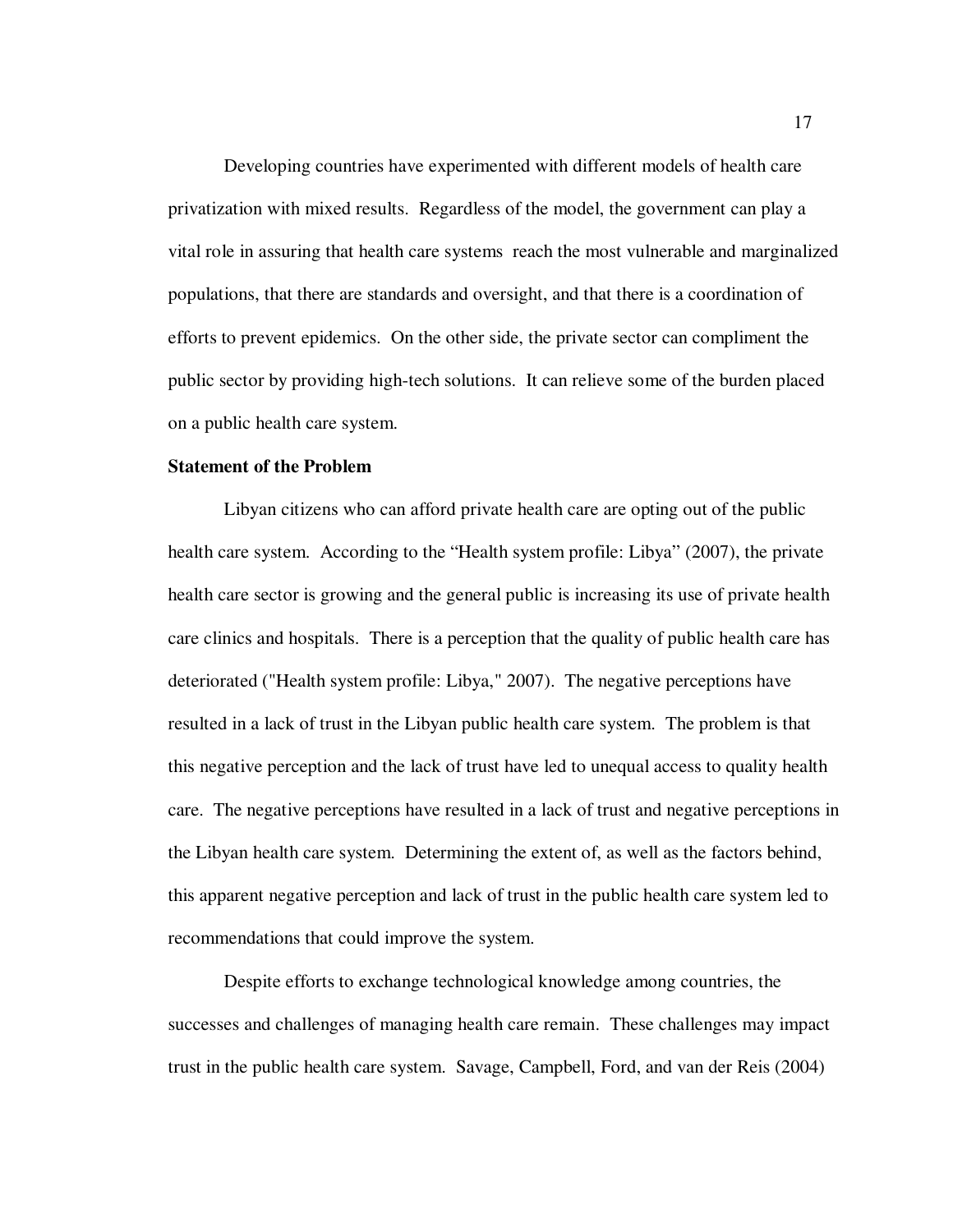suggested exploring the struggle of developing countries to maximize health care access, cost, and quality. Globalization heightened awareness of the importance of delivering quality health care in developing and emerging countries (Weiner, 1989). Efforts to exchange technological knowledge among developed, emerging, and developing countries abound, but the successes and challenges of managing health care remain crucial in developing countries, such as Libya. Even though free medical care is provided to all Libyan citizens, Libyans are increasingly interested in purchasing private medical care to receive what is perceived to be a higher level of service and quality ("Health system profile: Libya," 2007).

Establishing trust among staff, patients, and the health care system should be an objective of public and private heath institutions. Given the importance of trust, this study explored the perceptions and motivations of health care professionals and their trust in the public health care system. The incident of the Benghazi Six accused of deliberately infecting Libyan children with HIV increased the tensions between foreign health care providers and the Libyan public (Haviland, 2004). The Benghazi Six incident exacerbated the gap of knowledge in the delivery of health care to Libyan citizens and decreased the level of trust. This reduction in the level of trust is implicitly supported by the expansion of the use of the private health care system ("Health system profile: Libya," 2007).

### **Purpose of the Study**

The purpose of this study is to identify the factors that have led to the negative perceptions and mistrust. Identifying the factors that lead to this apparent lack of trust in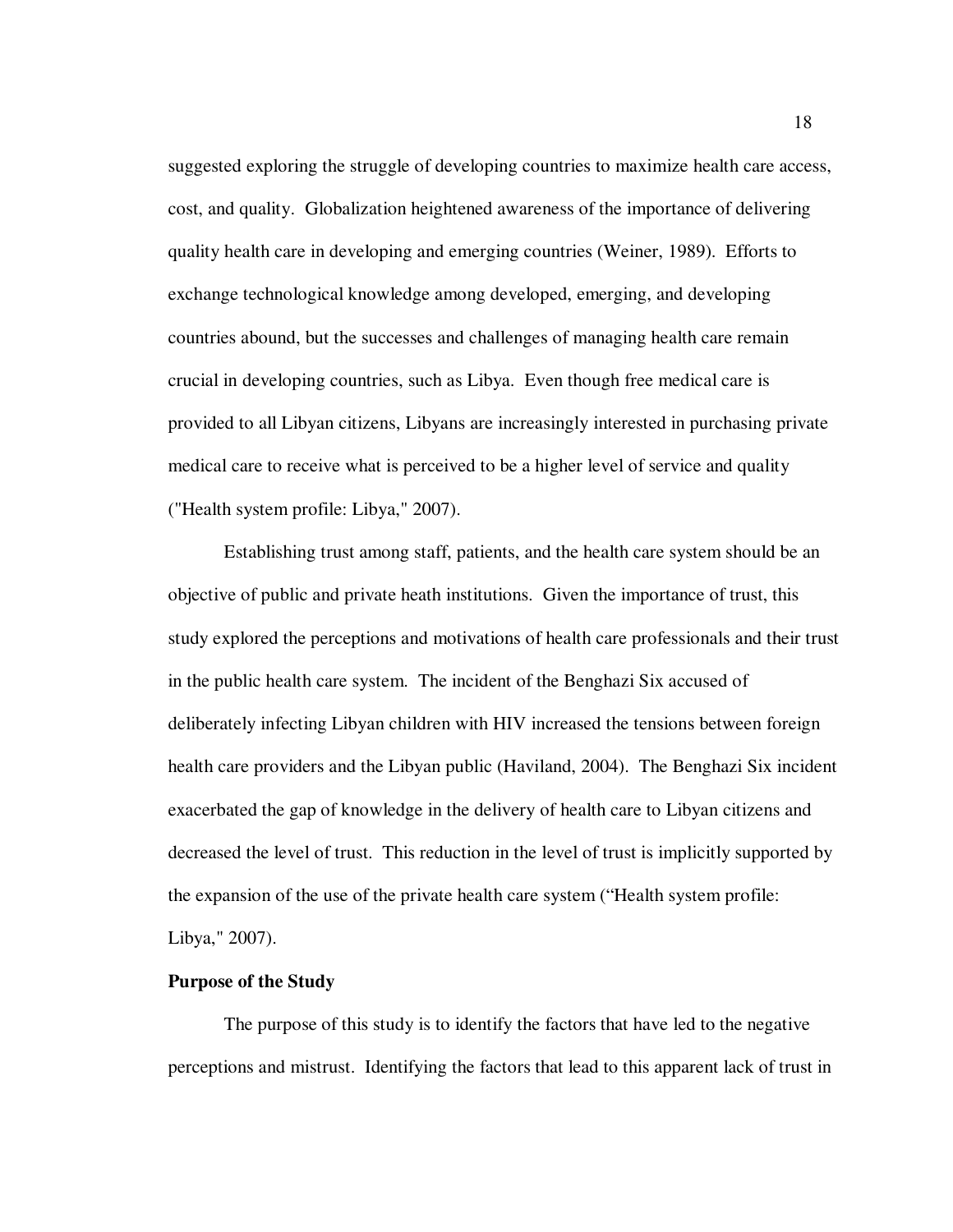the quality of care is the first step in developing a program in public health care institutions that could address this negative perception. It sought to provide a foundation to improve the enabling functions at TMC, hence improving health in the region. By examining TMC's administrative structure, this study sought to identify the strengths and weaknesses of health care delivery system in Libya through a case study methodology. It explored systemic, organizational, financial, political, and cultural factors that contribute to the identified strengths and weaknesses of the system studied.

This exploratory study provides a foundation to ultimately improve health in the region, and possibly in other developing countries. Specific areas of exploration included organizational polices, organizational structure, government regulations and Libya's overall health care system, leadership, organizational change, quality systems, and information processes. Although the specific areas that were explored are somewhat broad, the study site and subjects were narrowly defined. The issues that were explored in this study are common to most organizations: policies and procedures, organizational structure, departments and services, staff and leadership, quality and accreditation, and information technology. Nevertheless, this study focused on one hospital, TMC. Medical centers are a part of a larger health care system. The study can assist TMC leaders in their delivery of quality patient-centered care through its recommendations on policies, procedures, and processes that are sensitive to cultural and political norms.

The study focused on the construct of trust. Additionally, internal culture varies among organizations (Kovner & Neuhauser, 2004d). As an example, Kovener and Neuhausuer (2004a) posited that faith based health care organizations have a different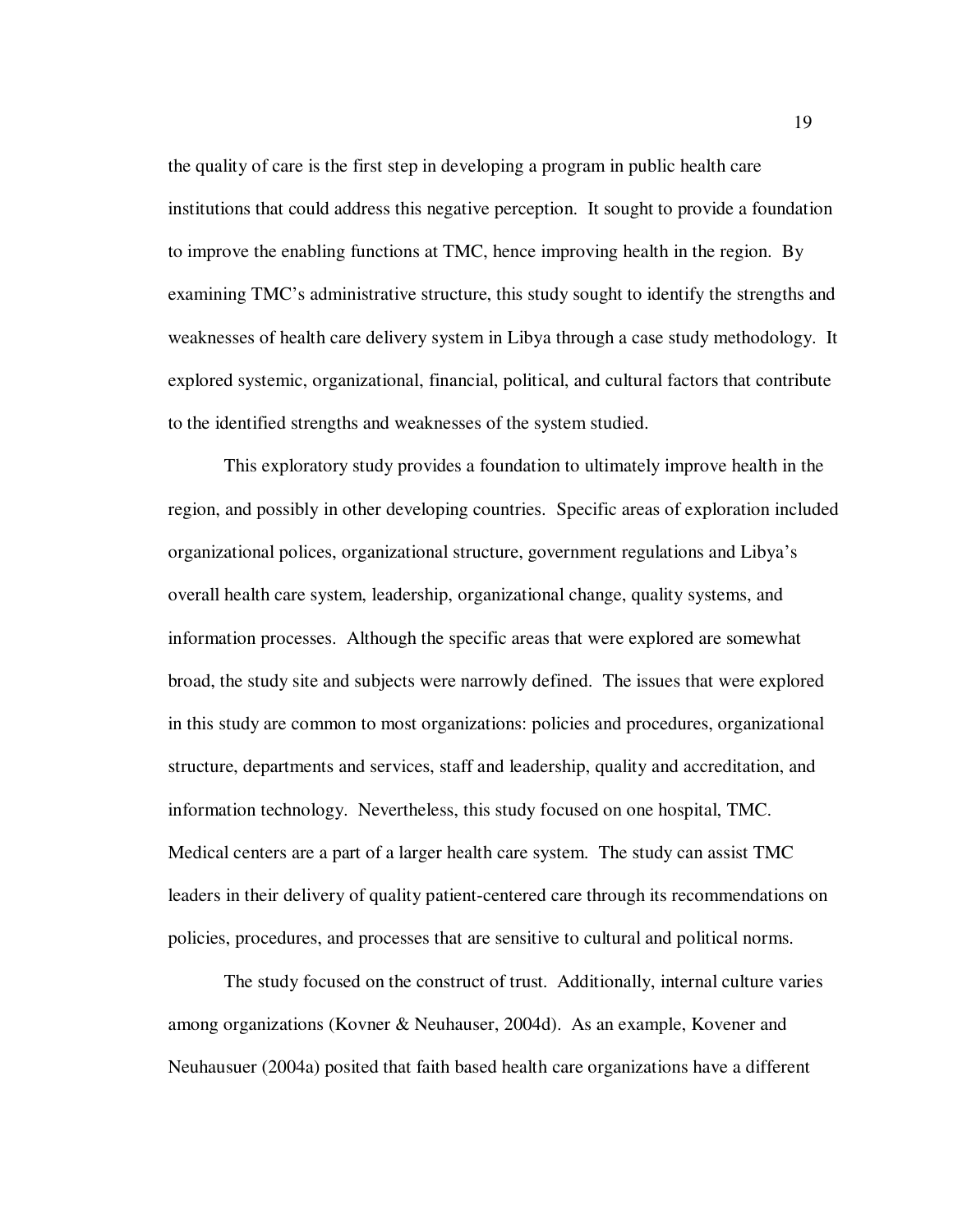culture than for profit organizations. Furthermore, most of the published public health care studies are focused on health care institutions in North America and Europe. By exploring the impact of TMC's financial and organizational structure; its implicit and explicit policies, procedures and values; and its technological maturity, the study provides a benchmark for other medical centers with similar demographic, political, and cultural characteristics.

## **Research Questions**

This study explored the role of Libyan public hospitals in delivering health care. The following research questions guided this study:

- 1. What are the cultural considerations required in delivering health care in Libya?
- 2. How does privatization of health care impact Libya's public health care system?
- 3. What contributes to prospective patients' or providers' negative or positive perceptions?

## **Conceptual Support for the Study**

Schlesinger stated, "public trustworthiness is a key element of the nonprofit sector" (McPherson, 2006, p. 190). He went on to identify three dimensions of trust in a relationship as the trusted party acts in a competent manner, acts as a good agent by not putting their own interest first, and that there is an emotional bond. Studying trust in the context of health care offered an alternative conceptual framework to the dominant approach of economic individualism, which drove much of public policy in health care (Gilson, 2003). This study sought to identify the factors that contribute to the development of trust at TMC.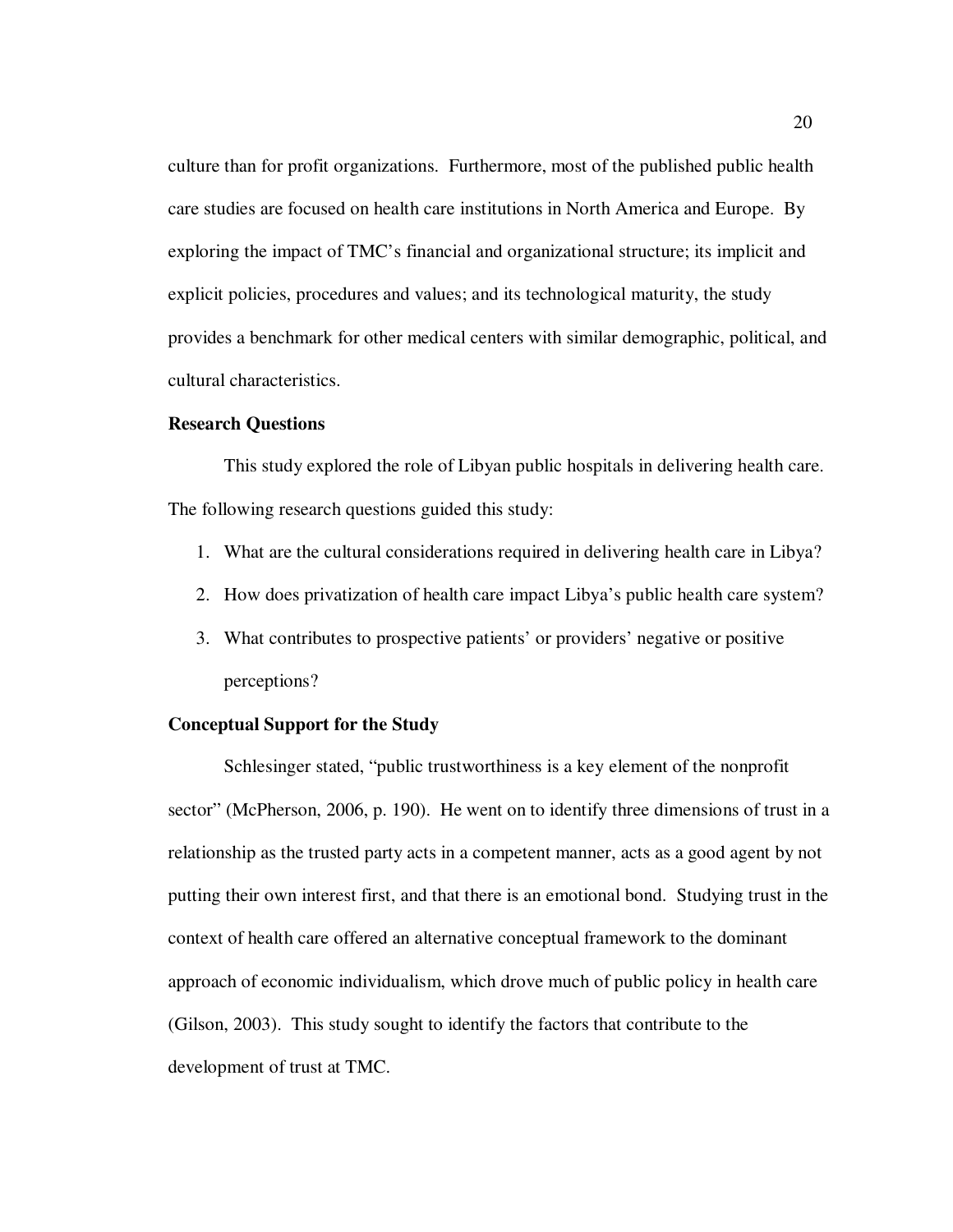Tway (1994) developed a construct of trust. It is not a theory, but according to Tway, the construct is based on a comprehensive review of the literature, quantitative research, and qualitative research. Tway (1984) developed a valid construct that is practical; organizations not only can identify factors affecting trust, but can also conduct interventions that improve trust. This construct formed the conceptual support for this study. Tway (1994) reported that there is little difference in the concept of trust at the individual and organizational level, as defined by the United States and other countries. Tway defined trust as "the state of readiness for unguarded interaction with someone or something" (p. 8). Three premises form the construct: (a) perception of competence, (b) perception of intention, and (c) capacity to trust. According to Tway, members of organizations view competence and intentions as important. The study at TMC sought to support or dispel the suggestion that health care organizations operate within an environment in which these three premises form a construct of trust, regardless of the social, political, and cultural construct.

Perception of competence was defined as "the degree of awareness, accuracy, and truth in representations of competence" (Tway, 1994, p. 10). This concept is consistent with Gilson's (1993, 1996) description of competence as a cognitive process. On the other hand, perception of intention is an emotional response. Perception of intention was defined by Tway as "our perceptions of the degree to which there is a willingness to do what is needed, and our perceptions of the degree of awareness, accuracy, and truth in representations of intentions" (Tway, 1994, p. 10). The study of perceptions is important because perception may not be reality. Tway posited that understanding others'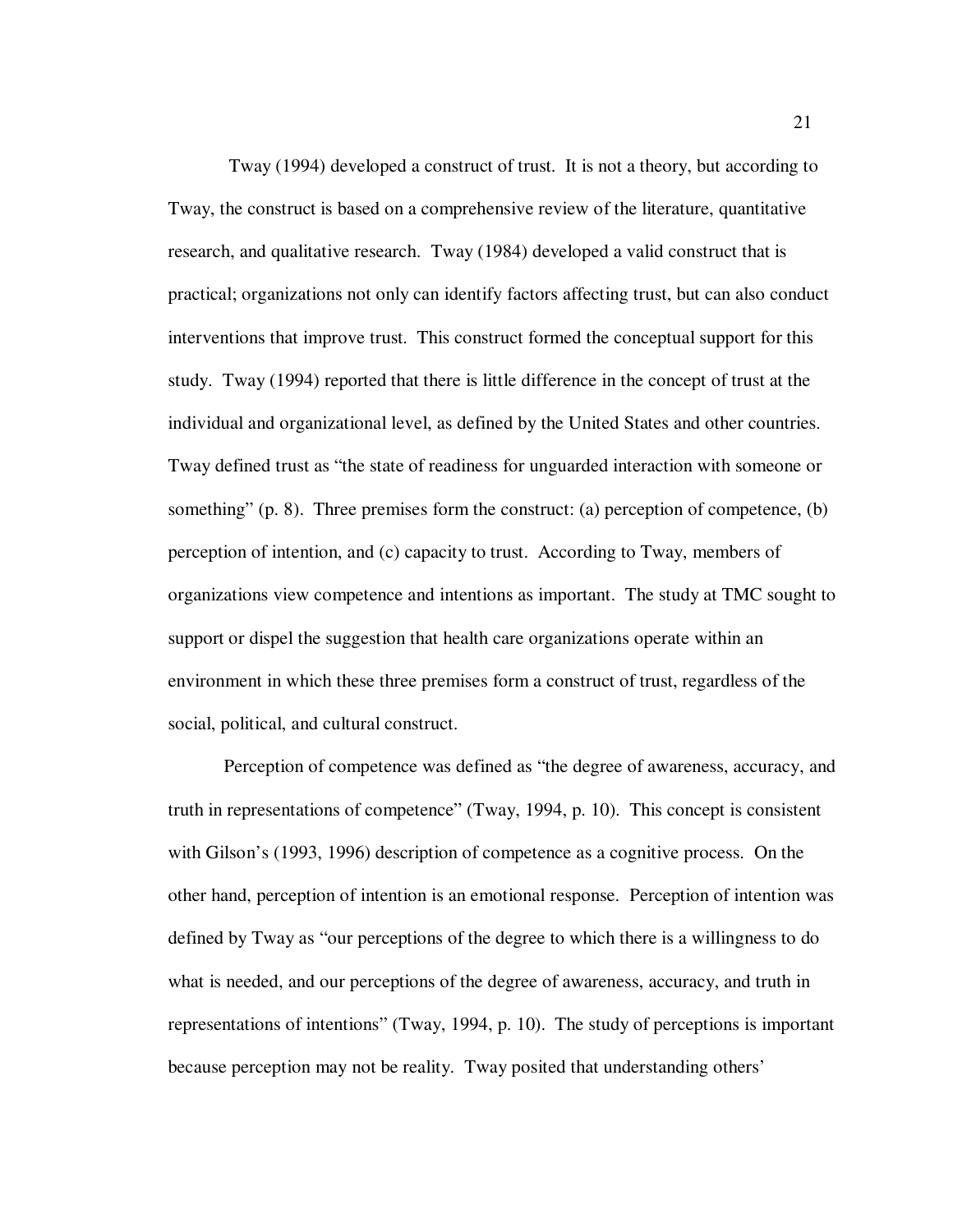perceptions can increase the level of trust and that the capacity to trust is based on "our beliefs about the natural order and benign nature of the universe" (Tway, 1994, p. 63). Therefore, the capacity to trust may vary among populations' cultural values.

The construct of trust in this study was influenced by Tway (1994), which included self-disclosure, reliability (a measure of perceived competence), keeping promises (a measure of competence for the practitioner), cooperation (an outcome of trust), and predictability (an outcome of trust). However, it is important to note that some level of distrust maybe required to guard against abuse of power (Gilson, 2006).

 Health care leaders seek to develop an environment of trust by motivating their staff, relying on specialized department governance, establishing mission and vision, and adhering to ethics-driven policies and procedures. Organizations should create a shared mission and vision to create a trusting environment (Tway, 1994). Tway hypothesized that transparency of purpose in revealing intentions, competence, and capacity, which increases trust. Previous discussions of trust have not addressed the concept of trust when cooperation or competition is not involved, as in the case of patients making choices on critical medical treatments (Tway, 1994). Therefore, the construct of trust was an applicable framework for the study at TMC.

# **Assumptions**

This study assumed that TMC is a major provider of tertiary health care in northwest Libya. Based on TMC's website, the research site embraces collaboration from global partners, "Preference is given to non-Libyan consultants and universities, who are selected to bring international know-how and best-practice methods to Libya"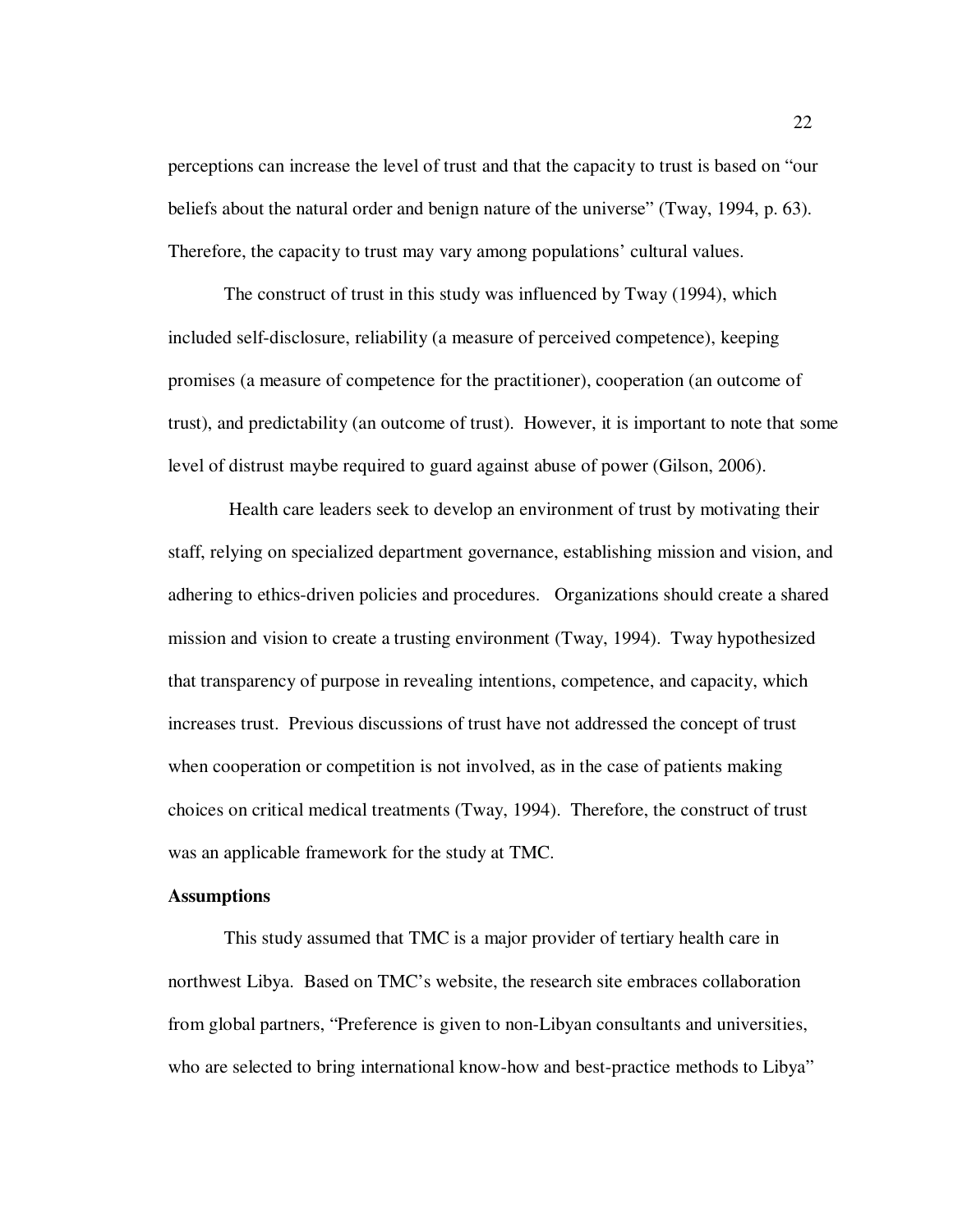(Tripoli Medical Center, 2008). Based on this contention, it was assumed that sufficient access to TMC's policies, procedures, staff, and patients will be given. Preliminary access was granted through Professor Ali Massoud El- Mgadmi. Professor El-Mgadmi is Director of the primary health care for Secretariat of Health (SOH) in Libya, Professor in the Pediatric Department at Alfateh University, and Head of Pediatric Respiratory and Intensive Care at TMC.

The study assumed that most written and oral communication with medical staff can be conducted in English. Libya has high reliance on foreign medical staff, especially for specialized nursing care ("Health system profile: Libya," 2007). In the case of those study participants who could not communicate in English, it was assumed that the researcher would acquire competent and unbiased translation.

Data collection occurred at the pediatric department of the research site, TMC). Due to financial and time constraints, it was assumed that data collection would occur within a four week timeframe. In an attempt to verify interpretation of data collected, member checking occurred prior to leaving the research site.

Tripoli Medical Center is a large tertiary care hospital. It is assumed that the findings from this study can be generalized to Libyan public hospitals that provide secondary and tertiary care. Libya has 21 tertiary hospitals and 62 secondary care hospitals (Health system profile: Libya," 2007).

### **Scope**

The World Health Organization (WHO) in its 1946 constitution defines health care as mental, physical, and social well-being. In 1978, the WHO subsequently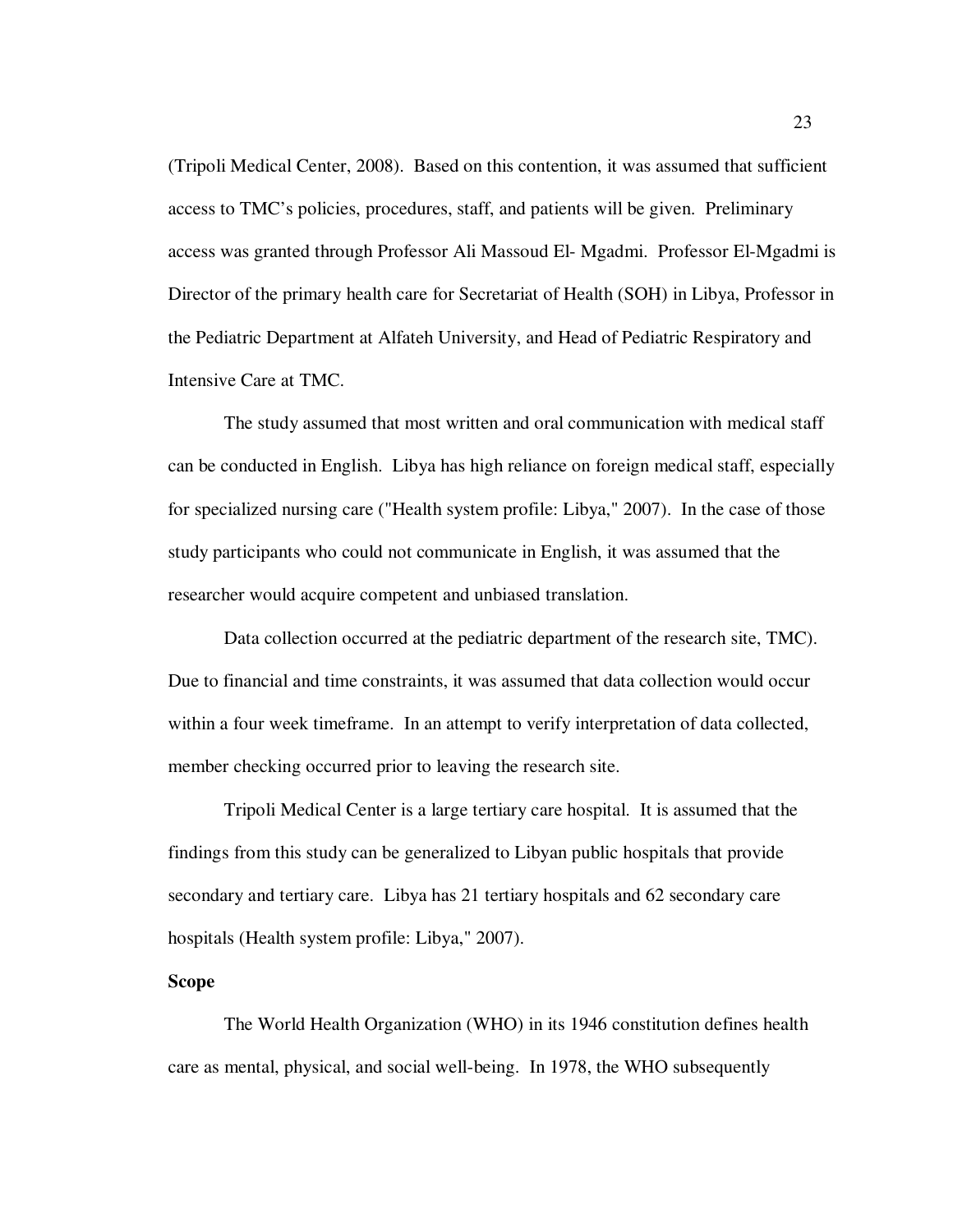expanded the definition of health to include having an economical and socially productive life. Therefore, health is more than the absence of illness. Health care is multidimensional (Turnock, 2004). It is also difficult to measure. Yet, current measurements of health measuring health still focus on disease and mortality. Hospital medical records are one of many sources of information on illnesses and morbidity. Measuring community health includes records from employers, schools, community clinics, doctors' offices, and surveys. The scope of this case study includes the range of the definitions in a developing country.

According to Turnock (2004), to close the health gap in developing countries, more attention must be given to (a) distribution of health services, (b) availability of appropriate technology, (c) management, (d) poverty, and (e) government programs (e.g., water quality). In the United States and in other areas of the world, poverty affects health outcomes. Globally, health inequalities are categorized as stemming from the social and physical environment, personal behavior, and health services. Since the scope of this case study was limited to TMC, this study did not explore the social and physical environments or personal behavior. It did, however, explore the factors that impact the delivery of health services in one specific setting.

In the United States, the measures of health now include self-reported data such as absences from school or work due to illness. Span of life or years of health (YHL) indicators are combined with mortality data and self-reporting health status (Turnock, 2004). Even though the overall health of Libyan citizens is of research interest, this study focused on specific indicators such as disease, illness, injuries, and maternity issues. Any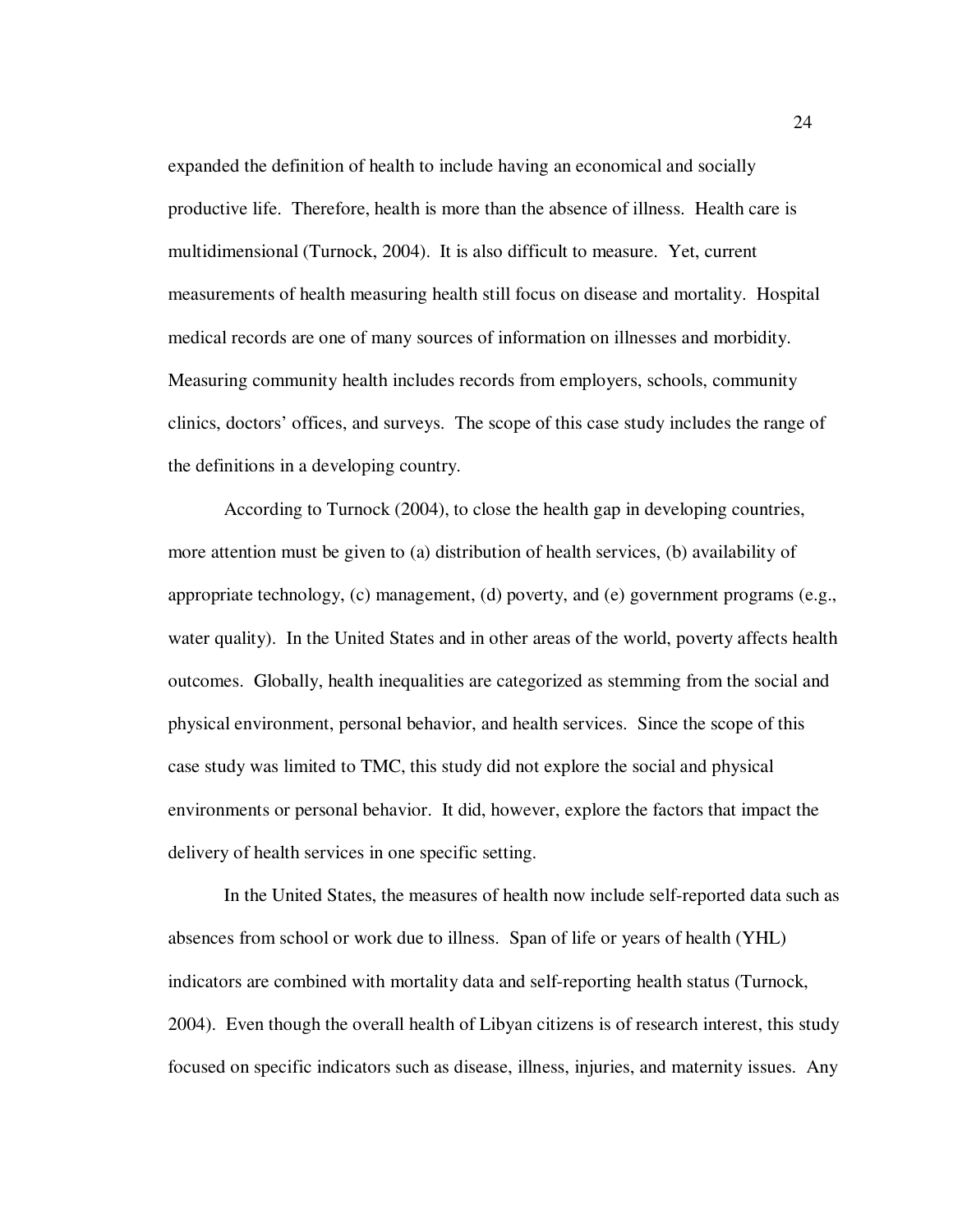prevention programs administered by TMC were also examined. This study was not intended to examine all aspects of the Libyan health care system. However, due to the relationships and partnerships among Libyan health care institutions, it was expected that other health care institutions that partner with TMC would be implicitly studied.

## **Delimitations**

Limitations were expected to be placed on the researcher regarding access to documents, staff, and patients. However, the researcher sought to collect and analyze all relevant and accessible data during the study timeframe. Additionally, language barriers were expected to impede data collection. Interpreters of the spoken word could possibly affect the quality of the data collected as they were not certified translators. Dr. Ali Massoud El- Mgadmi offered interns that were competent in English and proficient in Arabic as translators for this study. The translators were familiar with medical vocabulary as all medical training in Libya is conducted in English. The researcher was present for all interviews to obtain clarification if needed.

### **Research Design**

A case design was used using Kovner's (2004) definition, "a *case* is a description of a situation or a problem facing a manager that requires analysis, decision, and planning a course of action" and it "represents selected details about a situation" (p. xv). This study was an exploratory case study that used qualitative research design. As such, the study evolved over time. For example, based on data collected through interviews, the study sometimes progressed in a completely different direction than anticipated. This alone was not a challenge to objectivity; however, the researcher interpreted the findings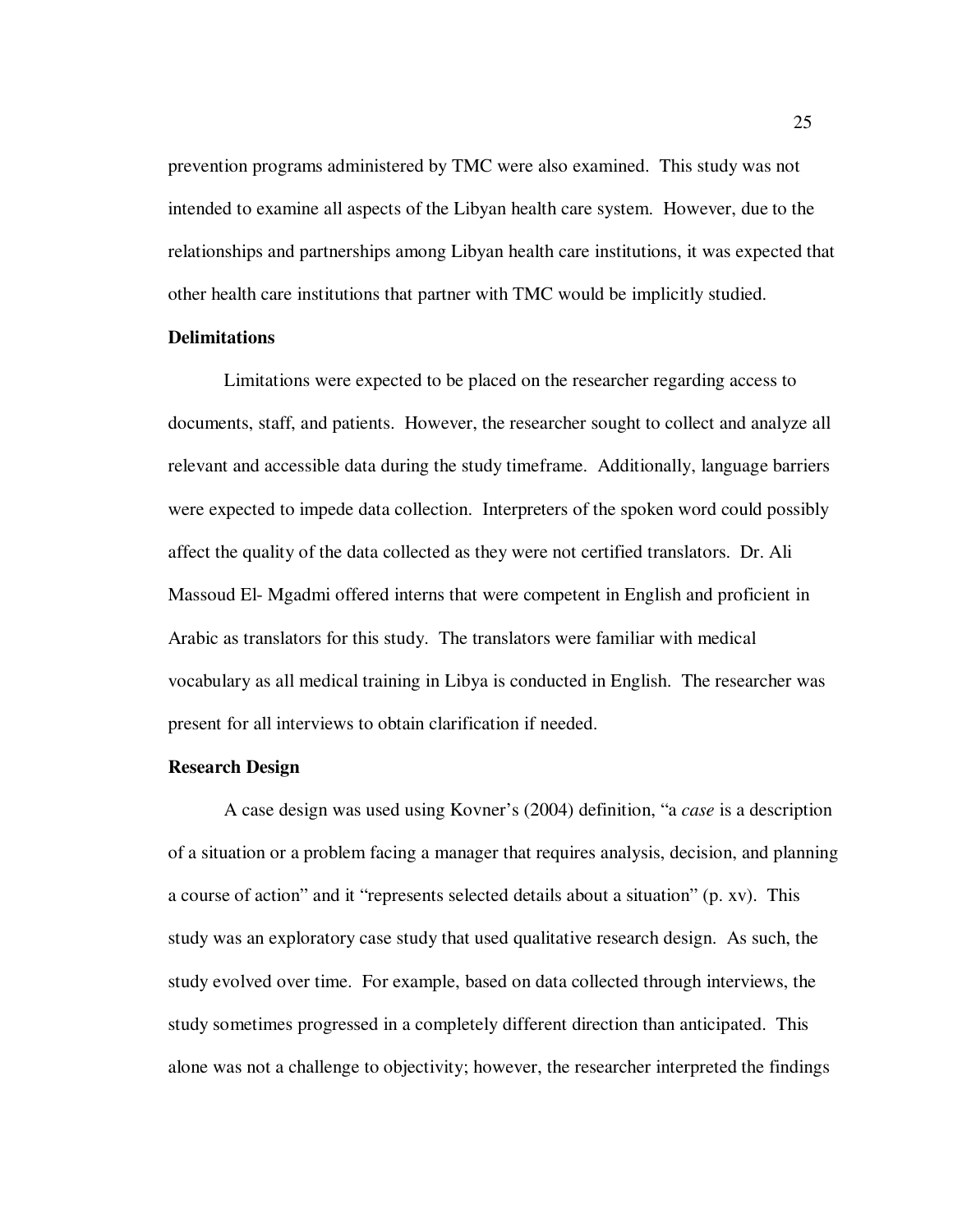along the way. Unstructured interviews were conducted and participant and nonparticipant observations were conducted within TMC.

This study consisted of unstructured interviews of 50 administrative staff, medical staff, and patients. The pediatric patients were represented by their parents or guardian. Unstructured interviews captured unexpected answers and allowed the respondent to elaborate and to ask clarifying questions. Observing the respondent kinetically also provided information. Self-administered surveys, such as the one developed by Hassan (2005), show promise. Hassan's survey was based on the quality principles and the Joint Commission International (JCI) standards. In addition, the Hassan study was conducted at a hospital in the United Arab Emirates with stated similar purposes as this study. Using pretested instruments such as the Hassan survey to develop the surveys used in this study strengthened the validity and reliability of this dissertation study.

Observation instruments such as the those used in other health care research sites were developed, modified, and utilized as-is (Fassaert, van Dulmen, Schellevis, & Bensing, 2007; Johnsson, Kjellberg, Kjellberg, & Lagerstrom, 2004; Singh, Wechsler, & Curtis, 2000; Warming, Juul-Kristensen, Ebbeh $\tilde{A}$ ,  $\tilde{A}$ , & Schibye, 2004). One researcher captured the observational data.

Assessable data from hospital records, memos, and documents were requested. Metrics such as discharges, patient days, and patient registration can help determine physician utilization (Rakich & Wong, 2004). A physician instrument panel could be used to evaluate individual physicians (Neuhauser, 2004). It can include pathophysiological outcomes (e.g., glucose levels for diabetic patients), patient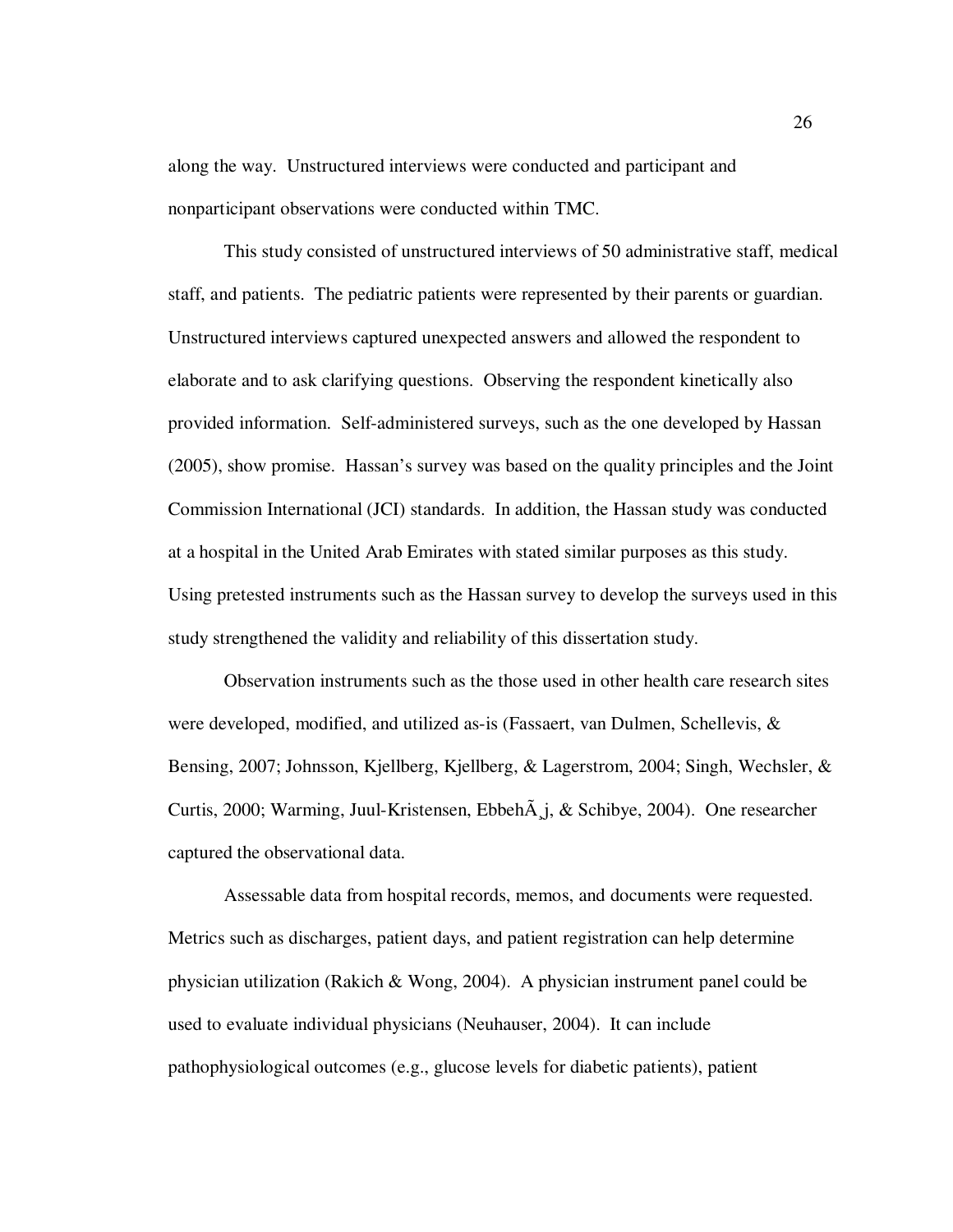satisfaction, health status (number of sick days), and future patient risk (e.g., percent of patients who have had screening procedures).

Corroboration, by use of multiple methods, ensures creditability and dependability. Triangulation was used to ensure that the conclusions drawn during data analysis were accurate and collaborated by more than one form of data. Data collected through interviews were coded to identify patterns. ATLAS.ti, a qualitative data analysis tool, was utilized to facilitate codification of the data. The aggregated data converged to thirteen themes.

# **Definitions of Terms**

*AlhamduAllah* is a term used by Muslims to mean *Praise to God.* It is used when expressing that everything is good.

*Casualty* department is an equivalent term to Emergency Room.

*Developing countries* are countries that relatively low development in industrialization, infrastructure, and technology.

*Facilities* is a term used by study participants to indicate all resources such as equipment, supplies, buildings, investigations, testing laboratories, pharmacies.

*Gatekeeper* is the person who helps a researcher gain access to the study participants.

*Healthy Adjusted Life Expectancy (HALE)* is an indicator of health outcomes; it estimates the average number of years that a person will live without a disability.

*Investigation* is a term used by Libyan patients and staff to indicate diagnostic procedures.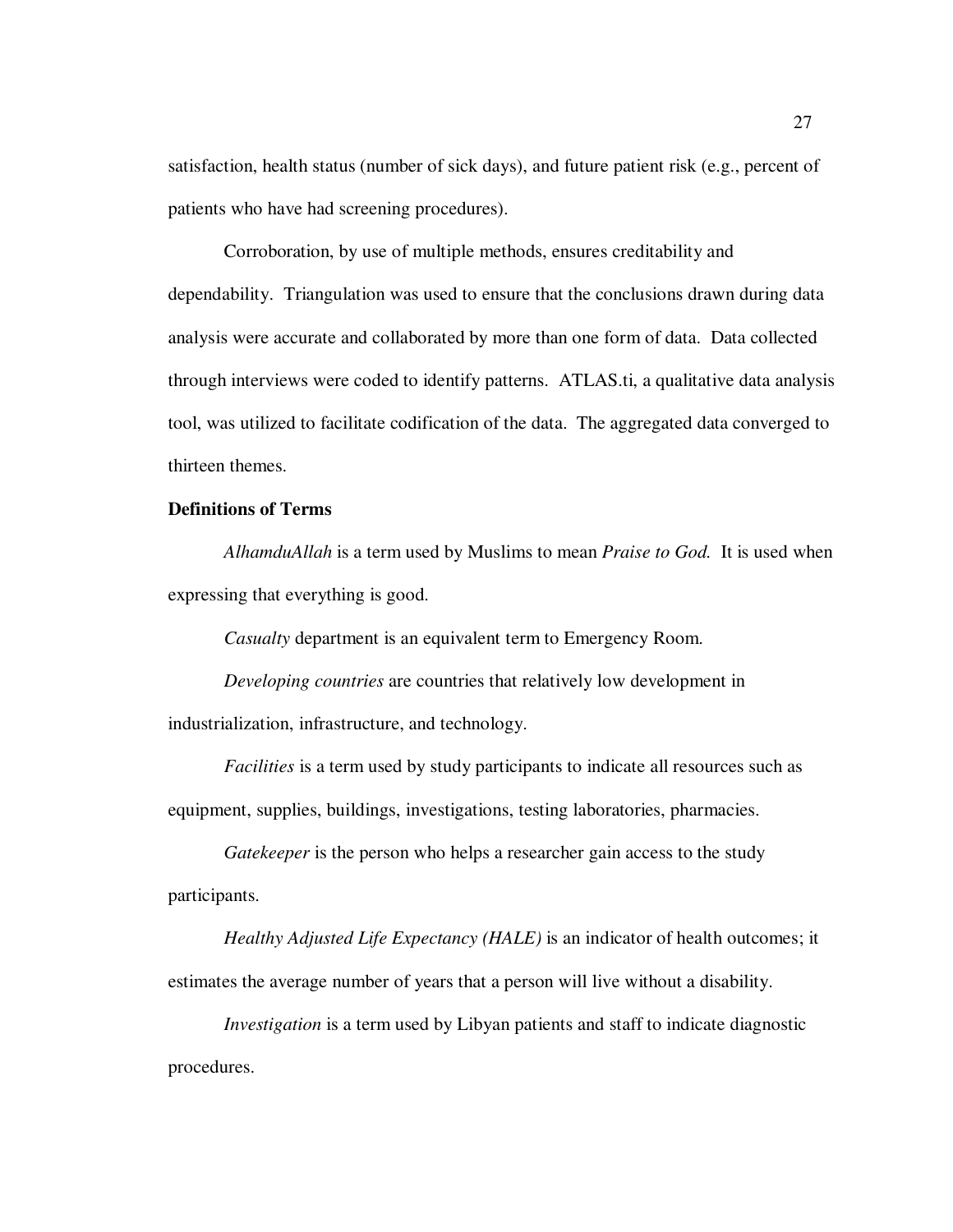*MashaAllah* is a term used by Muslims to mean *God has willed it.* It is often used show joy, praise, or admiration.

*The Joint Commission on Accreditation of Healthcare Organizations (JCAHO*) is an organization that sets standards for health care organizations and issues accreditation to organizations that meet those standards.

*Joint Commission International (JCI)* is the counterpart of the JCAHO counterpart outside the United States.

*OPD* is an acronym used by study participants for Outpatient Department.

*Patients* in the context of this study include the mothers of the pediatric patients.

*Polyclinic* is a clinic that provides primary health care services.

*Sisters* is a term used by study participants for nurses.

*Secretariat of Health* is equivalent to Ministry of Health.

## **Significance of the Study**

Gilson (2006) identified two primary reasons that trust is important in health care: "it enables the co-operation required across the multiple relationships present within a health system to deliver health care and produce health" and "a health system founded in trusting relationships can contribute to generating wider social value" (p. 361). The significance and social change implications of this study were built on the premise that Libya may be an example of a developing country with health care delivery issues. Recommendations from this study may be useful in similar developing countries. Even though this study focused on TMC, the lessons learned from this study may apply to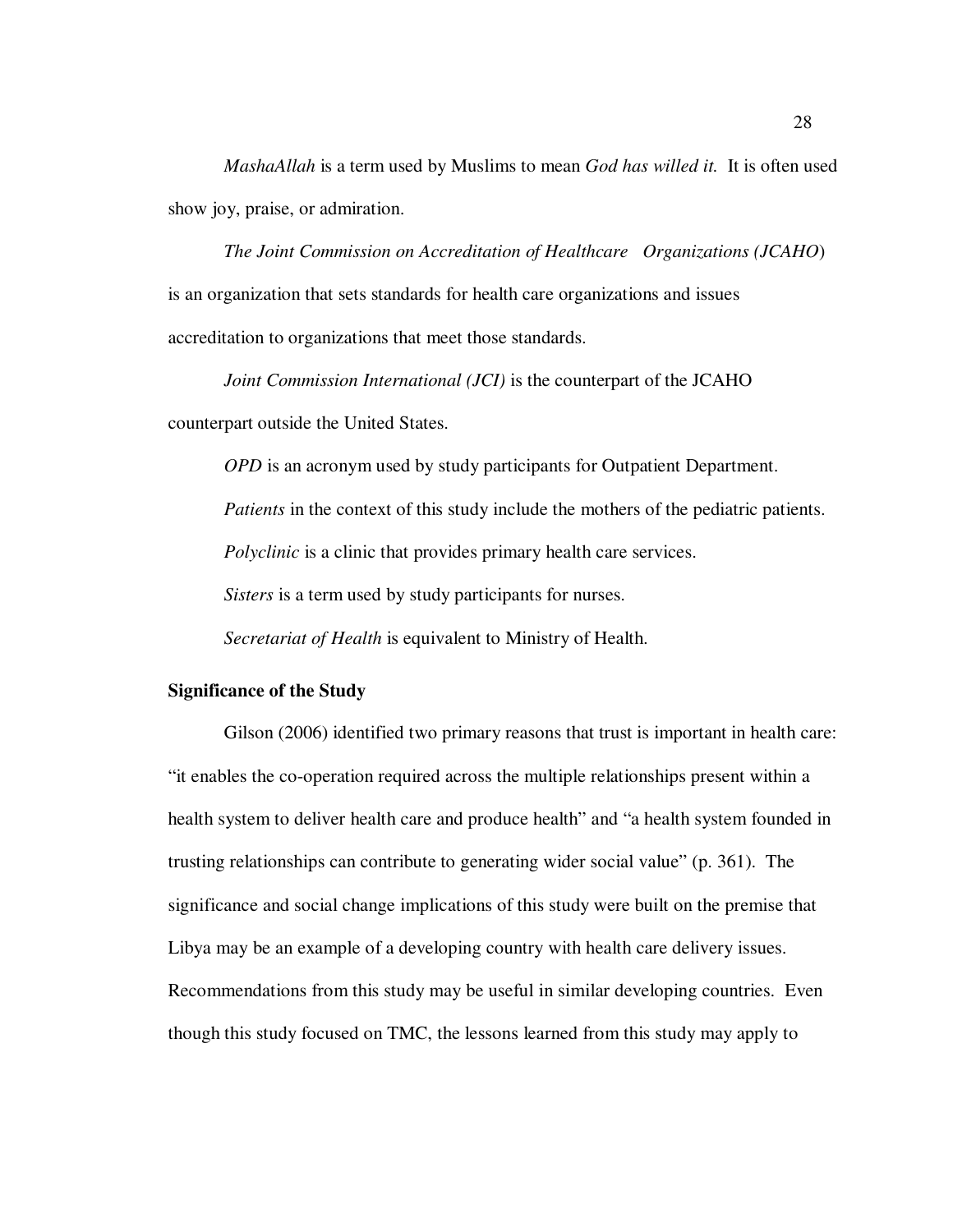other organizations with similar structural, cultural, and demographic characteristics undergoing change.

According to McKinlay and Marceau (1999), small improvements in overall society health equate to great gains for the society compared to the improvements of a few. The hospital plays a major role in improving the lives of the community. James Shaw Billings stated at the opening of John Hopkins Hospital in 1889:

A hospital is a living organism, made up of many different parts having different functions, but all these must be in due proportion and relation to each other, and to the environment, to produce the desired general results. The stream of life which runs through it is incessantly changing; patients and nurses and doctors come and go, today it has to do with the results of an epidemic, tomorrow with those of an explosion or a fire, the reputation of its physicians or surgeons attracts those suffering from a particular form of disease, and as one changes so do the others. Its work is never done; its equipment is never complete; it is always in need of new means of diagnosis; of new instruments and medicine; it is trying all things and hold fast to that which is good (Kovner & Neuhauser, 2004c, p. 257).

Despite great improvements over the last 30 years (e.g., access to water quality and literacy), Libya is challenged to improve coordination, data sharing, and role definition between government and private entities (Health system profile: Libya, 2007). Despite the guarantee of free medical care to Libyan citizens, Libyans are increasingly seeking to purchase private medical care to receive a higher level of service (Health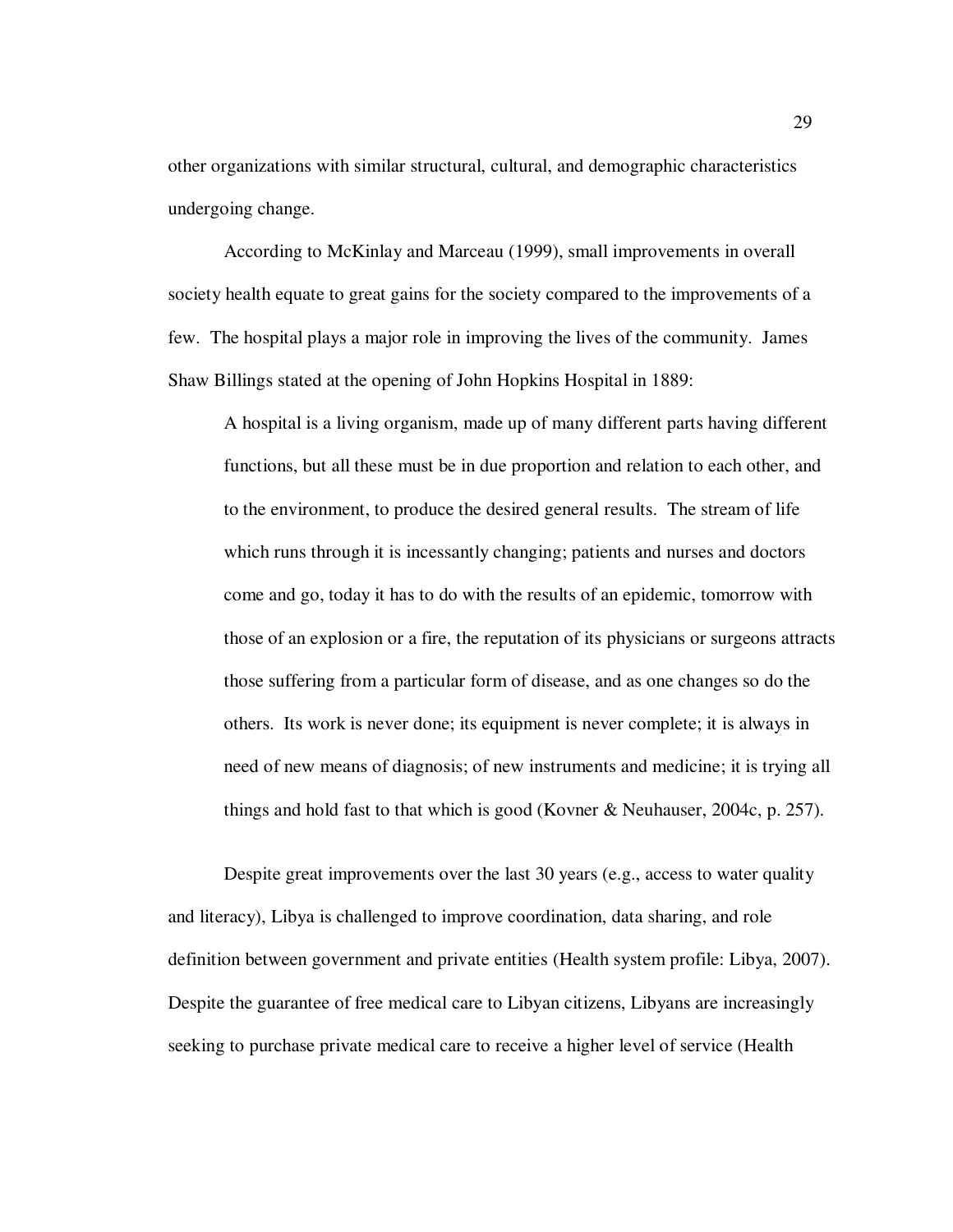system profile: Libya, 2007). Furthermore, the delivery of improved service improves public health by increasing access (Detmer, 2004; Turnock, 2004). Universal access and increased confidence in public health institutions should improve Libyan citizens' overall health. Health care is no longer a local issue. The immediate benefit of the study is to the patients who TMC serves. The long-term benefit is to the populations of the region. The region's hospitals can improve mortality. However, management improvements in a nation's infrastructure, including a nation's health care system, should lead to higher a Healthy Adjusted Life Expectancy (HALE*)*.

By focusing on trust in health care, ethical dimensions and social justice can be explored (Gilson, 2006). Trust in a health care system ultimately develops self-esteem in the poorest and most vulnerable populations when inequalities are challenged (Gilson, 2003). Relationships include, "Partnerships among communities, civil societies, the private sector and government [which] represent an important strategy to pursue the achievement of health and welfare goals" (WHO, 2002, p. 46). Yet, Gilson suggested that within these relationships there must be trustworthiness influenced by communication, decision-making practices, patient trust in providers, and provider payment schemas.

#### **Chapter Summary**

Public health care systems in developing countries have been strained due to financial constraints. The result is a trend towards healthcare privatization in developing countries. This has had mixed results. Populations in rural areas are often underserved due to the lack of facilities and skilled health care professionals. The strain in the public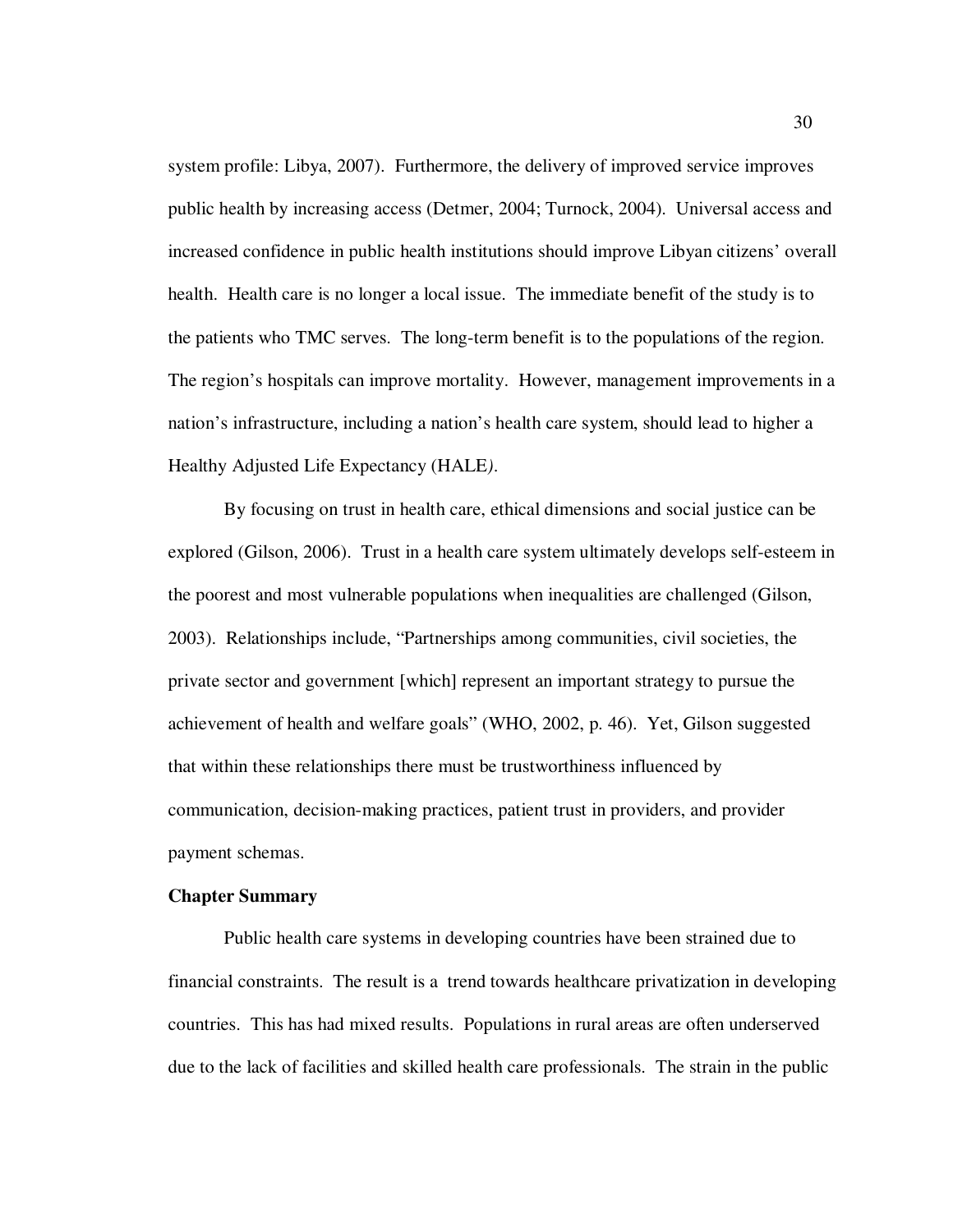health care systems can lead to a perception that the quality of the public health systems is inadequate. A qualitative case study was conducted that explored perceptions of the strengths and weaknesses of health care delivery at a Libyan public hospital.

The study was conducted at TMC, a 1400 bed teriatiary care medical center. The target population was limited to the patients and staff in its pediatric department. The study's outcome enhanced the understanding of the factors that lead to trust at TMC. Triangulation of data from interviews, observation, interviews, and available documents enhanced the study's validity. Areas relevant to health care were examined which included health care rankings, health policy, perceptions of trust, and the trend towards privatization.

The significance of this study was to ultimately increase the trust of the population served by Libyan health care institutions. Improvements in the trustworthiness of prospective patients can improve the health of Libyan's population by increasing the patient elected utilization of preventive, diagnostic, and therapeutic services. The lessons learned can be applied to other organizations with a similar structure, culture, and demographics.

Relevant research that impacts trust in health care will be expanded in Chapter 2. Chapter 3 examines the research method used, Chapter 4 examines data collection and analysis processes that include coding of unstructured interview data, and Chapter 5 reports the findings, conclusions and future recommendations for research.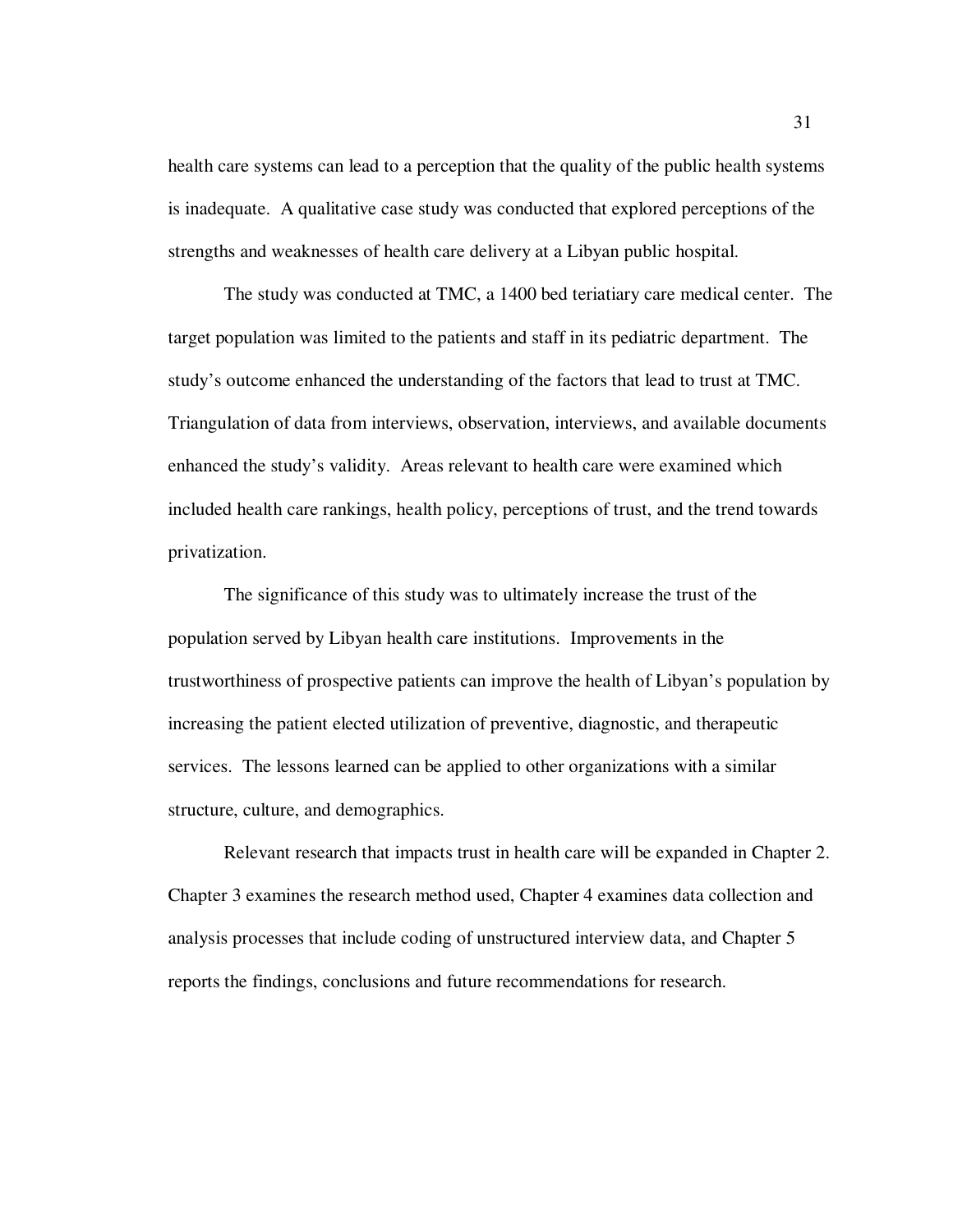#### **Chapter 2: Literature Review**

Chapter 2 is a review of the literature on health care facilities with the focus on the trends and challenges of providing public health care in the developing countries. Additionally, the search included health care trends and standards in United States and Europe, as these articles help provide a frame of reference for much of the discussion. Health care in North America and western Europe was presumed to be a benchmark for other health care systems. Peer-reviewed articles that were less than 5 years old were found in online databases. EBSCO and ProQuest were used to search multiple databases. Additionally, Academic Search Complete, Academic Search Premier, Business Source Complete, and Business Source Complete were searched directly. The databases were searched on several combinations of keywords and phrases which included developing countries, health care, healthcare, privatization, trust, accreditation, quality, measurement, patient satisfaction, and Libya. However, occasionally secondary sources required a review of older but relevant articles that were not available online. Of the 85 references reviewed, approximately 127 were considered. References used were selected on the relevance to this study's problem, purpose, research questions.

Health care is a prevailing subject in the private, public, and government sectors. Not only is health care its own discipline, it is intertwined in political, social, financial, technological, and management sectors. Additionally, health care cannot be viewed as solely a local issue. The health of systems and populations across the globe has farreaching implications. The literature review that follows provides an explication of the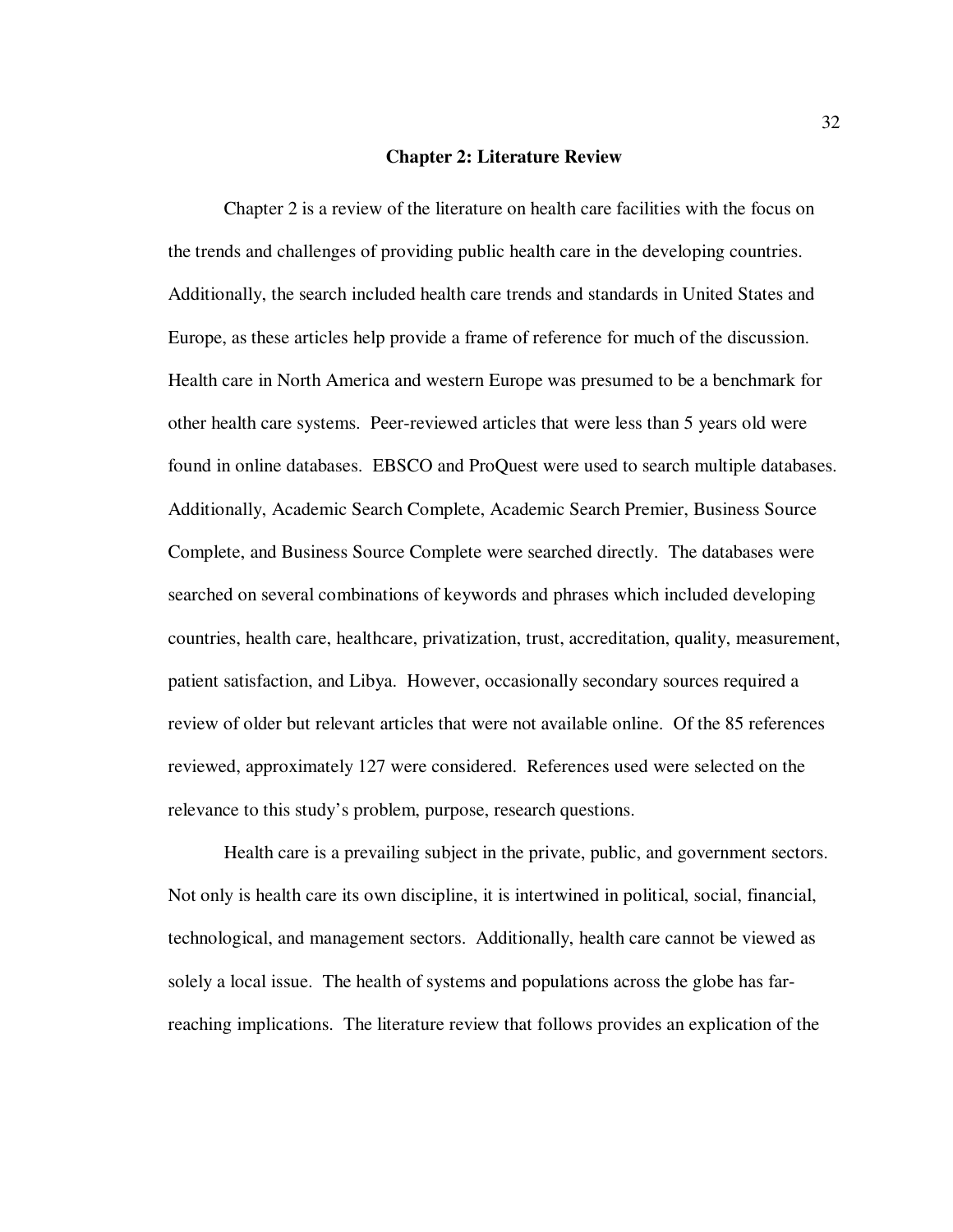problem and the research questions. The literature review does not provide answers; it facilitates the development of more focused questions (Yin, 2003).

The literature documents an array of studies and programs that measure the effectiveness of health care systems. Some of these measurements are for selfassessments and others serve as a tool for benchmarking on a global basis. The review which follows categorizes the topics in the literature into six categories: patient satisfaction, measurements and assessments, health system integration, socialization versus privatizations, quality improvement, and information technology. While the order is not critical, the researcher chose to start with patient satisfaction because the ultimate goal in health care is to improve the quality of patients' lives. Even though this study focused on one department within a large tertiary care hospital, the integration of each health care institution within the whole system is critical. These systems can be socialized, privatized, or mixed. Chapter 2 concludes with a review of quality improvement initiatives and the role of information technology.

# **Patient Satisfaction**

Patient satisfaction leads to improved medical compliance, lower use of medical services, and greater willingness to return for follow-up (Taylor, Kennedy, Virtue, & McDonald, 2006). The Institute of Medicine (IOM) wants health care in the United States to be more patient-focused (Harris, 2001); patient satisfaction is regarded as a critical health care outcome (Gonzalez et al., 2005; Sweeney, Brooks, & Leahy, 2003). In the United States, consumers are expected to play a strong role in managing their health care (Moore & Coddington, 2002).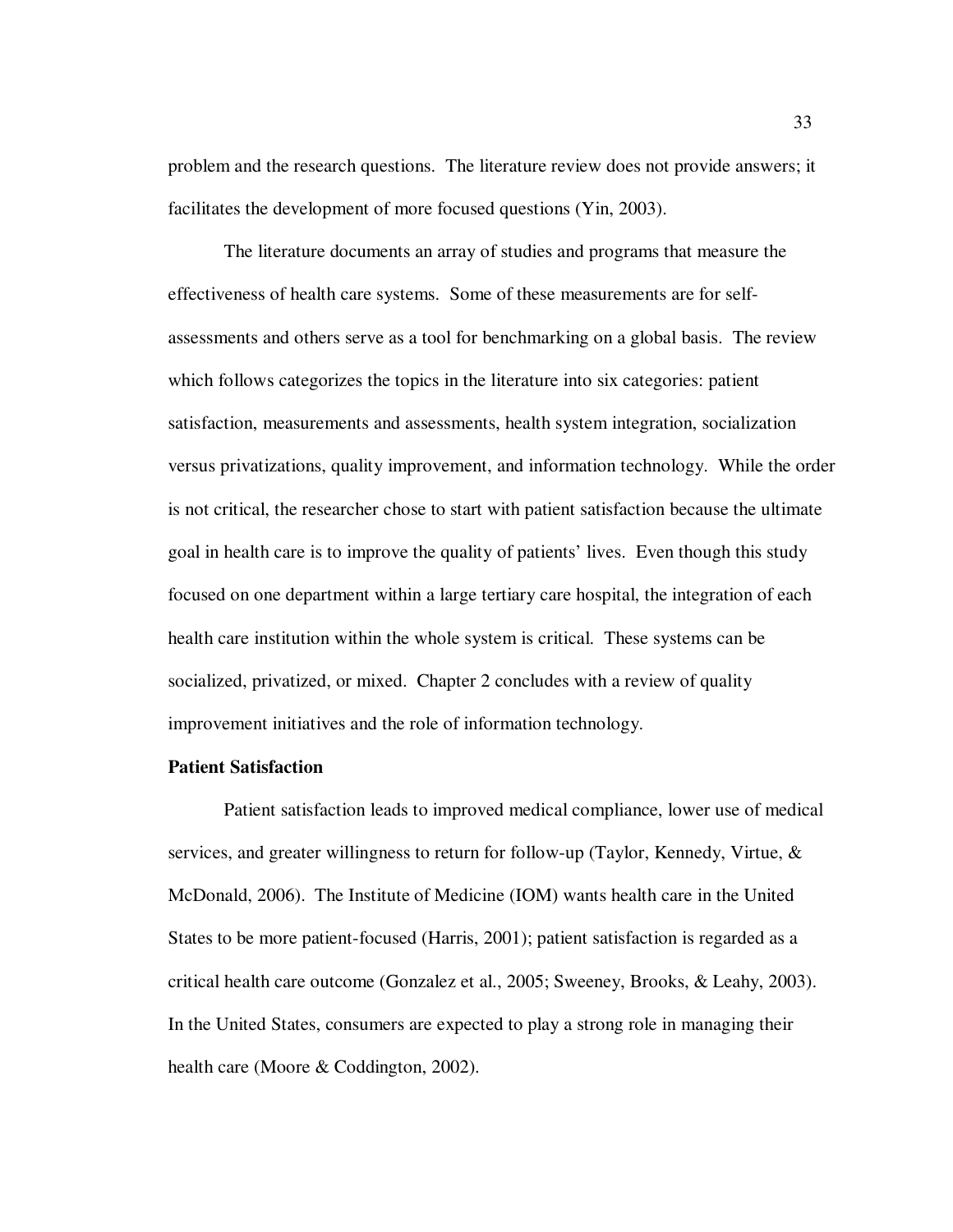Patient satisfaction is considered an indicator of health care organizational effectiveness (Lebov & Ersoz as cited in Sweeney et al., 2003). Patient satisfaction should include quality control measures and a complaint system (Taylor et al., 2006). Health care performance should go beyond measuring administrative functions; it should also include customer expectations (Stewart & Lockamy III, 2001). Taylor et al. reported that information provision, interpersonal relationships, and wait time are important factors for patient satisfaction. Coulter (2001) reported that patients also want more information about their care. The majority opinion is that patient satisfaction is a good indicator of quality of care (Langle et al., 2003).

Taylor et al. (2006) found that, to improve patient satisfaction, hospital staff should receive customer service and communication skills training. Even though the findings were specific to a large tertiary care emergency room setting, they can be applied to other departments. Taylor et al. suggested that small measures like a welcoming video can reap great benefits. They also reported that communication and education are the most important factors impacting patient satisfaction. Communication training can close the gaps found in communication that negatively impact patient satisfaction at TMC.

Patient satisfaction is more related to perception than actual events (Schwappach et al., 2003). More specifically, Schwappach et al. suggested that patients' perception of emergency room wait time is more dependent on the information and communication they receive than the actual wait time. Swiss hospitals place a high regard on patient satisfaction (Coulter, 2001) and Schwappach et al. conducted a study in Swiss hospital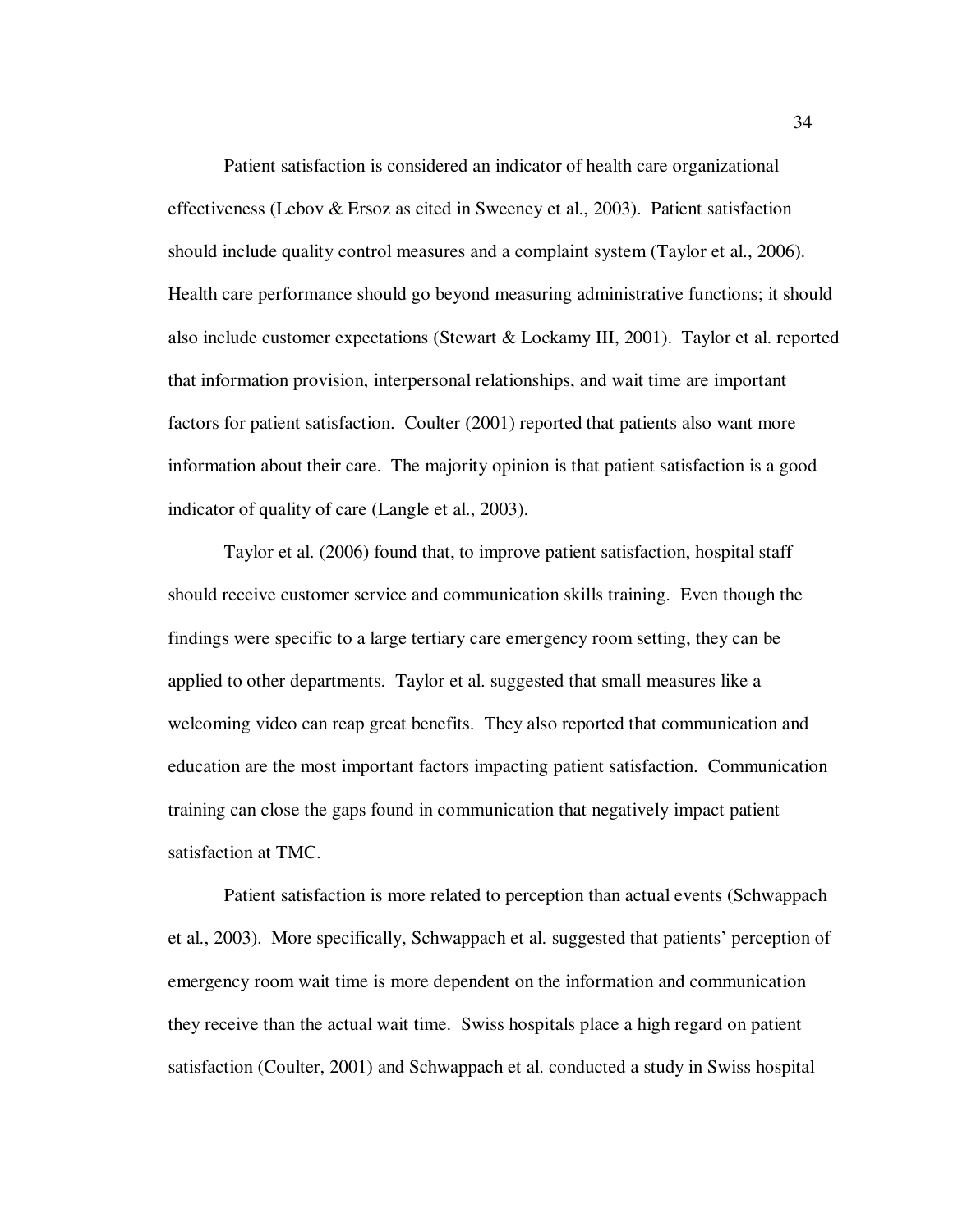emergency rooms. Data was collected before and after quality improvements were put in place. Approximately 3,000 patients were surveyed and performance data was collected on approximately 9,000 patients for each measurement cycle. Schwappach et al. concluded that small improvements on patient satisfaction and performance measurements can be achieved by group benchmarking, preventing negative events, and implementing strategies for change. The hospital staff was actively involved in the measurement. They used the Plan-Do-Check-Act cycles for continuous improvement.

Global satisfaction, interpersonal skills, competence, equipment, continuity of care, accessibility, information conference, bureaucracy, and costs are all factors that determine patients' satisfaction with medical treatment (Hsieh & Kagle, 1991). Patient satisfaction can also be influenced by patient expectations, patient health status, psychosocial variables, and treatment (Hall & Dornan, 1988). Patients who are satisfied are more likely to collaborate with health services and adhere to medical instructions resulting in improved health outcomes (Sorlie, Sexton, Busund, & Sorlie, 2000).

Patients retain more information if physicians have good interpersonal skills (Barlett et al., 1984). A study conducted at the renowned Mayo Clinic found that patients value interpersonal skills more than technical skills (Bendapudi, Berry, Frry, Paeush, & Rayburn, 2006). The researchers acknowledged that this may be because interpersonal skills are easier to judge than technical skills. However, it does imply that patients assume physicians are technically competent unless otherwise indicated. Stewart, Brown, Boon et al. (Bendapudi et al., 2006) suggested that the quality of the patientphysician relationship affects medical outcomes. The patients in Bendapudi et al.'s study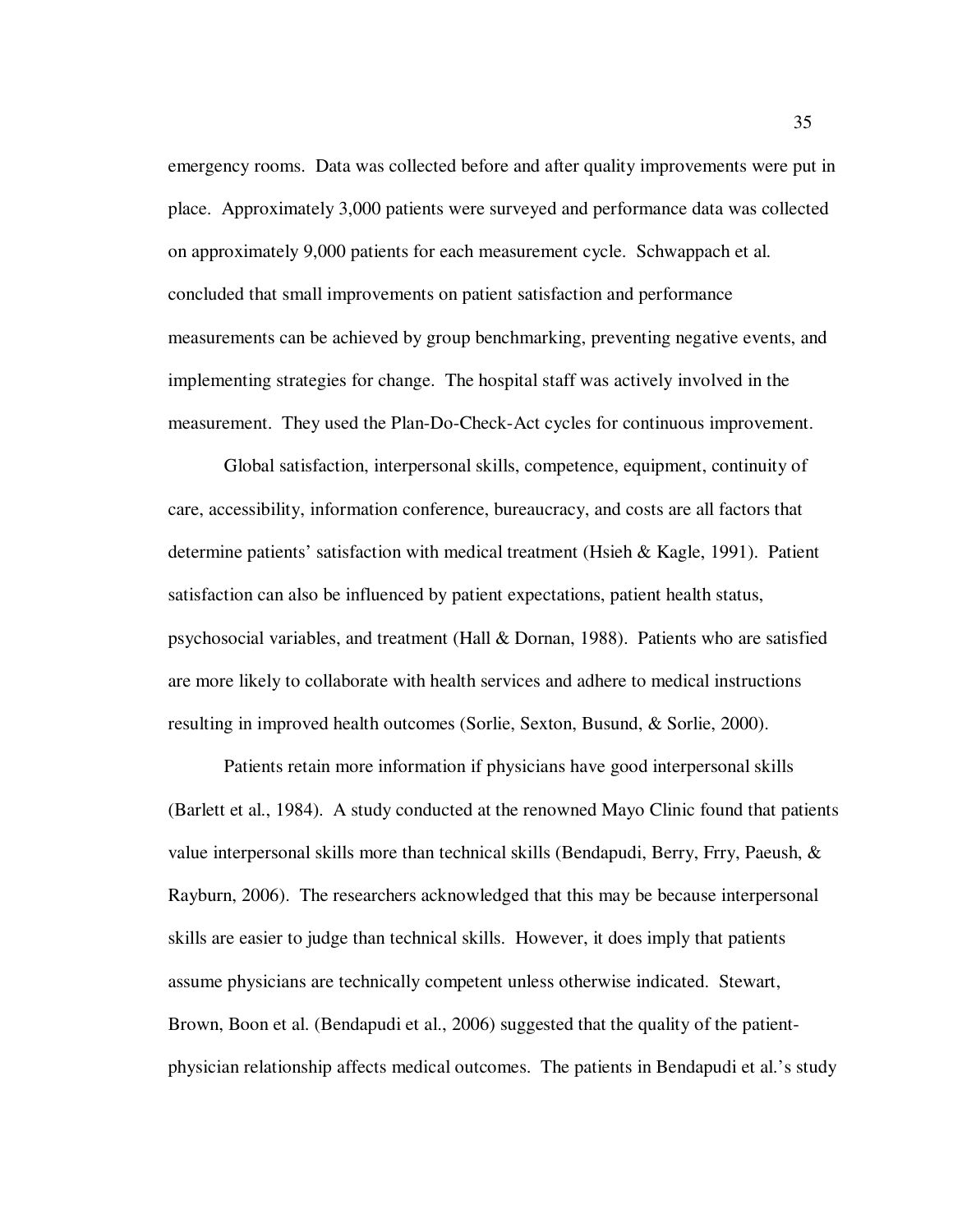viewed the ideal physician as being confident, empathetic, humane, personal, forthright, respectful, and thorough. Moore and Coddington (2002) reported that physicians perceive their own health care delivery as high quality. Fortunately, physicians see themselves as partners in delivering patient-centered health care.

Sorlie et al. (2000) reported that 25% of surgical treatment satisfaction is based on the quality of patients' contact with medical staff. This was by far the most important factor in patient satisfaction. Furthermore, the perception of receiving adequate information was associated with their contact with nursing staff. The skill of nursing care, respect for patients feelings and opinions, relief from pain, recovery from distress and anxiety, physicians' competence, and hospital reputation are indicators of inpatient satisfaction (Tokunaga & Imanaka, 2002). Additionally, the relationship between length of patient stay and patient satisfaction is important in planning improvements in patient care, according to Tokunaga and Imanaka.

Even though patient satisfaction is significant in delivery of health care, quality improvement initiatives cannot ignore the technical aspects (Donabedian, 2005). Yet, despite the inadequacy of health care, patients tend to report satisfaction of care (Urassa, Carlstedt, Nystrom, Massawe, & Lindmark, 2002).

#### **Measurements and Assessments**

The Institute of Medicine (IOM) wants an increased focus on performance in the United States (Harris, 2001). Quality assessment programs include the Quality Indicator Project in the United States (Conn, 2005) and PATH (Veillard et al., 2005). In comparison, 71% of Danish hospitals train their employees in quality management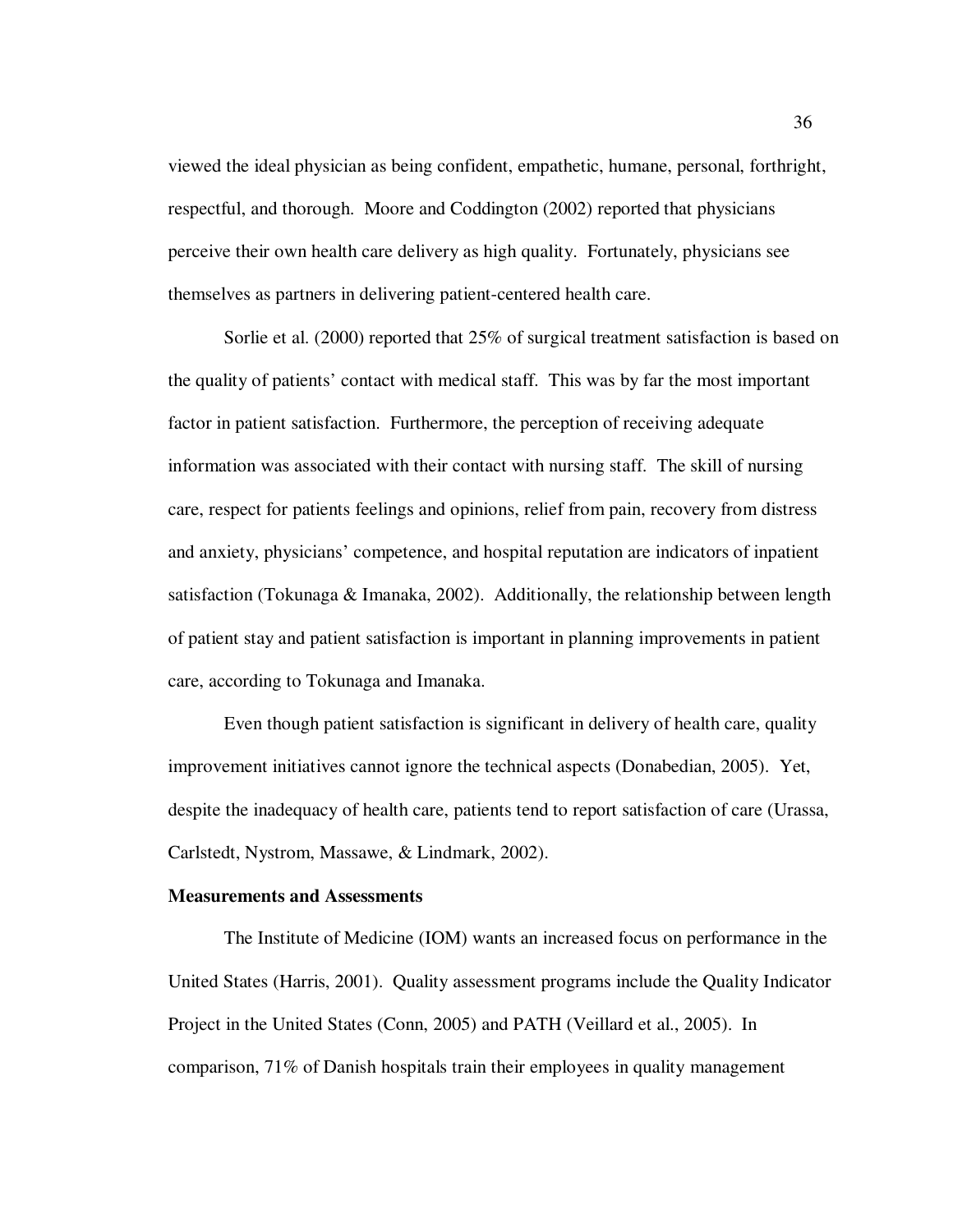(Wagner, van Merode, & van Oort, 2003). There are challenges to measuring nonfinancial performance in a health care system (Hassan, 2005). Much of the literature still supports single indicators to measure performance. Yet, Hassan (2005) suggested that a multidimensional holistic approach must be taken.

External peer reviews meet the demand for greater accountability, access, improved health care, and greater efficiency (Donahue & vanOstenberg, 2000). The Joint Commission on Accreditation of Healthcare Organizations (JCAHO) provided standardized indicators to measure quality in United States hospitals (Williams, Watt, Schmaltz, & Koss, 2006). Its international equivalent, the Joint Commission International (JCI), provides standards that allow comparison of hospitals globally. The JCI provides a "common survey process, scoring method decision process and standards interpretation" (Donahue & vanOstenberg, 2000, p. 244). JCI evaluates functions and systems (e.g., access, patient and family education, and overall patient care) and management functions (e.g., leadership). Unlike other assessment frameworks, JCI accreditation considers the social, political, legal, cultural, regulatory, and economic environment of the country being assessed. Donahue and Van Ostenberg asserted that JCI accreditation is the best tool to facilitate the convergence of the multiple quality assessment frameworks. As of 2004, the JCI was involved in projects with more than 60 countries (Anonymous, 2004). However, Williams et al. mentioned that any accreditation that requires self-reporting requires monitoring to maintain confidence in the data. Yet, Williams et al. (2006) found that the indicators were reliably reported.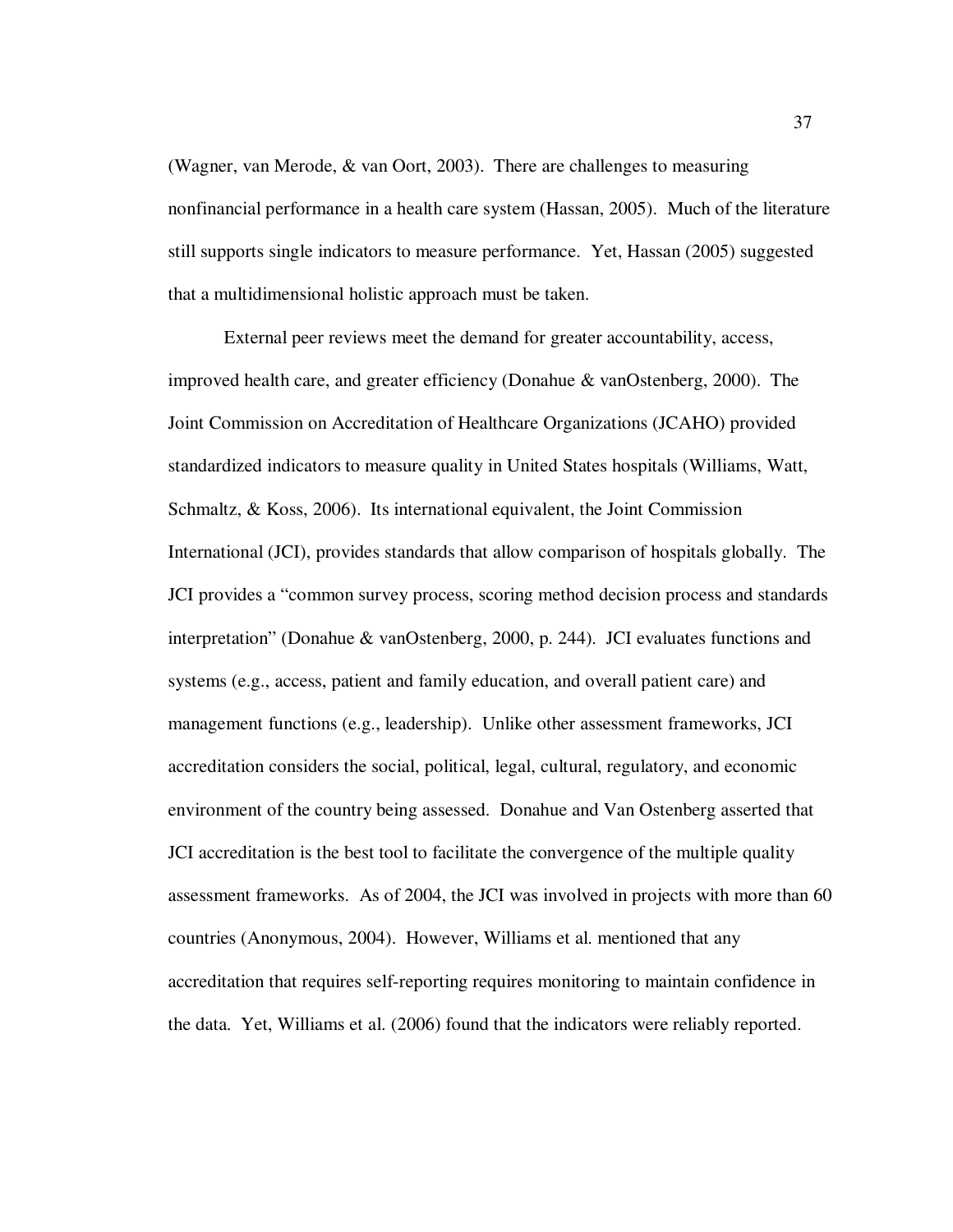The JCAHO accredited 20,000 organizations in the United States in the year 2000 and 96% of its hospital beds (Schyve, 2000). Governments, purchasers, and the public have become users of accreditation. For example, Schyve reported that the United States federal and state governments used the accreditation process for licensing. Accreditation helps meet the need of public accountability. It is more critical for nations that have privatized health care.

Assessments and accreditation that provide comparisons across nations are valuable, but they do not absolve the need of a localized indicator system (Chiu, Yang, Lin, & Chu, 2006). Based on the United States Joint Commission's ORYX<sup>®</sup>, initiative, which integrates outcomes and performance indicators and supports the JCI program (JCI, 2008), the Taiwanese government developed the Taiwan Healthcare Indicator Series (*THIS*). The program is led by Taiwan Healthcare Executive College, which seeks to improve the quality of individual hospitals. Organizations participate voluntarily with *THIS*; participating hospitals can only mention that they participate, but they can not share the actual results (Chiu et al., 2006). Hospitals participate in user group meetings and share their own experiences. Of the 227 health care institutions that participated, eight were large medical centers like TMC. *THIS* has become the largest health care assessment system in Taiwan (Chiu et al., 2006).

The Institute of Medicine (IOM) identified a framework that provides a path to transform large bureaucratic health care institutions into institutions based on collaboration and coordination of care (Gold, 2007). Gold shared the experience of University of Michigan Health System (UMHS). Based on the IOM framework, UMHS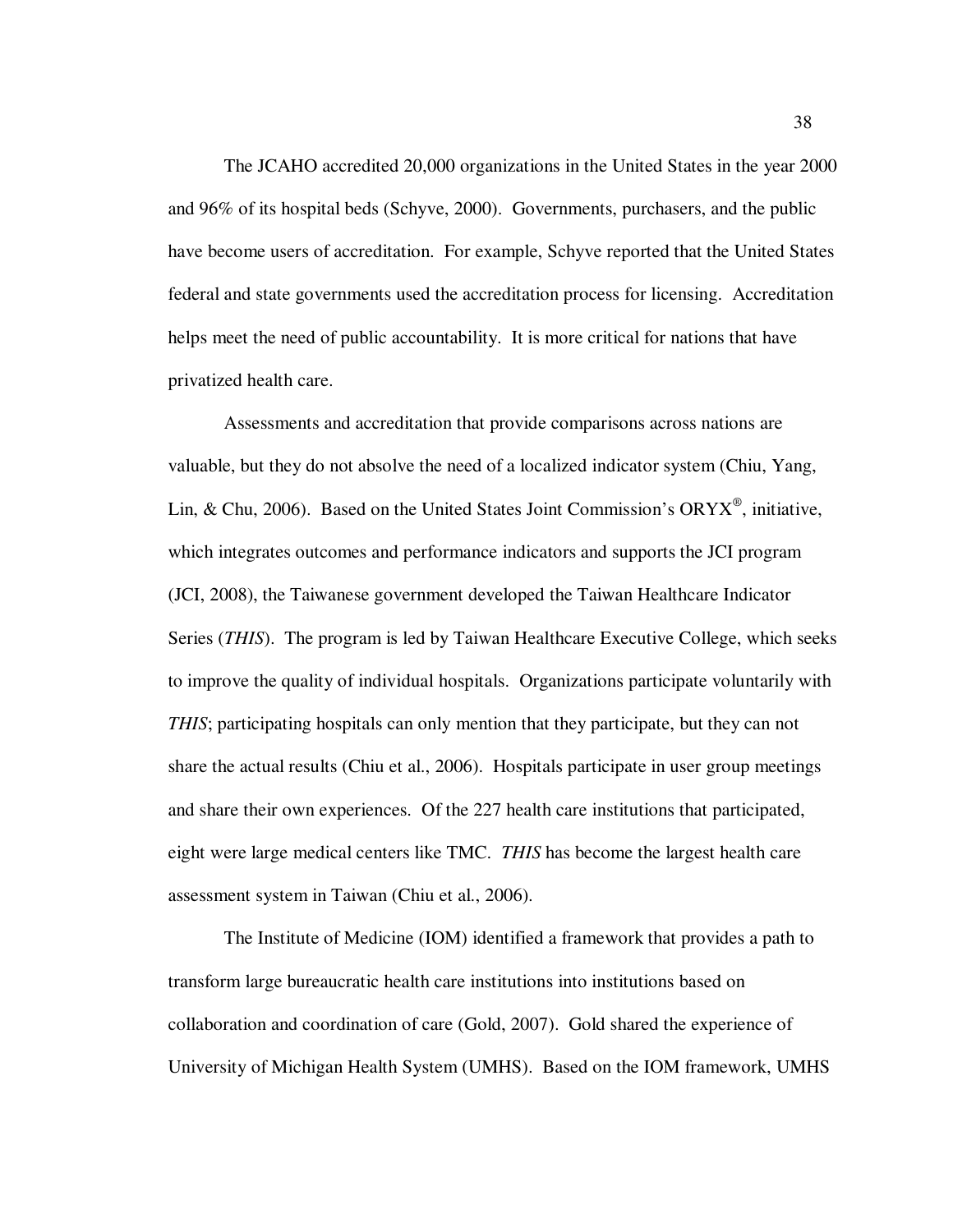used a new framework, The Ideal Patient Care Experience. Like the IOM model, coordination throughout the health care system is a recurring theme. Additionally, the UMHS framework incorporates the patient's beliefs and value systems. Gold reported that the implementation of The Ideal Patient Care Experience by UMHS reduced inpatient admissions that create a more efficient transition between its subsystems.

The European Foundation of Quality Management (EFQM) excellence model is another framework that can be used by health care institutions to measure and improve their quality. ISO standards and the EFQM are often integrated (Sanchez et al., 2005). The EFQM model has nine criteria: leadership, people, policy, strategy, partnership and resources, processes, people results, customer results, society results, and key performance results (Moeller, 2001; Sanchez et al., 2005). The Basque county health care system in Spain provides universal public health care. Sanchez et al. reported on the implementation of the EFQM framework by Basque county government over a 10 year period of time and commitment to the EFQM model was assumed to lead to positive quality outcomes. As mentioned by Sanchez et al., previous studies concluded that implementation of the EFQM framework in Europe and the Malcolm Baldridge framework in the United States improves organization performance.

Moeller (2001) evaluated the EFQM model by comparing it to other peer auditing and accreditation approaches in German health care organizations. The approach provided indicators of success and outcomes. It is not an accreditation process (Moeller, 2001). Jennings & Westfall stated the EFQM model does not address all aspects relevant to health care because its foundation is in industry (Moeller, 2001). Caspe Research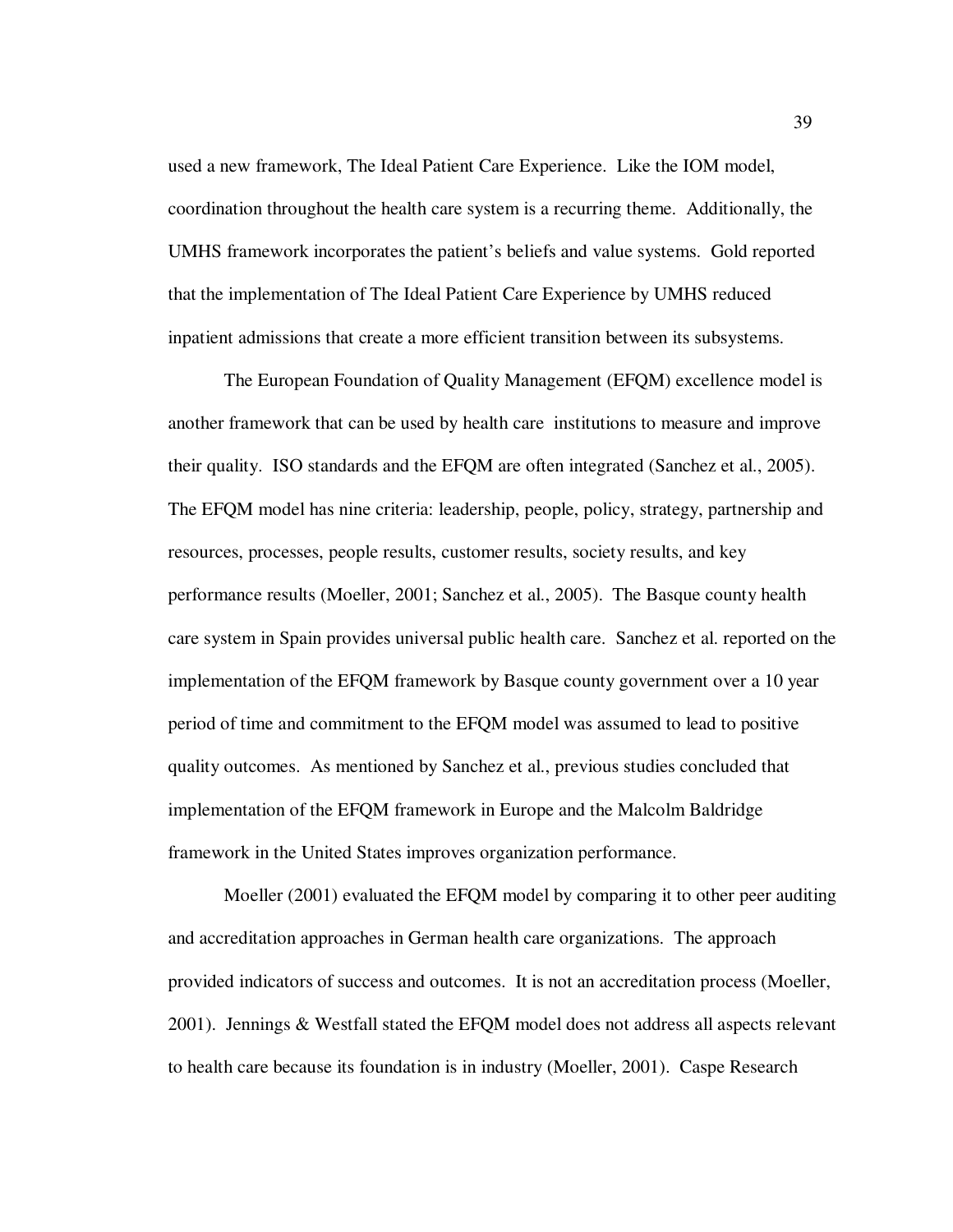London, UK stated that a combination of EFQM with clinical standards and an accreditation program can lead to an excellent health care delivery system (Moeller, 2001).

Moeller (2001) described several lessons learned that can be applied to other early assessments. More specifically, Moeller mentioned that any assessment initiatives require a dedicated staff, good quality information systems, management and staff commitment, stable team membership, active management involvement, and standardized terminology.

Health care systems' international standards are accepted as being (a) available, (b) accessible, (c) acceptable, (d) quality, and (e) affordable (Wessen, 1999). Quality and accessibility are sometimes at the expense of affordability. According to Twigg (2002), the Soviet Union placed emphasis on accessibility and cost at the expense of quality and efficiency. However, in 1993, Russia moved towards decentralized funding of health care. The health care system reforms had mixed results (Twigg, 2002). Twigg found that doctors are split between favoring privatization and socialization of medicine. Twigg also found significant differences between head doctors and insurance fund directors; the latter strongly supported competition between state and private health care systems. Privatization and competition were found to be a secondary factor in quality improvement programs (Kim & Cho, 2000). Twigg's study revealed that there is less reluctance to health care reform than assumed, and reforms will not be accepted if they do not include the principles of universal access and equity. Twigg (2002) concluded that the Russian culture will not allow for an American-style health care system.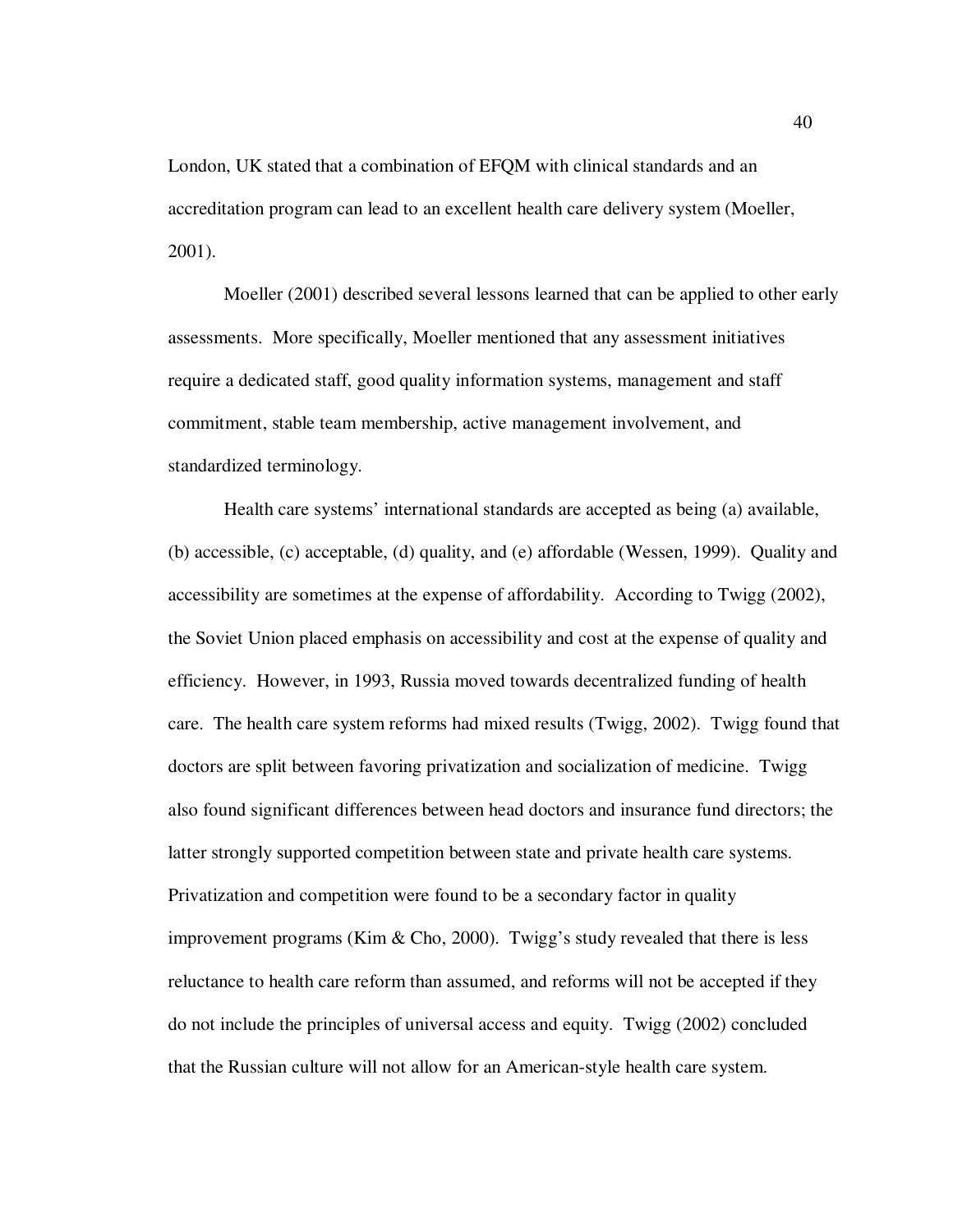Therefore, there must be a balance among availability, accessibility, acceptability, quality, and affordability that does not conflict with Russia's social, cultural, and political norms. The study also revealed that resistance and support for reform differs among constituencies. For example, as Libya transforms itself from isolation and strong state control of all institutions, it can learn from Russia, and other similar nations' earlier experiences.

An appropriate hospital stay is defined as "inpatient stay, requiring continuous and active medical, nursing or paramedical treatment, which could not be provided through extramural care, daycare or outpatient care" (Lavis & Anderson as cited in Panis, Verheggen, & Pop, 2002, p. 57). Resuccia reported that the Appropriateness Evaluation Protocol (AEP) is used in the United States for utilization and has been found to be valid and reliable (Kaya et al., 2000). Several studies found it to be useful for quality assurance and utilization reviews (Smeets et al., 2000). The AEP was also found to be valid and reliable for assessing hospital stay appropriateness in Turkey (Kaya et al., 2000). Kaya et al. contended that the AEP tool is only valuable for improving and monitoring the utilization of services if physicians are highly engaged in the process. The AEP tool does not measure individual patient circumstances (Smeets et al., 2000) According to Panis et al. (2002), the protocol has been useful in studying American and European institutions. The AEP can help determine medical necessity of hospital stays, their duration, and number of hospital beds (Kaya et al., 2000; Panis et al., 2002).

The AEP was modified for use in the Dutch health care system. In 2002, the Dutch had 3.6 hospital beds per 1000 residents (Panis et al., 2002). Their goal was to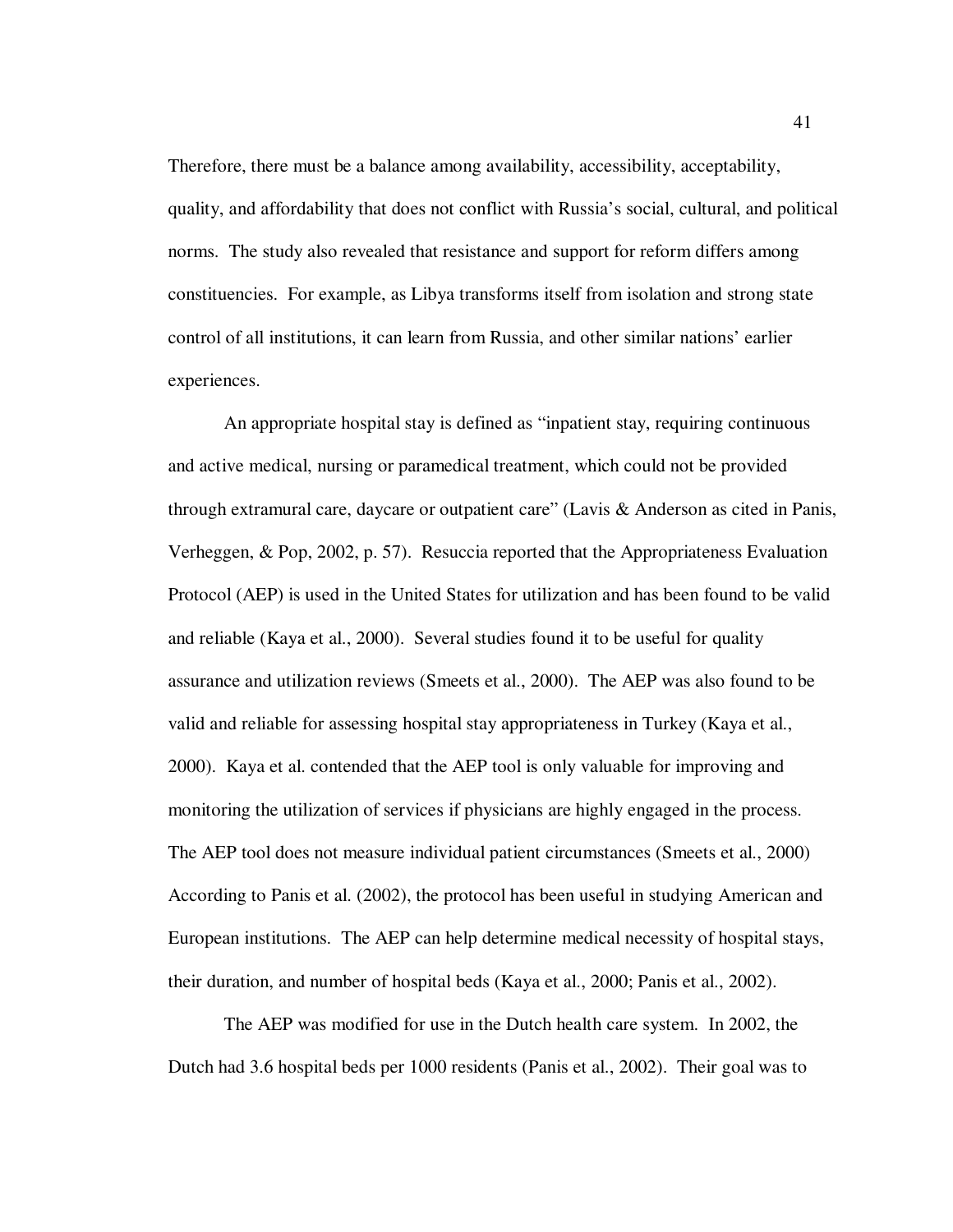reduce the number to 2.0. Yet, to meet such goals, any hospital should consider the ethical issues in reducing the length of hospital stays. By performing a process analysis, Panis et al. (2002) identified bottlenecks that lead to inefficiencies. Management should also monitor the process. The Dutch report concluded that inappropriate hospital stays are due to hospital procedures and a lack of other clinics or providers to receive referral patients.

The methodology and results of the Dutch study were challenged, apparently because Panis et al. (2002) reported results lower than Rodriguez's affiliated hospital reported (Rodriguez-Vera, 2002). Yet, Panis and his colleagues acknowledged that the validity and reliability of the AEP needs to be improved (Smeets et al., 2000). Resuccia stated that Smeets et al. reported in their evaluation of Dutch hospitals that inappropriateness depends on the time, place, and instrument used (Smeets et al., 2000). They suggested that clinical performance indicators may be a better tool for assessing quality care. Yet they acknowledged that use of a common AEP tool for quality assurance and utilization reviews is needed.

Kelley (2007) credits the World Health Organization (WHO) and the Organization for Economic Cooperation and Development (OECD) for encouraging the international community to develop performance indicators. Kelley also mentioned that comparisons are rarely made on a global basis since countries do not have a common definition of quality or health care costs or patient safety (Weingart, 2005). However, Coulter (2001) cautioned pertaining to making international comparisons due to subjective survey approaches. As an alternative, the Picker Institute survey is more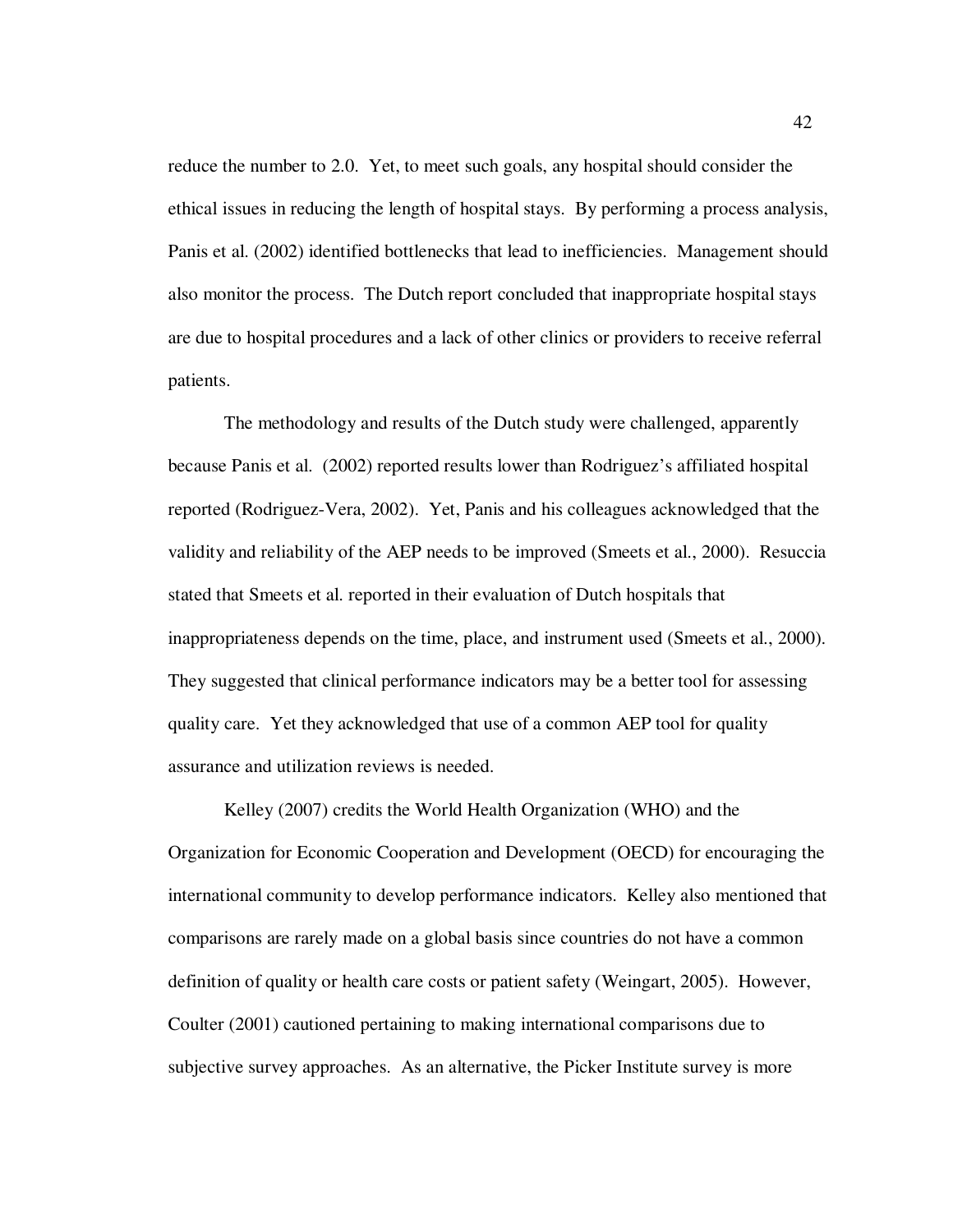factually-based; hence, Coulter asserted that it is a better instrument to compare patient satisfaction in different countries. Coulter reported that the most common problem reported in hospitals of OECD countries was communication about clinical issues. Furthermore, Kelley found that, even though gains in quality of health care and mortality rates have been made by OECD members, there is still variation among the countries. There are also still large differences in cardiovascular mortality rates. This is due to differences in spending and risk factors (e.g., obesity and tobacco use). The OECD initiated the Health Care Quality Indicators (HCQI) project in 2001 to address these disparities. The project solicited input from 20 countries; this has grown to more than 30 countries. According to Kelley, the project found that no one country performed worst or best on all indicators. All countries scored well on vaccinations. This is a strong area for Libya ("Health system profile: Libya," 2007). Kelley contended that the HCQI will provide a more precise assessment of differences among countries.

The WHO Regional Office for Europe developed PATH, a performance assessment tool for quality improvement in hospitals (Veillard et al., 2005). WHO sought to improve accountability and encourage continuous improvement, build on national and international comparisons, support hospitals in moving from measurement to interpretation, and support hospital administrators and staff in quality improvement initiatives (Veillard et al., 2005). The PATH framework considers six dimensions: clinical effectiveness, patient centeredness, efficiency, safety, staff orientation, and responsive governance. PATH is the result of literature reviews, workshops, and surveys. Participation was not limited to European countries.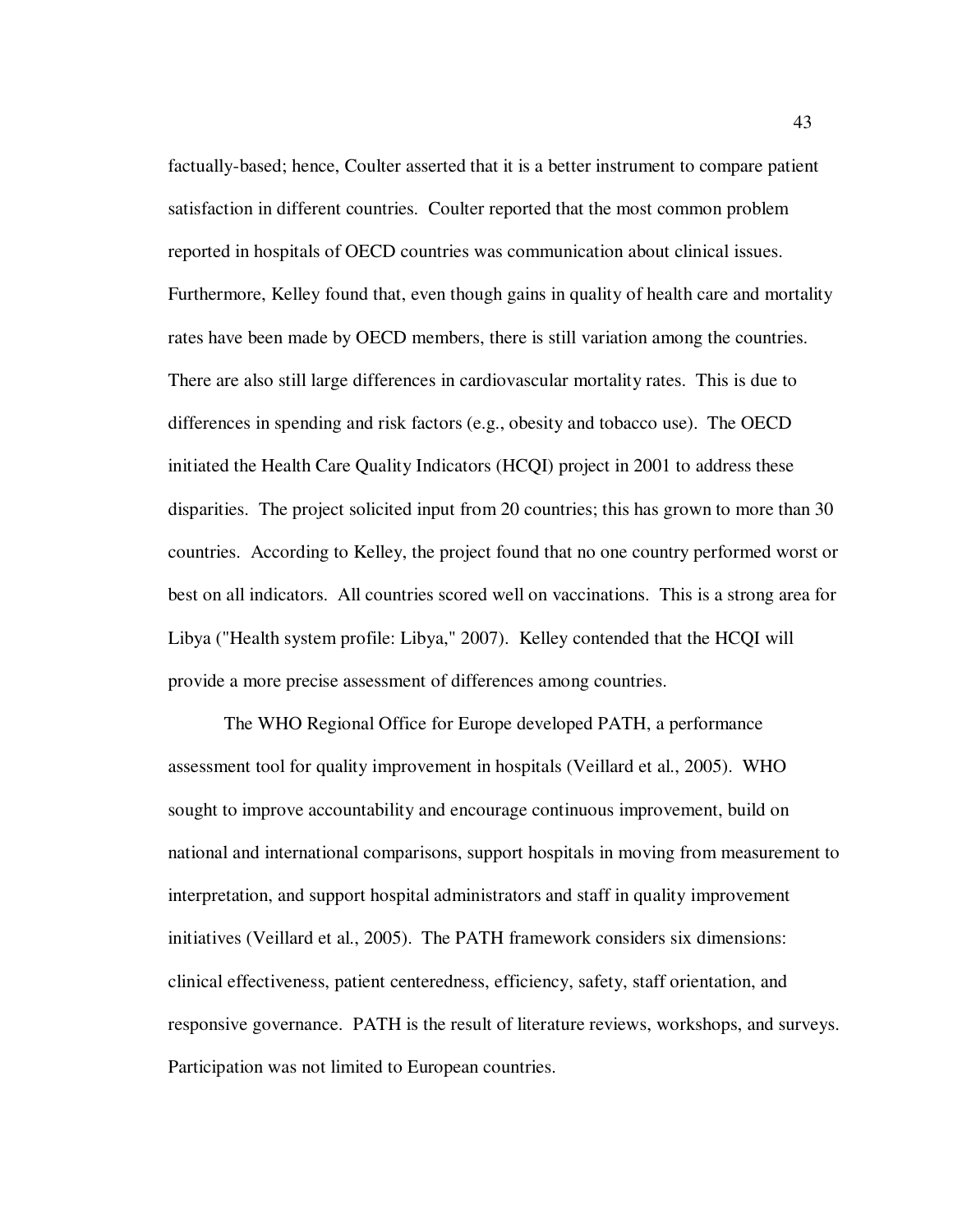Seventy percent of health costs are associated with retaining medical staff (Daviaud & Chopra, 2008). Resource allocation and utilization planning affect productivity, costs, and delivery of quality health care services (Badri & Hollingsworth, 1993). Several approaches have been used by health care institutions to determine the proper allocation of staff. Daviaud and Chopra asserted that the most commonly used approaches (i.e., needs-based, population-based, and utilization-based) are inadequate because they do not respond to changes in populations and diseases. Even when there is resource planning, they suggest that there is often poor monitoring and skill management. Daviaud and Chopra (2008) conducted a case study in South Africa using an adaptation of the WHO's workload indicator of staff needs (WISN) model. They suggested that the WISN tool, adapted for the environment, enhances resource planning and identifies gaps. They also maintained that the tool can be used at the local, municipal, or national level. Therefore, the WISN model may be a useful tool for determining optimum resource allocation at centrally controlled TMC and local Libyan health clinics.

Simulation modeling is one alternative to the WISN model. Badri and Hollingsworth (1992) used simulation at the Rashid Hospital in United Arab Emirates. They evaluated the impact of scheduling, number of doctors, number of nurses, number of beds, changes in demand, and patient priority (Badri & Hollingsworth, 1993). The study was limited to the emergency room, but they suggested that simulation modeling has broader application and can be used by health care administrators. Computer simulation helps determine the effectiveness of current practices and predicts the impact of changes (Badri & Hollingsworth, 1993).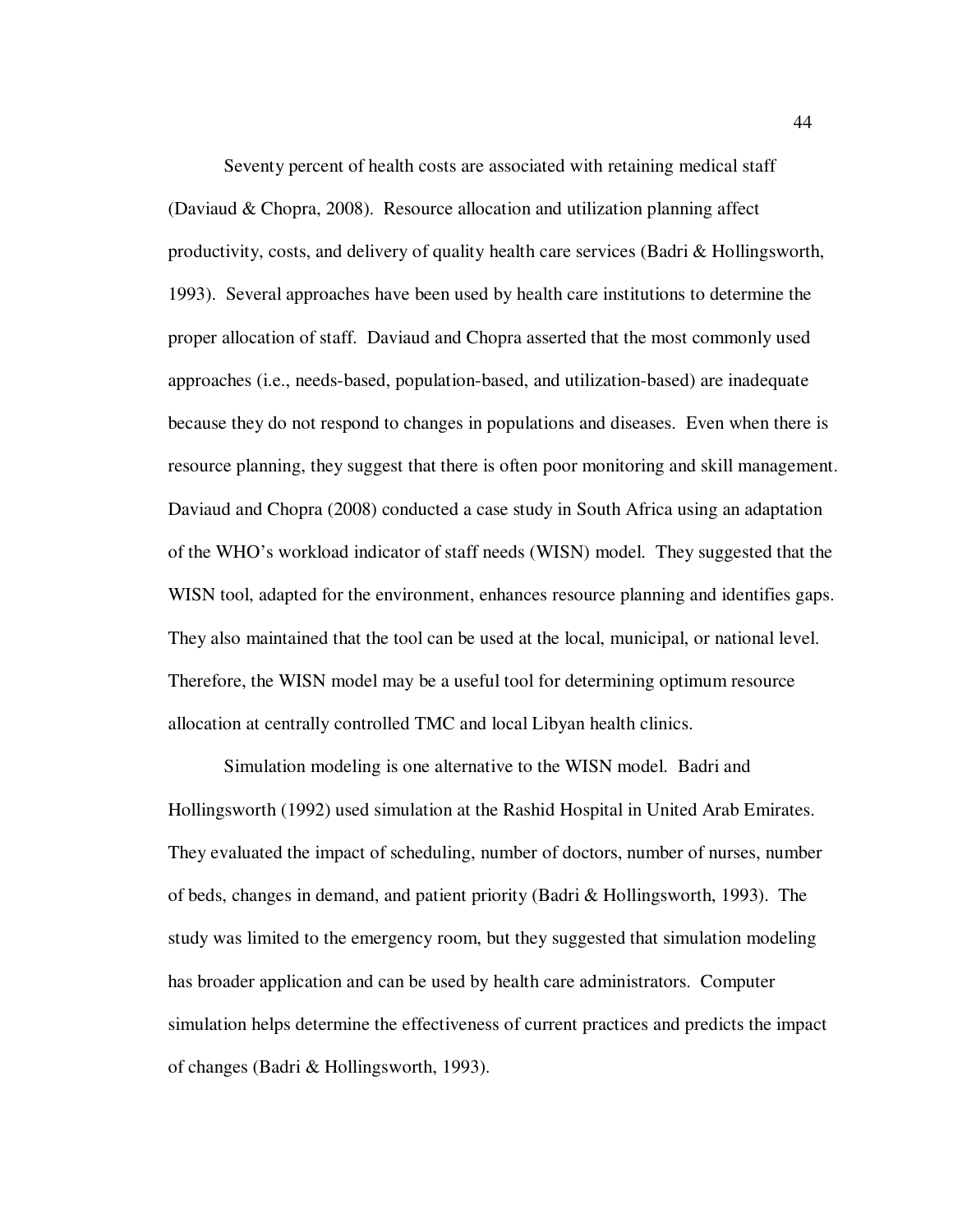Interestingly, patient and staff satisfaction were found to be dependent on bed utilization (Harrison, 2005). Single rooms were reported to reduce staff turnover, the rate of patient falls, medical errors, and health care acquired infections (Harrison, 2005). Bronson Hospital in Kalamazoo, Michigan, recipient of the Malcolm Baldridge Award, has single rooms for all inpatients. Bronson Hospital's values include "stewardship of resources" (Ament, 2006, p. 1). The Malcolm Baldridge Model for Excellence provides criteria for organizations for creating strategic and operational performance (Leonard  $\&$ Reller, 2004). This researcher has been a patient at Bronson Hospital and concurs with the findings; single rooms enhance the quality of care.

Leonard and Reller (2004) developed two tools (the self-assessment matrix and opportunity for improvement (OFI) worksheets) that health care organizations can use to assess themselves against the Malcolm Baldridge criteria (e.g., leadership, focus on customers and employees, and monitoring of performance indicators). A secondary benefit is the team-based interactive process. Leonard and Reller mentioned that the Malcolm Baldridge Model for Excellence is emulated internationally. The two tools are examples of quality improvement tools that can be used by large hospitals such as TMC.

The literature highlights concerns over the diversity of measuring the quality of patient care. There is value to taking a holistic approach to health care quality (Nolan  $\&$ Berwick, 2006). In response to these concerns, the Agency for Healthcare Research and Quality (AHRQ) developed "one tool to make sense of these measures mania" (Kelley, 2006, p. 1). According to Kelly (2006) the approach summarizes care over hundreds of measures; it concisely assesses performance. However, like many measures, it does not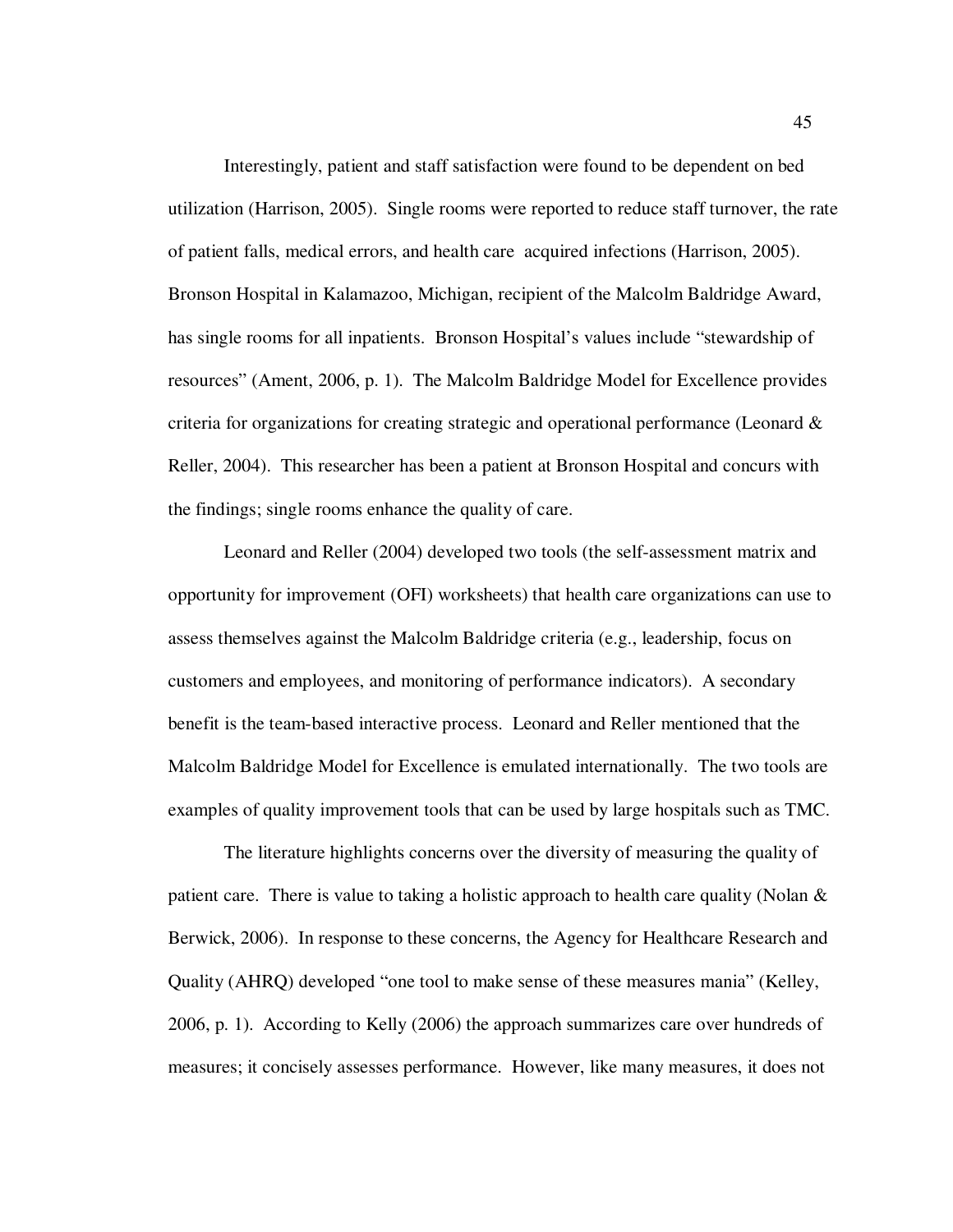provide a roadmap to improvement. Additionally, standardization may not be measuring the factors that have the biggest impact on global health (McKinlay  $\&$  Marceau, 1999). McKinlay and Marceau suggested that, in decreasing relevance, health policy, environmental influences, and physiological factors influence coronary heart disease risk. Social capital has been shown to indicate health advantages (Kawachi, Kennedy, & Glass, 1999).

#### **Health System Integration**

The ultimate goal of health care systems is to improve the quality of life of the population they serve. Yet, as an example, inefficiencies in the United States' health care systems are well-known. Approximately 25% to 40% of health care expenditures are estimated to be waste (Moore & Coddington, 2002). To efficiently meet the goal of health care systems, partnerships should be established beyond health care institutions to improve health. This includes partnerships among public, private and government organizations (WHO, 2003).

Libya's biggest challenge is preventable diseases related to lifestyle such as diabetes, cardiovascular disease, and hypertension ("Health system profile: Libya," 2007). This is not unprecedented in developing and emerging countries (Codreanu, Perico, Sharma, Schieppati, & Remuzzi, 2006). Codreanu et al. reported the rise of noncommunicable diseases in Africa and the Middle East and suggested that the global community should intervene to reverse the growing crisis. The dominance of risk factors is changing at different rates among developed, developing, and emerging countries (Kelley, 2007).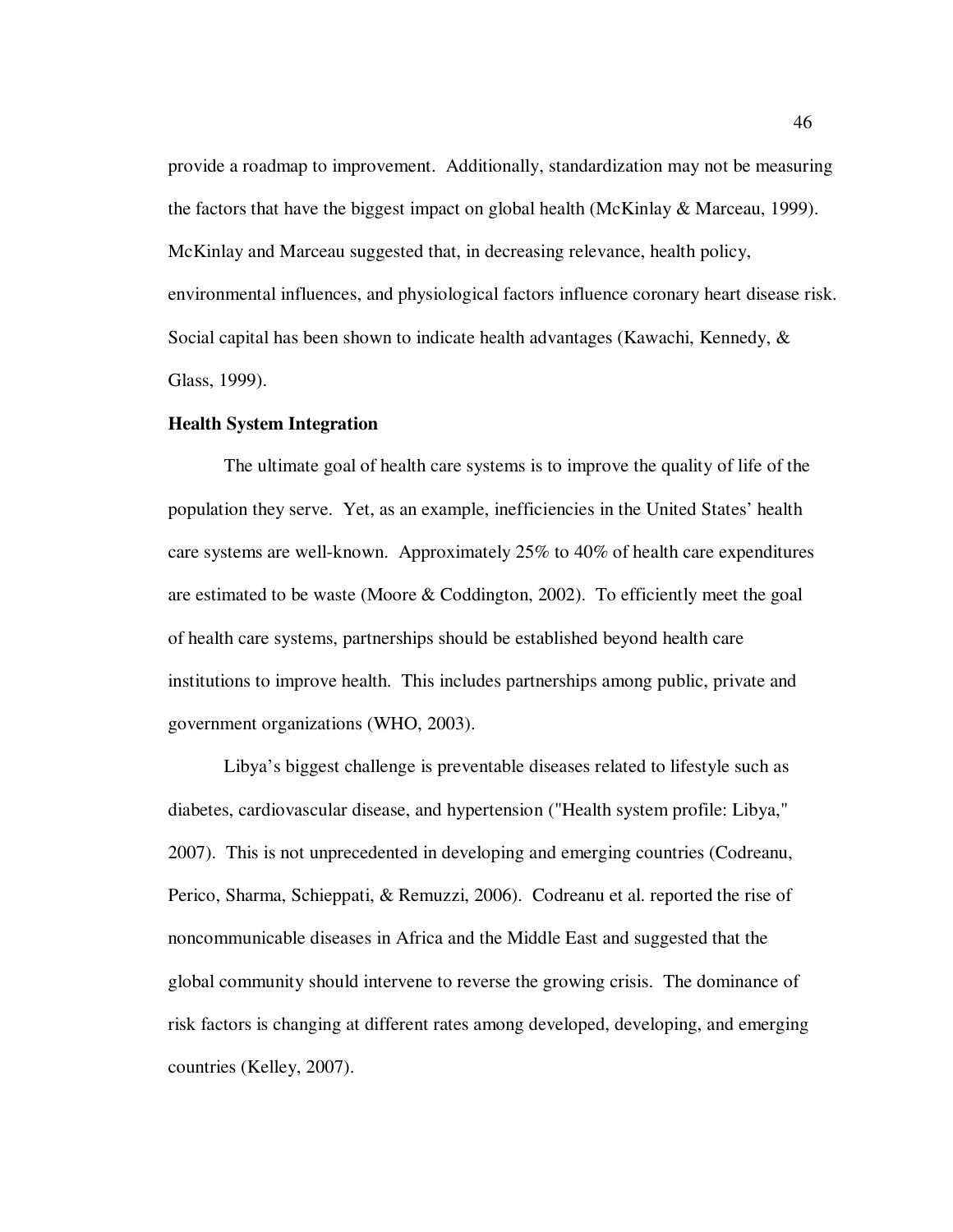Risk factors and risky behavior are related to social position and economic factors (McKinlay & Marceau, 1999). Cordreanu et al. (2006) called for population screening and intervention programs. A similar study drew similar conclusions, but also called for the education and training of health care professionals (Perico et al., 2005). Perico et al. asserted that developed countries have a moral obligation to train health care professionals from emerging countries, and they must develop research and development partnership with these countries. However, this researcher maintains that these efforts will be futile if governments of developing nations do not adopt campaigns to educate their populations on the affects of factors such as tobacco and obesity.

McKinlay (1999) suggested that the largest gains in quality health care are achieved when small interventions target the whole population. Yet, improving public health often focuses on causality of direct causes (McKinlay & Marceau, 1999). Resources that do not examine risk factors such as smoking, obesity, and nutrition will increase health risk for the majority of the population. Therefore, any health care system that looks to improve the overall health of the population it serves should have comprehensive preventive and education programs.

Primary health care case management assumes a pyramidal structure (English et al., 2004). District hospitals should provide local expertise for referral care; access to clinics is critical (WHO, 2003). Almost 2 decades ago, Weiner (1989) reported a philosophical shift from hospital-based services to services delivered outside the hospital system. Villar and Bergsjo (Urassa et al., 2002) reported that access to antenatal care needs to be a priority in developing and developed countries.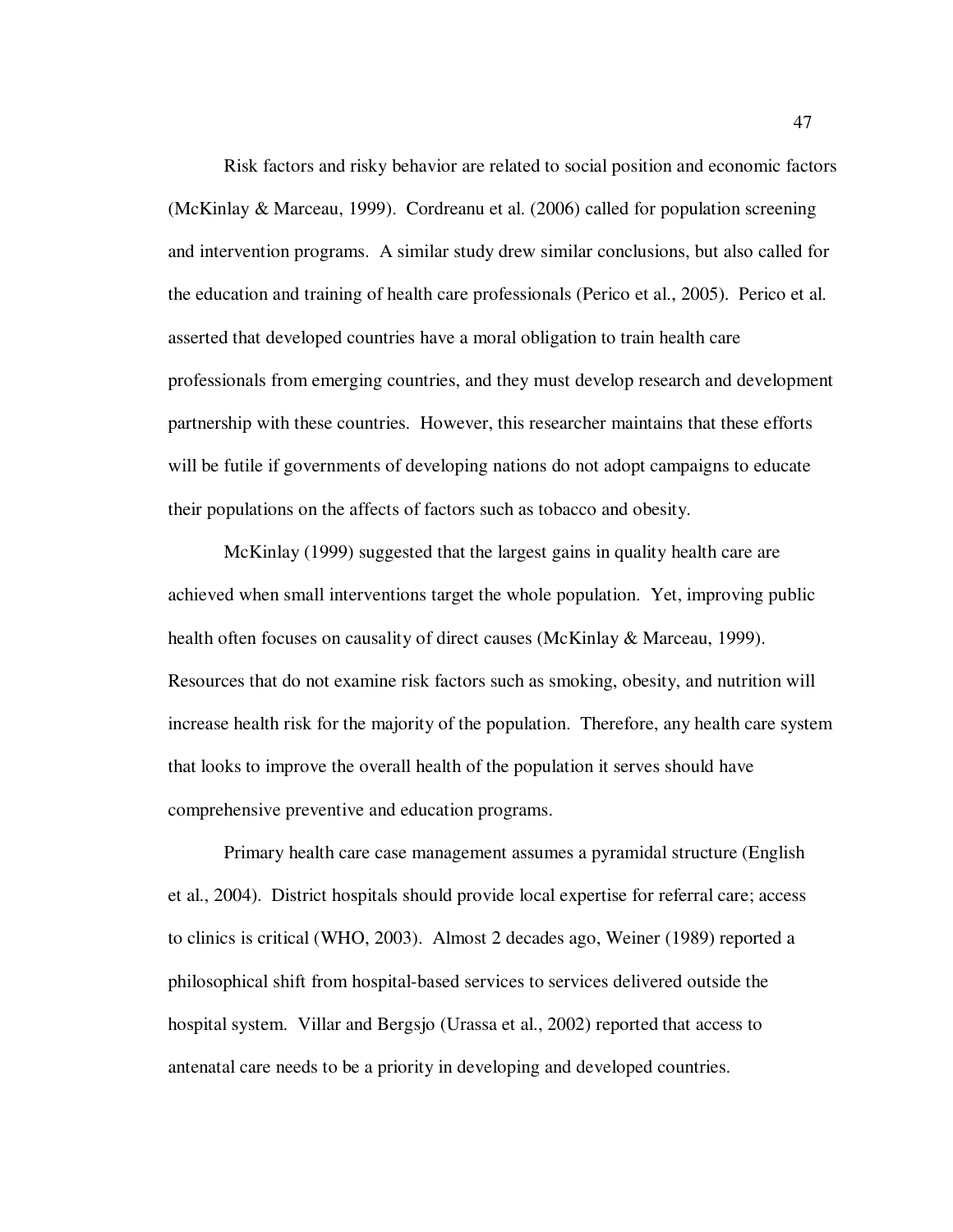Additionally, English et al. (2004) asserted that these local centers of care should provide essential data that helps with the distribution of resources through the health care system. TMC, is a specialized center that treats patients from throughout Libya, is the recipient of such information.

Social capital can be defined, "as those features of social organization, such as the extent of interpersonal trust between citizens, norms of reciprocity, and density of civic associations, that facilitate cooperation for mutual benefit" (Kawachi et al., 1999, p. 1187). Social capital includes the access to health related information. Therefore, there is a relationship among socioeconomic status and overall health that goes beyond the commonly reported risk factors. Gender, social exclusion, and geographical isolation have also been reported as factors that affect health status (WHO, 2003). Research indicates an inverse relationship between socioeconomic status and self-reported health status (Malmstrom, Sundquist, & Johansson, 1999). Malmstrom et al. (1999) found that the depravity of a neighborhood was found to be associated with self-reported poor health. Kawachi et al.(1999) highlighted that even after adjustments for income, education, and smoking, there is still a relationship between social capital and poor selfreported health.

Research on quality of care is not complete without addressing prescription drugs. Drug appropriateness can be described as "the outcome of the process of decision-making that maximizes new individual health gains within the society's available resources" (Buetow & Sibbald, 1997, p. 261). Tully and Cantrill (2005) maintained that both explicit criteria and implicit professional judgment are used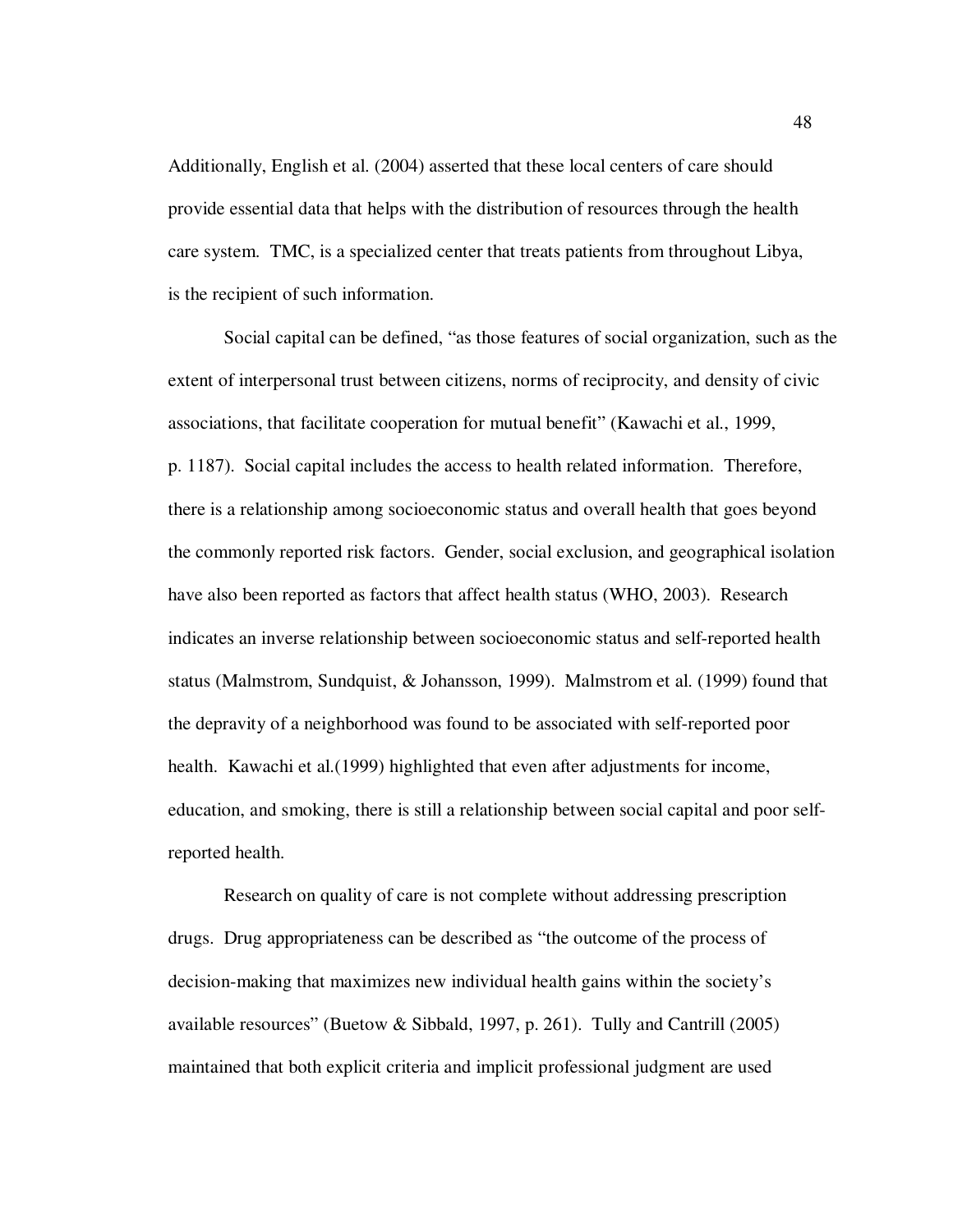when prescribing medicine to patients. The former requires a comparison to a set of standards. They described 14 criteria that include medical records, which are part of the discharge summary. The latter is determined by the way medicines are used by patients (Britten, Jenkins, Barber, Bradley, & Stevenson, 2003). The revelation adds support to the importance of communication training for medical staff as discussed in the context of patient satisfaction. The burden is on the medical staff to justify the appropriateness of prescribed drugs and this justification should be in a patient's medical record.

Preventive noncommunicable diseases are the biggest health risk to Libyans. Even though communicable diseases are not Libya's biggest health challenge ("Health system profile: Libya," 2007), it still must be monitored. To control communicable diseases, it is important to have home follow-up of patients, local reporting by health officials of adverse drug reactions, confidential inquiry of mortality rates due to disease, and adverse events monitoring (Mehta et al., 2007). Any new programs established to combat disease or illness requires multifaceted monitoring to avoid serious complications.

Sixty percent of patients treated at TMC are from outside Tripoli (El-Mgadmi, personal communication, July 14, 2008). Moore and Coddington (2002) reported the urgency in delivering health care to patients in rural areas. Therefore, the study examined the demographic information (e.g., place of residence) and time from diagnosis to treatment. As an example, Merit Care has a health care system that allows patients from rural areas to be scheduled the same day (Moore & Coddington, 2002). Even though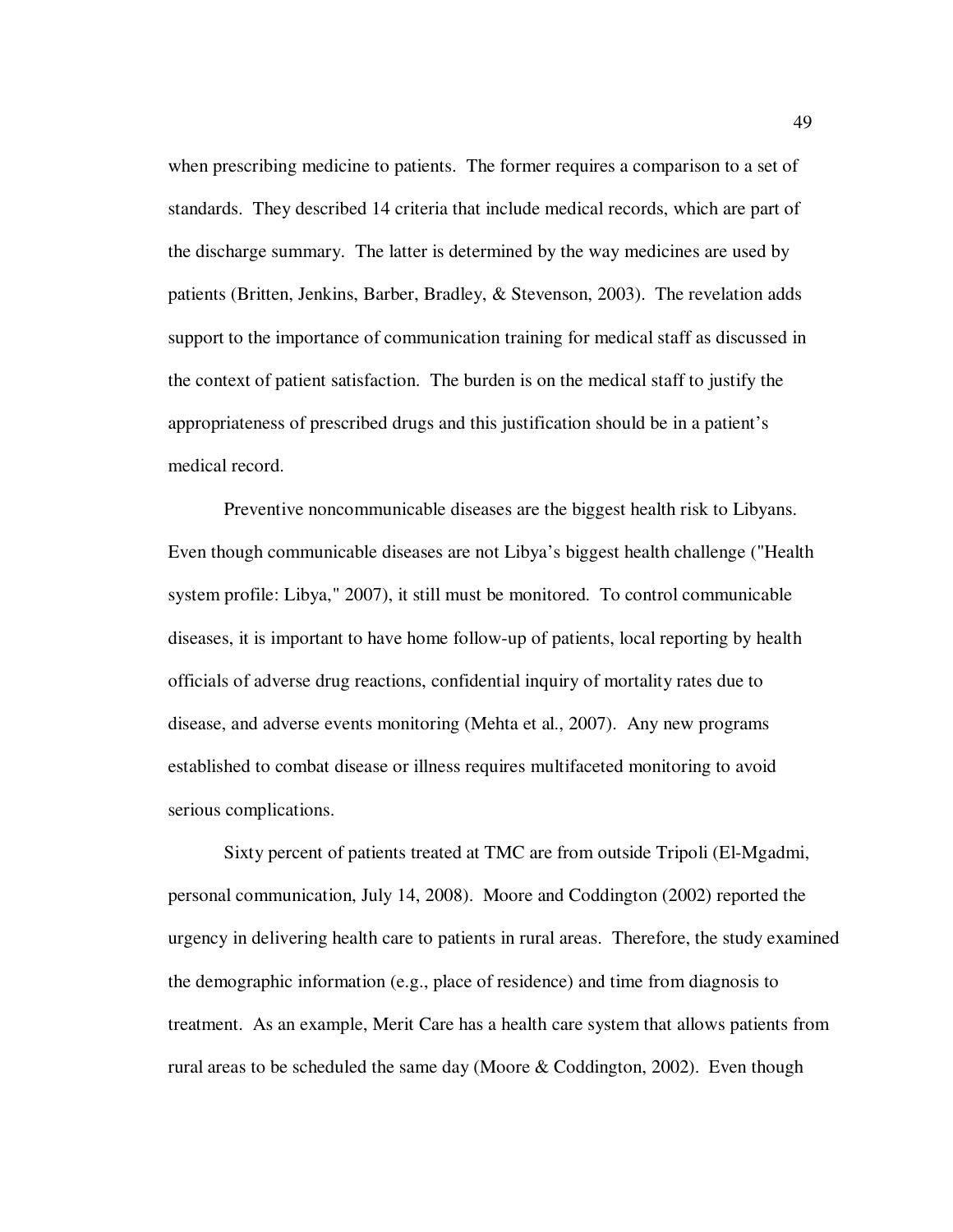TMC is a specialized medical center, the timeliness of service is an important aspect explored.

Hospitals are one component of a larger integrated health care system (Kovner & Neuhauser, 2004d). One of Islamic civilization's greatest contributions is the development of efficient hospitals (Wolper & Pena, 2004). According to Wolper and Pena, the seventh century Roman and Christian hospitals were no match for hospitals in the Arab world. The Muslim world contributed pharmacies, quarantine units, departments by specialization and disease, and asylums for the mentally ill. Much of the Muslim and Arab world is now part of the developing world. Libya is part of both.

# **Socialization versus Privatization**

Chapter 1 discussed the trend towards privatization in developing countries. This section compliments that discussion by describing the strategic considerations when countries consider various degrees of privatization.

Governments' role in public health is to enforce policy including environmental and social conditions. Turnock (2004) contended that if public health agencies do not document their failures, they will not progress, " Public health professionals include anthropologists, sociologists, psychologists, physicians, nurses, nutritionists, lawyers, economists, political scientists, social workers, laboratorians, managers, sanitarians, engineers, epidemiologists, biostatisticians, gerontologists, disability specialists and dozens of other professions and disciplines." (Turnock, 2004, p. 20). Griffin (2006) defined public health as: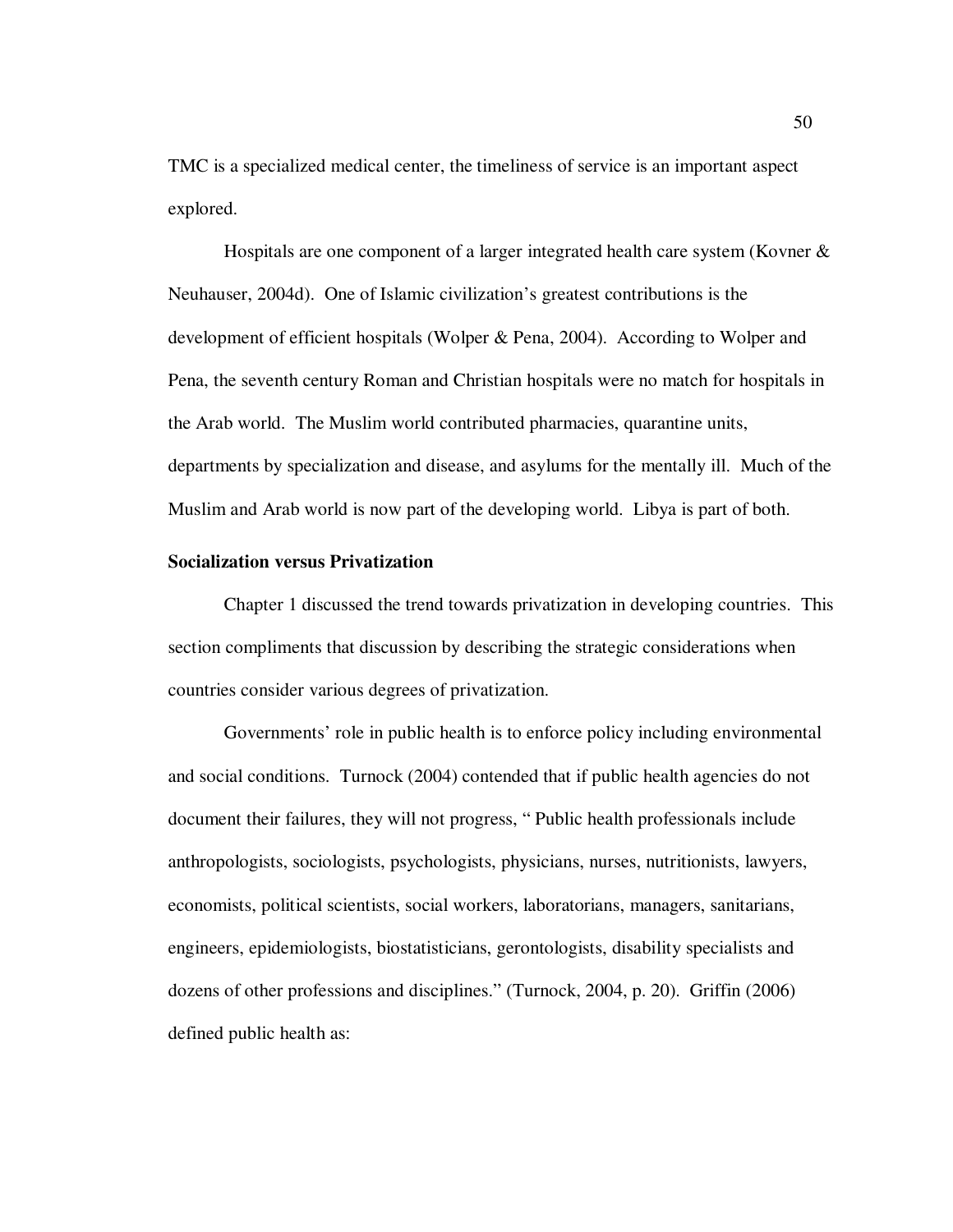A broad social enterprise, more akin to a movement, that seeks to extend the benefits of current knowledge in ways that will have the maximum impact on the health status of a population. It does so by identifying problems that call for collective action to protect, promote, and improve in its interdisciplinary approach and methods, its emphasis on preventive dynamic adaptation to new problems placed on its agenda. Above all it is a collective effort to identify and address the unacceptable realities that result in preventable and avoidable health and quality of life outcomes, and it is the composite of efforts and activities that are carried out by people and organizations committed to these ends. (Griffin, 2006, p. 11) Social justice is at the core of public health. The hospital is just one component

of the public health enterprise. Hospitals play a critical role in health, wellness, and prevention and have recently become the focus of public health, including hospital admissions, patient discharges, and everything in between.

Access to health care has been recognized throughout the literature as a goal to improving world health. Hence, poverty reduction and health care go hand in hand (WHO, 2003). Socioeconomic status and education have been shown to be associated with self-reported health status (Malmstrom et al., 1999). For health to be prioritized in poverty reduction initiatives on the world stage, the WHO suggested there must be the development of partnerships among the public sector, private sector, governments, civil organizations, and international agencies. Delivery of health care and the partnerships between governments and the private sector were areas of exploration for this study.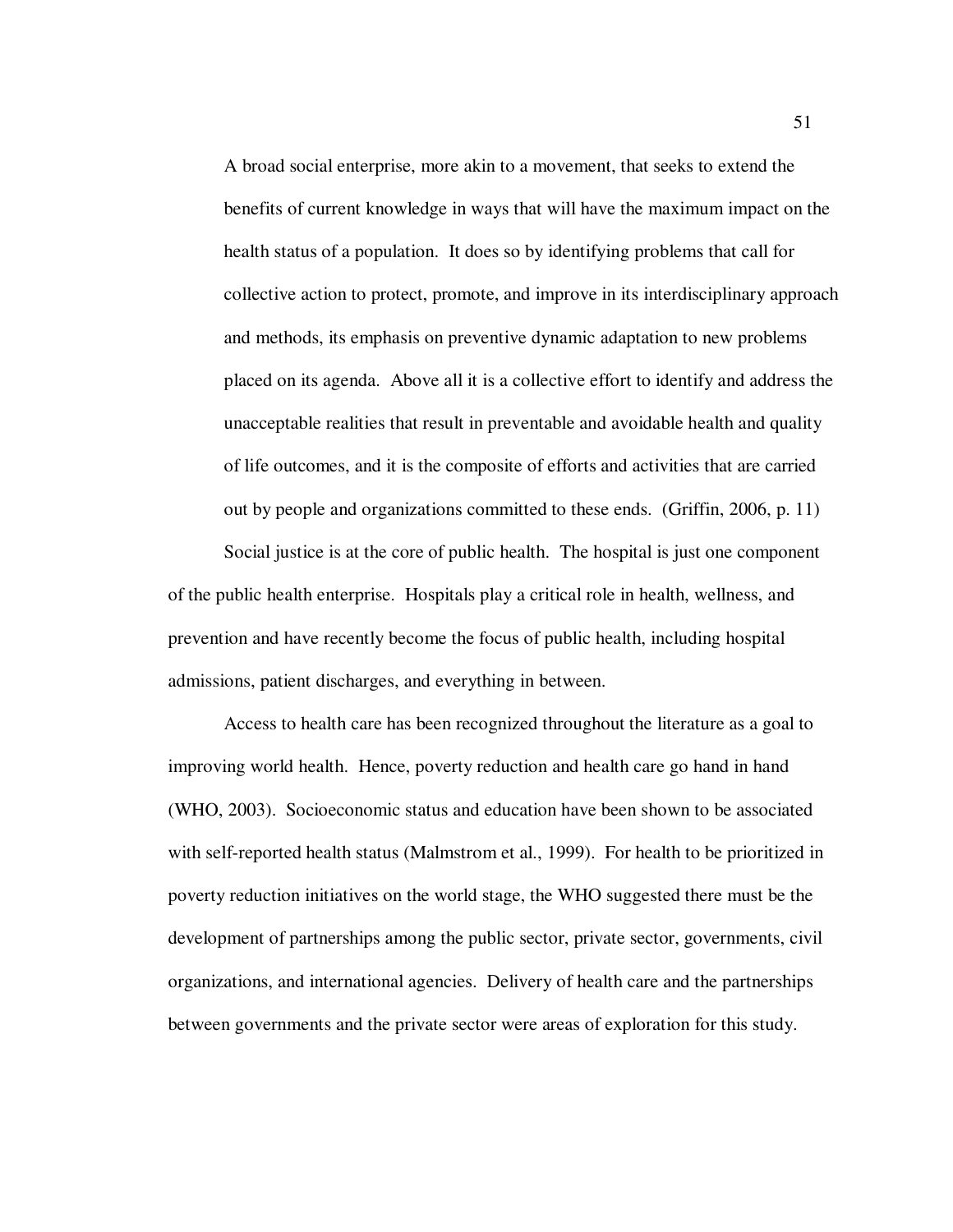World leaders, at a meeting sponsored by the WHO, World Bank, UK Department for International Development, and the European Commission, put forth a common agenda to advance the quality of health globally. They focused on the developing world and the poor. With recognition that the most critical asset for the poor is their bodies, good health should be a top priority. Libya fairs better than many other developing country ("Health system profile: Libya," 2007). Health care is not denied based on ability to pay. However, the agenda put forth also recognized geographical isolation as one obstacle for citizens of some nations (WHO, 2003).

The goal of the privatization of health care systems is to enhance self-reliance, responsibility, choice, and competition among provider-agencies, hospitals, clinics, practices, advice centers, laboratories, insurance companies, purchasers, charitable organizations, and other health care businesses (Marsland, 2005). However, any attempt at privatization should protect the financially vulnerable. Therefore, Marsland suggested that a small public health care system that serves the few should remain and that any attempts at privatization should not underestimate the political component.

As the West struggled to solve its health care crisis, it looked at other models. It was reported in 1989 that the United States' health care and the socialized Scandinavian systems were converging (Weiner, 1989). In contrast to its Canadian neighbors, as an example, the United States does not have universal health care. According to Weiner, the United States' model assumes that patient care is best served when providers compete. Prior to the Soviet Union break-up, the USSR had a health care system with noble goals. Its principles were that "heath care was a right of every citizen; it was provided by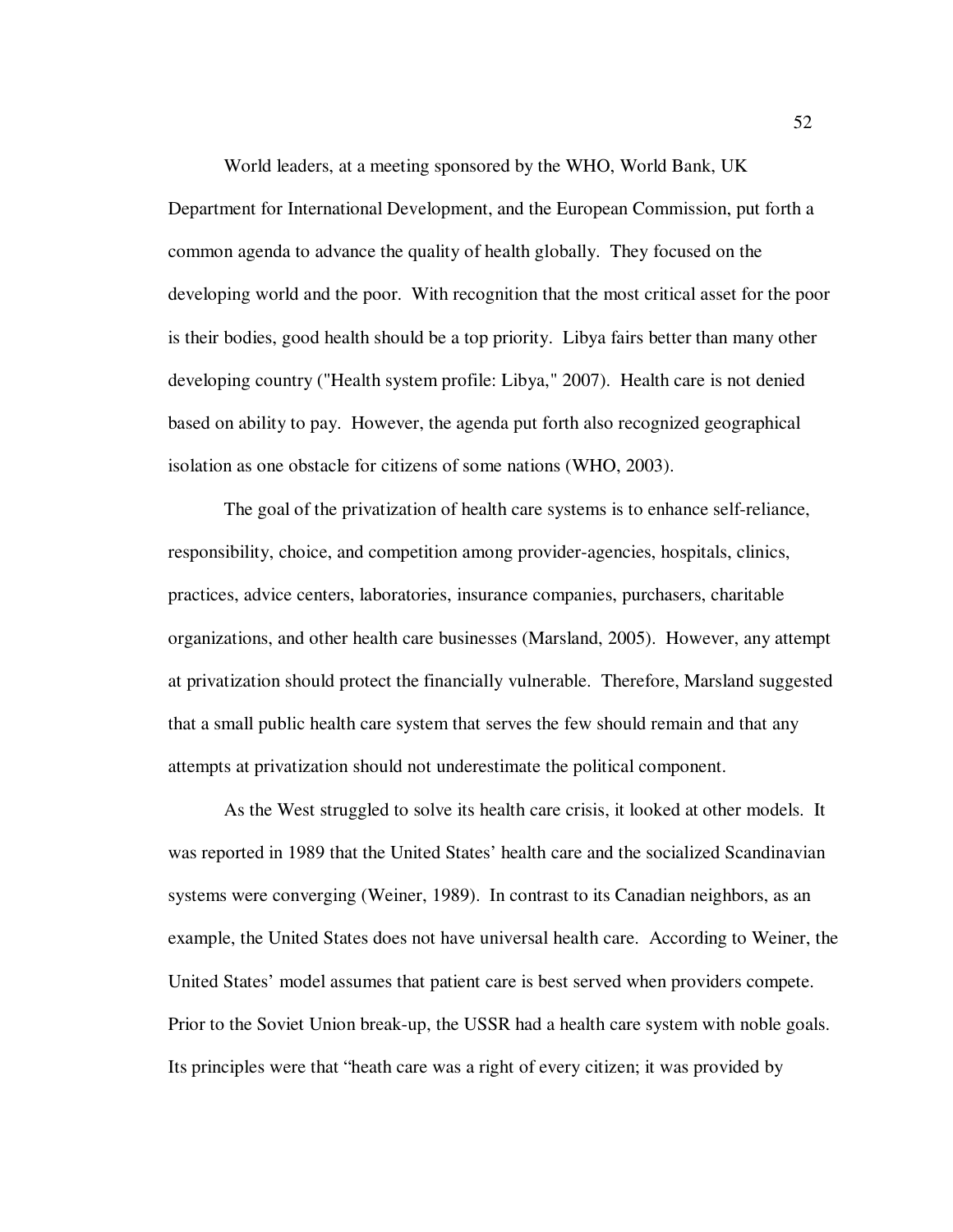society, and its keystone was prevention" (Field, 1990, p. 144). Soviet health care was viewed to be integrated with all other components of its society. Field attributed its failures to an emphasis on quantity instead of quality. Additionally, corruption, bureaucracy, inadequate equipment and facilities, and low salaries for medical staff led to system failures. Goldberg stated that privatization was introduced with *perestroika* but it too was plagued with bureaucracy and ideological resistance (Field, 1990).

Holm (1995) argued that even though a nation claims a 100% socialized health care system, there is always a privatization component. Holm (2005) assessed the Danish experience of socialized medicine. It has been plagued with patient dissatisfaction. Patients have long waiting lists for some services. As in Libya, the Danish and Finish systems are largely decentralized with a high level of patient access (Weiner, 1989). However, even with the continuity of care and patient centeredness provided by Danish General Practitioners (Weiner, 1989), patients experienced obstacles to receiving treatment outside their local districts (Holm, 1995). Weiner claimed that the United States' HMO model demonstrates that a private system can ensure a high level of access. Yet, access is only one factor in assessing health care delivery.

Many in Denmark believed that freer access would increase competition and result in a higher quality of service (Holm, 1995). The introduction of financial incentives did not resolve the problem. To control costs, Holm recommended that primary care physicians serve as gatekeepers when patients are not free to go directly to specialized hospitals. He also acknowledged that there may be some ethical issues associated with this type of triage and that a two-tiered system is always available for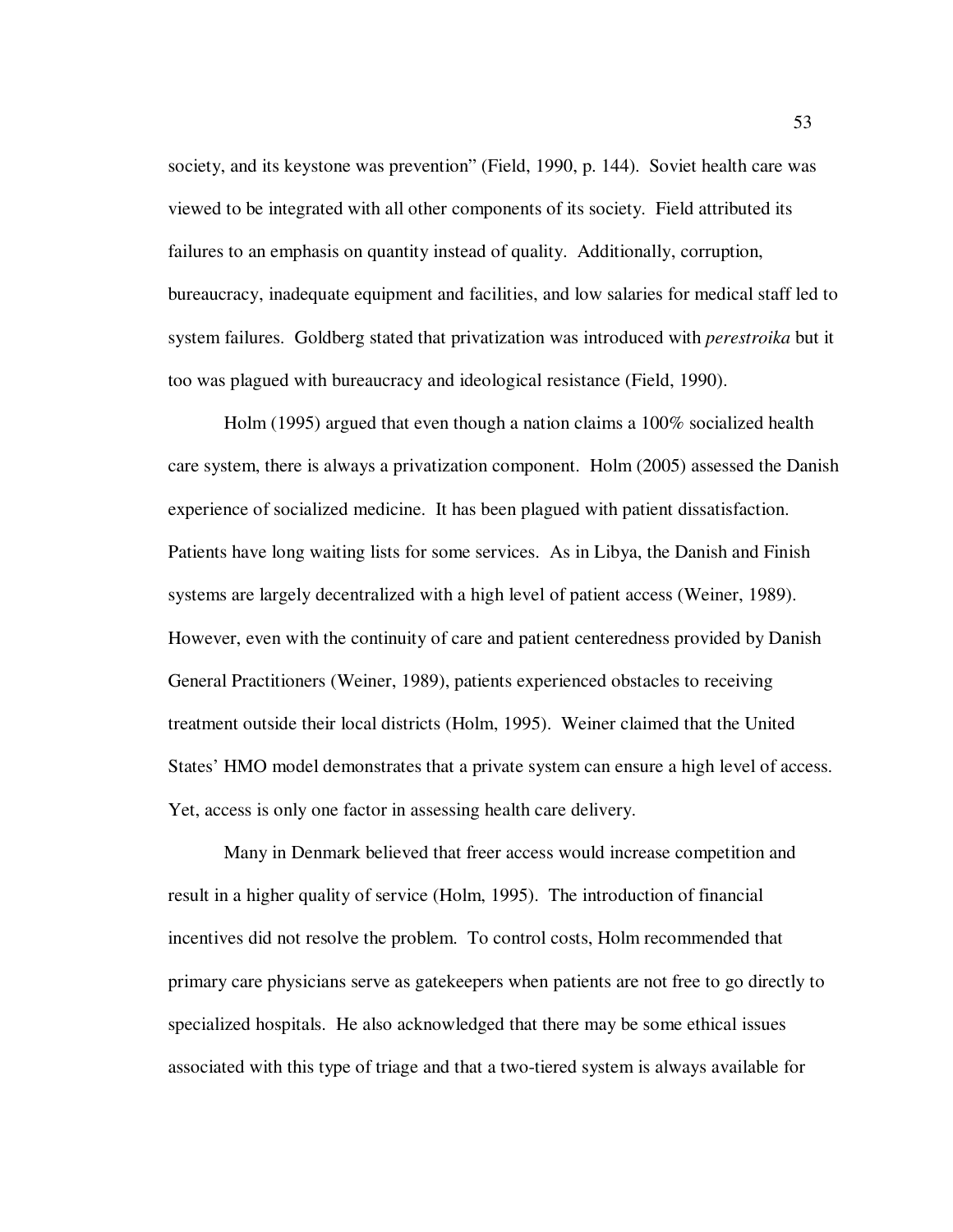those that can afford to pay. However, depending on the health care system, two-tiered systems can have negative consequences. As an example, dermatologists have been reported to give priority to cosmetic patients over other patients who require medical treatment (Singer, 2008).

The British invested heavily in its public health care system (Marsland, 2005). According to Marsland (2005), it is inferior to the *market-plus-insurance-plus targeted assistance model* in the United States. He claimed that the size of the public National Health Service (NHS) system "inhibits innovation and encourages depersonalized routinization" (Marsland, 2005, p. 60). Some argue that competition with the British health care system would lead to a more efficient, cost-effective, innovative, and patientcentered system (N. Barr, 1993).

Equal and accessible health care have ethical considerations. Non-secular traditions view universal health care as just and ethical; likewise, there should be some caution against a implementing a totally socialized system which can dampen individual autonomy (Novak, 2003). Nevertheless, a multi-tiered system to health care can leave less profitable patients with poor or delayed treatment. Novak asserted that any health care system must be built on religious traditions that respect both individual and collective rights.

# **Quality Improvement**

Hospitals in the United States overwhelmingly report that they have a quality improvement program (Dranove et al., 1999). Eighty-five percent of hospitals were found to provide training on quality improvement methodologies (Kim & Cho, 2000).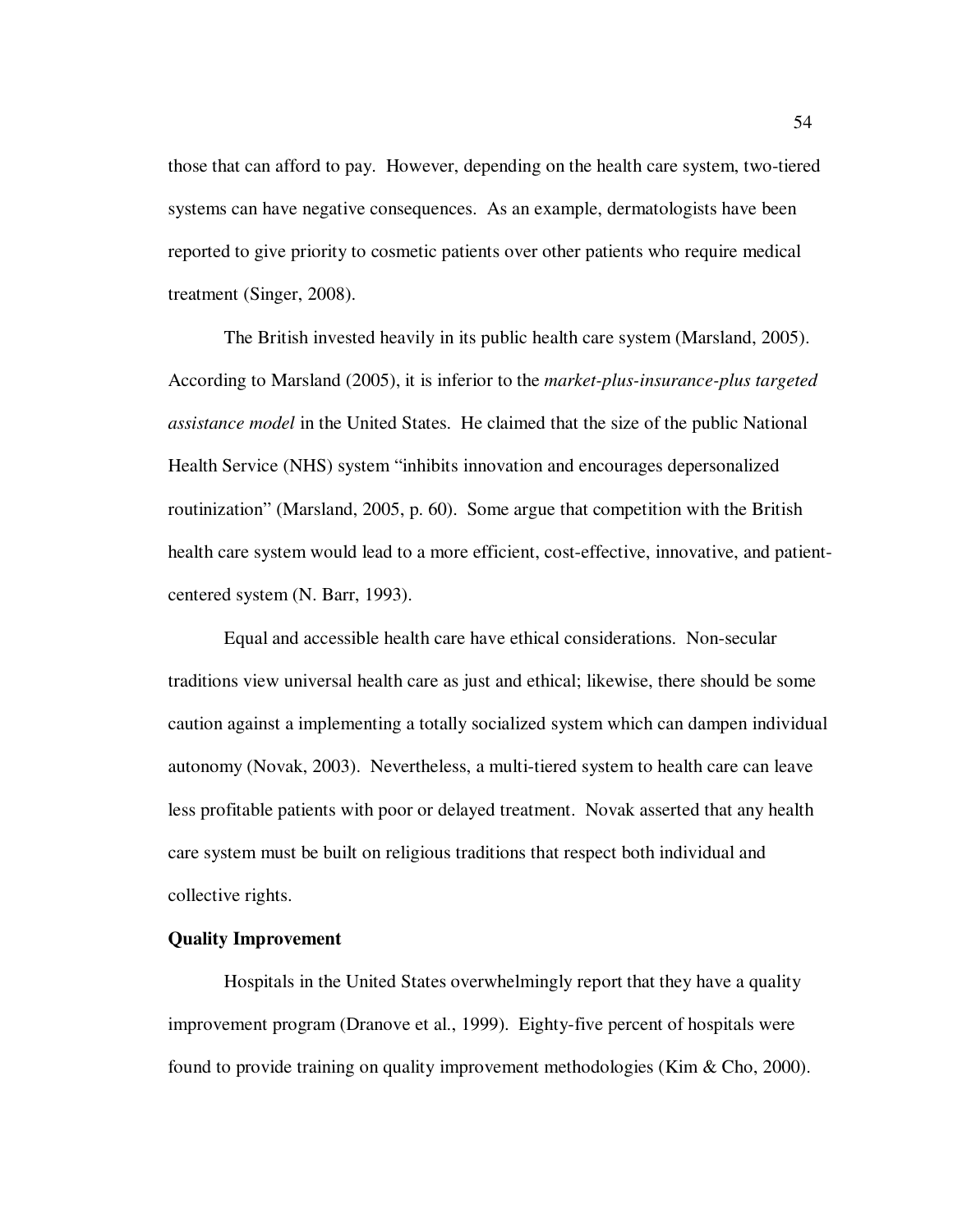However, even though quality improvement programs reaped short-term gains when tied to a government-sponsored assessment program, assessment programs are not reinforcing factors for long-term quality changes. Lack of knowledge and experience and low staff motivation were also impediments to implementing quality improvement initiatives (Kim & Cho, 2000). This underscores the importance of incentives for medical staff and administrators.

Concern over medical errors has called for coordination, monitoring, reporting, and analysis of the errors (Chang, Schyve, Croteau, O'Leary, & Loeb, 2005). Reporting systems are variable. Chang et al. recommended that the JCAHO Patient Safety Event Taxonomy facilitate standardized reporting. Additionally, hospitals that adopt the Baldridge 2006 Health Care Criteria for Performance reduce errors (Hosford, 2008). Hosford found that coercive monitoring by the public and government agencies were found to be ineffective at reducing medical errors and that JCAHO accreditation is an effective intervention for reducing errors.

Adequate procedures and policies are the foundation of quality health care systems. Adherence to procedures safeguards against medical errors. The large amount of information, new medications, changing technology, and the sheer complexity of medical care can contribute to errors (Becher  $\&$  Chassin, 2001). Bosk (as cited in Ternov & Akselsson, 2005) contended that investigations of hospital errors often focus on health care personnel, but it is contended that errors are a result of system failures and inadequate barriers (Ternov & Akselsson, 2005). Harris (2001), in summarizing an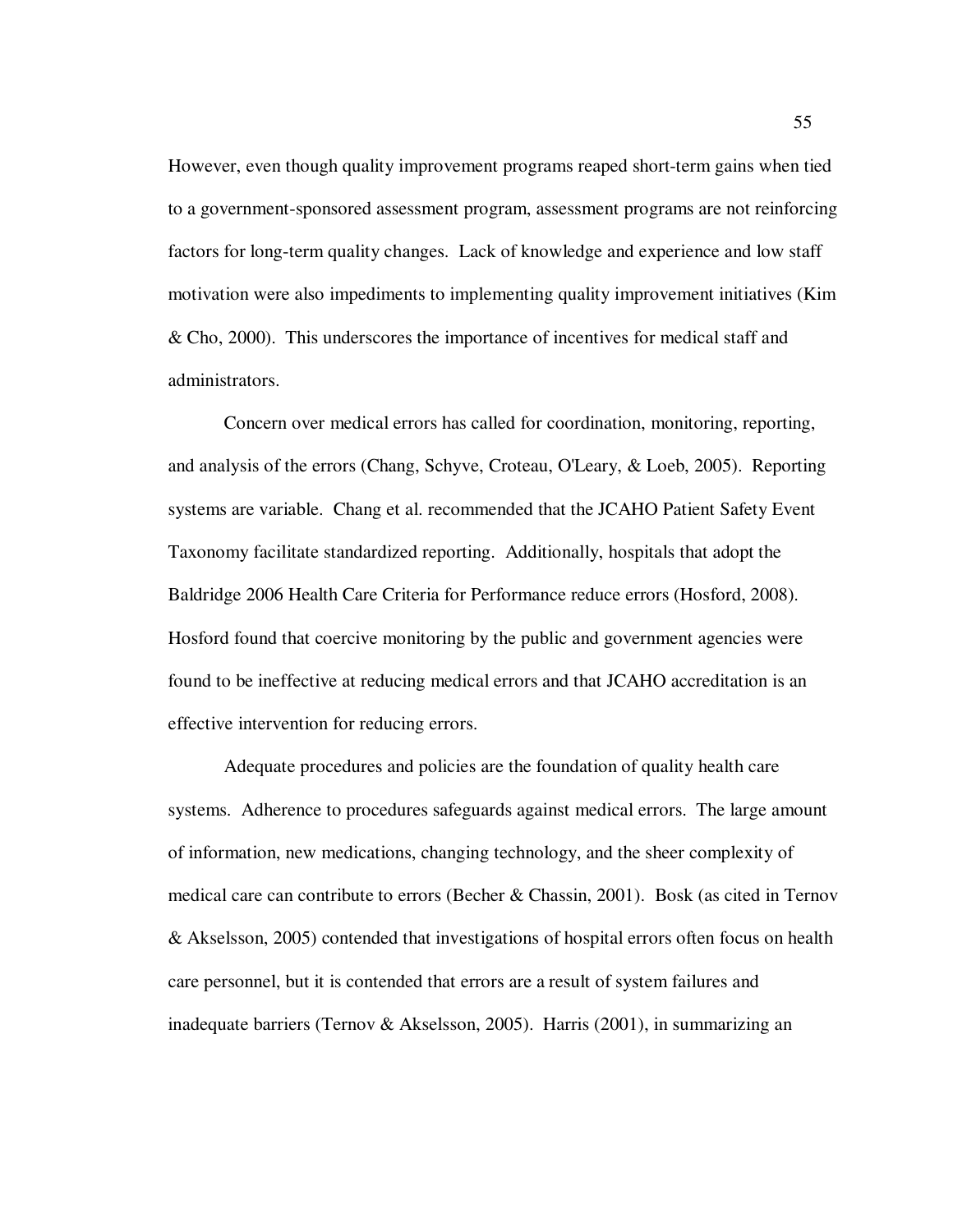Institute of Medicine (IOM) report, noted that medical errors are not due to recklessness, but are in fact due to failures in the systems themselves.

Quality of care is dependent on the efficient use of resources during patients' stay (Qvist, Rasmussen, Bonnevie, & Gjorup, 2004). Coordination of care across treatment settings is also vital. Interdepartmental medical audits allow benchmarking against best practices (van Herk, Klazinga, Schepers, & Casparie, 2001). Additionally, the United Kingdom Department of Health asserted that hospital and national statistics from departments provide data to compare practices (Qvist et al., 2004). This study found that coordination is challenging in a large medical center such as TMC. As mentioned by Qvist et al., a Danish national program developed multidisciplinary standards to overcome these challenges. The standards required the coordination of the Secretariat and medical professionals who volunteered to participate in the Danish program. Departments volunteered to participate in the program, which is based on self-regulation. The data collected is entered into a database that enables them to compare themselves to similar departments. The data focuses on standards of multidisciplinary planning, medication, in-hospital wait times, documented patient information, and readmission. The Danish standards require that, within 24 hours of admission, a patient must be assessed, resulting in the development of an interdisciplinary plan. According to Qvist et al., improvements in the quality of care of participating Danish health care departments were based on self-regulation.

The World Health Organization (WHO) requires that countries implement a policy on management of equipment (Khalaf, 2004). In Palestine, health care delivery is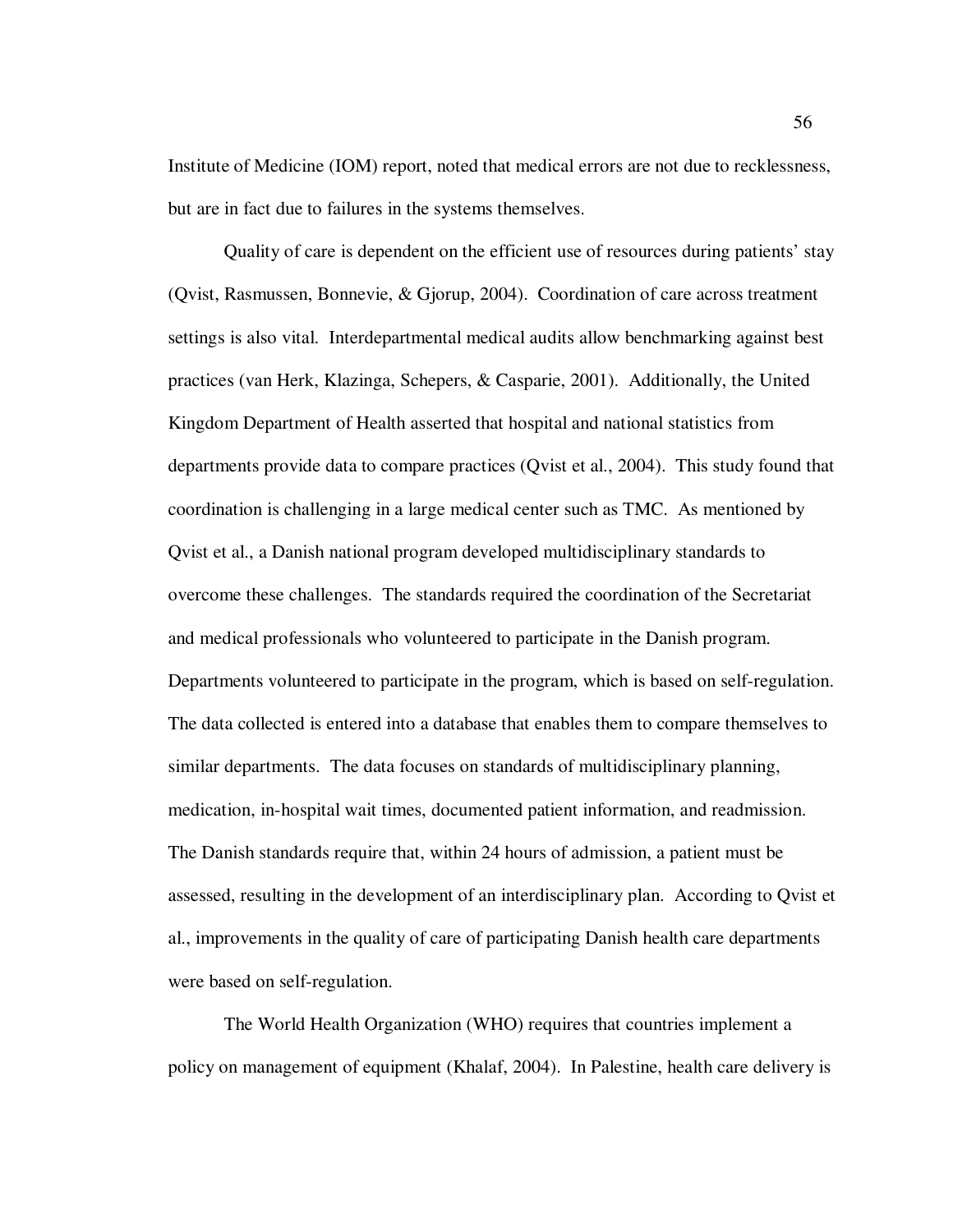a partnership among the public, private, and relief workers. Khalaf claimed that the Palestinian experience in delivering health care is similar to other developing nations, that is, more than half of medical equipment is not operable. Due to poor infrastructures, it is often installed improperly. Palestinian hospitals suffer from the lack of a national policy of inspection, lack of policies and procedures on cost and maintenance, and the lack of accreditations (or certifications) for service providers. Scheduled maintenance, electrical safety awareness, codes and standards, reviews of scheduled and corrective maintenance logs, and in-service and factory training for medical treatment is needed, according to Khalaf. In addition, Khalaf suggested that hospital administrators should have the accountability for defining codes and standards for medical equipment and the engineering department should ensure adherence. Khalaf also recommended using the American Society of Healthcare Engineering life expectancy projections as a guideline for determining equipment expected life expectancy. Such programs are not only important components of a patient-centered health care system, but they are imperative for the timely delivery of critical health care. Through observation and survey, this TMC study sought to determine if availability of equipment impacts the delivery of care to the pediatric patients.

Small process changes lead and bring gains in patient satisfaction and health system efficiencies (Spear, 2005). By learning to work differently, nurses at Porter Adventist Hospital in Denver, Colorado, solved more than 100 problems, improved patient satisfaction, and increased staff productivity (Braaten & Bellhouse, 2007). The increased awareness of quality improvement is not limited to middle-level medical staff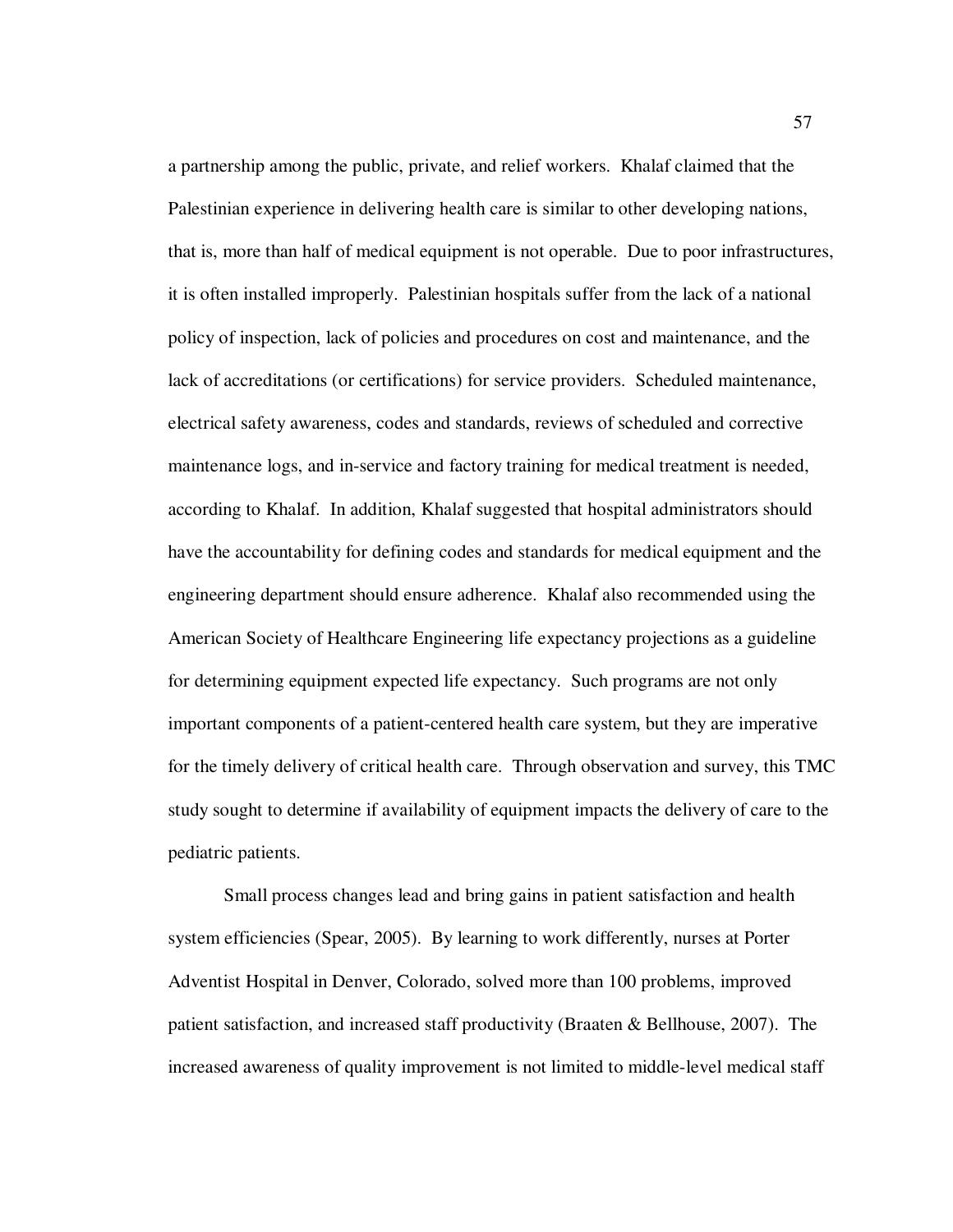and administrators. Fortunately, there has been an increased focus on quality strategic planning by hospital board committees (Lockee, 2008).

## **Information Technology**

The Institute of Medicine (IOM) recommended using information technology to improve health care (Harris, 2001). It is challenging to assess the quality of health care in developing countries (Hongoro, McPake, & Vickerman, 2005). Hongoro et al. suggested that the immaturity of information management systems adds to the challenges.

In a study conducted by Prins, Kruisinga, Buller, and Zwetsloot-Sconk (2002), pediatricians required detailed information that is generally not included in electronic medical records. Pediatricians consider quality to be appropriateness and timeliness of intervention and patient outcomes (Prins et al, 2002). Electronic medical records were deficient in discharge diagnoses, patient conditions, and test results. They had to rely on paper records to close the gap to conduct medical practice assessments. The study highlighted the importance of a well-designed medical information system. This case study focused on patients within the pediatric department at TMC.

Implementation of electronic medical records is in its early stages in the United States (Moore & Coddington, 2002). Moore and Coddington performed a multi-case study. The 11 large health care systems studied invested substantially in the development of IT system. However, they found that there was variation among the 11 organizations studied on the degree of system integration and the elimination of paper systems. Similar to the organizations studied by Moore and Coddington, TMC is a large organization. Moore and Coddington's study showed promise for large health care institutions. The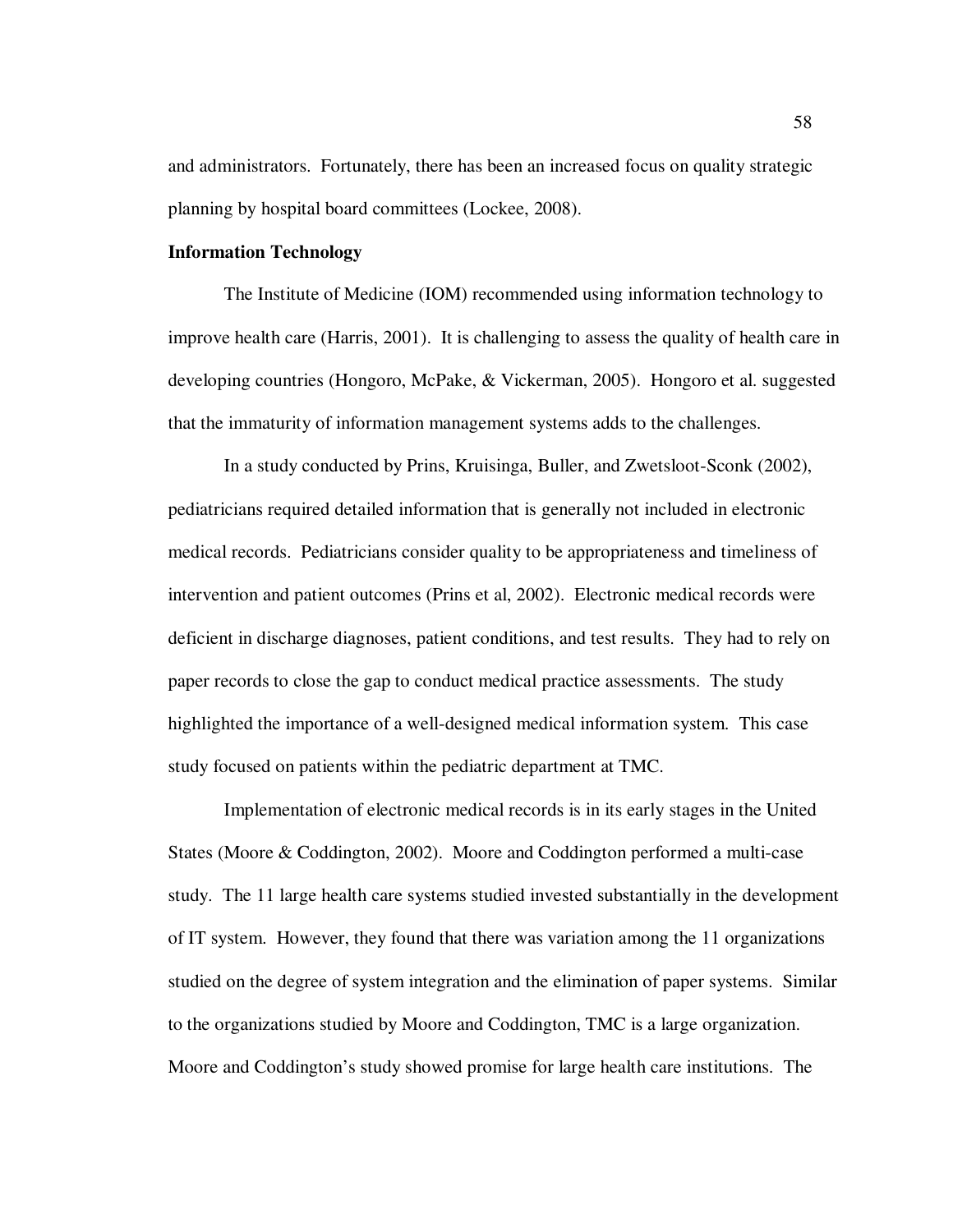organizations are improving in the areas of effectiveness, focus on patients, timeliness, convenience, and efficiency.

In 2005, the Joint Commission International (JCI) for patient safety launched a website that provides safety information to patients and medical professionals (Anonymous, 2005; "Joint Commission International Center for Patient Safety Launches New Patient Safety Practices Online Resource," 2006; Poe & Brannan, 2006). The site offers information to medical professionals on the most common adverse events and their root causes (Anonymous, 2005). Additionally, the site guides patients to patient selfprotection tools and resources (Poe & Brannan, 2006). Yet, the Internet is still not a panacea for the medical safety problem. Challenges remain in the standardization of reporting (Weingart, 2005). However, Libya may not yet reap the benefits of the gains that have been made, "The penetration rate of the Internet in health care institutions is low. Access to health information on the Internet and the use of Internet for delivery and promotion of health care services are still very limited" ("Health system profile: Libya," 2007, p. 66).

## **Methodology Review**

Structured surveys of patients are the prevailing methodology for accessing patients' perceptions of health care institutions (Gonzalez et al., 2005; Hongoro et al., 2005; Langle et al., 2003; Schwappach et al., 2003; Sweeney, Brooks, & Leahy, 2003). Similarly, Khalaf (2004), Kim and Cho (2000), Hosford (2008), Lockee (2008), and Twigg (2002) used structured surveys of health care administrators and medical staff to access the quality of systems, records, and equipment. Document review, historical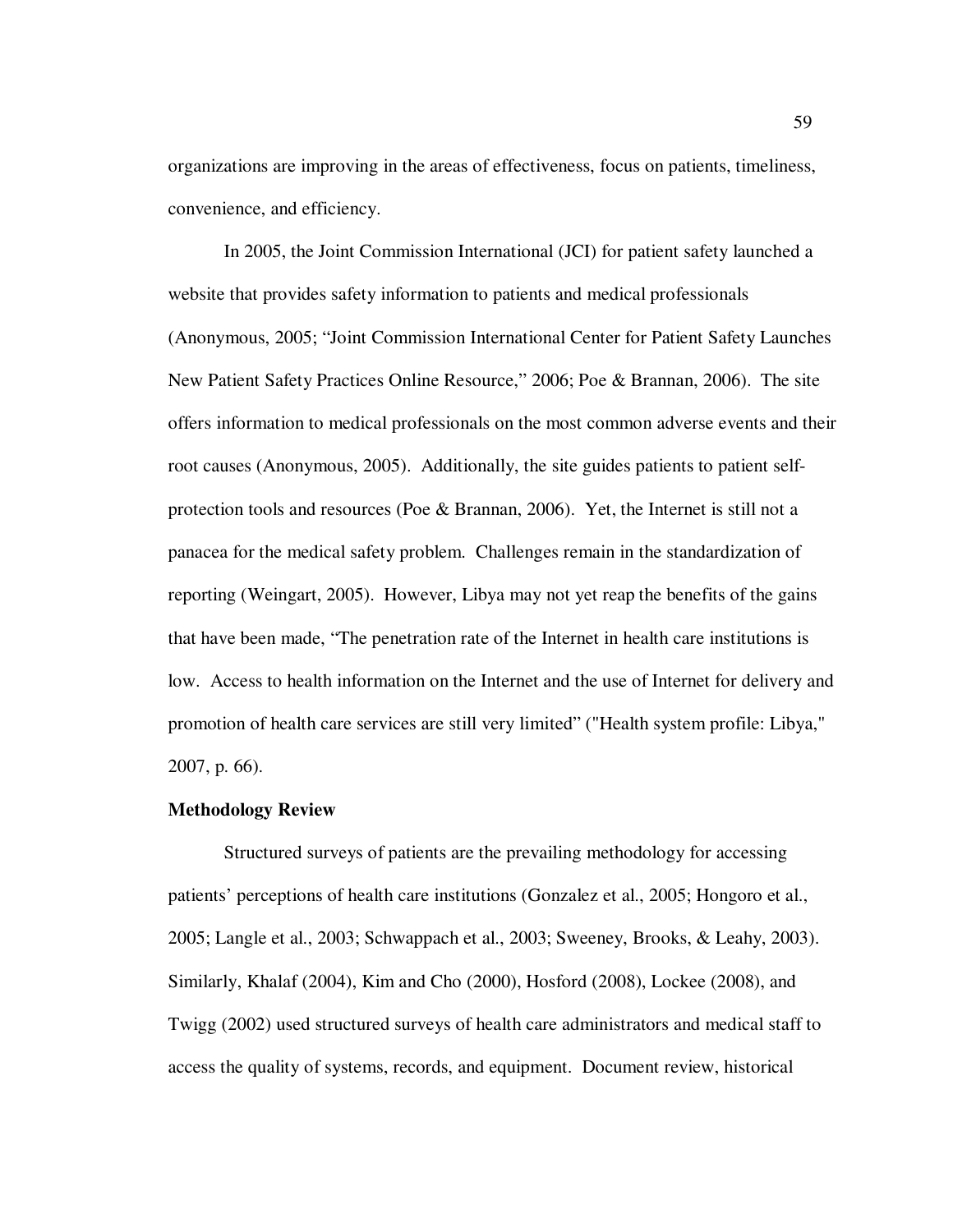record extraction, and observation are widely used to rate health care institutions on an array of quality indicators (Taylor, Wolfe, & Cameron, 2004; Chang et al., 2005; Qvist et al., 2004). Tully and Cantrill (2005) used both medical records and in-depth qualitative interviews to determine prescription appropriateness. Likewise, tools, such as the AEP and EFQM , measure appropriateness of stay and other measures of hospital efficiency (Sanchez et al., 2005; Smeets et al., 2000). Software tools and computer simulation can also measure institutional effectiveness (Badri & Hollingsworth, 1993; Daviaud & Chopra, 2008), but they fall short in measuring factors such as perceptions such as trustworthiness.

The dissertation study used unstructured interviews as its primary methodology. Cultural differences can create challenges for research participates to interpret predetermined choices or scale. Furthermore, even though longitudinal studies can provide useful information (Sorlie et al., 2000); it was not a practical approach for this dissertation study. Therefore, use of unstructured interviews, supported by observational and limited document review, was the most appropriate method to explore perceptions of trust of Libya's public health care system by the recipients and deliverers of health care services.

#### **Chapter Summary**

The health care industry has recognized the importance of patient and staff satisfaction in the delivery of quality health services. The current research identifies patient satisfaction as a prevailing factor in delivery of health care. Patient satisfaction is a major determinant when assessing and measuring health care organizations. A variety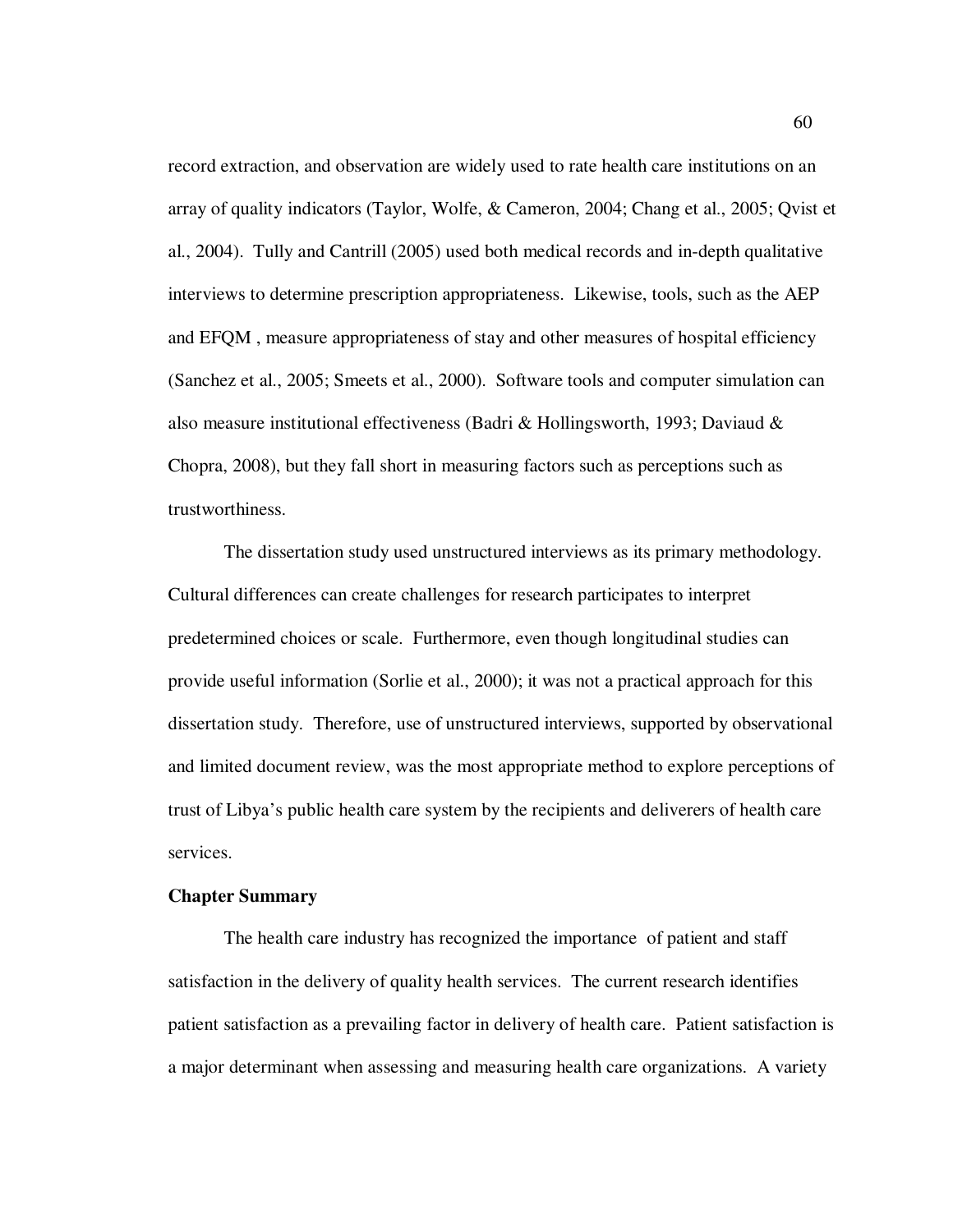of assessment tools have been tested and implemented to assess patient and staff satisfaction. These assessments reveal that improvements in the physical environment, scheduling can improve efficiency and ultimately patient and staff satisfaction.

Information Technology (IT) can improve the efficiency of health care systems. Electronic systems have also been shown to improve patient care by reducing errors in treatment. Furthermore, mature Information Systems can help deliver medical information to service providers that enhance diagnosis and treatments. The maturity of a health care institutions information technology is a factor in assessing and improving the delivery of health care. However, health care organizations are part of larger national and global health care system.

To optimize health care delivery, nations have experimented with various degrees of socialized and privatized health care. The overall political and cultural environment also affects where a nation falls on this continuum. Libya is primarily on the socialized end of the pendulum. Regardless of the dominant health care model and health care quality improvement initiatives, patients must have access to primary health care services. Nations are recognizing they must take a holistic approach to solving to improving the health of their populations.

Chapter 3 describes the methodology for data collection and analysis. Unstructured interviews dominated the data collection. A pilot was conducted to pretested the survey instruments. The data was analyzed using open coding, axial coding, and selective coding.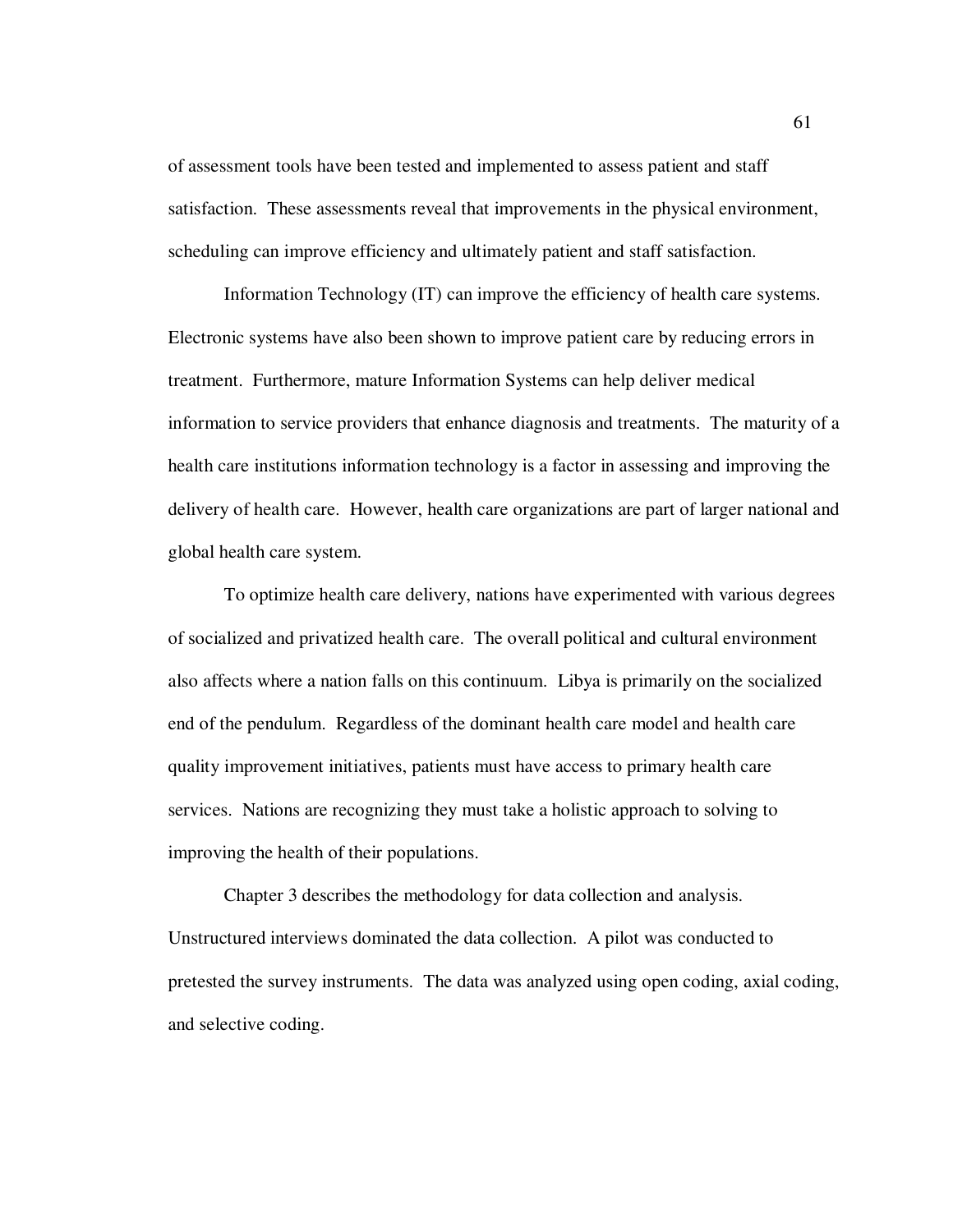### **Chapter 3: Research Method**

The purpose of this research was to determine through the actual experiences of the receivers of health care in a Libyan public hospital the factors that lead to negative perceptions and mistrust. The study answers three questions that provide insight to the conceptual framework for the study. The case study methodology provided answers to the research questions, which ultimately identified the factors that contribute to the development of trust at TMC. The research questions identified the cultural factors, impact of privatization, and the perceptions of study participants. The areas of inquiry that lead to this apparent lack of trust in the quality of care are the first step in developing a program in public health care institutions that could address this negative perception. Furthermore, the study sought to enhance the enabling functions at TMC. By examining TMC's administrative structure, the case identifies the strengths and weaknesses of the health care delivery system. This chapter describes the methodology that was used in the study.

A case study, exploratory, qualitative design was the most appropriate for this study. Exploratory, qualitative research is more freeform than other types of research. It is used primarily for new areas of exploration. TMC and its place in Libya's health care system is a new area of inquiry. This study did not seek to study a specific phenomenon, nor did it seek to develop a new model or framework. Therefore, case study research lends itself to the study of organizations like TMC.

Face-to-face interviews dominated the method of data collection. It gave an opportunity for the respondent to ask clarifying questions. Using this format, the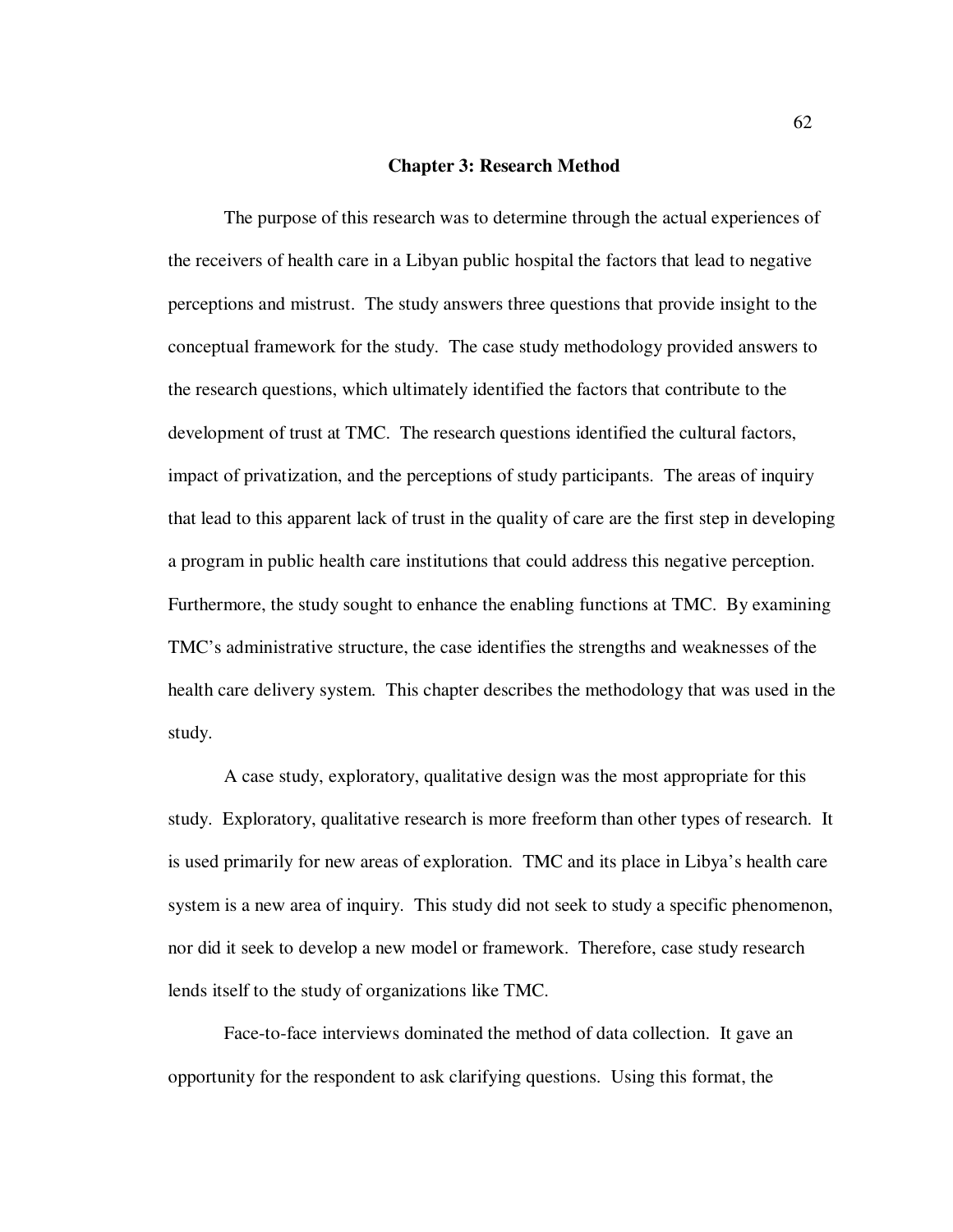interviewer could develop a rapport and was more likely to get complete answers to open-ended questions. Relationships, including business and professional relationships, are critical in Libya. Furthermore, face-to face interviews have relative high response rate as compared to other survey methods. This is true in Middle Eastern cultures. The interviews gave the respondents a venue to provide insight

## **Description of the Research Design**

A case study is used when a researcher wants to study a topic of special interest (Stake, 1995). According to Stake, a case study is particularization not generalization. In social services, case studies analyze people or programs (Stake, 1995). It answers the questions how or why (Yin, 2003). According to Yin, the researcher has little control of the events and seeks to retain the characteristics of the events and the case study encompasses contextual aspects. The literature review helps refine the research issues (Auerbach  $\&$  Silverstein, 2003), while the research design describes the questions, purpose, units of analysis, and criteria for interpreting the results (Yin, 2003). Case study research relies on thick description, experiential understanding, and multiple realities (Stake, 1995, p. 43). The interview is the avenue for the latter. Interviews provided a vehicle for the researcher to explore diverse perceptions.

Schwandt (2000) described qualitative research as being "built on a profound concern with understanding what other human beings are doing or saying" (Schwandt, 2000, p. 200). It seeks to understand interrelationships. In contrast to quantitative research, qualitative research does not measure; it aims to question (Auerbach  $\&$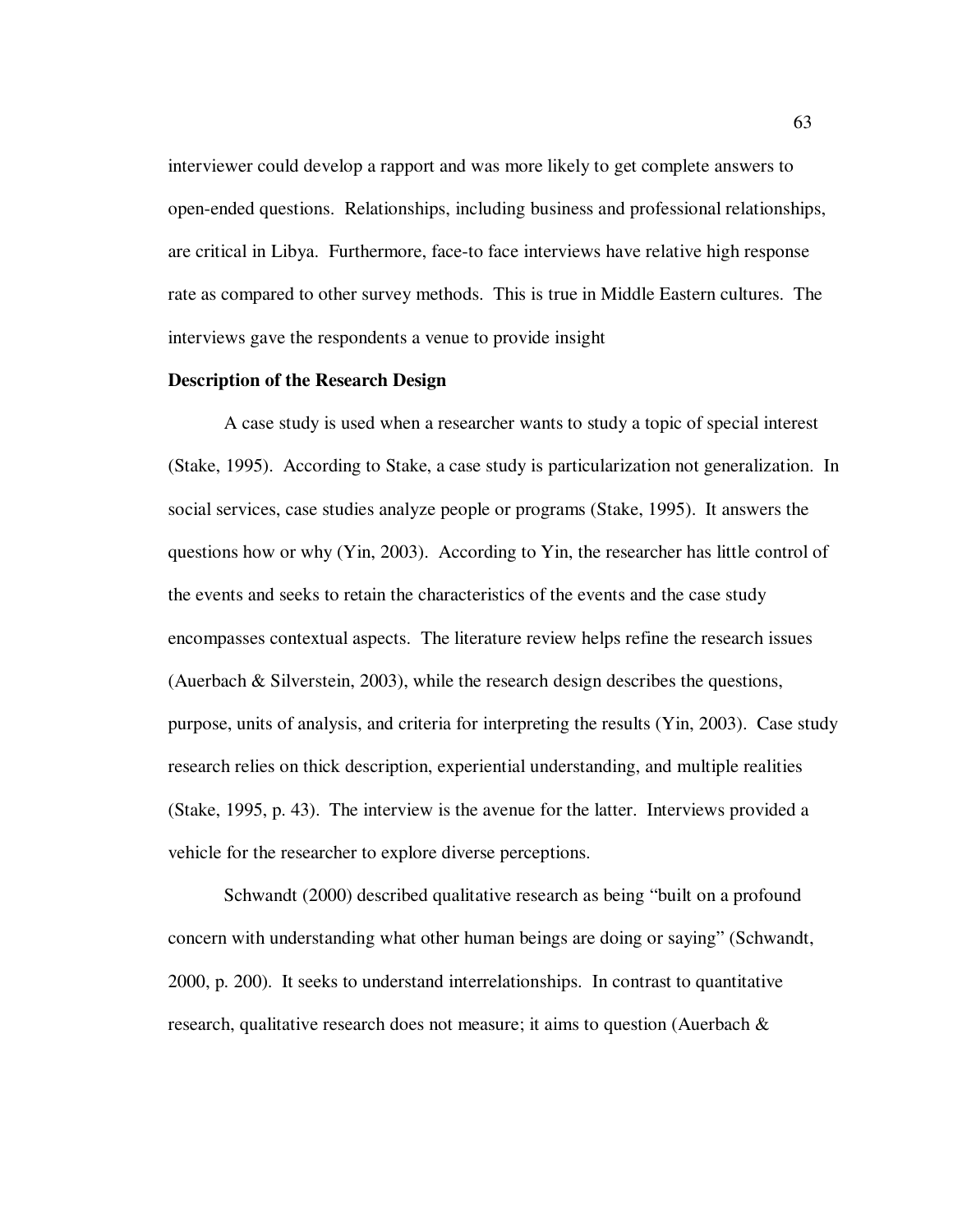Silverstein, 2003). Qualitative research also avoids the pitfalls of quantitative studies because it does not assume uniformity of the subjects.

This study was a qualitative intrinsic single-case study. It was revelatory in nature (Yin, 2003). Qualitative single-case studies provide insight into an unexplored problem. Such studies seek to learn about a particular case of interest (Stake, 1995). Unlike quantitative research, its focus is on context. According to Stake (1995), situational factors are not known prior to the study commencing nor are they controlled. Cultural, political, social, and personal contextual factors were also explored. I contend that this study provided an opportunity to study an organization that was previously inaccessible to researchers in the West. Therefore, the findings can provide insight to similar organizations.

According to Stake (1995), situational factors are not known prior to the study commencing nor are they controlled. There are no universal truths in a case study. Therefore, naturalistic observation from this study can provide lessons that could advance health care in developing countries. A case study does not lend itself to a single outcome (Yin, 2003). Through the experiences of the study participants, an understanding of relevant contexts is gained (Auerbach & Silverstein, 2003). "Naturalistic generalizations are conclusions arrived at through personal engagement in life's affairs or by vicarious experience so well constructed that the person feels at if it happens to themselves" (Stake, 1995, p. 85). According to Stake, validity in naturalistic generalization is based on whether what was reported actually did occur. The use of unstructured interviews provided an entry point into the perceptions of patients and staff at TMC. By using open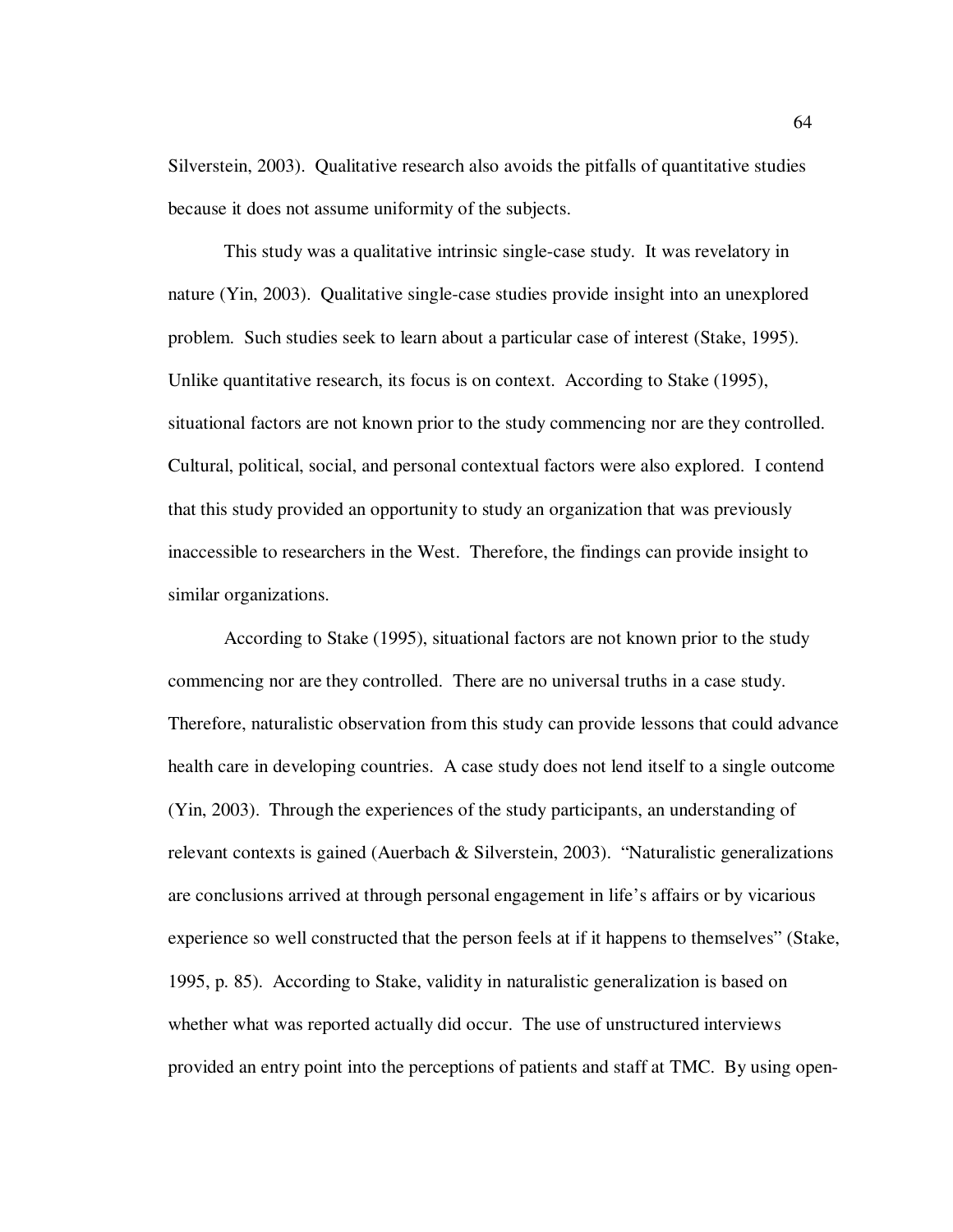ended inquiry, the coded data revealed the factors that patients and staff perceive as significant in the delivery of health care at TMC. Triangulation and the interviewing of three targeted populations helped determine if perception is reality.

As part of this inquiry, the researcher explored several areas of interest from multiple sources. The use of multiple sources increased construct validity. Methodological triangulation was used: observation, document review, and interview (Stake, 1995). Study participants answered the how and why of the organization. Stake suggested that observation should also include a description of the physical environment. Organizational procedures and policies were also requested. Nevertheless, it was expected that the source of most information will come from surveys (Yin, 2003). However, I anticipated limited availability and accessibility to other historical records. Medical records are imperfect vehicles for supporting patient care (Audit Commission, 1999). Tully and Cantrill (2005) contended that medical records are poor in operational validity since they often have incomplete data. However, if complete, they can enhance clinical audits and research. Those that are inspected must have the chain of evidence established (Yin, 2003).

As suggested by Auerbach and Silverstein (2003), the study explored participants' subjective experiences. Narrative interviews consisted of open-ended questions. Even though the translators were also provided with structured translated questions, they were instructed to allow the researcher to conduct the interviews as a guided conversation (Yin, 2003). The instruments were adapted from what has demonstrated validity and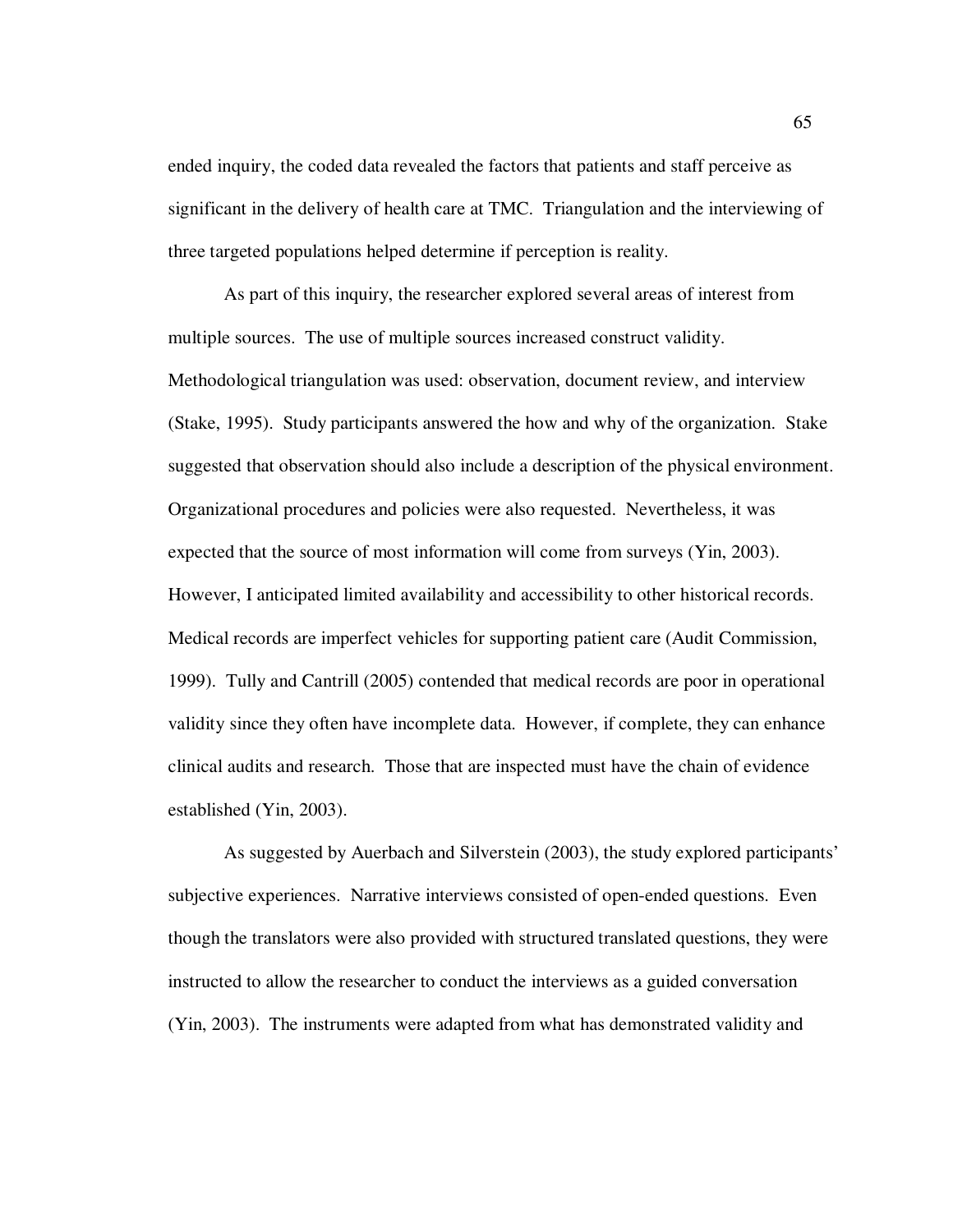reliability. Additionally, other documentation and observation helped ensure study reliability.

Validity in qualitative research is enhanced by having "incontestable description" through good record keeping (Stake, 1995, p. 62). Interviews were recorded in the researcher's journal and cross referenced to a calendar. As recommended by Yin, a small pilot test provided conceptual clarification of the approach. The pilot was conducted at TMC to pretest the questionnaire.

## **Target Population**

The unit of analysis for this study was TMC. This study explored the formal and informal organizational processes from the perspective of the parents of pediatric patients, TMC doctors and nurses, TMC pharmacists, and TMC administrators. The results included outcomes from interviews of 20 staff, and 30 patients.

Formal and informal gatekeepers give access to study participants (Seidman, 2006). Dr. El-Mgadmi served as a formal gatekeeper for this study. As suggested by Auerbach and Silverstein (2003), attempts were made to gain the trust of respected members of the culture. Preliminary meetings with Dr. El-Mgadmi and the interns helped establish personal relationships that increased access at the site. Parents were also gatekeepers for the pediatric patients in this study, as well as study participants when they represented the pediatric patient.

Sixty percent of patients at TMC are outside of Tripoli (El-Mgadmi, personal communication, July 14, 2008). Health data needs to include geographical locality (WHO, 2003). This information was collected as part of this study. Similar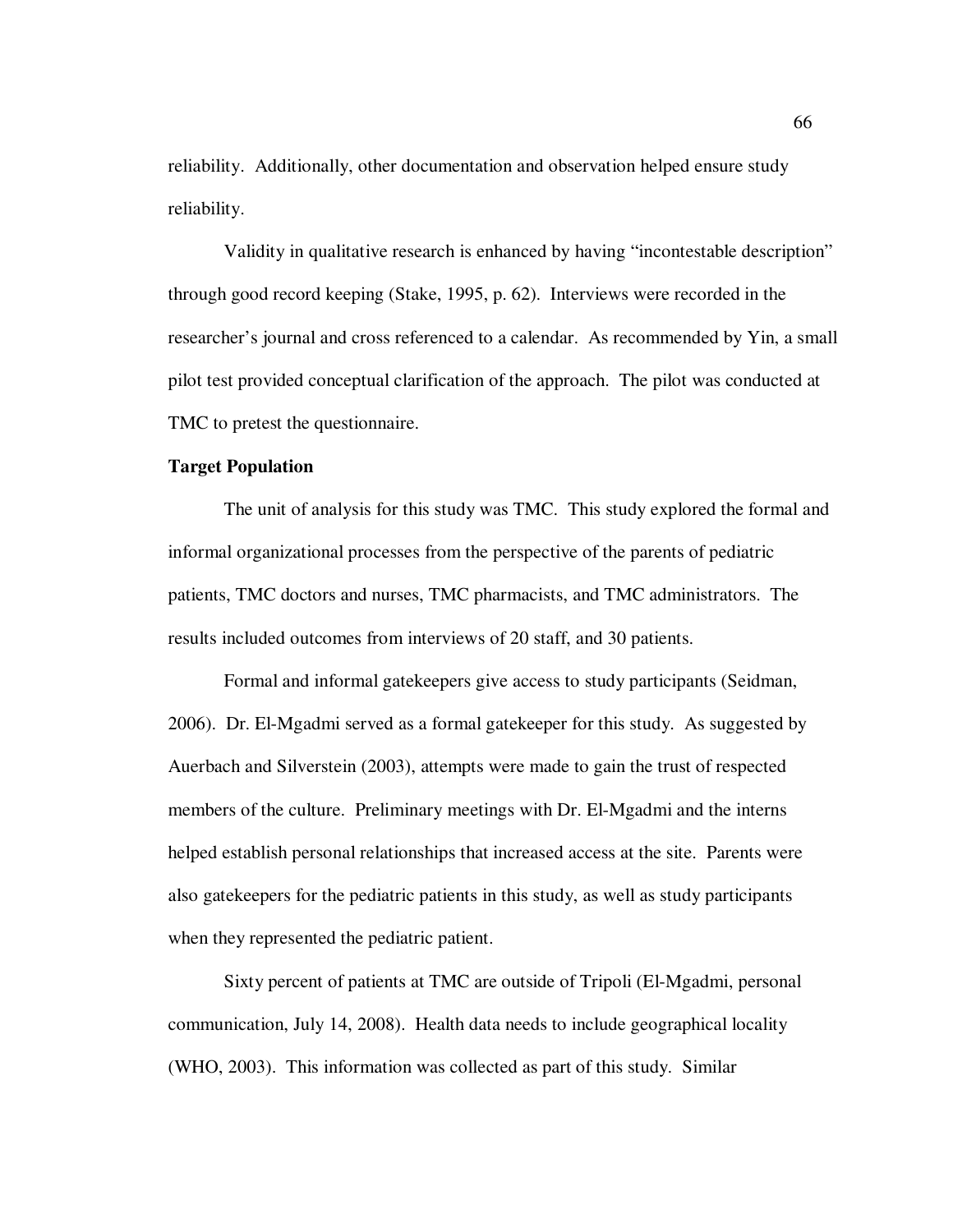demographic information was collected of the staff; Libyans and non-Libyans comprise medical staff.

As suggested by Sweeney et al. (2003), staff members were informed of the study and any subsequent surveys. Figure 1 depicts the medical and administrative audience who serves the patients. Additionally, as suggested by Dr. El-Mgadmi, the pharmacy staff was surveyed. The researcher was flexible to accommodate patients', medical staff, and administrators' schedules.



*Figure 1.* Tripoli Medical Center organization

## **Sampling Procedure**

This study used nonprobability sampling. Since there is not equal access to the target population, a random sample is impossible (Auerbach & Silverstein, 2003).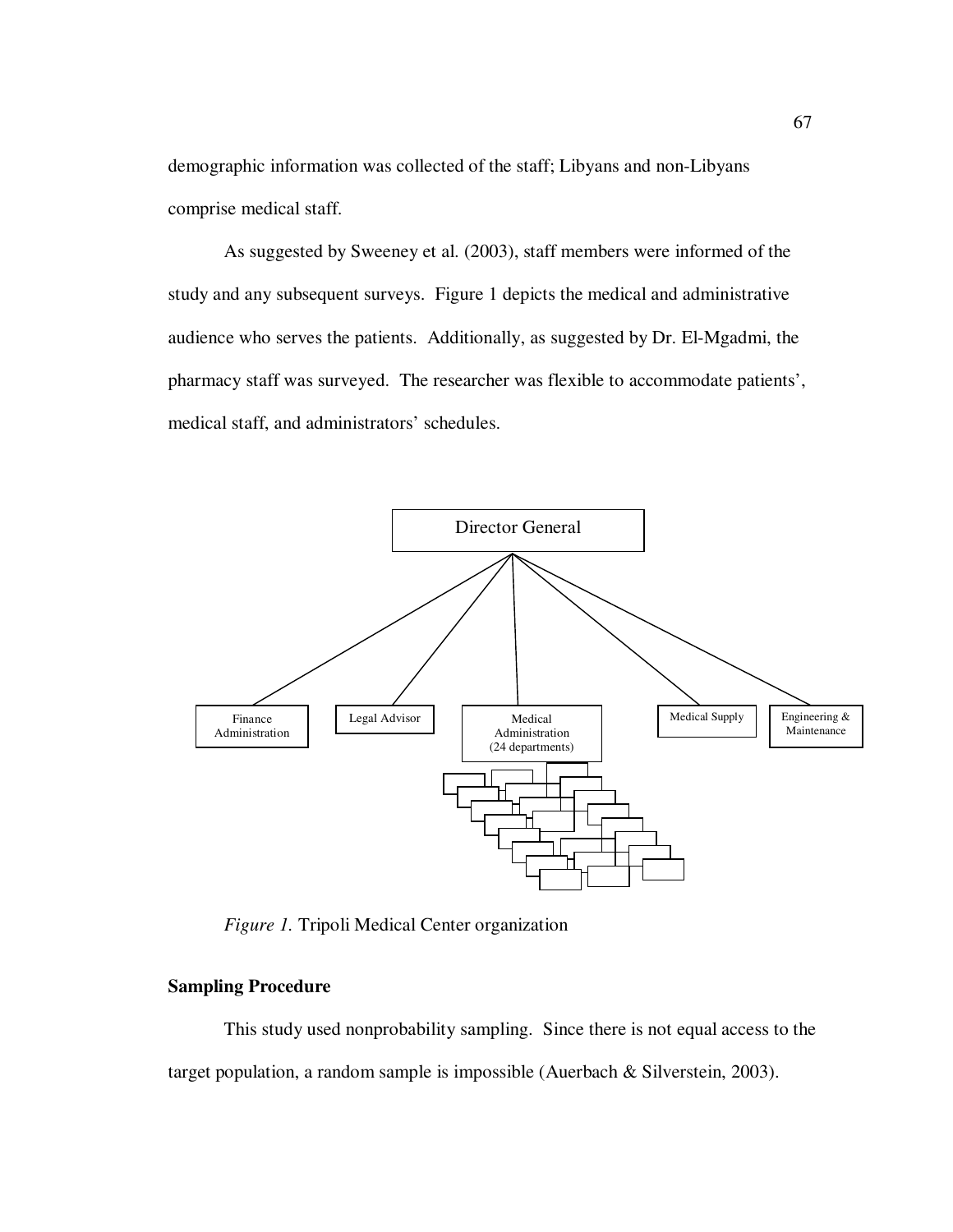Auerbach and Silverstein mentioned that qualitative design does not lend itself to determining sample size in advance. They also suggested that sampling is complete when no new information is obtained. This is referred to as theoretical saturation.

Convenience sampling of the patient population was conducted. TMC interns serving the pediatric department provided translation of interviews. The interviews were scheduled for a maximum of 60 minutes. The average in-patient stay for pediatric patients at TMC is two days (El-Mgadmi, personal communication, August 5, 2008). The pilot consisted of outpatients. However, the sample population for the study excluded outpatients due to the difficulty of securing a private venue for the interviews in the outpatient department. This study secured resources for approximately 10 patient or parent interviews per week over a four-week duration.

Staff interviews were conducted over the same four week period. Subjects were systematically selected randomly from a stratified sample. Dr. El-Mgadmi provided the list of all doctors from each pediatric department. The head nurse also provided a list of pediatric nurses by department. The size of the departments and the study timeframe determined the sampling plan. However, due to the lack of availability of many of the staff members, convenience sampling predominated. Additionally, participants were interviewed based on participants' recommendations. Therefore, this study included snowball sampling. Purposive sampling helped select department heads. Staff interviews were initially planned for three 60-minute interviews. However, pretesting of the instrument determined that one interview was more feasible for the study participants.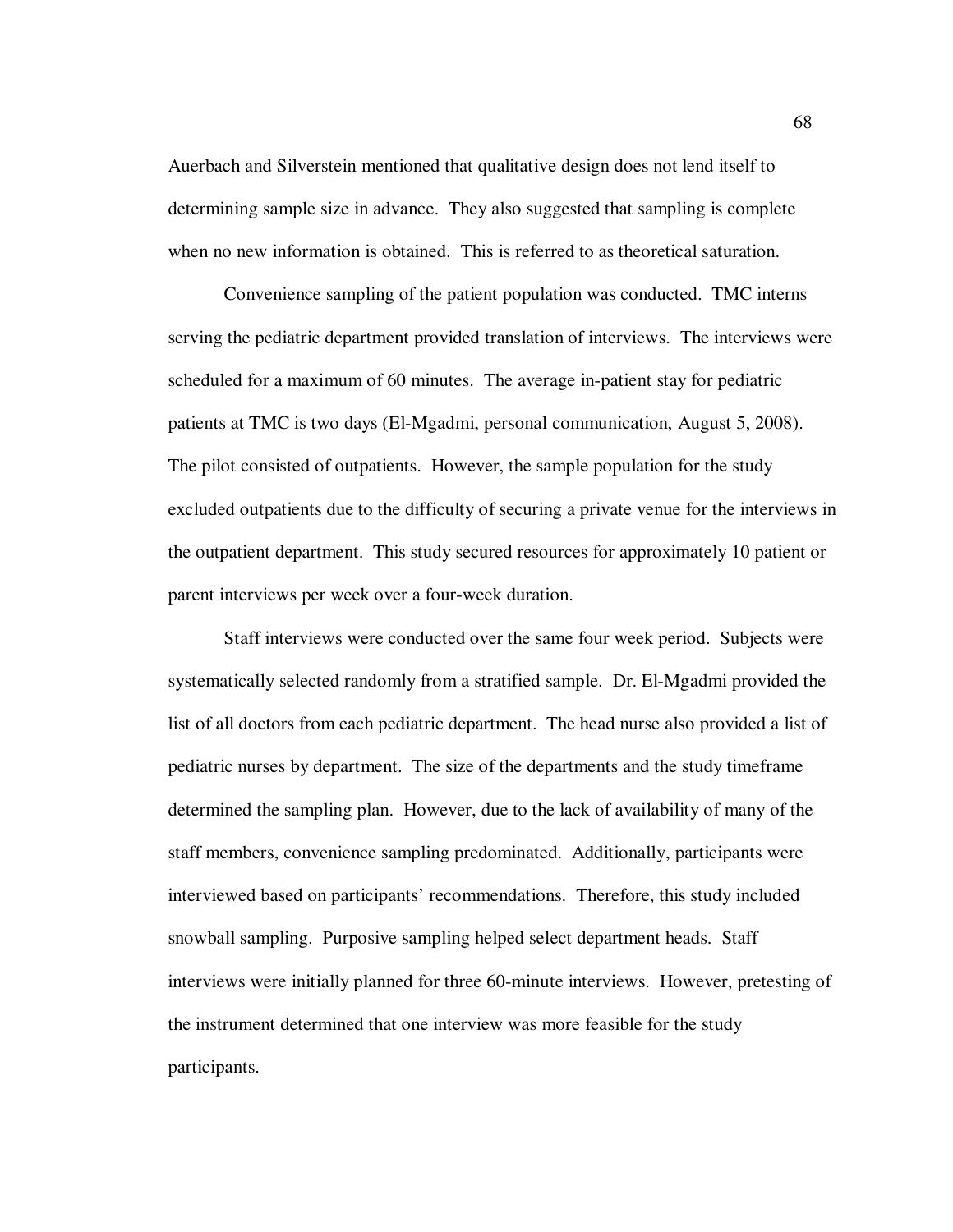It is sometimes difficult to ascertain when enough interviews have occurred. Like most qualitative studies, this study was also bounded by resources. However, by limiting the study to the pediatric department, the researcher was hopeful that sufficient data could be collected. Seidman (2006) stated that sufficient data is collected when interviews reflect the full range of participants and when the information gathered has reached the saturation point.

Documents that are referenced by staff interviews were requested. Observational data was collected by the researcher. The researcher intended to use interns to collect observational data and to include observational counts. However, their schedules could not accommodate collecting data and they were utilized solely as translators.

## **Sample**

Figure 1 depicts the overall TMC structure. The pediatric department is one of the 24 medical departments depicted. The pediatric department includes Endocrinology and Diabetic, Intensive Care Unit, Nephrology and Metabolic, Gastroenterology, Cardiology, Neonatology, and Oncology and Hematology (El-Mgadmi, personal communication, August 5, 2008). Each department has its own head.

 The TMC staff was stratified. Interval sampling was conducted of each stratum prior to scheduling interviews. Dr. El-Mgadmi provided the list of staff members from each department that serves the pediatric department, in addition to the pharmacy and nursing staff (El-Mgadmi, personal communication, August 5, 2008). Attempts were made to interview the staff based on the nth from each department list. The frequency was based on department size and bounded by the timeframe of this study. The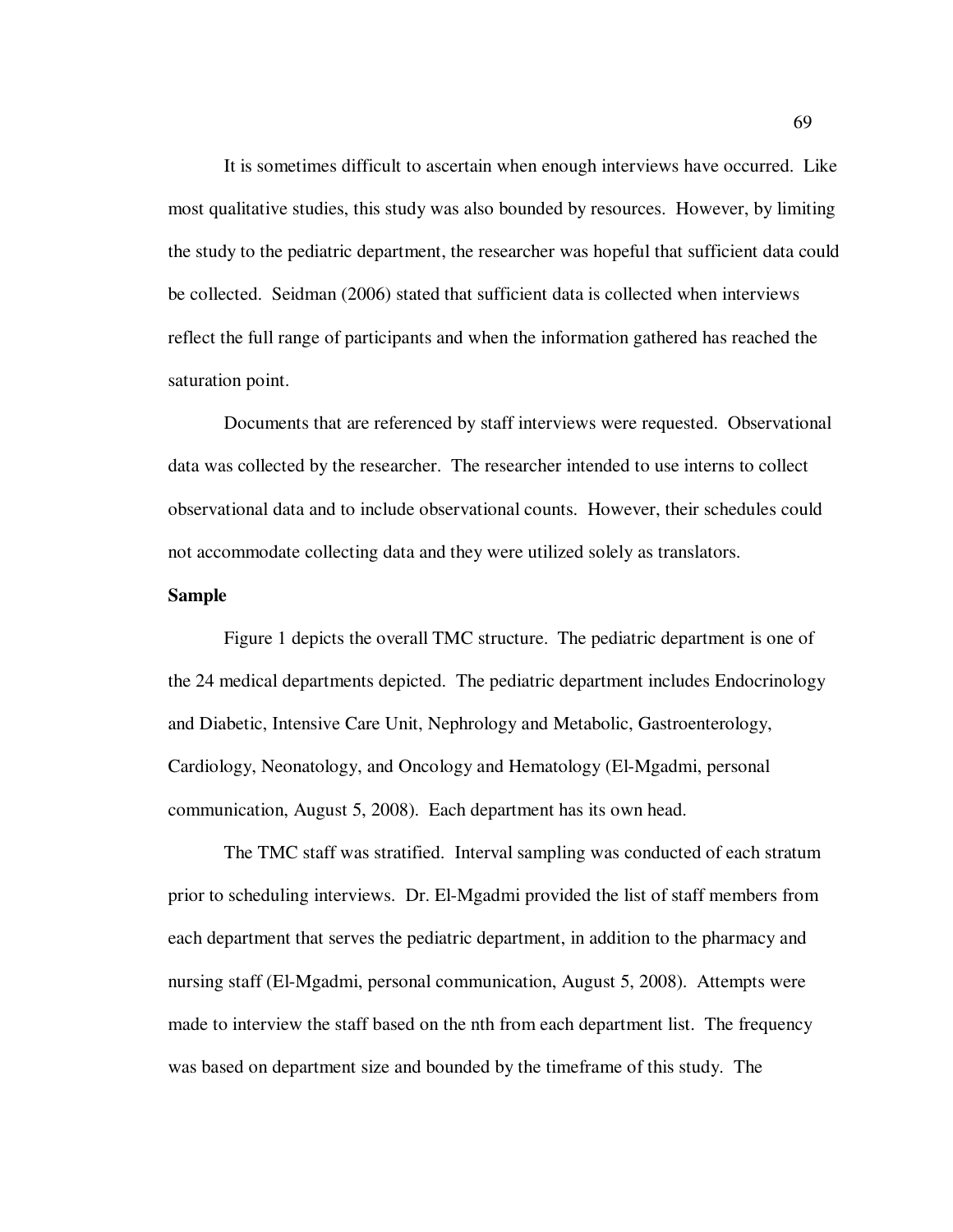researcher conducted all medical and administrative staff interviews and was accompanied by an English-speaking intern when needed.

The staff interviews were planned as a three day interview protocol intended to ask professionals to talk about their experiences and relationship with patients. Openended questions were carried out in a manner that focused the interviewer and participants on the objective of each session (Seidman, 2006). Seidman contended that the three-phase interactive and cumulative design requires that interviewer and interviewee keeps the objective of each interview in mind. Lincoln and Guba (as cited in Seidman, 2006) prefer the term trustworthy over valid when describing the characteristics of qualitative research. The three day interview design enhances trustworthiness, according to Seidman. Due to the difficulty of scheduling three interviews per respondent and based upon the pretesting of the questionnaire, the three day interview protocol was abandoned. Twenty staff interviews were conducted.

Patients were interviewed with the use of interns as translators. Interns were available  $8:30$  AM  $-2:00$  PM for 6 days per week. Some interviews occurred in the night to accommodate schedules and to ensure an ample sample size. Interviews were scheduled for 60 minutes. Thirty patient interviews were conducted. Four interns were trained on their role as translators. The pilot also provided an opportunity to reinforce the training and to validate and refine the survey.

The researcher directly observed interactions between the staff and patients. However, health care professionals alter their behavior when they know they are being observed (Rowe et al., 2006). Some studies only used existing data to avoid Hawthorne

70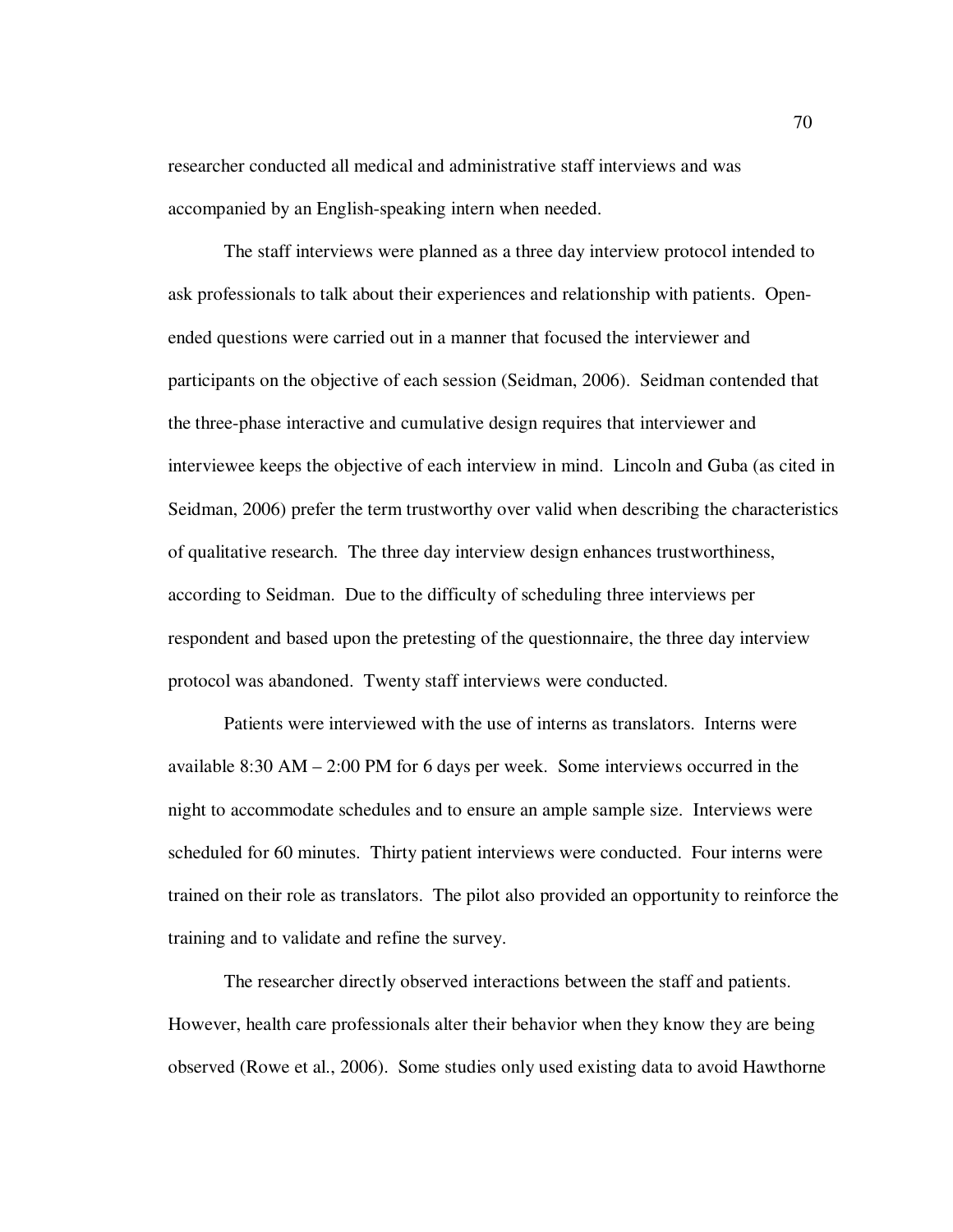effects (Panis et al., 2002). This study did not exclusively rely on data already captured. Rowe et al. found that, in large urban hospitals, fewer inpatient and outpatient treatment errors occur if health care workers are observed. Nevertheless, to minimize the Hawthorne effect, pediatric medical staff and administrators were encouraged to behave as they normally would and they were assured that the research purpose was to capture overall processes.

### **Instrumentation**

Parlett and Hamilton (1976) advocate illuminative evaluation for social research. It is adaptive and eclectic. The process "facilitates the cross-checking otherwise tentative findings" (p. 147) through triangulation. They asserted that researchers move through three overlapping phases: observation, renewed inquiry, and explanation. Therefore, the research questions evolve. They contend that observation, interviews, questionnaires, tests documentary, and background sources are used within each stage. Parlett and Hamilton acknowledged that subjectivity and scope challenge this approach. The participants help define the issues. Hence, according to Stake (1995), the researcher becomes a noninterventionist. Stake also suggested that the best research questions evolve during the study.

This study used two survey instruments. The separate instruments surveyed patients (or their guardian) and TMC staff. Even though the instruments could have been delivered as self-administered surveys, an interview format was used. This allowed respondents to ask for additional clarification. Self-administration does not lend itself to explaining complex concepts (Hassan, 2005). Additionally, the interviewer could ask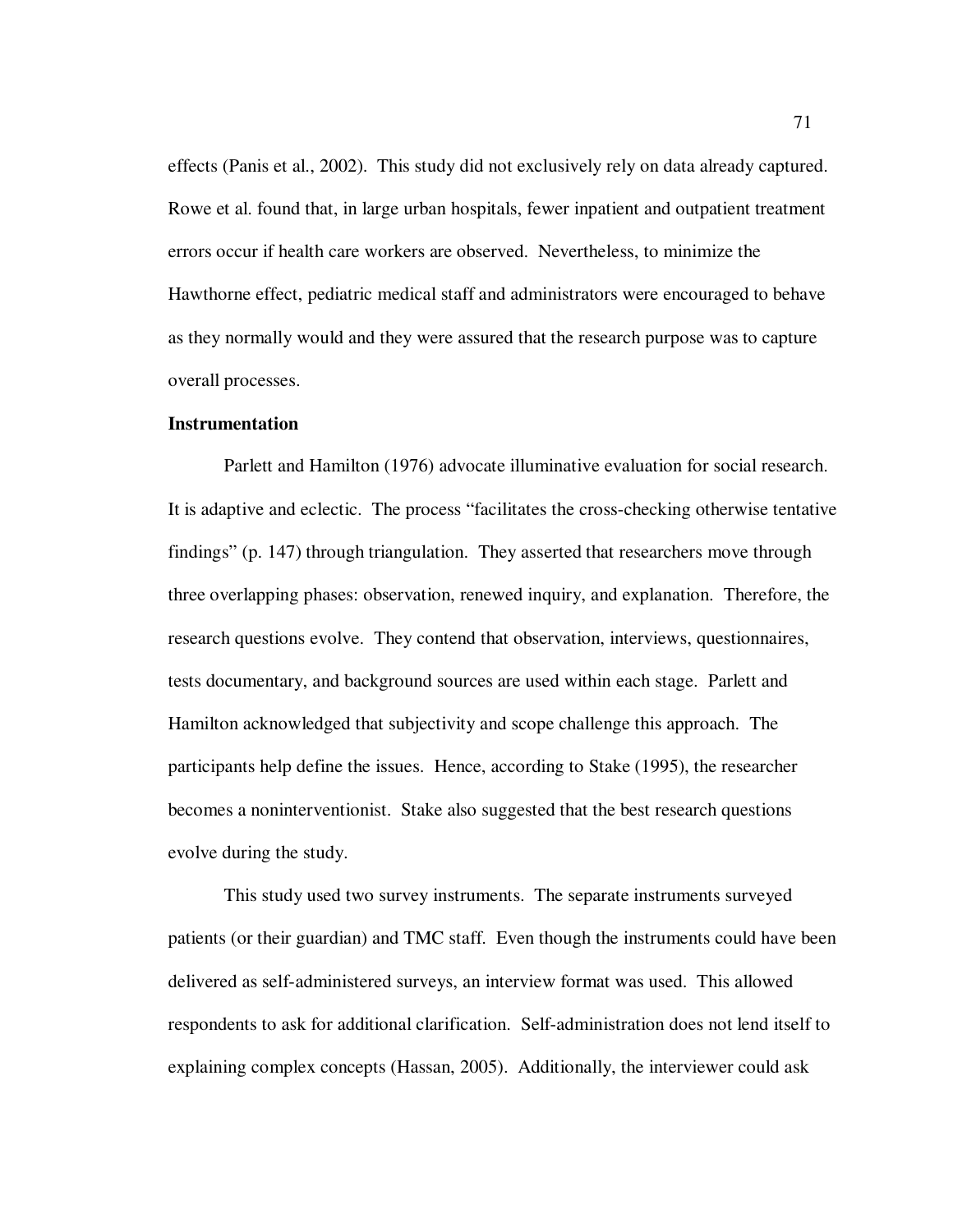follow-up questions in an unstructured interview. The instruments were available in English and Arabic. The instruments were adapted from other published studies in the literature; permission was requested from these studies. In most cases, the authors did not respond; however, the studies have been cited and the questions have been transformed to open-ended questions.

Parents of the patients were surveyed on seven dimensions. These dimensions were adapted from the literature and included overall impression, admission procedure, information given, care and assistance, tests and operations, pain management, and physical environment (Sweeney et al., 2003).

The Good Medical Department Program (GMDP), a Danish national program, audited several parameters that was also included in this study (Qvist et al., 2004). The GMDP included waiting time for examination; presence of case-specific clinical guidelines; assessments of pain, nutritional status, and processing times for admission and discharge; content of discharge summary, and rehabilitation plans.

Health status has been shown to affect patient satisfaction (Gonzalez et al., 2005). Gonzalez et al. (2005) developed a survey based on patient and staff focus groups, literature reviews, and expert opinion. The survey is self-administered and captures patient satisfaction at time of discharge. The authors recommended that similar surveys should also capture patient health status. Permission has been granted to use this instrument for this study. The study's first author provided the instrument in Spanish; it was then translated to English by the Hispanic American Council of Kalamazoo. It is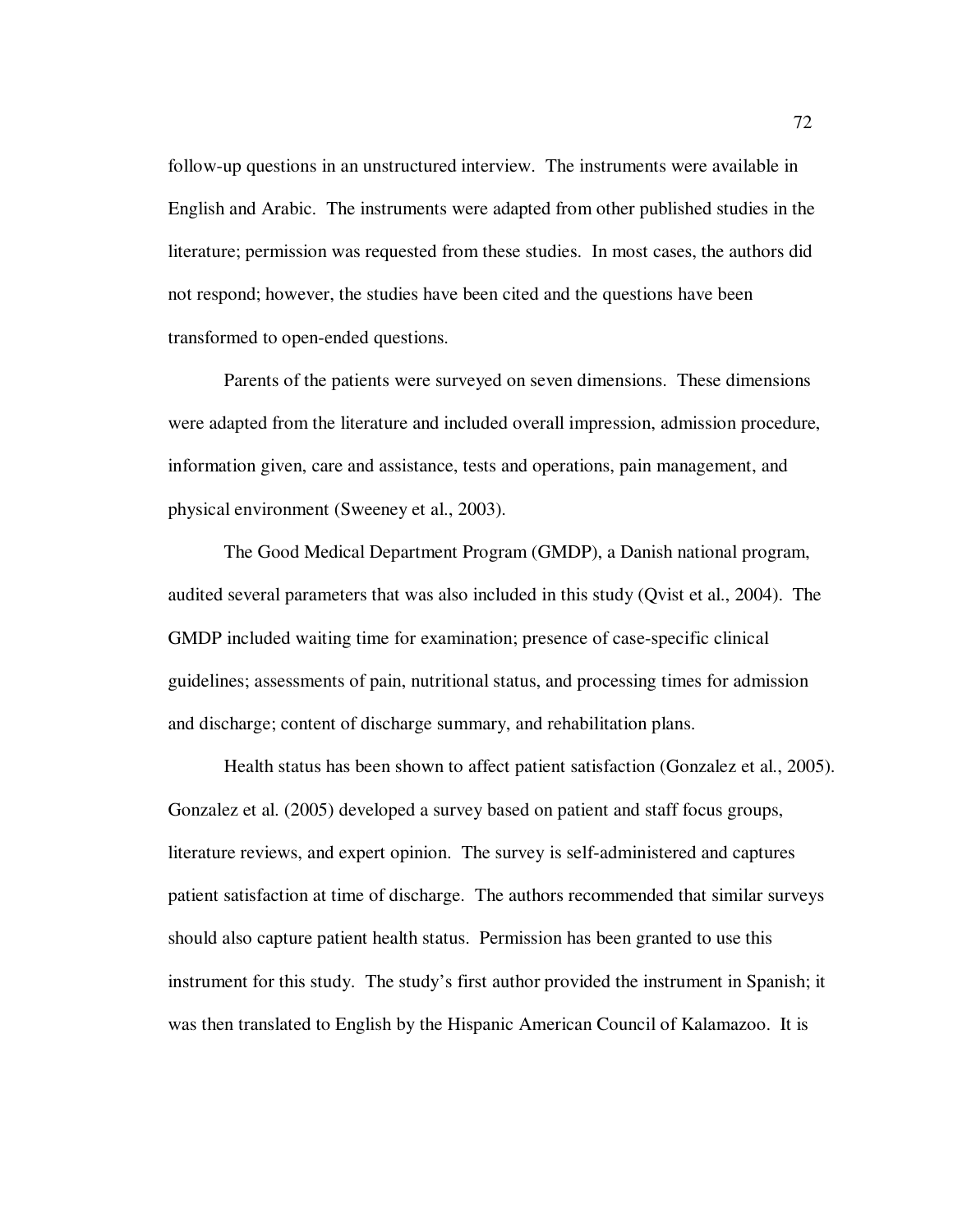attached as Appendix A. The questions were converted to an open-ended format and included in the patient survey.

The survey includes applicable questions adapted from the following list (Sorlie et al., 2000). Several of the questions overlap with Gonzalez et al.'s (2005) instrument. This ensured a through exploration of satisfaction of treatment (Sorlie et al., 2000, p. 34).

- 1. Were you satisfied with treatment?
- 2. Were you discharged in an appropriate time?
- 3. Were you treated incorrectly?
- 4. Was the treatment important for your illness/health problems?
- 5. Were your expectations of the medical treatment fulfilled?
- 6. Did you get the necessary information about the results of examinations and tests?
- 7. Did you get the necessary information about how examinations were to be done?
- 8. Was the nursing staff caring?
- 9. Did the nursing staff engage you as a whole person?
- 10. Did you feel confidence in the professional skills of the nursing staff?
- 11. Did the same group of nursing staff take care of you during your hospital stay?
- 12. Did the nursing staff spend enough time speaking with you?
- 13. Did you manage to convey to the nursing staff what was important about your condition?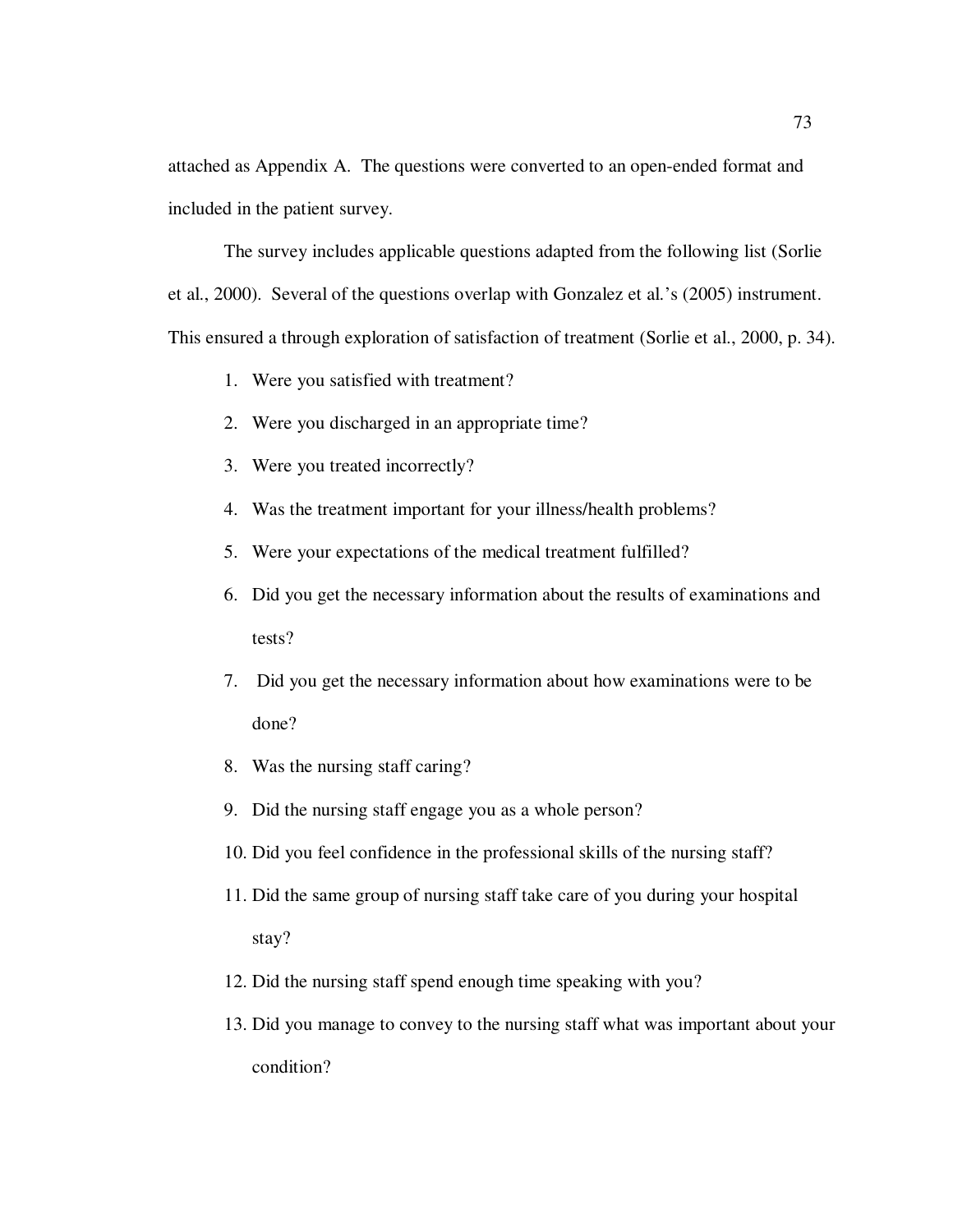- 14. Did the medical staff take care of you as a whole person?
- 15. Did one physician have the responsibility for you?
- 16. Did the medical staff communicate in an understandable way?
- 17. Was the medical staff available when needed?
- 18. Did the medical staff convey a caring attitude?
- 19. Did you have confidence in the professional skills of the medical staff?
- 20. Did you get adequate information about the side effects of medicine?
- 21. Were you prepared for the difficulties in the home situation after hospital treatment?
- 22. If you had difficulties, was something done to reduce the problem?
- 23. Did you get instructions about what to do yourself to improve or to prevent aggregation?
- 24. Has the medical staff or nursing staff spoken to you about preventive selfcare and lifestyle changes?
- 25. Has the information you received during your hospital stay resulted in any changes in your lifestyle?

Sorlie et al. (2000) also measured the degree to which patients perceived that their belief systems were supported. The TMC study explored the importance of spiritual support by TMC. Religion was expected to be an important factor for Libyan patients observed by this researcher.

There are 1400 primary care clinics in Libya (El-Mgadmi, personal communication, August 5, 2008). As a tertiary care facility, a factor of interest was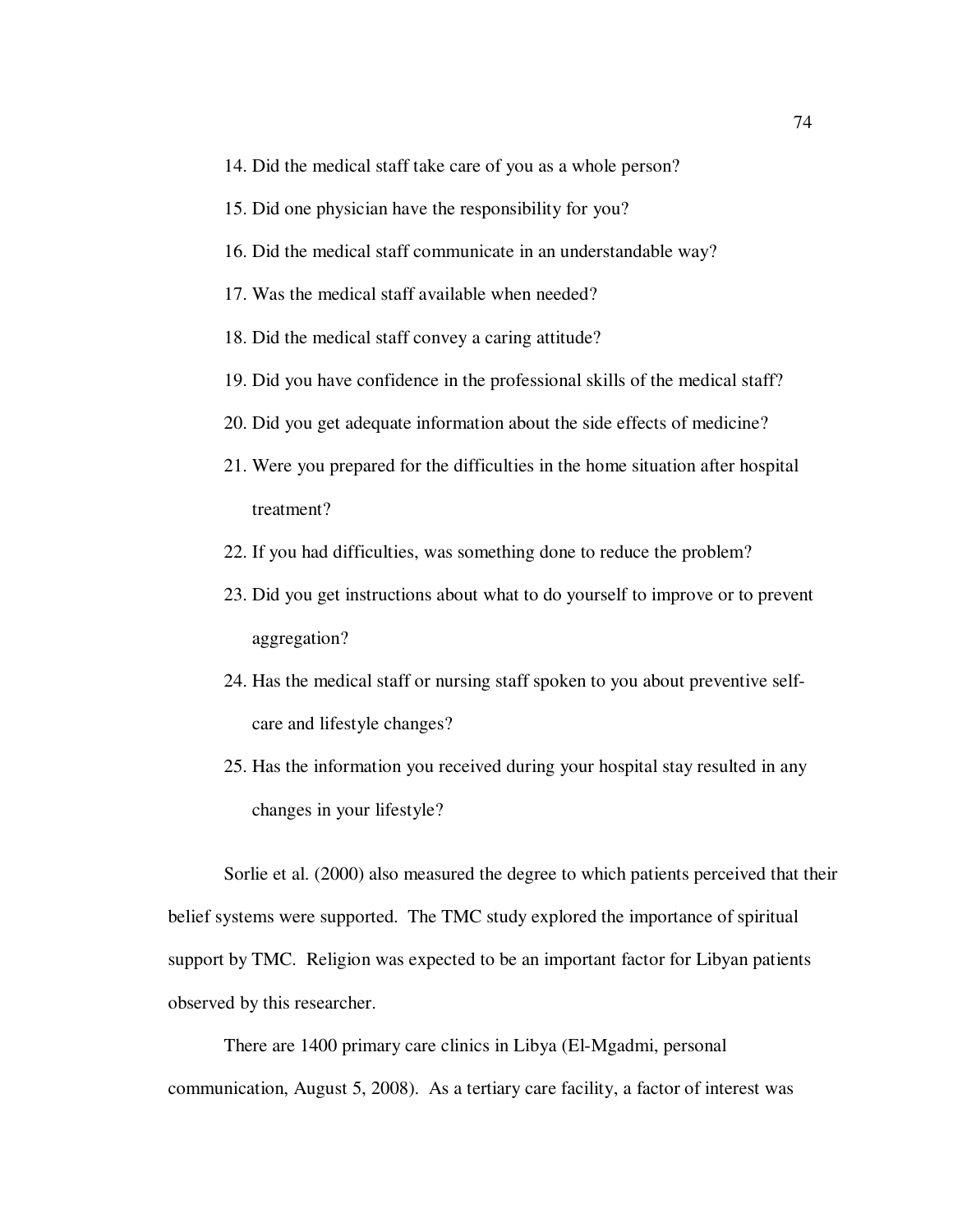whether patients are self-referred or referred from Libya's primary care clinics. The researcher also collected background information that included how the patients arrived at TMC. This information supplemented the data from TMC staff to help describe the overall health care system.

Overall patient satisfaction with a hospital stay must be determined by measuring specific factors (Tokunaga & Imanaka, 2002). Tokunaga and Imanaka recommended measuring hospital staff's attitude and performance, as well as emotional communication, explanation of medical information, provision of care, living arrangements, and perception of hospital reputation. The Gonzalez et al. (2005) survey, presented in Appendix A, addresses these factors. Evaluations of a hospital can be biased (Donabedian, 2005). However, patients are more likely to report problems if asked specific questions about their care (Sweeney et al., 2003).

The Appropriateness Evaluation Protocol (AEP) was considered as the basis for surveying patients. It sets a criterion that can determine appropriate hospital admissions and stay for the pediatric department at TMC. The AEP is not without its critics. Some have claimed that it does not address nursing care. An earlier use of the AEP by the Dutch yielded poor agreement (Panis et al., 2002). However, a later Dutch study found the AEP a valid and reliable screening tool when properly modified for conducting hospital utilization reviews. It requires minimum training for those that administer the instrument. This study sought to examine patient satisfaction factors beyond determining the appropriateness of hospital stays.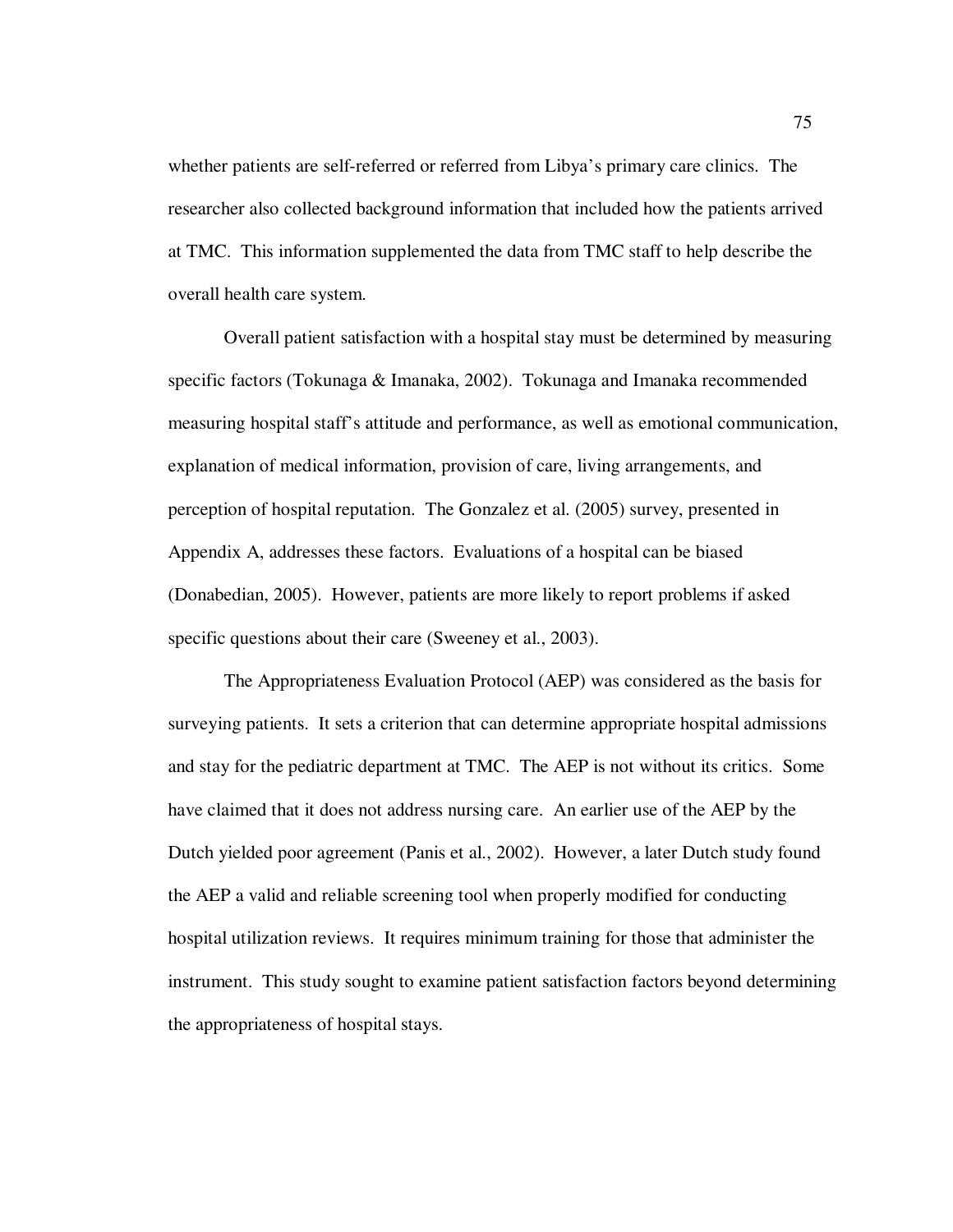Hassan (2005) measured performances at a 400-bed hospital based on Kanji's Business Excellence Model. The assessment used a multidisciplinary approach to identify areas in which to improve organizational performance. Trained coordinators were used to interview staff. Hassan found that staff perceived that the hospital focused on its patients at the expense of internal customers. The instrument administered to TMC medical and administrative staff explored the critical success factors perceived by the staff in the Hassan (2005, p.950) study. The critical success factors are listed below:

- 1. Leadership.
- 2. Delight the customer (patient).
- 3. Patient satisfaction.
- 4. Staff satisfaction.
- 5. Management by fact.
- 6. All work is process.
- 7. Measurement.
- 8. People-based management.
- 9. Team work.
- 10. People make quality.
- 11. Continuous improvement.
- 12. Continuous improvement cycle.
- 13. Prevention.
- 14. Organizational excellence.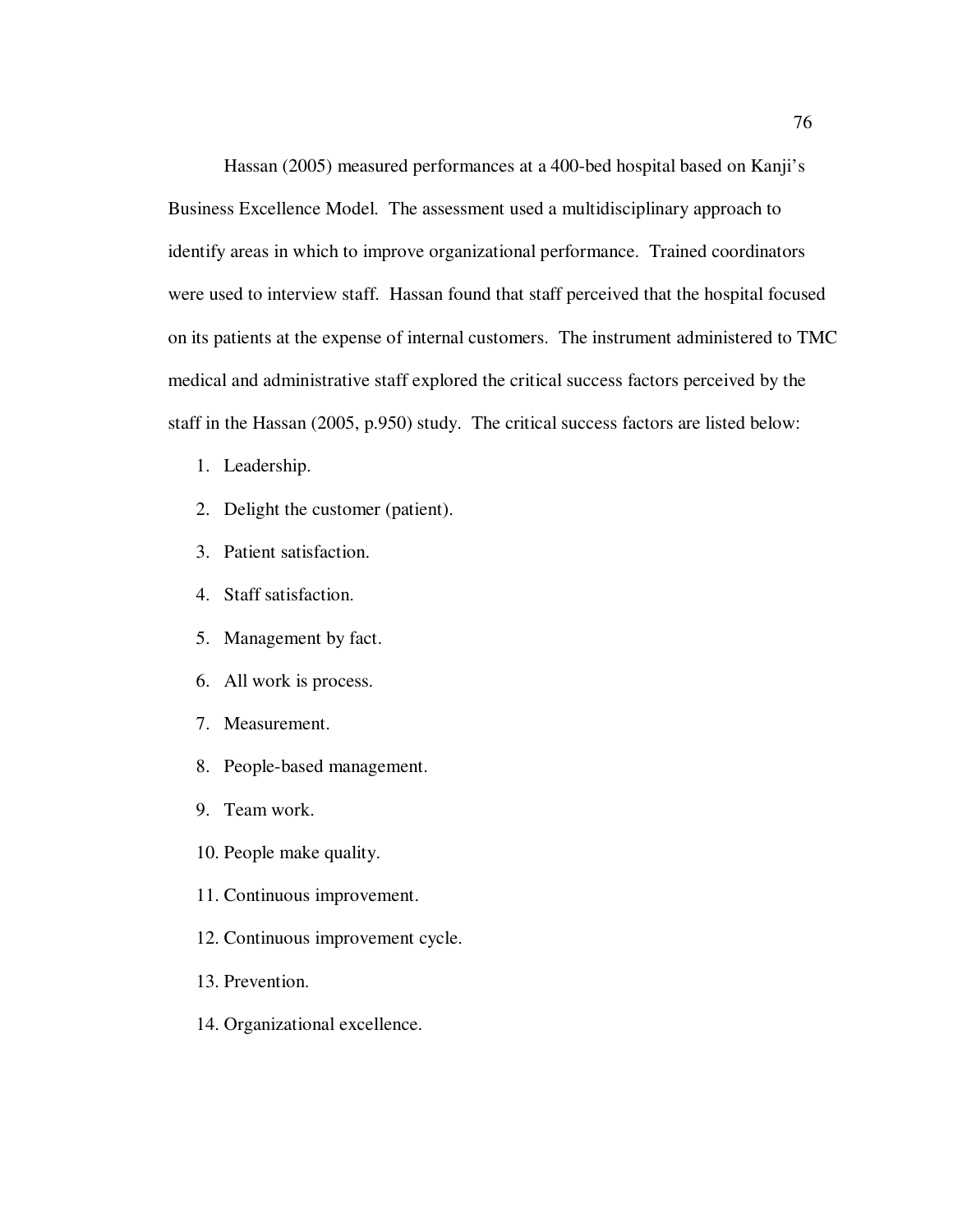This study also explored the desire for privatization through interviews with the three target groups: patients, medical staff, and administrative staff. Questions were adapted from Twigg (2002) and were included in both instruments. They included questions adapted from the following (Twigg, 2002, pp. 2256-2259):

- 1. I am satisfied with the quality of health care in my region.
- 2. Hospitals and polyclinics should remain state property.
- 3. Quality of care would improve if there was competition between state and private sector.
- 4. Financial incentives for doctors to improve quality of care are morally acceptable.
- 5. All our problems could be solved if we had enough money for health care.
- 6. The level and quality of medical services in my region are all the same.
- 7. The structure of healthcare delivery in my region has not changed in the last ten years.
- 8. Providers should have the right to receive payments directly from patients.
- 9. Physicians should be permitted to receive income from paid services in addition to state salaries.
- 10. Development of private practice should be encouraged.
- 11. We need to train more general practice/family physicians.
- 12. Head doctors should be trained in economics and management, in addition to medicine.
- 13. Medical associations are sufficiently string and active in my region.
- 14. The Russian system of healthcare needs a tight vertical administrative structure.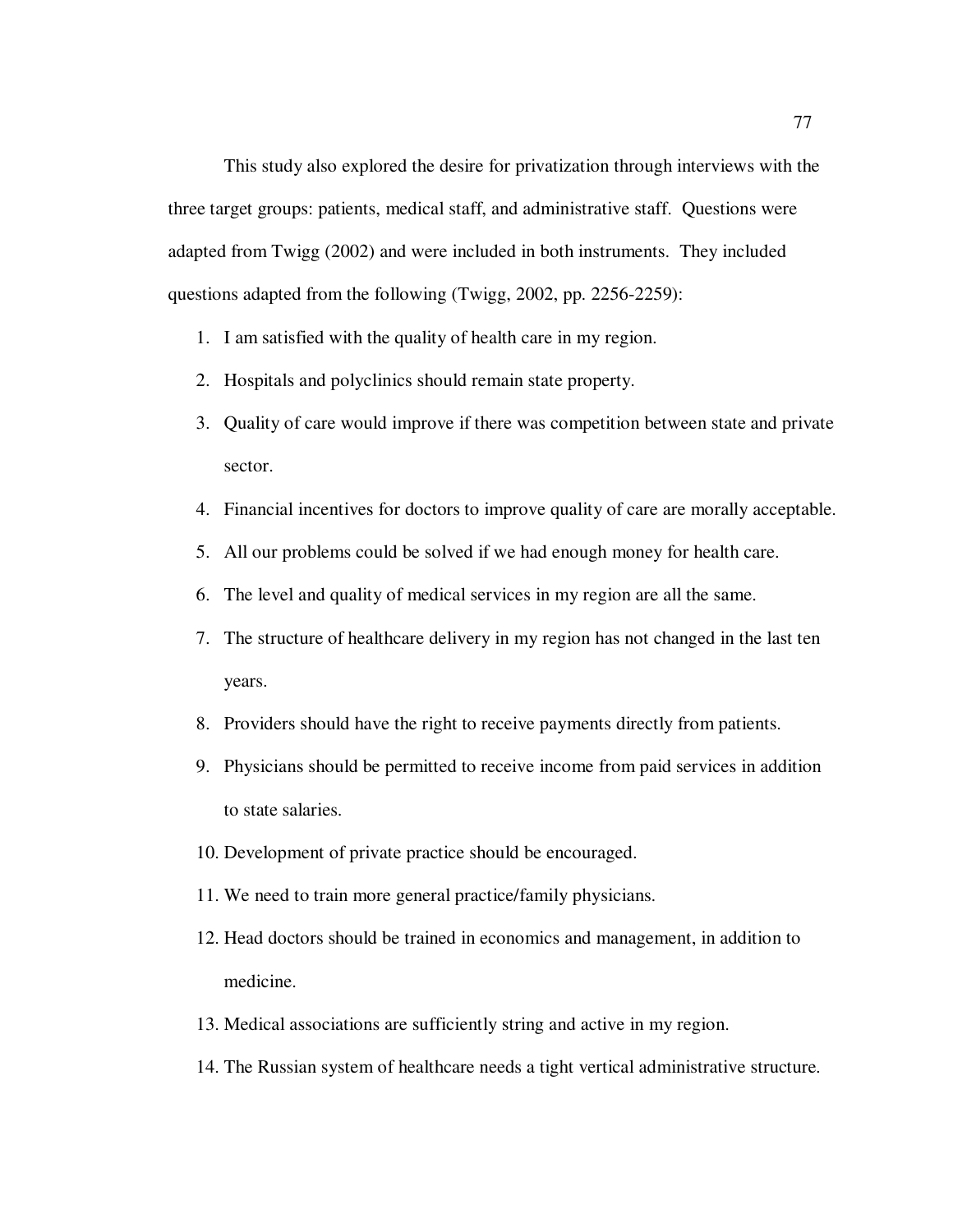- 15. The Ministry of Health in Moscow understands the specific problems in my region.
- 16. We need unified standards for healthcare across the Russian Federation, developed in Moscow.

The patient and staff surveys are depicted in Appendices B and C, respectively. Interviews should be piloted with a small number of participants (Seidman, 2006). This study included a pilot at the research site. Six patients, two doctors, and two nurses participated in the pilot.

TMC does not have a formal patient complaint system. Therefore data normally collected from such systems had to be captured from interviews. Data can be categorized as related to communication, access, treatment, rights, administration, and environment (Taylor, Wolfe, & Cameron, 2004). The following satisfaction items were included in a study conducted by Taylor et al. (2006, p. 241):

- 1. Informed about delays
- 2. Staff cared about you as a person
- 3. Standard of overall facility
- 4. Adequacy of information to family/friends
- 5. Courtesy shown to parents and friends
- 6. Informed about treatment by doctors and nurses
- 7. Courtesy of doctors and nurses
- 8. Doctors and nurses took time to listen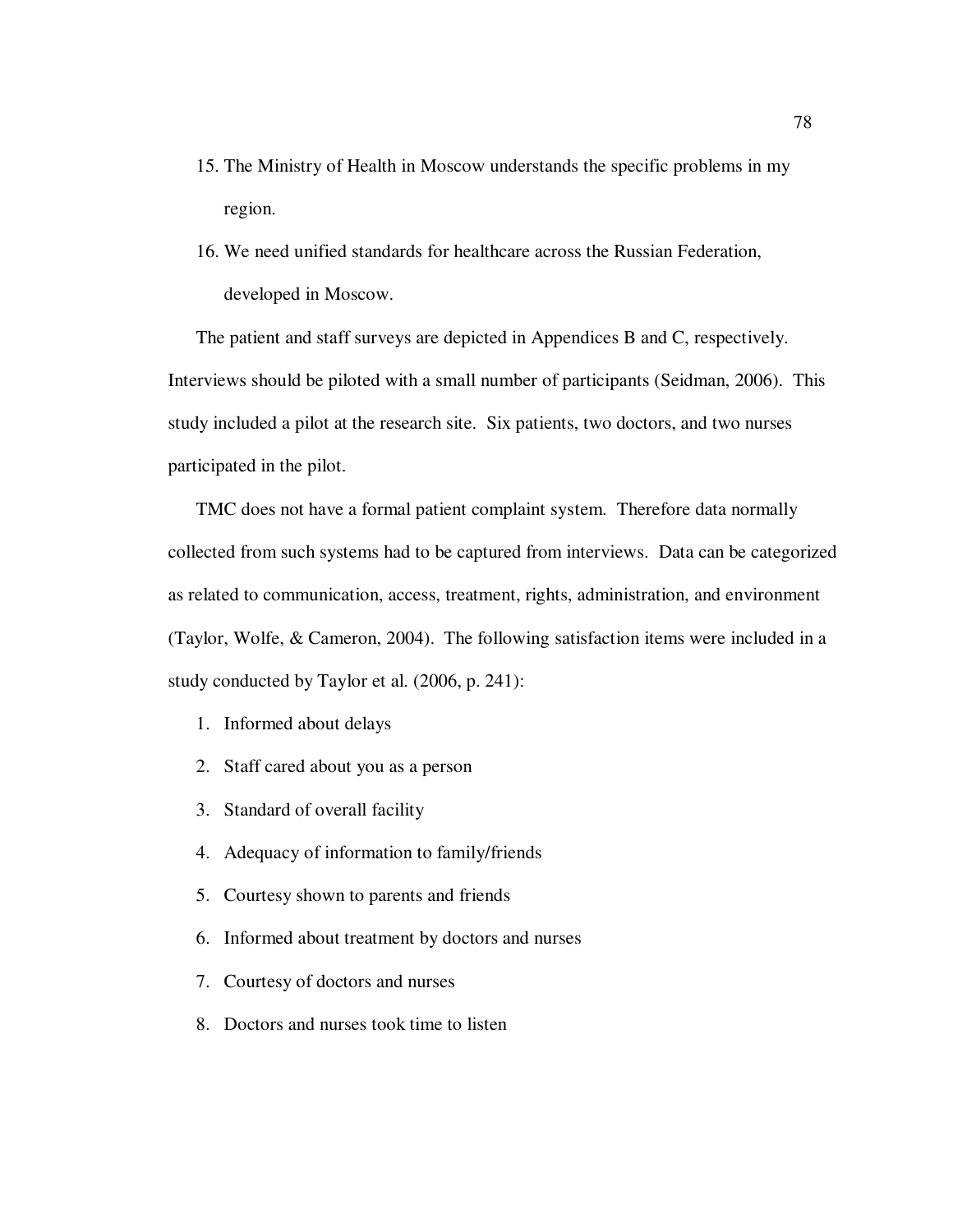General observations were recorded. Quality assessments can be conducted in developing countries with minimal disruption of routine activities (Hongoro et al., 2005). Personal hygiene, nutrition, and structural factors were observed and recorded.

## **Data Collection Procedures**

Figure 2 depicts the overall data collection plan. Approval for the study was obtained from the Medical Director of TMC and its Scientific Medical Committee. This request was sent to the researcher's internal advisor, Dr. Ali Massoud El-Mgadmi, Head Pediatric Respiratory and Intensive Care division at TMC. Permission to record interviews and to take photographs at the site was requested. However, patients overwhelmingly declined to be audiotaped for the pilot; therefore, audiotaping was not requested for the study. Stake (1995) suggested that an understanding of TMC's ability to make changes to the final report (e.g., final dissertation chapters), how and why TMC was selected, and specific access requests be included. A letter of cooperation was received from the Medical Director of TMC (see Appendix D.)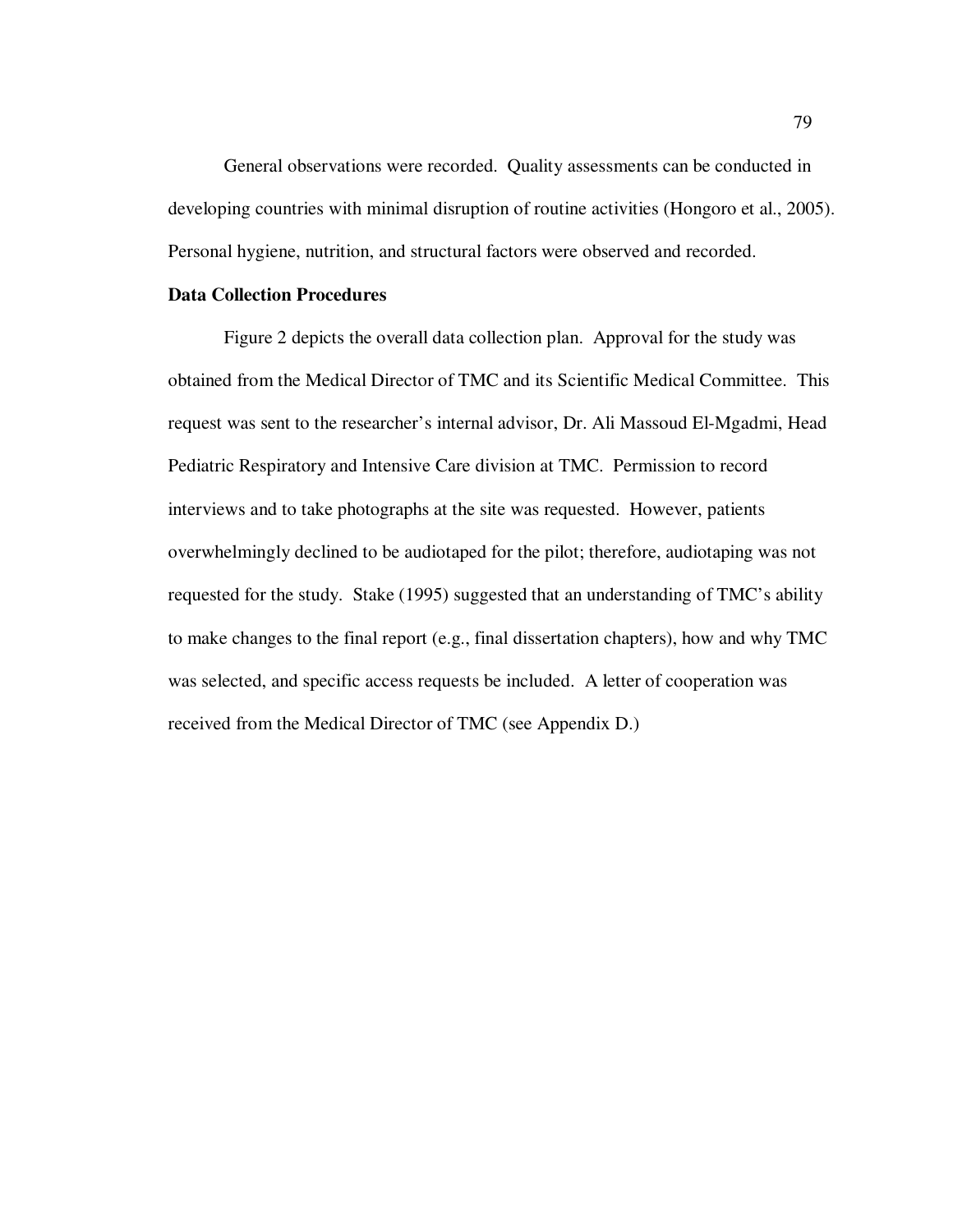

Figure 2. *Data collection plan*

Interviews of TMC medical and administrative staff were scheduled for a maximum of 60 minutes based upon the recommendation of Dr. El-Mgadmi (Mgadmi, personal communication, August 5, 2008). The first part of the interview explored opinions on operational and quality processes. The second part focused on strengths and weaknesses of medical and administrative staff. The final questions explored the view of the overall health care system.

According to Yin (2003), the answers in a case study expand and generalize theories. Narrative interviews were conducted. As suggested by Stakes (1995), participants were first given a brief description of this study. Auerbach and Silverstein (2003) recommended that only six questions should be asked based on the literature review. This type of interview allows participants to talk through their own experiences (Auerbach & Silverstein, 2003). Even though the pilot instruments included 56 and 36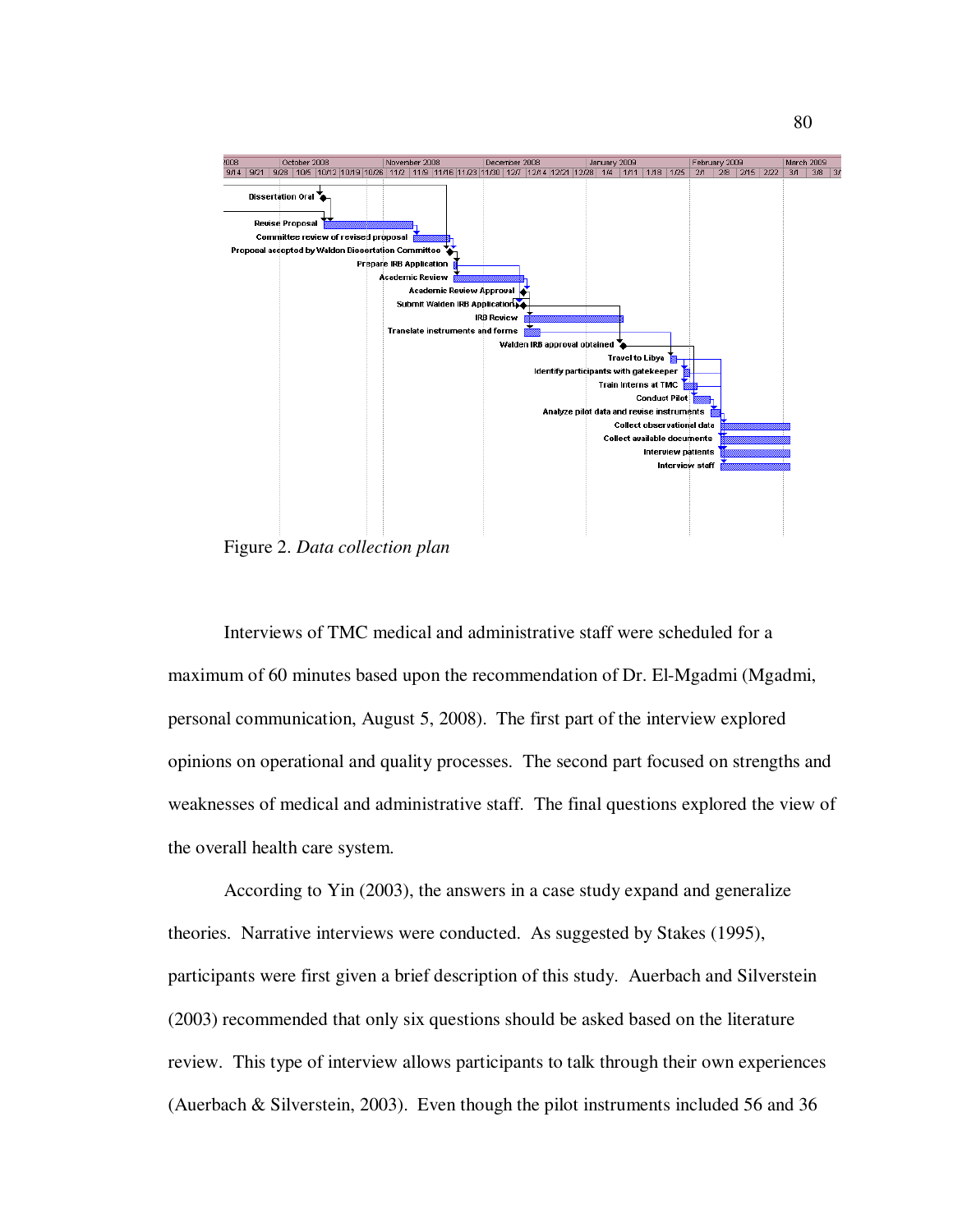open-ended questions for the patients and staff, respectively, questions evolved through progressive elaboration. The survey instruments were adhered to as much as possible without interrupting or redirecting the thinking of the interviewees (Seidman, 2006).

Informed Consent Forms were required. As suggested by Seidman (2006), the consent included a statement on the right of participants to withdraw at any time, that their participation is voluntary, that answers are confidential, that results will be disseminated in the dissertation and potentially published in journal articles, that minors must have parent consent, and the researcher's contact information. Sweeney et al. (2003) gained patient consent both before hospital discharge and after discharge. This was impractical for the TMC study, as access to patients via letters and telephone is not reliable. Patients and staff participants were assured confidentiality. They also were informed that their participation was voluntary. Participants were required to acknowledge that they read and understood the consent form. The consent form was read to illiterate patients. The form included statements of confidentiality, the voluntary nature of the study, the purpose of the study, permission to electronically record, and the researcher's contact information. The participant and the interviewer retained consent forms for each interview. The forms were available in English and Arabic.

Dr. Ali El-Mgadmi provided the interns who served as translators during interviews. All interns involved in data collection signed confidentiality agreements. The interns rotated every two months; therefore, scheduling was critical. Participation in interviews consumed most of their daily schedules.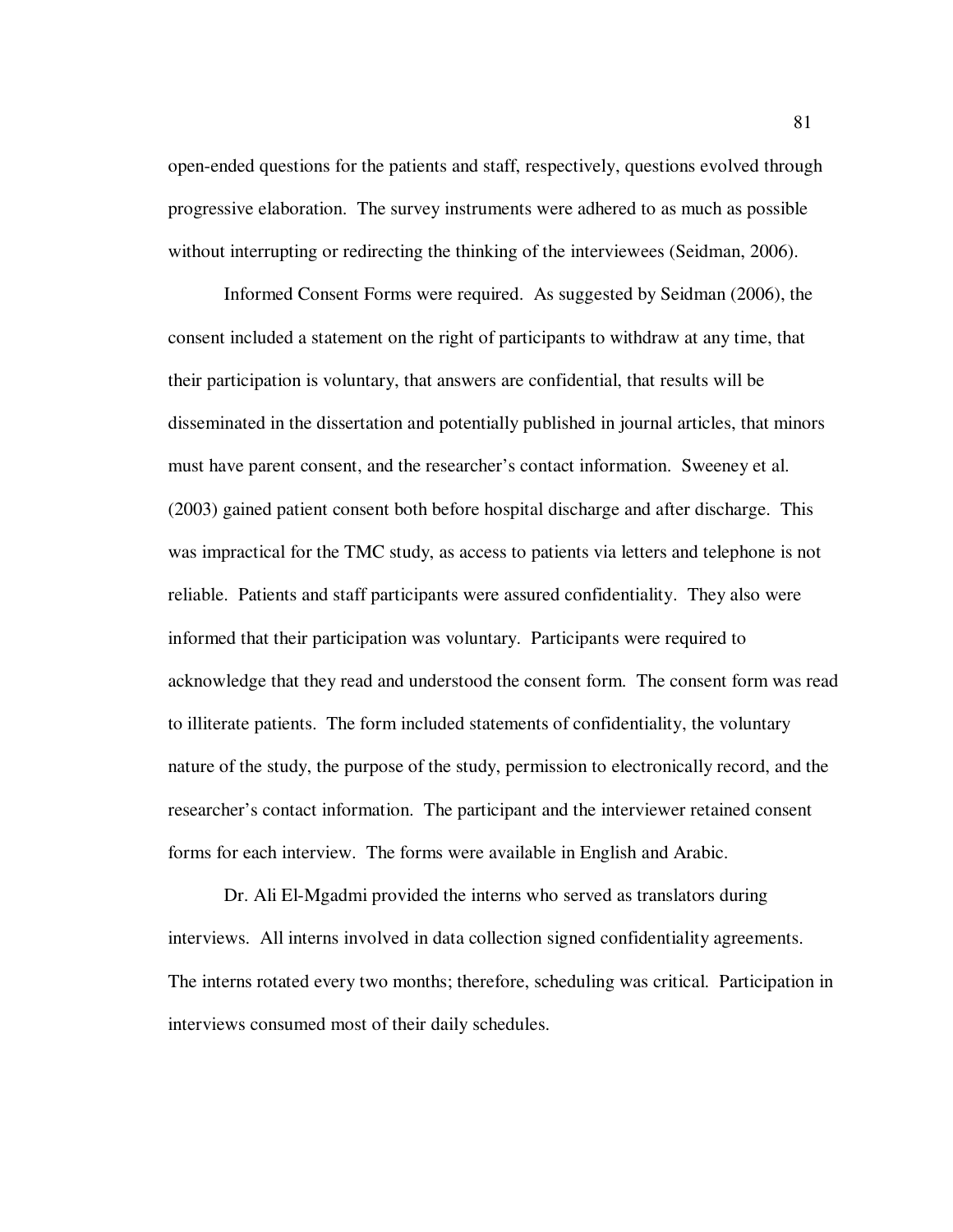The interns were proficient in Arabic and competent in English. All materials were translated into Arabic. However, audio equipment was available and was intended to be unobtrusive. Since audiotaping was abandoned for the study, the researcher was diligent in transcribing the interview. The following are interviewer skills suggested by Seidman (2006):

- 1. Listen more, talk less.
- 2. Follow-up on what the participant says.
- 3. Ask questions when you do not understand.
- 4. Ask to hear more about a subject.
- 5. Explore, do not probe.
- 6. Avoid leading questions.
- 7. Ask open-ended questions.
- 8. Follow-up; do not interrupt; task participants to reconstruct, not to remember.
- 9. Keep participants focused and ask for concrete details.
- 10. Limit interaction.
- 11. Only share experiences occasionally.
- 12. Avoid reinforcing participants' responses.
- 13. Tolerate silence.
- 14. Follow-up on hunches.

Interns did not only assist linguistically, but they were asked to interpret and

confirm the observational and survey data. Interns were debriefed after interviews were

complete. This was an opportunity to determine what hunches should be further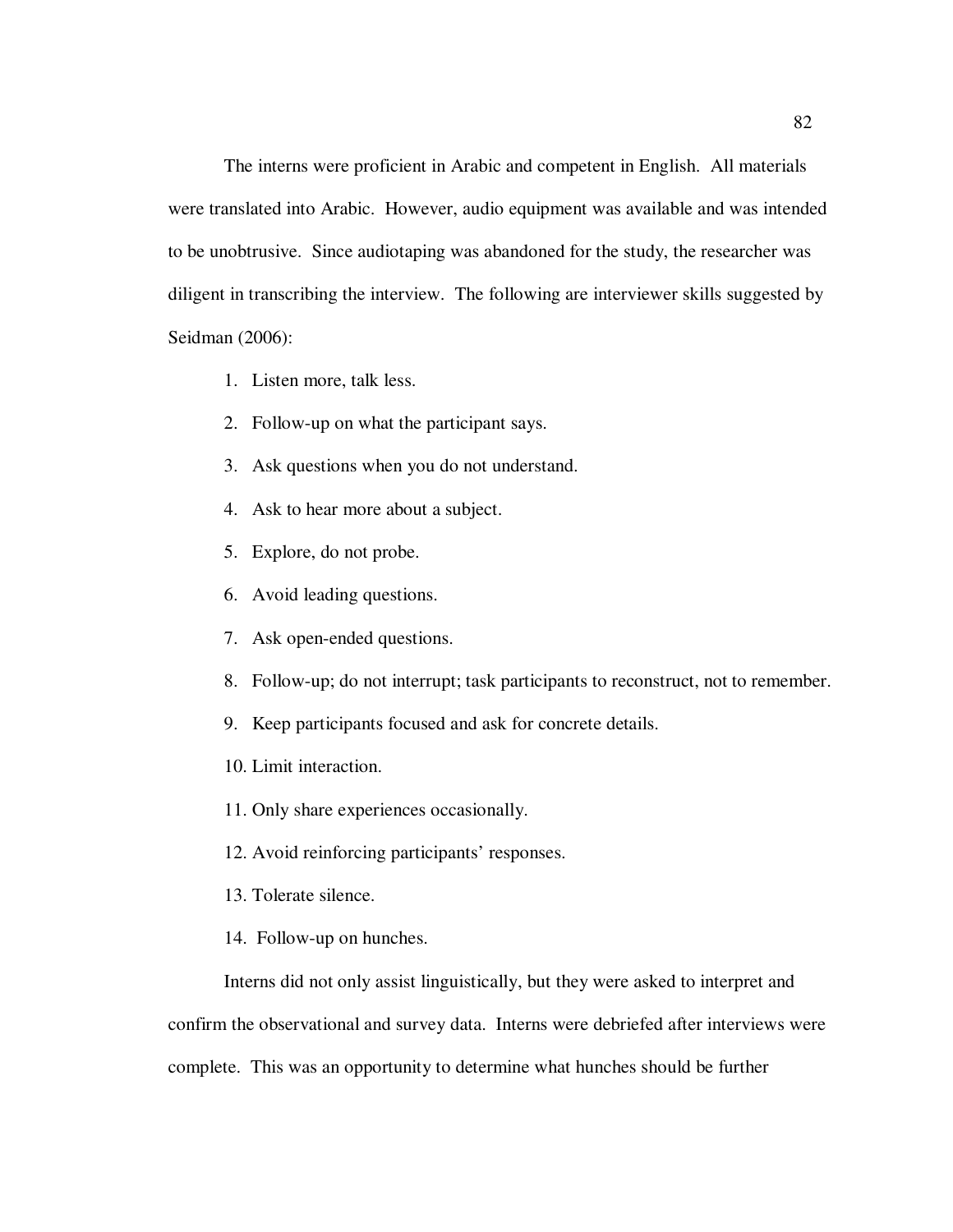explored. Interviewees were allowed to tell their stories without the interviewer losing control of the interview, as recommended by Stake. That is, the interview sought to answer the research questions. Table 1 provides a matrix that illustrates the interview questions and their relationship to the research questions. An X indicates that the survey question sought to answer the research question indicated.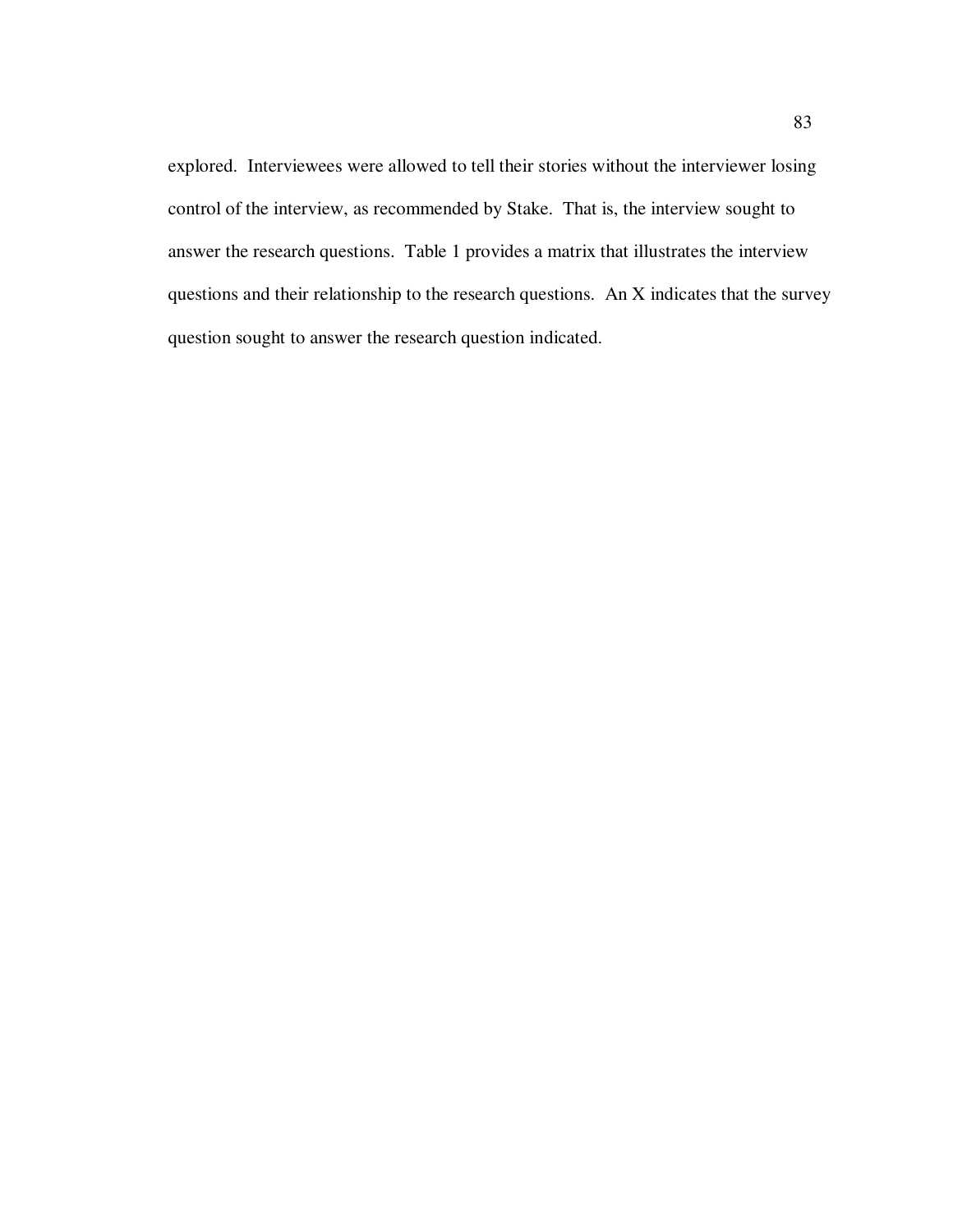# Table 1

*Matrix of links between research questions and survey questions* 

|                                                                                                             | <b>Research Questions</b>                                                               |                                                                                            |                                                                                                                     |
|-------------------------------------------------------------------------------------------------------------|-----------------------------------------------------------------------------------------|--------------------------------------------------------------------------------------------|---------------------------------------------------------------------------------------------------------------------|
|                                                                                                             | 1.                                                                                      | 2.                                                                                         | 3.                                                                                                                  |
|                                                                                                             | What are the<br>cultural<br>considerations<br>required in<br>delivering<br>health care? | How does<br>privatization<br>of health care<br>impact the<br>public health<br>care system? | What<br>contributes to<br>the negative or<br>positive<br>perceptions by<br>prospective<br>patients or<br>providers? |
| <b>Survey Questions</b>                                                                                     |                                                                                         |                                                                                            |                                                                                                                     |
| Patients<br>1. Why did you come to<br>Tripoli Medical Center?                                               | X                                                                                       |                                                                                            | X                                                                                                                   |
| 2. Describe your interaction<br>with nurses during<br>admission.                                            | X                                                                                       |                                                                                            | X                                                                                                                   |
| 3. How did the nurses<br>respond to your questions?                                                         | Χ                                                                                       |                                                                                            | X                                                                                                                   |
| 4. How would you describe<br>the level of caring of the<br>nursing staff?                                   | Χ                                                                                       |                                                                                            | X                                                                                                                   |
| 5. What was your impression<br>of how attentive nurses<br>were to you?                                      | X                                                                                       |                                                                                            | X                                                                                                                   |
| 6. What do you think about<br>the nurses' ability to<br>understand the patient's<br>feelings when admitted? | X                                                                                       |                                                                                            | X                                                                                                                   |
| 7. What do you think about<br>the nurses overall<br>treatment?                                              | X                                                                                       |                                                                                            | X                                                                                                                   |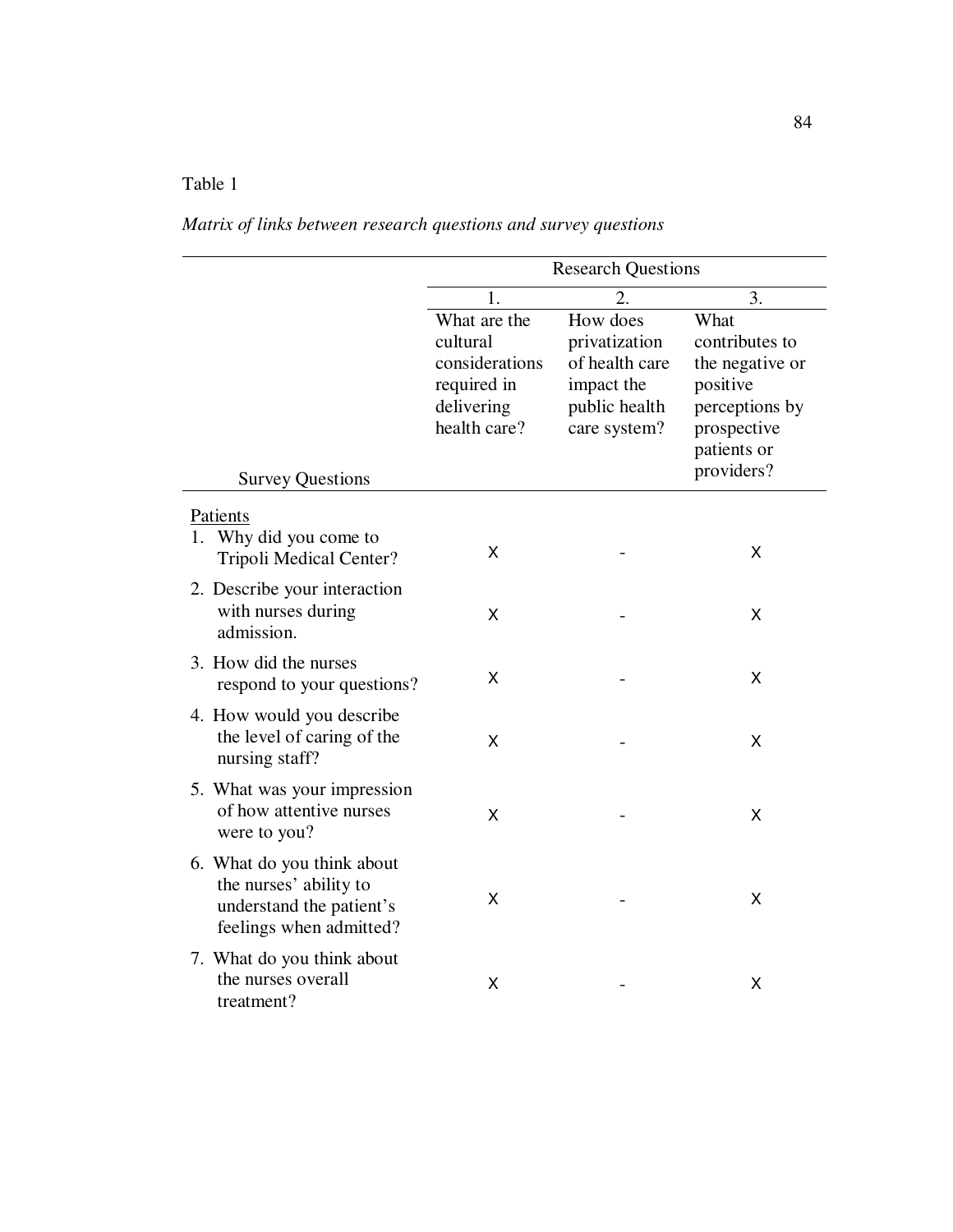|                                                                                                     | <b>Research Questions</b>                                                               |                                                                                            |                                                                                                                     |
|-----------------------------------------------------------------------------------------------------|-----------------------------------------------------------------------------------------|--------------------------------------------------------------------------------------------|---------------------------------------------------------------------------------------------------------------------|
|                                                                                                     | 1.                                                                                      | 2.                                                                                         | 3.                                                                                                                  |
| <b>Survey Questions</b>                                                                             | What are the<br>cultural<br>considerations<br>required in<br>delivering<br>health care? | How does<br>privatization<br>of health care<br>impact the<br>public health<br>care system? | What<br>contributes to<br>the negative or<br>positive<br>perceptions by<br>prospective<br>patients or<br>providers? |
| Patients                                                                                            |                                                                                         |                                                                                            |                                                                                                                     |
| 8. Describe the nurses'<br>preparation to handle your<br>case.                                      | X                                                                                       |                                                                                            | X                                                                                                                   |
| 9. Describe the skills of the<br>nursing staff.                                                     | X                                                                                       |                                                                                            | X                                                                                                                   |
| 10. Describe the nursing team<br>for your case.                                                     | X                                                                                       |                                                                                            | X                                                                                                                   |
| 11. Describe the how the<br>doctors communicated<br>with you.                                       | X                                                                                       |                                                                                            | X                                                                                                                   |
| 12. How would you describe<br>the manner in which<br>doctors kept you<br>informed?                  | X                                                                                       |                                                                                            | X                                                                                                                   |
| 13. How would you describe<br>the level of understanding<br>you had of the doctors'<br>explanation? | X                                                                                       |                                                                                            | X                                                                                                                   |
| 14. How would your describe<br>the answers the doctor<br>gave to your questions?                    | X                                                                                       |                                                                                            | X                                                                                                                   |
| 15. How would you describe<br>your overall interaction<br>with the doctors?                         | X                                                                                       |                                                                                            | X                                                                                                                   |
| 16. Describe the doctors'<br>preparation to handle your<br>case.                                    |                                                                                         |                                                                                            | X                                                                                                                   |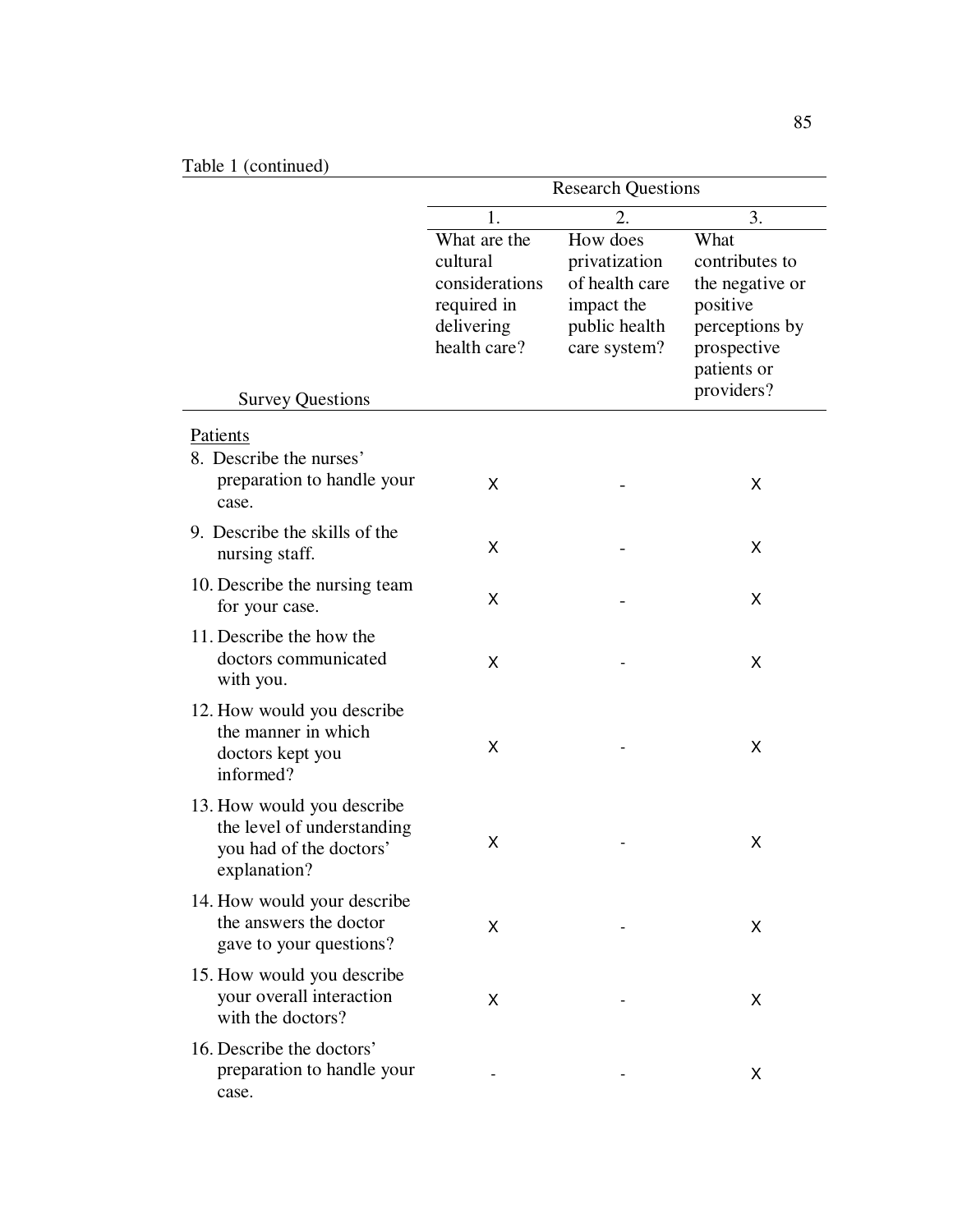| Table 1 (continued)                                                                                       |                                                                                         |                                                                                            |                                                                                                                     |
|-----------------------------------------------------------------------------------------------------------|-----------------------------------------------------------------------------------------|--------------------------------------------------------------------------------------------|---------------------------------------------------------------------------------------------------------------------|
|                                                                                                           | <b>Research Questions</b>                                                               |                                                                                            |                                                                                                                     |
|                                                                                                           | 1.                                                                                      | 2.                                                                                         | 3.                                                                                                                  |
| <b>Survey Questions</b>                                                                                   | What are the<br>cultural<br>considerations<br>required in<br>delivering<br>health care? | How does<br>privatization<br>of health care<br>impact the<br>public health<br>care system? | What<br>contributes to<br>the negative or<br>positive<br>perceptions by<br>prospective<br>patients or<br>providers? |
| 17. How attentive were the<br>doctors?                                                                    | X                                                                                       |                                                                                            | Χ                                                                                                                   |
| 18. How well was the<br>patient's pain managed?                                                           | X                                                                                       |                                                                                            | X                                                                                                                   |
| 19. Describe the<br>communication among<br>nurses, doctors, and<br>administrators regarding<br>your case? | X                                                                                       |                                                                                            | X                                                                                                                   |
| 20. How would you describe<br>the availability of the<br>staff?                                           | X                                                                                       |                                                                                            | X                                                                                                                   |
| 21. Overall, how well<br>informed were you about<br>the patient's treatment?                              | X                                                                                       |                                                                                            | X                                                                                                                   |
| 22. How well informed were<br>you about the patient's<br>medicine?                                        | X                                                                                       |                                                                                            | X                                                                                                                   |
| 23. How informed were you<br>about side-effects of any<br>medicine prescribed or<br>dispensed?            | X                                                                                       |                                                                                            | Χ                                                                                                                   |
| 24. How would you describe<br>the physical environment<br>such as noise or<br>temperature?                | X                                                                                       |                                                                                            | X                                                                                                                   |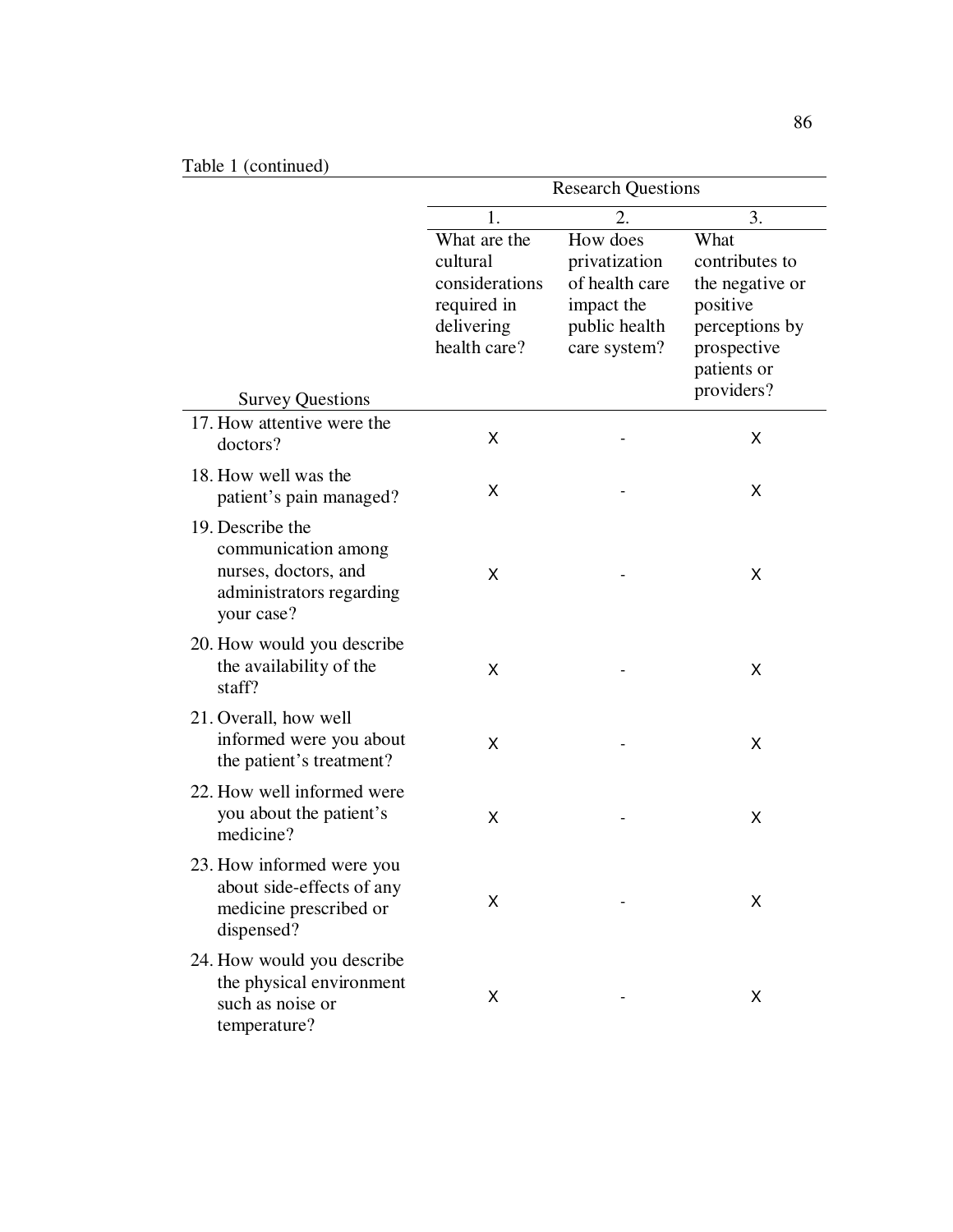| Table 1 (continued)                                                                                                                         | <b>Research Questions</b>                                                                     |                                                                                                  |                                                                                                                           |
|---------------------------------------------------------------------------------------------------------------------------------------------|-----------------------------------------------------------------------------------------------|--------------------------------------------------------------------------------------------------|---------------------------------------------------------------------------------------------------------------------------|
|                                                                                                                                             |                                                                                               |                                                                                                  |                                                                                                                           |
| <b>Survey Questions</b>                                                                                                                     | 1.<br>What are the<br>cultural<br>considerations<br>required in<br>delivering<br>health care? | 2.<br>How does<br>privatization<br>of health care<br>impact the<br>public health<br>care system? | 3.<br>What<br>contributes to<br>the negative or<br>positive<br>perceptions by<br>prospective<br>patients or<br>providers? |
| 25. How comfortable was the<br>patient at night? (for<br>inpatients only).                                                                  | X                                                                                             |                                                                                                  | X                                                                                                                         |
| 26. Describe the cleanliness of<br>the bathroom.                                                                                            | X                                                                                             |                                                                                                  | Χ                                                                                                                         |
| 27. Describe the cleanliness of<br>the room.                                                                                                | X                                                                                             |                                                                                                  | Χ                                                                                                                         |
| 28. Describe the overall<br>condition of the room. (for<br>inpatients only).                                                                | X                                                                                             |                                                                                                  | X                                                                                                                         |
| 29. Describe the level of<br>comfort for family and<br>other visitors.                                                                      | X                                                                                             |                                                                                                  | X                                                                                                                         |
| 30. Describe the quality of the<br>food.                                                                                                    | X                                                                                             |                                                                                                  | Χ                                                                                                                         |
| 31. How was the accessibility<br>of visitors?                                                                                               | X                                                                                             |                                                                                                  | X                                                                                                                         |
| 32. How would you describe<br>the overall conditions and<br>comfort of the hospital<br>(temperature, cleanliness,<br>comfort, noise, etc.). | X                                                                                             |                                                                                                  | X                                                                                                                         |
| 33. Overall, describe the<br>adequacy of information<br>received at time of arrival.                                                        | X                                                                                             |                                                                                                  | X                                                                                                                         |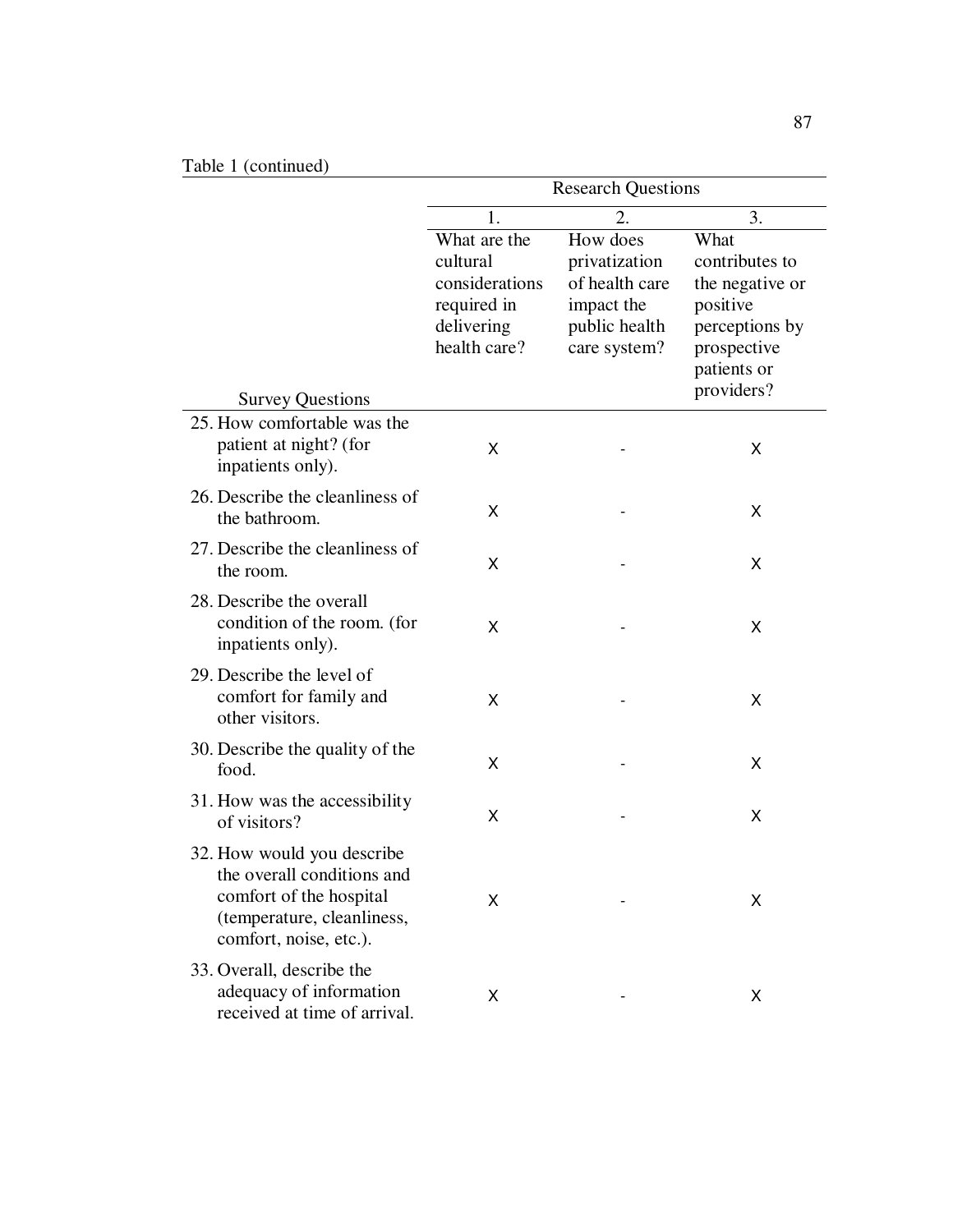|                                                                                                                                    | <b>Research Questions</b>                                                               |                                                                                            |                                                                                                                     |
|------------------------------------------------------------------------------------------------------------------------------------|-----------------------------------------------------------------------------------------|--------------------------------------------------------------------------------------------|---------------------------------------------------------------------------------------------------------------------|
|                                                                                                                                    | 1.                                                                                      | 2.                                                                                         | 3.                                                                                                                  |
|                                                                                                                                    | What are the<br>cultural<br>considerations<br>required in<br>delivering<br>health care? | How does<br>privatization<br>of health care<br>impact the<br>public health<br>care system? | What<br>contributes to<br>the negative or<br>positive<br>perceptions by<br>prospective<br>patients or<br>providers? |
| <b>Survey Questions</b>                                                                                                            |                                                                                         |                                                                                            |                                                                                                                     |
| 34. How do you think hospital<br>personnel showed respect<br>for the patient and family?                                           | X                                                                                       |                                                                                            | Χ                                                                                                                   |
| 35. How do you think hospital<br>personnel showed respect<br>for the beliefs and values<br>of the patient and family?              | X                                                                                       |                                                                                            | X                                                                                                                   |
| 36. How satisfied are you with<br>the treatment?                                                                                   | X                                                                                       |                                                                                            | X                                                                                                                   |
| 37. Describe how the<br>treatment addresses the<br>patient's condition.                                                            | х                                                                                       |                                                                                            | Χ                                                                                                                   |
| 38. To what degree did the<br>medical treatment meet<br>your expectations?                                                         | X                                                                                       |                                                                                            | X                                                                                                                   |
| 39. Describe the adequacy of<br>the information you<br>received about the results<br>of examinations,<br>operations, and/or tests. | X                                                                                       |                                                                                            | X                                                                                                                   |
| 40. Describe the adequacy of<br>the information you<br>received about how<br>examinations were to be<br>done.                      | X                                                                                       |                                                                                            | X                                                                                                                   |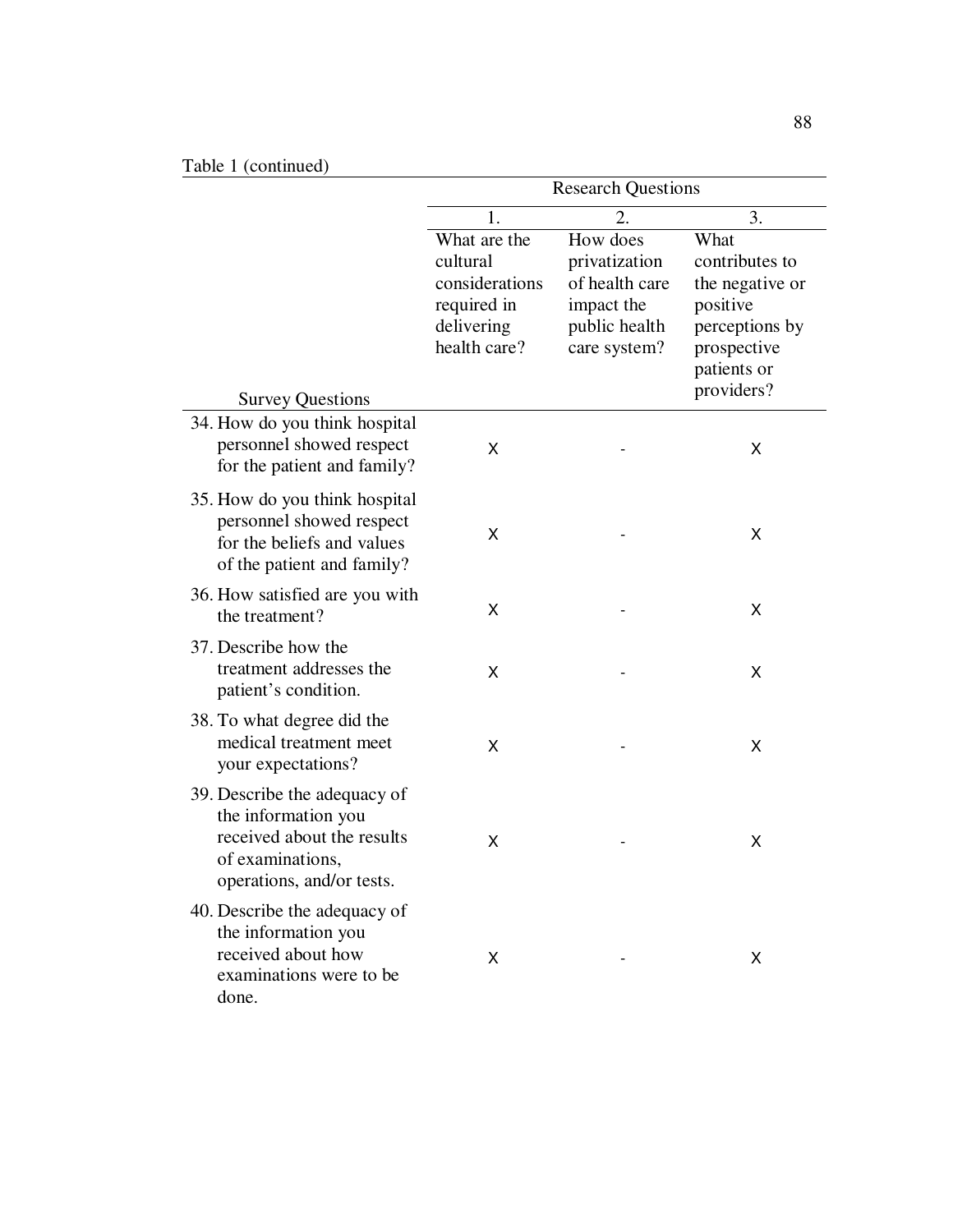|                                                                                                                                     | <b>Research Questions</b>                                                               |                                                                                            |                                                                                                                     |
|-------------------------------------------------------------------------------------------------------------------------------------|-----------------------------------------------------------------------------------------|--------------------------------------------------------------------------------------------|---------------------------------------------------------------------------------------------------------------------|
|                                                                                                                                     | 1.                                                                                      | $\overline{2}$ .                                                                           | 3.                                                                                                                  |
| <b>Survey Questions</b>                                                                                                             | What are the<br>cultural<br>considerations<br>required in<br>delivering<br>health care? | How does<br>privatization<br>of health care<br>impact the<br>public health<br>care system? | What<br>contributes to<br>the negative or<br>positive<br>perceptions by<br>prospective<br>patients or<br>providers? |
| 41. Describe the adequacy of<br>the information you<br>received about home care?                                                    | Χ                                                                                       |                                                                                            | X                                                                                                                   |
| 42. Describe the adequacy of<br>the information you<br>received about preventive<br>care? (for illnesses,<br>injuries, or disease). | X                                                                                       |                                                                                            | X                                                                                                                   |
| 43. How are you satisfied with<br>the quality of health care<br>in the region you live?                                             | X                                                                                       | X                                                                                          | X                                                                                                                   |
| 44. What are the advantages<br>and disadvantages of<br>public hospitals and<br>clinics?                                             | X                                                                                       | Χ                                                                                          | X                                                                                                                   |
| 45. What are the advantages<br>and disadvantages of<br>having more private<br>clinics and hospitals?                                | X                                                                                       | X                                                                                          | X                                                                                                                   |
| 46. What is the affect on the<br>quality of care if there<br>were more private health<br>care institutions?                         | Χ                                                                                       | Χ                                                                                          | Χ                                                                                                                   |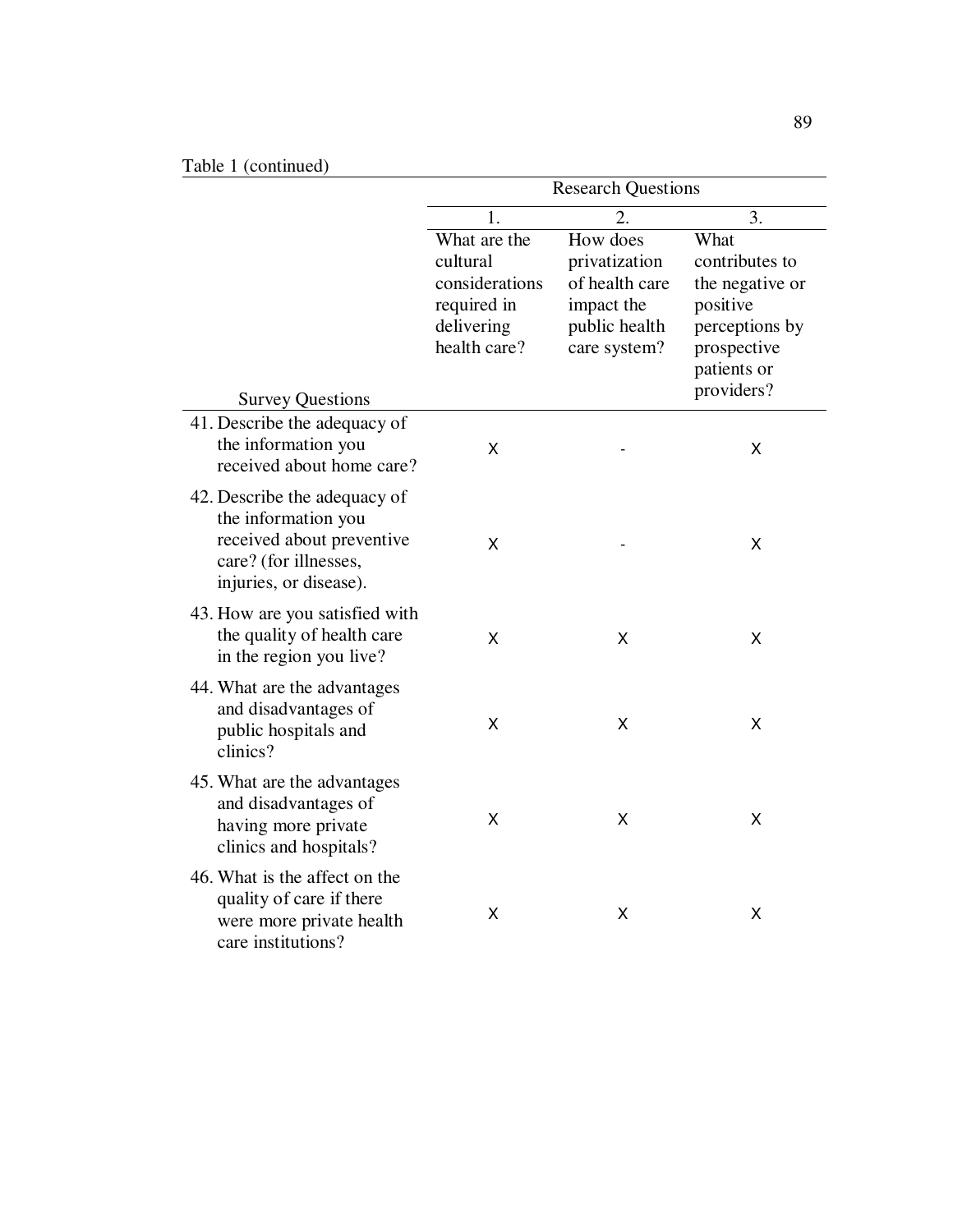| Table 1 (continued)                                                                                                    | <b>Research Questions</b>                                                               |                                                                                            |                                                                                                       |
|------------------------------------------------------------------------------------------------------------------------|-----------------------------------------------------------------------------------------|--------------------------------------------------------------------------------------------|-------------------------------------------------------------------------------------------------------|
|                                                                                                                        | 1.                                                                                      | 2.                                                                                         | 3.                                                                                                    |
|                                                                                                                        | What are the<br>cultural<br>considerations<br>required in<br>delivering<br>health care? | How does<br>privatization<br>of health care<br>impact the<br>public health<br>care system? | What<br>contributes to<br>the negative or<br>positive<br>perceptions by<br>prospective<br>patients or |
| <b>Survey Questions</b>                                                                                                |                                                                                         |                                                                                            | providers?                                                                                            |
| 47. What would be the affect<br>on the quality of care if<br>doctors received financial<br>incentives?                 | X                                                                                       | X                                                                                          | X                                                                                                     |
| 48. How would giving doctors<br>financial incentives affect<br>the fairness of the health<br>care system?              | X                                                                                       | X                                                                                          | X                                                                                                     |
| 49. How does spending more<br>money on health care<br>affect the quality of health<br>care?                            | X                                                                                       | X                                                                                          | X                                                                                                     |
| 50. How would you describe<br>the differences or<br>similarities in health care<br>across the region you<br>reside in? | X                                                                                       | X                                                                                          | Χ                                                                                                     |
| 51. How would you describe<br>the changes, if any, of<br>health care where you<br>reside?                              | Χ                                                                                       | X.                                                                                         | Χ                                                                                                     |
| 52. What is your opinion on<br>health care providers<br>receiving payments<br>directly from patients?                  | X                                                                                       | X                                                                                          | X                                                                                                     |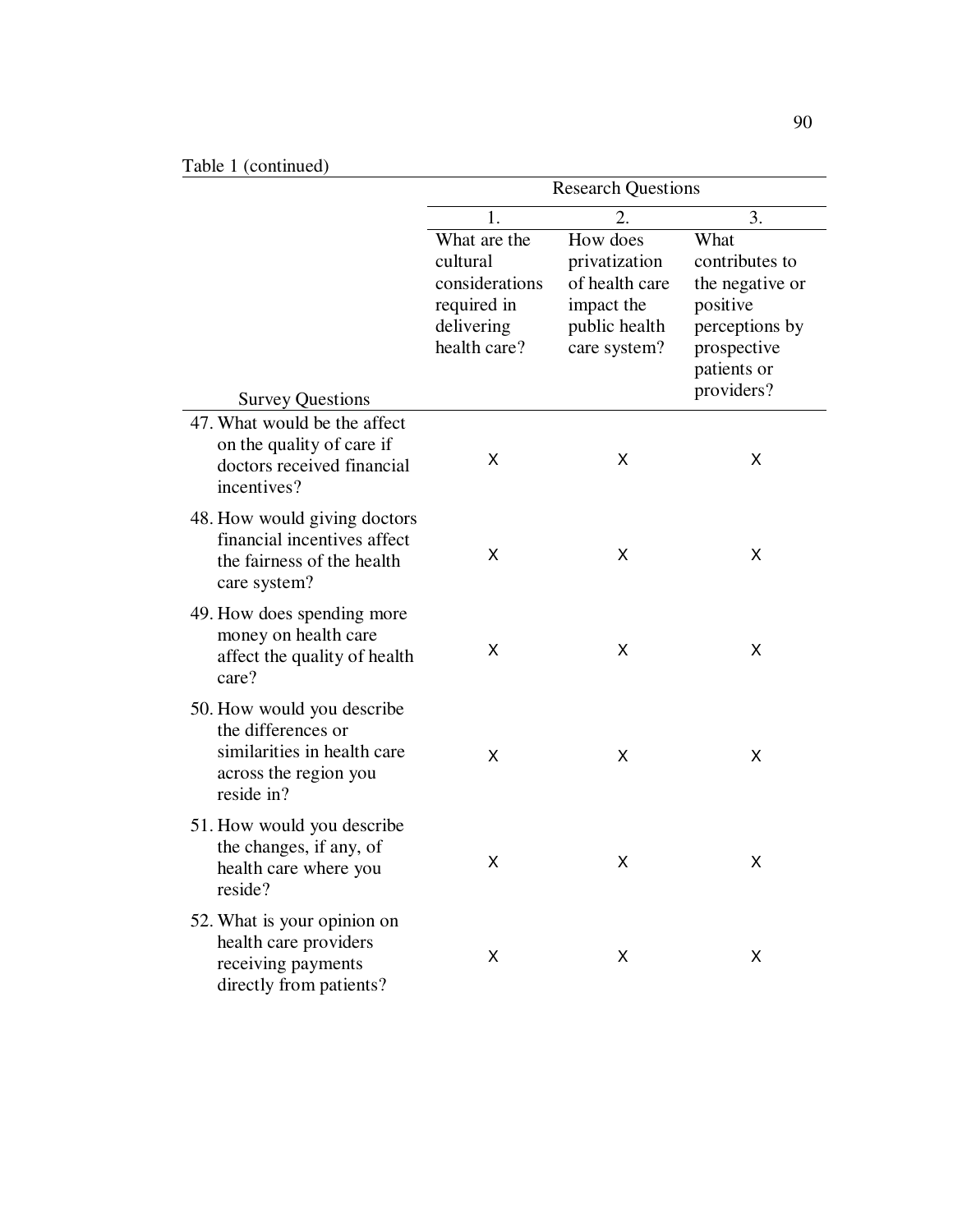|                                                                                                                        | <b>Research Questions</b>                                                               |                                                                                            |                                                                                                                     |
|------------------------------------------------------------------------------------------------------------------------|-----------------------------------------------------------------------------------------|--------------------------------------------------------------------------------------------|---------------------------------------------------------------------------------------------------------------------|
|                                                                                                                        | 1.                                                                                      | 2.                                                                                         | 3.                                                                                                                  |
| <b>Survey Questions</b>                                                                                                | What are the<br>cultural<br>considerations<br>required in<br>delivering<br>health care? | How does<br>privatization<br>of health care<br>impact the<br>public health<br>care system? | What<br>contributes to<br>the negative or<br>positive<br>perceptions by<br>prospective<br>patients or<br>providers? |
| 53. What do you think the<br>affect of more private<br>practices would be on<br>health care?                           | X                                                                                       | X                                                                                          | X                                                                                                                   |
| 54. Where do you think the<br>emphasis on training of<br>health care professionals<br>and administrators should<br>be? | X                                                                                       | X                                                                                          | X                                                                                                                   |
| 55. What do you think is the<br>optimum administrative<br>structure for the Libyan<br>system of health care ?          | X                                                                                       | X                                                                                          | X                                                                                                                   |
| 56. Describe the level of<br>understanding of<br>Secretariat of Health to the<br>specific problems in my<br>region.    | X                                                                                       | X                                                                                          | X                                                                                                                   |
| Staff                                                                                                                  |                                                                                         |                                                                                            |                                                                                                                     |
| 57. Why did you come to<br>Tripoli Medical Center?                                                                     | Χ                                                                                       | Χ                                                                                          | х                                                                                                                   |
| 58. Describe the leadership<br>style at TMC.                                                                           | X                                                                                       | X                                                                                          | X                                                                                                                   |
| 59. How satisfied are patients<br>on the care they receive at<br>TMC?                                                  | Χ                                                                                       | X                                                                                          | X                                                                                                                   |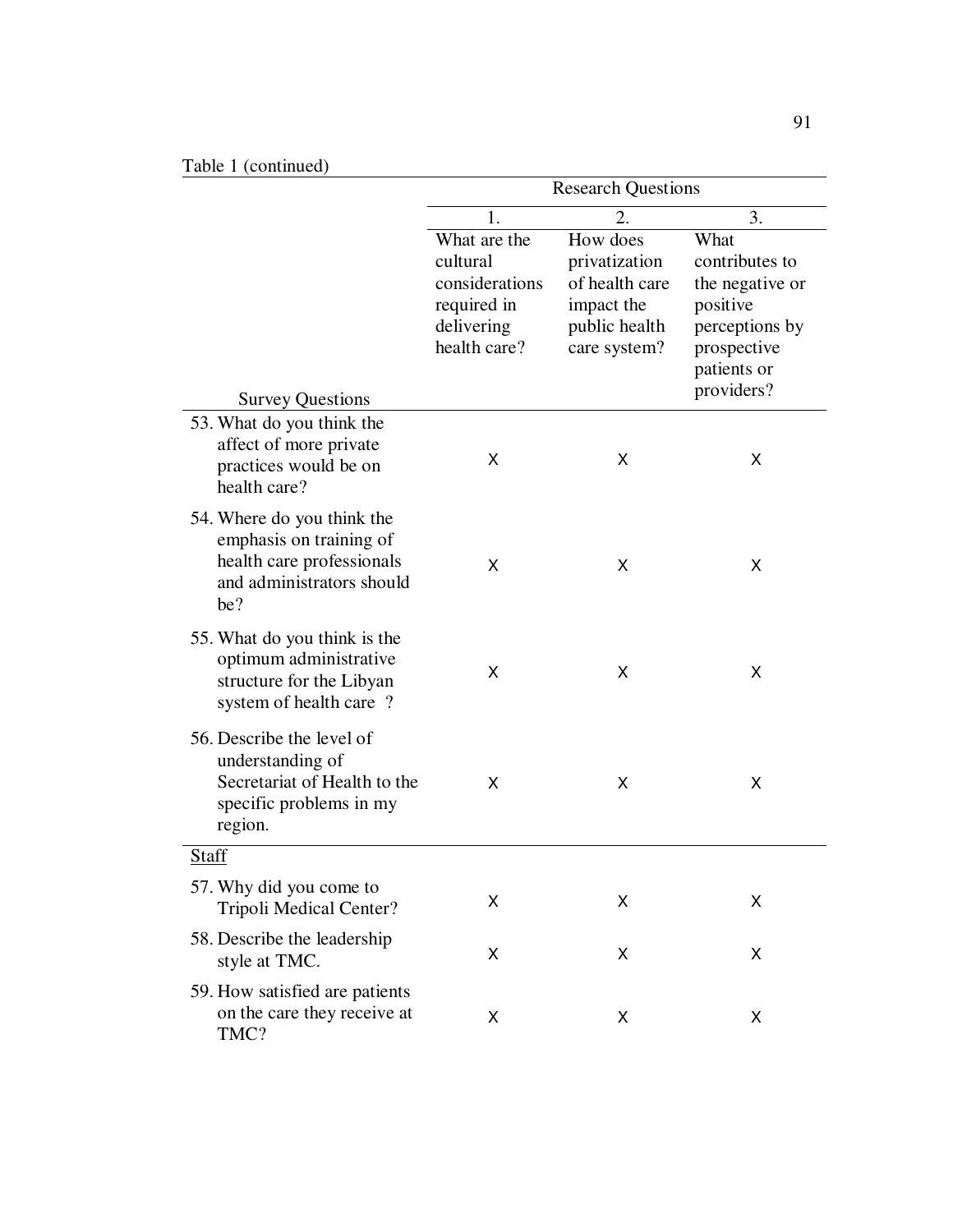| Table 1 (continued)                                                              |                                                                                         |                                                                                            |                                                                                                                     |
|----------------------------------------------------------------------------------|-----------------------------------------------------------------------------------------|--------------------------------------------------------------------------------------------|---------------------------------------------------------------------------------------------------------------------|
|                                                                                  | <b>Research Questions</b>                                                               |                                                                                            |                                                                                                                     |
|                                                                                  | 1.                                                                                      | $\overline{2}$ .                                                                           | 3.                                                                                                                  |
| <b>Survey Questions</b>                                                          | What are the<br>cultural<br>considerations<br>required in<br>delivering<br>health care? | How does<br>privatization<br>of health care<br>impact the<br>public health<br>care system? | What<br>contributes to<br>the negative or<br>positive<br>perceptions by<br>prospective<br>patients or<br>providers? |
| 60. How satisfied is the staff<br>at TMC?                                        | X                                                                                       | X                                                                                          | Χ                                                                                                                   |
| 61. Describe the management<br>style at TMC.                                     | X                                                                                       | X                                                                                          | X                                                                                                                   |
| 62. Describe the work<br>processes.                                              | X                                                                                       | X                                                                                          | X                                                                                                                   |
| 63. Describe the teams that<br>you belong to at TMC.                             | X                                                                                       | X                                                                                          | X                                                                                                                   |
| 64. How is performance<br>measured?                                              | X                                                                                       | X                                                                                          | X                                                                                                                   |
| 65. Describe one or more<br>quality process at TMC.                              | X                                                                                       | X                                                                                          | Χ                                                                                                                   |
| 66. How does the staff<br>contribute to quality?                                 | X                                                                                       | X                                                                                          | Χ                                                                                                                   |
| 67. What improvement<br>projects would you<br>suggest?                           | X                                                                                       | X                                                                                          | X                                                                                                                   |
| 68. How would you describe<br>the organization's<br>commitment to<br>excellence? | X                                                                                       | Χ                                                                                          | X                                                                                                                   |
| 69. How would you describe<br>the level of caring of the<br>medical staff?       | X                                                                                       | X                                                                                          | X                                                                                                                   |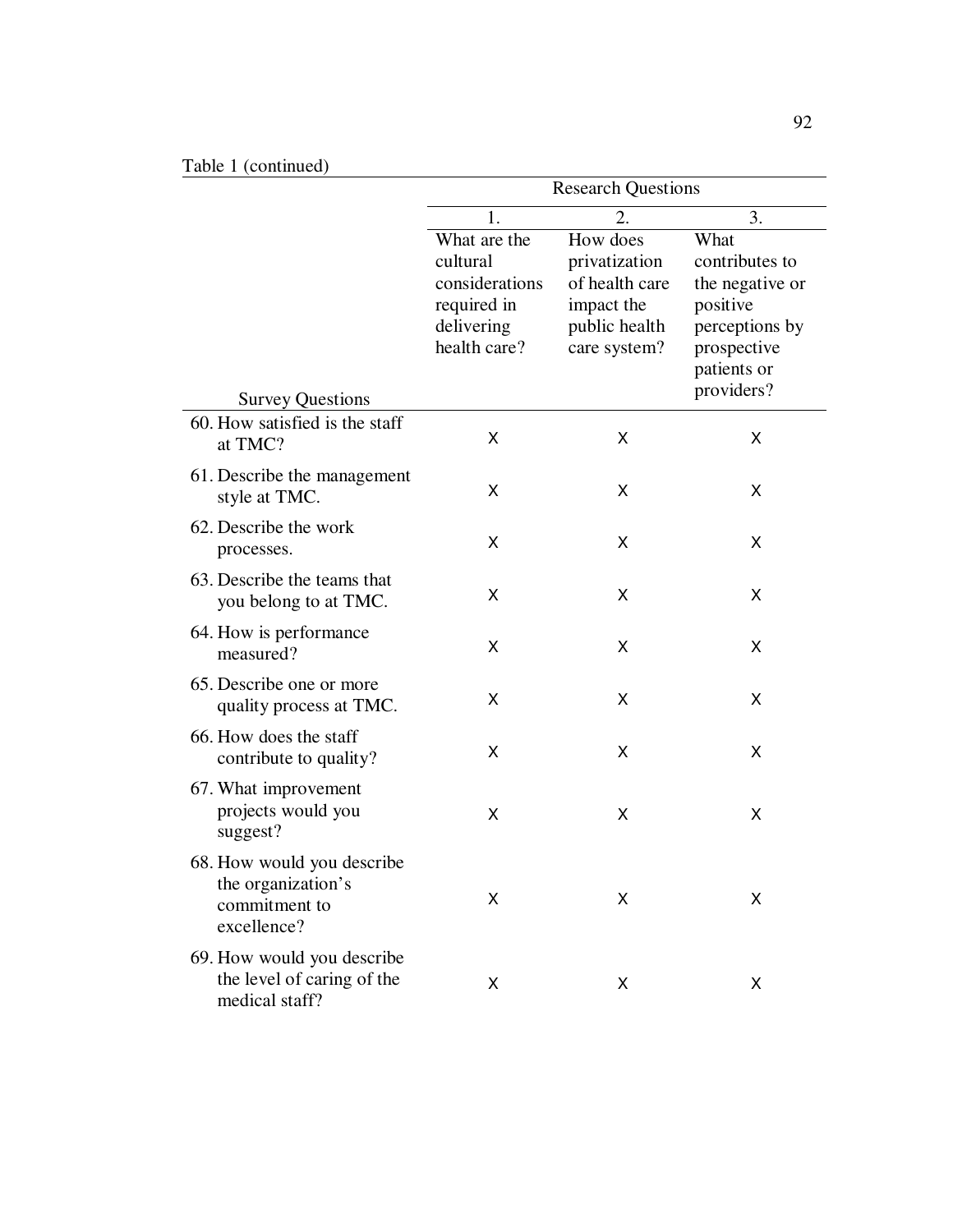| Table 1 (continued)                                                                |                                                                                         |                                                                                            |                                                                                                                     |
|------------------------------------------------------------------------------------|-----------------------------------------------------------------------------------------|--------------------------------------------------------------------------------------------|---------------------------------------------------------------------------------------------------------------------|
|                                                                                    |                                                                                         | <b>Research Questions</b>                                                                  |                                                                                                                     |
|                                                                                    | 1.                                                                                      | 2.                                                                                         | 3.                                                                                                                  |
| <b>Survey Questions</b>                                                            | What are the<br>cultural<br>considerations<br>required in<br>delivering<br>health care? | How does<br>privatization<br>of health care<br>impact the<br>public health<br>care system? | What<br>contributes to<br>the negative or<br>positive<br>perceptions by<br>prospective<br>patients or<br>providers? |
| 70. How would you describe                                                         |                                                                                         |                                                                                            |                                                                                                                     |
| the level of caring of the<br>administrative staff?                                | X                                                                                       | X                                                                                          | X                                                                                                                   |
| 71. Describe the skills of the<br>medical staff.                                   |                                                                                         | X                                                                                          | X                                                                                                                   |
| 72. Describe the skills of the<br>administrative staff.                            |                                                                                         | X                                                                                          | X                                                                                                                   |
| 73. Describe the skills of the<br>pharmacy staff.                                  |                                                                                         | X                                                                                          | X                                                                                                                   |
| 74. Describe the<br>communication among<br>nurses, doctors, and<br>administrators. | X                                                                                       | X                                                                                          | X                                                                                                                   |
| 75. How would you describe<br>the availability of the<br>staff?                    | X                                                                                       | X                                                                                          | X                                                                                                                   |
| 76. How would you describe<br>the physical environment<br>for patients?            | X                                                                                       | X                                                                                          | Χ                                                                                                                   |
| 77. What are the biggest<br>obstacles to providing<br>quality health care?         | X                                                                                       | X                                                                                          | Χ                                                                                                                   |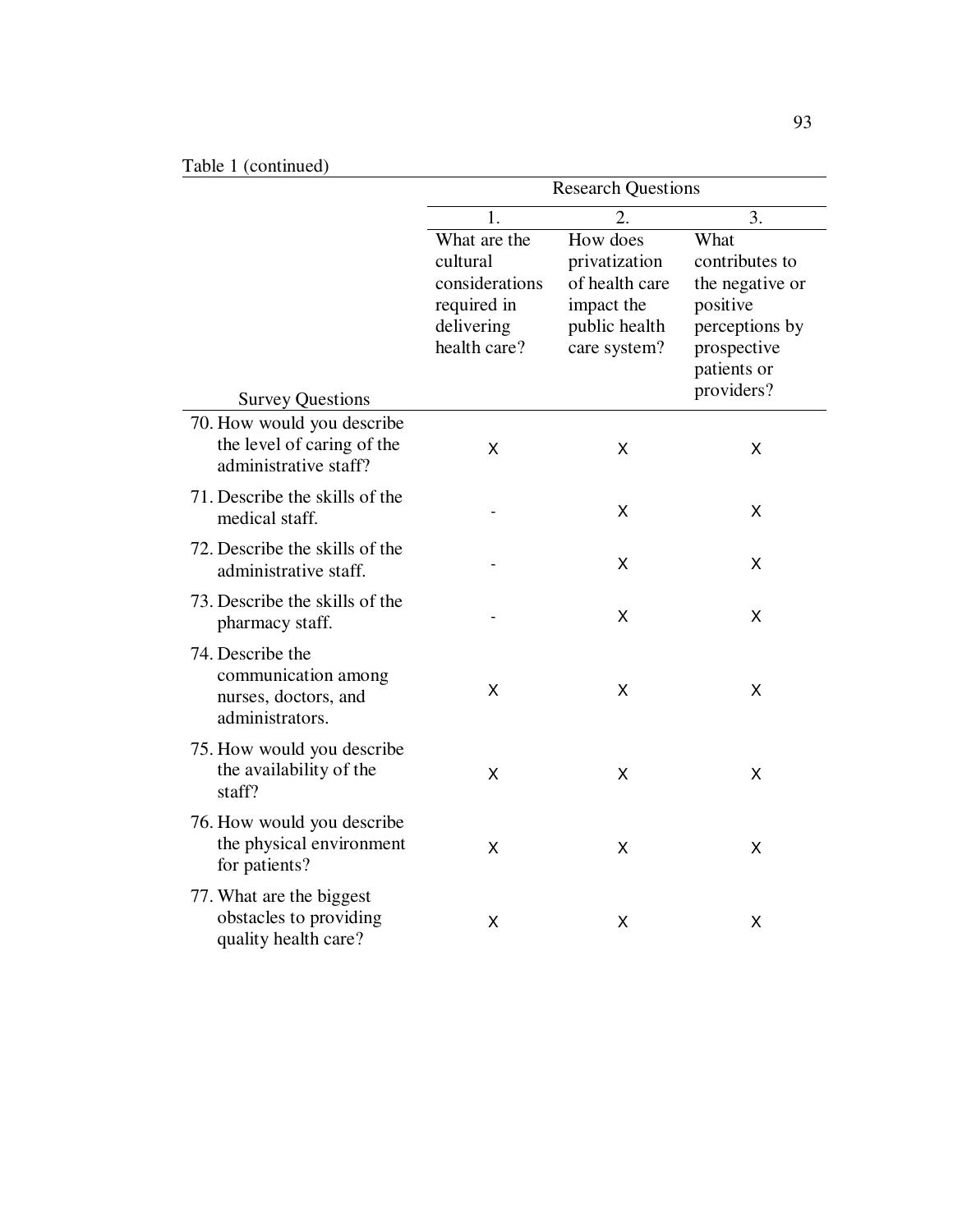# Table 1 (continued)

| Table 1 (continued)                                                                                         |                                                                                         |                                                                                            |                                                                                                                     |
|-------------------------------------------------------------------------------------------------------------|-----------------------------------------------------------------------------------------|--------------------------------------------------------------------------------------------|---------------------------------------------------------------------------------------------------------------------|
|                                                                                                             |                                                                                         | <b>Research Questions</b>                                                                  |                                                                                                                     |
|                                                                                                             | 1.                                                                                      | $\overline{2}$ .                                                                           | 3.                                                                                                                  |
| <b>Survey Questions</b>                                                                                     | What are the<br>cultural<br>considerations<br>required in<br>delivering<br>health care? | How does<br>privatization<br>of health care<br>impact the<br>public health<br>care system? | What<br>contributes to<br>the negative or<br>positive<br>perceptions by<br>prospective<br>patients or<br>providers? |
| 78. What are the advantages                                                                                 |                                                                                         |                                                                                            |                                                                                                                     |
| and disadvantages of<br>public hospitals and<br>clinics?                                                    | Χ                                                                                       | х                                                                                          | X                                                                                                                   |
| 79. What are the advantages<br>and disadvantages of<br>having more private<br>clinics and hospitals?        | X                                                                                       | X                                                                                          | X                                                                                                                   |
| 80. What is the affect on the<br>quality of care if there<br>were more private health<br>care institutions? | Χ                                                                                       | Χ                                                                                          | X                                                                                                                   |
| 81. What would be the affect<br>on the quality of care of<br>doctors receiving?                             | Χ                                                                                       | Χ                                                                                          | X                                                                                                                   |
| 82. How would giving doctors<br>financial incentives affect<br>the fairness of the health<br>care system?   | X                                                                                       | X                                                                                          | X                                                                                                                   |
| 83. How does spending more<br>money on health care<br>affect the quality of health<br>care?                 | Χ                                                                                       | Χ                                                                                          | X                                                                                                                   |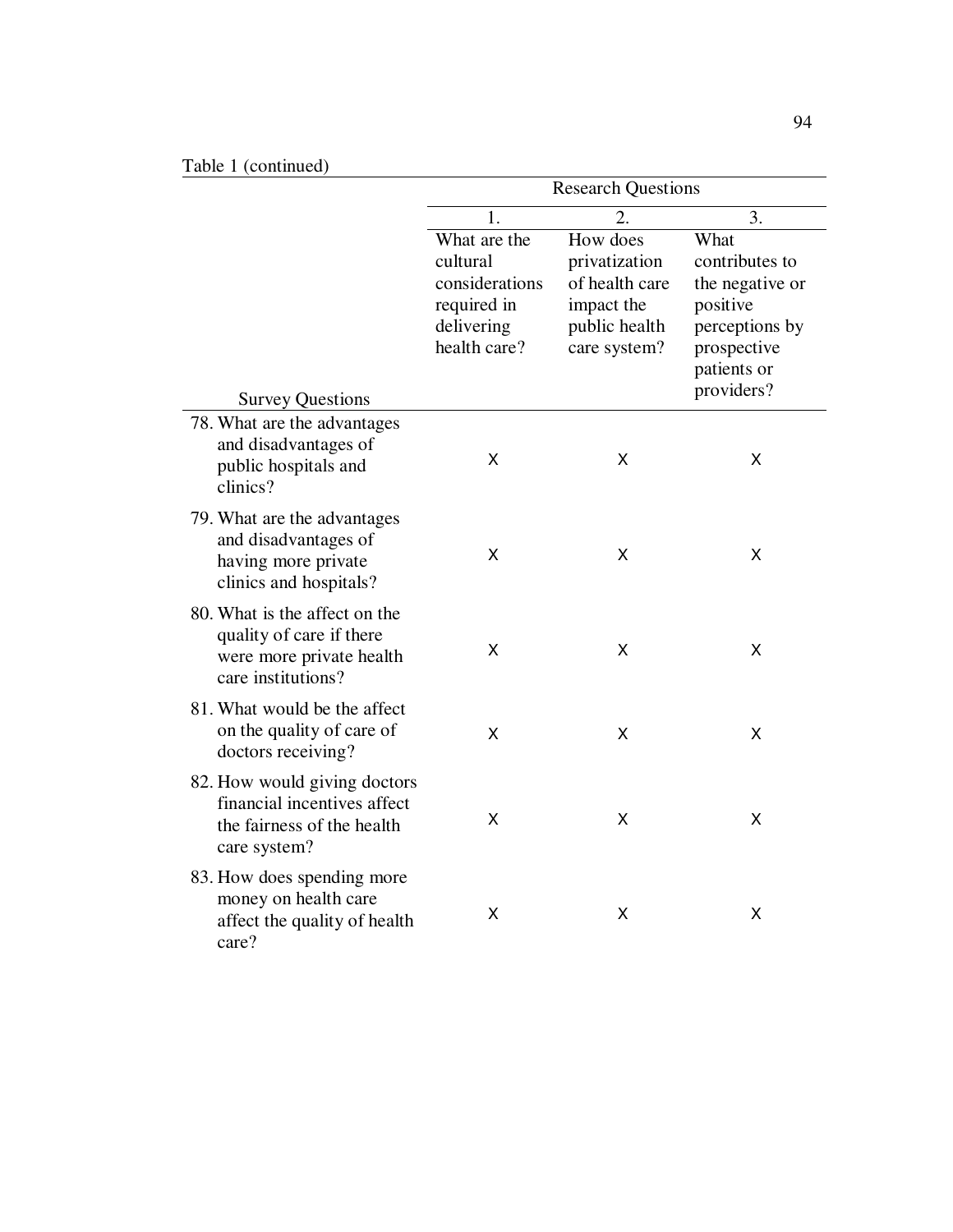| Table 1 (continued)                                                                                                    |                                                                                         | <b>Research Questions</b>                                                                  |                                                                                                                     |
|------------------------------------------------------------------------------------------------------------------------|-----------------------------------------------------------------------------------------|--------------------------------------------------------------------------------------------|---------------------------------------------------------------------------------------------------------------------|
|                                                                                                                        | 1.                                                                                      | 2.                                                                                         | 3.                                                                                                                  |
| <b>Survey Questions</b>                                                                                                | What are the<br>cultural<br>considerations<br>required in<br>delivering<br>health care? | How does<br>privatization<br>of health care<br>impact the<br>public health<br>care system? | What<br>contributes to<br>the negative or<br>positive<br>perceptions by<br>prospective<br>patients or<br>providers? |
| 84. How would you describe<br>the differences or<br>similarities in health care<br>across the region you<br>reside in? |                                                                                         | Χ                                                                                          | Χ                                                                                                                   |
| 85. How would you describe<br>the changes, if any, of<br>health care over the last 10<br>years you reside?             |                                                                                         | Χ                                                                                          | Χ                                                                                                                   |
| 86. What is your opinion on<br>health care providers<br>receiving payments<br>directly from patients?                  | X                                                                                       | х                                                                                          | Χ                                                                                                                   |
| 87. What do you think the<br>affect of more private<br>practices would be on<br>health care ?                          | Χ                                                                                       | X                                                                                          | X                                                                                                                   |
| 88. Where do you think the<br>emphasis on training of<br>health care professionals<br>and administrators should<br>be? |                                                                                         |                                                                                            | X                                                                                                                   |
| 89. What is the role of<br>Medical associations?                                                                       |                                                                                         |                                                                                            | Χ                                                                                                                   |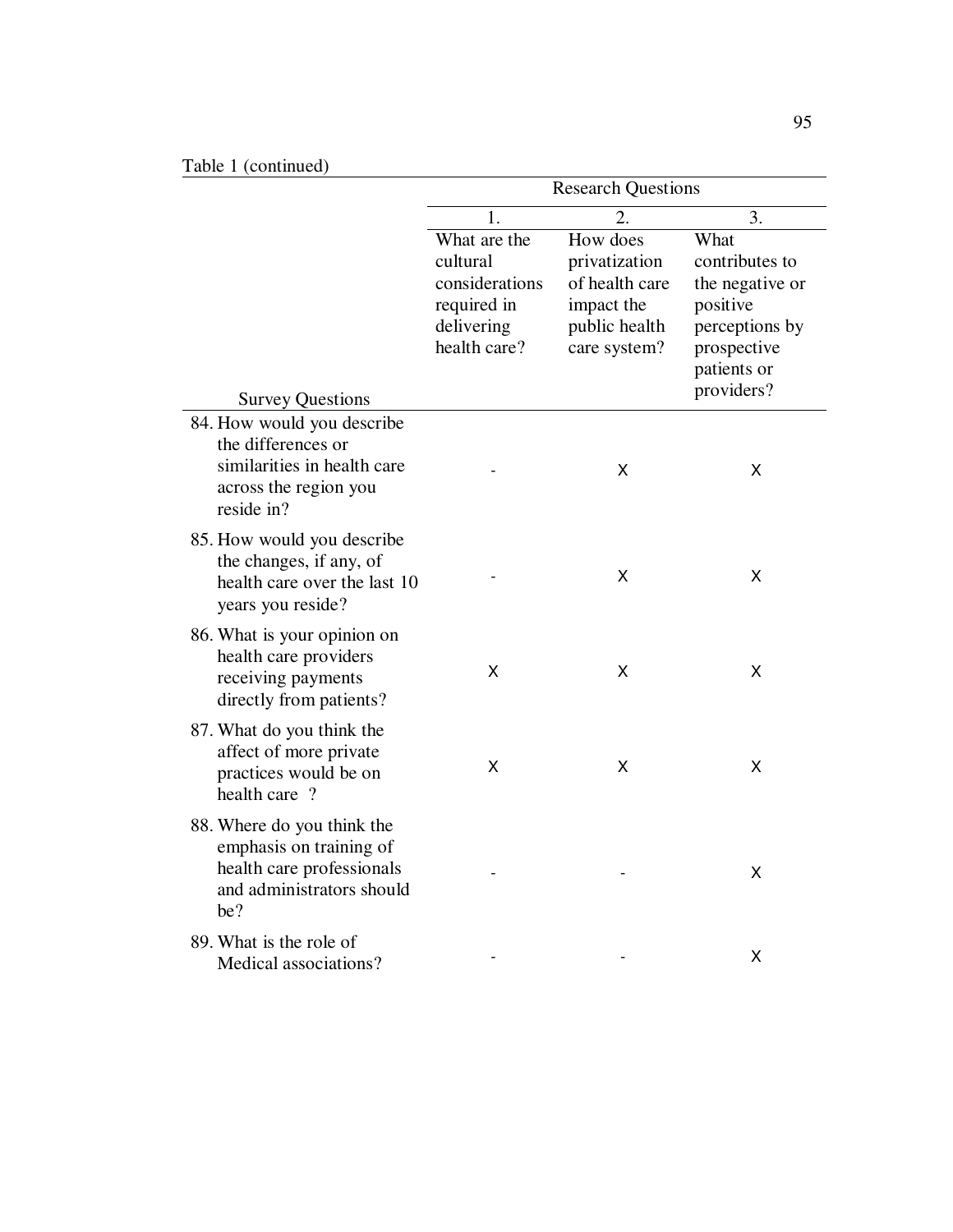| Table 1 (continued)                                                                                                 |                                                                                         |                                                                                            |                                                                                                                     |
|---------------------------------------------------------------------------------------------------------------------|-----------------------------------------------------------------------------------------|--------------------------------------------------------------------------------------------|---------------------------------------------------------------------------------------------------------------------|
|                                                                                                                     |                                                                                         | <b>Research Questions</b>                                                                  |                                                                                                                     |
|                                                                                                                     | 1.                                                                                      | 2.                                                                                         | 3.                                                                                                                  |
| <b>Survey Questions</b>                                                                                             | What are the<br>cultural<br>considerations<br>required in<br>delivering<br>health care? | How does<br>privatization<br>of health care<br>impact the<br>public health<br>care system? | What<br>contributes to<br>the negative or<br>positive<br>perceptions by<br>prospective<br>patients or<br>providers? |
| 90. What do you think is the<br>optimum administrative<br>structure for the Libyan<br>system of health care?        |                                                                                         |                                                                                            | X                                                                                                                   |
| 91. Describe the level of<br>understanding of<br>Secretariat of Health to the<br>specific problems in my<br>region. |                                                                                         |                                                                                            | X                                                                                                                   |
| 92. To what degree does<br>Libya have unified<br>standards for health care?                                         |                                                                                         |                                                                                            | X                                                                                                                   |

*Note.* X indicates that research question that survey question aims to answer.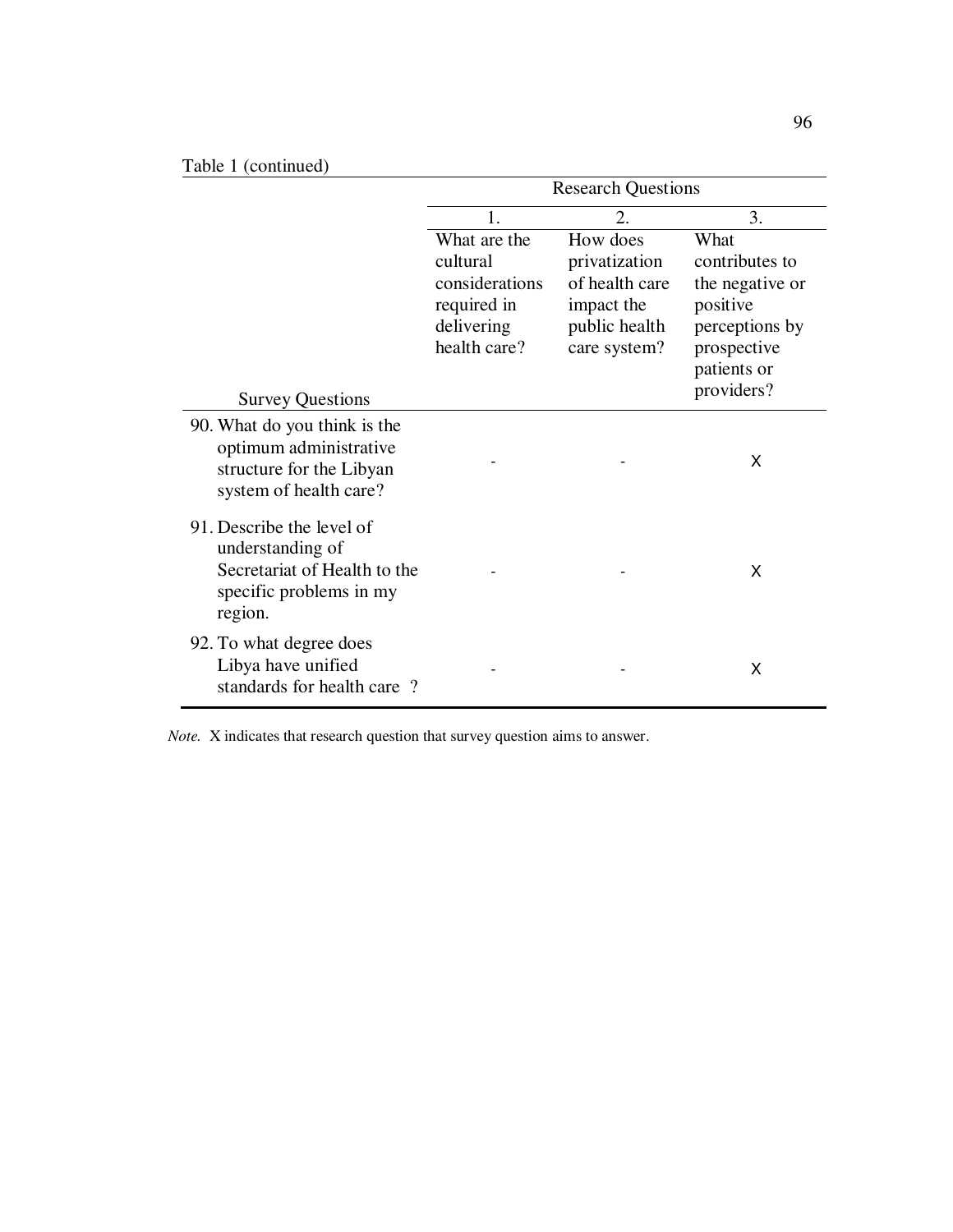Researchers seek to gain an understanding of the lived experiences of others when conducting in-depth interviewing (Seidman, 2006). According to Seidman, interviews provide access to participants' behavior and put their behavior in context; when asked open-ended questions, patients reconstruct their experiences. However, Seidman cautions interviewers and researchers from developing too close of a rapport with study participants during the interview process.

Quantitative research designs collect data such as gender, age, level of education, employment, and housing status to confirm representative sampling (Langle et al., 2003). Although this study is qualitative, socio-demographic data was collected. Sociodemographic data about respondents was collected and included in the analysis (Lewins & Silver, 2007, Repeated identifiers, such as the speaker or topic, were used consistently throughout data collection to facilitate data analysis, which is a process suggested by Lewins and Silver (2007). As an example, 1S-2009-04-04-PAT is the first participant of the study and the interviewee was a patient interviewed April 4, 2009. To assure confidentiality, the latter part of the identifier is not reported but is being retained in the primary documentation.

#### **Data Analysis**

Data analysis must be transparent, communicable, and coherent (Auerbach & Silverstein, 2003). Auerbach and Silverstein suggested that the analysis is valid if it is supported by the data, despite the possibility of multiple interpretations of the qualitative data. However, participants' concerns must take precedence over the researcher's concerns. Auerbach and Silverstein also suggested that data analysis may lead to a reformulation of research concerns.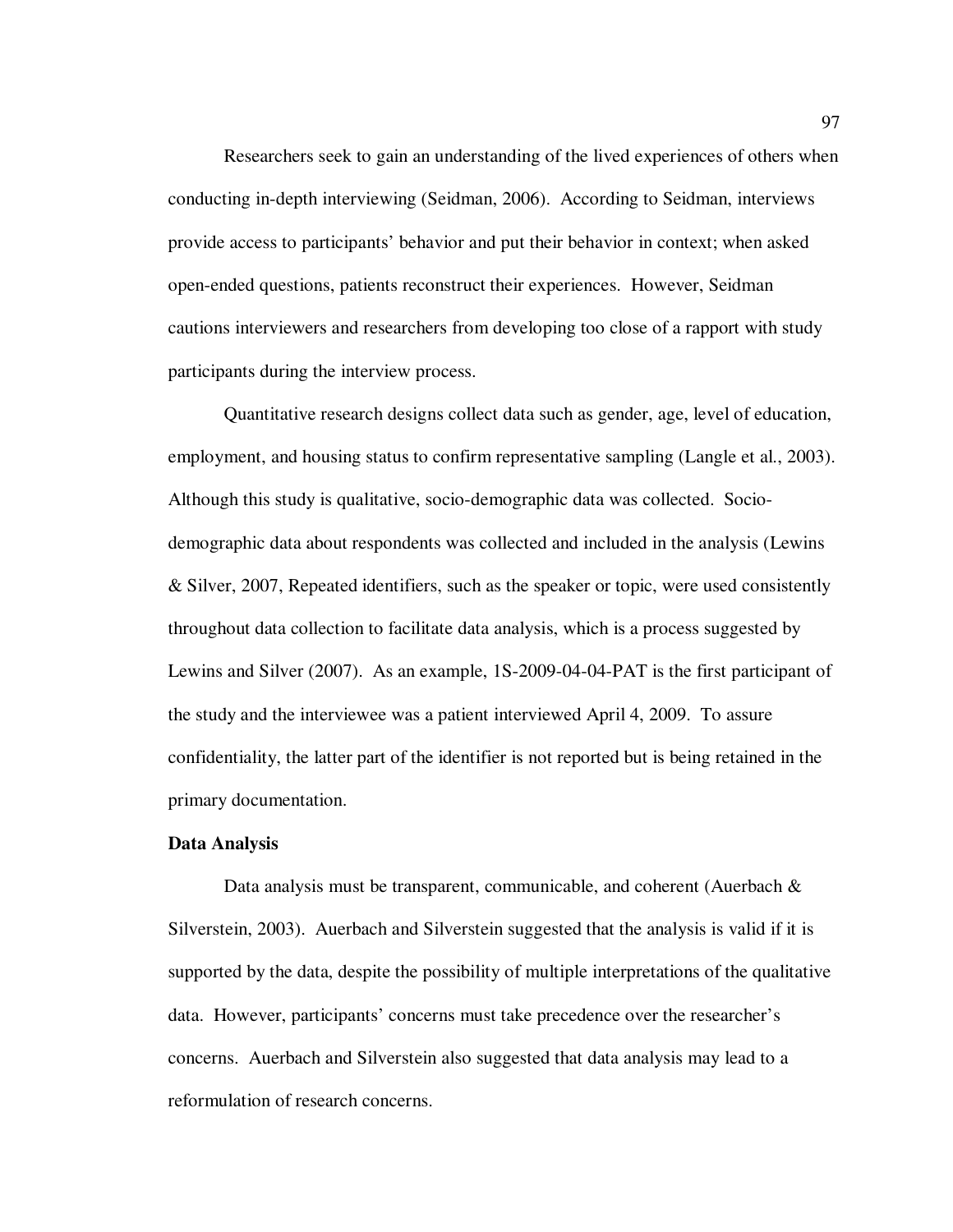Both coded data and direct interpretation are used in case study research (Stake, 1995). This study relied more on coded data, but direct interpretation was also used. ATLAS.ti5 was used for the analysis of survey data. It is a Computer Assisted Qualitative Data Analysis (CAQDS) tool that facilitates storage, coding, retrieval, and reporting. It was used to store and analyze primary data (Lewins & Silver, 2007). The categories and variables were defined to code the survey data. Coding looks for patterns and reoccurrence of meanings in the data. Pre-established codes are useful but new ones should be looked for (Stake, 1995). According to Lewins and Silver, unused codes can be recoded so that they appear on the bottom of the code list (e.g., 'zz'). Codes were placed in code families to help establish links and themes. Table 2 is an output report from ALTAS.ti5 . It illustrates preliminary codes established for this study and their family groupings.

Table 2

*Preliminary codes and families created in ATLAS.ti* 

**Codes** Accred-JCAHO {0-0}

Accred-JCI  $\{0-0\}$ 

Accred-Joint Commission International {0-0}

Accred-Joint Commission on Accreditation of Healthcare Organizations {0-0}

Accredit-certifications {0-0}

Admission-referral {0-0}

Admission-walk-in {0-0}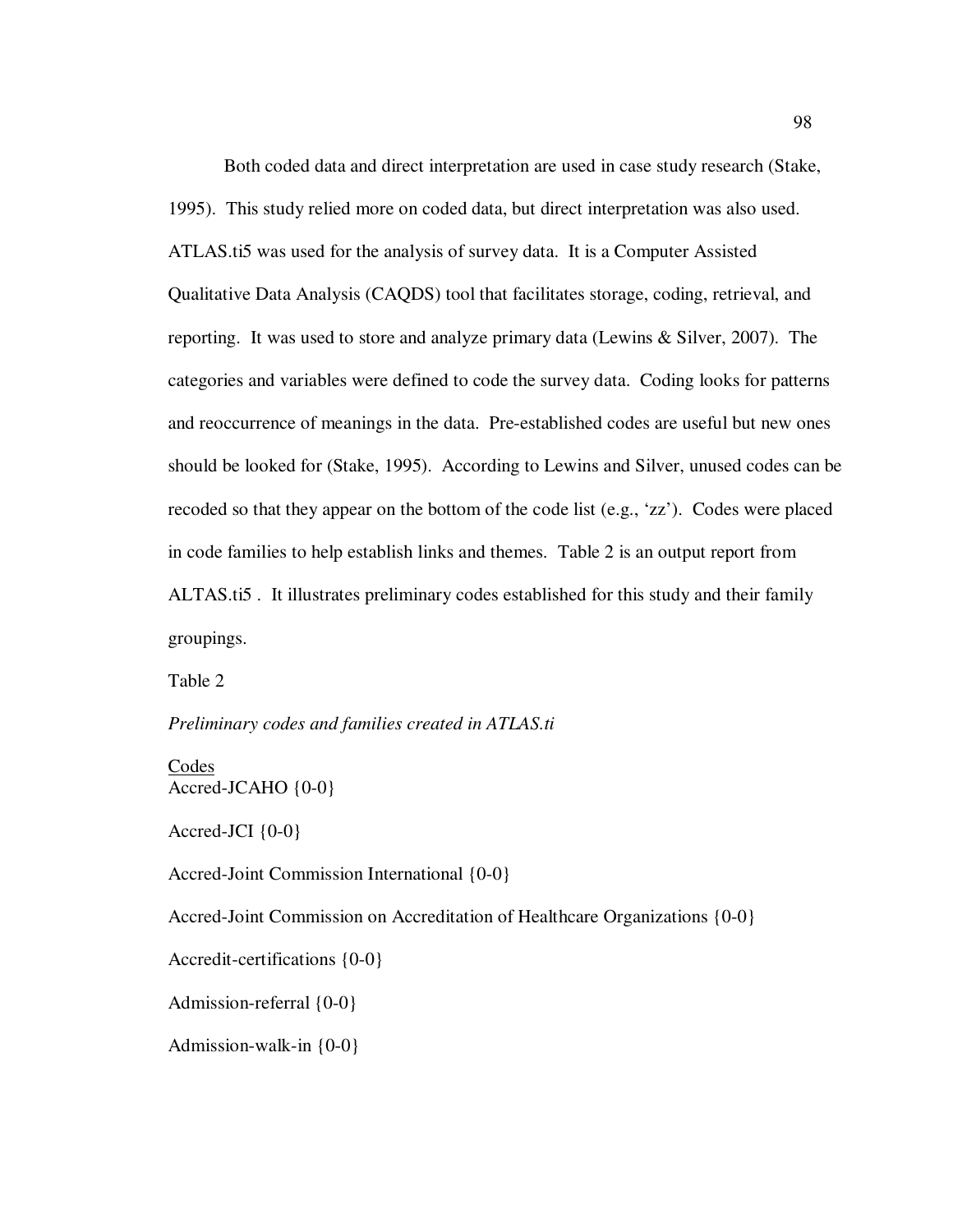Change-reengineering {0-0}

Change-reorganize {0-0}

Communication-brochures {0-0}

Communication-information {0-0}

Department-Emergency room {0-0}

Department-ER {0-0}

Doc-handbook  ${0-0}$ 

Doc-manual {0-0}

Doc-policy  ${0-0}$ 

Doc-procedure {0-0}

Electronic-automatic {0-0}

Electronic-Decision Support Systems {0-0}

Electronic-DSS {0-0}

Electronic-EMR {0-0}

Electronic-information systems {0-0}

Electronic-IS {0-0}

Electronic-IT  ${0-0}$ 

Electronic-medical records {0-0}

Fin-GDP {0-0}

Governance-mission {0-0}

Governance-leaders {0-0}

Governance-mission {0-0}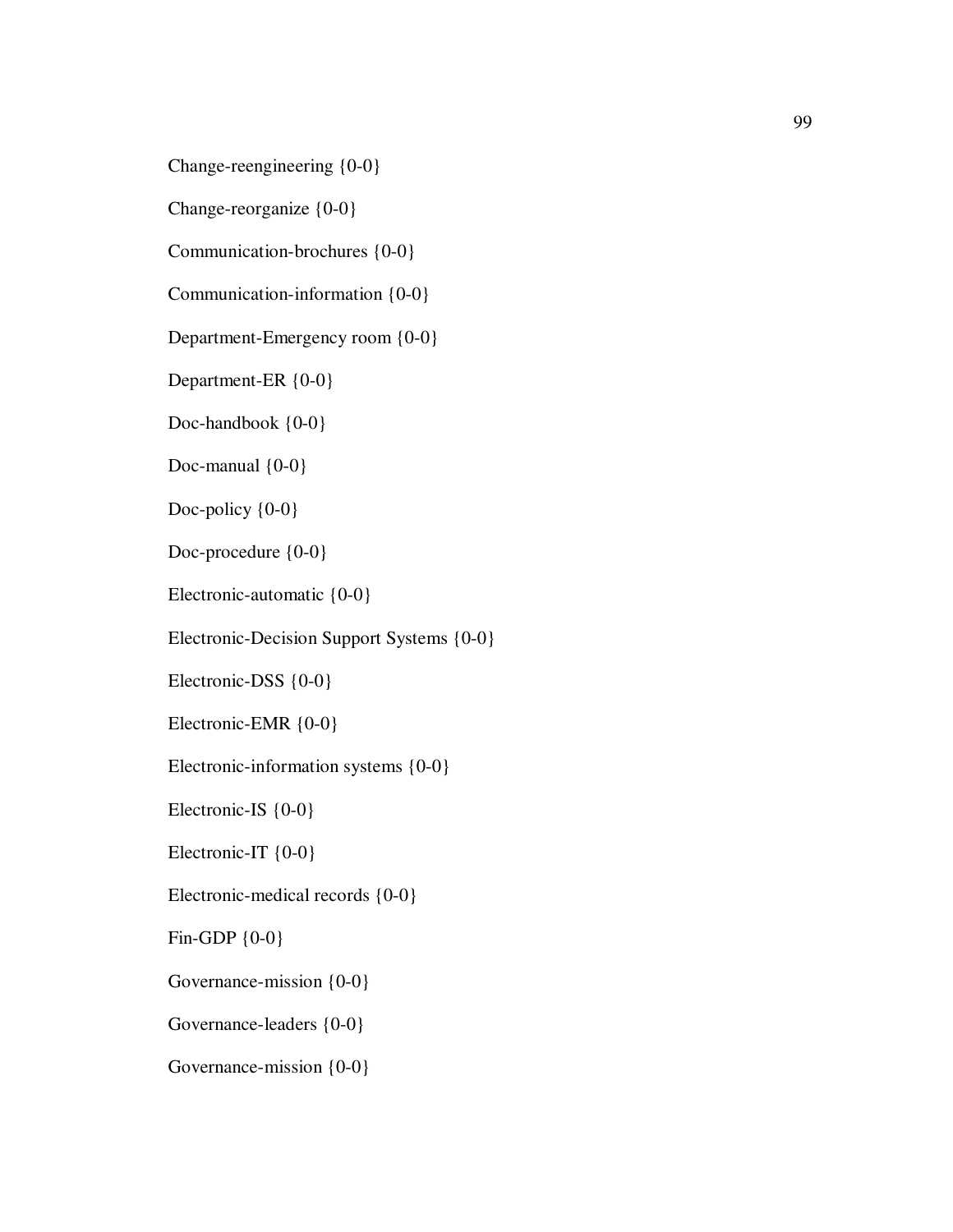Governance-organizational change {0-0}

Governance-values {0-0}

HLTH-Healthy Adjusted Life Expectancy {0-0}

HTHL-HALE {0-0}

Measure-benchmarking {0-0}

Measure-outcomes {0-0}

Measure-performance  ${0-0}$ 

MOTIV-incentives {0-0}

Patients-customer satisfaction {0-0}

Physical-medical offices {0-0}

Policy-consent {0-0}

Procedure-bed assignment {0-0}

Procedure-preadmission {0-0}

Quality-compliance {0-0}

Quality-continuous improvement {0-0}

Quality-Continuous Quality Improvement {0-0}

Quality-CQI {0-0}

Quality-customer satisfaction {0-0}

Quality-improve {0-0}

Quality-patient satisfaction {0-0}

Quality-training {0-0}

Referral-primary care {0-0}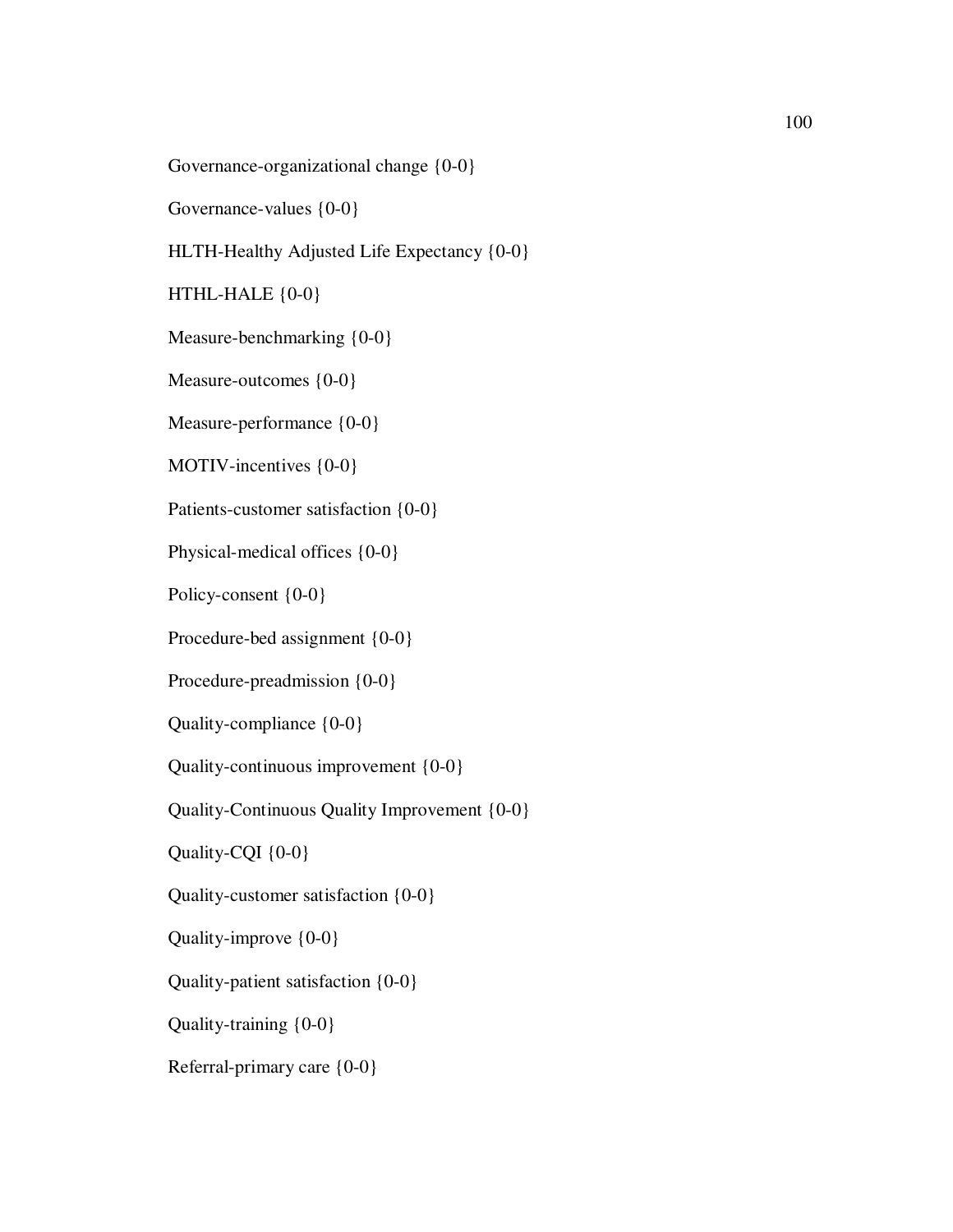Staff-leaders {0-0}

Staff-nursing {0-0}

Staff-training {0-0}

Sys-community {0-1}

Sys-institutional  ${0-1}$ 

Sys-organizational change {0-1}

System {0-3}

Tripoli Medical Center {0-1}

Tripoli Medical Center-governance {0-1}

Trust {0-0}

Code Families

Accreditation (8)

Admission (3)

Change (2)

Communication (4)

Departments (2)

Documents (5)

Electronic (11)

Finance (1)

Governance (9)

Health Assessment (3)

Measure (3)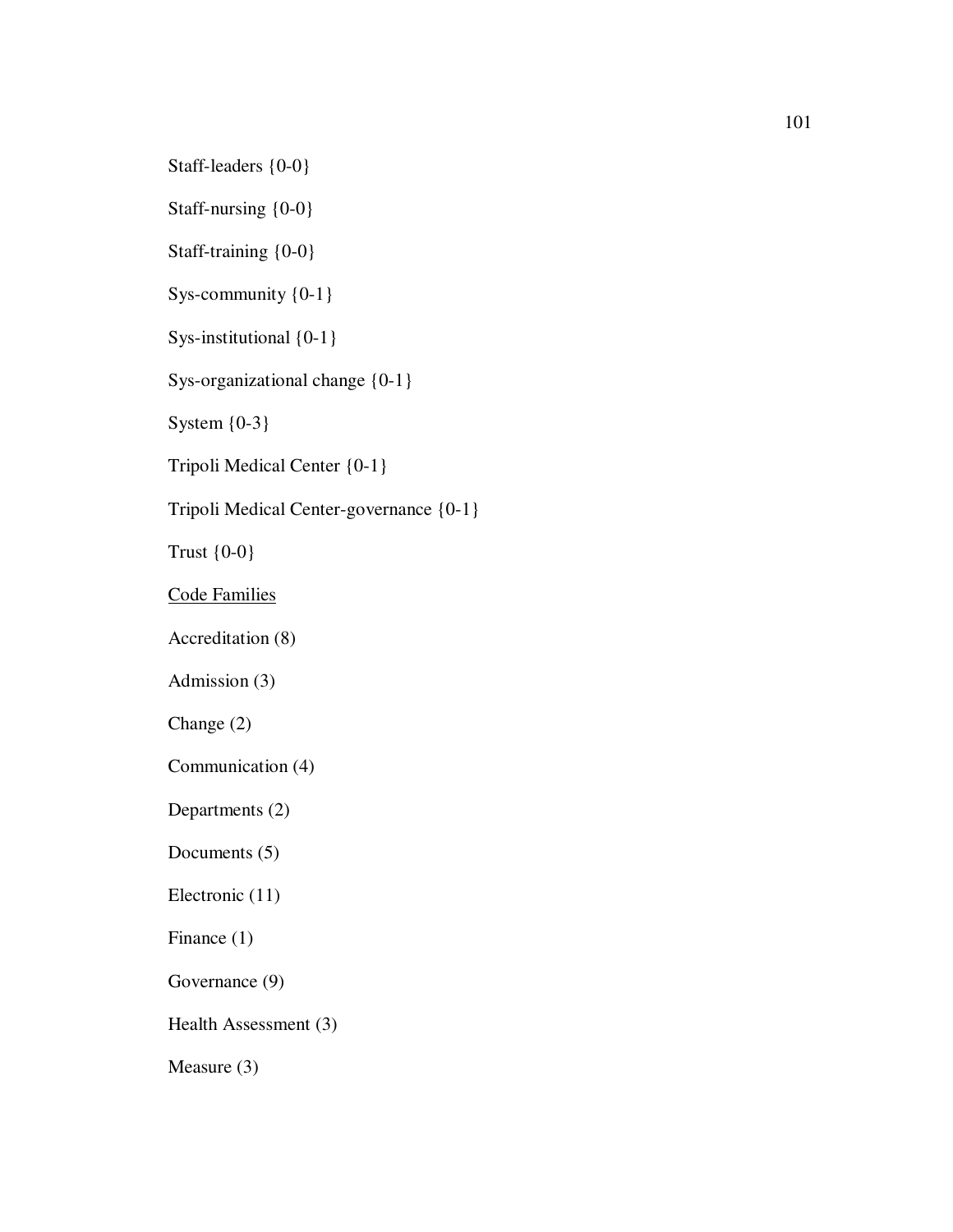Motivation (2) Patients (5) Physical (1) Policy (3) Procedure (4) Quality (13) Referral (1) Staff  $(5)$ System (5) Tripoli Medical Center (2)

Figure 3 is a network view of the codes and their relationships. However, the codes and their links and relationships evolved throughout the study. As mentioned by Lewins and Silver, ALTAS.ti5 does not create a hierarchical structure for codes, so prefixes were created to help categorize the codes.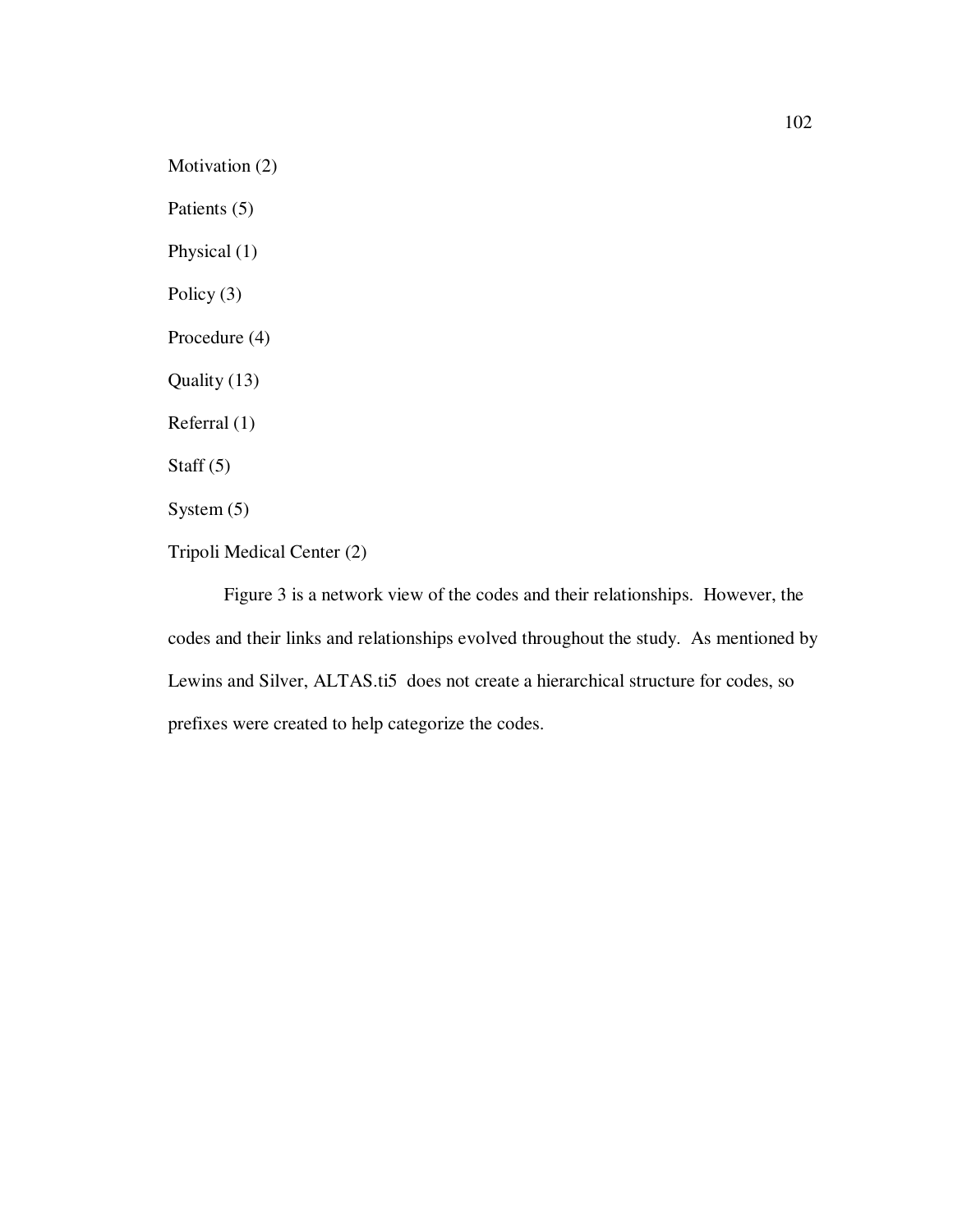

Figure 3. *Open-coding network view*

A mixed data analysis approach was used. At times, a constructivist approach was used. It helped link patterns of discourse (Lewins & Silver, 2007). Deductive coding was used to explore if the construct of trust, specifically in the coding of TMC medical and administrative staff data, is transferable. Inductive coding was also employed. Lewins and Silver suggested that inductive coding occurs in three phases: open coding, axial coding, and selective coding. Codes were generated by themes or topics that evolve from the interviews, ideas or concepts from the literature, and language or terminology used by respondents. Small sentences or words were first coded using open coding. The codes from the first phase were reconsidered during axial coding. Finally, during selective coding, the codes were reexamined and relationships, themes, and patterns were identified.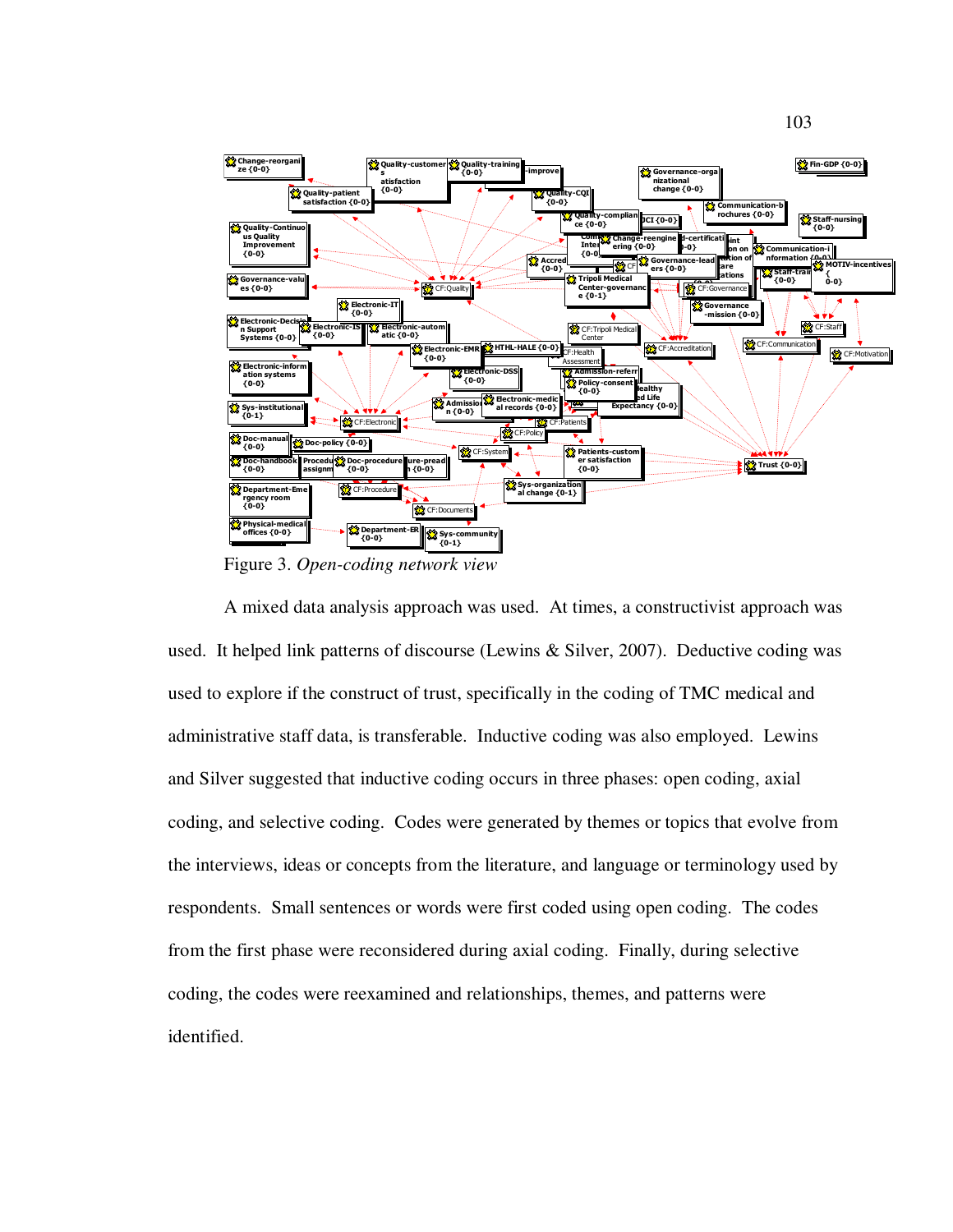The steps for coding the data analysis are similar to those laid out by Auerbach and Silverstein (2003, p. 35) for grounded theory coding:

- 1. Research concerns.
- 2. Theoretical narrative.
- 3. Theoretical constructs.
- 4. Themes.
- 5. Repeating ideas.
- 6. Relevant text.
- 7. Raw data.

The data was refined and elaborated on the conceptual constructs found in the literature. Themes were combined to form theoretical constructs. Relevant text was identified from the surveys that are specific to the research concerns. An idea was relevant if it is mentioned by more than one participant. Repeating ideas were extracted from the relevant text. Auerbach and Silverstein (2003) recommended 40 to 80 repeating ideas. Direct interpretation of individual episodes and aggregation of many were required for analysis (Stake, 1995). Participants used different words to express the same idea. However, since coding was of the translated narratives from Arabic to English, there were fewer differences in expression of the same idea. A theme groups repeating ideas. Auerbach and Silverstein recommended 10 to 20 themes. Thirteen themes evolved from this study. The theoretical narrative summarizes the findings in the context of the research concerns.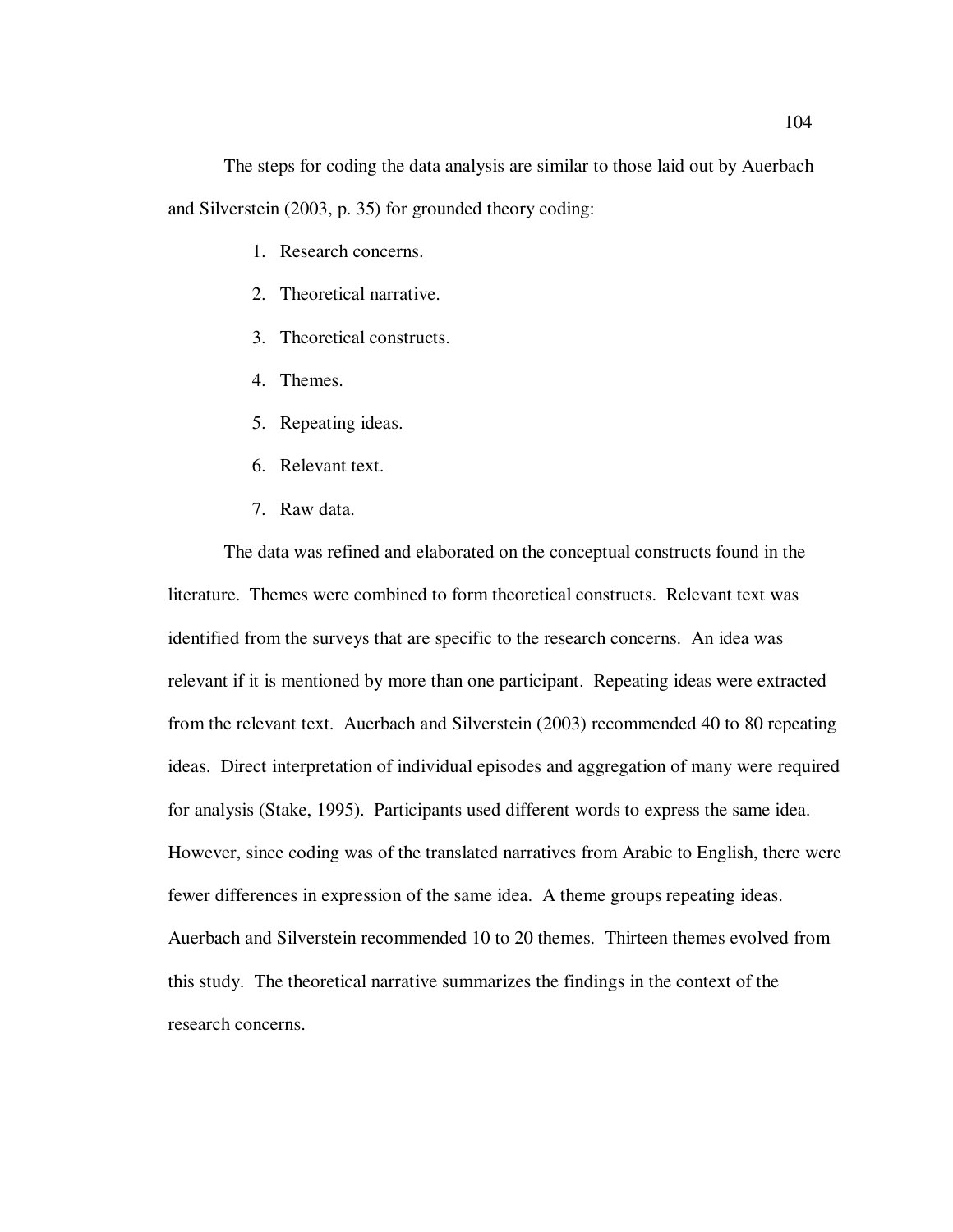One limitation is that coding was conducted by only one researcher. Additionally, participants were not presented with the repeated ideas or relevant text. However, member checking was conducted. To avoid racism, culturalism, ethnocentrism, and classism, it is imperative to use members from the same culture.

The findings of qualitative case studies are not normally generalized to populations. Yin (2003) described this as *analytical naturalization*. Therefore, generalizations did not automatically apply to departments outside the pediatric department at TMC. Unlike most health care institutions in Libya that are managed by one of the 22 municipalities, TMC is centrally controlled. Therefore, generalizations may not apply to other Libyan public hospitals.

#### **Chapter Summary**

An exploratory qualitative case study was conducted at TMC. Even though triangulation was employed to enhance validity, unstructured interviews dominated the data collection. The researcher recorded observational data, conducted all interviews, and requested supporting documents. The instruments were pretested during the pilot study. Data was codified, which identified themes based on the convergence of the data. The results and analysis are presented in Chapter 4.

#### **Chapter 4: Results**

#### **Introduction**

The purpose of this study was to explore the negative and positive factors that determine trust in the delivery of health care at a Libyan public hospital. This chapter presents the results collected at the Tripoli Medical Center (TMC) between March 9,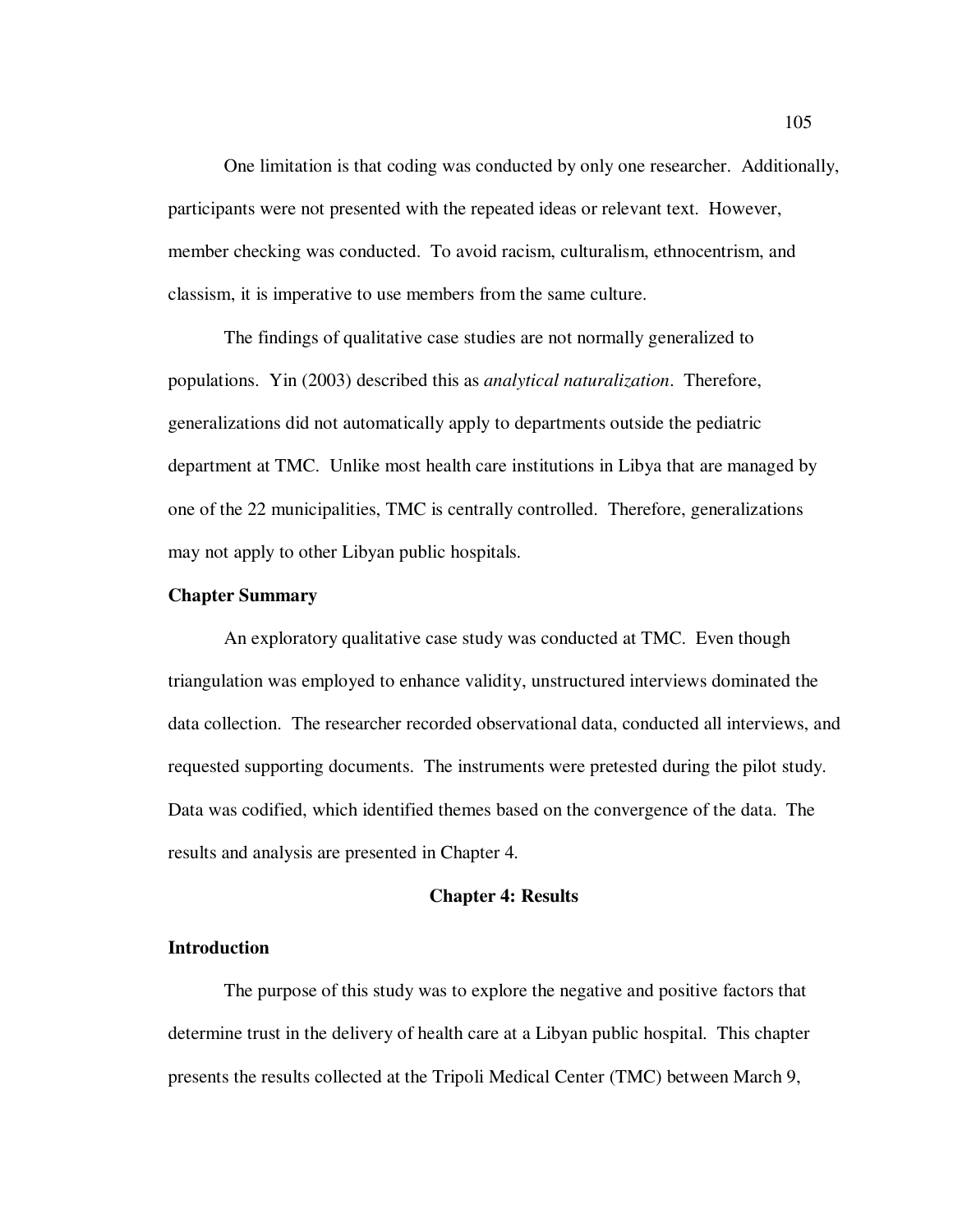2009 and April 8, 2009. The parents of pediatric patients, nurses, doctors, administrative, and support staff were interviewed. Sixty respondents consented to participate in either the pilot or the study. Of the 60, 10 interviews were conducted solely to pretest the survey instruments and the participants' responses were not reported. Of the 50 participants included in the study, 30 were from the patient population and 20 were hospital staff members. Throughout the 32 days of data collection, the researcher completed memos and observation sheets. Additionally, attempts were made to collect procedures, organizational charts, and policy documents. In this chapter, the results from the interviews, observations, and document review are presented. Member checking occurred with this study's TMC gatekeeper and translators; results are discussed in this chapter.

#### **Interviews**

As part of the consent process, pilot participants were informed that the pilot was for the sole purpose of pretesting the questionnaires. The pilot was conducted March 9, 2009 - March 15, 2009. The responses of pilot participants are not reported. Pilot participants were excluded from the study. Interviews for the study were March 16, 2009 - April 7, 2009.

The Head of Pediatric Respiratory and Intensive Care hospital provided four translators for the pilot and the study. They received no monetary compensation. The translators were medical doctors at various levels of their medical training: two interns, one Registrar, and one Attachment. They were not certified translators, but all medical training in Libya is conducted in English. The translators were required when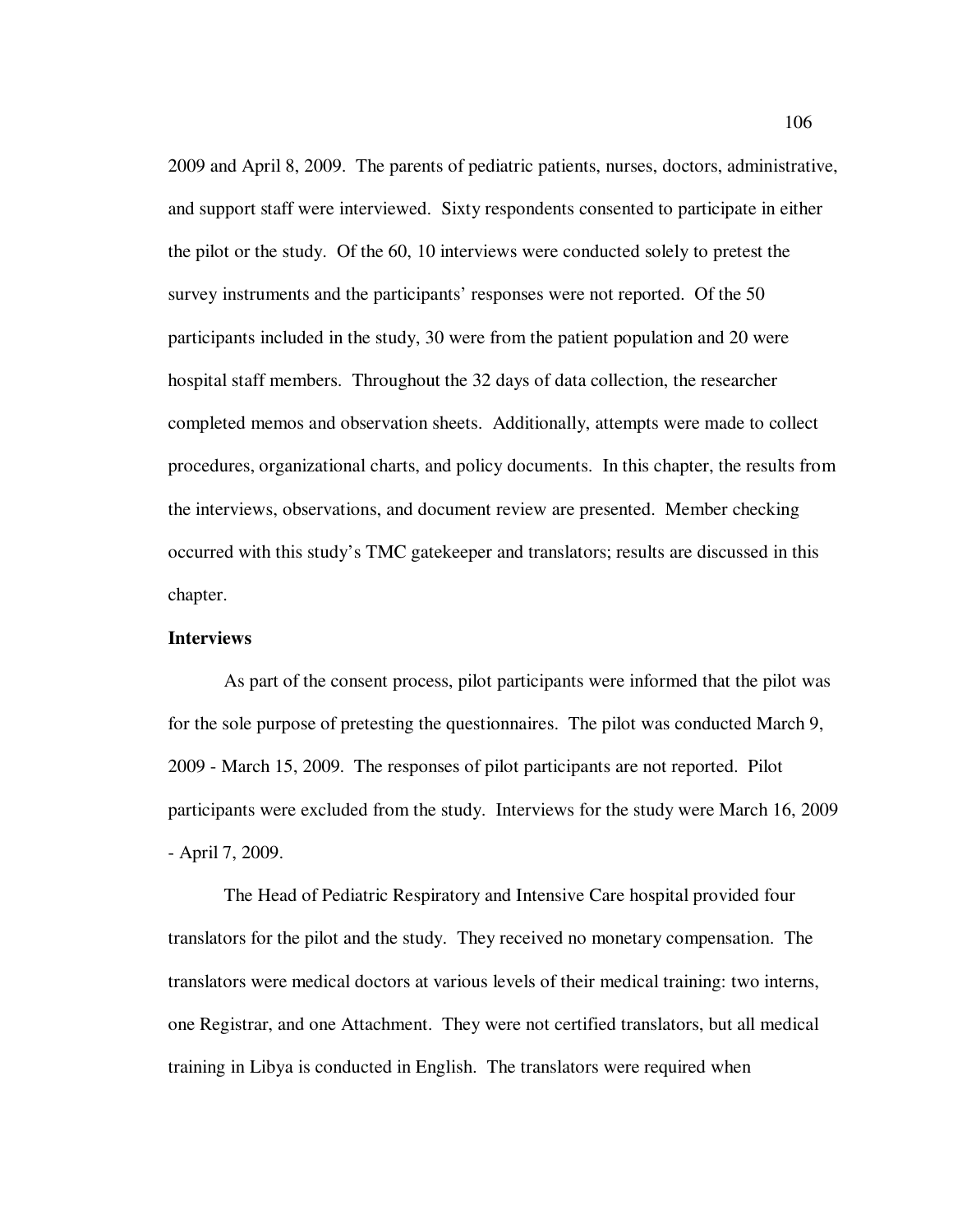respondents were not proficient in English. The consent process emphasized that their role was solely for translation and not as a service provider. Even though the translators have medical training and were provided with the questionnaires in Arabic, care was taken to ensure that the questions posed to the respondents came from the sole researcher. That is, questions were first asked in English then translated as needed. The translators were accessible to the researcher throughout the study.

Table 3 illustrates the respondents for both the pilot and the study by participant category: patient, doctor, nurse, and support staff. Each respondent is uniquely identified and each identifier indicates an interview.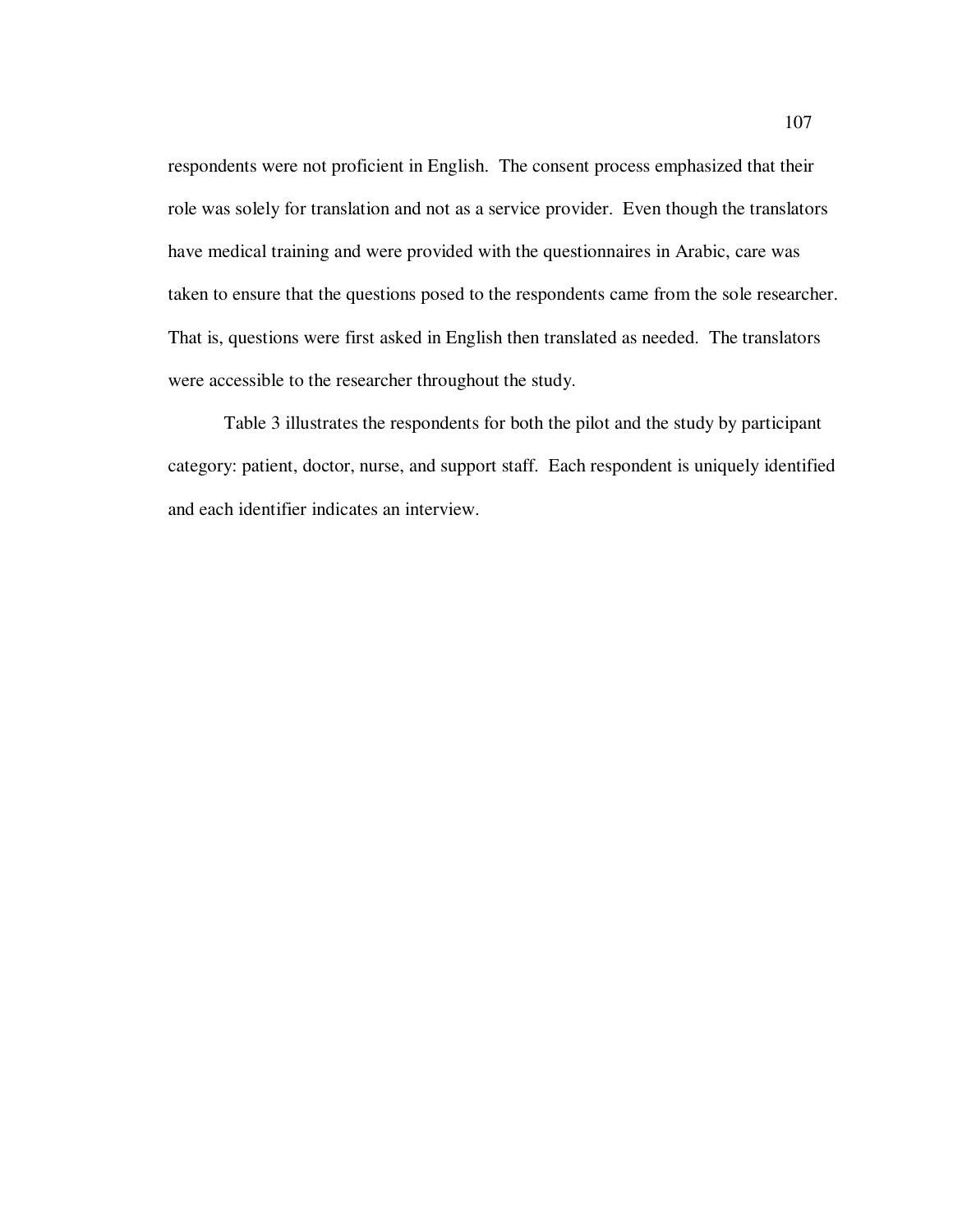## Table 3 *Respondents by category*

|       | Patient/Guardian                                                                                                                                                             | Doctors                                        | <b>Nurses</b>                   | Administrative | Support          |
|-------|------------------------------------------------------------------------------------------------------------------------------------------------------------------------------|------------------------------------------------|---------------------------------|----------------|------------------|
| Pilot | 3P, 4P, 7P, 8P, 9P,<br>10P                                                                                                                                                   | 1P, 2P, 1P,<br>1P                              | 5P, 6P, 5P,<br>6P               |                |                  |
| Study | 3S, 4S, 9S, 10S,<br>11S, 12S, 14S,<br>15S, 16S, 21S,<br>26S, 27S, 28S,<br>29S, 31S, 32S,<br>34S, 35S, 36S,<br>37S, 38S, 40S,<br>41S, 42S, 43S,<br>44S, 45S, 46S,<br>48S, 49S | 8S, 18S,<br>19S, 20S,<br>22S, 25S,<br>47S, 50S | 5S, 6S, 7S,<br>17S, 23S,<br>39S | 1S, 2S, 13S    | 24S, 30S,<br>33S |

*Note.* P indicates pilot subject and S represents study subject

Thirty of 50 parents of pediatric patients who were invited to participate in the study agreed to be interviewed. Parents represented the pediatric patients if patients were below assent age, if patients were too ill or shy to participate in the interview. Mothers are admitted into the ward with their child. Therefore, the term patient and the patient's parent are used interchangeably in this study unless otherwise specified. All the patients for the study were inpatients. Inpatients are afforded more privacy for the study. It was difficult to obtain a location for the interviews of patients during the pilot; the majority of patients for the pilot were outpatients. Additionally, the interviews were more disruptive to the outpatient department as they consumed precious time. The majority of the respondents were the mothers of patients. Mothers are admitted to the inpatient pediatric ward with the pediatric patient and they play a critical role to the care of patients while in the hospital. The exception to the admission of mothers is pediatric patients less than 28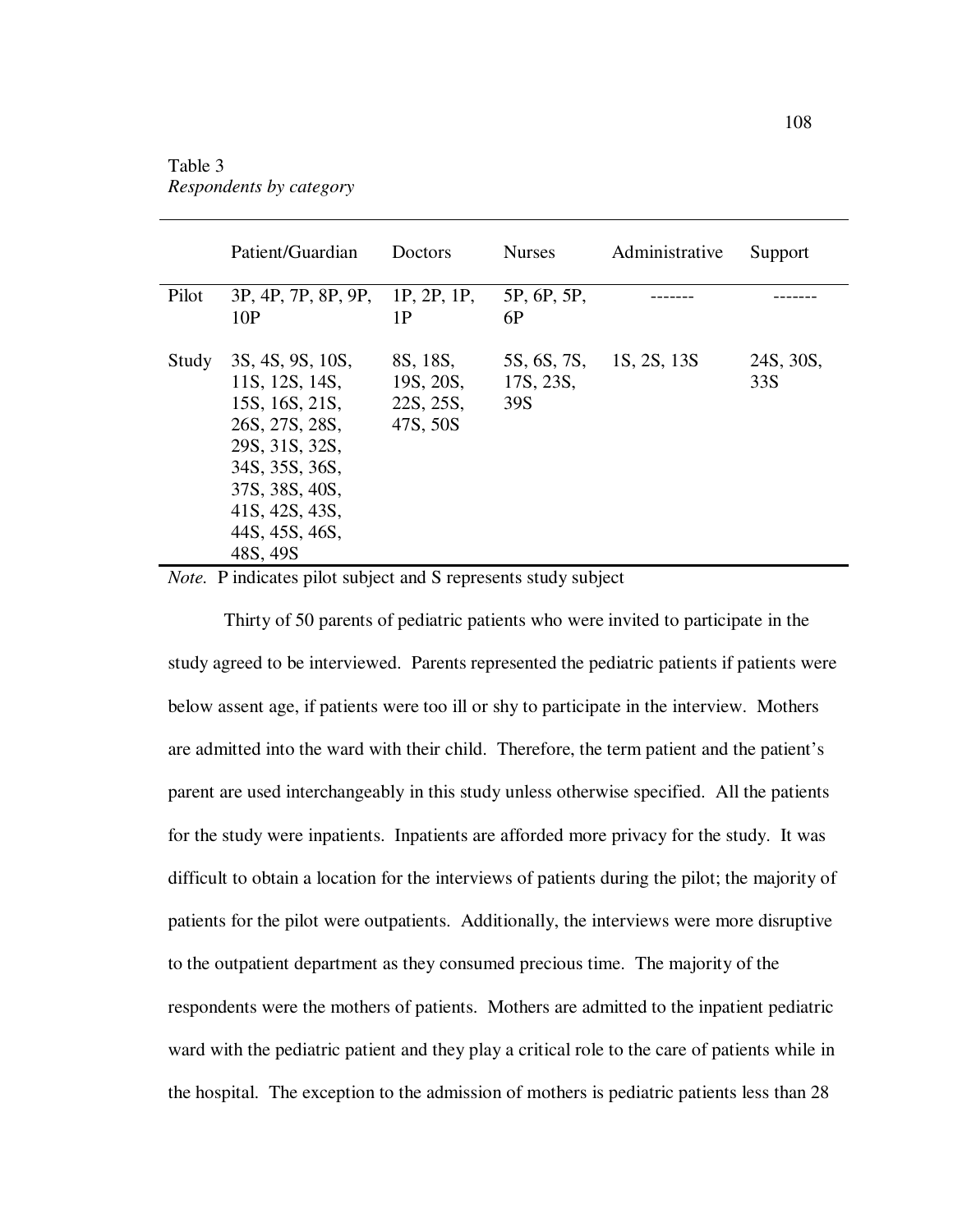days old which are in the neonatal department or patients who are in ICU. All pediatric patients interviewed had at least one parent who was Libyan. Fifteen of the 30 patient respondents were from the city of Tripoli, the hospital location.

Twenty hospital staff employees were interviewed. Staff consisted of nurses, doctors, administrators, and other support staff (e.g., pharmacist, security, social worker). Of the 20 staff members, 15 staff members were Libyan and 5 were non-Libyan. Two senior level doctors and approximately ten nurses declined to be interviewed.

Based on the pretest of the study, audiotaping was not requested of respondents. Audiotaping was planned to validate translation. However, English speaking professional staff was the more likely cluster to agree to be audiotaped. All pilot patient representatives refused audiotaping. Further inquiry of the staff confirmed speculation that in Islamic culture Muslim women, who were the majority of respondents, do not want their voices recorded. Additionally, the few interviews audiotaped during the pilot did not add any robustness to the transcribed interviews; translation during the interviews provided ample time to record responses in the researcher's journal. Since the audio tape did not provide additional information, to avoid the potential obtrusiveness of audiotaping and to solicit more candid responses, consent for audiotaping was not requested for the study. Furthermore, the translation and transcription did not extend interviews past the consented scheduled interview duration. Even though audiotaping attempts for this study were designed to be unobtrusive, Stake (1995), suggests that audio taping should not be relied on. Once data collection began for the pilot and study, it became obvious that the lack of audiotaping did not impact data collection.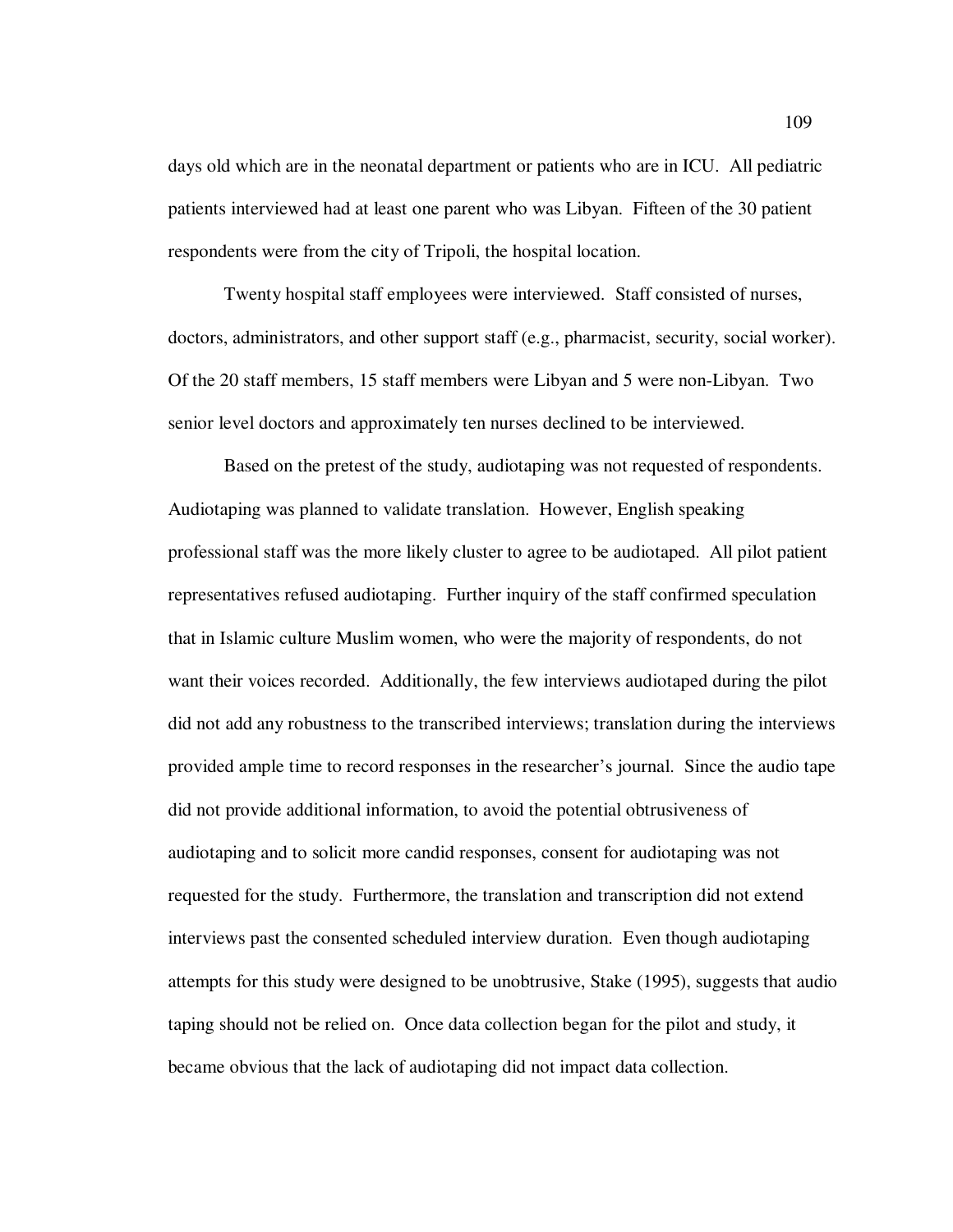The three interview protocol was designed for staff interviews. Dolbeare and Schuman (Seidman, 2006) suggested the three interview protocol in order to give respondents time to reflect between interviews. The staff survey instrument was easily completed within the time scheduled for one interview with most respondents, respondents overwhelmingly preferred to conduct the interview in one sitting, and scheduling three interviews for one respondent was challenging due to professional commitments. As a result, 19 of the 20 staff interviews were conducted in one sitting.

#### **Open and Axial Coding.**

As suggested by Auerbach and Silverstein (2003), the use of open-ended questions for the study was designed to explore participants' subjective experiences. Even though the interviewer and translators used structured questions, they conducted the interviews as a guided conversation (Yin, 2003). The pretest of the questionnaires revealed that some of the questions did not add any new information from the respondents and some questions were not clear to the participants. As an example, staff members overwhelmingly did not understand the question, "Describe one or more quality processes at TMC." During the pilot, examples provided by the researcher had to be given leading to conclusion that the question should be discarded. Answers included:

- Process difficult. Not good/not bad.
- Nothing for hospital.
- Nursing offices, need more help, facing many problems. Libyan and Foreigners same salary. Good for patients because free.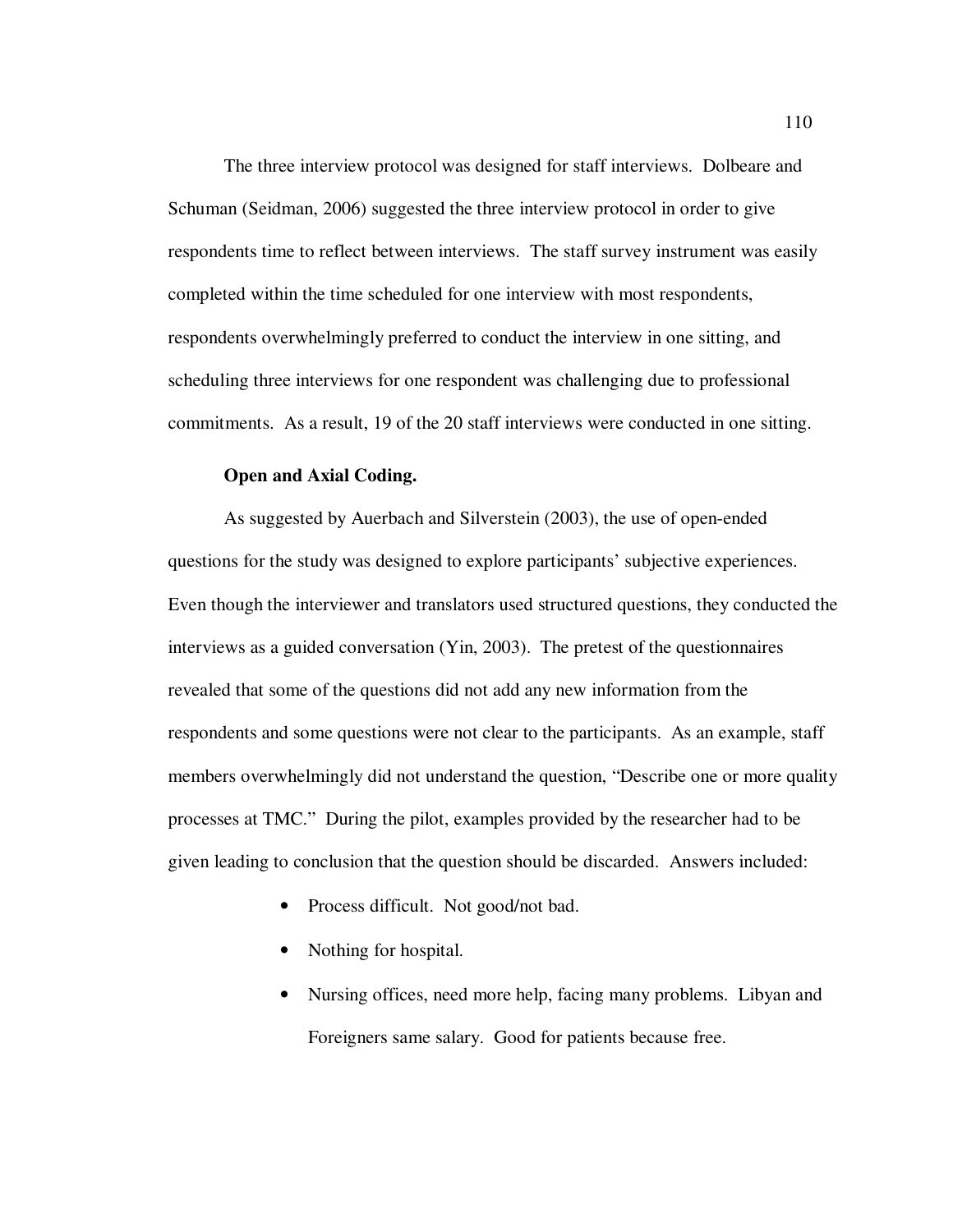Additionally, the following series of questions led to the same answers with the same meaning:

- What was your impression of how attentive nurses were to you?
- What do you think about the nurses' ability to understand the patient's feelings when admitted?
- What do you think about the nurses overall treatment?
- Describe the nurses' preparation to handle your case.
- Describe the skills of the nursing staff.
- Describe the nursing team for your case.

As an example, one pilot participant responded to these series of questions,

"behavior is not good, shout at patients," while another responded "very good."

The redundant and unclear questions were not used for the interviews conducted during the subsequent study. Table 4 illustrates the interview questions and their relationship to the remaining research questions.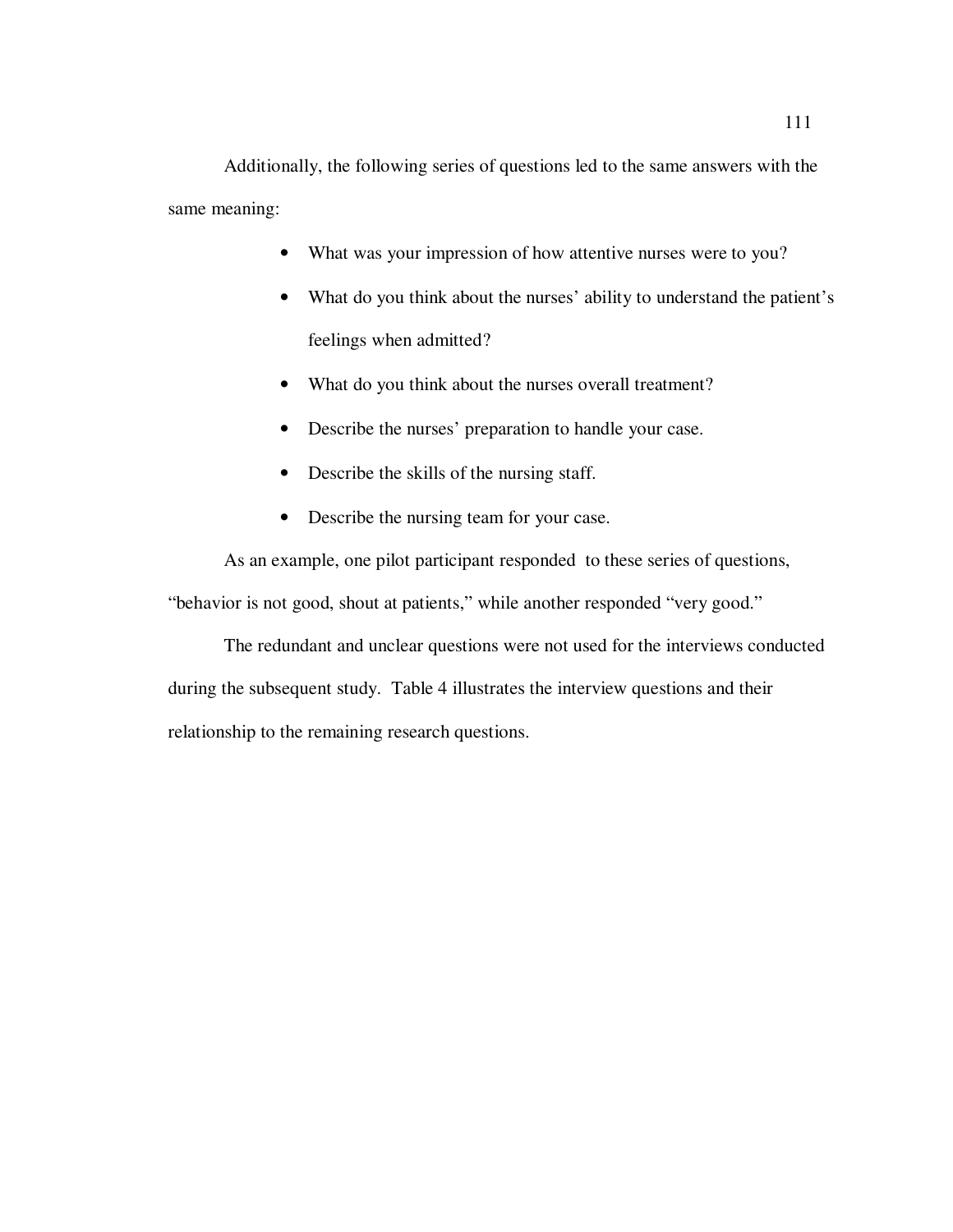### Table 4

| <b>Research Question</b>                     | <b>Question Number</b>                        |
|----------------------------------------------|-----------------------------------------------|
| What are the cultural considerations         | 1, 2, 3, 4, 5, 9, 11, 12, 13, 14, 16, 17, 20, |
| required in delivering health care in Libya? | 22, 23, 24, 25, 26, 27, 28, 32, 33, 34, 36,   |
|                                              | 38, 39, 41, 42, 43, 44, 45, 46, 47, 48, 49,   |
|                                              | 50, 51, 52, 53, 54, 55, 56, 57, 58, 59, 60,   |
|                                              | 62, 64, 66, 67, 68, 69, 74, 75, 76, 77, 78,   |
|                                              | 79, 82, 83                                    |
|                                              |                                               |
| How does privatization of health care        | 43, 44, 45, 46, 47, 48, 49, 50, 51, 52, 53,   |
| impact Libya's public health care system?    | 54, 55, 56, 57, 58, 59, 60, 62, 64, 66, 67,   |
|                                              | 68, 69, 70, 71, 72, 73, 74, 75, 76, 77, 78,   |
|                                              | 79, 82, 83                                    |
| What contributes to prospective patients' or | 1, 2, 3, 4, 5, 9, 11, 12, 13, 14, 16, 17, 20, |
| providers' negative or positive perceptions? | 22, 23, 24, 25, 26, 27, 28, 32, 33, 34, 36,   |
|                                              | 38, 39, 41, 42, 43, 44, 45, 46, 47, 48, 49,   |
|                                              | 50, 51, 52, 53, 54, 55, 56, 57, 58, 59, 60,   |
|                                              | 62, 64, 66, 67, 68, 69, 70, 71, 72, 73, 74.   |
|                                              | 75, 76, 77, 78, 79, 82, 83, 88, 90, 91, 92    |

*Pretested research and survey question matrix* 

Questions 1 through 56 were asked of the patients' parents and questions 57 through 92 were asked of the staff. It was important to allow respondents to tell their stories without losing control of the interview, as recommended by Stake (1995). The interview sought to answer the research questions.

Table 5 indicates the questions that were explicitly responded to by the survey participants. Since the interviews were designed to be unstructured interviews, questions were occasionally skipped at the discretion of the researcher. The most common reason for omitting a question was that the respondent already addressed the subject thoroughly or the question was not relevant to the interviewee (e.g., asking about comfort at night for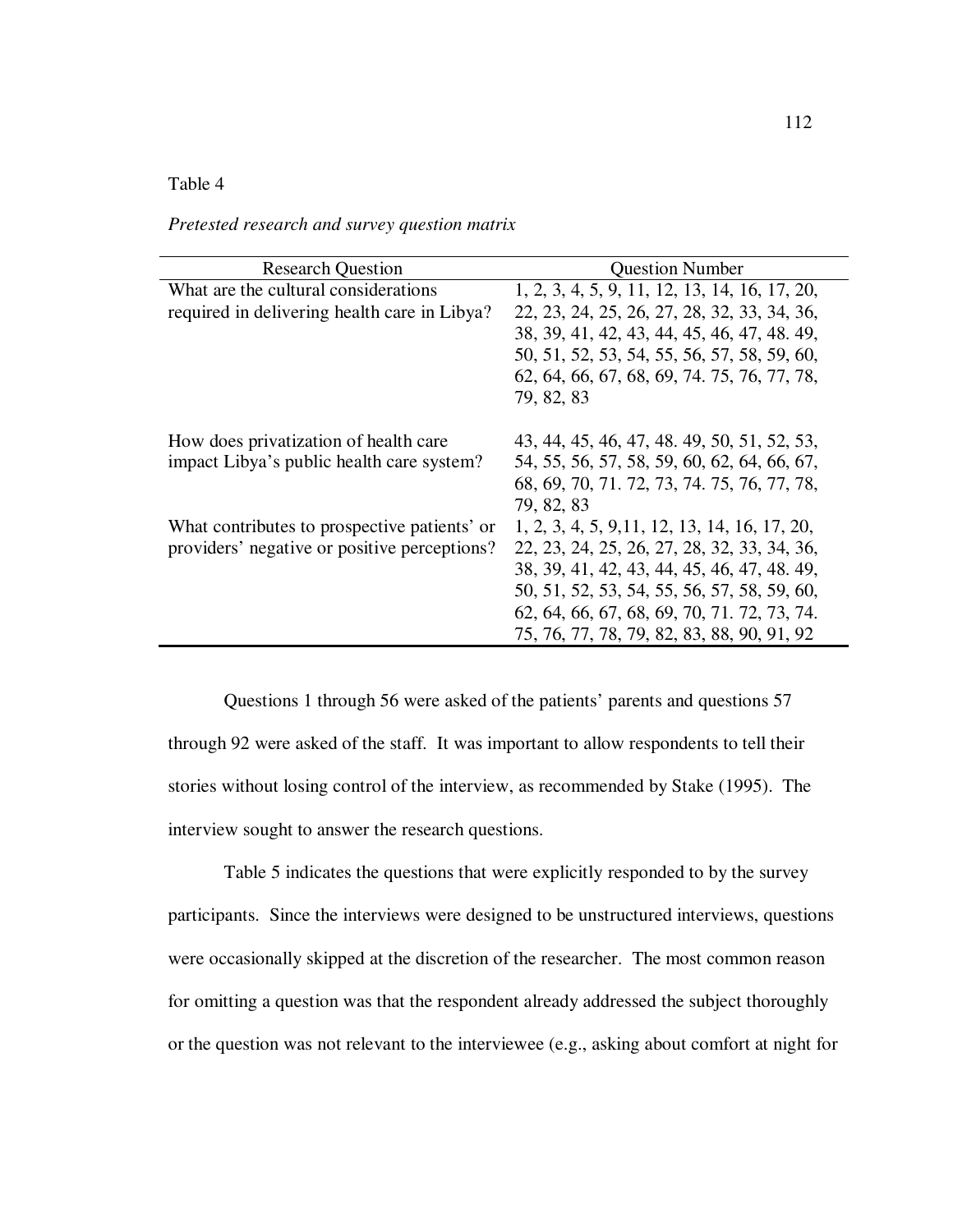a patient recently admitted). As specified in the consent form, some participants choose not to respond to one or more questions.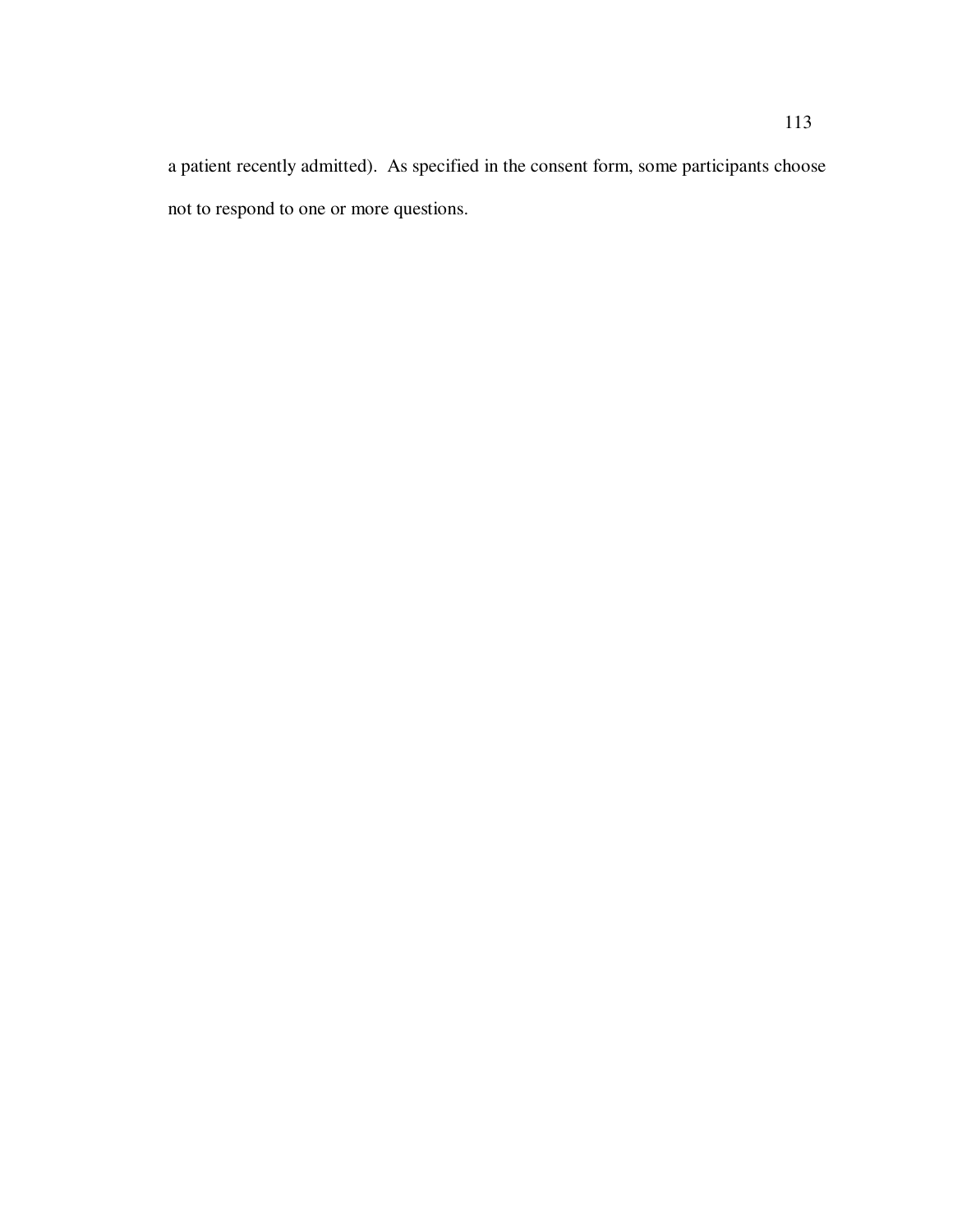# Table 5:

# *Questions with responses by respondent*

|               |                                   | $\mathbb{N}$ | $^{(2)}$                               | LO.<br>4                              | $\sigma$                                   | Ξ                                                        | 12                       | 겯<br>ë  |                         | $\overline{2}$        | $\mathbb{R}$                                  | $\overline{\mathbf{z}}$ | R                                                                               | $\mathbb{Z}$    | 25                         | $\mathcal{S}$            | N                                      | g                                      | 쿪<br>8                 | 8               | g                                       | ஐ              | 41                                   | $\overline{a}$<br>$\overline{4}$        | 4                               | $\sqrt{6}$ | $\overline{a}$           | 몮                        | 58     | G<br>8              | 8               | සි                       | $\overline{8}$ | 8              | 8<br>3        | <b>G</b>                | 8 | ඹ                                                      | N<br>R              | 2                    | R | 74 | Ю              | N<br>ξē             | <b>R</b> | P <sub>2</sub> | 8 | 8<br>8           | 8 | 8                       | 8<br>$\overline{5}$ |               |
|---------------|-----------------------------------|--------------|----------------------------------------|---------------------------------------|--------------------------------------------|----------------------------------------------------------|--------------------------|---------|-------------------------|-----------------------|-----------------------------------------------|-------------------------|---------------------------------------------------------------------------------|-----------------|----------------------------|--------------------------|----------------------------------------|----------------------------------------|------------------------|-----------------|-----------------------------------------|----------------|--------------------------------------|-----------------------------------------|---------------------------------|------------|--------------------------|--------------------------|--------|---------------------|-----------------|--------------------------|----------------|----------------|---------------|-------------------------|---|--------------------------------------------------------|---------------------|----------------------|---|----|----------------|---------------------|----------|----------------|---|------------------|---|-------------------------|---------------------|---------------|
| Respondent    |                                   |              |                                        |                                       |                                            |                                                          |                          |         |                         |                       |                                               |                         |                                                                                 |                 |                            |                          |                                        |                                        |                        |                 |                                         |                |                                      |                                         |                                 |            |                          |                          |        |                     |                 |                          |                |                |               |                         |   |                                                        |                     |                      |   |    |                |                     |          |                |   |                  |   |                         |                     |               |
|               |                                   |              |                                        |                                       |                                            |                                                          |                          |         |                         | $\circ$ $\circ$       |                                               |                         |                                                                                 |                 |                            |                          |                                        |                                        |                        | $\circ$ $\circ$ |                                         |                |                                      |                                         |                                 |            |                          |                          |        |                     |                 |                          |                |                |               |                         |   |                                                        |                     |                      |   |    |                |                     |          |                |   |                  |   |                         |                     |               |
|               | 00---0000-----00--0000-000------- |              | 00--0000----00--0000000000---0000-0-0- | 00-00000--0-000-000000000-0--0--0000- | 00--000000--0---0000-0000-----00-0-000-00- | 00 - - 00 00 - - - - 0 - - - 0 0 0 0 - 0 0 0 0 - - - - 0 |                          |         | -------                 |                       | $\circ$ $\circ$ $\circ$<br>$00 - 00000 - - -$ |                         | 00 - - 00 00 - - - - - 0 - - - 00 0 0 0 - 0 0 0 0 - - - - - 0 - - 0 - - 0 - - - |                 | $\circ$ $\circ$ $\sim$     | $00 - - 00000 - - -$     | 00-00000----00-00000-0000-----00-0---- | 000-000000000--0000000000000000000---- | $\circ$ $\circ$ $\sim$ |                 | 00---0000--0-0-0-0000-0000-0---0000-0-- |                | 00---00000----0-0-0-000-00000000000- |                                         | $\circ$ $\circ$ $\sim$          |            | $\circ$ $\circ$          |                          |        |                     |                 |                          |                |                |               | $- - 00 -$              |   | $\begin{array}{c} \circ \\ \circ \\ \circ \end{array}$ |                     | $\Box - \Box - \Box$ |   |    |                |                     |          |                |   |                  |   |                         | $0 - 000$           | $- - 000 - -$ |
|               |                                   |              |                                        |                                       |                                            |                                                          |                          |         |                         |                       |                                               |                         |                                                                                 |                 |                            |                          |                                        |                                        |                        |                 |                                         |                |                                      |                                         |                                 |            |                          |                          |        |                     |                 |                          |                |                |               |                         |   |                                                        |                     |                      |   |    |                |                     |          |                |   |                  |   |                         |                     |               |
|               |                                   |              |                                        |                                       |                                            |                                                          |                          |         |                         | $\Box$                |                                               |                         |                                                                                 |                 |                            |                          |                                        |                                        |                        |                 |                                         |                |                                      |                                         |                                 |            |                          |                          |        |                     |                 |                          |                |                |               |                         |   |                                                        |                     |                      |   |    |                |                     |          |                |   |                  |   |                         |                     |               |
|               |                                   |              |                                        |                                       |                                            |                                                          |                          |         |                         |                       | $0000 - -$                                    |                         |                                                                                 |                 |                            |                          |                                        |                                        |                        | --0000----0     |                                         |                |                                      |                                         | $-0000-$                        |            |                          |                          |        |                     |                 |                          |                |                |               |                         |   |                                                        |                     |                      |   |    |                |                     |          |                |   |                  |   |                         |                     |               |
|               |                                   |              |                                        |                                       |                                            |                                                          |                          |         |                         |                       |                                               |                         |                                                                                 |                 |                            |                          |                                        |                                        |                        |                 |                                         |                |                                      |                                         |                                 |            |                          |                          |        |                     |                 |                          |                |                |               |                         |   |                                                        |                     |                      |   |    |                |                     |          |                |   |                  |   |                         |                     |               |
|               |                                   |              |                                        |                                       |                                            |                                                          |                          |         |                         |                       |                                               |                         |                                                                                 |                 |                            |                          |                                        |                                        |                        |                 |                                         |                |                                      |                                         |                                 |            |                          |                          |        |                     |                 |                          |                |                |               |                         |   |                                                        |                     |                      |   |    |                |                     |          |                |   |                  |   |                         |                     |               |
|               |                                   |              |                                        |                                       |                                            |                                                          |                          |         |                         |                       |                                               |                         |                                                                                 |                 |                            |                          |                                        |                                        |                        |                 |                                         |                |                                      |                                         |                                 |            |                          |                          |        |                     |                 |                          |                |                |               |                         |   |                                                        |                     |                      |   |    |                |                     |          |                |   |                  |   |                         |                     |               |
|               |                                   |              |                                        |                                       |                                            |                                                          |                          |         |                         |                       |                                               |                         |                                                                                 |                 |                            |                          |                                        |                                        |                        |                 |                                         |                |                                      |                                         |                                 |            |                          |                          |        |                     |                 |                          |                |                |               |                         |   |                                                        |                     |                      |   |    |                |                     |          |                |   |                  |   |                         |                     |               |
|               |                                   |              |                                        |                                       |                                            |                                                          |                          |         |                         | $00 - - - -$          |                                               |                         |                                                                                 |                 |                            |                          |                                        |                                        |                        |                 |                                         |                |                                      |                                         |                                 |            |                          |                          |        |                     |                 |                          |                |                |               |                         |   |                                                        |                     |                      |   |    |                |                     |          |                |   |                  |   |                         |                     |               |
|               |                                   |              |                                        |                                       |                                            |                                                          |                          |         |                         | $\circ$               | $\circ$                                       |                         |                                                                                 |                 |                            |                          |                                        |                                        |                        |                 |                                         |                |                                      |                                         |                                 |            |                          |                          |        |                     |                 |                          |                |                |               |                         |   |                                                        |                     |                      |   |    |                |                     |          |                |   |                  |   |                         |                     |               |
|               |                                   |              |                                        |                                       |                                            |                                                          |                          |         |                         |                       |                                               |                         |                                                                                 |                 |                            |                          |                                        |                                        |                        |                 |                                         |                |                                      |                                         |                                 |            |                          |                          |        |                     |                 |                          |                |                |               |                         |   |                                                        |                     |                      |   |    |                |                     |          |                |   |                  |   |                         |                     |               |
|               |                                   |              |                                        |                                       |                                            |                                                          |                          |         | 0-00000000000000-       |                       |                                               |                         |                                                                                 |                 |                            |                          |                                        |                                        |                        |                 |                                         |                |                                      |                                         |                                 |            |                          |                          |        |                     |                 | 0000-000----0-           |                |                |               |                         |   |                                                        |                     |                      |   |    |                |                     |          |                |   |                  |   |                         |                     |               |
|               |                                   |              |                                        |                                       |                                            |                                                          |                          |         |                         |                       |                                               |                         |                                                                                 |                 |                            |                          |                                        |                                        |                        |                 |                                         |                |                                      |                                         |                                 |            |                          |                          |        |                     |                 |                          |                |                |               |                         |   |                                                        |                     |                      |   |    |                |                     |          |                |   |                  |   |                         |                     |               |
|               |                                   |              |                                        |                                       |                                            |                                                          |                          |         |                         |                       |                                               |                         |                                                                                 |                 |                            |                          |                                        |                                        |                        |                 |                                         |                |                                      |                                         |                                 |            |                          |                          |        |                     |                 |                          |                |                |               |                         |   |                                                        |                     |                      |   |    |                |                     |          |                |   |                  |   |                         |                     |               |
|               |                                   |              |                                        |                                       |                                            |                                                          |                          |         |                         |                       |                                               |                         |                                                                                 |                 |                            |                          |                                        |                                        |                        |                 |                                         |                |                                      |                                         |                                 |            |                          |                          |        |                     |                 |                          |                |                |               |                         |   |                                                        |                     |                      |   |    |                |                     |          |                |   |                  |   |                         |                     |               |
|               |                                   |              |                                        |                                       |                                            |                                                          |                          |         |                         |                       |                                               |                         |                                                                                 |                 |                            |                          |                                        |                                        |                        |                 |                                         |                |                                      |                                         |                                 |            |                          |                          |        |                     |                 |                          |                |                |               |                         |   |                                                        |                     |                      |   |    |                |                     |          |                |   |                  |   |                         |                     |               |
|               |                                   |              |                                        |                                       |                                            |                                                          |                          |         |                         |                       |                                               |                         |                                                                                 |                 |                            |                          |                                        |                                        |                        |                 |                                         |                |                                      |                                         |                                 |            |                          |                          |        |                     |                 |                          |                |                |               |                         |   |                                                        |                     |                      |   |    |                |                     |          |                |   |                  |   |                         |                     |               |
|               |                                   |              |                                        |                                       |                                            |                                                          |                          |         |                         |                       |                                               |                         |                                                                                 |                 |                            |                          |                                        |                                        |                        |                 |                                         |                |                                      |                                         |                                 |            |                          |                          |        |                     |                 |                          |                |                |               |                         |   |                                                        |                     |                      |   |    |                |                     |          |                |   |                  |   |                         |                     |               |
|               |                                   |              |                                        |                                       |                                            |                                                          |                          |         |                         |                       |                                               |                         |                                                                                 |                 |                            |                          |                                        |                                        |                        |                 |                                         |                |                                      |                                         |                                 |            |                          |                          |        |                     |                 |                          |                |                |               |                         |   |                                                        |                     |                      |   |    |                |                     |          |                |   |                  |   |                         |                     |               |
|               |                                   |              |                                        |                                       |                                            |                                                          |                          |         |                         |                       |                                               |                         |                                                                                 |                 |                            |                          |                                        |                                        |                        |                 |                                         |                |                                      |                                         |                                 |            |                          |                          |        |                     |                 |                          |                |                |               |                         |   |                                                        |                     |                      |   |    |                |                     |          |                |   |                  |   |                         |                     |               |
|               |                                   |              |                                        |                                       |                                            |                                                          |                          |         |                         | 00000-0000----        |                                               |                         |                                                                                 |                 |                            |                          |                                        |                                        |                        |                 |                                         |                |                                      |                                         |                                 |            |                          |                          |        |                     |                 |                          |                |                |               |                         |   |                                                        |                     |                      |   |    |                |                     |          |                |   |                  |   |                         |                     |               |
|               |                                   |              |                                        |                                       |                                            |                                                          |                          |         |                         |                       |                                               |                         |                                                                                 |                 |                            |                          |                                        |                                        |                        |                 |                                         |                |                                      |                                         |                                 |            |                          |                          |        |                     |                 |                          |                |                |               |                         |   |                                                        |                     |                      |   |    |                |                     |          |                |   |                  |   |                         |                     |               |
|               |                                   |              |                                        |                                       |                                            |                                                          |                          |         |                         |                       |                                               |                         |                                                                                 |                 |                            |                          |                                        |                                        |                        |                 |                                         |                |                                      |                                         |                                 |            |                          |                          |        |                     |                 |                          |                |                |               |                         |   |                                                        |                     |                      |   |    |                |                     |          |                |   |                  |   |                         |                     |               |
|               |                                   |              |                                        |                                       |                                            |                                                          |                          |         |                         |                       |                                               |                         |                                                                                 |                 |                            |                          |                                        |                                        |                        |                 |                                         |                |                                      |                                         |                                 |            |                          |                          |        |                     |                 |                          |                |                |               |                         |   |                                                        |                     |                      |   |    |                |                     |          |                |   |                  |   |                         |                     |               |
|               |                                   |              |                                        |                                       |                                            |                                                          |                          |         |                         |                       |                                               |                         |                                                                                 |                 |                            |                          |                                        |                                        |                        |                 |                                         |                |                                      |                                         |                                 |            |                          |                          |        |                     |                 |                          |                |                |               |                         |   |                                                        |                     |                      |   |    |                |                     |          |                |   |                  |   |                         |                     |               |
|               |                                   |              |                                        |                                       |                                            |                                                          | - 000000000000000000     |         | $\circ$ $\circ$ $\circ$ | $\circ \circ - \circ$ | -- 0000-0000----- 0--0-                       |                         |                                                                                 |                 | 000-0000-0000-----00-000-- | - 0000-0000-----0000---- |                                        |                                        |                        |                 |                                         |                |                                      | - - - - - - - - - - - - - - - - - - - - | - 0000 - 0000 - - 0 - 0 - - 0 - |            |                          |                          |        |                     |                 | ---oooo-oo-ooooo-ooooooo |                |                |               |                         |   |                                                        |                     |                      |   |    |                |                     |          |                |   |                  |   |                         |                     |               |
|               |                                   |              |                                        |                                       |                                            | $ -$                                                     |                          |         |                         |                       |                                               |                         |                                                                                 |                 |                            |                          |                                        |                                        |                        |                 |                                         |                |                                      |                                         |                                 |            |                          |                          |        |                     |                 |                          |                |                |               |                         |   |                                                        |                     |                      |   |    |                |                     |          |                |   |                  |   |                         |                     |               |
|               |                                   |              |                                        |                                       |                                            |                                                          |                          |         | ---                     |                       |                                               |                         |                                                                                 |                 |                            |                          |                                        |                                        |                        |                 |                                         |                |                                      |                                         |                                 |            |                          |                          |        |                     |                 |                          |                |                |               |                         |   |                                                        |                     |                      |   |    |                |                     |          |                |   |                  |   |                         |                     |               |
|               |                                   |              |                                        |                                       |                                            |                                                          |                          |         |                         |                       |                                               |                         |                                                                                 |                 |                            |                          |                                        |                                        |                        |                 |                                         |                |                                      |                                         |                                 |            |                          |                          |        |                     |                 |                          |                |                |               |                         |   |                                                        |                     |                      |   |    |                |                     |          |                |   |                  |   |                         |                     |               |
| 8888959       | $-0 - 0 - -$                      |              |                                        |                                       |                                            |                                                          |                          |         |                         |                       |                                               |                         |                                                                                 |                 |                            |                          |                                        |                                        |                        |                 |                                         |                |                                      |                                         |                                 |            |                          |                          |        |                     |                 |                          |                |                |               |                         |   |                                                        |                     |                      |   |    |                |                     |          |                |   |                  |   |                         |                     |               |
|               |                                   |              |                                        |                                       |                                            |                                                          |                          |         |                         |                       |                                               |                         | $ \circ$                                                                        |                 |                            |                          |                                        |                                        |                        |                 |                                         |                |                                      |                                         |                                 |            |                          |                          |        |                     |                 |                          |                |                |               |                         |   |                                                        |                     |                      |   |    |                |                     |          |                |   |                  |   |                         |                     |               |
|               |                                   | $ \circ$     | $ -$                                   | -00-                                  |                                            |                                                          |                          |         |                         | - 0                   | $\Box$                                        |                         |                                                                                 |                 |                            | $ -$                     |                                        | $ \circ$                               |                        |                 | $ -$                                    |                | - 0                                  |                                         | $\Box$                          | - 0        |                          |                          |        |                     |                 |                          |                |                |               |                         |   |                                                        |                     |                      |   |    |                |                     |          |                |   |                  |   |                         |                     |               |
|               |                                   |              |                                        |                                       |                                            |                                                          |                          |         |                         |                       |                                               |                         |                                                                                 |                 |                            |                          |                                        |                                        |                        |                 |                                         |                |                                      |                                         |                                 |            |                          |                          |        |                     |                 |                          |                |                |               |                         |   |                                                        |                     |                      |   |    |                |                     |          |                |   |                  |   |                         |                     |               |
|               |                                   |              | $ -$                                   |                                       |                                            |                                                          |                          |         |                         |                       |                                               |                         |                                                                                 |                 |                            |                          |                                        | $ -$                                   |                        |                 |                                         |                |                                      |                                         |                                 |            |                          |                          |        |                     |                 |                          |                |                |               |                         |   |                                                        |                     |                      |   |    |                |                     |          |                |   |                  |   |                         |                     |               |
|               |                                   |              |                                        | o                                     |                                            |                                                          |                          |         |                         |                       |                                               |                         |                                                                                 |                 |                            |                          | $-0 - -00 -$                           |                                        |                        |                 |                                         |                |                                      |                                         |                                 |            |                          |                          |        |                     |                 |                          |                |                |               |                         |   |                                                        |                     |                      |   |    |                |                     |          |                |   |                  |   |                         |                     |               |
|               |                                   |              |                                        |                                       |                                            |                                                          |                          |         |                         |                       |                                               |                         |                                                                                 |                 |                            |                          |                                        |                                        |                        |                 |                                         |                |                                      |                                         |                                 |            |                          |                          |        |                     |                 |                          |                |                |               |                         |   |                                                        |                     |                      |   |    |                |                     |          |                |   |                  |   |                         |                     |               |
|               |                                   |              |                                        |                                       |                                            |                                                          |                          |         |                         |                       |                                               |                         |                                                                                 |                 |                            |                          |                                        |                                        |                        |                 |                                         |                |                                      |                                         |                                 |            |                          |                          |        |                     |                 |                          |                |                |               |                         |   |                                                        |                     |                      |   |    |                |                     |          |                |   |                  |   |                         |                     |               |
|               |                                   |              |                                        |                                       |                                            |                                                          |                          |         |                         |                       |                                               | o                       |                                                                                 |                 |                            |                          | $-000$                                 |                                        |                        |                 |                                         |                |                                      |                                         |                                 |            |                          |                          |        |                     |                 |                          |                |                |               |                         |   |                                                        |                     |                      |   |    |                |                     |          |                |   |                  |   |                         |                     |               |
|               |                                   |              | o                                      | oo                                    |                                            |                                                          |                          |         |                         |                       |                                               |                         |                                                                                 |                 |                            |                          |                                        |                                        |                        |                 |                                         |                |                                      |                                         |                                 |            |                          | $\overline{\phantom{a}}$ |        |                     |                 |                          |                |                |               |                         |   |                                                        |                     |                      |   |    |                |                     |          |                |   |                  |   |                         |                     |               |
| 495           |                                   |              |                                        |                                       |                                            |                                                          |                          |         |                         |                       |                                               |                         |                                                                                 |                 |                            |                          | $-$ 0                                  |                                        |                        |                 |                                         |                |                                      | $\circ$                                 |                                 |            |                          |                          |        |                     | $\circ$ $\circ$ |                          |                |                |               |                         |   |                                                        |                     |                      |   |    |                |                     |          |                |   |                  |   | $\circ$ $\circ$ $\circ$ |                     |               |
| g             | $\Box$                            | $\Box$       | $\circ$                                | $\Box$<br>o                           | $\Box$                                     | $\hskip10mm\hskip10mm\hskip10mm\hskip10mm\hskip10mm$     | $\Box$                   | $\circ$ |                         |                       | $\Box$                                        | $\Box$                  | $\circ$                                                                         | $\Box$          |                            | $\circ$                  |                                        |                                        |                        |                 | $\Box$                                  | $\circ$        |                                      |                                         |                                 | $\circ$    |                          | $\Box$                   | $\Box$ | $\circ$             |                 |                          |                |                |               |                         |   |                                                        |                     |                      |   |    |                |                     |          |                |   |                  |   |                         |                     |               |
| <b>CIALS:</b> | 28                                | 27           | 12                                     | 巴<br>∣ഇ                               | $\overline{c}$                             | 8                                                        | $\overline{\mathcal{E}}$ | Ιcο     | R                       |                       | R<br> တ                                       | $\overline{8}$          | $\overline{8}$                                                                  | $\overline{29}$ | 21                         | 25                       | $\overline{\mathbb{C}}$                | kD                                     | Ιg                     |                 |                                         | $\overline{8}$ | Κ                                    | $\overline{c}$<br>R                     | $\overline{\mathcal{E}}$        | R          | $\overline{\phantom{a}}$ | R                        | R.     | ഉ<br>$\overline{z}$ | R               | $\mathbb{R}$             | ≌              | $\overline{2}$ | Þ<br>$\infty$ | $\overline{\mathbf{e}}$ | Þ | $\overline{\mathbf{e}}$                                | 뜨<br>$\overline{5}$ | $\overline{6}$       | Þ | 巴  | $\overline{c}$ | m<br>$\overline{c}$ | $\omega$ | $\omega$       |   | $\subseteq$<br>m | Ā | Þ                       | 본                   |               |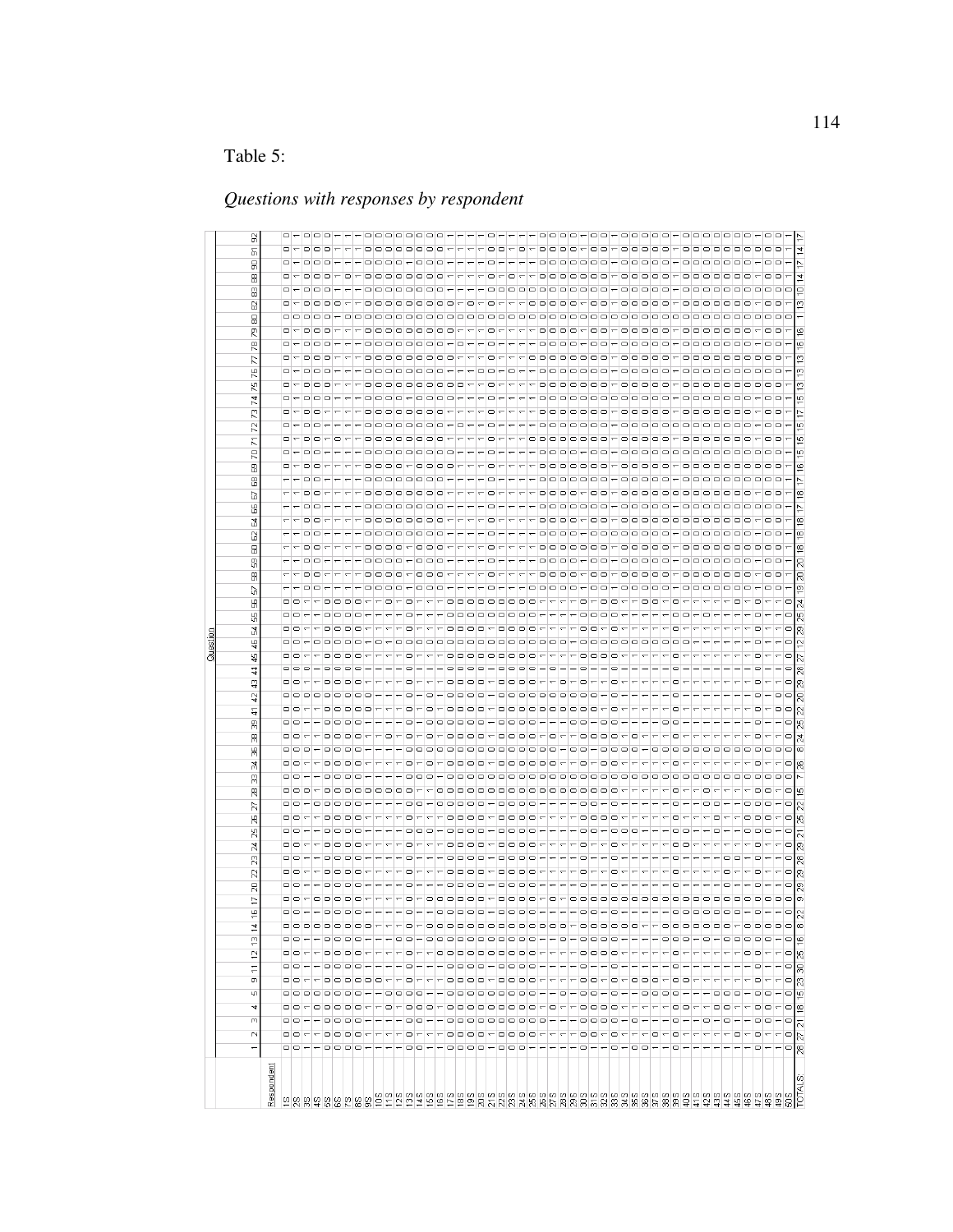The questions generated responses that were coded. Table 6 displays the number of coded segments generated for each question.

Table 6:

*Code count per question* 

|                                                                                                                                                 | Code  |
|-------------------------------------------------------------------------------------------------------------------------------------------------|-------|
| Question                                                                                                                                        | Count |
| Why did you come to Tripoli Medical Center?<br>1.                                                                                               | 28    |
| Describe your interaction with nurses during admission.<br>2.                                                                                   | 27    |
| How did the nurses respond to your questions?<br>3.                                                                                             | 21    |
| How would you describe the level of caring of the nursing staff?<br>4.                                                                          | 18    |
| What was your impression of how attentive nurses were to you?<br>5.                                                                             | 15    |
| 9. Describe the skills of the nursing staff.                                                                                                    | 23    |
| 11. Describe the how the doctors communicated with you.                                                                                         | 30    |
| 12. How would you describe the manner in which doctors kept you<br>informed?                                                                    | 25    |
| 13. How would you describe the level of understanding you had of<br>the doctors' explanation?                                                   | 16    |
| 14. How would your describe the answers the doctor gave to your                                                                                 |       |
| questions?                                                                                                                                      | 8     |
| 16. Describe the doctors' preparation to handle your case.                                                                                      | 22    |
| 17. How attentive were the doctors?                                                                                                             | 9     |
| 20. How would you describe the availability of the staff?                                                                                       | 29    |
| 22. How well informed were you about the patient's medicine?                                                                                    | 29    |
| 23. How informed were you about side-effects of any medicine<br>prescribed or dispensed?                                                        | 28    |
| 24. How would you describe the physical environment such as noise<br>or temperature?                                                            | 29    |
| 25. How comfortable was the patient at night? (for inpatients only).                                                                            | 21    |
| 26. Describe the cleanliness of the bathroom.                                                                                                   | 25    |
| 27. Describe the cleanliness of the room.                                                                                                       | 22    |
| 28. Describe the overall condition of the room. (for inpatients only).<br>33. Overall, describe the adequacy of information received at time of | 15    |
| arrival.                                                                                                                                        | 7     |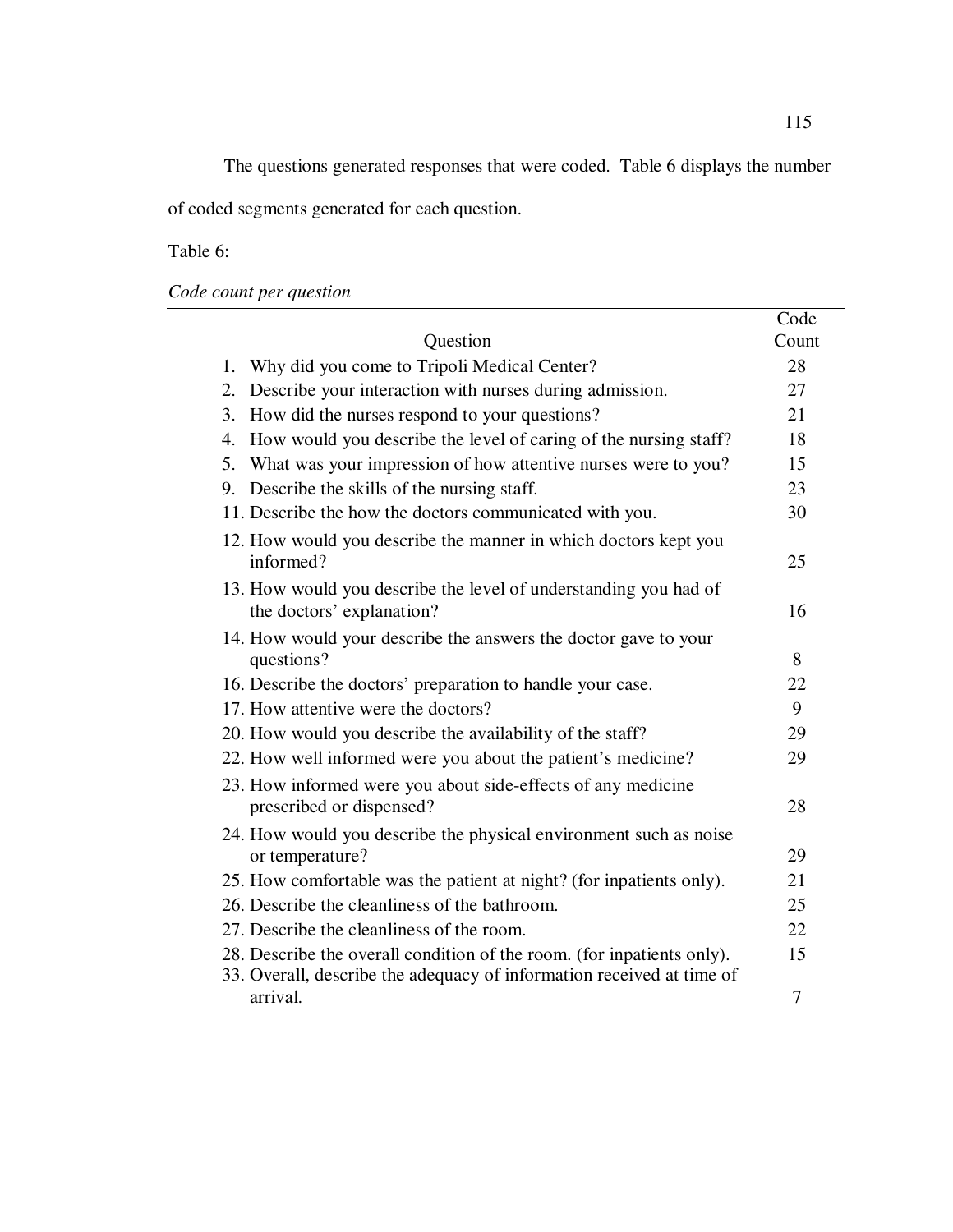| Question                                                                                                                                                                                       | Code<br>Count |
|------------------------------------------------------------------------------------------------------------------------------------------------------------------------------------------------|---------------|
| 34. How do you think hospital personnel showed respect for the<br>patient and family?                                                                                                          | 26            |
| 36. How satisfied are you with the treatment?                                                                                                                                                  | 8             |
| 38. To what degree did the medical treatment meet your<br>expectations?                                                                                                                        | 24            |
| 39. Describe the adequacy of the information you received about the<br>results of examinations, operations, and/or tests.<br>41. Describe the adequacy of the information you received about   | 25            |
| home care?                                                                                                                                                                                     | 22            |
| 42. Describe the adequacy of the information you received about<br>preventive care? (for illnesses, injuries, or disease).<br>43. How are you satisfied with the quality of health care in the | 20            |
| region you live?                                                                                                                                                                               | 29            |
| 44. What are the advantages and disadvantages of public hospitals<br>and clinics?                                                                                                              | 28            |
| 45. What are the advantages and disadvantages of having more<br>private clinics and hospitals?                                                                                                 | 27            |
| 46. What is the affect on the quality of care if there were more<br>private health care institutions?                                                                                          | 12            |
| 54. Where do you think the emphasis on training of health care<br>professionals and administrators should be?                                                                                  | 29            |
| 55. What do you think is the optimum administrative structure for<br>the Libyan system of health care?                                                                                         | 25            |
| 56. Describe the level of understanding of Secretariat of Health to<br>the specific problems in my region.                                                                                     | 24            |
| 57. Why did you come to Tripoli Medical Center?                                                                                                                                                | 19            |
| 58. Describe the leadership style at TMC.                                                                                                                                                      | 20            |
| 59. How satisfied are patients on the care they receive at TMC?                                                                                                                                | 20            |
| 60. How satisfied is the staff at TMC?                                                                                                                                                         | 18            |
| 62. Describe the work processes.                                                                                                                                                               | 18            |
| 64. How is performance measured?                                                                                                                                                               | 18            |
| 66. How does the staff contribute to quality?                                                                                                                                                  | 17            |
| 67. What improvement projects would you suggest?                                                                                                                                               | 18            |
| 68. How would you describe the organization's commitment to                                                                                                                                    |               |
| excellence?                                                                                                                                                                                    | 17            |
| 69. How would you describe the level of caring of the medical staff?                                                                                                                           | 16            |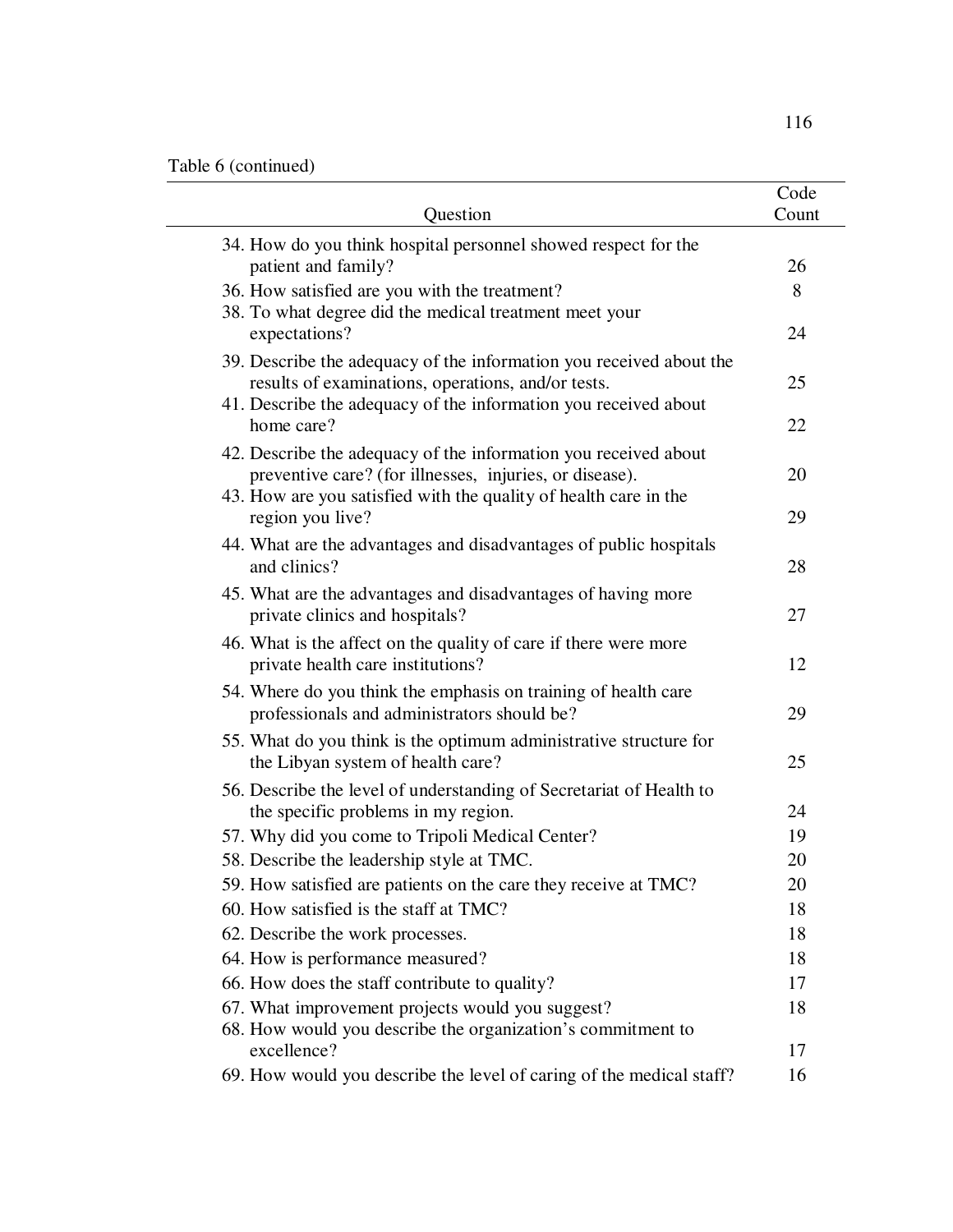|                                                                       | Code         |
|-----------------------------------------------------------------------|--------------|
| Question                                                              | Count        |
| 70. How would you describe the level of caring of the administrative  |              |
| staff?                                                                | 15           |
| 71. Describe the skills of the medical staff.                         | 15           |
| 72. Describe the skills of the administrative staff.                  | 15           |
| 73. Describe the skills of the pharmacy staff.                        | 17           |
| 74. Describe the communication among nurses, doctors, and             |              |
| administrators.                                                       | 15           |
| 75. How would you describe the availability of the staff?             | 13           |
| 76. How would you describe the physical environment for patients?     | 13           |
| 77. What are the biggest obstacles to providing quality health care?  | 13           |
| 78. What are the advantages and disadvantages of public hospitals     |              |
| and clinics?                                                          | 16           |
| 79. What are the advantages and disadvantages of having more          |              |
| private clinics and hospitals?                                        | 16           |
| 80. What is the affect on the quality of care if there were more      |              |
| private health care institutions?                                     | $\mathbf{1}$ |
| 82. How would giving doctors financial incentives affect the fairness |              |
| of the health care system?                                            | 13           |
| 83. How does spending more money on health care affect the quality    |              |
| of health care?                                                       | 10           |
| 88. Where do you think the emphasis on training of health care        |              |
| professionals and administrators should be?                           | 14           |
| 90. What do you think is the optimum administrative structure for     |              |
| the Libyan system of health care?                                     | 17           |
| 91. Describe the level of understanding of Secretariat of Health to   |              |
| the specific problems in my region.                                   | 14           |
| 92. To what degree does Libya have unified standards for health       |              |
| care?                                                                 | 17           |

The table illustrates the interview questions that generated the richest amount of data. Initially, codes were considered that were generated prior to data collection. This deductive approach tested the conceptual framework for the study as well as the prevailing themes discussed in Chapter 3. Table 2 lists the codes initially considered.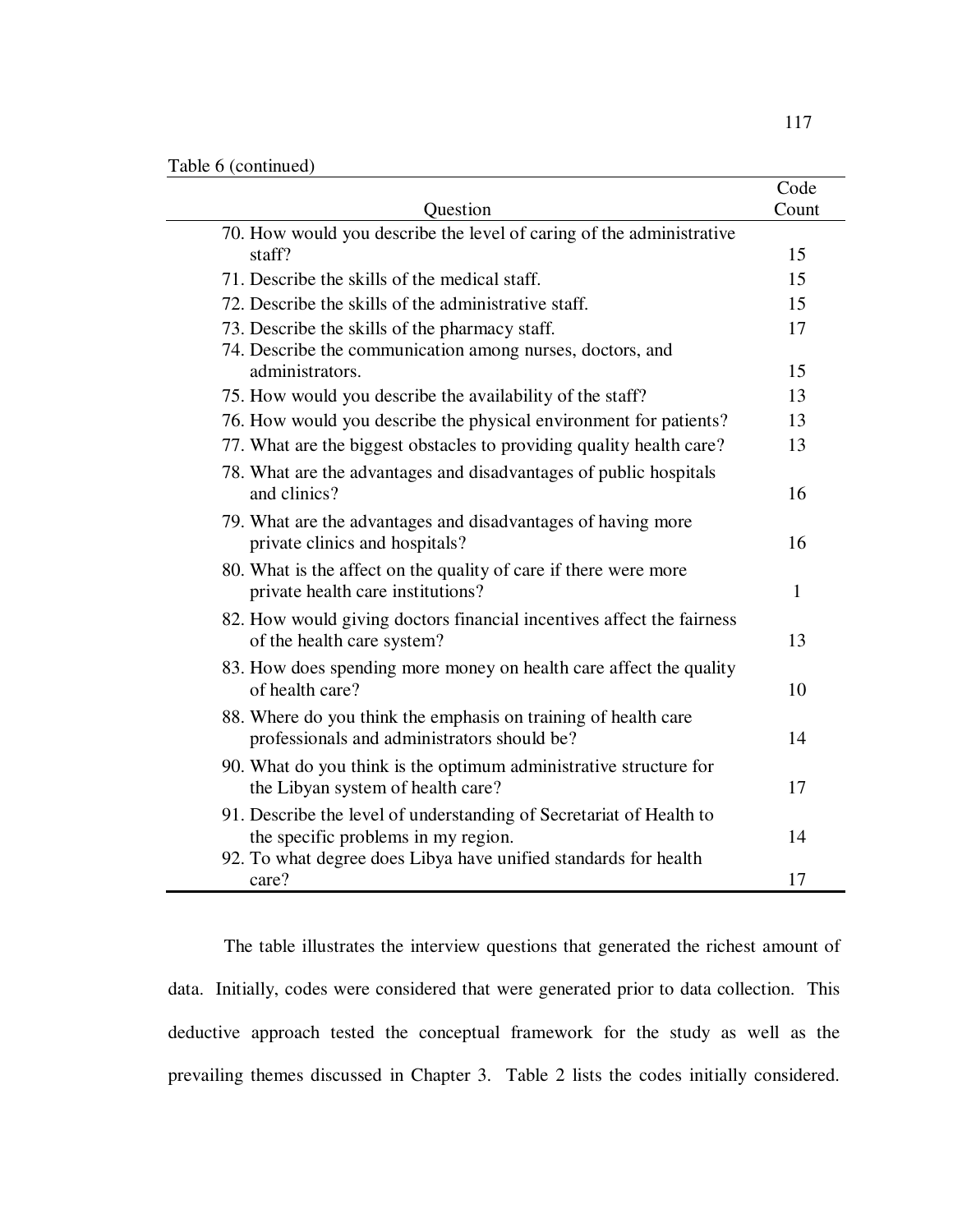Through an iterative approach, many of the codes initially considered were discarded. The codes eliminated were primarily themes that did not surface during the interviews or were repetitive. As recommended by Lewins and Silver (2007), unused codes were recoded with a 'zz' prefix in ATLAS.ti so that they appear on the bottom of the code list. The eliminated codes are listed in Table 7. Open coding generated additional codes.

Table 7

*Codes discarded after deductive coding* 

zzAccred-JCAHO zzAccred-JCI zzAccred-Joint Commission International zzAccred-Joint Commission on Accreditation of Healthcare Organizations zzChange-reengineering zzChange-reorganize zzCommunication-brochures zzDepartment-ER zzDoc-handbook zzDoc-manual zzDoc-policy zzElectronic-automatic zzElectronic-Decision Support Systems zzElectronic-DSS zzElectronic-EMR zzElectronic-information systems zzElectronic-IS zzElectronic-medical records zzFacilities-human resources

Table 8 depicts the codes that remained after the deductive coding and open coding process. The number of segments coded with the each code is also listed.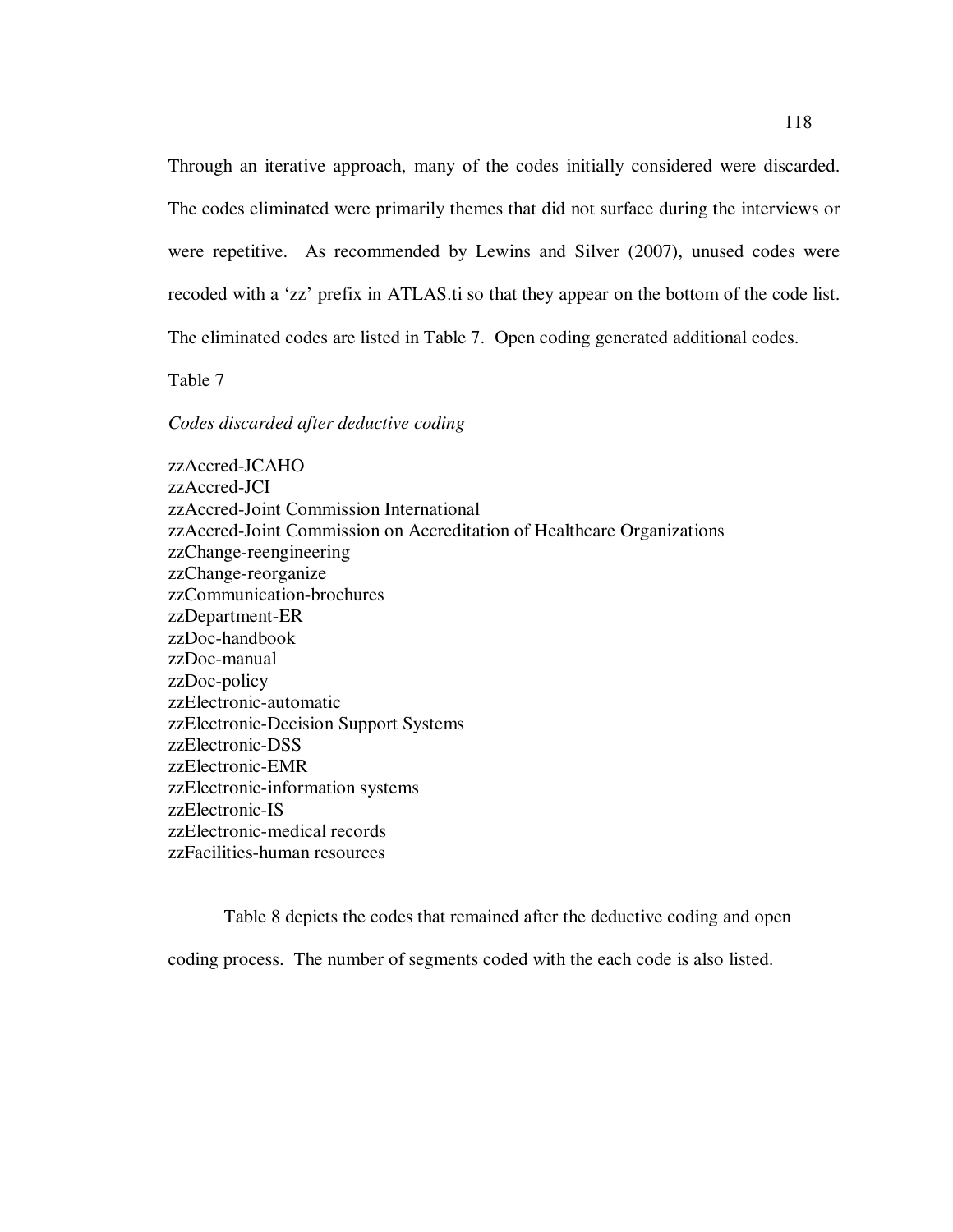# Table 8

 *Code list and segment count* 

| Code List                  | <b>Segment Count</b> |
|----------------------------|----------------------|
| Accred-certifications      | $\mathbf{1}$         |
| Admission-communication    | 24                   |
| Admission-referral         | 9                    |
| Admission-walk-in          | 13                   |
| <b>Behavior</b>            | $\overline{4}$       |
| Communication-home care    | 10                   |
| Communication-information  | 122                  |
| Communication-relationship | 61                   |
| Communication-system       | 9                    |
| Community-service          | 31                   |
| Community-trust            | $\overline{2}$       |
| Community-values           | 15                   |
| Confidence                 | 26                   |
| Culture-family             | 10                   |
| Culture-General            | 6                    |
| Department-admission       | 9                    |
| Department-Emergency room  | 33                   |
| Department-medical         | 61                   |
| Dept-nonmedical            | $\mathbf{1}$         |
| Doc-procedure              | 4                    |
| Electronic-IT/IS           | 1                    |
| <b>Facilities- General</b> | 15                   |
| Facilities-capacity        | 36                   |
| <b>Facilities-General</b>  | 10                   |
| Facilities-lab             | 10                   |
| Facilities-medicine        | 39                   |
| Facilities-supplies        | 33                   |
| Financial-patient services | 76                   |
| Financial-salary           | 22                   |
| Governance-values          | 3                    |
| Human Resource             | 107                  |
| Insurance                  | 5                    |
| Investigation              | 60                   |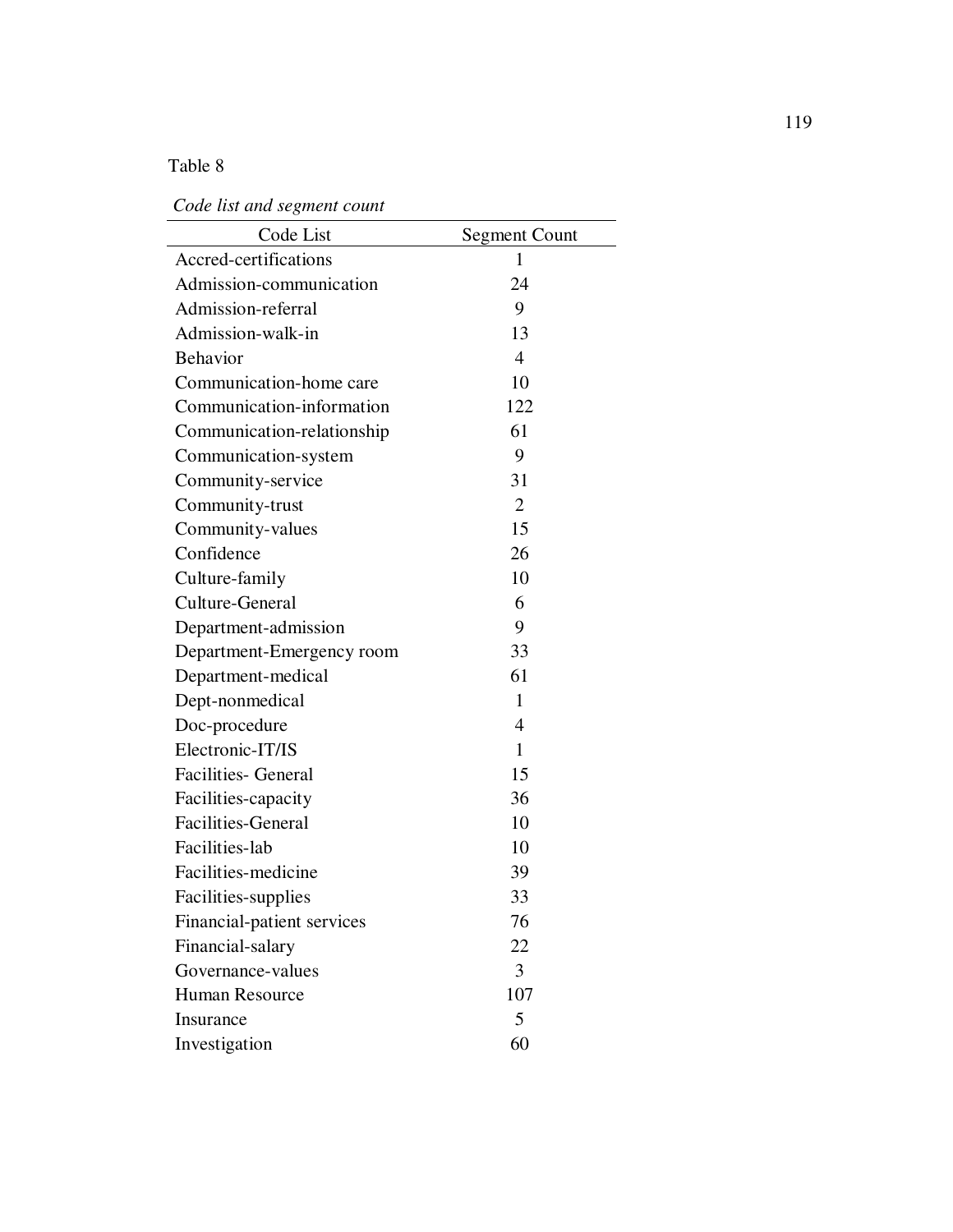Table 8 (continued)

| $1$ avic o (community)<br>Code List | <b>Segment Count</b> |
|-------------------------------------|----------------------|
| Libyan                              | 17                   |
| Measure-benchmarking                | 3                    |
| Measure-outcomes                    | 10                   |
| Measure-performance                 | 20                   |
| Medical ethics                      | $\mathbf{1}$         |
| Motivation-financial                | 35                   |
| Motivation-incentives               | 17                   |
| Motivation-leadership               | 3                    |
| Motivation-power                    | 3                    |
| Motivation-staff                    | 45                   |
| Patient-behavior                    | 5                    |
| Patient-education                   | 21                   |
| Patient-outcome                     | 23                   |
| Physical-bathroom                   | 25                   |
| Physical-general                    | 8                    |
| Physical-hygiene                    | 67                   |
| Physical-room                       | 88                   |
| Physical-security                   | 9                    |
| Physical-service                    | 19                   |
| Policy-staff                        | 18                   |
| Procedure-administrative            | 36                   |
| Procedure-medical                   | 40                   |
| Procedure-visit                     | 8                    |
| Quality-customer service            | 56                   |
| Quality-improve                     | 21                   |
| Quality-patient satisfaction        | 108                  |
| Quality-staff satisfaction          | 28                   |
| Records-medical                     | 5                    |
| Referral-abroad                     | 7                    |
| Referral-from private               | 11                   |
| Referral-from public hospital       | 24                   |
| Referral-primary care               | $\overline{2}$       |
| Relationship-among staff/team       | 38                   |
| Relationship-behavior               | 104                  |
| Relationship-communication          | 29                   |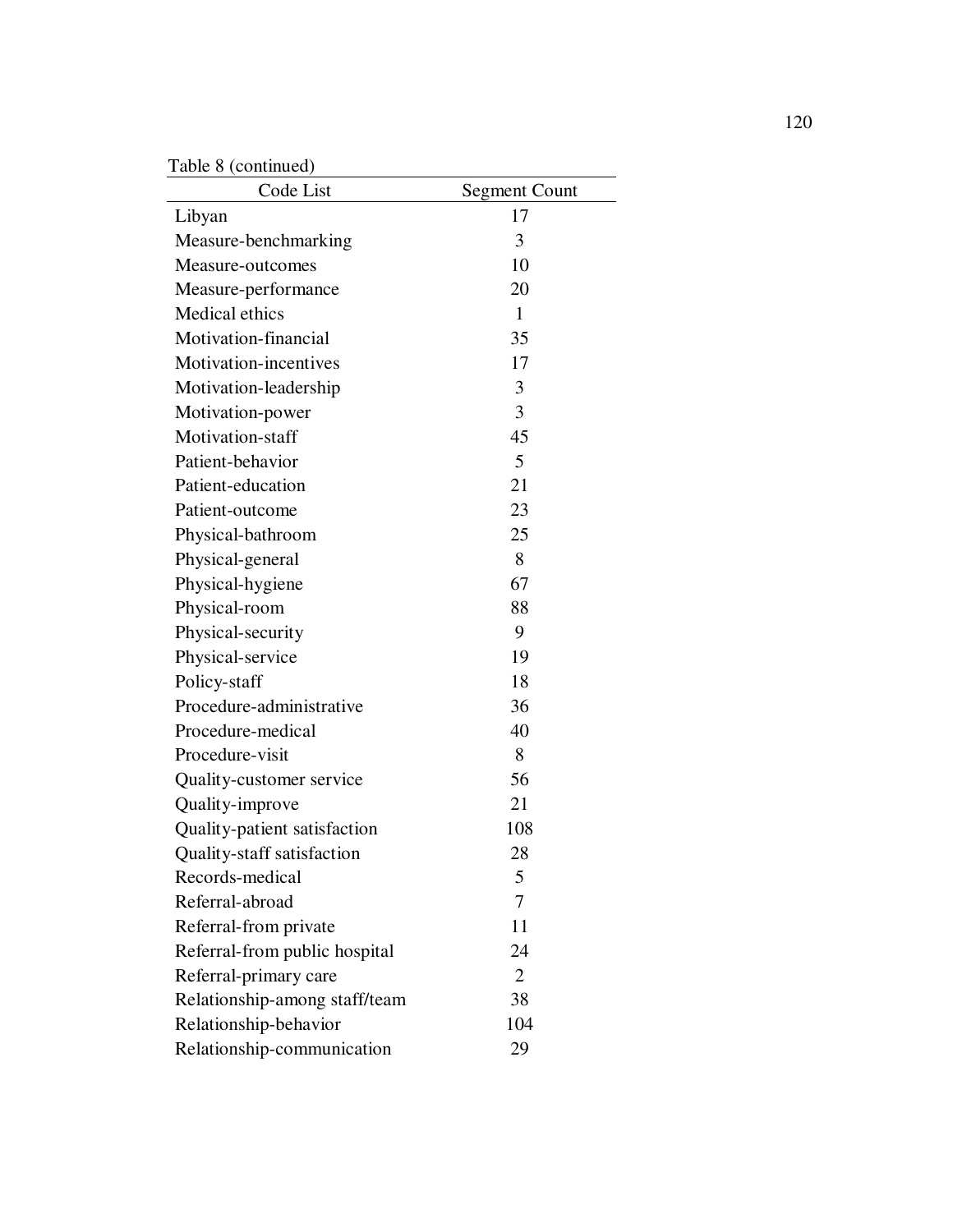Table 8 (continued)

| Code List                    | <b>Segment Count</b> |
|------------------------------|----------------------|
| Staff-doctors                | 266                  |
| Staff-education              | 35                   |
| Staff-English language       | 10                   |
| Staff-nursing                | 232                  |
| Staff-pharmacist             | 12                   |
| Staff-skill                  | 130                  |
| Staff-support                | 8                    |
| Staff-TMC managers/admin     | 58                   |
| Staff-training               | 80                   |
| System                       | 34                   |
| System-capacity              | 14                   |
| System-community             | 21                   |
| System-hospitals/clinics     | 96                   |
| System-leadership (SOH)      | 58                   |
| System-organizational change | $\overline{2}$       |
| System-pharmacies            | 7                    |
| System-primary care          | 36                   |
| System-recommendation        | 13                   |
| System-research              | 3                    |
| System-staff                 | 14                   |
| TMC-capacity                 | 11                   |
| Tripoli                      | 10                   |
| Tripoli Medical Center       | 65                   |
| Tunisia                      | 12                   |

The codes generated in Table 8 were reconsidered. The researcher reconsidered similarities and common themes. Using ATLAS.ti, the codes were combined into families. Table 9 depicts the themes generated from axial coding. The themes, ATLAS.ti families, are the logical groupings of the codes generated from open-coding. The following discussion provides more detail to the thematic analysis conducted that resulted in the 13 themes.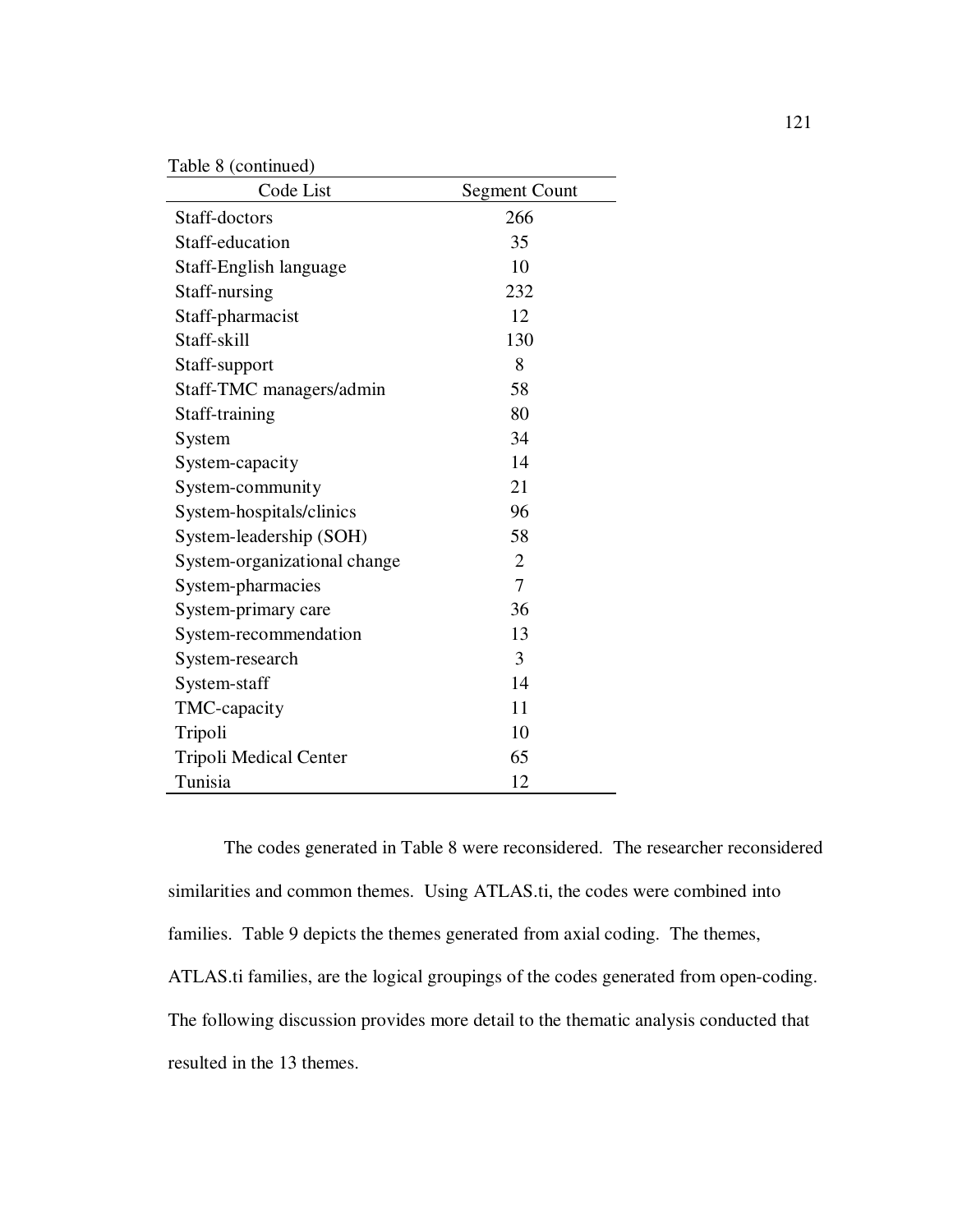Table 9

| Theme                 | Open coding codes          | Number of quotations |
|-----------------------|----------------------------|----------------------|
| Behavior/Relationship | <b>Behavior</b>            | 201                  |
|                       | Communication-             |                      |
|                       | relationship Relationship- |                      |
|                       | among staff/team           |                      |
|                       | Relationship-behavior      |                      |
|                       | Relationship-              |                      |
|                       | communication              |                      |
| Capacity/Availability | Facilities-capacity        | 154                  |
|                       | <b>Human Resource</b>      |                      |
|                       | System-capacity            |                      |
|                       | TMC-capacity               |                      |
| Communication         | Communication-home care    | 199                  |
|                       | Communication-             |                      |
|                       | information                |                      |
|                       | Communication-             |                      |
|                       | relationship               |                      |
|                       | Communication-system       |                      |
|                       | Relationship-              |                      |
|                       | communication              |                      |
| Culture               | Community-values           | 24                   |
|                       | Culture-family             |                      |
|                       | Culture-General            |                      |
| Leadership            | Staff-TMC managers/admin   | 114                  |
|                       | System-leadership (SOH)    |                      |

*Themes generated from axial coding*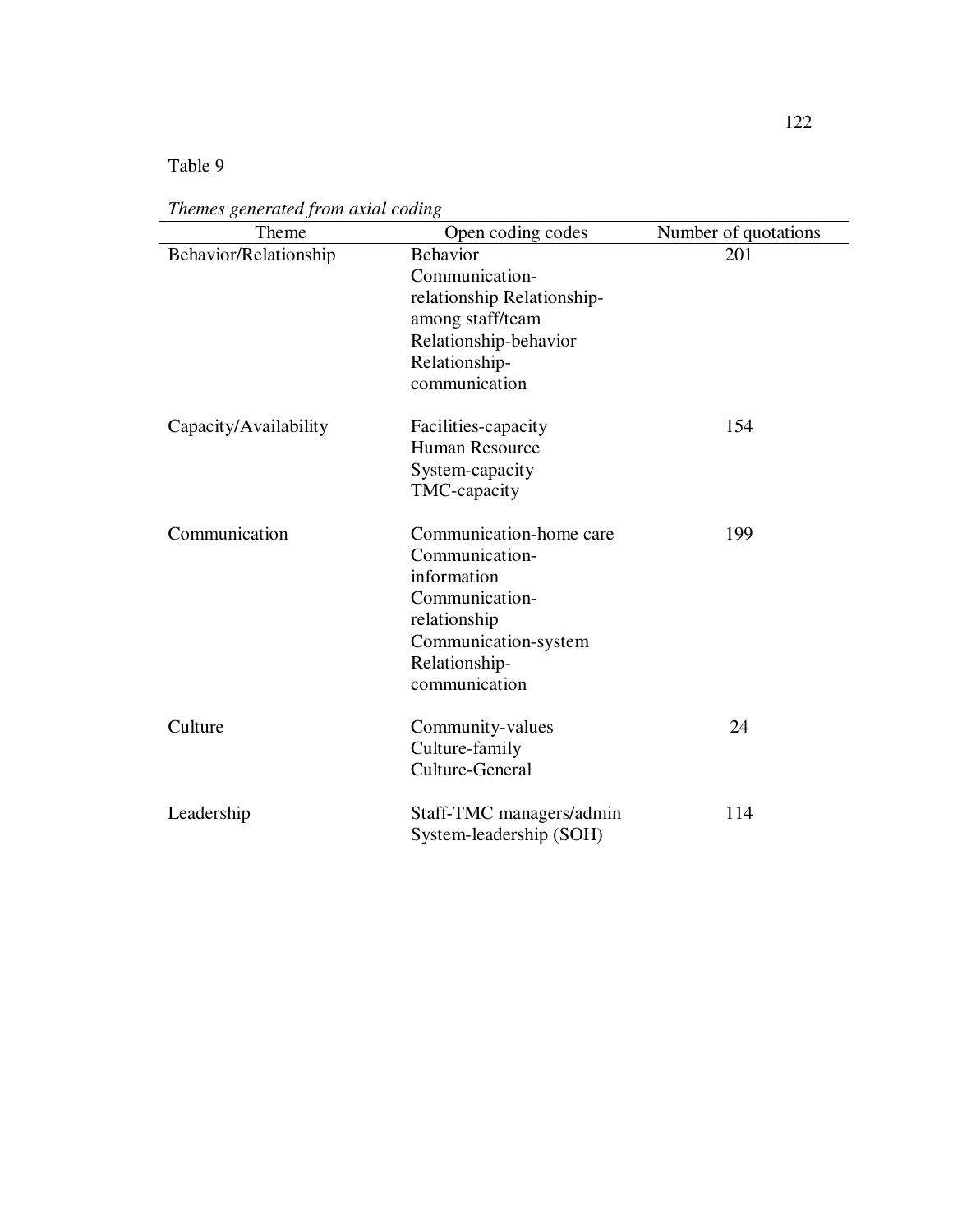| Table 9 (continued) |  |
|---------------------|--|
|---------------------|--|

| Theme                               | Open coding codes                     | Number of quotations |
|-------------------------------------|---------------------------------------|----------------------|
| Libyan System                       | Community-service                     | 298                  |
|                                     | Referral-abroad                       |                      |
|                                     | Referral-from private                 |                      |
|                                     | Referral-from public                  |                      |
|                                     | hospital Referral-primary             |                      |
|                                     | care                                  |                      |
|                                     | System                                |                      |
|                                     | System-capacity                       |                      |
|                                     | System-community                      |                      |
|                                     | System-hospitals/clinics              |                      |
|                                     | System-leadership (SOH)               |                      |
|                                     | System-organizational                 |                      |
|                                     | change                                |                      |
|                                     | System-pharmacies                     |                      |
|                                     | System-primary care                   |                      |
|                                     | System-recommendation                 |                      |
|                                     | System-research                       |                      |
|                                     | System-staff                          |                      |
|                                     | Tripoli                               |                      |
|                                     | Tunisia                               |                      |
| Motivation                          | Motivation-financial                  | 84                   |
|                                     | Motivation-incentives                 |                      |
|                                     | Motivation-leadership                 |                      |
|                                     | Motivation-power                      |                      |
|                                     | Motivation-staff                      |                      |
| <b>Patient Physical Environment</b> |                                       | 141                  |
|                                     | Physical-bathroom<br>Physical-general |                      |
|                                     | Physical-hygiene                      |                      |
|                                     | Physical-room                         |                      |
|                                     | Physical-security                     |                      |
|                                     | Physical-service                      |                      |
|                                     |                                       |                      |
| Policy/Procedures/Records           | Doc-procedure                         | 64                   |
|                                     | Policy-staff                          |                      |
|                                     | Procedure-administrative              |                      |
|                                     | Procedure-visit                       |                      |
|                                     | Records-medical                       |                      |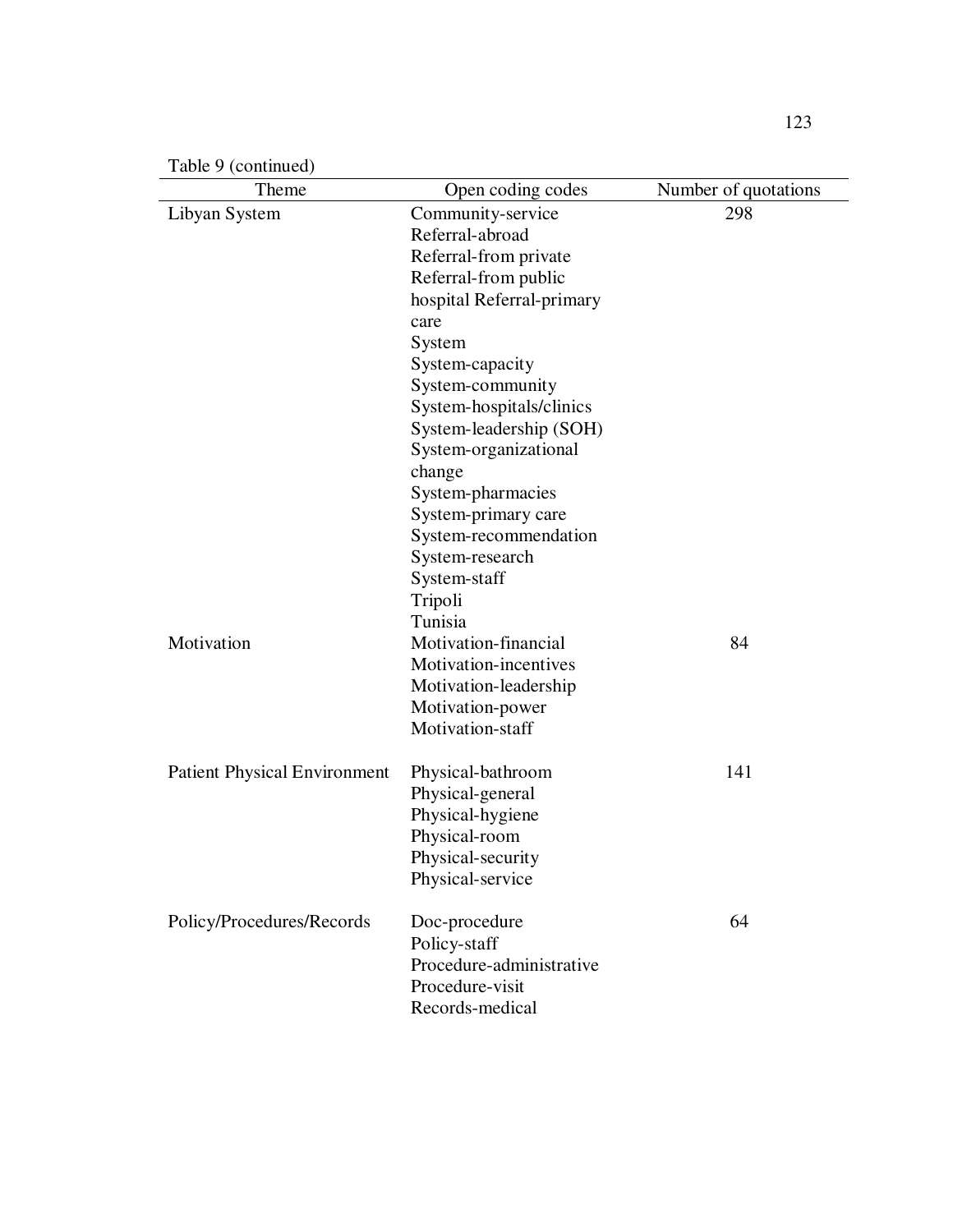|  | Table 9 (continued) |
|--|---------------------|
|--|---------------------|

| Theme            | Open coding codes                                                                                                                                                             | Number of quotations |
|------------------|-------------------------------------------------------------------------------------------------------------------------------------------------------------------------------|----------------------|
| TMC-Organization | Department-admission<br>Department-Emergency<br>room Department-medical<br>Dept-nonmedical<br>TMC-capacity<br><b>Tripoli Medical Center</b>                                   | 160                  |
| Facilities       | <b>Facilities- General</b><br>Facilities-capacity<br><b>Facilities-General</b><br>Facilities-lab<br>Facilities-medicine<br>Facilities-supplies                                | 122                  |
| <b>TMC Staff</b> | Staff-doctors<br>Staff-education<br>Staff-English language<br>Staff-nursing<br>Staff-pharmacist<br>Staff-skill<br>Staff-support<br>Staff-TMC managers/admin<br>Staff-training | 564                  |
| <b>Trust</b>     | Community-trust<br>Confidence                                                                                                                                                 | 26                   |

# **Selective Coding.**

Through a process of open and axial coding, 13 themes were generated. Each of the 13 themes generated through an iterative process of deductive and inductive coding will be discussed in this section. Typical translated comments of respondents are listed for each theme. The comments are appended with the respondents' unique identifier. Each respondent was labeled sequentially for the study and the "S" indicates the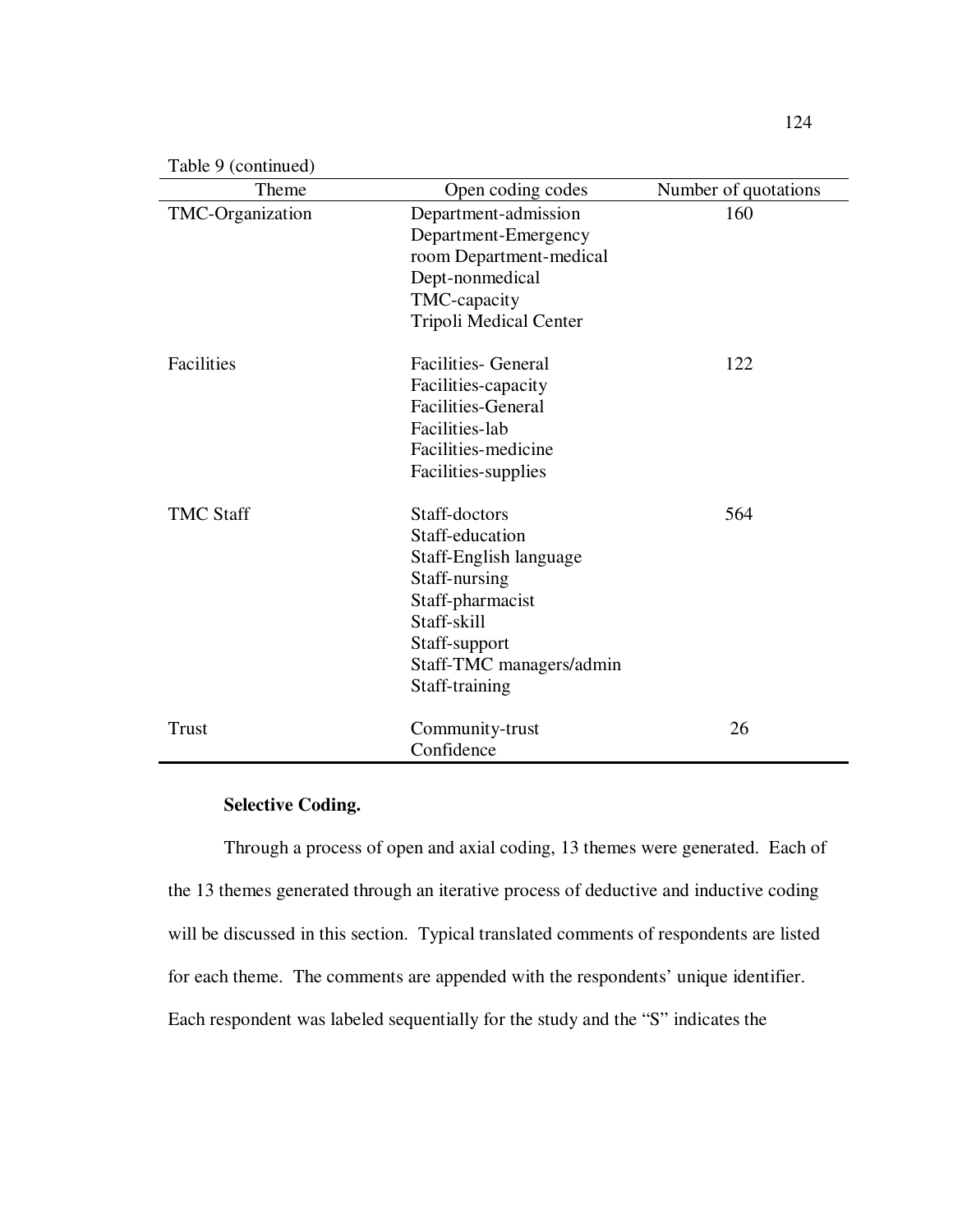respondent was a participant of the study and not the pilot. The intent is to give the reader the sentiment of the respondents and the overall environment at the research site.

## *Behavior/Relationship.*

Behavior, Communication-relationship, Relationship-among staff/team, Relationship-behavior, and relationship-communication were synthesized into a common theme of behavior/relationship. The respondents, patients and staff, commented on behavior over skills. Overwhelmingly, the behavior of nurses towards patients and their parents, specifically Libyan nurses, was cited as an area that needs improvement. Yet, several respondents were satisfied with the nursing care and specifically stated that both non-Libyan and Libyan nurses communicated well with the patients. Nevertheless, when there were negative responses about nurses, they were usually contributed to Libyan nurses. Libyan nurses were considered to have poor behavior manifested by a lack of responsiveness to patient needs. Additionally, when differences between public and private health care were cited, respondents mentioned poorer behavior and friendliness of nurses in the public health care system.

Typical comments on nursing staff behavior were as follows:

- Need more control of nursing staff and behavior. (15S)
- Nurses need more training in how to deal with patient. (29S)
- Nice communication, attentive, very nice, skills very nice of nurses (31S).
- You have to teach (Libyan nurses) everything headache for respondent. They need to study more, nursing care, patient to patient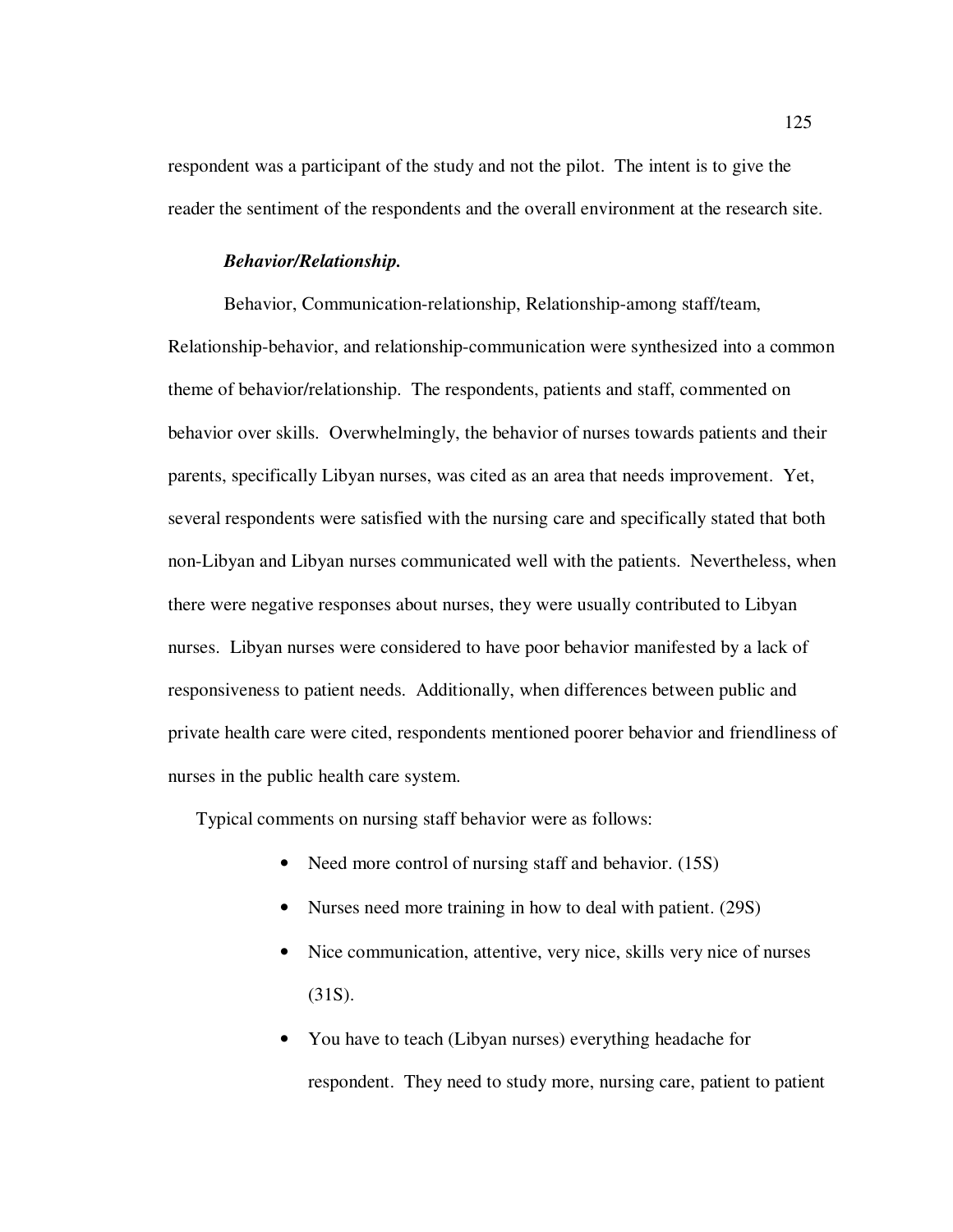interaction. (7S)

- Patients like pleasant interaction. Not all happy, if good communication they are happy. Good psychological support will help patient get better. Good psychological support will help patient get better. Depends on how relationship is with patient. (23S)
- Non-Libya nurses have better skills and relation. (42S)
- Skill is OK, problem is with the relationship with nurses. (14S)
- Nurses help very much, very friendly. Very nice, they love sister (patient) very much. Very excellent. (32S)
- In private health care there is more caring from nurses (and even doctors). More resources, someone always besides patient. (20S)
- Mother not satisfied, bad relationship, treatment not on time, when asked to measure temperature or change beds, or change catheter they do not come fast. Sometimes nurse says she is busy or going to lunch, they neglect care. (14S)
- Recommend smiling and good communication. (2S)
- Ask nurses many times, they say OK but they do not follow through. (8S)
- More comfort and more smiling nurses needed. (25S)
- Relationship between doctors and patient better than between nurses and patients. (42S)
- In private health care, communication is better because patients have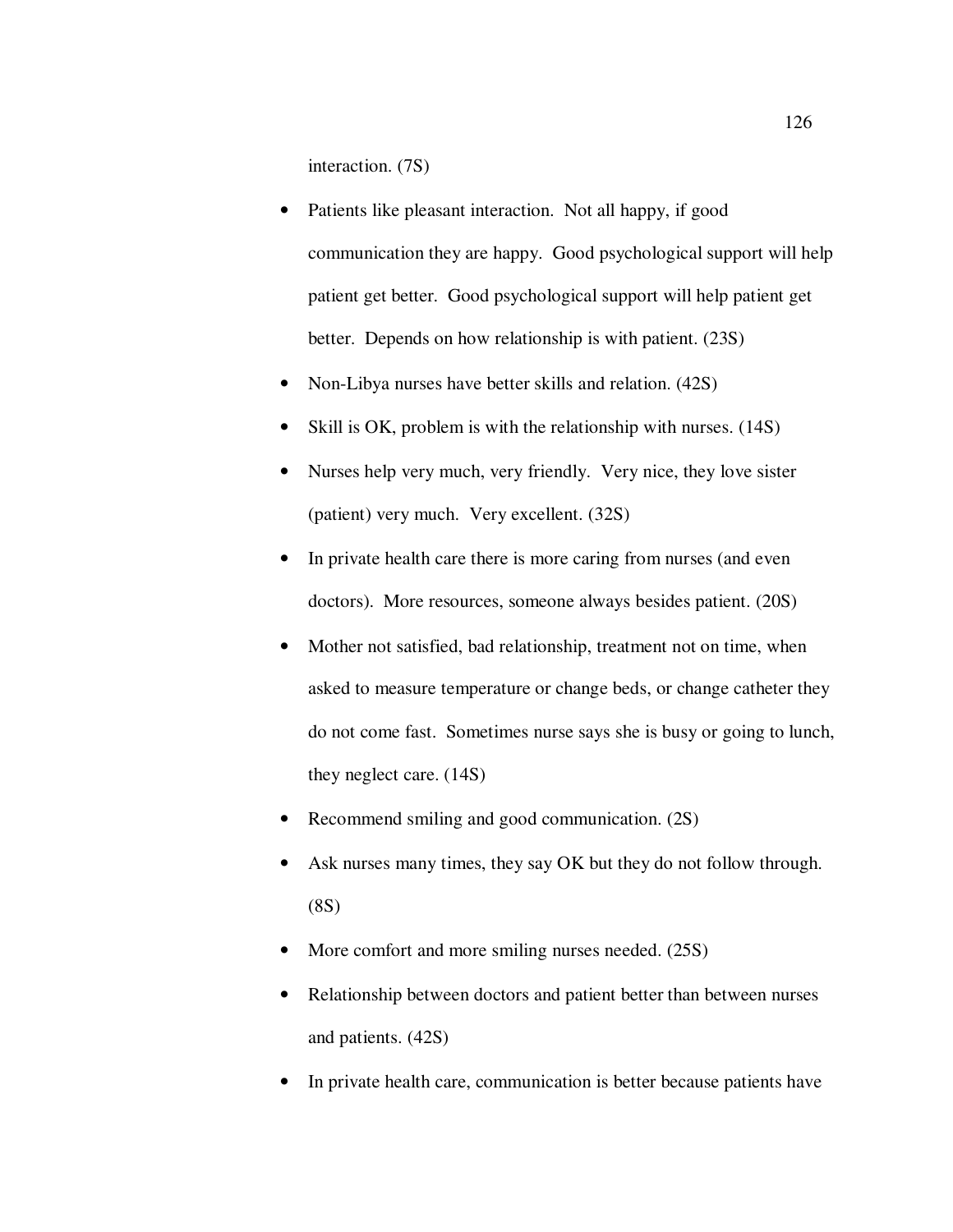to pay everything. (23S)

- OK, good relationship with child. Relationship good with child (Libyan and non-Libya nurses). (46S)
- Nurses-not good; they talk badly to her. (11S)
- Nurses should be taught how to deal nicely with patients. Nurses: more education on what to say but availability affects this. (25S)
- Relationship with patient, care should be good. Improve thinking of people of nursing staff, defect in thinking of Libyan people on perception of nursing staff. (17S)
- Gentle relationship with mother, played with child, gentle when remove canula, both Libyan and non-Libya nurses. (41S)
- Good relationship with patient, they try to create relationship with mother. (nursing) (16S)
- Nursing staff needs better behavior. (49S)
- Problem is the staff: nurses (skills and behavior). (11S)
- Nurses have defect. Nurses not doing job exactly. Delay in medicine. Need more contact with baby. (48S)
- Some nurses difficult to communicate, some lazy.  $(8S)$
- Need training: behavior for nurses and doctors. (14S)
- Nurses have no sense of responsibilities, can not find them, should stay in nursing station. (7S)
- Patient talks to doctors not nurse because nurse not good. (34S)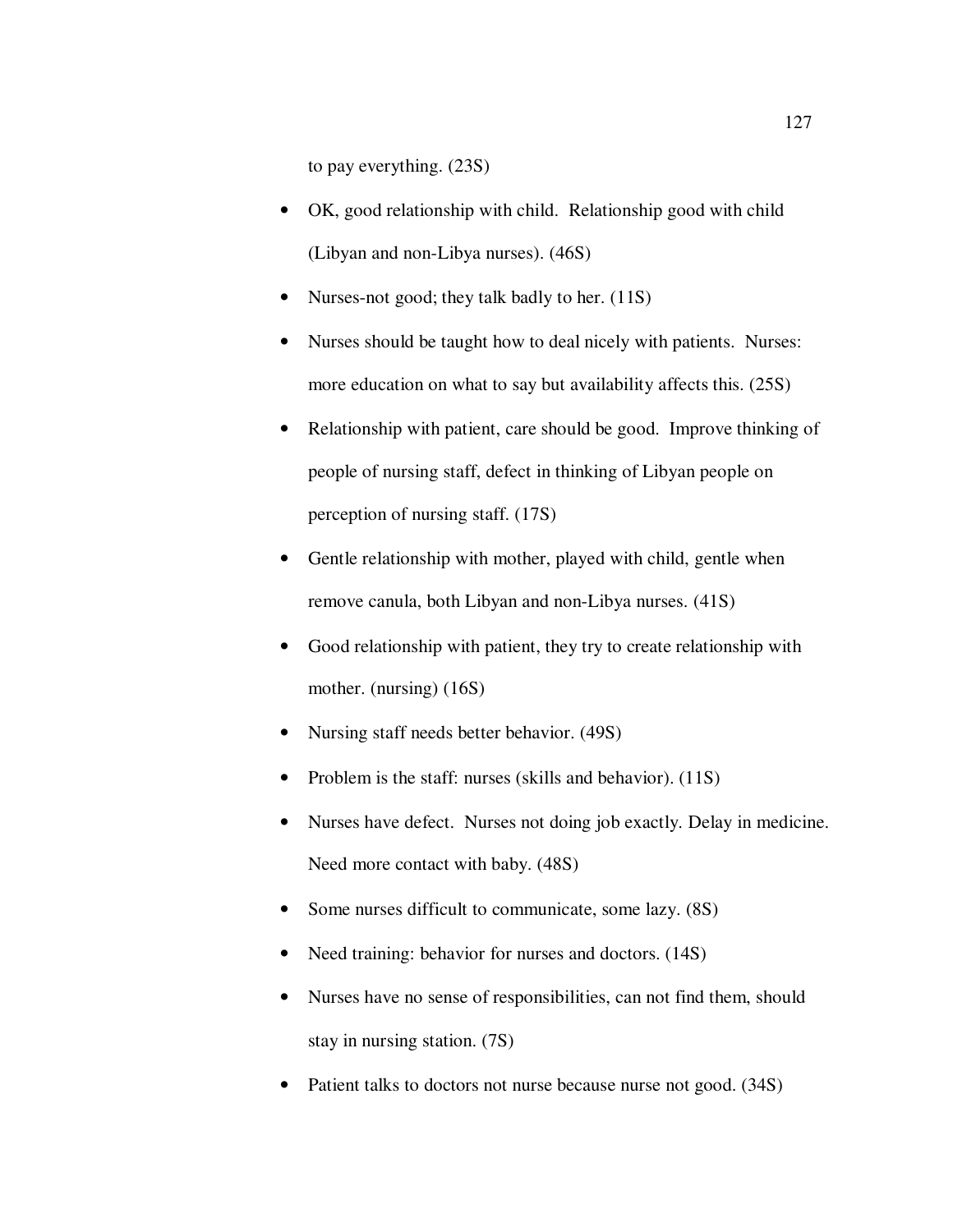- Only one nurses yesterday good, others not good. (34S).
- Some nurses refuse to touch patient but should. (35S)
- Nurses give treatment on time, good communication. (12S).
- Very nice explanation from nurses, explain if vague. (29S)
- Nurses have better relationship with patient than General hospitals. Medicine on-time, skills better. (45S)

Patients were generally satisfied with their relationship with doctors. They considered them competent and compassionate. Patients were satisfied with the interaction doctors had with patients during morning rounds. However, they often did not distinguish between the various levels of doctors (i.e., Consultant, Specialist, Senior Registrar, Registrar, Attachment, or Intern). Respondents' typical comments related to doctor-patient relationship, behavior, and communication follow.

- Doctor stayed more than an hour with patient late at night. (16S)
- Mother satisfied with doctors (esp. doctors on surgical ward). No difference between ward and ICU. (42S)
- Doctor should make discussion with patient. (12S)
- They listen to patient and mother, good communication and discussion with doctor.  $(12S)$
- According to Doctor. Some good/some not. (11S)
- Very, very good with doctors, doctor answered every question, transferred patient to other department for tests with doctor instead nurse, gave update if investigation is early and possible. (16S)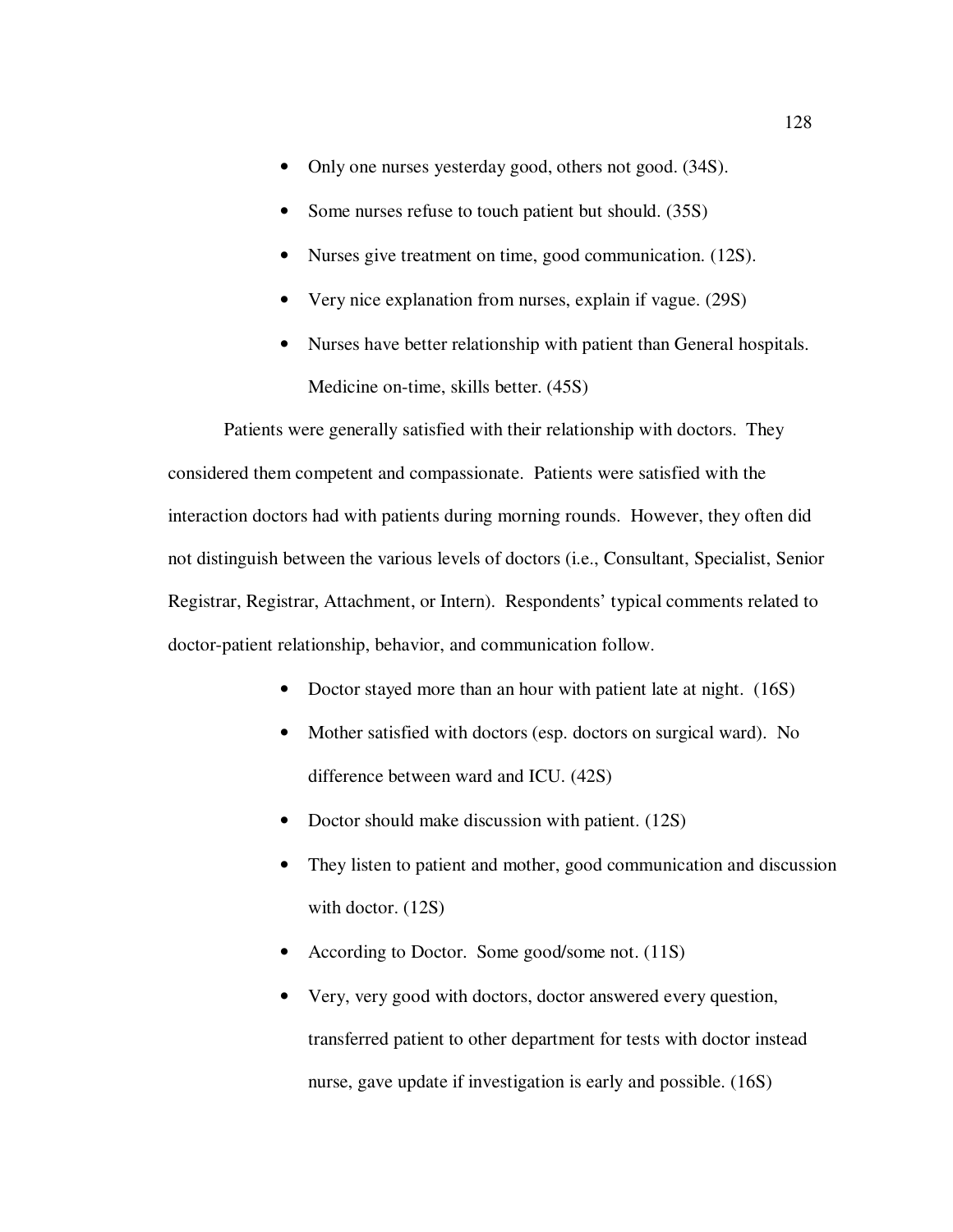- Nice communication with Doctor. Dr gives inadequate info initially. (21S)
- Doctors try to be nice. Sometimes lose patience when lots of admissions. (25S)
- Patient loves some doctors more than nurses. (35S)
- Doctors are highly educated, communication nice. (6S)

Additionally, patients and staff commented on the relationships between patients and medical staff as a whole:

- Patient comfortable with nurses and doctors. (14S)
- Need good communication skill with patient. Spend time with patients, make things clear. (staff) (50S)
- Patients respond to communication from staff. (23S)
- Communication determines behavior. (2S)
- Sometimes you can tell that staff cares for patient. (39S)
- Staff needs training in communication skills. (33S)
- Good relationship with patients and visitors. (staff) (17S)
- If more doctor and nurses they could have patience. (25S)
- Nice, no one shouts, everyone nice. (staff) (46S)
- Relationship between pharmacy staff and patient difficult. (18S)
- Pharmacist knows how to deal with drug and patient. (22S)

Communication among the staff was also explored.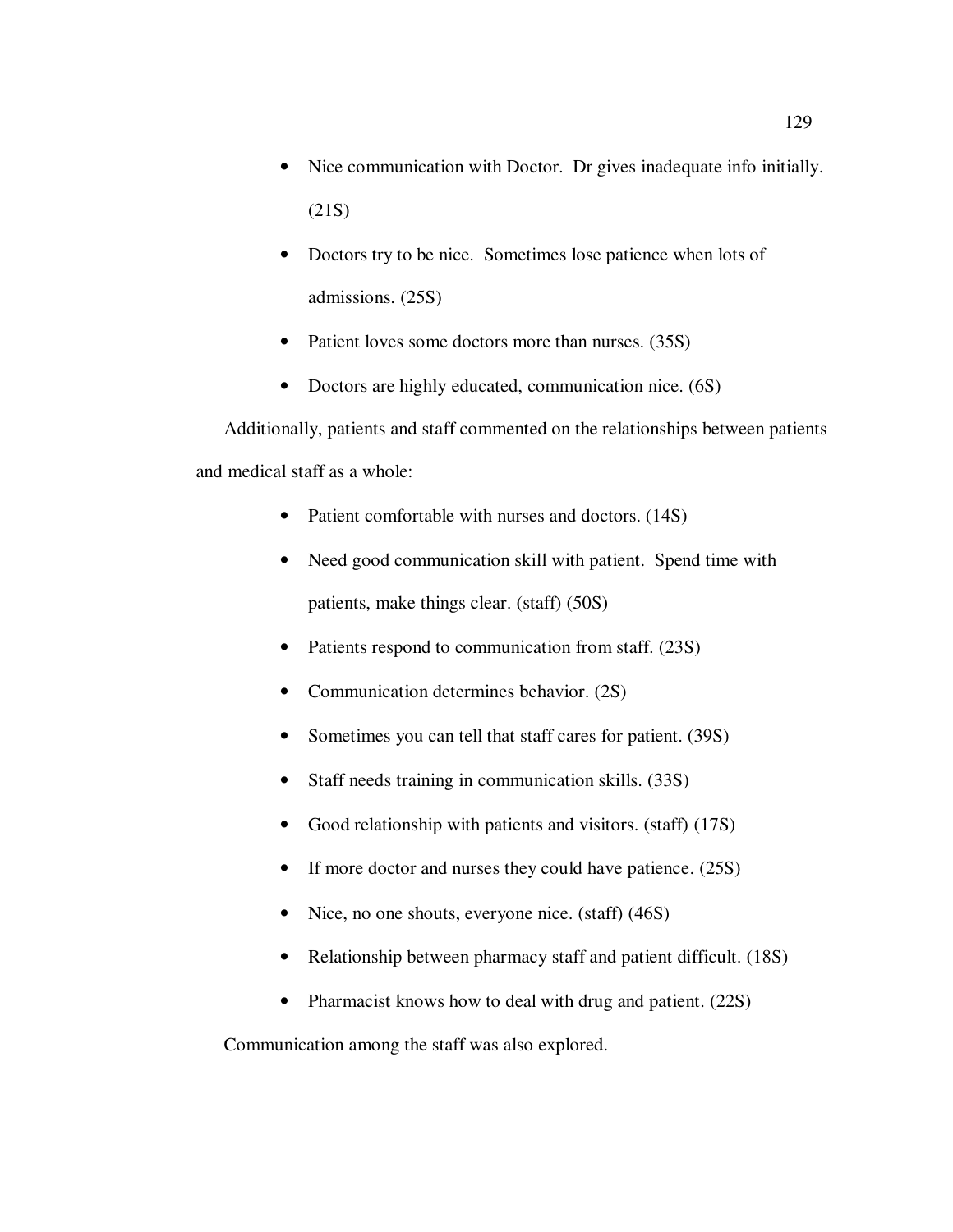- Lack of coordination especially between doctors and admin lots of disadvantages. (25S)
- No respect for doctors by nurses. Doctors do work for nurses. (7S)
- Between doctors and nurses communication is bad. Give advice to nurses but the next day find nothing is done. Do not know how to improve. (20S)
- Difficult relationship between doctors and administration, should try to improve relationship with doctors; facilities (esp. doctors) (18S).
- Relationship between nurses and doctors not good. (14S)
- No relationship with admin. Do not agree with what doing. Should look at staff as human beings, not machines. (25S)
- Poor communication between admin and staff. They write paper and make change. Between doctors and nurses also bad. Only follow orders. (50S)
- OK, nurses to nurses in unit wonderful. Know each other a long time. (6S)
- The staff (doctors) improves quality by their work, supports to each other, during rounds collaborate with each other.(19S)
- Communication not that good. (among staff) (24S).
- Not good between nurses and doctors (lazy nurses). (22S)
- Libyan doctors not comfortable with Libyan nurses. Doctors more comfortable with non-Libya nurses. (Respondent implies it is a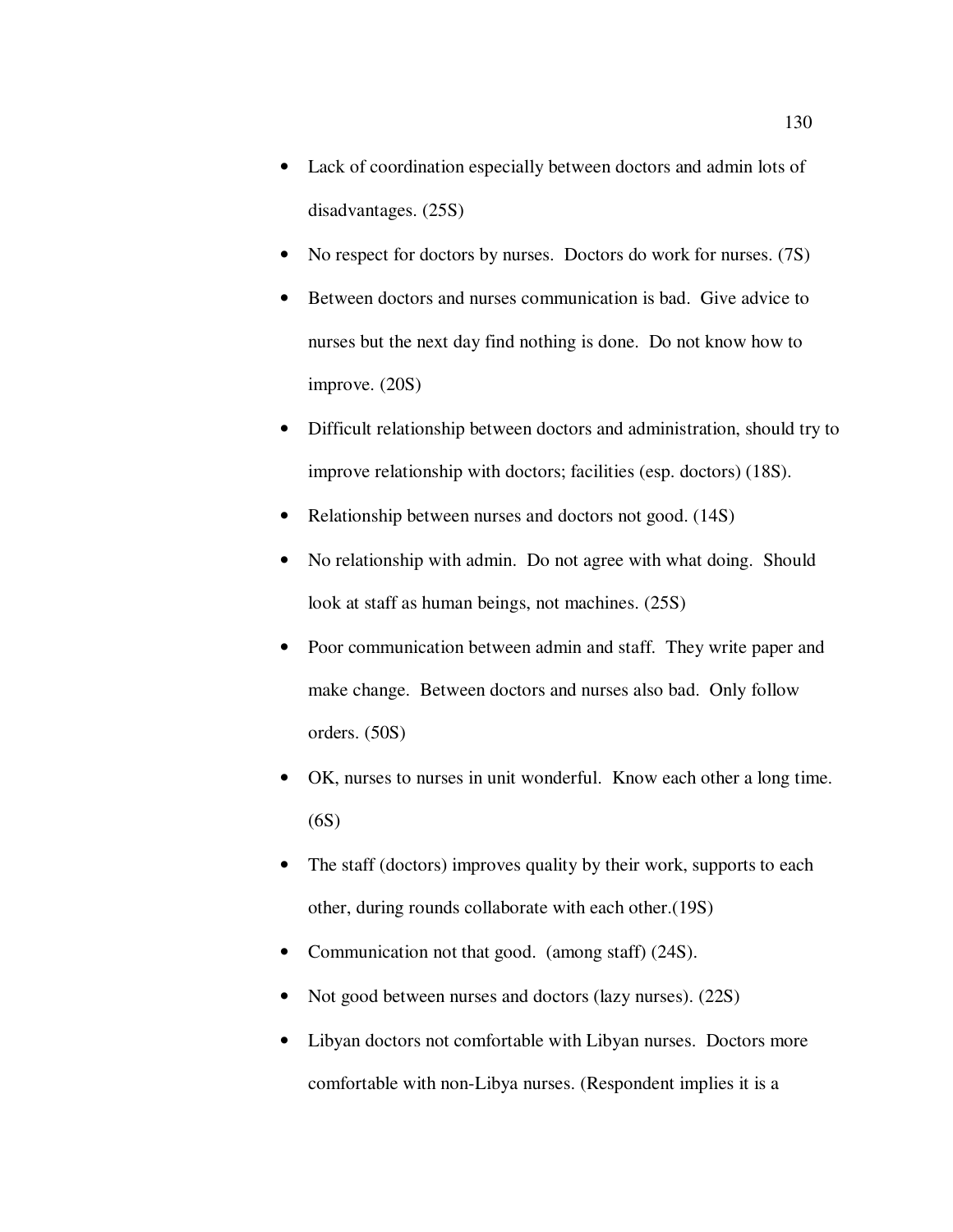cultural issue.) (39S)

- No meetings between nurses and supervisor of nurses about unit. Nurse-consultant no connection. Communication not good. No connection between GP and consultant. It is the job of admin to fix. (33S)
- Bad relationship with nursing staff, hide medicine, no confidence with pharmacy staff. (17S)
- Need collaboration among doctors throughout TMC (between doctors). (50S)
- Work needs to be coordinated, "everyone plays there own symphony". (staff) (25S)
- Between nurses and doctors good. (relationship) (18S)
- Dr. has to do job of nurses and helpers.  $(8S)$
- Satisfied. Some problem because of daily interaction. (22S)
- Doctor to doctor communication good.  $(8S)$
- No problem in unit among nurses. (6S)
- Comfortable with doctors, doctors have good communication in this department. (10S)
- Bad communication in respondent's department (non-medical). (30S)
- Flexible, they (Administrators) listen, good cooperation from admin at top of TMC. (6S)
- Food worse (no coffee or water for staff) unless doctor has special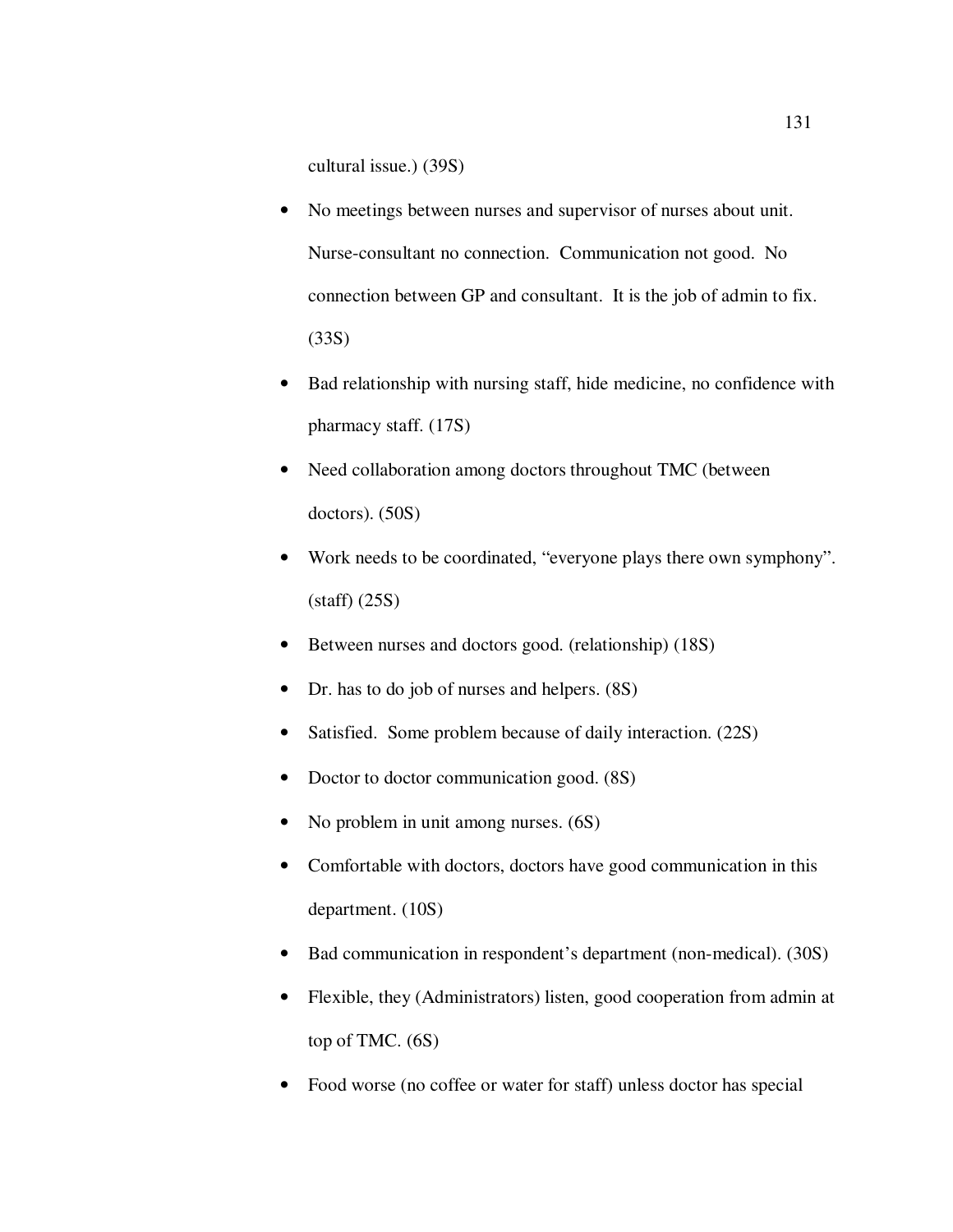relationship with Administration; in that case they even bring breakfast to the consultant. There is "discrimination". (40S)

- Leadership is with medical staff. Good relationship. Decisions making is not sharp. Good socially with doctors. (50S)
- Administration is OK. Director and chief very polite. They listen, they are trying but no results. Need to be more strict, too many absences, its habit. Disturbs the routine and are obvious. Administration is very nice. They try to solve problem and address complaints. (6S)
- Pharmacist tough in communication. (2S)
- Respondent hopes SOH (Ministry of Health) comes to hospital to check availability: hygiene, availability of treatment, courses for doctor, communication and behavior of medical staff with patients. (12S)
- Leadership has lack of coordination. (25S)

Several respondents commented that relationships are better in private health care than public. Respondents mentioned behavior and communication over skill, procedures, investigations, and medical outcome. However, the respondents were split on if this was a positive aspect. In some cases, the patients considered the positive relationship as being expected because of the financial motivation of private clinics. These respondents tended to express that the skill and resources were lacking and medical outcome was more important than staff behavior. Other respondents implied that behavior and relationships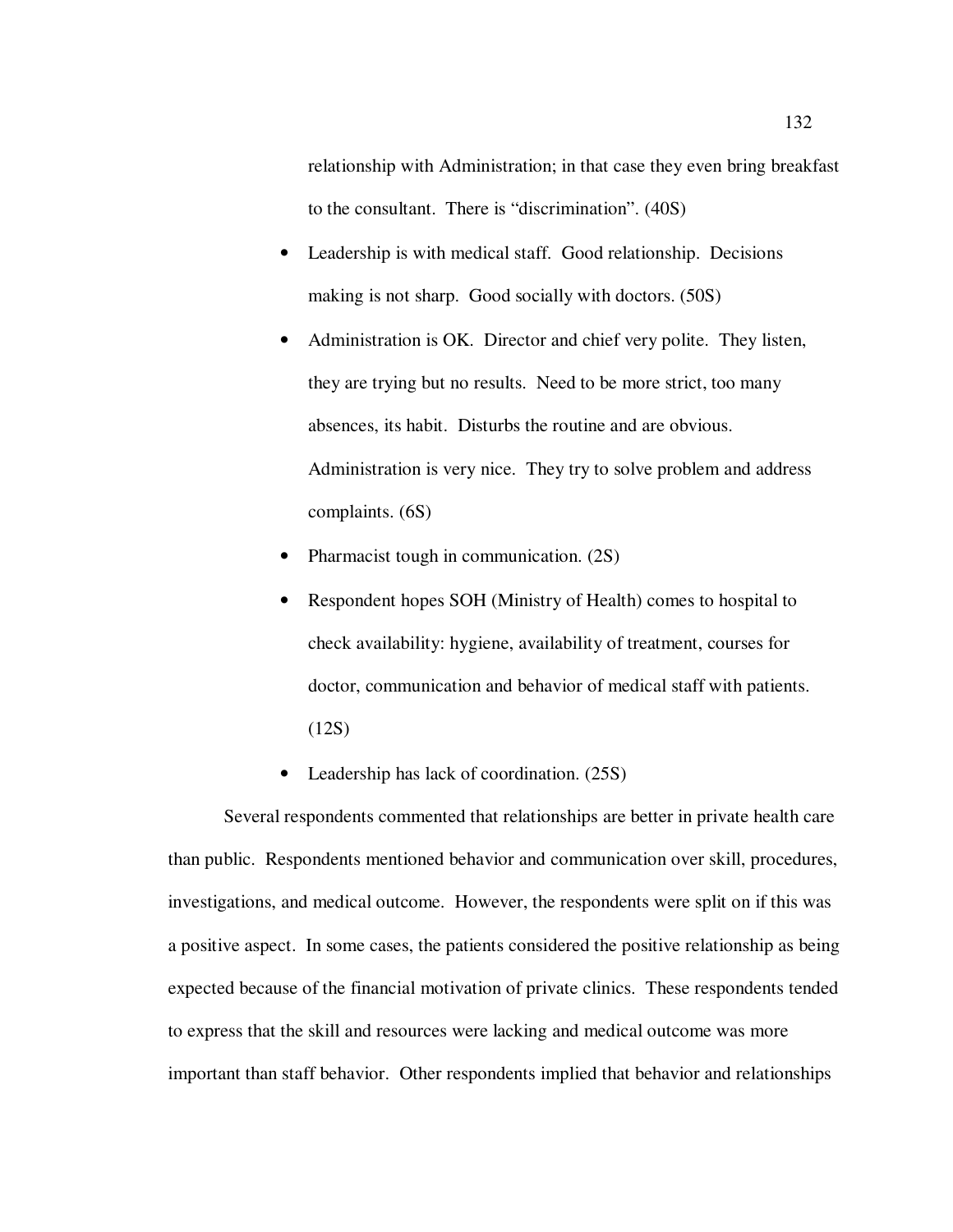of staff in public institutions should be like private health care facilities.

- Advantage of private: relationship, answer questions, care. (14S)
- Advantage of private: relationship, medical care. (45S)
- A disadvantage of public health care is the relationship between Doctor and patient. (41S)
- Advantage of private is more care to patient (behavior). (49S)
- People knowledge for doctors and nurses. (training needed) (35S)
- Communication with patients needs improvement. (2S)

Security has a very visible role at Tripoli Medical Center. Visitors may only enter the hospital during open visiting hours which is limited to a few hours each afternoon. Parents, especially fathers, have difficulty visiting their children or bringing personal items to the mother. This was also observed by this researcher.

- Security talks roughly, difficult to get in.  $(44S)$
- OK, when husband came to visit with paper difficult to enter; at visiting time OK. (42S)
- Defect in security (just shout). Defect in nurse. Should be better relation with staff and patients. "Patient is not here by choice." (49S)

## *Capacity/Availability.*

Patients and staff often replied that *facilities* were inadequate. Facilities included buildings, equipment, medicine, procedures, and lab reagents. Additionally, the availability of beds, medical staff, and clinics were often cited as challenges. The codes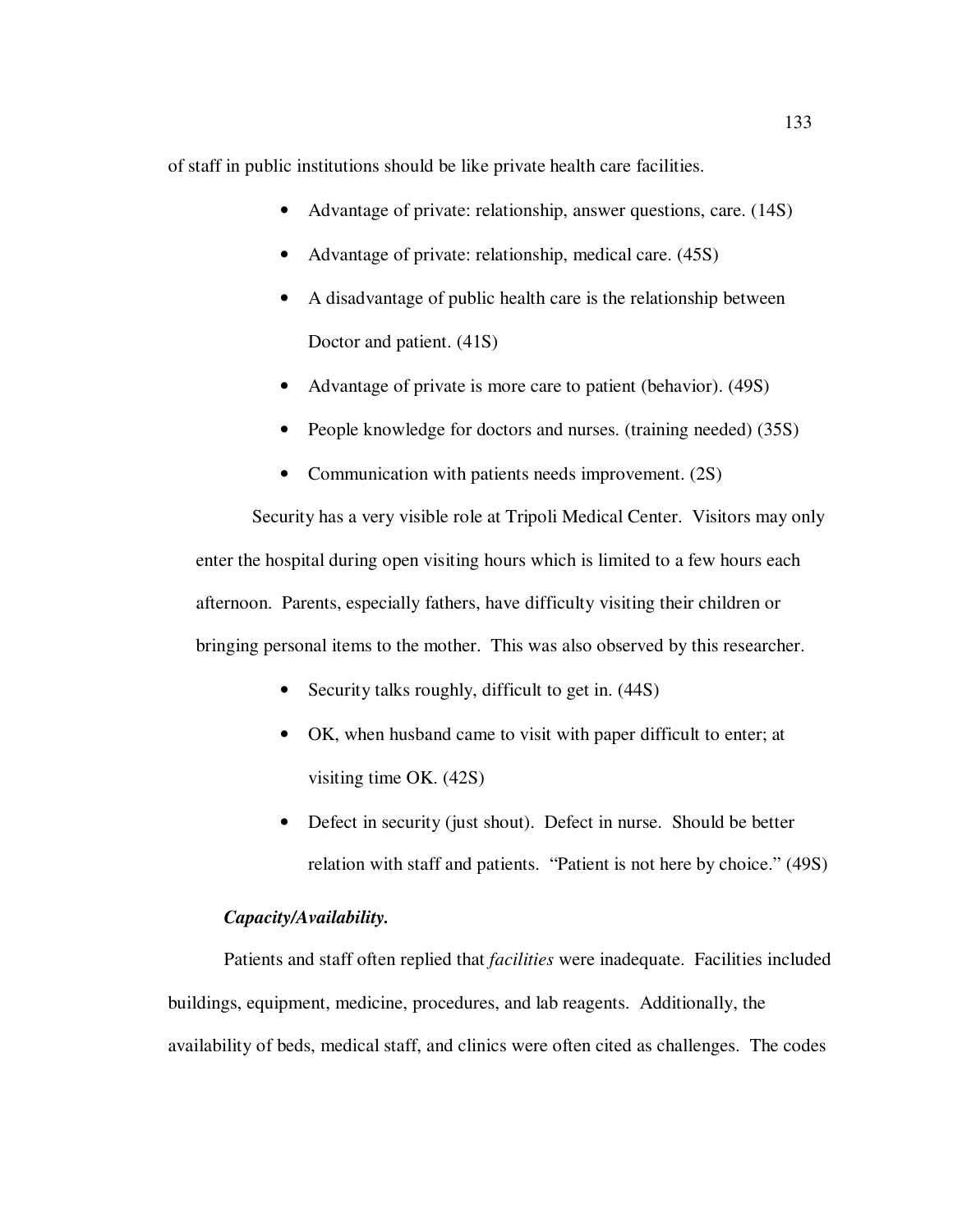facilities-capacity, human resources, system-capacity, and TMC-capacity were aggregated into the theme capacity/availability. Respondents often compared capacity and availability when comparing the public health care system to the private health care system. Additionally, patients and staff compared Tripoli Medical Center (TMC) and its capacity to other hospitals and clinics in the Libyan public health care system. The following are typical responses made regarding capacity and availability of resources when comparing the public centers, hospitals and clinics system to private hospitals and clinics.

- Public-overcrowding, can not bring everything, not like private. (38S)
- DISADV of public: number of beds, waiting, Casualty only 2 doctors (esp. General Hospital). (46S)
- Public: less crowding to meet with doctors. (26S)
- Public: DISADV: number of doctors and nursing staff, number of beds. (17S)
- Available 24 hours, all the time. (26S)
- DISADV: availability of beds in all public hospitals, height of toilet. (16S)
- Private: more time and availability. (3S)
- DISADV: other public hospitals. Defect in equipment. No empty bed. (29S)
- Private: advantage is availability of doctors when needed. (49S)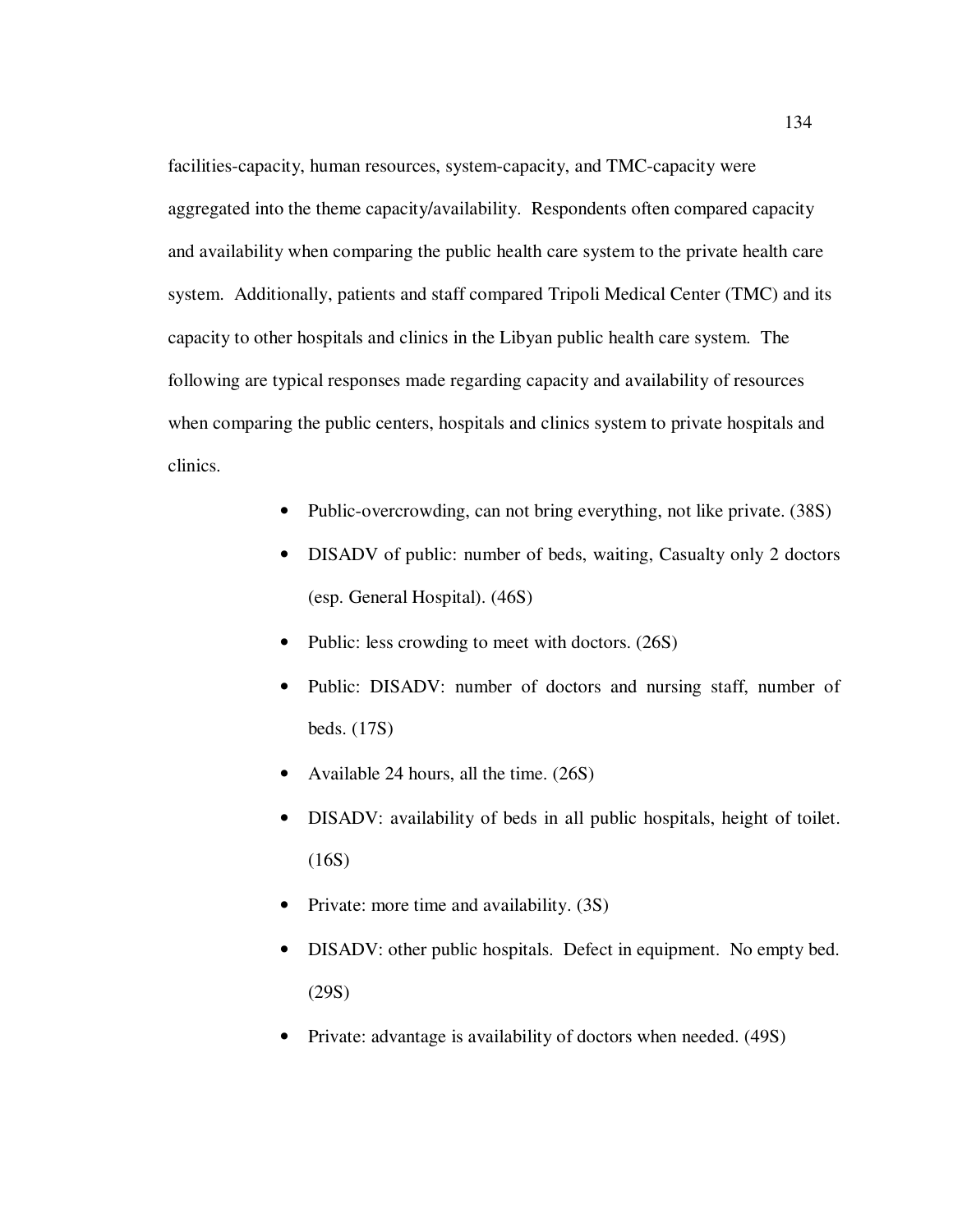- Public: advantage is more doctor staff, consultants and specialist. (45S)
- Public: DISADV: more time waiting for follow-ups from doctors. (26S)
- Public: ADV: a lot of people to serve. (20S)
- Private: Small # of patients/no overcrowding. (8S)
- Has went to private clinics and they were perfect. Baby gets more care, doctor available at all time, receive investigation early, Doctor has more availability in private (comes when called. (42S)
- Private: ADV: help many patients, more availability for overflow from public. (18S)
- Private: Advantage: not so crowded. (6S)
- Private: Advantage: more caring from nurses (and even doctors). More resources, someone always besides patient. (20S)
- Public: DISADV: overcrowding. (49S)
- Public: DISADV: more crowding, more time waiting for follow-ups from doctors. (26S)
- Public: DISADV: overcrowding, come from all cities in Libya. (8S)
- Referred from private clinic, no empty bed in private clinic. (28S)
- Public: early diagnosis, more doctor staff. (15S)
- Only 20 to 40 beds in private hospitals; they decrease load for public hospital, rich people use and alleviate strain on public system. (47S)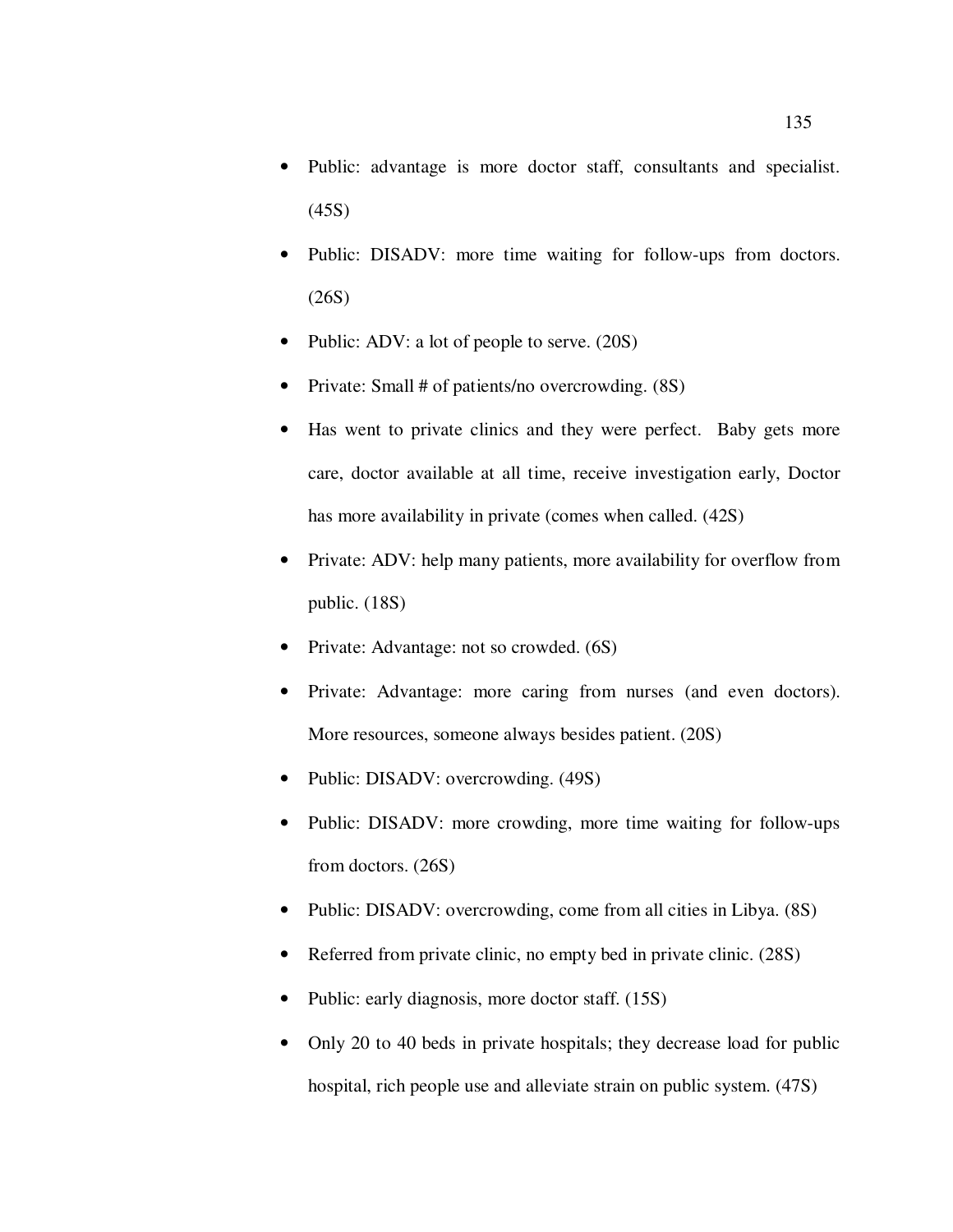Even though patients and staff overwhelmingly cited the capacity of the Libyan public health care system as a disadvantage, Tripoli Medical Center was viewed as a hospital that has more capacity than other public hospitals. Tripoli Medical Center was built as a tertiary level care medical center. Yet, it accepts the overflow from the other public hospitals. When patients were asked why they came to TMC, typical responses were because there were no empty beds at the General Hospital.

- Came to TMC because empty bed available. (35S)
- General hospital has facilities-they send patient to TMC without checking if room in TMC. Hospital to hospital. Don't call ahead. (8S)
- Much better if distribute doctors outside TMC. (9S)
- Referred from General Hospital in Tripoli because no empty beds. (48S)
- Primary care: Doctors OK, availability of doctors and medicine lacking. (46S)
- Referred from overcrowded hospital.  $(4S)$
- Referred from General Hospital, no empty bed.  $(46S)$
- Beds not adequate, more numbers of patients, many patients coming from other hospitals (referral hospitals). Too many patients. (5S)
- Transferred from General Hospital because no empty beds. (11S)
- TMC serves everything-first level through tertiary. Overcrowding makes services limited and quality not so good. (47S)
- No empty bed at general Hospital. (45S)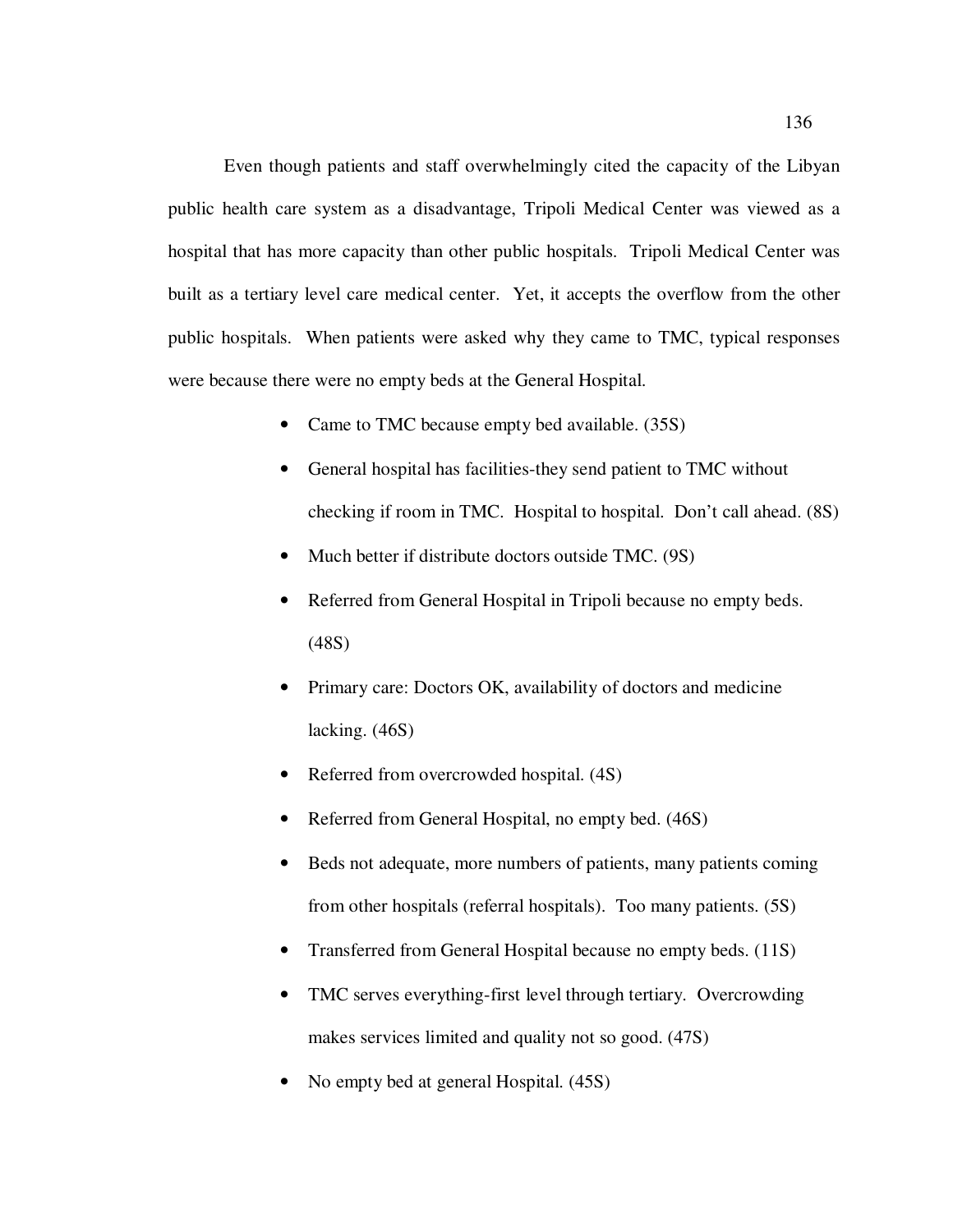- Referred from public hospital because no beds. (31S)
- Tajura hospital was small and had no empty beds. (41S)
- General Hospital usually does not have empty bed. (40S)
- Referred from other hospital because of capacity problem. (4S)

The responses of availability of staff at TMC were mixed. Patients were often satisfied with the availability of staff and procedures. The professional medical staff tended to feel overworked due to the number of patients. This contention is supported by the typical statements that follow:

- Public (TMC): DISADV: overcrowded, no special way to select patients. (47S)
- Need more care, increase procedure, increase beds in wards and ICU especially. Only 6 beds in ICU, need at least 10. Increase number of nursing staff, especially in ward. Respiratory and cardio patients are together need more nurses. (17S)
- Problem in number of doctors, number of Sisters (nurses), amount of work too much. (18S)
- Availability of doctors in Casualty and Ward good. (40S)
- Need Casualty in ward (nurse and equipment). (22S)
- In general hospital have big staff admission day. (8S)
- Maybe do not have Specialists in all departments. (24S)
- Nurses must go to lab and do canula. (38S)
- Admission day, sometimes admit 10 patients, 3 or 4 patients in a room,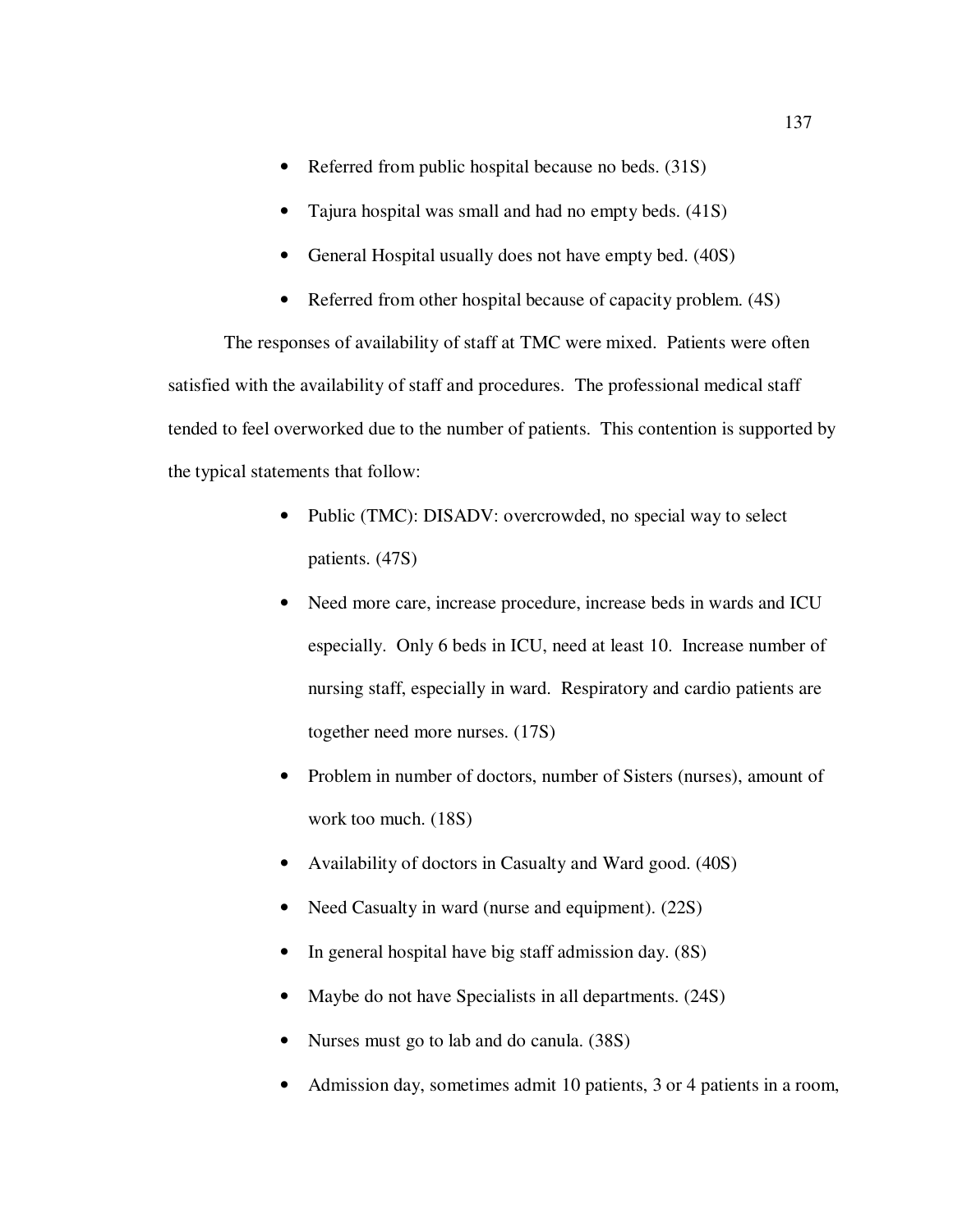not a separate room for special cases. (8S)

- Only one pharmacist for ward. (22S)
- Sometimes OK but when busy or at lunch, not available. (nursing) (16S)
- Available but no benefit from availability of nurse. (14S)
- Staff available, more than enough. (31S)
- Doctors try to be nice. Sometimes lose patience when lots of admissions. (25S)
- Sometimes only 2 nurses on duty. So can not have patience. Nurses only have time to dispense medication. Lots of patience. Only have time for basic needs. (25S)
- Staff is generally available. Sometimes nurses are scarce. Some doctors work without a nurse. (8S)
- Available 24 hours, all the time. (26S)
- At the time of the interview there are 960 inpatients at TMC, overcrowded today. (13S)
- 7 to 8 nurses every day in department. Some are absent. Some difficulty. Ped. Resp/cardio. 2 Sisters at night/adequate. (23S)
- Nurses very good, overcrowded ward, only one nurse, can not respond to all orders. Sometimes seek her out many times. After 2PM only one nurse, in morning OK. They must go to lab and do canula. (38S)
- Availability of nurses and doctors OK, day or night. (45S)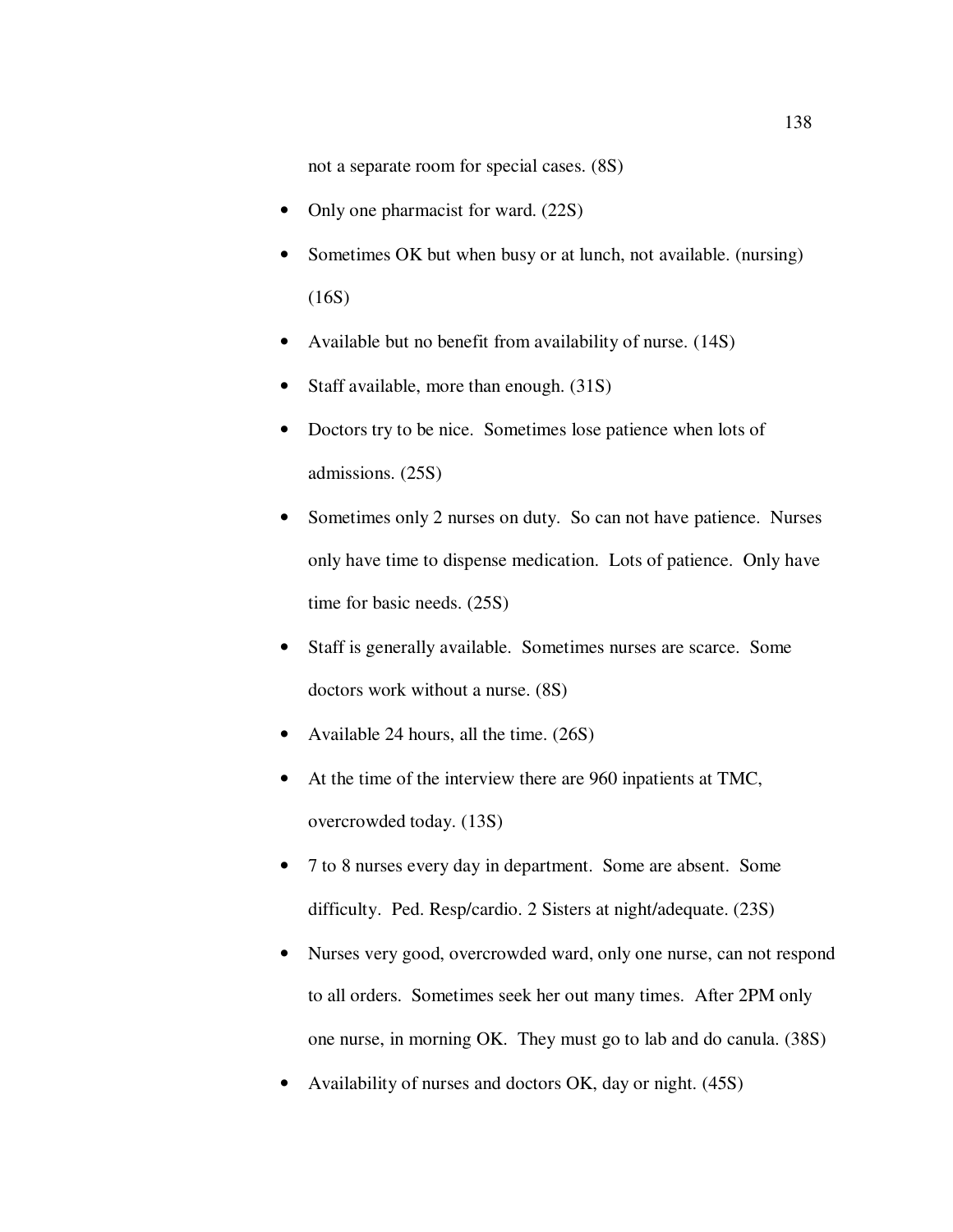- Heavy duty in pediatrics. Ten duties per month in Unit D is a lot (ward, admission duties). Nursery needs more doctors. They work emergency. Sometimes in 1 subgroup only 3 but should be more. (25S)
- Available all the time. Excellent, perfect. (nursing) (32S)
- Need more nurses. (7S)
- Need to increase # of doctors.  $(8S)$
- Not enough doctors to cover ward. (22S)
- Staff available in any emergency.  $(2S)$
- Nurse just wants to sleep at night. Doctors OK. (49S)
- Available morning or night. (46S)
- Availability in dept OK, need more doctors in Casualty. (15S)
- Doctor available at night, nurses available 24 hours. (41S)
- TMC: sometime overcrowding. ICU patients put with other patients. (8S)
- Staff enough, distribution wrong (e.g., need lots of nurses in oncology). (6S)
- Everyday doctors here, afternoon here, evening here. (9S)
- Nurses. Winter time on the ward, 50 patients and only two nurses. Other times two are sufficient. (19S)
- Care of doctors (2X/day). (34S)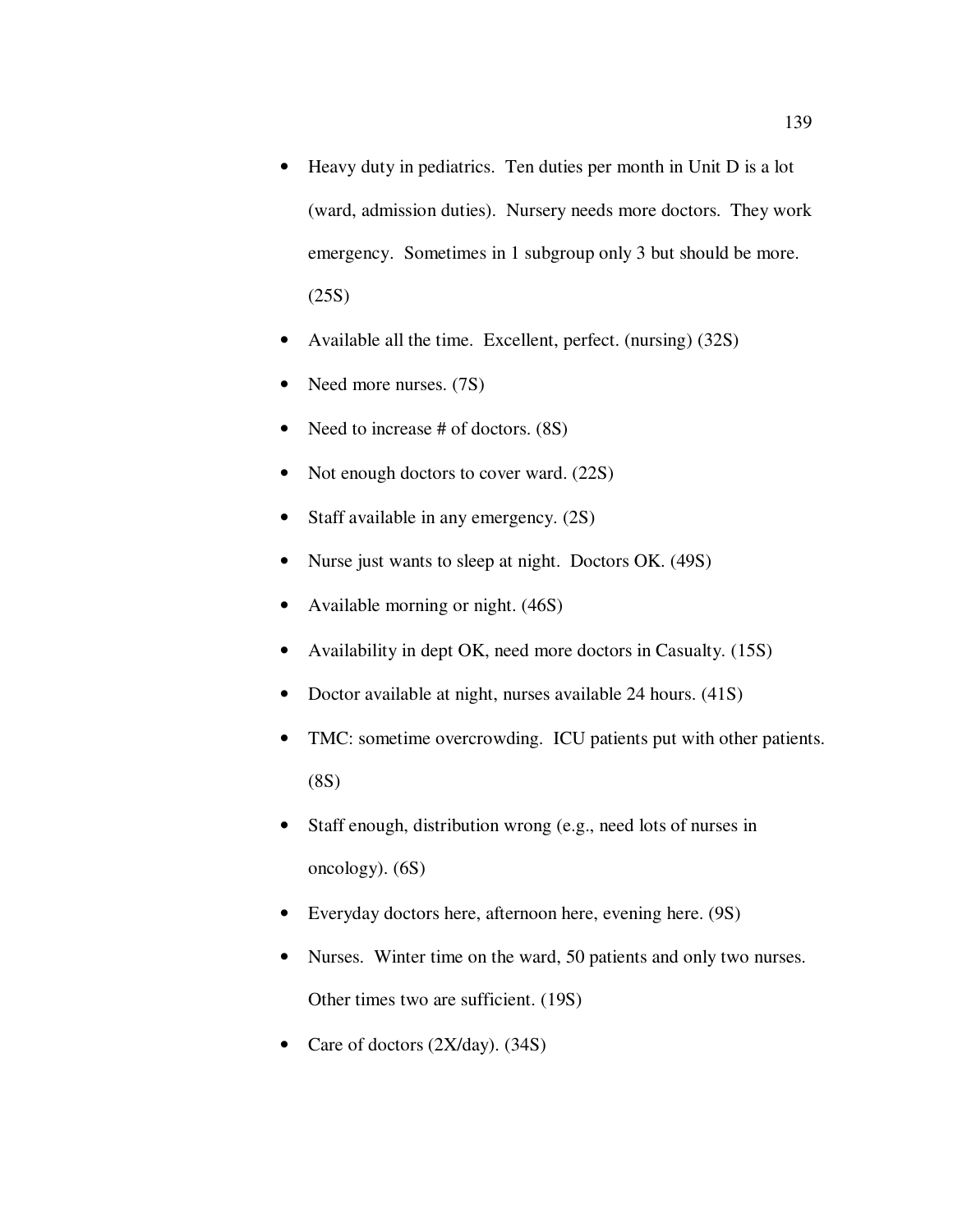- 24 hours staff availability. (32S)
- As needed, staff availability (11S).
- More times available, sometimes not (availability of staff) (39S).
- Always shortage of staff. Fixed number by contract, does not consider vacation. Eighty percent are female and they have higher lost time. Accept doctors with out contract to cover gap. (50S)
- Overworked, at TMC there is a sea of cars. TMC is a hospital for the whole country and all levels. (47S)
- When need Sisters they come. (9S)
- Now doctors give more hours. They attend all patients. (7S)
- Staff always available, wife said good.  $(27S)$
- Staff available. (21S)
- Incubators ready, came by ambulance. (36S)
- Know all things, is satisfied but has too many orders. (38S)
- No contact with family clinic in region. Come directly to TMC, availability of medicine, skills of doctor of staff, availability of doctor staff (24 hours). Would come directly to TMC regardless of time of day. (15S)
- Not clean bathroom, some patients are dirty. Only 2 bathrooms for ward. (34S)
- Follow-up with patient. 9AM 11AM rounds, Admission Daydifficult, many patients, only 2 doctors (1 GP and 1 Attachment).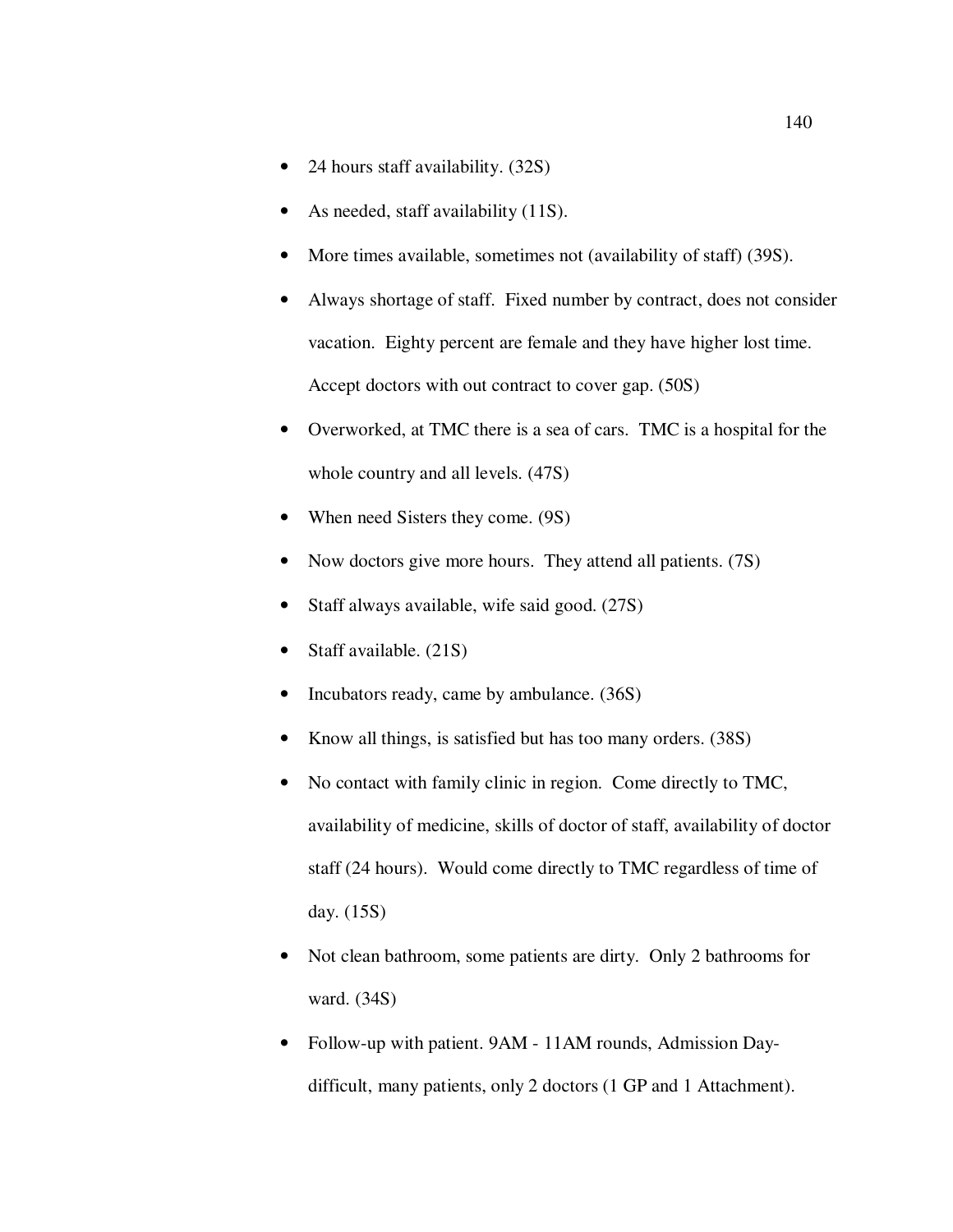(18S)

- Satisfied with number of staff, no defect. (3S)
- Doctor available, take round at midnight also, nurse-depends on nurse. (34S)
- 50 patients with 2 nurses affects level of caring. No time to observe, sit with patients, mothers not sufficient, barely enough time to take vitals, give IV. (6S)
- People complain about Casualty. Not enough numbers. Mixing of HIV with non-HIV patients. No enough rooms. In observation room patients are mixed.(social problem too, patients are afraid). (50S)
- Sometime shortage of nursing staff. "to tell the truth" Sometimes patients getting inadequate care. Sometimes shortage of nursing staff. (5S)
- Enough availability of administrative. Supervisors of nurses and doctors complain about availability of nurses and doctors respectively. (2S)
- If more doctor and nurses they could have patience. (25S)
- Staff satisfaction is sometimes good/some times not good when crowded. Doctors and nurses are overloaded. (39S)
- Heavy duty, not enough doctors, large number of patients. (18S)
- Need to increase number of doctors. (18S)
- Doctors and nurses are available. (35S)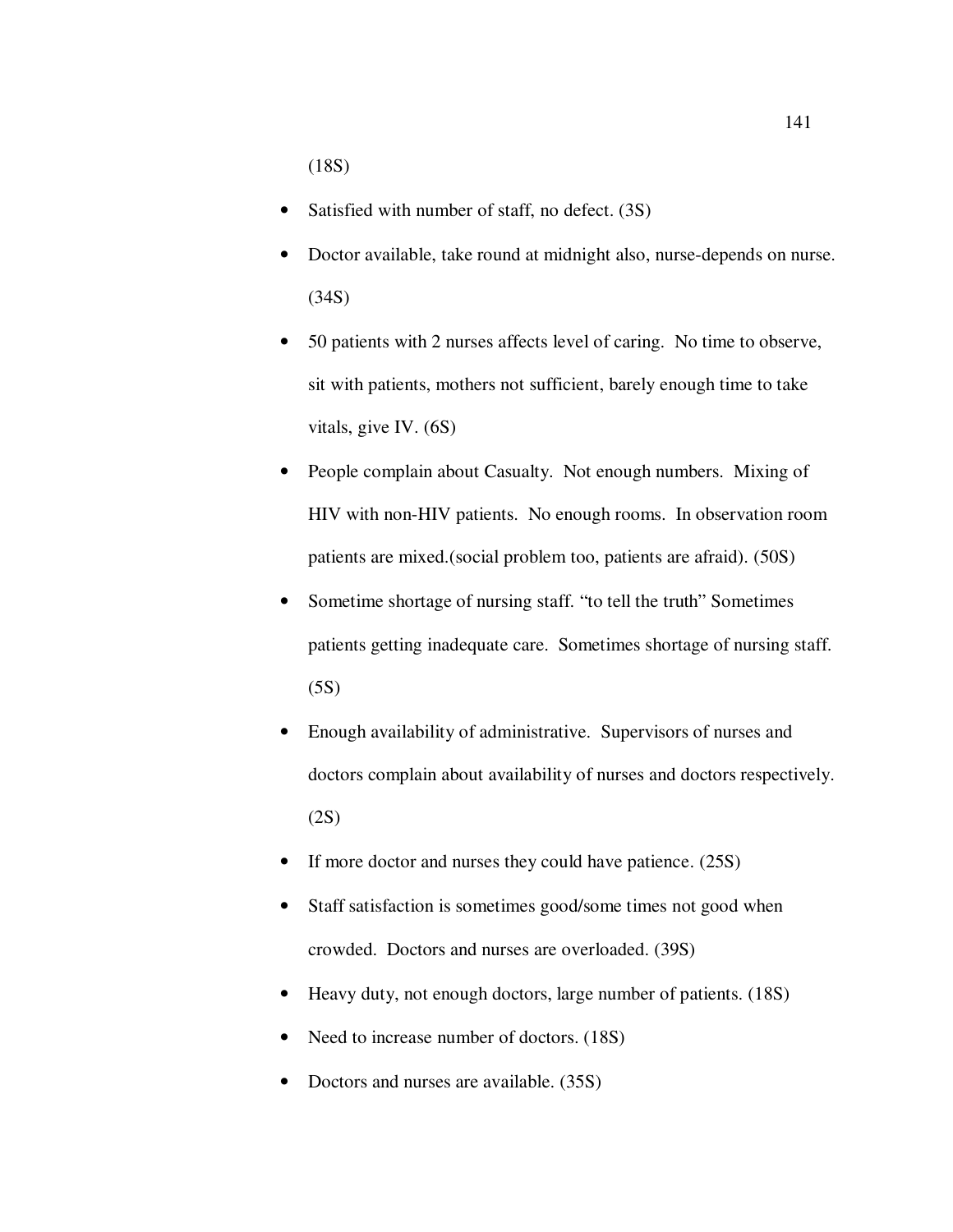- Need more doctors when asked for in pediatrics, not enough, only 2 doctors, with 1 intern. (8S)
- Came at 4AM and doctor available. Diagnose early. Took chest x-ray at 4AM. (41S)
- After 2:00 doctor not found. Some doctors on duty not found. If case critical, doctor called. (28S)
- Same problem with availability as nurses. Take time, one doctor with many patients (20 patients). One doctor after 2 PM, heavy workload, overloaded. OK in daytime. (38S)
- Staff available, AlHamduAllah. (43S)
- Staff available, especially in ICU. (48S)
- Doctors available anytime. By phone also available. Nurses available morning and night. nurses contact doctor when needed. (42S)
- Availability of staff is the same in day and night. Must ask for night because no rounds. (10S)
- Need to increase medical staff at TMC. (25S)
- Not enough staff (Doctors and nurses). In pediatric not enough. (20S)
- Staff availability is the main issue. (25S)
- Patients can not get the doctors they want at TMC. (24S)
- Doctor stayed more than an hour with patient late at night. (16S)
- If doctors with no contract leave, pediatric will stop. They come to learn. (50S)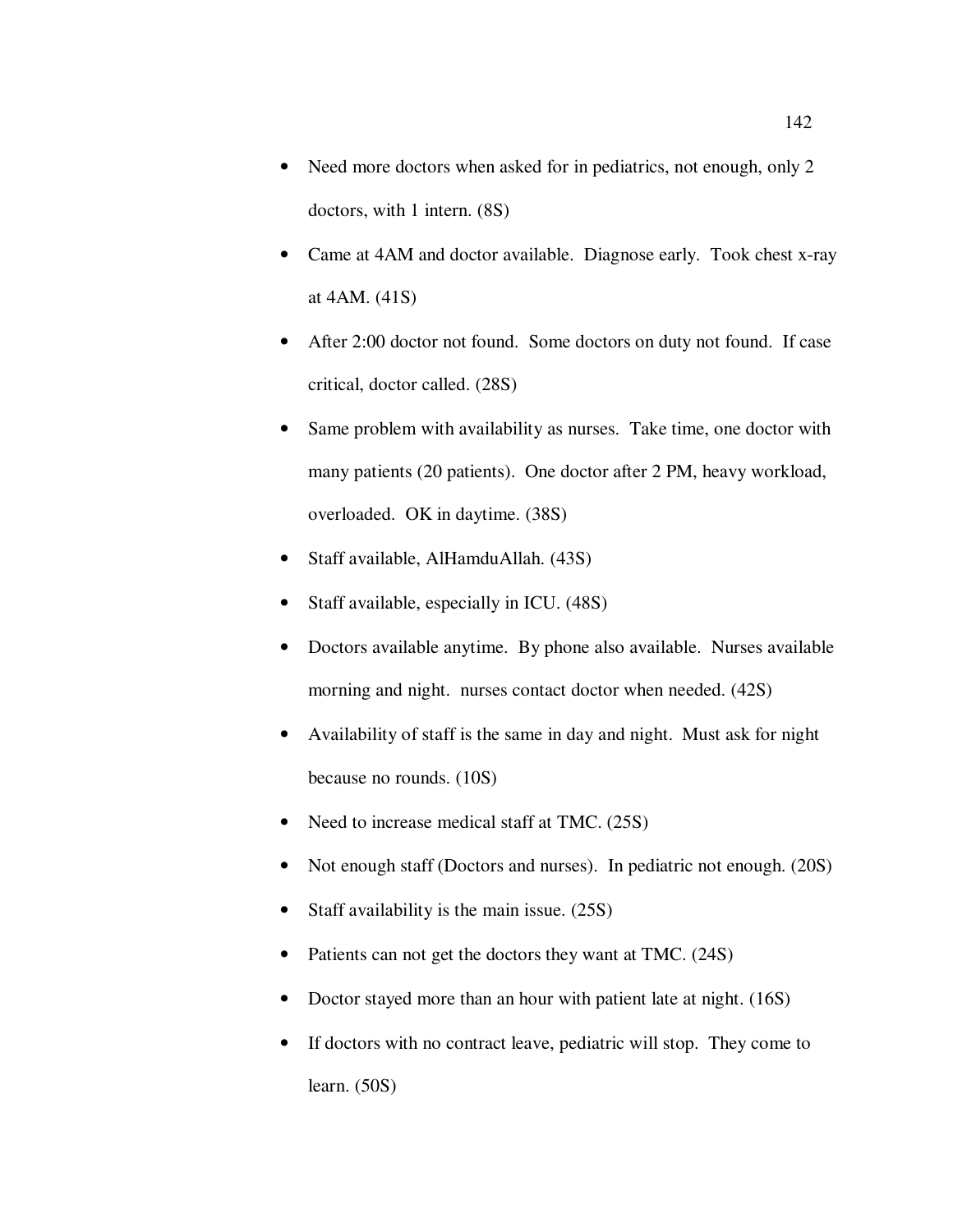- Need helpers, but not available.  $(24S)$
- Respondent has seen 2 patients in one bed; this is against medical ethics. (47S)
- When managers help staff OK. When she needs vacation, holiday, or training not available because not enough numbers. (39S)
- Very crowded at TMC because people come from all over Libya. Need to increase beds at TMC. (32S)
- Large quantity if patients come to TMC. Can not provide everything.  $(18S)$
- Pediatric: 50 patients (huge number), long day, only 2 nurses, large volume of medicine and IV. Barely can cover work. Sometimes work not done 100%. Distribution of nurses in hospital is not good (e.g., pediatric during winter). (6S)
- Spending more money would result in more doctors and sisters. (18S)
- Incubators available at TMC. (37S)
- Availability good of staff good at TMC. (33S)
- Availability no problem at TMC because big Center. Not enough doctors and medical staff at other hospitals. (22S)
- Need more doctors in Casualty, need more observation rooms, lots of patients. (15S)
- Availability of staff not good. For 36 patients, 1 or 2 nurses. Sometimes 1 nurse on night duty. For pharmacist also, there should be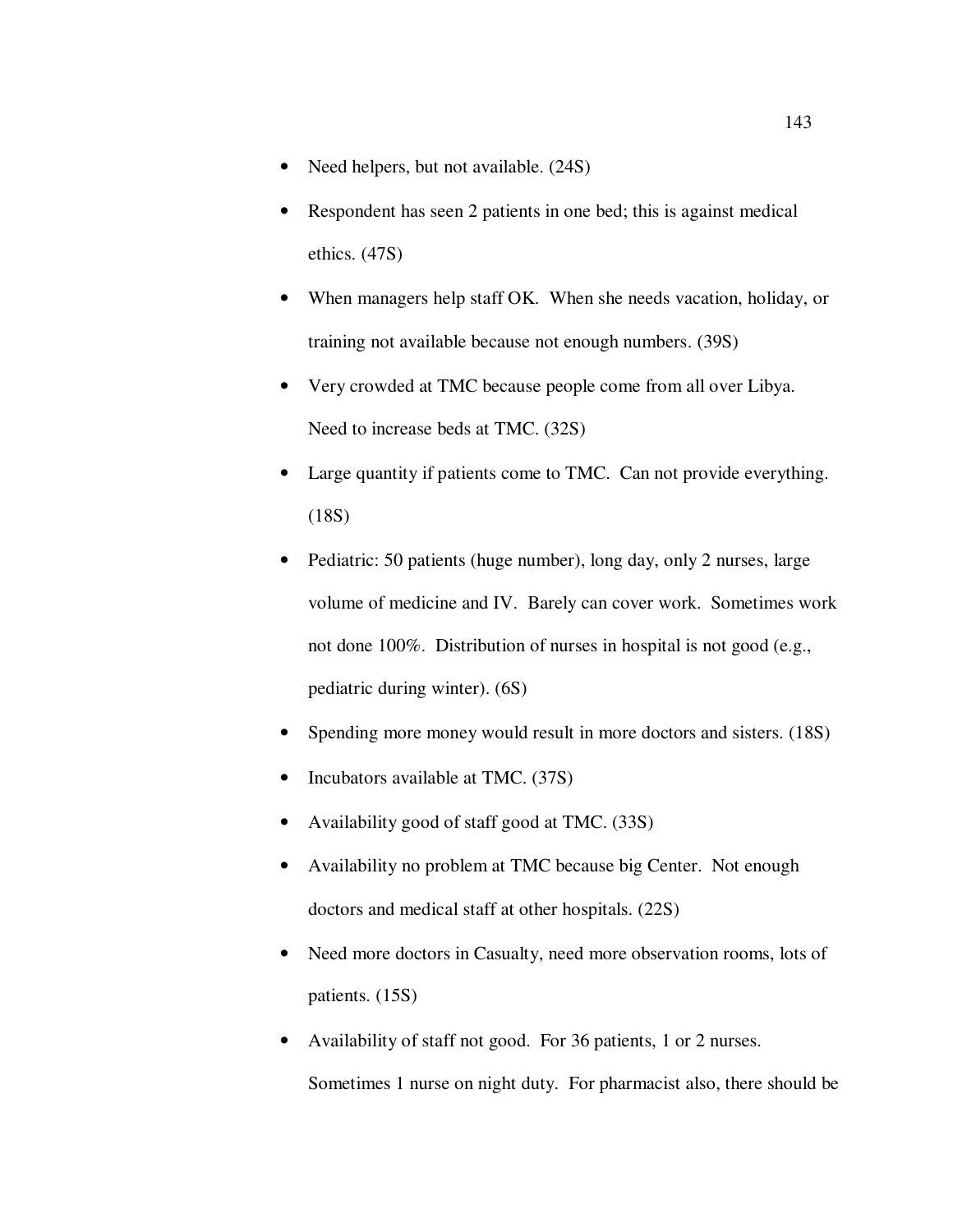more. 1 pharmacist for 7 pediatric departments. Can not go to conferences. (24S)

- Generally, we are whiners, always something to complain about lack of staff (nurses and doctors), lack of facilities (supplies, lab). (25S)
- Not enough patient parking for Casualty. (50S)
- Distribution of qualified nurses varies department by department. (6S)
- Laboratory is far, in first building. Creepy going to lab at night with only 2 nurses, 1 is going back and forth. (6S)
- Patient believes that a single room will help the recovery of her child. (12S)
- No parking at TMC (problem for staff). (50S)

The distribution of resources throughout the Libyan system was noted by several respondents. The distribution was mentioned from the point of views of geography, level (i.e., primary, secondary, or tertiary), and sector (private vs. public). Many respondents did not explicitly address the allocation of resources throughout the Libyan health care system; however, Chapter 5 will discuss in more detail the impact of the respondent's perception of Libya's distribution of resources throughout the health care system. The following comments were offered by study participants.

- Libya gave more salary. Now consultants in public hospital. Before difficult to find consultants in public, they were in private. (20S)
- Work is same level and some work is heavier for others-distribution, management of departments. (24S)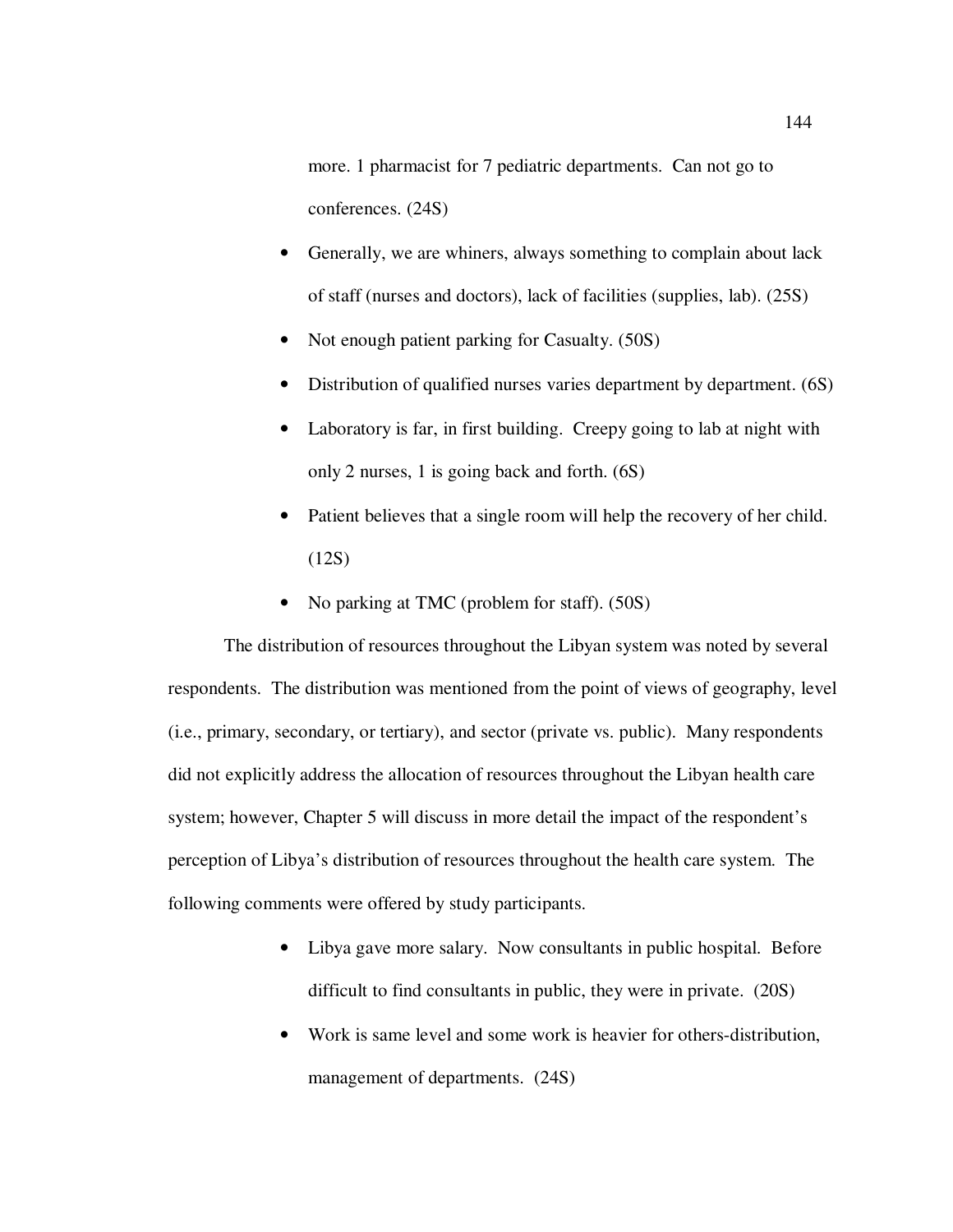- Happy about system. Doctor and medicine available. (34S)
- Doctors available in polyclinic.  $(41S)$
- Not enough doctors and medical staff at other hospitals. (22S)
- Need more courses outside the country, Europe and U.S. to update skills (nurses and doctors), new doctors should be sent outside the country for training, to increase income of doctors and nursing staff, health care is the most important thing, Libya is better than Tunisia, will increase confidence if medical staff gets training outside. (16S)
- Not satisfied, need more facilities throughout country. (17S)

## *Communication.*

*Communication* closely overlaps with the theme of *behavior/relationship* previously discussed. Similar to behavior/relationship, patients were generally satisfied with communication and most communication came from doctors. Patients viewed their information about the medicine they were prescribed as adequate; however, they rarely were informed of side-effects. Furthermore, communication among doctors, nurses, and administrators was seen as lacking among the staff members. Typical comments on communication between staff and patients were as follows.

- Patient receives info on preventive care, no dust, temperature (cold), stay away from other sick babies, especially post hygiene, site of incision and before feeding. (43S)
- Not informed, just how to give, mother gives medicine. (27S)
- Very nice, nurses informed Mom step-by-step. (29S)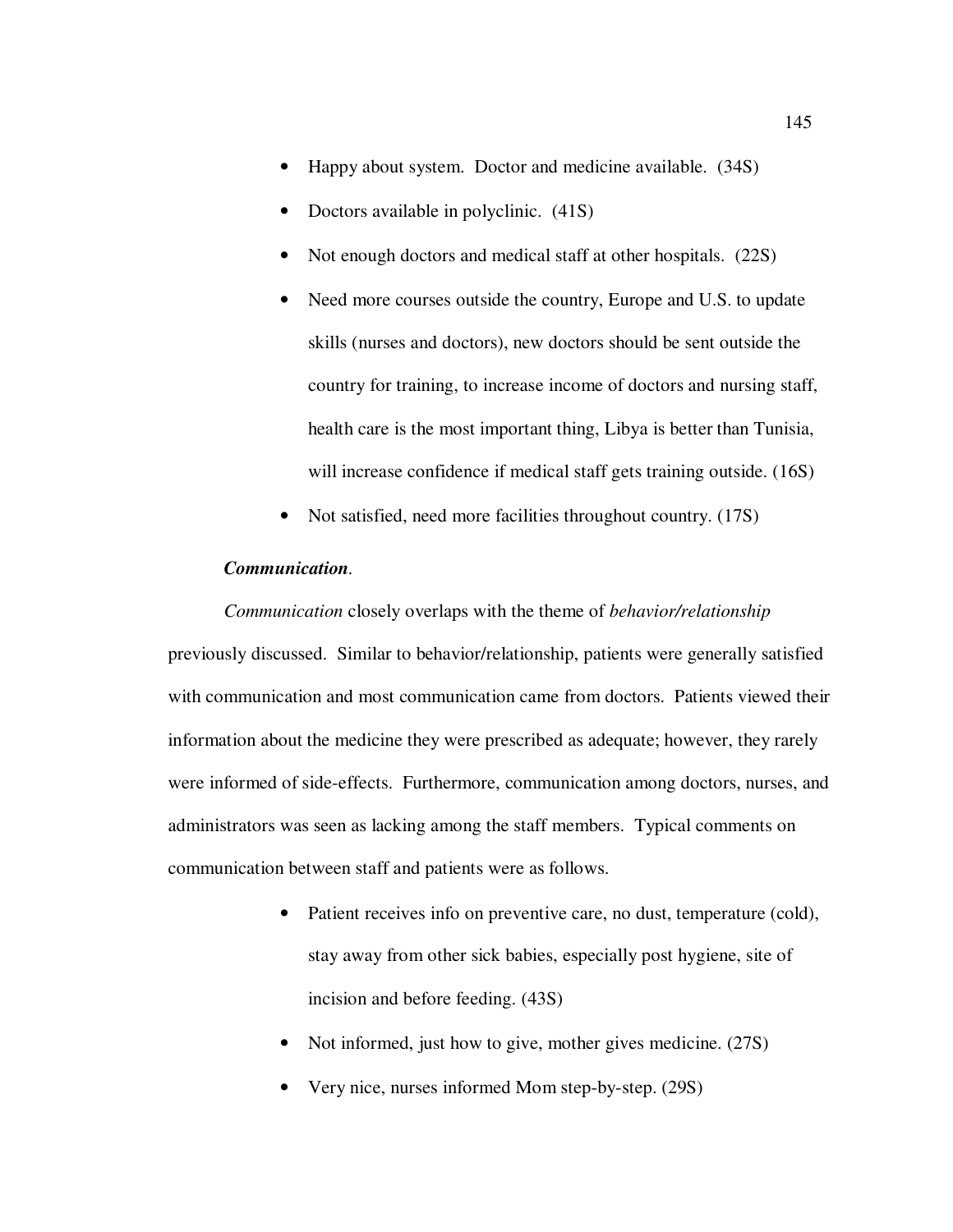- Very good, but maybe because Mom is a doctor, maybe that is why. First day Mom very worried and nagged doctors, child is very young. With other patients also good. (38S)
- All good, staff informed patient of side effects, told how to use. (10S)
- Some information delayed. If bad news is not well informed, delayed receiving information from doctors. (14S)
- Nice communication, nurses attentive, very nice, skills very nice. (31S)
- Nurses help very much, very friendly. Very nice, they love sister (patient) very much. Very excellent. (32S)
- Some time simple answer, other times medical terms (especially when doctors talk among themselves in English). (49S)
- All information, informed, do not told about follow-up after discharge. (9S)
- Doctor communication with patient is good. (37S)
- Patient talked to doctors. Consent for surgery done in home town. (37S)
- Satisfied with doctors' communication, diagnosed early, result of investigation, understood explanation. (15S)
- Relationship with doctor is good. (14S)
- 50% understanding, daughter does not know, father explained to patient. (35S)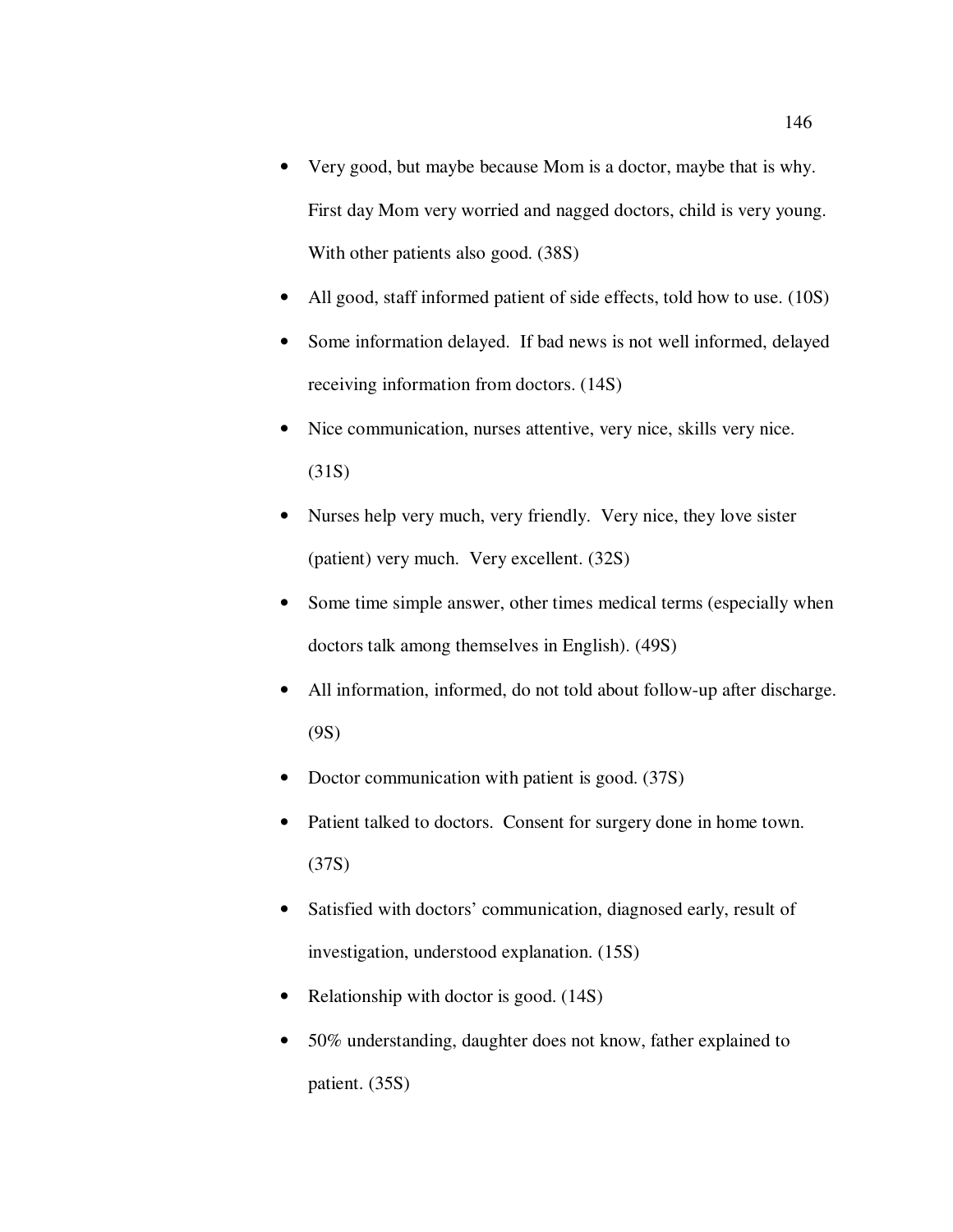- Patient not well informed. (11S)
- Medicine side-effects not informed, informed about operation, considered simple. (26S)
- Receive medication on time, nurses answered questions. (42S)
- Patient informed about investigation, examination, and treatment. (29S)
- Simple understanding from doctor's explanation. (11S)
- Informed of investigations. (35S)
- No problem, nurses cooperative. (4S)
- Did not know what day to come. Surgery had been done already. (37S)
- Transferred by paper but received all information. (16S)
- Recommend smiling and good communication. (2S)
- Not informed on side-effects of medicine. (12S)
- Received all investigation, knew diagnosis before she arrived. Came to TMC for follow-up. (4S)
- Informed about investigation but will be informed about more. (31S)
- No problem in communication from nurses with patient, contact freely. (45S)
- Informed about medicine but not informed about side-effects. (34S)
- Nurses answered questions, respond to requests, check canula. (41S)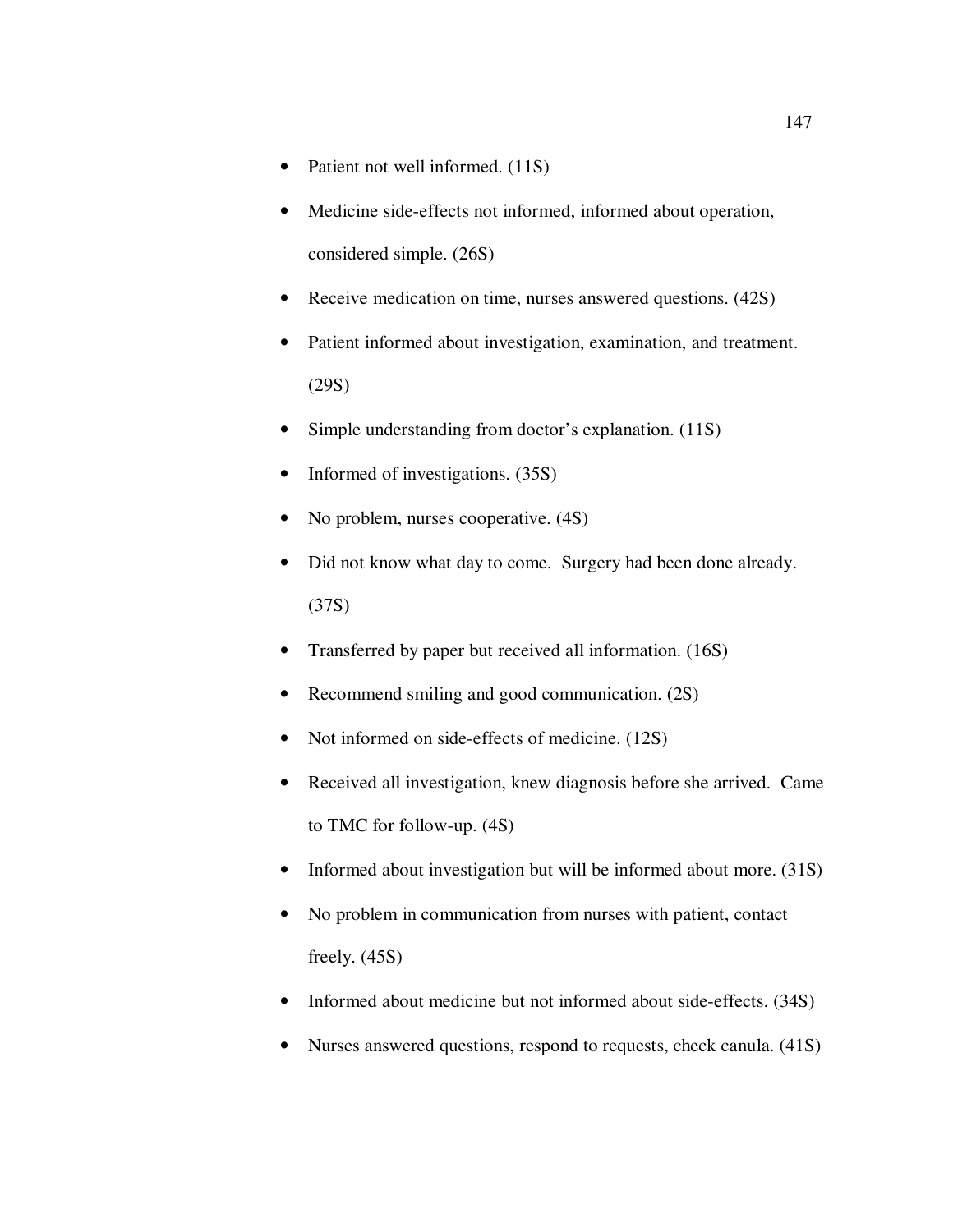- From first visit Mom knows diagnosis, everything clear. Doctors are the best one. Received good and bad information. Clear communication with doctor. (42S)
- Wife does not ask lots if question so husband asks. (14S)
- Communication not good between nurses and doctors (lazy nurses). (22S)
- Not informed about anything. Cover for bed not there, had to call Sister repeatedly. (28S)
- Patient understood doctors 100%.
- Patient satisfied with doctors. Kept informed. (49S)
- Not complete communication about disease from SOH, limited. From public health informed. Some other patients have HIV, hear from other people. (35S)
- Not informed about side effects but informed about drug. (35S)
- Informed. Patient asks questions and doctors answer. (34S)
- Training needed: communication skills. (35S)
- Doctor communication very well, explanation clear, explanation understood, answer clear not vague. (31S)
- Satisfied with communication from staff and well informed.
- Not informed about preventive care. (11S)
- Well informed at TMC. (3S)
- Usually answered by doctor, sometimes does not, answer sometimes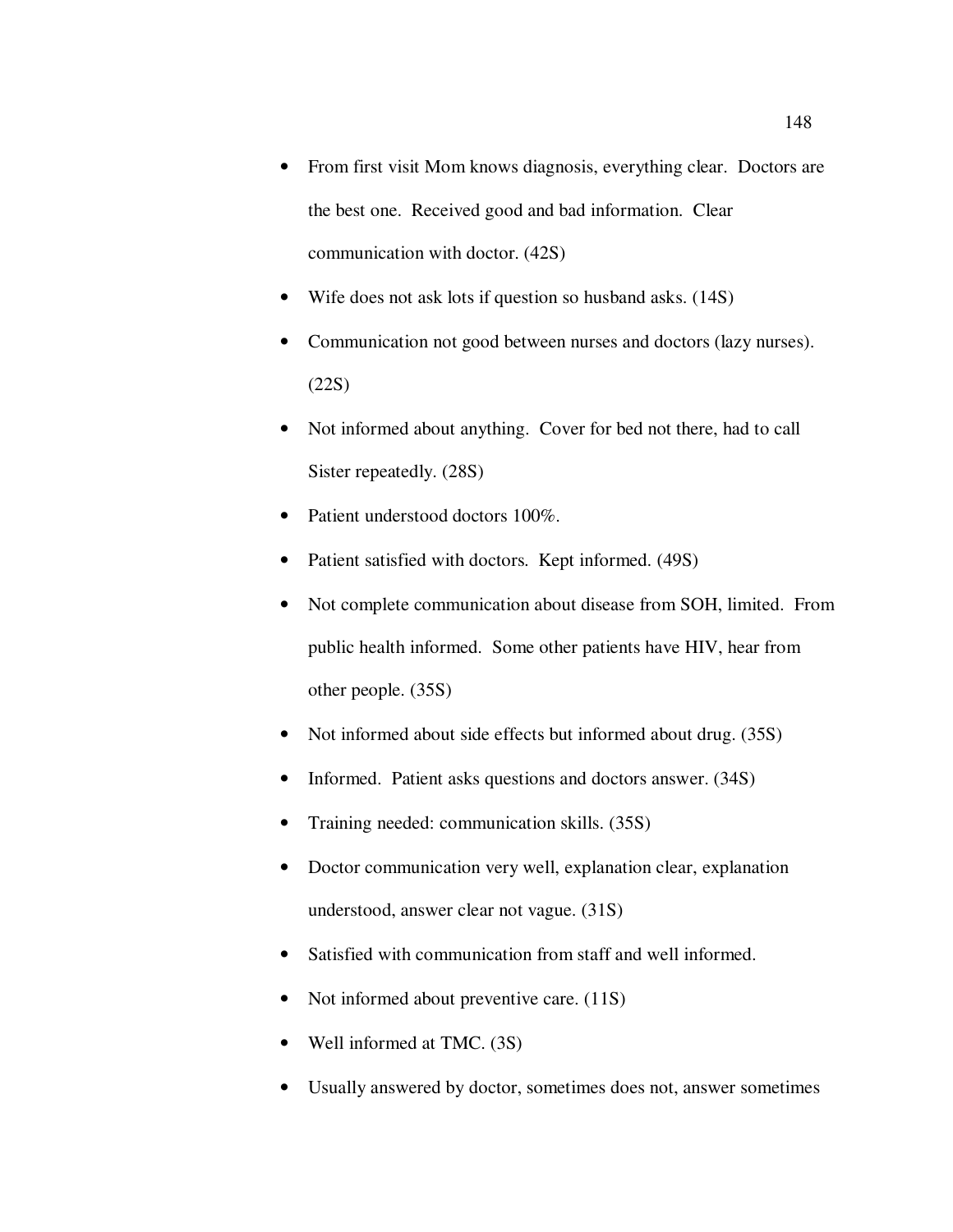just give reassurance, most time satisfied. (12S)

- Nurses answer. (37S)
- Simple communication from doctors. (37S)
- Very nice response from nurses (3S)
- Patient informed about examination and investigation. (12S)
- Informed of medicine, antibiotics, not informed of side-effects (after probing during the interview). (31S)
- Satisfied so far with nurses in both department and ward. (45S)
- Informed about medicine. Take medicine from TMC pharmacy. Pharmacist instructs patient on how to use medicine. (34S)
- Interaction with nurses is good. (35S)
- Patient understands, informed of all investigations and procedures. (27S)
- Doctors listen to patient and mother, good communication and discussion with doctor. (12S)
- Communication from doctors is 100%. (36S)
- Informed abut investigations. (11S)
- Patient received all information on tests and investigations. (49S)
- Doctors in ward communicated. (43S)
- Yes received instructions on homecare, keep milk and natural, ORS. (4S)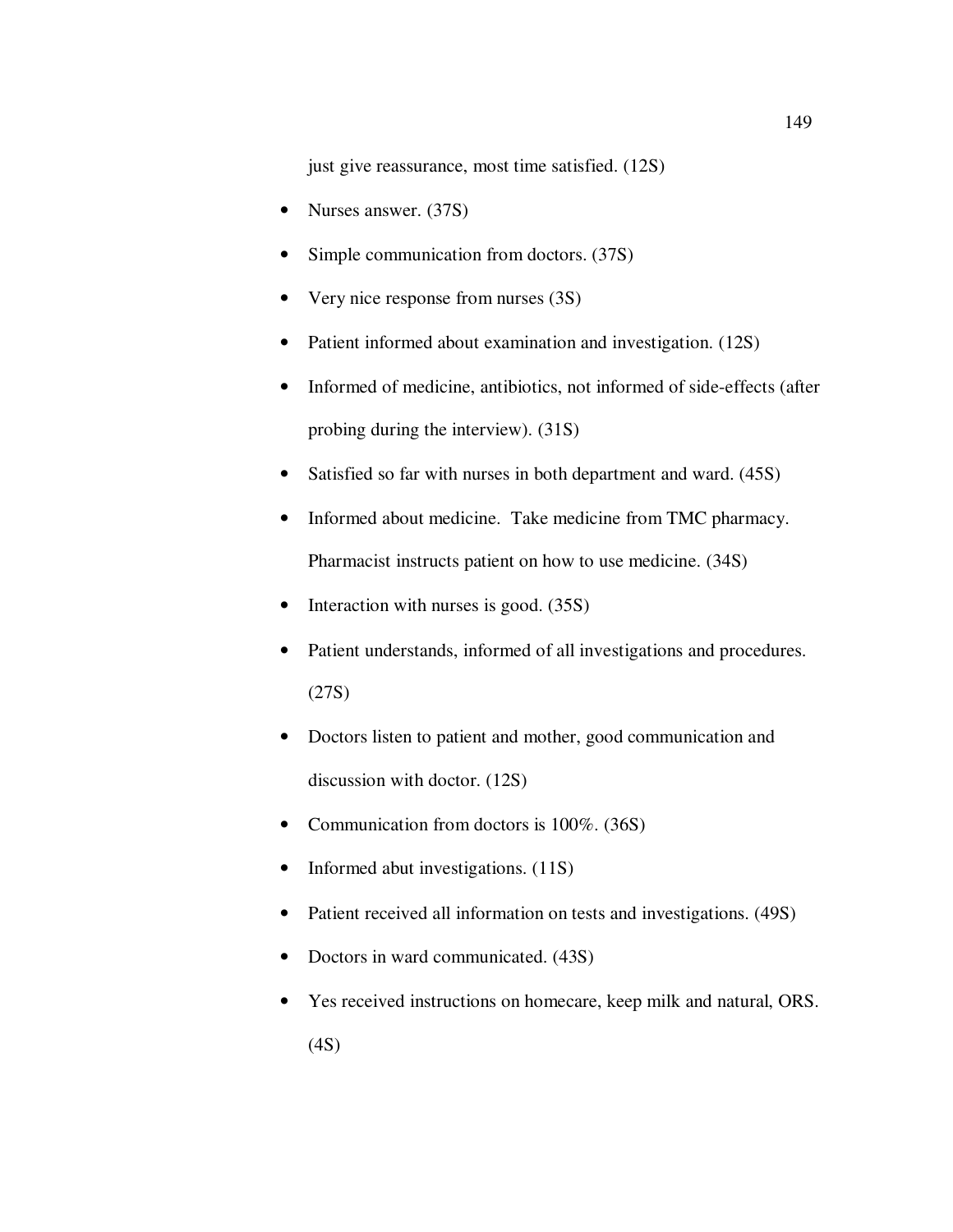- When baby was in ICU would call nurse by telephone. (36S)
- Doctors are easy to understand. (10S)
- Doctors give simple answer. (10S)
- Early diagnosis, doctors tried to simplify medical terms, some difficult, after that OK. (48S)
- Receives info on preventive care, no dust, temperature (cold), stay away form other sick babies. Esp. post hygiene, site of incision and before feeding. (42S)
- Very nice communication from doctors. (3S)
- Need communication of patients with doctors and communication of nurses and doctors with patients. (22S)
- Information good from staff. (10S)
- Informed about all medicine. Antibiotics for meningitis. Not informed about side-effects. (36S)
- Received all information but kidney function. Will be discharged today. (21S)
- Doctor communication is nice. (35S)
- Investigations not informed but examination informed. (26S)
- Adequate information received upon admission. (4S)
- She understood information. The specialist informed her that kidney function is high. Does not know what this means. Seems to be vague. Specialization saying OK but kidney function… needs more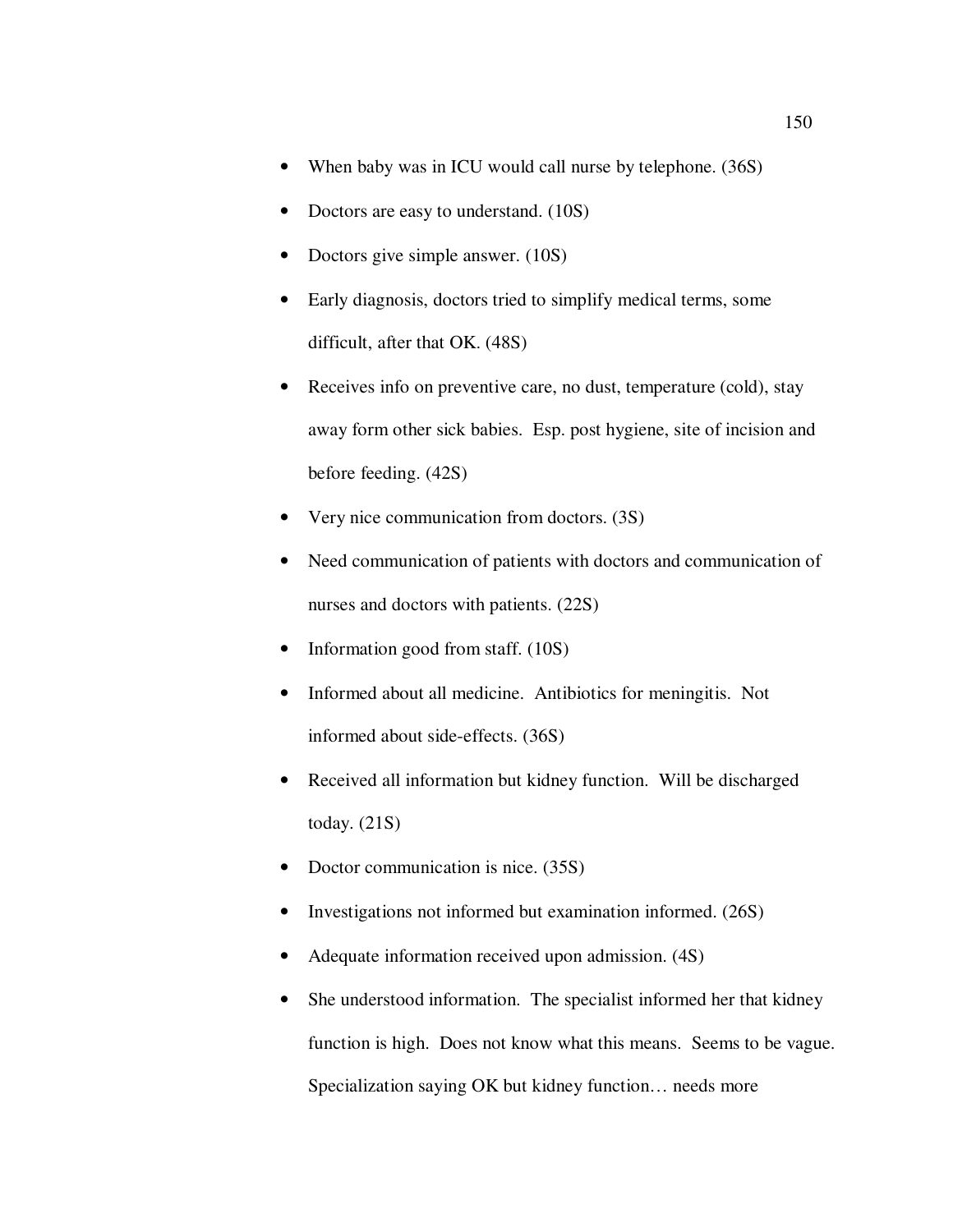information. (21S)

- Missing some information not clear. Using medical terms, so missing information. (14S)
- Informed by doctors on questions. (37S)
- Being discharged today. Must come to outpatient next Saturday. No information given on home care. (37S)
- Antibiotics, does not know benefit of dose. (14S)
- Good . Mother satisfied with doctors (esp. doctors on surgical ward). No difference between ward and ICU. (42S)
- Not informed of medicine side-effects. (29S)
- Nurses-not good; they talk badly to her. (11S)
- Nothing on home care, father asks. (35S)
- Very good communication from doctors. (29S)
- Have not received all investigation, tried to follow-up with specialist epileptic inpatient with wait time of receiving info for TMC doctor. (45S)
- Nurses should be taught how to deal nicely with patients. Nurses: more education on what to say but availability affects this. (25S)
- Hospital (TMC) took phone number of father, when patient was transferred to ward TMC called and told to bring mother. (29S)
- Informed about homecare. (11S)
- Not informed about medicine.  $(28S)$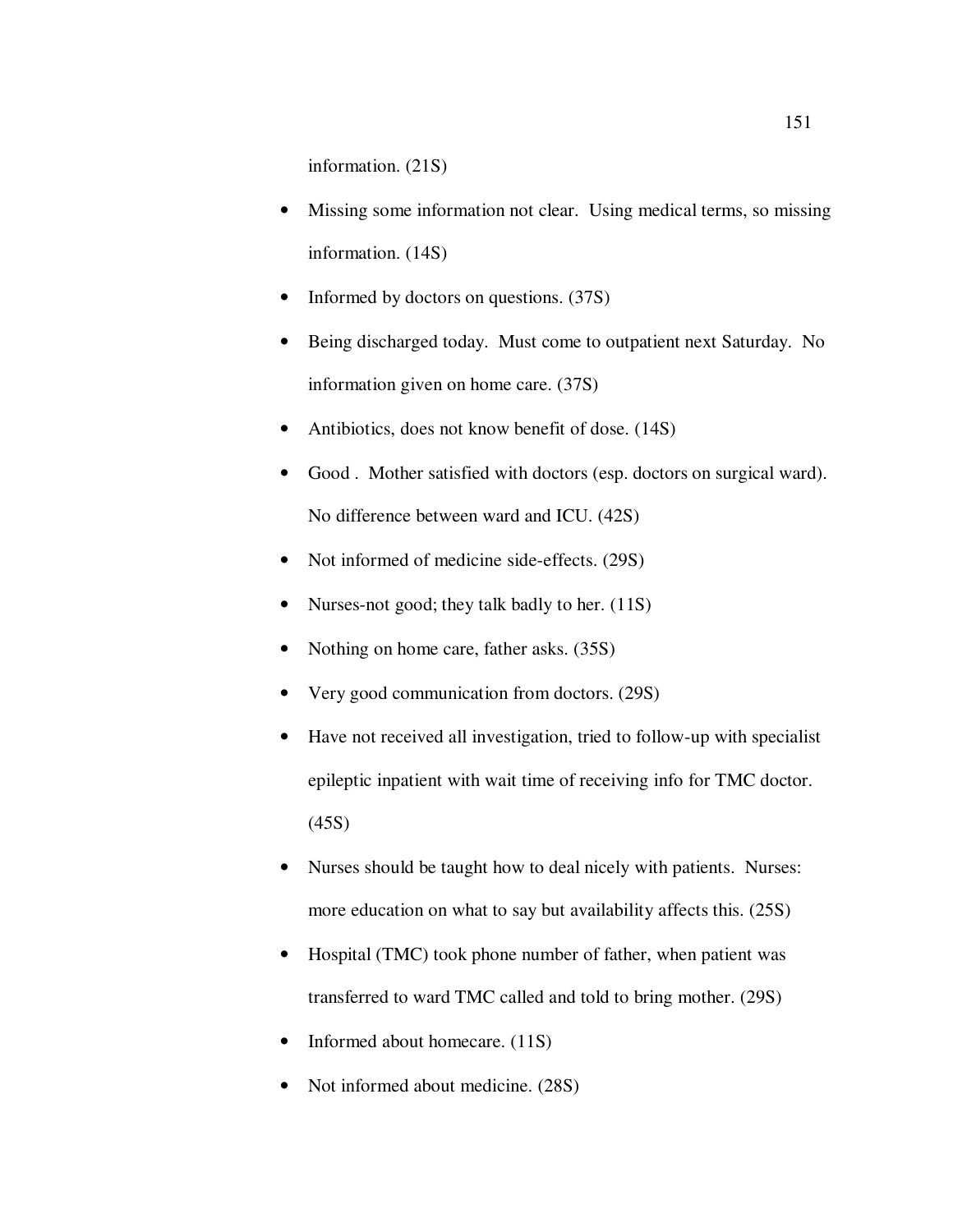- Not informed of investigation on the same day, but informed. Did not have to ask.  $(10S)$
- Mom understands doctors' explanation.  $(43S)$
- Interaction with nurses is good. (10S)
- Very, very good interaction with doctors, doctor answered every question, transferred patient to other department for tests with doctor instead nurse, gave update if investigation is early and possible. (16S)
- Told she will be informed at discharge about homecare. (3S)
- Every question answered by nurses.  $(46S)$
- Doctors highly educated, communication nice. (6S)
- Husband came with patient in ambulance. Received information when at other hospital. (29S)
- Social services needed, need communication with people. (35S)
- If I do not understand, I ask and doctors explain. (29S)
- Simple explanation from doctors. (36S)
- Patient informed about investigation. All investigation put in file and she reads file. (34S)
- Informed of new results. (3S)
- Satisfied with responses from nurses. (12S)
- Informed of medicine but not side effects. (15S)
- Very nice explanation from nurses, explain if vague. (29S)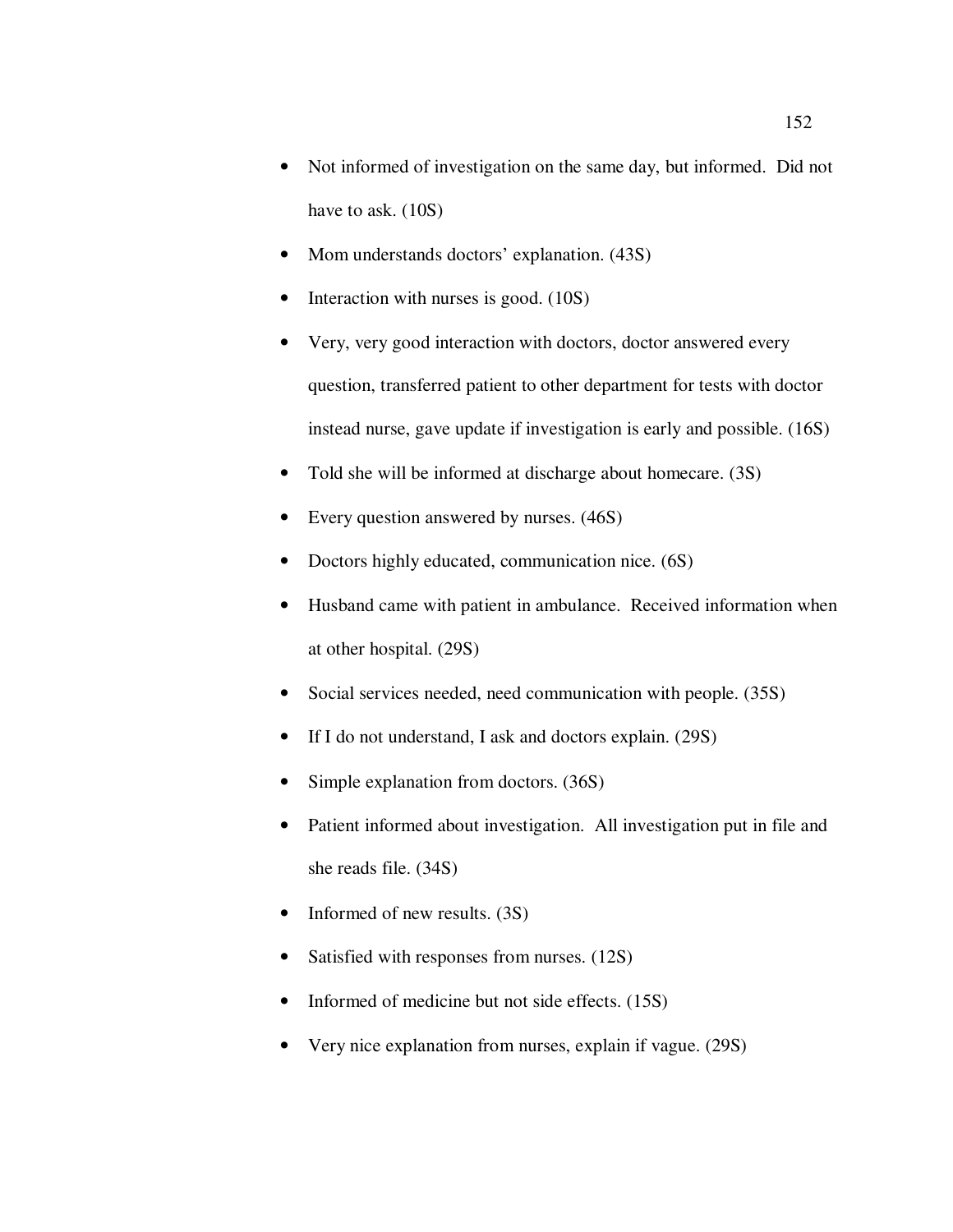- Informed about procedures and operation. Operation very simple. (27S)
- Not informed but all things available. (27S)
- Understand 90% of what doctors communicate, doctors inform other patients in room. (34S)
- Nurses give treatment on time, good communication. (12S)
- Well informed from doctors. (36S)
- No information at admission. (9S)
- Doctor tried to contact with mother and make explanation simple. Mother understands. (46S)
- Daily updates without asking. Many doctors come without asking just to check. (32S)
- When asked about side effects she is told but if not asked not told. (9S)
- Good communication from doctor and nurse, and patient security.  $(10S)$
- Received all information of exams, result of image, investigations. (48S)
- Patient is well informed.  $(4S)$
- Doctors communication is very good, informed patient. (32S)
- Some nurses difficult to communicate, some lazy. (8S)
- First week some delay in time for medicine, some nurses did not respond to questions but then it got better. (48S)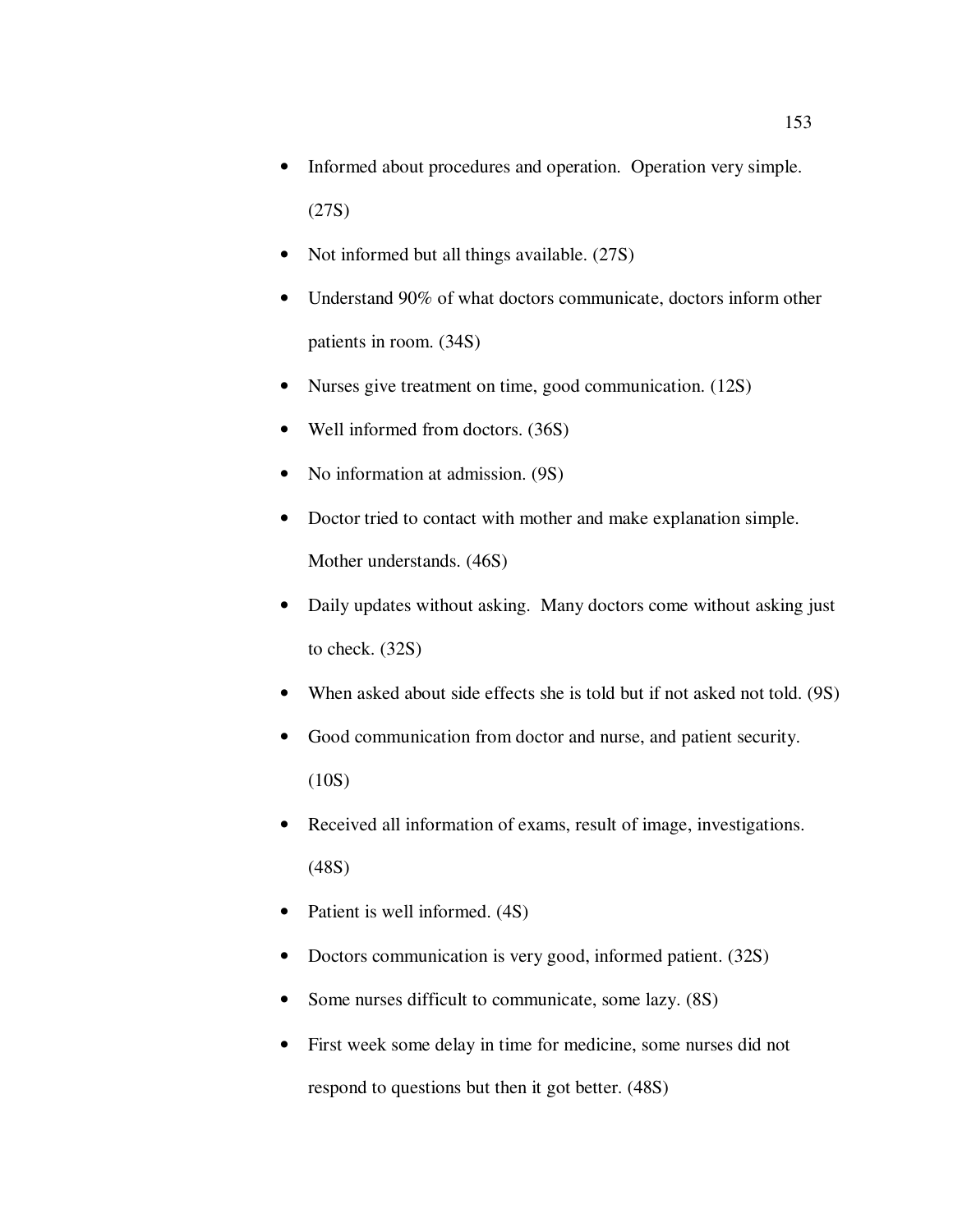- Patient asked questions, nurse had to refer questions to doctor. (10S)
- Communication of doctors good on ward. (45S)
- Communication with patients needs improvement. (2S)
- Patient asks doctors not nurses. (26S)
- Comfortable with doctors, doctors have good communication in this department. (10S)
- Communication from doctors is clear. (29S)
- Informed about investigations. (37S)
- Excellent communication from doctors. (40S)
- 100% communication from doctors. (26S)
- Not informed of medicine, only informed about name only (antibiotics). (28S)
- Patient is well informed. (12S)
- Doctors keep patient informed.  $(4S)$
- Patient receives all results (exams, echo).  $(42S)$
- Gave information from beginning. With report. Talked about care at home. (32S)
- Staff needs training in Communication skills. (33S)
- Very good understanding of communication from doctors. (9S)
- Informed upon arrival. (36S)
- Until now communication with doctors OK. (44S)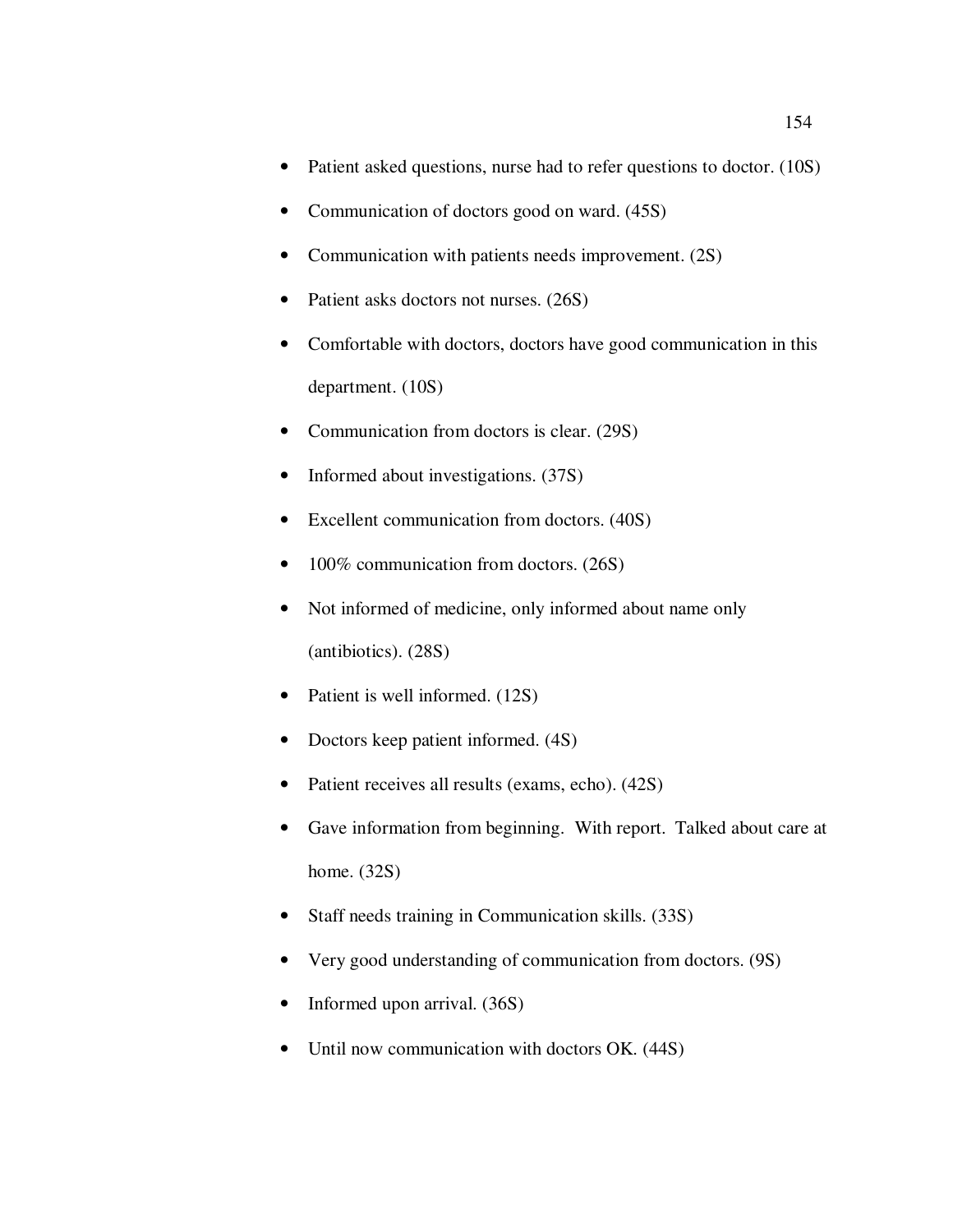- Good communication with doctors. (2S)
- Nurse answers questions. (27S)
- Full information received, mother is educated. (26S)
- All questions answered, informed her of diet for when she is discharged. (10S)
- Do not answer about investigation. Does not give information or test results, just says OK. (14S)
- Respondent greets patient, ask about night, keeps ward clean. Needs better contact between patient and staff. (23S)
- Patient talks to doctors not nurse because nurse not good. (34S)
- Security talks roughly, difficult to get in.  $(44S)$
- Mother understands diagnosis. (41S)
- Nice communication with Doctor. Dr gives inadequate info initially. (21S)

The Secretariat of Health (SOH) and other leadership were seen as being competent in communicating information on infectious diseases and the importance of vaccinations. Yet, respondents felt that they should be doing more in other areas of health care.

- SOH is good, have vaccination. Have education on immunizations on TV, in school, when discharged from the hospital, and in newspaper. (36S)
- Hope SOH to come to hospital to check availability: hygiene,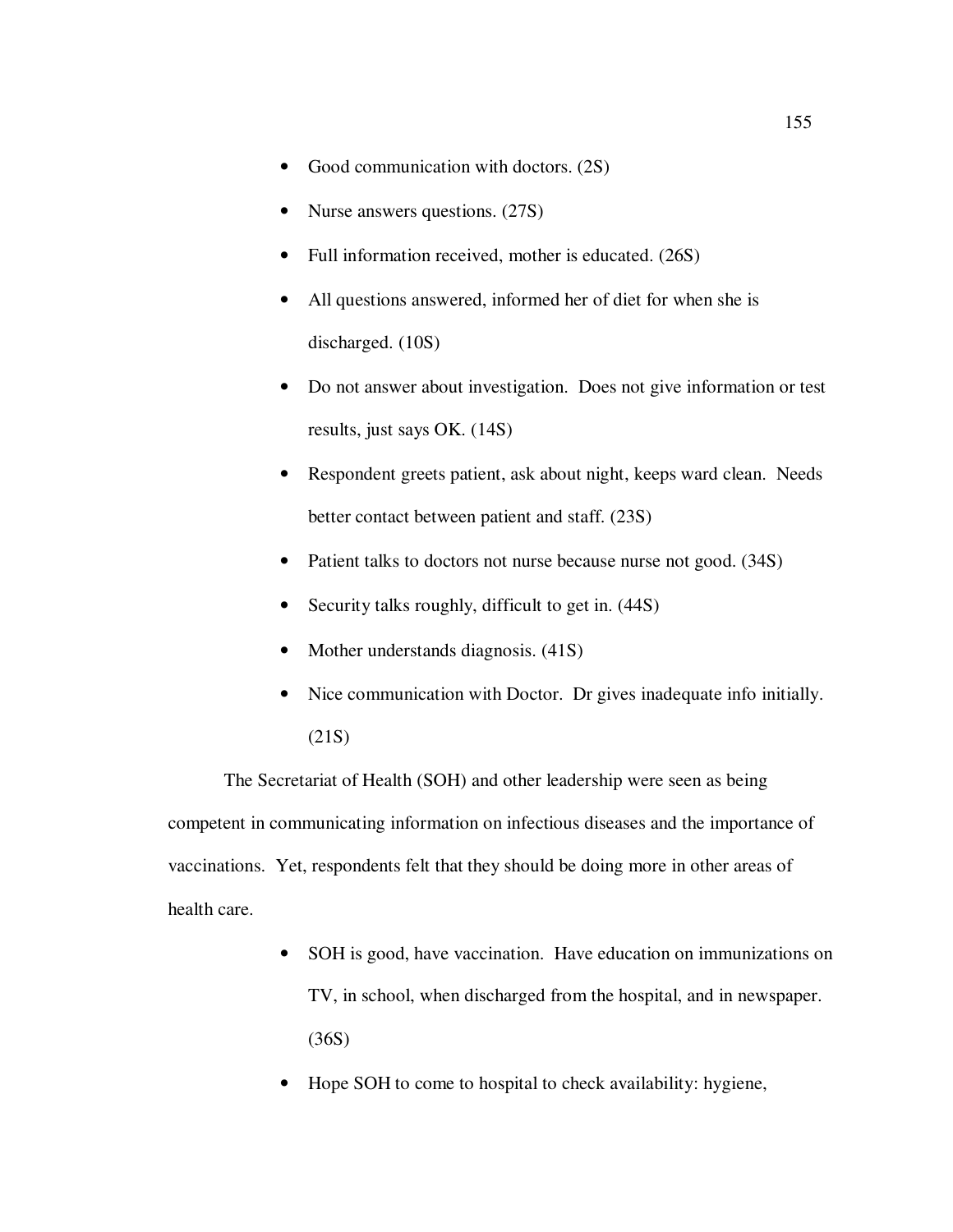availability of treatment, courses for doctor, communication and behavior of medical staff with patients. (12S)

- 2002 WHO has office in Tripoli. They supply TMC with infectious disease information. New research available from WHO. (13S)
- Ministry of Health gives education by TV (epidemic diseases), some they do not talk about disease (HIV). (35S)

Respondents perceive that communication among staff and other governing bodies of the system need improvement. The responses indicate that communication among intradisciplinary teams was better than communication among interdisciplinary units.

- General hospital has facilities-they send patient to TMC without checking if room in TMC. Hospital to hospital. They don't call ahead. (8S)
- The system priority should be communication. (30S)
- 80% of diseases covered in pediatric dept., should consult with doctors to compliment in other hospitals. (50S)
- Between doctors and nurses communication is bad. Give advice to nurses but the next day find nothing is done. Do not know how to improve. (20S)
- Communication among nurses, doctors, and administrators is not so strong, too many of staff does not; too many of staff does not love their job. Afraid from leadership, need salary. Communication not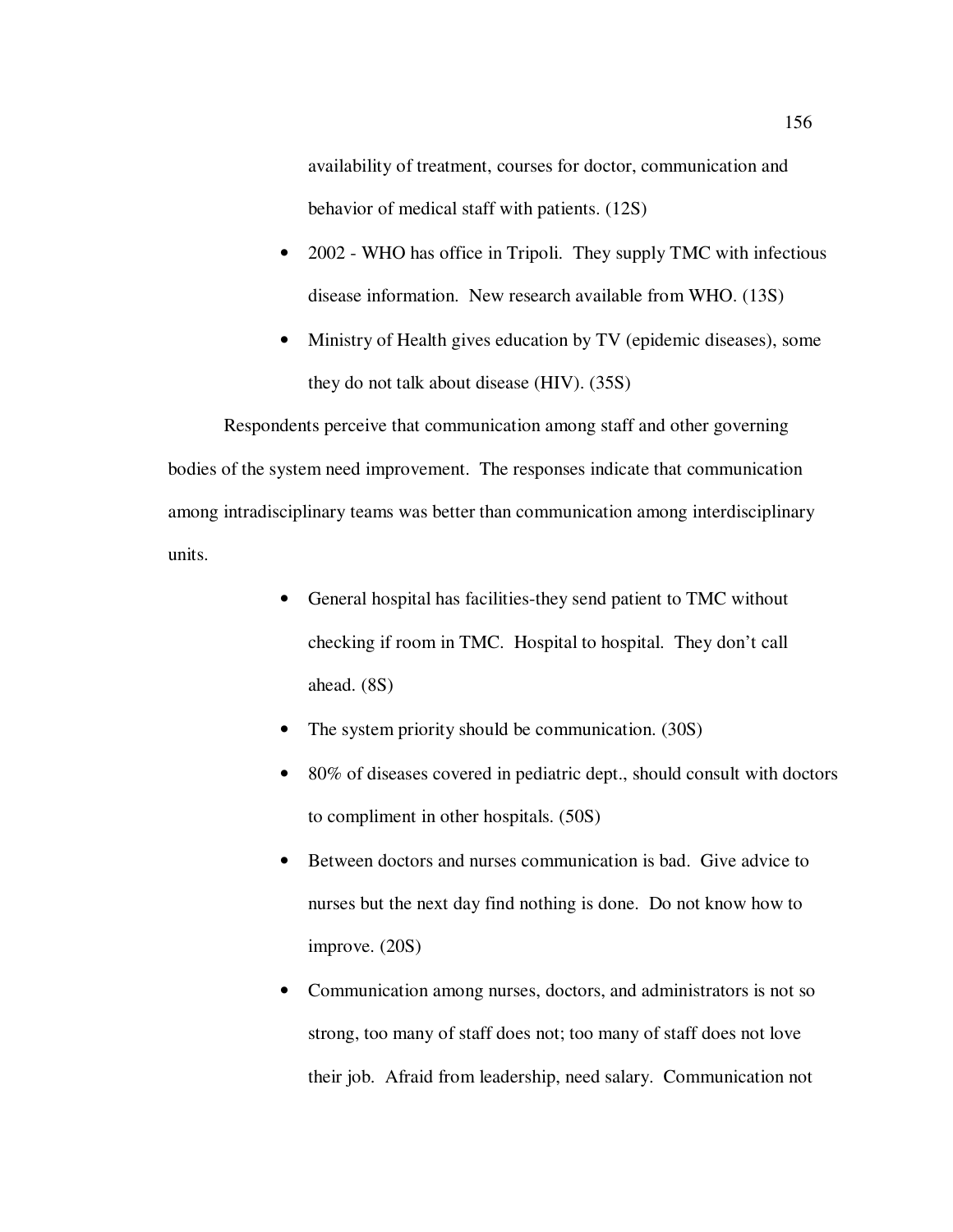that good. (24S)

- Pharmacist tough in communication. (2S)
- Doctor to doctor communication good.  $(8S)$
- There was contact between two hospitals. (29S)
- Communication among staff OK in general. (25S)
- Need more research, send doctors outside Libya, how to communicate with patients-more than skills, skills are OK. (45S)
- Need to communicate with other hospitals: Germany, U.S. share best practices and expertise. (13S)
- Communication not that good among staff. (24S)
- Nurse reported good cooperation from doctors and colleagues. (5S)
- No meetings between nurses and supervisor of nurses about unit. Nurse-consultant no connection. Communication not good. No connection between GP and consultant. It is the job of admin to fix. (33S)
- Bad communication in respondent's department. (30S)
- Flexible, Administrators listen, good cooperation from admin at top of TMC. (6S)

Several staff respondents recognized the importance of good communication skills for the overall well-being of the patient. Improved communication can lead to more cohesive relationships between caregivers and patients.

• Patients respond to communication from staff. (23S)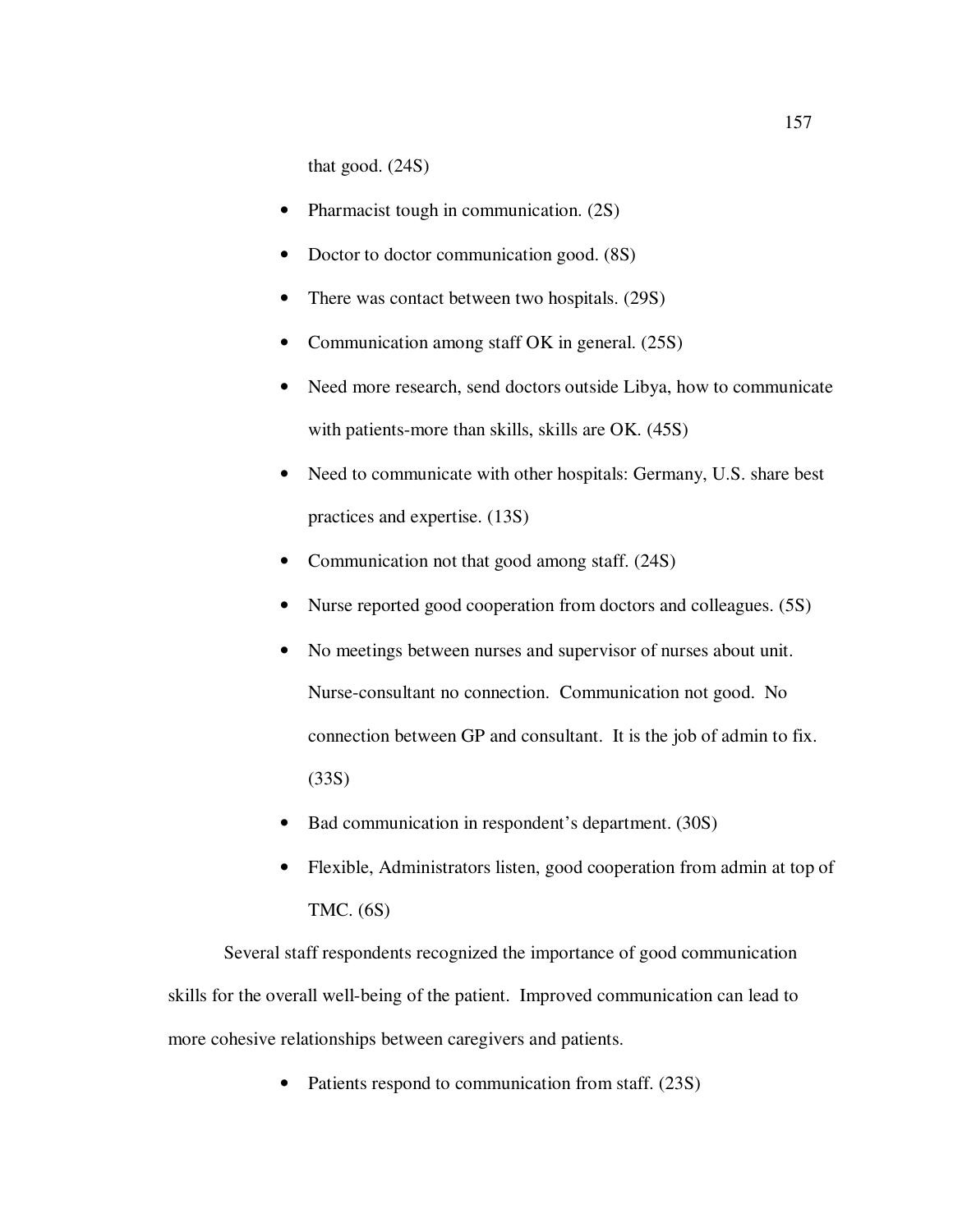Communication in private is better because they have to pay everything. (23S)

- With good communication can work OK. Have good communication among staff. (23S)
- Patients like pleasant interaction. Not all happy, if good communication they are happy. Good psychological support will help patient get better. Good psychological support will help patient get better. Depends on how relationship is with patient. (23S)
- Doctor should make discussion with patient. (12S)
- There needs to be good communication skill with patient. Spend time with patients, make things clear. (50S)

## *Culture.*

The Libyan people are relatively homogeneous culturally. The majority of the respondents were Libyan, and all Libyan respondents were Muslim. The cultural implications of providing health care at a Libyan public hospital were subtle. Nevertheless, since this study was limited to the pediatric department of Tripoli Medical Center, some aspects of culture became immediately evident that may not have otherwise been apparent. As an example, most respondents were mothers of the pediatric patients. More fathers were available for outpatient pediatric patients, but outpatient interviews were limited to the pilot study. Mothers are admitted with pediatric patients that are not in ICU or the neonatal wards.

• Father stays with a friend when daughter is admitted. (27S)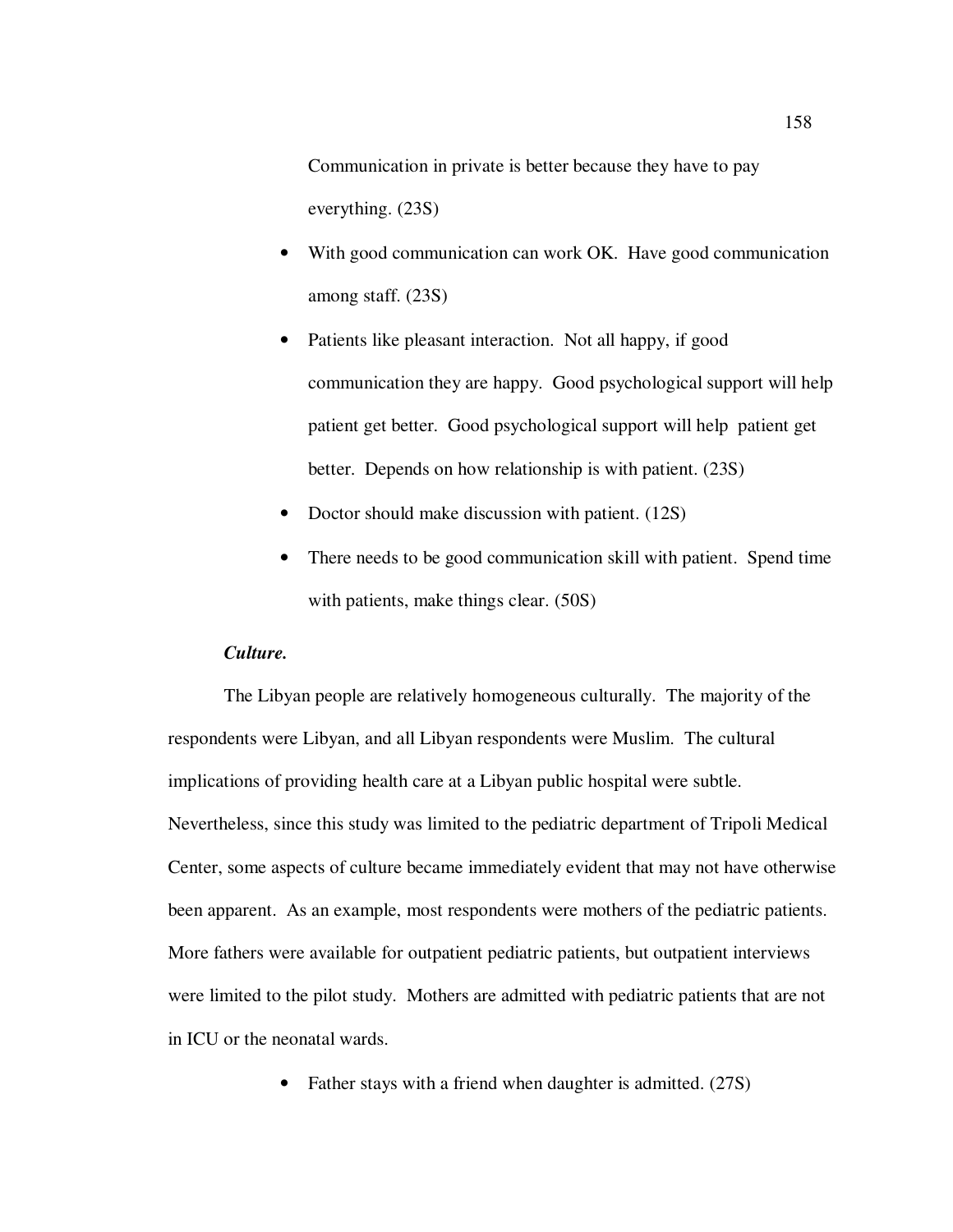• Father in hotel; daughter in hospital. (35S)

Patients often used Islamic phrases in Arabic to describe satisfaction.

AlHamduAllah (praises are due to God) and MashaAllah (as God has willed) indicate positive satisfaction. Additionally, several responses from staff highlight importance of faith and accountability among the Muslim and Arab people.

- Every human being knows themselves. (33S)
- Everyone tries to do the best. (25S)
- Everyone and their belief. (33S)
- Gift from God (working for TMC). (13S)
- As Arabs, we have the sensation of "caring". No problem in level of caring from staff. (24S)
- Some staff like going to other Arabic countries to work (instead of western countries) for their families. (24S)

Women and men have professional roles at Tripoli Medical Center. Men dominate senior level administrative and physician positions. Yet, female doctors noted that a spouse that is also a doctor would be more understanding of their long and unconventional working hours. Even though there is a significant number of female medical staff, female nurses and doctors must juggle their careers with their family obligations.

- For married women, problem working at night. (6S)
- Works at TMC because near where she lives. (22S)
- Chose TMC as employer because geographical, close to home. (25S)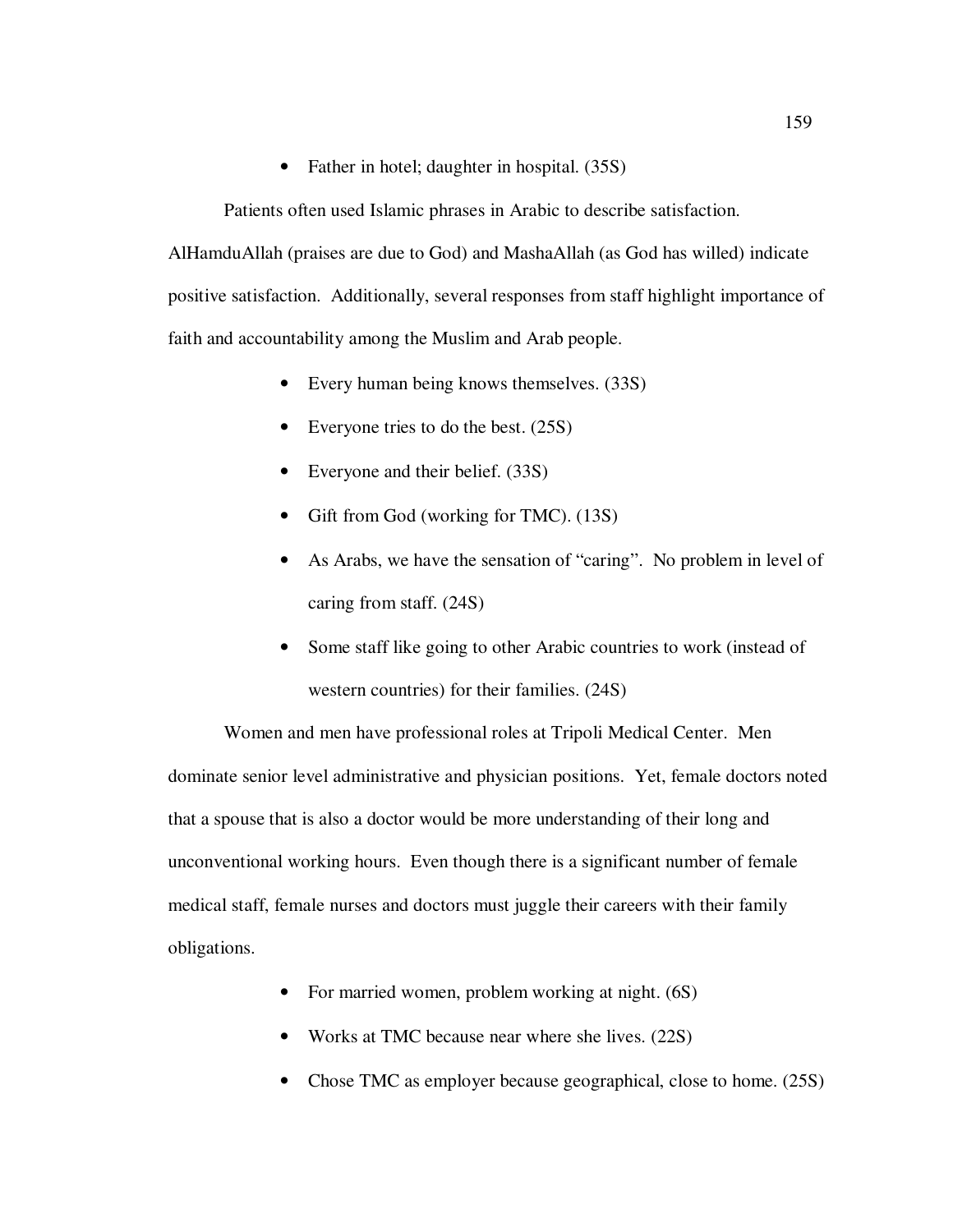• Some days nurse (respondent) is attached to night. From family difficult, only girl in the family, first time a problem but now they are used to it. (39S)

A more direct concern potentially impacting the quality of medical care is the perceived risk of HIV infection from casual contact. The lack of information could create carelessness leading to infection as well as prevent infected patients from getting the compassionate care.

- **People complain about the Casualty department.** Not enough numbers. Mixing of HIV with nonHIV patients. No enough rooms. In observation room patients are mixed (social problem too, patients are afraid). (50S)
	- Not complete communication about disease from doctors, limited. From public health informed. Some other patients have HIV, hear from other people. (35S)
	- Patient had suppression disease. Some nurses refuse to touch patient but should. (35S)

## *Leadership.*

The respondents viewed leadership as coming from senior level doctors (Consultants), hospital administrators at department levels, senior hospital administrators, the Libyan Board, and the Libyan Secretariat of Health (SOH). Comments specifically made regarding the SOH follow. The comments do not lend themselves to concluding a particular leadership style as this was not the specific area of inquiry for this study. However, the respondents' comments do indicate that they perceive the SOH as being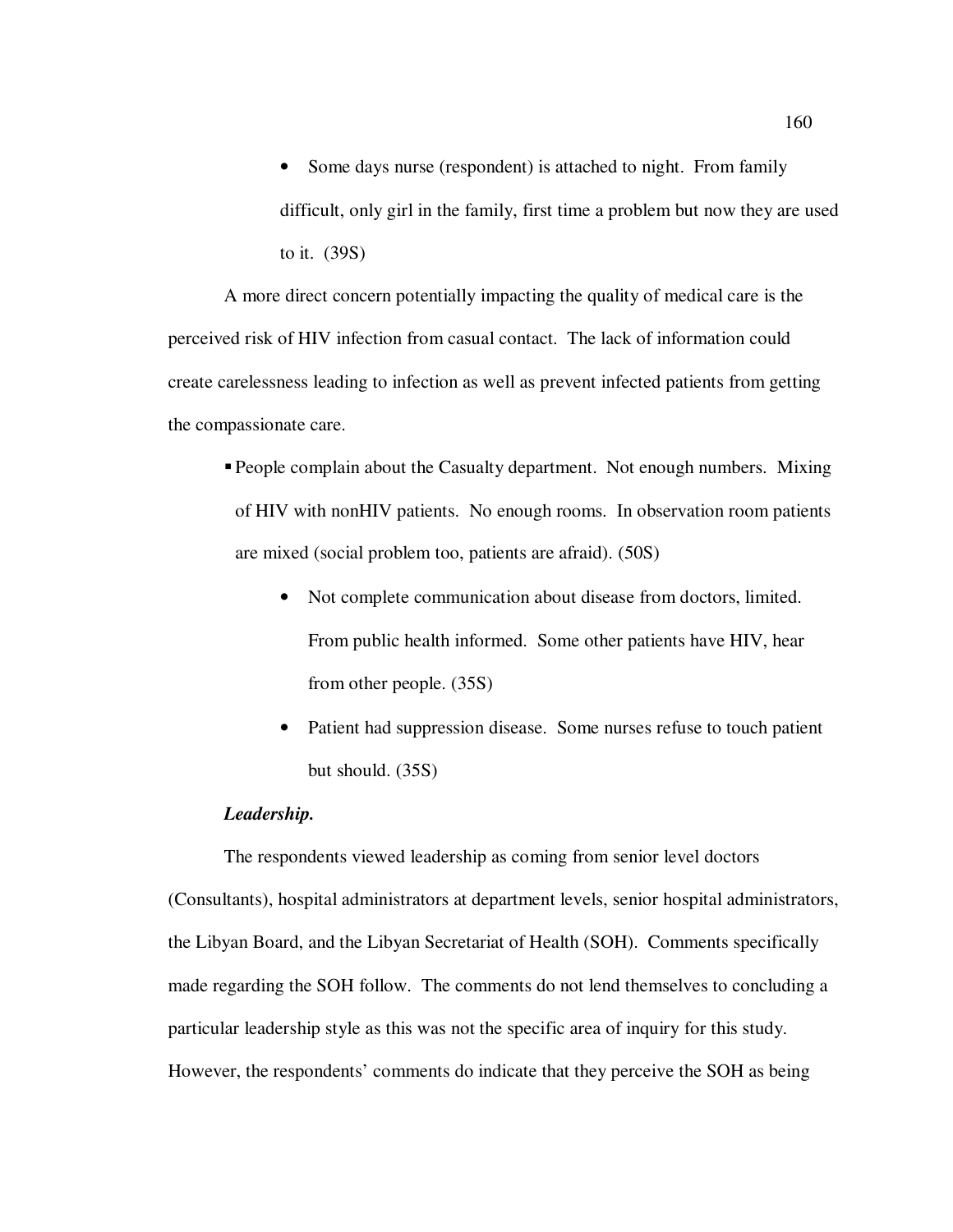distant from the concerns of the population it serves. Yet, they were acknowledged for several public health campaigns. Generally and not surprisingly, the respondents link the competence and level caring to their satisfaction with the health care system. The responses indicate an expectation that accountability for the quality of the system rests with top leadership; in this context it is the SOH.

- SOH know all problems but do nothing. (48S)
- SOH: do not care. Polyclinic empty, no doctors, no medicine. (40S)
- SOH does not have a good understanding. (20S)
- Public health care is under the control of the government (Ministry of Health). Can arrange if good administration. To make TMC a specialty hospital. (47S)
- Level of understanding of SOH is bad, this is the problem. (19S)
- SOH understand the problem but does not provide solutions. (33S)
- Decisions are not good by SOH. Many are surgeons so they do not focus on primary health care. (50S)
- Some things SOH understands. Some things they do not. (43S)
- If big problem, SOH responds. If no problem, no response.  $(8S)$
- SOH understands but not serious. They need to go deeper. (7S)
- SOH has good understanding. (10S)
- SOH: they understand and are helpful. (31S)
- Even if SOH is trying, there is no change. (25S)
- SOH only think about tertiary care. (50S)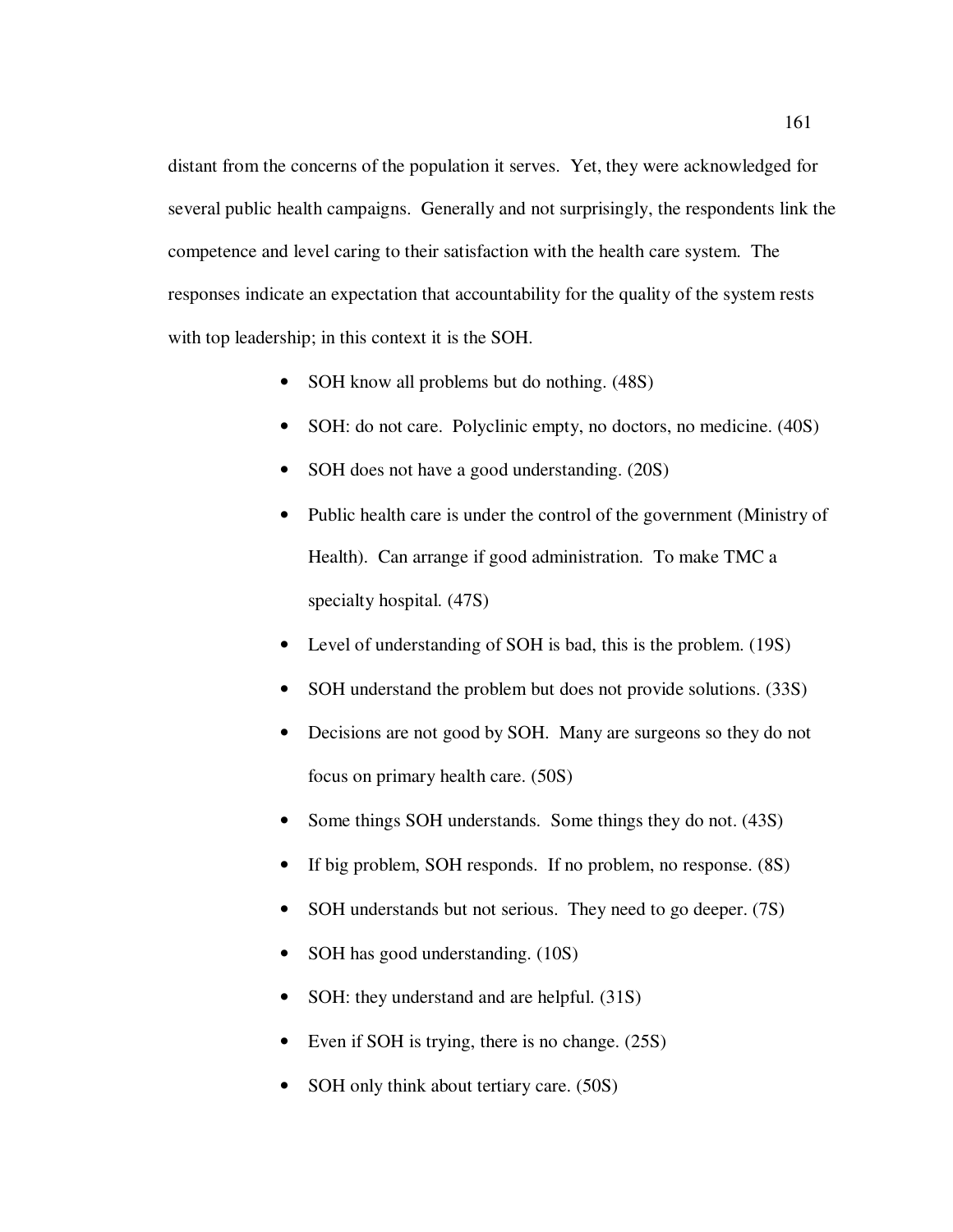- Respondent hears SOH will improve things, they promise but nothing done. (2S)
- SOH does not understand problems. (11S)
- SOH knows but do not care. (17S)
- SOH gives education by TV (e.g., epidemic diseases,), they do not talk about disease (HIV). (35S)
- SOH delays in solving problem, not very responsive. (18S)
- SOH opened another ICU. (8S)
- SOH: they do not do their best. They have lots to do. They know the problems. (12S)
- SOH understanding is better than before, all departments available. (42S)
- Responding to SOH understanding: no special people for health care group in area. (i.e., not local). (44S)
- SOH need to spend more care outside Tripoli; should not concentrate only on hospitals inside Tripoli. (46S)
- SOH knows problem but ignore. (30S)
- SOH has no understanding of problems.  $(22S)$
- SOH knows problems, they have ideas to go to ideal level, improve quality. (7S)
- Health committee should send doctors and nurses outside for more training. (21S)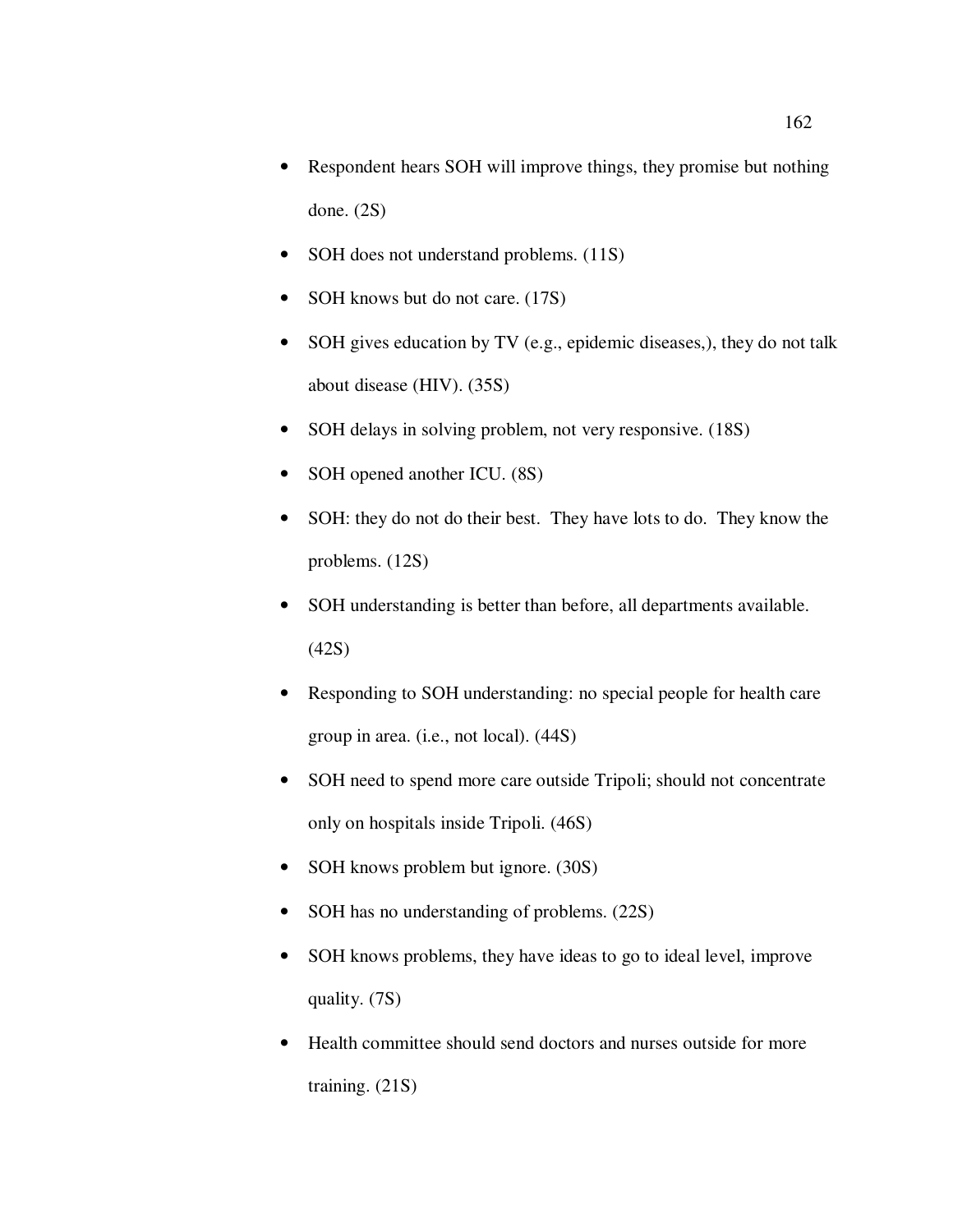- Not complete communication about disease, limited. From public health informed. Some other patients have HIV, hear from other people. (35S)
- SOH is good, have vaccination. Have education on immunizations on TV, in school, when discharged from the hospital, and in newspaper. (36S)
- Yes, SOH understands. They have skin disease in area and people were educated, government provided insecticide. (26S)
- Libya mafia behind people in Ministry of health; they tell him what to do. Decisions are not good. Many are surgeons so they do not focus on primary health care. They do not spend enough; 25% of what is spent goes in pocket (buy cars, spend money outside) eve less spent on the people. Do not spend money on primary health care and polyclinics. (50S)
- SOH: do not understand, do not know. (37S)
- SOH has no understanding. (49S)
- SOH: they do not understand, only collect money, car, do not worry about care. (14S)
- They (SOH) know everything but ignore. (21S)
- Hope SOH to come to hospital to check availability: hygiene, availability of treatment, courses for doctor, communication and behavior of medical staff with patients. (12S)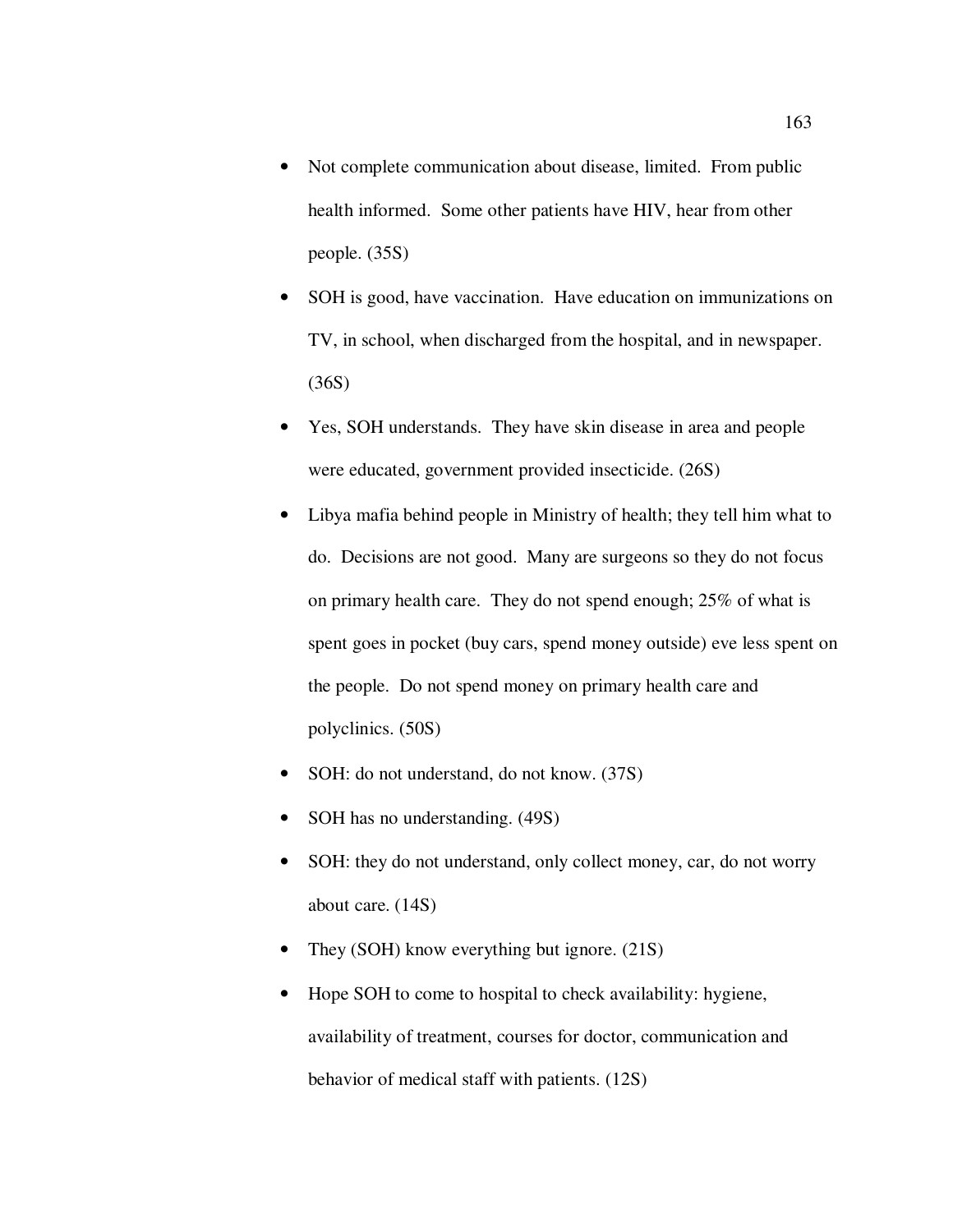- Health Secretary monitors all health systems. (33S)
- Libya is ready or a change in its health care system, especially now with normalized relations. Hopefully, the ministry for health accepts new ideas and studies and recommendations by team (e.g., idea of insurance). (47S)
- SOH understands but do not care. (16S)
- Obstacle is by the government. Need the right man at top. Lack the skills or it will be better. (24S)
- SOH understands well. (6S)
- Level of understanding of SOH: Before 5 years ago there were some programs, visit home, see social and hygiene of home, do not do anymore. (39S)
- Level of understanding of SOH: everything perfect. (4S)
- SOH understands, better than before. (15S)
- SOH understands problems. They are Libyan they live here. Maybe their best, maybe not. (24S)
- SOH does not understand. They go outside for their own care. They do not need to; they do not care. (38S)
- SOH will help if there are problems. (23S)
- Like a shop, overcrowded, most drugs available but too many people. No continuous supply of drugs. No door to make a new drug available; late getting new drugs, working off the same list. List stays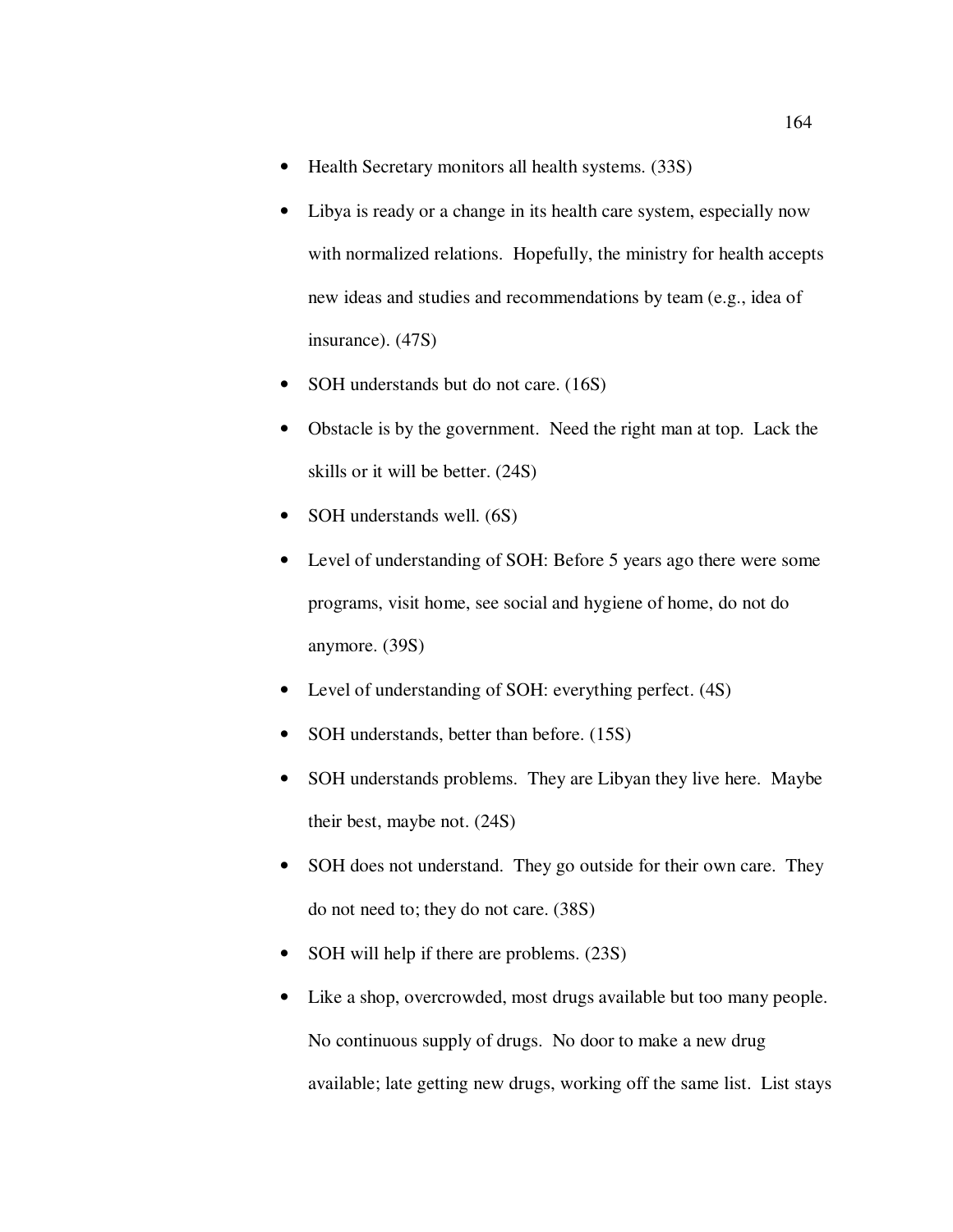with Administration of Health for 5 years with no change.  $(47S)$ 

• Health committee should send doctors and nurses outside for more training. (21S)

The researcher asked study participants to describe the leadership style of TMC management. Respondents did not identify a particular leadership style. Their comments were primarily based on outcomes. These comments, in addition to the comments made on the SOH, tend to indicate a leadership style more on the end of the attribute theory (e.g., personality and trait approaches) of the leadership style pendulum than the motivational theory (e.g., transformational and team approaches) end.

- TMC administration should do better. (48S)
- Management of hospital is a problem. (11S)
- Flexible, they listen, good cooperation from admin at top of TMC. (6S)
- Administration skills need improvement. (7S)
- Not good management and administration. (35S)
- Lack of coordination especially between doctors and admin lots of disadvantages. (25S)
- Administration needs to be tougher with "trouble makers". They have rules but some not followed. (6S)
- Administration nice but criteria for selecting patients to go outside not fair. Most critical not sent. (19S)
- Administration needs to help. (47S)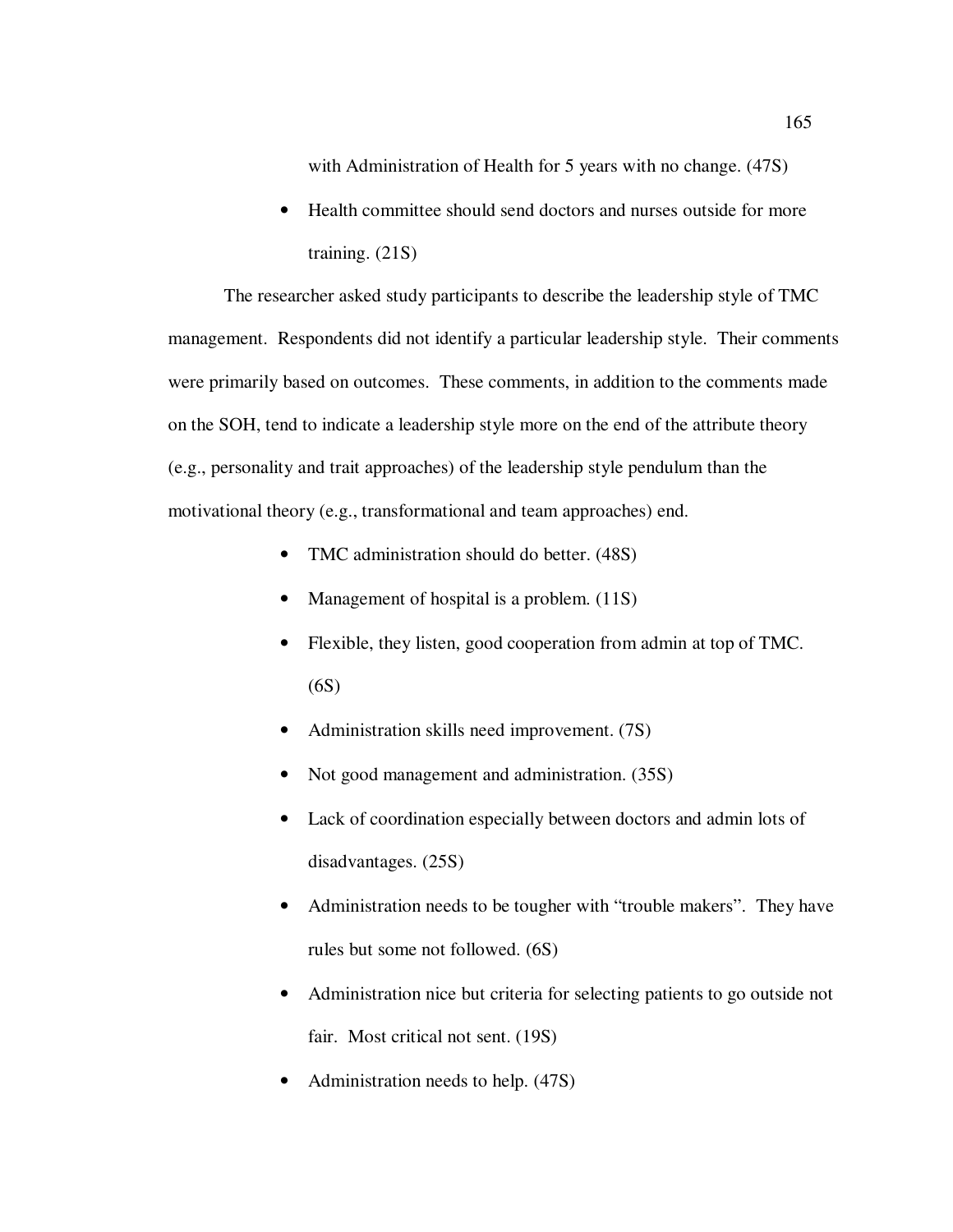- Administration not so good, based on outcome, if good, the level of all would be good. (24S)
- Work is same level and some work is heavier for others-distribution. management of departments. (24S)
- Difficult relationship between doctors and administration, should try to improve relationship with doctors; facilities (esp. doctors). (18S)
- Consultants must be a guide. Someone must oversee consultants.  $(50S)$
- If good judgment in how to spend money things would improve. (2S)
- Administration is not bad, big hospital, admin need facilities: admin in building #1 only, need supervision in each building (admin group). To solve problems should have admin in each of the 3 TMC buildings. General Administration is centralized. (47S)
- Performance measurement: Depends on relationship with you and leadership of department. Not structured. (24S)
- Administration should be more strict with Libyan staff. (6S)
- Public health care is under the control of the government (Ministry of Health). Can arrange if good administration. To make TMC a specialty hospital. (47S)
- Respondent, a TMC support staff member, does not use decisionskills, uses opinion. (30S)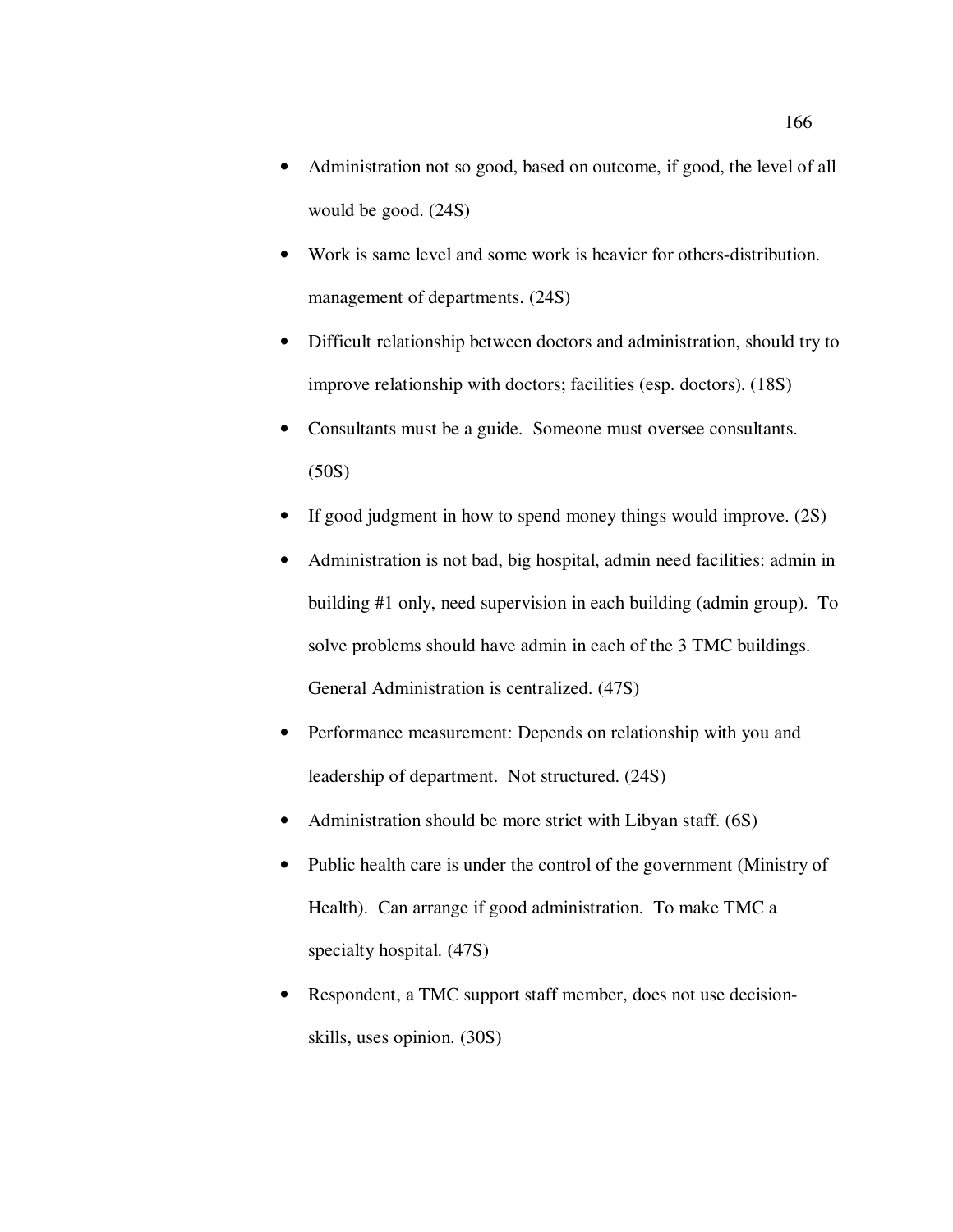- Courses taken by administration, go outside Libya for nothing. More admin go outside country for training than medical staff. (50S)
- If administration know ideal, all will follow, we do not know how to follow. (7S)
- Managers need improvement. (33S)
- Management at TMC: fixed time like respondent, here in morning, off at 3:00 PM, off on Friday. (17S)
- Not all satisfied with management. (19S)
- Leaders are not in their places so they do not see. Absent by mind (but not by body). Do not live the problem. Just tell staff that they have to work. They do not are if problem is solved. If you suffer as staff or patient, no one hears compliant. (24S)
- Leadership attends conferences. (33S)
- Sometimes someone from leadership comes and has a check if there is a complaint. (1S)
- Need to change person at top of administration. (1S)
- Biggest obstacle to improved health care is from Admin. (19S)
- Some consultants only show-up occasionally, do not come regularly but come to take attendance of others, but they do not punish themselves. Consultants not watched. (50S)
- Need "right man in the right place at the right time". (25S)
- Leadership has no care. Afraid from their position only. Take money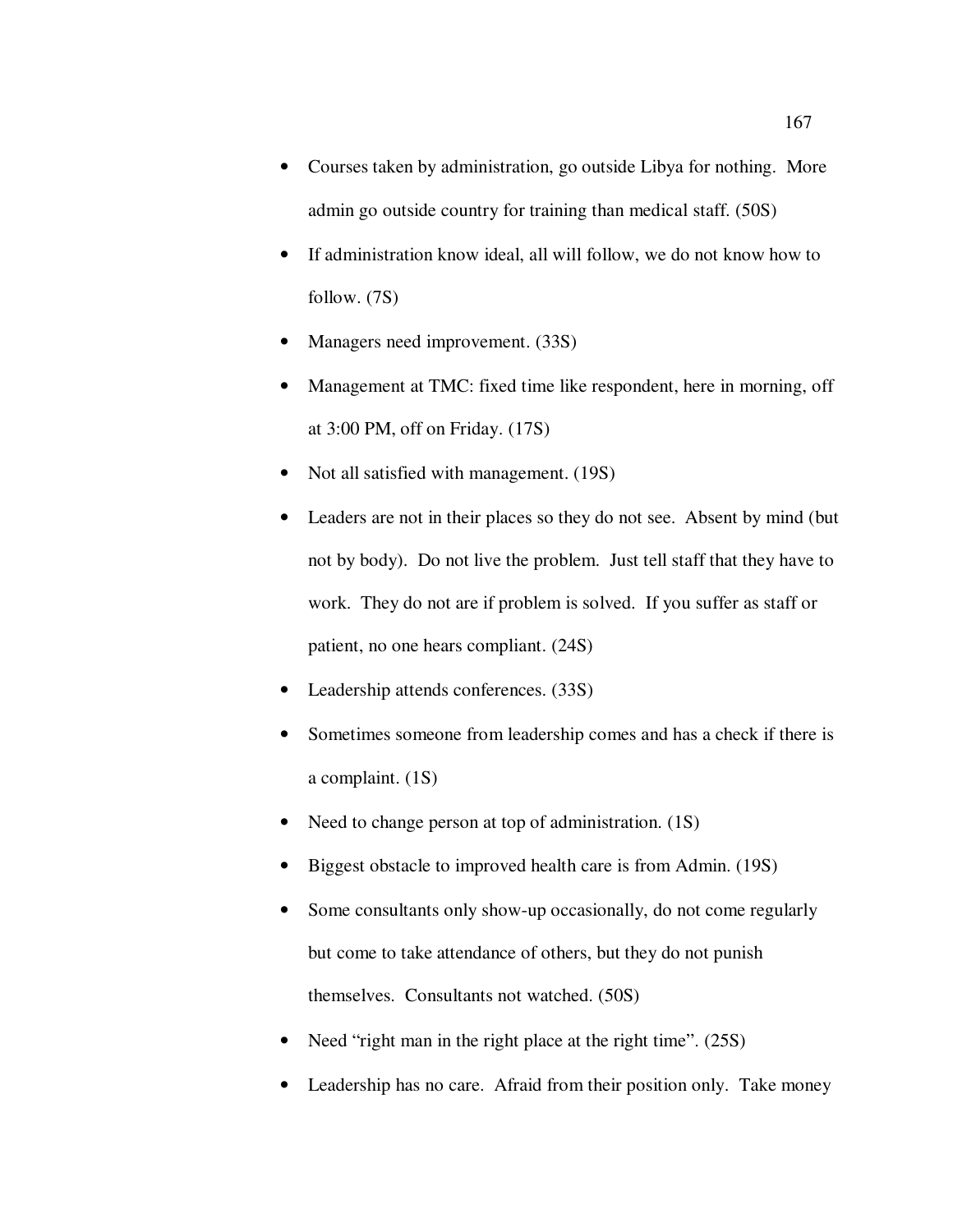inside pocket. Take commission from companies (e.g.,

pharmaceutical). Courses taken by administration, go outside Libya for nothing. More admin go outside country for training than medical staff. (50S)

- Main problem is Administration. "Right man not in right place". (30S)
- Some problem related to management. Place scrub nurse in pediatrics wrong skill. (33S)
- Do not expect anything to improve. No response from Admin. (19S)
- Some nice people in administration. (2S)
- Food worse (no coffee or water for staff) unless doctor has special relationship with Administration; in that case they even bring breakfast to the consultant. There is "discrimination". (50S)
- Respondent thinks of leadership not in a good way. (8S)
- Change behavior for Consultant and Admin. Think first of patient and not themselves and their financial gain. Happy if punish doctors (about absence); why not happy if patient suffers. Need to change leadership (even at department level). Need new brain. Need to do something new. Should be max 8 years in position. Need new brains, so be active (like Obama). (50S)
- Need to change person at top, high person to more qualified, more polite, more educated. (1S)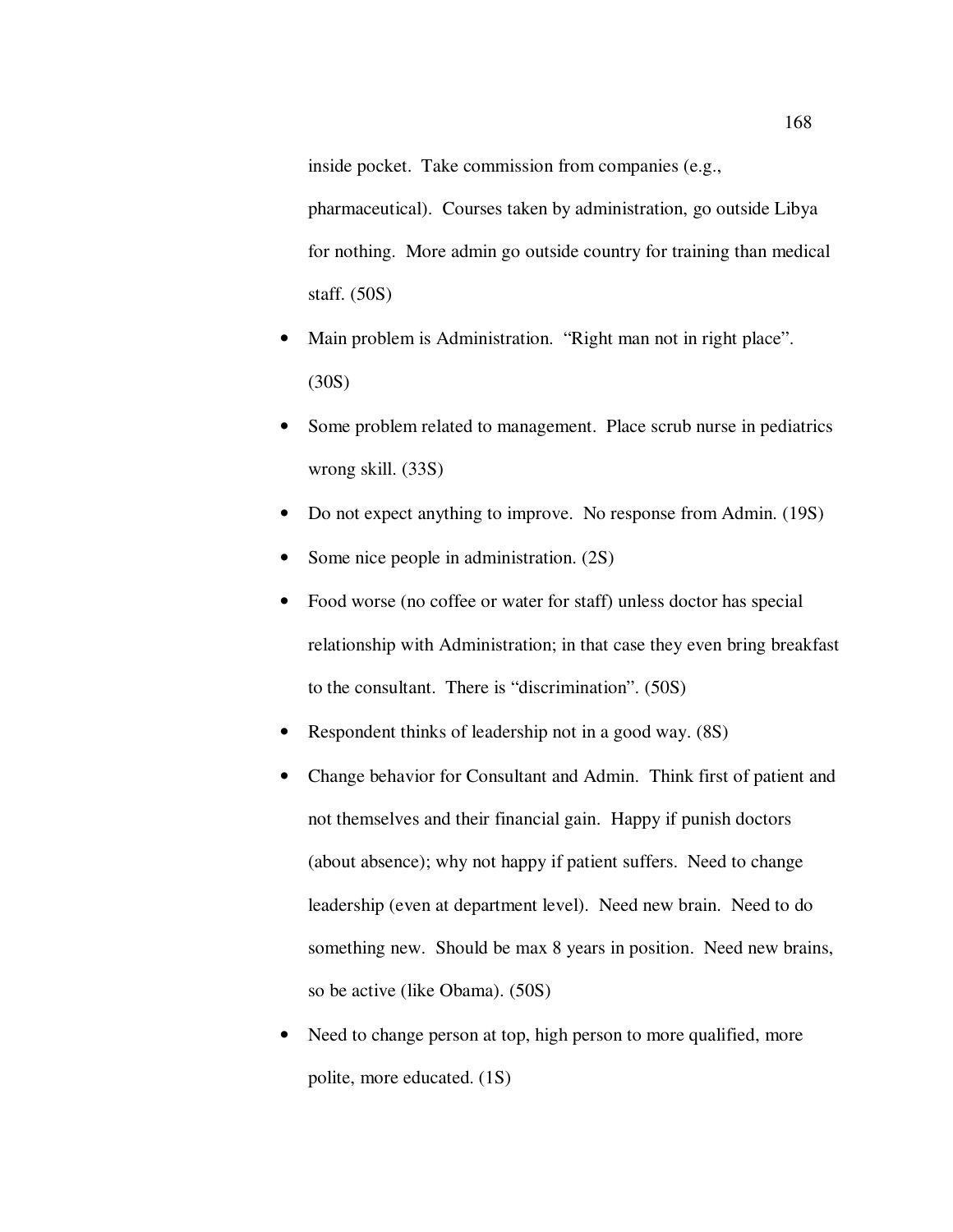- Administration is OK. Director and chief very polite. They listen, they are trying but no results. Need to be more strict, too many absences, its habit. Disturbs the routine and are obvious. Administration is very nice. They try to solve problem and address complaints. (6S)
- Leadership not in right place. You do not need physician to run department, need someone with management skills. "Not the right man in the right place". Not the right skills for a large hospital. (24S)
- Skills of administration is good. (33S)
- When managers help staff OK. When she needs vacation, holiday, or training not available because not enough numbers. (39S)
- Need "right man in the right place at the right time". (25S)
- TMC has good management. (34S)
- Management/administration needs to concentrate on important things for patients and doctors. Think they do not care to improve quality. (8S)
- Too many of staff do not love their job. Afraid from leadership, need salary. (24S)
- There are no meetings between nurses and supervisor of nurses about unit. Nurse-consultant no connection. Communication not good. No connection between GP and consultant. It is the job of admin to fix. (33S)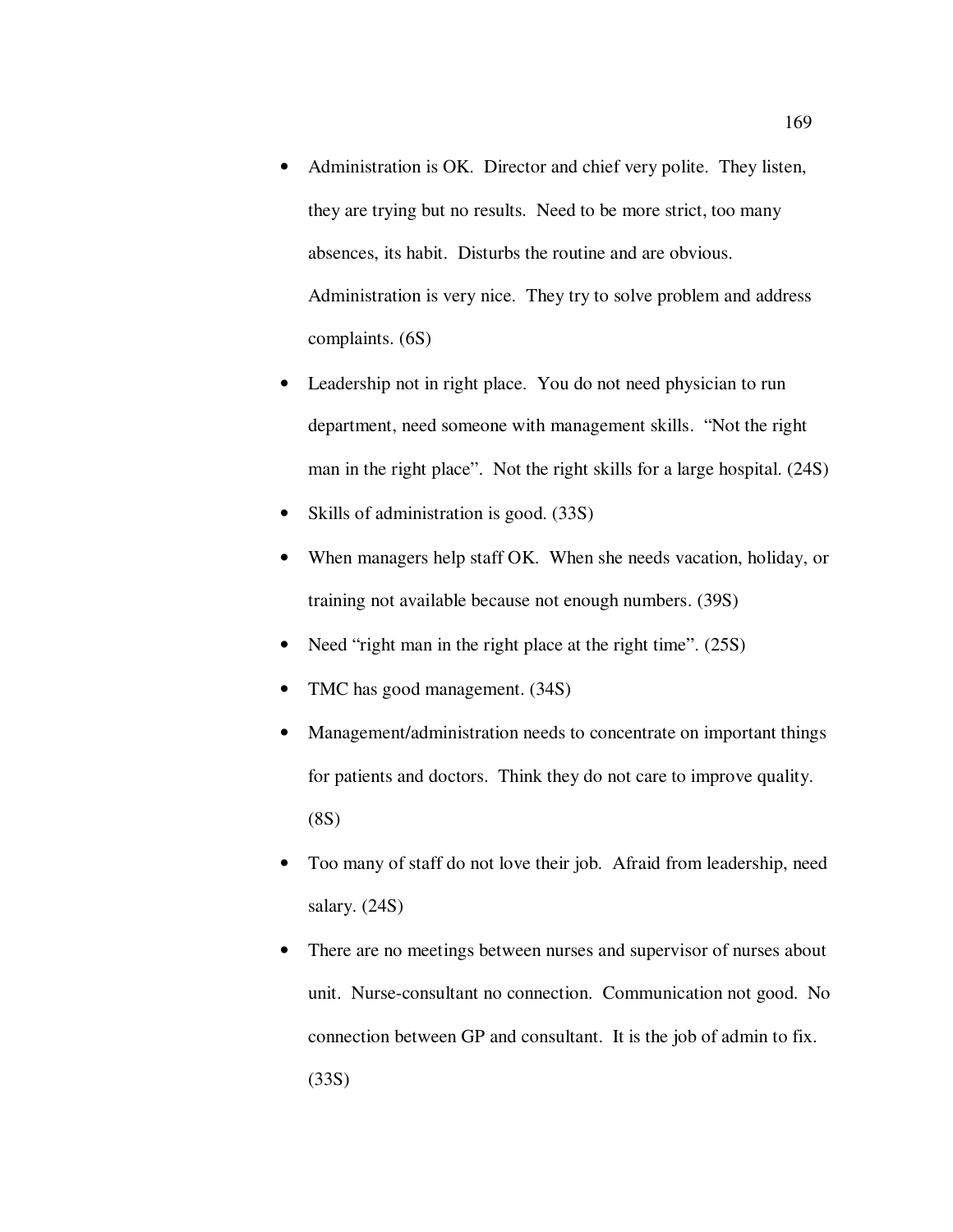- Need new brain. Need to do something new. Should be max 8 years in position. Need new brains, so be active (like Obama). (50S)
- Administrators' skills OK. Not the level needed. They do not triage, priorities (drugs, who to send outside). (50S)
- Administration does not improve state, they need to come and see, only come when recommended patient, too distant. (8S)
- No excellence, no commitment to quality. (1S)
- understands, better than before. (15S)
- Respondent has no relationship with admin. Do not agree with what they are doing. Should look at staff as human beings, not machines. (25S)
- The level of caring of medical staff depends on department, head of department and specialist. (2S)
- Office of admin no benefit, should do him or her job -do not care.  $(14S)$
- Not satisfied with skills of administration because head of department is relative of officer. (17S)
- Sometimes family does not have confidence in management even though they do their best. (19S)
- Admin staff is biggest obstacle. (30S)
- Hospital administrators only come when recommended patient. (8S)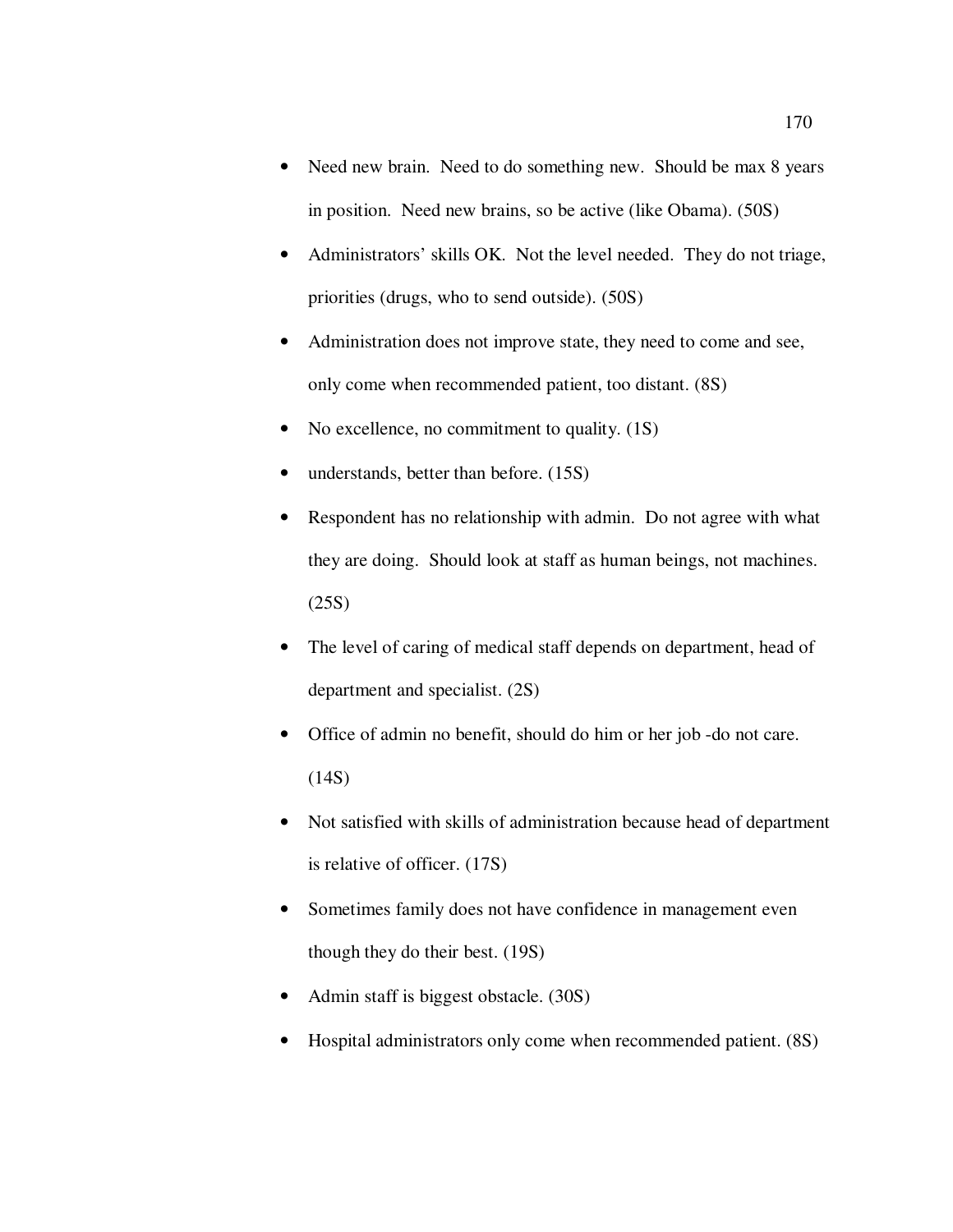- If there is more money, it should be given to the right man to get more medications and instruments. (39S)
- Each department has administrators; they represent admin (like liaisons). 90% of departments are satisfied. (13S)

## *Libyan System.*

The following codes were aggregated into the theme Libyan System: (a) community-service, (b) referral-abroad, referral-from private, (c) referral-from public hospital, referral-primary care, (d) system, (e) system-capacity, (f) system-community, (g) system-hospitals/clinics, (h) system-leadership (SOH), (i) system-organizational change, (j) system-pharmacies, (k) system-primary care, (l) system-recommendation, (m) system-research, (n) system-staff, (o) Tripoli, and (p) Tunisia. Codes such as system-leadership (SOH) and system-capacity have a more predominate relationship with themes already discussed; therefore some aspects will not be repeated in the discussion here. As already alluded to, patients are often transferred from other facilities to TMC because of capacity. Additionally, comments on the SOH were described in the discussion of leadership. Yet, some responses are repeated because of their importance in understanding the entire system and the Libyan people's confidence in the public health care system.

Many of the responses highlighted the lack of confidence patients have with the Libyan health care system for more critical cases. Patients and staff mentioned the need to see treatment and training, respectively, outside of Libya. In some cases, respondents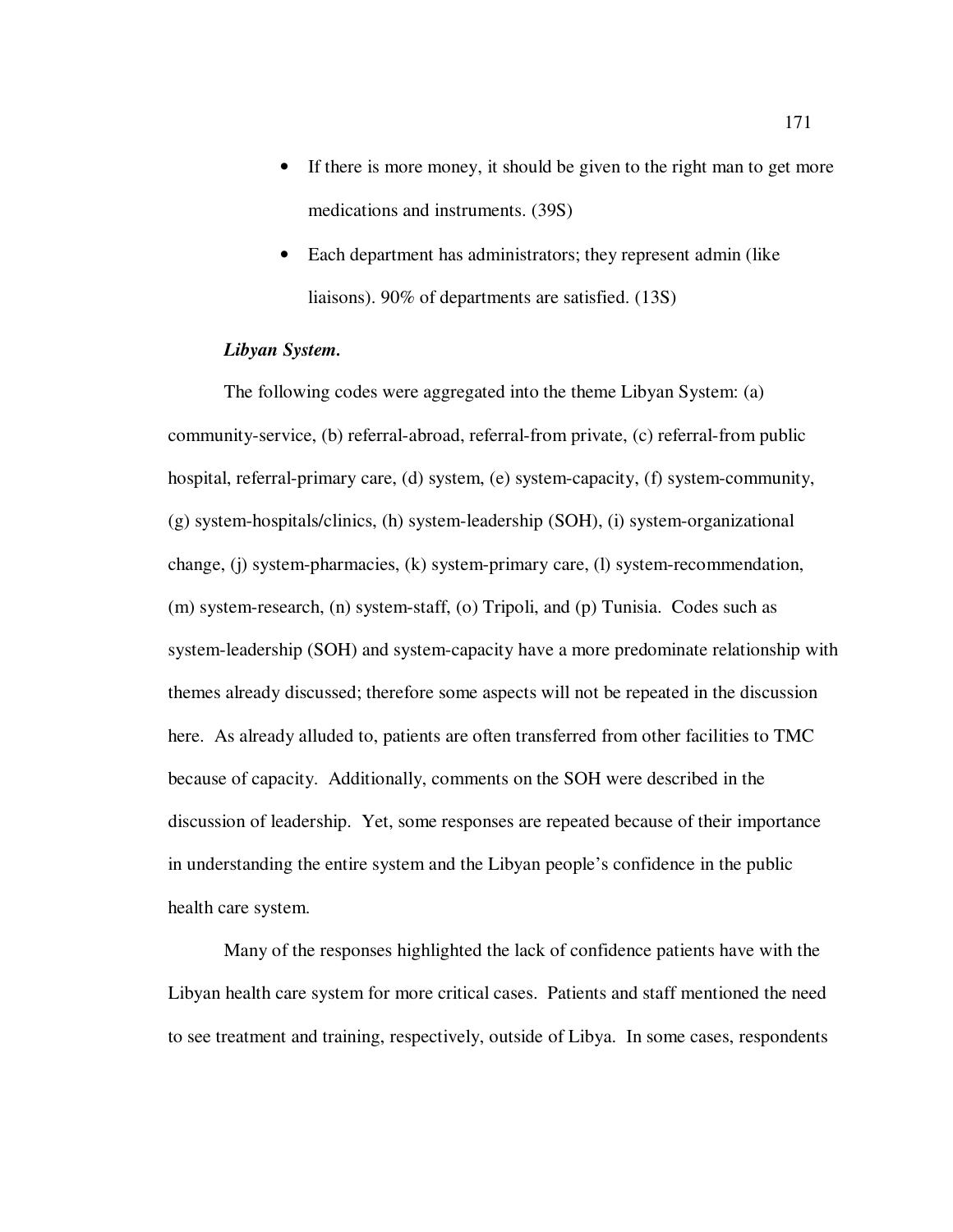acknowledged that the lack of confidence is based on perception and not reality. The following responses illustrate this.

- Wants treatment here in Libya, not Tunis. Some go to Tunisia but come back to Libya. Some specialists in Libya teach doctors in Tunisia. (32S)
- Complicated cases difficult to give good care; that is why patients go outside of the country. (38S)
- TMC communicates with other hospitals: Germany, U.S. share best practices and expertise. Sometimes send patients to Germany or Italy (Oncology). Central Lab has updated equipment from Germany. (13S)
- Criteria for selecting patients to go outside not fair. Most critical not sent. (19S)
- Health committee should send doctors and nurses outside for more training. (21S)
- Need more courses, send doctors outside to get more updates. No difference with doctors in Libya and Tunisia. Get same diagnosis. (43S)
- Tunisian doctors get more opportunity to go outside. (48S)
- Need all people the same (e.g., like Tunisia) so no difference in public and private. (47S)
- Need more public than private, not all people can pay, care without money, Tunisia lots of money but care is less or the same.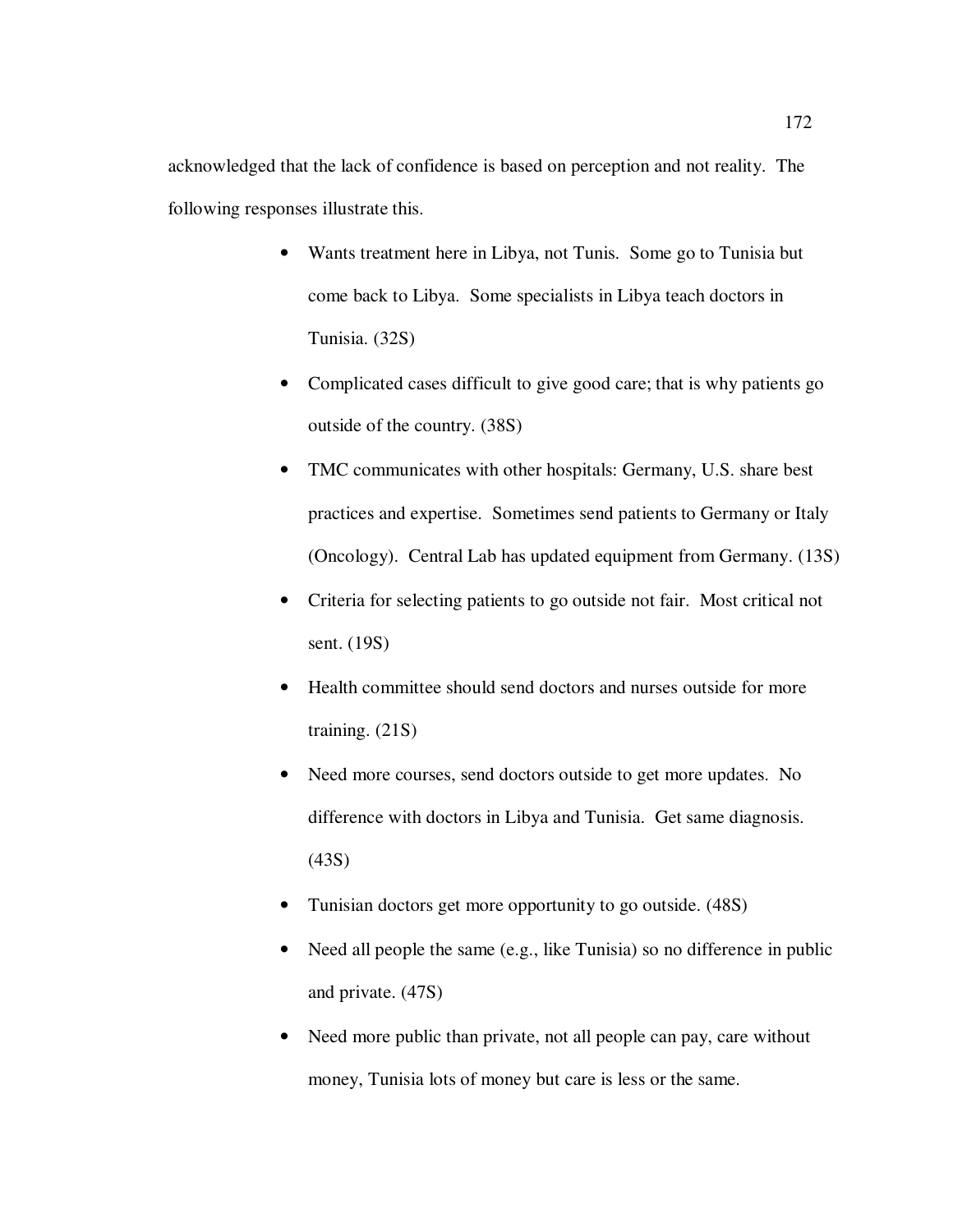Psychological problem with people. They have lack of confidence in Libyan Doctors, emotional problem, try to get better confidence in Libyan doctors. (16S)

- Need increase for medical staff development (technical), continuous education, attend conferences all across the world. Usually only Consultants go to conferences. Need permission to go. (24S)
- In Tunisia patients spend lots of money but care is less or the same. (16S)
- Patients do not accept diagnosis, think food, bed, diagnosis is better outside (Tunisia). Sometimes family does not have confidence in management even though they do their best. (19S)
- Sometimes TMC sends patients to Germany or Italy (Oncology). (13S)
- Libya is ready or a change in its health care system, especially now with normalized relations. Hopefully, the ministry for health accepts new ideas and studies and recommendations by team (e.g., idea of insurance). (47S)
- Patient wants treatment here in Libya, not Tunis. (32S)
- People think doctor staff not good but they are good. Very satisfied with doctor staff and skills. People think Tunisia and Egypt or better but diagnosis is the same as Libya. (41S)
- Investigations not done here send patients to Germany and Paris. Cost is paid by TMC. Many benefits from it. (19S)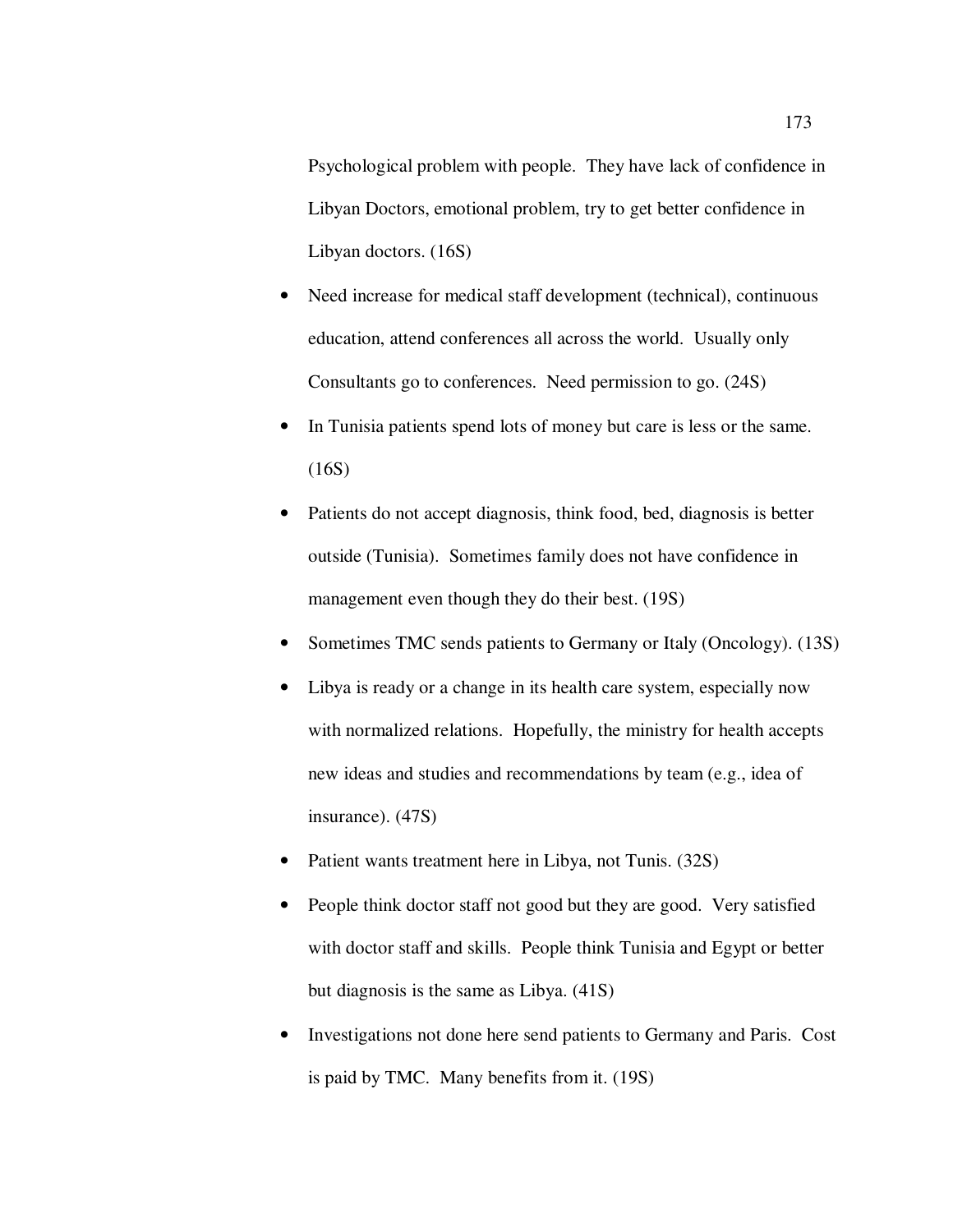- 3 months to do report to get approval to send patients for treatment outside Libya; patients die while waiting. Can take 3 to 4 month to get approval for treatment abroad. (50S)
- People go to Tunisia and they just spend money but there is no improvement. (15S)
- Health care patient's region is according to type of disease. Neurosurgery and orthopedic not available or good. Primary, gyno, pediatrics available. Complicated cases difficult to give good care; that is why patients go outside. Takes time to get referral to go outside, there is a long list. (38S)
- TMC spent 200,000 dinar to send patient to Germany. Patient received injections each month for 890 dinar each, free chemo, free cardiac surgery. (13S)
- Complicated cases difficult to give good care; that is why patients go outside. Takes time to get referral to go outside, there is a long list. (38S)
- No difference between doctors in Libya and those outside in Tunisia or Egypt. She went to both countries and no difference. Just a problem with the way the Libyan people think.  $(45S)$
- Complicated cases difficult to give good care; that is why patients go outside. Takes time to get referral to go outside, there is a long list.(38S)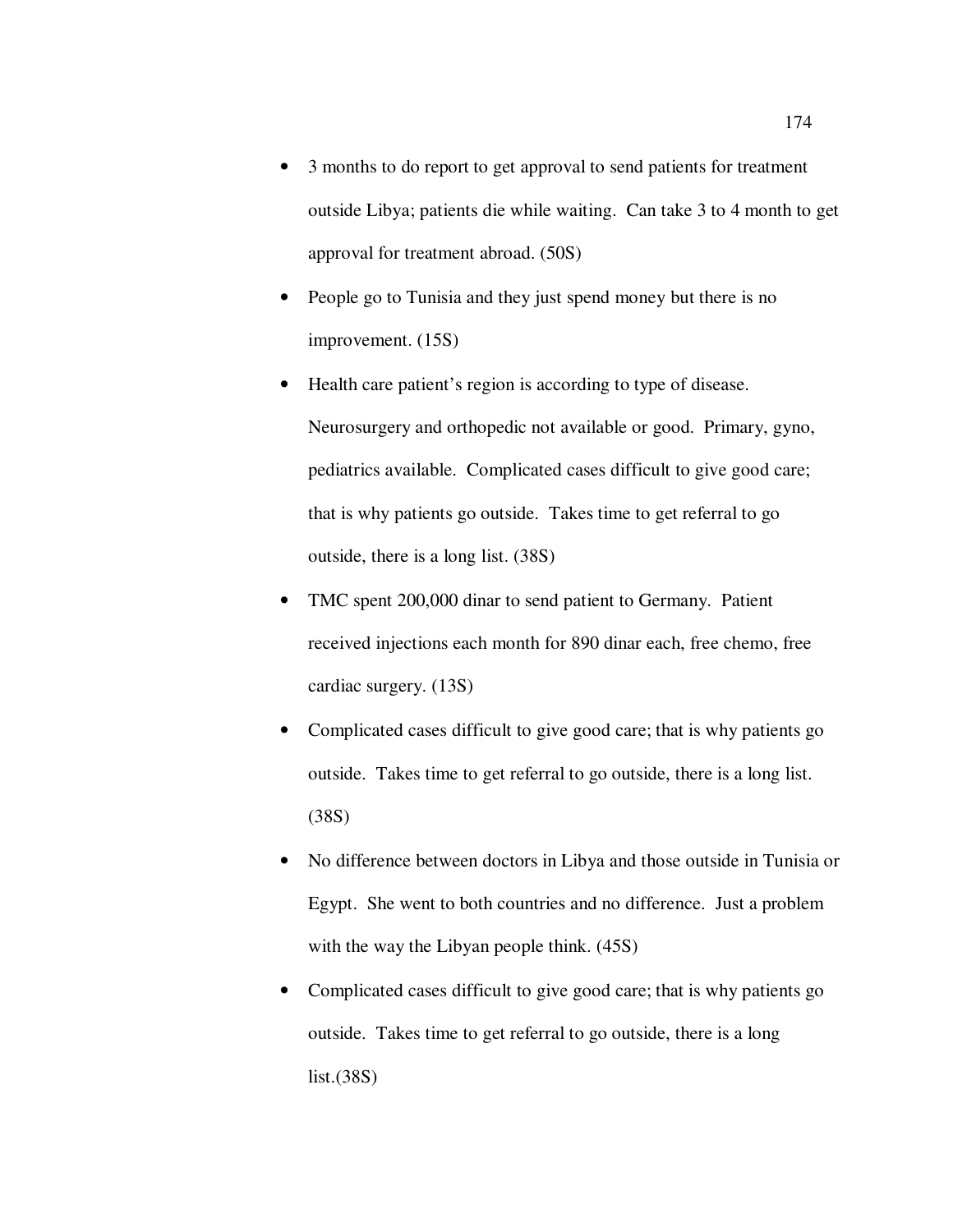- The SOH needs to spend more care outside Tripoli; should not concentrate only on hospitals inside Tripoli. (46S)
- Tunisia lots of money but care is less or the same. Psychological problem with people. They have lack of confidence in Libyan Doctors, emotional problem, need better confidence in Libyan doctors.  $(16S)$
- Respondent was expecting worse, she was planning to go to Tunis but not needed because of level of caring at TMC. (3S)
- Criteria for selecting patients to go outside not fair. Most critical not sent. (19S)
- Libya needs more public than private, not all have money to go to private. People go to Tunisia and they just spend money but there is no improvement. (15S)

The Libyan system tends to align with adaptive organizational change models as change in the system is gradual and internally driven. Additionally, the system does not appear to reward innovation and creativity. An evolutionary model to organizational change, political approach, may also represent Libya's health care system; it assumes that organizational groups have divergent interests and that managers use their political influence to navigate informal networks. More research would be required to determine which model best describes the organizational change of Libya's health care system and how best the change should be managed given the political, economic, and social environment.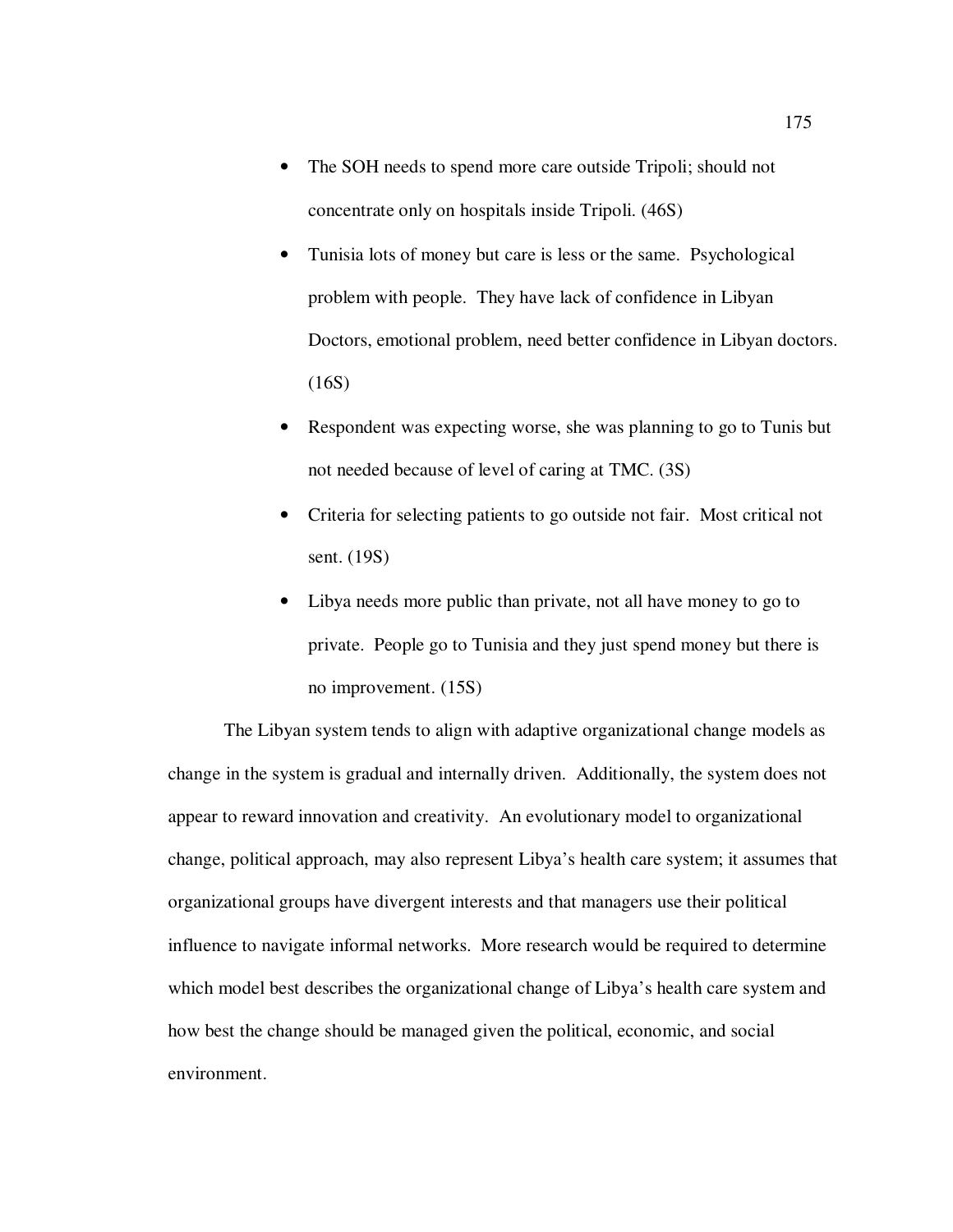Many of the respondents acknowledged that the system works best for patients who have a recommendation from an influential friend or family member. People residing in countries that have a high power distance, like countries in Africa and the Middle East, navigate the system better knowing someone who can streamline the complicated system. Unfortunately, this seems to be the perception in Libya's health care system that is built on free access. The following statements illustrate this,

- Recommendation (friends) determines who enters TMC (outside visiting hours). (30S)
- If not referred, frustration (hardness) or at least you know someone. Appointments for ultrasound and other equipment or they say its inpatient. Sometimes have to go outside. Some procedures need to know someone, only if not available outside will it be done at TMC. (24S)
- TMC leadership only come when recommended patient. (8S)
- If you have recommendation its good. Should be equal for all. Recommendation should disappear. (10S)
- Lots of recommendation, if recommended things will go smooth, hospital will not improve until this change. (30S)
- Came to TMC because patient has many friends at TMC. (38S)
- Depends on personal relationship if a private clinic can be opened. (50S)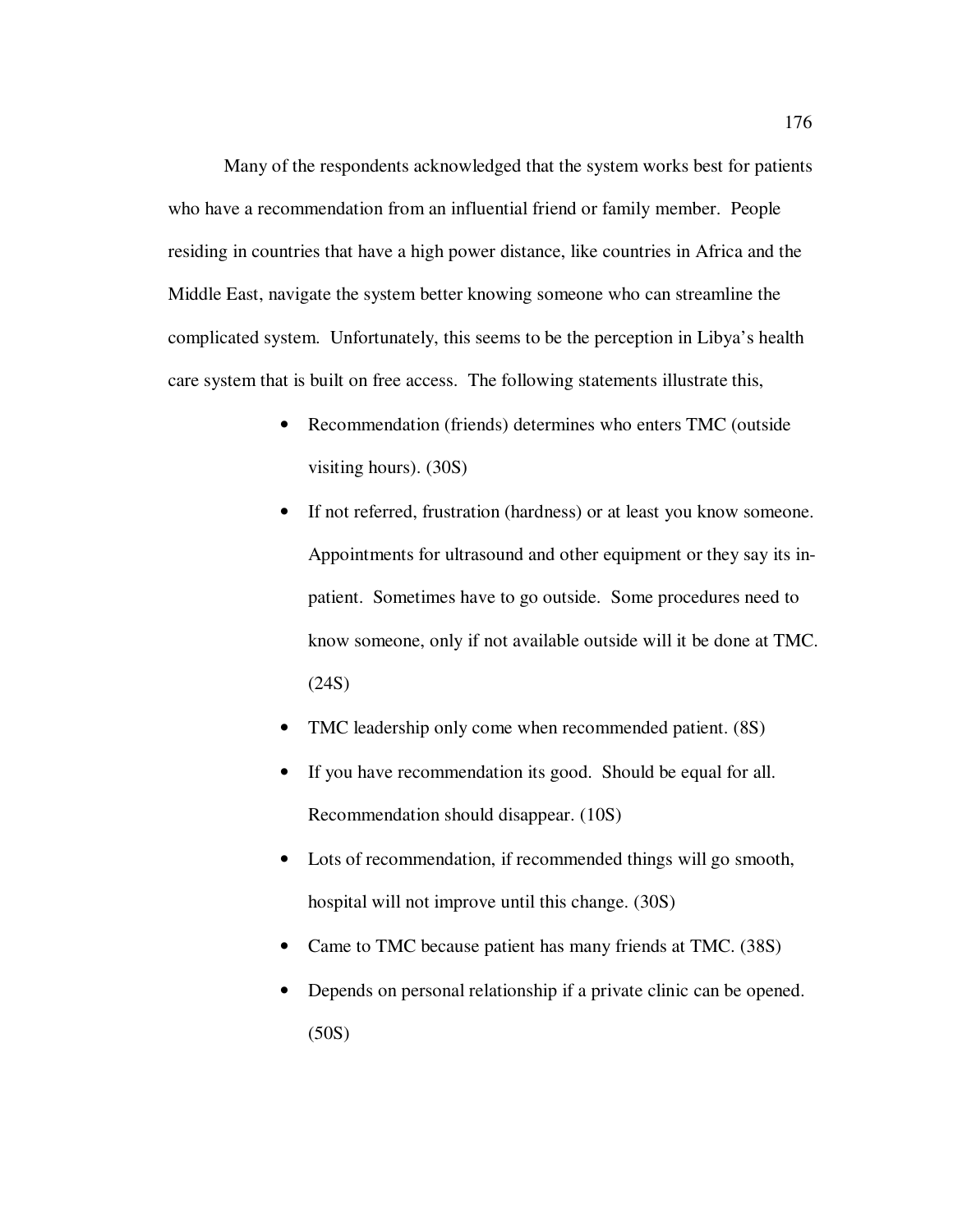- If recommended you will achieve target, if not recommended you will get tired and get lots of complications. (2S)
- In Benghazi need more recommendation to be admitted, TMC welcomes you. (27S)

One of the biggest strains on Tripoli Medical Center is the referral of patients from primary and secondary health care facilities. Many patients are either referred or travel great distances due to the lack of primary clinics. If the clinics are available, they lack the resources to serve the patients. Where regions have adequate primary and secondary health care facilities, resources were often inconsistent. There was a variation among regions. The following comments illustrate the variation in accessible health care throughout the country.

- Family clinic simple but good. (36S)
- Good family care in region where patient lives (not because of money). (32S)
- There is a lot of difference between TMC and polyclinic in doctor skill and investigations. (42S)
- Neurosurgery and orthopedic not available or good in local regions. Primary, gyno, pediatrics available. (38S)
- Should be like 1975; spend on primary health care and secondary level care. People live far, they suffer; spend money on hotels and travel. (50S)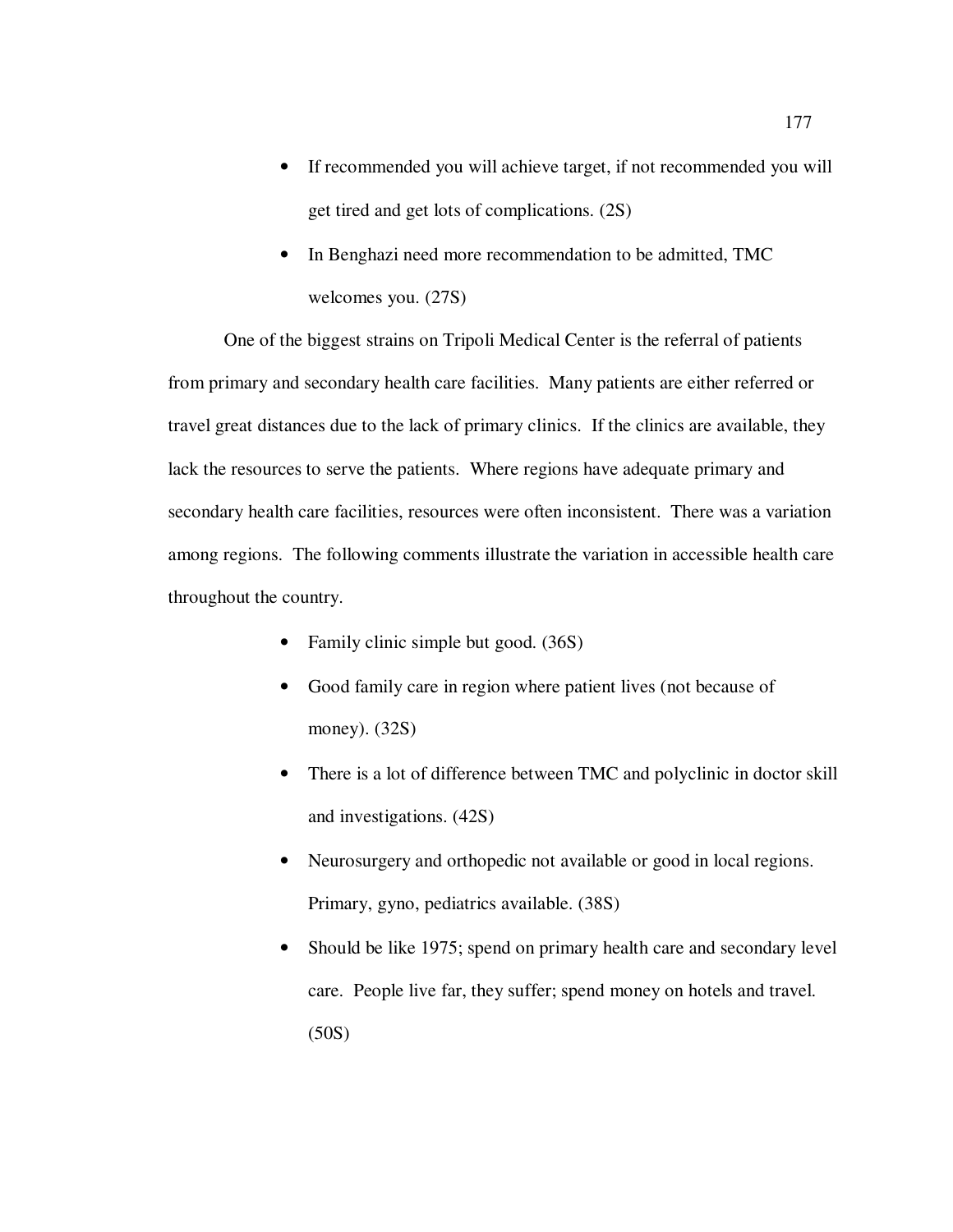- There is no polyclinic in area where patient lives, go 5 minutes in car, its OK, does not have pharmacy. (34S)
- SOH does not spend enough; 25% of what is spent goes in pocket (buy cars, spend money outside) eve less spent on the people. Do not spend money on primary health care and polyclinics.
- Polyclinic-empty, no doctors, sometime doctors only stay one week. (40S)
- Al HamduAllah, uses polyclinic in home region for vaccines. (43S)
- Primary centers need improvement.  $(8S)$
- Primary care in patient's home region: Doctors OK, availability of doctors and medicine lacking. (46S)
- 70% satisfaction in health care where patient lives, not like Tripoli. Limited facilities (they have to buy investigation in private because not available in public.) (29S)
- Good health care in patient's home region, family clinic good, ped. not good. (10S)
- TMC is the city (not rural). Difficult because polyclinics closed. (50S)
- Very crowded at TMC because people come from all over Libya. Need to increase beds at TMC. (32S)
- Respondent not satisfied with health care system, need more facilities throughout country. (17S)
- General Hospital usually does not have empty bed.  $(40S)$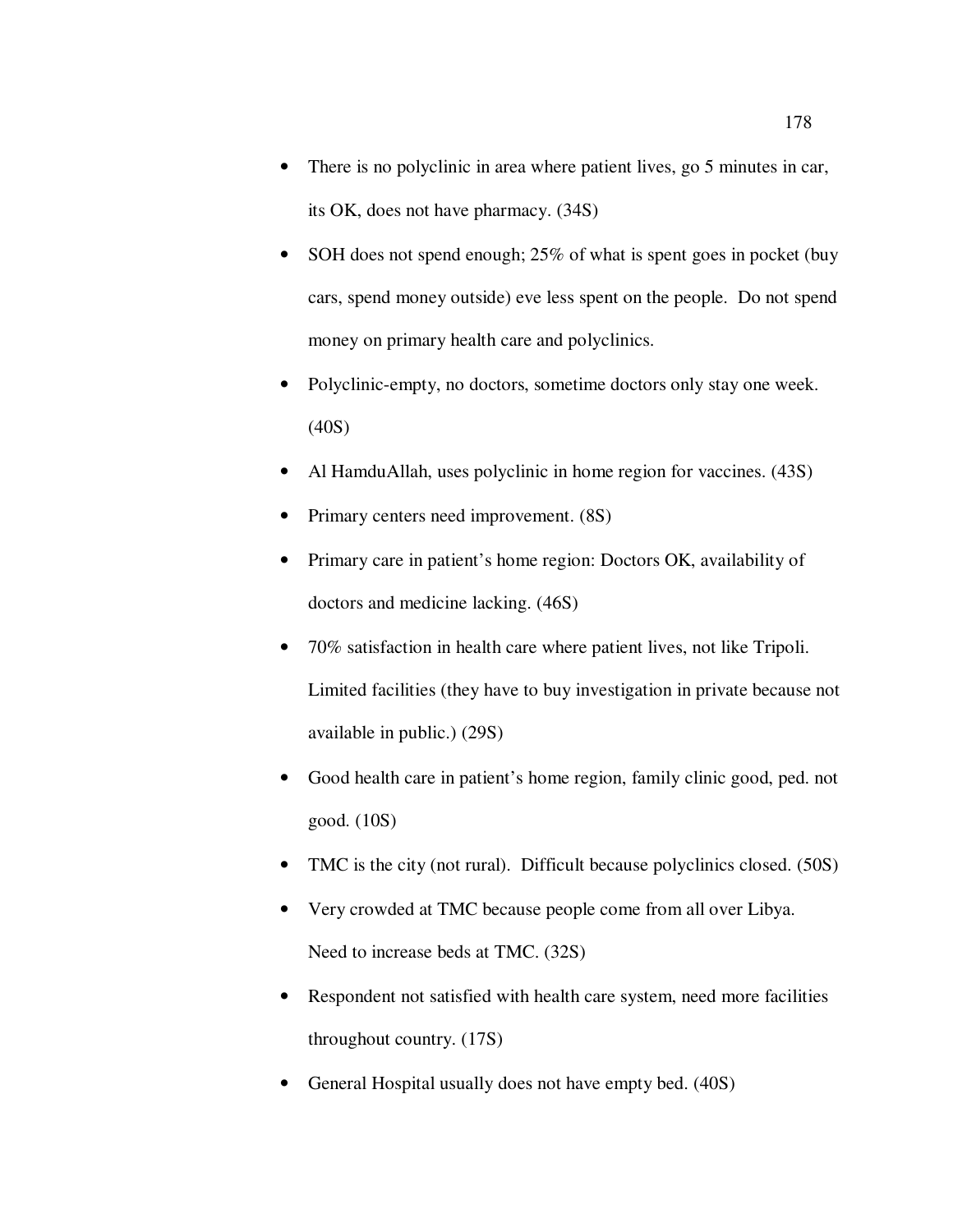- 70% satisfied with health care in home region. (12S)
- Doctors are available in polyclinic.  $(41S)$
- Patient is satisfied with health care in region you can go to clinic free of charge. Goes to public clinic. Advantage is its co-operative be seen by doctor or nurse, free of charge. (3S)
- Need to return back to old system Primary health care (vaccines for pediatric patients, checks, school health, pre-natal, geriatrics, contraception. Secondary hospitals in cities (chest infections, simple operations, trauma), tertiary (complicated cases and major surgery). Select patient starting from primary level. (47S)
- Training should be emphasized in primary health care , not in big hospital. (20S)
- Casualty cases seen that should be seen in clinic. (8S)
- Tripoli health care is better than Benghazi. (50S)
- Many patients coming from other hospitals (referral hospitals). (5S)
- Polyclinics should be closed, more patients transfer to TMC, polyclinics do not work. (33S)
- Referred from secondary hospital where she lives. (9S)
- TMC serves everything-first level through tertiary. Overcrowding makes services limited and quality not so good. (47S)
- SOH only thinks about tertiary care. (50S)
- Shortage of medicine in polyclinic.  $(43S)$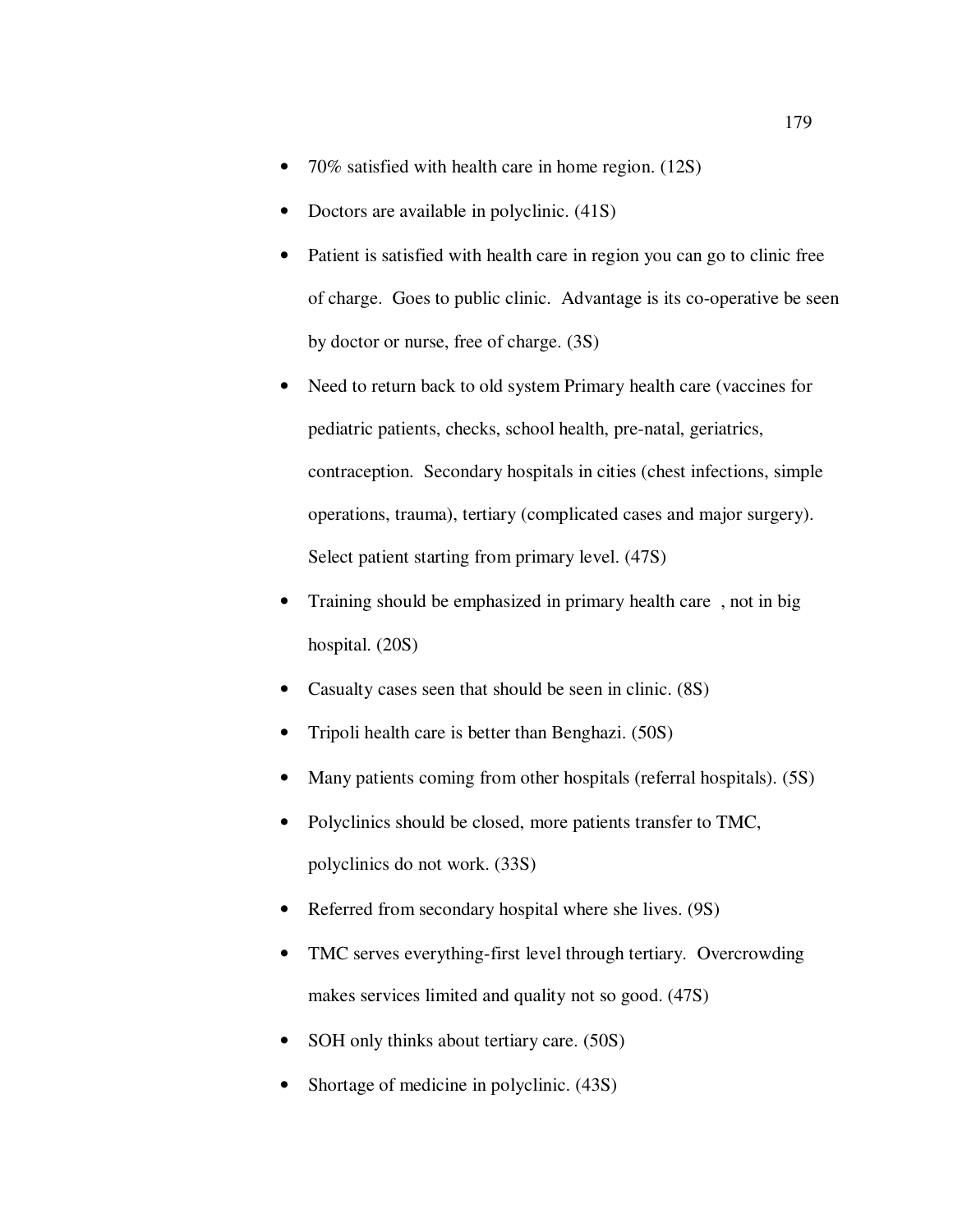- Health care in patient's home region is good, has family clinics, they can do some investigations. (11S)
- Health in the region where respondent lives just has defect in medicine and investigation. Doctors available in polyclinic. (41S)
- MashaAllah-not polyclinic, it is being turned into a hotel. The poly clinic now must go to General Hospital, polyclinic was public. Polyclinic was good-vaccinations and medicines were available. Now it is closed and must go to General Hospital. (16S)
- TMC is a hospital for the whole country and all levels. (47S)
- Sanctions affected the system; there was a breakdown in primary health care. (47S)
- Need to select patients and make TMC a tertiary care center. Will have to improve primary care, first line and second line in the country. Small infections should be taken care of in another level. (47S)
- Primary clinic: just a building, transfers patients (see and transfer), no medicine, no diagnosis, no treatment, just one doctor, empty placedrink coffee. (49S)
- No doctors visit home. No family doctors, if baby not well take to doctor, no special clinic. Doctors good, technician and investigation not present, lack of lab, machines not available. (44S)
- Yes patients are satisfied, patients come from all over Libya to TMC. TMC is last stop. (18S)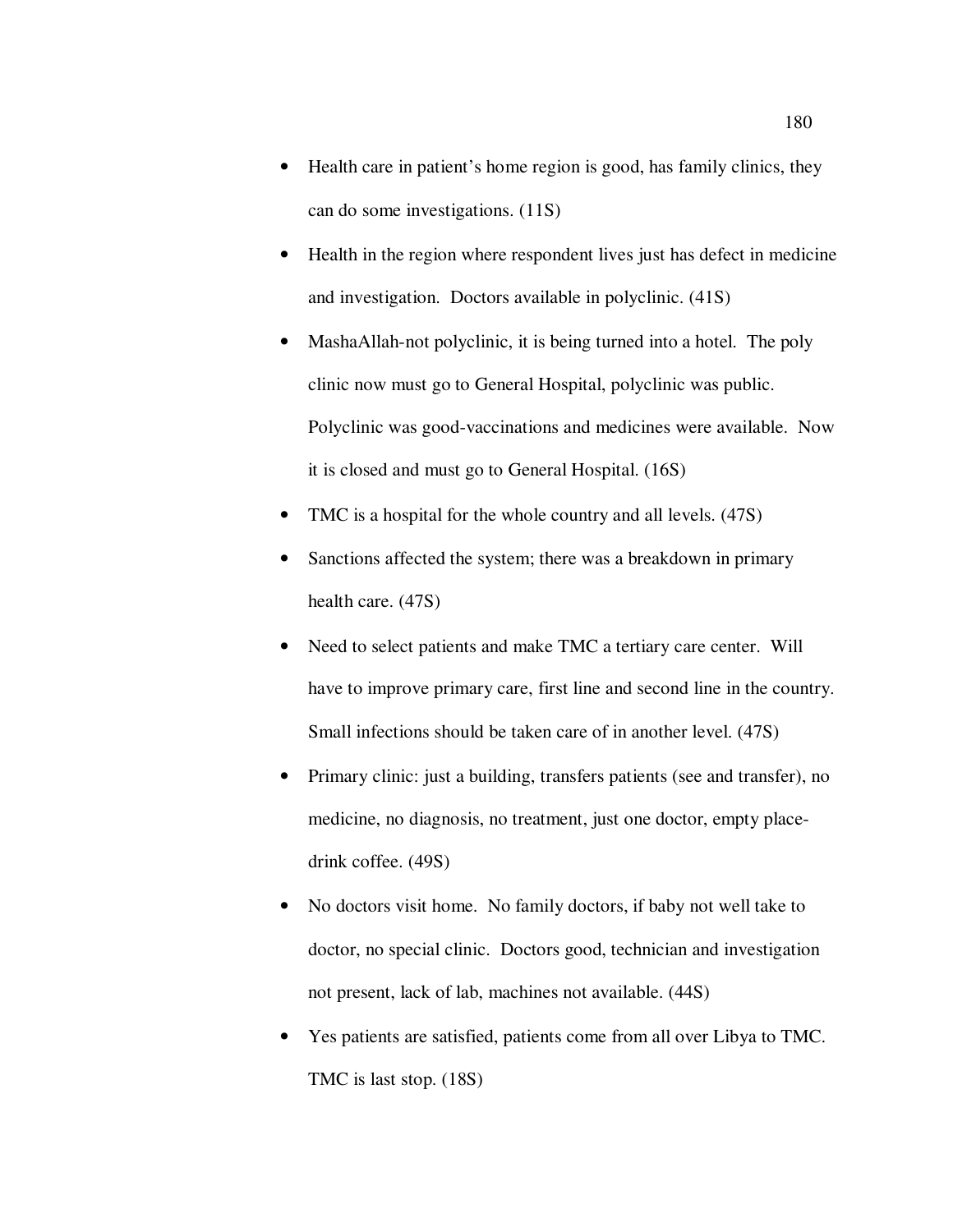- Family care- not good, only building. Availability of instruments in family clinic when asked about needles (as patient) said building only. (39S)
- 50% satisfied with health care in the region. Needs lot. (21S)
- Referred from General Hospital. (45S)
- Not clean hospital where she lives. (36S)
- Patient has no contact with polyclinic. Goes to general hospital and private clinic. (45S)
- 100% care in patient's home region. (27S)
- Do not use general hospital properly. (38S)
- There is no health care infrastructure, no primary health care (was excellent from 1975-1985), had good supply of primary care clinics (more than 500). They are empty, no doctors, some nurses, they give vaccine. (50S)
- Health care in patient's home region is OK. One doctor in day and one doctor in night. Treat simple cases only. (48S)
- Decisions by SOH are not good. Many are surgeons so they do not focus on primary health care. (50S)
- TMC OK (80% of problems covered). But outside Tripoli only 20% of problems are covered. (50S)
- Health care in the region that patient lives just defect in medicine and investigation. (41S)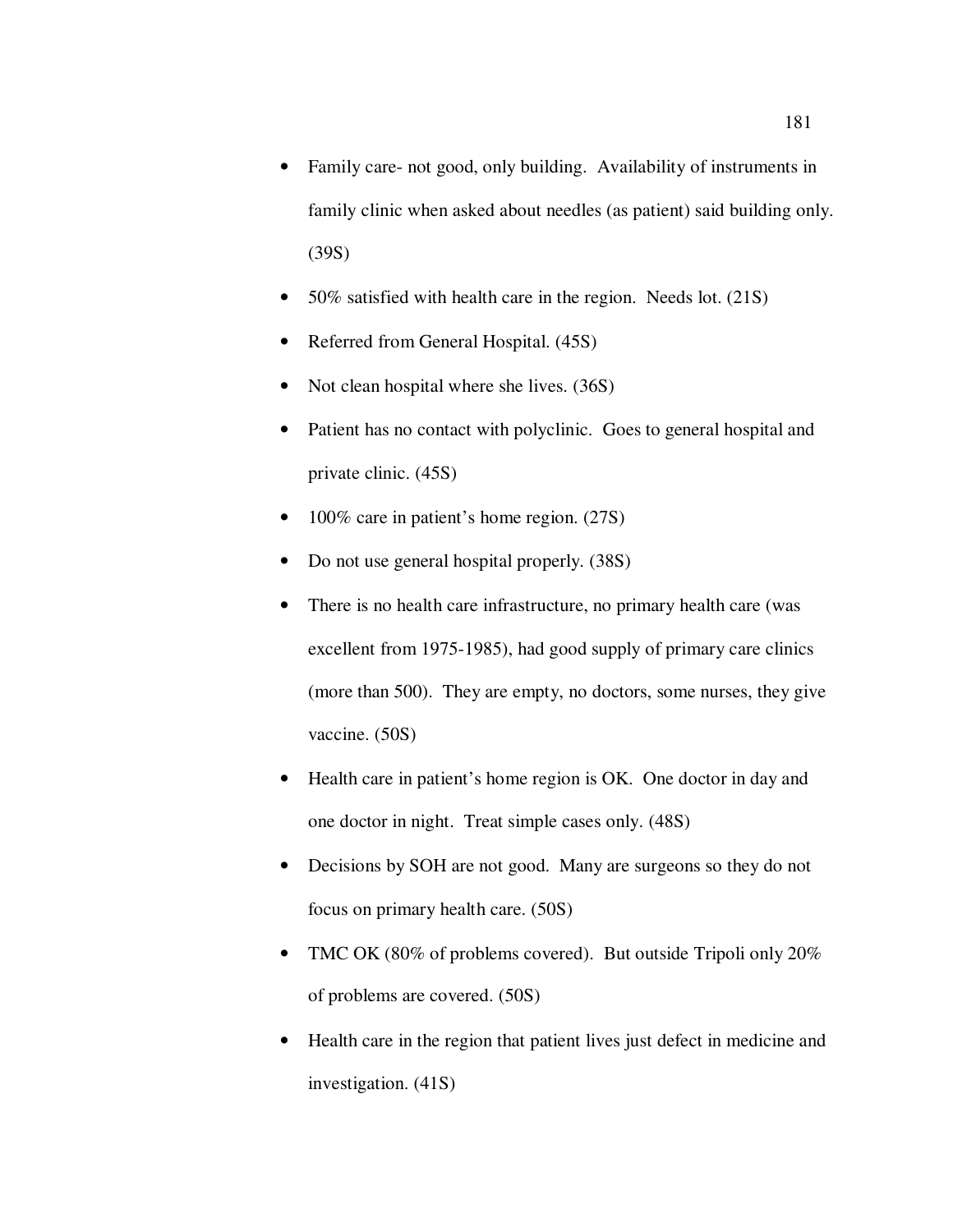- Quality of health care is good, in hospital, not clinic. (9S)
- Quality of health care is good, in hospital, not clinic. (9S)
- 0% satisfaction with health care in the patient's home region, defect in region, clinic closes at noon. Delivered child 8KM from region in hospital. (14S)
- TMC is better. Center hospital in home town not enough services. Family clinic simple but good. (36S)
- Health care in the region patient lives is not good, has to come to TMC. Some good. (35S)
- Quality of health care is good, in hospital, not clinic. (9S)
- Good treatment given at TMC, better than her region. (10S)

Libyan people overwhelming support a public health system. Free medical care is the expectation of the people. Yet, some acknowledge that the private health care system can supplement the health care system by offloading the strain of the public health care system. The private health care system is seen as offering better services for less critical patients, but it falls short in offering treatments that require highly skilled staff and procedures. Most positive remarks on the private health care system were related to communication, behavior, and aesthetics. Regardless of the support of a public health care system, there was wide criticism of the management of the system, as an example, the overcrowding of the system. The respondents felt that the system could be better in the availability of medicine and services. The following responses represent comments on the private and public sectors of Libyan's health care system.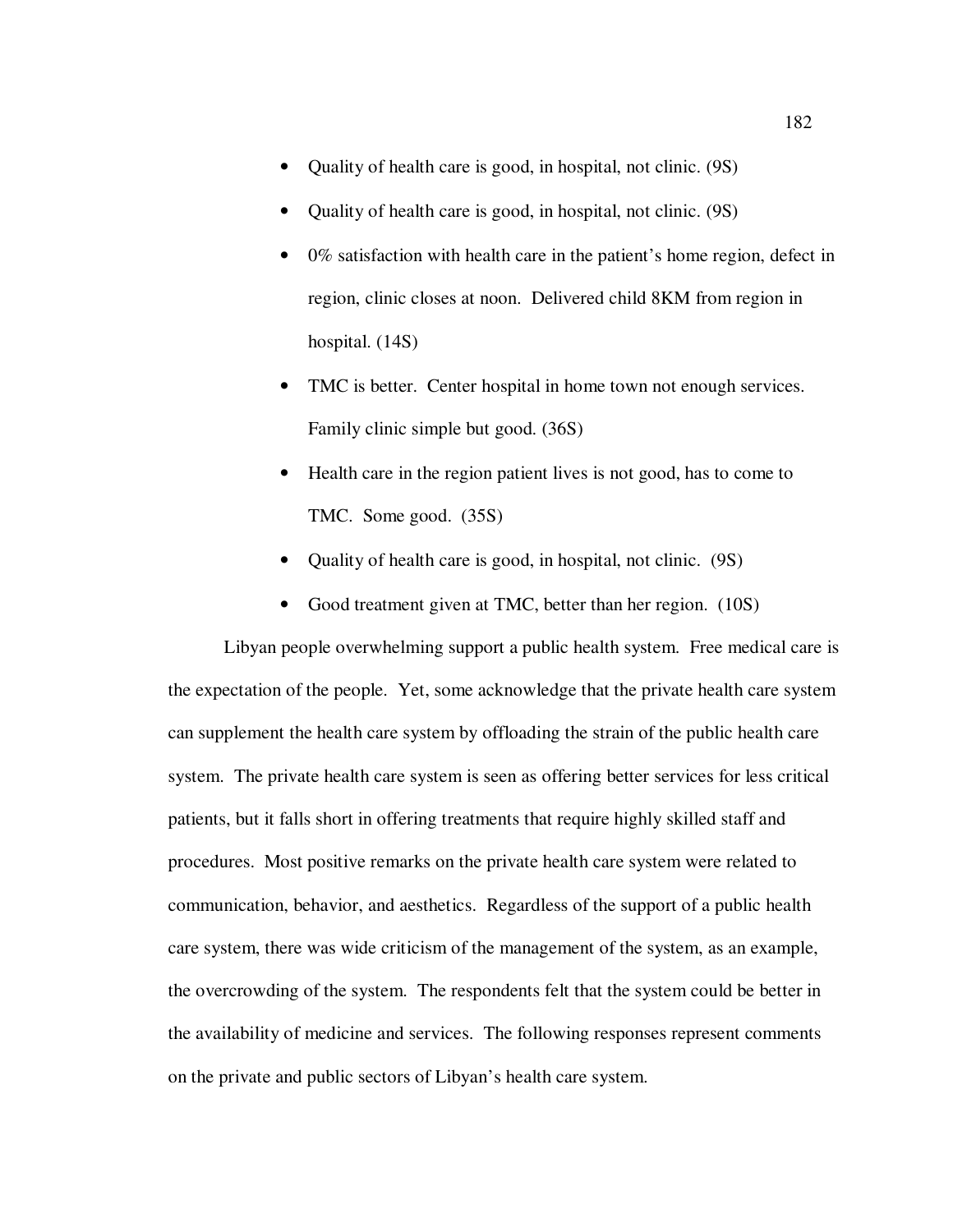- People are friendly. Private and public are the same. TMC the same as private. (32S)
- Better than before, all departments available. (42S)
- Social services are needed, communication with people. (35S)
- Doctor from other hospital sent respondent to TMC for financial reasons. (14S)
- If money, give to right man to get more medications and instruments. (39S)
- Has went to private clinics and they were perfect. Baby gets more care, doctor available at all time, receive investigation early, Doctor has more availability in private (comes when called. (42S)
- Patient paid at (private) clinic and referred to TMC immediately.  $(21S)$
- Private system should be expanded but need more equipment. (50S)
- Facility in hospital better than private for serious patients. (8S)
- Emergency should be free but in private must pay. (26S)
- Public system is overcrowding. (49S)
- Should be more public because some families do not have money. (49S)
- Public health care does not have good management and administration
- Hospital is better than clinic. Public is better than private because doctors are better and all facilities are in public. (44S)
- There are problems in private care. (13S)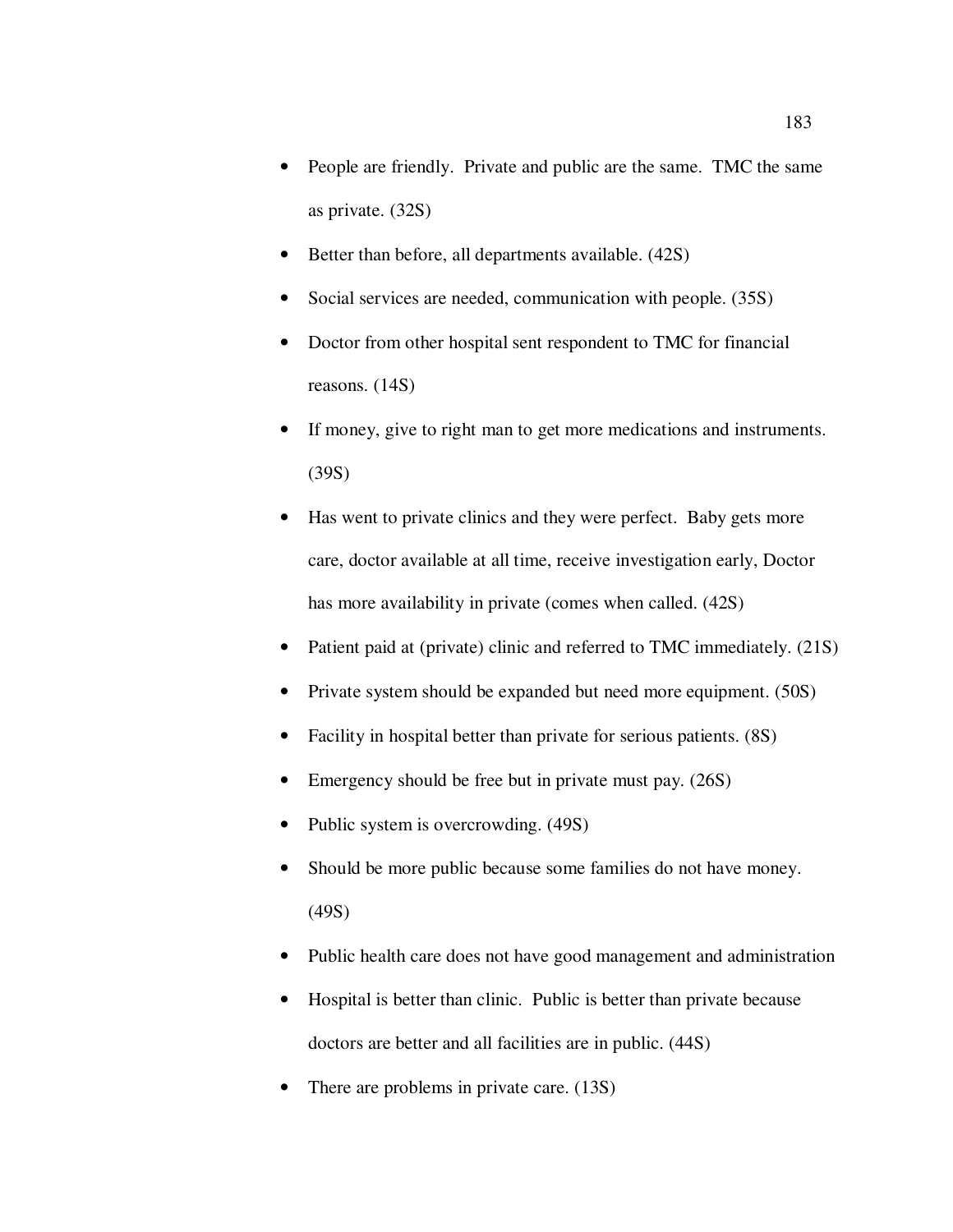- Public Advantage: None (21S)
- Optimum structure should be by the government. Need the right man. Lack the skills or it will be better. (24S)
- Need more public because more people do not have money. 100 LYD to visit private. (41S)
- Better to have public (cost). (46S)
- Private- respondent does not know system. More materialistic, they abuse money for cases like oncology then refer to hospitals like TMC. (13S)
- Public has more crowding, more time waiting for follow-ups from doctors. (26S)
- Better if more private clinics and hospitals. There are many now. (7S)
- Public is overcrowded, no special way to select patients. (47S)
- Dislike idea of more private, should pay more attention to public. (29S)
- Public facilities are open 24 hours, more care 24 hours. (26S)
- No good private clinic in Libya. No sophisticated operations done in private. (50S)
- Public is better but does not know why. (37S)
- Took other daughter to private clinic, but no Consultant, room was good. (38S)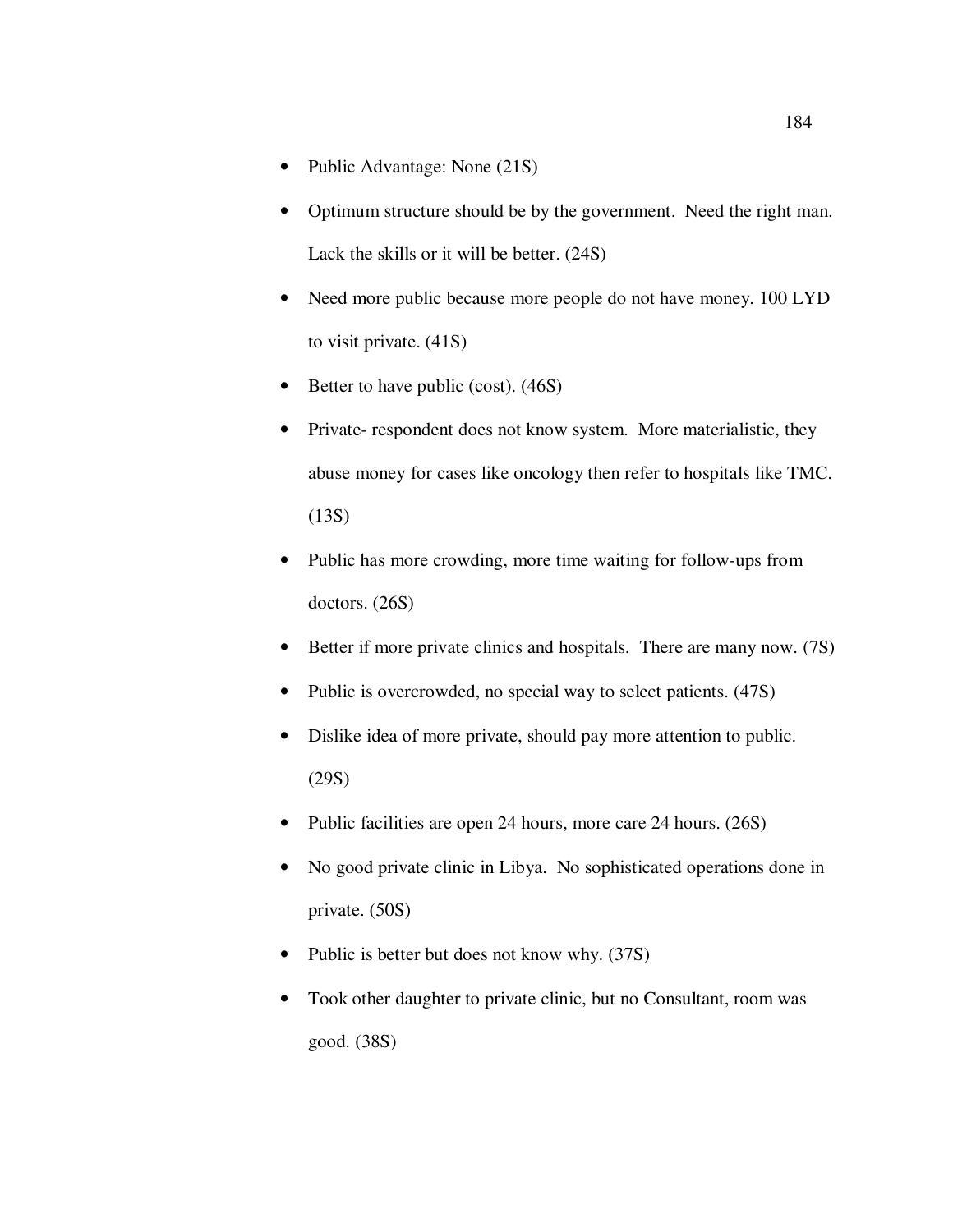- Public health care institutions are 100% on health caring system. Have not dealt with private. No disadvantage from public. Doctors and nurses have no defect. Before Moroccan system was better now both are the same. (31S)
- It depends on income of the family if there should be more private clinics and hospitals. (43S)
- Patient bought one drug from outside. 2 antibiotics from TMC. Nepholizers from outside but finished. (38S)
- Public health care advantages: free, clean, care. (10S)
- Private Healthcare: DISADV: expense. Has same doctor skills. (41S)
- Patient transferred from a private hospital. (14S)
- Everything is available in public. (12S)
- Private has only 20 to 40 beds, they decrease load for public hospital, rich people use and alleviate strain on public system. (47S)
- Just a problem in public hospital (MRI, CT takes too long (investigations). (43S)
- Public DISADV: other public hospitals. Defect in equipment. No empty bed. (29S)
- Good health care in region patient lives in: Central hospital (public), polyclinic (public, and private clinic.
- Public pharmacies only in hospital. (34S)
- In general hospital have big staff admission day. (8S)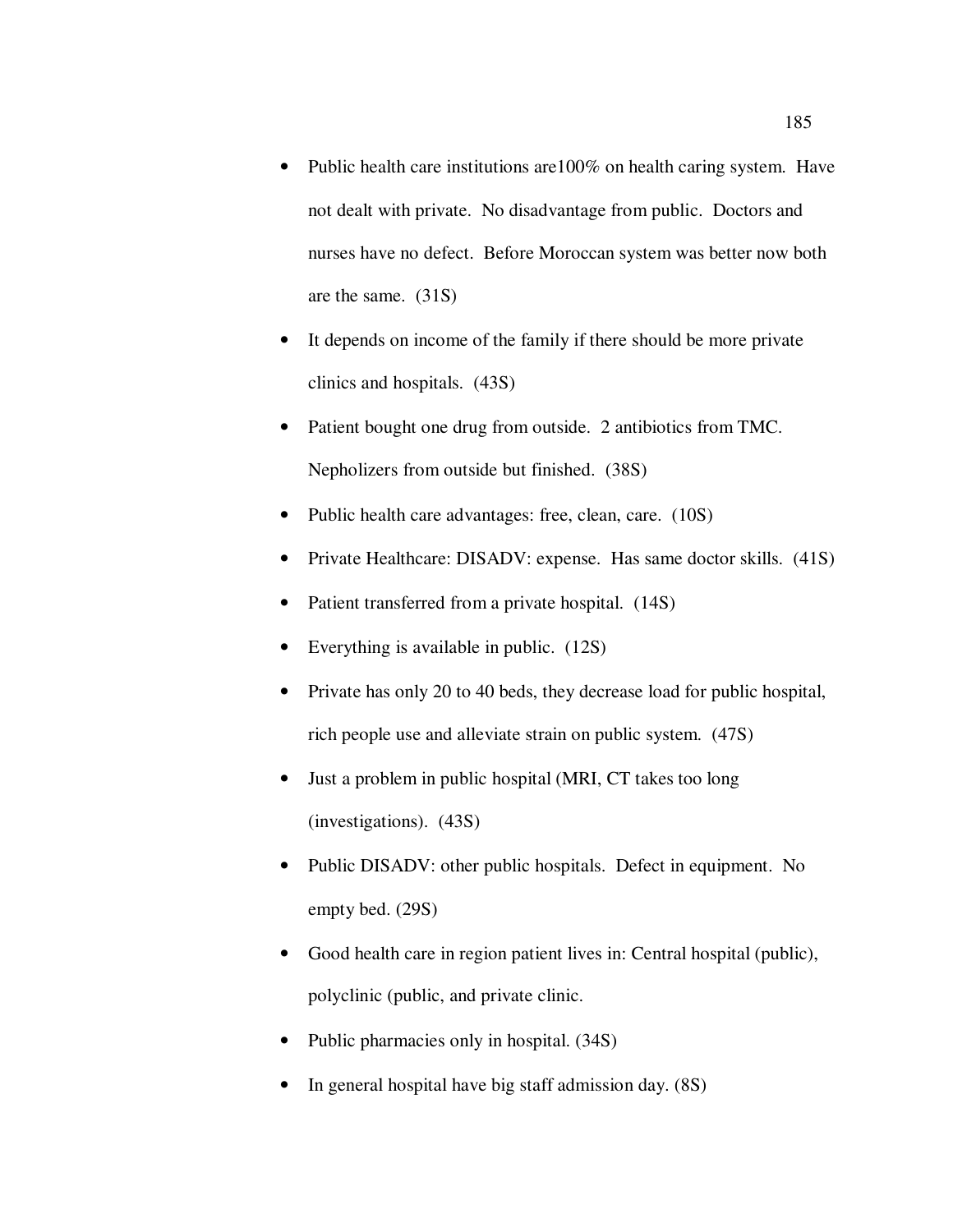- In public-overcrowding, can not bring everything, not like private. (38S)
- Prefers health insurance (given as choice). (30S)
- Libya does not need more private clinics. (40S)
- Need more public.  $(44S)$
- Patient thinks there could be private department in public hospital with reasonable cost. (3S)
- Public has overcrowding. (38S)
- Referred from private clinic in Tripoli. Oncology patient. (32S)
- There is a hospital in area of residency but more specialists in Tripoli. (48S)
- Patient referred from private clinic, no empty bed in private clinic. (28S)
- In public there is more time waiting for follow-ups from doctors. (26S)
- Things would improve if there was more money spent on health care, more investigations. (33S)
- Patient is more satisfied with TMC than private. (38S)
- Public disadvantages: need more care, relationship between Doctor and patient. (41S)
- Public is very good. (13S)
- Private has less crowding to meet with doctors. (26S)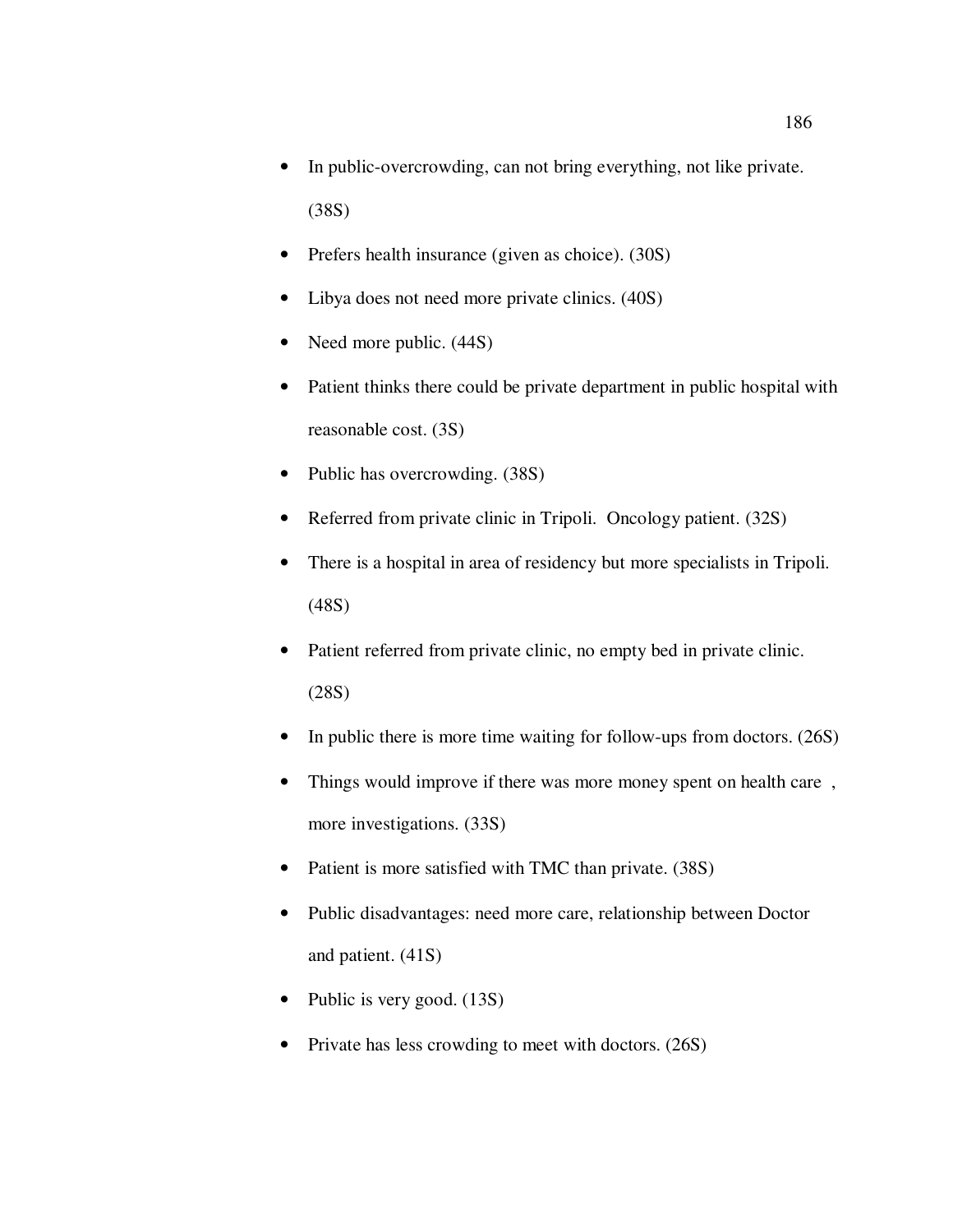- Patient referred from private. (3S)
- Private clinics take money then transfer patient to public. (33S)
- Patient referred from public hospital where she lives for special care. Spent 7 days at hospital in region. (29S)
- Private: not good, not good facilities, not good doctor staff, transfer complicated cases, no consultant. Consultants now have contract in public. Private only has GP and seniors only. In other countries private is better but not Libya. Private is new concept in Libya. Only 5 years or so private in Libya. (38S)
- Need more public not private. (45S)
- Patient transferred from general hospital. (16S)
- TMC is best hospital in Tripoli. (34S)
- Doctors not prepared well, relative of patient that works at TMC helps.  $(14S)$
- Public health care has no disadvantages, advantage does not know. (40S)
- Public health care has more advantages than disadvantages. (36S)
- Libyan health care system (public) is good, equipment is available. (4S)
- Advantage of public: same diagnosis in public and private, free. (41S)
- Non-serious patients can be seen in private. (8S)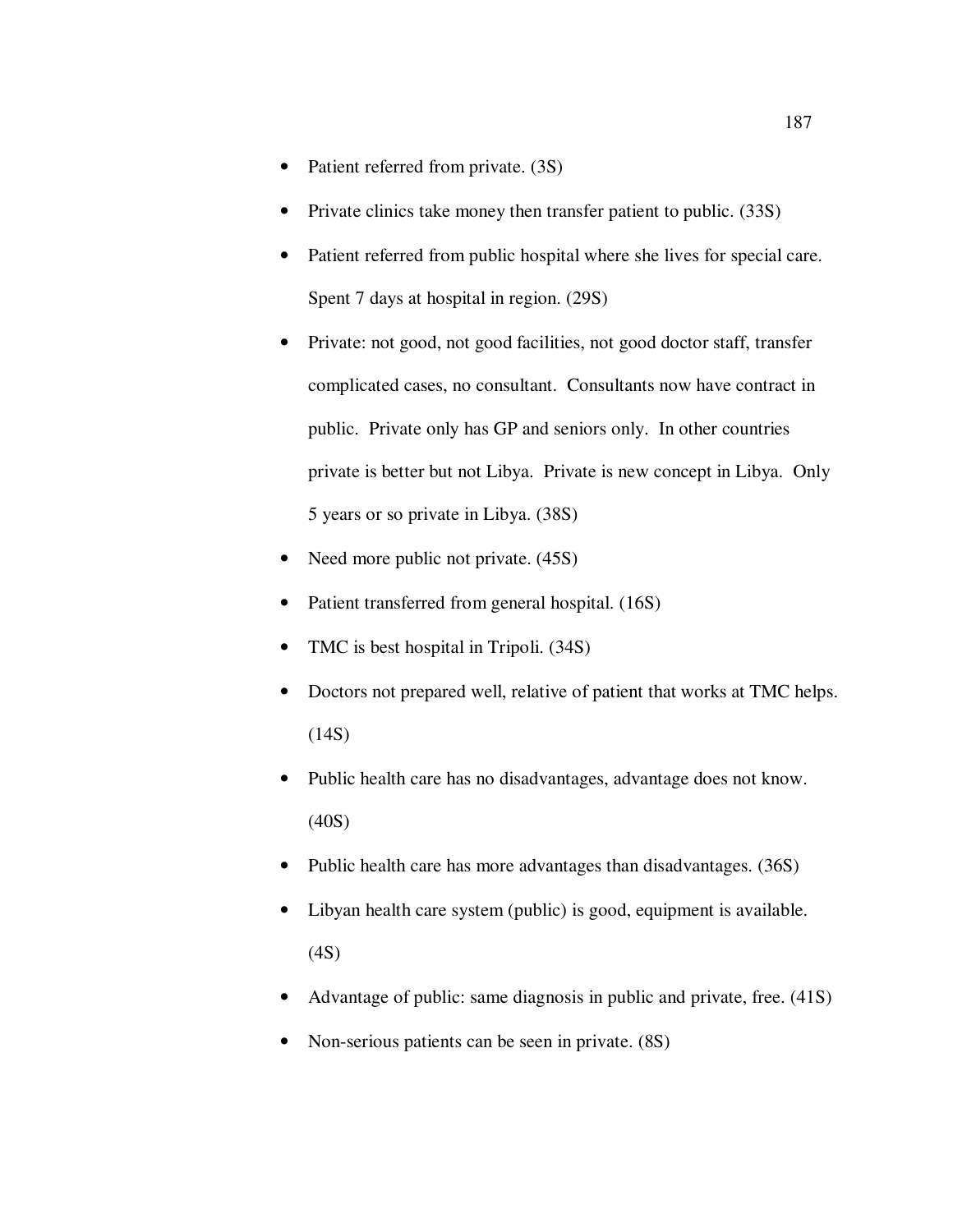- DISADV of public: number of beds, waiting, and Casualty only 2 doctors (esp. General Hospital). (46S)
- No one should open a (private) clinic without an ICU; no one dies in private because they are transferred. (50S)
- No money taken from patient in public, work with you as patient for no money. Some in private: do investigation only to take money not needed. (38S)
- Medicine is available, some medicine free but in private pharmacy expensive. Sometimes not available at TMC and must go to private pharmacy. (34S)
- Should be more public.  $(48S)$
- Patient referred from private clinic. (10S)
- Quality better in public. (19S)

The Libyan health care system is viewed as competent in the area of child immunization and in some areas of education of the public. This was also reflected in the comments made in the system's leadership.

- Education is given on TV. (35S)
- People have skin disease in area and people were educated, government provided insecticide. (26S)
- Vaccine/immunization program very good. (50S)

Patients receive medicine free from public health care institutions. In the hospital setting, the pharmacist does not interact directly with the patient. When medicine is not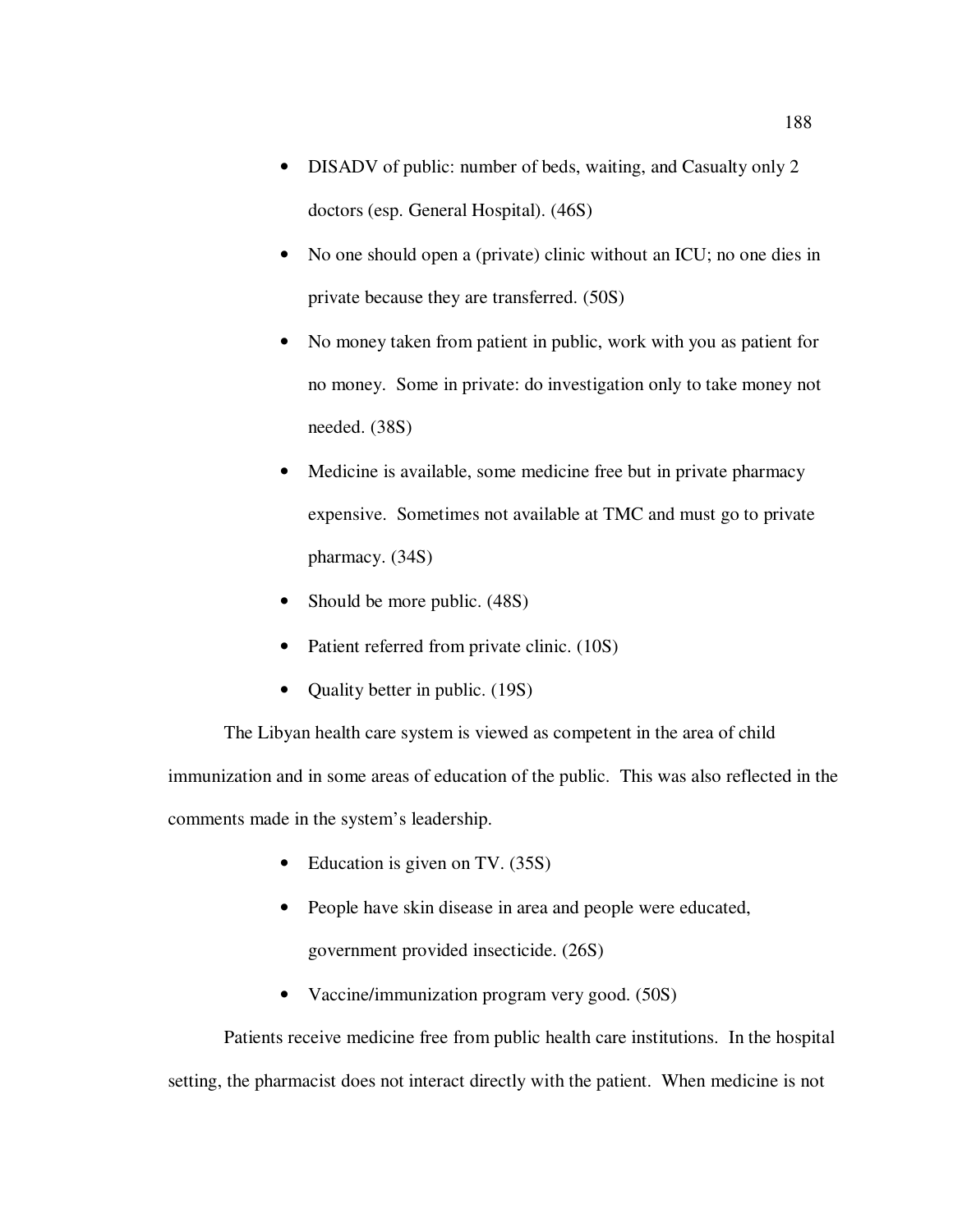available, patients often have to purchase the medicine from private pharmacies. The comments reflect the inconsistently in availability of medicine. Several of the comments indicate that the role of the pharmacist is not clear, and the pharmacist is often held responsible for inventory.

- Pharmacist skills are according to availability of drugs. If not available, gets help from other pharmacists at TMC. (39S)
- No continuous supply of drugs. No door to make a new drug available; late getting new drugs, working off the same list. List stays with Administration of Health for 5 years with no change.  $(47S)$
- Happy about system. Doctor and medicine available. (34S)
- Drugs had to be gotten from outside. Mom paid, not available at TMC. (38S)
- In TMC need written prescription. Outside just show previous medicine (bottle) to get medicine. (34S)
- No medication outside Tripoli. (50S)

General comments about the Libyan system follow. Respondents commented on the disparity of services across the country and among health care facilities. Standards for care could not be clearly articulated. Several respondents wanted the country to expend more resources on research. Additionally, a few respondents indicated that health insurance would be a good mechanism to relieve the strain on the public health care system while creating equitable health care for the Libyan people.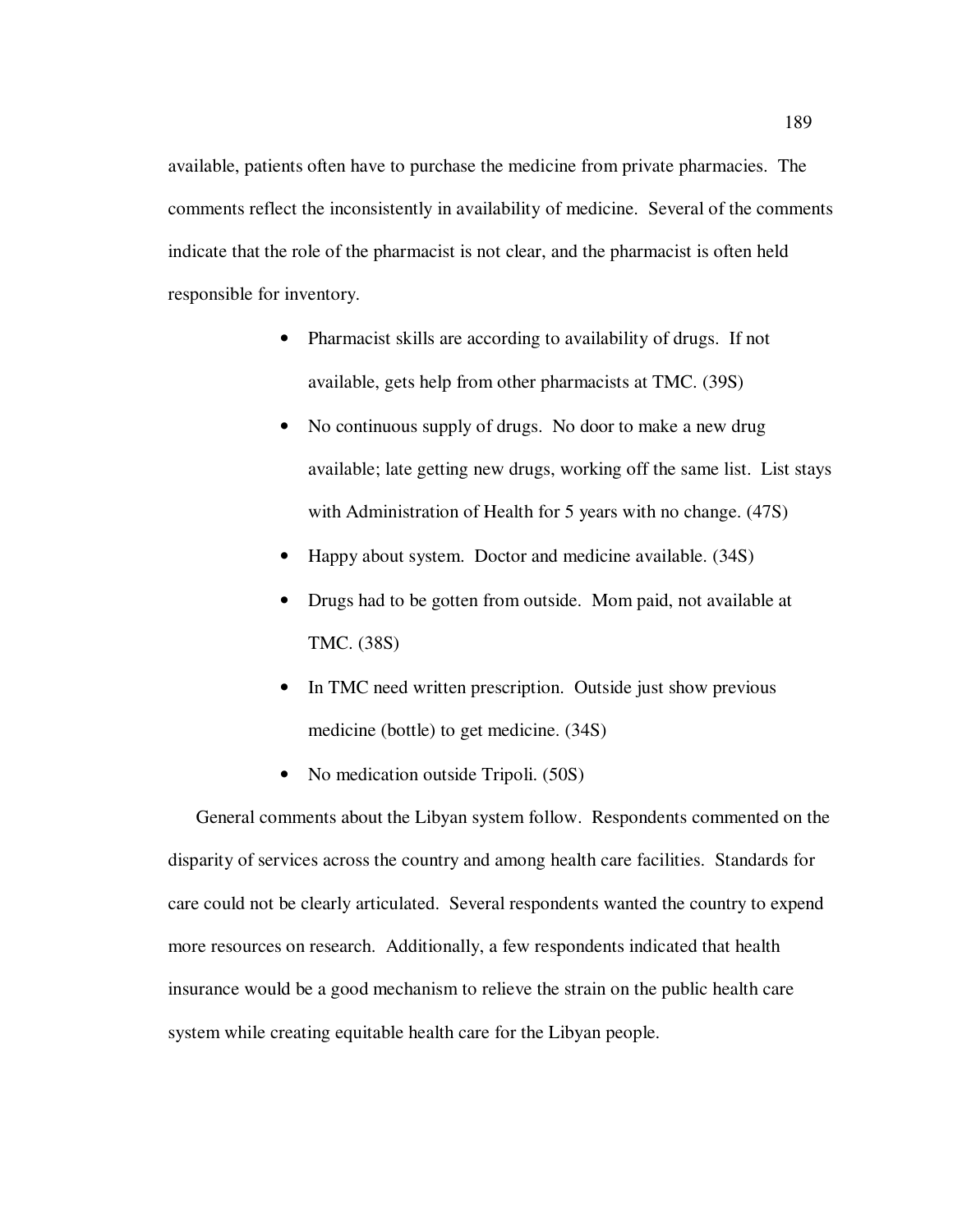- Some doctors no contracts. They do their best, only one. A specific number of doctors have a contract, no place else to go, waiting for a spot. Participant has no contract most. (19S)
- Administration needs to help. (47S)
- Much better if distribute doctors outside TMC. (9S)
- Managers need improvement. (33S)
- Each hospital has different standards. (13S)
- Training is needed in Tripoli: for doctors, nurses, helpers. (22S)
- TMC OK (80% of problems covered). But outside Tripoli only 20% of problems are covered. (50S)
- No difference in standards between hospitals. (17S)
- Health insurance would be best for patient. (13S)
- Respondent is satisfied with work at TMC but not the system. (47S)
- Leadership knows optimum structure, they have ideas to go to ideal level, improve quality.
- Need more research.  $(46S)$
- Need new brain. Need to do something new. Should be max 8 years in position. Need new brains, so be active (like Obama). (50S)
- Problem is the whole country. (47S)
- Not enough doctors and medical staff at other hospitals. (22S)
- Center hospital in home town does not have enough services. (36S)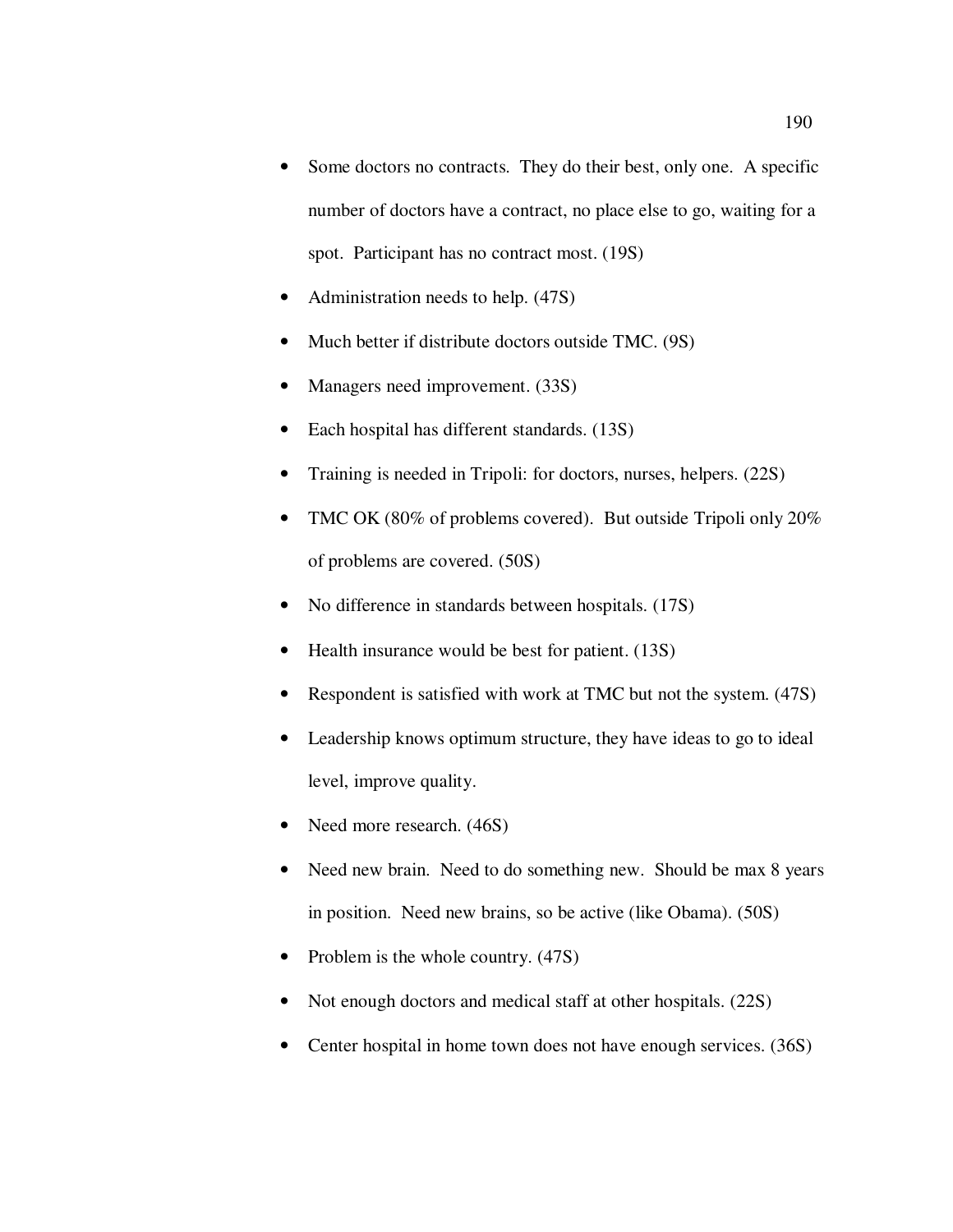- Standards not like America or U.K. need to improve standards. (6S)
- Need more research. (48S)
- Libya's health care system needs social office to provide service. (33S)
- Before 5 years some programs, visit home, see social and hygiene of home, do not do anymore. (39S)
- Patient, neurosurgery pediatric infant, referred from Center hospital. (36S)
- If transfer to another hospital it is the same, the standards are the same. (24S)
- Staff performance is measured using a rating scale, an evaluation form is used, administration evaluates and asks colleagues, nurses, and doctors. (5S)
- Libya is spending lots of money on health care. They spend enough. (6S)
- There are only 2 Road Travel Accident (RTA or Trauma) hospitals in Tripoli. No RTA in other hospitals. Health care outside Tripoli very poor, inside good. (50S)
- More research is needed.  $(45S)$
- Many members of the SOH are surgeons so they do not focus on primary health care. They do not spend enough; 25% of what is spent goes in pocket (by cars, spend money outside) eve less spent on the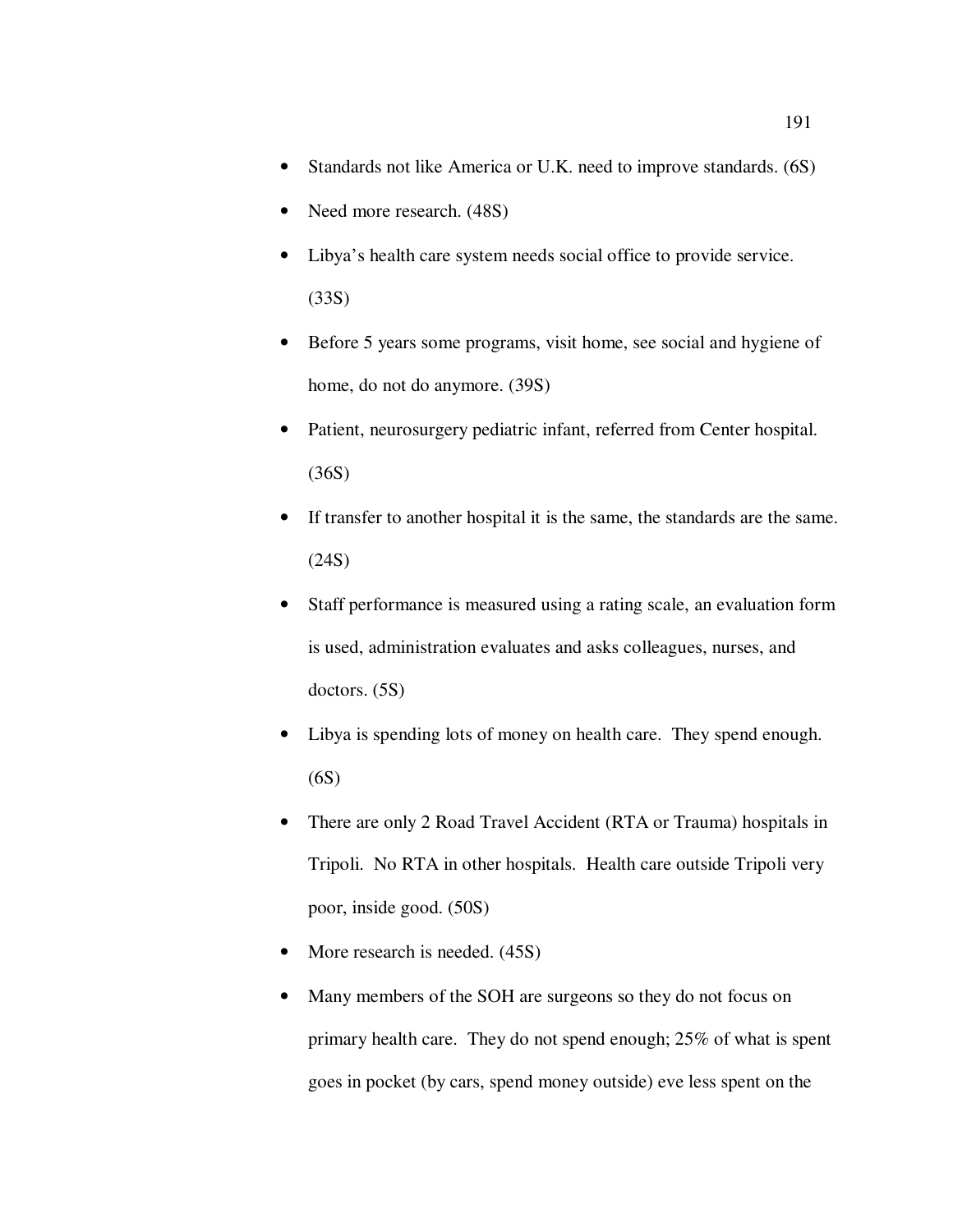people. Do not spend money on primary health care and polyclinics. (50S)

- Big difference between hospitals. Some have acceptable standards (e.g., TMC, Benghazi), not excellent. Every city has one Center hospital, quality is low, patients do not go, corruption, shortage. (47S)
- General hospital has facilities-they send patient to TMC without checking if room in TMC. Hospital to hospital, don't call ahead. (8S)

## *Motivation.*

The theme motivation is comprised of the axial codes motivation-financial, motivation-incentives, motivation-leadership, motivation-power, and motivation-staff. The biggest affect on the Libyan health care system is the drain of the most skilled to the large medical center like Tripoli Medical Center. The recent increase of pay of Consultants resulted in a concentration of the most highly skilled physicians at metropolitan medical centers. Not only was their pay increased, but their contract prevents them from supplementing their incomes in private clinics. Additionally, because of the high level of skill at TMC and its role as a teaching hospital, many doctors come to TMC to increase their skill. For other staff members, there seems to be a weak link between pay and performance.

> • Libyan nurses not involved 100% in work. Need to care. Try to solve problem (Libyan nurses). They need deeper probing. Libyan nurses give up, need more follow-up. Try to care, need follow-up. (6S)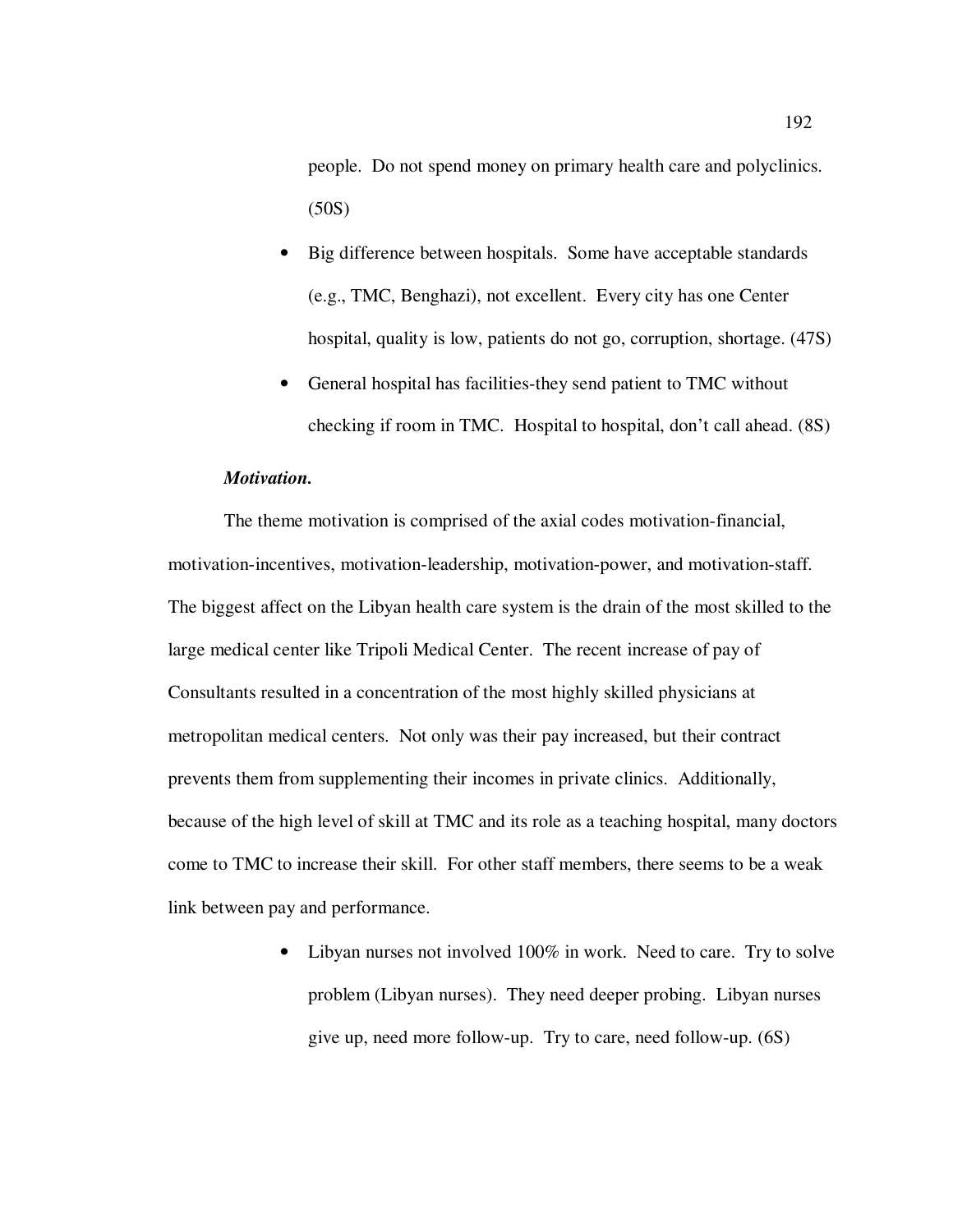- Respondent signed contract. "so lucky". All doctors once finish internship must work many months without income so doctors get depressed, they work many hours. (8S)
- Doctors are working with no contact/no money/waiting for a shot. (20S)
- Came to TMC because was looking for better job. Only possibility to get outside with contract. (6S)
- Giving doctors financial incentives: "everyone and their belief" (33S)
- Need good nurses. Most nurses are lazy. (22S)
- Performance measurement: You report on other doctors. There are verbal reports of doctors. Write for nurses. Reviews for doctors are twice per year, only for those that are not good. There is negative reinforcement not positive reinforcement. Report on nurses of mistake (or transfer to another department). Pay depends on degree not performance. (50S)
- Maybe more money for doctors will motivate doctors. (12S)
- Performance measurement of staff: Every human being knows themselves. (33S)
- Respondent suggest financial bonus, incentive, higher status for TMC staff. (5S)
- More money for doctors does not help. (39S)
- Nurses have no initiative, no care, just work then go. (7S)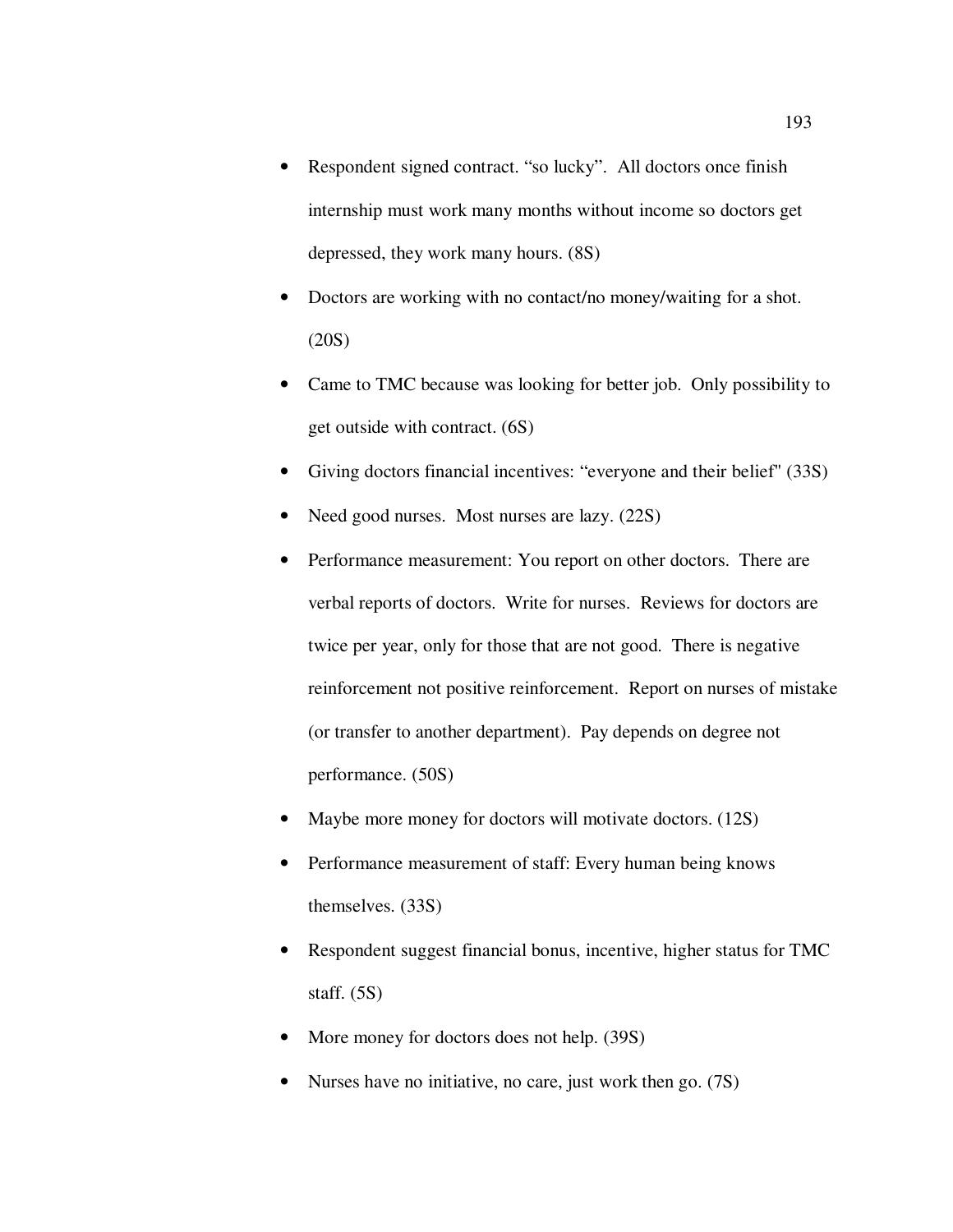- Some doctors in another unit are lazy. (19S)
- More money for doctors does not help. (39S)
- Libya gave more salary. Now consultants in public hospital. Before difficult to find consultants in public, they were in private. (20S)
- Respondent tries to learn from doctors. Tries to overhear to learn. Came to TMC to learn. (23S)
- Staff signs in and signs out, affects pay if late or absent. (30S)
- At some level giving doctors more financial incentives would, improve. There is threshold, can provide. (50S)
- TMC is largest Center in Tripoli, lots of patients, lots of knowledge, after attach you learn a lot. (19S)
- Most doctors have half care in heart, 70% care. Some do not care. (50S)
- Some nurses do OK but others do minimum. (rush through routine). (26S)
- More financial incentives for doctors would give more drive to work. (25S)
- TMC is best Center for training, many departments for pediatrics, best center. (22S)
- Things are better because increased doctor salary, good for them. (7S)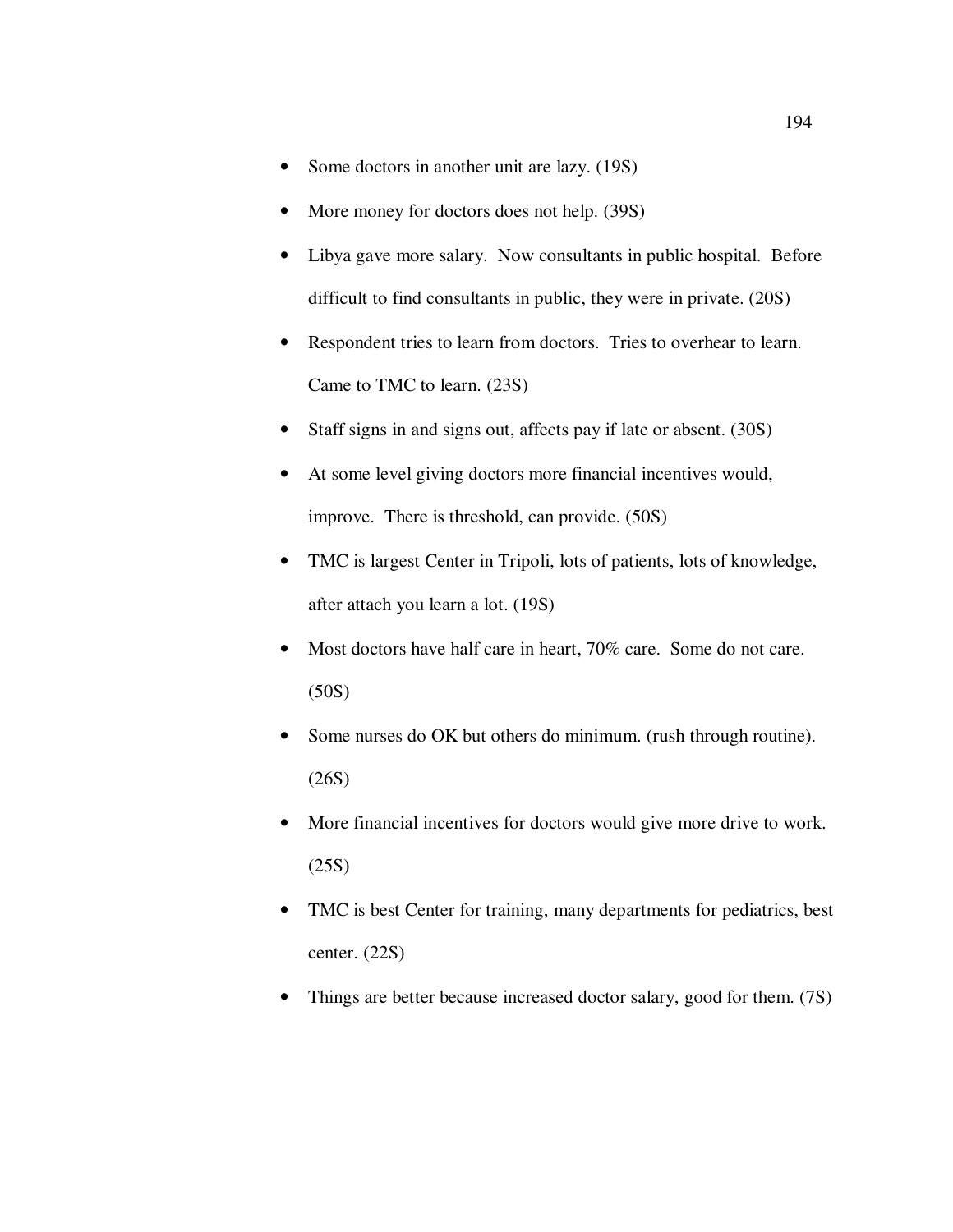- Performance measurement: supervisor gives mark, affects income, annually. Complete job on time, give medication better contact with patient and staff. (17S)
- Respondent applied at TMC,  $1<sup>st</sup>$  for money, TMC for earnings. (7S)
- Not all participants (staff) taking rights, not taking advantage of opportunities. (24S)
- Timing by Libyan nurses: they do not respect time. Unfair for non-Libya nurses. 30 minutes to 1 hour late. Leave earlier than they are supposed to.  $(6S)$
- Came to TMC because interested in respiratory pediatrics. (47S)
- Some nurses are lazy.  $(8S)$
- Nurses have no sense of responsibilities, can not find them, should stay in nursing station. (7S)
- Give more money to doctors and they will do a better job. (46S)
- Everything (training) available for nurses but they do not take advantage. (13S)
- Some have no contracts. They do their best, only one. A specific number of doctors have a contract, no place else to go, waiting for a spot. Participant has no contract most. (19S)
- Worked without money at TMC, worked 6 months to work for government. (33S)
- For TMC, no affect on giving doctors more money. The same. (24S)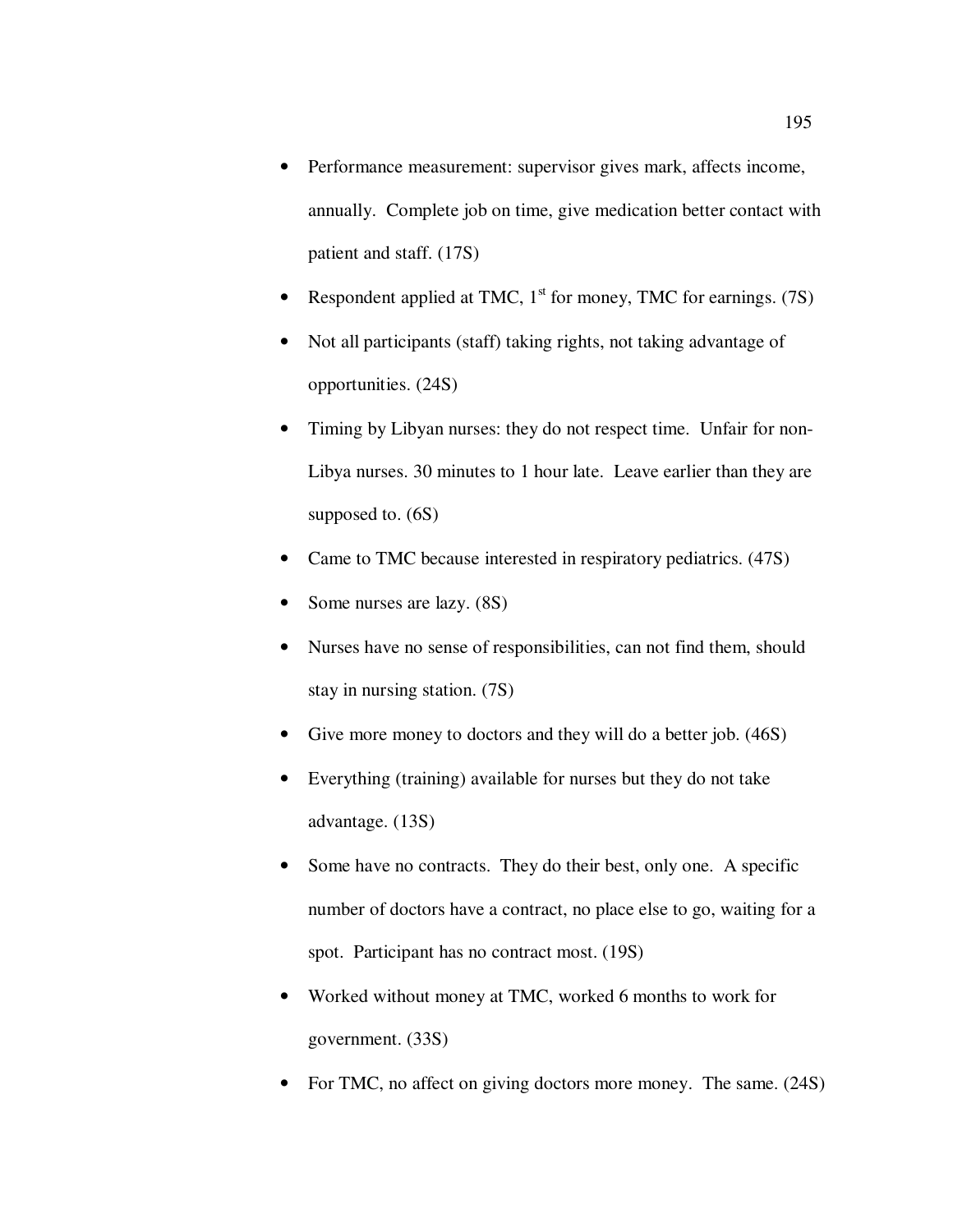- Doctors in primary and secondary get paid little money. (50S)
- Came to TMC because it was famous for senior consultants. Came to learn. (50S)
- Giving doctors more money would not change much, once pay was increased doctors stay at TMC. (18S)
- #1 problem laziness of nursing staff. (7S)
- Staff has commitment to patient. (22S)
- No advantage to giving doctors more financial incentives. Medical relationship not determined by money in public. Level of caring the same. (22S)
- Too many of staff do not love their job. Afraid from leadership, need salary. (24S)
- If doctors with no contract leave, pediatric will stop. They come to learn. (50S)
- Performance measurement: Consultant tries to figure out who is active or not. If you do your job you will stand out. No financial advantage. (25S)
- Performance measurement: Most do good job, some lazy. Same benefit for those who do a good job and those who are lazy. Exam determines what job. No relationship with exam and job. Some score good on exam but not good on job. (22S)
- Libyans (staff) are more then satisfied. Respondent satisfied. (6S)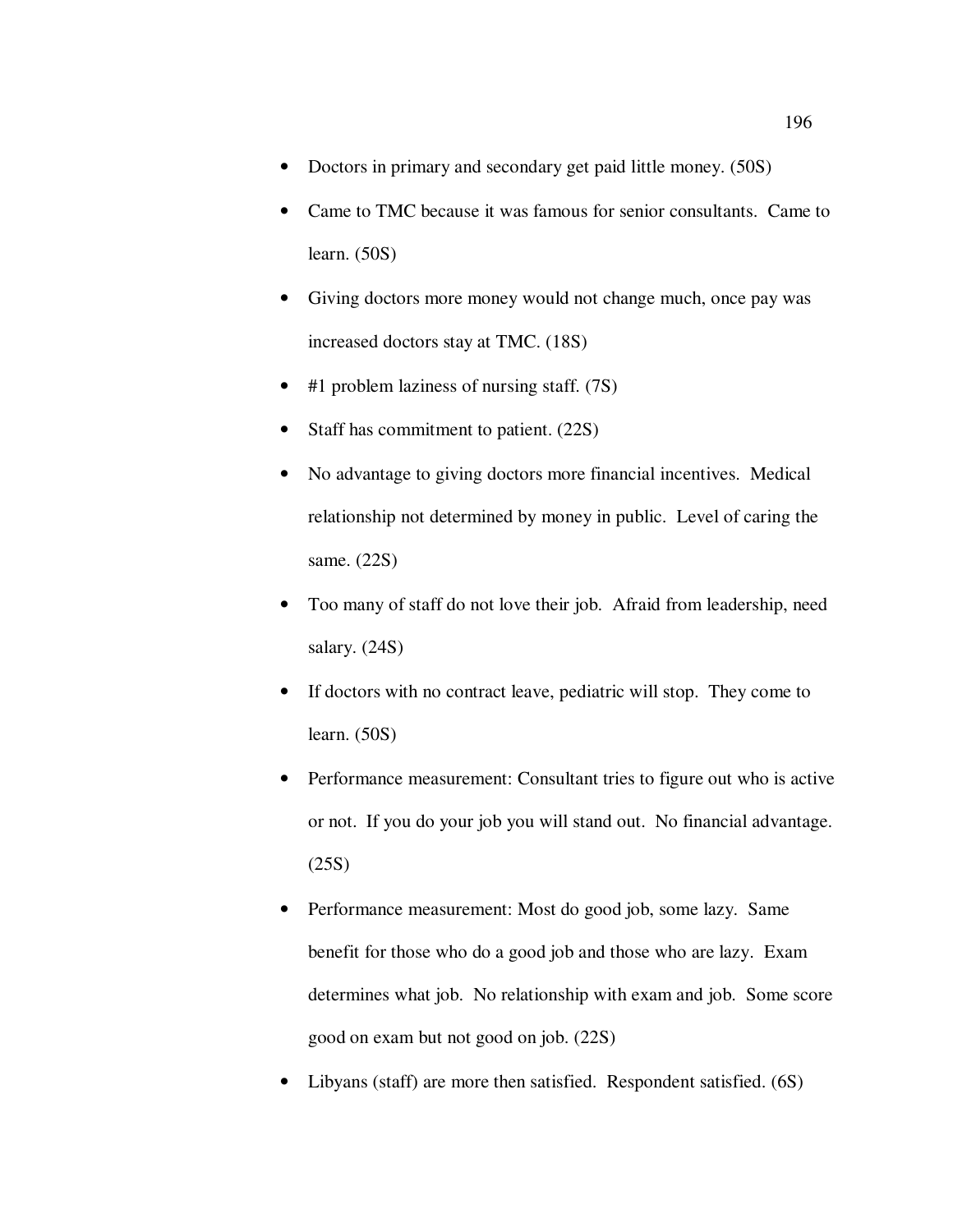- Came to TMC to work because short distance from home. (39S)
- Took job at TMC because of geographical, close to home. (25S)
- Not rewarded for doing a good job.  $1<sup>st</sup>$  thing needed is staff development. (24S)
- Salary quite good for Libyan Doctors. Non-Libyans had much better salary now its better for Libyan. Did not see big or proportionate improvement in care by Libyans after increase in salary. (6S)

There are several expatriates working at Tripoli Medical Center, especially among the nursing staff. Their motivation is primary financial. However, one cited that she came to TMC to experience new culture and new people.

There were several comments related to the leadership. Even though leadership is a theme and was previously discussed, it is mentioned again under the theme of motivation. There tends to be a negative perception of the motivation of leaders within TMC and of the Libyan health care system.

- Administration does not care. Afraid from their position only. Take money inside pocket. Take commission from companies (e.g., pharmaceutical). Courses taken by administration, go outside Libya for nothing. More admin go outside country for training than medical staff. (50S)
- People in high position looking for themselves, there is no commitment. (2S)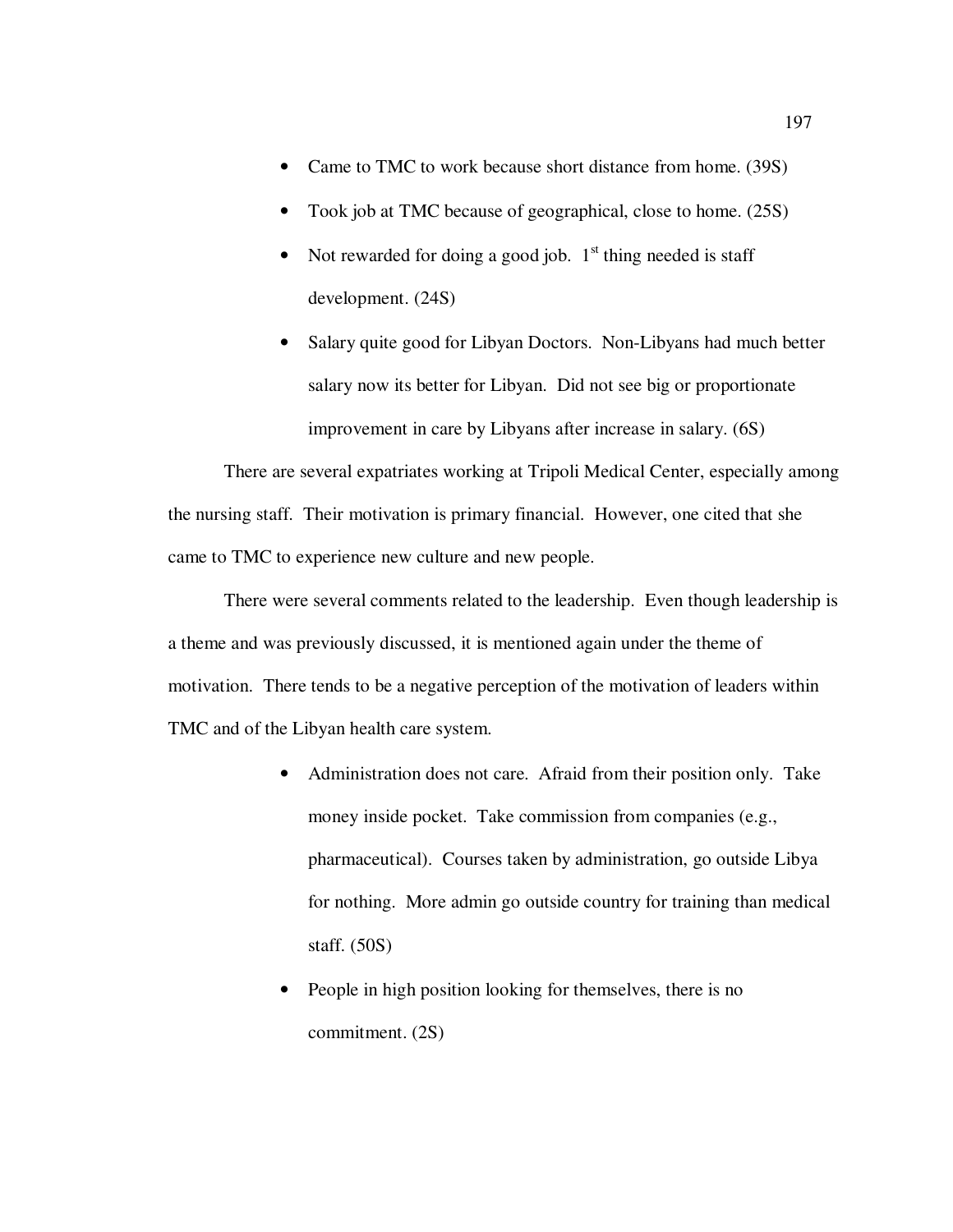- Staff us not satisfied because people in leadership do not do their job. Leadership is materialistic; just get benefit for their position. (1S)
- SOH: they do not understand, only collect money, car, do not worry about care. (14S)

Respondents were suspicious of the motivation of the private health care system. Even through the nature of private enterprise is for profit, in regards to health care it is a delicate issue to profit in an industry that serves a population's health needs. This is exacerbated in a country that is predominately socialized and Muslim. The respondents' comments that follow reflect the Libya's social context and the study participants' expectations.

- Private only care about money, no advantage.  $(21S)$
- Private- respondent does not know system. More materialistic, they abuse money for cases like oncology then refer to hospitals like TMC. (13S)
- In private, only care about money. Private requires more money for more investigations. (15S)
- Less expert doctors in private due to contracts at TMC. New doctors are in private. (22S)
- Private is the most bad thing in Libya. Only want money from patients. Maybe trying to get help but do not. (24S)
- Private has more staff, higher salary, so in return give good care. (7S)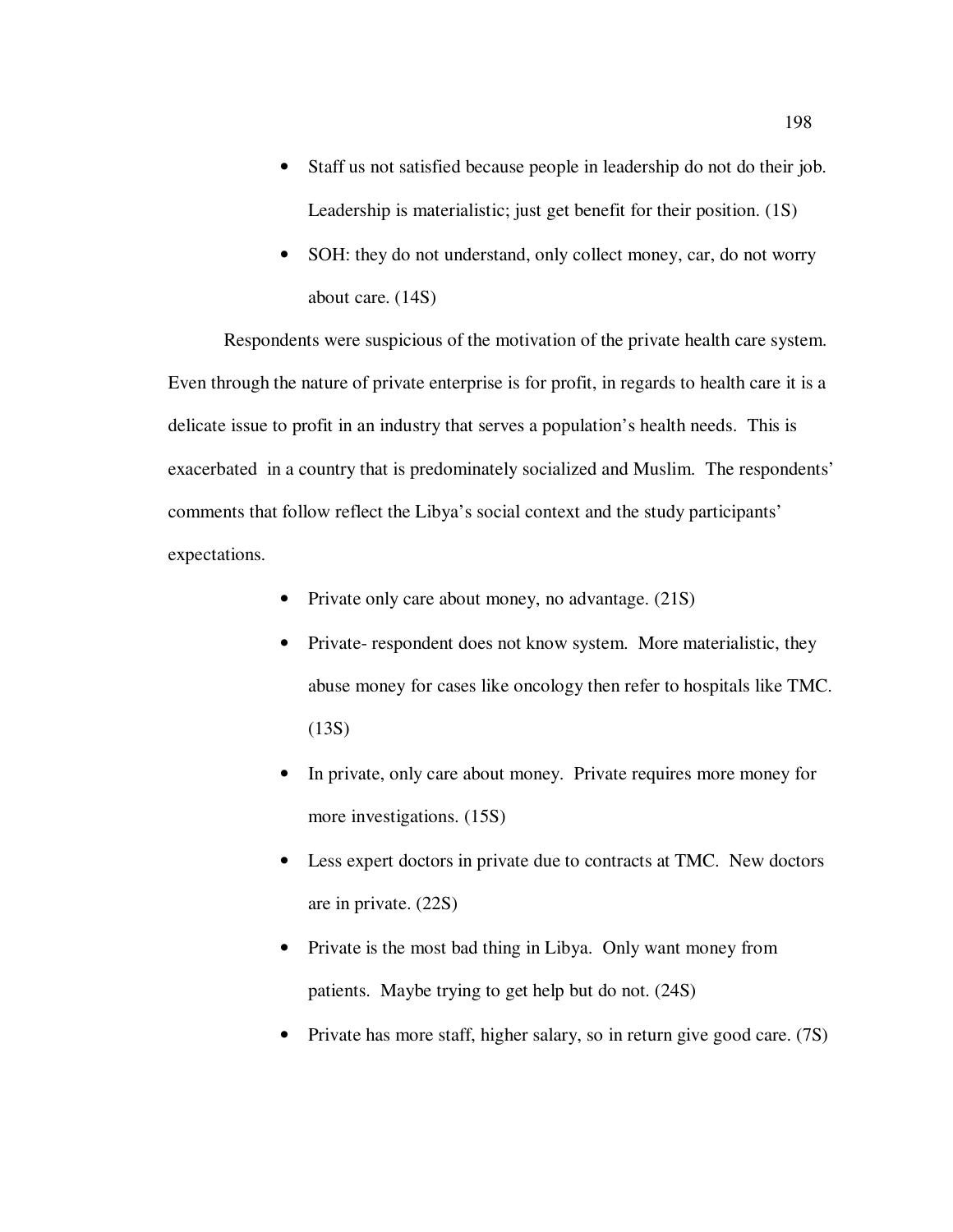- Before private practice with TMC consultants now with contract can only work at TMC. (7S)
- Private: not good, not good facilities, not good doctor staff, transfer complicated cases, no consultant. Consultants now have contract in public. Private only has GP and seniors only. In other countries private is better but not Libya. Private is new concept in Libya. Only 5 years or so private in Libya. (38S)
- In private service is nice because you gave money and they take care. (34S)
- Private is costly, sometimes do things not needed for money. (20S)
- Libya does not have good private clinics, only care about money. Problem for patient. They take money then transfer patient to public. (33S)

Several TMC staff members expressed a desire to do good job regardless of financial gain. These individuals are self-actualized individuals despite the pedagogical approach to learning at TMC. They exploit their full talents and capacities. This study did not explore, indepth, staff members' motivation, but presumably it is partly driven by their Islamic values and Arab culture.

- Staff in pediatrics "do their best". (2S)
- Respondent (admin staff) helps doctors, nurses and even patients. If they need anything. Admin helps patients get supplies. (2S)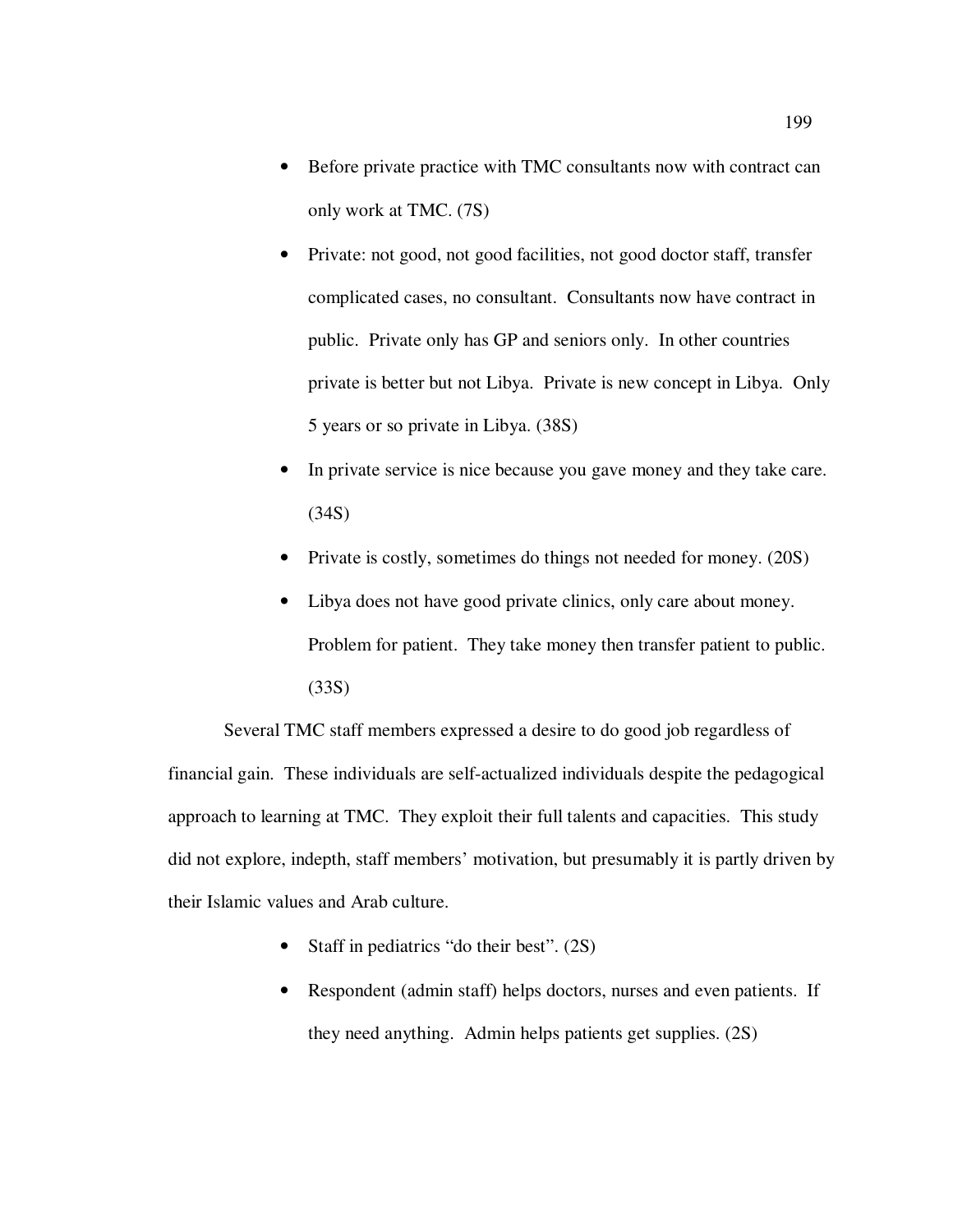- Respondent (staff) prepares new OPD for cardio. Tries to help children who need as much as possible. (1S)
- Everyone (staff) tries to do the best. (25S)
- Respondent (TMC staff) likes to help people and patient. (2S)
- 75% or less for pharmacy staff skills. No development, based on personality and reading on their own. (24S)
- In public hospital staff is trying.  $(24S)$
- Staff contribution to quality depends on the person. (8S)
- Staff satisfaction is very good in this ward (pediatrics), consultants, seniors, nurses, helpers do their best. Sometimes use their own money to help patient. Use connections to benefit patient. Very nice. (19S)

## *Patient Physical Environment.*

Patients and staff study participants were asked about the physical environment at TMC. The responses from inpatients were mixed. Respondents generally only commented on the condition of the rooms and bathrooms unless specifically asked. The physical environment did not seem to be the most important concern for the parents of the pediatric patients. The axial codes physical-bathroom, physical-general, physicalhygiene, physical-room, physical-security, and physical-service were aggregated into the theme patient physical environment. The participants' responses follow:

> • Until now room is OK. Mother is nervous about staying in room alone, wants another patient and Mom in the room. (43S)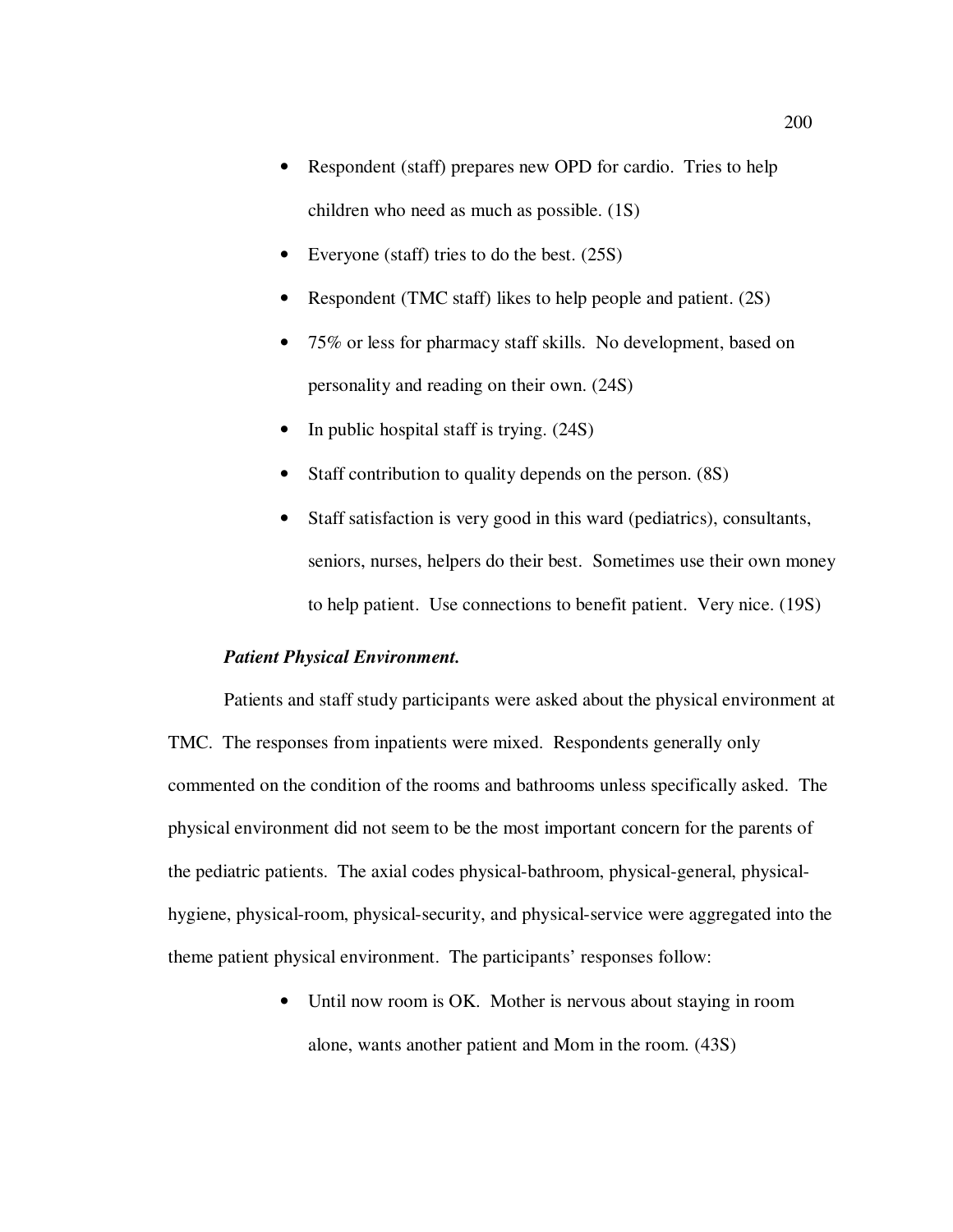- Satisfied with cleanliness, some Moms have problem with temperature. (17S)
- A patient (mother) from another room came and used her bathroom during interview. She pointed this out. Respondent asked for a single room. She believes that a single room will help the recovery of her child. (12S)
- Room is comfortable. (9S)
- Public is not like private. Need better cleaning. According to public it is OK. They change sheets. OK, no bad smell. Facilities overall is good. (38S)
- Bathroom is no problem, some bathrooms above ground toilet is too high, cleanliness OK. (16S)
- Room is clean, not sterile like home. (11S)
- Room is dirty.  $(44S)$
- Bathroom is OK, good, cleanliness OK, no separate receptacle for dirty diapers. (42S)
- Good room, now TV-not before, single room. (35S)
- Adult bed not good, patient is 11 years old, miserable bed, Mom has no bed, sits in baby chair. (34S)
- Very important thing (physical environment). Sometimes vents over babies. (19S)
- TMC is cleaner than before. (50S)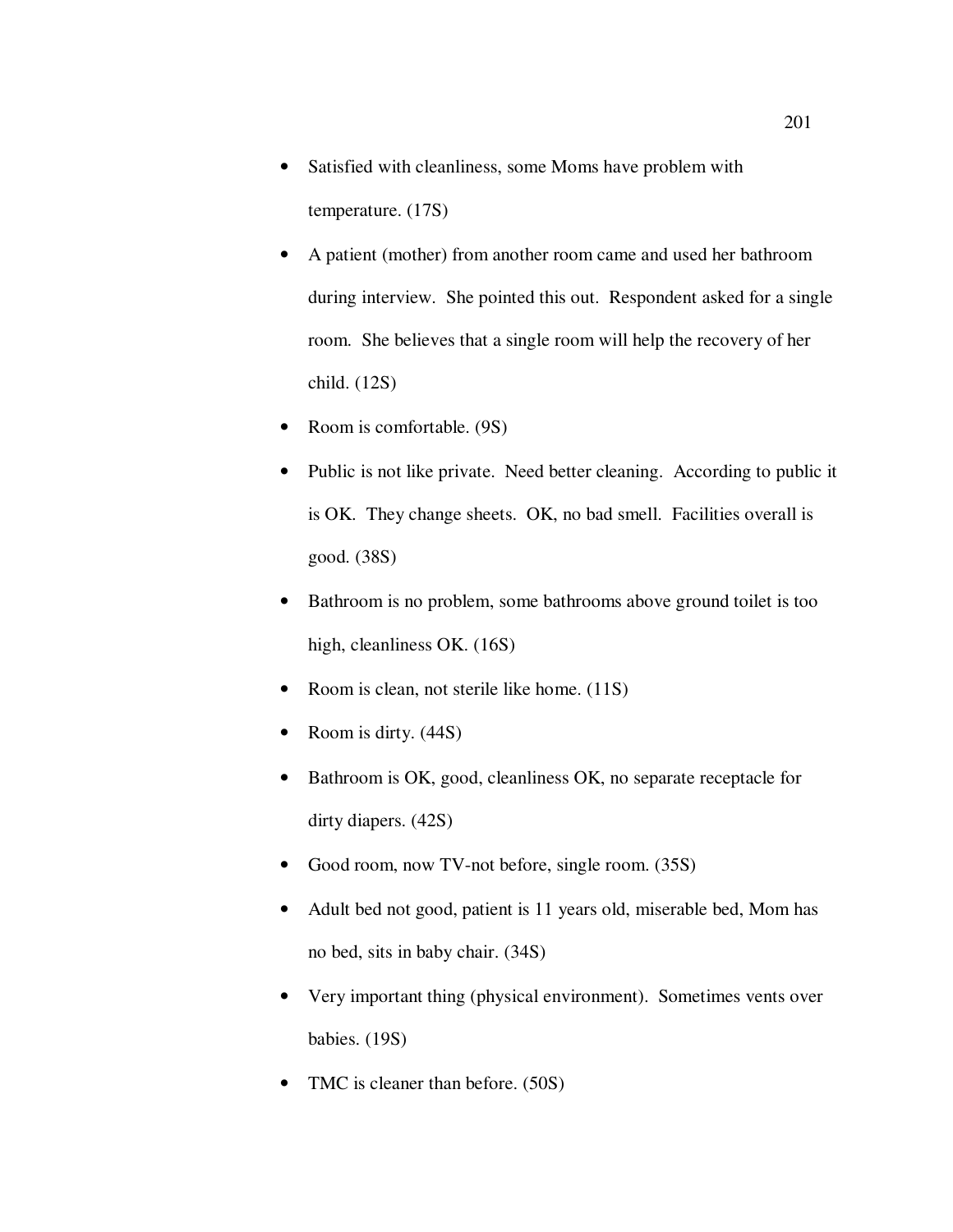- Cleanliness is the biggest obstacle to quality health care. (23S)
- Disadvantage in public is cleaning. TMC needs better cleaning(38S)
- Comfortable at night, use TV. (38S)
- Bathroom cleanliness acceptable. (12S)
- TV good. No overcrowding, resource of water good. (46S)
- They do not know how to clean the room. (38S)
- Sleep OK at night. (45S)
- Not clean hospital where she lives. (36S)
- Had lights and air condition serviced. Sheets changed daily. (32S)
- Bed not good for mother, for baby good. (11S)
- Room clean, bed clean (good). (35S)
- Room is not clean, TV not connected.  $(44S)$
- Temperature of room is good. (41S)
- Private has better caring, nutrition, and hygiene. (22S)
- Bathroom is clean. (37S)
- Comfortable at night. (49S)
- The room is no problem, TMC OK and better than most public hospital. (15S)
- Room is clean. (10S)
- Sheets, blankets, everyday changed.  $(32S)$
- Room is noisy because pediatric, temp OK. (9S)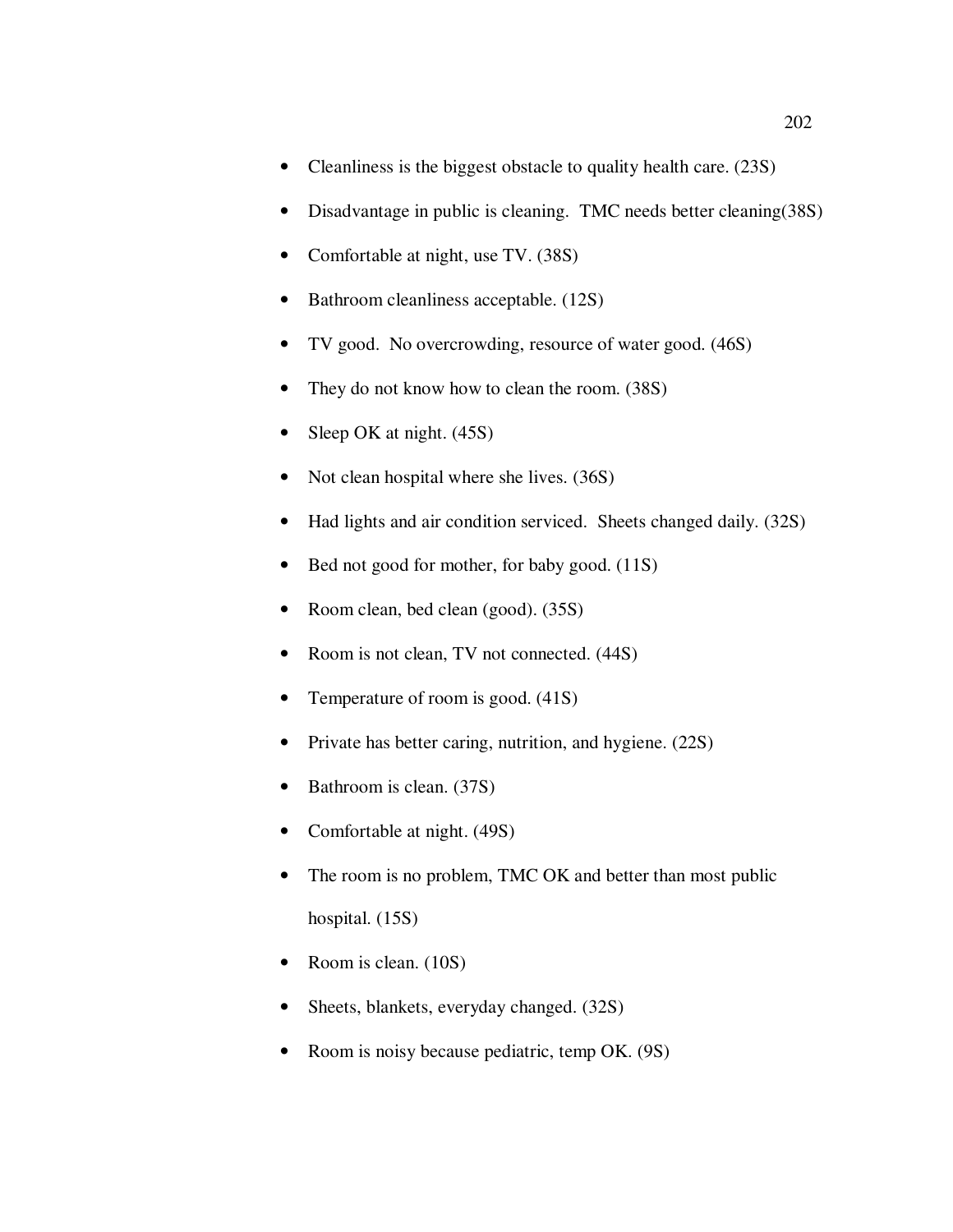- Room and bathroom are clean. Helper clean room daily. Satisfied with cleaning. (29S)
- 100% satisfied with room. (46S)
- Temperature is not good. In a single room. TV is good. (38S)
- Room is nice, but patient (father of child) does not care about room. Only care about care of baby. Did not talk to wife about it. (14S)
- Comfortable at night. (41S)
- Bathroom OK, clean. (49S)
- Room clean. 2x/day. (34S)
- Has private room, so clean. (26S)
- Bathroom is clean. (35S)
- All things good in room. (36S)
- Room is 50%. (21S)
- Physical environment is good, patients are comfortable. (39S)
- Cleanliness of bathroom is OK. (45S)
- Patients are comfortable, cleanliness OK, food is good, breakfast, snack, lunch, fixed TV. OK. (6S)
- Comfortable at night.  $(4S)$
- Cleanliness of room is OK. (45S)
- Comfortable at night. (31S)
- Bathroom is clean; it has no bad smell. Mother uses bathroom at home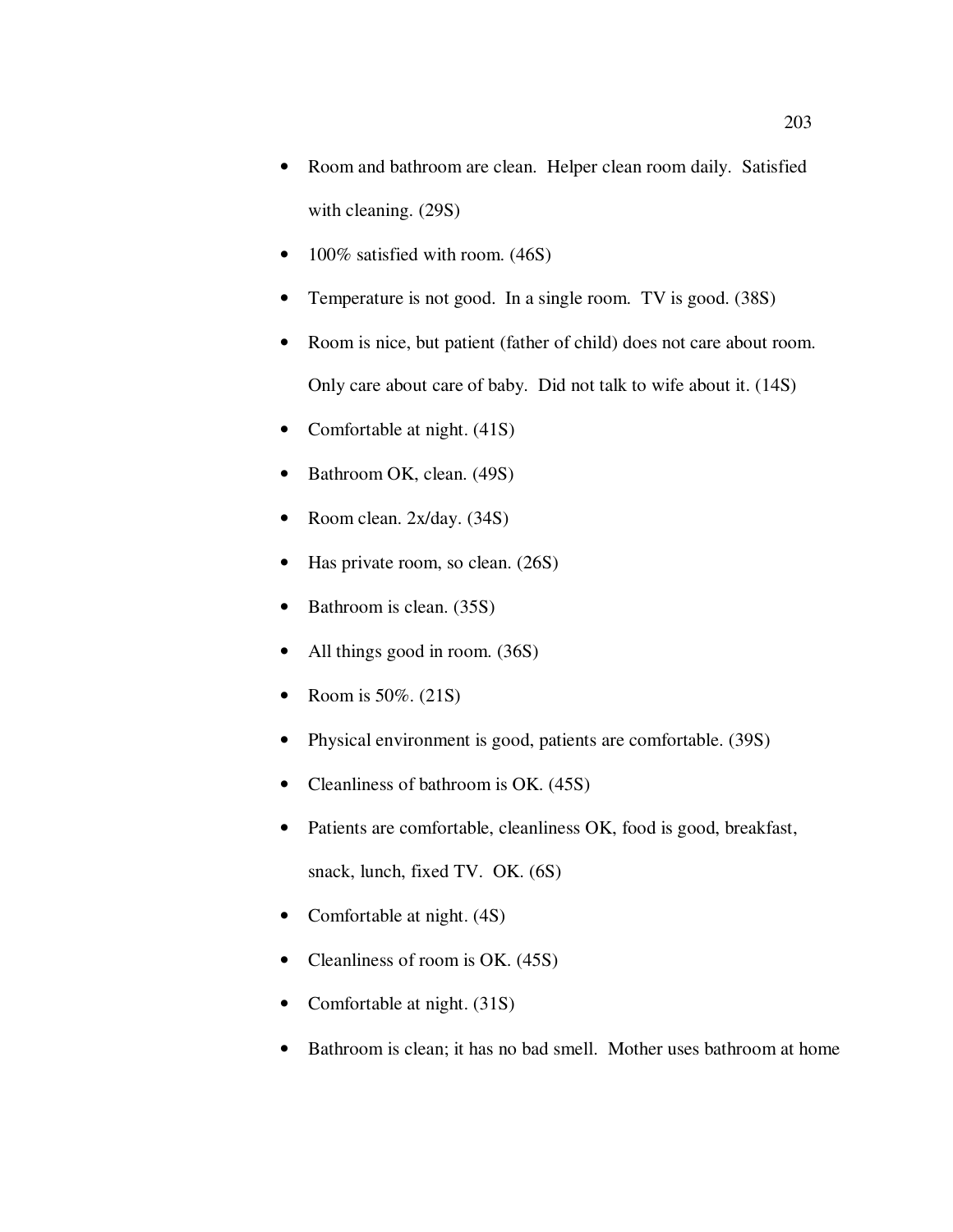as a habit. (38S)

- Room is good, baby comfortable. Sometimes mother hot. (36S)
- In private advantage is room, cleanliness but superficial. (44S)
- TV is good, room is good. (41S)
- Bed sheets are changed daily. (50S)
- In hospital physical environment is OK. (7S)
- Comfortable in night. (32S)
- OK cleanliness (not good-not bad). OK for public hospital. (42S)
- Should clean more than 2 times per day (especially in gastro room). (49S)
- Night is quiet. (3S)
- Patients are comfortable, more or less. But can make better. Gardens not used. Just TV, not good for those in for a long stay. In general, OK. (24S)
- Room is quiet/ good temperature. (40S)
- 1 bathroom close to her, clean. (28S
- Room cleanliness is OK. (41S)
- Room temp. OK, room comfortable, a little noisy from crying babies. Acceptable. (12S)
- Noise: depends on time, rounds crowded, visitors noisy. (11S)
- No noise, room temp OK. (35S)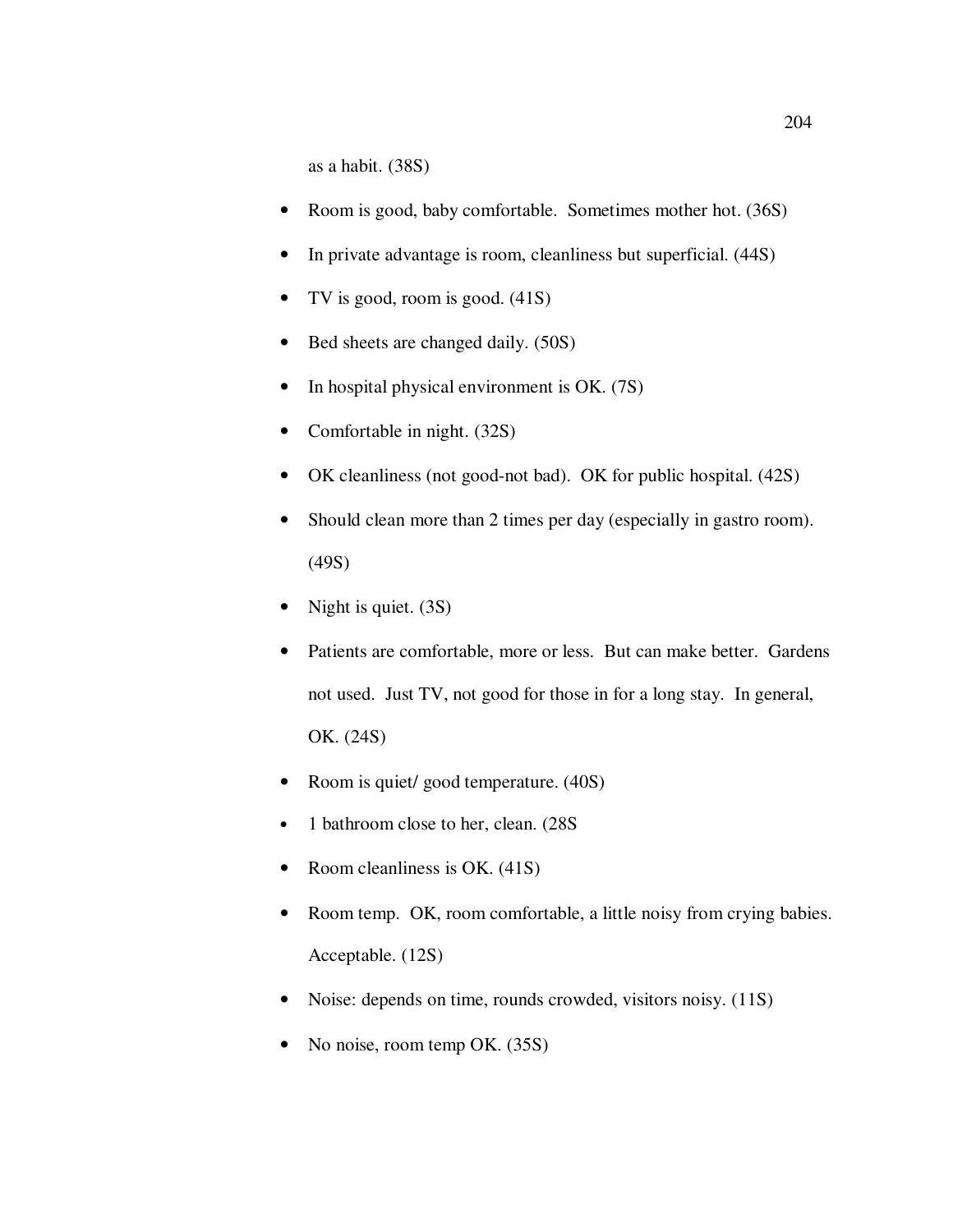- Room is nice, too quiet (boring). Night comfortable. (29S)
- Cleanliness of bathroom is good. (41S)
- Cover for bed not there, had to call Sister repeatedly. (28S)
- Bathroom clean in this department, but others not. (9S)
- Now patients have TV in room (this year). (50S)
- Overall satisfied with room.  $(45S)$
- Room is hot, noise Ok, with door. (34S)
- Cleanliness of room not good. (38S)
- Room should be cleaner, come daily, only clean floor, hope they clean more than just the floor. Not enough time to clean between patients. (12S)
- Room is noisy because pediatric, temp fine. (10S)
- Patients have TV, bed, patients are comfortable. (22S)
- Some bathrooms need more service. Cleaned regularly. But OK. (32S)
- Room is checked for cleanliness every 4 hours. (41S)
- Bathroom clean, regularly cleaned with antiseptic. (4S)
- Food is better (improved) for patient. (50S)
- Patient is satisfied with room, comfortable. (3S)
- Room is cleaned room 2 times per day, experience from previous stay. (40S)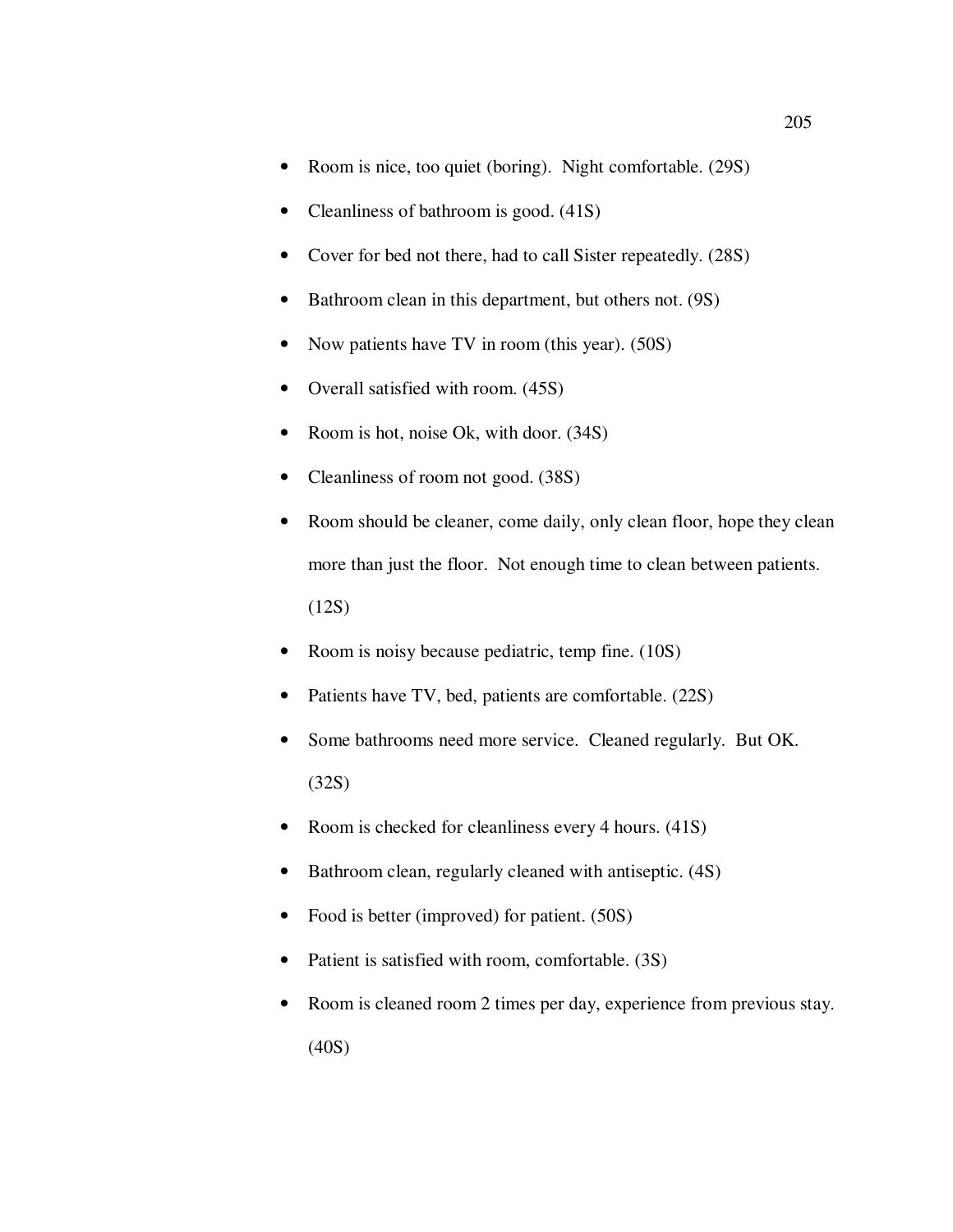- Took other daughter to private clinic, but no Consultant, room was good. (38S)
- Not clean bathroom, some patients are dirty. Only 2 bathrooms for ward. (34S)
- Public: aesthetics looks good., furniture etc. (14S)
- Everyday room is cleaned, 2 times per day. (36S)
- Room is clean. (9S)
- Satisfied with cleanliness of room and bathroom. (31S)
- Not satisfied with bed and room.  $(14S)$
- Bathroom cleanliness is 50%. (21S)
- Room always clean. Corridor always clean, 24 hours, every 3 hours. (32S)
- Did not use bathroom yet but from a previous admission OK. (40S)
- Comfortable at night. (21S)
- Room is just hot/quiet. (4S)
- Room temperature is OK. (44S)

Some staff members have a general concern abut hygiene at TMC. Their concerns are well founded and will be discussed further under the discussion of researcher's observation. Comments on hygiene were more likely offered by participants that have experience working outside Libya. This indicates a need for policies, procedures, standards and training on hygiene. Hygiene concerns follow.

Need better hygiene at TMC. (22S)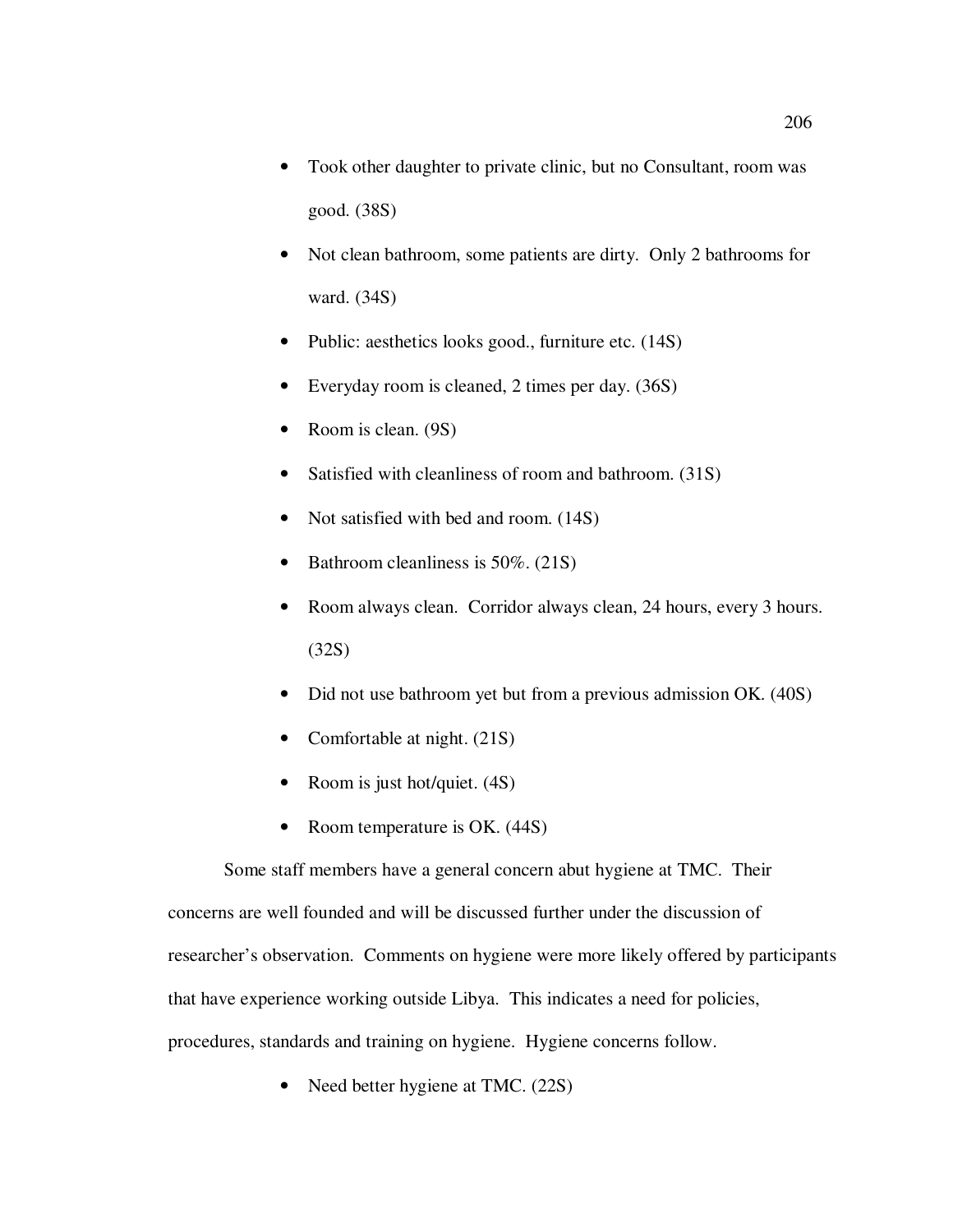- Need courses in nursing care, sterilization. (6S)
- Should have disposable gloves, provide facilities. (25S)
- Staff tries to make environment more sterile, providing disinfectant. (24S)

The security staff has a very visible role at TMC. Even though there were no questions specifically directed to respondents on security, several respondents articulated concerns about the security at TMC. Visitation is strictly controlled and the staff expects the wards to be free of visitors outside visiting hours. The comments reflect the frustration of the pediatric patients' parents:

- Security during visitation difficult for father; sometimes doctor had to call. (48S)
- Security difficult for father to bring food and clothes at 2 PM (before visiting time). Need paper to enter. (45S)
- Respect for patient is good, from doctor and nurse, and patient security. (10S)
- Security talks roughly, difficult to get in.  $(44S)$
- OK, when husband came to visit with paper difficult to enter; at visiting time OK. (42S)
- Defect in security (just shout). (49S)
- Laboratory is far, in first building. Creepy going to lab at night with only 2 nurses, 1 is going back and forth. (6S)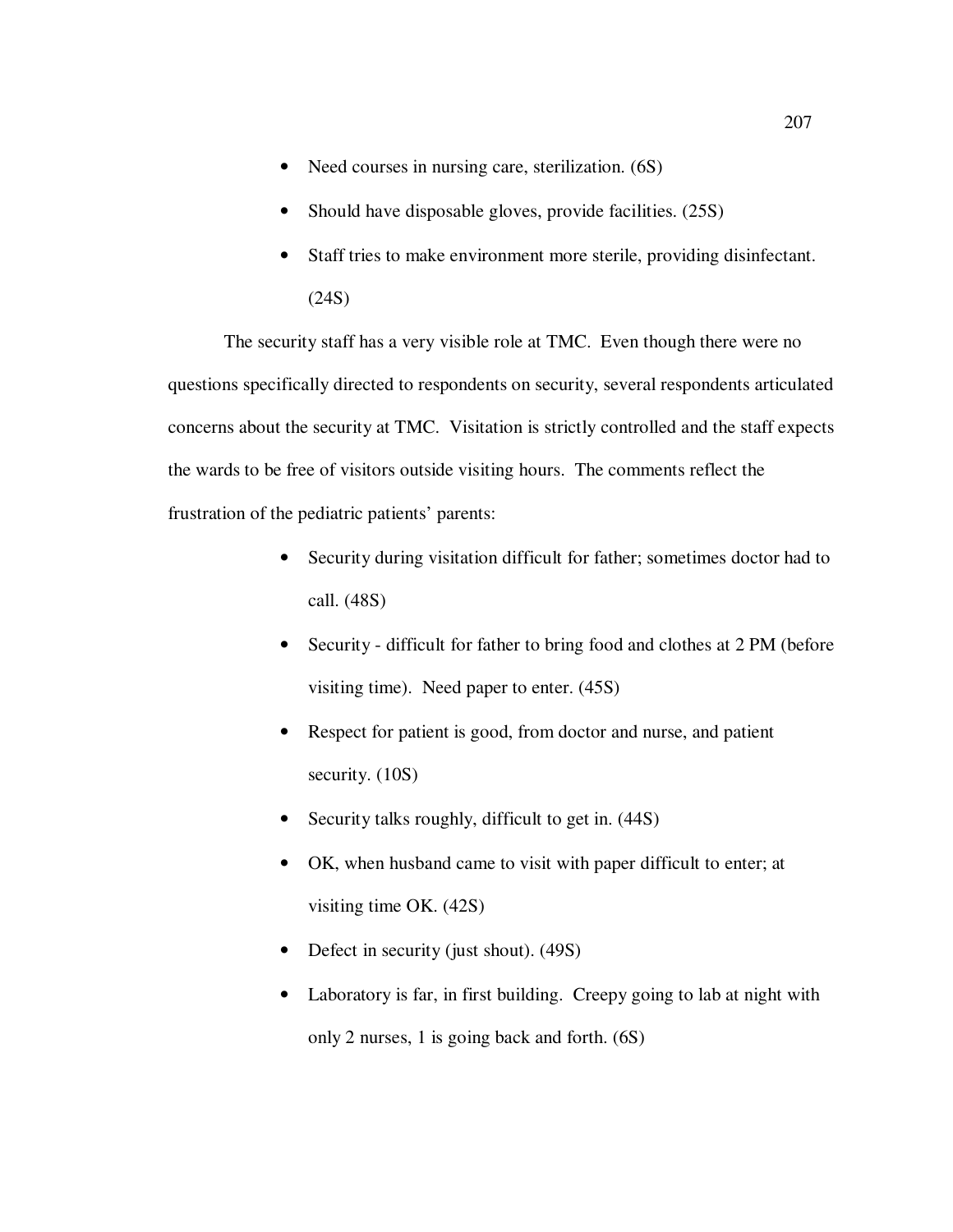## *Policy/Procedures/Records.*

Doc-procedure, policy-staff, procedure-administrative, procedure-visit, and records-medical were aggregated in to the theme policy/procedure/records. Triangulation for this study was difficult since there were no written procedures available for this study. This is evident by some of the responses.

- Big difference between hospitals. Some have acceptable standards (e.g., TMC, Benghazi), not excellent. Every city has one Center hospital, quality is low, patients do not go, corruption, shortage. (47S)
- Libya has no health care standards. (30S)
- Need "one rule to follow". (7S)
- There is no routine. (7S)
- Researcher asked for polices and procedures-too complicated, referred to another doctor who has stats on things like number of MRIs performed. (13S)
- To a certain degree Libya has standards. In a contract (work hours, absences, best interest of patients). We know it, no written procedures. Nothing to tie procedure to performance. (25S)
- Policy is the same, mind is the same, the standards are the same. That is why one place is not better than another. (24S)
- Administrative: different from department to department. When people come and go not tracked consistently. Look at performance of doctors and nurses more than administrative. Sometimes someone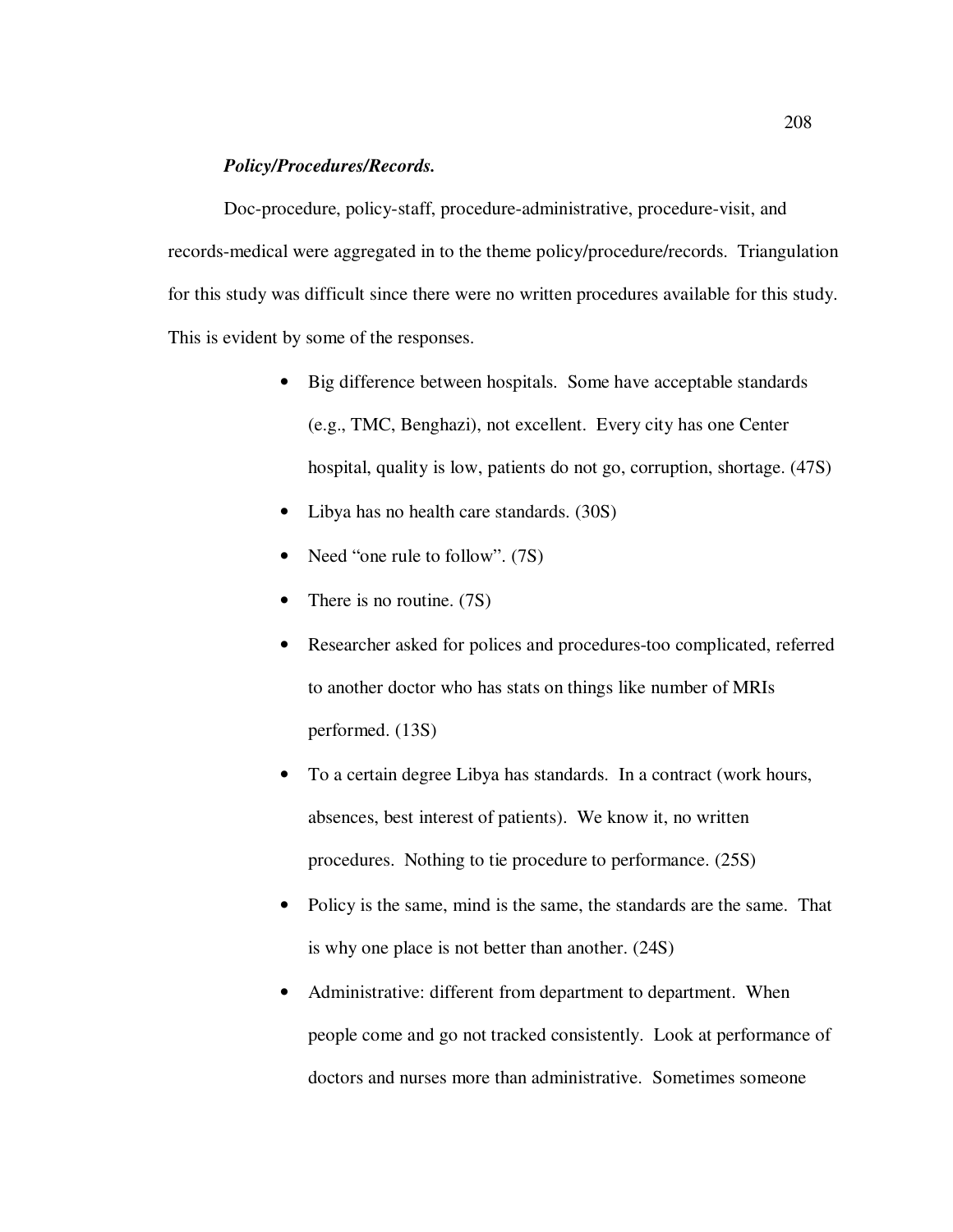from leadership comes and has a check if there is a complaint. (1S)

- We have no written procedures. (23S)
- Each hospital has different standards. (13S)
- Libya is not like America or U.K. need to improve standards. (6S)
- Have not seen written procedure. (24S)
- Verbal instructions by procedure. (39S)
- Time is wasted with inefficiency (24S)
- Some posters, have not seen manual or handbook.  $(6S)$
- Casualty and surgical are different departments. Medical Casualty is a problem. The buck is passed among doctors in Casualty so patients stay a long time. (50S)
- Every committee has special work to do. Example: related medical committee have different responsibilities. 8 to 10 committees report to Manager. Each committee has its own policy. (13S)
- Nice but criteria for selecting patients to go outside not fair. Most critical not sent. (19S)
- If transfer to another hospital it is the same, the same. (24S)
- Organizational commitment to excellence: far from excellent. Provide lab investigation, do not loose, should have disposable gloves, provide facilities. (25S)

Some respondents articulated concerns about the discipline of coworkers. There are performance reviews, but many respondents had difficulty describing the criteria to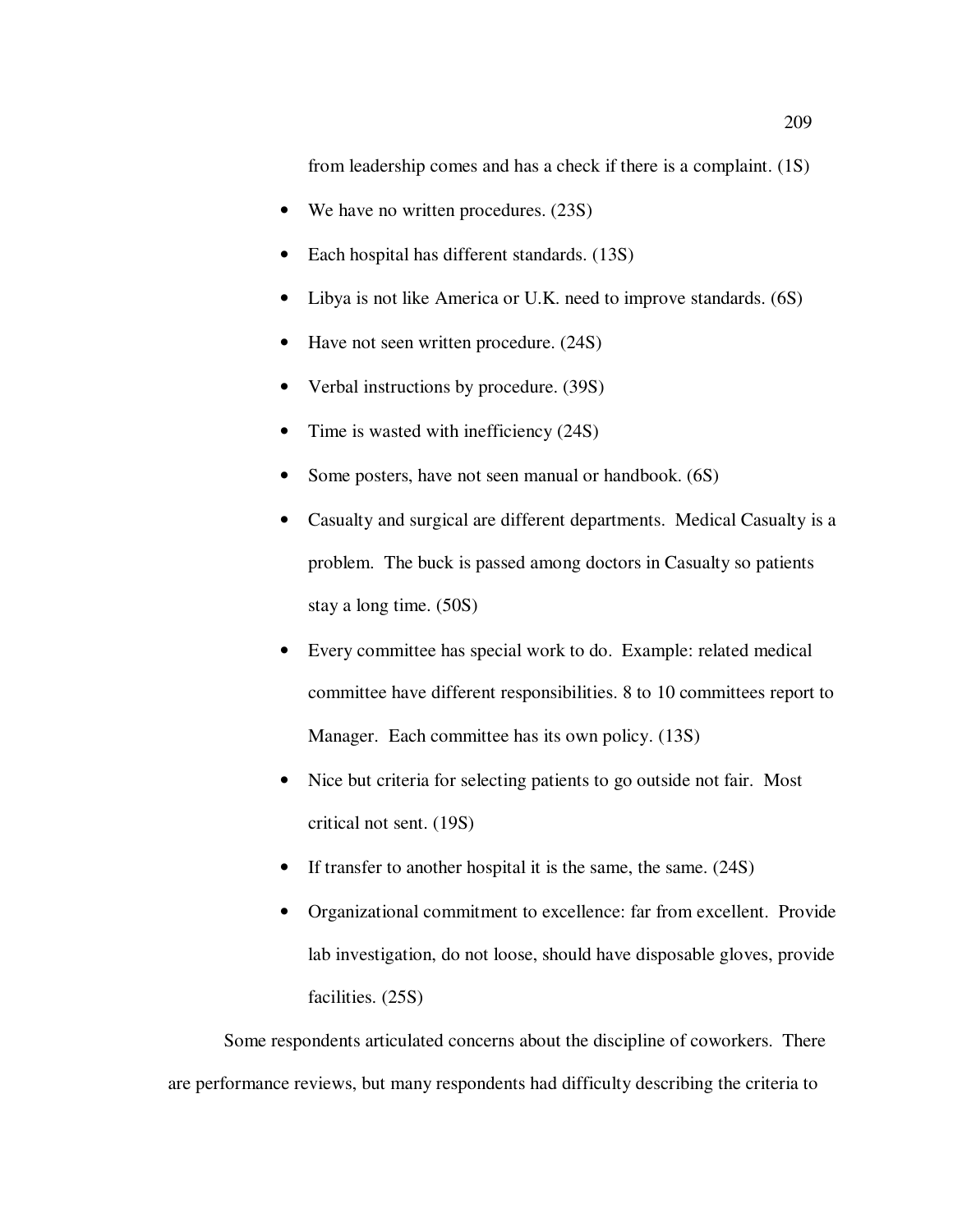rate performance. Many of the respondents hold TMC administration responsible for human resource tasks such as disciplinary action. The comments did not reflect a team atmosphere for resolving conflict as described by some of the comments.

- When someone does something wrong they should be disciplined. (20S)
- Administration is OK. Director and chief very polite. They listen; they are trying but no results. Need to be stricter, too many absences, its habit. Disturbs the routine and are obvious. Administration is very nice. They try to solve problem and address complaints. (6S)
- Need to be tougher with "trouble makers". They have rules but some not followed. (6S)
- Obstacle to quality health care: Admin needs to be stricter with Libyan staff.  $(6S)$
- Performance measurement: Supervisor gives mark, affects income, annually. Complete job on time, give medication better contact with patient and staff. (17S)
- Management at TMC: fixed time like respondent, here in morning, off at 3:00 PM, off on Friday. (17S)
- Administration is better than before. Before not systematic. (7S)
- Start 9AM (non-Libya nurses). (7S)
- Need more control of nursing staff and behavior. (15S)
- Administrator comes suddenly to check attendance record. (1S)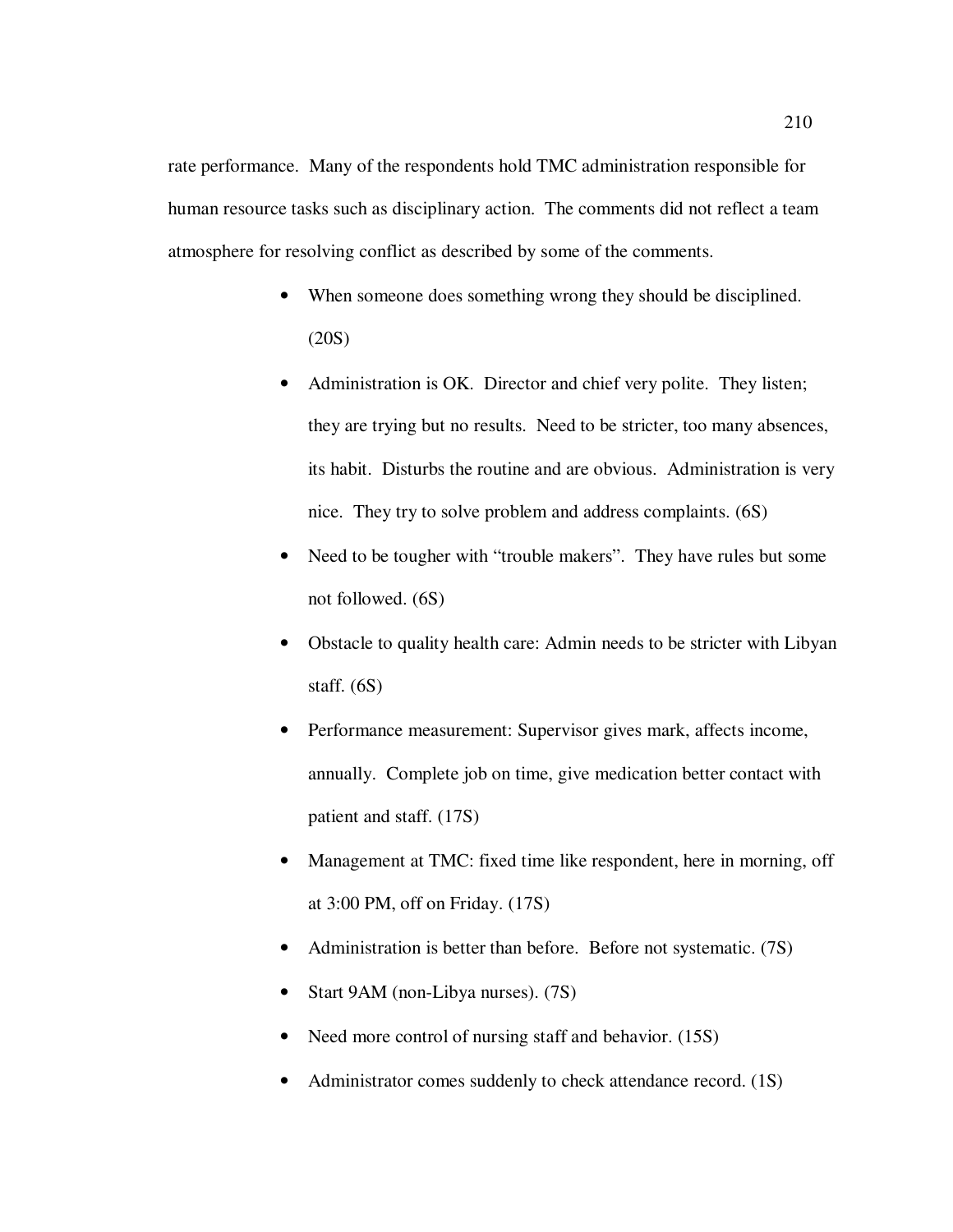- In a contract (work hours, absences, best interest of patients). (25S)
- Nurses are 30 minutes to 1 hour late. Leave earlier than they are supposed to. (6S)

The visitation policy was mentioned by several study participants. As discussed earlier, frequently the respondents mentioned the relationship with hospital security. The security staff is the gatekeeper to the hospital and responsible for enforcing the visitation policy.

- Problem is visitors come anytime and doctors are not comfortable. (13S)
- OK, when husband came to visit with paper difficult to enter; at visiting time OK. (42S)
- Visiting time short-need to see family more. (50S)
- Patient was not informed of visiting hours, informed by other patients. (36S)
- Patients do not respect visiting time, disturb medical staff. Should be 3PM ~6PM., especially in non-private rooms during rounds. Now does not interfere when doctors are there, especially male doctors. (6S)
- Security during visitation difficult for father; sometimes doctor had to call. (48S)
- Security difficult for father to bring food and clothes at 2 PM (before visiting time). Need paper to enter. (45S)

Tripoli Medical Center does not utilize electronic medical records. This will be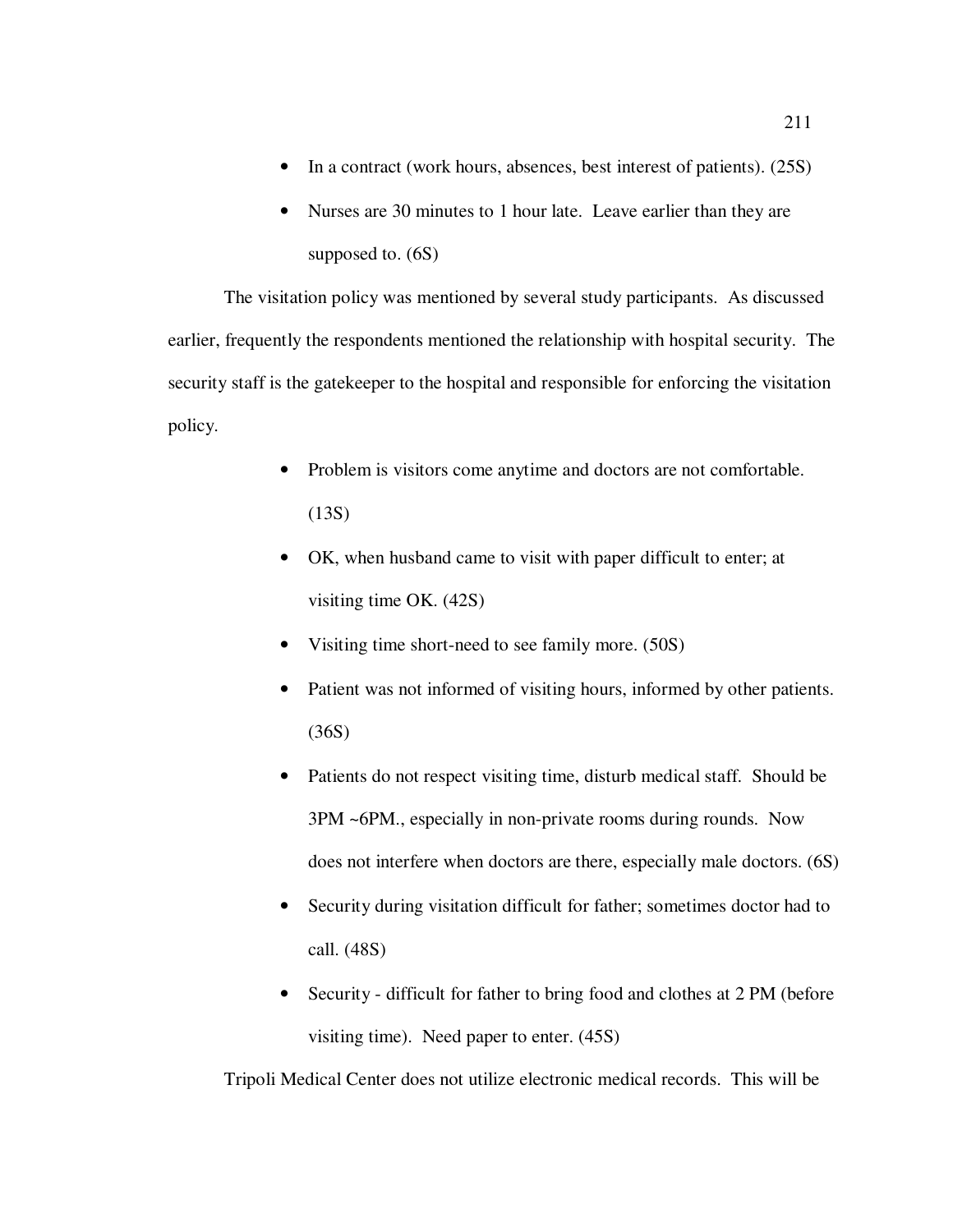discussed further under observation in this Chapter. The lack of electronic records and standards for dispensing of medicine are evident in the responses below. The reliance on parents to supplement care of pediatric patients is an area that should be explored to improve the reliability and accuracy of care.

- Mother dispenses antibiotics to her child (inpatient). (43S)
- Mother of patient reads investigation from file. Asked for another investigation, changed investigation (hemo dropped). (44S)

Respondents were asked about their admission. Patients are either referred or are transferred from Casualty to the applicable medical ward or department. No patient is refused treatment at TMC. Mothers are admitted into the pediatric ward with children; fathers from outside Tripoli must find other accommodations. If a child is in neo-natal or ICU departments, parents maintain contact with the hospital through various means.

- Transferred by paper from downstairs. Waited in treatment room (upstairs in dept.) before getting room (about 30 minutes). (15S)
- Admin says accept everyone at TMC.  $(47S)$
- Every patient is admitted.  $(8S)$
- Hospital (TMC) took phone number of father, when patient was transferred to ward TMC called and told to bring mother. (29S)
- Transferred from Casualty by paper. (45S)
- Admission was systematic by admitting doctor. (12S)
- Father stays with a friend when child is in TMC. (27S)
- Father in hotel; Daughter in hospital. (35S)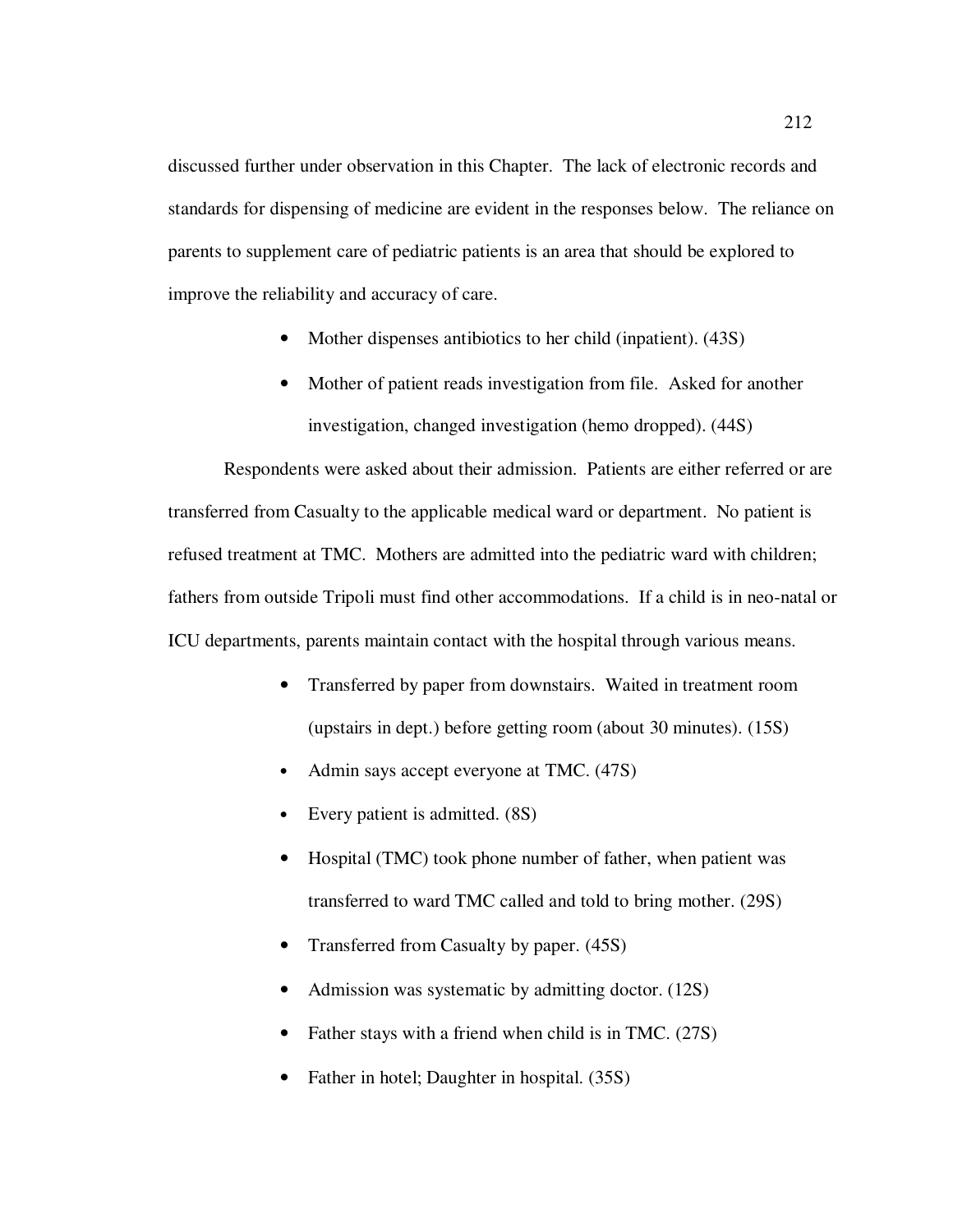• Consent for surgery done in home town. (37S)

## *TMC-Organization.*

The theme that describes the TMC organization at a more holistic level is comprised of the following axial codes: department-admission, department-emergency room, department-medical, dept-nonmedical, TMC-capacity, and Tripoli Medical Center. In this discussion, I will not repeat quotes that have a stronger link to previously discussed themes. The quotes that follow provide a picture of the TMC organization. Overall, the patients are more satisfied with TMC than other public health care facilities.

- TMC nursery is OK, Ward not OK. Nurses do not give medicine on time. Call and do not respond. At night they do not answer or just say take it easy. (21S)
- Need emergency training for doctors.  $(25S)$
- TMC Nurses need training in care of patients, procedures. (39S)
- Administrative staff does not have much care. (25S)
- Pediatrics like one family. (2S)
- Patient always deals directly with TMC. (49S)
- TMC Leadership: lack of coordination (sometimes lack of facilities). (25S)
- TMC has one of the best cardio surgeons. (13S)
- Availability in dept OK, need more doctors in Casualty. (15S)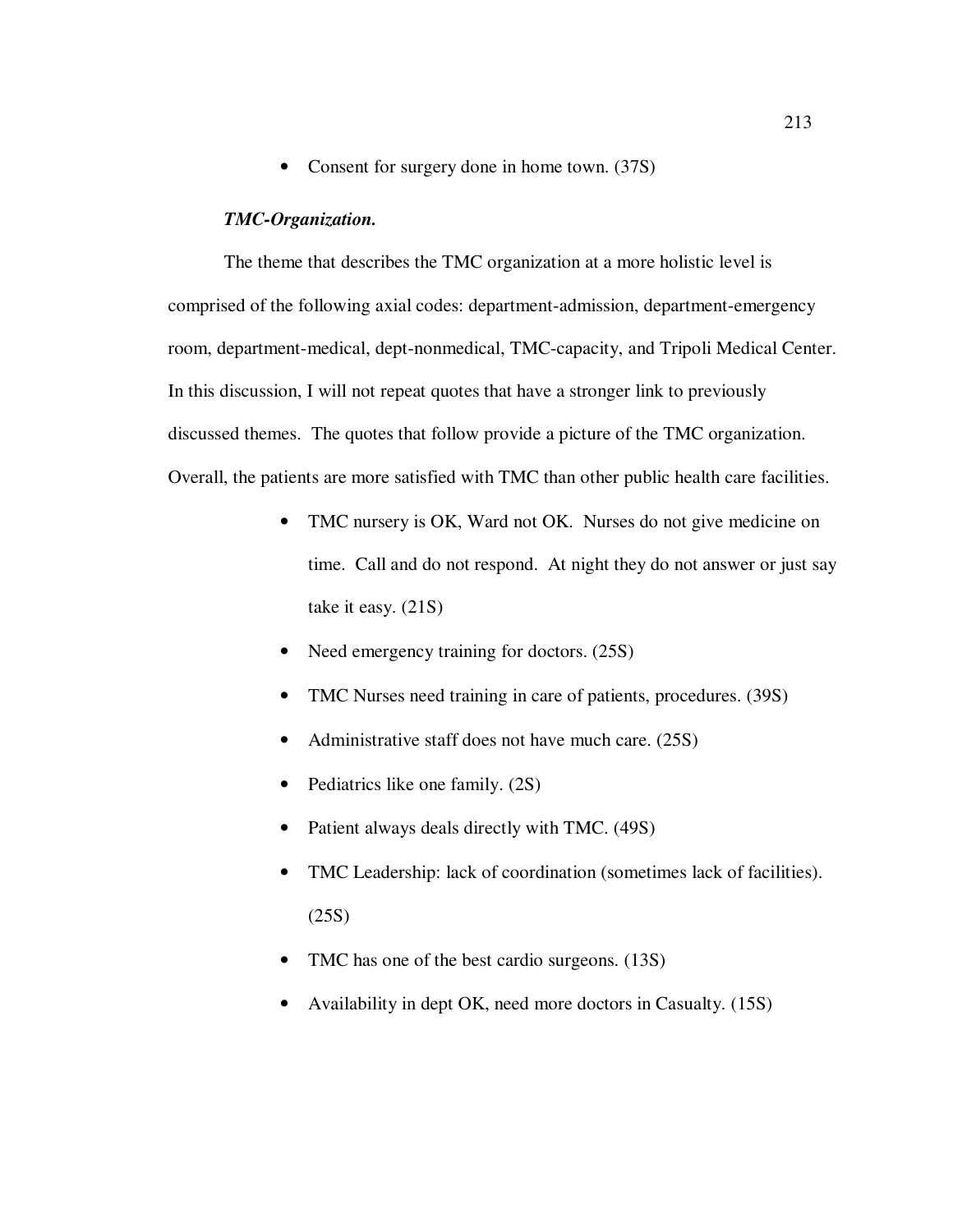- In Benghazi need more recommendation to be admitted, TMC welcomes you. (27S)
- Casualty needs to change, no seniors in Casualty, still not as good as in patient, esp. medical arrangements. (50S)
- When baby was in ICU, nurses would call nurse by telephone. (36S)
- TMC noisy because pediatric, temp OK. (9S)
- Idea that best care is at TMC. (12S)
- Government pays 100% of cost for all patients who come in the emergency room. (13S)
- Spent 1 to 2 hours in Casualty. (40S)
- Staff satisfaction: very good in this ward (pediatrics), consultants, seniors, nurses, helpers do their best. Sometimes use their own money to help patient. Use connections to benefit patient. Very nice. (19S)
- Obstacles to quality health care: no problem at TMC because big Center. (22S)
- Patient came to OPD endocrine, then admitted by advice of consultant. They were well prepare when she came to ward, the bed was ready and the doctor on duty was prepared. They did what they should do. (12S)
- TMC better than General Hospital. General Hospital usually does not have empty bed. (40S)
- TMC administration is not bad, big hospital, admin need facilities: admin in building #1 only, need supervision in each building (admin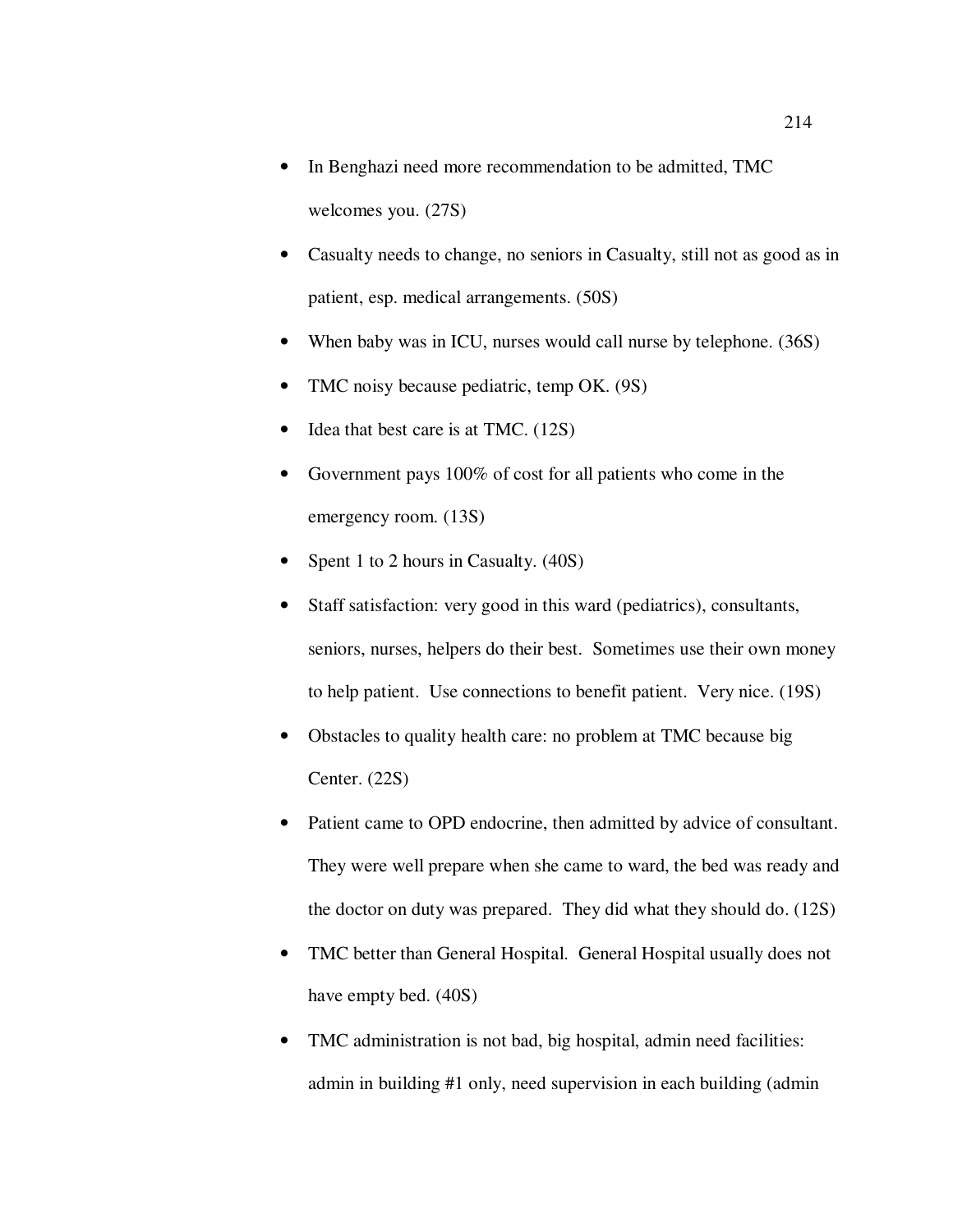group). To solve problems should have admin in each of the 3 TMC buildings. General Administration is centralized. (47S)

- Heavy duty in pediatrics. 10 duties per month in Unit D is a lot (ward, admission duties). Nursery needs more doctors. They work emergency. Sometimes in 1 subgroup only 3 but should be more. (25S)
- No contact with family clinic in region. Come directly to TMC, availability of medicine, skills of doctor of staff, availability of doctor staff (24 hours). Would come directly to TMC regardless of time of day. (15S)
- Communication among staff: very, very, good for pediatrics. (2S)
- Not enough patient parking for Casualty. (50S)
- Each department there are administrators, they represent admin (like liaisons). 90% of depts. Satisfied. (13S)
- Serious cases transferred to ICU. (5S)
- Differences among departments. (22S)
- Best hospital in Tripoli. (34S)
- Physical environment no problem, TMC OK and better than most public hospital. (15S)
- Communication from doctors to patient was good on ward. (45S)
- Cardiac department in 3 weeks, waiting for diagnosis. They discovered her disease there. No difference in staff between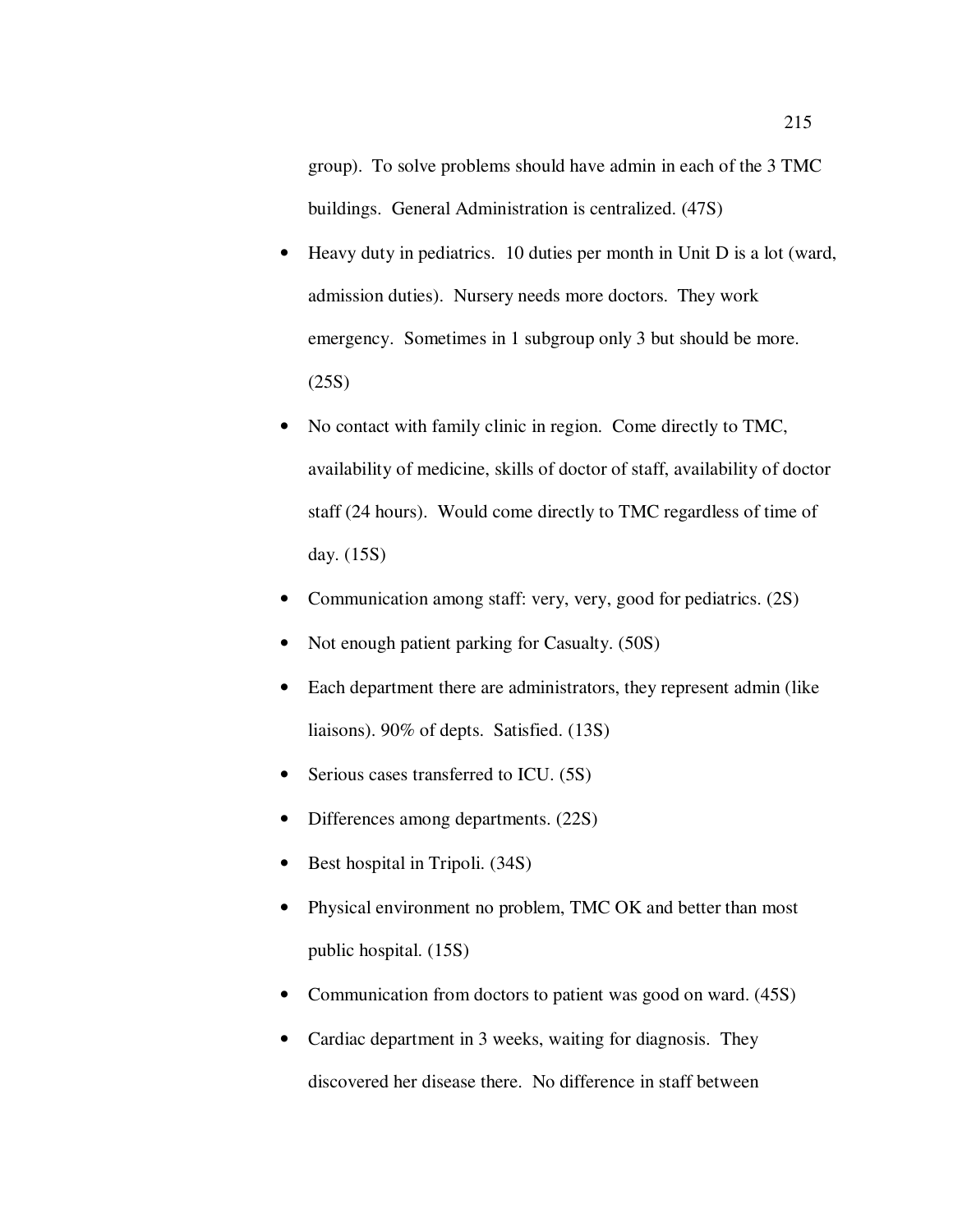departments. (32S)

- Patients are from all over Libya. (32S)
- Leadership not in right place. You do not need physician to run department, need someone with management skills. "Not the right man in the right place". Not the right skills for a large hospital. (24S)
- Lots of recommendation, if recommended things will go smooth, hospital will not improve until this change. (30S)
- Bathroom clean in this department, but others not. (9S)
- A lot of difference between TMC and polyclinic in doctor skill and investigations. (42S)
- Best place for specialty. Facilities (equipment available). (47S)
- TMC: sometime overcrowding. ICU put with other patients. (8S)
- Transferred by paper. Waited 10-15 minutes for bed. Stood in ward waiting for bed. (46S)
- TMC serves everything-first level through tertiary. Overcrowding makes services limited and quality not so good. (47S)
- There is caring in pediatrics. (2S)
- Skilled nurses: Most critical departments, ICU, Casualty by good system and most qualified nurses. (13S)
- Medical staff caring: depends on department, head of department and specialist. (2S)
- Need to select patients and make TMC a tertiary care center. Will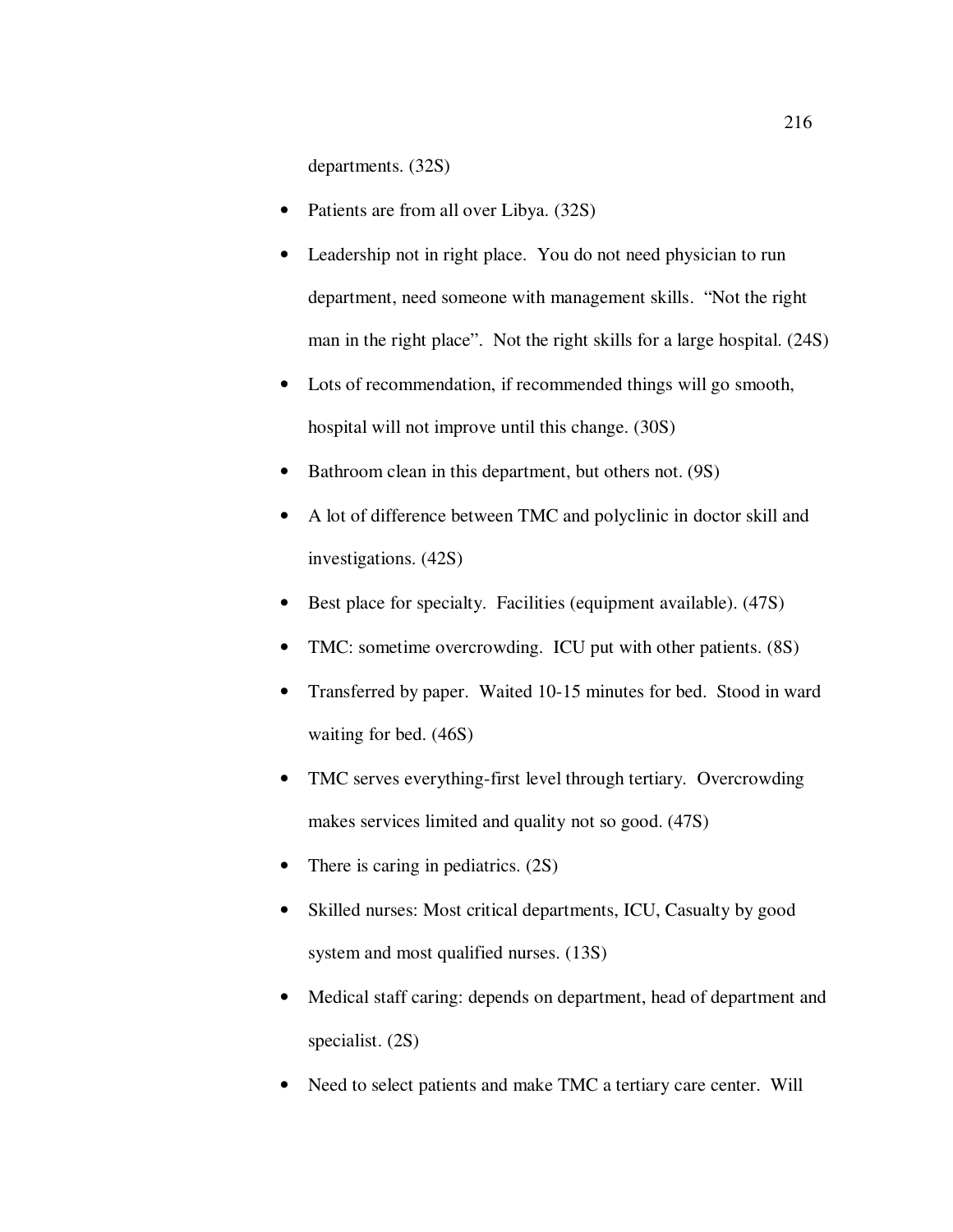have to improve primary care, first line and second line in the country. Small infections should be taken care of in another level. (47S)

- Increasing financial incentives for doctors enhancing medical care: not much, once pay was increased doctors stay at TMC. (18S)
- At night investigation was done, was sent home, no improvement in patient, came to Casualty next day. It was busy with about 12 patients. (43S)
- There are differences from department to department. (20S)
- Patient came through Casualty. (40S)
- Patient came by Casualty. Was only in Casualty 10 minutes. Reexamined in ward and was decided to admit patient. (44S)
- Nursing skill: in the morning good, afternoon not good, previous stay in surgical department had better nurses. (10S)
- More satisfied with TMC than private. (38S)
- Doctors in ward communicated with patient. (43S)
- Some doctors not skilled in private-TMC better. (18S)
- Hospital (TMC) took phone number of father, when patient was transferred to ward TMC called and told to bring mother. (29S)
- Came to direct to TMC, near to home, better care at TMC. (44S)
- Nursing skill: AlHamduAllah. Were all Libyan nurses in Casualty. (43S)
- Patient's second time in TMC, nurses gave medicine during time.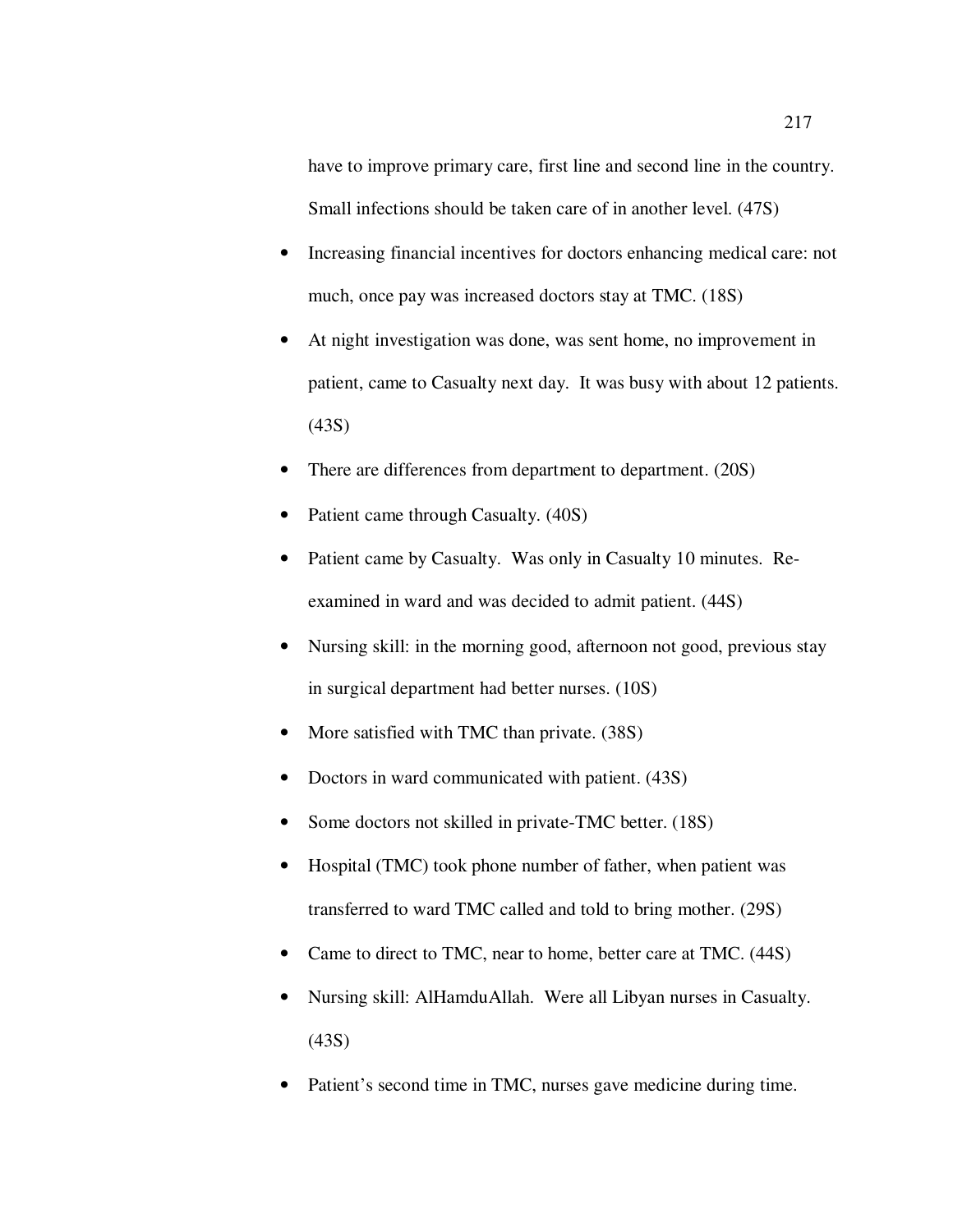(40S)

- TMC is better. Center hospital in home town not enough services. Family clinic simple but good. (36S)
- Need more doctors in Casualty, need more observation rooms, lots of patients. (15S)
- Maybe do not have Specialists in all departments. (24S)
- Satisfied with TMC. (12S)
- Casualty refused treatment because there is an epileptic center. But Mom insisted to be seen. (45S)
- Bad communication in respondent's department. (30S)
- Satisfied with respect in ICU. (48S)
- Told by private clinic that TMC is the best. All instruments and procedure are available. (32S)
- Casualty in 3 hours, give oxygen, and cortisone. Ward prepared and doctors saw her. Gave oxygen and cortisone when arrived on ward. (34S)
- Comfortable, some members of family wanted to transfer to private clinic but refused, she likes TMC. (16S)
- Comfortable with doctors, doctors have good communication in this department. (10S)
- TMC is overcrowded, no special way to select patients. (47S)
- People complain about Casualty. Not enough numbers. Mixing of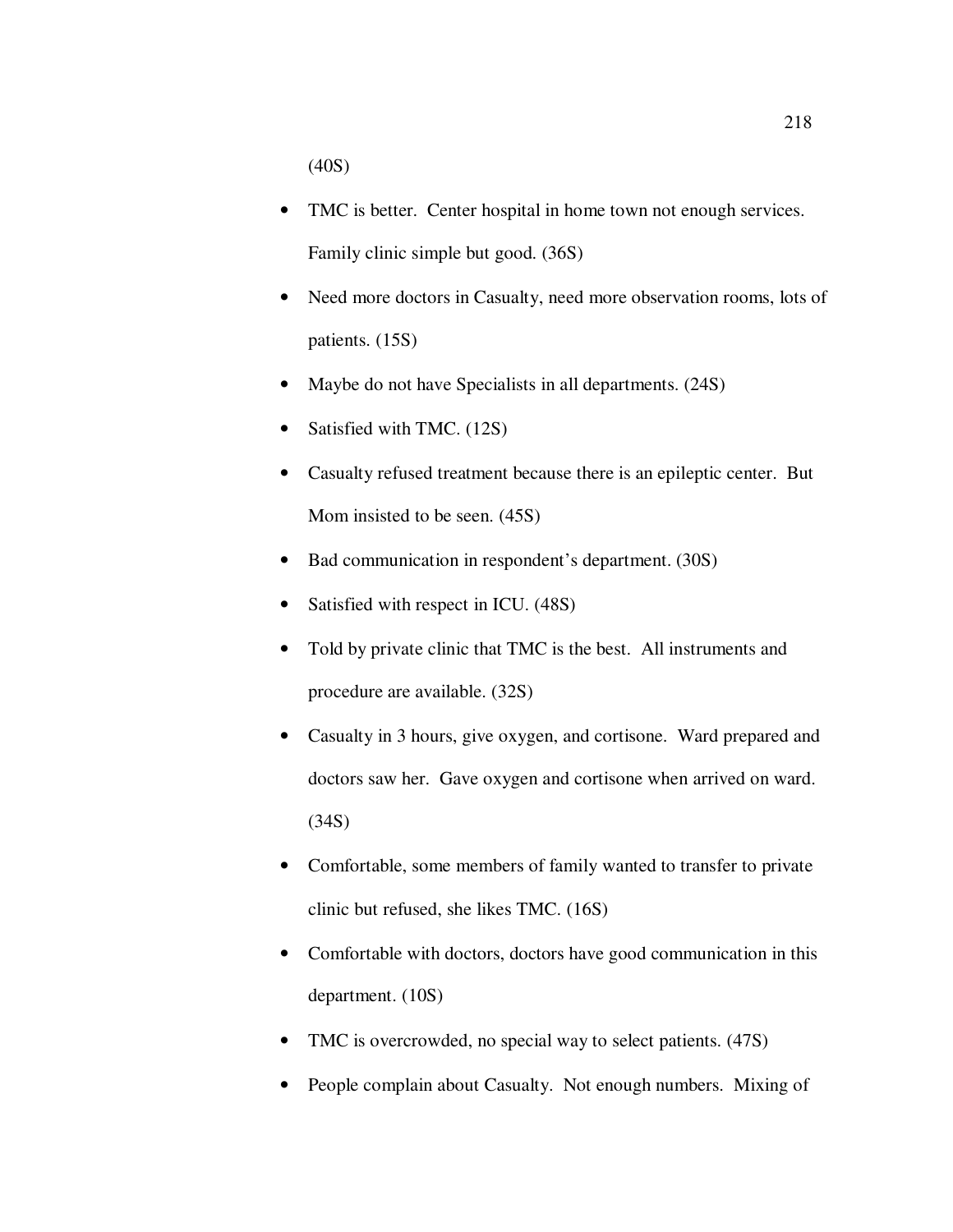HIV with non-HIV patients. No enough rooms. In observation room patients are mixed.(social problem too, patients are afraid). (50S)

- Nice, nursing staff is best one. (15S)
- Nurses have better relationship with patient than General hospitals. Medicine on-time, skills better. (45S)
- Staff needs training in Intensive Care unit and Casualty departments. (19S)
- TMC: if patient not satisfied it is because of poor nursing care. (7S)
- Casualty did prioritize by criticality.  $(43S)$
- Patients provided with good medicine, good care, food provided, mothers are comfortable and can stay in hospital. (5S)
- As a whole, patients improved more than before. Before they refused to come, they thought they would die at TMC. (50S)
- Administrative: different from department to department. When people come and go not tracked consistently. Look at performance of doctors and nurses more than administrative. Sometimes someone from leadership comes and has a check if there is a complaint. (1S)
- Before private practice with TMC consultants now with contract can only work at TMC. (7S)
- Need Casualty in ward (nurse and equipment). (22S)
- Yes, patients come from all over Libya to TMC. TMC is last stop. (18S)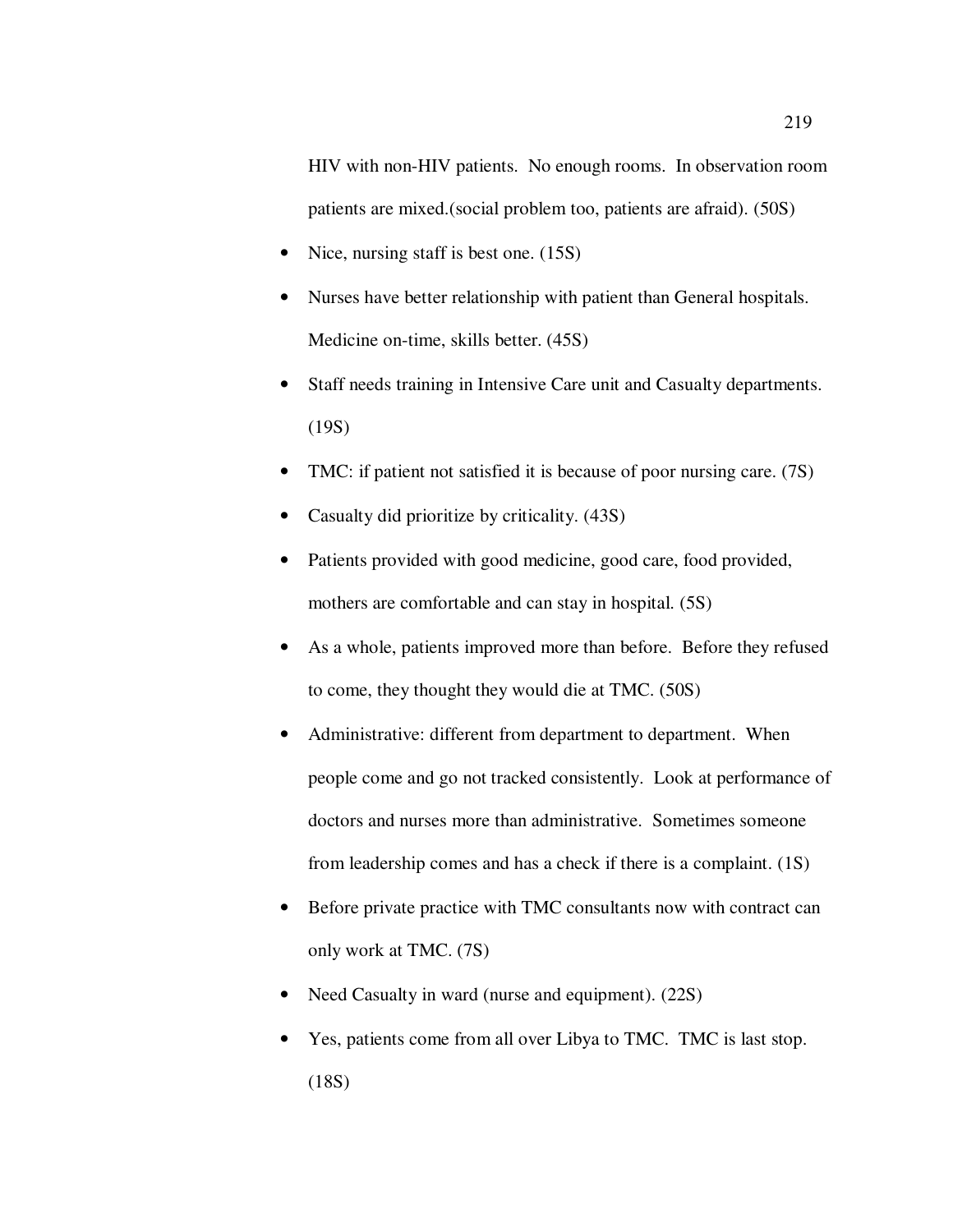- Physical environment is very nice at TMC. (18S)
- Patient transferred by paper from Casualty. 6AM-1PM in Casualty. 2PM-1AM in ward waiting for a bed. Waited for consultation in treatment room before admission into ward. Casualty very busy (critical patients given priority). (49S)
- Admin is flexible, they listen, good cooperation from admin at top of TMC. (6S)
- Patient was expecting worse; she was planning to go to Tunis but not needed because of level of caring at TMC. (3S)
- Best Center for training, many departments for pediatrics, best center. (22S)
- TMC is the city (not rural). Difficult because polyclinics closed. (50S)
- Better than before, all departments available. (42S)
- Hygiene, need better hygiene at TMC. (22S)
- Same problem with availability as nurses. Take time, one doctor with many patients (20 patients). One doctor after 2 PM, heavy workload, overloaded. OK in daytime. (38S)
- Overworked, at TMC there is a sea of cars. TMC is a hospital for the whole country and all levels. (47S)
- TMC has one of the best cardiac pediatrics in Libya. (26S)
- TMC Casualty better than other hospitals. Patient has more contact with Casualty than outpatient.  $(15S)$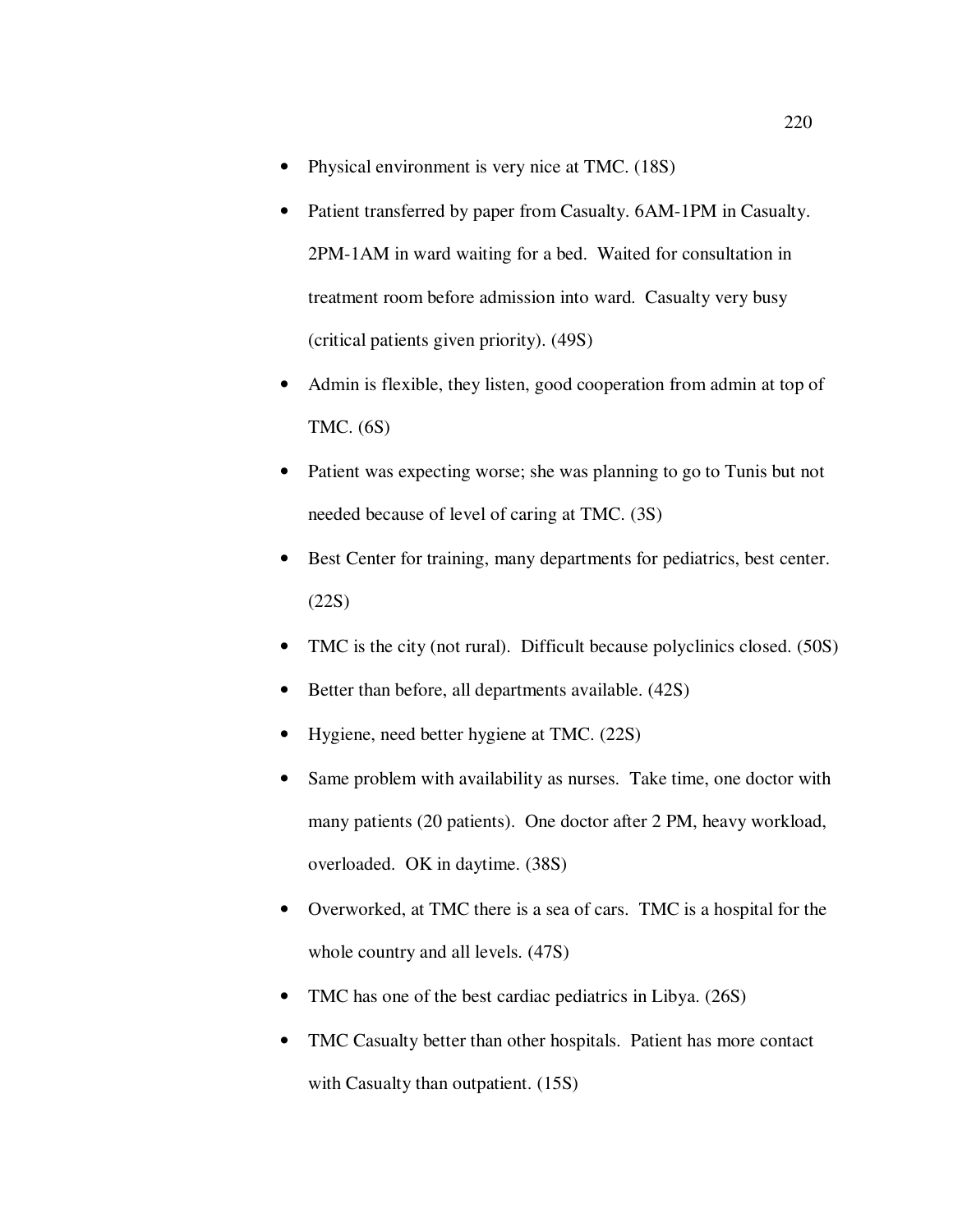- Hospital facilities fine (11S)
- Very late investigation at TMC. (35S)
- Very rare cases in this department. Sister (patient): 1 in 150,000 treated in department. (32S)
- Patient is satisfied with nursing so far in both department and ward. (45S)
- Nursing good in ICU, ICU better, more care, more questions answered by nurses. (36S)
- TMC has more experience, neo natal, availability in subspecialty. (29S)
- Nurses know all things, is satisfied but has too many orders. (38S)
- TMC only place for cardiac care. Benghazi has cardiac but not all instruments are available (27S)
- Another ICU opened by SOH at TMC. (8S)
- TMC offers 85% of what a patient needs. (13S)
- Incubators ready, came by ambulance. (36S)
- Respondent tries to learn from doctors. Tries to overhear to learn. Came to TMC to learn. (23S)
- Casualty empty at 4AM, 40 minutes for exam. (38S)
- Nurses: monitor nurses every hour, they need more skill, nurses are not good in a previous admission in gynecological department. Respondent asks for drug from nurse and still has not received it.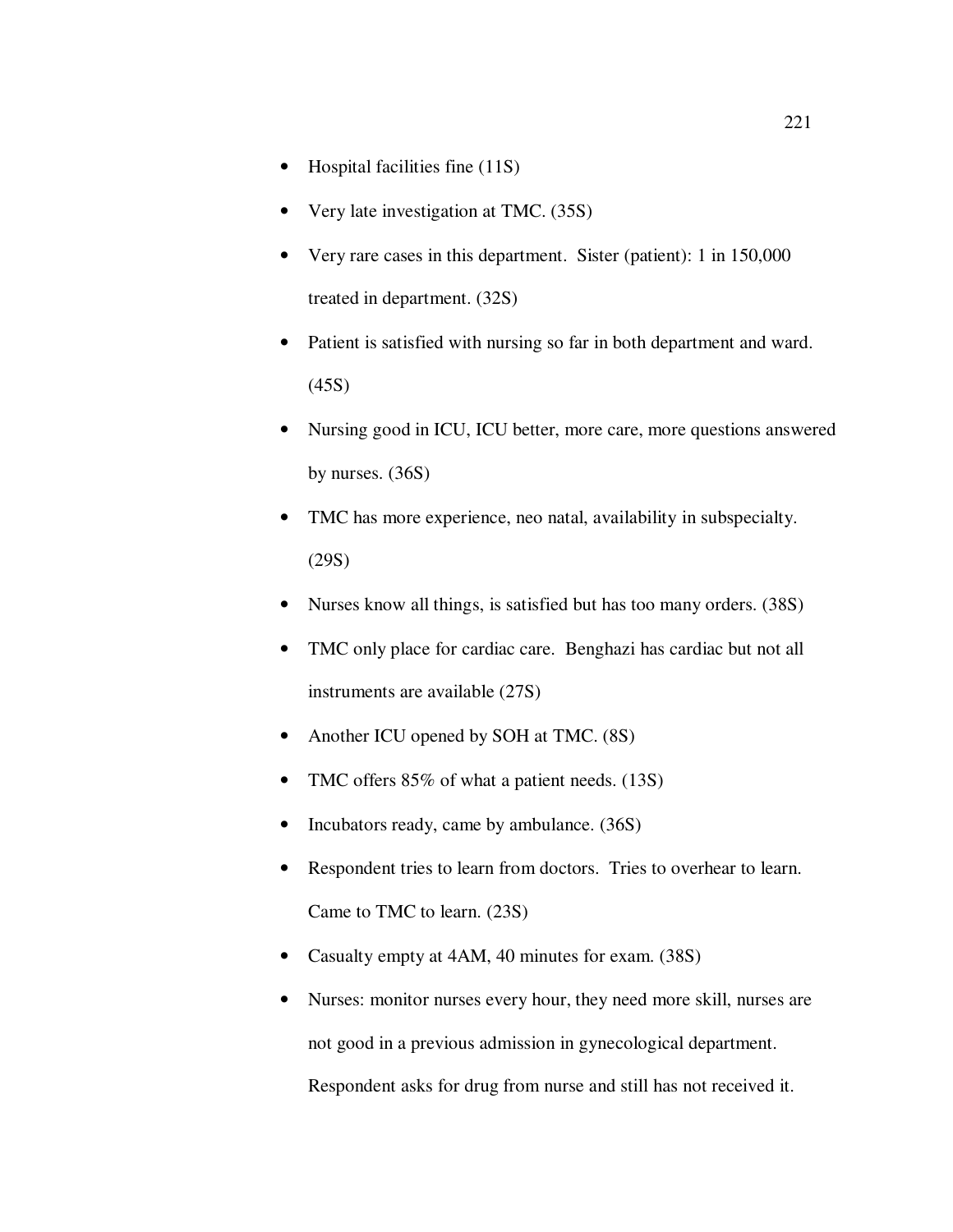(11S)

- Casualty filters (triage) then observation. They will divide patients. Then will divide patients. All for surgical or other specialty. Takes too long (waiting for doctor). Some stay 10 hours, some next days. Below 15 years old patients go to pediatric. Casualty and surgical are different departments. Medical casualty is a problem. The buck is passed among doctors in casualty so patients stay a long time. Some doctors do not see stroke patients. There is no geriatric department. (50S)
- Not adequate information when admitted, especially in Casualty (diagnosis). (49S)
- At the time of the interview there are 960 inpatients at TMC, overcrowded today. (13S)
- Incubators available. (37S)
- Patient only comes to TMC. (34S)
- Large quantity if patients come to TMC. Can not provide everything. (18S)
- Only one pharmacist for ward. (22S)
- Nice, all teams good. Very comfortable at TMC. (9S)
- Noisy because pediatric, temp fine. (10S)
- Mother satisfied with doctors (esp. doctors on surgical ward). No difference between ward and ICU. (42S)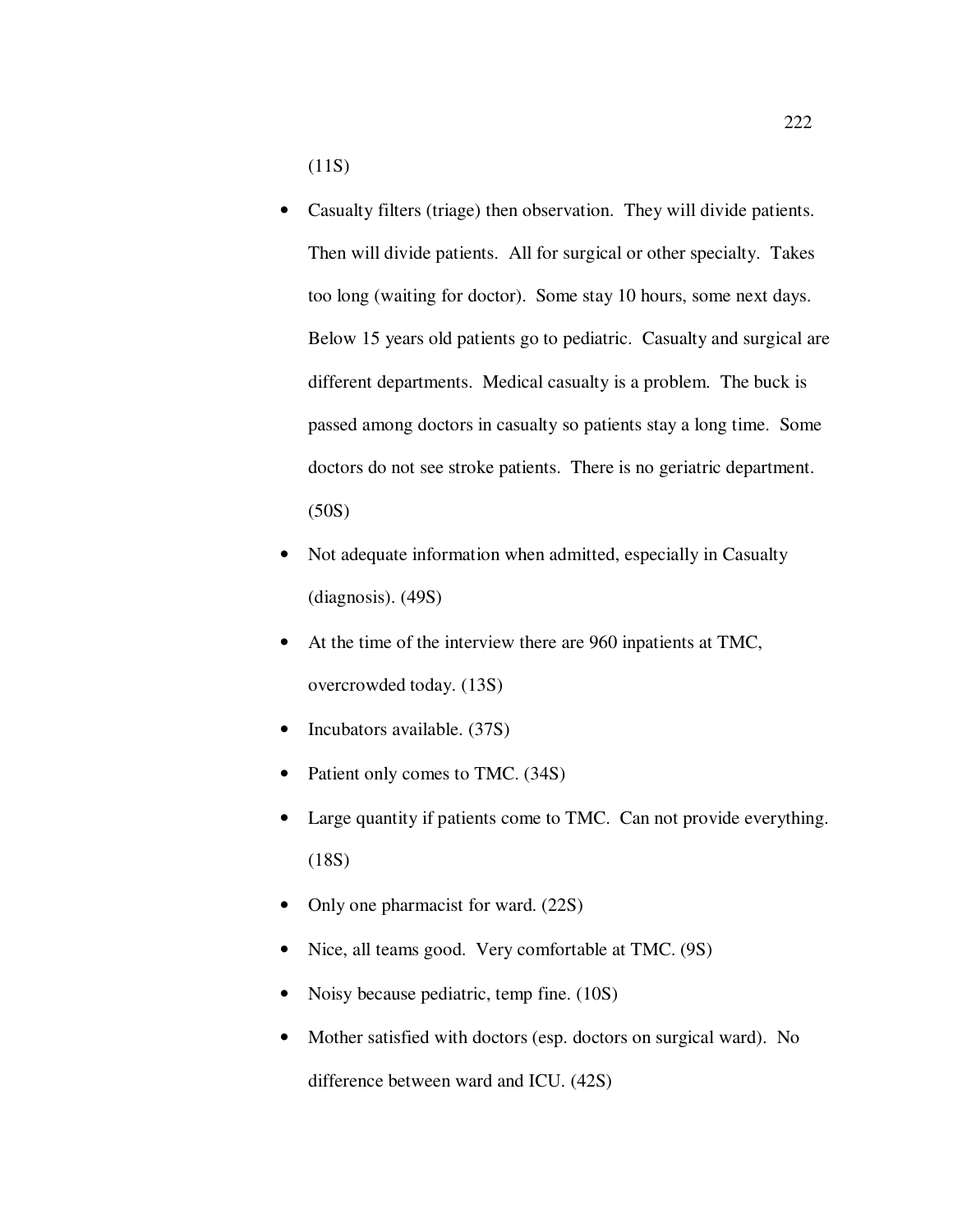- Dr. attentive at TMC no problem. (14S)
- Patient trust public more (due to experience in TMC). (29S)
- Distribution of qualified nurses varies department by department. (6S)
- People are friendly. Private and public are the same. TMC the same as private. (32S)
- Casualty good (only 4 or 5 patients in casualty). (46S)
- Very crowded at TMC because people come from all over Libya. Need to increase beds at TMC. (32S)
- Not enough staff (Doctors and nurses). In pediatric not enough. (20S)
- Staff available, especially in ICU. (48S)
- Not big procedures in pediatrics. (23S)
- TMC is more clean than before. (50S)
- Availability of doctors in Casualty and Ward good. (40S)
- Doctor follow-ups with patient. 9AM-11AM rounds, Admission Daydifficult, many patients, only 2 doctors (1 GP and 1 Attachment). (18S)
- TMC is a teaching college.  $(32S)$
- Organizational commitment: built nursery, increased income. (17S)
- TMC OK (80% of problems covered). But outside Tripoli only 20% of problems are covered. (50S)
- Doctor has ward duty and Admission. (25S)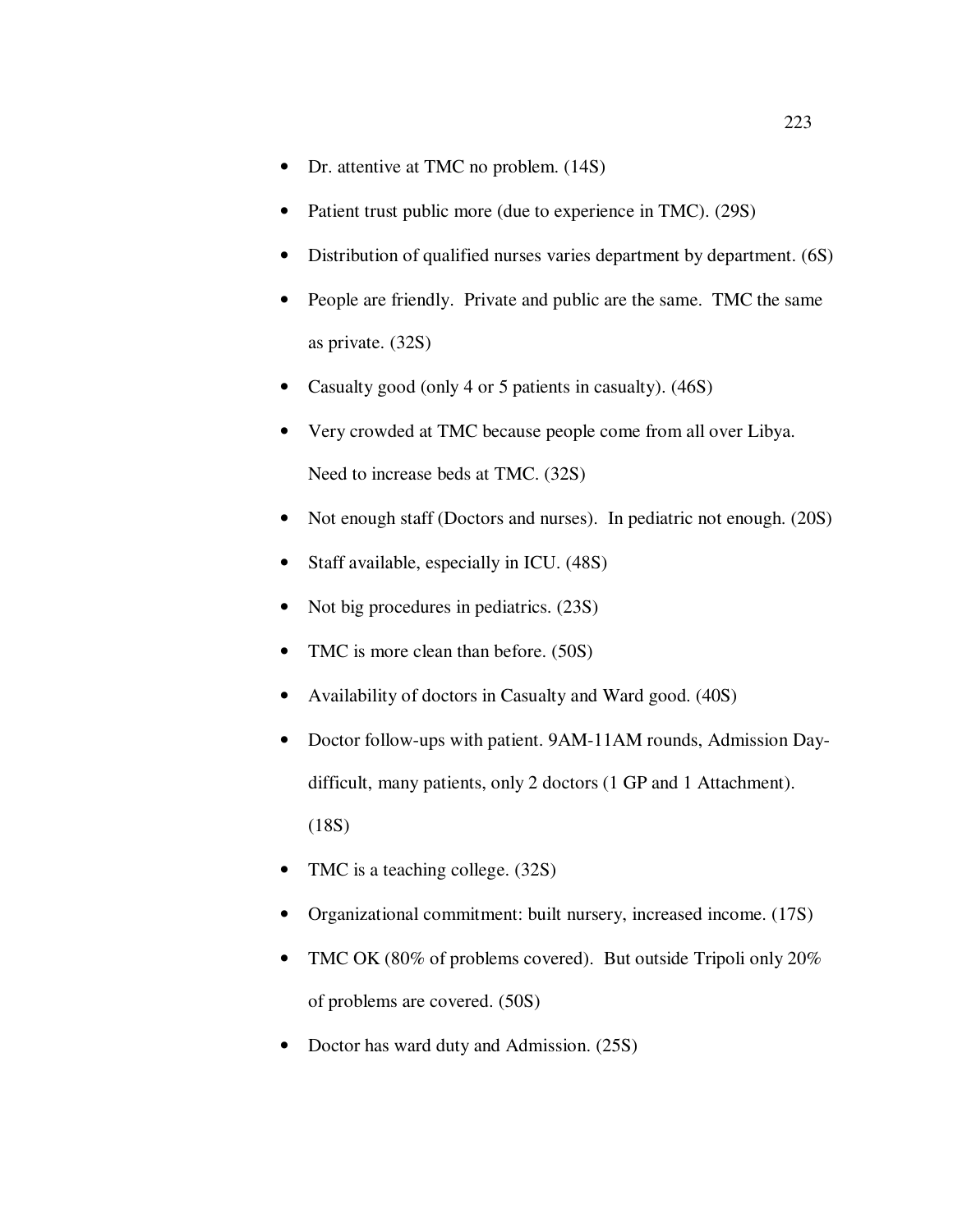- 7 to 8 nurses every day in department. Some are absent. Some difficulty in Ped. Resp/cardio. 2 Sisters at night/adequate. (23S)
- Libya gave more salary. Now consultants in public hospital. Before difficult to find consultants in public, they were in private. (20S)
- Hospital full-prepared when referred. (29S)
- Staff enough, distribution wrong (e.g., need lots of nurses in oncology). (6S)
- Drugs are very experience but free at TMC. (32S)
- Nurses good. Same care on ward and ICU. (37S)
- Less expert doctors in private due to contracts at TMC. New doctors are in private. (22S)

## *Facilities.*

Respondents used the term facilities to describe tangible resources. The axial codes facilities-general, facilities-capacity, facilities-lab, facilities-medicine and facilities-supplies were aggregated into the theme Facilities. Quotes regarding general capacity (e.g., availability of beds) are not discussed in this section as they were illustrated under the theme capacity-availability.

Medicine falls under this theme. Even though patients and staff comment on the lack of medicine in the system, TMC has a stronger chain of supplies than other public facilities. Additionally, patients appreciate that there is no cost for medicine at TMC and other public health care facilities.

• Shortage of medicine in polyclinic. (43S)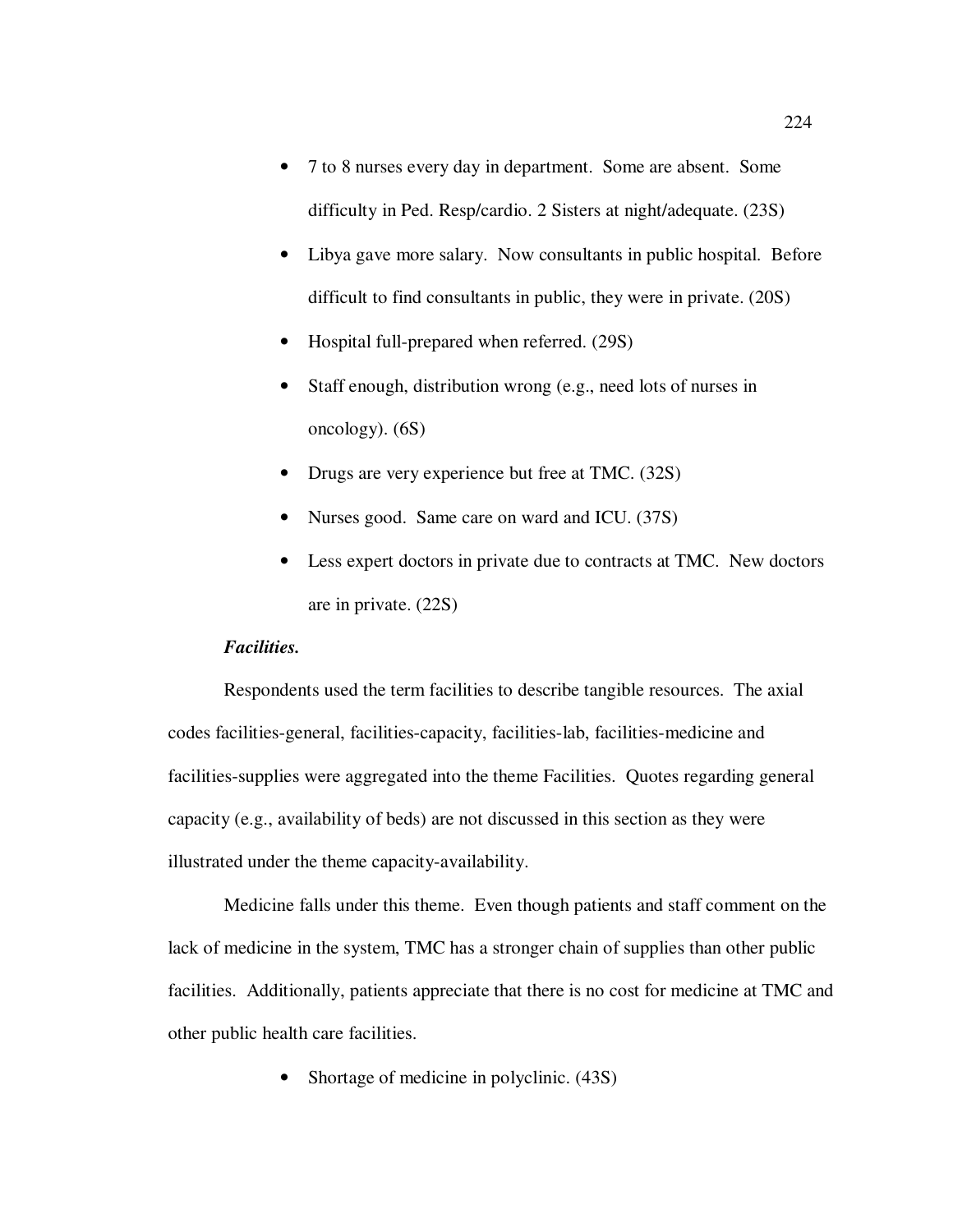- Drugs are sometimes not available (system). (8S)
- More spending on health care would affect for drugs and instruments. (20S)
- Drugs are very expensive but free at TMC. (32S)
- Drugs not available in Libya. (22S)
- Patient is happy about health care system. Doctor and medicine available. (34S)
- When there is availability of doctors and nurses, and drugs than good for patient. (39S)
- Staff tries to bring new equipment, to bring new drugs. (24S)
- Sometimes drug shortage in country, 80% available. (50S)
- Disadvantage of public health care: does not have enough medical care, availability of drugs and instruments. (39S)
- Medicine is available to patient at TMC, some medicine free but in private pharmacy expensive. Sometimes not available at TMC and must go to private pharmacy. (34S)
- Advantage of public health care is the availability of medicine. (48S)
- Not all medicines are available. Some patients advised to buy outside. (25S)
- Need to provide materials (drugs, machines). (8S)
- Advantage of public is medication availability. (34S)
- Just defect in medicine and investigation in patient's home region.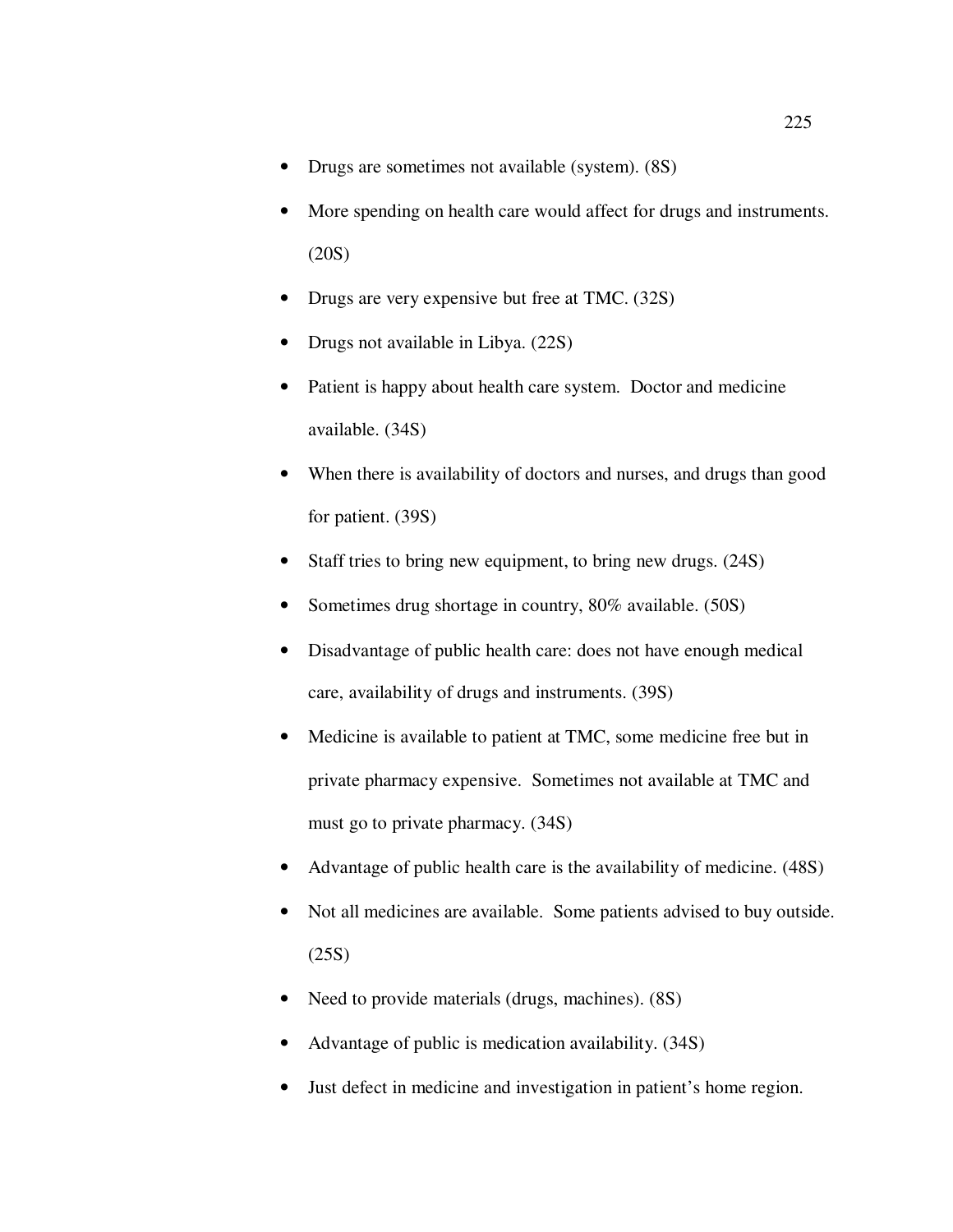(41S)

- Public pharmacies only in hospital. Some areas have public but only antibiotics are available. (34S)
- Still have problem because antibiotics are weak. (11S)
- Informed about medicine. Take medicine from TMC pharmacy. Pharmacist instructs patient on how to use medicine. (34S)
- Advantage of public health care: availability of medicine, procedures, available any time, free, investigations. (16S)
- Patient has no contact with family clinic in region. Come directly to TMC, availability of medicine, skills of doctor of staff, availability of doctor staff (24 hours). Would come directly to TMC regardless of time of day. (15S)
- Medicine not available at TMC. (35S)
- No medication outside Tripoli. (50S)
- Meds some not available at TMC, not ideal. (7S)
- Defect in availability of medicine in public health care. (2S)
- Drugs had to be gotten from outside. Mom paid, not available at TMC. (38S)
- One drug bought from outside. 2 antibiotics from TMC. Nepholizers from outside but finished. (38S)
- Drugs are not available for the patients. (39S)
- Public good-but need more. Facilities, money, good doctors,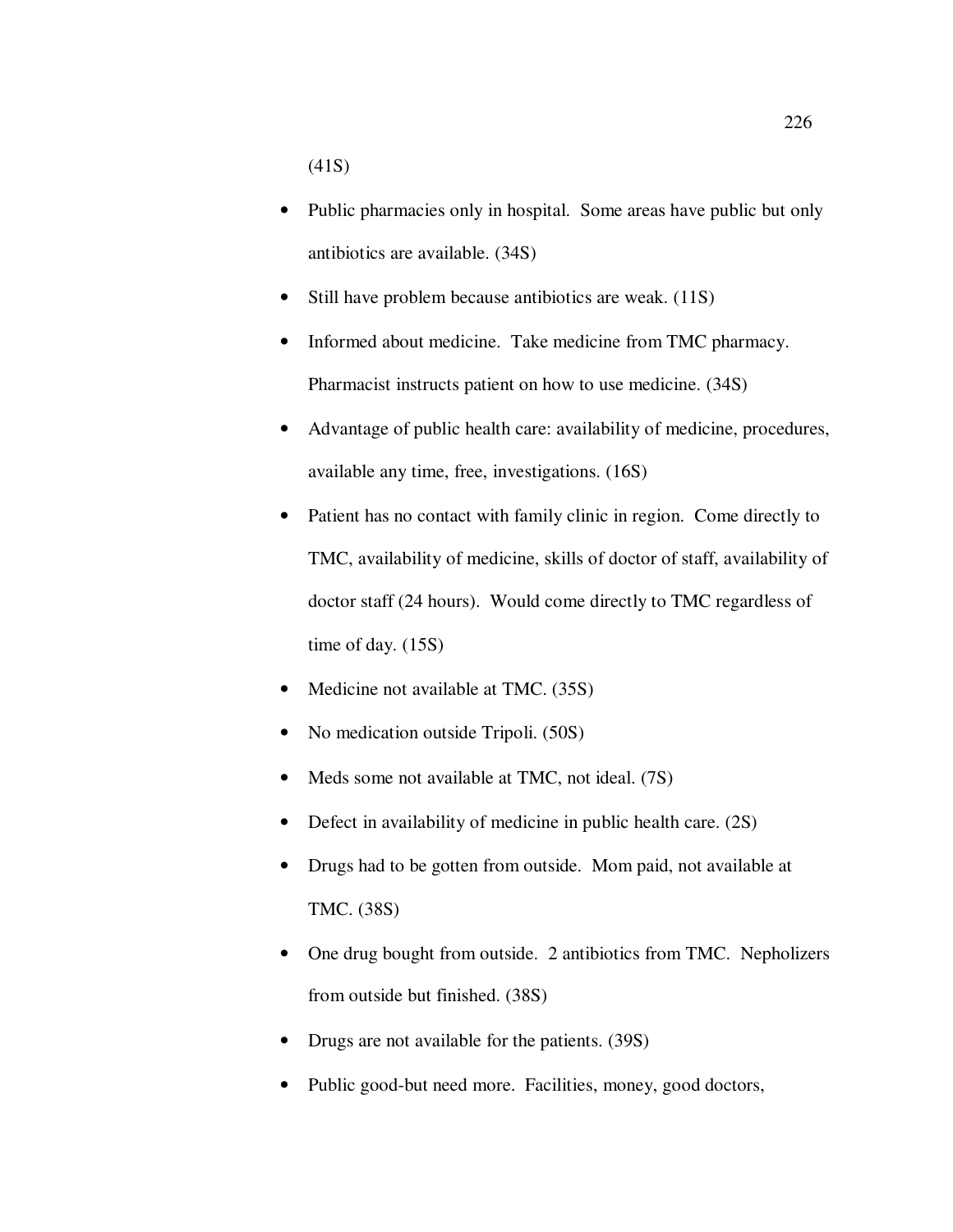medicine, need everything for patient. (38S)

- Organization tries to bring new drugs. (24S)
- Primary care: Doctors OK, availability of doctors and medicine lacking. (46S)
- TMC patients are provided with good medicine, good care, food provided, mothers are comfortable and can stay in hospital. (5S)
- TMC is like a shop, overcrowded, most drugs available but too many people. No continuous supply of drugs. No door to make a new drug available; late getting new drugs, working off the same list. List stays with Administration of Health for 5 years with no change. (47S)

Similar to the accessibility of medicine, TMC has more availability of diagnostic equipment and supplies than other health care facilities. Nevertheless, it still falls short in meeting the expectations of some respondents as illustrated by the responses that follow.

- Other public hospitals have defect in equipment. No empty bed. (29S)
- Everything is available (e.g., equipment and investigation) in private clinics/hospitals. (2S)
- Not good facilities (supplies). Small things not available. (22S)
- Need subspecialty courses (new machines). Instruments are not available because people not trained to use them. (50S)
- Central Lab has updated equipment from Germany. (13S)
- For equipment at TMC (75 to 85% OK). (50S)
- TMC does its best for supplies and availabilities. (13S)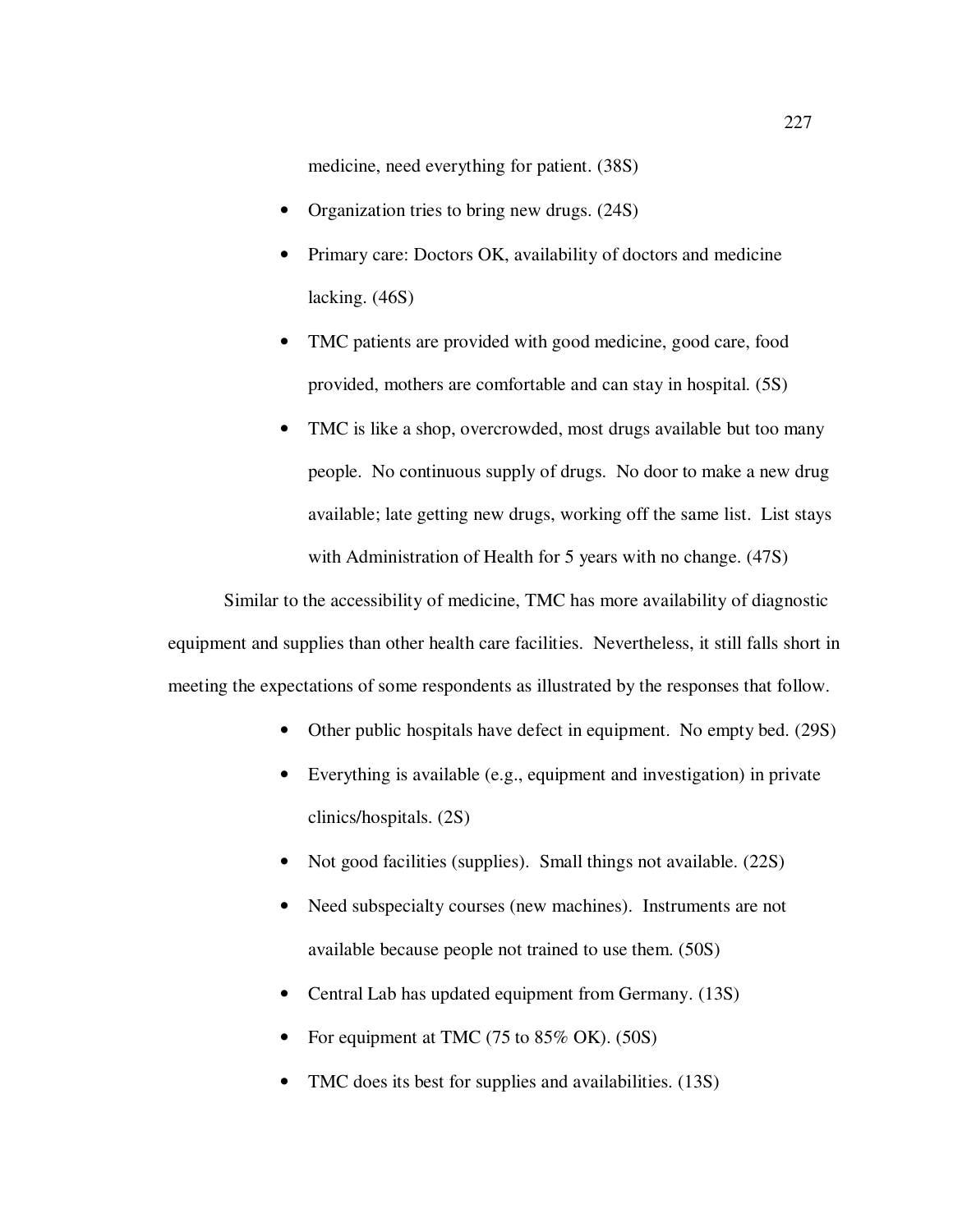- Incubators available at TMC when patient arrived. (37S)
- In public health care investigations or equipment not available. (33S)
- Simple things at TMC sometimes not available but should be. (19S)
- TMC is best place for specialty. Facilities (equipment available). (47S)
- Organization commitment to excellence shown by bringing new equipment (but not for all departments). (24S)
- Told by private clinic that TMC is the best. All instruments and procedure are available. (32S)
- TMC needs Casualty in ward (nurse and equipment). (22S)
- Libyan system is good, equipment is available. (4S)
- Problem is equipment. Continuous supply of disposable items and machines. Some investigations need continuous supply of disposable items for equipment (e.g., buffer solution). Outside, other countries have a company attached to the hospital to help with supplies. (47S)
- If more money is available, give to right man to get more medications and instruments. (39S)
- Need more availability of equipment and facilities at TMC. (1S)
- Private health care should be expanded but need more equipment. (50S)
- Family care- not good, only building. Availability of instruments in family clinic when asked about needles (as patient) said building only.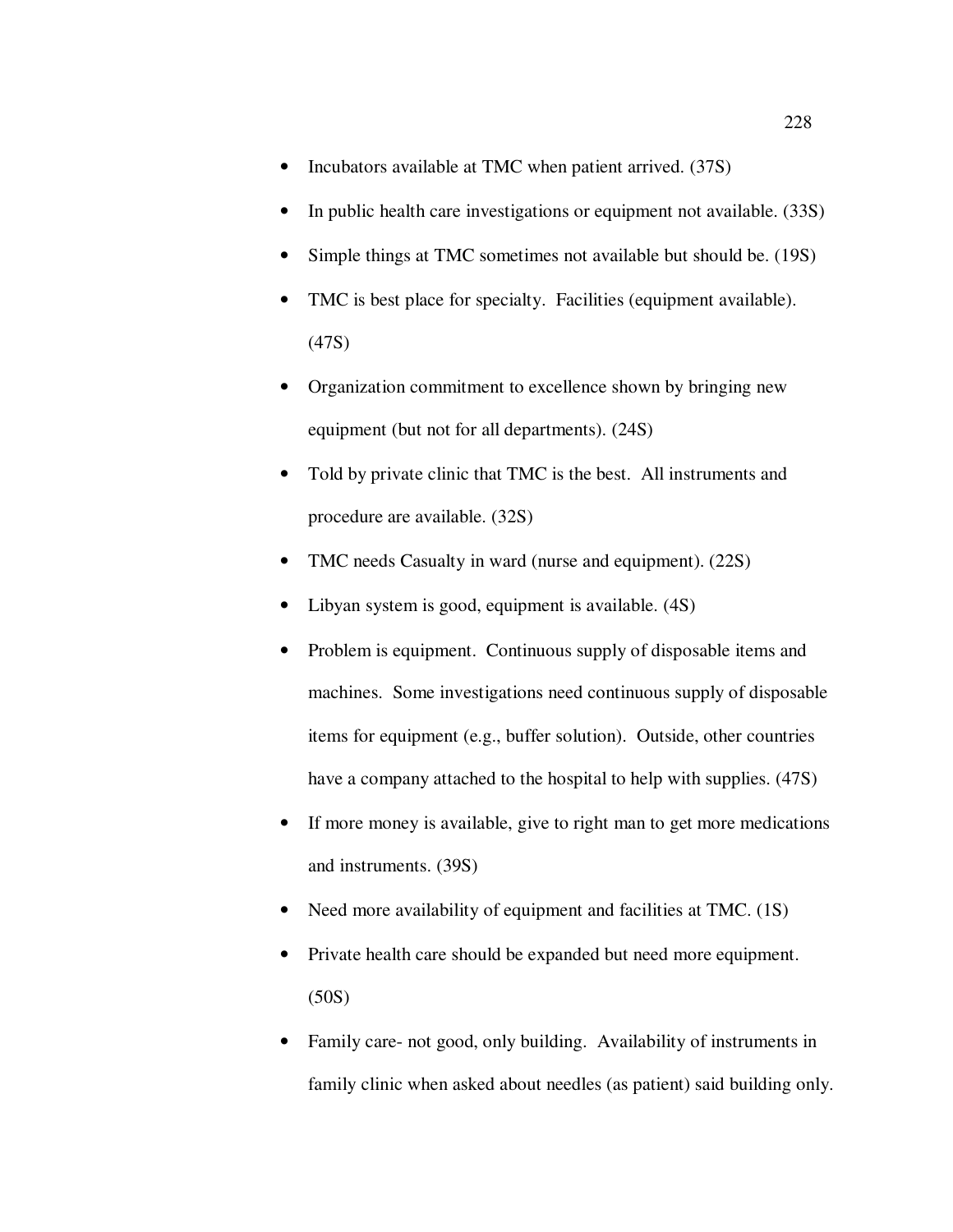(39S)

- If money in correct state it would improve. Needed facilities, supplies, syringes. (8S)
- Generally, we are whiners, always something to complain about lack of staff (nurses and doctors), lack of facilities (supplies, lab). (25S)
- Patients and staff use the term investigations to describe medical procedures and lab work. Patients come to TMC to obtain medical procedures not offered at other private and public health care facilities.
- Organizational commitment to excellence: far from excellent. Provide lab investigation, do not loose, should have disposable gloves, provide facilities. (25S)
- Problem in public hospital (MRI, CT takes too long (investigations). (43S)
- In home region no doctors visit home. No family doctors, if baby not well take to doctor, no special clinic. Doctors good, technician and investigation not present, lack of lab, machines not available. (44S)
- 70% satisfied in health care where patient lives, not like Tripoli. Limited facilities. (they have to buy investigation in private because not available in public.) (29S)
- Lab has a gap in TMC, needs development, defect in lab tests. (47S)
- TMC needs more care, increase procedure, increase beds in wards and ICU (esp.). Only 6 beds in ICU, need at least 10. Increase number of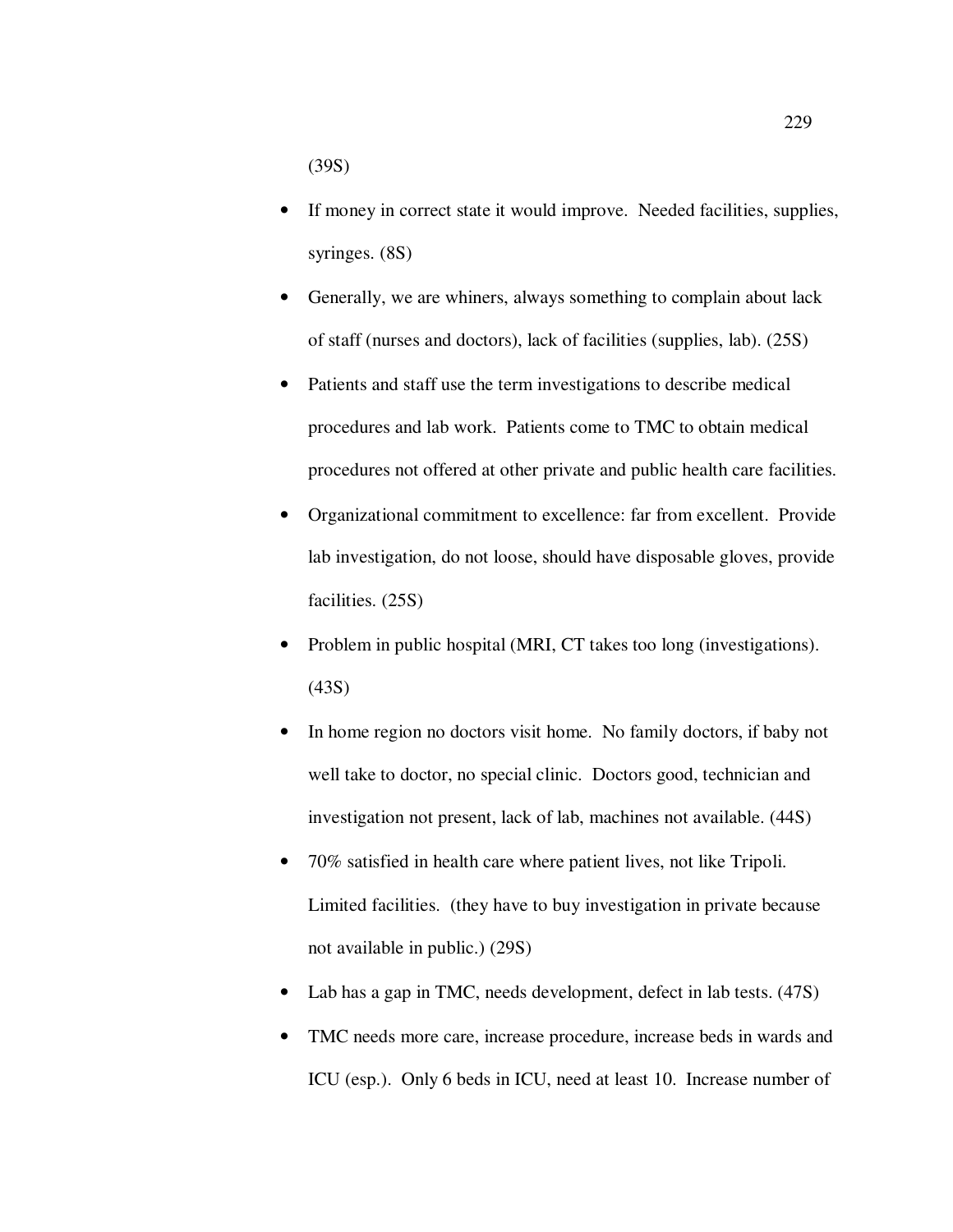nursing staff, esp. in ward. Resp. and cardio patients are together need more nurses. (17S)

- Some investigations not available and take too long. (8S)
- Public: big advantage, lots of machine, offer lots of procedures. (6S)
- 50% of the time the reagents in the lab is not available, investigations get lost and not available. Canulas are not good quality.

## *TMC Staff.*

Quotations related to TMC staff were the most frequent. The following axial codes were aggregated into the theme TMC Staff: staff-doctors, staff-education, staff-English language, staff-nursing, staff-pharmacist, staff-skill staff-support, staff-TMC managers/admin, and staff-training.

Even though some patients were satisfied with nursing care, nurse competency is of concern of many patients and staff. Administrators, nurses, and doctors acknowledged that the skill level of the nursing staff needs improvement. Libya has compensated for the gap by hiring foreign nurses, placing the most skilled nurse in the more critical units, and initiating new training programs.

- Nurses are not good. Foreign nurses are not well selected. Libyan Sisters are not qualified. Need some control. (47S)
- Nurses answered questions, respond to requests, check canula. (41S)
- Sometimes only 2 nurses on duty. So can not have patience. Nurses only have time to dispense medication. Lots of patience. Only have time for basic needs. (25S)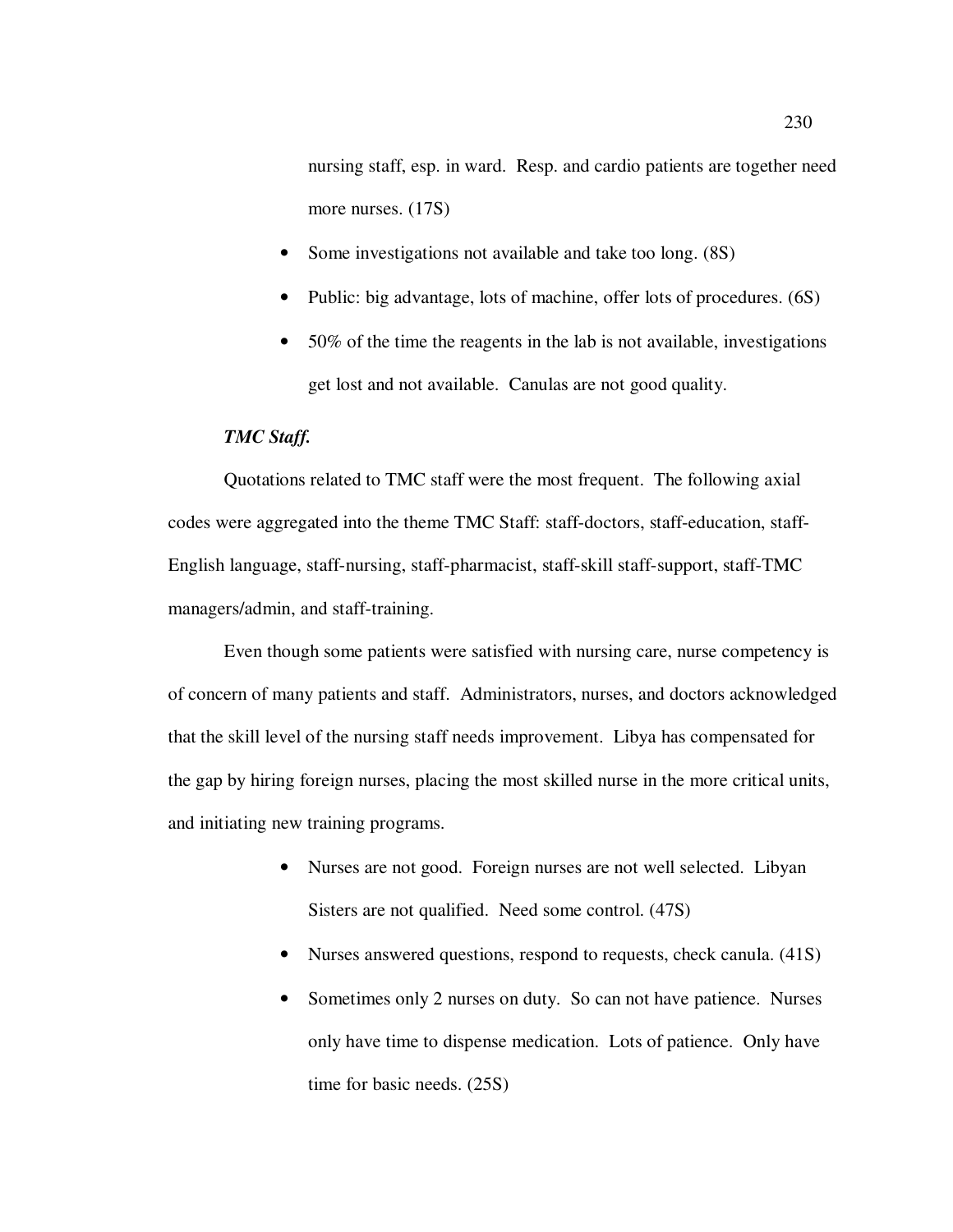- Nurses-not good; they talk badly to patient (Mom). (11S)
- Need good nurses. Most nurses are lazy. (22S)
- Nurses just want to sleep at night. (49S)
- Nurse has gentle relationship with mother, played with child, gentle when remove canula, both Libyan and non-Libyan. (41S)
- Talk to doctors not nurse because nurse not good. (34S)
- There is no respect for Doctors by nurses. Doctors do work for nurses. (7S)
- Philippine nursing skill-good; Libyan-according to the nurse. (11S)
- Sometimes nursing care not good.  $(6S)$
- Nursing skill: OK, but extraction of blood. Sometimes has difficulty. Does not know if because baby is small or nurse needs more training. (29S)
- Nurses have defect. Nurses not doing job exactly. Delay in medicine. Need more contact with baby. (48S)
- Nurses are available but no benefit from availability of nurse. (14S)
- Same problem with availability as nurses. Take time, one doctor with many patients (20 patients). One doctor after 2 PM, heavy workload, overloaded. OK in daytime. (38S)
- Nurses: Nursery OK, Ward not OK. Nurses do not give medicine on time. Call and do not respond. At night they do not answer or just say take it easy. (21S)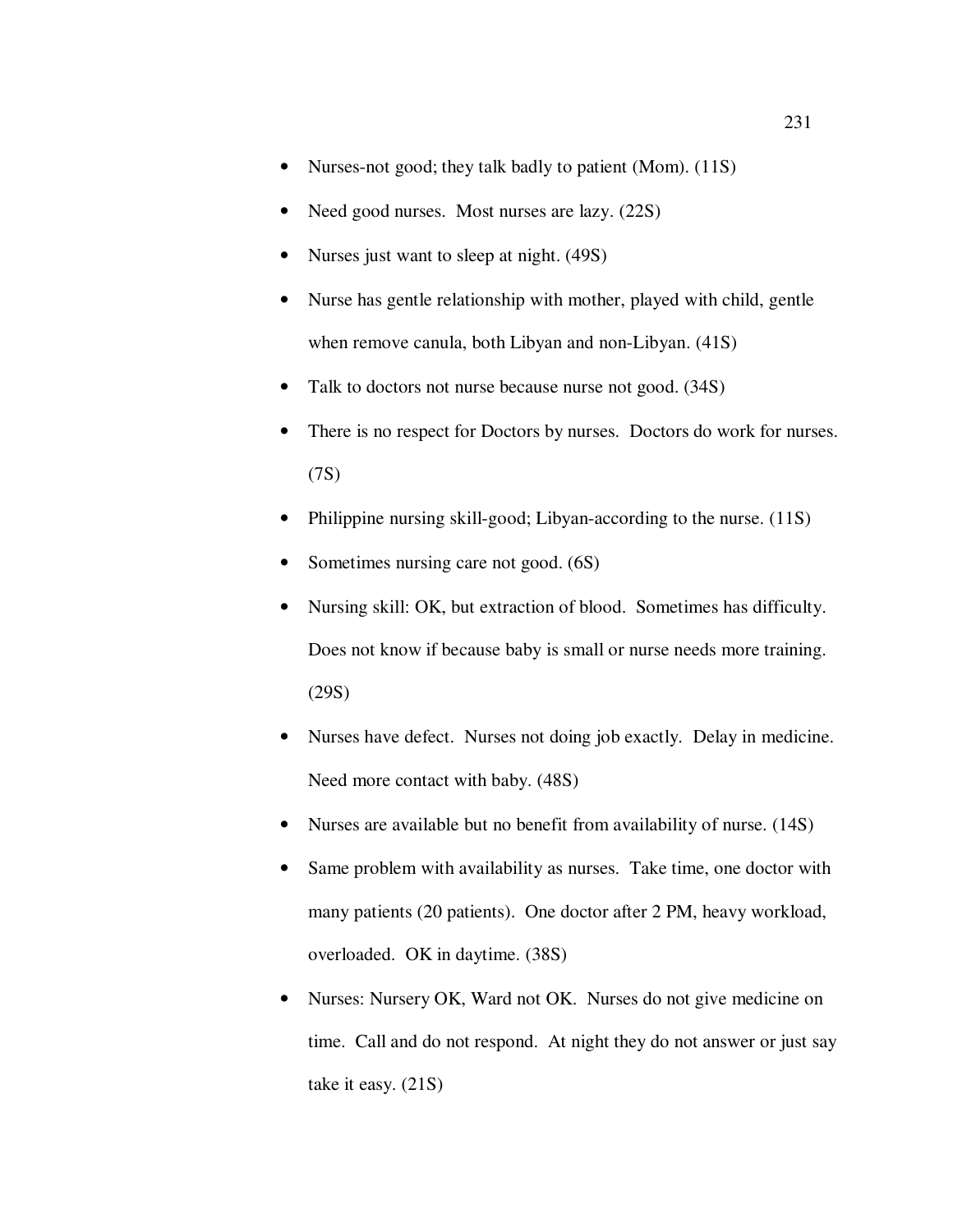- Nursing staff needs better behavior. (49S)
- Libyan nurse inserted canula very fast. Good. Prepared drugs. Libyan and non-Libyan nurses the same. (38S)
- Level of nursing needs to improve. Libya is starting courses for nursing staff since 1 year back, to improve English, bought expert to improve level. (13S)
- Sisters (nurses) give medicine, patient must call nurse for medicine. (28S)
- Problem is the staff: nurses (skills and behavior). (11S)
- Nurses are not doing job directly, do not measure temperature, only when Mom asks does nurse bring medication, at night more difficult. (49S)
- Thankful to yesterday's nurse. (34S)
- Nursing skills bad, especially when inserting IV, no difference among Libyan and non-Libyan nurses. (49S)
- Nurses are technically good.  $(44S)$
- Nurses know all things, is satisfied but has too many orders. (38S)
- Disadvantage of public: nursing staff. (49S)
- Non-Libyan nurses good. Libyan nurses not good, drugs not given on time respondent ask for drugs, advice of doctors. (11S)
- Problem with nurses, not qualified, need more qualified Libyan nurses. Even though have some imported nurses, still not satisfied. (13S)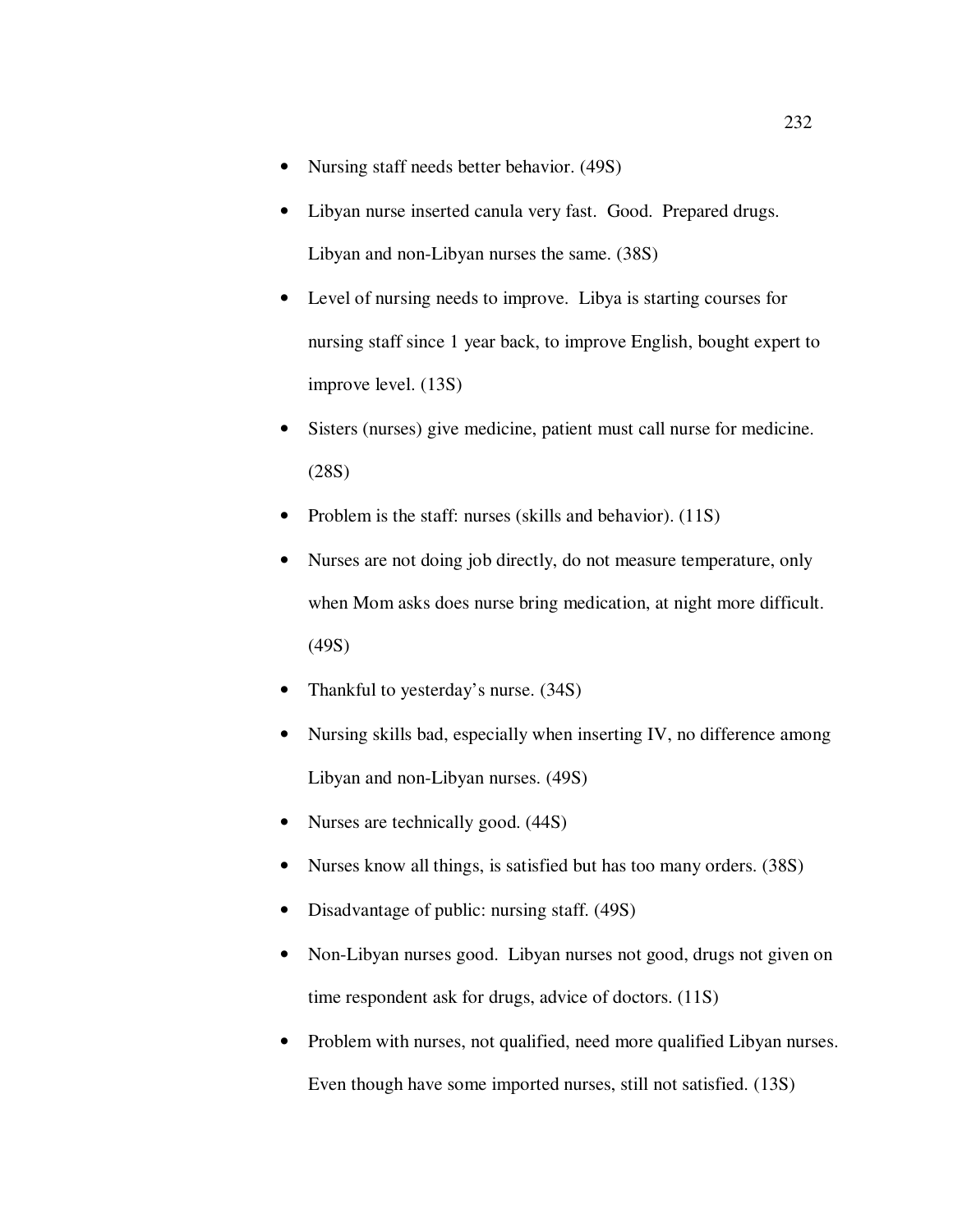- Nurses need more advice, need to improve nurses, they are always here if we improve nursing staff it will be better for patient. (20S)
- Nice, nursing staff at TMC, is best one. (15S)
- Nursing staff has nice communication, attentive, very nice, skills very nice. (31S)
- Nurses have good English, they try to take more (classes). (32S)
- Patient had good relationship with doctors (especially doctors in Casualty). (43S)
- In public health care, nursing staff used to be good but now not good. (34S)
- No problem with nurses, contact freely.  $(45S)$
- $\bullet$  1<sup>st</sup> admission, relationship good with nurses. (15S)
- Need good education for medical skills for nurses and doctors. (35S)
- Nurses have better relationship with patient than General hospitals. Medicine on-time, skills better. (45S)
- Not good relationship between nurses and doctors (lazy nurses). (22S)
- Nurses know their job, thankful to nurses. (32S)
- Philippine nurse very good. Libyan nurse yesterday good, attend every hour. Nurse did not give antibiotics today. Every 2 hours. She asked nurse, in same room patient removed IV. (34S)
- Skills of nurse: not excellent/normal, according to nurse. (26S)
- Nurse had to refer questions to doctor. (10S)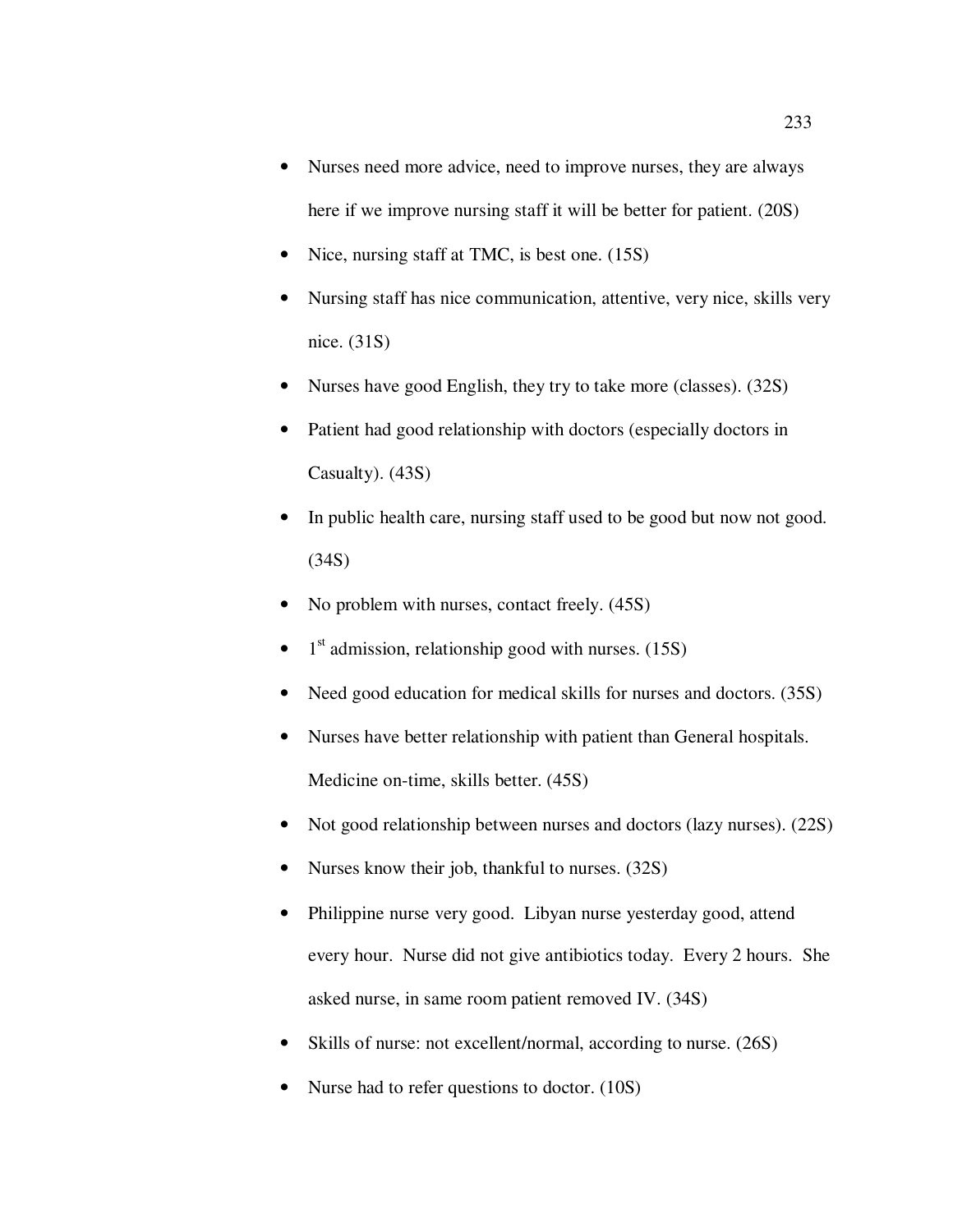- Second time in TMC, nurses give medicine during time. (40S)
- Small number of Sisters (nurses) not good, most are very good. (18S)
- Nurse training should be care of patients, procedures.
- Nurses have good relationship with patient, they try to create relationship with mother. (16S)
- Nurses skills good, only experienced (ICU, Oncology, neonatal good), others need more training (esp. new ones). (8S)
- Nursing skill is not good. Many times, inserted catheter in jugular vein because visible (but difficult for patient). (28S)
- Nurses need 7 years of study, now 4 years. (34S)
- Nurses informed Mom step-by-step. (29S)
- Libyan nurses not taking proper responsibility. (23S)
- Nurses need training on cauterization on IV fluid. (29S)
- Nurse stayed with child. Satisfied with nurse. (43S)
- TMC nursing staff is understaffed. (7S)
- Some nurses are lazy. (8S)
- OK, nurses to nurses in unit wonderful. Know each other a long time. (6S)
- $#1$  problem is laziness of nurses.  $(7S)$
- Not satisfied with medical treatment, 80%. Doctors good but not nurses. (28S)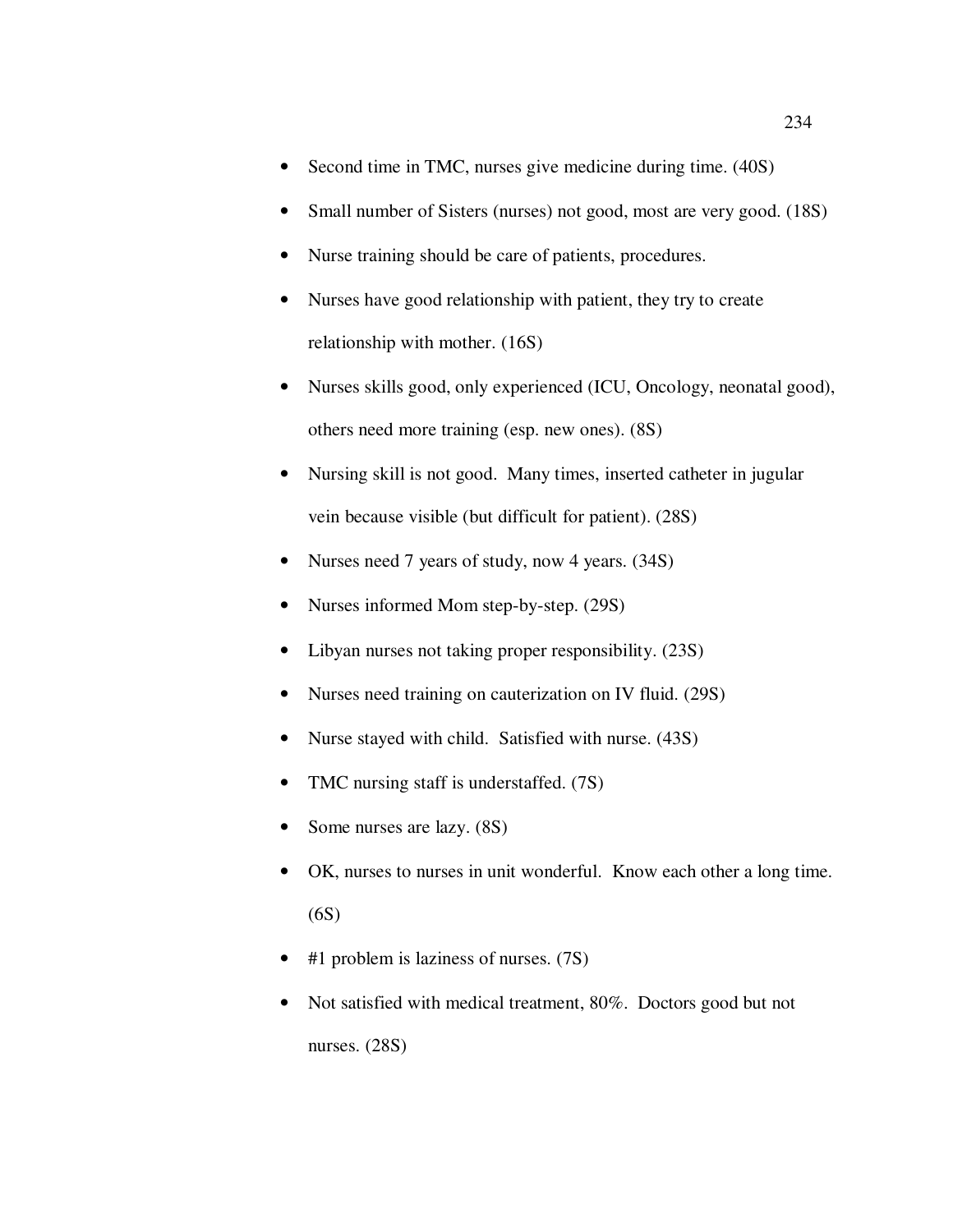- Non-Libyan nurses have better skills and relation than Libyan nurses. (42S)
- Ask nurses many times, they say OK but they do not follow through. (8S)
- Need to improve thinking of people of nursing staff, defect in thinking of Libyan people on perception of nursing staff. (17S)
- Nursing staff best in skill. (14S)
- Nurses not skilled just lazy, miss doses. (22S)
- Some nurses difficult to communicate, some lazy.  $(8S)$
- Nurses need training. (6S)
- Nurses very good (responsive), overcrowded ward, only one nurse, can not respond to all orders. Sometimes seek her out many times. After 2PM only one nurse, in morning OK. They must go to lab and do canula. (38S)
- Nurses should be taught how to deal nicely with patients. Nurses: more education on what to say but availability affects this. (25S)
- Not good procedures-nurse (IV). (34S)
- Older nurses not satisfied. (7S)
- Nurses help very much, very friendly. Very nice, they love sister (patient) very much. Very excellent. (32S)
- Nurses give treatment on time, good communication. (12S)
- Nurses gave very nice explanation, explain if vague. (29S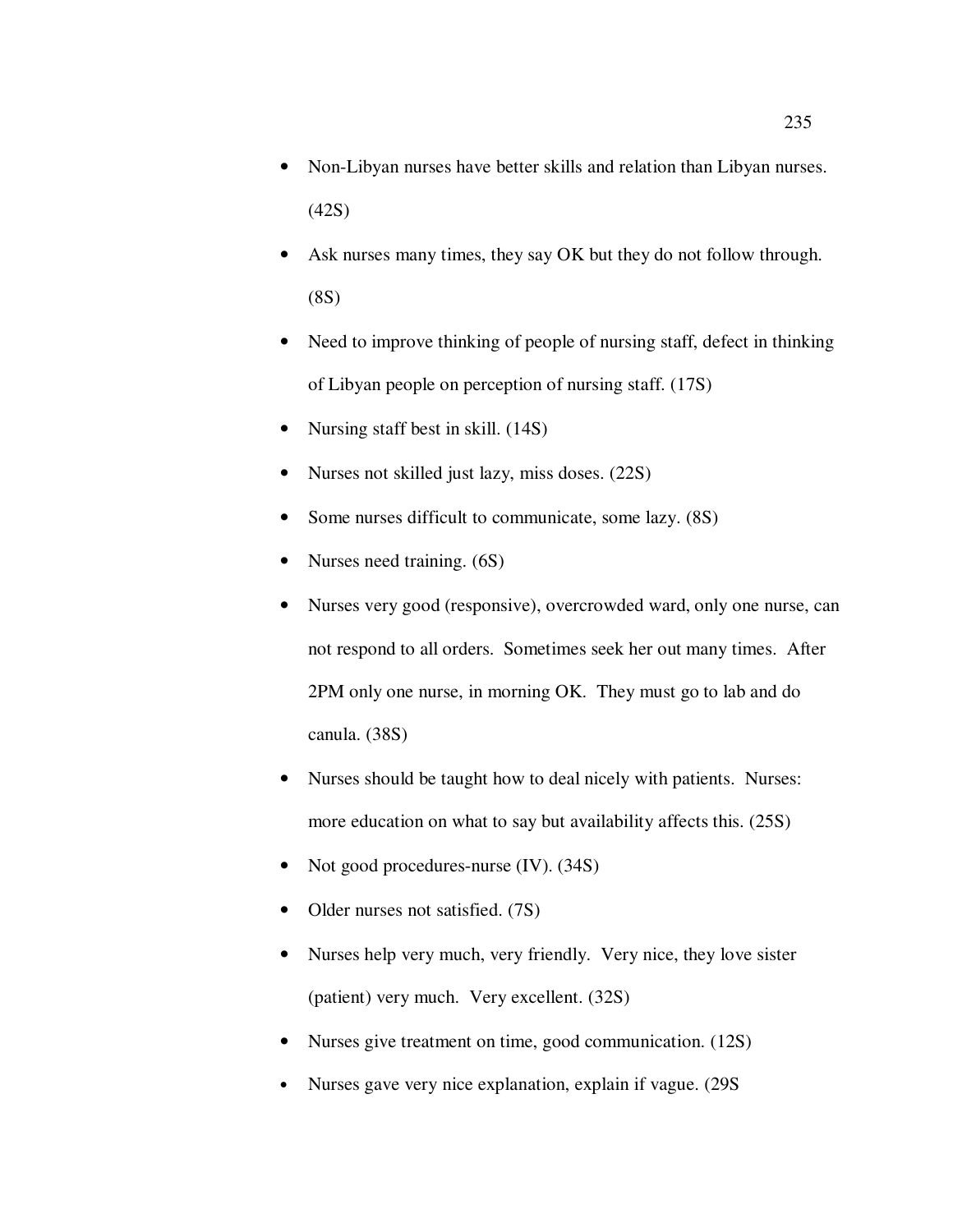- Some nursing staff OK, some not, need education not staff. (17S)
- Most critical departments, ICU, Casualty by good system and most qualified nurses. (13S)
- With Libyan nurses not satisfied. Libyan nurses under qualified. Libyan nurses. Libyan nurses are lazy-just come in. (7S)
- Nurses must go to lab and do canula. (38S)
- Libyan nurses not good.  $(11S)$
- Satisfied with nurses, received treatment on-time. (41S)
- Skills OK of nursing staff. (48S)
- Nursing care is good but is according to nurse (IV, injection). Patient had immune suppression disease. Some nurses refuse to touch patient but should. (35S)
- Nurses' skill: some OK-some not. (33S)
- Nurses have no sense of responsibilities, can not find them; they should stay in nursing station. (7S)
- $\bullet$  1<sup>st</sup> day nurses skill is OK, not enough. Mother bought medicine with her. (45S)
- There is no clear training for nurses. Nurses come from middle school. Teach only theory to nurses, no practical knowledge, no good experience. (47S)
- Nurse took blood without gloves (needing more education). (12S)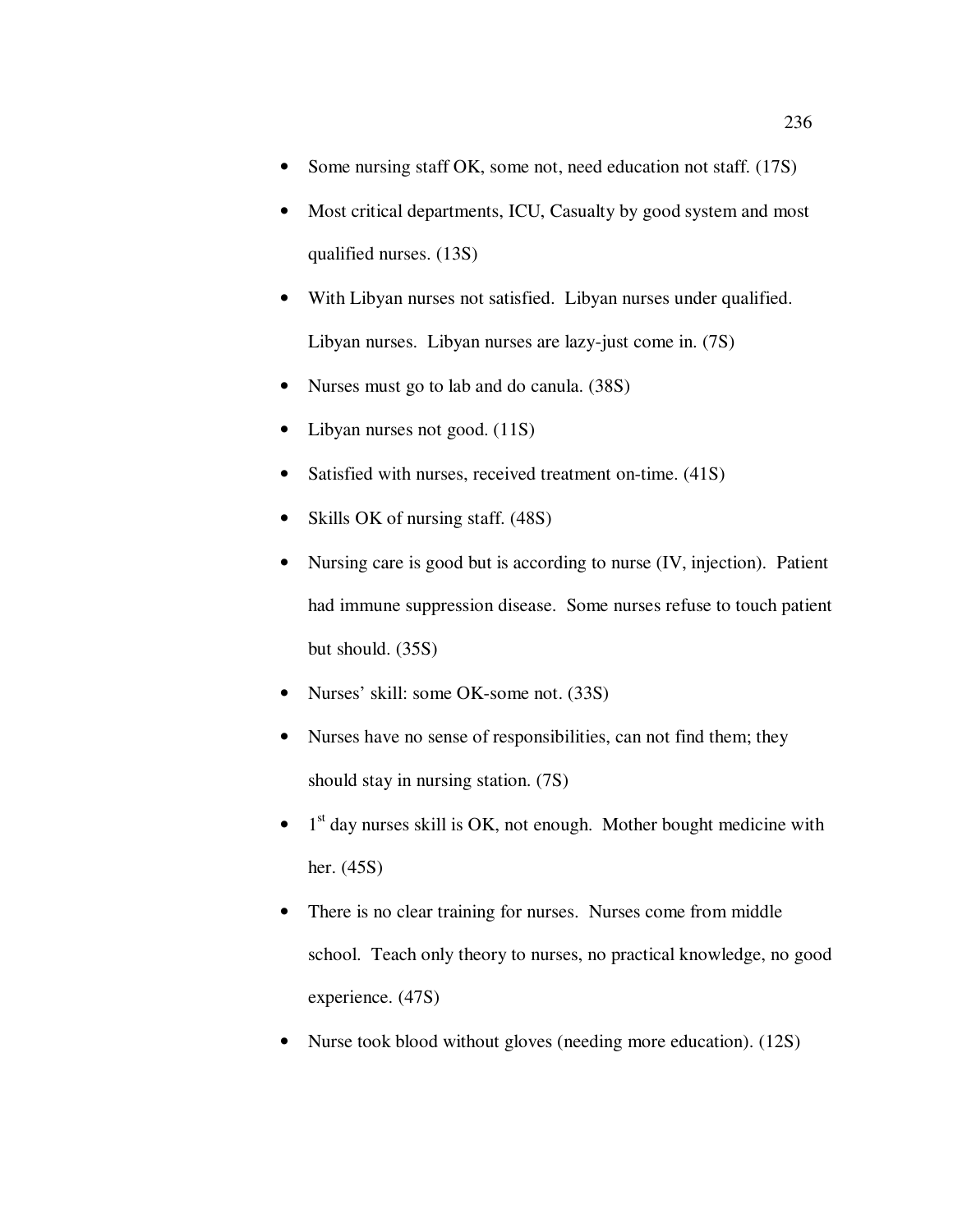- Sometimes nurses responsiveness is OK but when busy or at lunch, not available. (16S)
- It is Sisters (nurses) responsibility to know about patients at home, preventive care; they should educate the patient to how to stay healthy.
- Nurses should be monitored every hour, they need more skill, nurses are not good in a previous admission in gynecological department. Respondent asks for drug from nurse and still has not received it.  $(11S)$
- Nurses need their own room (lounge). (32S)
- Nurses skills are OK, MashaAllah. (41S)
- English classes are very important. All files are in English. (6S)
- Level of caring of nurses is not good.  $(34S)$
- Nurses should be trained, esp. new ones and Libyan ones. (8S)
- Nurses need more education in English language. (12S)
- Need more control of nursing staff and behavior. (15S)
- Nurses need more training in how to deal with patient. Behavior (her experience good). (29S)
- Patient is satisfied with interaction with nurses, received medicine ontime. (46S)
- Skills of nursing staff: MashaAllah, Al HamduAllah (27S)
- Nurses are attentive in the morning good, afternoon not good, previous stay in surgical department had better nurses. (10S)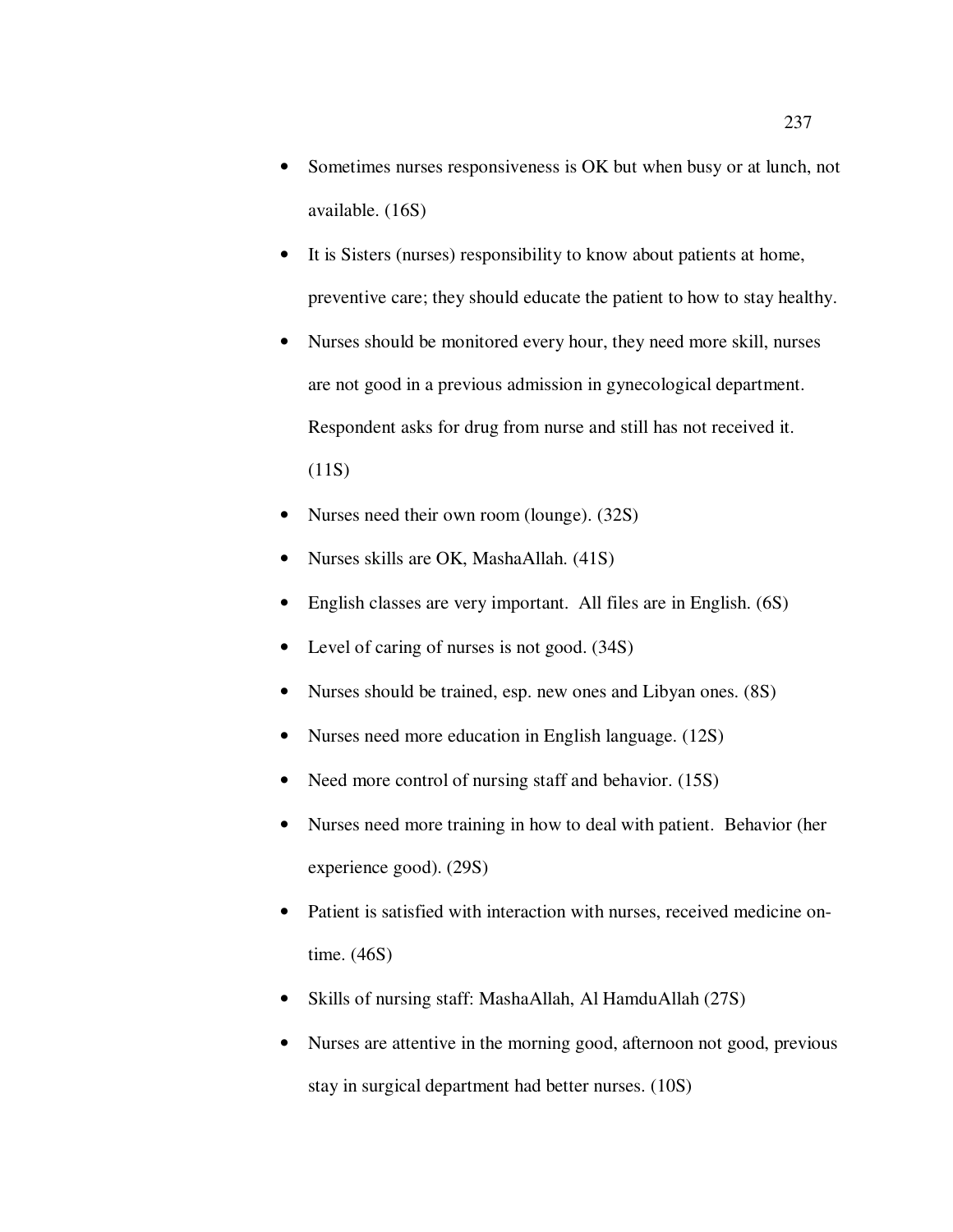- Patient asks questions of doctors not nurses. (26S)
- Nurses, helpers, technicians have defect. (30S)
- Nurses are available 24 hours. (41S)
- You have to teach Libyan nurses everything headache for respondent. They need to study more, nursing care, patient to patient interaction. (7S)
- Nurses use good procedures, patient did not cry. (10S)
- Nurses were cooperative. (4S)
- Nurses are good in ICU, ICU better, more care, more questions answered by nurses. (36S)
- Older nurses have skill, newer (1 or 2 years on job) ones do not (39S)
- Some nurses' skill is OK, some defect. (21S)
- Nurses (non-Libya) learned from non-Libya nurses, its enough for them. (7S)
- Timing by Libyan nurses: they do not respect time. Unfair for non-Libyan nurses. 30 minutes to 1 hour late. Leave earlier than they are supposed to. (6S)
- Must improve Sisters (nurses), not taking proper responsibility. Not attentive to patient, patients get angry. (23S)
- Nurses have no initiative, no care, just work then go. (7S)
- Patient not satisfied with nurses, unless you call. Nurse told her take medicine and bed outside hospital. Nurse took bed and medicine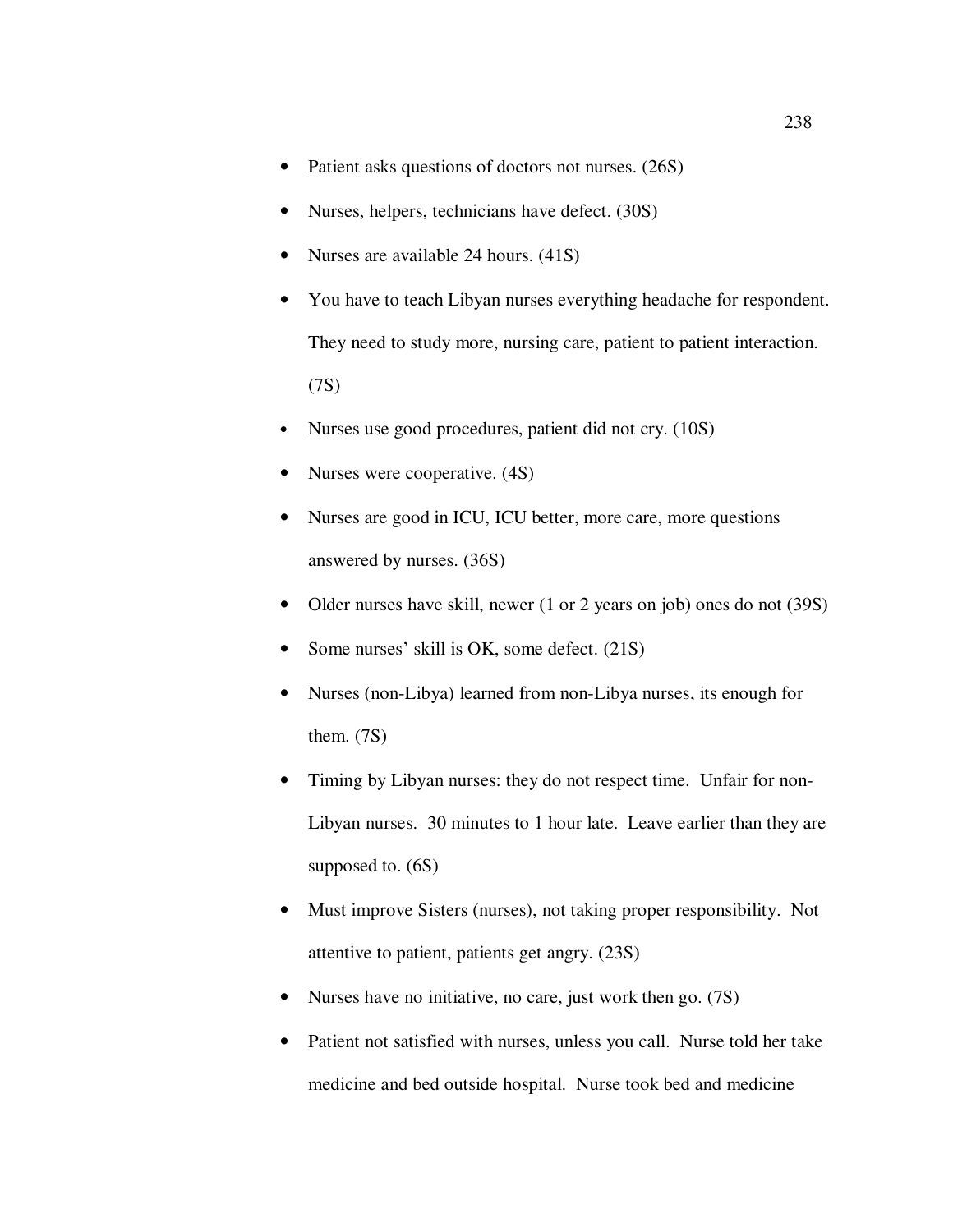outside hospital for money. (28S)

- Missing some information from doctor, not clear. Using medical terms, so missing information. (14S)
- Nurses defect affect patient satisfaction; there are nurse mistakes (e.g., side effects), patient complications. (50S)
- When need Sisters (nurses), they come. (9S)
- There is defect in nurse. (49S)
- Nurses skills OK, good relationship with child. Relationship good with child (Libyan and non-Libyan). (46S)
- Satisfied with nurses, nurses did what she asked. (16S)
- Nurse has caring and skills; respondent referred to IV lines. (3S)
- Started nursing school in University. Instructors are Philippine. They will have same curricula. Eleven nursing students now. Best solution. (7S)
- Only one nurse yesterday good (attentive), others not good. (34S)
- Libyan nurses not involved 100% in work. Need to care. Try to solve problem (Libyan nurses). They need deeper probing. Libyan nurses give up, need more follow-up. Try to care, need follow-up. (6S)
- There is negative reinforcement not positive reinforcement. Report on nurses of mistake (or transfer to another department). Pay depends on degree not performance. (50S)
- Every question answered by nurses. (46S)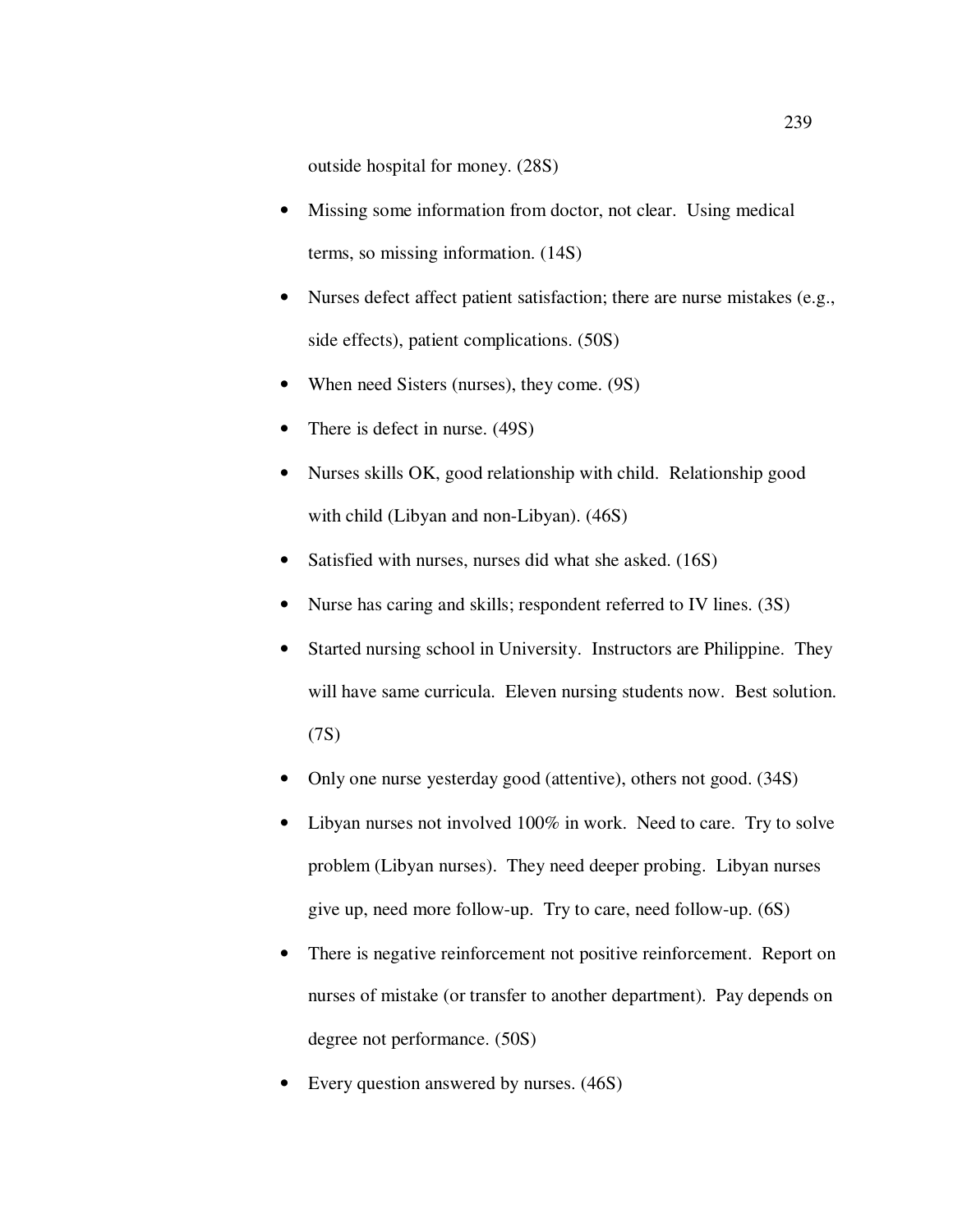- Nurses were available all the time. Excellent, perfect. (32S)
- Nurses still not good. Libyan nurses worse than non-Libyan. No good reporting by nurses on patients. (50S)
- Nurses have good care with baby, especially with IV and giving medicine. Non-Libyan nurses have better skills and relation. (42S)
- Everything available (training) for nurses but they do not take advantage. (13S)
- Nurses "are so bad" (skill), not all in general. (24S)
- Some nursing staff OK, some not, need education not more staff. (17S)
- Interaction with nurses is very good, all staff very, very good. (27S)
- Dr. has to do job of nurses and helpers.  $(8S)$
- Nurses and doctors need training in emergency, trauma, how to take investigation (ultrasound), and resuscitation (including population). (44S)
- 50 patients with 2 nurses affects level of caring. No time to observe or sit with patients, mothers not sufficient, barely enough time to take vitals, give IV. (6S)
- Need to bring more qualified nurses. (25S)
- Nurses have no advice to give. (11S)
- Nurses need more training. (8S)
- On nursing skill: AlHamduAllah. Were all Libyan nurses in Casualty. (43S)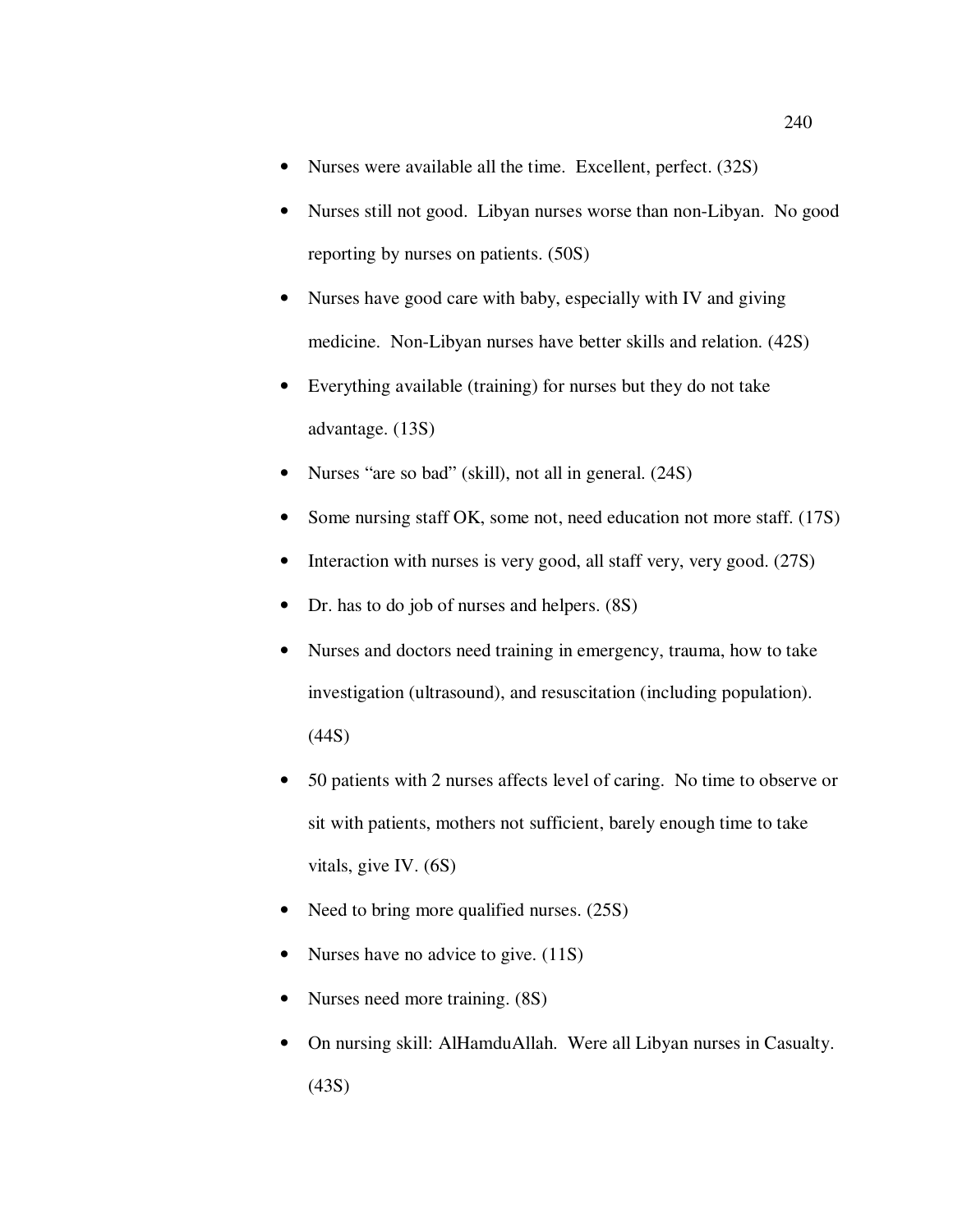- Helpers need to complete work. (8S)
- Nurse answered all patient questions. (27S)
- Respondent is satisfied so far with interaction with nurses in both department and ward. (45S)
- Defect is with nurse. (14S)
- Private hospitals/clinics have more comfort more smiling nurses. (25S)
- Sometime shortage of nursing staff. "to tell the truth" Sometimes patients getting inadequate care. Sometimes shortage of nursing staff.  $(5S)$
- 7 to 8 nurses every day in department. Some are absent. Some difficulty, Pediatric Respiratory and Cardio. Two Sisters at night/adequate. (23S)
- Suggested improvement projects: Increase number of nursing staff, especially in ward. Respiratory and cardio patients are together need more nurses. (17S)
- Disadvantage of public health care is the nursing staff. (28S)
- For Libyans, nurses are satisfied with job.  $(7S)$
- Some nurses do OK but others do minimum. (rush through routine). (16S)
- Public health care has defect in nursing staff. (48S)
- Patient is 0% satisfied with nurses response. (28S).
- Need more nurses. (7S)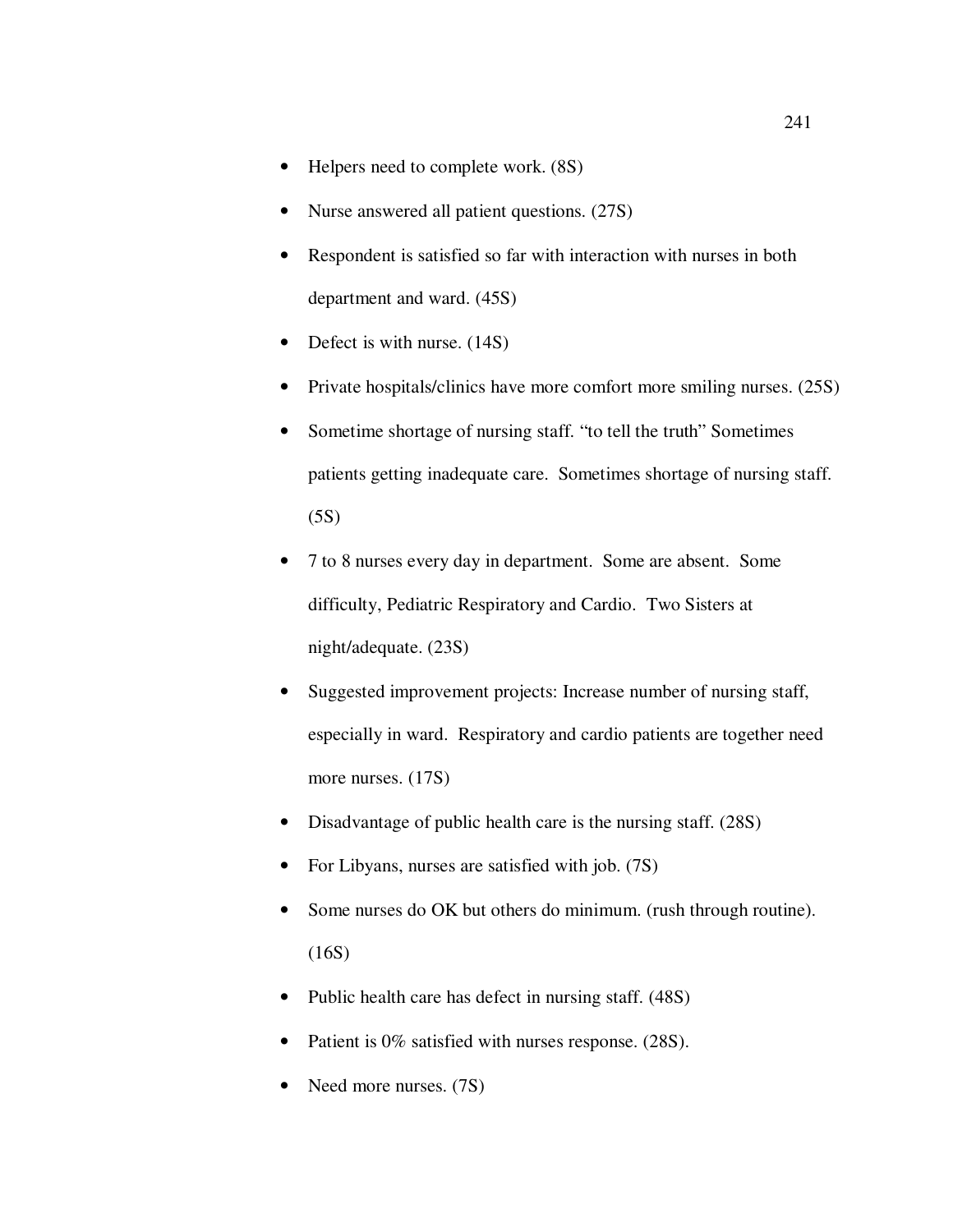- At 3:00 PM do not find any nurses. (28S)
- Patient receives medication on time from nurses, answer questions. (42S)
- Mother not satisfied with interaction with nurses, bad relationship, treatment on time, when asked to measure temperature or change beds, or change catheter they do not come fast. Sometimes nurse says she is busy or going to lunch, they neglect care. (14S)
- Private health care needs better skills of nursing staff. (49S)
- First week some delay in time for medicine, some nurses did not respond to questions but then it got better. (48S)
- TMC: if patient not satisfied it is because of poor nursing care. (7S)
- Nurse staff does not work good. (33S)
- Nurses have good skills. (40S)

Doctors include several levels. Consultants are the highest level and interns are the lowest. Consultants have managerial and teaching responsibilities. There is a wide level of skill among the doctors, and patients often do not distinguish, nor can they distinguish, the difference in level or skill. Consultants have more experience and all the Consultants this researcher met had training outside of Libya.

- Dependent on Consultant, able to give opinion and it is taken. (22S)
- There is a lot of difference between TMC and polyclinic in doctor skill and investigations. (42S)
- Patient is satisfied because doctor is qualified. (3S)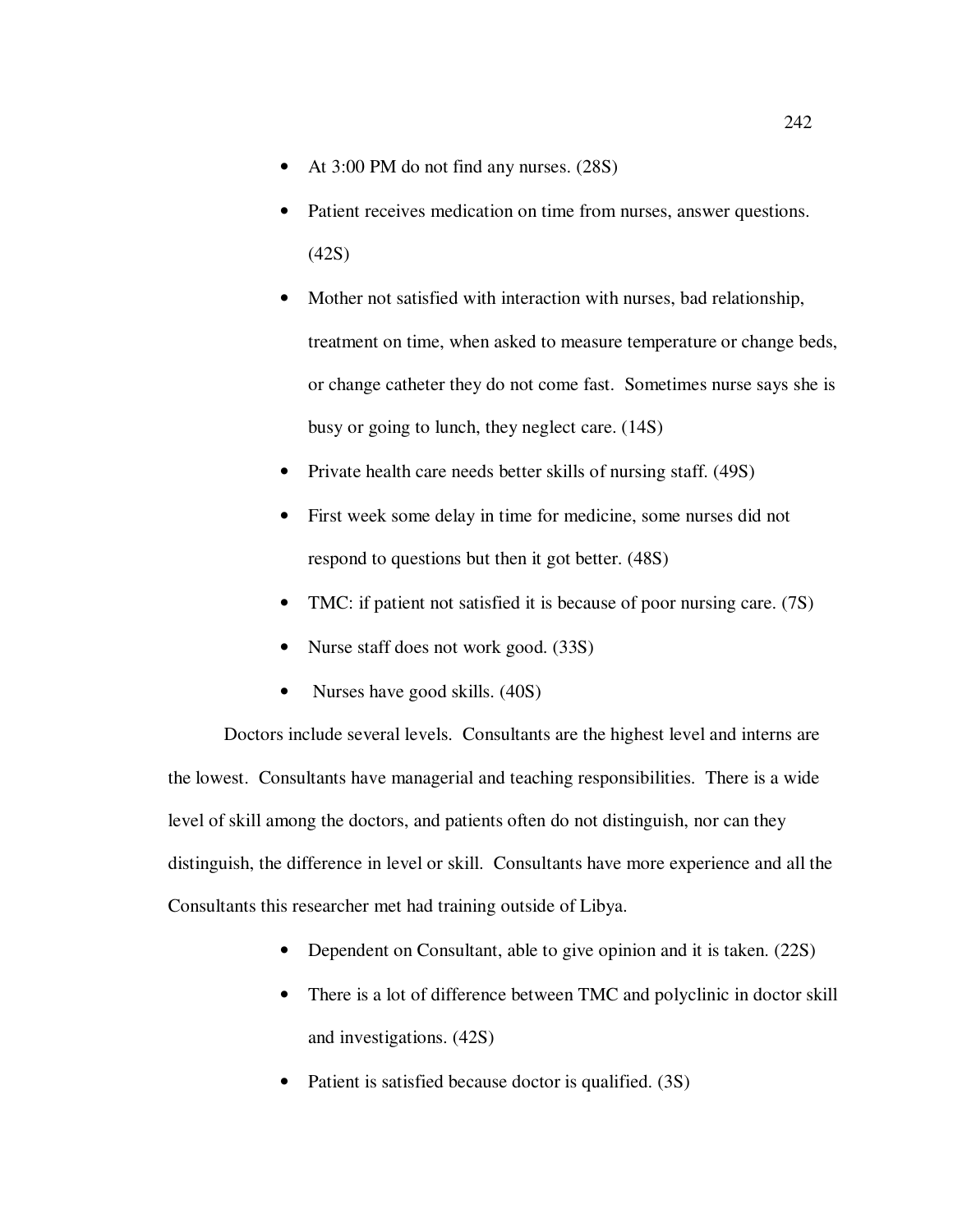- Patients not satisfied with Libyan doctors. (18S)
- Most doctors have half care in heart, 70% care. Some do not care. (50S)
- TMC only place for cardiac care. Benghazi has cardiac but not all instruments are available. (27S)
- Some time doctors give simple answer, other times medical terms (especially when doctors talk among themselves in English). (49S)
- Respondent signed contract. "so lucky". All doctors once finish internship must work many months without income so doctors get depressed, they work many hours. (8S)
- Doctor to doctor communication good.  $(8S)$
- Giving doctors more money will not change anything much, once pay was increased doctors stay at TMC. (18S)
- Problem is visitors come anytime and doctors are not comfortable. (13S)
- There is very good communication from with doctor, but maybe because Mom is a doctor, maybe that is why. First day Mom very worried and nagged doctors, child is very young. With other patients also good. (38S)
- MashaAllah. Doctors are good, patient hemorrhage-doctors come. (34S)
- Came at 4AM and doctor available. Diagnose early. Took chest x-ray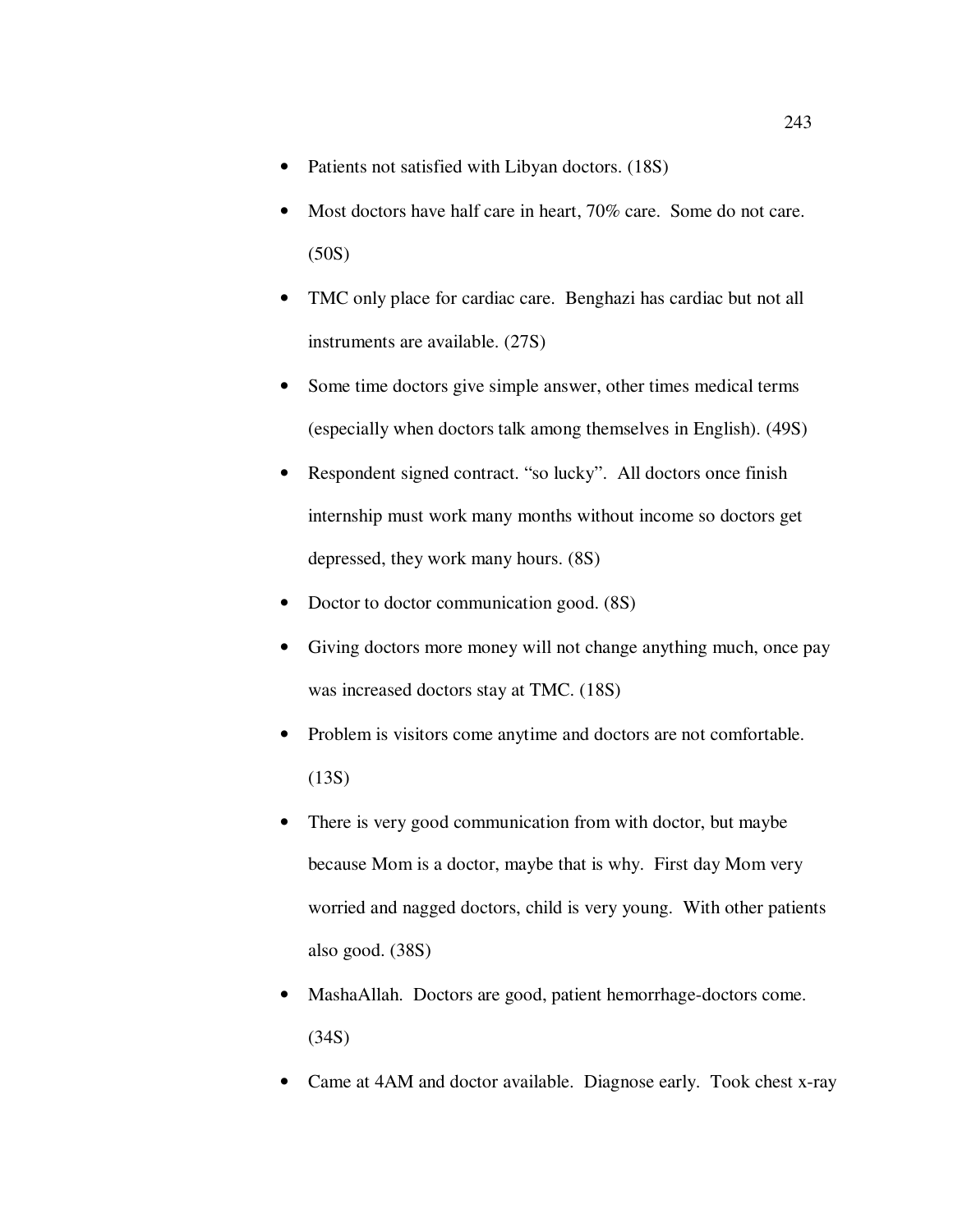at 4AM. (41S)

- Patient relationship with doctor is good. (14S)
- Performance measurement: knowledge of doctor, caring of patient by doctor, some doctors in another unit are lazy. Some have no contracts. They do their best, only one. A specific number of doctors have a contract, no place else to go, waiting for a spot. Participant has no contract most. (19S)
- Doctors need more experience, send doctors outside. (48S)
- Doctors preparation was very good. (10S)
- Everyday doctors here, afternoon here, evening here. (9S)
- In private some doctors not skilled-TMC better. (18S)
- Primary care: Doctors OK, availability of doctors and medicine lacking. (46S)
- Public health care has better doctor staff. (48S)
- Disadvantage of public health care: need more care, relationship between Doctor and patient. (41S)
- TMC has very good doctors (consultant, GP, specialist). (22S)
- Level of understanding of doctors was 100%. (36S)
- Doctors are good and give good advice but do not see doctors often. (11S)
- Most doctors do good job, some lazy. Same benefit for those who do a good job and those who are lazy. Exam determines what job. No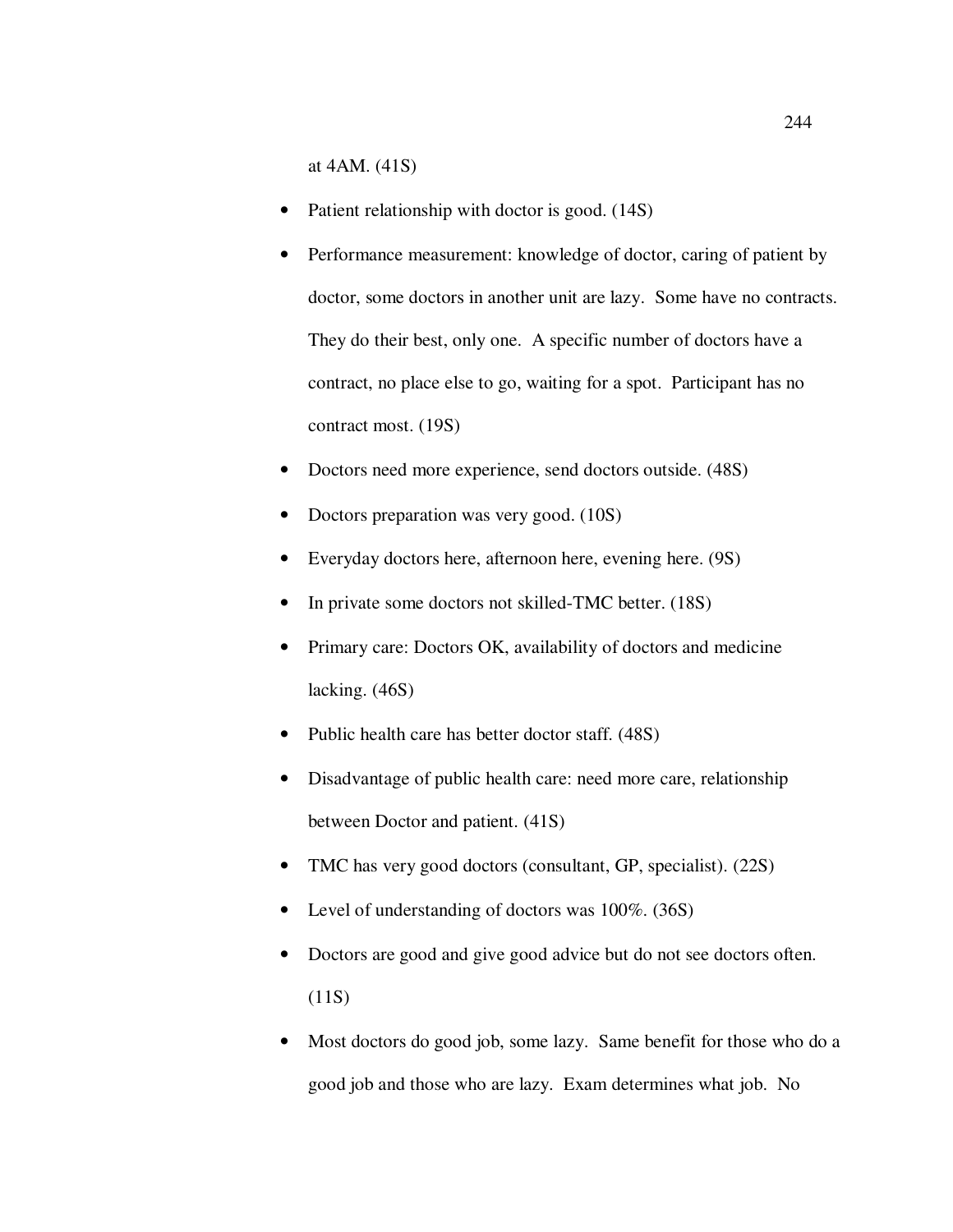relationship with exam and job. Some score good on exam but not good on job. (22S)

- Consultants must be a guide. Someone must oversee consultants. (50S)
- Doctors: no comment but they are young. (6S)
- Not enough doctors to cover ward. (22S)
- No contact with family clinic in region. Come directly to TMC, availability of medicine, skills of doctor of staff, availability of doctor staff (24 hours). Would come directly to TMC regardless of time of day. (15S)
- Patients can not get the doctor they want (TMC). (24S)
- Good interaction with doctors. (41S)
- Doctors were well prepared when admitted. (21S)
- Very satisfied with doctor staff and skills. (41S)
- Performance measurement: Consultant tries to figure out who is active or not. If you do your job you will stand out. No financial advantage. (25S)
- Everyone (TMC doctors) tries to do the best. (25S)
- Very good communication from doctors, informed patient. (32S)
- Communication good on ward from doctors. (45S)
- When spasms, call doctors, doctors come fast. Nurses OK. (36S)
- Doctor performance measurement: deal with patients nicely, handling,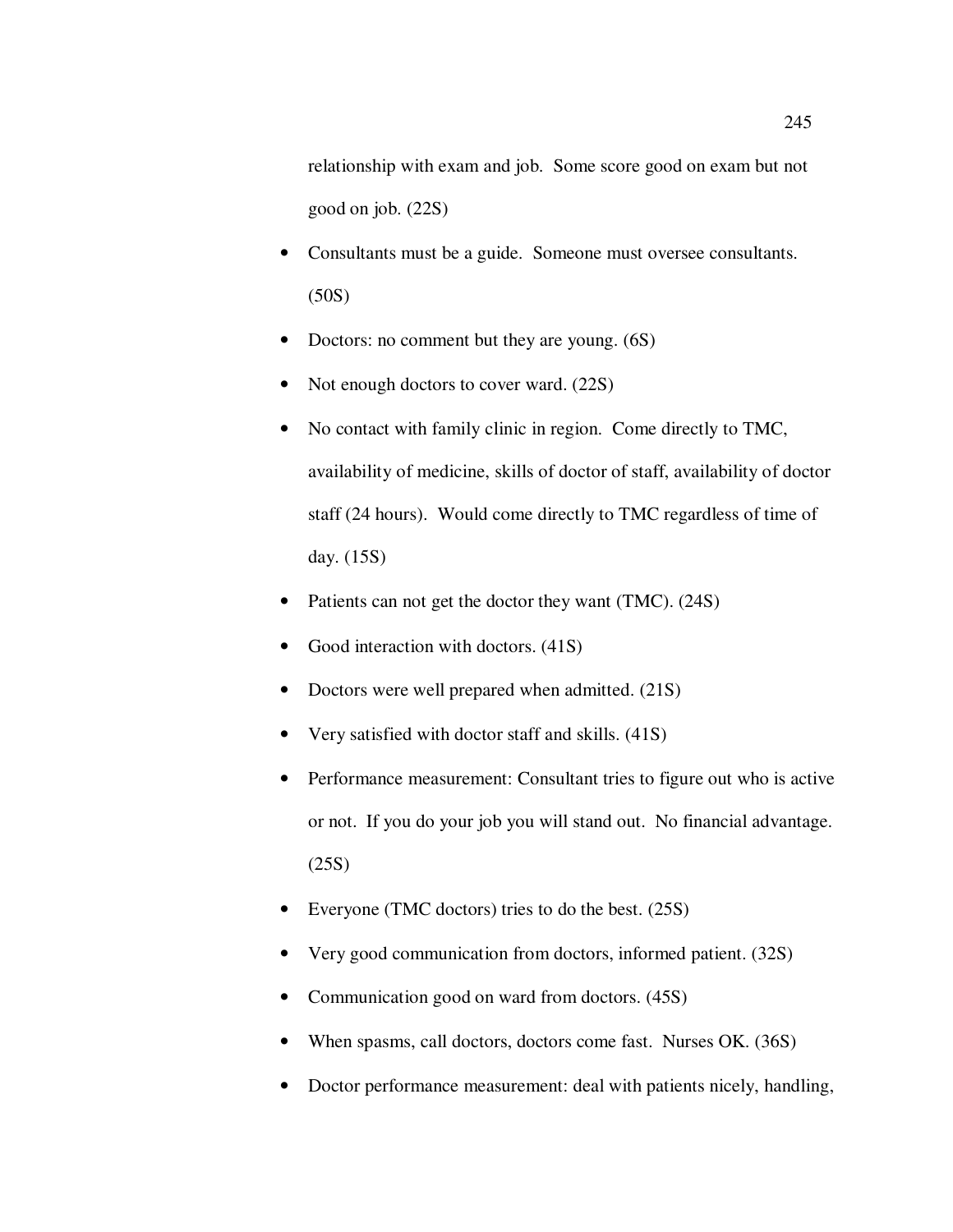canulas. (47S)

- Good communication from doctors. Satisfied with doctors. Kept informed. (49S)
- Doctors highly educated, communication nice. (6S)
- Doctors tried to make contact with mother and make explanation simple. Mother understands. (46S)
- Patient asks questions and doctors answer. (34S)
- Patient informed by doctors on questions. (37S)
- Doctor (respondent) follows advice of consultant. (25S)
- Receive daily updates from doctors without asking. Many doctors come without asking just to check. (32S)
- Dr. at TMC no problem, they are attentive. (14S)
- Doctors and staff prepared when she arrived. (31S)
- Doctors have very good skills, very much improved-doctors only. (50S)
- Nice doctors at TMC and they do their best. (30S)
- Disadvantage of public: number of doctors and nursing staff, number of beds. (17S)
- TMC has one of the best cardiac pediatrics in Libya. (26S)
- Simple understanding of Doctors explanation. (11S)
- Public has better doctor staff. (46S)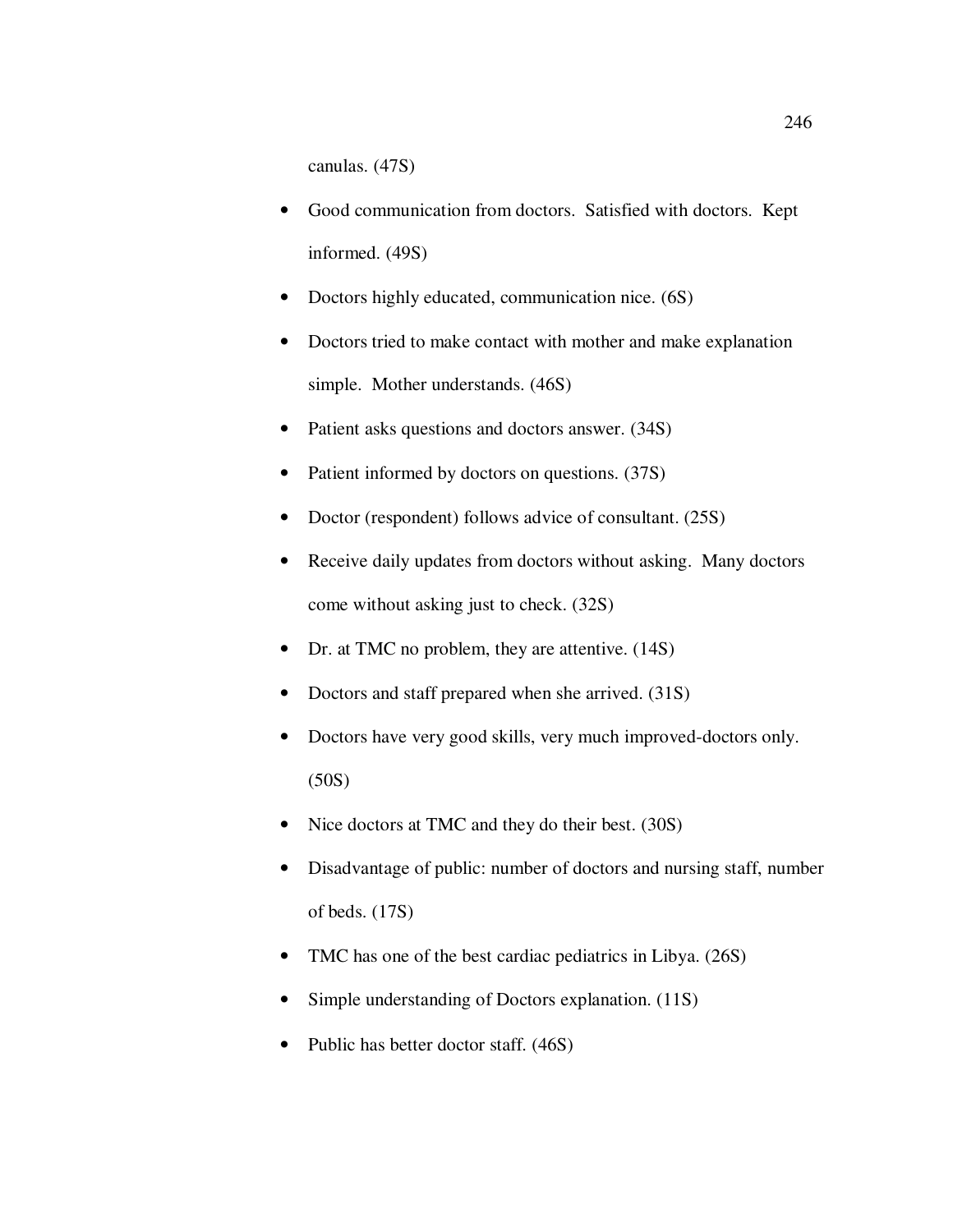- Private has same doctor skills. (41S)
- TMC is better than hospital, better doctors, better facilities. (18S)
- No doctors visit home. No family doctors, if baby not well take to doctor, no special clinic. Doctors good, technician and investigation not present, lack of lab, machines not available. (44S)
- Patient is satisfied with doctors, diagnosed early, result of investigation, understood explanation. (15S)
- Leadership is with medical staff. Good relationship. Decisions making is not sharp. Good socially with doctors. (50S)
- Some doctors have skill. (39S)
- People think doctor staff not good but they are good. Very satisfied with doctor staff and skills. People think Tunisia and Egypt or better but diagnosis is the same as Libya. (41S)
- Patient came to OPd endocrine, then admitted by advice of consultant. Doctors were well prepared when she came to ward, the bed was ready and the doctor on duty was prepared. Doctors did what they should do. (12S)
- Much better if distribute doctors outside TMC. (9S)
- Consultant attends rounds, follow advice of consultant. (25S)
- Admission systematic by admitting doctor. (12S)
- If patient does not understand, she asks and doctors explain. (29S)
- Maybe more money for doctors will motivate doctors. (12S)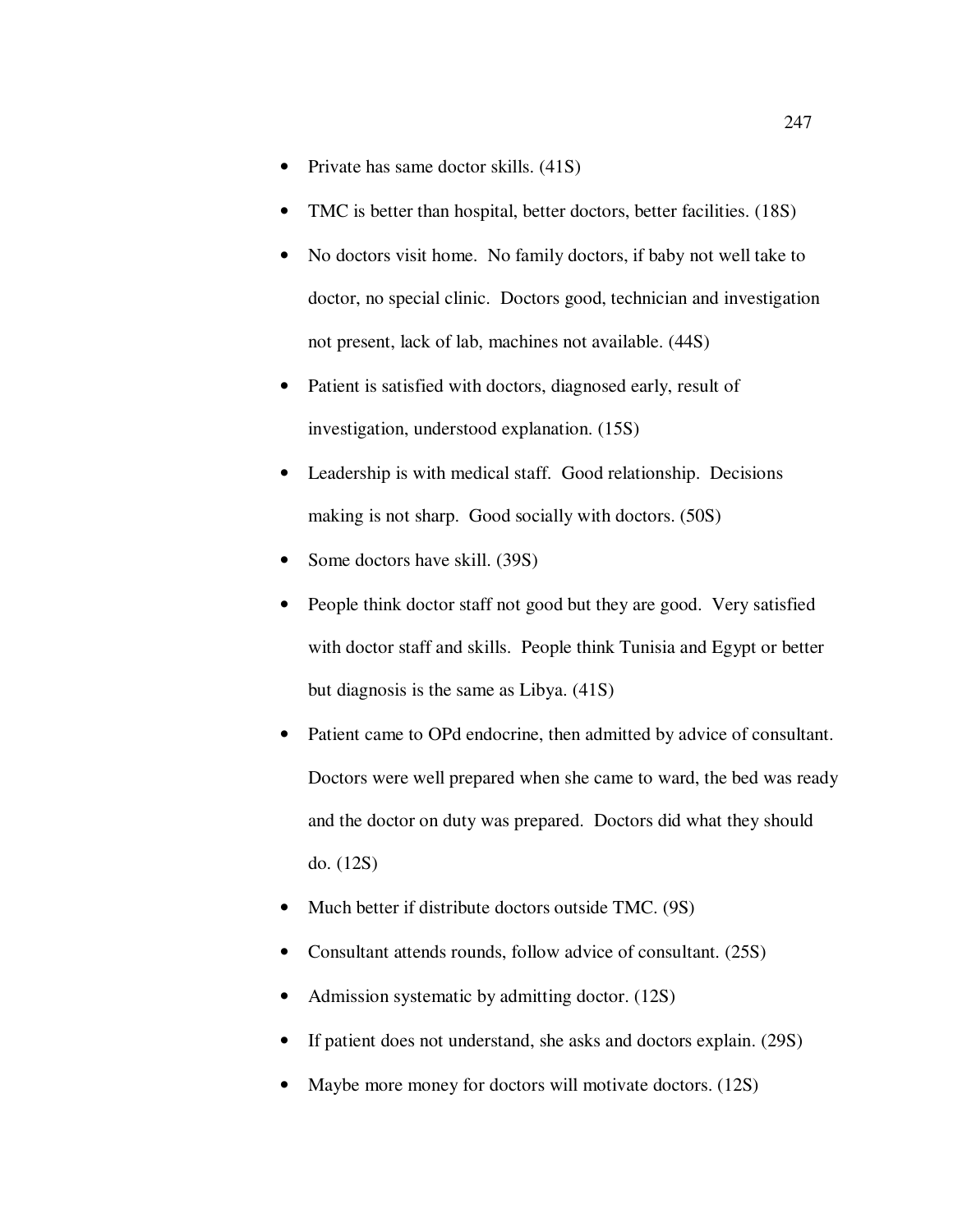- 90% of what doctors explain is understood, doctors inform other patients in room. (34S)
- Mother satisfied with doctors (esp. doctors on surgical ward). No difference between ward and ICU. (42S)
- Doctor skill is OK, problem is with the relationship with nurses. (14S)
- Need to increase # of doctors. (8S)
- Problem is doctors (behavior). (11S)
- More money does not help doctors performance. (39S)
- Doctors excellent at collecting history. Assisting the patient. Doing physical examination. Diagnosing condition. Doing procedure. Giving management. (5S)
- To a certain degree Libya has health standards. In doctor's contract (work hours, absences, best interest of patients). We know it, no written procedures. Nothing to tie procedure to performance. (25S)
- Attentive of doctor: according to Doctor. Some good / some not.  $(11S)$
- Doctor answered all questions, informed her of diet for when she is discharged. (10S)
- Before private practice with TMC consultants now with contract can only work at TMC. (7S)
- Public health care has more doctor staff, consultants and specialist. (45S)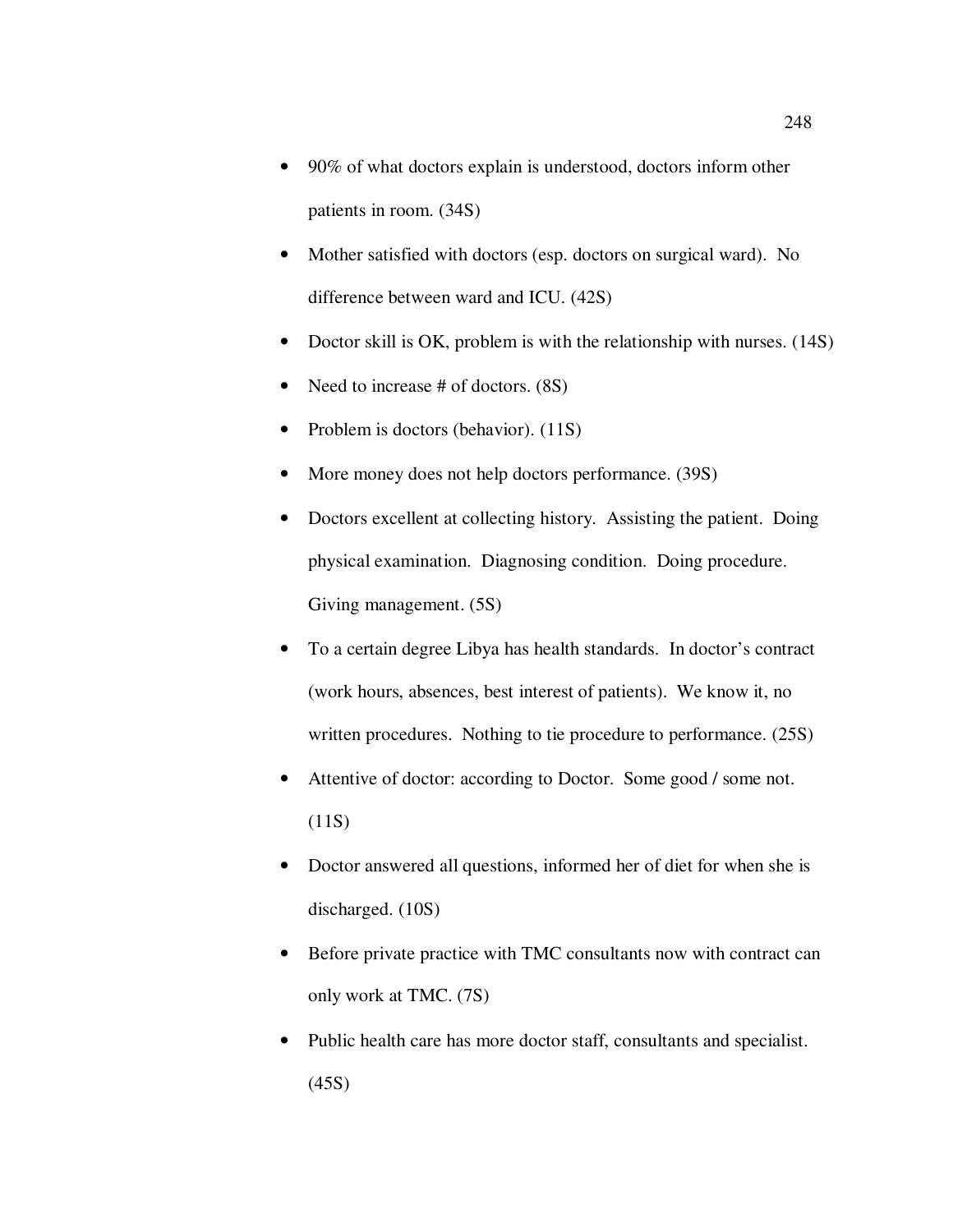- Patient satisfied with contact with Doctor staff, doing her job. (15S)
- Doctors skill is  $75\%$ .  $(24S)$
- Doctor available at night.  $(41S)$
- Doctors gave early diagnosis, tried to simplify medical terms, some difficult, after that OK. (48S)
- Libya gave doctors more salary. Now consultants in public hospital. Before difficult to find consultants in public, they were in private. (20S)
- Some doctors like going to Arabic countries for their families.  $(24S)$
- Some information from doctors delayed. If bad news is not well informed, delayed receiving information from doctors. (14S)
- For TMC, no affect on giving doctors more money. The same. (24S)
- Nice communication with Doctor. Dr. gives inadequate info initially to patient. (21S)
- At some level care from doctors will improve if given financial incentives. There is threshold, can provide. (50S)
- Doctors try to be nice. Sometimes loose patience when lots of admissions. (25S)
- Patient is comfortable with doctors, doctors have good communication in this department. (10S)
- Doctors' skills are acceptable. (47S)
- Consultant gave advice on phone to intern when patient was admitted.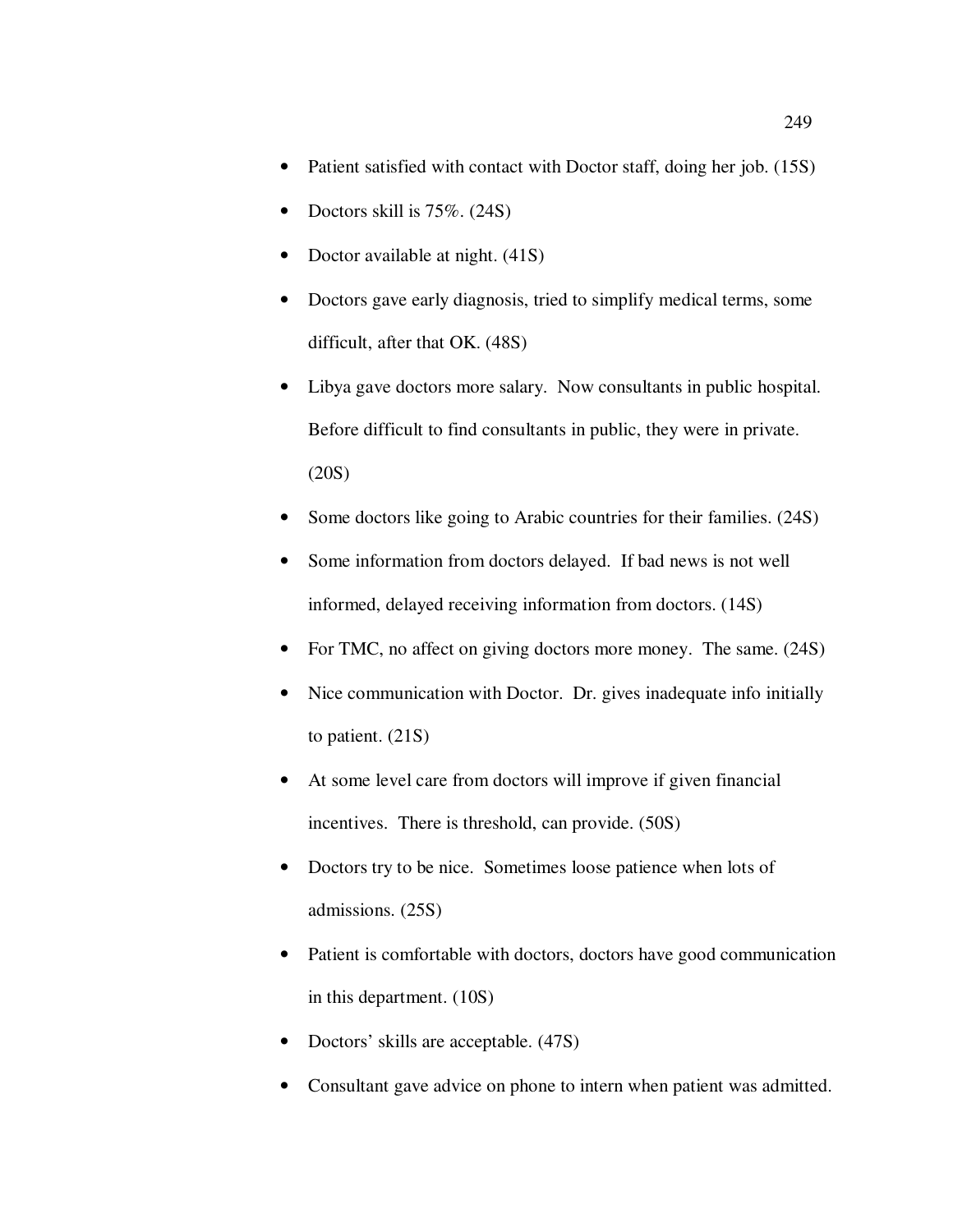(28S)

- Complicated cases done by consultant. (5S)
- Doctors do good jobs and procedures. (33S)
- There is a hospital in area of residency but more specialists in Tripoli. (48S)
- Doctors usually answer, sometimes do not, answer sometimes just give reassurance, most time satisfied. (12S)
- Hospital better than clinic. Public is better than private because doctors are better and all facilities are in public. (44S)
- "everyone and their belief" (regarding giving doctors more financial incentives). (33S)
- Patient (child) loves some doctors more than nurses. (35S)
- Difficult relationship between doctors and administration, should try to improve relationship with doctors; facilities (esp. doctors). (18S)
- Availability of doctors in Casualty and Ward good. (40S)
- TMC does not have Specialists in all departments. (24S)
- Upon admission of patient there was a small meeting with doctor. (35S)
- Doctors available anytime. By phone also available. Nurses available morning and night nurses contact doctor when needed. (42S)
- From first visit Mom knows diagnosis, everything clear. Doctors are the best one. Received good and bad information. Clear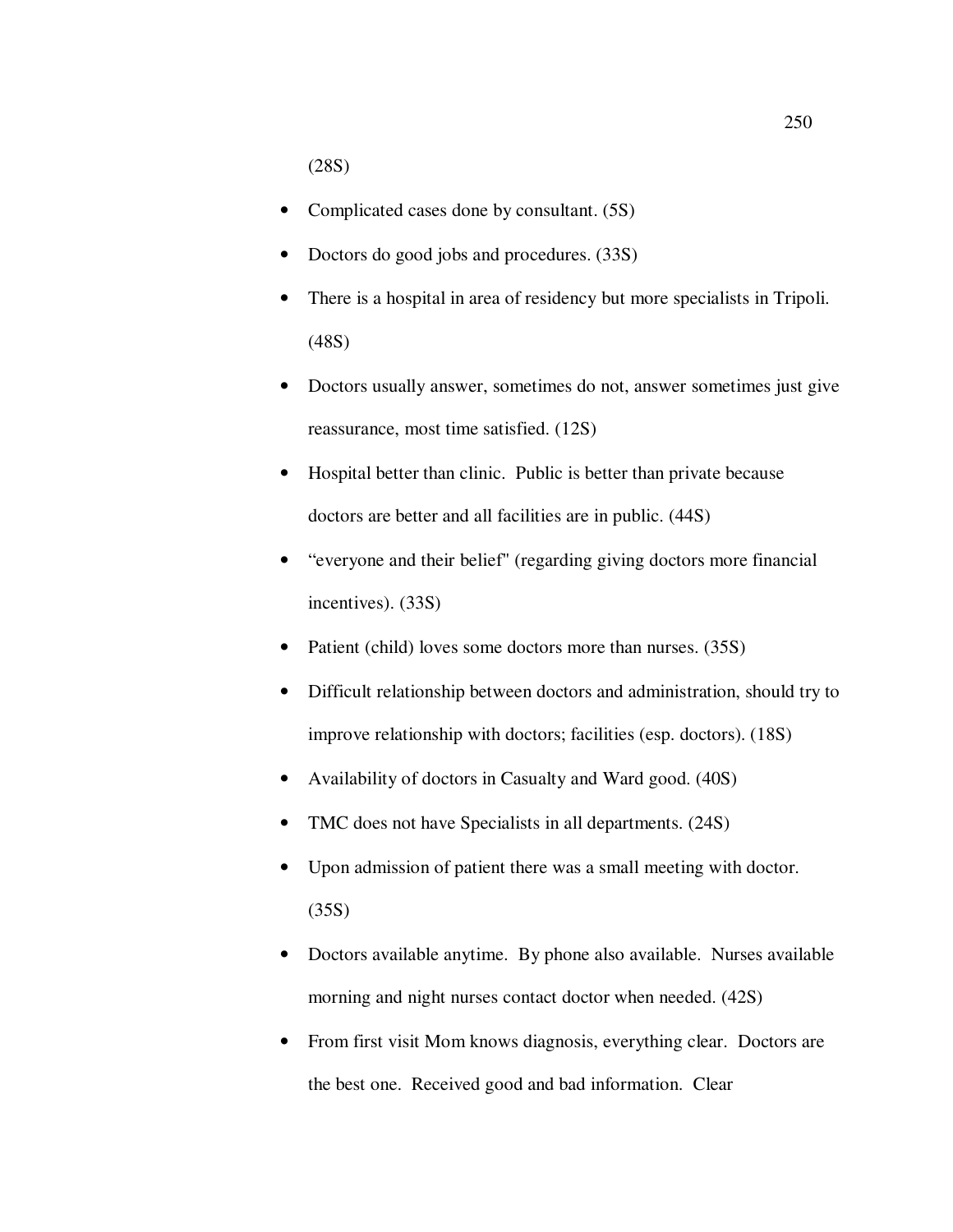communication with doctor. (42S)

- Very, very good communication from doctors, doctor answered every question, transferred patient to other department for tests with doctor instead nurse, gave update if investigation is early and possible. (16S)
- Doctor has no relationship with admin. Do not agree with what they are doing. Should look at staff as human beings, not machines. (25S)
- There is no advantage in giving doctors more financial incentives. Medical relationship not determined by money in public. Level of caring the same. (22S)
- Financial incentives for doctors is better because increased their salary, good for them. (7S)
- Doctors contact Consultant for difficult cases, consultant decides. (18S)
- Doctor listened to patient and mother, good communication and discussion with doctor. (12S)
- Need to increase number of doctors. (18S)
- The level of caring by medical staff depends on department, head of department and specialist. (2S)
- Standards are dependent on doctor and consultant. Different thinking. (22S)
- Heavy duty, not enough doctors, large number of patients. (18S)
- Duties of some doctors include teaching, daily round, all day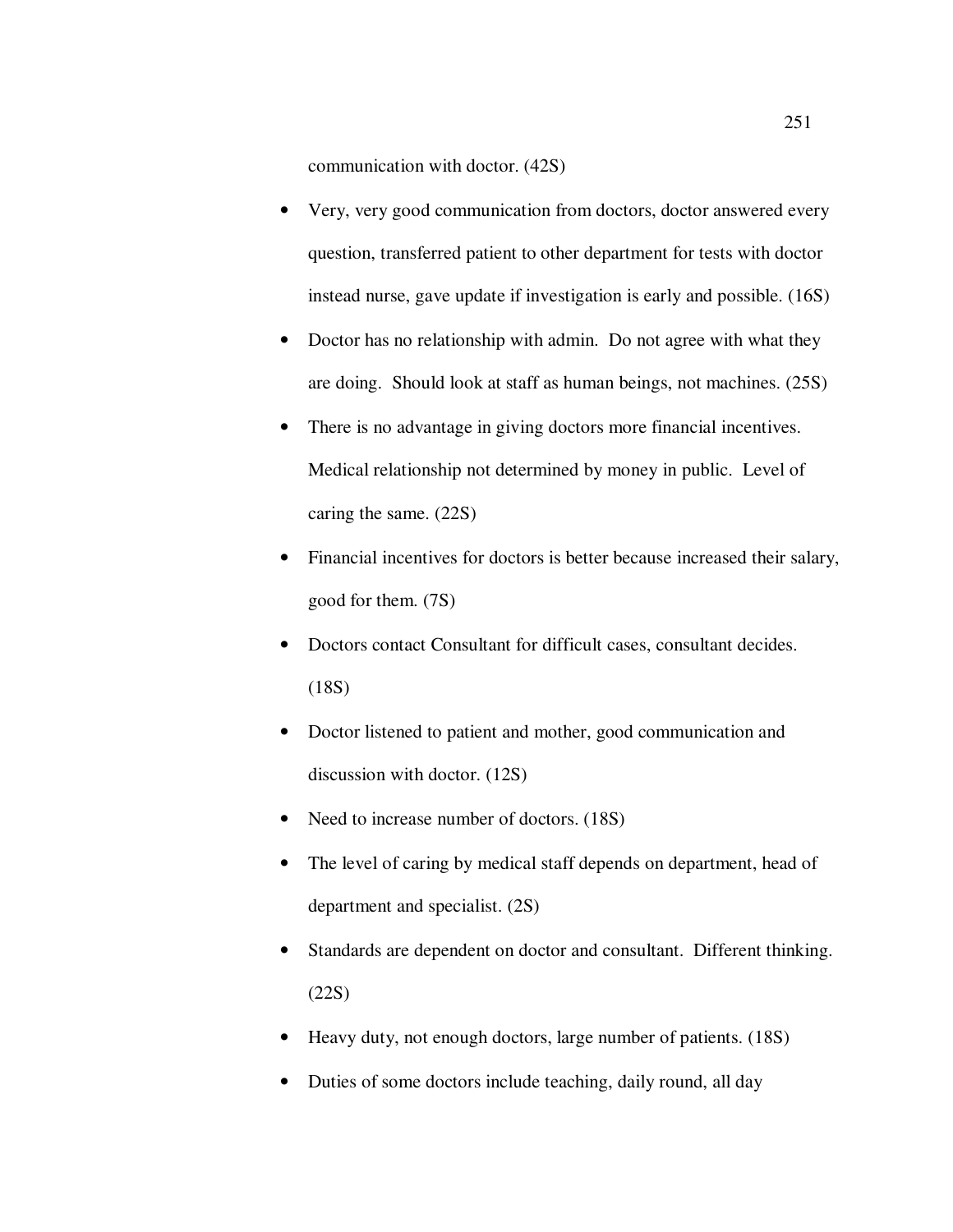consultation for pediatrics and other departments (esp. pediatric surgery), post admission rounds, post graduate studies for Libyan Board. (47S)

- Doctors in ward communicated. (43S)
- After 2:00 PM doctor not found. Some doctors on duty not found. If case critical, doctor called. (28S)
- If doctors with no contract leave, pediatrics will stop. They come to learn. (50S)
- Less expert doctors in private due to contracts at TMC. New doctors are in private. (22S)
- Doctor should make discussion with patient. (12S)
- Both mother and father satisfied with doctors. (48S)
- Clear explanation from doctors. (4S)
- Major procedures done by qualified doctors with nursing assistance. Complicated cases done by consultant. (5S)
- Private health care has availability of doctors when needed. (49S)
- Patient understood information. The specialist informed mother that kidney function is high. Does not know what this means. Seems to be vague. Specialization saying OK but kidney function… needs more information. (21S)
- TMC has one of the best cardio surgeons. (13S)
- Took other daughter to private clinic, but no Consultant, room was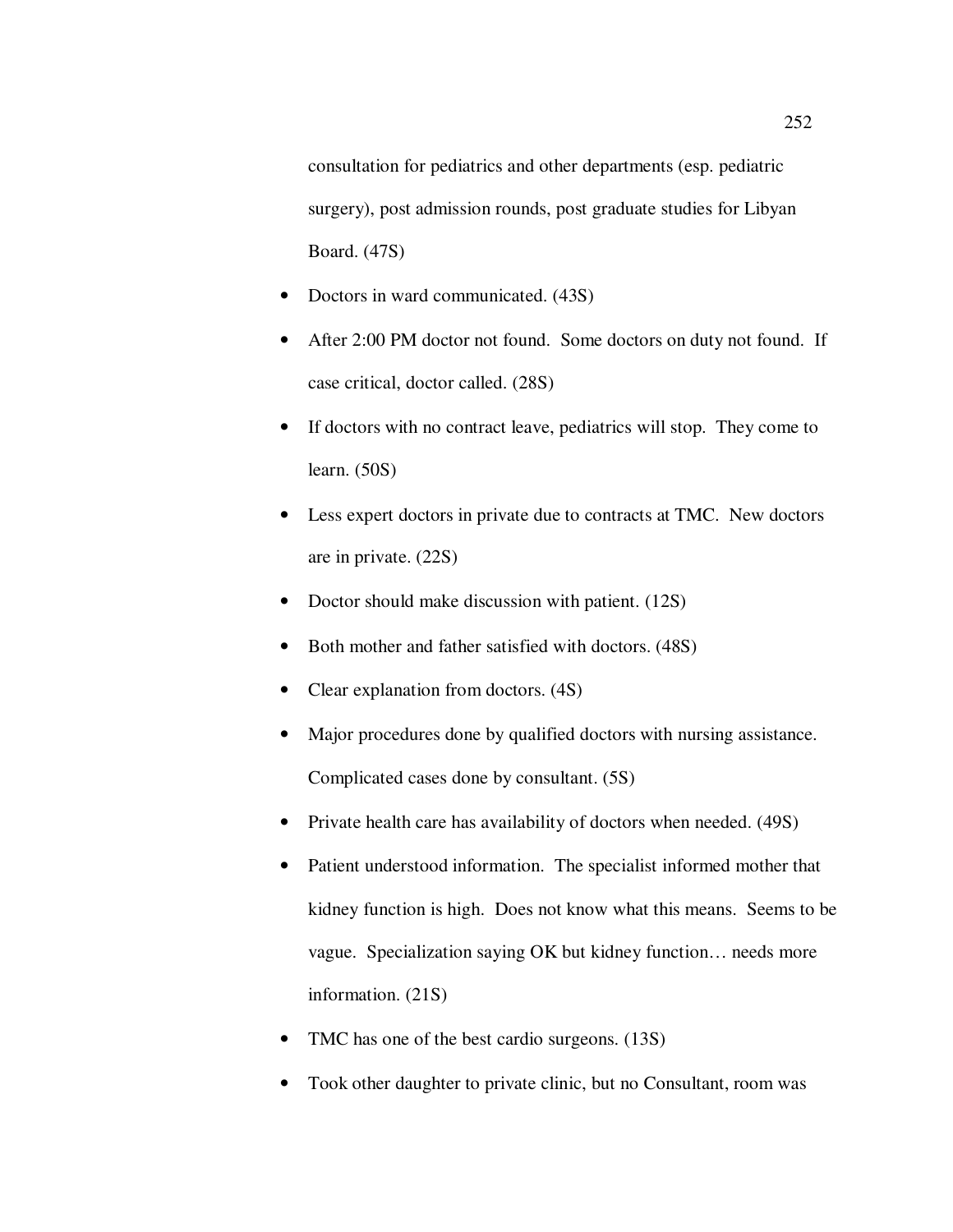good. (38S)

- Give more money to doctors and they will do a better job. (46S)
- Doctors were attentive, consultant sent for surgeon to evaluate. They see case everyday. Respondent is satisfied. (12S)
- Now doctors give more hours. They attend all patients. (7S)
- Not all are doctors good. 99% good. (8S)
- Doctor stayed more than an hour with patient late at night. (16S)
- Doctors were prepared upon admission. (29S)
- There is no difference between doctors in Libya and those outside in Tunisia or Egypt. She went to both countries and no difference. Just a problem with the way the Libyan people think. (45S)
- Some Doctors need to study. (7S)
- Doctors check non patient every day check. (36S)
- Need more doctors when leadership is asked for pediatrics, it is not enough, only 2 doctors, with 1 intern. (8S)
- Doctors not prepared well, relative of patient who works at TMC helps. (14S)
- Private: not good, not good facilities, not good doctor staff, transfer complicated cases, no consultant. Consultants now have contract in public. Private only has GP and seniors only. In other countries private is better but not Libya. Private is new concept in Libya. Only 5 years or so private in Libya. (38S)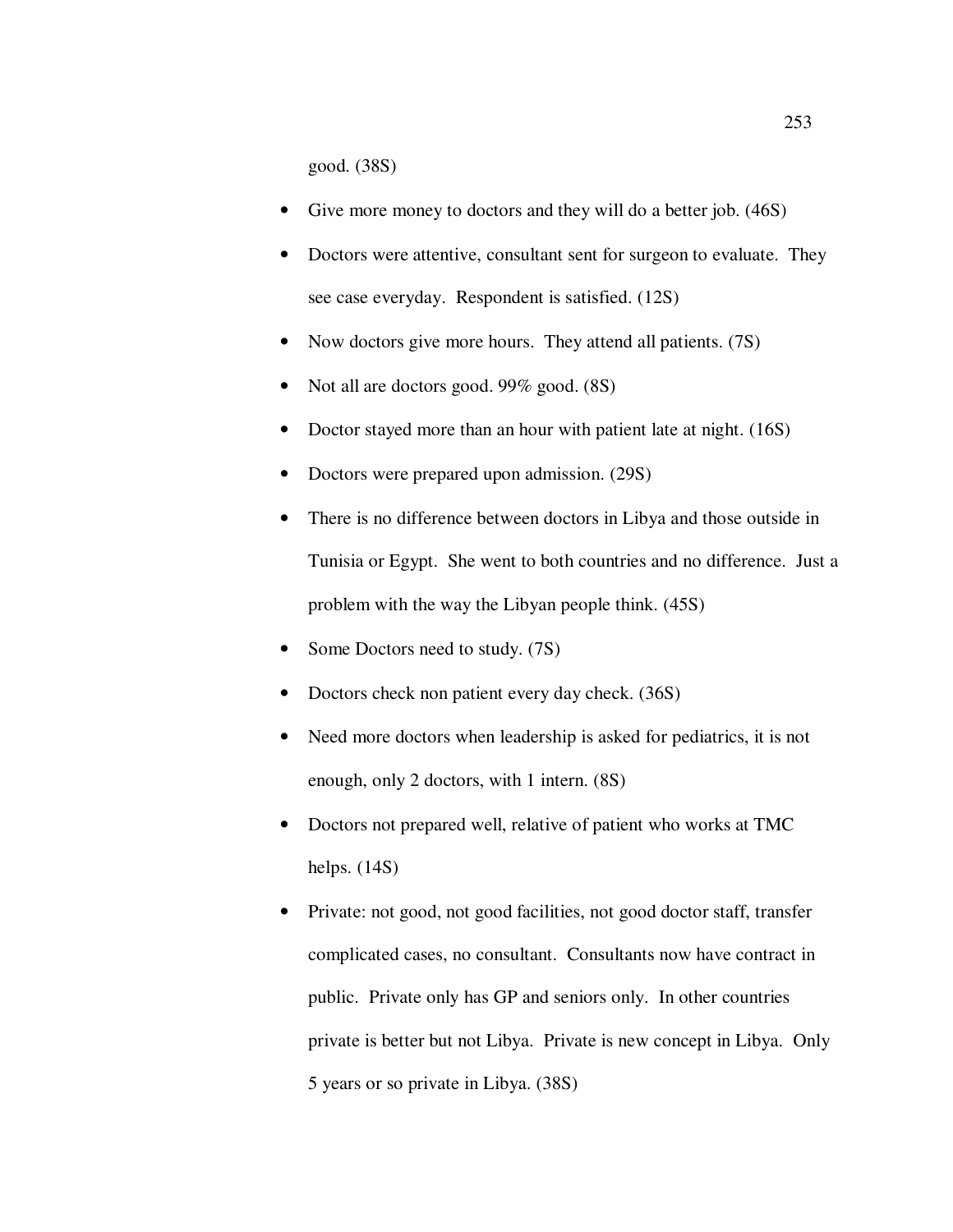Some consultants only show-up occasionally, do not come regularly but come to take attendance of others, but they do not punish themselves. Consultants not watched. (50S)

- Communication from doctors is easy to understand. (10S)
- Doctor communication is very well, explanation clear, explanation understood, answer clear not vague. (31S)
- Respondent is satisfied with skill of doctor staff. (17S)
- Doctors' explanation is 100% understood. (37S)
- In public hospital there is good communication with doctors. (2S)
- Doctors were prepared upon admission.  $(4S)$

Respondents have variable expectations of the role of the pharmacist. There is one pharmacist at TMC for the pediatric departments. The expectations range from consultation to dispensing. The nursing staff is the liaison between the pharmacist and the patients. The potentially misunderstood role of the pharmacist by the nursing staff seems to have created tension between the nursing staff and the pharmacy staff. This is illustrated in the following responses.

- Pharmacist has bad relationship with nursing staff, hide medicine, no confidence with pharmacy staff. (17S)
- 75% or less skill for pharmacy staff. No development, based on personality and reading on their own. (24S)
- Patient informed about medicine. Take medicine from TMC pharmacy. Pharmacist instructs patient on how to use medicine. (34S)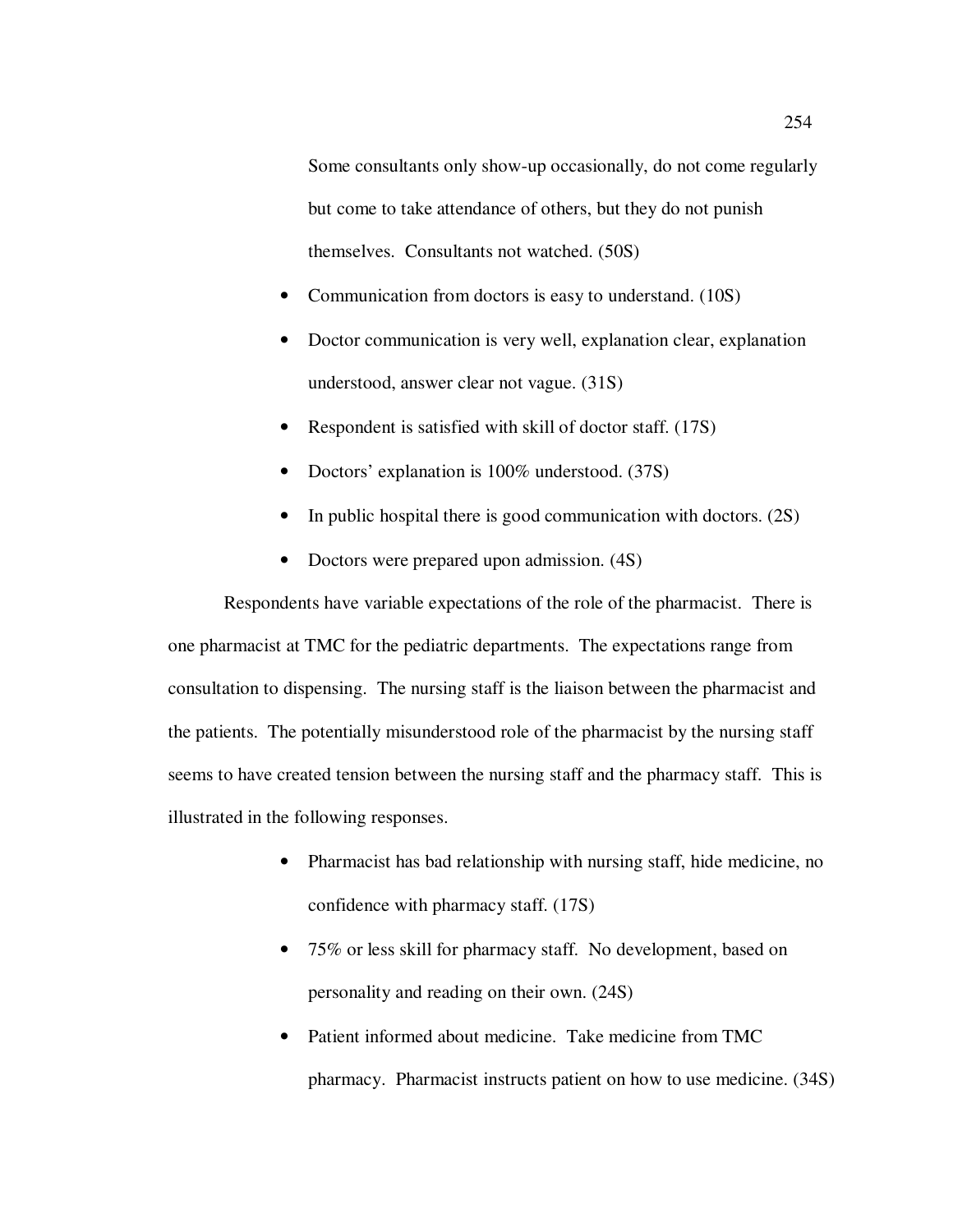- Pharmacist: sometimes laziness, not systematic, not complete. (7S)
- TMC pharmacist supplies all medication needed. They are qualified. (5S)
- Pharmacist tough in communication. (2S)
- Pharmacist knows how to deal with drug and patient. (22S)
- Skills of pharmacy staff are not good, relationship between pharmacy staff and patient difficult. It is through Sisters (nurses). (18S)
- There is only one pharmacist for ward. (22S)
- If medicine is not available, pharmacist gets help from other pharmacists at TMC. (39S)
- Pharmacist gives drug. Only dispense like a shop keeper. Do not discuss side-effects. (50S)

The comments that follow indicate that staff and patients responded on the need for additional training. Training includes soft and hard skills for both nurses and doctors. Staff members also expressed the desire to attend more conferences, and the staff does not always perceive they have the opportunity. Staff comments indicate that ability to attend training is based on position, capacity (i.e., capacity to temporarily leave duties at TMC), and motivation.

- Staff needs more experience. (46S)
- There is not good education for all staff. Some doctors and nurses do not have information about caring for patients. (39S)
- Need more courses outside the country, Europe and U.S. to update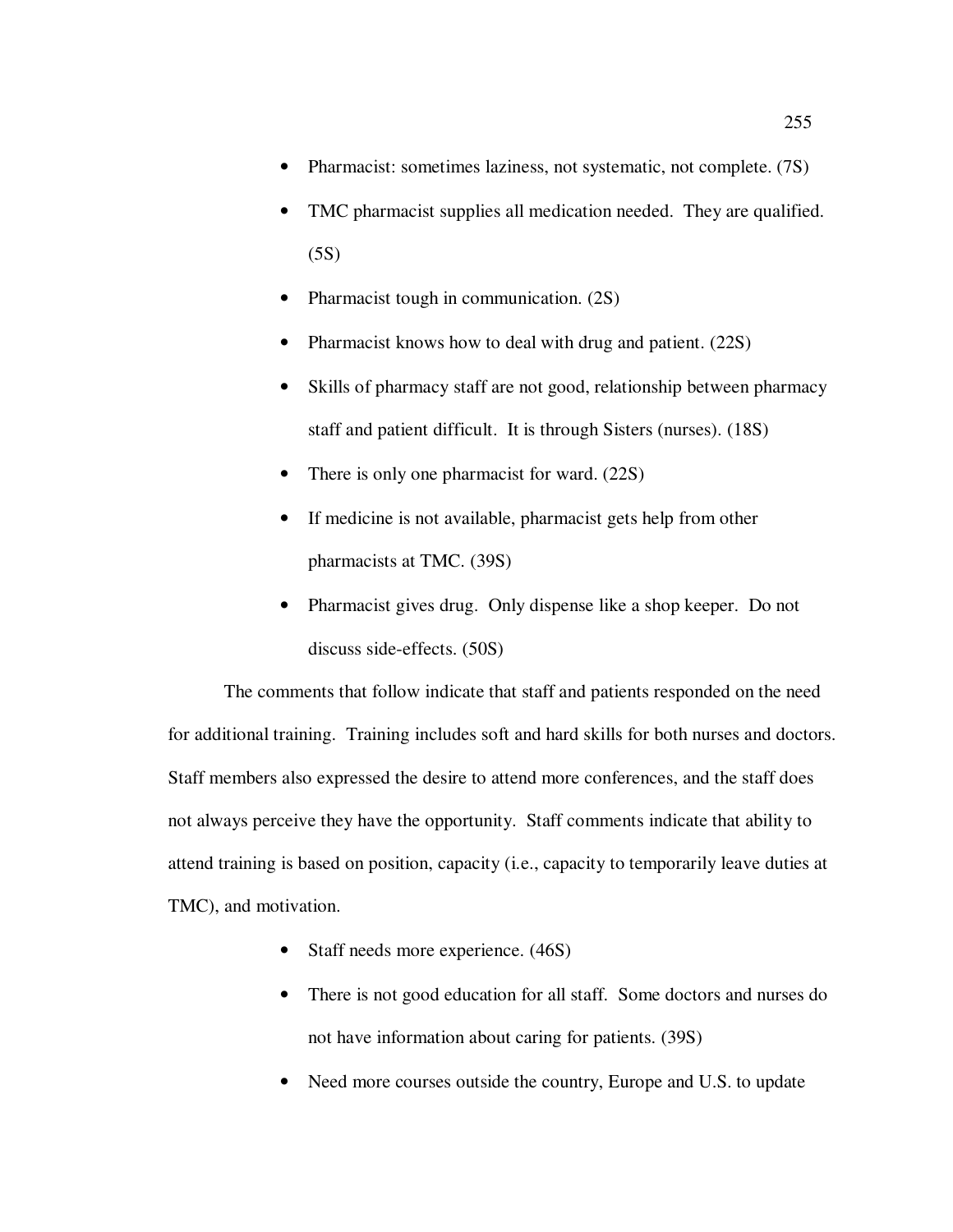skills (nurses and doctors), new doctors should be sent outside the country for training, to increase income of doctors and nursing staff, health care is the most important thing, Libya is better than Tunisia, will increase confidence if medical staff gets training outside. (16S)

- Need courses to improve skill of nursing staff (impression is from a previous visit). (15S)
- is new orientation for Sisters. Ask if you have questions. Based on knowledge of Staff Nurse, "we have no written procedures". Training is because they have to know. It is up to people to know. (23S)
- Training is still not good. After finish high school no courses, no refreshing. Dr. still not good. Libyan Board has exams but no good lectures. Libyan Board is responsible for training after doctors finish Bachelors. Idea is good but implementation is poor. Doctors do not "take care" of Libyan Board, given a chance they go outside. (38S)
- Education is biggest obstacle to providing quality health care. (2S)
- TMC is famous for senior consultants. Came to TMC to learn. (50S)
- TMC is a teaching college; this is an advantage.  $(32S)$
- Skills are more important than behavior, skills are available. (14S)
- Can not learn from Libyan nurses. Need continuous education of nurses. (7S)
- Staff training on communication skills needed. (33S)
- Should meet with other doctors outside Libya, send doctors outside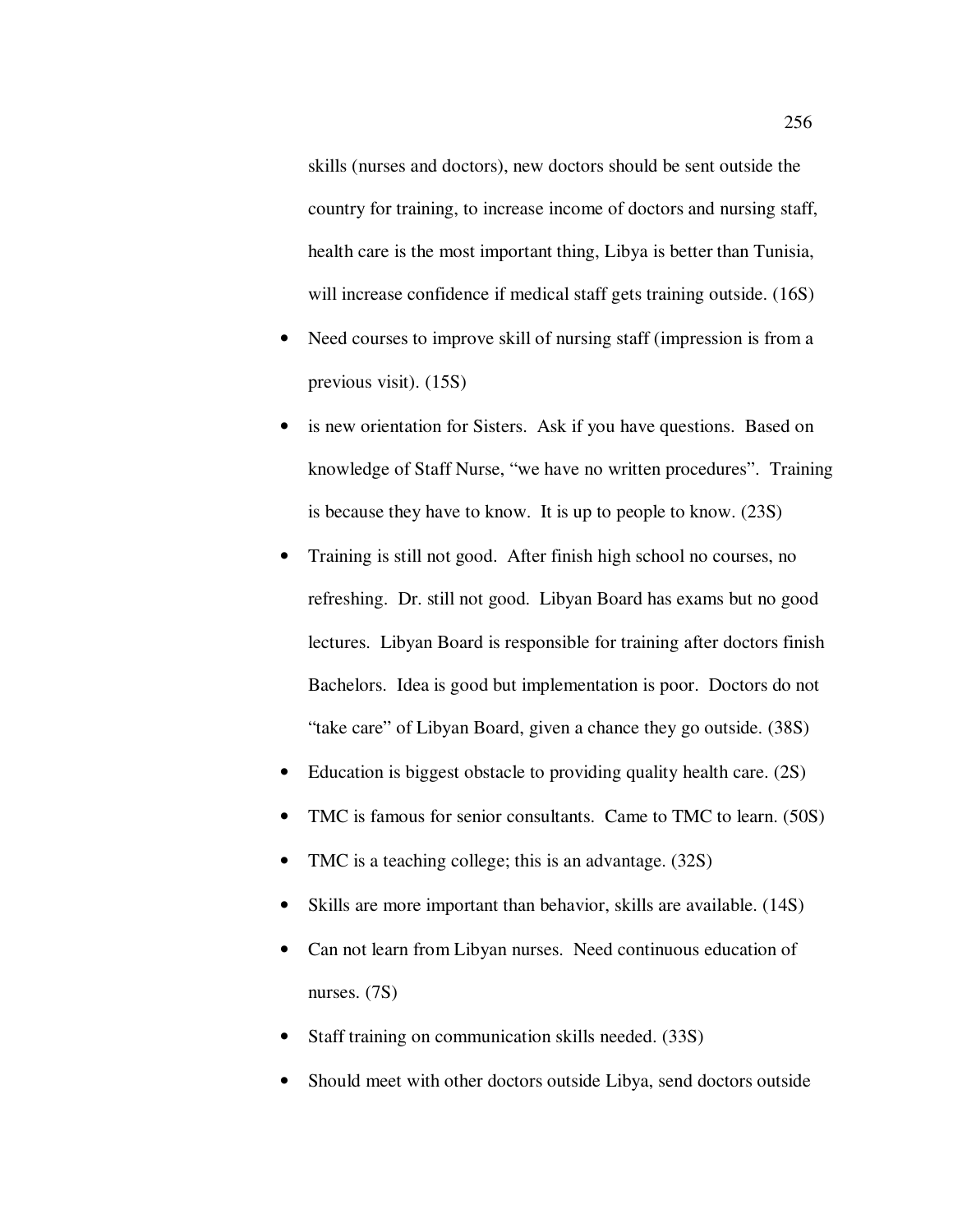Libya to gain more experience. (46S)

- It is difficult to leave job/duties to go to conferences. (24S)
- Training on communication skills needed for staff. (35S)
- Staff needs more conferences. (46S) German doctors trained some Libyan doctors. (13S)
- Staff needs training in English language. (33S)
- Doctors (interns) need training how to advise patient how to take medicine. (34S)
- Nurses and doctors need training for behavior. (14S)
- Lots of knowledge offered at TMC. (19S)
- Staff skills are according to person is variant, know basics, extra skills variant. (25S)
- Better if doctors from U.K. and America come to Libya, even for nurses. Otherwise, you will get deteriorated skills. (7S)
- Training should be in primary health care, not in big hospital. (20S)
- Courses are organized, everything is free for staff. (6S)
- Need more education for doctors. (12S)
- Training should be on the practical, procedures (hand practice). Theoretical is good/excellent. (50S)
- Need to improve training of doctors and nurses. (8S)
- Medical staff is adequate (skill). (24S)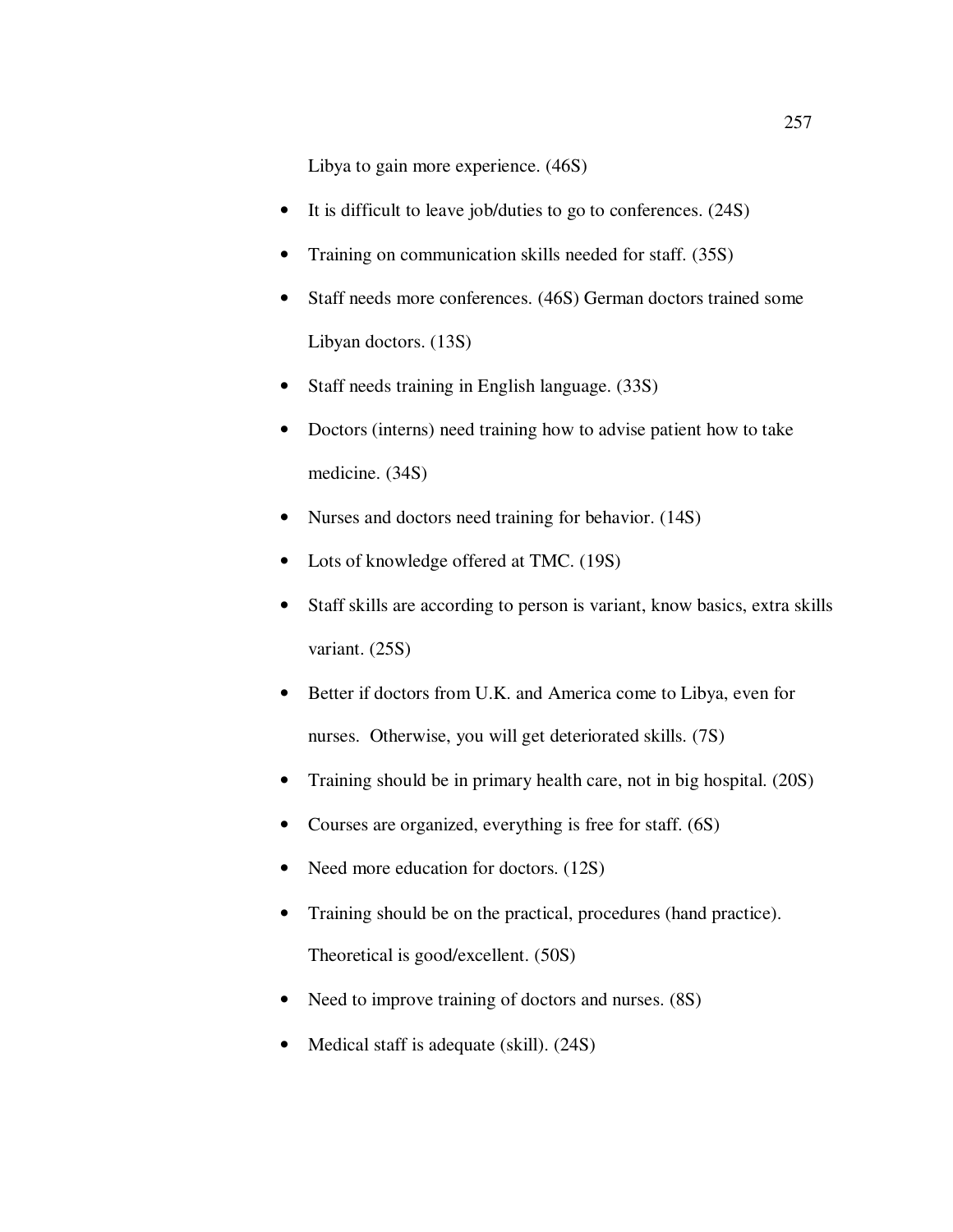- Doctors should be trained by experienced ones, esp. when new. Should attend Libyan Medical Board/attend conferences. Need chance to attend. (8S)
- Need more training outside TMC for new Doctors. The ones who are trained outside are better. (7S)
- Need courses to improve level of education of staff. (1S)
- For doctors: should have rotations to increase knowledge. (39S)
- Staff (doctor) satisfaction is about 65%. Need more courses, more procedures. Static. (50S)
- Respondent tries to learn from doctors. Tries to overhear to learn. Came to TMC to learn. (23S)
- Proper English is a problem. Want everything in Arabic. (23S)
- Public health care is good for doctors to gain experience. (47S)
- Training needed: more care of nurses (behavior). (49S)
- Training needed on how to manage patients. (33S)
- Need courses in nursing care, sterilization. Need to organize courses, lots to organize. (6S)
- Need to improve language of local staff. (5S)
- Training: Increase for medical staff development (technical), continuous education, attend conferences all across the world. Usually only Consultants go to conferences. Need permission to go. (24S)
- Private or public both. Need some training (nurses and doctors). (24S)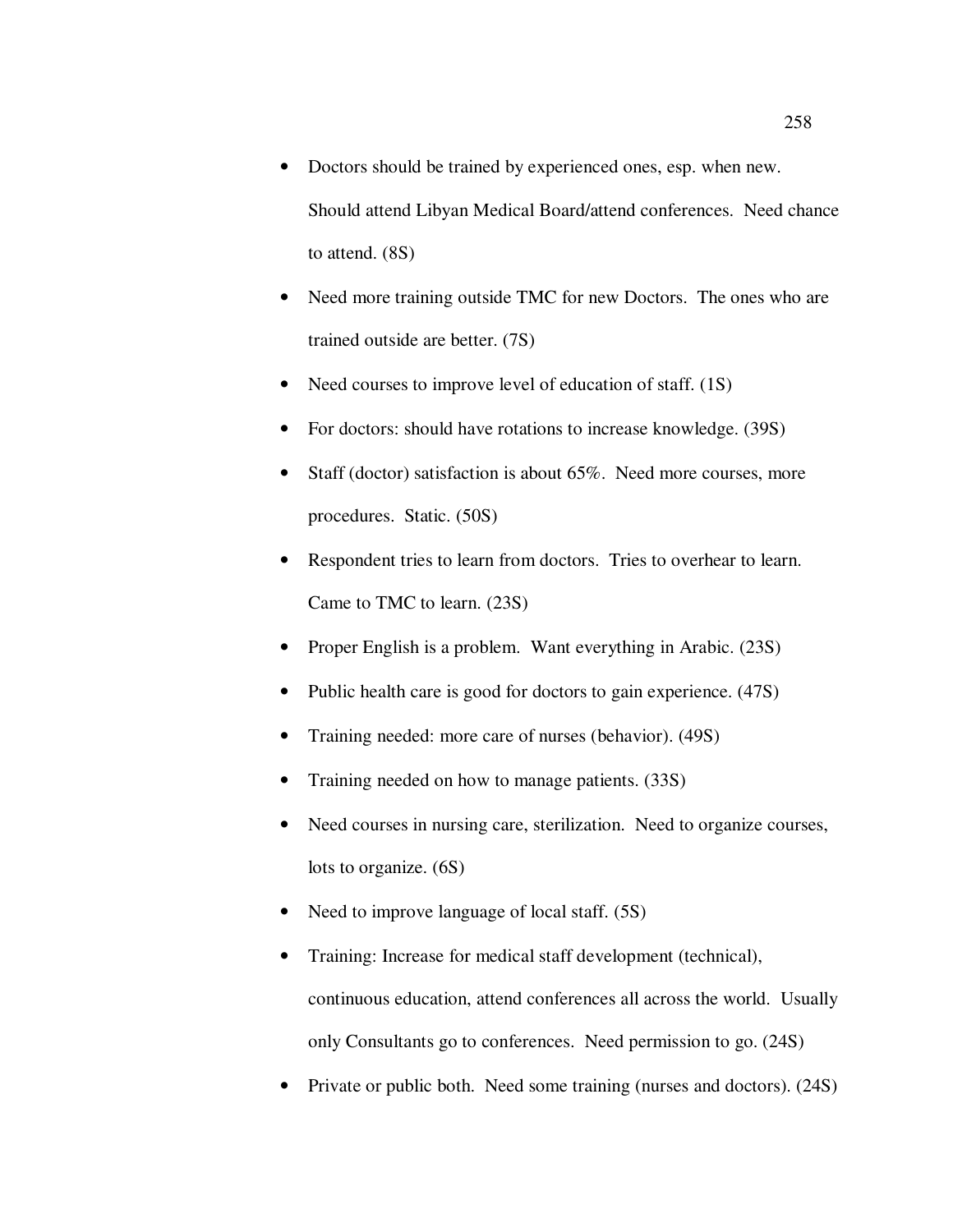- Tunisian doctors get more opportunity to go outside. (48S)
- Need training in communication of patients with doctors. Communication of nurses and doctors with patients. (22S)
- Need more courses for clinical practice, send doctors outside. (17S)
- Health committee should send doctors and nurses outside for more training. (21S)
- Need routine visits from visiting doctors. No internet connection with other hospitals, need online discussions. (50S)
- Staff needs to go to conferences.  $(48S)$
- TMC is best Center for training, many departments for pediatrics, best center. (22S)
- Need more courses, send doctors outside to get more updates. No difference with doctors in Libya and Tunisia. Get same diagnosis. (43S)
- Need more research, send doctors outside Libya, how to communicate with patients-more than skills, skills are OK. (45S)
- Need to send doctors out earlier in training to become specialists and consultants. (49S)
- Need subspecialty courses (new machines). Instruments are not available because people not trained to use them. (50S)
- Need in-service education by qualified staff for staff on medical profession, up-to-date knowledge. (5S)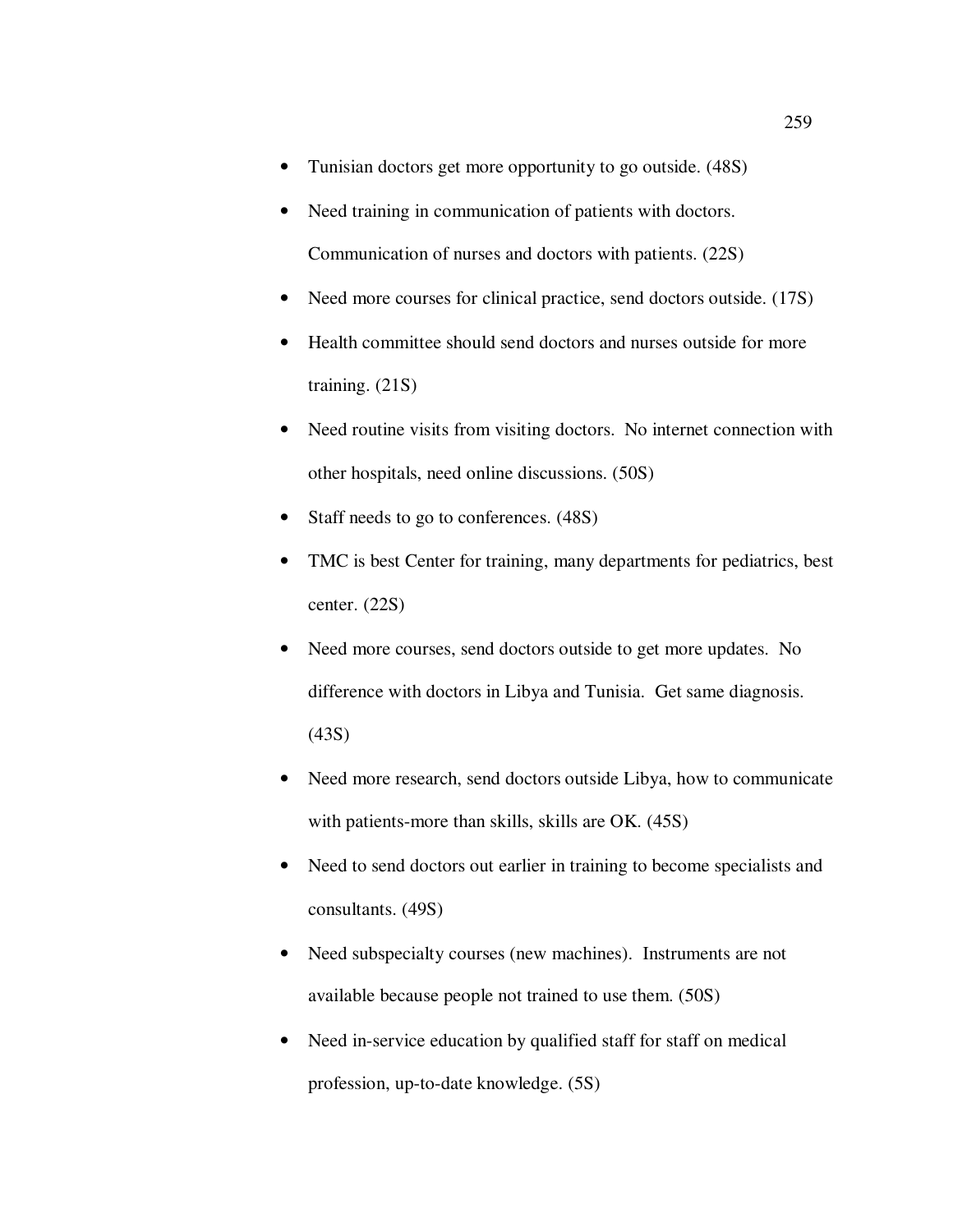- Staff needs experience in some investigations.  $(48S)$
- Staff needs better language skills (English). Using U.S. and U.K. and Canadian system for diagnosing because "we use English". Is the best countries. (24S)
- Libyan system now better than before. They should concentrate on training the doctors (courses). (44S)
- Can not go to conferences (too busy). (24S)
- Need emergency training for doctors. (25S)
- Doctors need continuous medical training (must enjoy program). (47S)

TMC staff includes administrators. Administrative responsibilities are shared by Consultants (senior doctors), department level administrators, and top TMC management. Some of the comments were illustrated under the leadership theme, but are repeated here to complete the picture of the TMC staff.

- For administrative staff-need more courses, English language, computer, secretarial skills. (2S)
- TMC administration should do better. (48S)
- Need to change person at top. (1S)
- Food worse (no coffee or water for staff) unless doctor has special relationship with Administration; in that case they even bring breakfast to the consultant. There is "discrimination". (50S)
- Leadership style is not ideal, need improvement. (7S)
- Hospital administrators only come when recommended patient. (8S)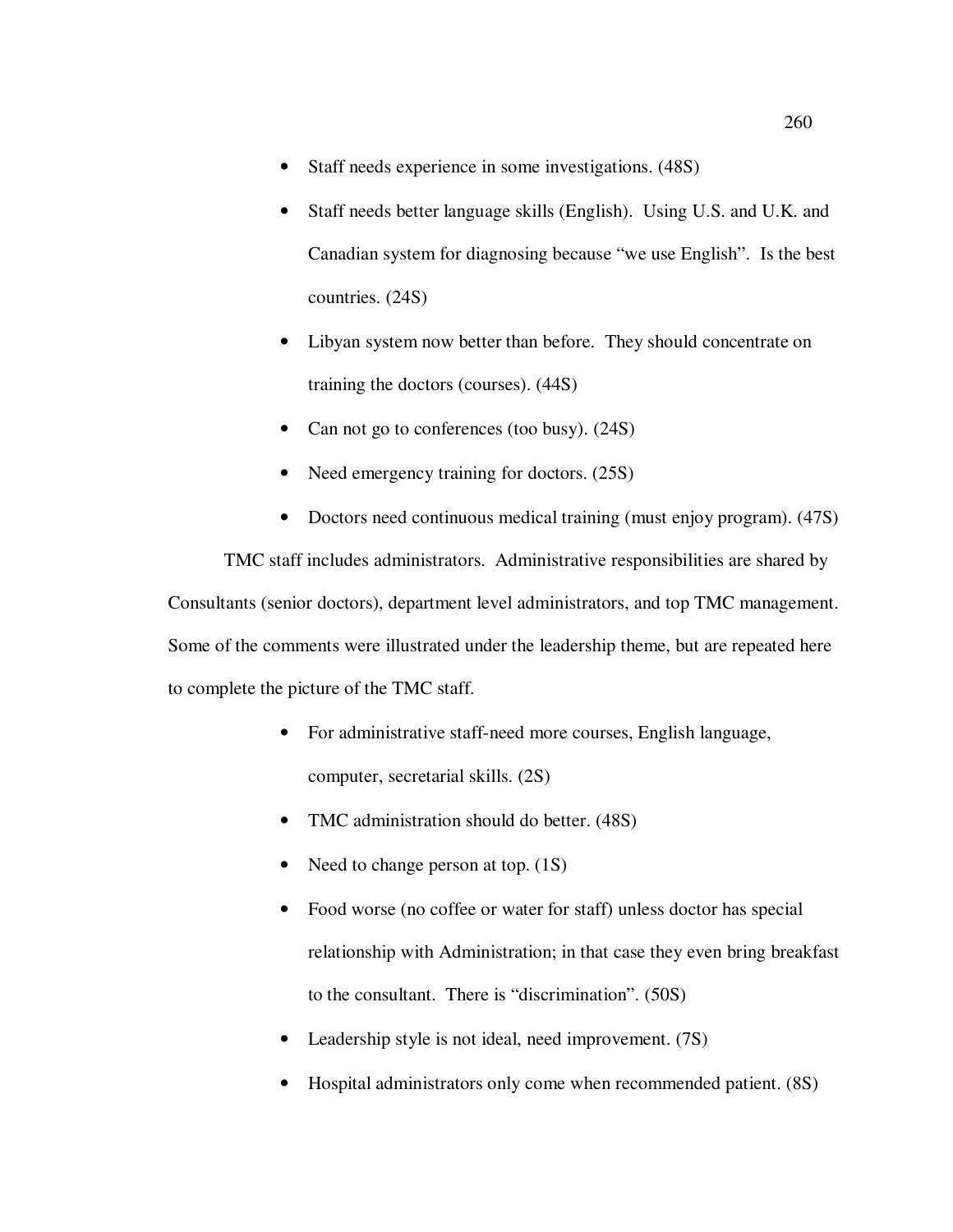- Management of hospital (TMC) is a problem. (11S)
- Not satisfied withy skills of administrators because head of department is relative of officer. (17S)
- Health care should be by the government. Need the right man. Lack the skills or it will be better. (24S)
- In public disadvantage is administration. (30S)
- Skills of administrative staff is not so good, based on outcome, if good, the level of all would be good. (24S)
- TMC administrators do not improve state, they need to come and see, only come when recommended patient, too distant. (8S)
- Courses taken by administration, go outside Libya for nothing. More admin go outside country for training than medical staff. (50S)
- When managers help staff OK. When she needs vacation, holiday, or training not available because not enough numbers. (39S)
- If Admin more strict with Libyan staff. (6S)
- Leaders are not in their places so they do not see. Absent by mind (but not by body). Do not live the problem. Just tell staff "have to work". They do not are if problem is solved. If you suffer as staff or patient, no one hears compliant. (24S)
- Not for all satisfied with management. (19S)
- Performance measurement depends on relationship with you and leadership of department. (24S)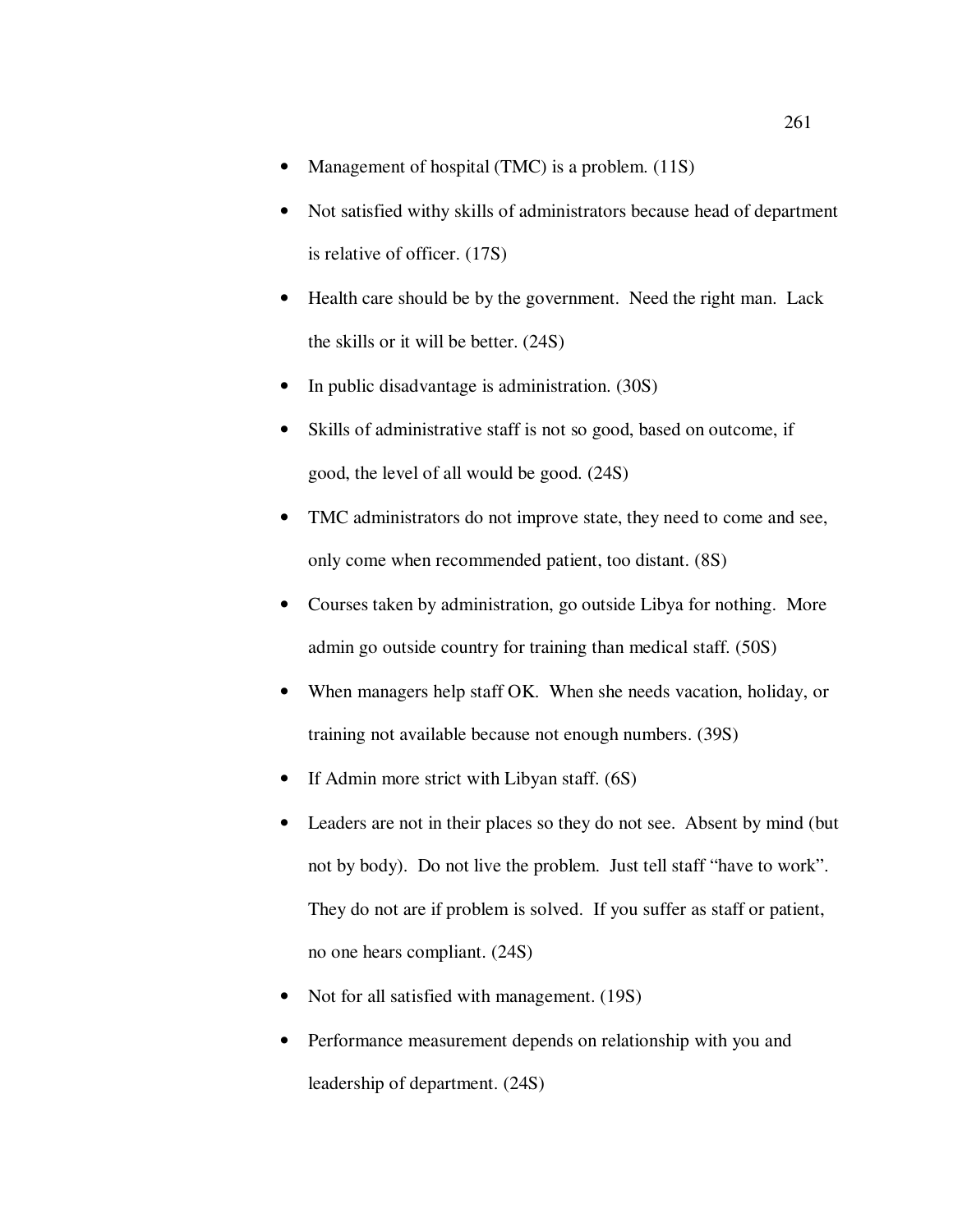- Leadership has no care. Afraid from their position only. Take money inside pocket. Take commission from companies (e.g., pharmaceutical). Courses taken by administration, go outside Libya for nothing. More admin go outside country for training than medical staff. (50S)
- Some problem related to management. Place scrub nurse in pediatrics wrong skill. (33S)
- Management/administration needs to concentrate on important things for patients and doctors. Think they do not care to improve quality. (8S)
- If administration know ideal, all will follow, we do not know how to follow. (7S)
- Office of admin no benefit, should do him or her job do-do not care.  $(14S)$
- Leadership style: not in a good way. (8S)
- Management at TMC: fixed time like respondent, here in morning, off at 3:00 PM, off on Friday. (17S)
- In public health care leadership is not in right place. You do not need physician to run department, need someone with management skills. "Not the right man in the right place". Not the right skills for a large hospital. (24S)
- Need to change behavior for Consultant and Admin. Think first of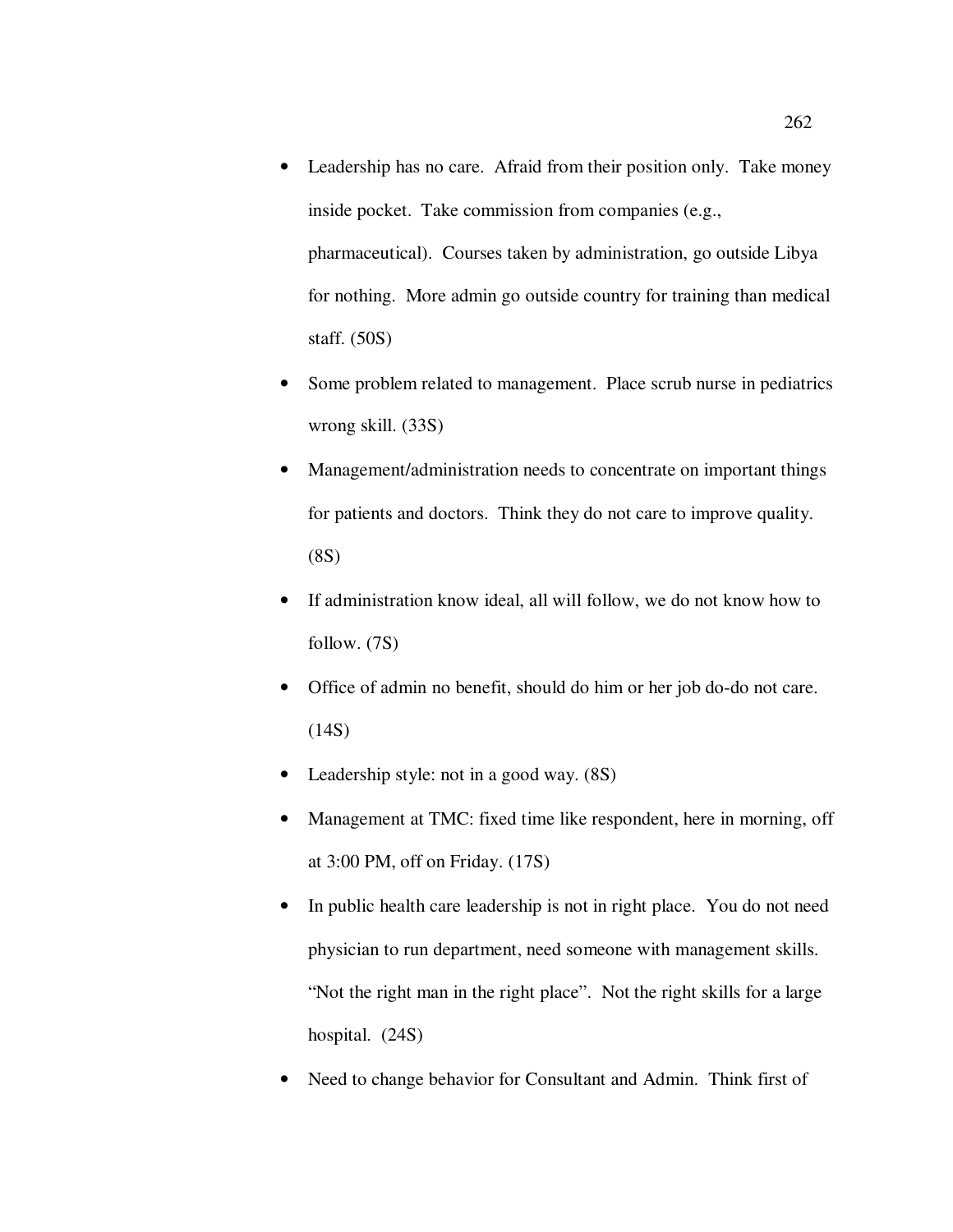patient and not themselves and their financial gain. Happy if punish doctors (about absence); why not happy if patent suffers. Need to change leadership (even at department level). Need new brain. Need to do something new. Should be max 8 years in position. Need new brains, so be active (like Obama). (50S)

- TMC Management: need "right man in the right place at the right time". (25S)
- Sometimes family does not have confidence in management even though they do their best. (19S)
- Administrative skills need improvement. (7S)
- Admin staff is biggest obstacle to improved health care. (30S)
- Some nice people in administration. (2S)
- Too many of staff do not love their job. Afraid from leadership, need salary. (24S)
- Biggest obstacle to health care is from Admin. (19S)
- Do not expect anything to improve at TMC. No response from Admin. (19S)
- Need new brain. Need to do something new. Should be max 8 years in position. Need new brains, so be active (like Obama). (50S)
- TMC has good management. (34S)
- Admin is flexible, they listen, good cooperation from admin at top of TMC. (6S)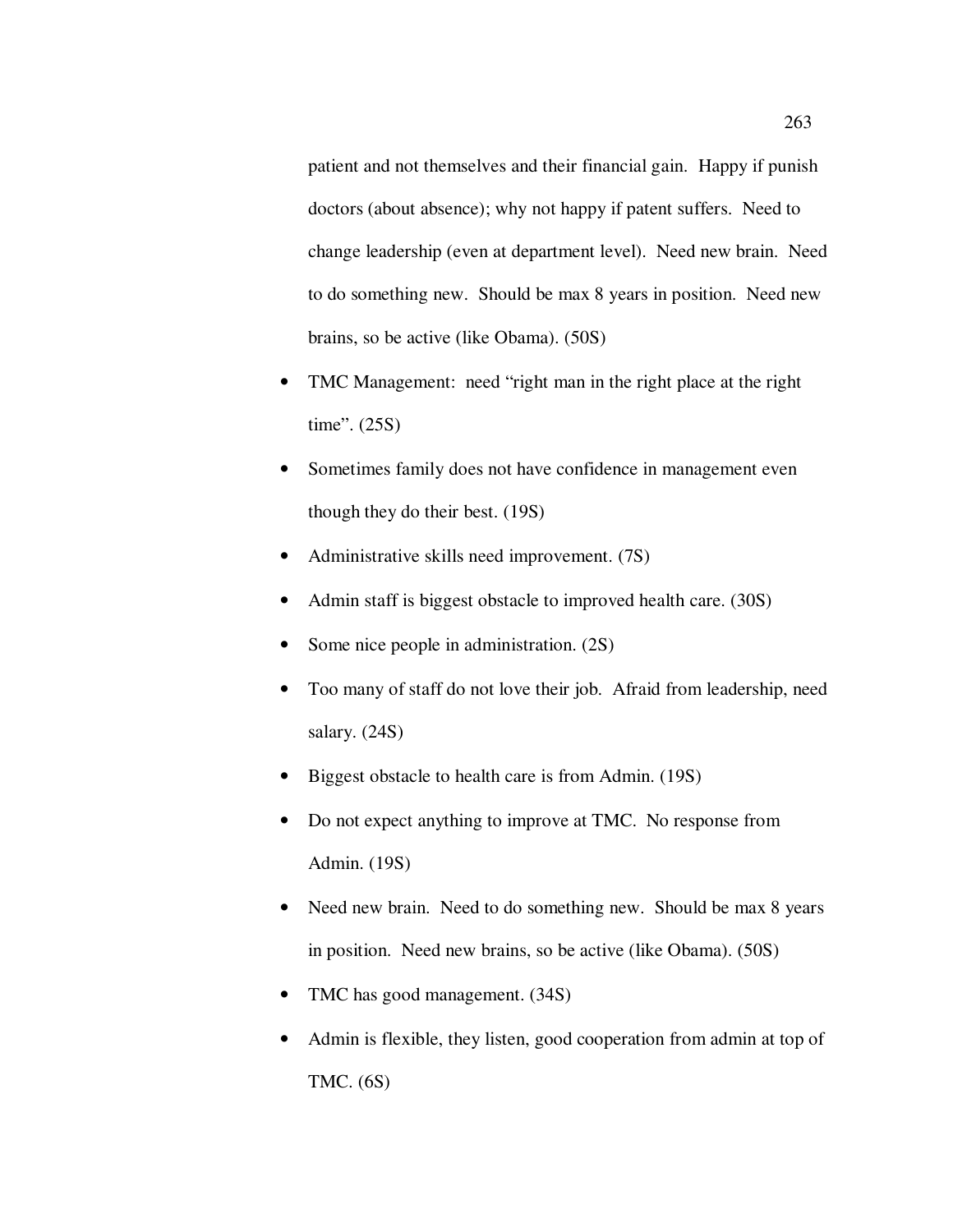- Main problem is Administration. "Right man not in right place". (30S)
- Need right man in the right place at the right time. (25S)
- Leadership is not bad, big hospital, admin need facilities: admin in building #1 only, need supervision in each building (admin group). To solve problems should have admin in each of the 3 TMC buildings. General Administration is centralized. (47S)
- Administration is OK. Director and chief very polite. They listen, they are trying but no results. Need to be stricter, too many absences, its habit. Disturbs the routine and are obvious. Administration is very nice. They try to solve problem and address complaints. (6S)
- Administrators need to be tougher with "trouble makers." They have rules but some not followed. (6S)
- Administrative staff is OK but not the level needed. They do not triage, priorities (drugs, who to send outside). (50S)
- Each department there are administrators, they represent admin (like liaisons). 90% of depts. Satisfied. (13S)
- Need to change person at top (TMC), high person to more qualified, more polite, more educated. (1S)

The researcher coded quotations from respondents for other TMC staff members. Typical comments in this category follow.

There are 24 social workers at TMC. (33S)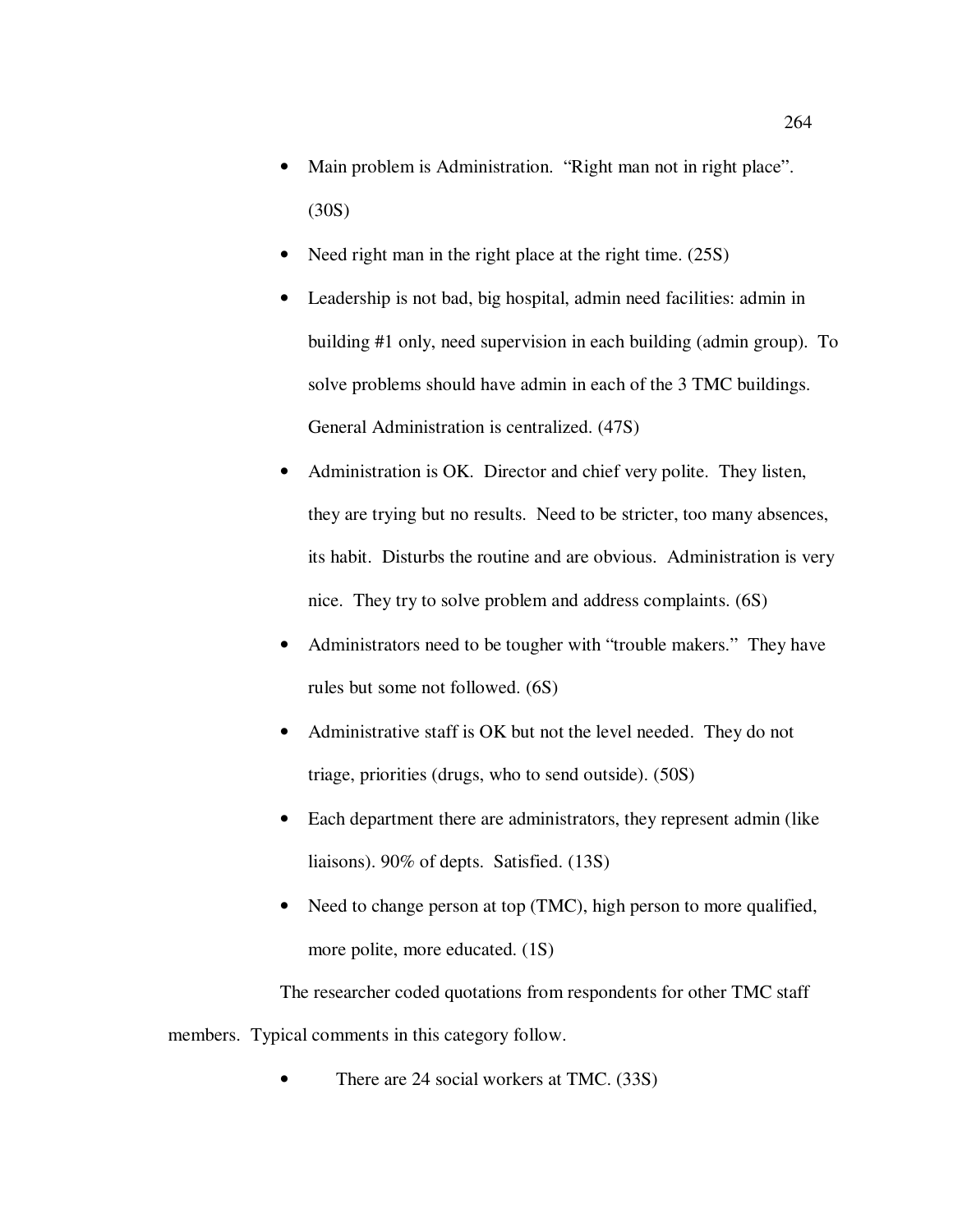- Defect in availability of security. (30S)
- Defect in security (just shout). (49S)
- Security talks roughly, difficult to get in. (44S)
- Security makes decision on who enters based on opinion. (30S)

### *Trust.*

The conceptual support for this study is based on a construct of trust. There were several statements that directly captured the respondents' perception of confidence in Libyan public health care system. More often trust was related to leadership as reflected in the responses below. The link between the data collected for this study and the construct of trust will be discussed in more detail in Chapter 5.

- Doctors do not "take care" of Libyan Board, given a chance they go outside. (38S)
- Bad relationship with nursing staff, hide medicine, no confidence with pharmacy staff. (17S)
- Need more courses outside the country, Europe and U.S. to update skills (nurses and doctors), new doctors should be sent outside the country for training, to increase income of doctors and nursing staff, health care is the most important thing, Libya is better than Tunisia, will increase confidence if medical staff gets training outside. (16S)
- Need right man in the right place at the right time (25S)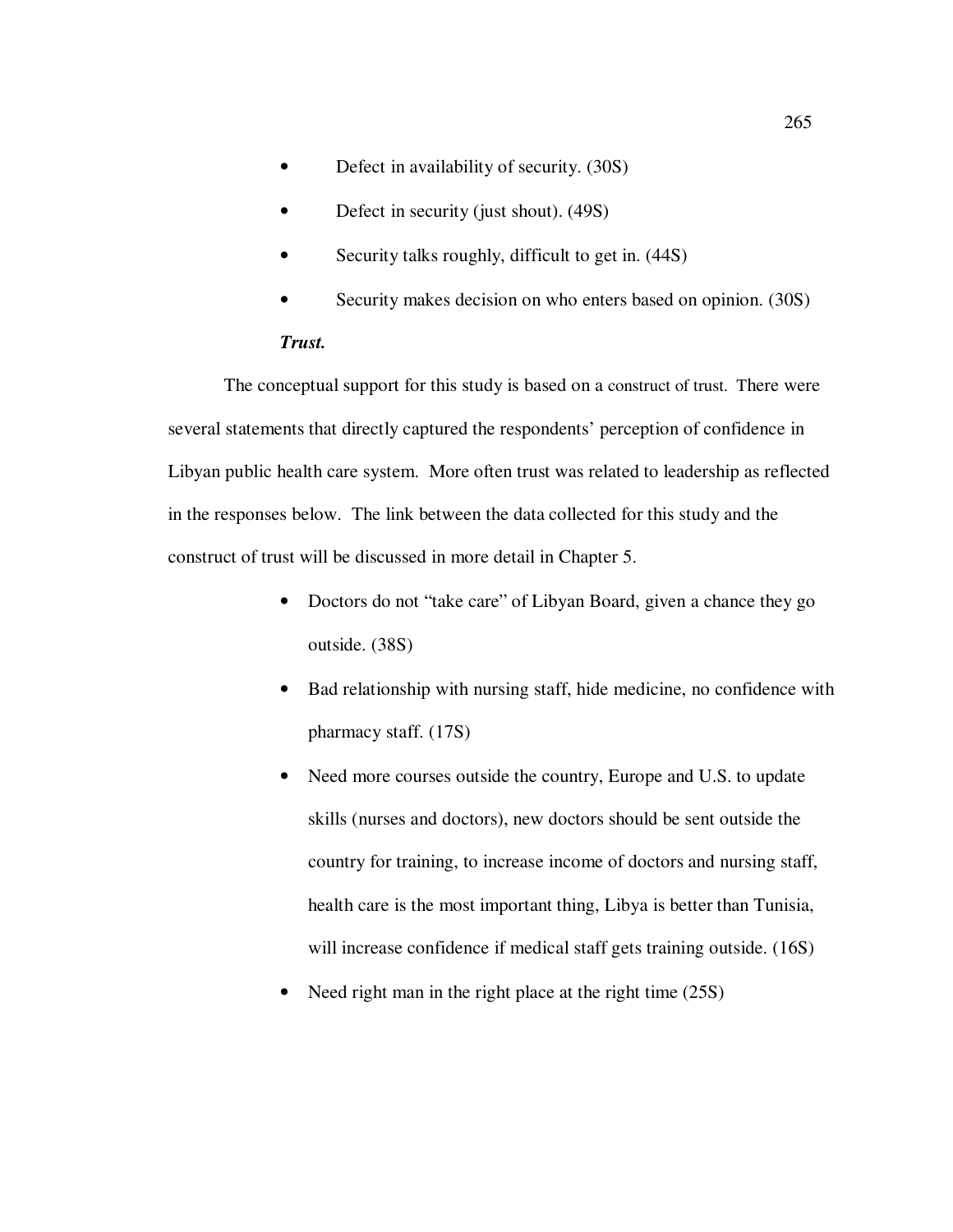- Relationship with patient, care should be good. Improve thinking of people of nursing staff, defect in thinking of Libyan people on perception of nursing staff. (17S)
- Patient was expecting worse; she was planning to go to Tunis but not needed because of level of caring at TMC. (3S)
- They (SOH) know everything but ignore.  $(21S)$
- As a whole, patients improved more than before. Before they refused to come, they thought they would die at TMC. (50S)
- Leadership (SOH) knows problems but do not care. (17S)
- Leadership (SOH) does not understand. They go outside for their own care. They do not need to; they do not care. (38S)
- Respondent trust public more (due to experience in TMC). (29S)
- TMC is best hospital in Tripoli. (34S)
- No difference between doctors in Libya and those outside in Tunisia or Egypt. She went to both countries and no difference. Just a problem with the way the Libyan people think. (45S)
- Comfortable, some members of family wanted to transfer to private clinic but refused, she likes TMC. (16S)
- Do not expect anything to improve. No response from Admin. (19S)
- Between doctors and nurses communication is bad. Give advice to nurses but the next day find nothing is done. Do not know how to improve. (20S)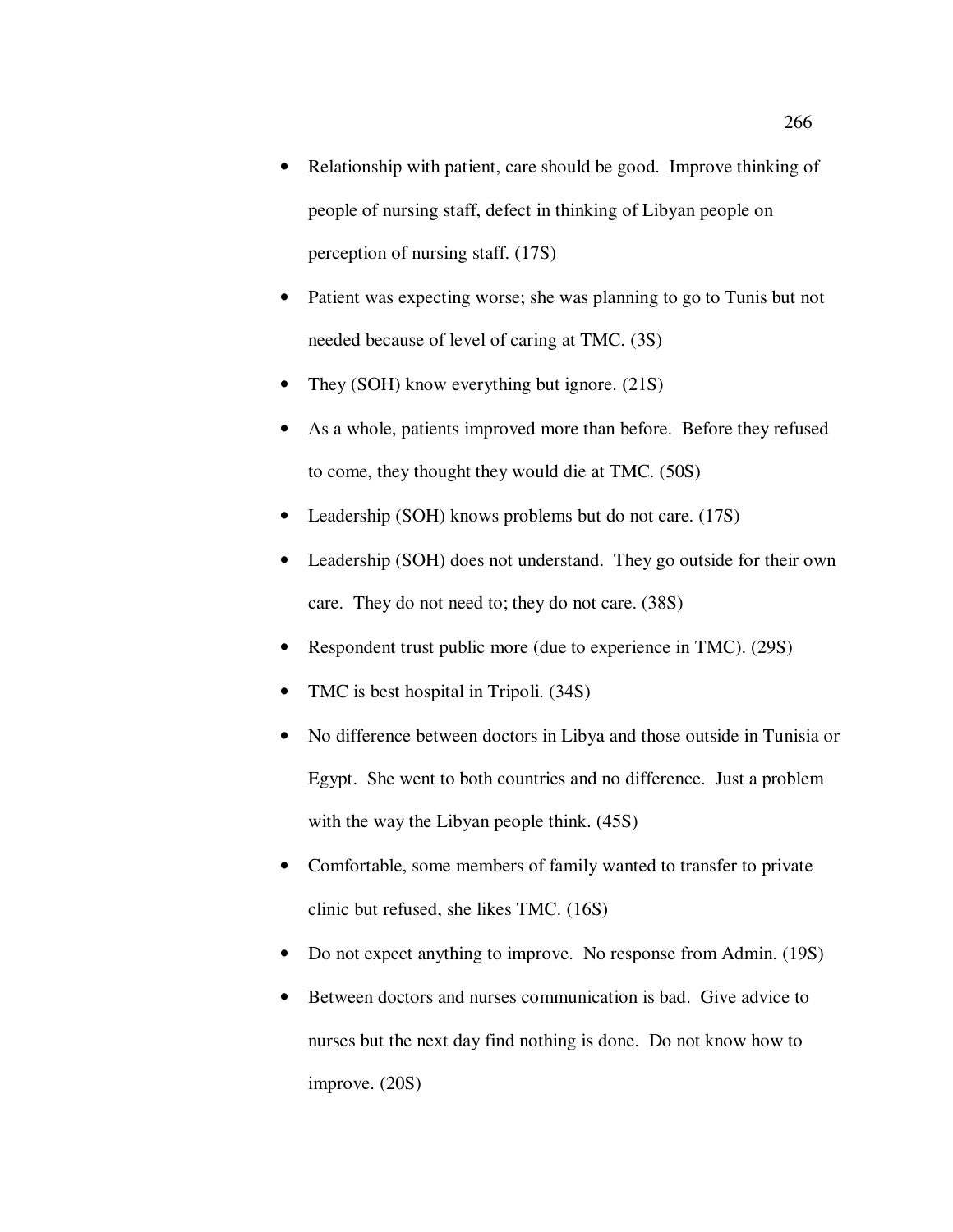- Need more courses, send doctors outside to get more updates. No difference with doctors in Libya and Tunisia. Get same diagnosis. (43S)
- Need more care for (from) doctors and nurse staff to increase confidence. (16S)
- People think doctor staff not good but they are good. Very satisfied with doctor staff and skills. People think Tunisia and Egypt or better but diagnosis is the same as Libya. (41S)
- If there is good judgment in how to spend money it would improve. (2S)
- Sometimes family does not have confidence in management even though they do their best. (19S)
- Wants treatment here in Libya, not Tunis. Some go to Tunisia but come back to Libya. Some specialists in Libya teach doctors in Tunisia. (32S)
- People complain about Casualty. Not enough numbers. Mixing of HIV with non-HIV patients. No enough rooms. In observation room patients are mixed.(social problem too, patients are afraid). (50S)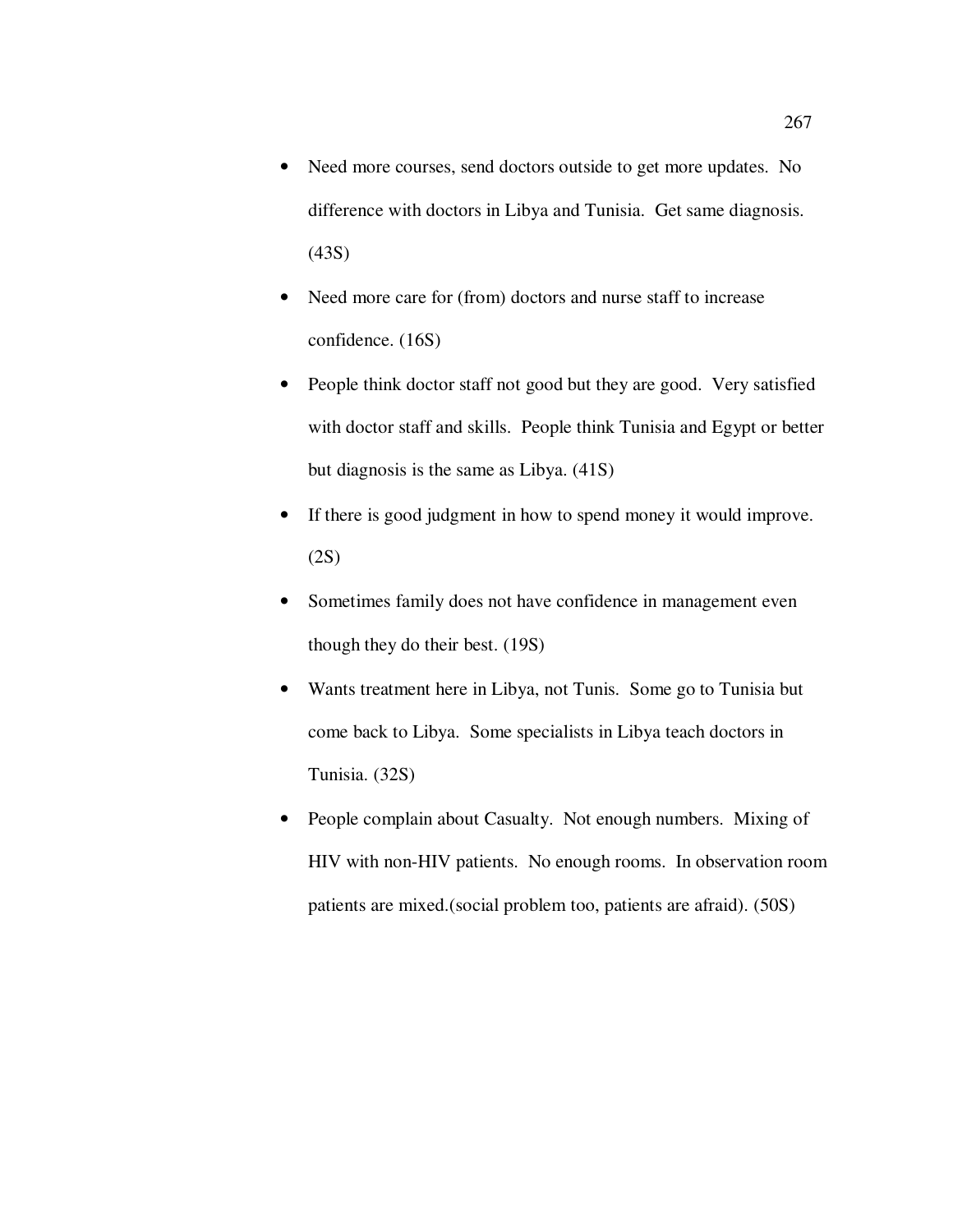- Need more public than private, not all people can pay, care without money, Tunisia lots of money but care is less or the same. Psychological problem with people. They have lack of confidence in Libyan Doctors, emotional problem, try to get better confidence in Libyan doctors. (16S)
- Need more public than private, not all have money to go to private. People go to Tunisia and they just spend money but there is no improvement. (15S)

#### **Relationship of Themes to Research Questions**

Table 1, previously discussed, is a matrix that illustrates the relationship between the interview questions and each of the three research questions. The matrix was developed prior to data collection and analysis. Each question asked of the participants in the study sought to answer one or more of the research questions. Furthermore, the derived themes generated as a result of open and selective coding from the study participants' responses can be mapped to one or more research questions. Table 10 illustrates the degree that the themes evolved address the research questions where S indicates a strong link and W indicates a weak link.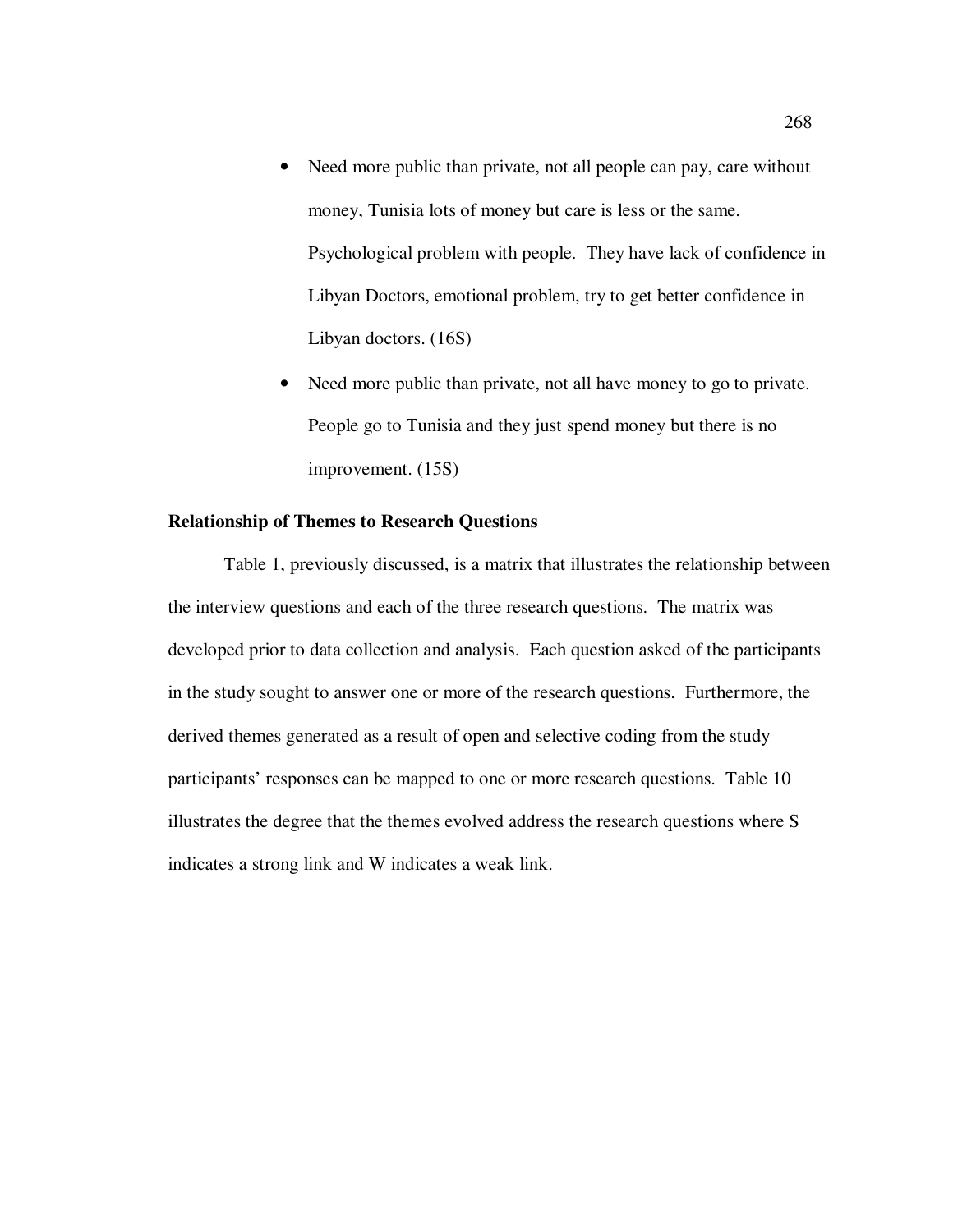# Table 10

|                           | What are the<br>cultural<br>considerations | How does<br>privatization of<br>health care | What contributes<br>to prospective<br>patients' or |
|---------------------------|--------------------------------------------|---------------------------------------------|----------------------------------------------------|
|                           | required in                                | impact Libya's                              | providers'                                         |
|                           | delivering health                          | public health care                          | negative or                                        |
|                           |                                            |                                             |                                                    |
|                           | care in Libya?                             | system?                                     | positive                                           |
| Themes                    |                                            |                                             | perceptions?                                       |
| Behavior/Relationship     | S                                          | <b>NS</b>                                   | S                                                  |
| Capacity/Availability     | <b>NS</b>                                  | S                                           | S                                                  |
| Communication             | S                                          | <b>NS</b>                                   | S                                                  |
| Culture                   | S                                          | <b>NS</b>                                   | S                                                  |
| Leadership                | S                                          | <b>NS</b>                                   | S                                                  |
| Libyan System             | W                                          | S                                           | S                                                  |
| Motivation                | S                                          | S                                           | S                                                  |
| <b>Patient Physical</b>   | W                                          | W                                           | W                                                  |
| Environment               |                                            |                                             |                                                    |
| Policy/Procedures/Records | S                                          | W                                           | W                                                  |
| TMC-Organization          | W                                          | W                                           | S                                                  |
| Facilities                | W                                          | S                                           | S                                                  |
| <b>TMC Staff</b>          | S                                          | W                                           | S                                                  |
| <b>Trust</b>              | W                                          | S                                           | S                                                  |

*Relationship of themes to research questions* 

*Note.* S=Strong Link; W=Weak link; NS=Not Significant

Table 10 highlights that the themes that evolved addressed patient and staff perceptions of the quality of care. Additionally, coding resulted in themes that highlighted cultural considerations in the delivery of health services. The degree that privatization affects the public health care system was impacted more by behavior of staff, perception of facilities, their role in relieving strain on the system (i.e., capacity), motivation (i.e., financial incentives for medical staff), and overall trust.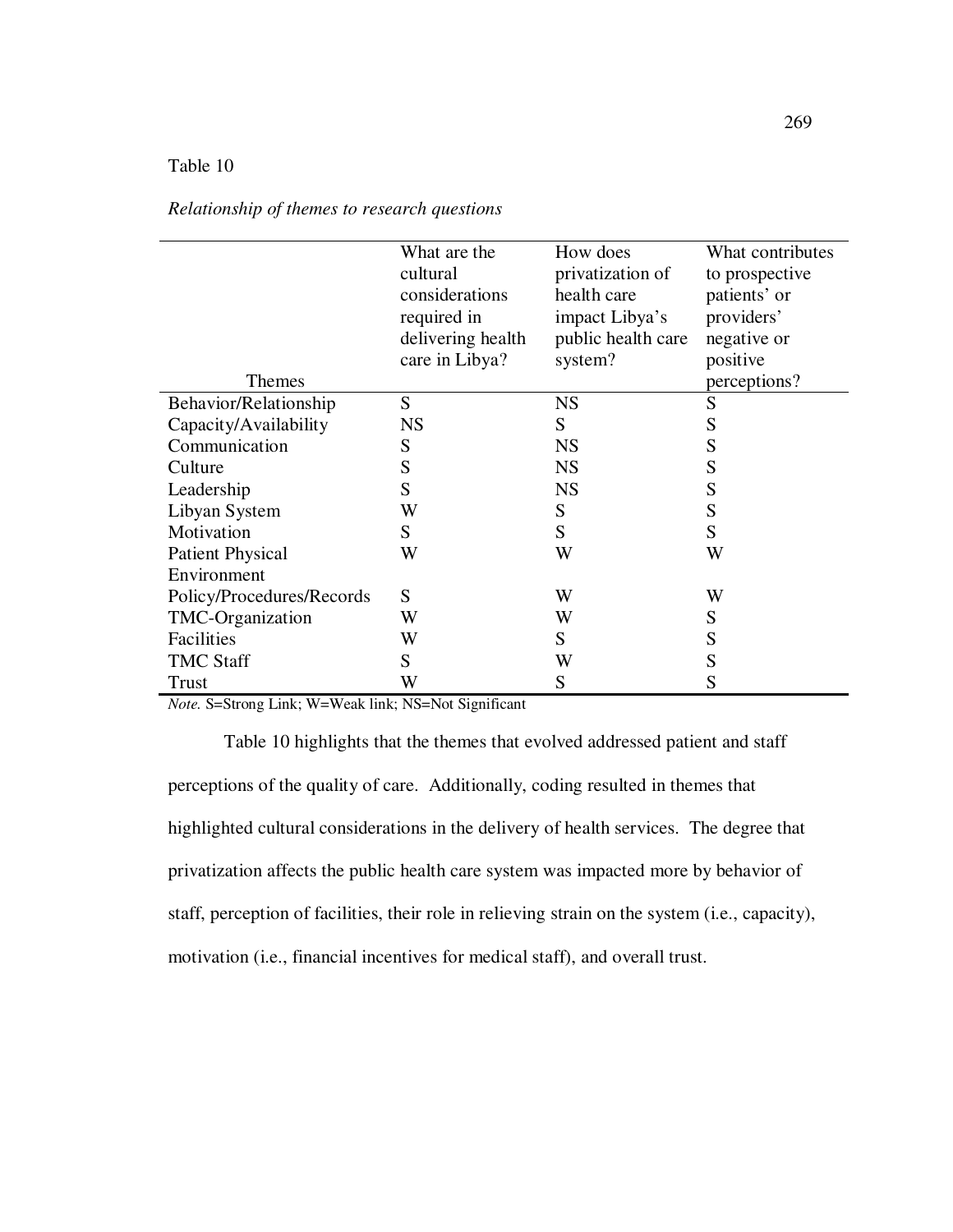#### **Observation**

The researcher completed three observational sheets. The observation sheet template is displayed as Figure 4. Data was collected during the pilot. Observations were coded using the codes established prior to data collection. This deductive approach tested the conceptual framework for the study. Other notes were made throughout the study. The first observations were documented on March 7, 2009, from 9:30 AM - 11:00 PM in the Endocrinal Pediatric Inpatient department. At this time it was noted that TMC does not have medical records and the Internet is slow. Many sites are blocked that could be valuable in dispersing information to the professional staff. The ward was crowded and patients had to wait up to 2 hours to see a doctor. During rounds there were many doctors and frequent consultation, which reinforced that TMC is a teaching hospital. Patients do not seem to mind the large contingency of staff and the lack of privacy. A social worker often accompanies doctors on rounds. There was no obvious waiting room for parents and chairs for waiting parents were scarce. Cleaning of the floors involved flooding the floor with large quantities of water; water could be seen pouring from the bathroom into the hall.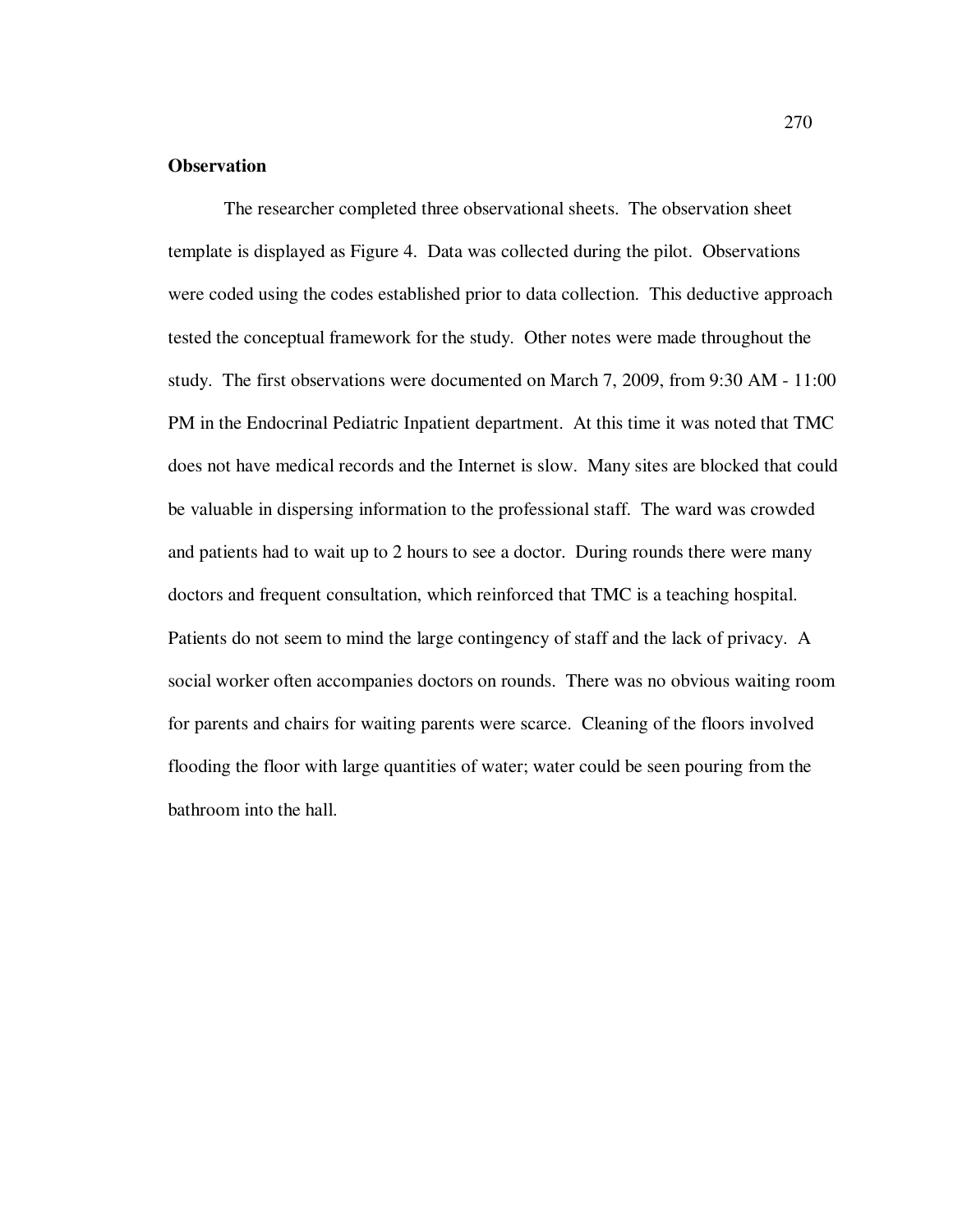# *Observational Coding Sheet*

Date: \_\_\_\_\_\_\_\_\_\_\_\_\_\_\_\_\_\_ Time: \_\_\_\_\_\_\_\_\_\_\_\_\_ Location: \_\_\_\_\_\_\_\_\_\_\_\_\_\_\_

Circle the family code(s) observed. Indicate the number of the code referred to in each comment.

| 1. Accreditation    | 8. Accreditation  | 15. Finance    | 22. Policy          |
|---------------------|-------------------|----------------|---------------------|
| 2. Admission        | Admission<br>9.   | 16. Governance | 23. Procedure       |
| Change<br>3.        | 10. Change        | 17. Health     | 24. Quality         |
| Communication<br>4. | 11. Communication | Assessment     | 25. Referral        |
| 5. Departments      | 12. Departments   | 18. Measure    | 26. Staff           |
| Documents<br>6.     | 13. Documents     | 19. Motivation | 27. System          |
| Electronic<br>7.    | 14. Electronic    | 20. Patients   | 28. Tripoli Medical |
|                     |                   | 21. Physical   | Center              |
|                     |                   |                |                     |
|                     |                   |                |                     |

\_\_\_\_\_\_\_\_\_\_\_\_\_\_\_\_\_\_\_\_\_\_\_\_\_\_\_\_\_\_\_\_\_\_\_\_\_\_\_\_\_\_\_\_\_\_\_\_\_\_\_\_\_\_\_\_\_\_\_\_\_\_\_\_\_\_

\_\_\_\_\_\_\_\_\_\_\_\_\_\_\_\_\_\_\_\_\_\_\_\_\_\_\_\_\_\_\_\_\_\_\_\_\_\_\_\_\_\_\_\_\_\_\_\_\_\_\_\_\_\_\_\_\_\_\_\_\_\_\_\_\_\_

\_\_\_\_\_\_\_\_\_\_\_\_\_\_\_\_\_\_\_\_\_\_\_\_\_\_\_\_\_\_\_\_\_\_\_\_\_\_\_\_\_\_\_\_\_\_\_\_\_\_\_\_\_\_\_\_\_\_\_\_\_\_\_\_\_\_

Comment:

*Figure 4.* Observational coding sheet

Observational data was collected on March 10, 2009, 10:00 AM - 12:30 PM, in the Endocrinal Pediatric Outpatient department. Similar to observations made in the inpatient department, there was a team of doctors that meets with the patients. The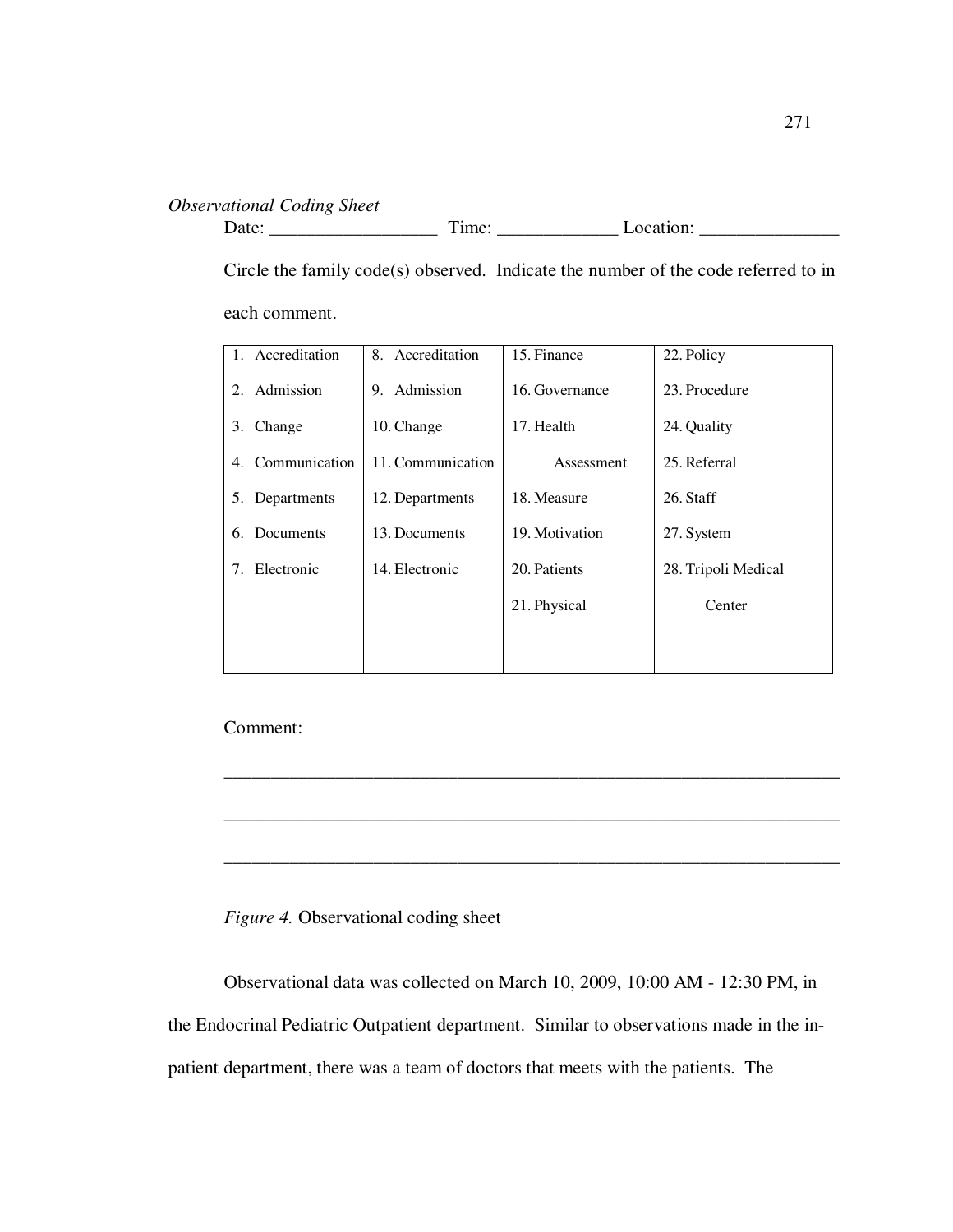Consultant was the teacher during these sessions. Senior staff was very efficient, fast in making diagnosis, apparently very skilled. Doctors that were still awaiting a contract and were not paid were very active in patients' care. The staff was in constant dialog (i.e., Registrar, Attachment, and Consultant).

Many patients came from outside Tripoli. The wait time to see the physician was 2 hours. The outpatient department was open from 9:30 AM - 2:00 PM each day, but served different types of patient needs (e.g., endocrinal, diabetes). Patients still come to the pediatric department after adulthood because of their comfort. Similar to inpatients, privacy for outpatients cannot be guaranteed as patients walk-in to other consultations. Patients came to doctors in the outpatient department instead of doctors coming to exam rooms. Cloth is on exam table and not disposable paper. I did not see a process for changing the table's cover between patients.

There is a reliance on paper records in the outpatient department. Patients have a card with a number on it to cross reference with chart at TMC. At least one patient came with records of biopsy performed in Tunisia. Other patients came in with X-rays from radiology and sometimes carried their own charts from department to department. Even though doctors can read pictures from radiology, a patient was sent out to get the report, and gently reprimanded for causing the problem. The physician examined the patient without the report because the patient picked up the scan himself. Consultants and other doctors seemed very caring. They also have the authority to write referrals to a social worker (e.g., for chronic cases to give family salary for special diet).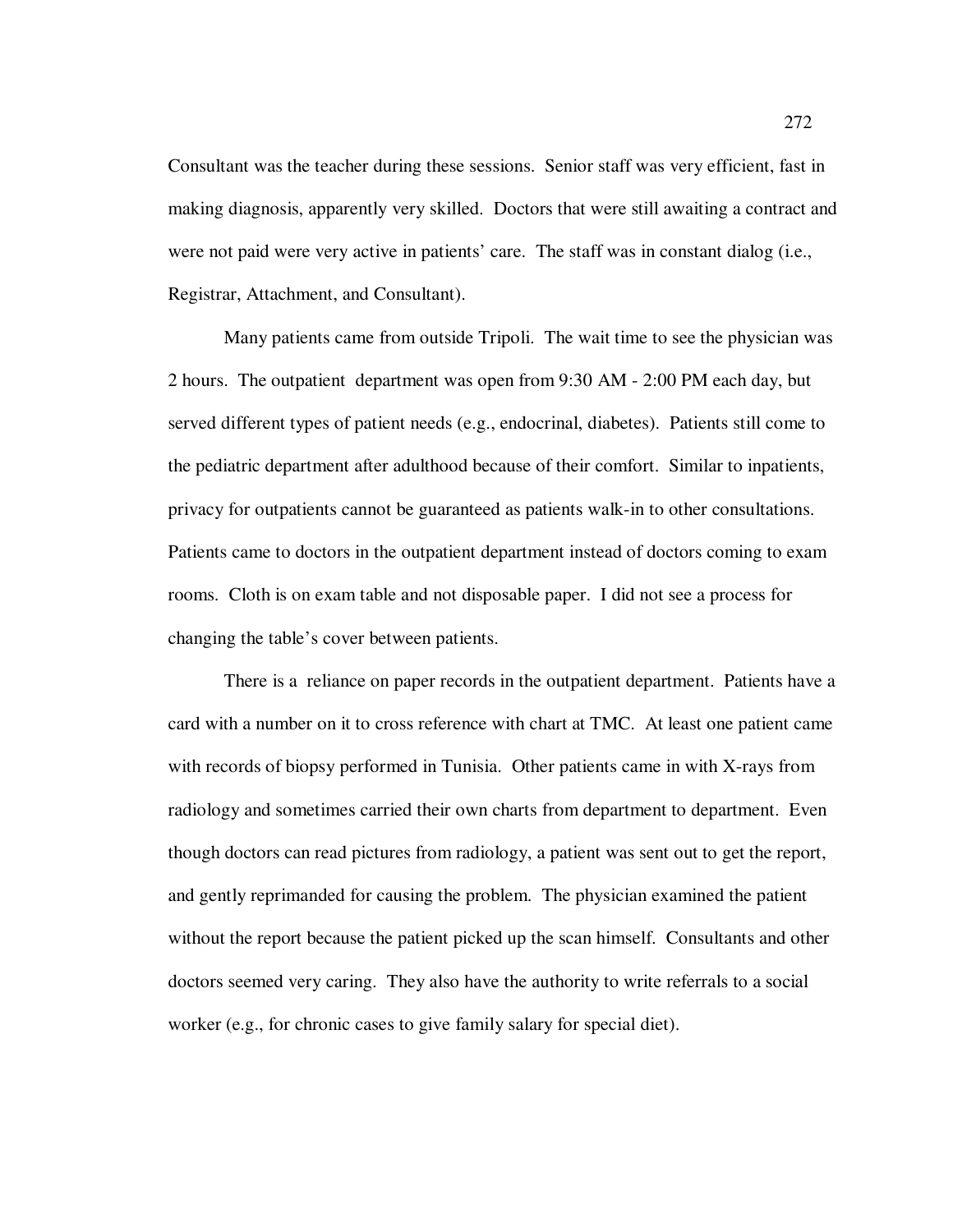The third set of observational data was collected March 12, 2009, 10:00 AM - 12:30 PM, in Endocrinal Pediatric Outpatient department. Many of the same observations were noted as previously. Interruptions continued while patients were in the room. One patient traveled 100 km to receive an injection that is required every 2 weeks; the doctors wrote a note to the patient's school as the child misses school when seeking treatment at TMC. Healthy babies also came to the TMC Outpatient department for a check-up. A physician mentioned that Libya does not have a well-baby system. Many patients mentioned that they have a doctor in the family and speculation is that if they mention this they will get better care.

The researcher made other general observations throughout the study. The comments below are from general observations made by the researcher or comments made to the researcher. In the latter case, the conversation with the researcher was with a person aware of the researcher's role.

March 12, 2009:

- Interruptions while outpatient consultations are common.
- Patient travels 100 km for injection every 2 weeks, misses school.
- Patients mention that family member is a doctor so they think they will get better care.
- Healthy babies came to TMC outpatient for check (need baby-well system).
- March 14, 2009:
- Diabetic outpatient patient AM. Thursday and Saturday are the only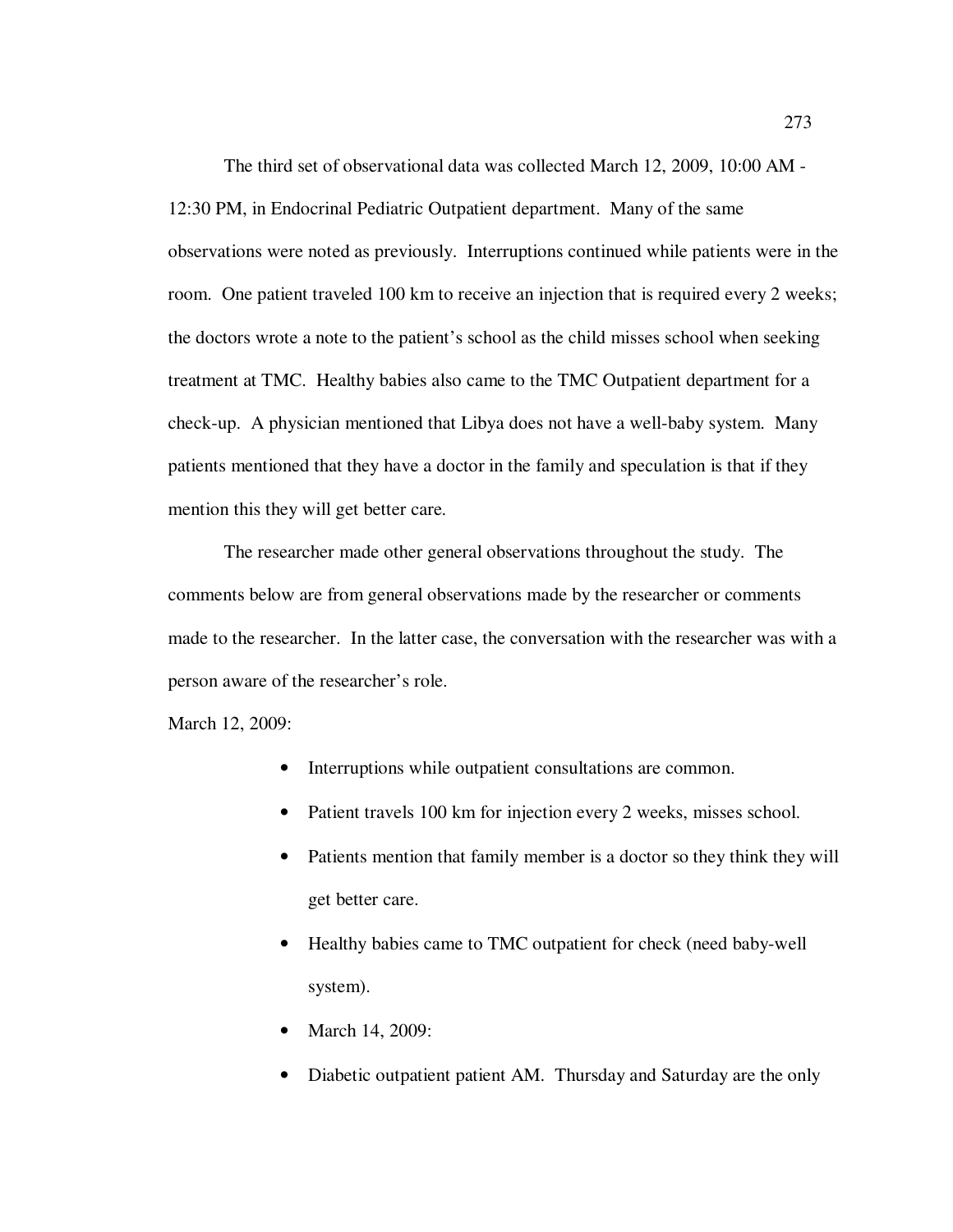days. Saturday there is no school so OPD is very busy.

• Not enough seats for everyone who is waiting

# March 19, 2009:

- A patient (mother) from another room came and used another patient's (single room) bathroom during interview.
- "Country can not be trusted if people are not qualified."-translator
- Doctors alone in their duty, but no contract, many doctors not paid.
- Upset patient looking for consultant. Information is vague, did not clear answer about grand daughter in ICU.
- Libyan nurses seem not to want to be interviewed.
- Some mothers of pediatric patients are hesitant to talk without their husband's permission.

March 21, 2009:

- Libyan nurse agreed to be interviewed, then became busy, and then went home, 3-Libyan nurses refused to be interviewed. Comment from translator/doctor: "there is no benefit from interviewing them, they have no answer".
- Children's Day was celebrated in pediatric department
- Sheet not fully covering bed.
- Hospital staff distributed activity book to patient during interview, temporarily stopped interview.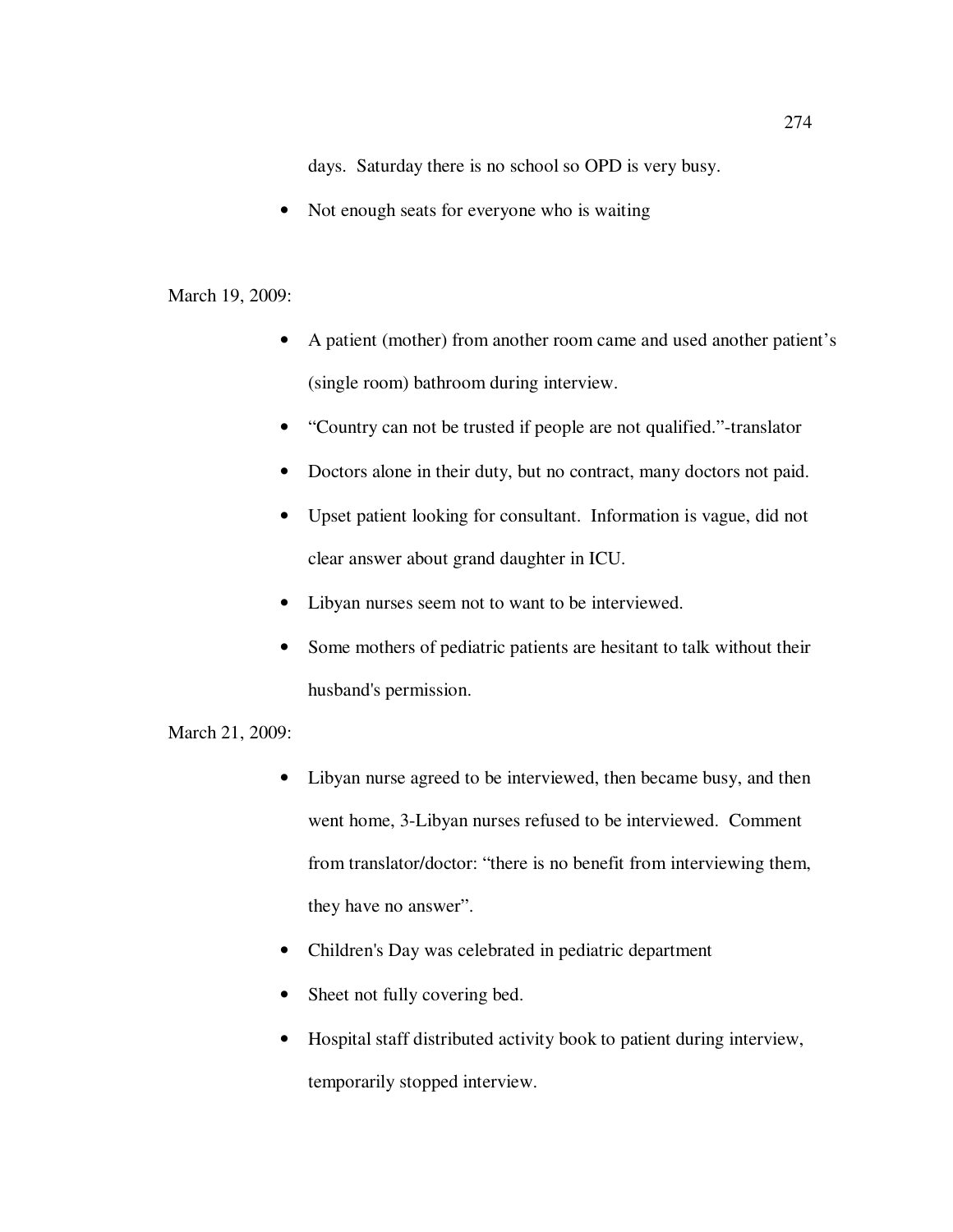- Two mothers refused to be interviewed, one of them because husband was not there.
- Even though it was mentioned by staff that visitors do not adhere to hours of visitation, I observed that this must be the exception. Around 3:00 PM, 100s of visitors flock to TMC carrying water, juice, cookies, bread, thermos (coffee and tea). A vendor is present outside that is well stocked with cookies, juice, water, bananas, and yogurt that is not there when I arrive each morning around 10:00 AM. Visitors can also purchase flowers at the hospital entrance. Before visiting hours there is security at the hospital entrance. Security checks for appropriate access prior to open visitation. More often I am not checked but my face became familiar. I am more likely to be checked if I come through Casualty in the evenings. It is not clear if it is because I am recognized because I was never checked after my first and this is the entrance I regularly used.
- Internet access is inconsistent.

March 22, 2009:

• Translator thinks Indian nurses have the best relationship with patients (behavior). Philippine nurses have the best skill (just do their jobs but do not build relationship). Libyan nurses have the worse relationship with patients but there are some exceptions.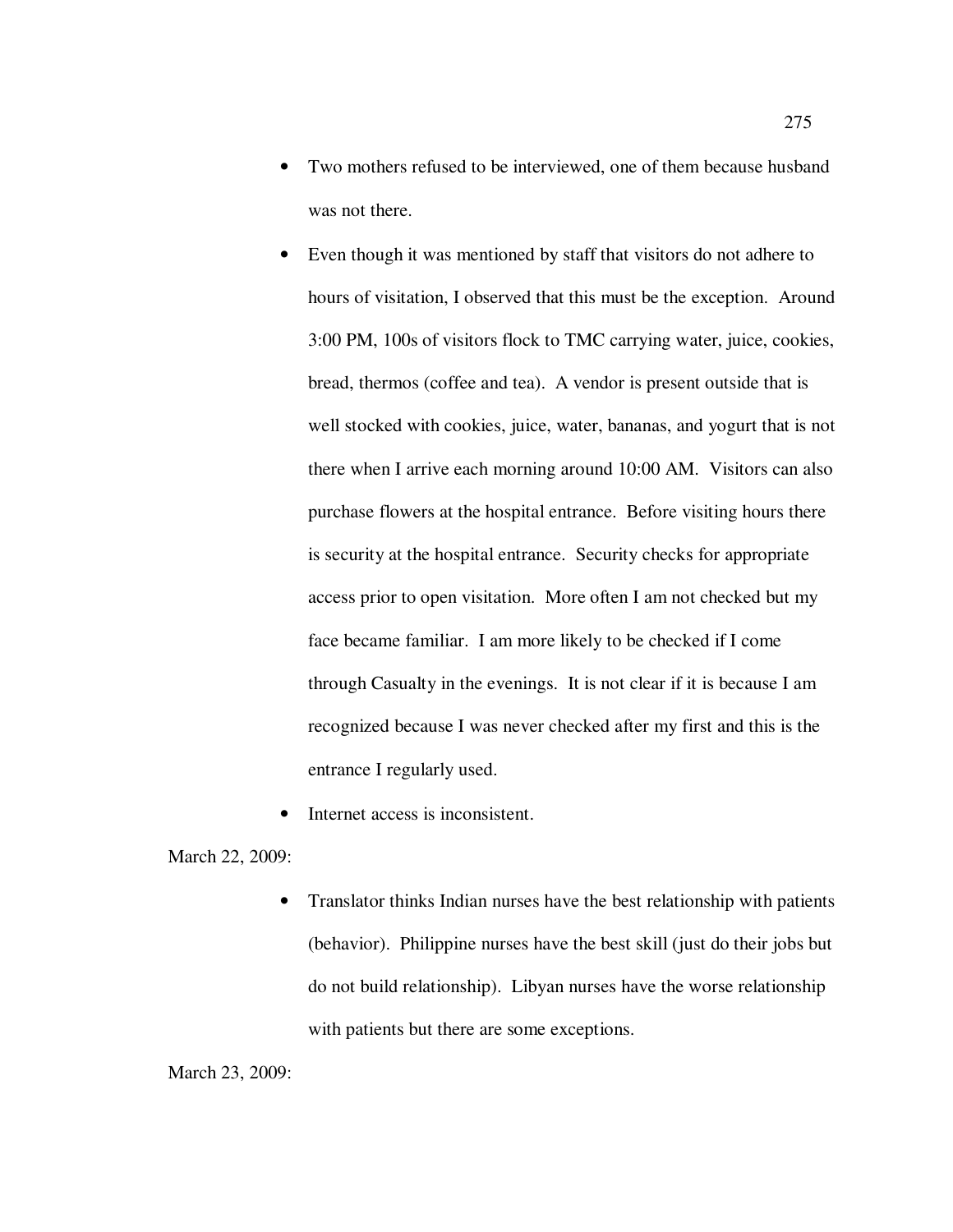- Another senior Doctor mentioned the under qualification of Libyan nurses. Due to shortage, under qualified nurses are placed in positions. Hesitance by nurses to be interviewed is not because of fear but knowledge of deficiency. Consultants returned from 4 day medical conference in Zawia. The 6th Libyan Medical Conference. Topics included HIV/AIDS, vaccinations, heart disease, elderly diseases, psychiatric diseases, ethics, medical screening, and dentistry. They returned to a diabetic international conference at TMC.
- Several senior physicians have worked outside Libya but returned for less pay to what appears to their devotion to their people. The critical patients seem the most satisfied because they get the attention of the most senior and skilled physicians.
- Translator late because patient died after coming through Casualty. Patient family did not know for 2 hours. Patient was not transferred to department for 10 minutes. Arrived in Casualty department but not determined to be dead in Casualty. Examination determined patient had been dead for 2 hours prior to arriving in hospital. He stated that Casualty doctors should have best skills but best skills are in the department.
- Patient (or Patient's family member) carry paper files, sits on coffee stand and almost forgets it.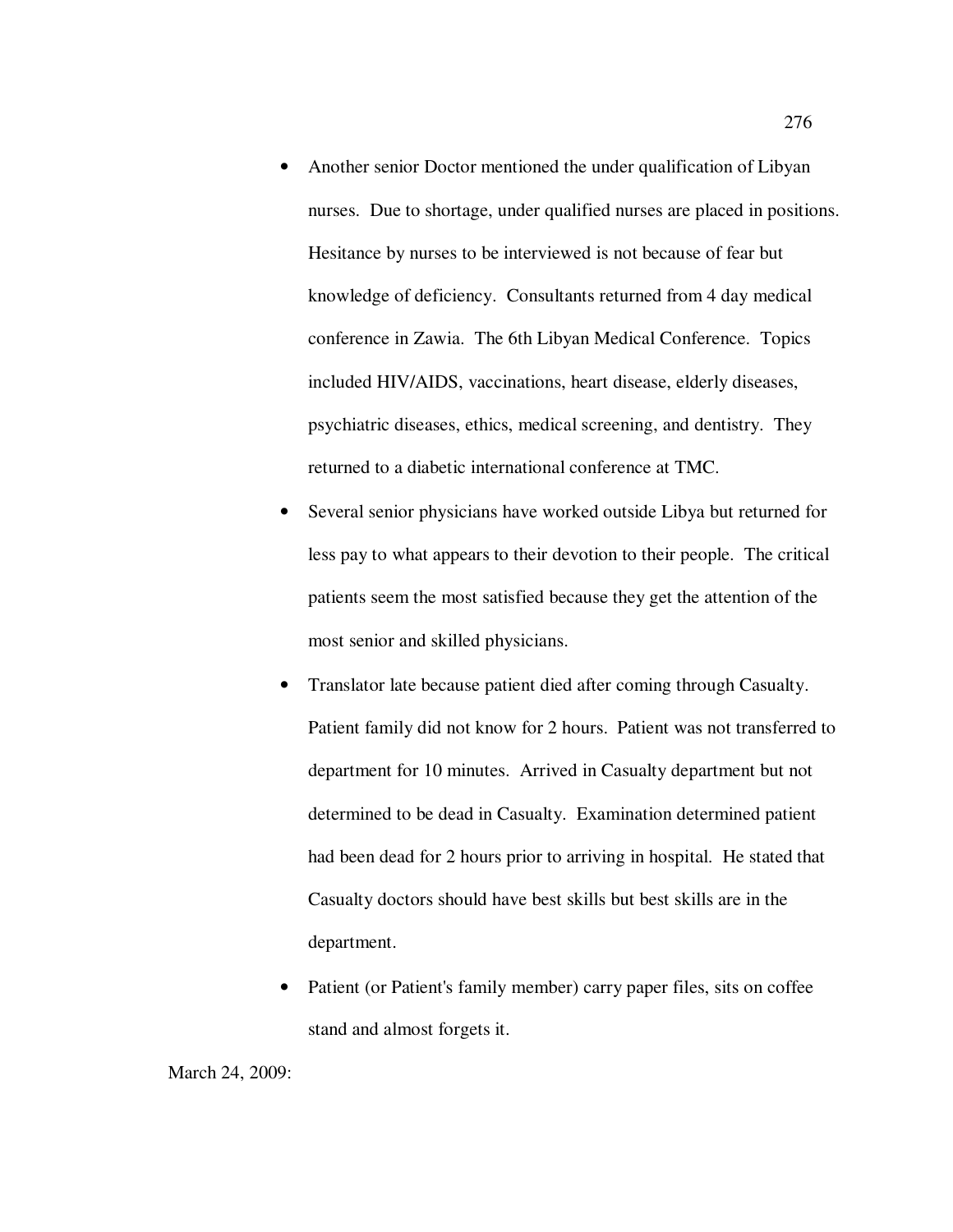• According to the head of Neonatal at TMC there are the Neonatal department has nine ventilators, 9 C-Pack breathing machines, 50 beds, 25 incubators, 4 Consultants, 4 Senior Registrars, 5 Registrars, 12 Senior House Officers. There are usually one Registrar and two SHOs on duty each night. She desires more equipment to keep level of department current with technology.

March 25, 2009:

- 21S: noisy construction during interview, single room
- 22S: female doctors married to doctors will have more flexibility and understanding from spouse. They would understand late hours. Same demands on female and male doctors, 3 month leave for birth for money.

April 1, 2009:

• 35S: father of HIV patient infected daughter carrying glass vial of daughter's blood to another facility for testing. Sample not in bio container. Daughter does not attend school. No bio receptacle seen at TMC.

April 4, 2009:

• 41S: needle with clear fluid (saline) on dresser. Mom uses to relive baby's nasal congestion.

April 6, 2009:

• No seating for patients, patients standing in hall.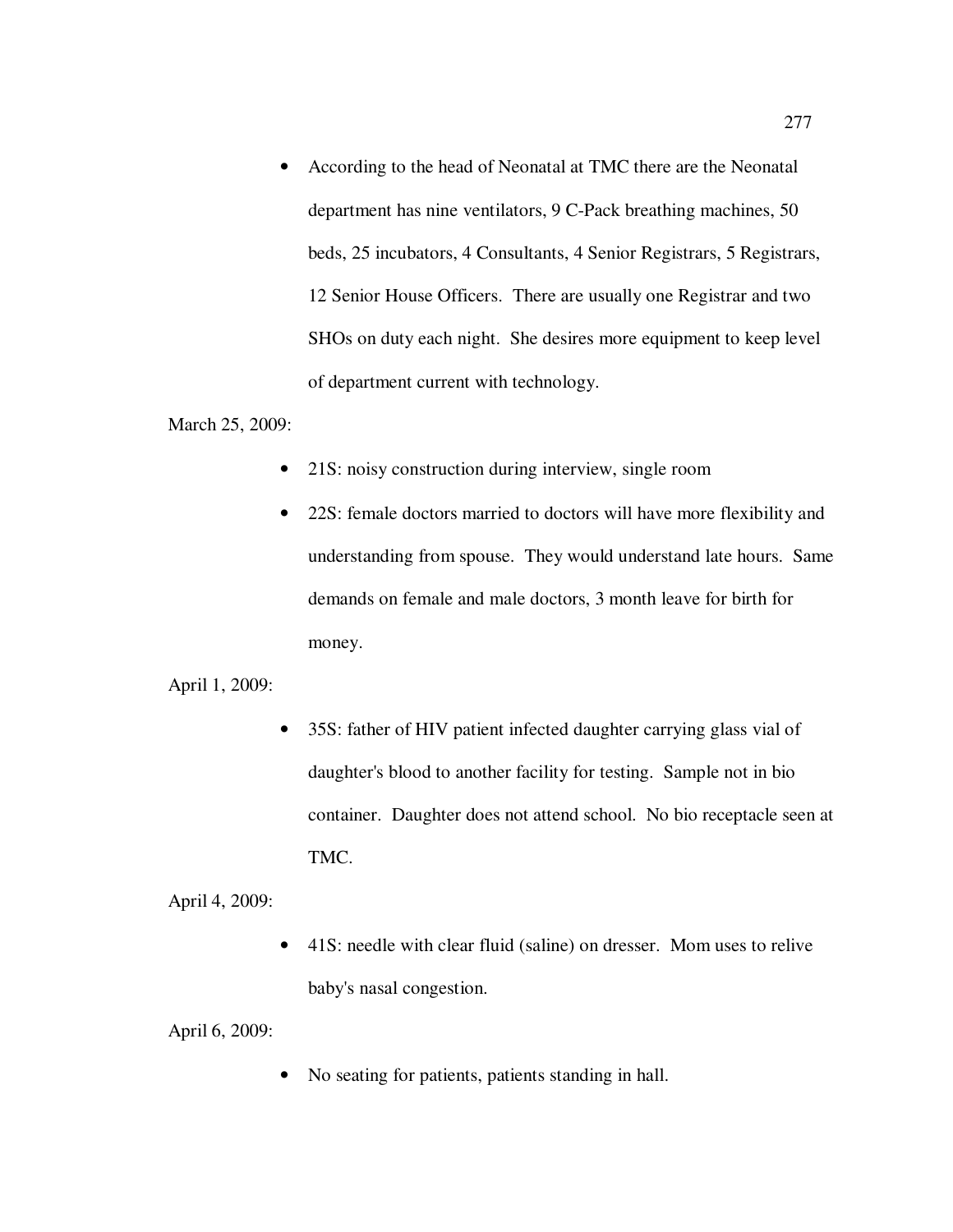- Consultant made the following comments:
	- o TMC has subspecialty in pediatrics (Cardiac surgery)
	- o Those that get best training leave.
	- o Need more financial incentives
	- o There are ~ 70 cardio procedures/year

## **Documents**

There were several inquiries for documents made throughout the study such as policies, procedures, organizational charts, and mission statements. A performance rating form for doctors was offered. The form is in Arabic and was translated to English. The translated version is attached as Appendix E. Despite many of the responses from staff members, the qualification form clearly defines the criteria Consultants use to measure performance of doctors with a contract. The first criteria could be defined as negative enforcers. Absences, disciplinary penalties, and sick leaves are not common categories for rating professionals. However, the second category evaluated, performance efficiency and personal traits, does evaluate the colleagues in areas of quality and quantity of work, preparation, and relationships. Yet, in this category *persistence at work* is defined as adherence to work schedules.

The second document offered was a small multipage card published by the Libyan Health Information Center (General People's Committee for Health & Environment, 2008). The small brochure includes demographic information, health indicators, socioeconomic indicators, and morbidity statistics. Of more relevance to this study are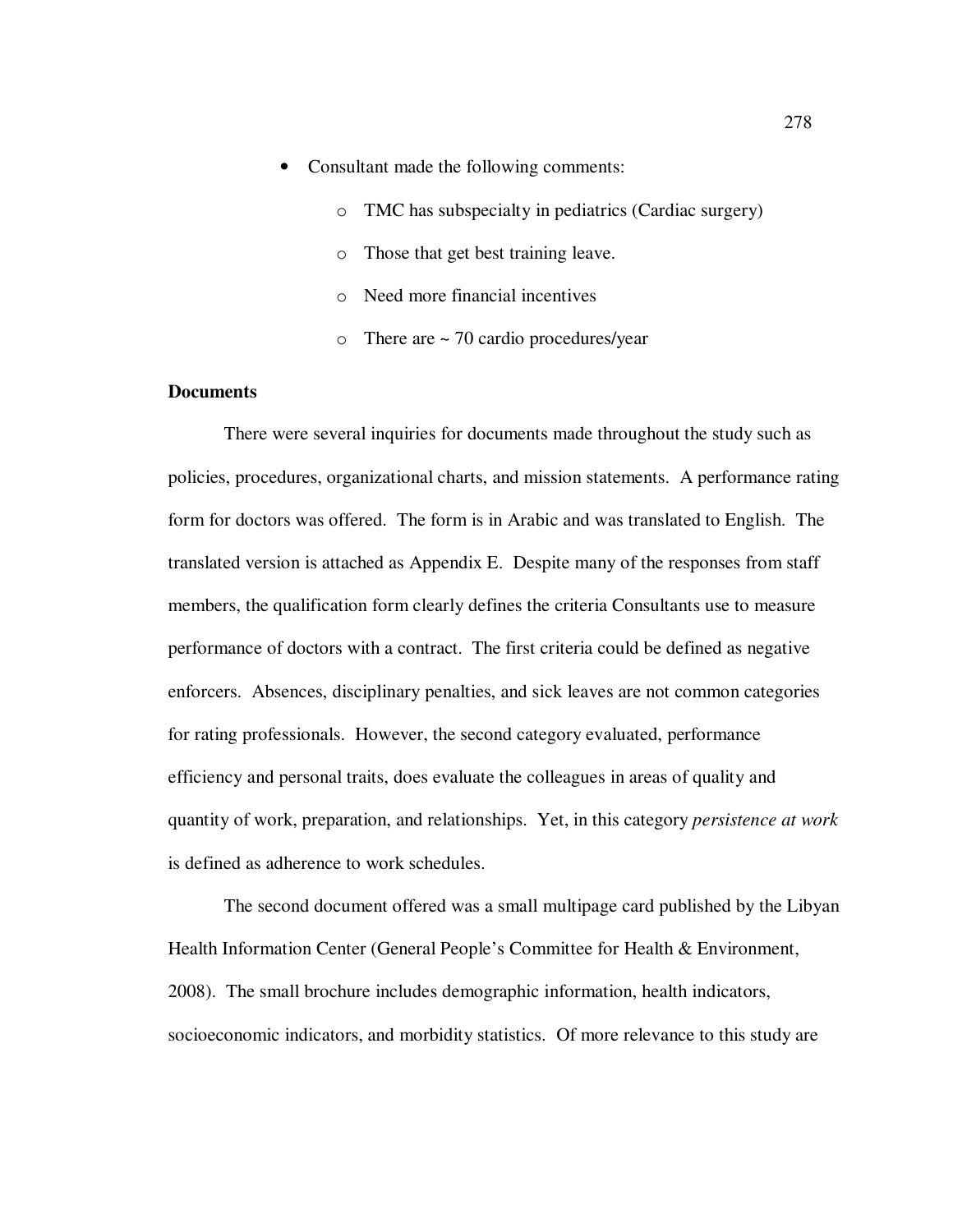the statistics on the number of health care providers, hospitals, and private clinics. Table 11 displays the 2008 indicators for the private sector facilities.

Table 11

*Private Sector Facilities* 

| Indicator                 | Value |
|---------------------------|-------|
| <b>Inpatient Clinics</b>  | 67    |
| <b>Beds</b>               | 1433  |
| <b>Outpatient clinics</b> | 268   |
| Dental clinics            | 159   |
| Labs                      | 166   |
| Diagnostic center         | 4     |
| Pharmacies                | 1543  |

Table 12 indicates the public sector facilities. The table illustrates public facilities have more capacity than the private sector. The data supports the comments that the private sector cannot relieve the strain of the public sector. Overall, there are 9,276 physicians or 17 physicians per 10,000 Libyan people.

*Table 12* 

| <b>Public Sector Facilities</b> |        |
|---------------------------------|--------|
| Indicator                       | Value  |
| Hospitals                       | 96     |
| <b>Beds</b>                     | 20,289 |
| Polyclinics                     | 37     |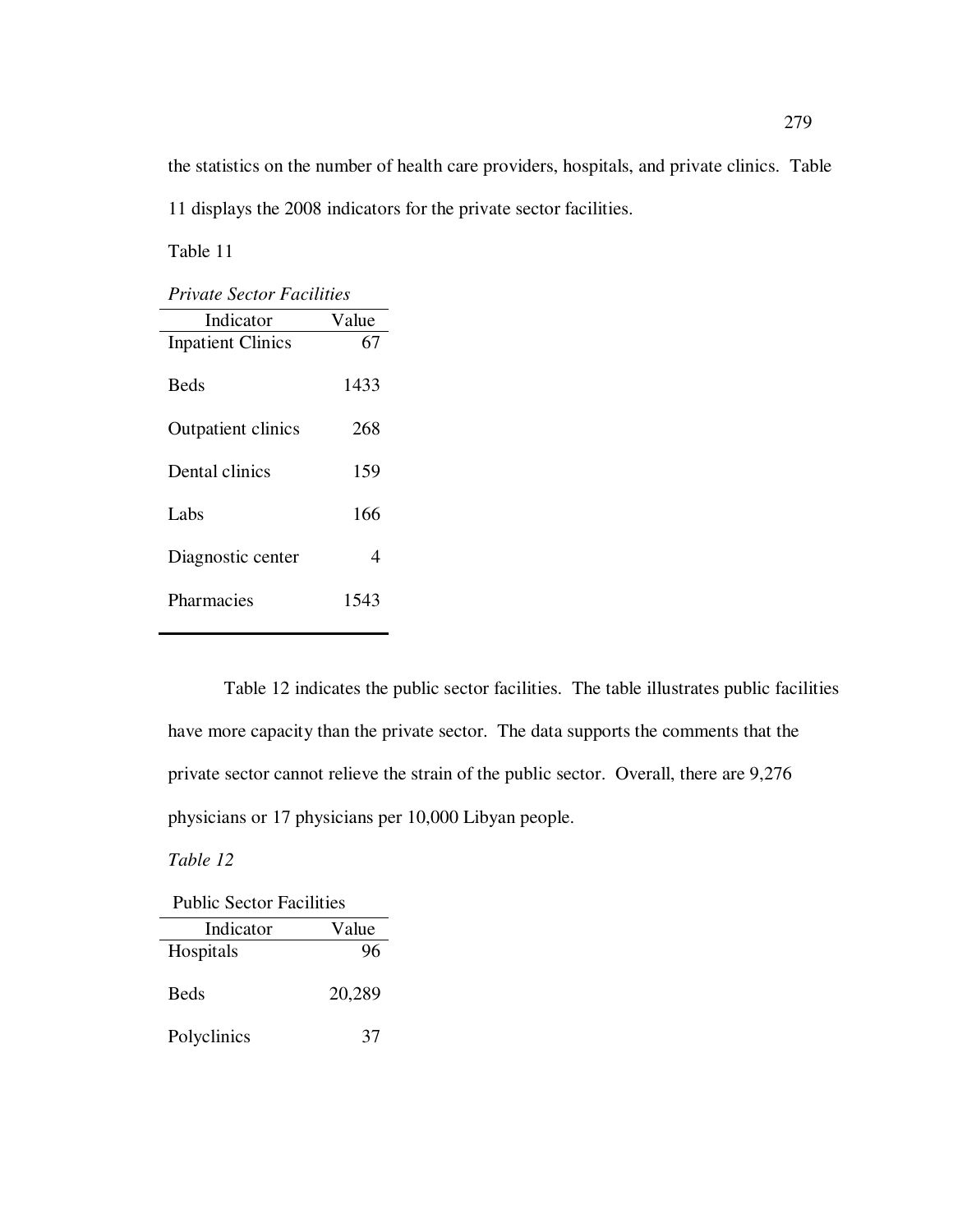## **Member Checking**

The researcher conducted member checking on April 5, 2009 and April 8, 2009 with Dr. Mgadmi, and two interns who served as translators respectively. The initial findings from the interviews and observations were shared. Over the length of the study, there were opportunities to discuss the findings; therefore, Dr. Mgadmi and the interns confirmed the findings discussed in this section.

The level of education of nurses is poor. As early as 1994, researchers noted that critical nursing care skill development must consider the need for research, innovation and standards (Redshaw & Harris, 1994). Furthermore, clinical judgment and decisionmaking skills should be integrated in nursing education (Standing, 2007); yet, Libyan nurses are highly criticized for having no decision-making or clinical knowledge. Continuing professional education can enhance the critical practice of nurses (Wildman, Weale, Rodney, & Pritchard, 1999). Additionally, continuing education programs can improve nursing confidence (Shipman et al., 2008). Even though the three-year diploma and graduate programs are quite typical for nurses for clinical competence (Clinton, Murrells, & Robinson, 2005), some staff providing nursing care at TMC had as little as one year post secondary education. Only a small number of Libyan nurses have been educated in a higher level nursing institute. Mothers are admitted with pediatric patients to compensate for the deficiency of skills and availability nurses. The doctors prefer to communicate with non-Libyan nurses instead of Libyan nurses because of their superior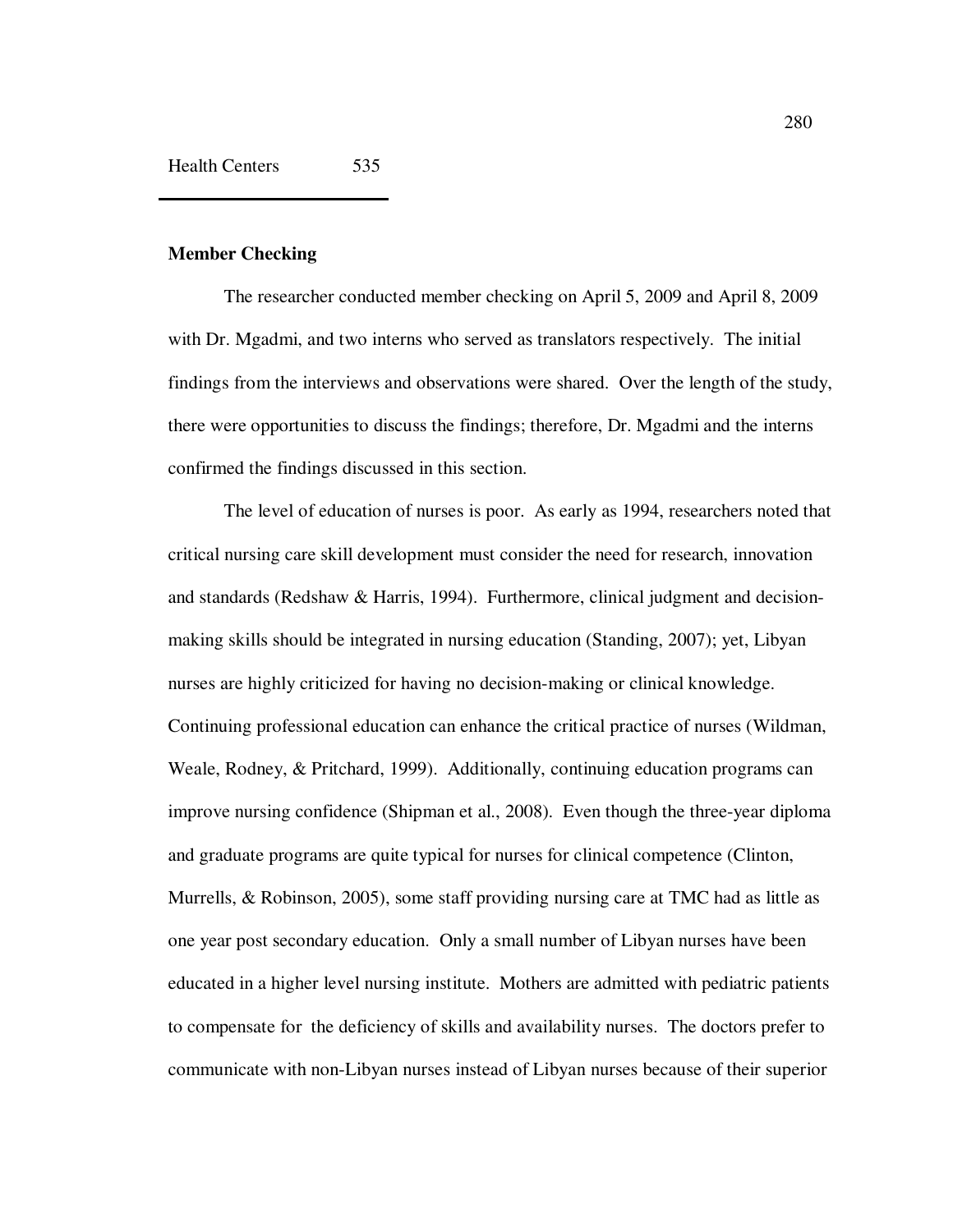skills not because of cultural differences alluded to by one of the study participants. Doctors believe that Libyan nurses declined to be interviewed because of laziness, not because of insecurity in their positions. One senior doctor stated on March 23, 2009 that Libyan nurses are under qualified. He went on to state that the hesitance by nurses to be interviewed is not because of fear but knowledge of deficiency. This was also restated during member checking:

- The level of education of nurses is poor. Only a small number have higher level institute nursing.
- Nurses decline to be interviewed because of laziness, not insecurity.

Other comments related to the nursing staff by TMC staff supported this assertion:

- Libyan nurses under qualified. Libyan nurses are lazy-just come in. (7S)
- Some nurses are lazy. Doctors OK. Ask nurses many times, they say OK but they do not follow through. (8S)
- Some nurses difficult to communicate, some lazy. (8S)
- Need good nurses. Most nurses are lazy.  $(22S)$
- Nurses not skilled just lazy, miss doses. (22S)
- "Libyan Sisters are not qualified. Need some control." (47S)
- Problem with nurses, not qualified, need more qualified Libyan nurses. (13S)
- New nurses can not learn from Libyan nurses. Need continuous education of nurses. (7S)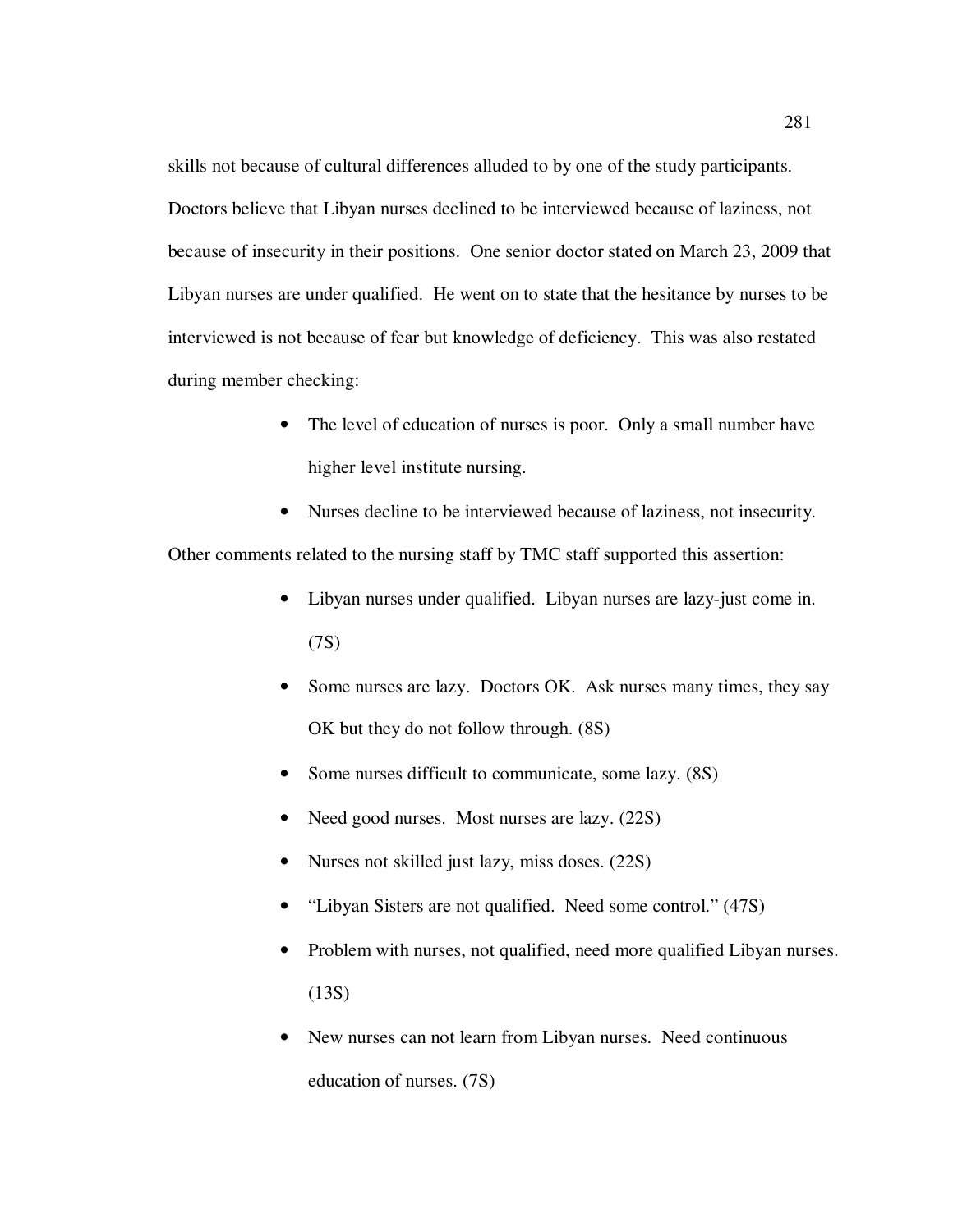Medical professionals should have respect for patients. However, there tends to be a positive relationship between patient satisfaction and medical outcome. Patients are less concerned about the physical environment or behavior if the pediatric patient is recovering well. This assertion was based on the responses to questions on medical treatment expectations and the physical environment: The following are responses to the listed questions:

Respondent 40S:

To what degree did the medical treatment meet your expectations?

-Better than morning, happy with care.

Response to questions on physical environment.

-All is good.

Respondent 10S:

To what degree did the medical treatment meet your expectations?

-Very-very good.

Response to questions on physical environment.

-Same respondent that the room was clean and comfortable.

Respondent 14S:

To what degree did the medical treatment meet your expectations?

-Satisfied difference from day of admission, child improved a lot from day of arrival.

Response to questions on physical environment.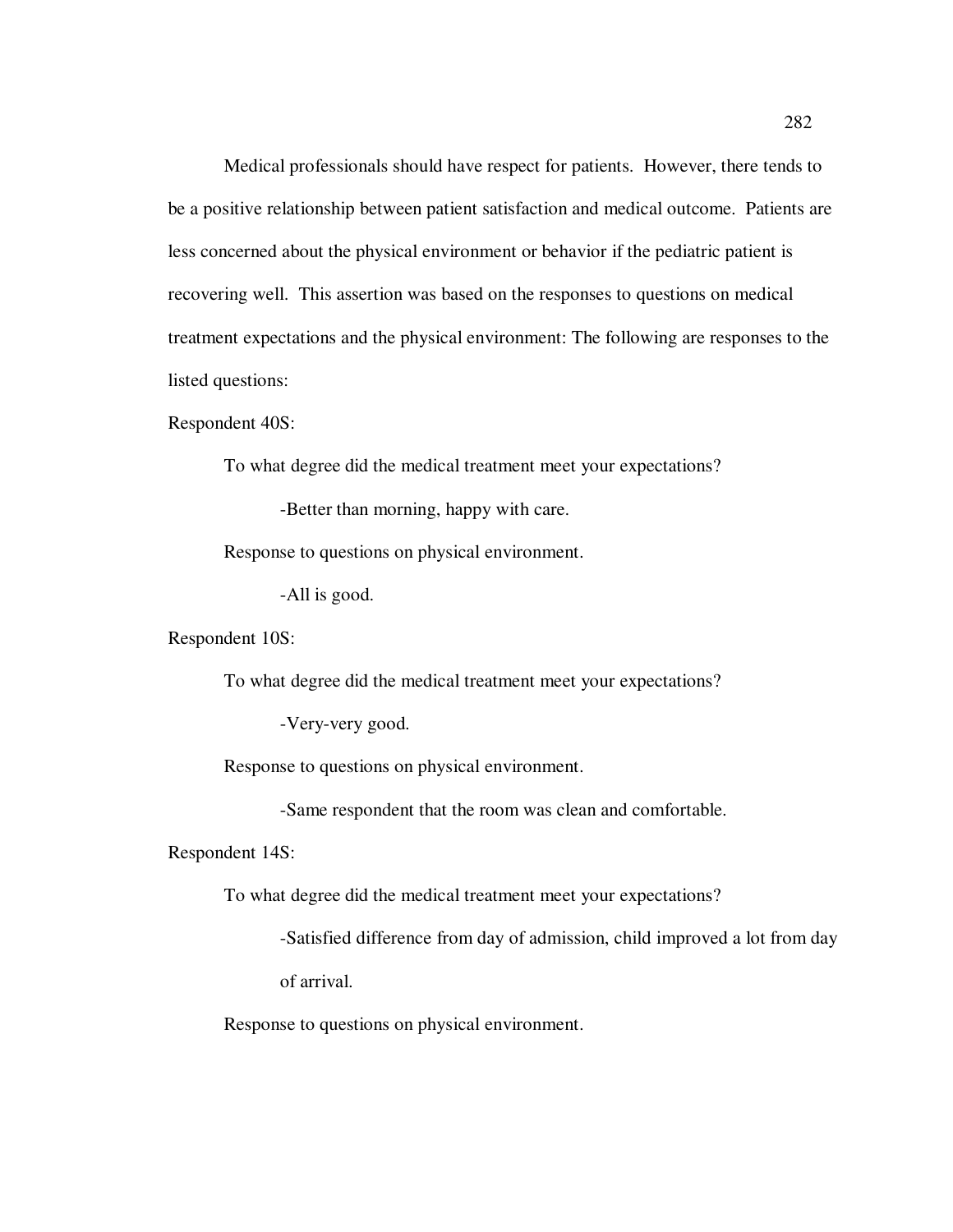-Nice, but do not care. Only are about care of baby. Did not talk to wife about it.

Respondent 26S:

To what degree did the medical treatment meet your expectations?

-So far very good.

Response to questions on physical environment.

-Respondent stated bathroom and room was clean and comfortable Respondent 48S:

To what degree did the medical treatment meet your expectations?

-Al HamduAllah, big difference between now and day of admission.

Response to questions on physical environment.

-Respondent stated that she was satisfied with all accommodations.

Respondent 45S:

To what degree did the medical treatment meet your expectations?

-No more convulsion, so better.

Response to questions on physical environment.

-Respondent stated she was satisfied overall with the room and bathroom.

Respondent 41S:

To what degree did the medical treatment meet your expectations?

-From first day noticed change (improvement).

Response to questions on physical environment.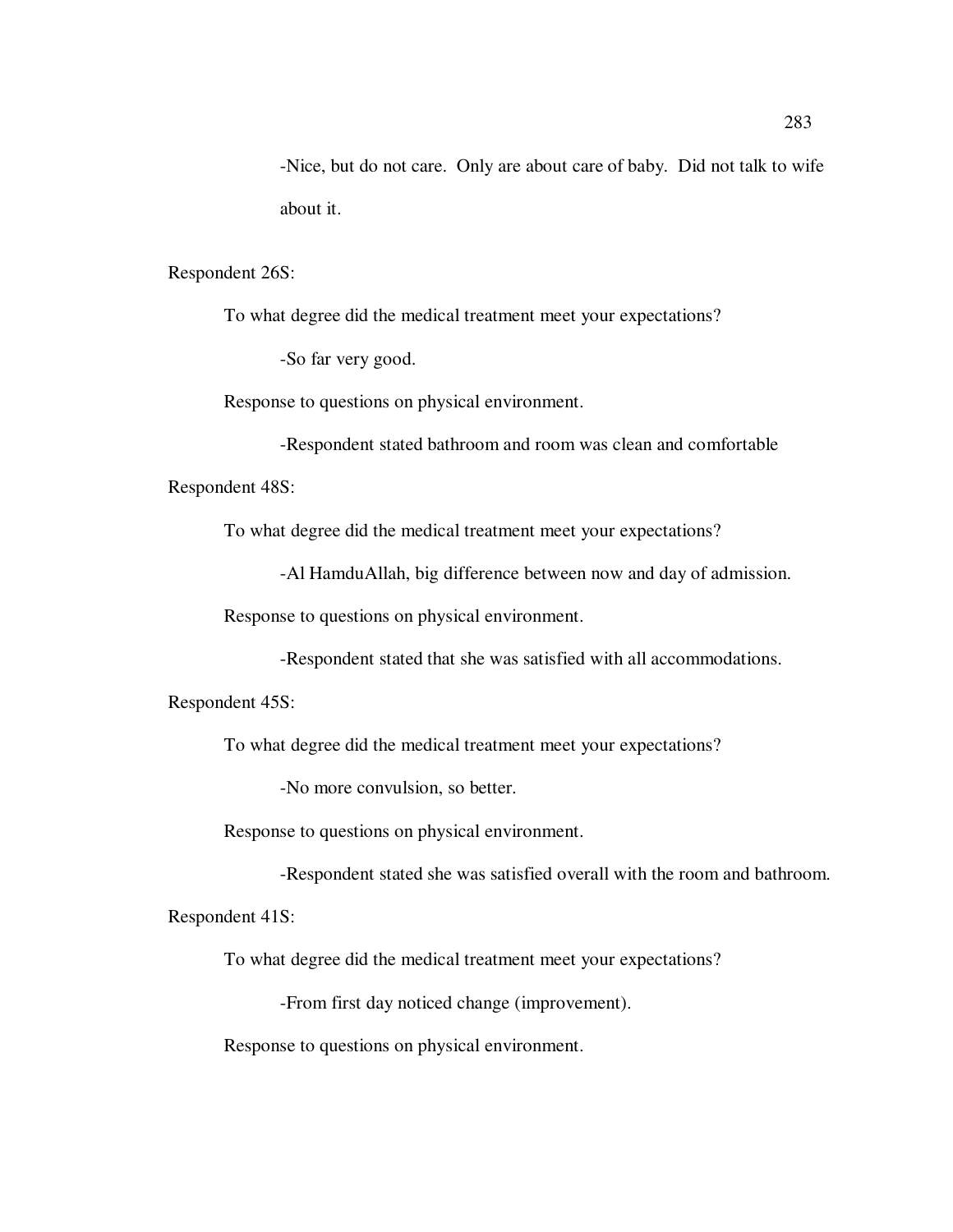-Respondent stated that room was comfortable, bathroom was clean.

Temperature of room was good. Was comfortable at night.

Respondent 46S:

To what degree did the medical treatment meet your expectations?

-Baby condition much improved.

Response to questions on physical environment.

-Mother responded 100% satisfied with room. TV good. No

overcrowding, resource of water good.

The following comments tend to indicate that patients with less than a satisfactory medical outcome are more critical of the physical environment.

Respondent 49S:

To what degree did the medical treatment meet your expectations?

-No difference in outcome. Today just started treatment, still vomiting. Response to questions on physical environment.

-Mother responded that should clean more than 2 times per day.

(especially in gastro room)

Respondent 42S:

To what degree did the medical treatment meet your expectations?

-No difference, loss weight (Mom brought baby back).

Response to questions on physical environment.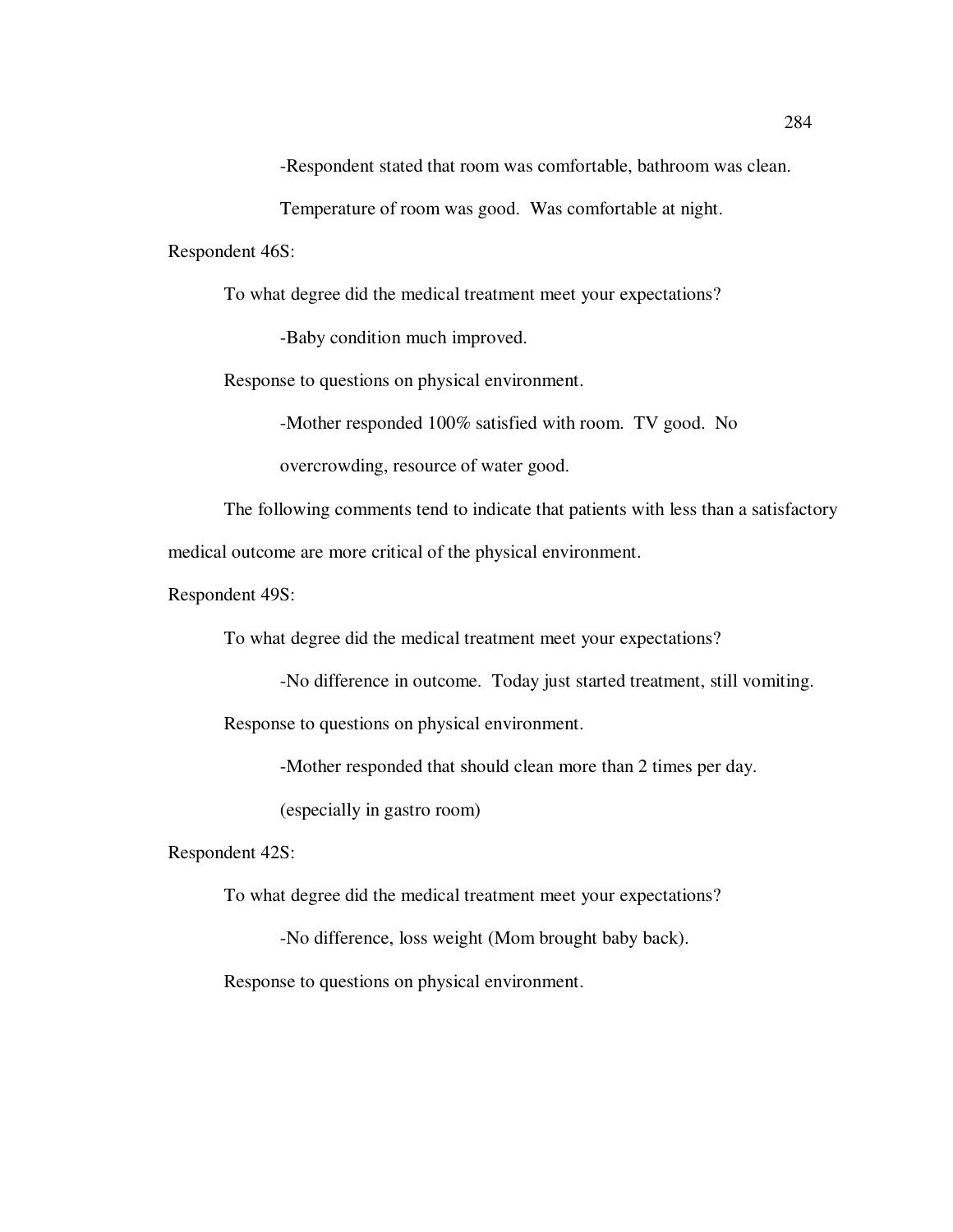-Mom responded to question about physical environment of room. Good, OK cleanliness (not good-not bad). OK for public hospital. Bathroom

OK, good, cleanliness OK, no separate receptacle for dirty diapers.

Despite the responses that imply that there is not a mechanism to measure performance, Consultants conduct performance reviews annually for Senior House Officers (SHO), Registrars and Senior Registrars. They get promoted based on review. Appendix E supports the point that attendance, skills, and professionalism determines rating. Regarding performance, Mgdami (personal communication, April 5, 2009) stated "should be performance #1, not just by recommendation." He added that the selection process should have open competition and interviews. Performance is the most important. Attachments, which is a category of doctors, are not rated; they come from somewhere else.

Primary health care is of great concern. Dr. Mgadmi (personal communication, April 5, 2009) added, "There is no good health system without strong and effective primary health care." One result for TMC, a tertiary care facility, is that self-referrals are a challenge. Primary public health care is free and some foreigners pay for health care, which is dependent on nationality. Emergency care is free for all non-Libyans. Ambulances do not bring patients from home to the hospital; they are used to transfer patients between hospitals.

Salary and contract determine where doctors work. Additionally, some Consultants have responsibilities that include delivering population education on TV, serving on the Libyan Board (responsible for training 275 doctors), and administering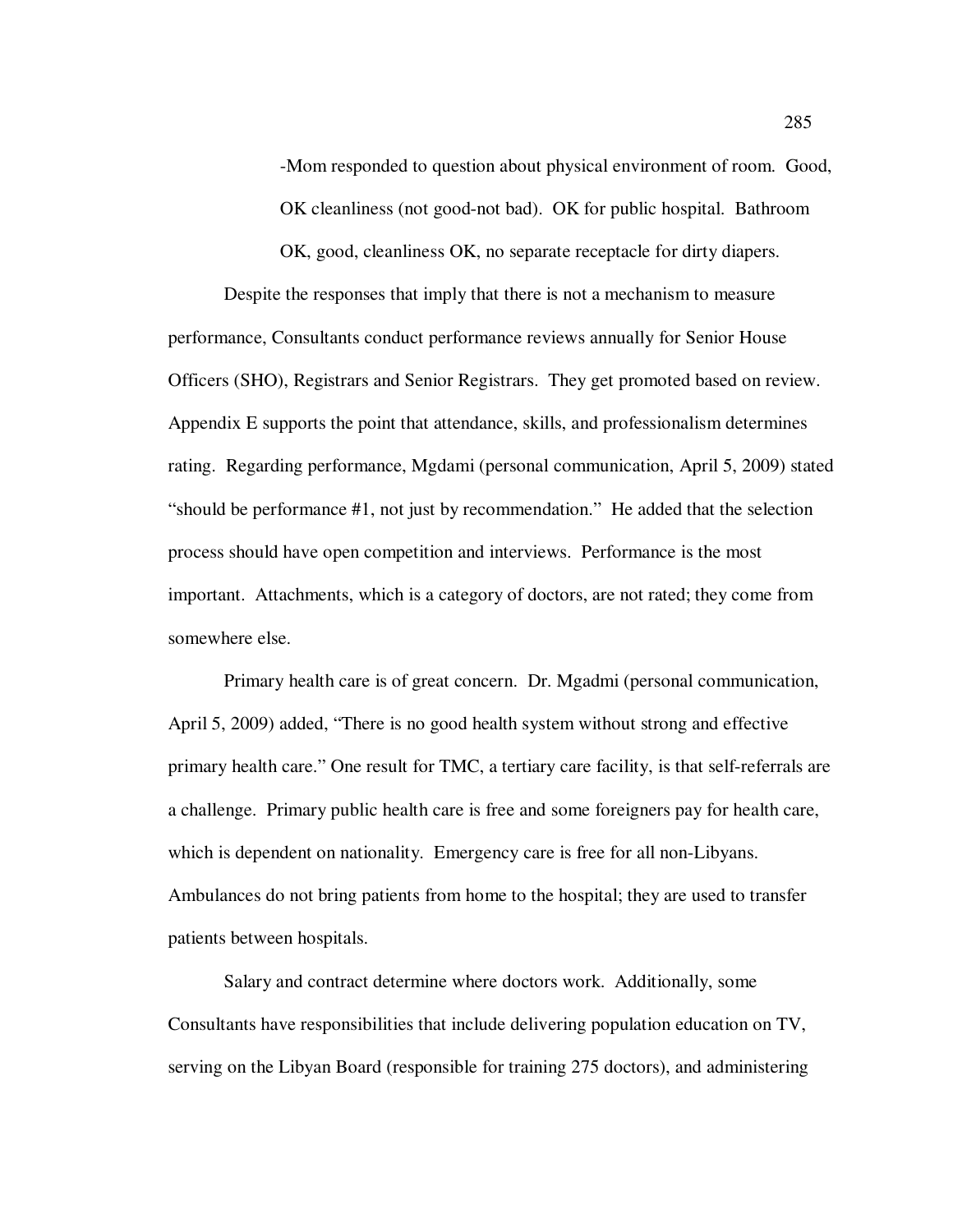exams for undergraduate and post graduate medical students. The Scientific pediatric board is part of Libyan Board.

Respondents did not cite any explicit standards, leading to concerns about hygiene. As an example, there are sinks in the pediatric inpatient rooms, but not in all departments. There are no safety boxes for needles (i.e., biohazard receptacles). There is no auditing or continuous assessment. Libya does not use Electronic Medical Records, and the entire health information system is not electronic. Even though it was observed and stated that mothers dispense drugs to inpatients, it is not the policy. It was also stated that mothers sometimes bring their own medicine from home. Albeit accreditation efforts were not offered as responses during the interviews, there have been efforts to obtain department accreditation; it is in stage 1 with WHO.

Private health care in Tunisia was stated as being medical tourism, which utilizes skilled communication. In contrast to the perception of many study participants, hospital administrative leadership does not determine who gets sent abroad; the determination is made collectively by medical senior staff. Seven colleagues collectively determine in pediatrics, which patients should be sent abroad.

#### **Chapter Summary**

Chapter 4 described the results of data collected at Tripoli Medical Center between March 7, 2009 and April 7, 2009. Observational data throughout the entire period was presented. Interview data only includes data collected after the pilot. The pilot was conducted between March 7, 2009 and March 15, 2009 solely to pretest the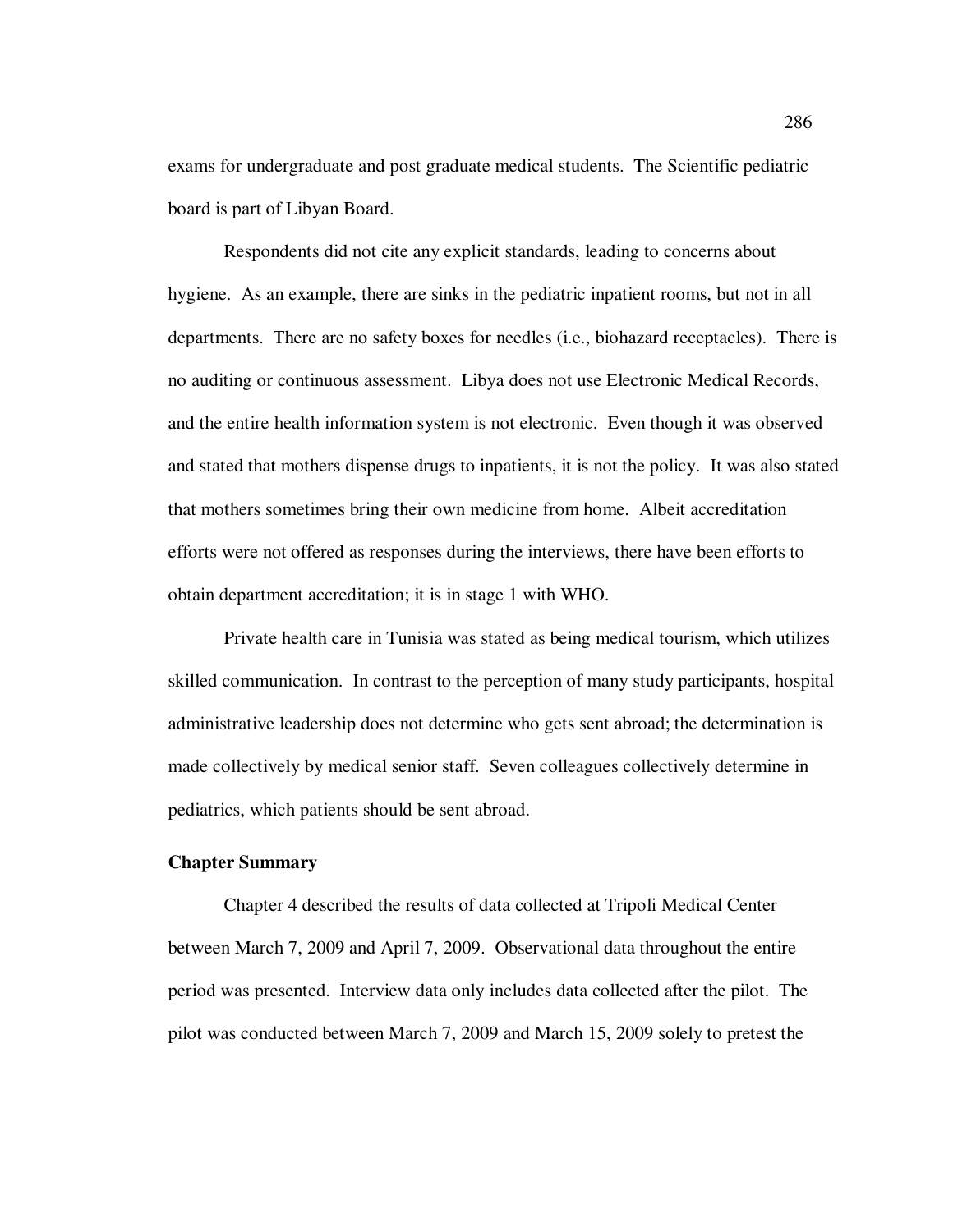survey instruments. Despite several inquiries, few documents were available for this study. Member checking was conducted and was presented in this chapter.

The parents of pediatric patients and TMC staff participated in the study. Parents and doctors were willing to participate in the study. All parents interviewed were Muslim; and, all patients had at least one Libyan parent. The majority of the parents interviewed were mothers; but, there was no obvious differences in responses that could be contributed to gender. Male and female doctors were interviewed. Doctors were open and tended to support the study. As with the patient population, there was no significant differences in most responses that were based on gender. However, some female doctors shared their challenges of balancing a family and professional responsibilities. Additionally, female doctors sometimes felt that parents of patients had less confidence in them than male doctors. All nurses interviewed were female. Participation from Libyan nurses was less than expected. Non-Muslim and non-Libyan nurses did not give any responses that could be directly contributed to differences in religion or ethnicity.

The responses from the study participants were coded. The results of open, axial, and selective coding were presented. The successive steps of coding resulted in 13 themes. Typical responses were presented with the intent of immersing the readers in the study. Despite its weaknesses, study participants tended to support the public health care system and encouraged further investment in the system. The parents indicated trust in physicians. Staff and parents cited weaknesses in leadership and management systems as a contributing factor to poor health care delivery services. Doctors and patients viewed the nursing staff as unskilled. This results indicated that relationships and behavior in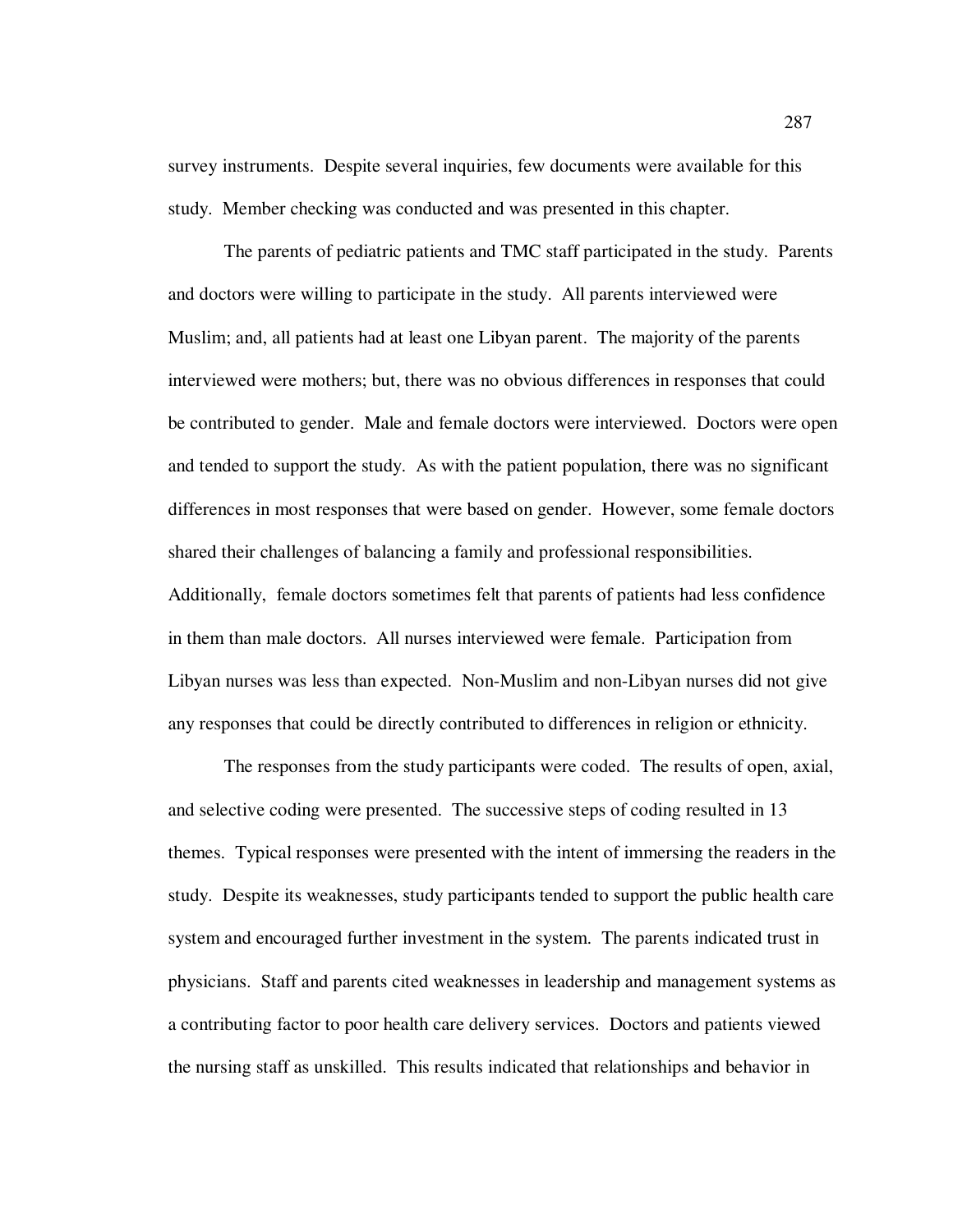delivery of health services are major factors that determine patients' preference for where to receive services (e.g., the private or public sector). The respondents also perceived that patients with a personal recommendation will receive a higher level of care as compared to patients that do not have a personal recommendation. Chapter 5 will present the conclusions and recommendations from the study.

#### **Chapter 5: Summary, Conclusion, and Recommendations**

#### **Introduction**

This chapter discusses the findings that resulted from the study. The results of the interviews are more prominent than the data collected from observation and documents. The study was bound by time and resources. Only one researcher was available to collect observational data. However, the data obtained from the interviews was richer than what could be collected from one researcher collecting observational data in the timeframe studied. The discussion that follows answers the three research questions for this study:

- 1. What are the cultural considerations required in delivering health care in Libya?
- 2. How does privatization of health care impact Libya's public health care system?
- 3. What contributes to prospective patients' or providers' negative or positive perceptions?

This chapter also discusses the relationship between the findings and the conceptual framework for the study. The construct of trust is based on the premises that trust is based on (a) perception of competence, (b) perception of intention, and (c) capacity to trust. The findings for the study are summarized. The chapter concludes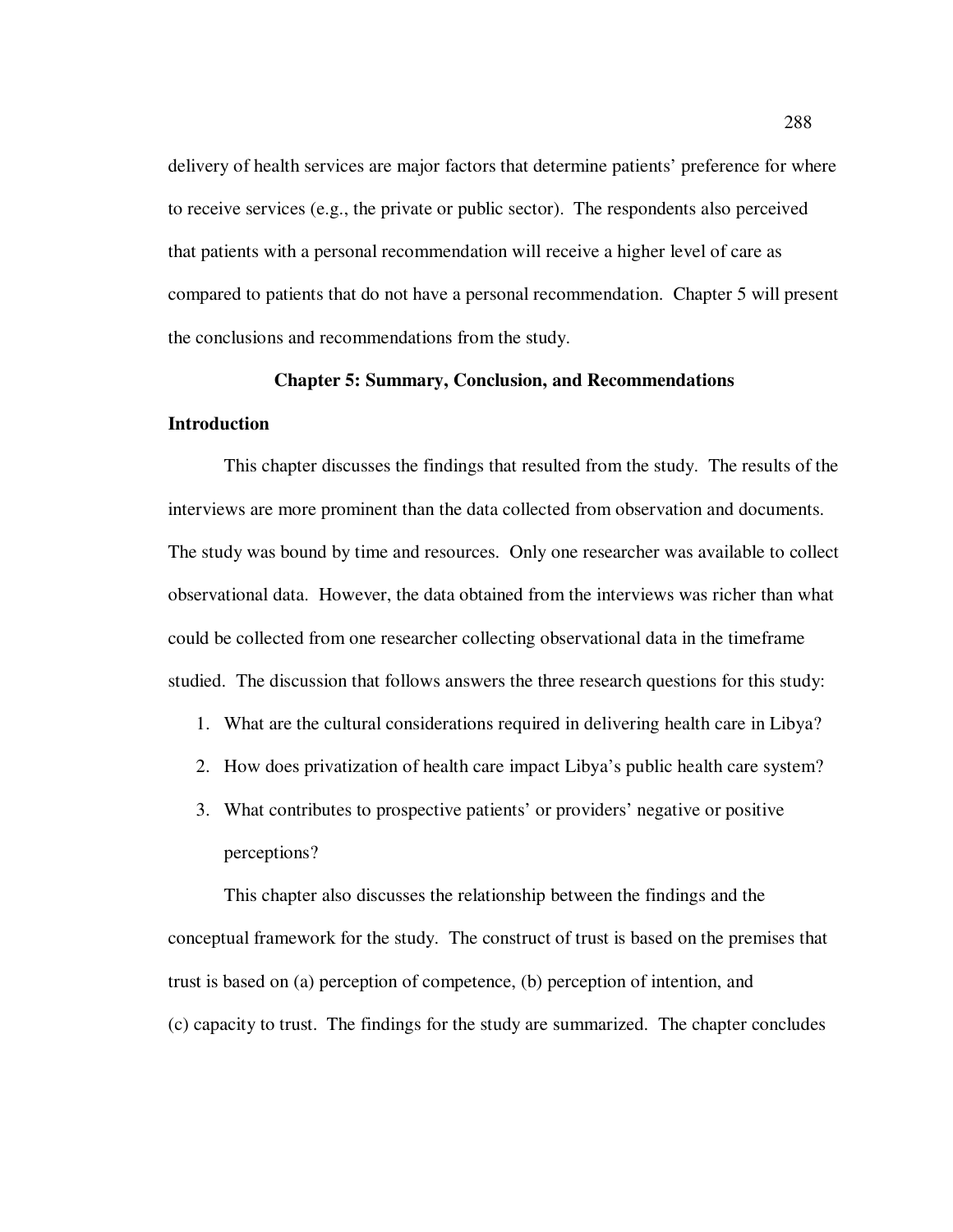with a discussion of the social significance of the study, recommendations for action and future research, and the researcher's closing statement and reflection.

## **Interpretation of Findings**

In chapter 4 the questions posed to the respondents were mapped to the research questions. The questions attempted to draw out responses from the study participants who could help answer the research questions for this study.

#### **Conclusion about research question 1: Cultural considerations.**

There is a wealth of information on delivery of health care in the West. Chapter 3 discusses the delivery of health care in the West and in other developing countries. However, little has been written about Libya's health care system. This study attempted to identify any cultural findings that will bring insight to providing improved quality health care in Libya.

The study explored cultural considerations required in delivering health care in Libya. All study patients who participated in the study were Muslim. All pediatric patients in the study have at least one parent who is Libyan and the majority of the patients have a Libyan mother and father. Many of the responses reflected the Islamic manners and culture. Typical responses of *MashaAllah* and *AlHamduAllah* reflected the importance of Islam in the life of the Libyan people. Additionally, staff members often responded that the quality of an individual's work was between the individual and their own conscious or in their desire to please God. That is, the intention to do good work is more a relationship with God than with anything that can be administered.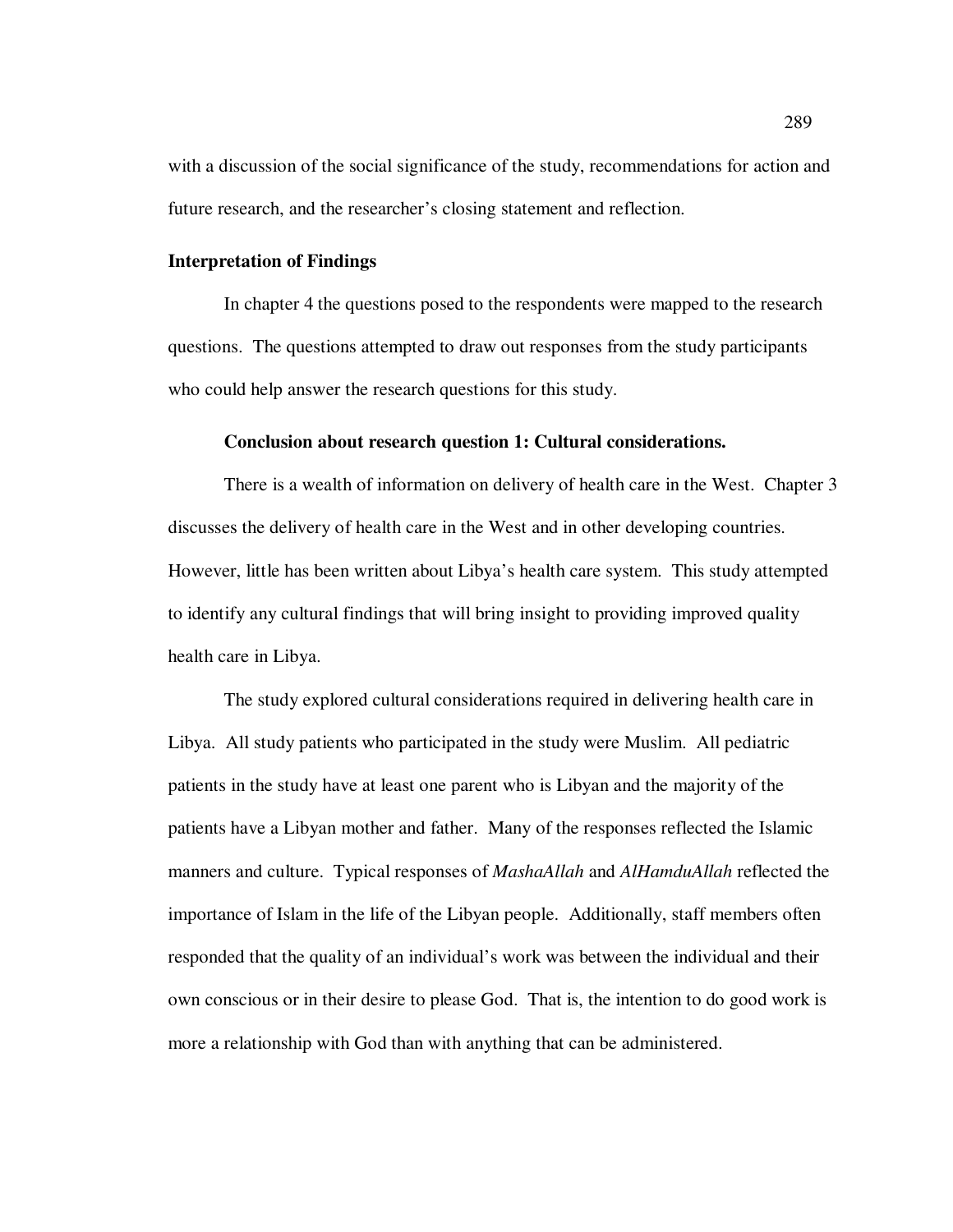Specific to the pediatric department, mothers are admitted with pediatric patients if the patient is well enough to be on the general patient ward. Therefore, the ward is essentially a woman and child ward. Fathers are treated as visitors. It is important to understand this aspect of Libyan and Muslim culture as the separation that ensures privacy and dignity of women must be considered when administering health care. Yet, the mothers do not have any trepidation in interacting with male doctors during rounds. All nurses in the pediatric department are women; there are some male nurses in other departments.

The professional female staff occasionally offered insight into the challenges of being a female professional at TMC. Like many women in the west, balancing home and career is challenging. However in Libya, many of the women who are studying to be doctors have delayed marriage. Those who are married tend to marry another doctor who understands the demands of being a doctor. One female doctor commented that some of the questions posed to them on various applications and the criteria for annual performance reviews (e.g., attendance) works against women who are married or are mothers. One male doctor commented that because of the high percentage of women doctors, the department is often understaffed due to absences (e.g., pregnancy leaves). One female nurse commented that patients often express more confidence in male doctors than in female doctors. At least one single nurse commented on the challenges of convincing their family of the need to work nights. The dialog follows:

> • 50S: always shortage of staff. Fixed number by contract, does not consider vacation. 80% are female and they have higher lost time.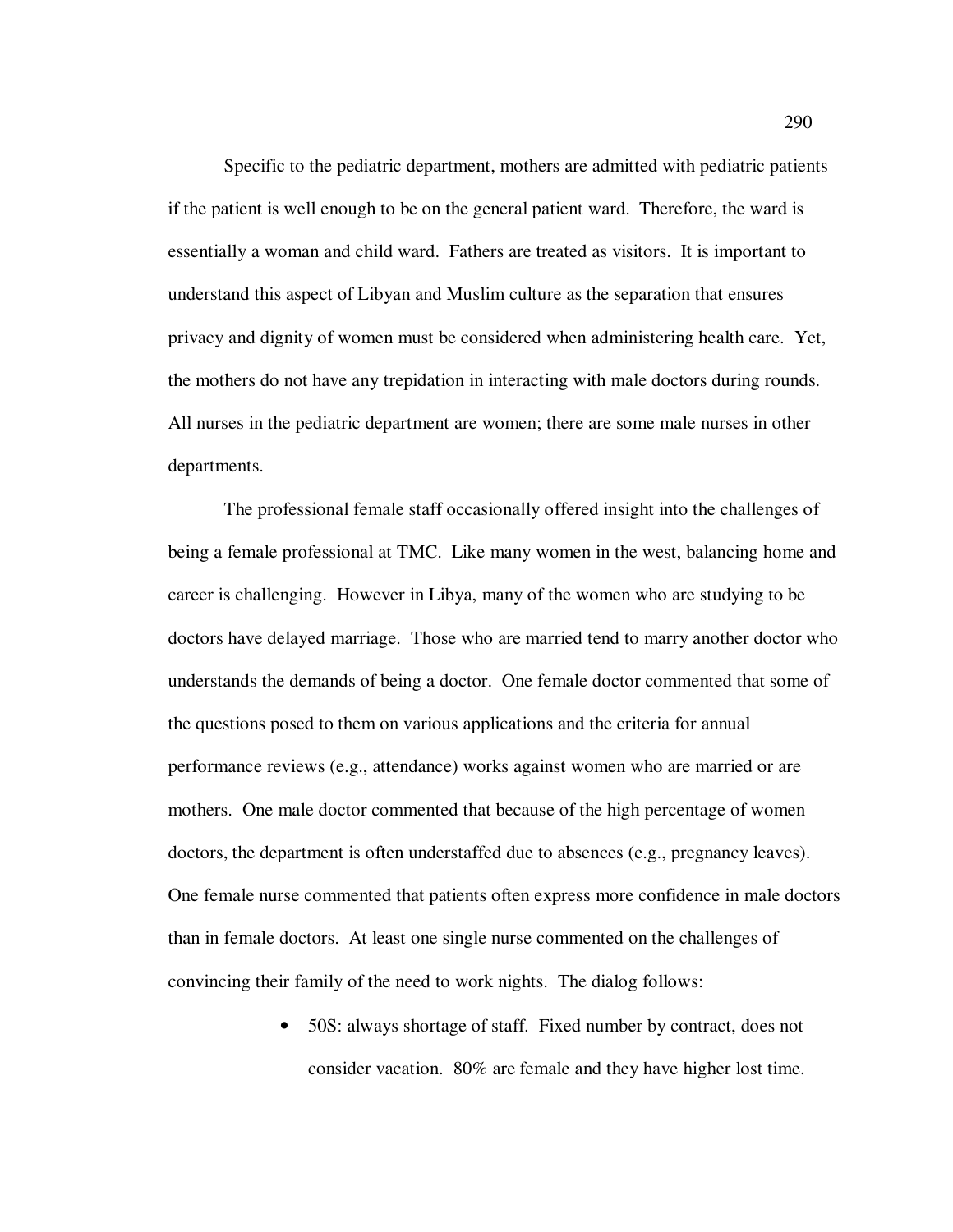Accept doctors without contract to cover gap. If doctors with no contract leave, pediatric will stop. They come to learn.

- 6S: Public health care has a big advantage, lots of machines, offer lots of procedures. Disadvantage is that patients don't respect visiting time, disturb medical staff. Should be 3PM - 6PM., especially in nonprivate rooms during rounds. Now patients do not interfere when doctors are there, *especially male doctors.*
- 39S: Respondent works everyday 8AM 2:30 PM. Some days attached to night. From family difficult, only girl in the family, first time a problem but now they are used to it.

Arab and Muslim societies are collective. That is, the benefit to the individual does not take precedence over the benefit to the family and society (Haller, 2003; Naber, 2005). Yet, when it comes to teams, the staff members do not seem to have a team concept. They are conscious of their individual responsibilities and the individual responsibilities of other team members. The collective nature of the society also carries over to patient rights. Medical papers are shown to security in order to gain access.

There is a perception that if a patient is treated at TMC with a recommendation from a person in an area of influence, the patient will be treated better. Influence in this context can be due to educational level or position. Libya, like many countries in the developing world, has a high power distance. This means that educational level and position are highly regarded. The researcher observed that it is important to address medical doctors as doctor*.* The affect on the health care system is that patients perceive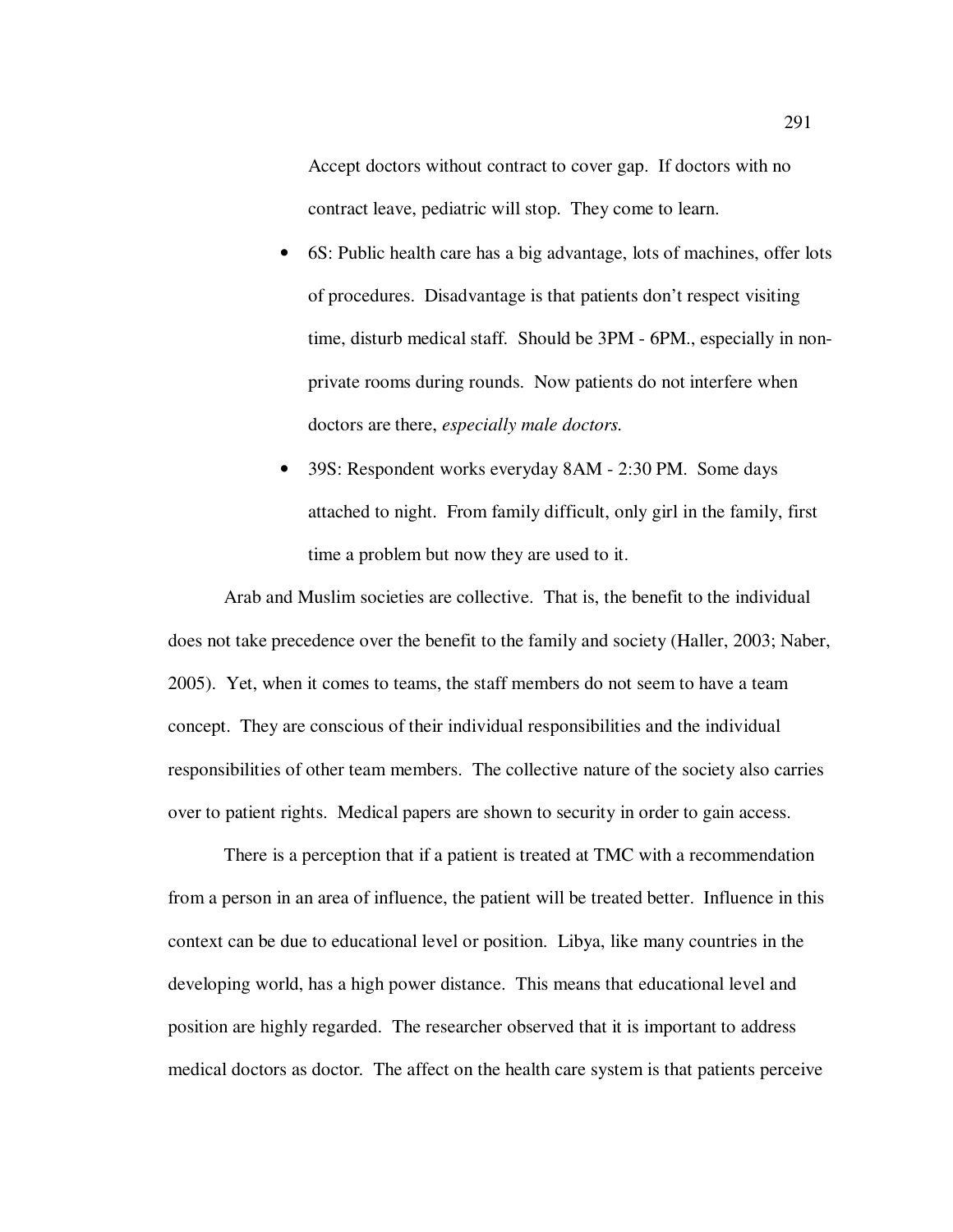that those who come with a recommendation from an influential person, or who knows someone in an influential position at TMC, or is a person who is influential, will get better care. Several respondents cited this phenomenon but it is not clear if most felt this could be changed. There is a perception that all patients are not treated equally.

## **Conclusion about research question 2: Effect of privatization.**

The findings and the respondents' perceptions of privatization in health care in Libya were somewhat surprising. Regardless of the improvements wanted in the public health care system, the respondents overwhelmingly supported improvements and even an expansion of Libya's health care system. In attempting to answer research question #2, the study found that the effect of Libya's public health care policy had an impact on private clinics and hospitals. When doctor salaries were increased approximately 10 fold, doctors were also required to sign a contract that limited them to practice at TMC. As a result, the most skilled doctors no longer supplemented their incomes in private clinics. Respondents have a lack of confidence in the private health care system. Private clinics can only administer the most routine of care, and do not offer the procedures and diagnostics for more complex cases. Many respondents indicated that the motivation of private institutions is solely financial, and that they often take fees and then transfer patients to TMC or other public health care institutions. Yet, in the areas of behavior, patient/staff relationship, and communication the private health care system is perceived as better than the public health care system.

The tendency to support public health care is likely a result of the collective Libyan culture. Yet, despite Libya's strongly socialist society, Libya rewards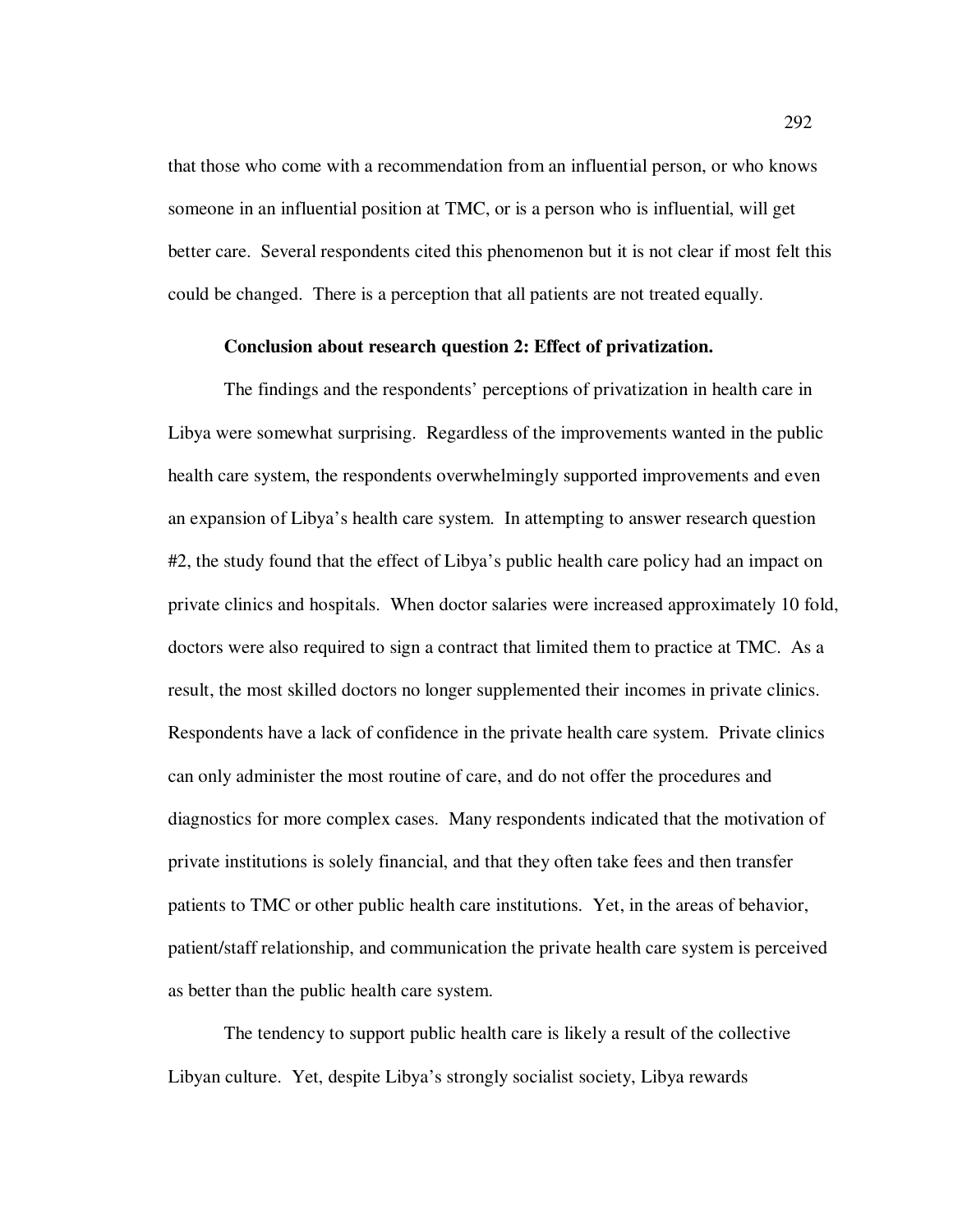entrepreneurship. Those that can afford private health care and support an expansion of the private health care, also contend that the public health care system needs to be strong so that health care can be provided to all Libyans regardless of a patient's ability to pay. Several study participants believed that health care insurance was the solution to Libya's ability to provide equal access to quality health care while not overburdening the public health care system. The respondents' support of the public health care system did not imply a total rejection of private health care institutions.

# **Conclusion about research question 3: Factors contributing to negative or positive perceptions.**

In this section, the most frequently cited themes are discussed that contributed to prospective patients' or providers' negative or positive perceptions of the Libyan health care system. The items discussed here are not all inclusive, but are the prevailing factors derived from the comments of the respondents.

Soft skills such as communication, behavior, and relationships were important to patients. Patients had a negative impression of the level of caring of the nursing staff even though there were exceptions. Even when comparing private health care to public health care, the behavior towards patients by the nursing staff was often cited as superior in private clinic and hospitals.

Parents of pediatric patients had a more favorable opinion of the medical staff (especially of doctors) if the child makes a quick recovery. Yet, regardless of outcome, patients had a favorable opinion of senior medical staff. There were few comments expressing disappointment in the doctors' skills. The skills of doctors at TMC were often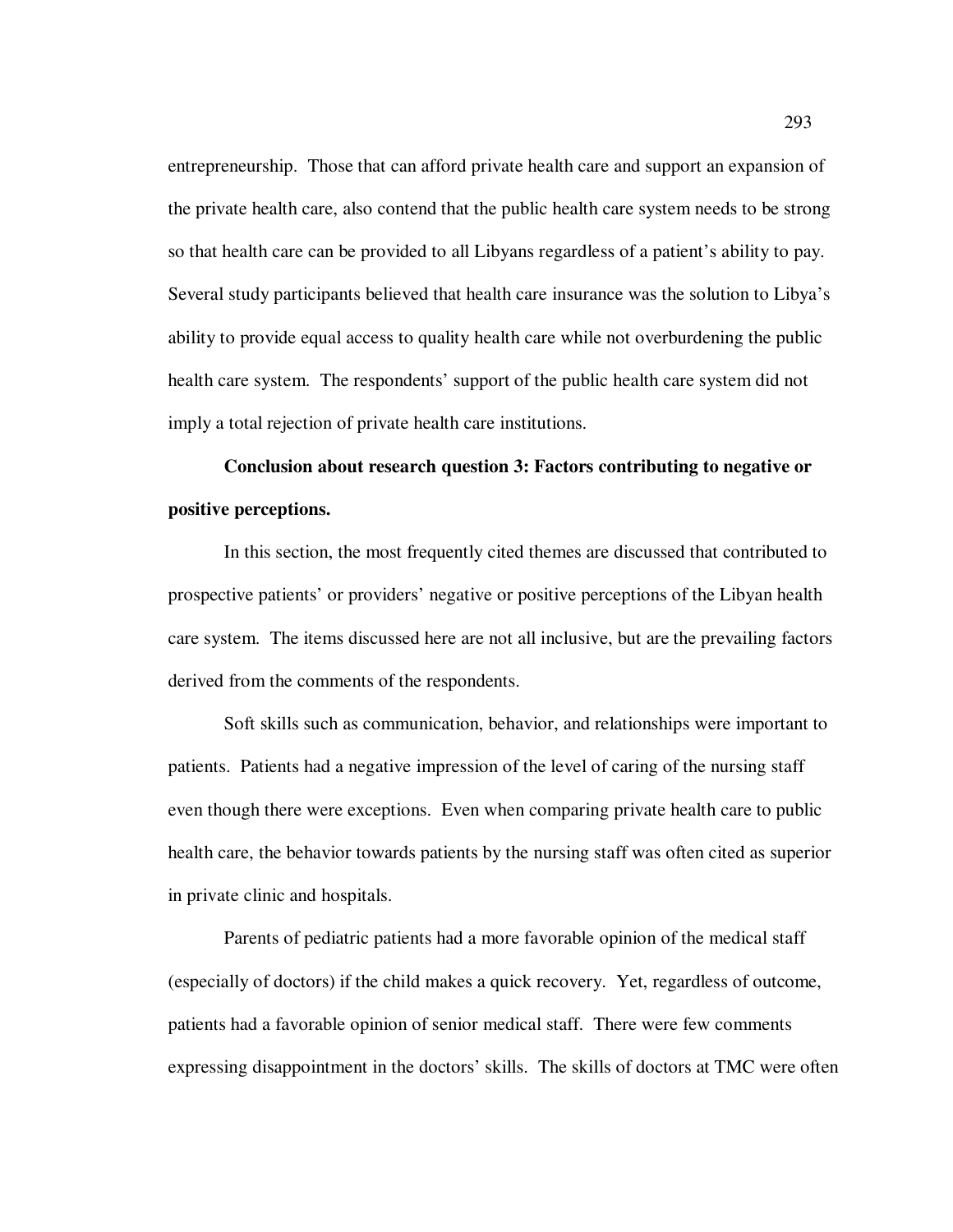cited as an advantage of coming to TMC over primary care public facilities and private clinics. These are reflected in the responses that follow. The comments are grouped by respondent:

Respondent 40S:

*Response:* Better than morning, happy with care.

*Question 11:* Describe the how the doctors communicated with you.

*Response*: excellent

Respondent 41S:

*Question 38:* To what degree did the medical treatment meet your expectations? *Response:* From first day noticed change (improvement)

*Question 11:* Describe the how the doctors communicated with you.

*Response:* good interaction. Came at 4AM and doctor available. Diagnose early. Took Chest x-ray at 4AM. Took taxi from Tajura hospital

*Question 12:* How would you describe the manner in which doctors kept you informed?

*Response:* mother satisfied. Round daily, positive change in baby. improvement.

Additionally patients indicated their confidence in the experience of doctors at TMC with is indicated with the following statements:

Respondent 29S:

She trusts public more due to experience in TMC. Dislike idea of more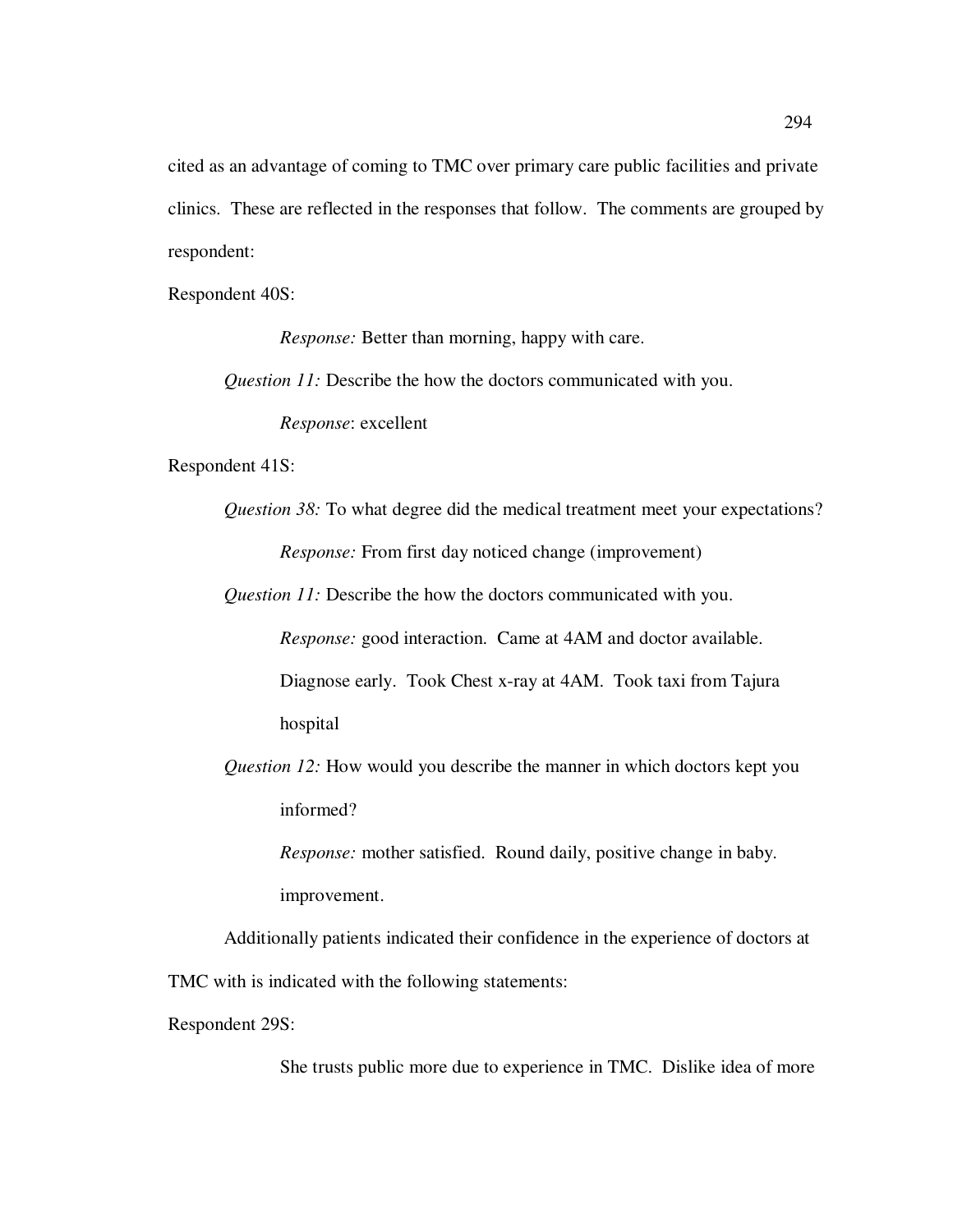private, should pay more attention to public.

Respondent: 32S:

TMC is a teaching college. Patient wants treatment here in Libya, not Tunis. Some to Tunisia but come back to Libya. Some specialists in Libya teach doctors in Tunisia. There are very rare cases in this department.

Respondent 45S:

Advantage of TMC and public health care are free cost, more doctor staff, consultants and specialist.

Respondent 48S:

Referred from General Hospital in Tripoli because no empty beds. There is a hospital in area of residency but more specialists in Tripoli.

Respondent 13S:

Private clinics are more materialistic than public, they abuse money for cases like oncology then refer to hospitals like TMC.

Respondent 15S:

Patient comes directly to TMC, availability of medicine, skills of doctor staff, availability of doctor staff (24 hours). Would come directly to TMC regardless of time of day.

Respondent 20S:

Libya gave more salary. Now consultants in public hospital. Before difficult to find consultants in public, they were in private.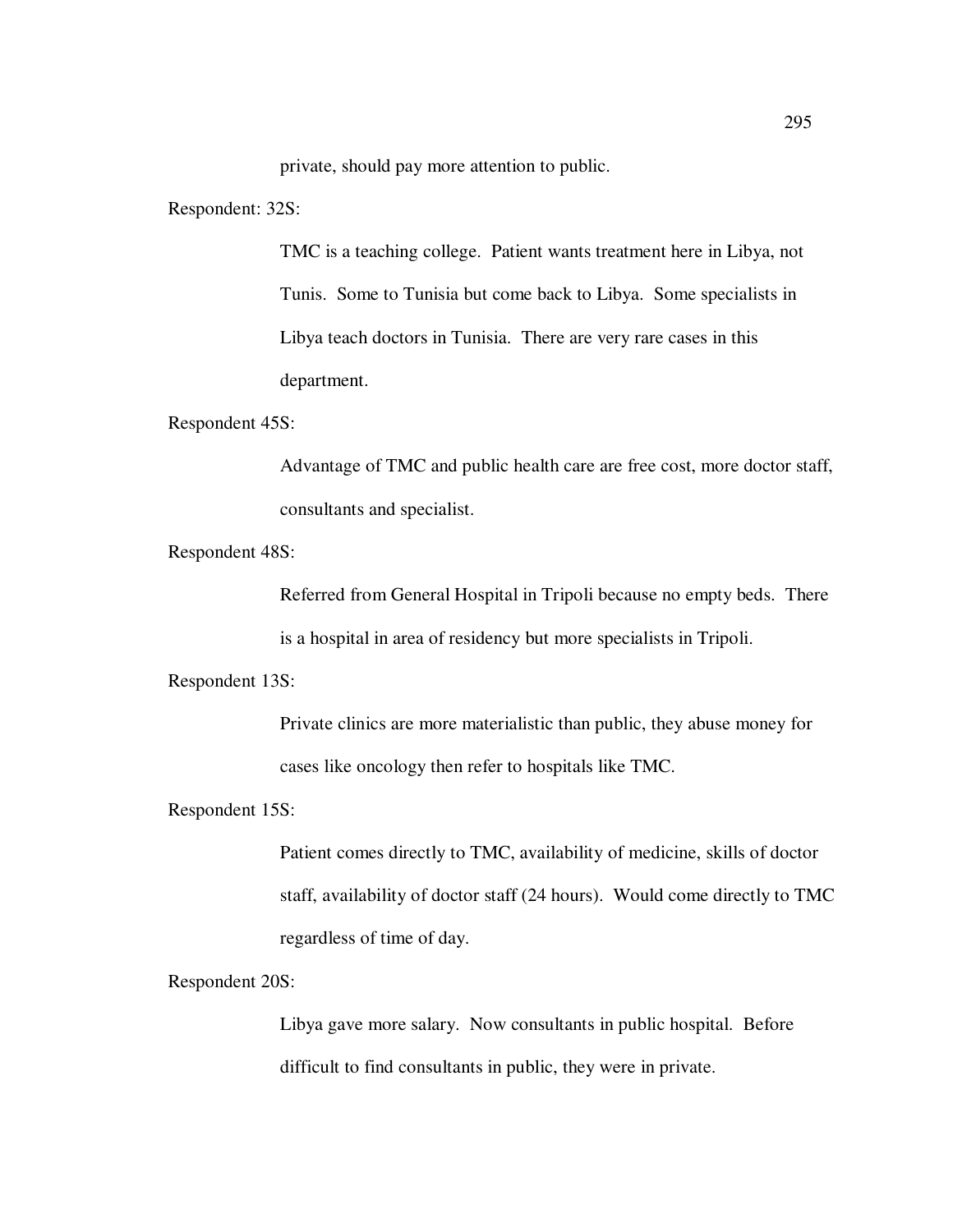Respondent 29S:

Patient trust public more due to experience in TMC. Dislike idea of more private, should pay more attention to public.

Respondent 35S:

Libya does not have good private clinics, only care about money. Problem for patient. They take money then transfer patient to public.

Respondent 38S:

Private: not good, not good facilities, not good doctor staff, transfer complicated cases, no consultant. Consultants now have contract in public. Private only has GP and seniors only. In other countries private is better but not Libya. Private is new concept in Libya. Only 5 years or so private in Libya.

Respondent 44S:

Public is better than private because doctors are better and all facilities are in public.

The distribution of resources throughout the public health care system is the area of greatest concern. The staff at TMC is overwhelmed by cases that should be treated at primary and secondary facilities. All patients who come to TMC are accepted even though it is a tertiary medical center. In addition to human resources, the availability of investigations, medicine, and procedures affects the perception of prospective patients. All categories of respondents acknowledged that TMC is the last stop in the country; it has more resources than other facilities in the country. Nevertheless, respondents state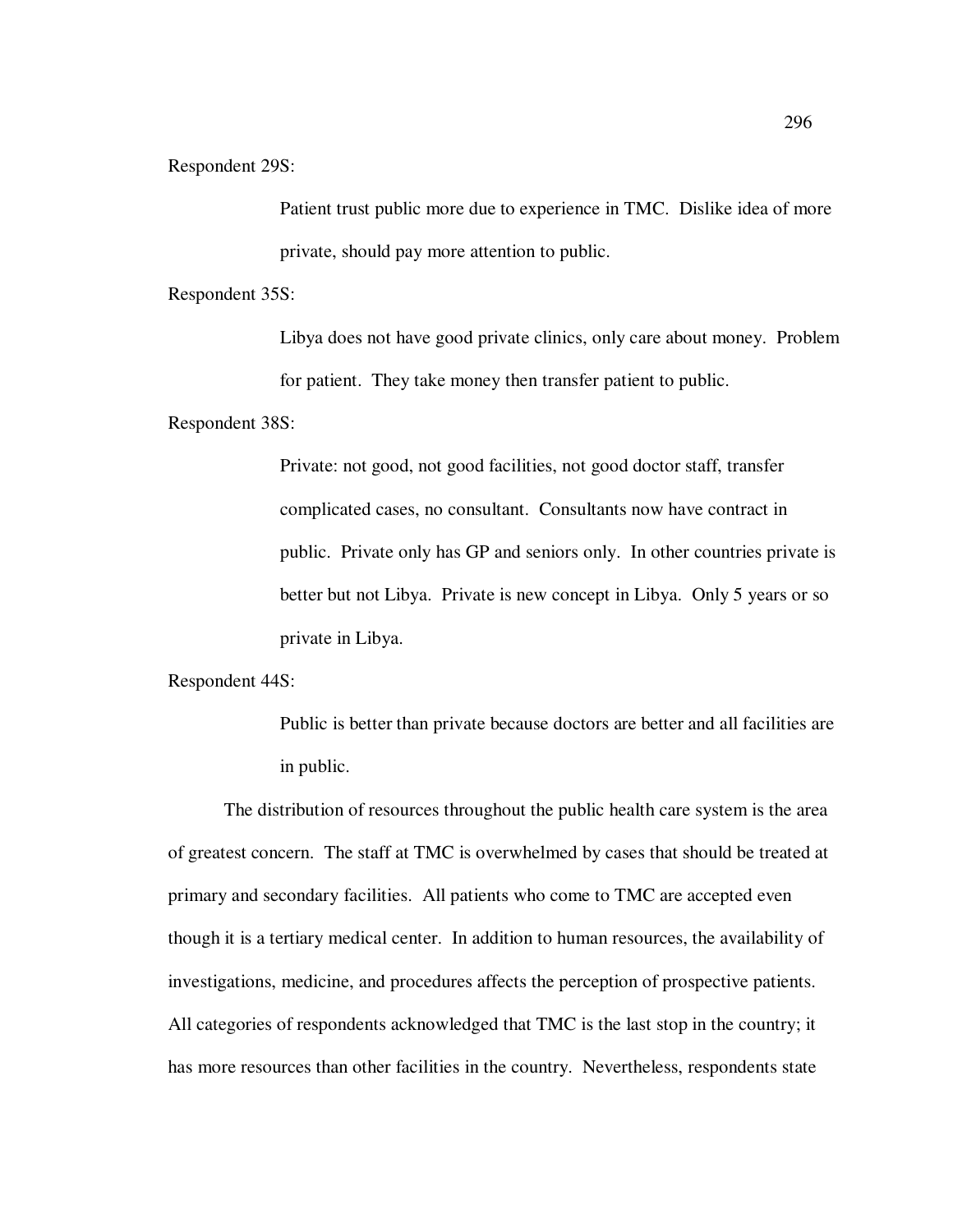that TMC has an inconsistent supply of medicine, equipment, procedures, lab regents, and supplies. Staff and patients frequently expressed frustration with the Libya's supply chain for health care. Their frustration was directed towards TMC and the country's health care leadership.

Hygiene is a secondary factor observed and mentioned by many respondents. The lack of written procedures, inconsistent availability and use of items like disposable gloves, and the absence of biohazard receptacles provide evidence that hygiene concerns are well founded. This is substantiated with the following responses:

Respondent 12S:

*Question 55:* What do you think is the optimum administrative structure for the Libyan system of health care?

*Response:* Hope SOH to come to hospital to check availability: hygiene, availability of treatment, courses for doctor, communication and behavior of medical staff with patients.

Respondent 22S:

*Question 79:* What are the advantages and disadvantages of having more private clinics and hospitals?

*Response:* Disadvantage: take lots of money from people. Less expert doctors due to contracts at TMC. New doctors are in private. Advantage: better caring, nutrition, hygiene.

*Questions 90:* What do you think is the optimum administrative structure for the Libyan system of health care?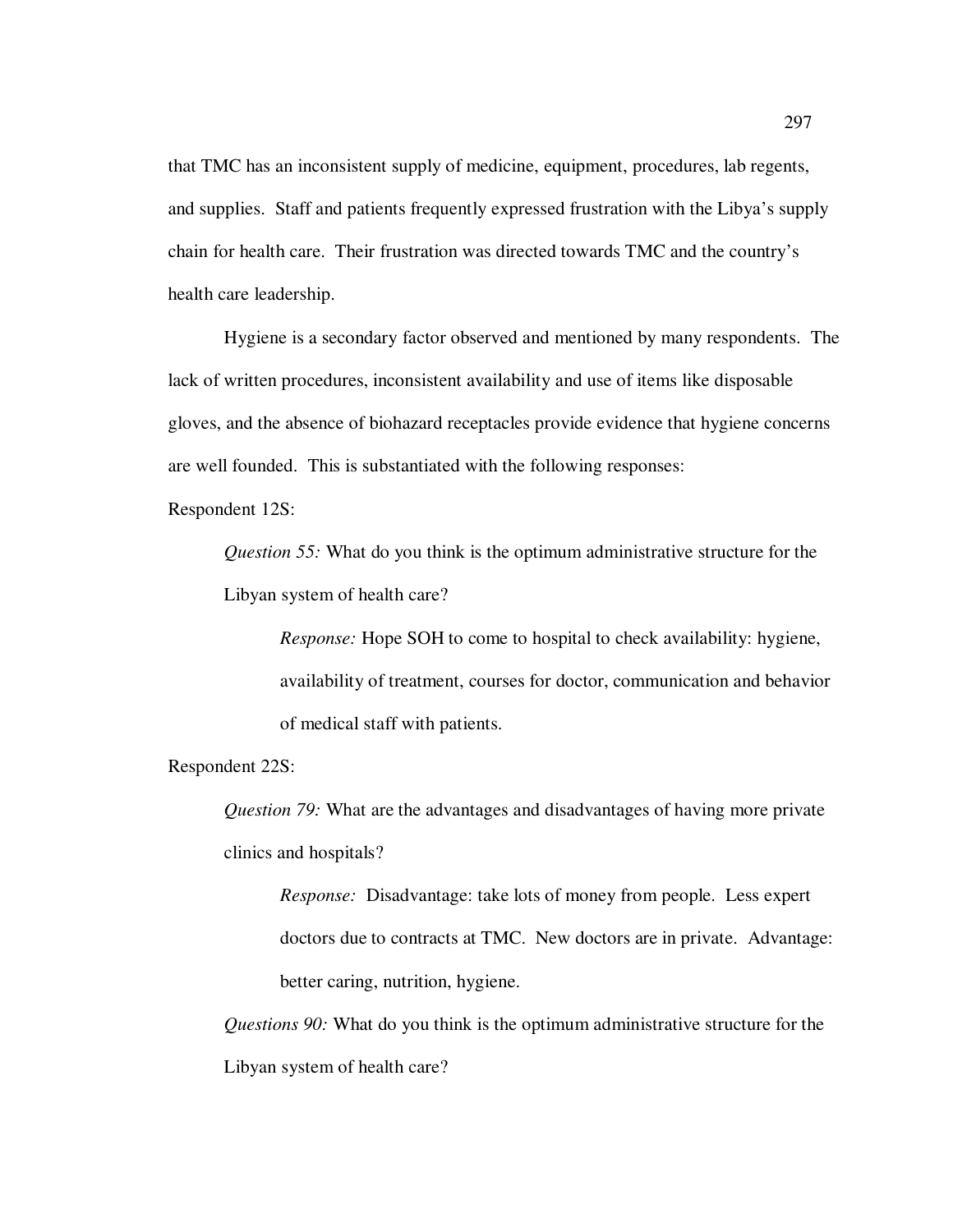*Response:* Hygiene, need better hygiene at TMC. Drugs not available.

Not good facilities (supplies). Small things not available.

Respondent 12S:

*Question 54:* Where do you think the emphasis on training of health care professionals and administrators should be?

> *Response:* Nurses need more education in English language, nurse take blood without gloves (needing more education).

Respondent 25S:

*Question 68:* How would you describe the organization's commitment to excellence?

> *Response:* far from excellent. Provide lab investigation, do not loose, should have disposable gloves, provide facilities.

*Question 92:* To what degree does Libya have unified standards for health care ? *Response:* to a certain degree. In a contract (work hours, absences, best interest of patients). We know it, no written procedures. Nothing to tie procedure to performance.

Respondent 23S:

*Question 92:* To what degree does Libya have unified standards for health care ? *Response:* not big procedures in pediatrics. New orientation for Sisters. Ask if you have questions. Based on knowledge of Staff Nurse, "we have no written procedures". Training is because they have to know. It is up to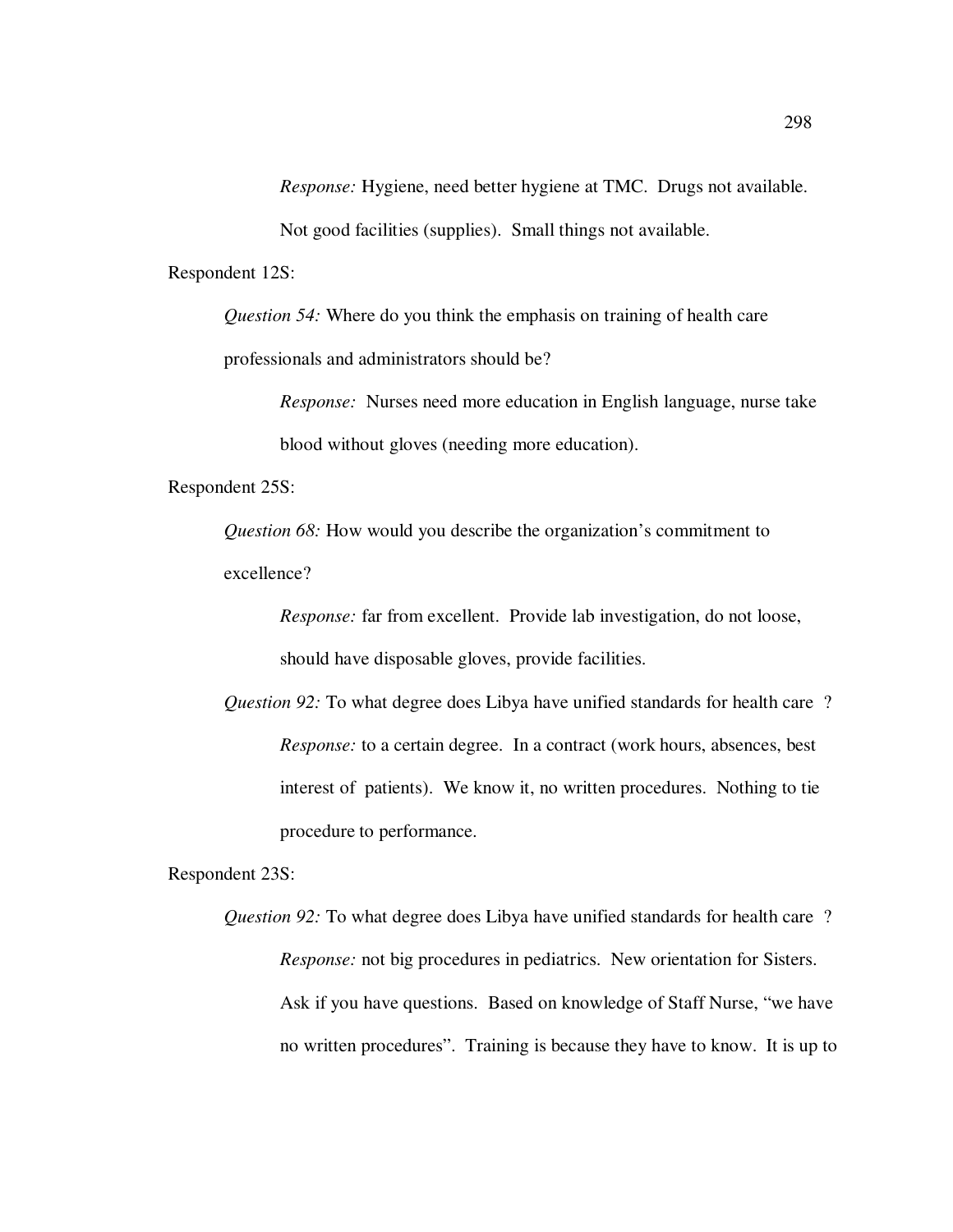people to know. Respondent tries to learn from doctors. Tries to overhear to learn. Came to TMC to learn.

TMC is a teaching hospital and many of the Consultants were educated outside of Libya. There is a perception by respondents that Libya should not operate in a vacuum and still must obtain best practices from outside of Libya. This is evident by the greater confidence in non-Libyan nurses over Libyan nurses, the confidence in those educated abroad, the desire of staff and patients to send medical staff aboard for training, and the concern of the fairness of the process to send complicated cases for treatment in Europe.

# **Relationship of findings to conceptual framework.**

The study sought to support or dispel the suggestion that health care organizations operate within an environment in which members of organizations view competence and intentions as important. The construct of trust is based on the three premises that in order to trust there must be: (a) perception of competence, (b) perception of intention, and (c) capacity to trust.

This researcher contends that the respondents have the capacity to trust. They overwhelmingly demonstrated trust in health care providers outside of Libya and trust in skilled specialists at TMC. In the case of the former, many respondents discussed their perception of the criteria for selecting patients for treatment abroad. In all cases treatment abroad was considered positive for the patient. The respondents clearly demonstrated the capacity to trust but the remaining two premises of trust are not so obvious.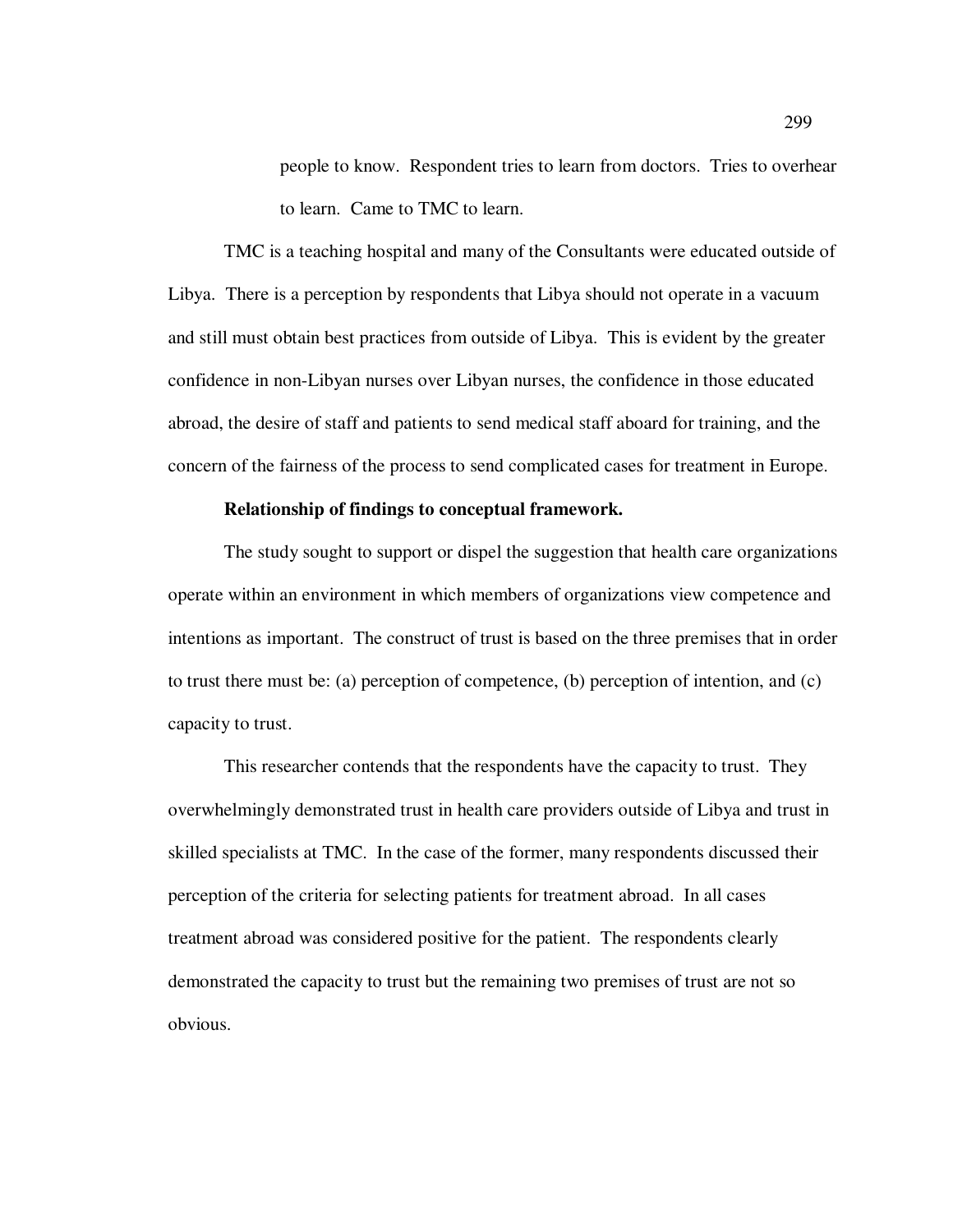This study revealed that the *perception of competence* varies among the respondents. The main categories are the perception of trust for the nursing staff, doctors, TMC leadership, Secretariat of Health, private health institutions, and public health care system. System and institution trust is based on the people who work and manage the institutions and system. Competence of the nursing staff varied but when more descriptive comments were made they tended to be negative. Doctors had a more negative impression of the nursing staff than patients; and non-Libyan nurses were considered more competent than Libyan nurses. Respondents tend to consider TMC doctors as competent and because of contract and more specialization, TMC doctors are considered more competent than doctors in the private care system. Additionally, doctors with experience and education from outside Libya are perceived as more skilled. Due to the depth of services at TMC, doctors are also considered more competent at TMC than in primary care public facilities.

The perception of competence in the TMC leadership is complex. Department administrators, Consultants, department heads, and TMC executives were referred to as leaders. Consultants and department heads are physicians. Respondents, especially the staff, did not demonstrate a perception of competence in the TMC executives. The lack of confidence in their competence is based on the outcomes (e.g., disciplinary problems and shortage of resources). There is also concern that TMC is not managed by individuals with academic training in hospital administration. Consultants and Department heads are viewed as competent in their medical duties, but there is less confidence in their managerial skills. Comments on department administrators were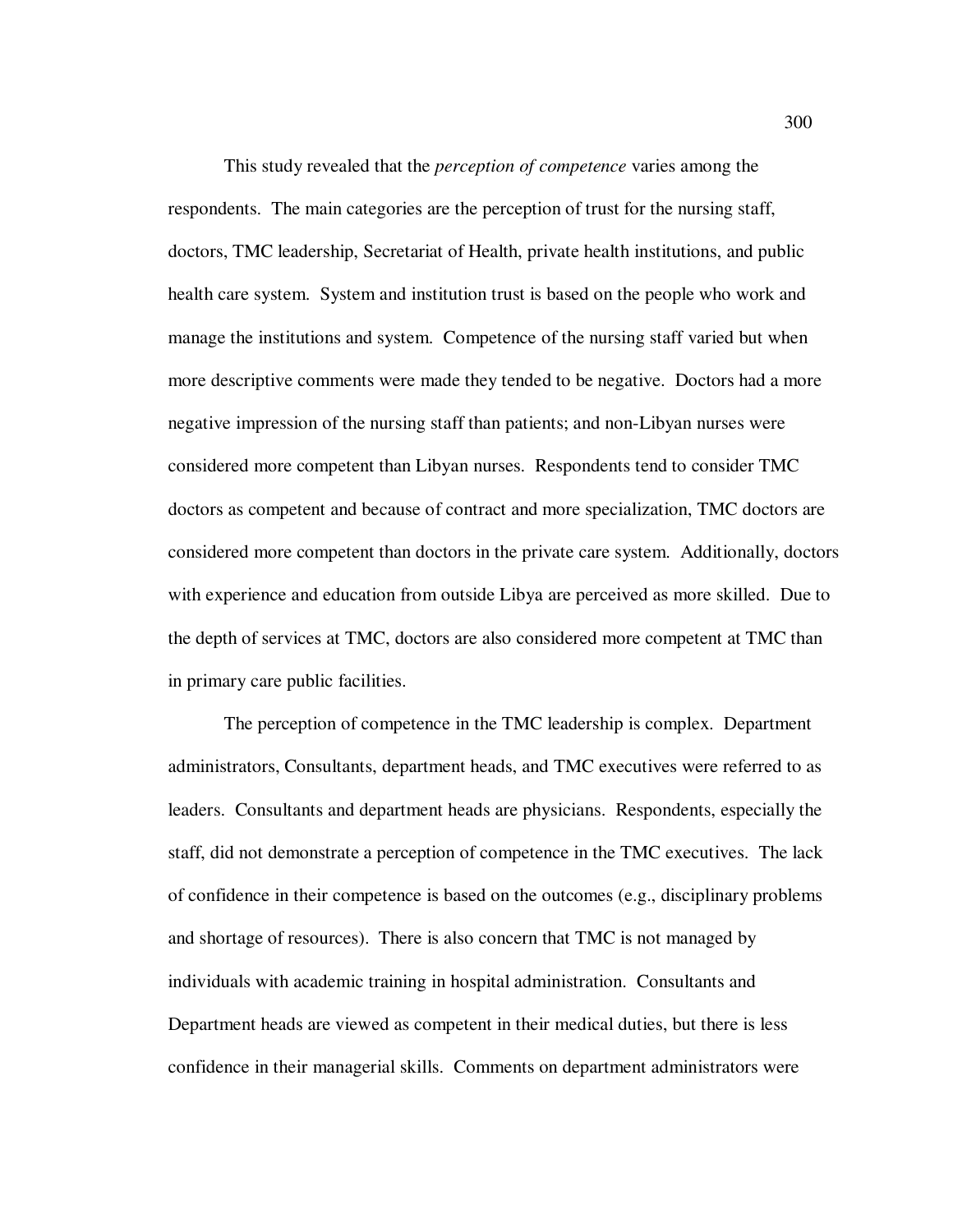neutral; respondents stated that they are trying their best and are nice people. Respondents generally believe that the individuals who comprise the Secretariat of Health (SOH) are competent. They are given credit for Libya's vaccination program and public health education campaigns. At least one respondent commented that the SOH is not competent in dealing with the primary health system. Respondents tend to suspect the intention of the SOH.

The *perception of intention* conjured up the strongest emotional responses when respondents were asked about the Secretariat of Health. Respondents believe they understand the problems in the system and that if they cared the system would be better. This is the best example of respondents linking outcome to intention in this study. Doctors were perceived as trying hard. Several respondents mentioned that senior doctors have used their own money to help patients. Junior level doctors often work long hours without pay; however, there have been conflicting comments on their intention. Some respond that it is for the interest of the patients and others have commented that it is to get precedence in obtaining a contract. As earlier alluded to, competence in nursing is an area of concern. Respondents who indicated a lack of competence in nurses often indicated that nurses were not motivated to deliver a quality service. In other words, the nurses perceived as incompetent were also perceived as not having the intention of fulfilling their duties of providing patient care.

# **Conclusion of Findings**

The staff did not appear to have a clear understanding of how performance is measured and what constitutes average, above average, and exceptional performance.

301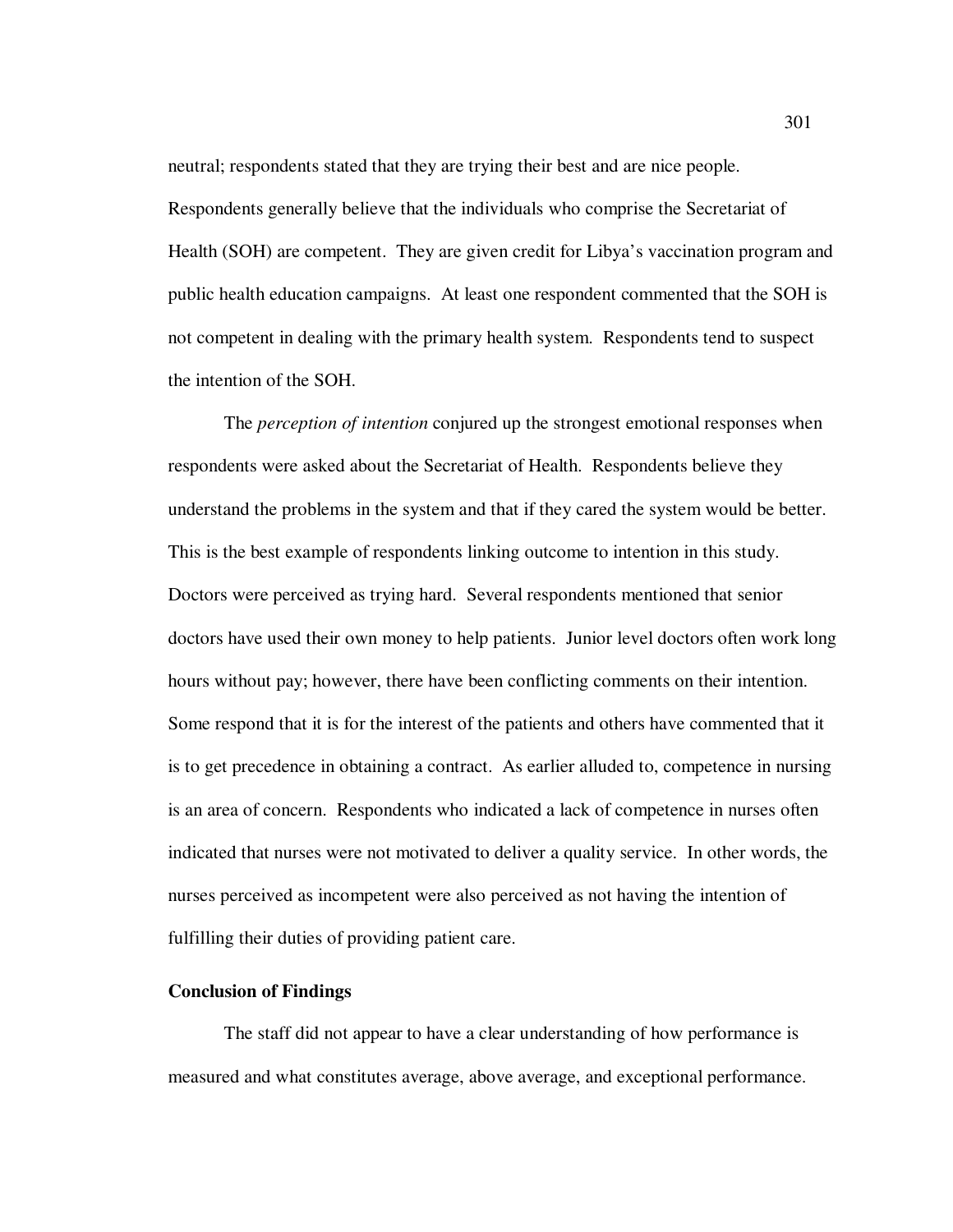Yet, there is a process to periodically review performance but this was rarely cited. The concept of individual performance takes precedence over team performance to improve quality of care. There does not seem to be a strong relationship between performance and compensation; therefore, financial incentives should not be the only motivator to improve staff performance. However, salary is a determination of where someone chooses to work (e.g., contract). There is an emphasis on academic accomplishments; and, academic accomplishments determine position in lieu of practical experience and performance. There is greater confidence in doctors who have been educated and have experience in the United States or United Kingdom.

The medical staff would like more ongoing, continuous education beyond formal academic training. It is perceived that there is not equal opportunity for training. Training on soft-skills (e.g., behavior and communication) was overwhelmingly cited by respondents as needed. Several respondents stated that training of personnel and staffing of the Casualty department is needed. Medical education is in English. Doctors vary on conversational English and Libyan nurses do not speak English. Improving English was cited several times as an opportunity. Libyan nurses have a wide range of training. TMC compensates for the wide range of skills by placing non-Libyan nurses and more experienced and trained nurses in more critical care wards. There is recognition that nurses need more training and Libya has initiated new training programs.

Regardless of the frustrations of doctors, the researcher observed that doctors are extremely devoted to patients and compassionate. They have love for their people and patients they serve. Furthermore, Consultants are medically trained and serve patients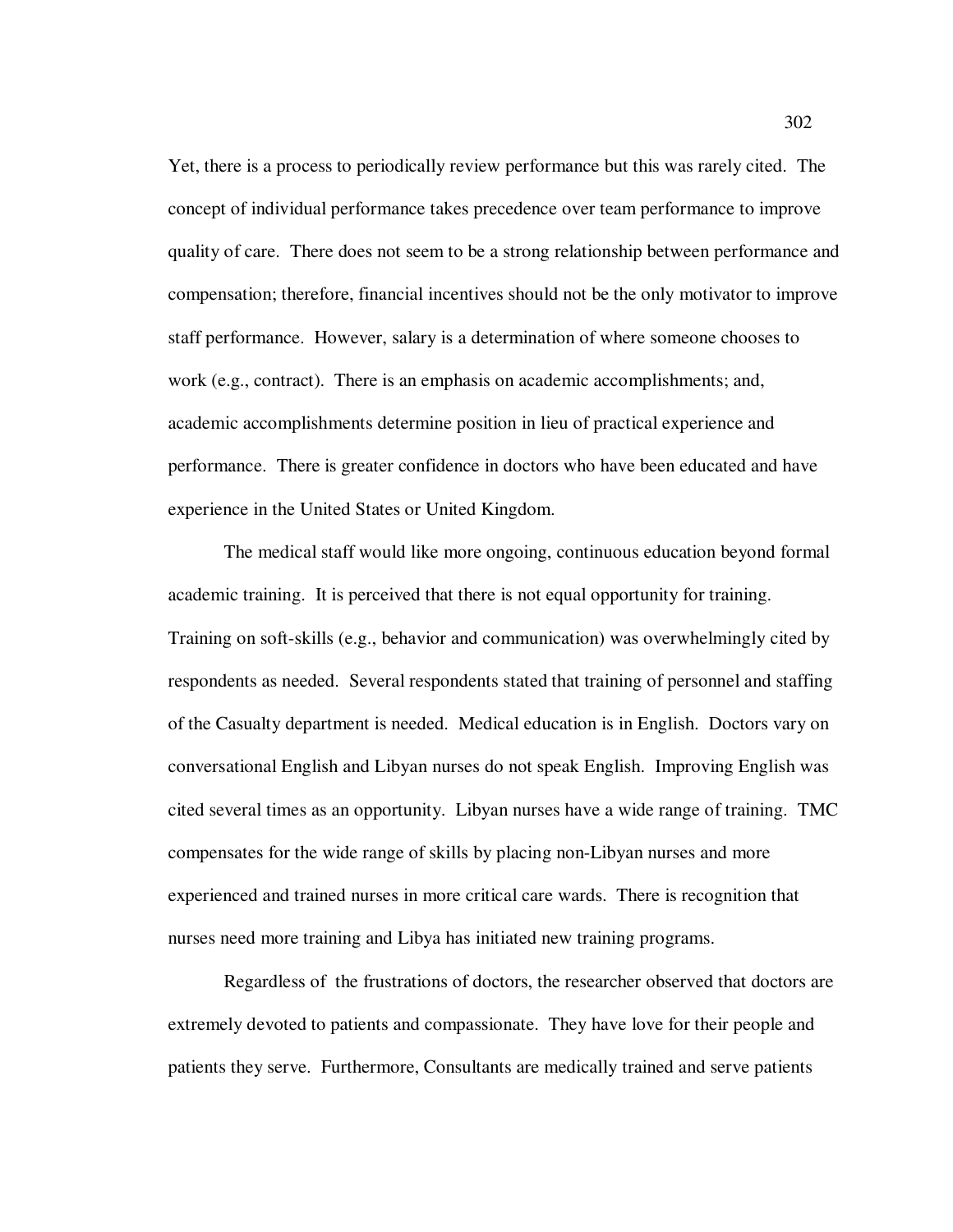and medical students. They have administrative and managerial responsibilities. Hospital administration is a shared responsibility among administrators, doctors, and TMC executives. TMC, a teaching hospital, has a hierarchy structure of doctors. Patients do not expect privacy compared to patients in the United States. Up to 15 doctors can be seen during rounds visiting patients in shared rooms. Patients did not consider lack of privacy as an issue.

TMC receives patients who could be served by regional primary care clinics. Primary care clinics lack resources. There is an inconsistent supply of skilled medical staff, medicine, and supplies. This is one of the biggest obstacles to providing quality health care throughout Libya. Often patients must visit private pharmacists to obtain medicine that, if available, would be received free within the public health care system. Patient satisfaction seems to be dependent on criticality of patient, as most critical patients receive the most specialist care. Patients from rural areas seem the most satisfied with the care they receive at TMC; in this case TMC exceeds their expectations. Educated parents are more critical of the care they receive at TMC. Respondents also perceive that who you know determines the ease of navigating the system.

Patients do not show a preference for using private health care if public health care is available. It is a matter of convenience. Crowding and wait time are the primary reasons for choosing private health care over public health care. The respondents indicated that the motivation of private institutions is solely financial. Even those who prefer private, acknowledged that TMC is better staffed with consultants and specialists, primarily driven by contracts and increased pay. Libyans perceive that patients can get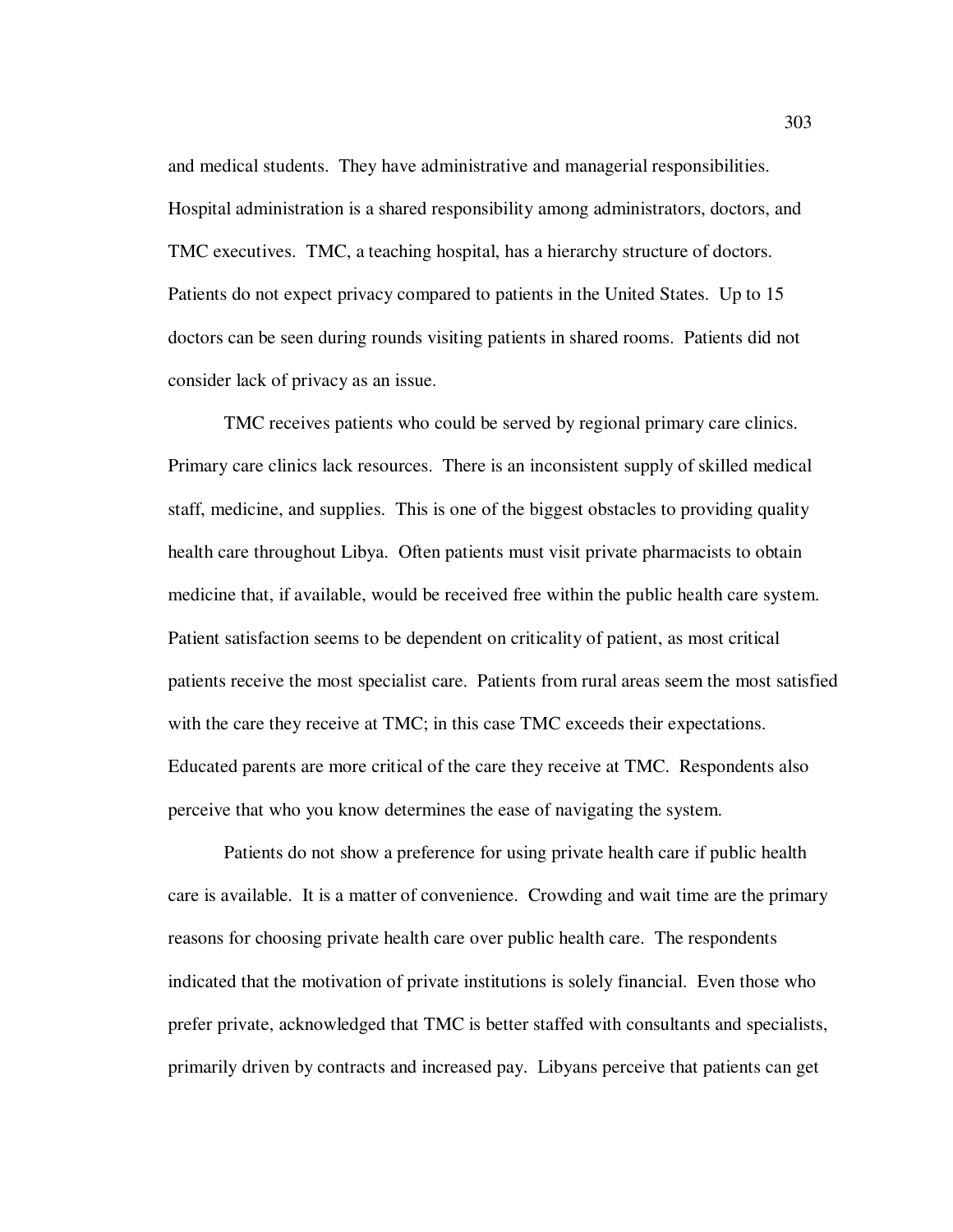quicker and better care in Tunisian private clinics. However, respondents indicated that these clinics did not offer a different diagnosis or treatment than TMC. Additionally, patients consistently stated that private clinics often transfer patients to TMC (esp. more critical cases).

Most respondents could not suggest a better system. Yet, Libyan people generally perceive that the leadership, both TMC and SOH, do not care or the system would be better managed. They cite competency and motivation of the leadership as problems. Better management of the current system is needed in the areas of better equipment, availability of drugs, and services in primary care clinics. Insurance was suggested as a potential improvement to the system. However, they acknowledged efforts in immunizations and education of infectious diseases.

## **Social Change**

According to Gilson (2006) multiple relationships must be trustworthy within a health system to deliver health care and ultimately produce health and to generate wider social value. This conceptual framework of this study is based on the construct of trust (Tway, 1994). By identifying the prevalent factors that impact confidence in the Libyan health care system, the leaders of Libyan health care system can focus limited resources on improving the perception of Libyan's public health care system.

Several themes emerged during this study. The themes overlapped, but several of the themes are more prominent in the respondents' perception of Libyan's health care system. This study found that trust in Libyan's health care system is best served if there is a balanced distribution of resources throughout the country. Additionally, positive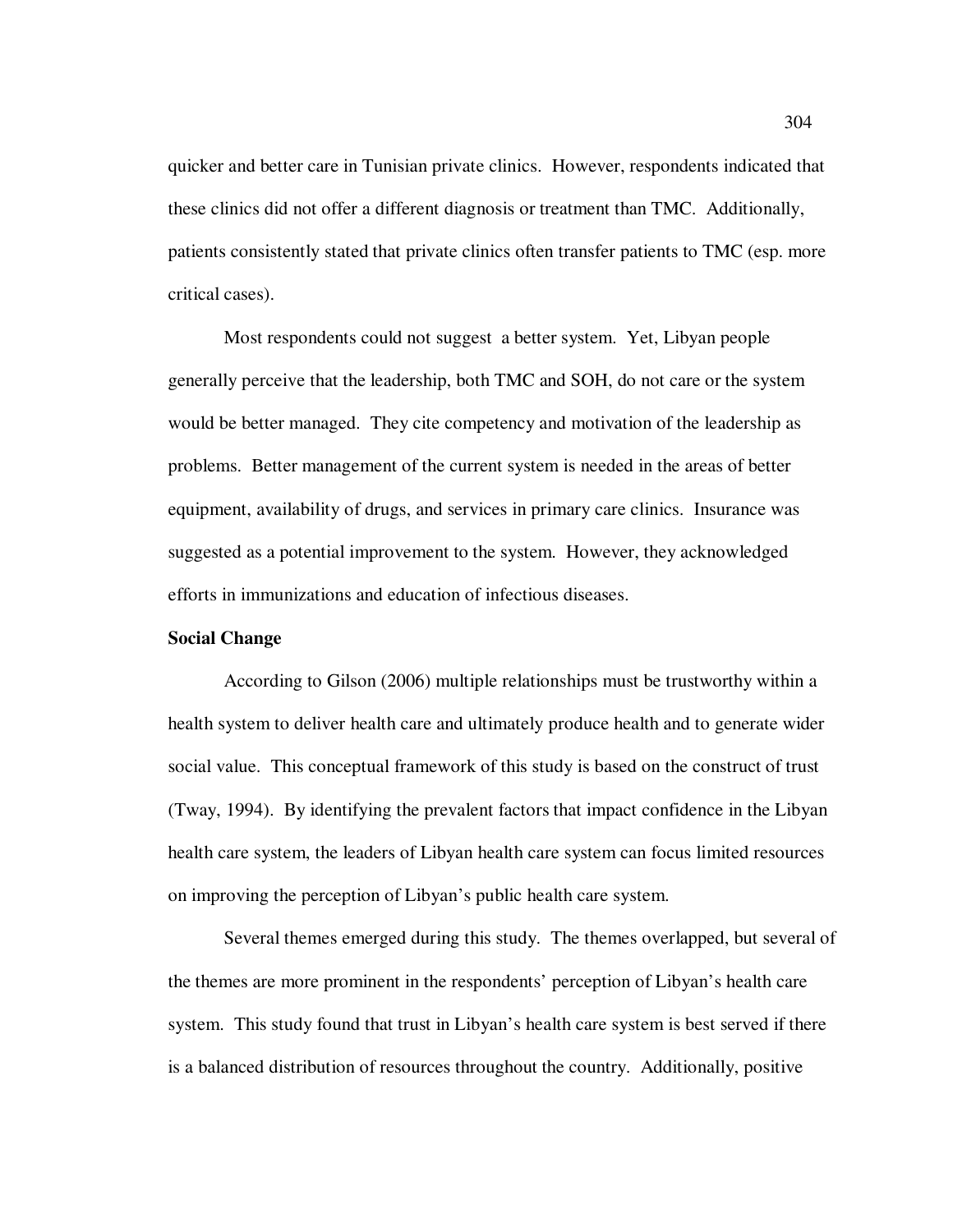relationships among the staff, and between patients and the staff, are important to the study participants and would improve trust. Confidence in Libyan trained medical staff would increase Libyans' trust in the health care system. Trust in leadership will be an outcome of an improved system.

There were two compelling findings from this study. First, the parents of pediatric patients tend to view behavior and communication of providers as an indication of the level of skill. Respondents would delay receiving care to avoid negative interactions with medical staff. Patients who seek care in private clinics do so to have shorter wait times and to have better interactions even though these private clinics have less equipment, are at a higher cost, and often have less experienced staff. Secondly, respondents perceive that they will have a higher level of service if they have a personal recommendation. Hence, there is an informal referral system. Despite the intent of Libyan's public health care system to provide free medical care to all Libyan citizens, respondents do not perceive that there is equal access to quality care due to the financial barriers of receiving private health care services, and based on the perceived need to have a personal recommendation to receive quality health care and services at a public health care facility. Improvements in staff behavior and elimination of the perception of preferential treatment on Libyan's public health system will improve trust. Health care must be accessible, psychologically and socially acceptable to its recipients, comprehensive, economically efficient, and delivered with reasonable quality (Gibson, 2006). A lack of trust in the health care system results in delayed care as patients seek care outside Libya or travel to health care facilities outside their home region.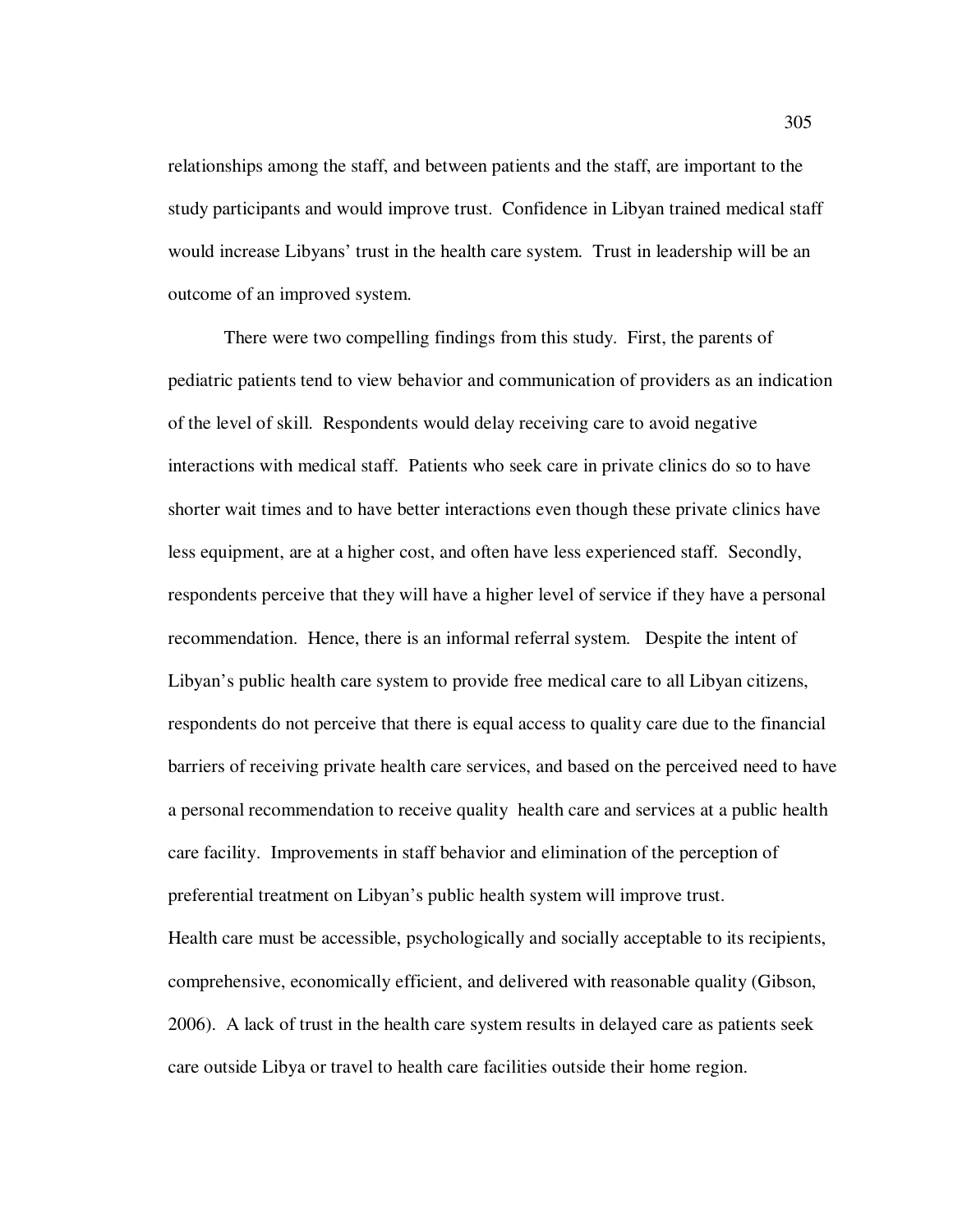Overcoming negative perceptions and improving trust can lead to equal access to quality health care.

### **Recommendation for Action and Future Research**

As stated in Chapter 1, policies and procedures are built on an organization's mission, vision, and values. Together, the mission, vision, and values are at the core of a health care organization's philosophy (Longest Jr. et al., 2004). An organization's mission, vision, and values describe its purpose. Respondents could not state a clear mission, vision, or purpose. Additionally, when entering TMC, there are no posters or other displays that communicate TMC's philosophy for delivering health care. Without this, it is difficult to develop standards and policies. This researcher recommends a program that develops a values and purpose based on the mission and vision. The program should include a campaign to train its employees on TMC's philosophy for serving its patients. The mission, vision, purpose, and values should be clearly displayed. Staff should be rated on how they contribute and display TMC's values. Standards on hygiene and customer service will be based on this foundation. Employees trained and rewarded on embracing this new culture will result in cohesive teams that contribute to continuous improvement. Improvements will be the responsibility of every individual and work team and not solely the responsibility of TMC leadership. Once TMC establishes its philosophy based on a mission, a vision, values, and purpose embraced by its staff, it can accelerate accreditation efforts.

The inconsistent supply of medicine and other supplies should be studied. Improvement in Libya's supply chain will relieve stress from staff and improve patient's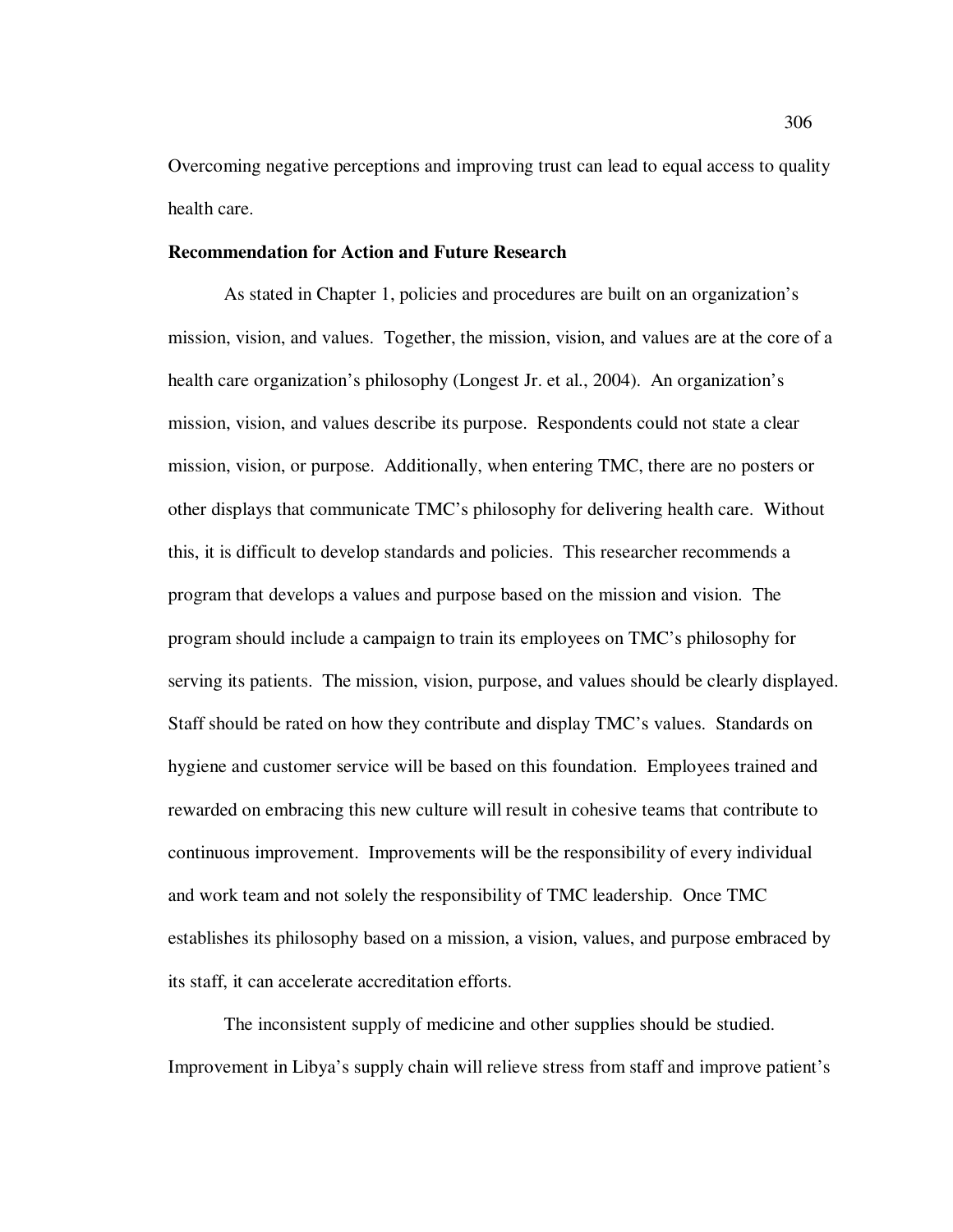confidence in the system. A supply chain professional can access the trends and determine the deficiencies in the supply chain. He or she could recommend improvements to minimize disruptions.

Disruptions in providing services are not limited to TMC. A comprehensive study should be done that considers the country's demographics. Respondents have more confidence in health care in major metropolitan areas (e.g., Tripoli) and find services lacking in rural areas. Patients often travel great distances to receive care. The study should not only include geography, but also the three levels of health care, which are primary, secondary, and tertiary. Primary care must be at the center of coordination (WHO, 2008). According to WHO (2008), primary health care must (a) focus on health needs, (b) provide an enduring personal relationship, (c) be comprehensive, continuous and person-centered, (d) be responsible for the health of all in the community along the life cycle (e) tackle determinants of ill-health, and (e) have people become partners in managing their own health and that of their community.

In order to support a more equitable distribution of resources, the compensation system needs additional analysis. The most qualified medical professionals seek employment in facilities like TMC. Doctors in a tertiary medical facility like TMC are compensated more than physicians in a rural primary care facility. Additionally, Libya needs to prevent the loss of their most talented physicians. Given the opportunity, doctors seek employment outside Libya where they are more highly compensated. Senior doctors who chose to remain in Libya do so because of their families and other personal ties to Libya and its people.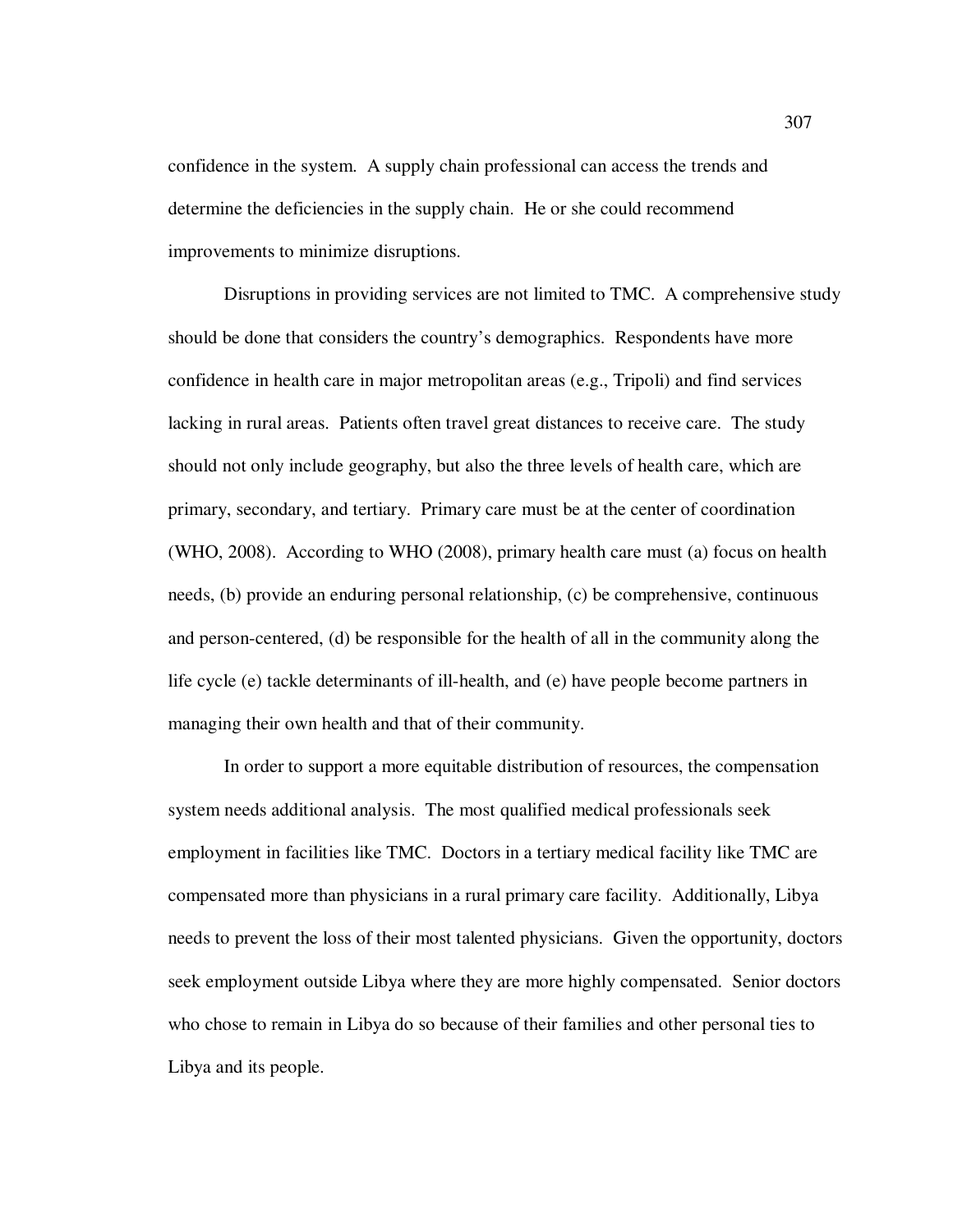Nursing care is critical to the delivery for health care. Nurses have more contact with patients than doctors. The perception of care from Libyan nurses must improve to advance the perception of quality care at Libyan public hospitals. Further research should be conducted to explore the source of this perception in greater detail. Libyan nurses overwhelmingly (explicitly) declined to be interviewed for this study; therefore, this study did not collect enough data to determine their motivation and challenges.

All staff, including medical, administrative, and other support staff, should be trained in customer service. Respondents comment that parking is difficult, visiting hours are short, disabled patients must walk far from their cars or taxis to hospital entrances, security staff can be discourteous, seating is scarce, and medical staff often is abrupt. However, many respondents indicated that staff would have more patience if they were not so overwhelmed by the number of patients. Therefore, until resources are appropriately distributed throughout Libyan's health care system, and there are clearly communicated mission and vision statements, this recommendation will be difficult to implement.

Internet at TMC is slow and unreliable. Additionally, not all medical staff has access to personal computers. This affects the ability of the medical staff to access state of the art information and to share best practices. The staff who have personal computers cannot reliably participate in web conferences due to the poor network connectivity. Furthermore, there are no electronic medical records. Records are paper and patients often transfer their own records. The reliance on paper medical records and the reliability of information on the records (e.g., medicine dosages) can affect patient care. It is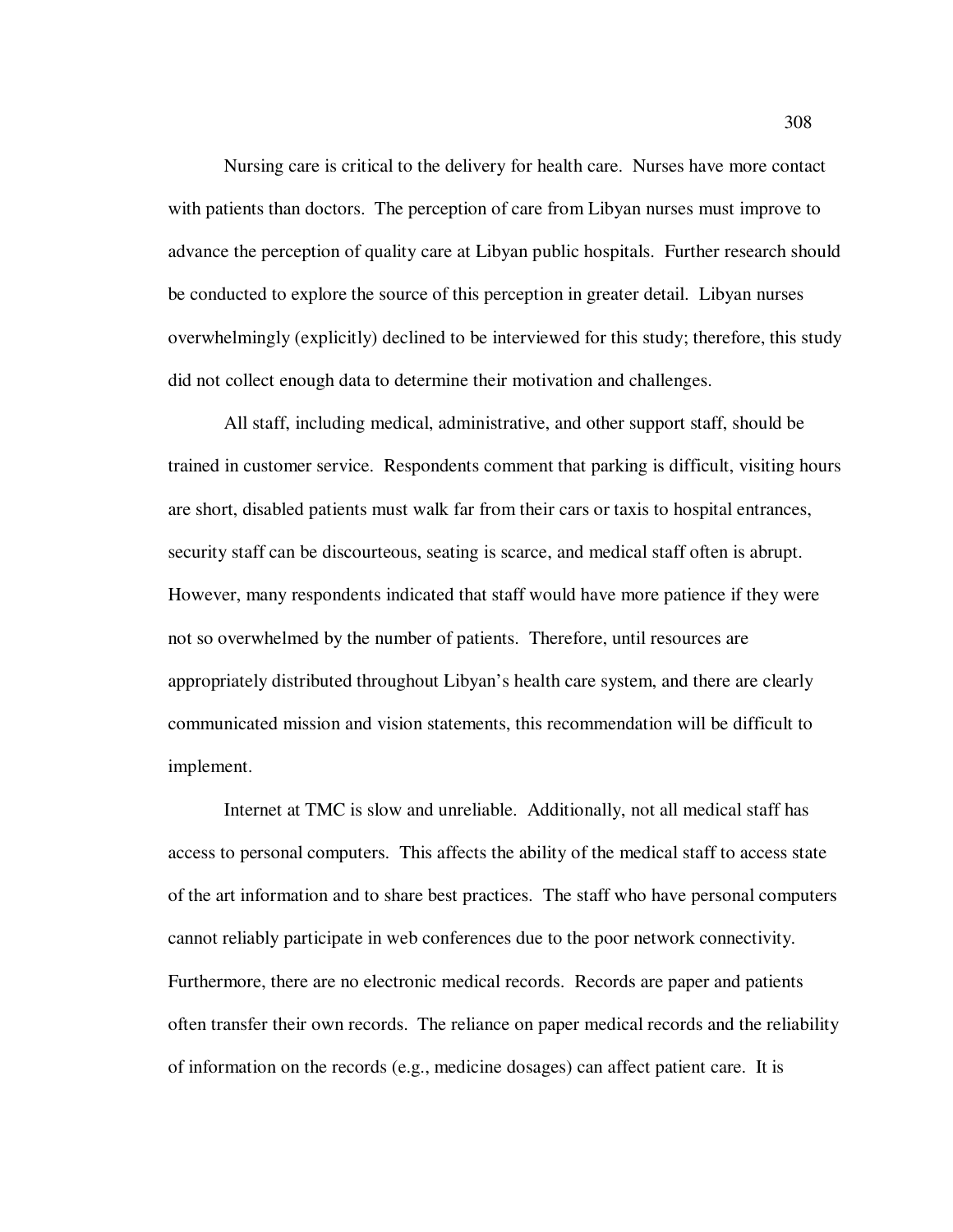recommended that TMC improves its technical infrastructure. The secondary benefit would be access to patient information by security or a receptionist to better serve patient visitors. Security staff could determine if a visitor (e.g., father of a pediatric patient) is authorized to visit outside visiting hours.

A goal would be to improve Libya's emergency response system. Patients must be brought from their home to the hospital by taxi or car. Ambulances are used to transport patients between hospitals. Homes and streets are not clearly marked and street addresses for most residences are nonexistent. Critical patients should have mechanism to be quickly transported to a medical facility in a well equipped ambulance.

#### **Closing Statement and Reflection**

Libya is a country rebuilding from decades of sanctions, embargos, and isolation. It had built the foundations of a world class health care system in the 1970s. As an oil rich country, it is fortunate to have the resources to improve its health care system. In today's world, Libya can no longer do this in isolation. Global travel reduces the ability of a country to isolate itself from diseases that were previously rare in Libya (e.g., HIV). Additionally, to retain Libya's brightest staff it must compete globally and motivate its professionals to stay in Libya. Financial motivation is only part of it; professionals want to work with state of the art technology and have the newest medicine available to best serve Libya's population.

Libya's health care policy is compassionate. As an example, Libya provides social services and refers patients for care outside the country at no cost to the patient. Medical care and medicine is free to Libyans. Even though study participants did not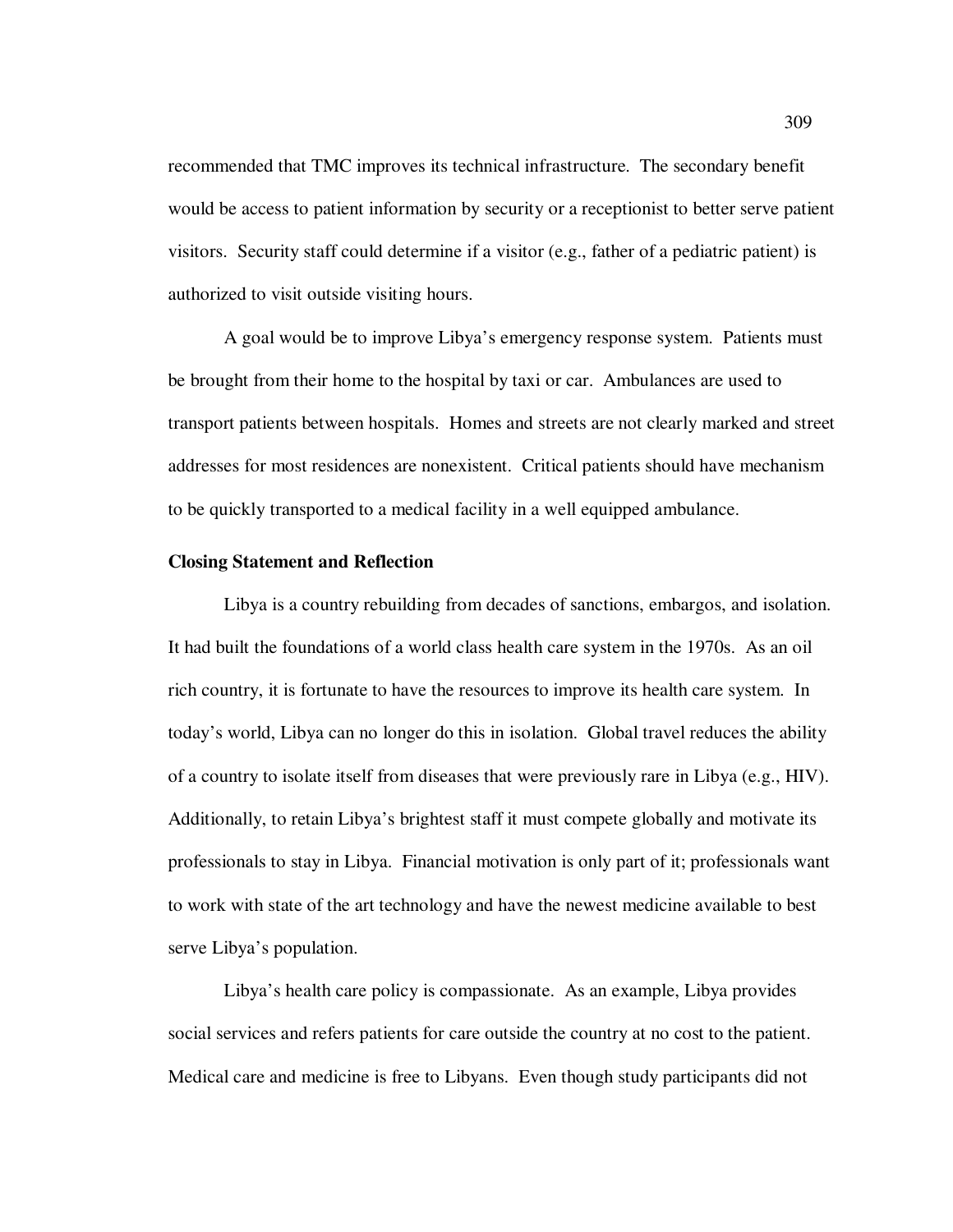perceive that the process for sending patients outside the country for care as well-defined, it is related to the criticality of the case and recommendation by consultant and approval by hospital leadership. Libya has the ability to develop a health care system in which the private and public sectors work together. They have bright medical professionals, but like many developing countries require help in managing its resources. Investing in educating future professionals in areas of hospital administration, human resources, business, and management could pay huge dividends. It also will relieve the technical medical staff from managerial duties so that they can focus on their core competencies.

Libya should take a holistic approach to reengineering its health care system to avoid the troublesome trends which is a concept provided by Dr Margaret Chan**,**  Director-General of the World Health Organization in an overview of health care systems: (a) have a disproportionate focus on a narrow portfolio of specialized care, (b) take a command-and-control approach to disease control with a focus on short-term results and fragmented service delivery, and (c) use a hands-off or laissez-faire approach to governance leading to a growth in unregulated commercialization of health (WHO, 2008). By placing primary health care at the center, Libya can reverse these trends where they are realized.

Increasing Libya's HALE (e.g., fighting obesity, reducing tobacco use, and increasing pre-natal care) can only be done at the primary health level. Family physicians who can perform baby-wellness checks, annual physicals, and diabetes screening can help reduce the most prevalent obstacle to good health of Libyans, preventable diseases. Secondly, working hand and hand with other government agencies,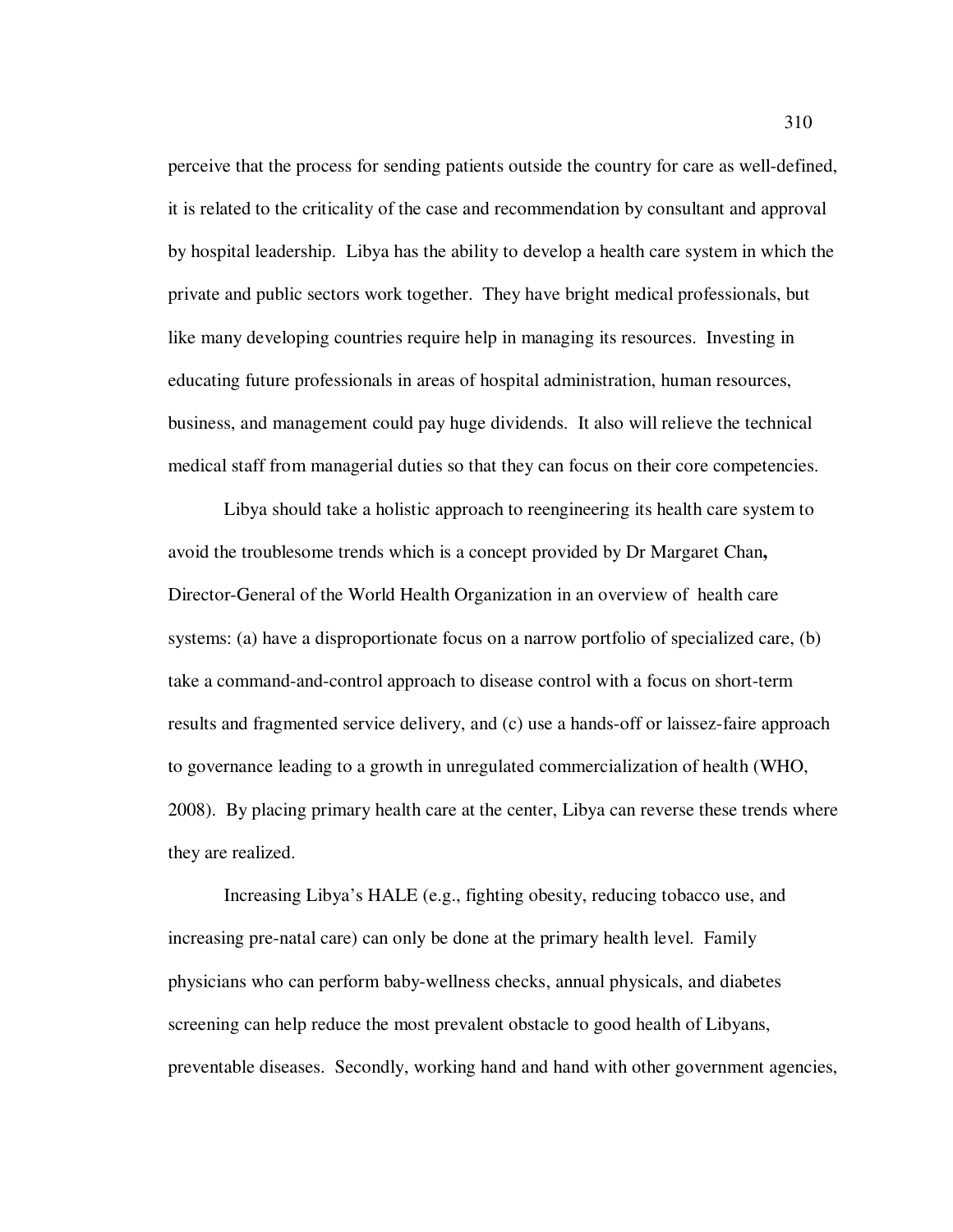the Secretariat of Health should increase its efforts in educating the population on the dangers of tobacco use, the importance of exercise, improving hygiene, utilizing good nutrition, and preventing littering. Furthermore, to reduce trauma cases, Libya should make efforts in establishing more pedestrian crossings with crossing lights and adding bicycle lanes. Reducing preventable diseases by investing in primary care and education, minimizing trauma cases through an improved infrastructure, managing its resources, investing in technology, and providing incentives for medical professionals and administrators will enhance the health and quality of life of the Libyan people. The Libyan people deserve nothing less.

This research highlighted the importance of relationships and behavior in delivery of health services. Relationships, behaviors, and communication are entry points to the entire health care system. These factors determined patients' preference for where to receive services (e.g., the private or public sector). Yet, relationships are not sufficient in maintaining trust if the overarching need of receiving quality medical treatment is not met. Hence, the provider must also have the technical capacity to provide essential services. This study enlightened this researcher to the importance of behavior. Patients expect to be treated with dignity and respect regardless of where a country falls on the capitalist versus socialist pendulum. I also presume that this observation is not limited to the health care industry nor solely to countries with primarily socialized services. People expect to be treated compassionately, regardless if it is a financial, educational, judicial, or medical institution. Furthermore, it is important that customers (e.g., patients) view institutions as fair; that is, there is no preferential treatment based on nepotism, racism,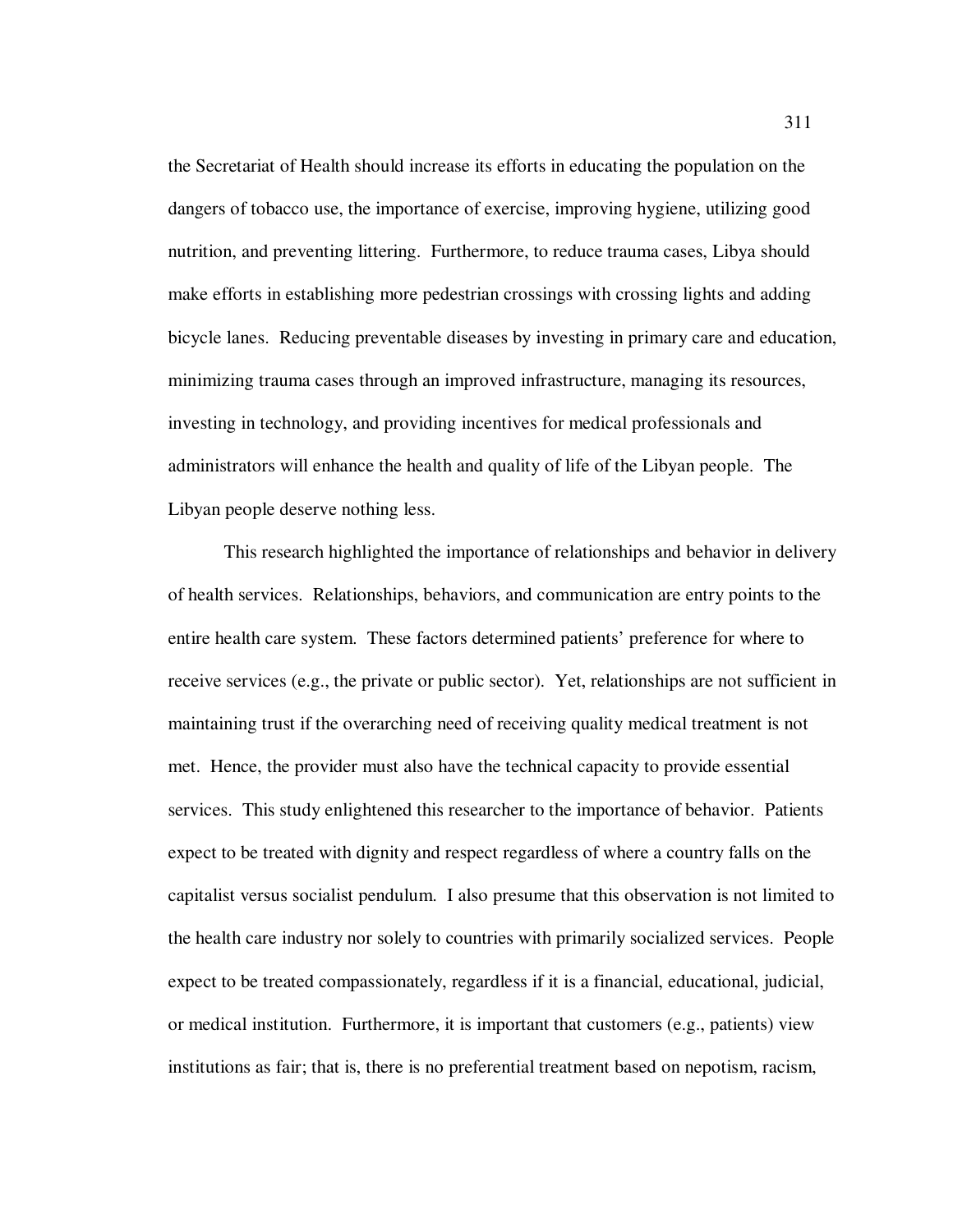sexism, spiritualism, or any other ism. Only after a nation's citizens are given equal access to basic services, that should be allotted to all human beings, will a systemic and sustainable positive change be made in their lives.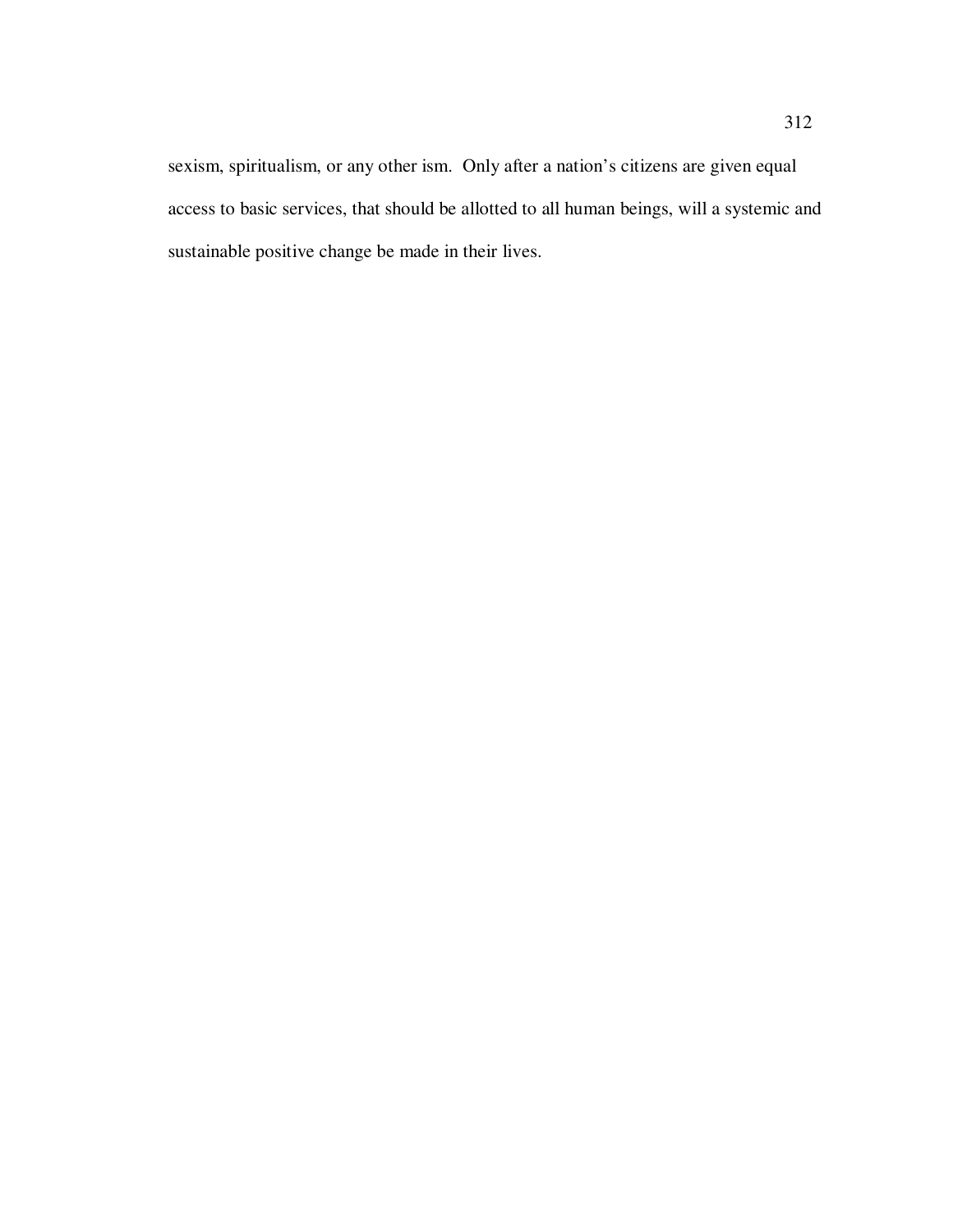# **References**

- Ahmad, K. (2000). Death penalty threat to doctors in Libya. *The Lancet, 356*(9236), 1178.
- Akram, T. (2003). Formulation of a model of ineffective privatization in the context of developing countries. *Journal of Financial Management & Analysis, 16*(1), 27.
- Ament, L. (2006). Pursuit of excellence leads Bronson Hospital to Baldrige Quality Award. (cover story). *AHA News, 42*(1), 1-3.
- Anonymous. (2004). Joint Commission International opens office in Europe. *Association of Operating Room Nurses Journal, 80*(6), 1063.
- Anonymous. (2005). International center for patient safety launches web site. *Association of Operating Room Nurses Journal, 81*(6), 1276.
- Audit Commission. (1999). Setting the record Straight. A review of progress in health records services. Retrieved August 25, 2008, from http://www.auditcommission.gov.uk/Products/NATIONAL-REPORT/89105478-F18A-449C-B4BE-396856FBE366/SettingtheRecordsStraight.pdf
- Auerbach, C. F., & Silverstein, L. B. (2003). *Qualitative data: An introduction to coding and analysis*. New York: New York University Press.
- Badri, M. A., & Hollingsworth, J. (1993). A simulation model for scheduling in the Emergency Room. *International Journal of Operations & Production Management, 13*(3), 13-24.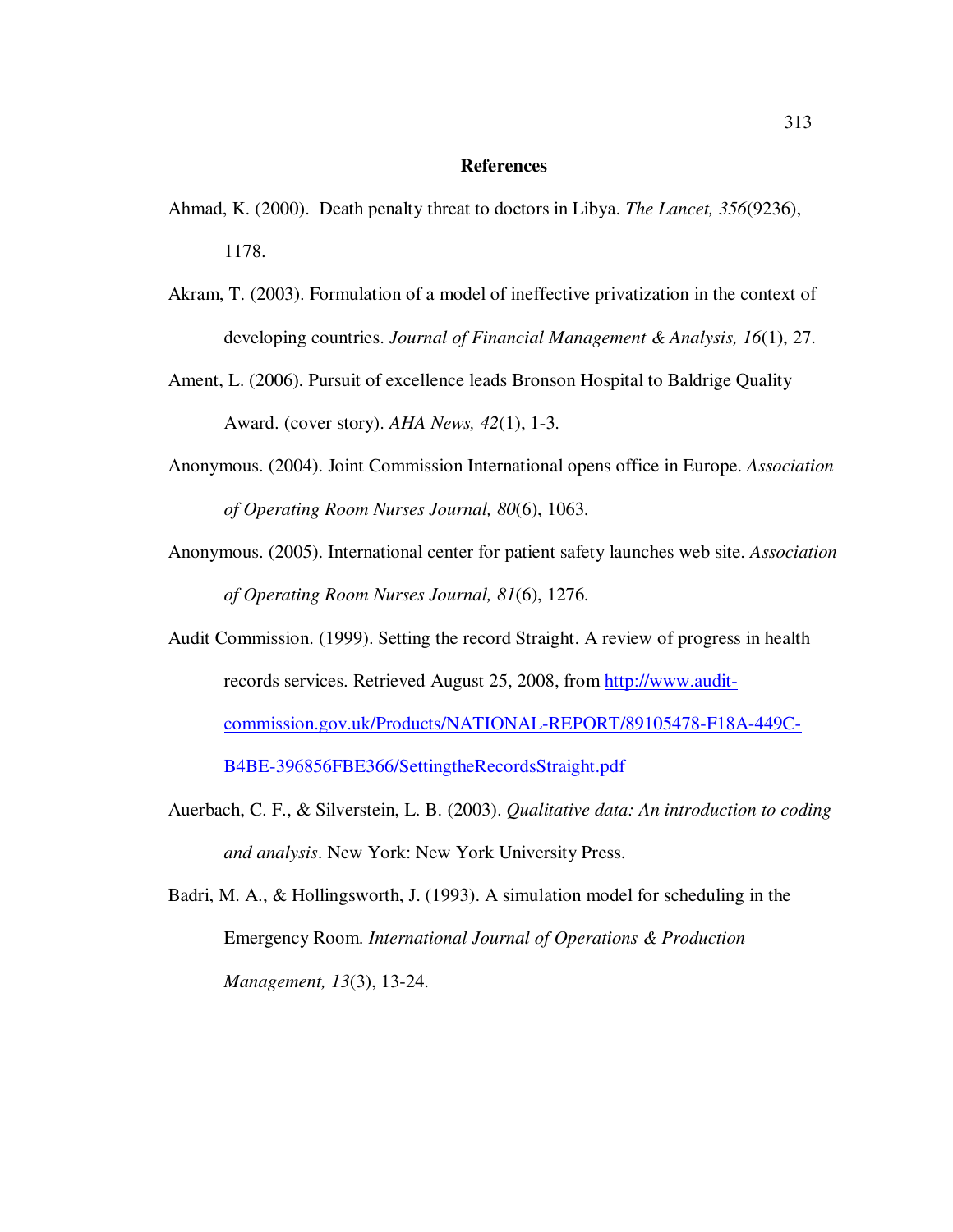Barlett, E. E., Grayson, M., Barker, R., Levine, D. M., Golden, A., & Libber, S. (1984). The effects of physician skills on patient satisfaction; recall and adherence. *Journal of Chronic Diseases, 37*, 755-764.

Barr, N. (1993). *The economics of the welfare state*. Oxford: Oxford University Press.

- Becher, E. C., & Chassin, M. R. (2001). Improving quality, minimizing error: Making it happen. *Health Affairs, 20*(3), 68-81.
- Bendapudi, N. M., Berry, L. L., Frry, K. A., Paeush, J. T., & Rayburn, W. L. (2006). Patients' perspectives on ideal physician behaviors. *Mayo Clinic Proceedings, 81*(3), 338-344.
- Blumenthal, D., & Hsiao, W. (2005). Privatization and its discontents The evolving Chinese health care system. *The New England Journal of Medicine, 353*(11), 1165-1170.
- Braaten, J. S., & Bellhouse, D. E. (2007). Improving patient care by making small sustainable changes: A cardiac telemetry unit's experience *Nursing Economics, 25*(3), 162-166.
- The Blue Ridge Group. (2000). In pursuit of greater value: Stronger leadership in and by Academic Health Centers. Retrieved September 20, 2008, from http://www.whsc.emory.edu/blueridge/\_pdf/blue\_ridge\_report\_4.pdf
- Britten, N., Jenkins, L., Barber, N., Bradley, C., & Stevenson, F. (2003). Developing a measure for the appropriateness of prescribing in general practice. *Quality and Safety in Health Care, 2003*(12), 246–250.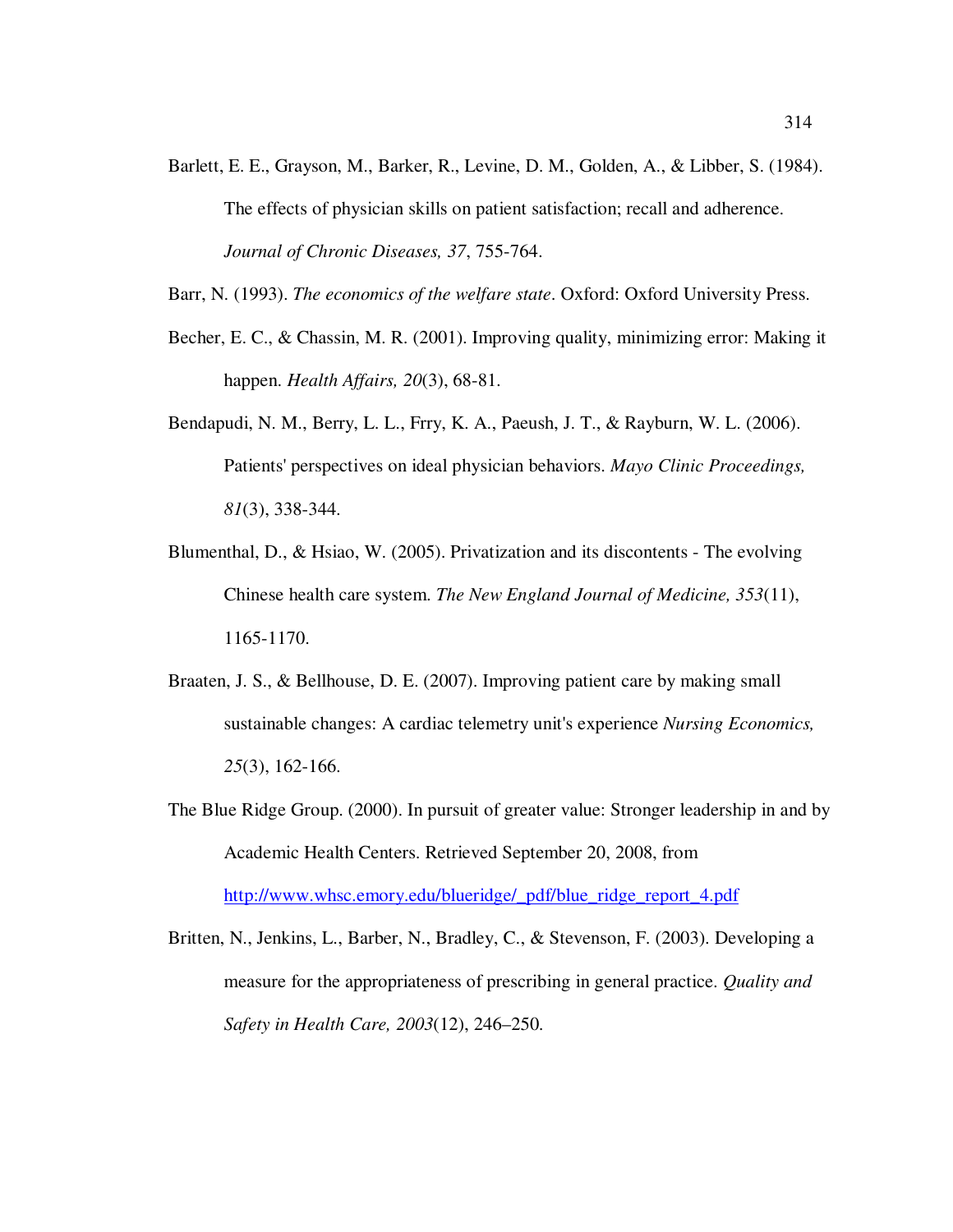- Buetow, S. A., & Sibbald, B. (1997). Appropriateness in health care: Application to prescribing. *Social Science & Medicine, 45*(2), 261.
- Carrin, G., Desmet, M., & Basaza, R. (2001). Part 3: Privatization: A tool for governance? 10. Social health insurance development in low-income developing countries: New roles for government and nonprofit health insurance Organizations in Africa and Asia. In *Building Social Security The Challenge of Privatization - International Social Securities Series* (pp. 125-153): Piscataway, New Jersey: Transaction Publishers.
- Center for Disease Control. (2007). National Public Health Standards Performance Program, Acronyms, Glossary, and Reference Terms. Retrieved from http://www.cdc.gov/od/ocphp/nphpsp/documents/07\_110300%20Glossary.pdf
- Chang, A., Schyve, P. M., Croteau, R. J., O'Leary, D. S., & Loeb, J. M. (2005). The JCAHO patient safety event taxonomy: A standardized terminology and classification schema for near misses and adverse events. *The International Journal for Quality in Health Care, 17*(2), 95-105.
- Charging for health services in the third world. (1992). *Lancet*, *340*(8817) 458.
- Chiu, W.-T., Yang, C.-M., Lin, H.-W., & Chu, T.-B. (2006). Development and implementation of a nationwide health care quality indicator in Taiwan. *International Journal for Quality Health Care, 19*(1), 21-28.
- Clinton, M., Murrells, T., & Robinson, S. (2005). Assessing competency in nursing: a comparison of nurses prepared through degree and diploma programmes. *Journal of Clinical Nursing, 14*(1), 82-94.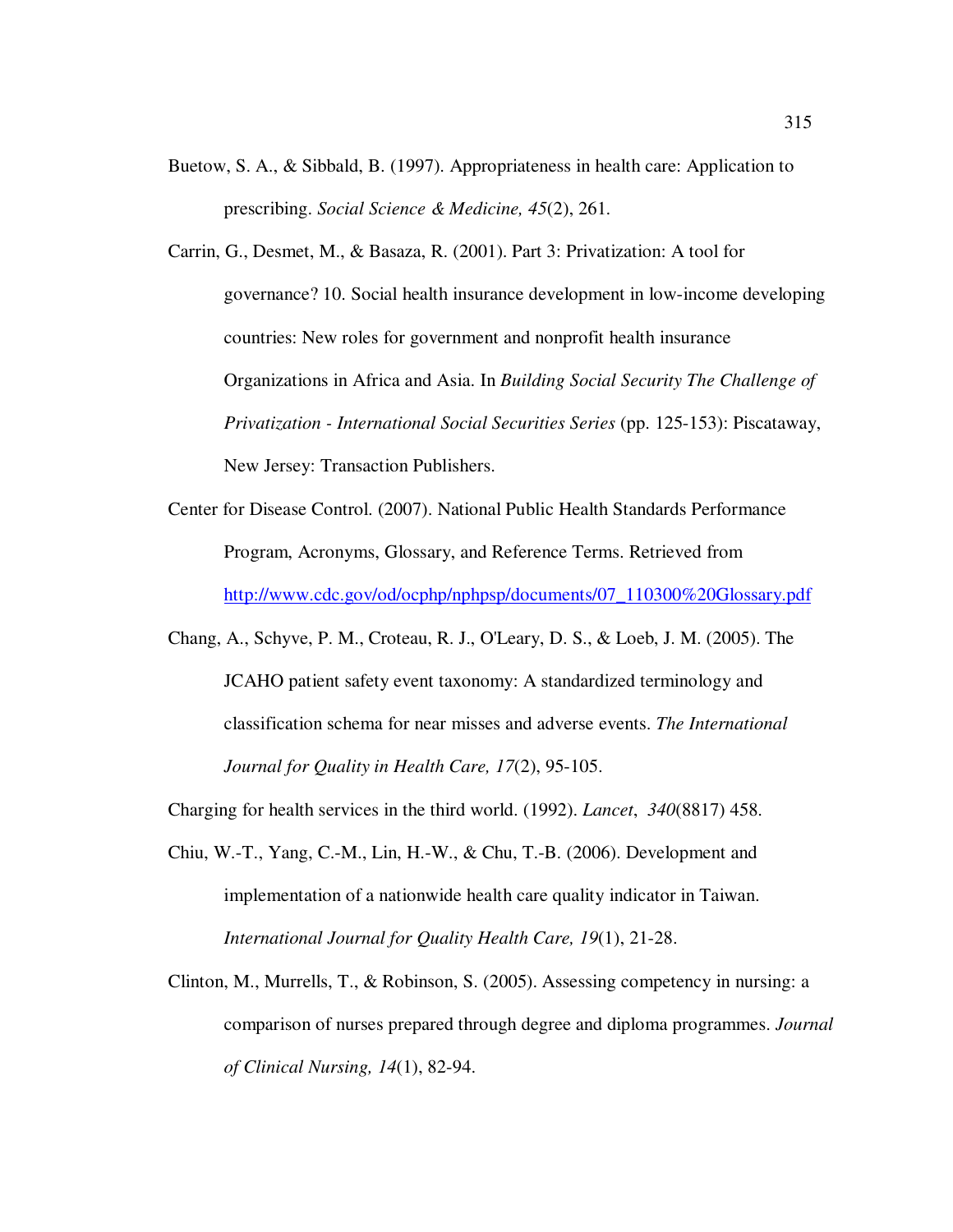Codreanu, I., Perico, N., Sharma, S. K., Schieppati, A., & Remuzzi, G. (2006). Prevention programmes of progressive renal disease in developing nations . *Nephrology, 11*(4), 321-328.

Conn, J. (2005). Leading indicator. *Modern Healthcare, 35*(33), 38-39.

- Coulter, A. (2001). Which patients get the worst deal? *Organisation for Economic Cooperation and Development. The OECD Observer, 229*(Nov 2001), 29-31.
- Daviaud, E., & Chopra, M. (2008). How much is not enough? Human resources requirements for primary health care: A case study from South Africa. *Bulletin of the World Health Organization, 86*(1), 46-51.
- Detmer, D. E. (2004). A new health system and its quality agenda. In A. R. Kovner & D. Neuhauser (Eds.), *Health services management: Readings, cases, and commentary* (8th ed., pp. 307-327). Washington D.C.: Health Administration Press.
- Donabedian, A. (2005). Evaluating the quality of medical care. *Milbank Quarterly, 83*(4), 691-729.
- Donahue, K. T., & vanOstenberg, P. (2000). Joint commission international accreditation: Relationship to four models of evaluation. *International Journal for Quality Health Care, 12*(3).
- Dranove, D., Reynolds, K. S. E., Gillies, R. R., Stortell, S. S., Rademaker, A. W., & Huang, C.-F. (1999). The cost efforts to improve quality. *Medical Care, 37*(10), 1084-1087.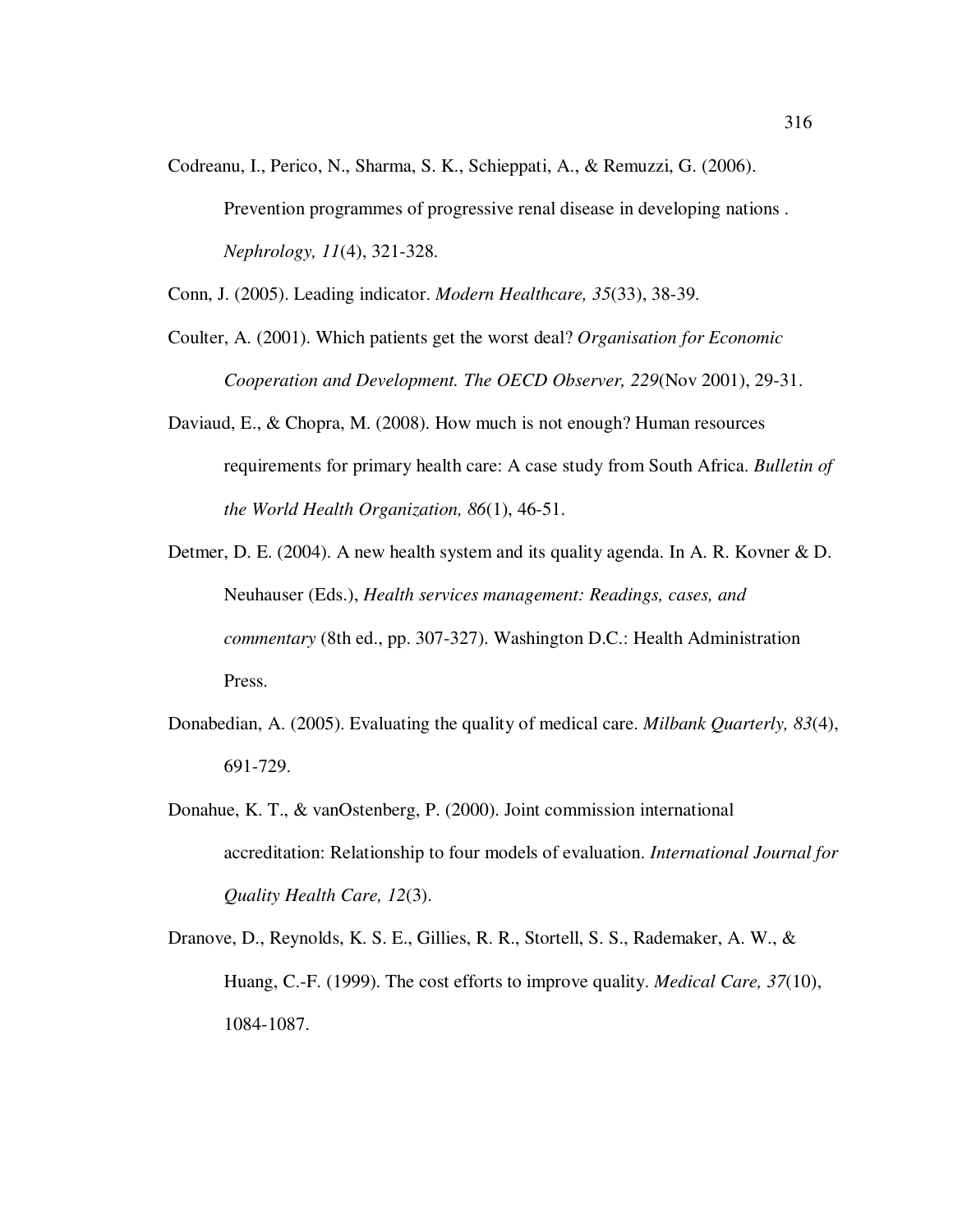- English, M., Esamal, F., Wasunna, A., Were, F., Ogutu, B., Warmae, A., et al. (2004). Assessment of inpatient paediatric care in first referral level hospitals in 13 districts in Kenya. *The Lancet, 363*(June 12, 2004).
- Fassaert, T., van Dulmen, S., Schellevis, F. O., & Bensing, J. (2007). Active listening in medical consultations: Development of the active listening observation scale (ALOS-global). *Patient Education & Counseling, 68*(3), 258-264.
- Field, M. G. (1990). Noble purpose, grand design, flawed execution, mixed results: Soviet socialized medicine after seventy years. *American Journal of Public Health, 80*(2), 144-145.
- Fielding, J., & Halfon, N. (1994). Where is the health in health system reform? *JAMA: Journal of the American Medical Association, 272*(16), 1292.
- Fottler, M. D., & Malvey, D. (2004). Organized delivery systems. In L. F. Wolper (Ed.), *Health care administration: Planning, implementing, and managing organized delivery systems* (4th ed., pp. 55-91). Sudbury, MA: Jones and Bartlett Publishers.
- General People's Committee for Health & Environment. (2008). *Health Indicators*. Health Information Center, Great Socialist People's Libyan Arab Jamahirya.
- Gilson, L. (2003). Trust and health care as a social institution. *Journal of Health Organization and Management, 20*(5), 349-358.
- Gilson, L. (2006). Trust in health care: Theoretical perspectives and research needs. *Journal of Health Organization and Management, 20*(5), 359-375.
- Gold, K. S. (2007). Crossing the quality chasm: Creating the ideal patient care experience. *Nursing Economic\$, 25*(5), 293-296.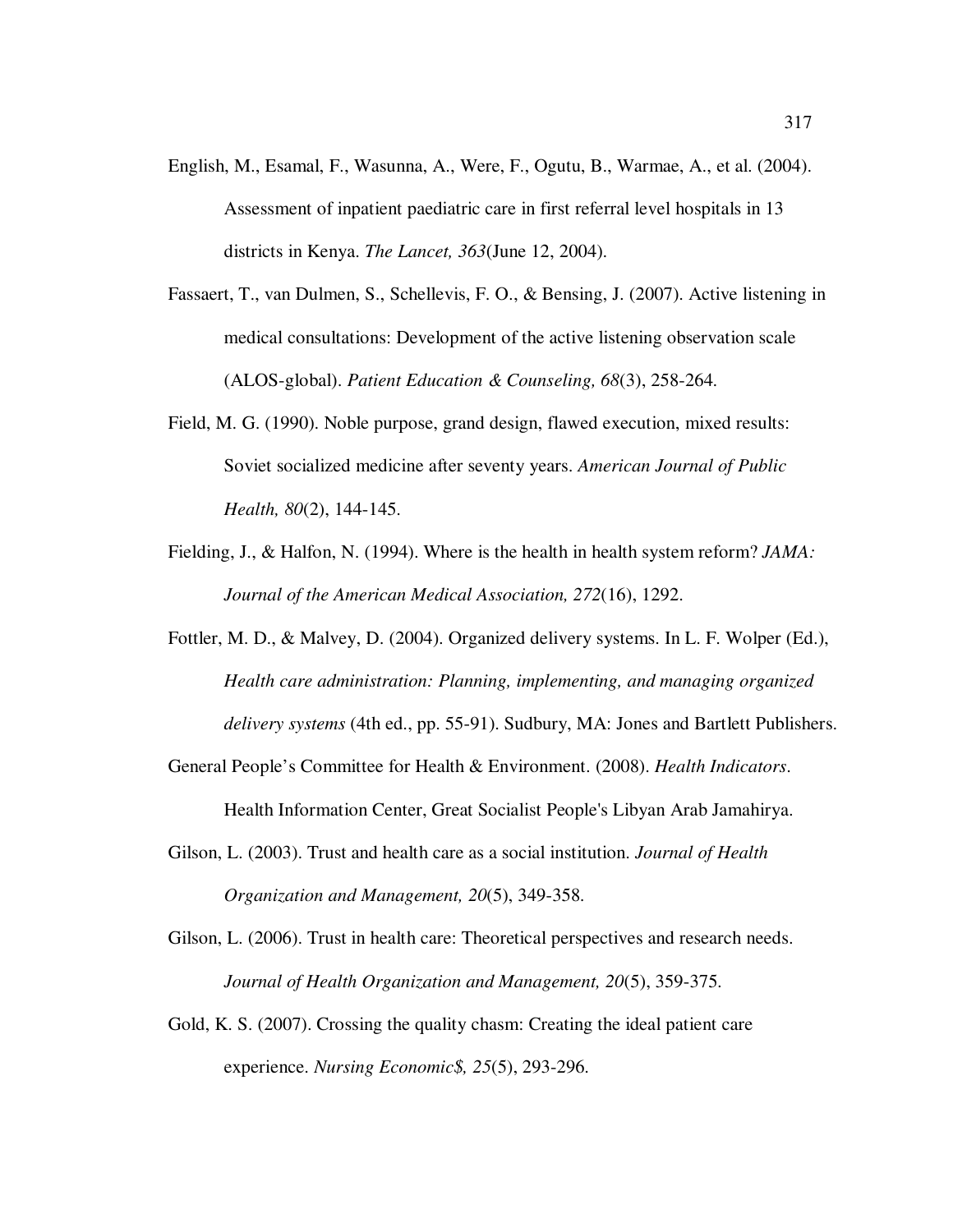- Gonzalez, N., Quintana, J. M., Bilbao, A., Escobar, A., Aizpuru, F., Thompson, A., et al. (2005). Development and validation of an in-patient satisfaction questionnaire. *International Journal for Quality Health Care, 17*(6), 465-472.
- Griffin, D. (2006). *Hospitals: What they are and how they work* (3rd ed.). Boston: Jones and Bartlett.
- Griffith, J. R., & White, K. R. (2002). *The well-managed healthcare organization* (5th ed.). Chicago, IL: Health Administration Press.
- Hall, J. A., & Dornan, M. C. (1988). What patients like about their medical care and how often they are asked: A meta-analysis of the satisfaction literature *Social Science and Medicine, 27*(9), 935-939.
- Haller, M. (2003). Europe and the Arab-Islamic world. A sociological perspective on the socio-cultural differences and mutual (mis)perceptions between two neighbouring cultural areas. *Innovation: The European Journal of Social Sciences, 16*(3), 227- 252.
- Harris, J. (2001). Shaping the system and culture of health care. *Dermatology Nursing, 13*(2), 86-86.
- Harrison, S. (2005). Single rooms boost morale. *Nursing Standard, 19*(31), 5-5.
- Hassan, D. (2005). Measuring performance in the healthcare field: A multiple stakeholders' perspective. *Total Quality Management & Business Excellence, 16*(8/9), 945-953.
- Haviland, P. (2004). Quiet diplomacy is not enough. *BMJ: British Medical Journal, 329*(7462), 409-409.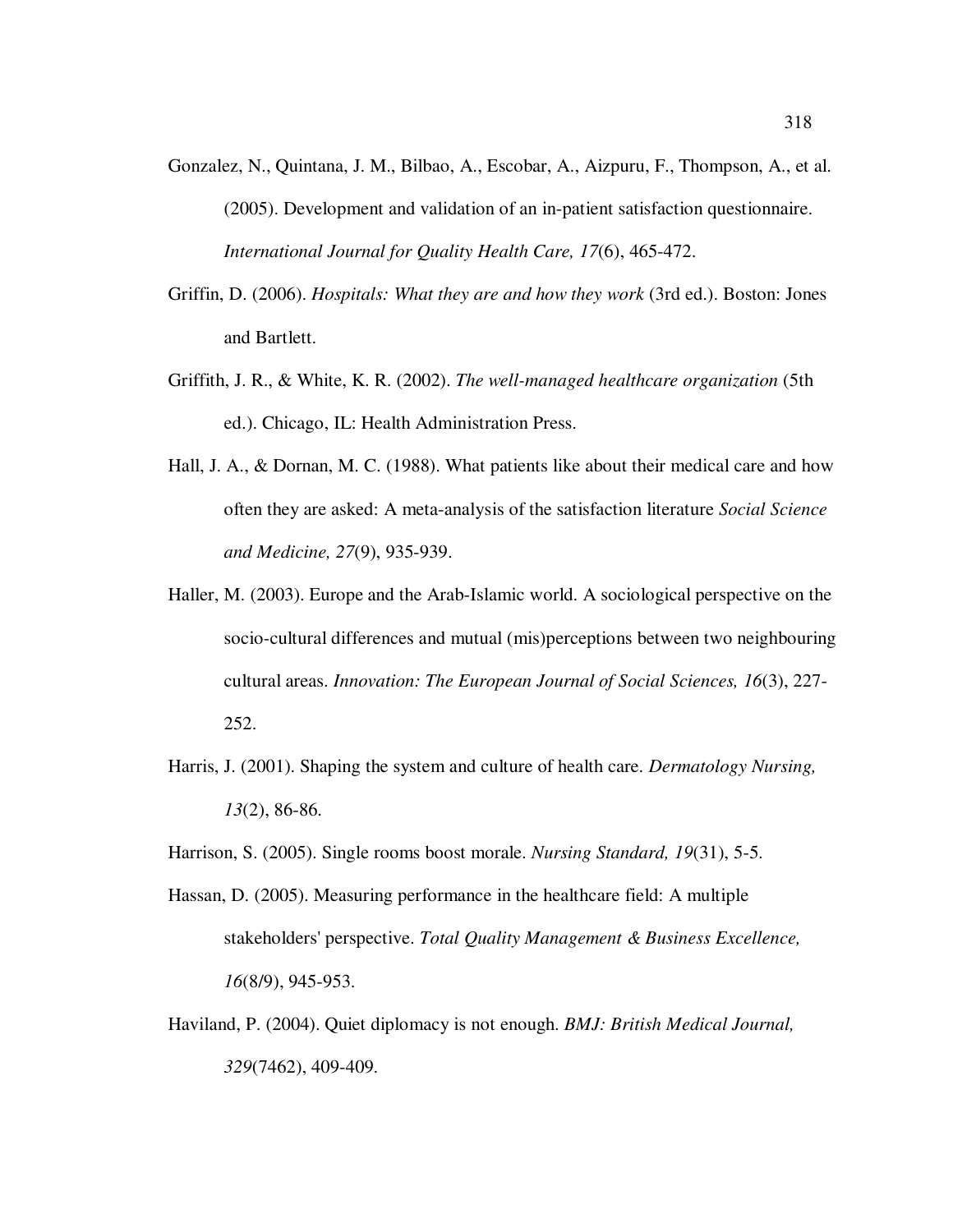Health system profile: Libya. (2007). *Eastern Mediterranean Regional Health Systems Observatory.* Retrieved from

http://gis.emro.who.int/HealthSystemObservatory/PDF/Libya/Full%20Profile.pdf

- Holm, S. (1995). "Socialized Medicine," resource allocation and two-tiered health care-The Danish experience. *The Journal of Medicine and Philosophy, 20*, 631-637.
- Hongoro, C., McPake, B., & Vickerman, P. (2005). Measuring the quality of hospital tuberculosis services: A prospective study in four Zimbabwe hospitals. *International Journal for Quality Health Care, 17*(4), 287-292.
- Hosford, S. B. (2008). Hospital progress in reducing errors: The impact of external interventions. *Hospital Topics: Research and Perspectives on Healthcare, 86*(1).
- Hsieh, M.-O., & Kagle, J. D. (1991). Understanding patient satisfaction and dissatisfaction with health care. *Health & Social Work, 16*(4), 281-290.
- Hu, T.-W. (2004). Financing and organization of China's health care. *World Health Organization. Bulletin of the World Health Organization, 82*(7), 480.
- IOM. (2001). *Crossing the quality chasm: A new health system for the 21st century*. Retrieved from

http://site.ebrary.com/lib/wmichlib/Top?id=10032412&layout=document.

JCI. (2008). Facts about ORYX® for hospitals, core measures and hospital core measures. Retrieved from

http://www.jointcommission.org/AccreditationPrograms/Hospitals/ORYX/oryx\_f acts.htm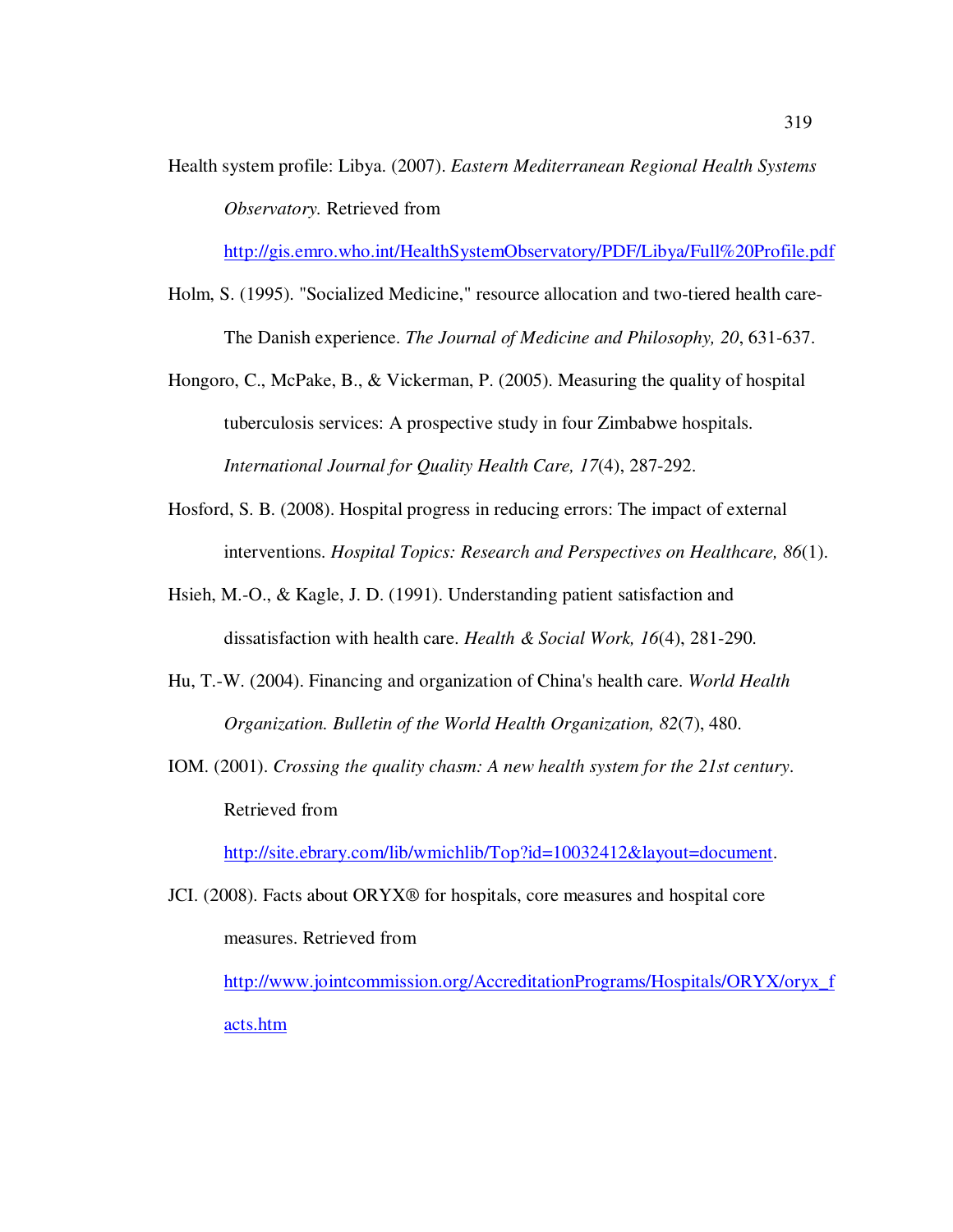- Johnsson, C., Kjellberg, K., Kjellberg, A., & Lagerstrom, M. (2004). A direct observation instrument for assessment of nurses™ patient transfer technique (DINO). *Applied Ergonomics, 35*(6), 591-601.
- Joint commission international center for patient safety launches new patient safety practices online resource. (2006). *PT: Magazine of Physical Therapy, 14*(7), 76- 76.
- Kawachi, I., Kennedy, B. P., & Glass, R. (1999). Social capital and self-rated health: A contextual analysis. *American Journal of Public Health, 89*(8), 1187-1193.
- Kaya, S., Vural, G., Eroglu, K., Sain, G., Mersin, H., Karabeyoglu, M., et al. (2000). Liability and validity if the appropriateness evaluation protocol in Turkey. *International Journal for Quality Health Care, 12*(4), 325-329.
- Kelley, E. (2006). All or none measurement: Why we know so little about comprehensive care. *International Journal for Quality Health Care, 19*(1), 1-3.
- Kelley, E. (2007). Health, spending, and the effort to improve quality in OECD countries: A review of data. *The Journal of the Royal Society for the Promotion of Health, 127*(2), 64-71.
- Khalaf, A. (2004). Maintenance model for minimizing risk and optimizing costeffectiveness of medical equipment in Palestine. *Journal of Clinical Engineering, 29*(4), 210-217.
- Kim, C.-Y., & Cho, S.-H. (2000). Institutionalization of quality improvement program in Korean hospitals. *International Society for Quality in Health Care, 12*(5), 419- 423.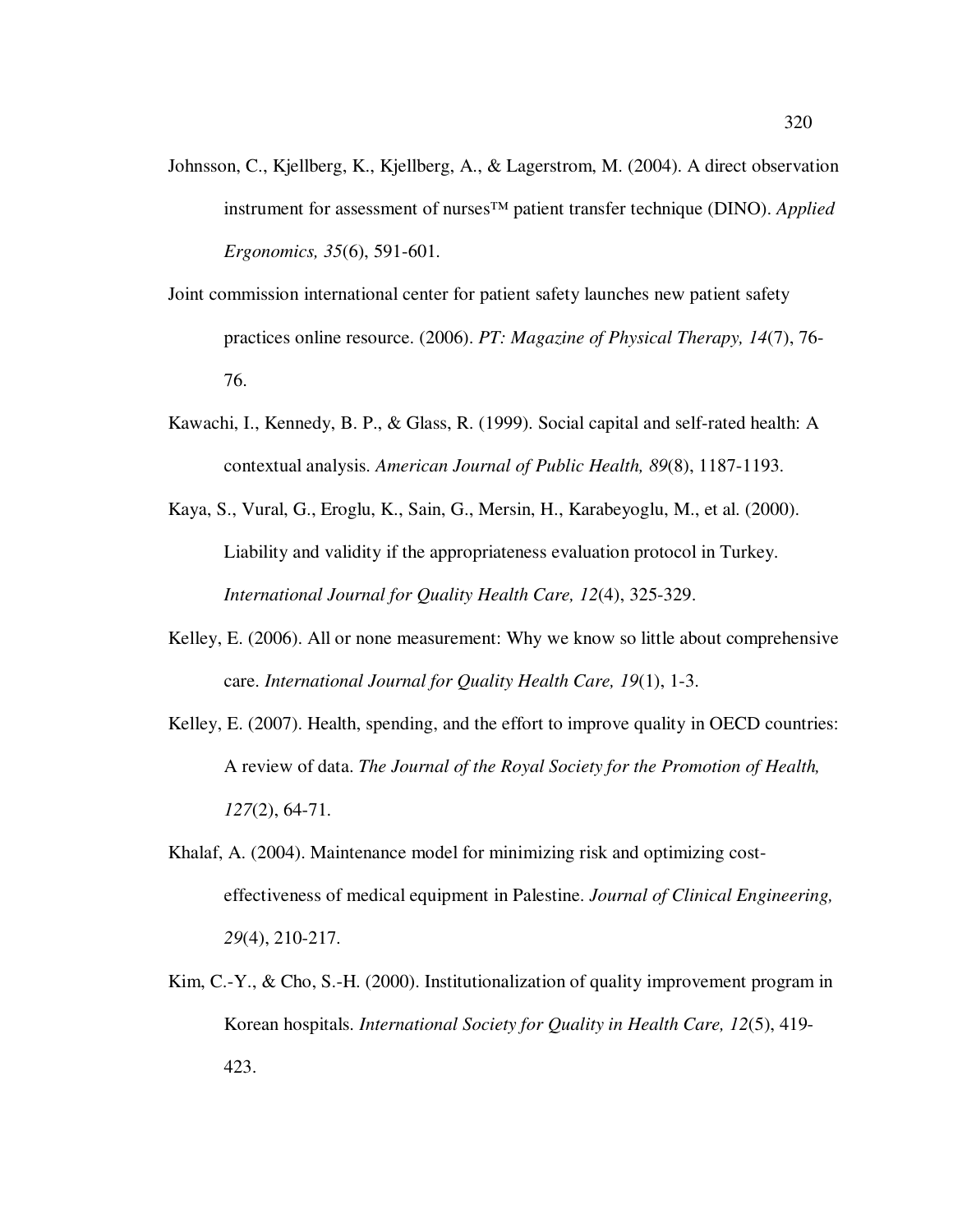- Kovner, A. R. (2004). Learning through the case method. In A. R. Kovner & D. Neuhauser (Eds.), *Health services management: Readings, cases, and commentary* (8th ed., pp. xv-xvii). Washington, DC: Health Administration Press.
- Kovner, A. R., Elton, J. J., & Billings, J. (2004). The challenge: Making better-informed strategic decisions. In A. R. Kovner & D. Neuhauser (Eds.), *Health services management: Readings, cases, and commentary* (8th ed., pp. 9-33). Washington, D.C.: Health Administration Press.
- Kovner, A. R., & Neuhauser, D. (2004a). Accountability: Commentary. In A. R. Kovner & D. Neuhauser (Eds.), *Health services management: Readings, cases, and commentary* (8th ed., pp. 301-305). Washington, DC: Health Administration Press.
- Kovner, A. R., & Neuhauser, D. (2004b). Control: Commentary. In A. R. Kovner & D. Neuhauser (Eds.), *Health services management: Readings, cases, and commentary* (8th ed., pp. 65-71). Washington, DC: Health Administration Press.
- Kovner, A. R., & Neuhauser, D. (2004c). *Health services management: Readings, cases, and commentary* (8th ed.). Washington, DC: Health Administration Press.
- Kovner, A. R., & Neuhauser, D. (2004d). Organizational design: Commentary. In A. R. Kovner & D. Neuhauser (Eds.), *Health services management: Readings, cases, and commentary* (8th ed., pp. 131-138). Washington, DC: Health Administration Press.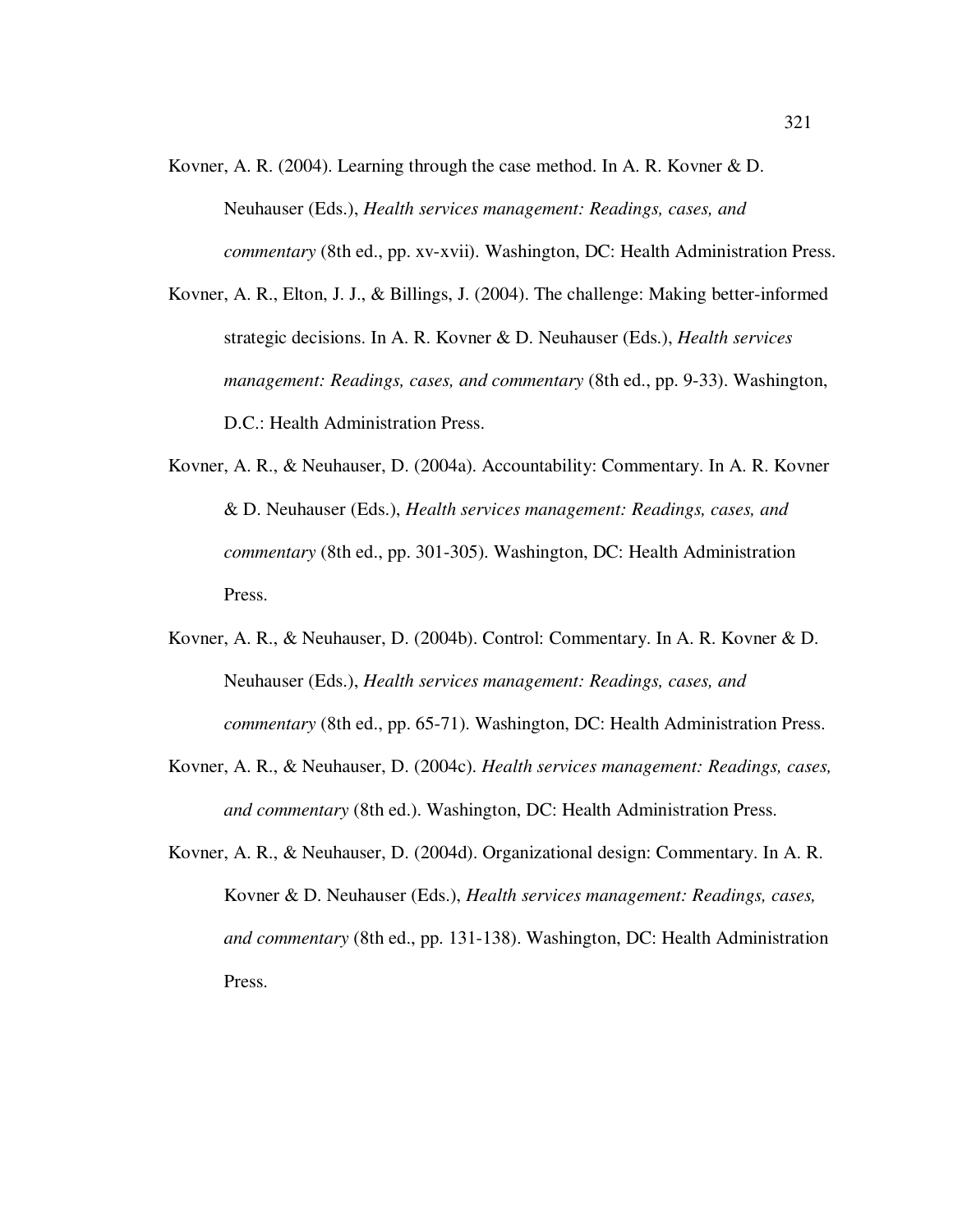- Langle, G., Baum, W., Wollinger, A., Renner, G., Uren, R., Schwarzler, F., et al. (2003). Indicators of quality of in-patient psychiatric treatment: The patients view. *International Journal for Quality Health Care, 15*(3), 213-221.
- Leonard, D., & Reller, M. K. (2004). Simplify Baldridge for healthcare. *Quality Progress, 37*(9), 35-44.
- Lewins, A., & Silver, C. (2007). *Using software in qualitative research: A step-by-step guide*. Los Angeles, CA: Sage Publications.
- Liu, Y. (2004). China's public health-care system: Facing the challenges. *World Health Organization. Bulletin of the World Health Organization, 82*(7), 532-538.

Lockee, C. (2008). Board structures and practices. *Healthcare Executive, 23*(2), 62-64.

- Longest Jr., B. B., Rakich, J. S., & Darr, K. (2004). *Managing health services organizations and systems* (4th ed.). Baltimore, MD: Health Professions Press.
- Malmstrom, M., Sundquist, J., & Johansson, S.-E. (1999). Neighborhood environment and self-reported health status: A multilevel analysis. *American Journal of Public Health, 89*(8), 1181-1186.
- Marsland, D. (2005). The British experience with socialized medicine. *Society,42(5), 59- 64.*
- McGregor, A. (1998). WHO reviews health-care privatisation in developing countries. *Lancet, 351*(9101), 508.
- McKinlay, J. B., & Marceau, L. D. (1999). A tale of 3 tails. *American Journal of Public Health, 89*(3), 295-298.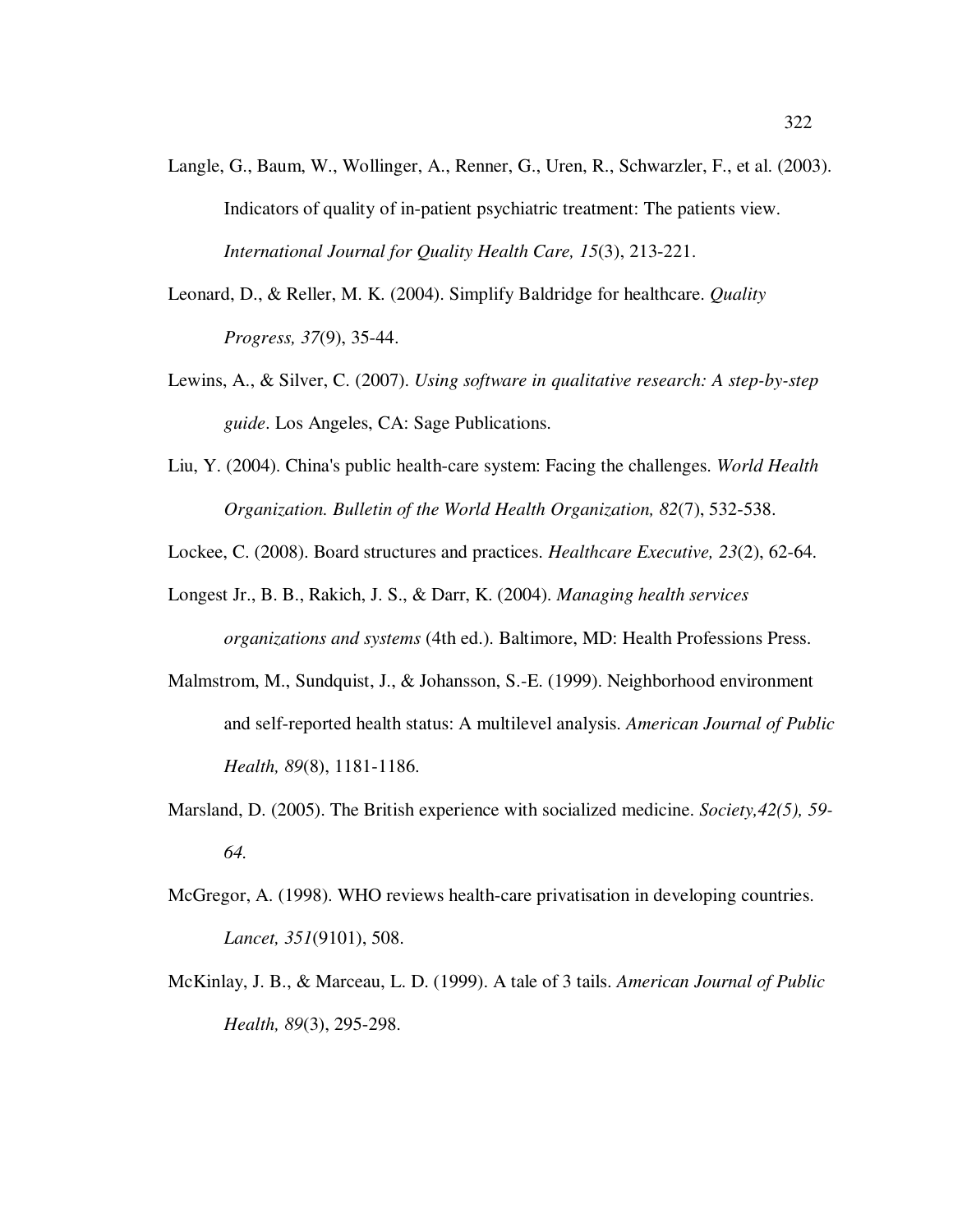- McPherson, B. (2006). Nonprofit Health Care Organizations and the Public Trust. Inquiry *Excellus Health Plan, 43*(3), 190-194.
- Mehta, U., Durrheim, D., Mabuza, A., Blumberg, L., Allen, E., & Barnes, K. I. (2007). Malaria pharmacovigilance in Africa: Lessons from a pilot project in Mpumalanga Province, South Africa. *Drug Safety, 30*(10), 899-910.
- Moeller, J. (2001). The EFQM excellence model. German experiences with the EFQM approach in health care. *International Society for Quality in Health, 13*(1), 45-49.
- Moore, K. D., & Coddington, D. C. (2002). Models of care that meet the standards of crossing the quality chasm: A new health system for the 21st century. *Journal of Ambulatory Care Management, 25*(1), 12.
- Naber, N. (2005). Muslim first, Arab second: A strategic politics of race and gender. *Muslim World, 95*(4), 479-495.
- Neuhauser, D. (2004). The primary care instrument panel at Central Community Health Plan. In A. R. Kovner & D. Neuhauser (Eds.), *Health services management: Readings, cases, and commentary* (8th ed., pp. 106-115). Washington D.C.: Health Administration Press.
- Nolan, T., & Berwick, D. M. (2006). All-or-none measurement raises the bar on performance. *JAMA: Journal of the American Medical Association, 295*(10), 1168-1170.
- Novak, D. (2003). A Jewish argument for socialized medicine. *Kennedy Institute of Ethics Journal, 13*(4), 313-328.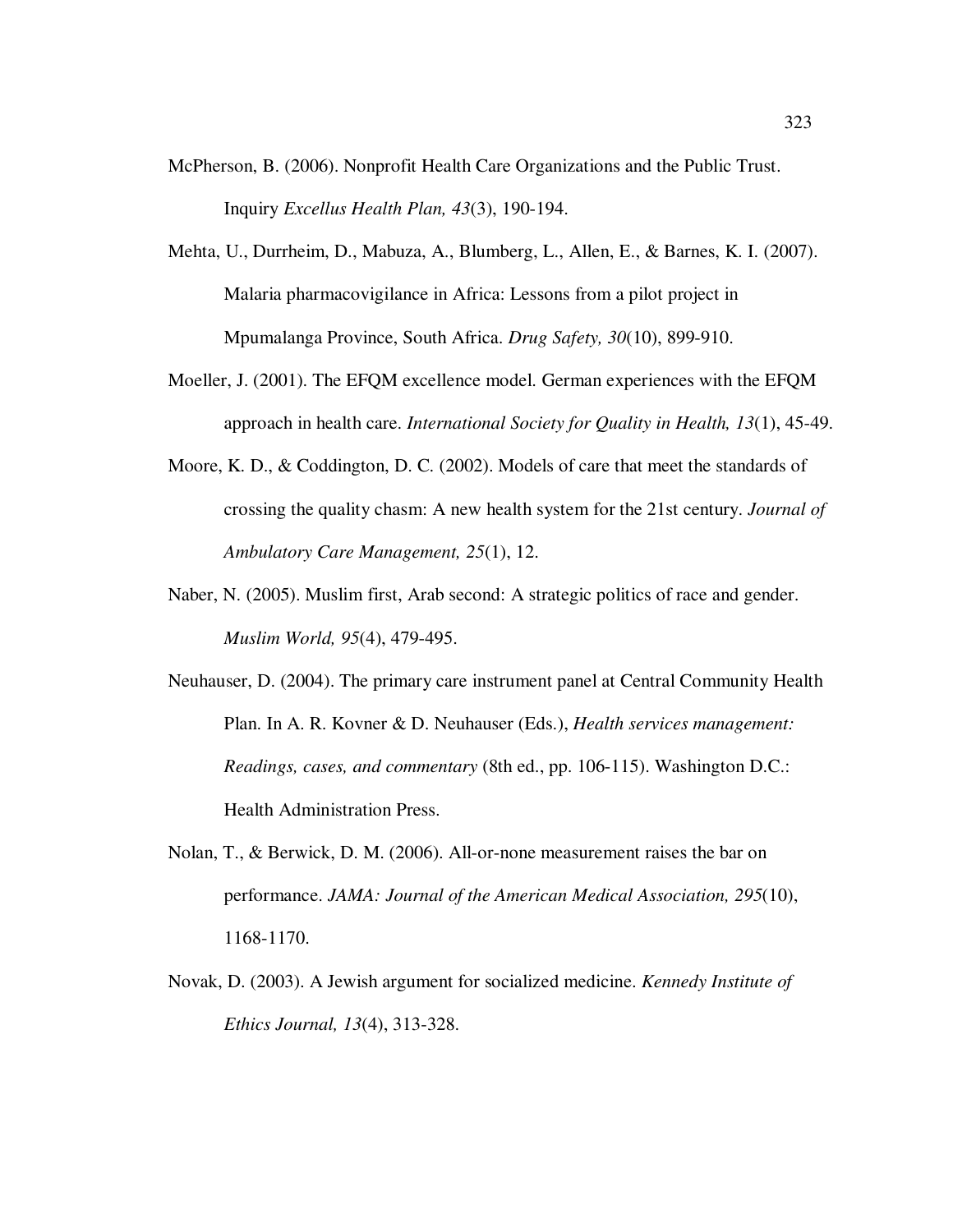- Panis, L., J.G.G., Verheggen, F. W. S. M., & Pop, P. (2002). To stay or not to stay. The assessment of appropriate hospital stay: A Dutch report. *International Journal for Quality Health Care, 14*(1), 55-67.
- Paphassarang, C., Philavong, K., Boupha, B., & Blas, E. (2002). Equity, privatization and cost recovery in urban health care: The case of Lao PDR. *Health Policy and Planning, 17*(S1), 72-84.
- Parlett, M., & Hamilton, D. (1976). Evaluation as illumination: A new approach to the study of innovatory programs. In G. V. Glass (Ed.), *Evaluation Studies Review Annual* (Vol. 1, pp. 140-157). Beverly Hills, CA: Sage.
- Perico, N., Plata, R., Anabaya, A., Codreanu, I., Schieppati, A., Ruggenenti, P., et al. (2005). Strategies for national health care systems in emerging countries: The case of screening and prevention of renal disease progression in Bolivia. *Kidney International Supplement*(97), S87-S94.
- Poe, S. S., & Brannan, D. (2006). Joint Commission International Center for patient safety web site. *Journal of Nursing Care Quality, 21*(2), 114-118.
- Pollock, A. M., & Price, D. (2002). Market forces in public health. *Lancet, 359*(9315), 1363.
- Prins, H., Kruisinga, F. H., Buller, H. A., & Zwetsloot-Sconk, J. H. M. (2002). Availability and usability of data for medical practice assessment. *International Society for Quality in Health Care, 14*(2), 127-137.
- Purohit, B. C. (2001). Private initiatives and policy options: Recent health system experience in India. *Health Policy and Planning, 16*(1), 87-97.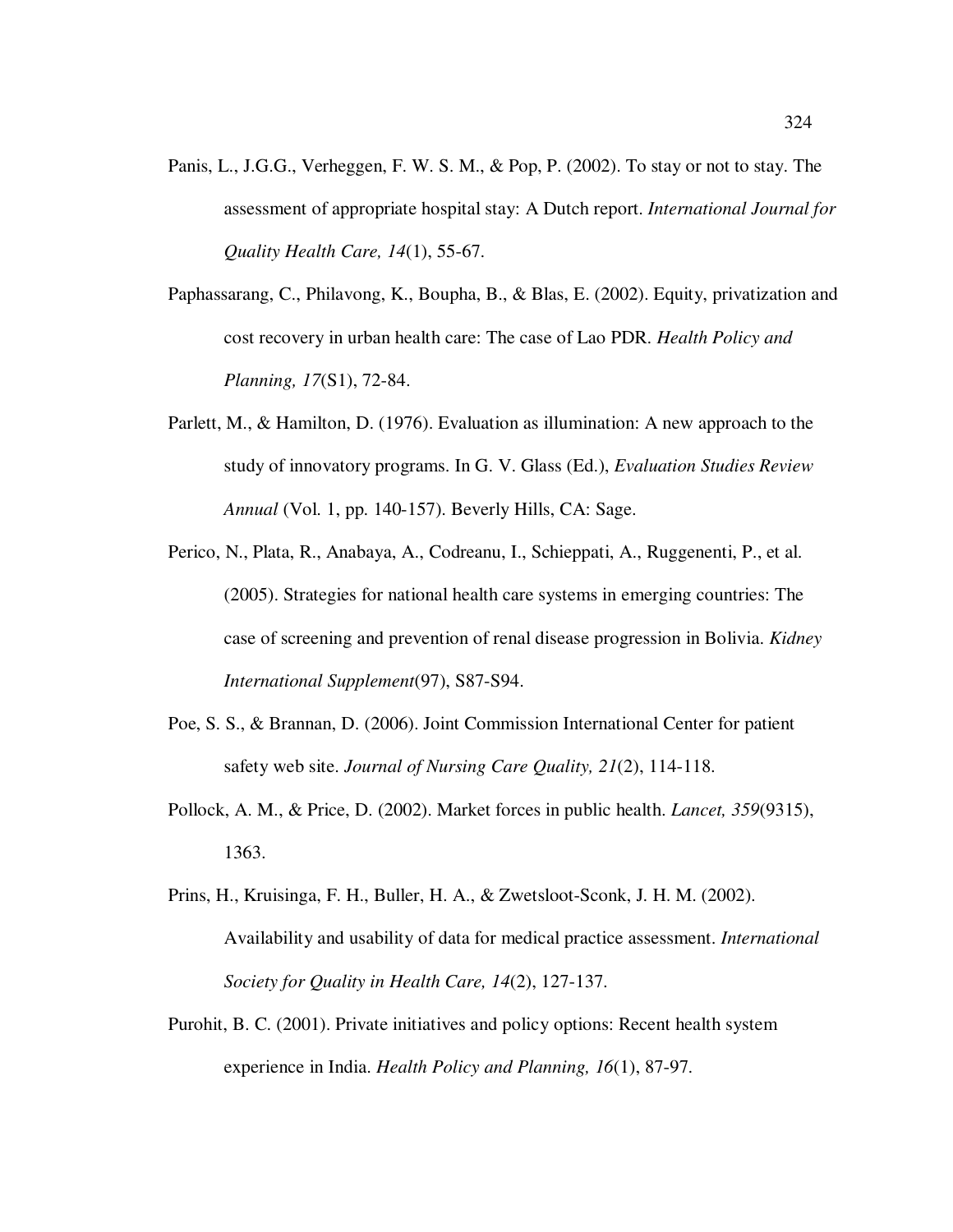- Quinn, J. B., Anderson, P., & Finkelstein, S. (1996, Mar-Apr). Managing professional intellect: Making the most of the best. *Harvard Business Review*, 71-80.
- Qvist, P., Rasmussen, L., Bonnevie, B., & Gjorup, T. (2004). Repeated measurements of generic indicators: A Danish national program to benchmark and improve quality of care. *International Journal for Quality Health Care, 16*(2), 141-148.
- Rakich, J. S., & Wong, A. S. (2004). Medical Center of Southern Indiana: Community commitment and organizational revival. In J. S. Rakich, B. B. Longest Jr. & K. Darr (Eds.), *Cases in health services management* (4th ed., pp. 3-29). Baltimore: Health Professionals Press.
- Redshaw, M. E., & Harris, A. (1994). Training and education for nurses working in neonatal care. *Journal of Advanced Nursing, 20*(6), 1023-1029.
- Rodriguez-Vera, F. J. (2002). The AEP on the assessment of appropriate hospital stay. *International Journal for Quality Health Care, 14*(5) 429-430.
- Rowe, S. Y., Olewe, M. A., Kleinbaum, McGowan Jr., J. E., McFarland, D. A., & Rochat, R. (2006). The influence of observation and setting on community health workers' practices. *The International Journal for Quality in Health Care, 18*(4).
- Russo, G. (1994). The role of the private sector in health services: Lessons for ASEAN. *ASEAN Economic Bulletin, 11*(2), 190.
- Sanchez, E., Letona, J., Gonzalez, R., Garcia, M., Darpon, J., & Garay, J. I. (2005). A descriptive study of the implementation of the EFQM excellence model and underlying tools in the Basque Health Service. *International Journal for Quality Health Care, 18*(1), 58-65.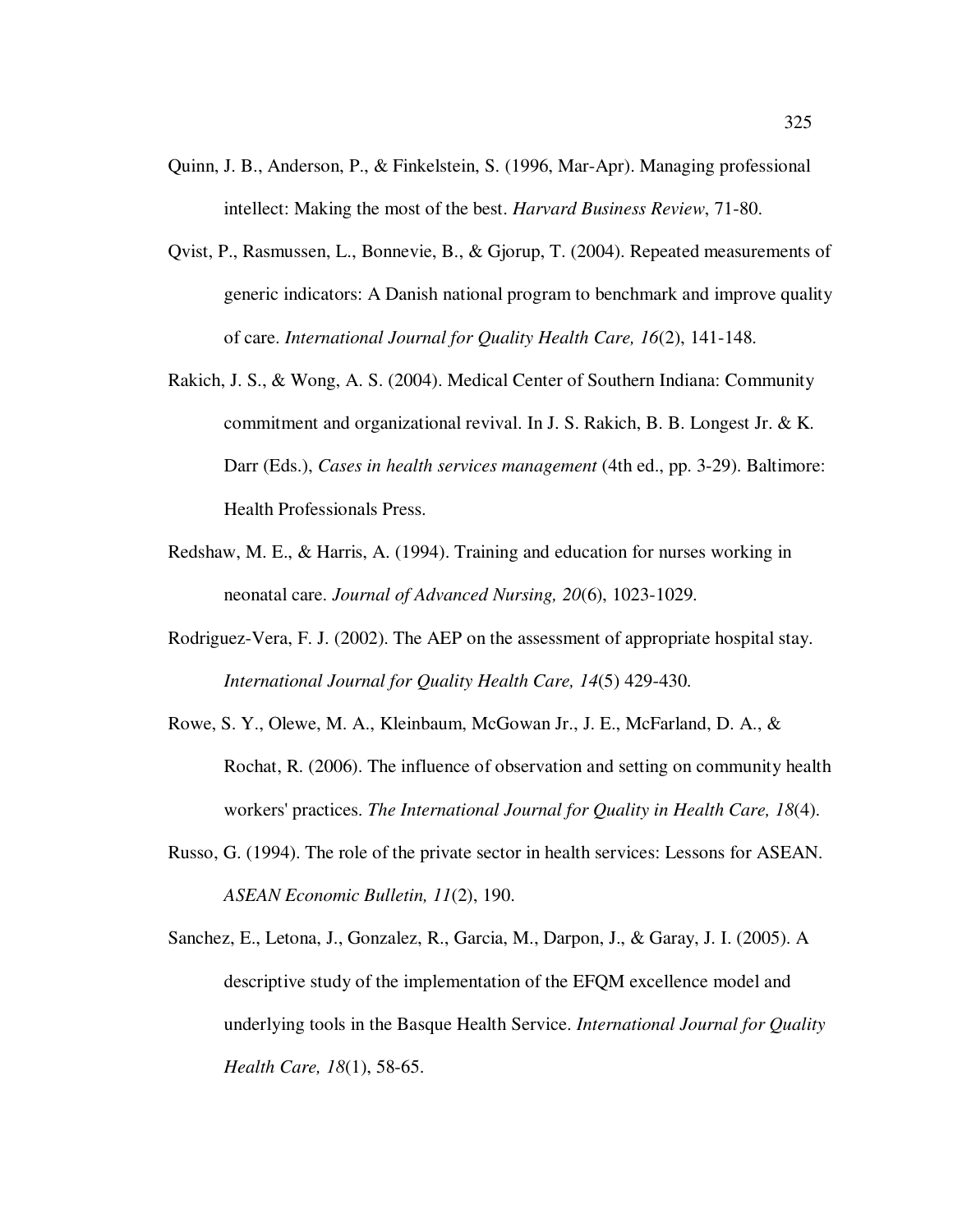- Savage, G. T., Campbell, K. S., Ford, C. D., & van der Reis, L. (2004). International health care: A 12-country comparison. In L. F. Wolper (Ed.), *Health care administration: Planning, implementing, and managing organized delivery systems* (4th ed., pp. 3-54). Sudbery, MA: Jones and Bartlett Publishers.
- Schwandt, T. (2000). Three epistemological stances for qualitative inquiry: Interpretivism, hermeneutics, and social constructivist. In N. K. Denzin & Y. S. Lincoln (Eds.), *Handbook of qualitative research* (pp. 189-213). Thousand Oaks, CA: Sage.
- Schwappach, D. L., Blaudszun, A., Conen, D., Ebner, H., Eichler, K., & Hochreutener, M.-A. (2003). 'Emerge': Benchmarking of clinical performance and patients' experiences with emergency care in Switzerland. *International Society for Quality in Health Care, 15*(6).
- Schyve, P. M. (2000). The evolution of external quality evaluation: Observations from the Joint Commission on Accreditation of Healthcare Organizations. *International Journal for Quality Health Care, 12*(3), 255-258.
- Seidman, I. (2006). *Interviewing as qualitative research: A guide for researchers in education and social sciences*. New York: Teachers College Press.
- Shipman, C., Burt, J., Ream, E., Beynon, T., Richardson, A., & Addington-Hall, J. (2008). Improving district nurses confidence and knowledge in the principles and practice of palliative care. *Journal of Advanced Nursing, 63*(5), 494-505.
- Siddiqi, S., Masud, T. I., & Sabri, B. (2006). Contracting but not without caution: Experience with outsourcing of health services in countries of the Eastern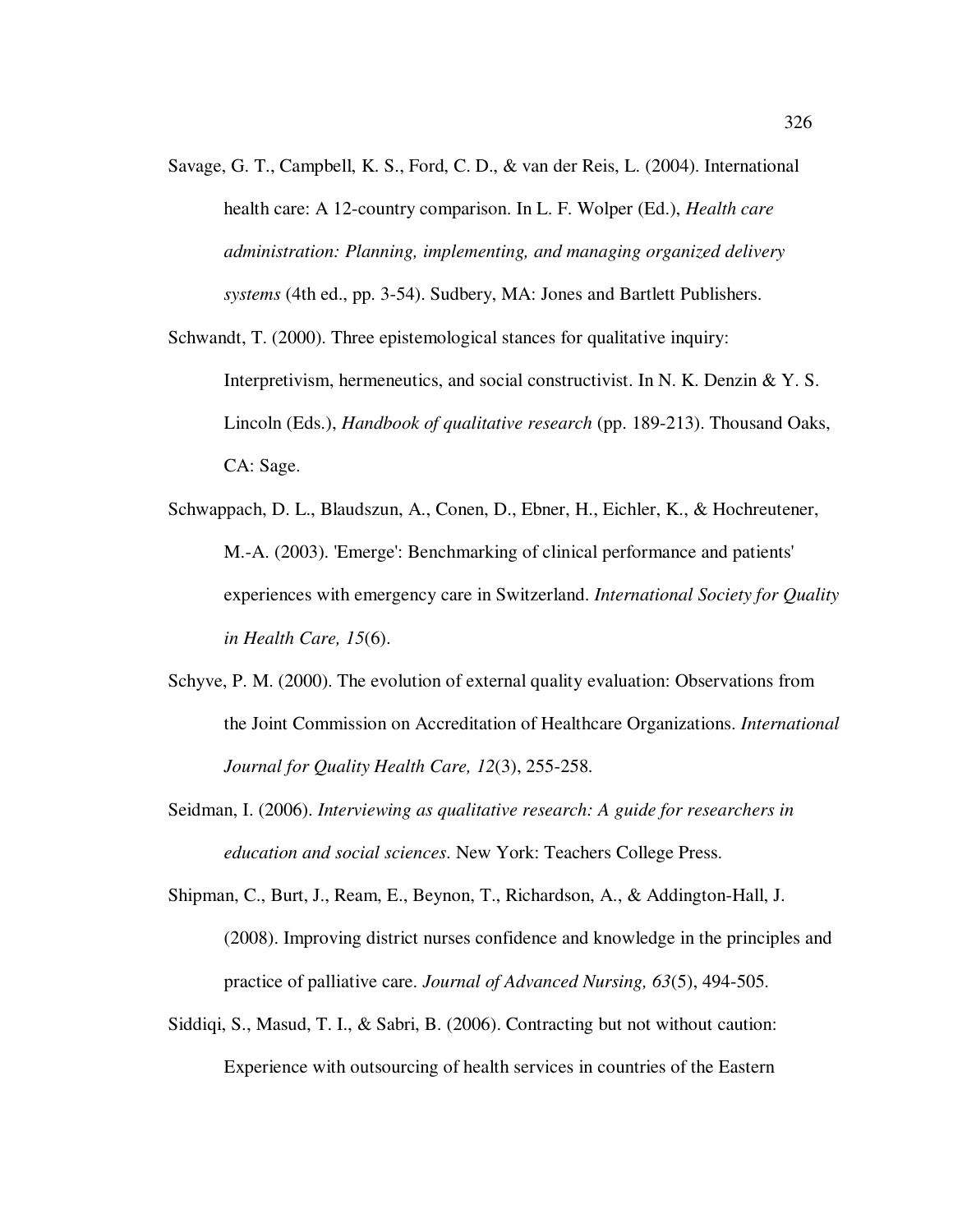Mediterranean Region. *Bulletin of the World Health Organization, 84*(11), 867- 875.

- Singer, N. (2008). As doctors cater to looks, skin patients wait [Electronic Version]. *New York Times*, July 28, 2008. Retrieved from http://www.nytimes.com/2008/07/28/us/28beauty.html?\_r=1&th=&oref=slogin& emc=th&pagewanted=print.
- Singh, N. N., Wechsler, H. A., & Curtis, W. J. (2000). Family friendliness of inpatient services for children and adolescents with EBD and their families: Observational study of the treatment team process. *Journal of Emotional & Behavioral Disorders, 8*(1), 19.
- Smeets, P. M. J. H., Verheggen, F. W. S. M., Pop, P., Lambert, J. G. G., Panis, L., J.G.G., & Carpay, J. J. (2000). Assessing the necessity of hospital stay by means of the Appropriateness Evaluation Protocol: How strong is the evidence to proceed. *International Journal for Quality Health Care, 12*(6).
- Snook Jr., I. D. (2004). Hospital organization and management. In L. F. Wolper (Ed.), *Health care administration: Planning, implementing, and managing organized delivery systems* (4th ed., pp. 651-661). Sudbery, MA: Jones and Bartlett Publishers.
- Sorlie, T., Sexton, H. C., Busund, R., & Sorlie, D. (2000). Predictors of satisfaction with surgical treatment. *International Journal for Quality Health Care, 12*(1), 31-40.
- Spear, S. J. (2005). Fixing healthcare from the inside, today. *Harvard Business Review, 83*(9), 78-91, 158.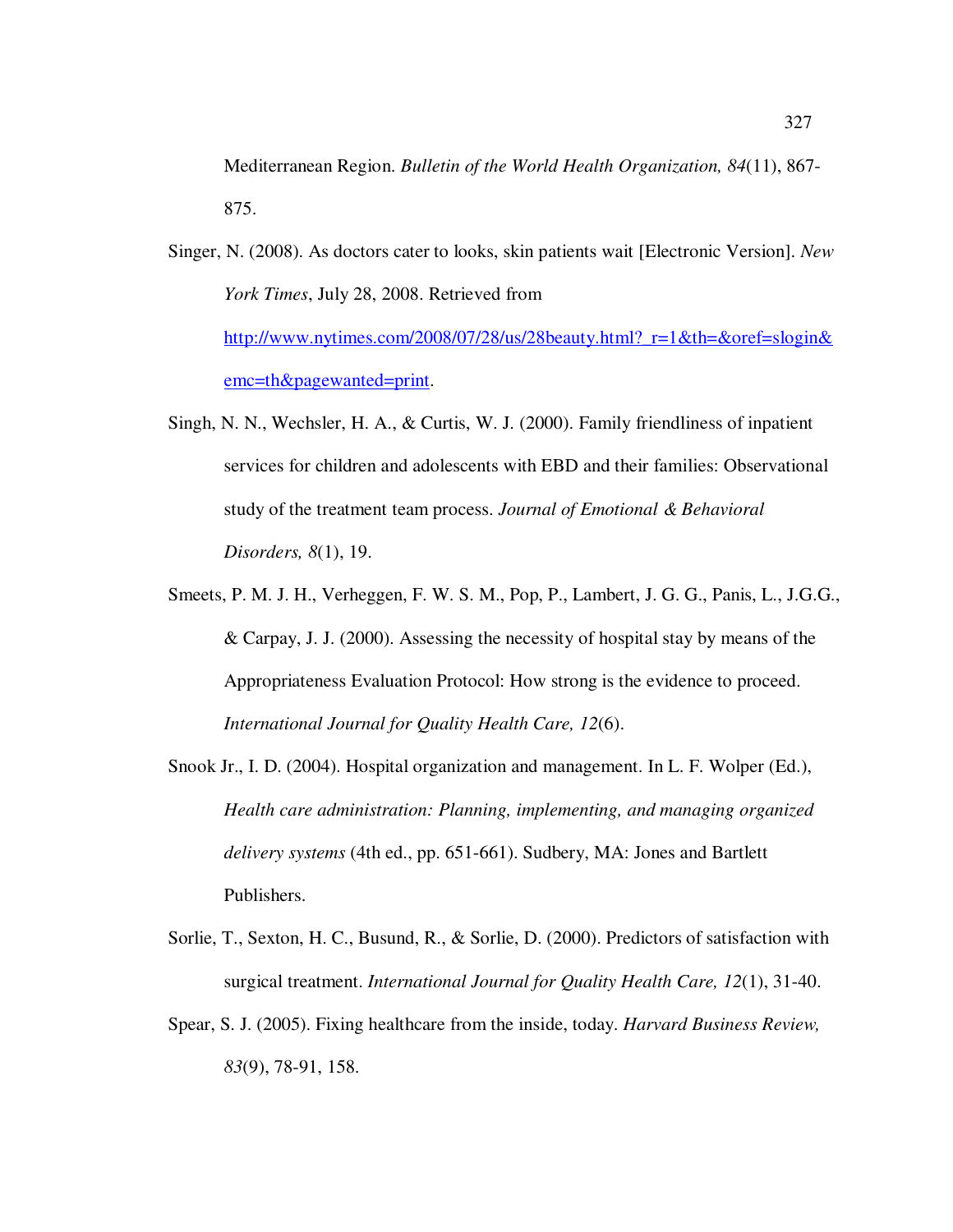- Spiegel, J. M., Labonte, R., & Ostry, A. S. (2004). Understanding "Globalization" as a determinant of health determinants: A critical perspective. *International Journal of Occupational and Environmental Health, 10*(4), 360-367.
- Stake, R. E. (1995). *The art of case study research*. Thousand Oaks, CA: Sage Publications.
- Standing, M. (2007). Clinical decision-making skills on the developmental journey from student to registered nurse: A longitudinal inquiry. *Journal of Advanced Nursing, 60*(3), 257-269.
- Starfield, B. (1991). Primary care and health: A cross-national comparison. *Journal of the American Medical Association, 266*(16), 2268-2271.
- Stefl, M. E. (2004). The drivers of change. In A. R. Kovner & D. Neuhauser (Eds.), *Health services management: Readings, cases, and commentary* (8th ed., pp. 193- 198). Washington D.C.: Health Administration Press.
- Stewart, L. J., & Lockamy III, A. (2001). Improving competitiveness through performance-measurement systems: An integrated performance-measurement system can improve competitiveness by meshing the organization's long-term goals with its day-to-day clinical and administrative functions. *Healthcare Financial Management, 55*(12), 46-50.
- Sweeney, J., Brooks, A. M., & Leahy, A. (2003). Development of the Irish national perception of quality of care survey. *International Journal of Quality in Health Care, 15*(2), 163-168.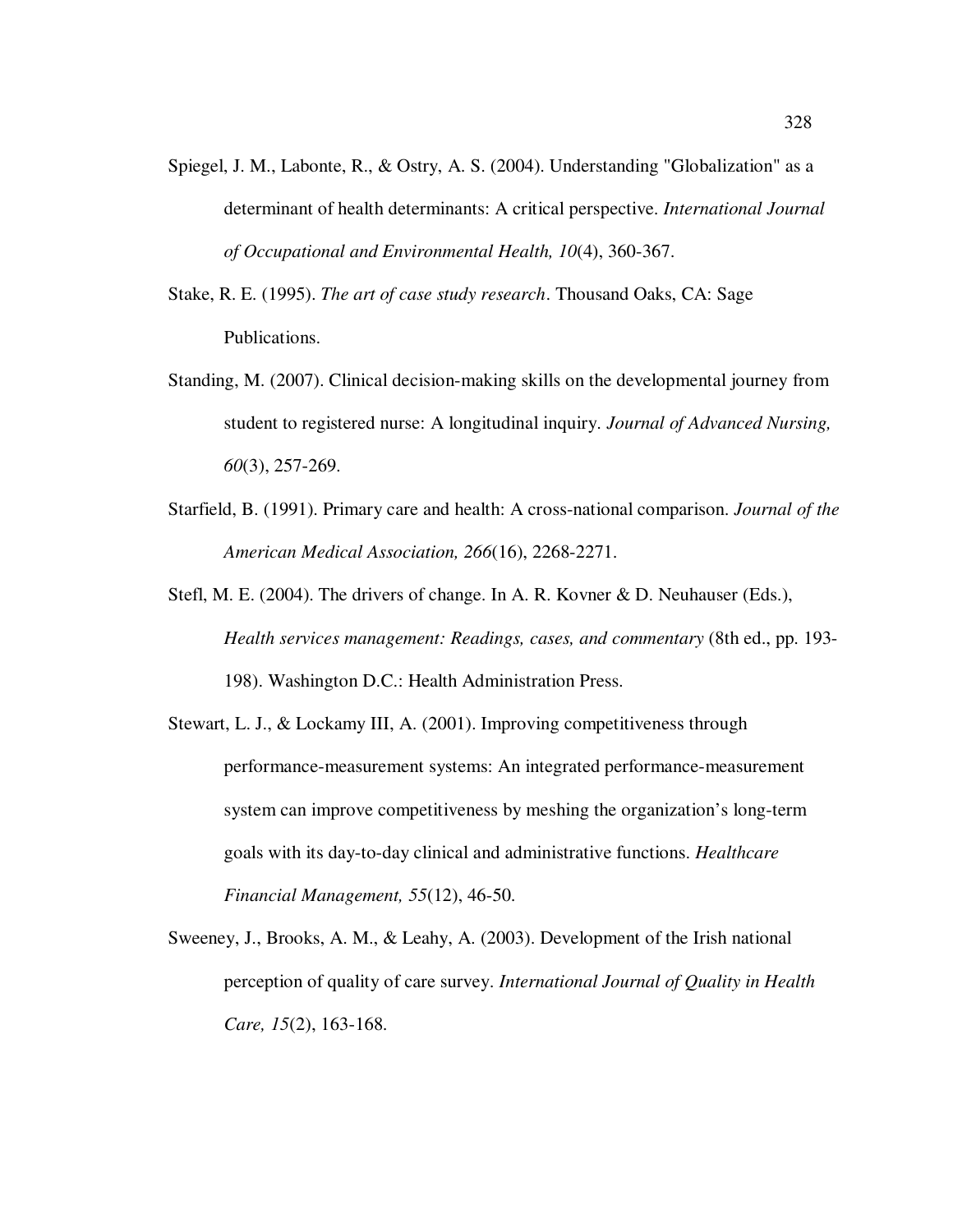- Taylor, D., Kennedy, M. P., Virtue, E., & McDonald, G. (2006). A multifaceted intervention improves patient satisfaction and perceptions of emergency department care. *International Journal for Quality Health Care, 18*(3), 238-245.
- Taylor, D., Wolfe, R. S., & Cameron, P. A. (2004). Analysis of complaints lodged by patients attending Victorian hospitals, 1997-2001. *Medical Journal Australia 2004; 181: 31-35, 181*, 31-35.
- Temkina, A., & Zdravomyslova, E. (2008). Patients in contemporary Russian reproductive health care institutions: Strategies of establishing trust. *Demokratizatsiya, 16*(3), 277-293.
- Ternov, S., & Akselsson, R. (2005). System weaknesses as contributing causes to accidents in heath care. *International Journal for Quality Health Care, 17*(1).
- Tokunaga, J., & Imanaka, Y. (2002). Influence of length of stay on patient satisfaction with hospital care in Japan. *International Society for Quality in Health Care, 14*(6), 493-502.

Tripoli Medical Center. (2008). Retrieved from http://www.tmc.ly/

- Turnock, B. J. (2004). *Public Health: What it is and how it works* (3rd ed.). Boston: Jones and Bartlett.
- Tway, D. C., Jr. . (1994). *A construct of trust.* (Unpublished doctoral dissertation). The University of Texas, Austin.
- Twigg, J. L. (2002). Health care reform in Russia: A survey of head doctors and insurance administrators. *Social Science & Medicine, 55*(2002), 2253-2265.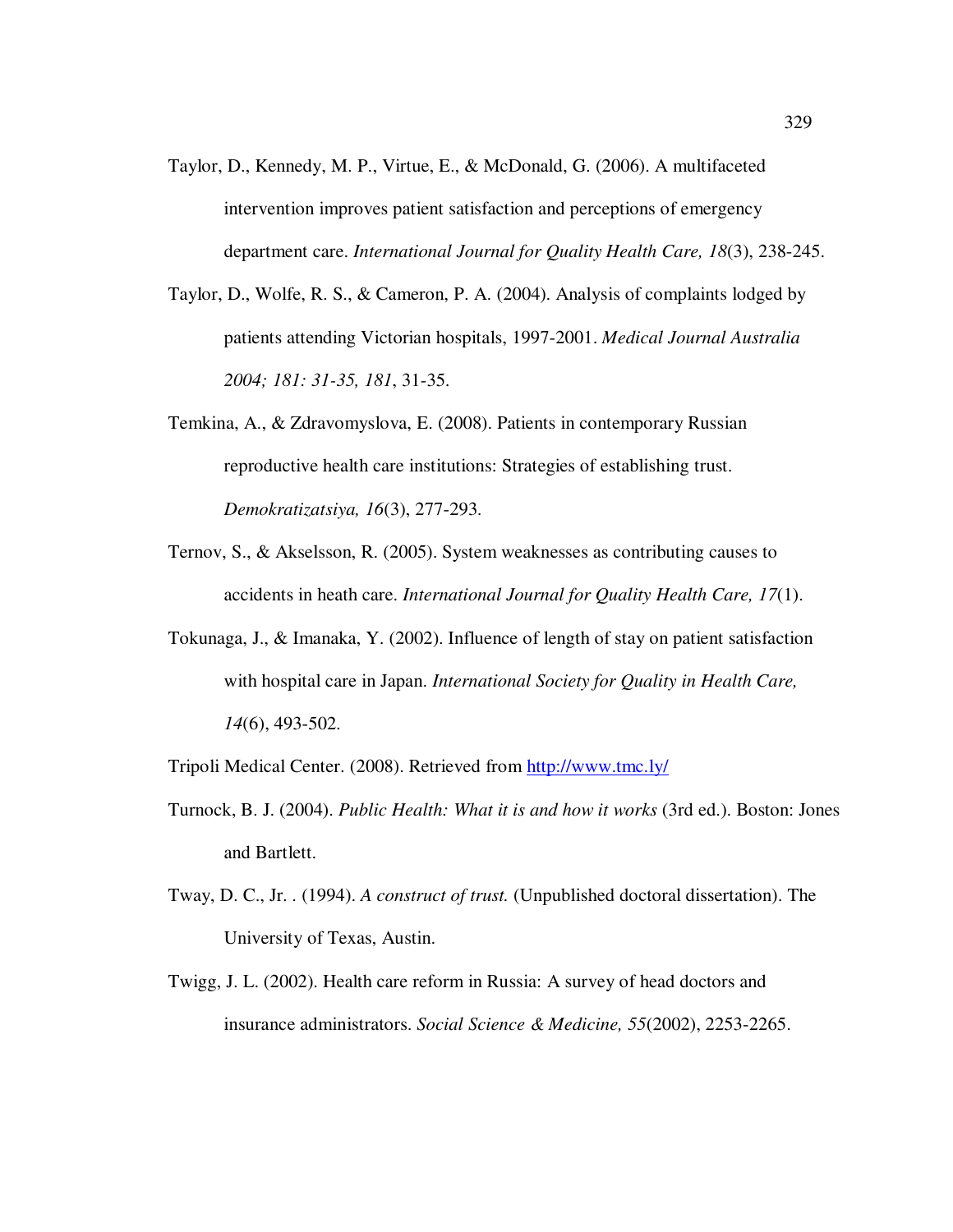UNDP. (2007/2008). Human Development Report Retrieved from http://hdrstats.undp.org/countries/country\_fact\_sheets/cty\_fs\_LBY.html

- Upper Chesapeake Health: Mission, Vision, Values. (2005). Retrieved from http://www.uchs.org/aboutus/mission.cfm
- Urassa, D. P., Carlstedt, A., Nystrom, L., Massawe, S. N., & Lindmark, G. (2002). Quality assessment if the antenatal program for anaemia in rural Tanzania. *International Society for Quality in Health Care, 14*(6), 441-448.
- van Herk, R., Klazinga, N. S., Schepers, R. M. J., & Casparie, A. F. (2001). Medical audit: Threat or opportunity for the medical profession. A comparative study of medical audit among medical specialists in general hospitals in the Netherlands and England, 1970–1999. *Social Science & Medicine, 53*(12), 1721.
- Veillard, J., Champagne, F., Klazinga, N., Kazandjian, V., Arah, O. A., & A.-L., G. (2005). A performance assessment framework for hospitals: The WHO regional office for Europe PATH project. *International Journal for Quality Health Care, 17*(6), 487-496.
- Wagner, C., van Merode, G. G., & van Oort, M. (2003). Costs of quality management systems in long-term care organizations: An exploration. *Quality Management in Health Care, 12*(2), 106.
- Warming, S., Juul-Kristensen, B., Ebbehà j, N. E., & Schibye, B. (2004). An observation instrument for the description and evaluation of patient transfer technique. *Applied Ergonomics, 35*(6), 603-614.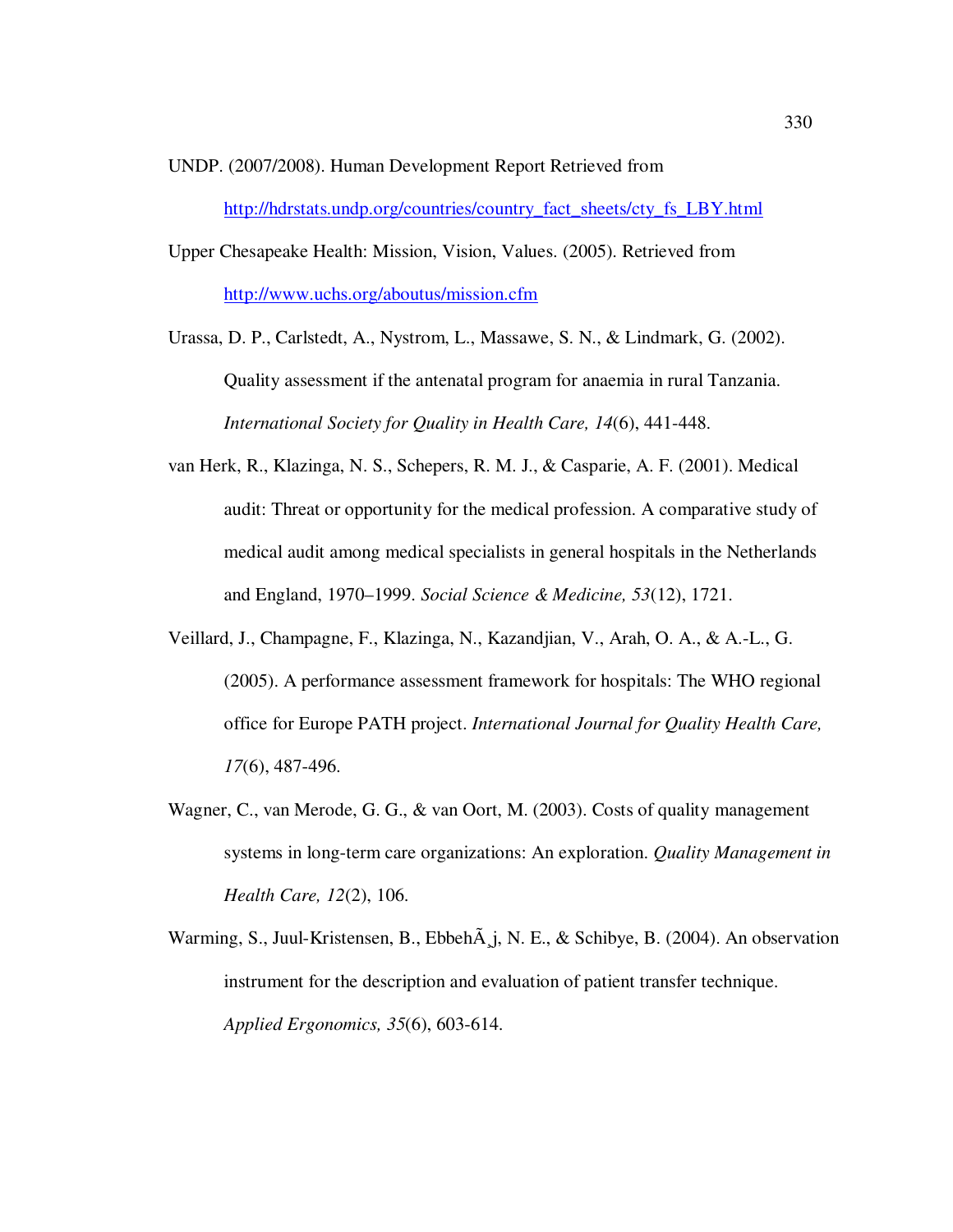- Weiner, J. P. (1989). Primary health care systems in the United States, Denmark, Finland, and Sweden: Can the "corporatized" learn from the "socialized", or vice versa? *Scandinavian Studies, 61*(1989), 231-260.
- Weingart, S. N. (2005). Beyond Babel: Prospects for a universal patient safety taxonomy. *International Journal for Quality Health Care, 17*(2), 93-94.
- Wessen, A. F. (1999). *Health care systems in transition: An international perspective*. Thousand Oaks: Sage Publications.
- WHO. (2002). WHO Centre for Health Development, WHO Kobe Centre 2002 Annual Report. Retrieved from http://www.who.or.jp/reports/annual\_report2002e.pdf
- WHO. (2003). A common agenda for partnership on poverty and health. *The Society for International Development. SAGE Publications (London, Thousand Oaks, CA and New Delhi)*, 10-13.
- WHO. (2006). Constitution of the World Health Organization. 45th Edition. Retrieved from http://www.who.int/governance/eb/who\_constitution\_en.pdf
- WHO. (2008). The World Health report 2008: Primary health care. Retrieved from http://www.who.int/whr/2008/whr08\_en.pdf
- Wildman, S., Weale, A., Rodney, C., & Pritchard, J. (1999). The impact of higher education for post-registration nurses on their subsequent clinical practice: An exploration of students' views. *Journal of Advanced Nursing, 29*(1), 246-253.
- Williams, S. C., Watt, A., Schmaltz, S. P., & Koss, R. G. (2006). Assessing the reliability of standardized performance indicators. *International Journal for Quality Health Care, 18*(3), 246-255.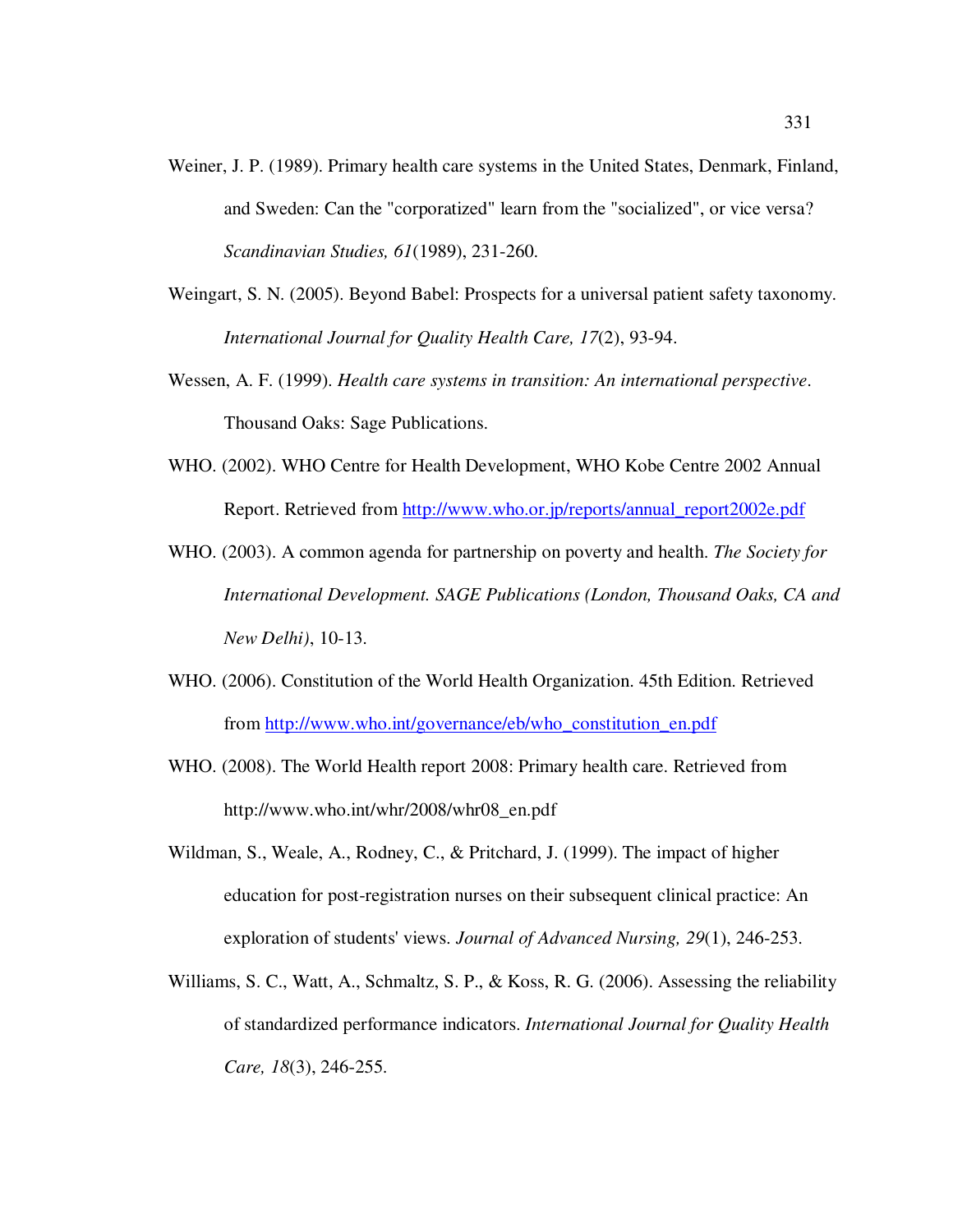- Williams, S. J. (2005). *Essentials of health services* (3rd ed.). Clifton Park, New York: Thomson.
- Wolper, L. F., & Pena, J. J. (2004). The history of hospitals. In L. F. Wolper (Ed.), *Health care administration: Planning, implementing, and managing organized delivery systems* (4th ed., pp. 637-650). Sudbery, MA: Jones and Bartlett Publishers.
- Yin, R. K. (2003). *Case study research* (3rd ed. Vol. 5). Thousands Oaks, CA: Sage Publications.
- Zuckerman, A. M. (2000). Creating a vision for the twenty-first century healthcare organization. *Journal of Healthcare Management, 45*(5), 294.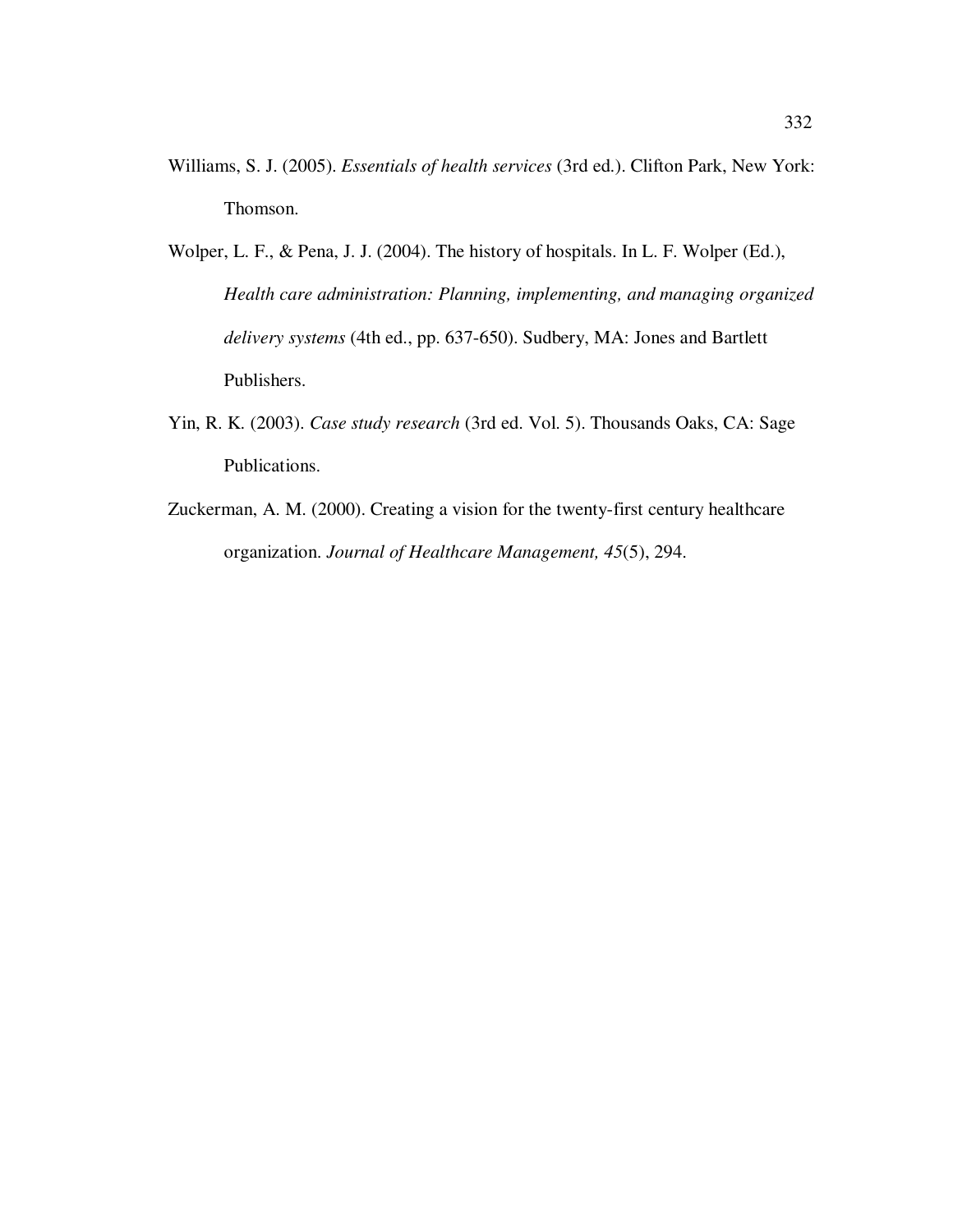# **Appendix A: Questionnaire Obtained from an Empirical Study<sup>1</sup>**

# **KNOWING YOUR OPINION…**

IN OSAKIDETZA WE WANT TO KNOW YOUR OPINION ABOUT YOUR RECENT ADMITTED

EXPERIENCE IN THE HOSPITAL, IN A MANNER THAT HELPS US DECTECT POSSIBLE ERRORS.

 WITH THE INFORMATION THAT YOU AND OTHER PERSONS PROVIDE, IT MAKES IT EASIER FOR US TO IMPROVE THE QUALITY OF SERVICE GIVEN TO PERSONS WHO ARE ADMITTED TO THE VARIOUS HOSPITALS IN THE AREA OF OSAKIDETZA.

**INSTRUCTIONS FOR COMPLETION**: ON EACH QUESTION, SELECT THE OPTION THAT IS CLOSEST TO HOW YOU FEEL OR WHAT YOU THINK. THERE ARE NO CORRECT OR INCORRECT ANSWERS; WHAT IS IMPORTANT IS THAT YOU PROVIDE US WITH YOUR OPINION. PLEASE KEEP IN MIND THAT THERE ARE QUESTIONS ON BOTH SIDES OF THE SHEETS. PLEASE, ANSWER ALL OF THE QUESTIONS IN THE SURVEY.

ALL THE ANSWERS WILL BE TREATED IN A CONFIDENTIAL MANNER.

**THANK YOU VERY MUCH FOR YOUR COLLABORATION**.

 1 Gonzalez, N., Quintana, J. M., Bilbao, A., Escobar, A., Aizpuru, F., Thompson, A., et al. (2005). Development and validation of an in-patient satisfaction questionnaire. International Journal for Quality Health Care, 17(6), 465-472.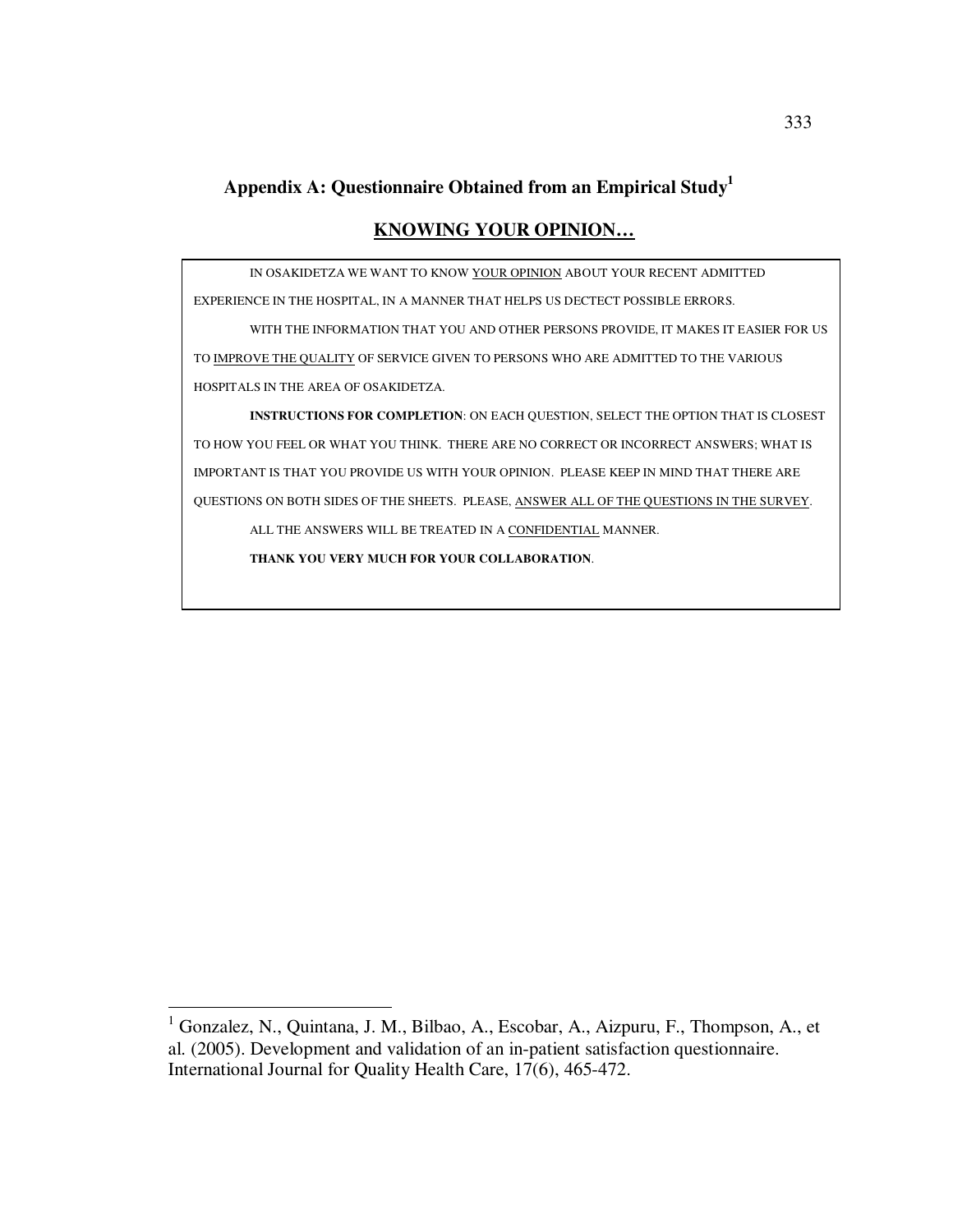## **DURING ADMITTANCE**

THE QUESTIONS THAT APPEAR BELOW REFER TO WHAT OCCURRED DURING ADMITTANCE.

## **IN REGARDS TO THE NURSES...**

1.- REGARDING THE MEDICAL PROBLEM THAT I HAD AND WHAT THEY WERE DOING TO ME, THE NURSES…

- THEY TOLD ME VERY LITTLE, ALMOST NOTHING
- THEY ATTEMPTED TO EXPLAIN SOME THINGS TO ME, ALTHOUGH SOME THINGS WERE UNCLEAR
- THEY MADE EVERYTHING CLEAR FOR ME

2.- WHEN I ASKED THE NURSES A QUESTION…

- THEY RESPONDED WITH INTEREST TO MY QUESTIONS
- THEY RESPONDED, SOMETIMES WITH INTEREST, OTHER TIMES NO
- THEY RESPONDED, BUT WITHOUT BEING INTERESTED
- THEY DID NO RESPOND AT ALL
- 3.- DID YOU HAVE THE IMPRESSION THAT THE NURSE PERSONNEL WAS PENDING ON YOUR CASE AND THE MEDICAL PROBLEMS THAT COULD ARISE?
	- AT EVERY MOMENT, WITHOUT EXCEPTION
	- HABITUALLY
	- SOMETIMES
	- NEVER
- 4.- DO YOU BELIEVE THAT THE NURSES REALIZED HOW YOU WERE FEELING ABOUT BEING SICK AND ADMITTED TO THE HOSPITAL?
	- ONLY SOME OF THEM
	- QUITE A FEW OF THEM
	- ALL OF THEM

# 5.- THE TREATMENT THAT THE NURSES GAVE YOU WAS

- FRIENDLY, WARM
- CORRECT, ALTHOUGH SOMEWHAT SERIOUS
- DRY, SOMETIMES VERY CURT
- 6.- APART FROM HOW THEY TREATED YOU, DID IT APPEAR TO YOU THAT THE NURSES WHO TENDED TO YOU WERE WELL PREPARED AND WERE ABLE TO COMPLETE THEIR JOB?
	- YES, ALL OF THEM
	- YES, ALMOST ALL OF THEM
	- ONLY SOME OF THEM
	- ALMOST NONE OF THEM

# **WITH REGARDS TO THE DOCTORS…**

7.- HOW WOULD YOU RATE THE MANNER IN WHICH THE DOCTORS INFORMED YOU?

- IT SEEMED GOOD TO ME
- NEITHER GOOD OR BAD
- IT SEEMED BAD TO ME

8.- REGARDING THE PROBLEM THAT I HAD AND WHAT THEY WERE GOING TO DO TO ME, THE DOCTORS…

- TOLD ME VERY LITTLE, ALMOST NOTHING
- ATTEMPTED TO EXPLAIN SOME THINGS TO ME, ALTHOUGH SOME THINGS WERE UNCLEAR
- THEY MADE SURE THAT EVERYTHING WAS CLEAR

9.- DID THE DOCTORS SPEAK TO YOU IN WORDS THAT YOU DID NOT UNDERSTAND…

- **MANY TIMES**
- SOMETIMES
- VERY FEW TIMES
- NEVER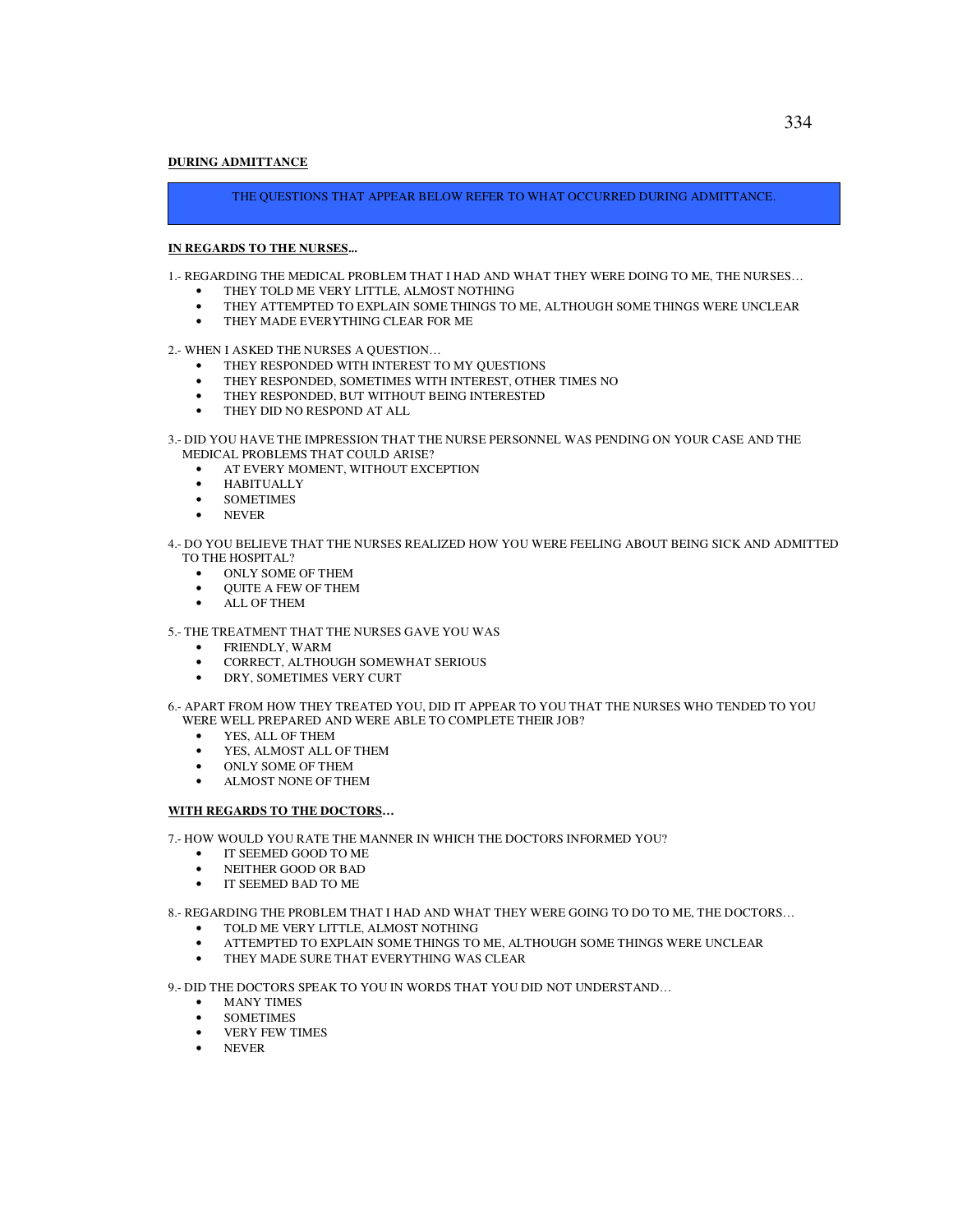- 10.- WHEN I ASKED THE DOCTORS A QUESTION…
	- THEY RESPONDED WITH INTEREST TO MY QUESTIONS
	- THEY RESPONDED, SOMETIMES WITH INTEREST, OTHER TIMES NO
	- THEY RESPONDED, BUT WITHOUT BEING INTERESTED
- 11.- ON SOME OCCASION, IT IS POSSIBLE THAT YOU HAD TO UNDRESS FOR A MEDICAL EXAMINATION AND/OR TEST; HOW DID YOU FEEL?
	- I FELT RATHER UNCOMFORTABLE
	- I FELT SOMEWHAT UNCOMFORTABLE
	- IT ABSOLUTELY DID NOT MATTER TO ME
	- I DID NOT HAVE TO GET UNDRESSED
- 12.- WHEN THEY TOOK ME FROM MY ROOM IN MY PAJAMAS TO PERFORM SOME EXAM ON ME OR TO TAKE ME FOR CONSULTATION, IN THE PRESENCE OF PEOPLE THAT CAME FROM OUTSIDE (THE HOSPITAL)…
	- I FELT RATHER UNCOMFORTABLE
	- I FELT SOMEWHAT UNCOMFORTABLE
	- IT ABSOLUTELY DID NOT MATTER TO ME
	- THEY DID NOT HAVE TO TAKE ME FROM MY ROOM FOR ANY TEST OR CONSULTATION
- 13.- THE TREATMENT THAT THE DOCTORS GAVE ME WAS…
	- FRIENDLY, WARM
	- CORRECT, ALTHOUGH SOMEWHAT SERIOUS
	- DRY, SOMETIMES CURT
- 14.- APART FROM HOW THEY TREATED YOU, DID IT APPEAR TO YOU THAT THE DOCTORS WHO TENDED TO YOU WERE WELL PREPARED AND WERE ABLE TO COMPLETE THEIR JOB?
	- YES, ALL OF THEM
	- YES, ALMOST ALL OF THEM
	- ONLY SOME OF THEM
	- ALMOST NONE OF THEM

15.- DID THE DOCTORS TEND AND LISTEN TO YOU WHEN YOU CALLED THEM?

- YES, ALWAYS
- **REGULARLY**
- SOMETIMES YES, OTHER TIMES NO
- ALMOST NEVER OR NEVER

# **IN RELATION TO ALL THE PERSONNEL** (DOCTORS, NURSES, ASSISTANTS, ETC.)

- 16.- DID THEY SOMETIMES NOT KNOW WHAT TO DO BECAUSE SOME PERSONS FROM THE HOSPITAL TOLD THEM TO DO ONE THING AND OTHERS TOLD THEM TO DO SOMETHING ELSE?
	- YES, VERY OFTEN
	- SOMETIMES
	- NO, NEVER

17.- SO THAT THEY GAVE ME INFORMATION ABOUT MY TREATMENT…

- I ALWAYS HAD TO REQUEST IT FROM THEM
- I REGULARLY HAD TO REQUEST IT FROM THEM
- I RARELY HAD TO REQUEST IT FROM THEM
- THEY KEPT ME INFORMED WITHOUT ME HAVING TO REQUEST INFORMATION

18.- DID THEY EXPLAIN TO YOU WHY THEY WERE GIVING YOU MEDICATION IN A MANNER THAT YOU COULD UNDERSTAND?

- YES, WITHOUT HAVING TO ASK
- YES, BUT I HAD TO ASK WHY
- NO, THEY DID NOT TELL ME ANYTHING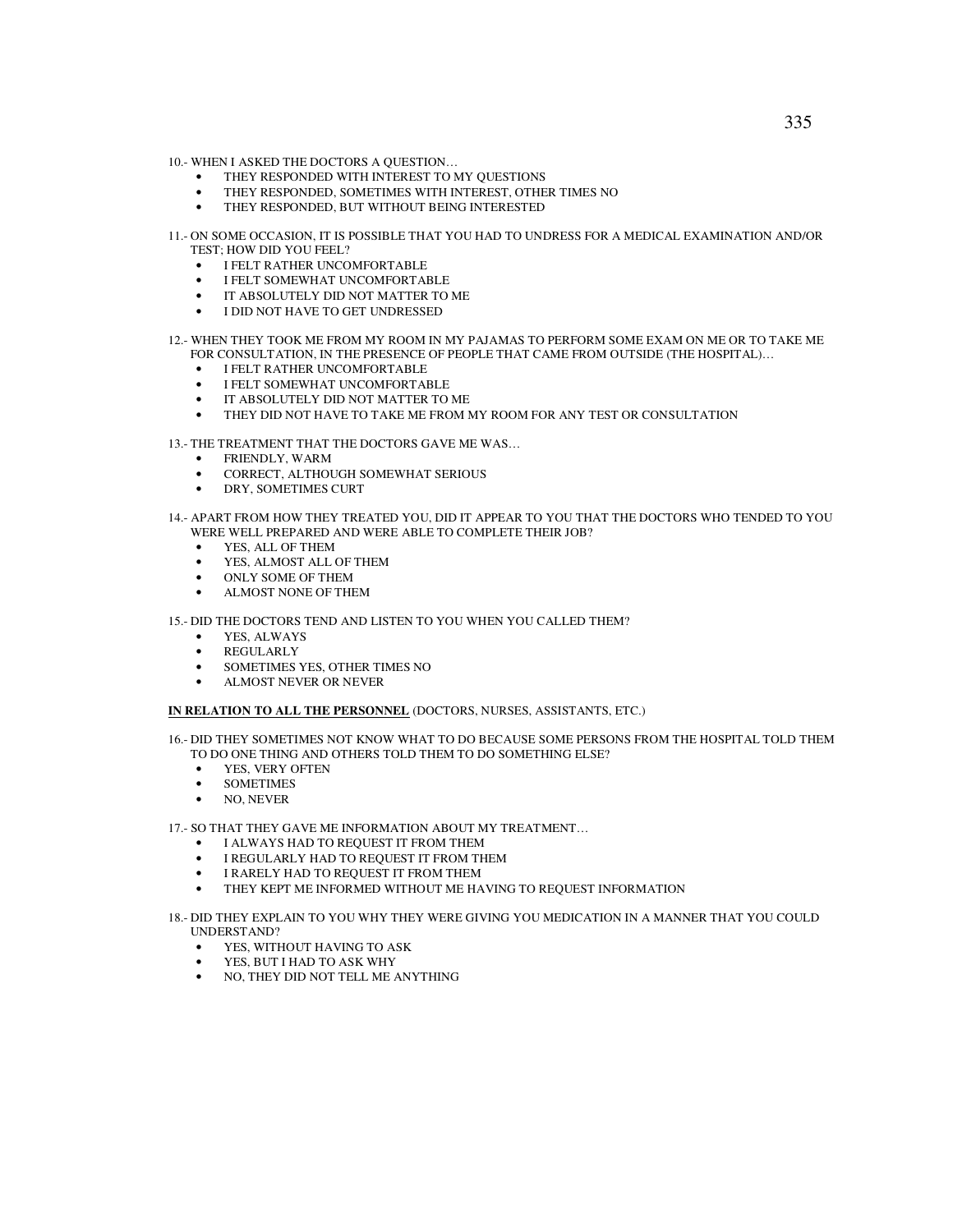# **ENVIRONMENT CONDITIONS / COMFORT**

THE QUESTIONS THAT APPEAR BELOW REFER TO ALL ASPECTS RELATED TO THE PHYSICAL ENVIRONMENT, THE INSTALLATIONS OF THE HOSPITAL

#### 19.- WHILE YOU WERE ADMITTED, DID YOU HAVE PROBLEMS SLEEPING DUE TO NOISE, THE TEMPERATURE, OR OTHER ENVIRONMENTAL CONDITIONS?

- YES, ALWAYS
- MANY TIMES
- SOMETIMES
- NO, NEVER

## 20.- IN RESPECT TO THE TIME IN WHICH THEY WOKE YOU UP IN THE MORNING, DID YOU CONSIDER IT TO BE

- TOO EARLY
- VERY EARLY
- A GOOD TIME

# 21.- IN RELATION TO THE BATHROOM…

- IT WAS ALWAYS CLEAN
- IT WAS CLEAN, ALTHOUGH IT COULD BE BETTER
- SOMETIMES IT WAS NOT CLEAN
- IN GENERAL, IT WAS DIRTY

# 22.- IN REGARDS TO THE ROOM…

- IT WAS ALWAYS CLEAN
- IT WAS CLEAN, BUT IT COULD BE BETTER
- SOMETIMES IT WAS NOT CLEAN
- IN GENERAL, IT WAS DIRTY

#### 23.- THE CONDITIONS OF THE ROOM TO WHICH YOU WERE ADMITTED APPEARED TO BE…

- EXCELLENT
- GOOD
- ACCEPTABLE, BUT COULD BE BETTER
- SUBPAR

## 24.- RATE THE LEVEL OF COMFORT OF THE ROOM FOR YOUR FAMILY MEMBERS OR VISITORS

- RATHER UNCOMFORTABLE
- SOMEWHAT UNCOMFORTABLE
- COMFORTABLE, BUT COULD BE BETTER
- RATHER COMFORTABLE

25.- IN GENERAL, THE QUALITY FO THE FOOD THAT THEY GAVE YOU WAS

- **GREAT AND DIVERSE**
- GOOD
- BAD

## **VISITORS**

IN THE FOLLOWING QUESTIONS WE WANT TO KNOW YOUR OPINION ABOUT THE VISITS THAT YOU AS A PATIENT OR YOUR ROOMMATES RECEIVED DURING YOUR STAY IN THE HOSPITAL.

26.- DID THE TIMES AT WHICH VISITORS CAME INTO THE ROOM BOTHER YOU?

- YES, ALWAYS
- SOMETIMES
- NO, NEVER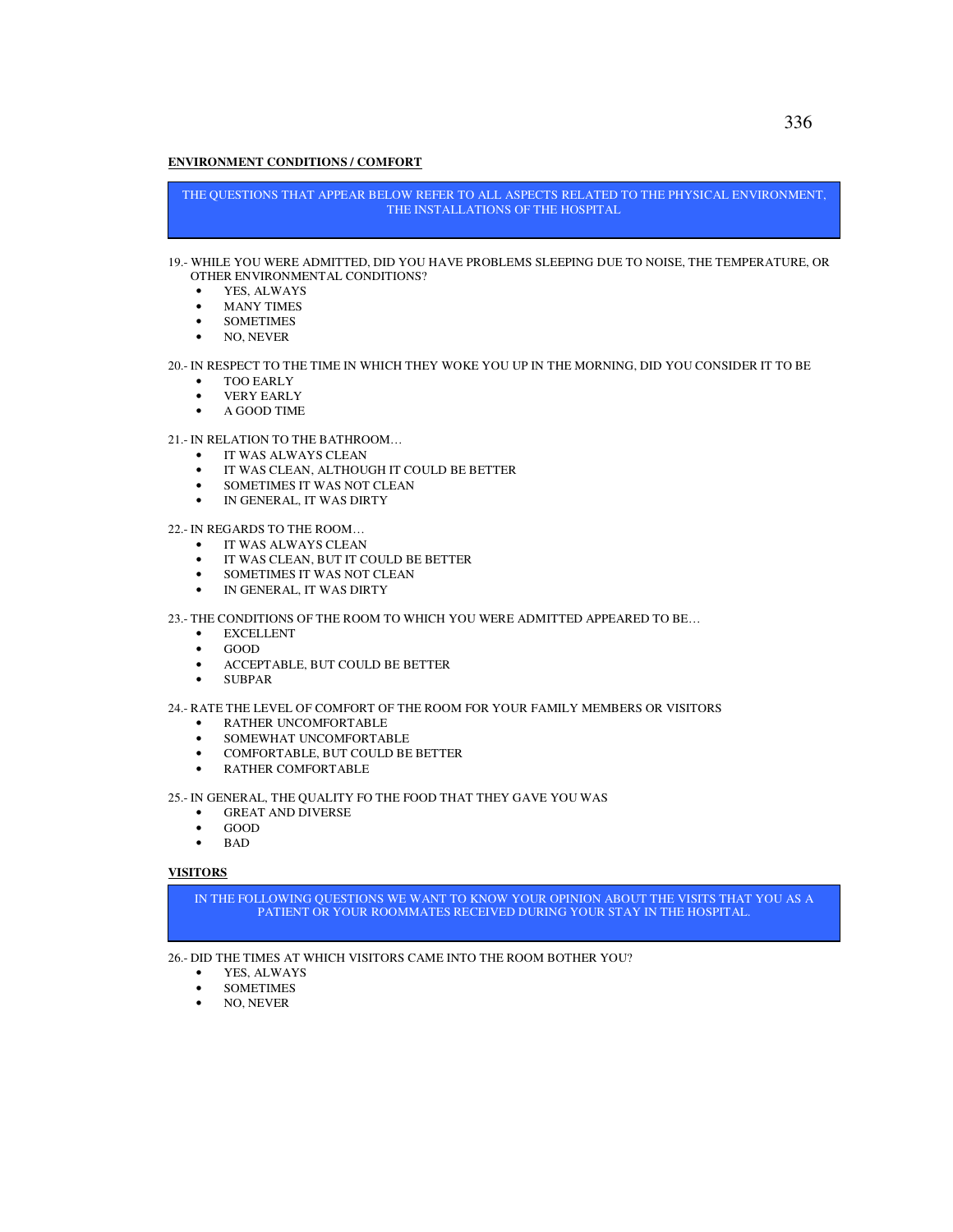- 27.- THE AMOUNT OF TIME IN WHICH THE VISITORS WERE IN YOUR ROOM APPEARED TO BE…
	- TOO LONG
	- A LITTLE TOO LONG
	- SUFFICIENT
	- SHORT

28.- WITH RESPECT TO THE VISITORS THAT WENT TO YOUR ROOM, YOU WOULD SAY…

- THERE WERE TOO MANY
- ON OCCASION THERE WERE QUITE A FEW
- THERE WERE SUFFICIENT NUMBER OF THEM
- THERE WERE FEW PEOPLE

29.- IN GENERAL, WOULD YOU SAY THAT THE VISITORS WERE BOTHERED WITH YOU?

- NEVER
- VERY FEW TIMES
- SOMETIMES
- ALWAYS

30.- IN GENERAL, THE PHYSICAL CONDITIONS AND OVERALL COMFORT LEVEL (TEMPERATURE, CLEANLINESS, COMFORT, NOISE, ETC.) OF THE HOSPITAL APPEARED TO BE…

- **EXCELLENT**
- VERY GOOD
- GOOD
- AVERAGE
- BAD

# **DISCHARGE**

ON THESE QUESTIONS WE ASK YOU TO REMEMBER MOMENTS IN WHICH THE HOSPITAL DISCHARGED YOU

31.- BEFORE LEAVING THE HOSPITAL, WHO EXPLAINED TO YOU WHAT YOU SHOULD (TREATMENTS,

- MEDICATION, SPECIAL CARE,…) AND SHOULD NOT DO ONCE AT HOME?
- YES, AND THE INSTRUCTIONS WERE VERY CLEAR
- YES, BUT SOME INSTRUCTIONS WERE UNCLEAR
- NO, THEY DID NOT EXPLAIN ANYTHING TO ME

# 32.- IN ORDER TO REMEMBER WHAT I SHOULD AND SHOULD NOT DO AT HOME, UPON BEING DISCHARGED

- THEY GAVE ME DETAILED INFORMATION IN WRITING
- THEY GAVE ME VERY LITTLE INFORMATION IN WRITING
- THEY DID NOT GIVE ME ANY INFORMATION IN WRITING

## **GENERAL RATING**

IN THIS SECTION, WE ASK YOU TO GIVE US YOUR GENERAL OPIINO ABOUT YOUR STAY IN THE HOSPITAL.

33.- IN GENERAL, THE INFORMATION THAT I RECEIVED DURING ADMITTANCE

- WAS ALWAYS DETAILED
- APPEARED SUFFICIENT, ALTHOUGH IT COULD BE BETTER
- WAS INSUFFICIENT
- I RECEIVED VERY LITTLE INFORMATION

34.- WOULD YOU SAY THAT THE TREATMENT FROM THE HOSPITAL PERSONNEL WAS RESPECTFUL?

- YES, AT ALL TIMES
- YES, IN GENERAL
- ON SOME OCCASIONS I FELT THAT THEY DISRESPECTED ME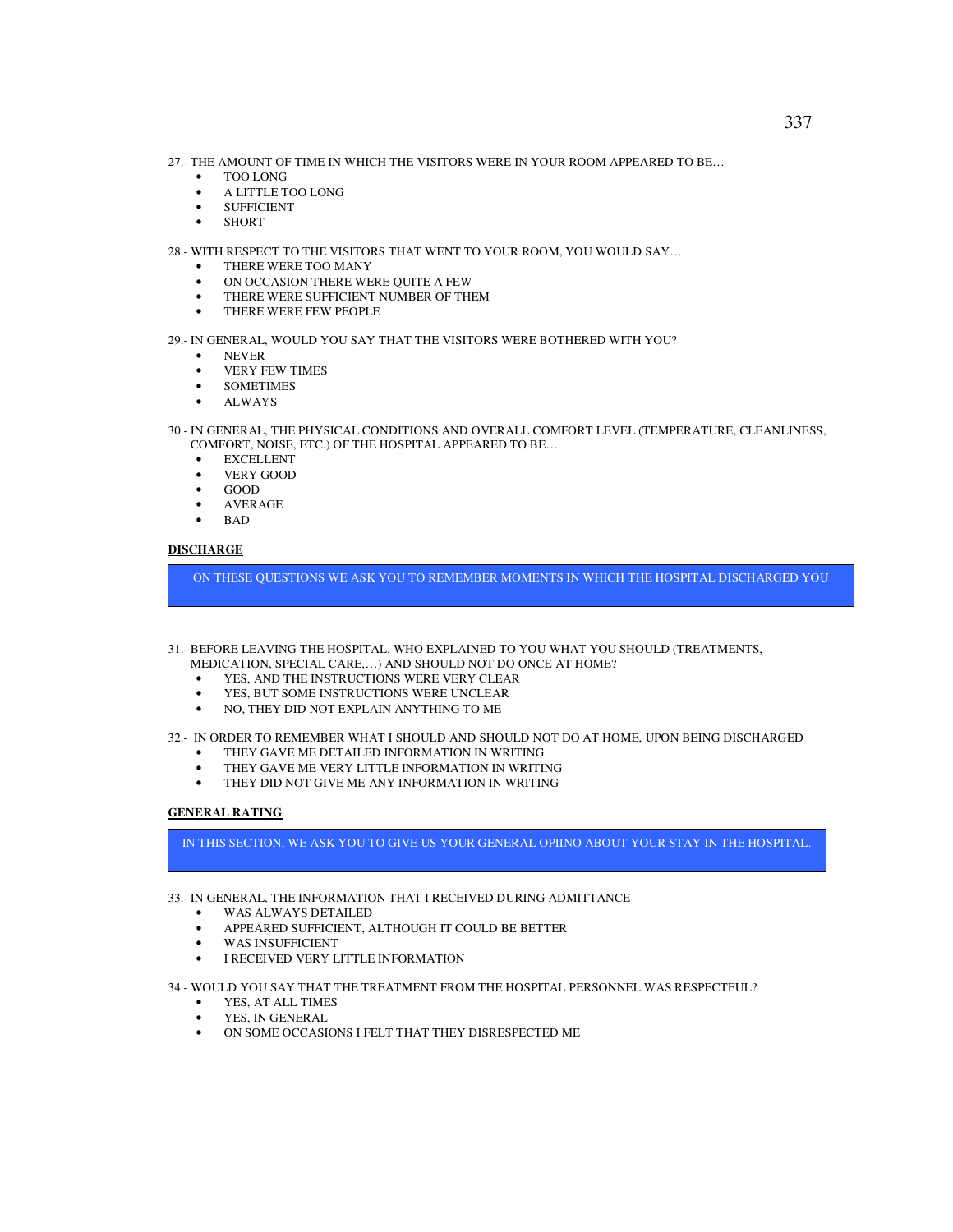# **Appendix B: Patient Survey**

| Consent Form acknowledgement: |            | Yes |                | N <sub>o</sub> |
|-------------------------------|------------|-----|----------------|----------------|
| Audiotaping approved:         |            | Yes |                | N <sub>0</sub> |
|                               |            |     |                |                |
| Patient Number                |            |     |                |                |
| Interviewer Number            |            |     |                |                |
|                               |            |     |                |                |
| Interview start time          |            |     |                |                |
|                               |            |     |                |                |
|                               |            |     |                |                |
| Self-referred:                | Yes        |     | N <sub>o</sub> |                |
| Inpatient                     | Outpatient |     |                |                |
|                               |            |     |                |                |

- 1. Why did you come to Tripoli Medical Center?
- 2. Describe your interaction with nurses during admission.
- 3. How did the nurses respond to your questions?
- 4. How would you describe the level of caring of the nursing staff?
- 5. What was your impression of how attentive nurses were to you?
- 6. What do you think about the nurses' ability to understand the patient's feelings when admitted?
- 7. What do you think about the nurses overall treatment?
- 8. Describe the nurses' preparation to handle your case.
- 9. Describe the skills of the nursing staff.
- 10. Describe the nursing team for your case.
- 11. Describe the how the doctors communicated with you.
- 12. How would you describe the manner in which doctors kept you informed?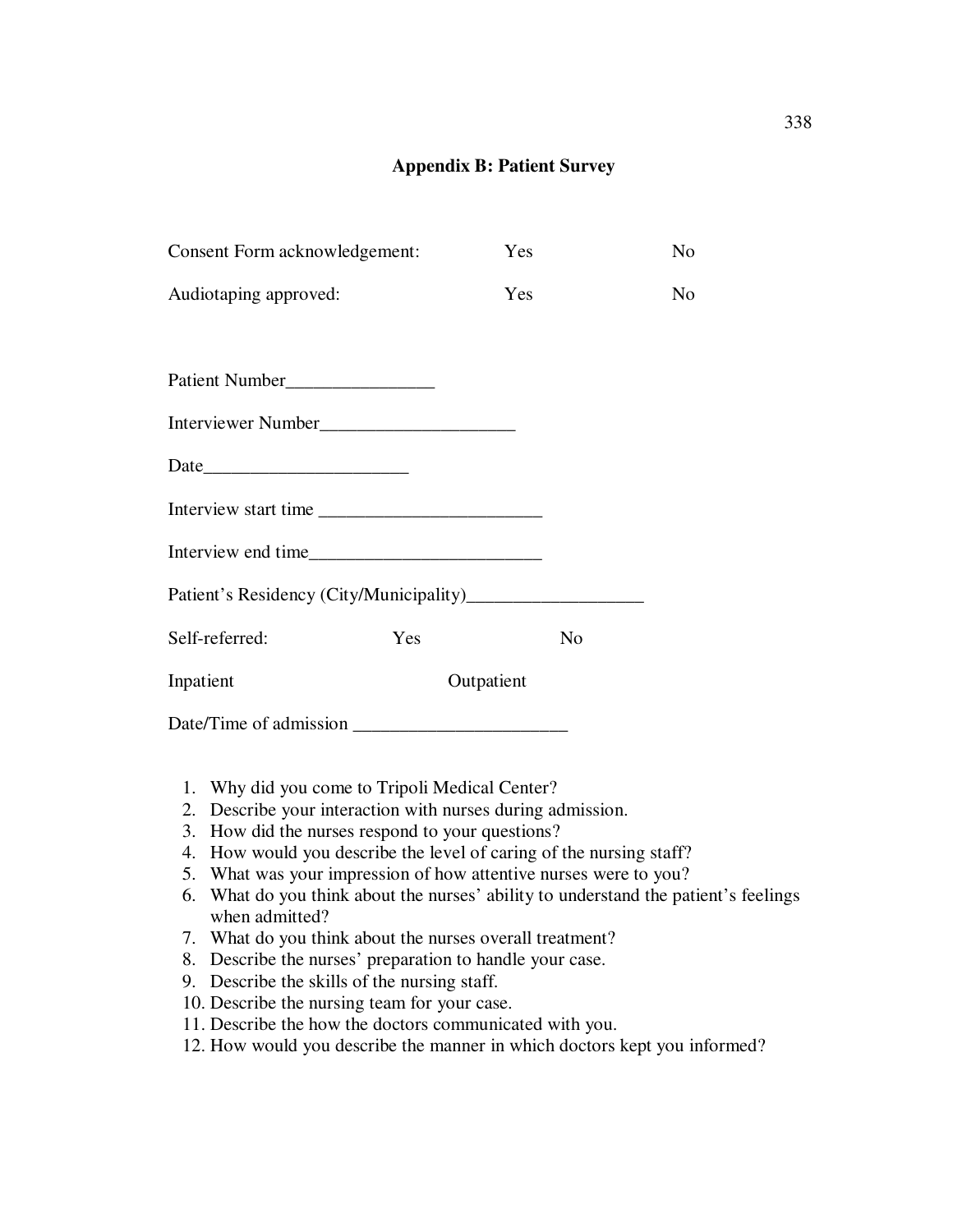- 13. How would you describe the level of understanding you had of the doctors' explanation?
- 14. How would your describe the answers the doctor gave to your questions?
- 15. How would you describe your overall interaction with the doctors?
- 16. Describe the doctors' preparation to handle your case.
- 17. How attentive were the doctors?
- 18. How well was the patient's pain managed?
- 19. Describe the communication among nurses, doctors, and administrators regarding your case?
- 20. How would you describe the availability of the staff?
- 21. Overall, how well informed were you about the patient's treatment?
- 22. How well informed were you about the patient's medicine?
- 23. How informed were you about side-effects of any medicine prescribed or dispensed?
- 24. How would you describe the physical environment such as noise or temperature?
- 25. How comfortable was the patient at night? (for inpatients only).
- 26. Describe the cleanliness of the bathroom.
- 27. Describe the cleanliness of the room.
- 28. Describe the overall condition of the room. (for inpatients only).
- 29. Describe the level of comfort for family and other visitors.
- 30. Describe the quality of the food.
- 31. How was the accessibility of visitors?
- 32. How would you describe the overall conditions and comfort of the hospital (temperature, cleanliness, comfort, noise, etc.).
- 33. Overall, describe the adequacy of information received at time of arrival.
- 34. How do you think hospital personnel showed respect for the patient and family?
- 35. How do you think hospital personnel showed respect for the beliefs and values of the patient and family?
- 36. How satisfied are you with the treatment?
- 37. Describe how the treatment addresses the patient's condition.
- 38. To what degree did the medical treatment meet your expectations?
- 39. Describe the adequacy of the information you received about the results of examinations, operations, and/or tests.
- 40. Describe the adequacy of the information you received about how examinations were to be done.
- 41. Describe the adequacy of the information you received about home care?
- 42. Describe the adequacy of the information you received about preventive care? (for illnesses, injuries, or disease) .
- 43. How are you satisfied with the quality of healthcare in the region you live?
- 44. What are the advantages and disadvantages of public hospitals and clinics?
- 45. What are the advantages and disadvantages of having more private clinics and hospitals?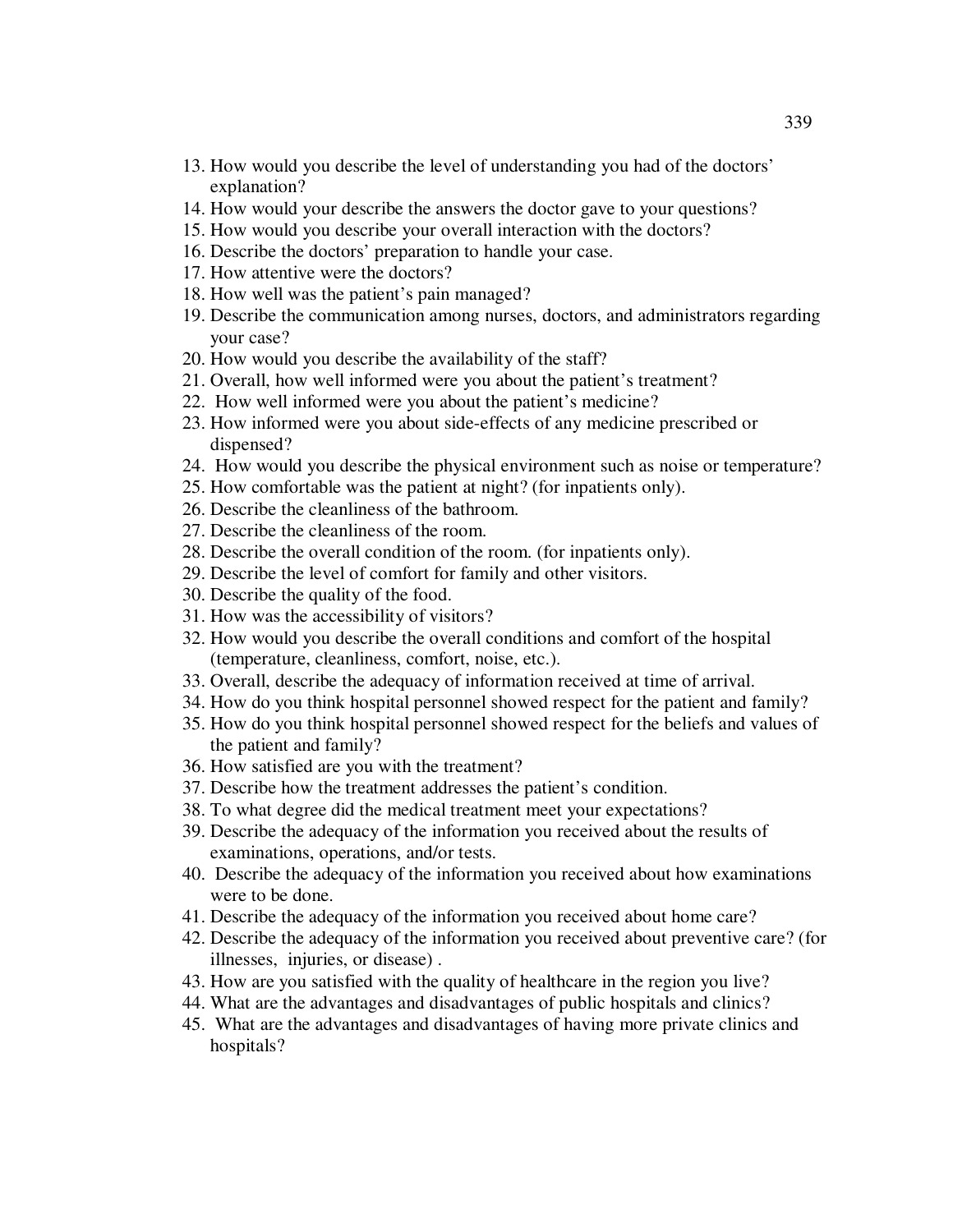- 46. What is the affect on the quality of care if there were more private healthcare institutions?
- 47. What would be the affect on the quality of care of doctors receiving?
- 48. How would giving doctors financial incentives affect the fairness of the healthcare system?
- 49. How does spending more money on healthcare affect the quality of healthcare?
- 50. How would you describe the differences or similarities in healthcare across the region you reside in?
- 51. How would you describe the changes, if any, of healthcare where you reside?
- 52. What is your opinion on healthcare providers receiving payments directly from patients?
- 53. What do you think the affect of more private practices would be on healthcare?
- 54. Where do you think the emphasis on training of healthcare professionals and administrators should be?
- 55. What do you think is the optimum administrative structure for the Libyan system of healthcare?
- 56. Describe the level of understanding of Secretariat of Health to the specific problems in my region.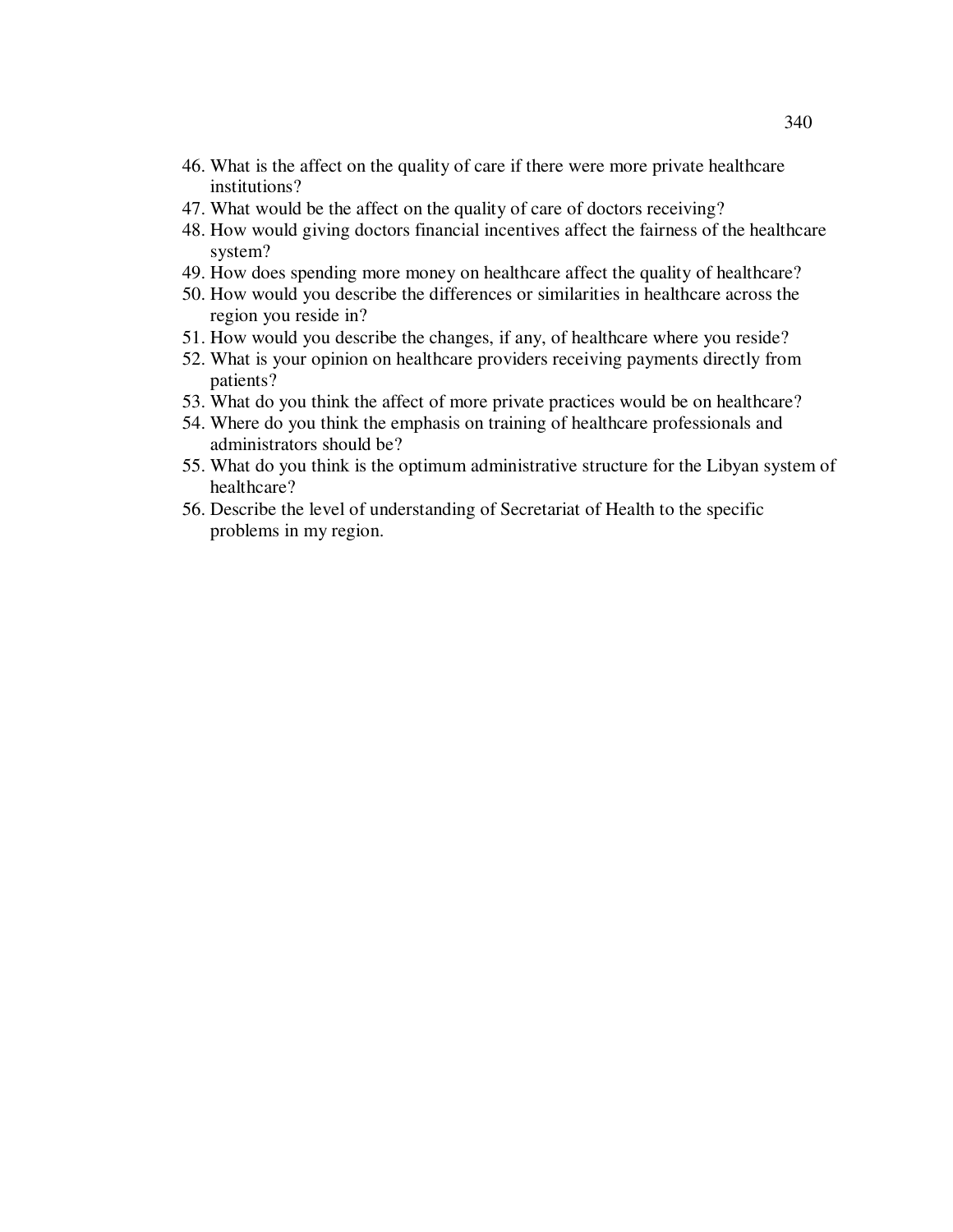# **Appendix C: Staff Survey**

| Consent Form acknowledgement:                                                                                                                                   | Yes | N <sub>0</sub> |
|-----------------------------------------------------------------------------------------------------------------------------------------------------------------|-----|----------------|
| Audiotaping approved:                                                                                                                                           | Yes | No.            |
| Respondent Number                                                                                                                                               |     |                |
| Interviewer Number                                                                                                                                              |     |                |
|                                                                                                                                                                 |     |                |
| Nationality:                                                                                                                                                    |     |                |
|                                                                                                                                                                 |     |                |
|                                                                                                                                                                 |     |                |
| Interview start time                                                                                                                                            |     |                |
|                                                                                                                                                                 |     |                |
| Interview 1 of 3:                                                                                                                                               |     |                |
| 57. Why did you come to Tripoli Medical Center?<br>58. Describe the leadership style at TMC.<br>59. How satisfied are patients on the care they receive at TMC? |     |                |

- 60. How satisfied is the staff at TMC?
- 61. Describe the management style at TMC.
- 62. Describe the work processes.
- 63. Describe the teams that you belong to at TMC.
- 64. How is performance measured?
- 65. Describe one or more quality process at TMC.
- 66. How does the staff contribute to quality?
- 67. What improvement projects would you suggest?
- 68. How would you describe the organization's commitment to excellence?

\_\_\_\_\_\_\_\_\_\_\_\_\_\_\_\_\_\_\_\_\_\_\_\_\_\_\_\_\_\_\_\_\_\_\_\_\_\_\_\_\_\_\_\_\_\_\_\_\_\_\_\_\_\_\_\_\_\_\_\_\_\_\_\_\_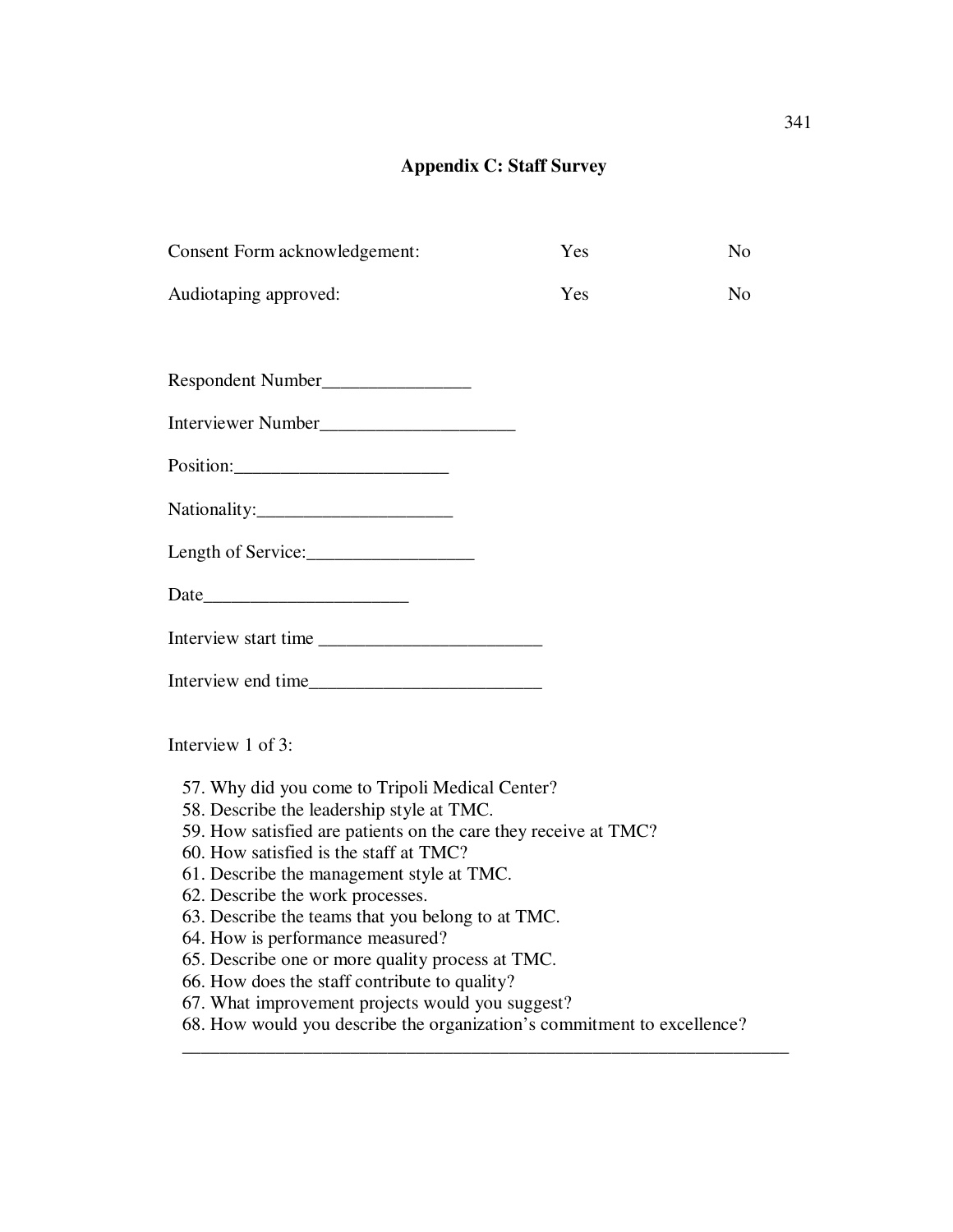Interview 2 of 3:

Date and the set of  $\sim$ 

Interview start time \_\_\_\_\_\_\_\_\_\_\_\_\_\_\_\_\_\_\_\_\_\_\_\_

Interview end time\_\_\_\_\_\_\_\_\_\_\_\_\_\_\_\_\_\_\_\_\_\_\_\_\_

69. How would you describe the level of caring of the medical staff?

70. How would you describe the level of caring of the administrative staff?

71. Describe the skills of the medical staff.

72. Describe the skills of the administrative staff.

73. Describe the skills of the pharmacy staff.

74. Describe the communication among nurses, doctors, and administrators?

\_\_\_\_\_\_\_\_\_\_\_\_\_\_\_\_\_\_\_\_\_\_\_\_\_\_\_\_\_\_\_\_\_\_\_\_\_\_\_\_\_\_\_\_\_\_\_\_\_\_\_\_\_\_\_\_\_\_\_\_\_\_\_\_\_\_\_\_\_\_\_\_

75. How would you describe the availability of the staff?

76. How would you describe the physical environment for patients?

Interview 3 of 3:

Date\_\_\_\_\_\_\_\_\_\_\_\_\_\_\_\_\_\_\_\_\_\_

Interview start time \_\_\_\_\_\_\_\_\_\_\_\_\_\_\_\_\_\_\_\_\_\_\_\_

Interview end time

- 77. What are the biggest obstacles to providing quality healthcare?
- 78. What are the advantages and disadvantages of public hospitals and clinics?
- 79. What are the advantages and disadvantages of having more private clinics and hospitals?
- 80. What is the affect on the quality of care if there were more private healthcare institutions?
- 81. What would be the affect on the quality of care of doctors receiving?
- 82. How would giving doctors financial incentives affect the fairness of the healthcare system?
- 83. How does spending more money on healthcare affect the quality of healthcare?
- 84. How would you describe the differences or similarities in healthcare across the region you reside in?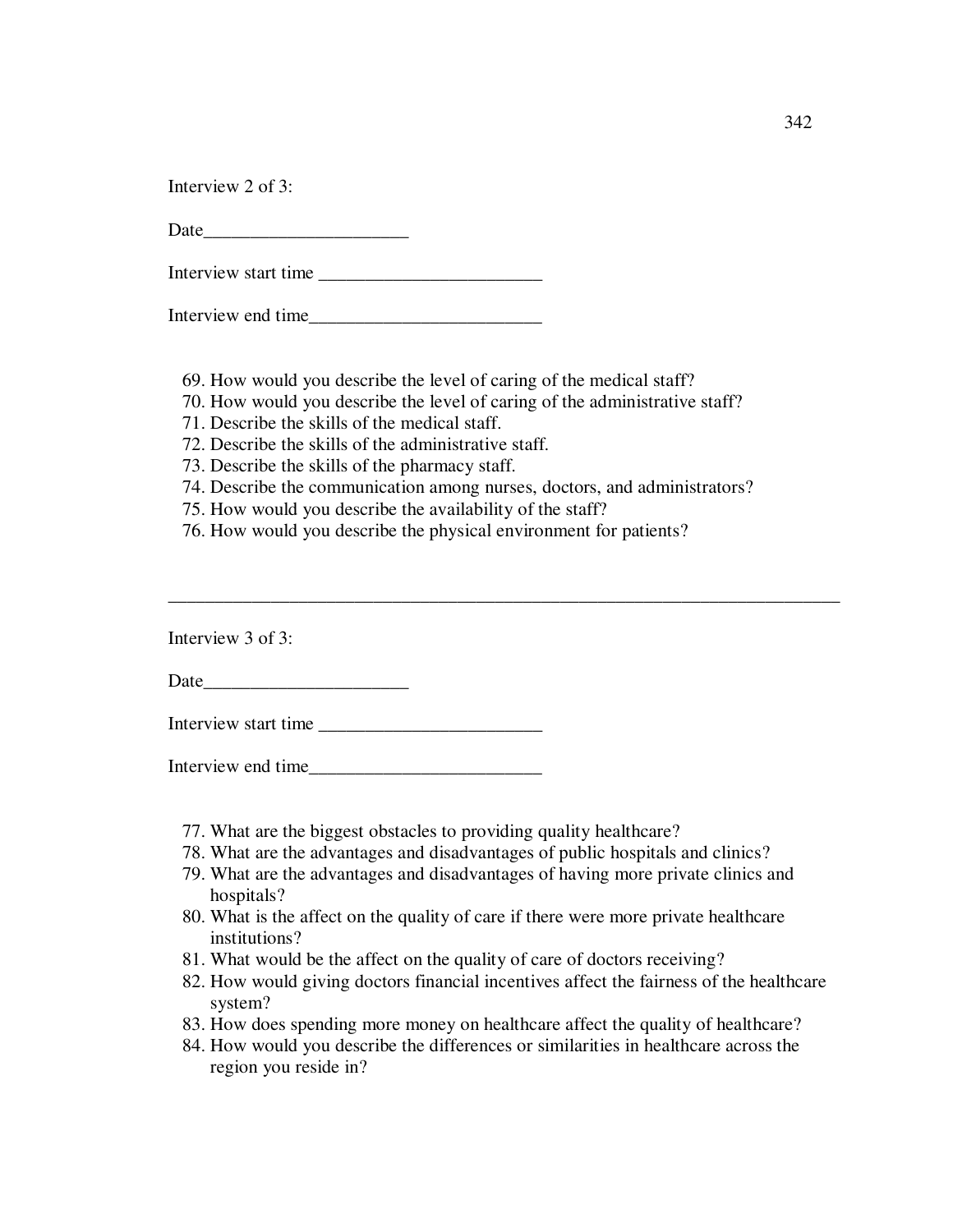- 85. How would you describe the changes, if any, of healthcare over the last 10 years you reside?
- 86. What is your opinion on healthcare providers receiving payments directly from patients?
- 87. What do you think the affect of more private practices would be on healthcare?
- 88. Where do you think the emphasis on training of healthcare professionals and administrators should be?
- 89. What is the role of Medical associations?
- 90. What do you think is the optimum administrative structure for the Libyan system of healthcare?
- 91. Describe the level of understanding of Secretariat of Health to the specific problems in my region.
- 92. To what degree does Libya [U.S] have unified standards for healthcare?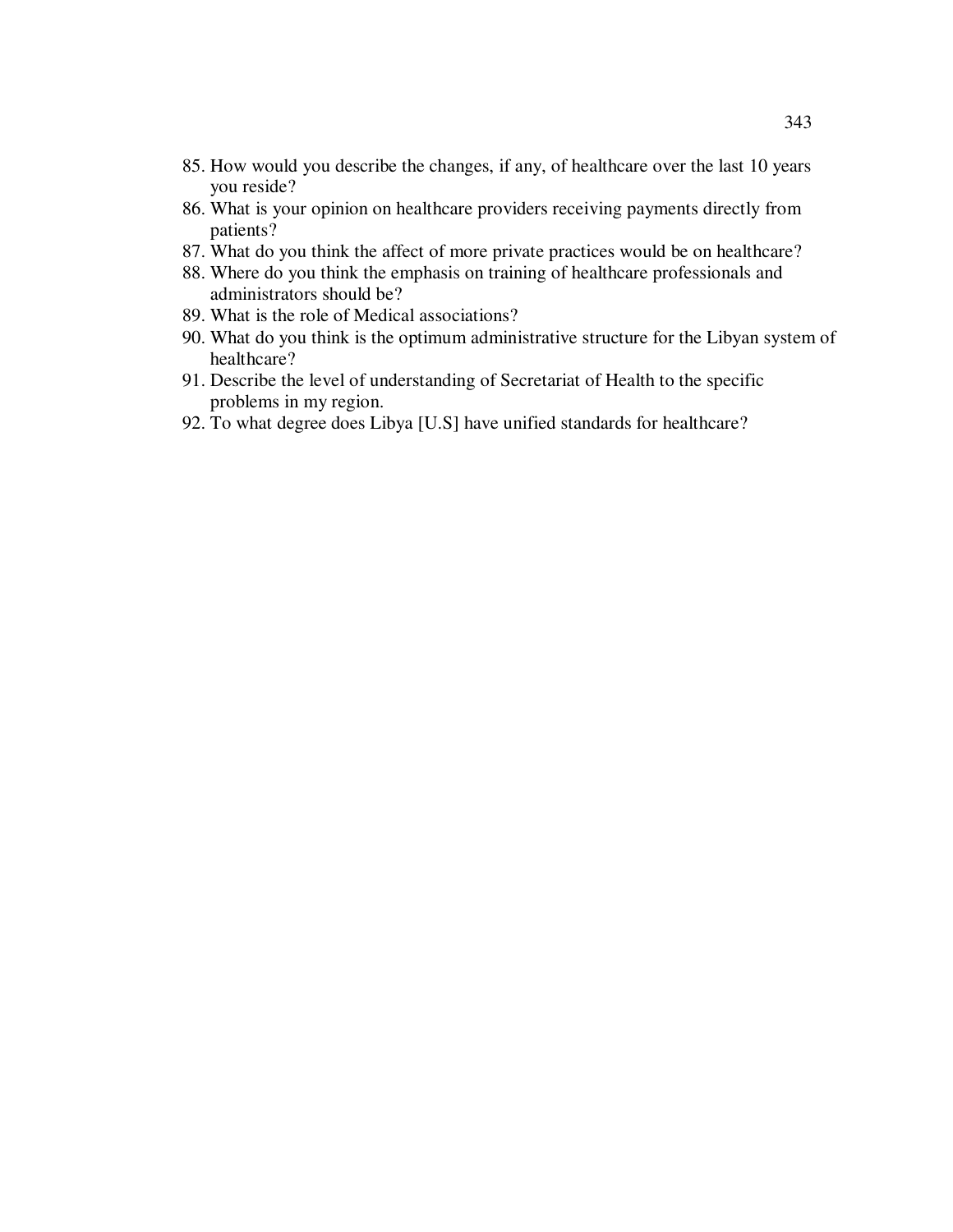# **Appendix D: Letter of Cooperation**

Prof. Ali M Mgadmi

Head of Paediatric Respiratory division

Tripoli Medical Centre/ University Road

Tripoli/Libya

Date : Sept/24/2008

Dear Ms. Osborne

Based on my review of your research proposal, as I am authorized by the general director of Tripoli Medical Centre Prof. Omran Shamam to give you permission for you to conduct the study entitled '' Managing healthcare in a Libyan public hospital; A case study '' within Tripoli Medical Centre. As part of this study, I authorize you to invite members of my organization, Whose names and contact informations I will provide. To participate in the study as interview subjects. Their participation will be voluntary and at their own discretion. We reserve the right to withdraw from the study at any time if our circumstances change.

I understand that the data collected will remain entirely confidential and may not be provided to anyone outside of the research team without permission from the

Walden University IRB .

**Sincerely** 

Prof. Ali M Mgadmi

E-mail: amgadmi@lbmlibya.org

Telefax office : +218 21 4623701 ext 2804

Cell phone: +218 91 2130167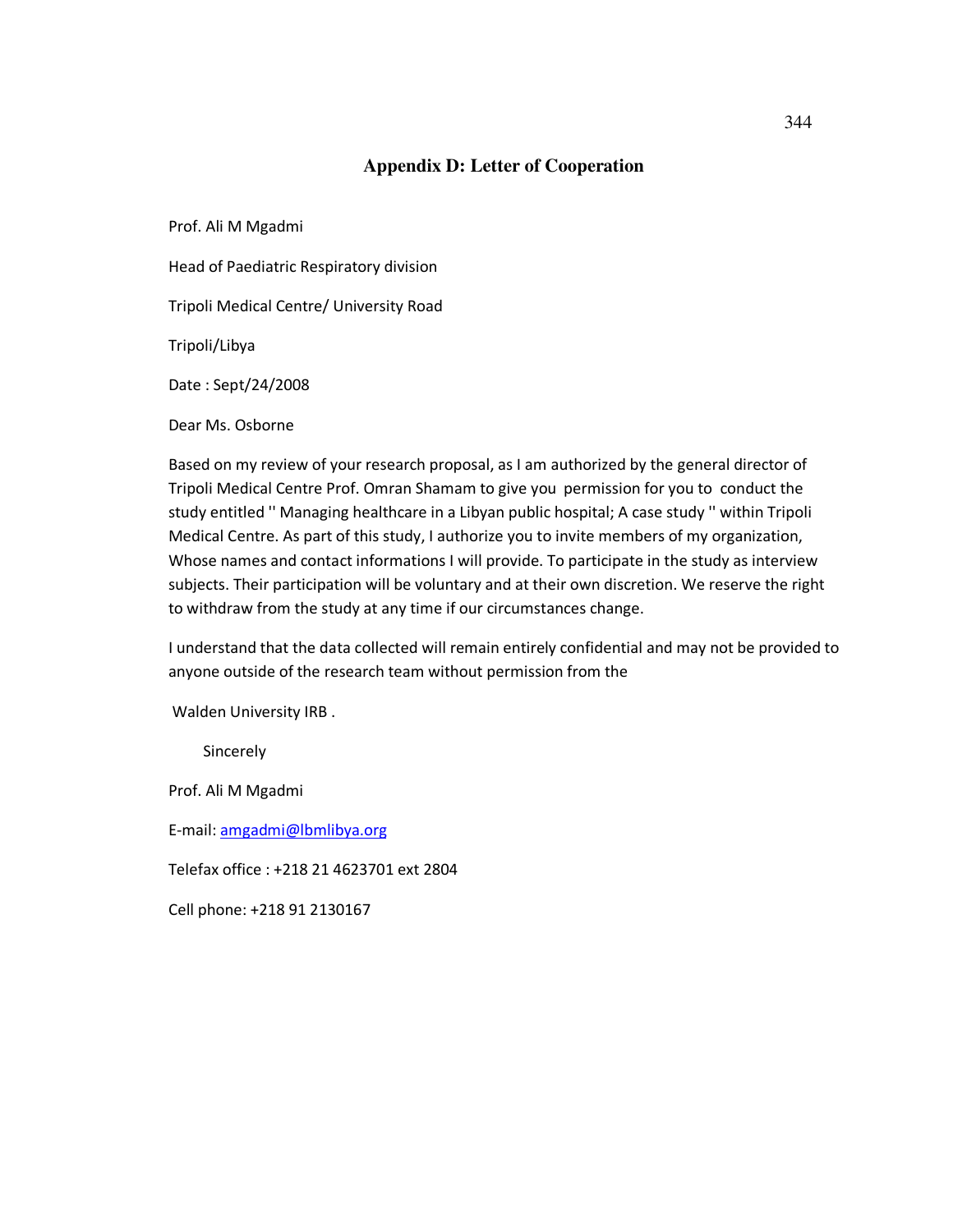**Appendix E: Employee Qualification Report** 

 **Employee's Qualification Report** 

> **Great Socialist People's Libyan Arab Jamahiriya Peoples' General Committee of Health & Environment**

# **Tripoli's Medical Center**

**Employee's Efficiency Report**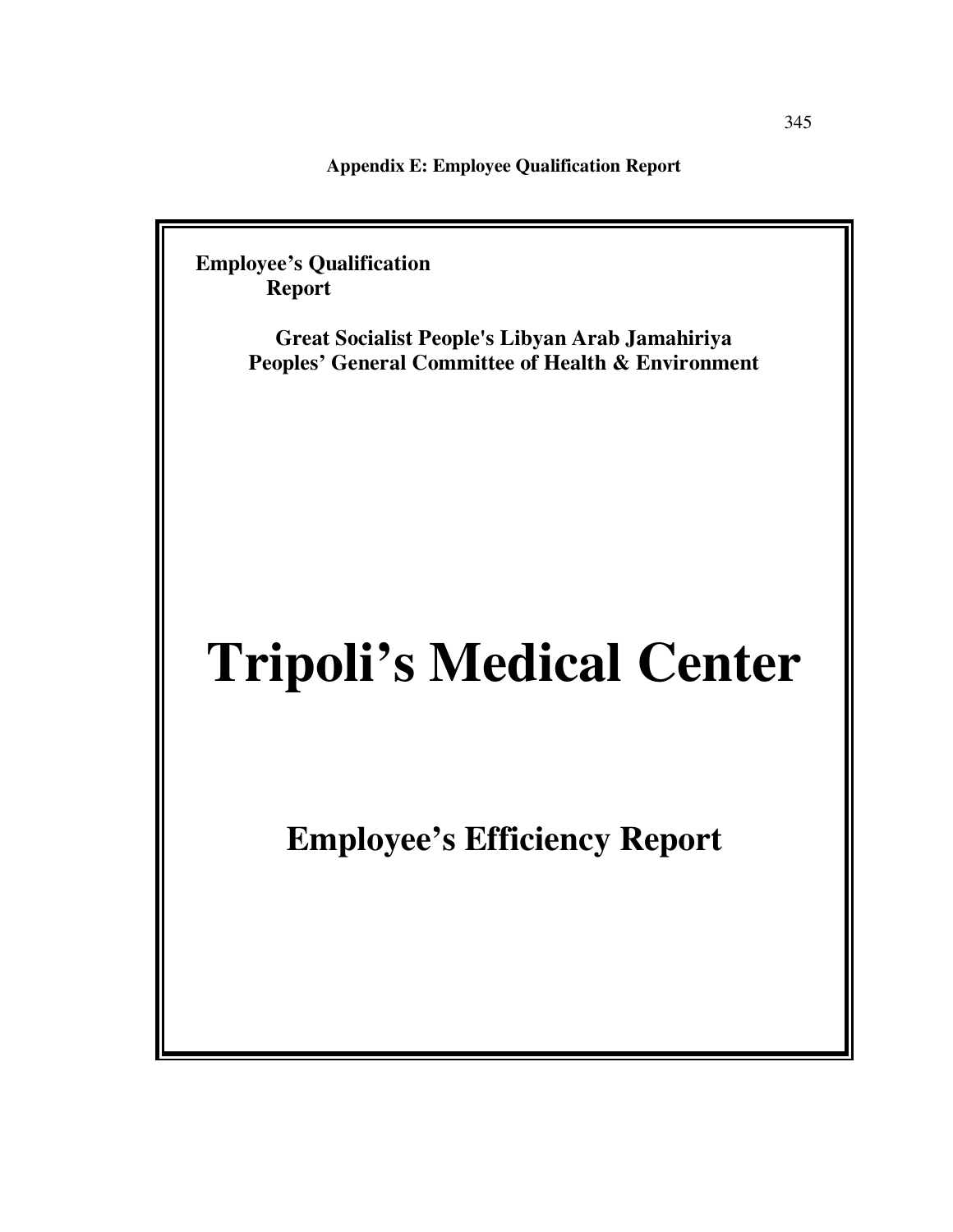## **Annual Qualification Report**

For period starting on  $/$  / 20 A.D. and ending on  $/$  / **20 A.D.** 

# **First Section: General facts & information:**

#### **First: Facts and information filled-in by the concerned employee:**

Full Name: ………………………… Date & Place of Birth: ………………………. Nationality: …………

Education qualification & date obtained: ……………………… The management or division: ……………..

Current position: ………………… Placement method of the position (Appointment) (Transfer) …………..

Appointment's starting date: ………………………………. Date of contract's expiration: ………………………

#### **Second: Information filled-in by the management or the staff's affairs division:**

Absence period without permission during the year:

………………………………………………………

Leave of absence without pay, their reasons and dates of their start and end:

……………………………………………………….

Disciplinary penalties signed by you & their dates, and type of violations that were penalized: …………

Letters of notifications, their dates and their sources:

……………………………………………………….

Emergency leaves of absence and their durations:

……………………………………………………………

Sick Leaves and their durations:

………………………………………………………………………………

- We authenticate the information detailed in the above (First – Second) clauses after reviewing his personal file, and we found the following: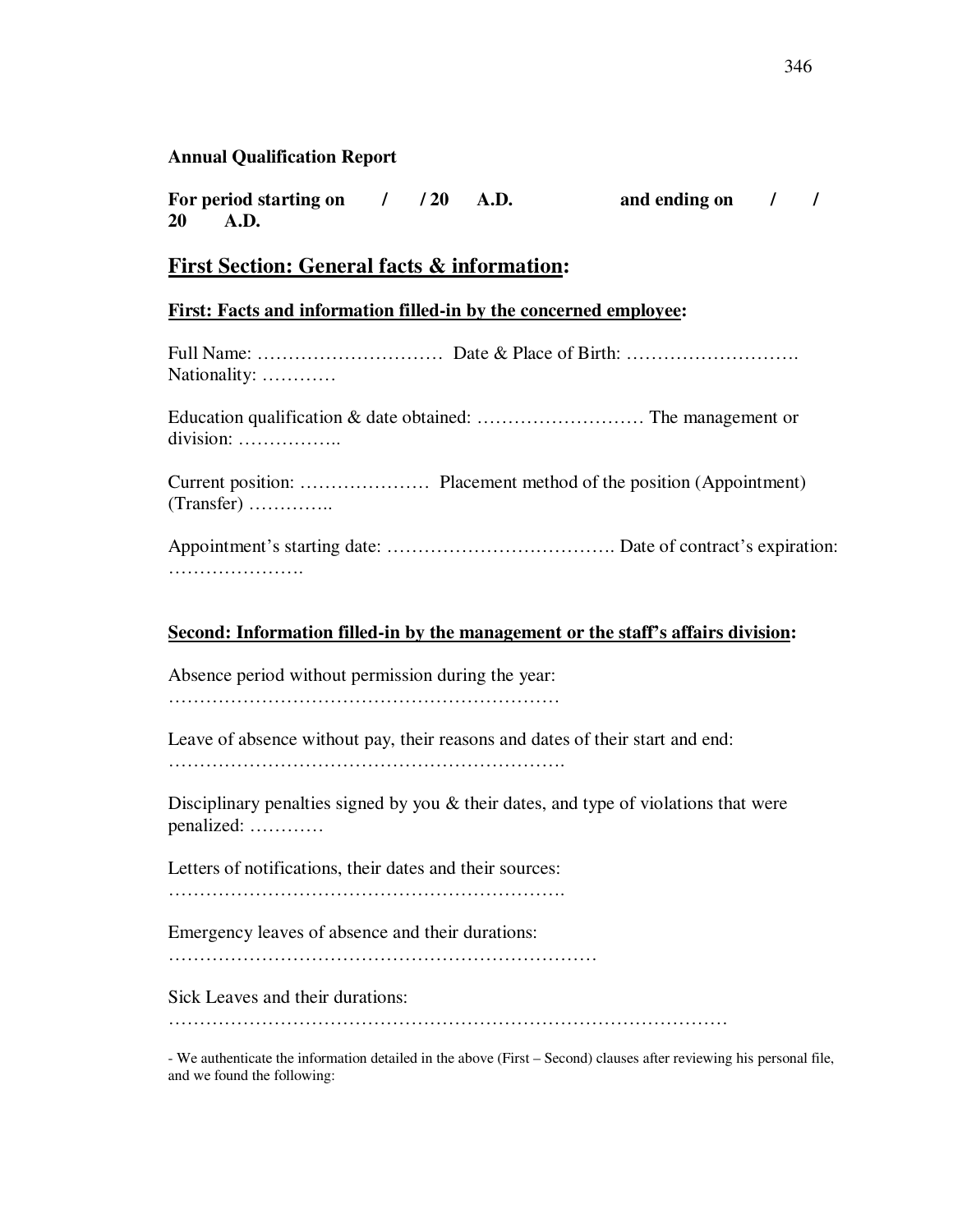# **Total of deduction letters with notification ( )**

Salary of the last contract ( ) Libyan Dinars Maximum salary of the **position ( ) L.D.** 

**Signature of the concerned employee division** 

**To be used**<br>Chief of the employees' affairs

**………………………………………. …………………………………………………..**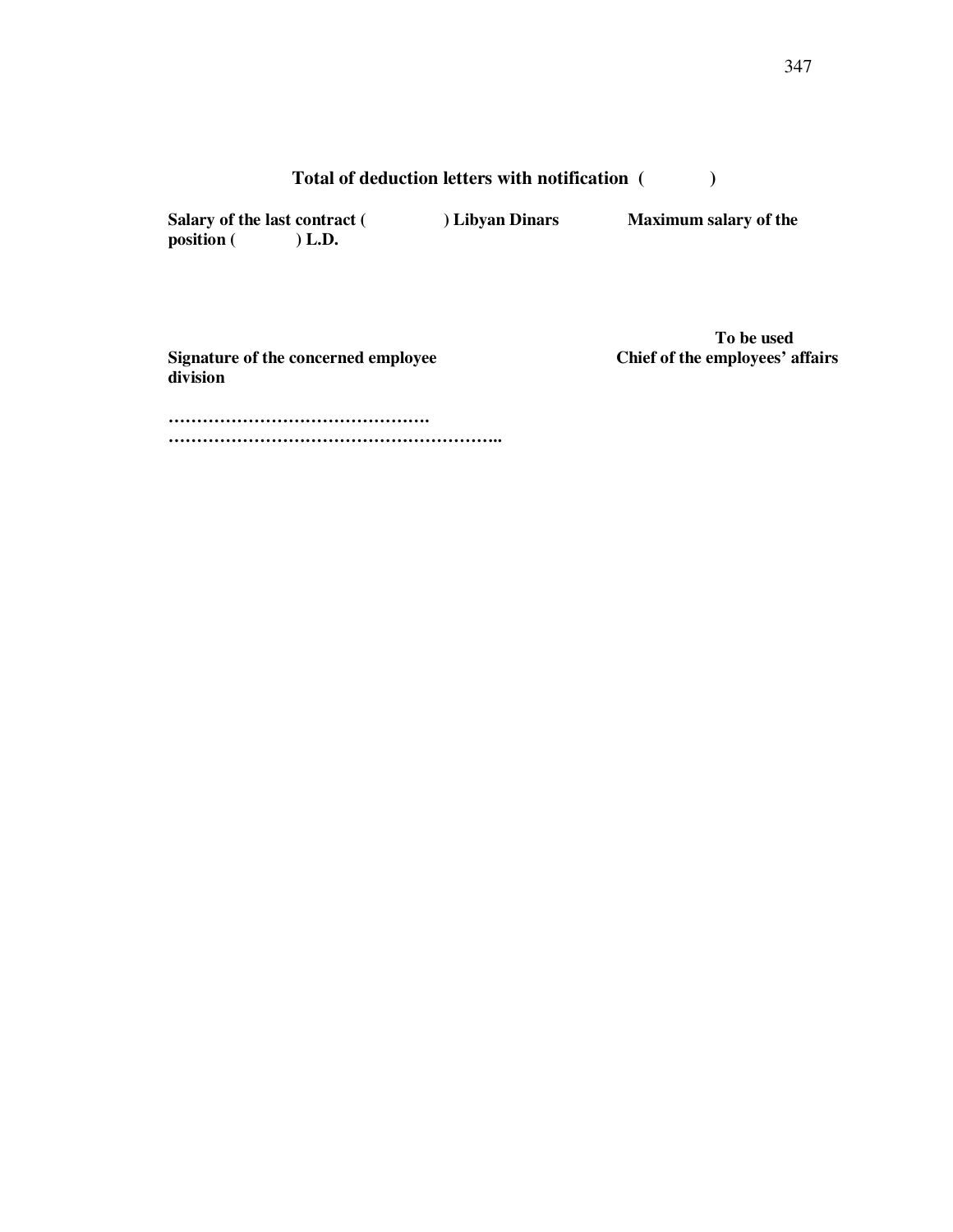| <b>Second Section:</b><br>& personal traits                                                                                                                                                                                                                        | <b>Performance efficiency</b> | <b>Final</b><br><b>Maximum</b><br>Grade | <b>Employee's</b><br><b>Efficiency</b><br><b>Grade</b><br>(Immediate<br>supervisor) | <b>Modified</b><br><b>Efficiency</b><br>Grade<br>(General<br><b>Manager</b> ) | employee's        | <b>Grounds</b> for<br>Assessment's<br><b>Modification of</b><br>qualification given by<br>the General Manager |
|--------------------------------------------------------------------------------------------------------------------------------------------------------------------------------------------------------------------------------------------------------------------|-------------------------------|-----------------------------------------|-------------------------------------------------------------------------------------|-------------------------------------------------------------------------------|-------------------|---------------------------------------------------------------------------------------------------------------|
| <b>Duty Performance</b><br>Work Load.<br>Work quality.<br>Compliance with using<br>work's tools &<br>materials.<br>Coordination of work<br>performance.                                                                                                            |                               | 45%                                     |                                                                                     |                                                                               |                   |                                                                                                               |
| Persistence at work<br>Compliance with the<br>official work time<br>schedule.<br>Respect of working<br>schedules.                                                                                                                                                  |                               | 15%                                     |                                                                                     |                                                                               |                   |                                                                                                               |
| <b>Capabilities &amp; self</b><br><b>preparation</b><br>Extent of accepting<br>criticism and direction.<br>Ability to progress and<br>invent.<br>Ability to perform the<br>position's obligations.<br>Alertness and good<br>action.<br>Keeping good<br>appearance. |                               | $20\%$                                  |                                                                                     |                                                                               |                   |                                                                                                               |
| <b>Human Relations:</b><br>Relations with<br>colleagues and<br>supervisors.<br><b>Public Relations</b><br>General work.                                                                                                                                            |                               | $20\%$                                  |                                                                                     |                                                                               |                   |                                                                                                               |
| <b>TOTAL</b>                                                                                                                                                                                                                                                       | In figures<br>In letters      | 100%<br>One<br>hundred                  |                                                                                     |                                                                               | <b>Assessment</b> | <b>Modified</b><br><b>Assessment</b>                                                                          |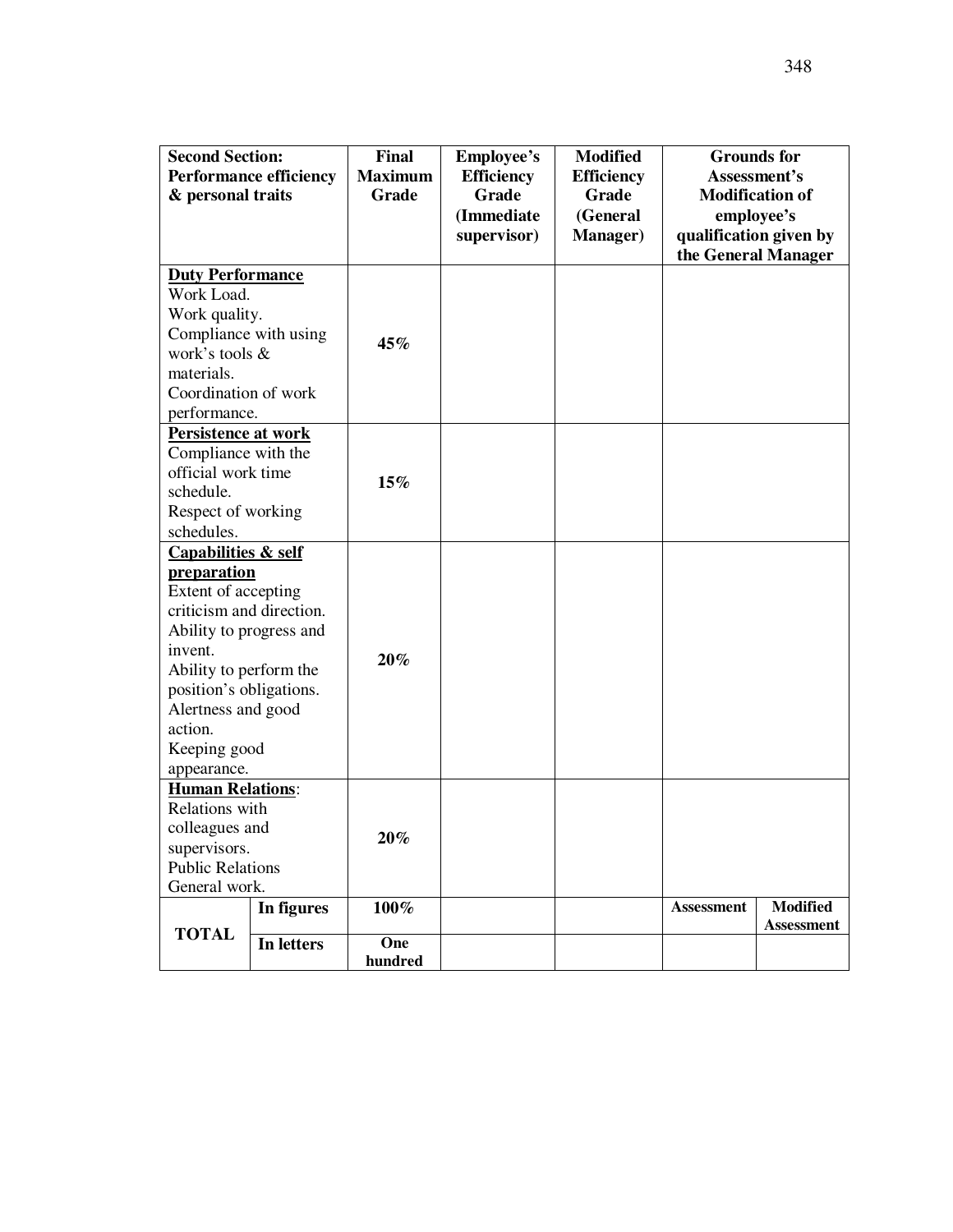# **Third Section: The immediate supervisor's opinion**

**Efficiency grade assessment Justifications (Excellent – Very Good – Good – Average – Weak)** 

**……………………………………………………………………………………………… ………………………………………………………………………………………………** 

**Any other remarks seen by him:** 

**……………………………………………………………………………..** 

| The immediate supervisor / | The General Manager /  |  |  |
|----------------------------|------------------------|--|--|
|                            |                        |  |  |
| The signature /            | The signature /        |  |  |
| A.D.<br>/20<br>Date /      | Date /<br>/ 20<br>A.D. |  |  |
| The position /             | The position /         |  |  |
|                            |                        |  |  |

## **To be designated**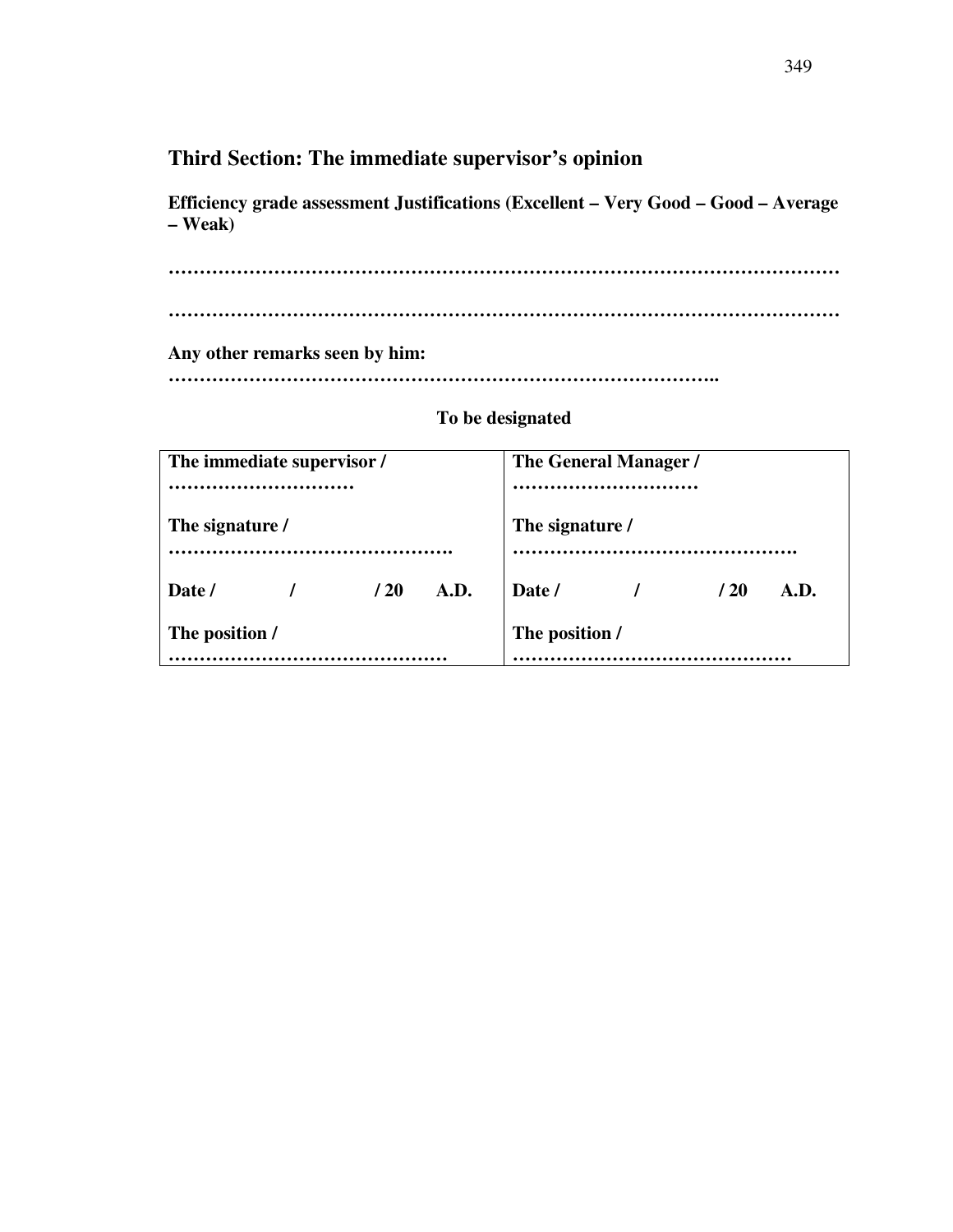# **Directions for the report preparers**

**1- This report's sections should be filled-in according to its layout, so the (First) clause is filled-in by the concerned employee and the (Second) clause by the management or the employees' affairs division which the employee belongs to. 2- The immediate supervisor puts the assessed grade that he sees appropriate before every member, and the General Manager may modify the report's grade, with the supervisors each signing in the appropriate place for him.** 

**3- The efficiency reports are not the goals in themselves, but a method aiming to direct the subordinates and support their capabilities and correct their mistakes before it is too late, that's why the efficiency reports are generally open, no matter what these assessments are.** 

**4- The immediate supervisor assumes completing the efficiency report of his subordinates since he is the responsible person for reviewing their work and observing and directing them and he is the best one able to sense their qualifications.** 

**5- Leaving five grade points between each assessment and the next….. and that serves two purposes:** 

- **A- Creating clear and controlled separations between the various levels of the position.**
- **B- Giving the immediate supervisor an opportunity to analyze the assessment elements and their weights in order to arrive to a just evaluation in specifying and placing the report's grade in the mentioned five categories.**

**6- Clarifying the understanding of the general work of comprehensive works and voluntary work.** 

**7- Coordinating the work performance. That the work performance should be on a high level of organizing, cleanliness, right planning and coordination between the elements, so the more important work comes before the less important.** 

**8- The employee's assessment is graded on the following basis:**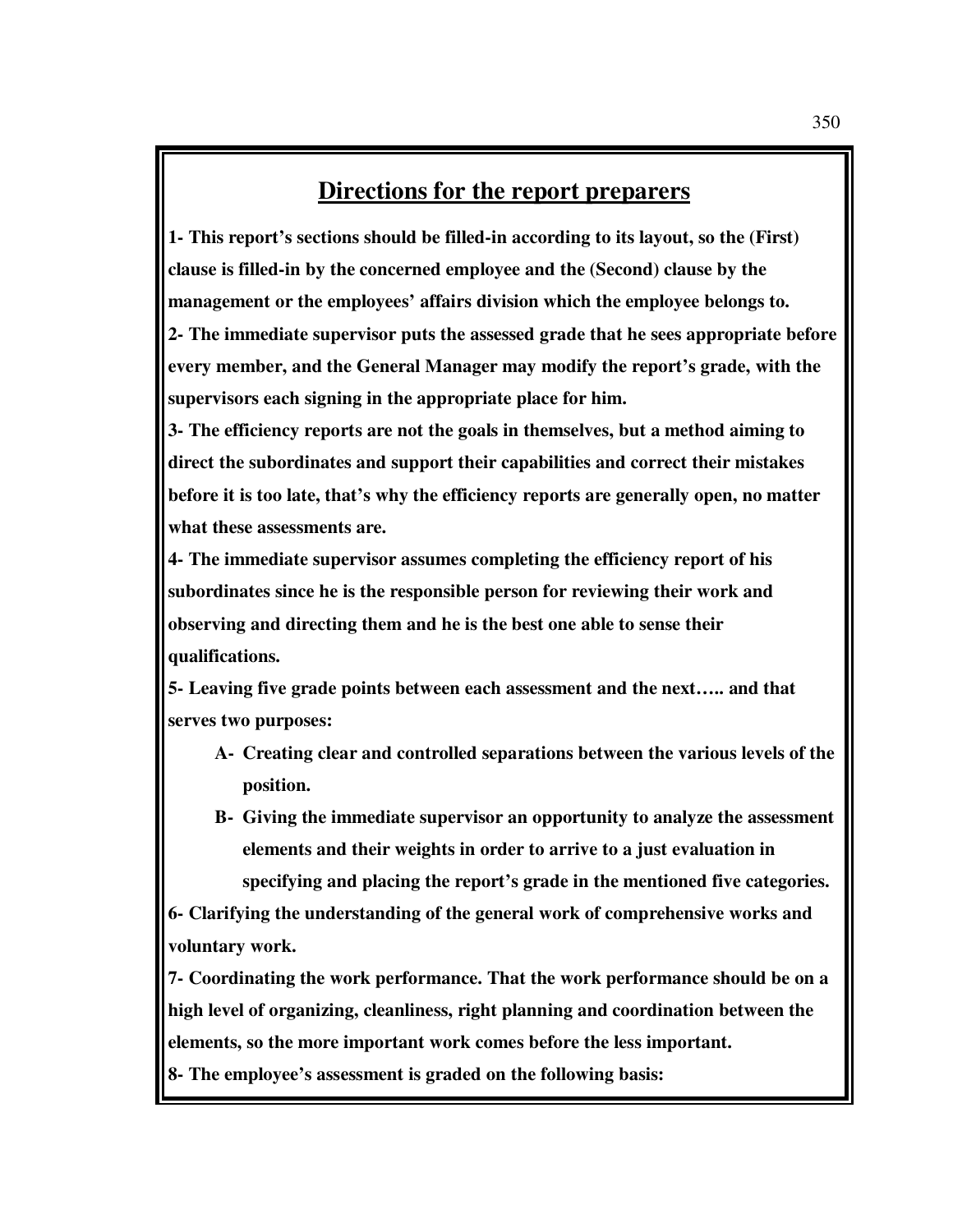- **(Excellent) if the general total is between 90 and 100**
- **(Very Good) if the general total is between 75 and 85**
- **(Good) if the general total is between 60 and 70**
- **(Average) if the general total is between 45 and 55**
- **(Weak) if the general total is 40 and less**

[Mustapha/Libya/Misc/ Employee's Qualification Report]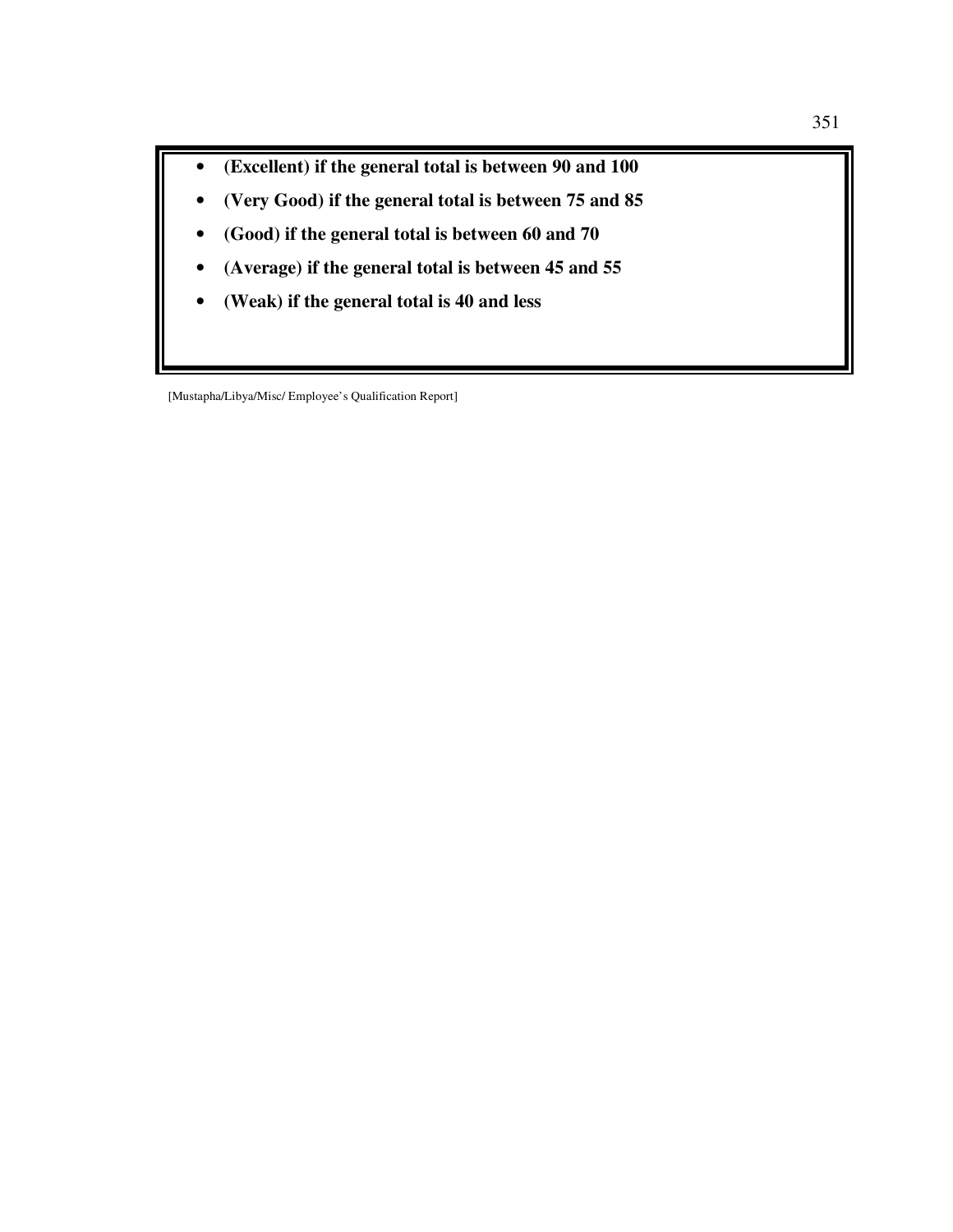## **Curriculum Vitae**

#### **Alexandria K. Osborne, PMP**

\_\_\_\_\_\_\_\_\_\_\_\_\_\_\_\_\_\_\_\_\_\_\_\_\_\_\_\_\_\_\_\_\_\_\_\_\_\_\_\_\_\_\_\_\_\_\_\_\_\_\_\_\_\_\_\_\_\_\_\_\_\_\_\_\_\_\_\_\_\_\_\_\_

\_\_\_\_\_\_\_\_\_\_\_\_\_\_\_\_\_\_\_\_\_\_\_\_\_\_\_\_\_\_\_\_\_\_\_\_\_\_\_\_\_\_\_\_\_\_\_\_\_\_\_\_\_\_\_\_\_\_\_\_\_\_\_\_\_\_\_\_\_\_\_\_\_

#### **EDUCATION:**

#### *Bachelors of Science in Chemistry with highest honors, 1978* Pratt Institute, Brooklyn, New York Honors: National Dean's List

*Masters of Business Administration in Management, 2005*  Western Michigan University, Kalamazoo, Michigan GPA 3.8

*PhD Candidate, Applied Management and Decision Sciences, 2009 anticipated*  Specialization: Leadership and Organizational Change Walden University Dissertation Topic: Managing family care in a Libyan Public Hospital: A Case Study

#### **CERTIFICATIONS:**

- Project Management professional, Project Management Institute (PMP Number: 427528)
- Information Technology Infrastructure Library Foundation (EXIN ID: EXIN007713)
- Social/Behavioral Human Subjects Research (CITI Collaborative Institutional Initiative, Ref # 2047615)
- Human Research (CITI Collaborative Institutional Initiative, Ref # 2047604)

## **GENERAL BACKGROUND:**

| IT Compliance Manager                         | Pfizer Corp., Kalamazoo, Michigan<br>$2006$ - Present      |
|-----------------------------------------------|------------------------------------------------------------|
| <u>Manager IT Systems/Sr. Systems Analyst</u> | Pfizer Corp., Kalamazoo, Michigan<br>$2003 - 2006$         |
| IT Service Manager                            | Pharmacia Corp., Kalamazoo, Michigan<br>$2000 - 2003$      |
| <b>IT Project Manager</b>                     | Pharmacia Corp., Kalamazoo, Michigan<br>1998 - 2000        |
| <b>Quality Assurance Specialist</b>           | Pharmacia & Upjohn Co., Kalamazoo, Michigan<br>1984 - 1998 |
| <b>Laboratory Analyst</b>                     | The Upjohn Co., Kalamazoo, Michigan<br>1980 - 1984         |
| Research Chemist                              | International Paper Co., Tuxedo Park, N.Y.<br>1979-1980    |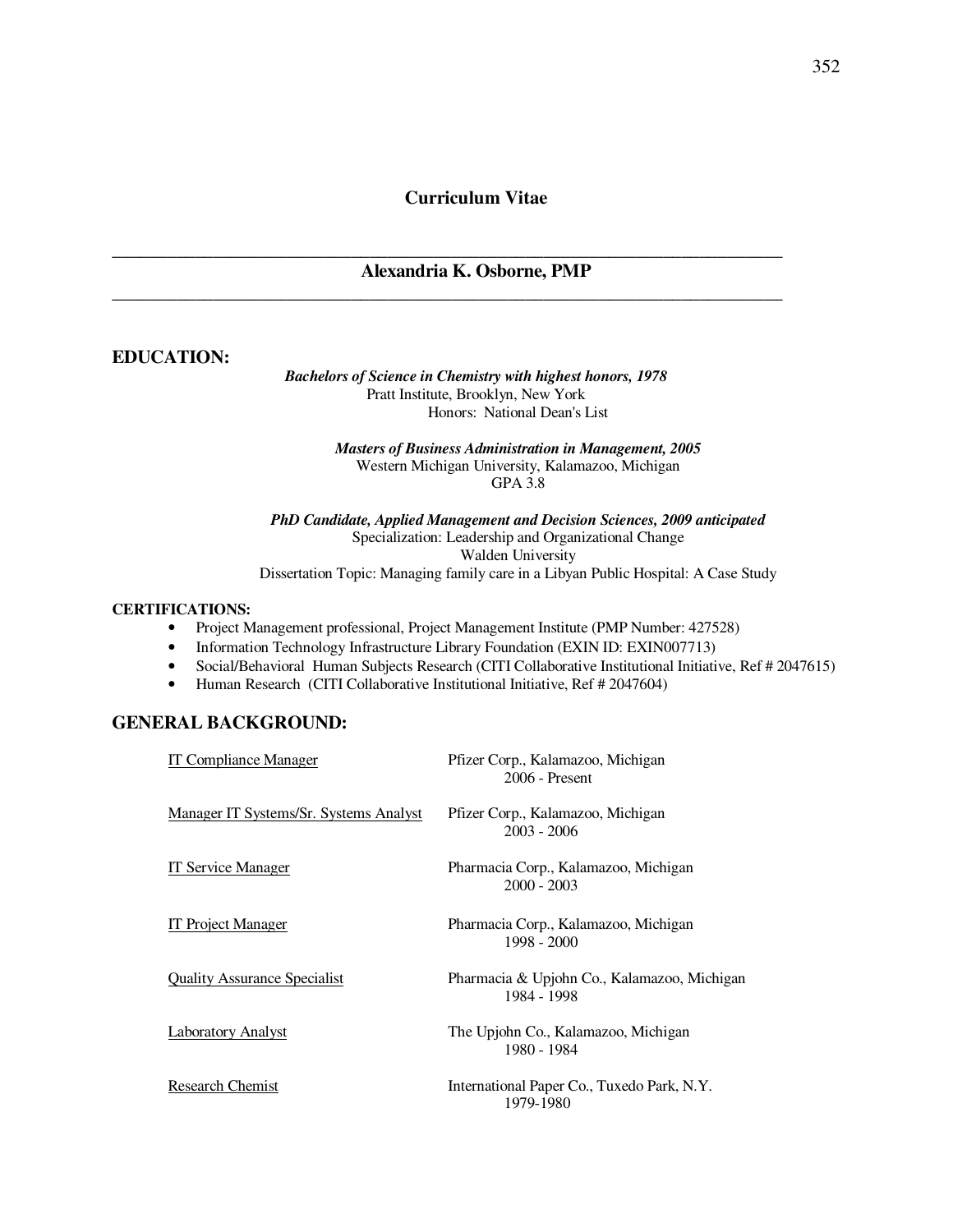# **Cooperative Education**<br>Summer 1978

International Paper Co., Tuxedo Park, N.Y. Summer 1977 & Jan.- Aug. 1976 Grumman Aerospace Corp., Bethpage, N.Y. Summer 1975 Union Carbide, Charleston, and W. VA

## **SPECIFIC EXPERIENCE:**

 Manager, IT Compliance – Responsible for developing and ensuring consistency of Good IT practices across Business Systems in the US/Canada region. Servers as the compliance lead on IT information system quality projects.

 Manager IT Systems/IT Service Manager/Sr Systems Analyst - Responsible for the management, development, and delivery of PGM Quality Operations Information Systems. Serves as the functional lead for eight Systems Analysts .Services and Systems currently supported but are not limited to include GALAXIE, IDARS, LABUMC, IDB, ECC, HPLIMS, Trackwise, and web services. Successfully completed several integration projects including the migration legacy Searle and Pharmacia Product Recall data to Pfizer's Recall System and the migration of the legacy Searle Corporate Stability Database from Skokie to Kalamazoo.

 IT Project Manager - Responsible for planning, monitoring, and fiscal control of the development and implementation of two top '99 Projects: PREMIER and The Site Chromatography Project. The latter was a current top 2000 Project.

- Worked directly with the Office of Program Management for PREMIER (corporate finance program) identifying synergies and dependencies between projects. Served as the IT Project Manager for the PREMIER Y2K initiative, which was comprised of 9 Corporate Accounting and Reporting Systems, assuring that PREMIER systems were Y2K compliant by December 1998. As the IT Project Manager for the Intercompany Royalties project managed a global team and applied Project Management best practices through the development and implementation phases.
- As the IT Project Manager, led an interdivisional project team through the establishment of initial requirements and selection of a replacement for both the Access\*Chrom and HP-LAS Chromatography Data Systems. Assured that the process met the Corporate Validation Standards, Procurement policy and the IT Work Process. The project also came in within budget.
- As the IDARS (Instrument Data Archiving and Retrieval System) IT Project Manager, led an interdivisional and global project team through the Product Selection/Evaluation Phase and the Implementation Phase. Project was delivered wishing budget.
- As the IT Project Manager for the DIAMIR to GALAXIE Chromatography Upgrade Project (including server consolidation) , managed a project team of team of eight. The project was delivered on-time and within budget.
- Aligned across Pfizer by serving as project manager for design and implementation of a financial system, BERT (Budget, Expense, Reporting, and Tracking).

 System Responsible for Lot Release System - Assured SQL\*LIMS/SQL\*QA (LAS) is GMP. Responsibilities included maintaining system configuration; granting users access: training of users, performing validations for enhancements, new software releases, and upgrades; maintaining validation documentation; reviewing audit and error reports, maintaining applicable User Guides, SOPs and other supporting documentation. Also responsible for identifying and coordinating changes QC systems driven by other projects changes (i.e. IRIS).

 Master Document Control - Responsible for the maintenance of procedures on several information systems which support testing and lot release. Performed validations and wrote specifications for a new database which maintains the master specifications and test plans. As the Data Manager for the database, developed